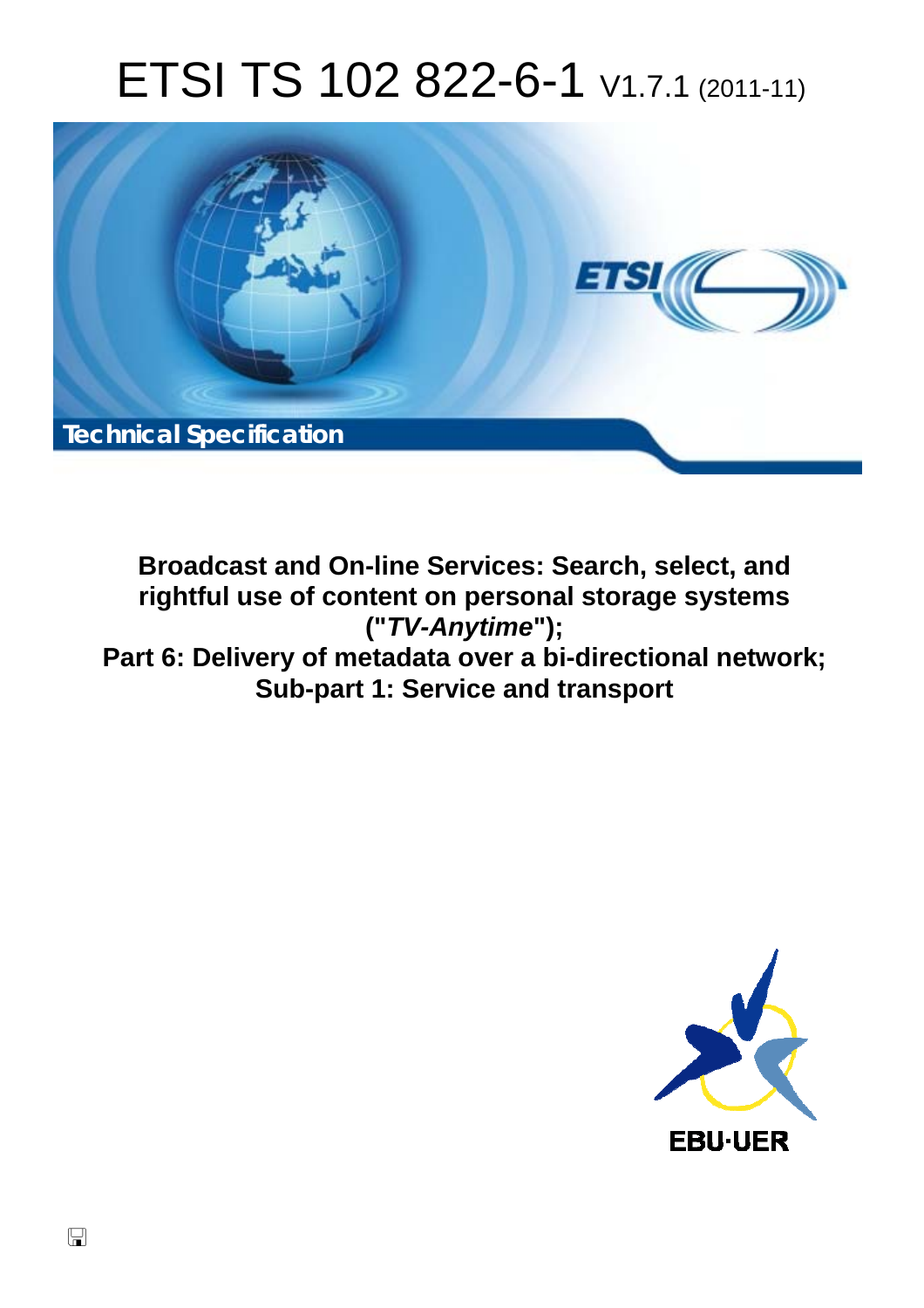Reference

RTS/JTC-TVA-61-06-01

Keywords

broadcasting, content, service, transport, TV, video

### *ETSI*

#### 650 Route des Lucioles F-06921 Sophia Antipolis Cedex - FRANCE

Tel.: +33 4 92 94 42 00 Fax: +33 4 93 65 47 16

Siret N° 348 623 562 00017 - NAF 742 C Association à but non lucratif enregistrée à la Sous-Préfecture de Grasse (06) N° 7803/88

#### *Important notice*

Individual copies of the present document can be downloaded from: [http://www.etsi.org](http://www.etsi.org/)

The present document may be made available in more than one electronic version or in print. In any case of existing or perceived difference in contents between such versions, the reference version is the Portable Document Format (PDF). In case of dispute, the reference shall be the printing on ETSI printers of the PDF version kept on a specific network drive within ETSI Secretariat.

Users of the present document should be aware that the document may be subject to revision or change of status. Information on the current status of this and other ETSI documents is available at <http://portal.etsi.org/tb/status/status.asp>

If you find errors in the present document, please send your comment to one of the following services: [http://portal.etsi.org/chaircor/ETSI\\_support.asp](http://portal.etsi.org/chaircor/ETSI_support.asp)

#### *Copyright Notification*

No part may be reproduced except as authorized by written permission. The copyright and the foregoing restriction extend to reproduction in all media.

> © European Telecommunications Standards Institute 2011. © European Broadcasting Union 2011. All rights reserved.

**DECT**TM, **PLUGTESTS**TM, **UMTS**TM and the ETSI logo are Trade Marks of ETSI registered for the benefit of its Members. **3GPP**TM and **LTE**™ are Trade Marks of ETSI registered for the benefit of its Members and of the 3GPP Organizational Partners. **GSM**® and the GSM logo are Trade Marks registered and owned by the GSM Association.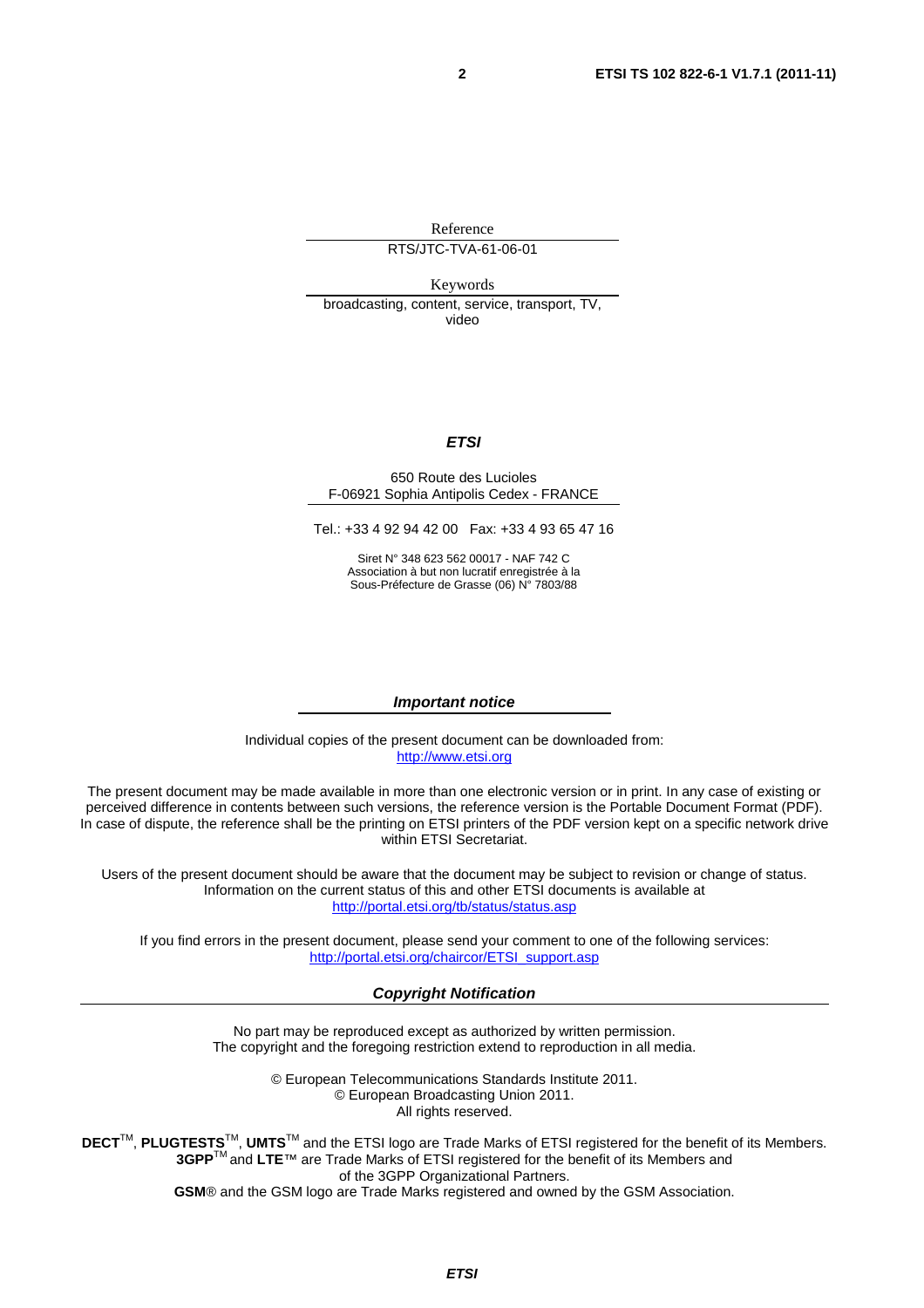# Contents

| 1                  |  |  |
|--------------------|--|--|
| 2                  |  |  |
| 2.1                |  |  |
| 2.2                |  |  |
| 3                  |  |  |
| 3.1                |  |  |
| 3.2                |  |  |
|                    |  |  |
| $\overline{4}$     |  |  |
| 4.1                |  |  |
| 4.1.1              |  |  |
| 4.1.2              |  |  |
| 4.1.3              |  |  |
| 4.2                |  |  |
| 4.3                |  |  |
| 4.3.1<br>4.3.2     |  |  |
| 4.3.3              |  |  |
|                    |  |  |
| 5                  |  |  |
| 5.1                |  |  |
| 5.1.1              |  |  |
| 5.1.1.1            |  |  |
| 5.1.1.1.1          |  |  |
| 5.1.1.1.2          |  |  |
| 5.1.1.1.3          |  |  |
| 5.1.1.1.4          |  |  |
| 5.1.1.1.5          |  |  |
| 5.1.1.2            |  |  |
| 5.1.1.2.1          |  |  |
| 5.1.1.2.2          |  |  |
| 5.1.1.3            |  |  |
| 5.1.1.4<br>5.1.1.5 |  |  |
| 5.1.2              |  |  |
| 5.1.2.1            |  |  |
| 5.1.2.2            |  |  |
| 5.1.2.3            |  |  |
| 5.1.2.4            |  |  |
| 5.1.2.5            |  |  |
| 5.1.2.6            |  |  |
| 5.2                |  |  |
| 5.2.1              |  |  |
| 5.2.2              |  |  |
| 5.2.3              |  |  |
| 5.3                |  |  |
| 5.3.1              |  |  |
| 5.3.2              |  |  |
| 5.4                |  |  |
| 5.4.1              |  |  |
| 5.4.2              |  |  |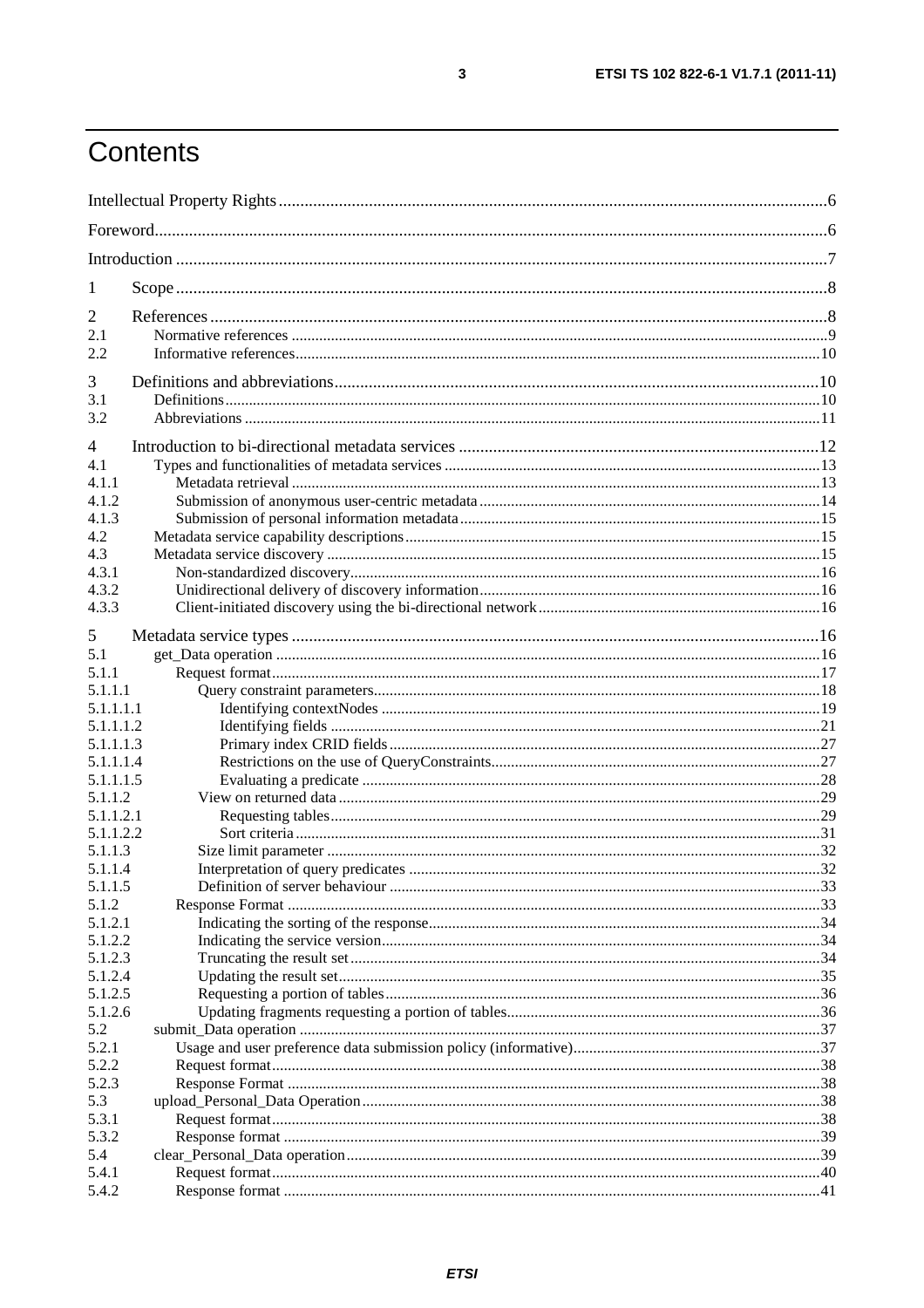| 6                |                                                                                                    |  |  |
|------------------|----------------------------------------------------------------------------------------------------|--|--|
| 6.1<br>6.2       |                                                                                                    |  |  |
| 6.2.1            |                                                                                                    |  |  |
| 6.2.2<br>6.3     |                                                                                                    |  |  |
| 6.4              |                                                                                                    |  |  |
| 6.4.1            |                                                                                                    |  |  |
| 6.4.2<br>6.5     |                                                                                                    |  |  |
| 6.6              |                                                                                                    |  |  |
| 7                |                                                                                                    |  |  |
| 7.1              |                                                                                                    |  |  |
| 7.1.1<br>7.1.2   |                                                                                                    |  |  |
| 7.1.2.1          |                                                                                                    |  |  |
| 7.1.2.2<br>7.1.3 |                                                                                                    |  |  |
| 7.1.4            |                                                                                                    |  |  |
| 7.2              |                                                                                                    |  |  |
| 7.3<br>7.4       |                                                                                                    |  |  |
|                  | <b>Annex A (normative):</b>                                                                        |  |  |
|                  | <b>Annex B</b> (normative):<br>TV Anytime defined metadata transport scheme, field identifiers and |  |  |
|                  |                                                                                                    |  |  |
| B.1              |                                                                                                    |  |  |
| B.2              |                                                                                                    |  |  |
| B.3              |                                                                                                    |  |  |
|                  | <b>Annex C</b> (informative):                                                                      |  |  |
| C.1              |                                                                                                    |  |  |
| C.2              |                                                                                                    |  |  |
| C.3              |                                                                                                    |  |  |
| C.4              |                                                                                                    |  |  |
| C.5              |                                                                                                    |  |  |
| C.6              |                                                                                                    |  |  |
| C.7              |                                                                                                    |  |  |
| C.8              |                                                                                                    |  |  |
| C.9              |                                                                                                    |  |  |
|                  |                                                                                                    |  |  |
|                  |                                                                                                    |  |  |
|                  | <b>Annex D</b> (informative):<br><b>Examples of get_Data Operation's capability description230</b> |  |  |
| D.1              |                                                                                                    |  |  |
| D.2              |                                                                                                    |  |  |
| D.3              |                                                                                                    |  |  |
|                  |                                                                                                    |  |  |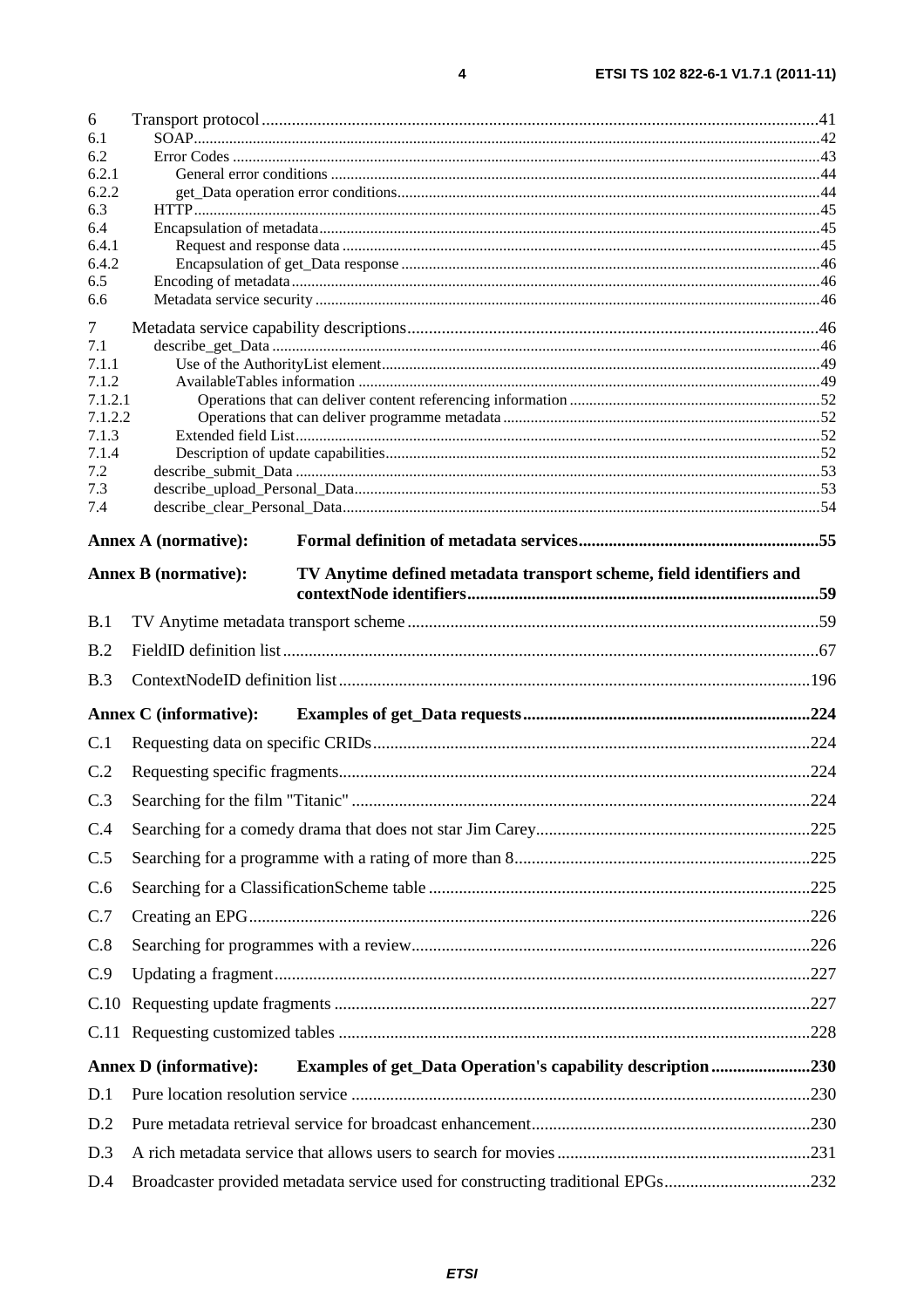|                               |                             | Annex E (informative): Use of BiM encoded metadata in bi-directional transport234 |  |
|-------------------------------|-----------------------------|-----------------------------------------------------------------------------------|--|
|                               |                             |                                                                                   |  |
|                               |                             |                                                                                   |  |
|                               | <b>Annex F</b> (normative): | TV-Anytime description schemes and classification schemes235                      |  |
| <b>Annex G (informative):</b> |                             |                                                                                   |  |
|                               |                             |                                                                                   |  |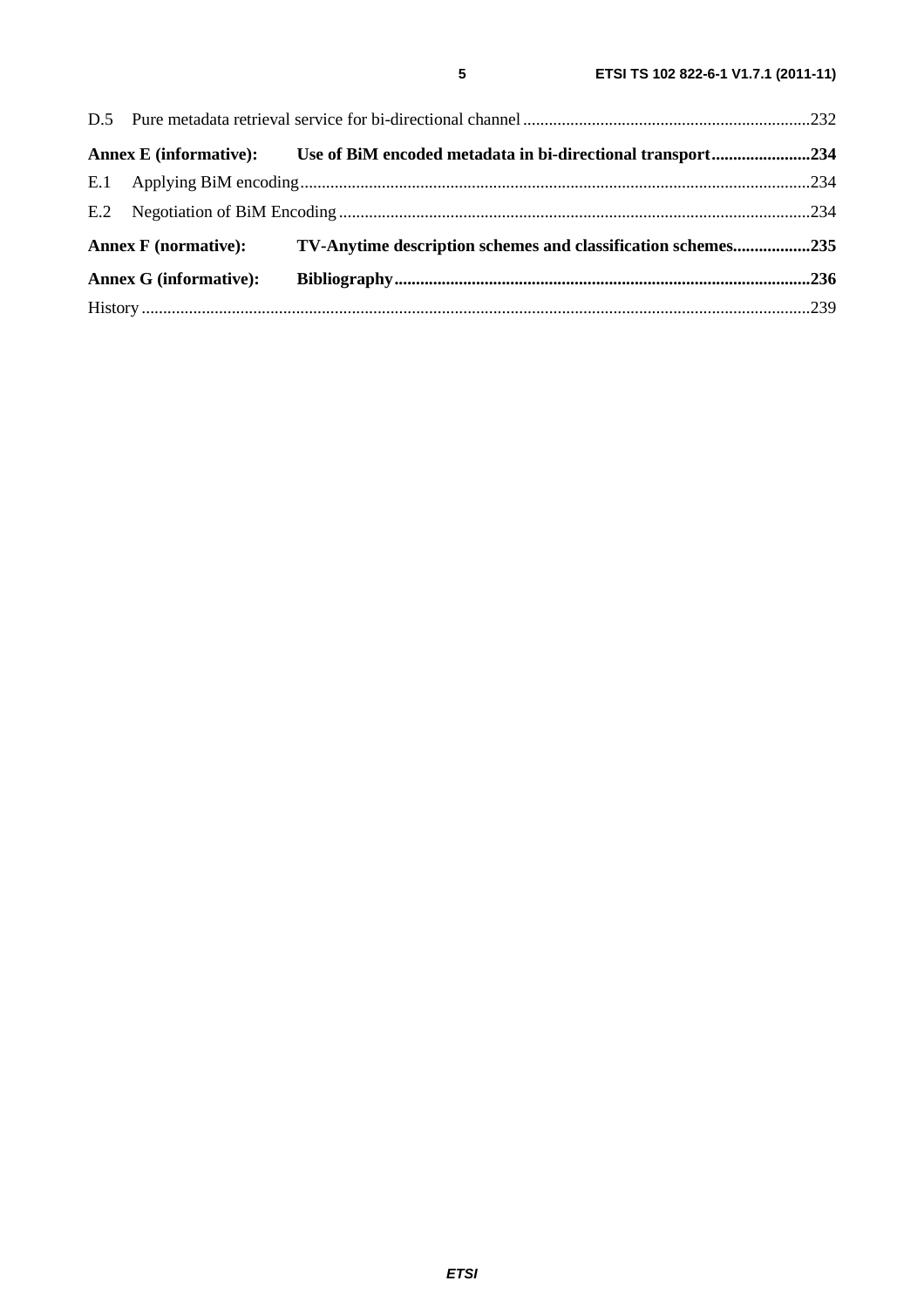# Intellectual Property Rights

IPRs essential or potentially essential to the present document may have been declared to ETSI. The information pertaining to these essential IPRs, if any, is publicly available for **ETSI members and non-members**, and can be found in ETSI SR 000 314: *"Intellectual Property Rights (IPRs); Essential, or potentially Essential, IPRs notified to ETSI in respect of ETSI standards"*, which is available from the ETSI Secretariat. Latest updates are available on the ETSI Web server [\(http://ipr.etsi.org](http://webapp.etsi.org/IPR/home.asp)).

Pursuant to the ETSI IPR Policy, no investigation, including IPR searches, has been carried out by ETSI. No guarantee can be given as to the existence of other IPRs not referenced in ETSI SR 000 314 (or the updates on the ETSI Web server) which are, or may be, or may become, essential to the present document.

# Foreword

This Technical Specification (TS) has been produced by Joint Technical Committee (JTC) Broadcast of the European Broadcasting Union (EBU), Comité Européen de Normalisation ELECtrotechnique (CENELEC) and the European Telecommunications Standards Institute (ETSI).

NOTE: The EBU/ETSI JTC Broadcast was established in 1990 to co-ordinate the drafting of standards in the specific field of broadcasting and related fields. Since 1995 the JTC Broadcast became a tripartite body by including in the Memorandum of Understanding also CENELEC, which is responsible for the standardization of radio and television receivers. The EBU is a professional association of broadcasting organizations whose work includes the co-ordination of its members' activities in the technical, legal, programme-making and programme-exchange domains. The EBU has active members in about 60 countries in the European broadcasting area; its headquarters is in Geneva.

European Broadcasting Union CH-1218 GRAND SACONNEX (Geneva) Switzerland Tel: +41 22 717 21 11 Fax: +41 22 717 24 81

The present document is part 6, sub-part 1 of a multi-part deliverable covering Broadcast and On-line Services: Search, select, and rightful use of content on personal storage systems ("*TV-Anytime*"), as identified below:

- Part 1: "Benchmark Features";
- Part 2: "Phase 1 System description";
- Part 3: "Metadata";
- Part 4: "Phase 1 Content referencing":
- Part 5: "Rights Management and Protection (RMP)";
- **Part 6: "Delivery of metadata over a bi-directional network":**

**Sub-part 1: "Service and transport";** 

Sub-part 2: "Phase 1 - Service discovery";

- Sub-part 3: "Phase 2 Exchange of Personal Profile";
- Part 7: "Bi-directional metadata delivery protection";
- Part 8: "Phase 2 Interchange Data Format";
- Part 9: "Phase 2 Remote Programming".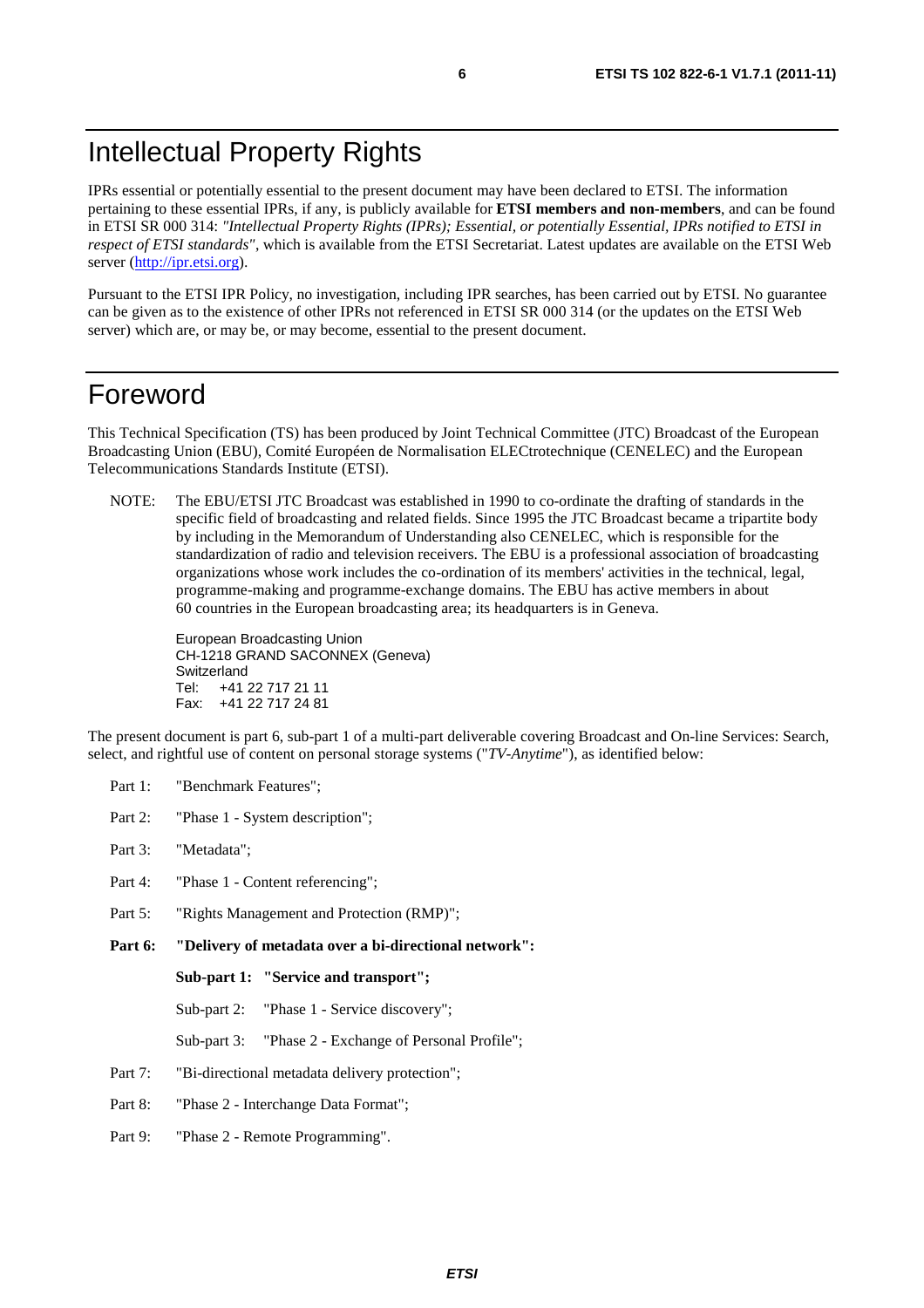# Introduction

"*TV-Anytime*" (TVA) is a synchronized set of specifications established by the *TV-Anytime* Forum. TVA features enable the search, selection, acquisition and rightful use of content on local and/or remote personal storage systems from both broadcast and online services.

TS 102 822-1 [6] and TS 102 822-2 [7] set the context and system architecture in which the standards for Metadata, Content referencing, Bi-directional metadata and Metadata protection are to be implemented in the *TV-Anytime* environment. TS 102 822-1 [6] provides benchmark business models against which the *TV-Anytime* system architecture is evaluated to ensure that the specification enable key business applications. TS 102 822-2 [7] presents the *TV-Anytime* System Architecture. These two documents are placed ahead of the others for their obvious introductory value. Note that these first two documents are largely informative, while the remainder of the series is normative.

The features are supported and enabled by the specifications for Metadata (TS 102 822-3 sub-parts 1 [8], 2 [9], 3 [10] and 4 [11]), Content Referencing (TS 102 822-4 [12]), Rights Management (TS 102 822-5 sub-parts 1 [13] and 2 [14]), Bi-directional Metadata Delivery (TS 102 822-6 sub-parts 1 (the present document), 2 [15] and 3 [16]) and Protection (TS 102 822-7 [17]), Interchange Data Format (TS 102 822-8 [18]) and Remote Programming (TS 102 822-9 [19]). This list of Features is to be used as guidance to manufacturers, service providers and content providers regarding the implementation of the Phase 1 and Phase 2 *TV-Anytime* specifications.

*ETSI*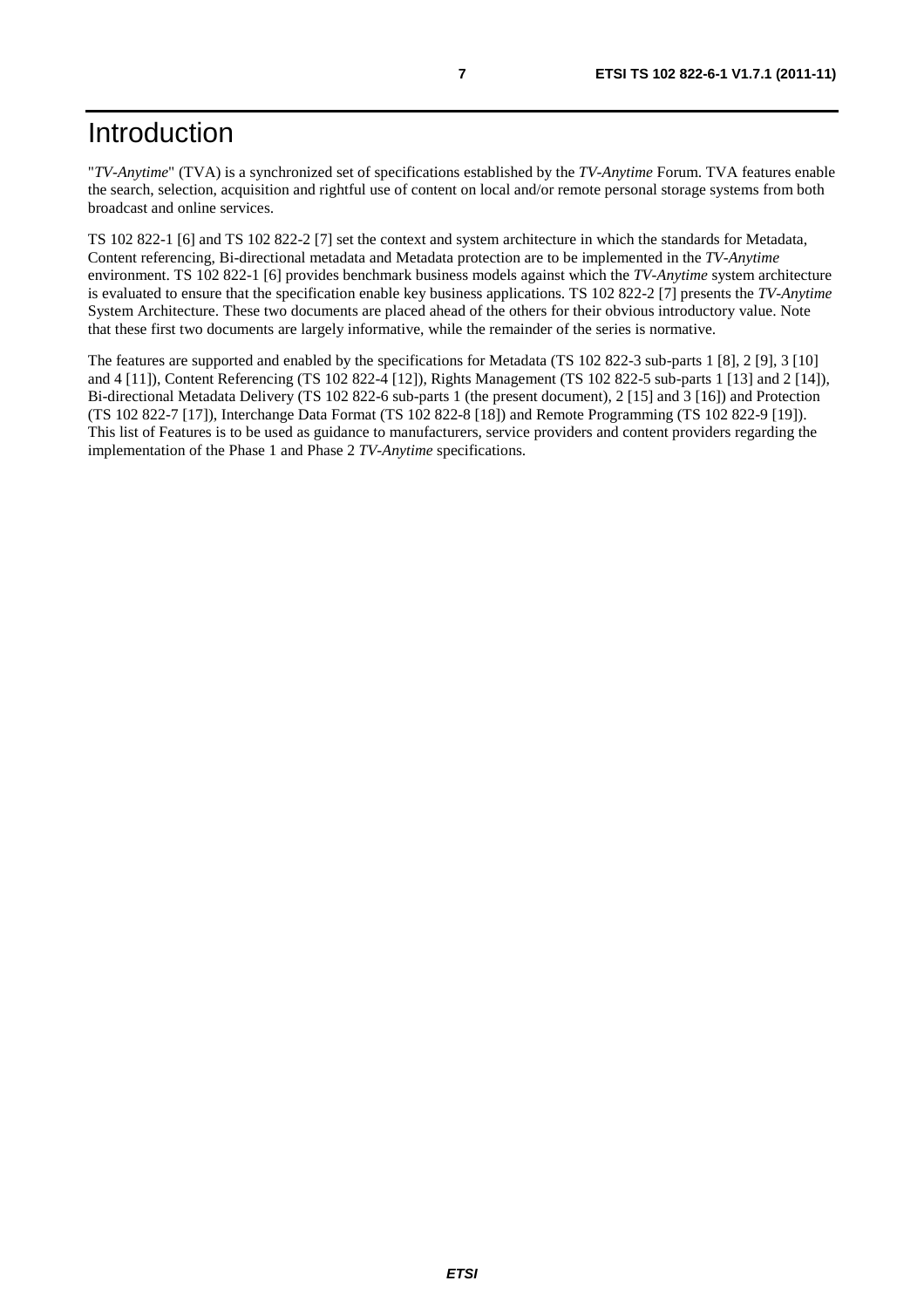### 1 Scope

The present document is the sixth in a series of specification documents produced by the *TV-Anytime* Forum. These documents establish the fundamental specifications for the services, systems and devices that will conform to the *TV-Anytime* standard, to a level of detail that is implementable for compliant products and services.

Congruent with the structure initially defined by *TV-Anytime*, these specifications are parsed into three major areas: Metadata, Content Referencing, and Rights Management and Protection. Within these general areas, the following specifications have been developed: TS 102 822-3-1 [8], TS 102 822-3-2 [9], TS 102 822-3-3 [10], TS 102 822-3-4 [11], TS 102 822-4 [12], TS 102 822-5-1 [13], TS 102 822-5-2 [14], TS 102 822-6-1 (the present document), TS 102 822-6-2 [15], TS 102 822-6-3 [16], TS 102 822-7 [17], TS 102 822-8 [18] and TS 102 822-9 [19].

TS 102 822-1 [6] and TS 102 822-2 [7] define the context and system architecture in which these specifications would be implemented. TS 102 822-1 [6] provides benchmark business models against which the *TV-Anytime* system architecture is evaluated to ensure that the specification enable key business applications. TS 102 822-2 [7]) presents the *TV-Anytime* System Architecture. These two documents are largely informative documents, while the others in the series are normative.

The scope of the present document comprises the delivery of *TV-Anytime* metadata and content referencing information via a bi-directional network using a PDR's return path.

The requirements for this technology are outlined in TS 102 822-1 [6]. The following is an overview of the return path's use:

- "The consumer can get more information about the programme from either the content provider or from a programme information service offered by a third party. This could include programme specifications (such as source, duration, format, storage location, etc.), programme schedules, commentary, critiques, liner notes from the provider or third parties, etc."
- "A Return Path is a data connection from a consumer's home digital storage system (e.g. PDR) to one or more service providers. The return path gives the consumer access to interactive content, such as the Internet and interactive television. It also allows service providers to access consumer profile/preference information in order to make business decisions regarding content that is provided to the consumer."

The present document describes a client-initiated means for requesting metadata from, and submitting user-centric data to, IP based web services. In the present document, these web services are termed "metadata services". The present document also defines a means for describing and discovering such metadata services, but does not address the unidirectional delivery of metadata over IP networks, or the delivery of content over IP networks.

# 2 References

References are either specific (identified by date of publication and/or edition number or version number) or non-specific. For specific references, only the cited version applies. For non-specific references, the latest version of the reference document (including any amendments) applies.

Referenced documents which are not found to be publicly available in the expected location might be found at <http://docbox.etsi.org/Reference>.

NOTE: While any hyperlinks included in this clause were valid at the time of publication ETSI cannot guarantee their long term validity.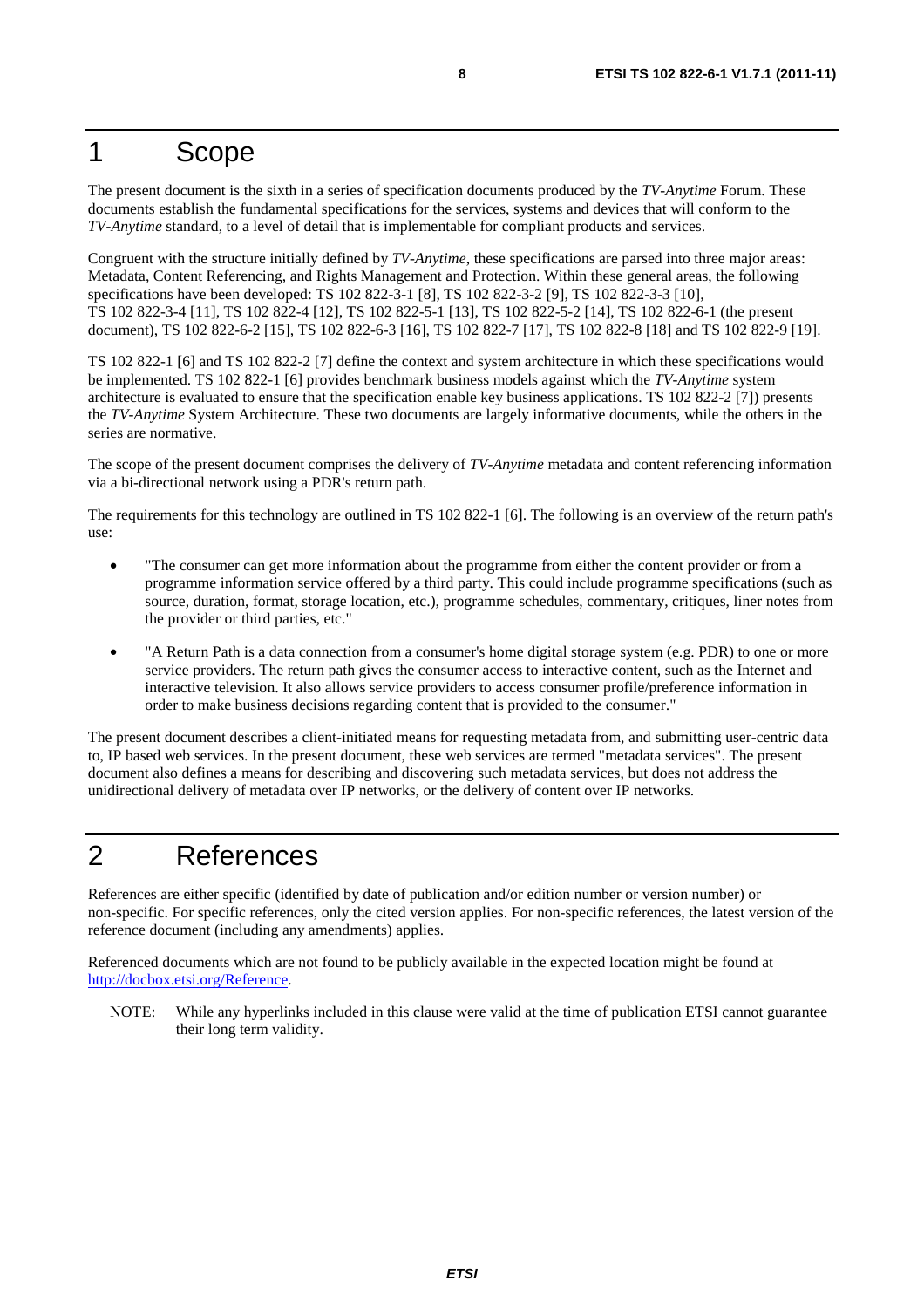The following referenced documents are necessary for the application of the present document.

[1] W3C Recommendations: "XML Schema" (version 20010502).

| NOTE:  | Available at:<br>http://www.w3.org/TR/2001/REC-xmlschema-0-20010502,<br>http://www.w3.org/TR/2001/REC-xmlschema-1-20010502,<br>http://www.w3.org/TR/2001/REC-xmlschema-2-20010502.                                                                                   |
|--------|----------------------------------------------------------------------------------------------------------------------------------------------------------------------------------------------------------------------------------------------------------------------|
| $[2]$  | W3C Recommendation (8 December 2009): "Namespaces in XML".                                                                                                                                                                                                           |
| NOTE:  | Available at: http://www.w3.org/TR/REC-xml-names/.                                                                                                                                                                                                                   |
| $[3]$  | IETF RFC 1945: "Hypertext Transfer Protocol - HTTP/1.0".                                                                                                                                                                                                             |
| $[4]$  | IETF RFC 2616: "Hypertext Transfer Protocol - HTTP/1.1".                                                                                                                                                                                                             |
| $[5]$  | W3C Note: "Simple Object Access Protocol (SOAP) 1.1" 8 May 2000, D. Box, et. al.                                                                                                                                                                                     |
| NOTE:  | Available at: http://www.w3.org/TR/2000/NOTE-SOAP-20000508/.                                                                                                                                                                                                         |
| [6]    | ETSI TS 102 822-1: "Broadcast and On-line Services: Search, select, and rightful use of content<br>on personal storage systems ("TV-Anytime"); Part 1: Benchmark Features".                                                                                          |
| $[7]$  | ETSI TS 102 822-2: "Broadcast and On-line Services: Search, select, and rightful use of content<br>on personal storage systems ("TV-Anytime"); Part 2: Phase 1 - System description".                                                                                |
| [8]    | ETSI TS 102 822-3-1: "Broadcast and On-line Services: Search, select, and rightful use of content<br>on personal storage systems ("TV-Anytime"); Part 3: Metadata; Sub-part 1: Phase 1 - Metadata<br>schemas".                                                       |
| [9]    | ETSI TS 102 822-3-2: "Broadcast and On-line Services: Search, select, and rightful use of content<br>on personal storage systems ("TV-Anytime"); Part 3: Metadata; Sub-part 2: System aspects in a<br>uni-directional environment".                                  |
| $[10]$ | ETSI TS 102 822-3-3: "Broadcast and On-line Services: Search, select, and rightful use of content<br>on personal storage systems ("TV-Anytime"); Part 3: Metadata; Sub-part 3: Phase 2 - Extended<br>Metadata Schema".                                               |
| $[11]$ | ETSI TS 102 822-3-4: "Broadcast and On-line Services: Search, select, and rightful use of content<br>on personal storage systems ("TV-Anytime"); Part 3: Metadata; Sub-part 4: Phase 2 - Interstitial<br>metadata".                                                  |
| $[12]$ | ETSI TS 102 822-4: "Broadcast and On-line Services: Search, select, and rightful use of content<br>on personal storage systems ("TV-Anytime"); Part 4: Phase 1 - Content referencing".                                                                               |
| $[13]$ | ETSI TS 102 822-5-1: "Broadcast and On-line Services: Search, select, and rightful use of content<br>on personal storage systems ("TV-Anytime"); Part 5: Rights Management and Protection (RMP)<br>Sub-part 1: Information for Broadcast Applications".              |
| $[14]$ | ETSI TS 102 822-5-2: "Broadcast and On-line Services: Search, select, and rightful use of content<br>on personal storage systems ("TV-Anytime"); Part 5: Rights Management and Protection (RMP)<br>Sub-part 2: RMPI binding".                                        |
| $[15]$ | ETSI TS 102 822-6-2: "Broadcast and On-line Services: Search, select, and rightful use of content<br>on personal storage systems ("TV-Anytime"); Part 6: Delivery of metadata over a bi-directional<br>network; Sub-part 2: Phase 1 - Service discovery".            |
| $[16]$ | ETSI TS 102 822-6-3: "Broadcast and On-line Services: Search, select, and rightful use of content<br>on personal storage systems ("TV-Anytime"); Part 6: Delivery of metadata over a bi-directional<br>network; Sub-part 3: Phase 2 - Exchange of Personal Profile". |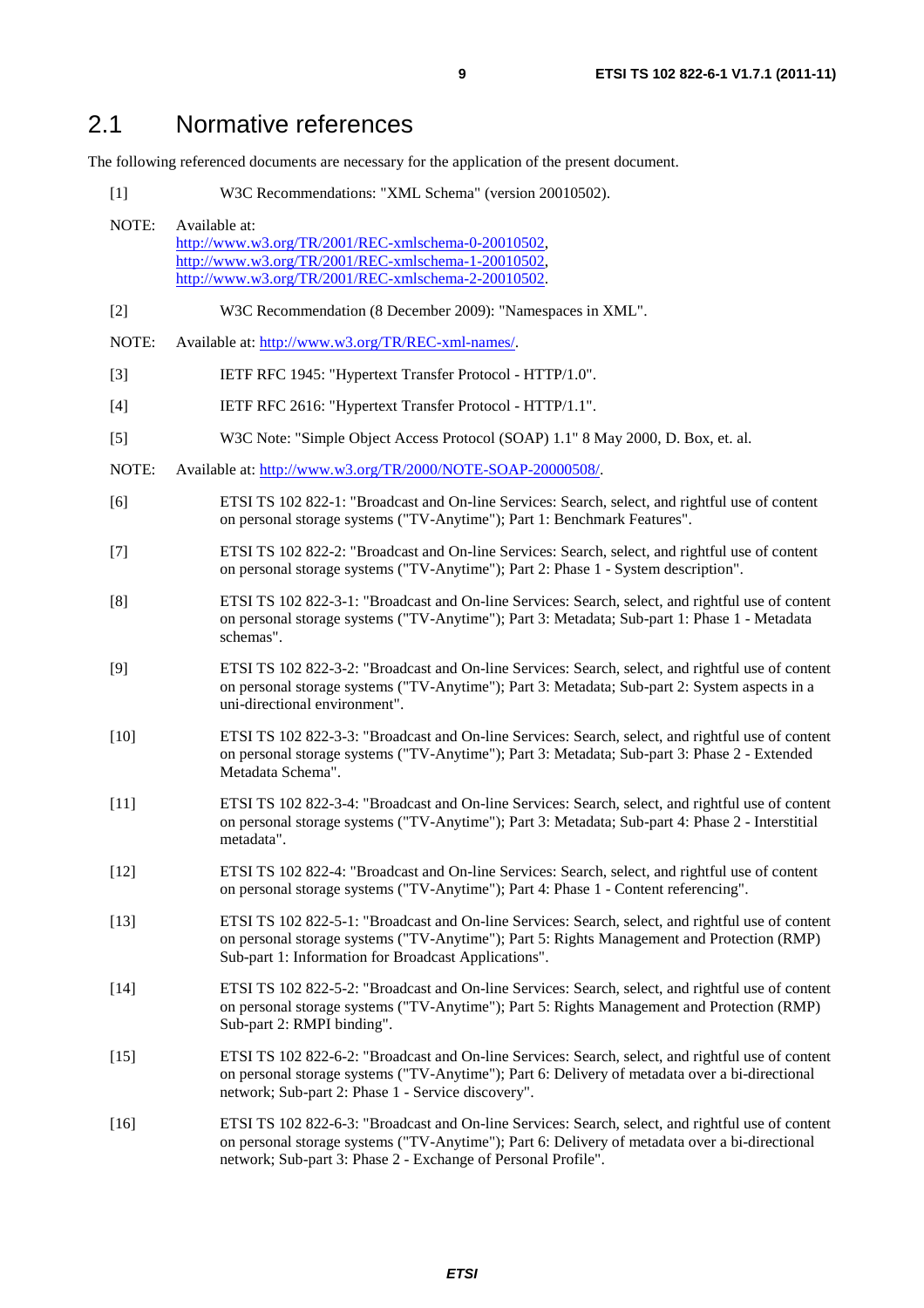- [18] ETSI TS 102 822-8: "Broadcast and On-line Services: Search, select, and rightful use of content on personal storage systems ("TV-Anytime"); Part 8: Phase 2 - Interchange Data Format".
- [19] ETSI TS 102 822-9: "Broadcast and On-line Services: Search, select, and rightful use of content on personal storage systems ("TV-Anytime"); Part 9: Phase 2 - Remote Programming".
- [20] Unicode Technical Report #10: "Unicode Collation Algorithm" M. Davis, K. Whistler.
- NOTE: Available at:<http://www.unicode.org/unicode/reports/tr10>.
- [21] Unicode Standard Annex #15: "Unicode Normalization Forms" M. Davis, K. Whistler.
- NOTE: Available at:<http://www.unicode.org/unicode/reports/tr15>.
- [22] Universal Description, Discovery and Integration, Version 3.0, T. Bellwood, et. al.
- NOTE: Available at:<http://uddi.org/pubs/uddi-v3.00-published-20020719.htm>.
- [23] W3C Note: "Web Services Description Language (WSDL) Version 1.1" 15 March 2001, E. Christensen, F. Curbera, G. Meredith, S. Weerawarana.
- NOTE: Available at:<http://www.w3.org/TR/2001/NOTE-wsdl-20010315>.
- [24] Web Services Inspection Language, Version 1.0, K. Ballinger, P. Brittenham, A. Malhotra, W. A. Nagy, S. Pharies.
- NOTE: Available at: [http://www.ibm.com/developerworks/library/specification/ws-wsilspec](http://www.ibm.com/developerworks/library/specification/ws-wsilspec/)/
- [25] W3C Recommendation: "The Platform for Privacy Preferences 1.0 (P3P1.0) Specification" M. Marchiori et. al.
- NOTE: Available at:<http://www.w3.org/TR/P3P/>.
- [26] ISO/IEC 15938-1: "Information technology Multimedia content description interface Part 1: Systems".

## 2.2 Informative references

The following referenced documents are not necessary for the application of the present document but they assist the user with regard to a particular subject area.

Not applicable.

# 3 Definitions and abbreviations

# 3.1 Definitions

For the purposes of the present document, the following terms and definitions apply:

**acquisition:** retrieval of content

**application:** specific set of functions running on the PDR. Some applications use metadata, either automatically or under consumer control

**authority:** organization that creates CRIDs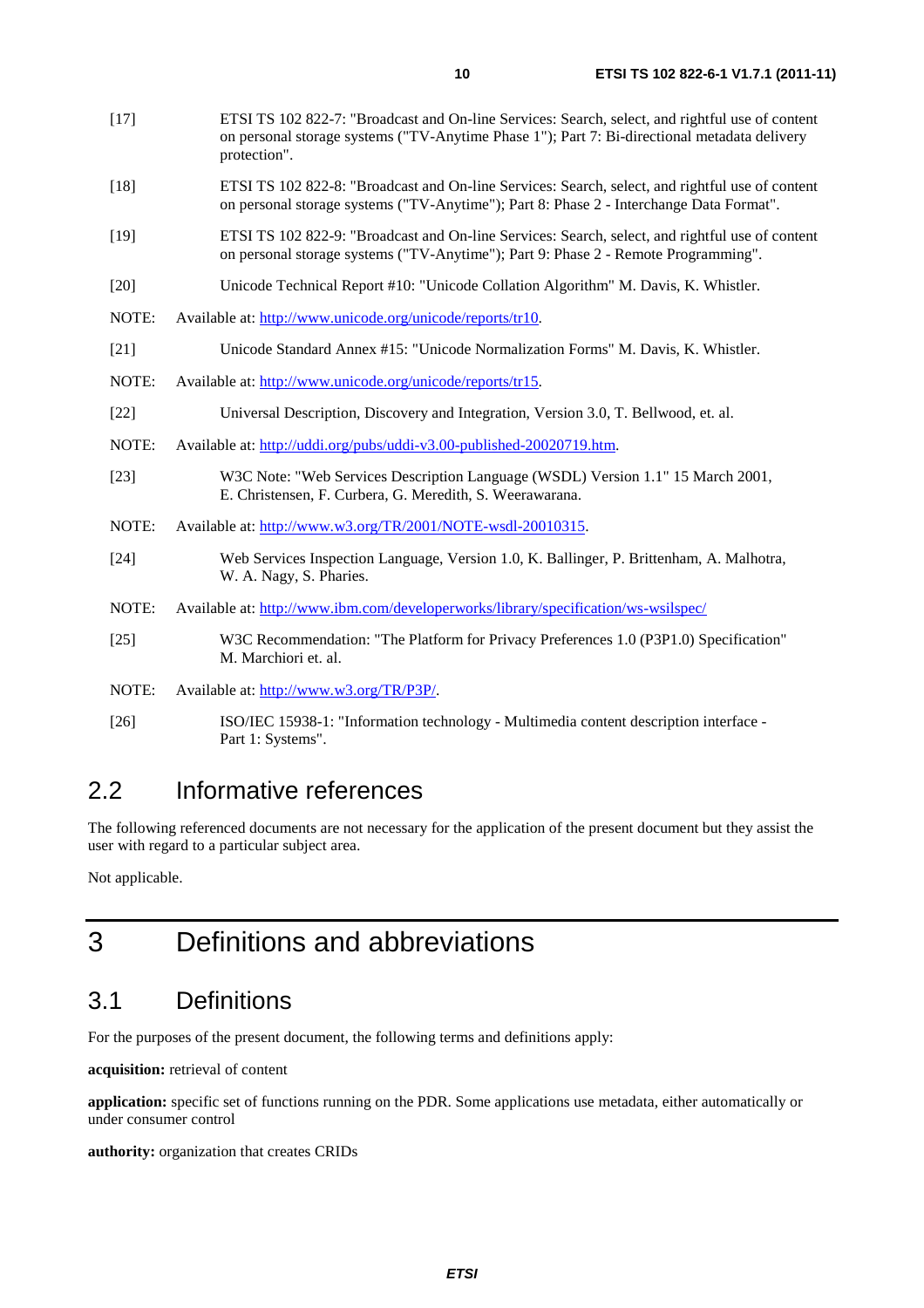**bi-directional network:** network that supports two way, point-to-point, one-to-many, and many-to-many data delivery

NOTE: The Internet is an example of such a network. A PDR may access a bi-directional network using its return path.

**capture:** storing the acquired content (e.g. to local storage)

**content:** anything the viewer would like to access (movies, games, TV programmes, radio programmes, etc.)

**content creator:** producers of the content

**content provider:** entity that acts as the agent for and is the prime exploiter of the content

**content reference:** pointer to a specific content item

**location resolution:** process of establishing the address (location and time) of a specific content instance from its CRID **locator:** time and place where a content item can be acquired

**metadata:** generally, data about content, such as the title, genre, and summary of a television programme

NOTE: In the context of *TV-Anytime*, metadata also includes consumer profile and history data.

**metadata service:** service that provides *TV-Anytime* data using a server on a bi-directional network

NOTE: The formats of the data and the protocols used to deliver that data are defined by the present document.

**programme:** editorially coherent piece of content

NOTE: Typically, a programme is acquired by the PDR as a whole.

**resolving authority:** body which provides location resolution

**Resolving Authority Record (RAR):** information needed for retrieving the location resolution data for the given authority

**return path:** part of the bi-directional distribution system from the consumer to service provider

**segment:** continuous portion of a piece of content, for example a single news topic in a news programme

**service provider:** aggregator and supplier of content which may include gateway and management roles

### 3.2 Abbreviations

For the purposes of the present document, the following abbreviations apply:

| <b>ARIB</b> | Association of Radio Industries and Businesses                                                                                                               |
|-------------|--------------------------------------------------------------------------------------------------------------------------------------------------------------|
| NOTE:       | A Japanese standards organization.                                                                                                                           |
| <b>ATSC</b> | <b>Advanced Television Systems Committee</b>                                                                                                                 |
| NOTE:       | American based standards organization for establishing technical standards for advanced television<br>systems, including digital high definition television. |
| BiM         | Binary format for Multimedia description streams                                                                                                             |
| NOTE:       | Defined in ISO/IEC 15938-1 [26] (MPEG-7 Systems part).                                                                                                       |
| <b>CRID</b> | Content Reference IDentifier                                                                                                                                 |
| NOTE:       | Identifier for content that is independent of its location.                                                                                                  |
| <b>DNS</b>  | Domain Naming System                                                                                                                                         |
| NOTE:       | System used on the Internet to register names that can then be mapped into IP addresses using a DNS<br>server.                                               |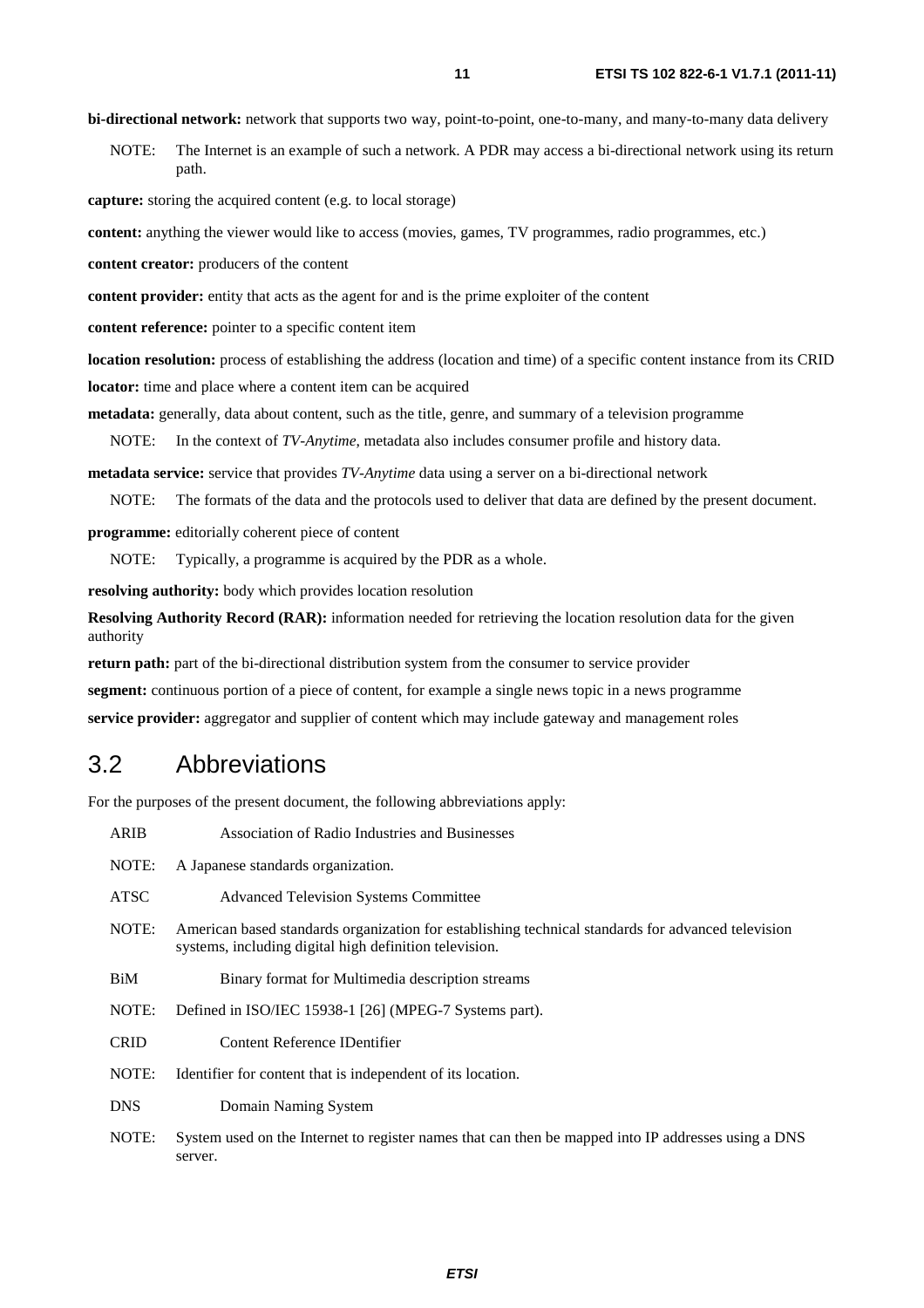| <b>DVB</b>                                                                                                                                                                       | Digital Video Broadcasting                                                                                                                                                                                                                                                                                                                                                                                                                                                           |  |
|----------------------------------------------------------------------------------------------------------------------------------------------------------------------------------|--------------------------------------------------------------------------------------------------------------------------------------------------------------------------------------------------------------------------------------------------------------------------------------------------------------------------------------------------------------------------------------------------------------------------------------------------------------------------------------|--|
| NOTE:                                                                                                                                                                            | Set of standards used for European digital TV broadcasting.                                                                                                                                                                                                                                                                                                                                                                                                                          |  |
| <b>EPG</b>                                                                                                                                                                       | Electronic Programme Guide                                                                                                                                                                                                                                                                                                                                                                                                                                                           |  |
| NOTE:                                                                                                                                                                            | Means of presenting content to the consumer, allowing selection of desired content.                                                                                                                                                                                                                                                                                                                                                                                                  |  |
| <b>HTTP</b><br><b>HTTPS</b><br>IP                                                                                                                                                | HyperText Transfer Protocol<br><b>Secure HTTP</b><br><b>Internet Protocol</b>                                                                                                                                                                                                                                                                                                                                                                                                        |  |
| NOTE:                                                                                                                                                                            | Generic name for the network protocols used on the Internet.                                                                                                                                                                                                                                                                                                                                                                                                                         |  |
| <b>IPR</b><br><b>PDR</b><br>RAR<br>SOAP<br>SQL<br>SSL<br><b>TCP</b><br><b>TVA</b><br><b>UDDI</b><br><b>URI</b><br><b>URL</b><br>W <sub>3</sub> C<br><b>WSDL</b><br>WS-Inspection | <b>Intellectual Property Rights</b><br>Personal Digital Recorder<br><b>Resolving Authority Record</b><br>Simple Object Access Protocol<br><b>Structured Query Language</b><br>Secure Socket Layer<br><b>Transmission Control Protocol</b><br>"TV Anytime"<br>Universal Description Discovery and Integration<br>Uniform Resource Identifier<br><b>Uniform Resource Locator</b><br>World Wide Web Consortium<br>Web Services Description Language<br>Web Services-Inspection language |  |
| <b>XML</b>                                                                                                                                                                       | eXtensible Markup Language                                                                                                                                                                                                                                                                                                                                                                                                                                                           |  |

# 4 Introduction to bi-directional metadata services

The *TV-Anytime* Forum has defined a number of data types that can be exchanged between *TV-Anytime* devices. These include programme metadata, content referencing information, and user-centric metadata. The present document is concerned with data exchange between *TV-Anytime* clients and metadata servers over a bi-directional network using the return path. A *TV-Anytime* client is typically a PDR, although in the present document the client can be any Internet connected device. These devices do not necessarily need to have the ability to display or store content, since many types of devices can exploit *TV-Anytime* metadata services (e.g. a mobile phone displaying an EPG).

Programme metadata and content referencing information can be delivered unidirectionally (e.g. via traditional broadcast or IP multicast) or via a bi-directional network. The reasons a *TV-Anytime* provider might choose to deliver data via a bi-directional network are as follows:

- It allows a richer set of metadata to be delivered, since there are much lower bandwidth constraints.
- It allows *TV-Anytime* data providers without access to a broadcast system to deliver metadata to clients.
- It allows *TV-Anytime* data providers to personalize the metadata they offer according to the source of the request.
- It allows a range of client devices, which are not necessarily able to receive broadcast data, to access and exploit *TV-Anytime* data. For example, a mobile phone or personal organizer could use the metadata service to show the user an EPG.

User-centric metadata can only be delivered from a PDR to a *TV-Anytime* metadata service when a return path is available and the user authorizes it. The submission of such user data allows the metadata service to provide a variety of value adding services, which are more completely described in clause 6.5 of TS 102 822-3-1 [8].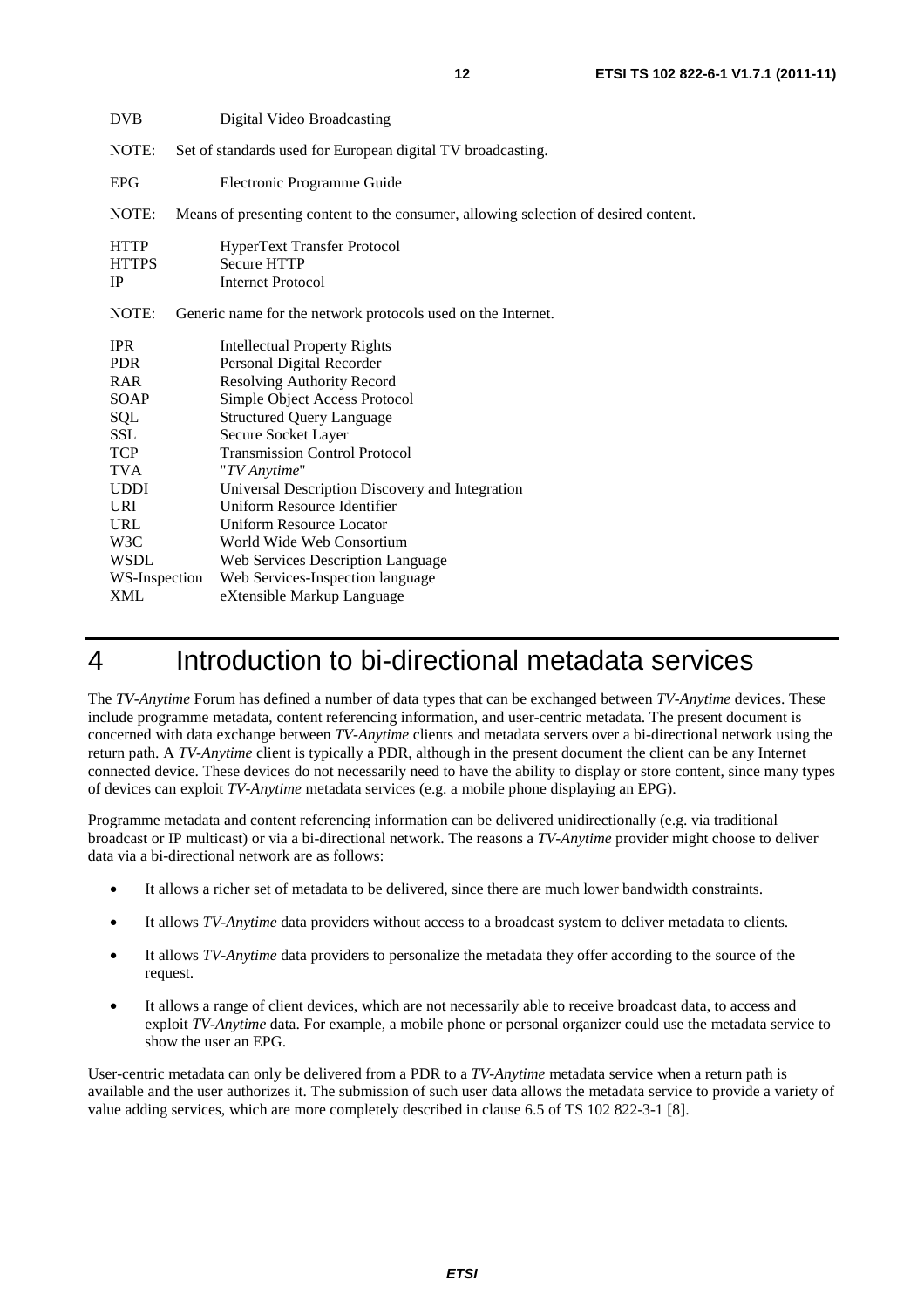The present document defines the protocols that allow these transactions to take place in an interoperable fashion. Note that, due to the widespread nature and mass penetration of the Internet, the *TV-Anytime* Forum has completely specified the transport and network layer protocols (TCP/IP) necessary for end-to-end interoperability. This is in contrast to unidirectional transport mechanisms, which are not completely specified by the *TV-Anytime* Forum, but instead defined individually by the bodies responsible for the various broadcast standards used around the world (e.g. ARIB, ATSC, DVB, etc.).

To use a *TV-Anytime* metadata service a client takes the steps illustrated in figure 1.



**Figure 1: The steps in using a** *TV-Anytime* **metadata service** 

These steps are described in more detail in the following three clauses (in reverse order). Note that a metadata service must provide a description capability (see clause 7), but the support for metadata service discovery (see TS 102 822-6-2 [15]) is optional. The middle step typically will only occur when a metadata service is first discovered or updated, and not each time the metadata service is used.

# 4.1 Types and functionalities of metadata services

*TV-Anytime* metadata services can be broken into two basic types, which are shown in figures 2 and 3. The metadata services specified are all request-response based. This can be seen in the two figures - the network transaction is always point-to-point (client to server), and the transaction is always initiated by the client.

### 4.1.1 Metadata retrieval

Metadata retrieval occurs when a client wishes to obtain certain metadata from a metadata service (figure 2) that it has previously discovered and obtained a capability description for. The following list gives some examples of metadata retrieval:

- A client wishes to obtain programme reviews for a CRID. The client sends a request specifying the CRID and type of metadata required, and the metadata service responds with the appropriate ProgramReviewTable.
- A client wishes to obtain the schedule information for a particular channel over the next week. The client sends a request specifying the channel, date range, and type of metadata required. The metadata service returns a ProgramLocationTable and ProgramInformationTable corresponding to the programmes on that channel.
- A client wishes to search a metadata service that specializes in movie information. The client sends a request specifying the type of movie (e.g. the genre is "Western", and the star is "John Wayne"), and the type of metadata required. The metadata service returns a number of matching movies, using a ProgramInformationTable and ProgramReviewTable.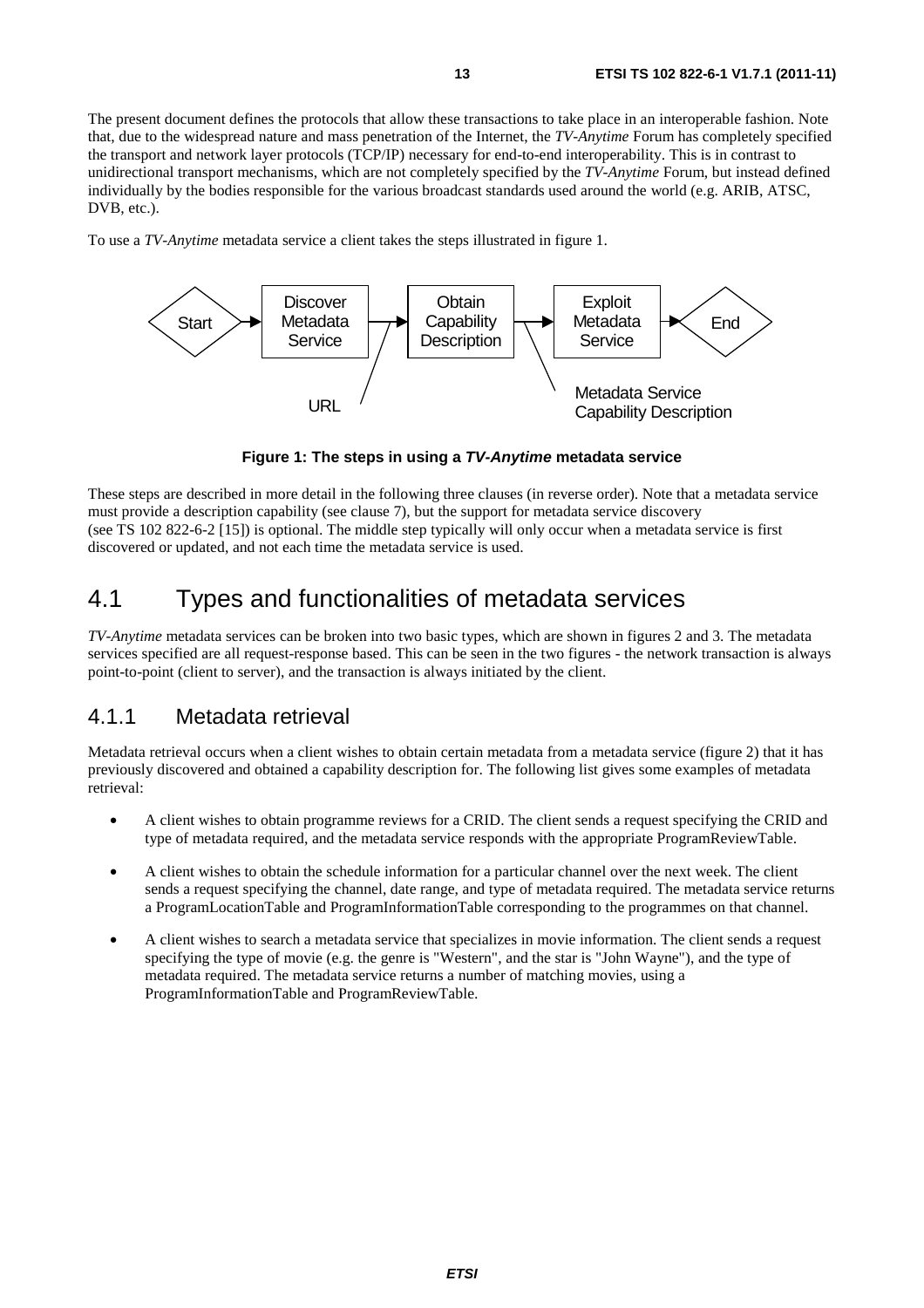

- NOTE 1: Any party capable of delivering compliant *TV-Anytime* data could provide a metadata service. Examples include: content creators, content providers, service providers, consumer electronics manufacturers and third parties aggregation services.
- NOTE 2: The request contains parameters that specify the type of metadata required by the client.
- NOTE 3: The types of metadata returned could be any of the non user-centric data specified in the TS 102 822-3-1 [8] (i.e. the fragments defined in clause 4.3.1.1 of TS 102 822-3-2 [9]), along with content referencing information.

#### **Figure 2: Client requesting metadata from a metadata service**

### 4.1.2 Submission of anonymous user-centric metadata

Submission of user-centric metadata (figure 3) offers a number of possible benefits to both consumers and metadata service providers. These are described in clause 6.5 of the TS 102 822-3-1 [8]. Ensuring the privacy of these transactions and that the metadata service provider is trustworthy is essential to the submission of user-centric metadata. The means by which this is ensured is not defined by the present document.



- NOTE 1: In this case, the metadata service is a user data aggregator. For example content creators, content providers, service providers, consumer electronics manufacturers and third parties aggregation services, or any other party capable of usefully exploiting *TV-Anytime* usage information in a trustworthy fashion, could provide the metadata service.
- NOTE 2: In principle, the user-centric data may be any of the types defined in the Metadata Specification (TS 102 822-3-1 [8] (e.g. UserPreferences and UsageHistory). This applies only to a submission of carefully constrained, anonymous UsageHistory instances.

#### **Figure 3: Client submitting user-centric data to a service provider**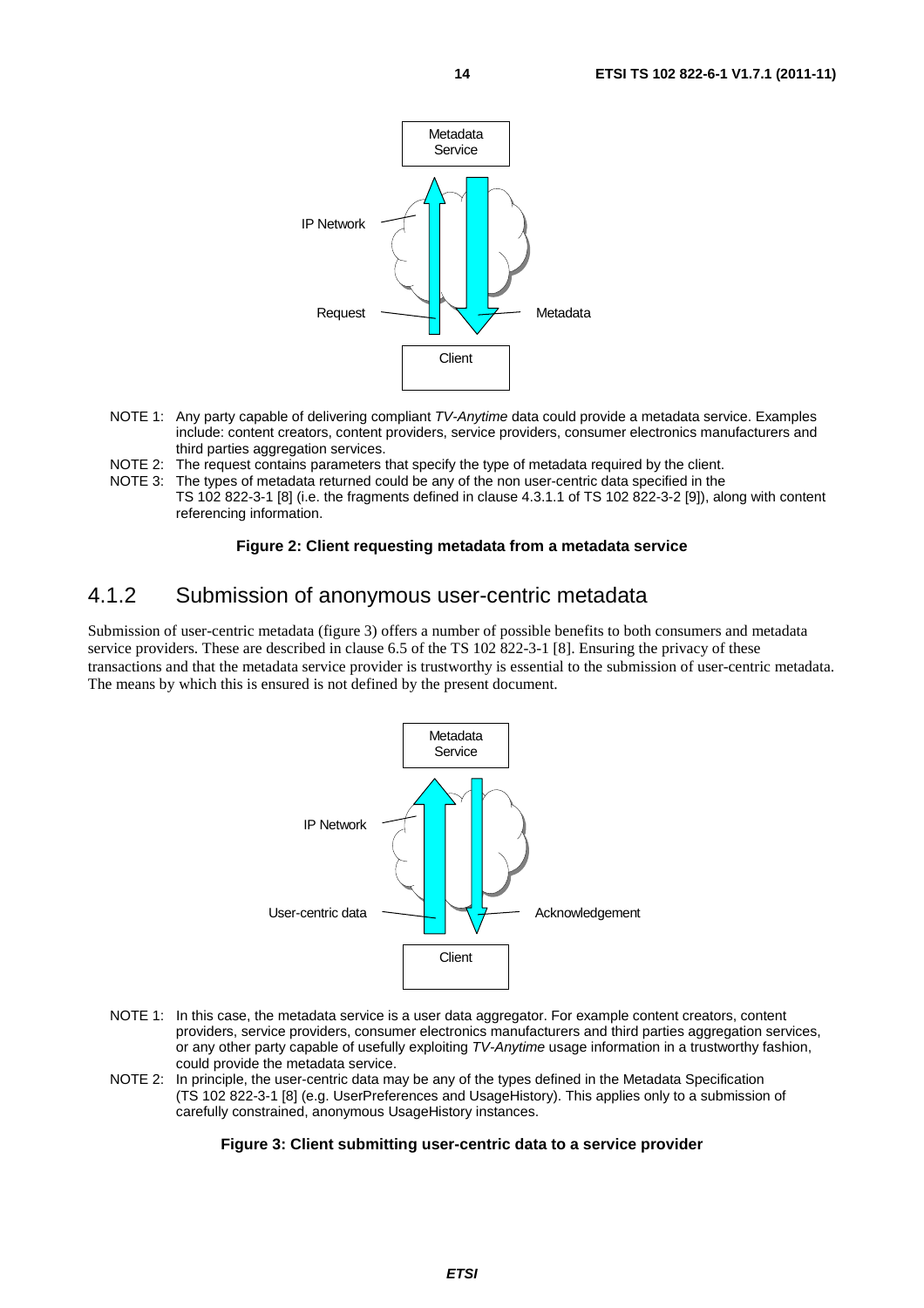### 4.1.3 Submission of personal information metadata

Submission of personal information metadata (figure 4) offers a number of possible benefits to both consumers and metadata service providers. These are described in clause 6.5 of the TS 102 822-3-1 [8]. Ensuring the privacy of these transactions and that the metadata service provider is trustworthy is essential to the submission of personal information metadata. The means by which this is ensured is not defined by the present document.



- NOTE 1: In this case, the metadata service is a metadata provider capable of usefully exploiting TV-Anytime extended user description tables (user preferences, usage history, user information and usage environment) in a trustworthy fashion to customize responses to client metadata queries.
- NOTE 2: The submitted personal information may contain private data in opposition to the submitted anonymous user-centric data in the previous clause.

**Figure 4: Client submitting personal information to a service provider** 

## 4.2 Metadata service capability descriptions

In order to exploit usefully the metadata services described in the previous clause, the client needs information about the nature of the metadata service being offered. This is because different metadata services will provide different types of metadata and can be queried in different ways. For example, some metadata services may offer just content referencing information, whilst others may provide programme metadata but no segmentation information. Similarly, whereas one server may only be able to accept simple requests for metadata based on a CRID, another server may offer much more sophisticated querying and sorting capabilities. Moreover, different types of queries are only useful if a client is able to establish sensible values with which to query. An example of this is a query for scheduling data

(ProgramLocationTable). In order to query for scheduling information on a particular content delivery service, the client needs to know the content delivery services for which that metadata service has data.

To address this issue, each metadata service provides, on request from a client, a capability description. This capability description allows a client to flexibly query a metadata service, without making requests that will not be supported by that metadata service. Furthermore, it allows metadata service providers to flexibly implement the server in a way that is appropriate to the data that they have available.

### 4.3 Metadata service discovery

Metadata service discovery is the process by which a client establishes a URL where a *TV-Anytime* metadata service can be found. There are a number of ways this process can occur, but only the third method (see clause 4.3.3) is addressed by the present document.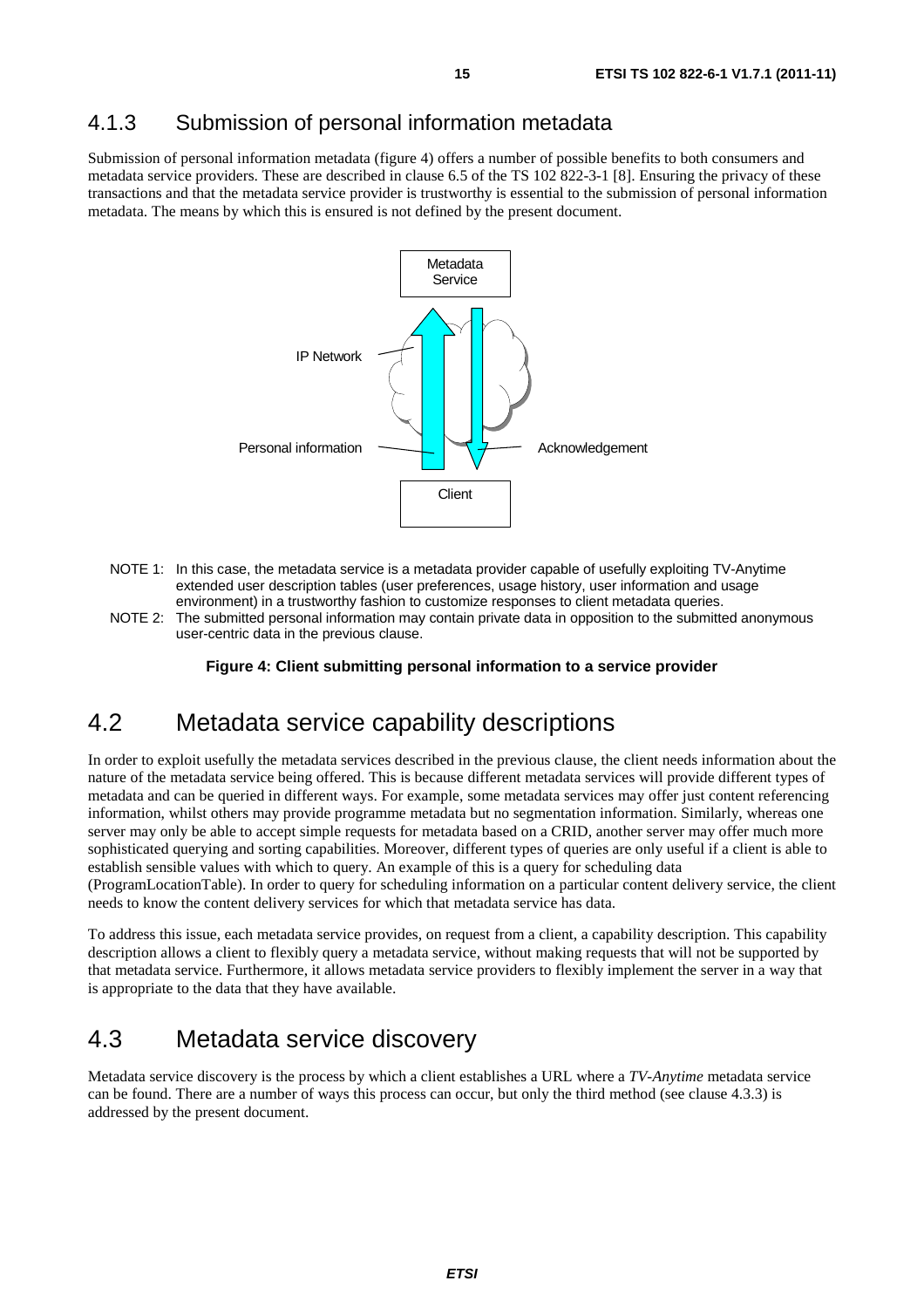A number of methods exist for discovering the URLs of metadata services that will not be standardized by the *TV-Anytime* Forum. The following list gives some examples:

- The client might be pre-programmed with a set of URLs that refer to one or more metadata services. This will typically be useful in a vertical market, or tightly controlled horizontal market.
- A user might manually enter a URL of a new metadata service he is interested in, using some means of text input.
- The software on a client may be updated using software updates delivered via a unidirectional broadcast, or over the return channel.

### 4.3.2 Unidirectional delivery of discovery information

TS 102 822-2 [7] and TS 102 822-4 [12] define ways, or requirements on the underlying transport, in which the URL of a bi-directional metadata and/or content referencing service can be discovered from *TV-Anytime* information inserted in a unidirectional stream. The present document defines how a client can usefully exploit the discovered service using the resulting URL.

### 4.3.3 Client-initiated discovery using the bi-directional network

This mode of metadata service discovery involves using the bi-directional network to access a "Yellow Pages" of *TV-Anytime* metadata services. The mechanism is based upon W3C standards for web service discovery (UDDI [22] and WS-Inspection [24], the use of which is standardized by the *TV-Anytime* Forum, according to the rules given in clause 5 in TS 102 822-6-2 [15]. Support for these discovery techniques by clients and servers is optional.

# 5 Metadata service types

The *TV-Anytime* Forum defines several types of metadata web service. Each type of web service can be thought of as a remote procedure with a well-defined set of inputs and outputs and a well-defined behaviour. In WSDL [23] terminology, this remote procedure is known as an operation (see annex A). The metadata retrieval operation (see clause 4.1.1) is called the get\_Data operation, and the user description submission operation (see clause 4.1.2) is called the submit\_Data operation.

The types used in the requests and responses to *TV-Anytime* metadata services are defined in the target namespace: "urn:tva:transport:2008". This allows Schema aware tools to validate the various messages. The types defined in TS 102 822-3-1 [8] and TS 102 822-4 [12] schemas are referenced in the transport namespace (using XML Schema's import mechanism [1]).

The Schema fragments in the following clauses are all defined within this namespace. The corresponding namespace qualifier used in these Schema fragments is "tns:" The complete XML Schema file ("tva\_transport\_6-1\_v151.xsd") may be found in annex B.

The following namespaces qualifiers are used in these Schema fragments:

| Qualifier | Namespace prefix                |
|-----------|---------------------------------|
| tva2      | lurn:tva:metadata:extended:2011 |
| p3p       | http://www.w3.org/2002/01/p3pv1 |

# 5.1 get Data operation

The get\_Data operation allows a client to query a server in order to retrieve *TV-Anytime* data for a set of programmes or programme groups. The following list gives a few examples of the types of functionality that a *TV-Anytime* metadata provider can offer using a get\_Data operation:

• Operation that takes a list of CRIDs and returns content referencing data for those CRIDs.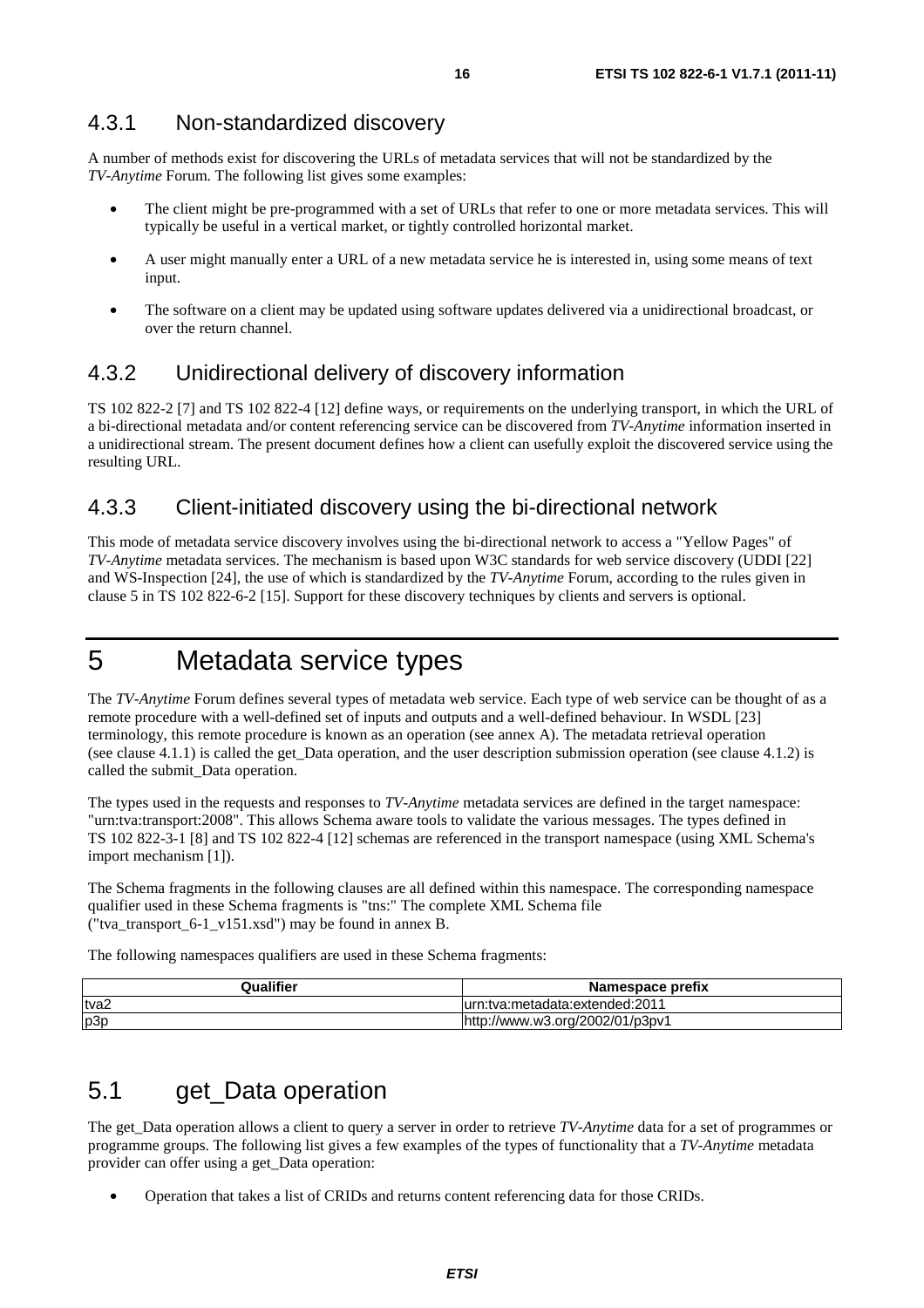- Operation that takes a list of CRIDs and returns *TV-Anytime* metadata for those CRIDs.
- Operation that accepts a query for programmes with particular metadata attributes (e.g. with a particular genre, or starring a certain actor, etc.) and returns matching programmes.
- Operation that accepts a query for programmes broadcast at a certain time or on a certain channel and returns matching programmes.

A get Data operation can, in principle, support all these types of queries, as well as more complex queries, involving a wide range of metadata constraints, and logical combinations of those constraints.

NOTE: This operation may require secure and trusted connection to the service provider such as HTTPS/SSL when it involves personal Information transfer.

### 5.1.1 Request format

The request format allows the client to specify three types of parameters. The semantics and structure of these three parameters are explained in more detail in the subsequent clauses.

```
<complexType name="ResourceIDType"> 
    <simpleContent> 
       <extension base="anyURI"> 
         <attribute name="id" type="ID"/> 
       </extension> 
    </simpleContent> 
</complexType> 
 <complexType name="get_DataType"> 
  <sequence> 
     <element name="ResourceID" type="tns:ResourceIDType" minOccurs="0"/> 
      <element name="QueryConstraints"> 
       <complexType> 
         <choice> 
           <element name="PredicateBag" type="tns:PredicateBagType"/> 
           <element name="BinaryPredicate" type="tns:BinaryPredicateType"/> 
           <element name="UnaryPredicate" type="tns:UnaryPredicateType"/> 
         </choice> 
       </complexType> 
     </element> 
     <element name="PersonalInformation" type="tva2:ExtendedUserDescriptionType" 
     minOccurs="0"/> 
     <element name="RequestedTables" type="tns:RequestedTablesType"/> 
   </sequence> 
   <attribute name="maxPrograms" type="unsignedInt"/> 
   <attribute name="personalInfoUse" type="boolean" default="true"/> 
</complexType> 
<element name="get_Data" type="tns:get_DataType"/>
```

| <b>Name</b>         | <b>Definition</b>                                                                                                                                                                                                                                                                                                                                                                                                                          |
|---------------------|--------------------------------------------------------------------------------------------------------------------------------------------------------------------------------------------------------------------------------------------------------------------------------------------------------------------------------------------------------------------------------------------------------------------------------------------|
| ResourceID          | This optional element identifies a resource containing personal                                                                                                                                                                                                                                                                                                                                                                            |
|                     | information to be used to customize the response to this query.                                                                                                                                                                                                                                                                                                                                                                            |
| QueryConstraints    | A required parameter that defines, by means of one or more logical<br>predicates the set of "result records" that the client is interested in.<br>See clause 5.1.1.4 for a definition of "result record". For example, this<br>set could be specified using a list of CRIDs, the programmes that<br>have the keyword "Thriller" in their metadata, or the programmes that<br>correspond to a BroadcastEvent on Channel 2 on Saturday, etc. |
| PersonalInformation | This optional element allows the end-user to provide, in the request,<br>user information to be used by the metadata provider to personalize<br>its response, but not for further requests.                                                                                                                                                                                                                                                |
| RequestedTables     | A required parameter that specifies the view of the metadata required<br>by the client. This parameter determines the types of metadata that<br>are returned for each result, and also allows the client to specify<br>simple sort criteria to be applied to the result.                                                                                                                                                                   |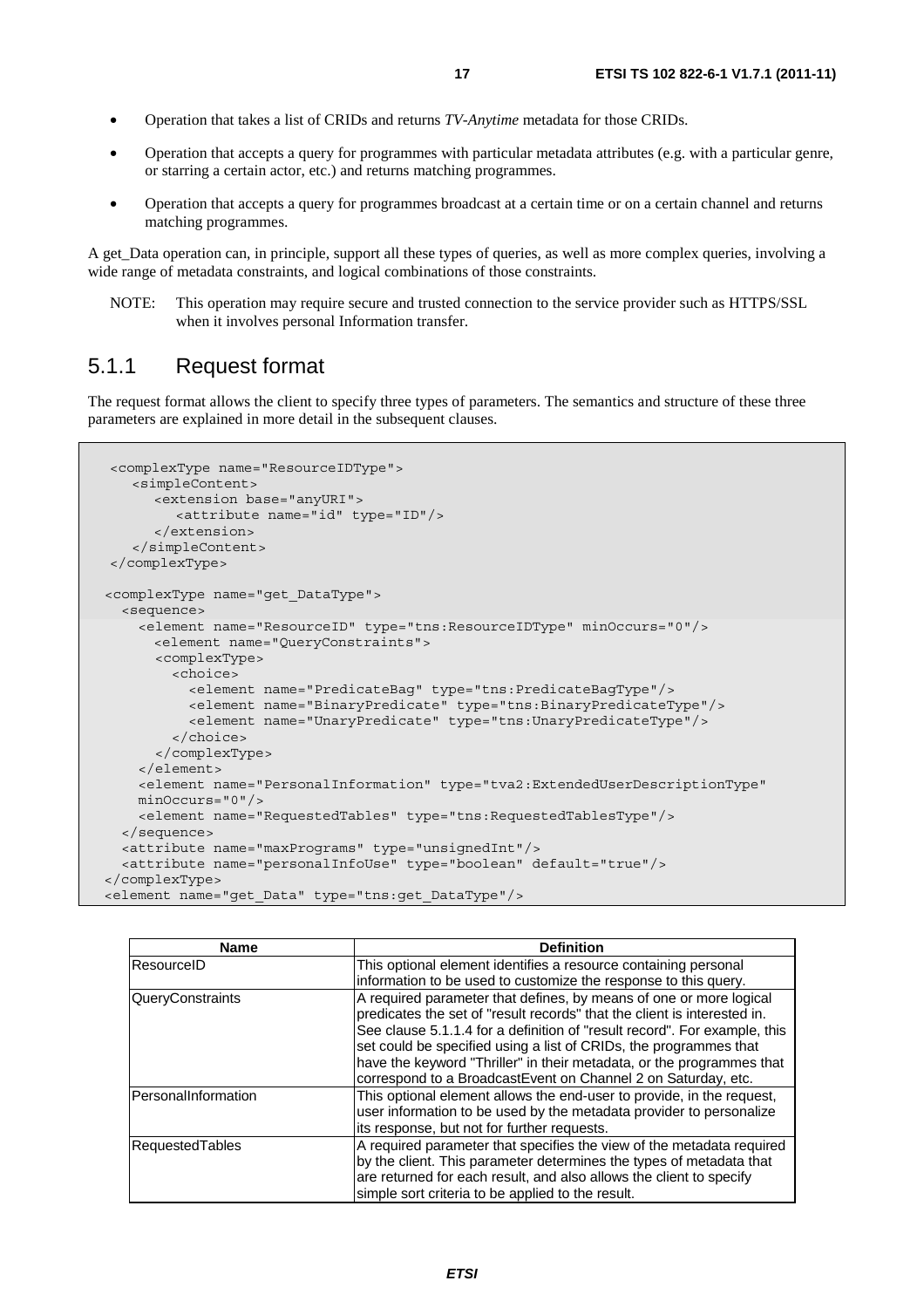| <b>ImaxPrograms</b>    | An optional upper limit on the number of programmes that will be<br>returned. This is to prevent the client being overloaded by very large<br>Iresult sets. If this attribute is not there the server should return all the<br>matching results.                                                                                                                                                                   |
|------------------------|--------------------------------------------------------------------------------------------------------------------------------------------------------------------------------------------------------------------------------------------------------------------------------------------------------------------------------------------------------------------------------------------------------------------|
| <b>personalInfoUse</b> | This attribute gives the user the possibility to turn-on and turn-off the<br>use of submitted consumer profile data in processing the query. By<br>setting the personalInfoUse attribute to false, user can signal the<br>service provider not to use the consumer profile metadata in<br>processing his/her request, i.e. signal the service provider not to<br>personalize the response to the get Data request. |

#### 5.1.1.1 Query constraint parameters

This parameter consists of a set of logical predicates, which can be nested together (according to the rules of first order predicate logic) and together define the set of results that a client is interested in. (Using SQL terminology, this parameter plays a similar role to the WHERE clause in an SQL SELECT statement.) Unlike SQL, the interpretation of the logical constraints does not have to be strict - the results returned do not need to precisely match the criteria specified in the query. This provides opportunity for metadata service providers to offer value adding search algorithms.

```
 <complexType name="PredicateBagType"> 
   <sequence maxOccurs="unbounded"> 
     <choice> 
       <element name="PredicateBag" type="tns:PredicateBagType"/> 
       <element name="BinaryPredicate" type="tns:BinaryPredicateType"/> 
       <element name="UnaryPredicate" type="tns:UnaryPredicateType"/> 
     </choice> 
   </sequence> 
   <attribute name="contextNode" type="tns:contextNodeIDType"/> 
   <attribute name="negate" type="boolean" default="false"/> 
   <attribute name="type" type="tns:PredicateBagTypeType"/> 
 </complexType> 
 <simpleType name="PredicateBagTypeType"> 
   <restriction base="string"> 
     <enumeration value="AND"/> 
     <enumeration value="OR"/> 
   </restriction> 
 </simpleType> 
 <complexType name="BinaryPredicateType"> 
   <attribute name="fieldID" type="tns:fieldIDType" use="required"/> 
   <attribute name="fieldValue" type="string" use="required"/> 
   <attribute name="test" default="equals" 
      type="tns:BinaryPredicateTestType"/> 
 </complexType> 
 <complexType name="UnaryPredicateType"> 
   <attribute name="fieldID" type="tns:fieldIDType" use="required"/> 
   <attribute name="test" default="exists" 
      type="tns:UnaryPredicateTestType"/> 
 </complexType> 
 <simpleType name="BinaryPredicateTestType"> 
   <restriction base="string"> 
     <enumeration value="equals"/> 
     <enumeration value="not_equals"/> 
     <enumeration value="contains"/> 
     <enumeration value="greater_than"/> 
     <enumeration value="greater_than_or_equals"/> 
     <enumeration value="less_than"/> 
     <enumeration value="less_than_or_equals"/> 
   </restriction> 
 </simpleType> 
 <simpleType name="UnaryPredicateTestType"> 
   <restriction base="string"> 
     <enumeration value="exists"/> 
   </restriction> 
 </simpleType>
```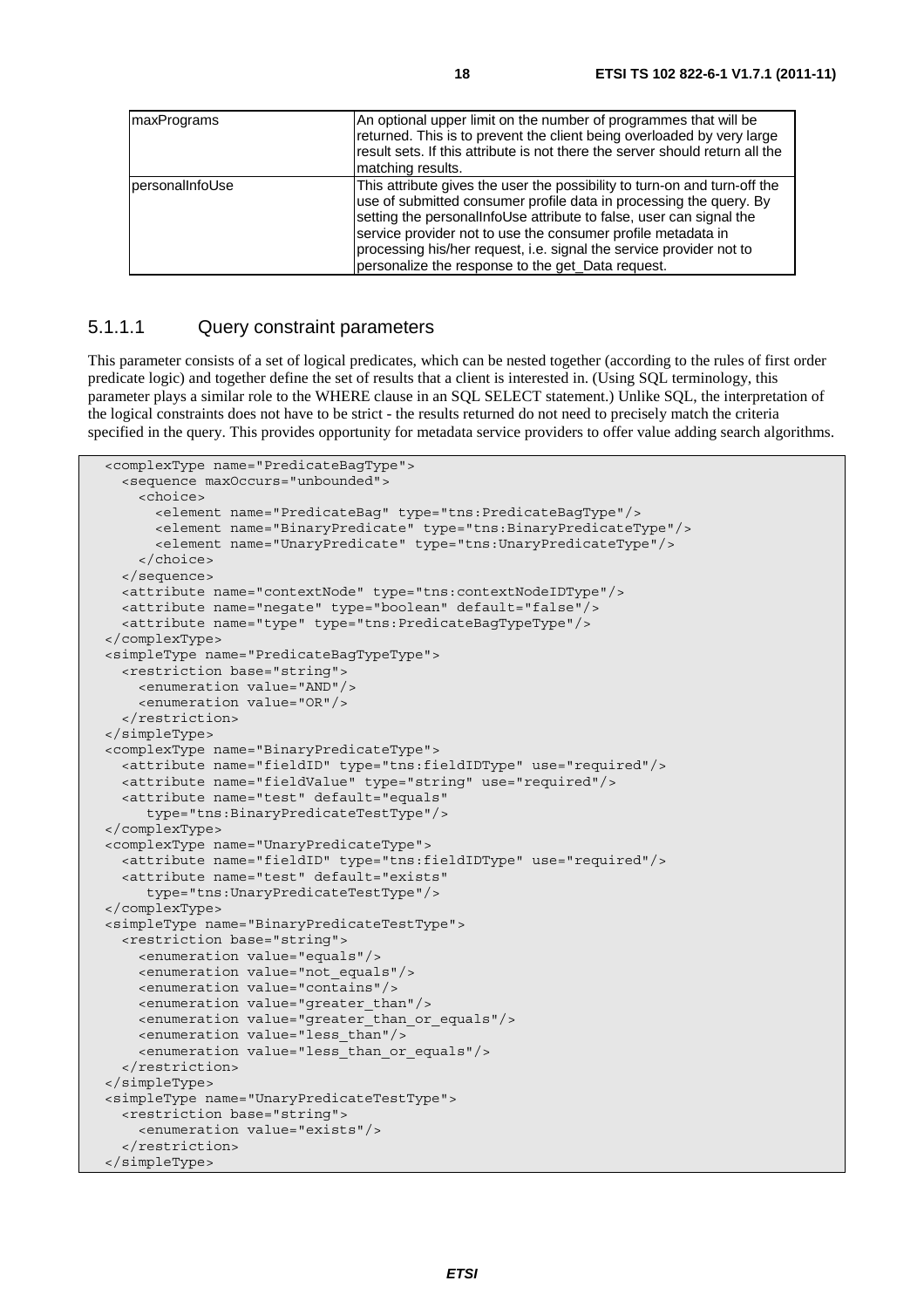| <b>Name</b>                                | <b>Definition</b>                                                                                                                                                                                                                                                                                                                                                                                                                                                                                                                                                                                                                                                                                                                                                                                                |
|--------------------------------------------|------------------------------------------------------------------------------------------------------------------------------------------------------------------------------------------------------------------------------------------------------------------------------------------------------------------------------------------------------------------------------------------------------------------------------------------------------------------------------------------------------------------------------------------------------------------------------------------------------------------------------------------------------------------------------------------------------------------------------------------------------------------------------------------------------------------|
| PredicateBagType                           | A PredicateBagType contains one or more BinaryPredicate,<br>UnaryPredicate or PredicateBag children, and is used to express logical                                                                                                                                                                                                                                                                                                                                                                                                                                                                                                                                                                                                                                                                              |
|                                            | relationships between these children.                                                                                                                                                                                                                                                                                                                                                                                                                                                                                                                                                                                                                                                                                                                                                                            |
| type                                       | This attribute expresses the logical relationship between the children of<br>this PredicateBag. It can take the values "AND" or "OR". The attribute is<br>required when there are two or more children. The attribute is<br>meaningless if the PredicateBag contains a single element.                                                                                                                                                                                                                                                                                                                                                                                                                                                                                                                           |
| negate                                     | This attribute reverses the Boolean evaluation (true/false) of the<br>PredicateBag. If there are two or more children predicates, it is evaluated<br>after the children predicates have been combined; i.e. the type attribute<br>has tighter precedence.                                                                                                                                                                                                                                                                                                                                                                                                                                                                                                                                                        |
| contextNode                                | If present, this attribute restricts the way in which fragments are matched<br>with this PredicateBag. Specifically, the predicates contained within this<br>PredicateBag must all be satisfied by the fields in a single XML element<br>within the fragment. The root node of this XML element is defined by the<br>contextNodeID value of the contextNode attribute. The contextNodeID<br>values used here may have a definition that uses a multiple XPath<br>expression (i.e. the contextNodeID may refer to multiple nodes, but the<br>actual node is given by the RequestedTable element). When used, all<br>the contextNodeID values referenced in the predicates that are<br>descendants of this PredicateBag must refer to fields that are<br>descendants of the contextNode element in the XML Schema. |
| UnaryPredicateType/BinaryPr<br>edicateType | A Boolean test that can be evaluated on a field stored by a metadata<br>service. See clause 5.1.1.1.1 for a definition of field.                                                                                                                                                                                                                                                                                                                                                                                                                                                                                                                                                                                                                                                                                 |
| fieldID                                    | A required fieldID value (see clause 5.1.1.1.1) that defines the field being<br>tested (e.g. CRID, Title, etc.).                                                                                                                                                                                                                                                                                                                                                                                                                                                                                                                                                                                                                                                                                                 |
| test                                       | The relationship between the fieldID and the fieldValue. This attribute<br>can take the value "equals", "not_equals", "contains", "greater_than",<br>"greater_than_or_equal", "less_than", "less_than_or_equals", or "exists".                                                                                                                                                                                                                                                                                                                                                                                                                                                                                                                                                                                   |
| fieldValue                                 | The value being tested. This attribute is not present in predicates of the<br>type UnaryPredicateType.                                                                                                                                                                                                                                                                                                                                                                                                                                                                                                                                                                                                                                                                                                           |

Annex C provides some examples that illustrate the types of queries a client can issue.

#### 5.1.1.1.1 Identifying contextNodes

A contextNode is an XML node of the following type: element.

• Element contextNode can correspond to nodes with an XML Schema complexType model (an element containing other elements or attributes).

ContextNodes are defined using an XPath expression based on a subset of XPath (for a definition of this XPath subset, see TS 102 822-3-1 [8]). Instead of using this verbose XPath expression directly in every predicate, all fields used in a query must be assigned a contextNode. A contextNode is just a syntactic shortcut that provides a consistent alias for the full XPath expression that identifies a node. The *TV-Anytime* Forum defines a normative subset of nodes with predefined contextNode values.

In order to define a list of contextNode definitions the following piece of XML Schema is used.

```
 <element name="ContextNodeIDDefinitionList" 
           type="tns:ContextNodeIDDefinitionListType"> 
    <key name="UniqueContextNode"> 
      <selector xpath="tns:ContextNodeIDDefinition"/> 
      <field xpath="@contextNodeID"/> 
    </key> 
 </element> 
 <complexType name="ContextNodeIDDefinitionListType"> 
   <sequence> 
      <element name="ContextNodeIDDefinition" maxOccurs="unbounded"> 
        <complexType> 
          <attribute name="contextNode" type="NCName"/> 
          <attribute name="contextNodeDefinition" 
          type="tns:contextNodeDefinitionListType"/>
```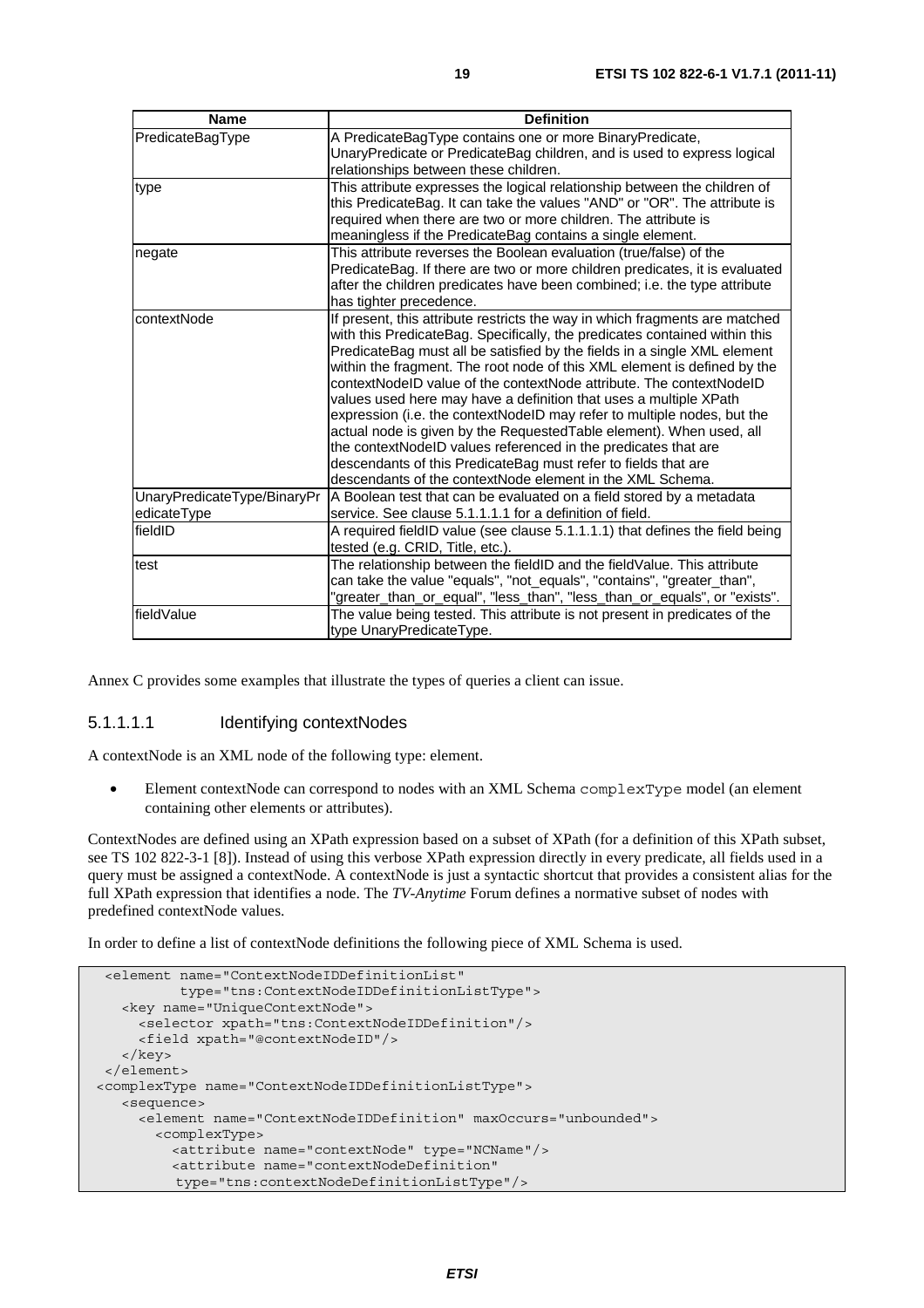```
 </complexType> 
        </element> 
     </sequence> 
     <attribute name="targetNamespace" type="anyURI" use="required"/> 
   </complexType> 
   <simpleType name="contextNodeDefinitionType"> 
     <restriction base="token"> 
       \langle <pattern value="(/(\langle \iota \rangle(\langle \iota \rangle)?'\langle \iota \rangle(\langle \iota \rangle))*((/text\langle \iota \rangle))|(/@((\i\c*:)?(\i\c*))))?"/>
     </restriction> 
   </simpleType> 
   <simpleType name="contextNodeDefinitionListType"> 
     <list itemType="tns:contextNodeDefinitionType"/> 
   </simpleType> 
   <simpleType name="contextNodeIDType"> 
     <restriction base="QName"/> 
</simpleType>
```

| Name                            | <b>Definition</b>                                                                                                                                                                                                                                                                                                                                                                                                            |
|---------------------------------|------------------------------------------------------------------------------------------------------------------------------------------------------------------------------------------------------------------------------------------------------------------------------------------------------------------------------------------------------------------------------------------------------------------------------|
| ContextNodeIDDefinitionListType | Provides a uniform structure for defining a map of<br>contextNode values to XPath expressions.                                                                                                                                                                                                                                                                                                                               |
| targetNamespace                 | The field definition namespace to which this contextNode<br>map belongs. The namespace can be used to<br>unambiguously reference contextNode values from<br>multiple namespaces. The use of namespaces here is<br>similar to, but distinct from, the use of namespaces to<br>identify XML Schema, and is in accordance with<br>Namespaces in XML [2].                                                                        |
| ContextNodeIDDefinition         | Contains a single contextNode map.                                                                                                                                                                                                                                                                                                                                                                                           |
| ContextNodeld                   | A name used to identify this field. All the contextNode<br>values defined in a particular namespace must be unique.                                                                                                                                                                                                                                                                                                          |
| ContextNodeDescription          | A list of XPath expressions that defines the fields that may<br>be searched when this contextNode is used. Each item in<br>the list is a regular expression that corresponds to the<br>XPath subset defined in TS 102 822-3-1 [8],<br>clause 4.8.5.1.2. The XPath namespace context consists<br>of the namespace declarations that are in scope in the<br>XML instance document at the point that this attribute<br>appears. |
| contextNodeIDType               | The simple type that all contextNode values are based on.<br>Note that the use of QName ensures that contextNode<br>values are always namespace qualified.                                                                                                                                                                                                                                                                   |

Element instances based upon the ContextNodeIDDefinitionListType are used to specify the *TV-Anytime* Forum's predefined subset of contextNode values.

The predefined subset of contextNode allocations, which belong in the urn:tva:transport:contextNodeIDs:2002 field definition namespace, can be found in annex B. Within the present document the prefix "tvac" is used to denote this namespace.

Within this same namespace, some contextNode identifiers contain multiple XPath statements. A server HAS to use the specific Xpath statement relevant to the considered RequestedTable when performing a query based on these contextNodes as it does for the CRID field. Table 1 defines some additional special case contextNode identifiers, along with a semantic description of their meaning. These special case contextNodes are those that cannot be identified using single XPath expressions.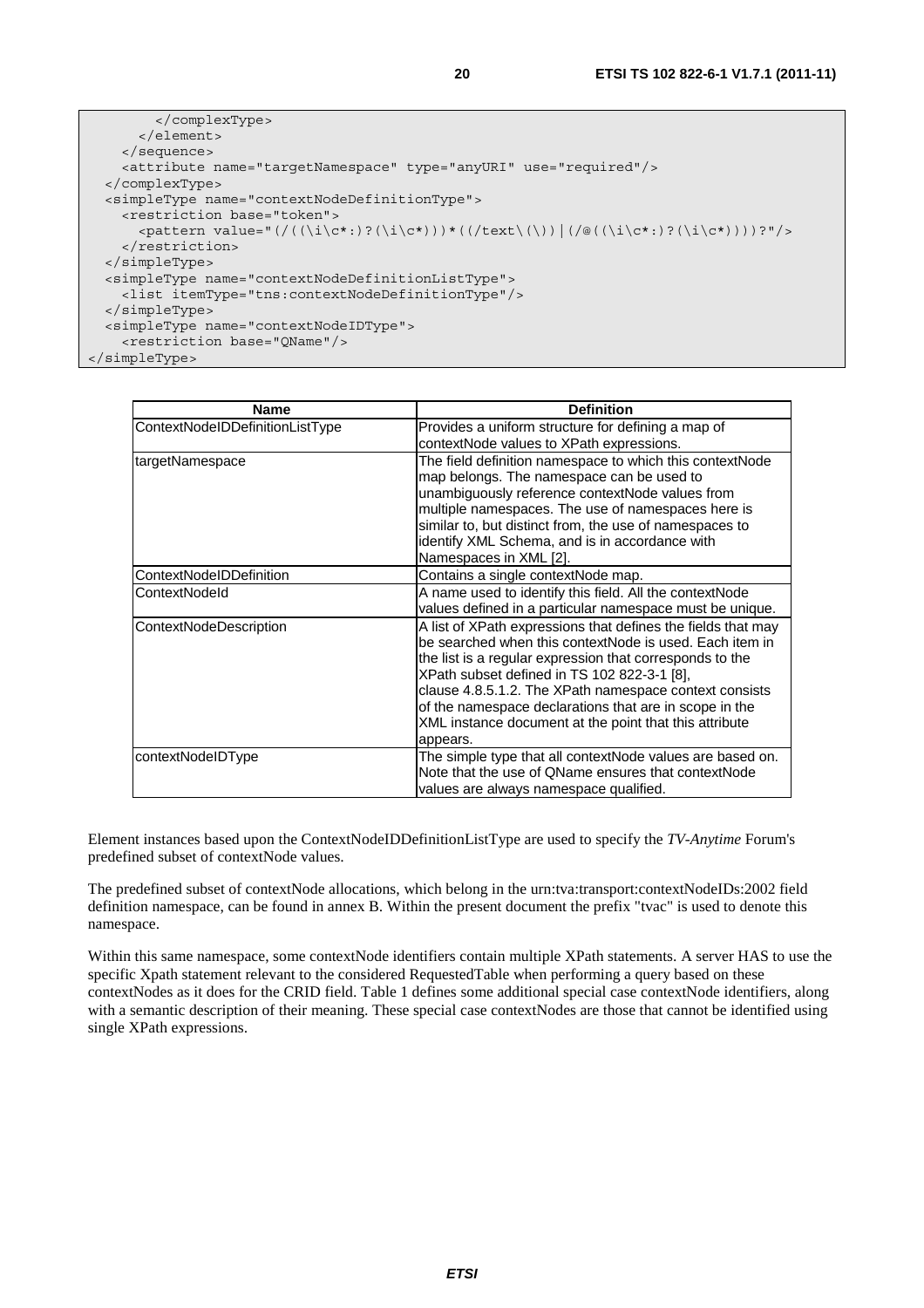| <b>ContextNodelD</b>    | <b>Comment</b>                                                  |
|-------------------------|-----------------------------------------------------------------|
|                         | The CreditsItem element of the CreditsList element within the   |
| CreditsItem             | ProgramInformation or GroupInformation table.                   |
|                         | The AudioAttributes element of the AVAtrributes element within  |
| AudioAttributes         | the ProgramInformation or ProgramLocation tables.               |
|                         | The VideoAttributes element of the AVAtrributes element within  |
| VideoAttributes         | the ProgramInformation or ProgramLocation tables.               |
|                         | The AwardsListItem element of the AwardsList element within the |
| AwardsListItem          | ProgramInformation or GroupInformation tables.                  |
| ProgramInformation      | The ProgramInformation element of the ProgramInformation table. |
| GroupInformation        | The GroupInformation element of the GroupInformation table.     |
| <b>BroadcastEvent</b>   | The BroadcastEvent element of the ProgramLocation table.        |
| Schedule                | The Schedule element of the ProgramLocation table.              |
| OnDemandProgram         | The OnDemandProgram element of the ProgramLocation table.       |
| ServiceInformation      | The ServiceInformation element of the ServiceInformation table. |
| PersonName              | The PersonName element of the CreditsInformation table.         |
| OrganizationName        | The OrganizationName element of the CreditsInformation table.   |
| SegmentInformation      | The SegmentInformation element of the SegmentInformation        |
|                         | table.                                                          |
| SegmentGroupInformation | The SegmentGroupInformation element of the                      |
|                         | SegmentInformation table.                                       |
| <b>Review</b>           | The Review element of the ProgramReview table.                  |
| ExtendRights            | The ExtendRights element within the RMPIDescription in the      |
|                         | RMPI table or in the ExtendedPurchaseItem.                      |
| AnyDomainRights         | The AnyDomainRights element within the RMPIDescription in the   |
|                         | RMPI table or in the ExtendedPurchaseItem.                      |
| ReceivingDomainRights   | The ReceivingDomainRights element within the RMPIDescription    |
|                         | in the RMPI table or in the ExtendedPurchaseItem.               |
| Package                 | The Package element of the PackageTable.                        |
| Item                    | The Item element of the Package.                                |
| CouponDescription       | The CouponDescription element of the CouponTable.               |
| ContentProperties       | ContentProperties In ExtendedContentDescription or              |
|                         | ContentDescription.                                             |
| AudioContent            | AudioAttributes of ContentPropertiesType.                       |
| VideoContent            | VideoAttributes of ContentPropertiesType.                       |
| StillImageContent       | StillImageAttributes of ContentPropertiesType.                  |
| <b>TextContent</b>      | TextContentAttributes of ContentPropertiesType.                 |
| DataBroadcastingContent | DataBroadcastingContextAttributes of ContentPropertiesType.     |
| InterstitialContent     | InterstitialContextAttributes of ContentPropertiesType.         |
| EducationalContent      | EducationalContextAttributes of ContentPropertiesType.          |
| ApplicationContent      | ApplicationContextAttributes of ContentPropertiesType.          |
| <b>GameContent</b>      | GameContextAttributes of ContentPropertiesType.                 |
| UserInformation         | UserInformation in TargetingInformation or                      |
|                         | ExtendedUserDescription.                                        |
| TerminalInformation     | The TerminalInformation in TargetingInformation or              |
|                         | ExtendedUserDescription.                                        |
| NetworkInformation      | NetworkInformation in TargetingInformation or                   |
|                         | ExtendedUserDescription.                                        |
| NaturalEnvironment      | NaturalEnvironment in TargetingInformation (2) or               |
|                         | ExtendedUserDescription (1).                                    |

**Table 1: Description of special case contextNodeID values (informative)** 

### 5.1.1.1.2 Identifying fields

A field is an XML node of the following type: attribute, text or element:

- Attribute fields and text fields (the contents of an element's text node) have no structure, so can be represented as a string whose value can be tested against the fieldValue given in a predicate.
- Element fields can correspond to nodes with an XML Schema complexType model (an element containing other elements or attributes). Fields of this type can only be used in a predicate if the test is "exists". An example of why this might be useful is given in annex C, example 8. Sorts cannot be based upon an element field.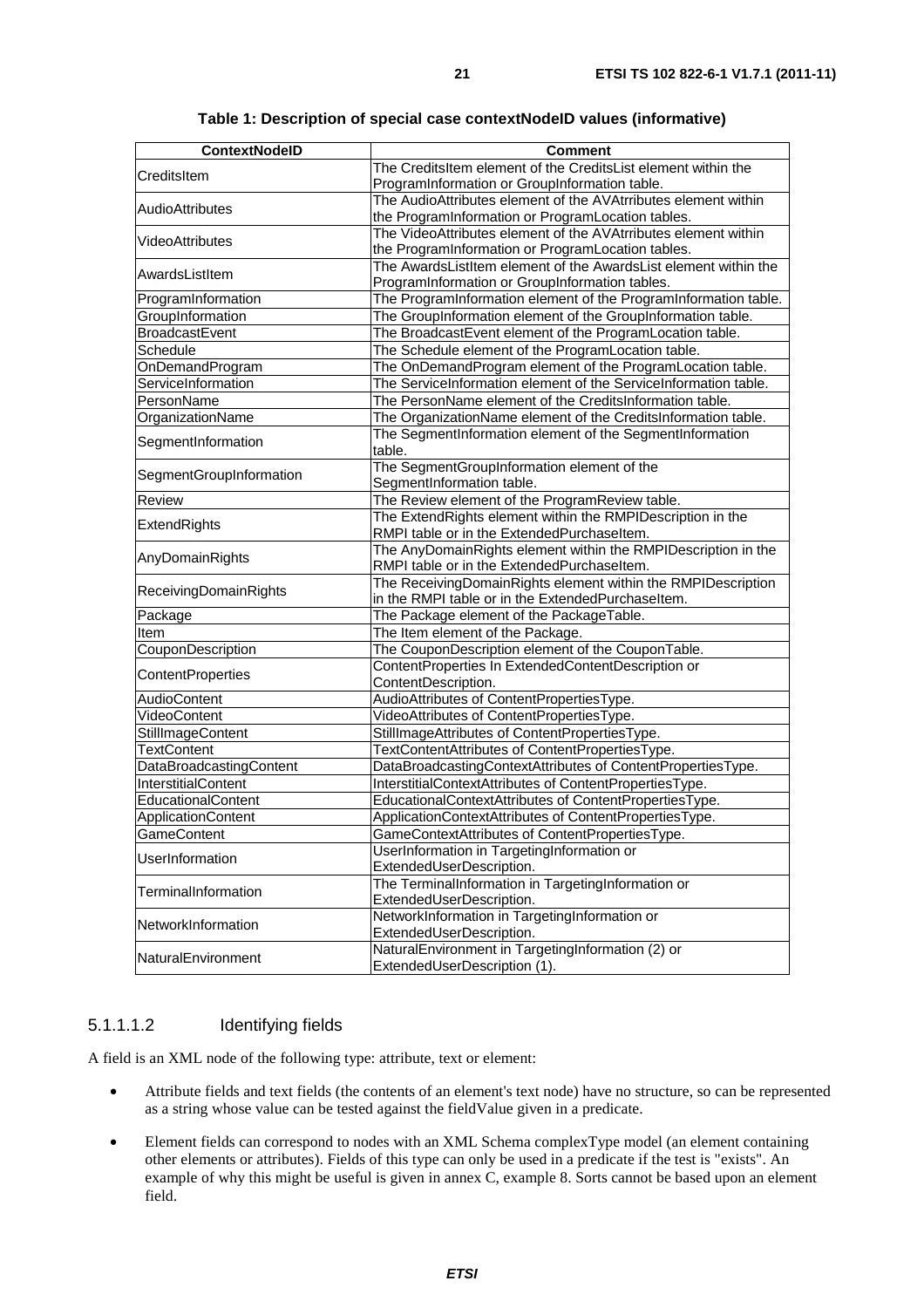Fields are defined using an XPath expression based on a subset of XPath (for a definition of this XPath subset, see TS 102 822-3-1 [8]). Instead of using this verbose XPath expression directly in every predicate, all fields used in a query must be assigned a fieldID. A fieldID is just a syntactic shortcut that provides a consistent alias for the full XPath expression that identifies a field. The *TV-Anytime* Forum defines a normative subset of fields with predefined fieldID values.

In order to define a list of fieldID definitions the following piece of XML Schema is used.

```
 <element name="FieldIDDefinitionList" 
           type="tns:FieldIDDefinitionListType"> 
   <key name="UniqueField"> 
     <selector xpath="tns:FieldIDDefinition"/> 
     <field xpath="@fieldID"/> 
   </key> 
 </element> 
 <complexType name="FieldIDDefinitionListType"> 
   <sequence> 
     <element name="FieldIDDefinition" maxOccurs="unbounded"> 
        <complexType> 
          <attribute name="fieldID" type="NCName"/> 
          <attribute name="fieldDefinition" 
                       type="tns:fieldDefinitionListType"/> 
        </complexType> 
     </element> 
   </sequence> 
   <attribute name="targetNamespace" type="anyURI" use="required"/> 
 </complexType> 
 <simpleType name="fieldDefinitionType"> 
   <restriction base="token"> 
    \langle <pattern value="(/(\langle \iota \rangle(\langle \iota \rangle)?'\langle \iota \rangle(\langle \iota \rangle))*((/text\langle \iota \rangle))|(/@((\i\c*:)?(\i\c*))))?"/>
   </restriction> 
 </simpleType> 
 <simpleType name="fieldDefinitionListType"> 
   <list itemType="tns:fieldDefinitionType"/> 
 </simpleType> 
 <simpleType name="fieldIDType"> 
   <restriction base="QName"/> 
 </simpleType> 
 <simpleType name="fieldIDListType"> 
   <list itemType="tns:fieldIDType"/> 
 </simpleType>
```

| Name                      | <b>Definition</b>                                                  |
|---------------------------|--------------------------------------------------------------------|
| FieldIDDefinitionListType | Provides a uniform structure for defining a map of fieldID         |
|                           | values to XPath expressions.                                       |
| targetNamespace           | The field definition namespace to which this fieldID map           |
|                           | belongs. The namespace can be used to unambiguously                |
|                           | reference fieldID values from multiple namespaces. The use         |
|                           | of namespaces here is similar to, but distinct from, the use of    |
|                           | namespaces to identify XML Schema, and is in accordance            |
|                           | with "Namespaces in XML" [2].                                      |
| FieldIDDefinition         | Contains a single fieldID map.                                     |
| fieldID                   | A name used to identify this field. All the fieldID values defined |
|                           | in a particular namespace must be unique.                          |
| fieldDefinition           | A list of XPath expressions that defines the fields that may be    |
|                           | searched when this fieldID is used. Each item in the list is a     |
|                           | regular expression that corresponds to the XPath subset            |
|                           | defined in TS 102 822-3-1 [8], clause 4.8.5.1.2. The XPath         |
|                           | namespace context consists of the namespace declarations           |
|                           | that are in scope in the XML instance document at the point        |
|                           | that this attribute appears.                                       |
| fieldIDType               | The simple type that all fieldID values are based on. Note that    |
|                           | the use of QName ensures that fieldID values are always            |
|                           | namespace qualified.                                               |
| fieldIDListType           | A whitespace-separated list of fieldID values.                     |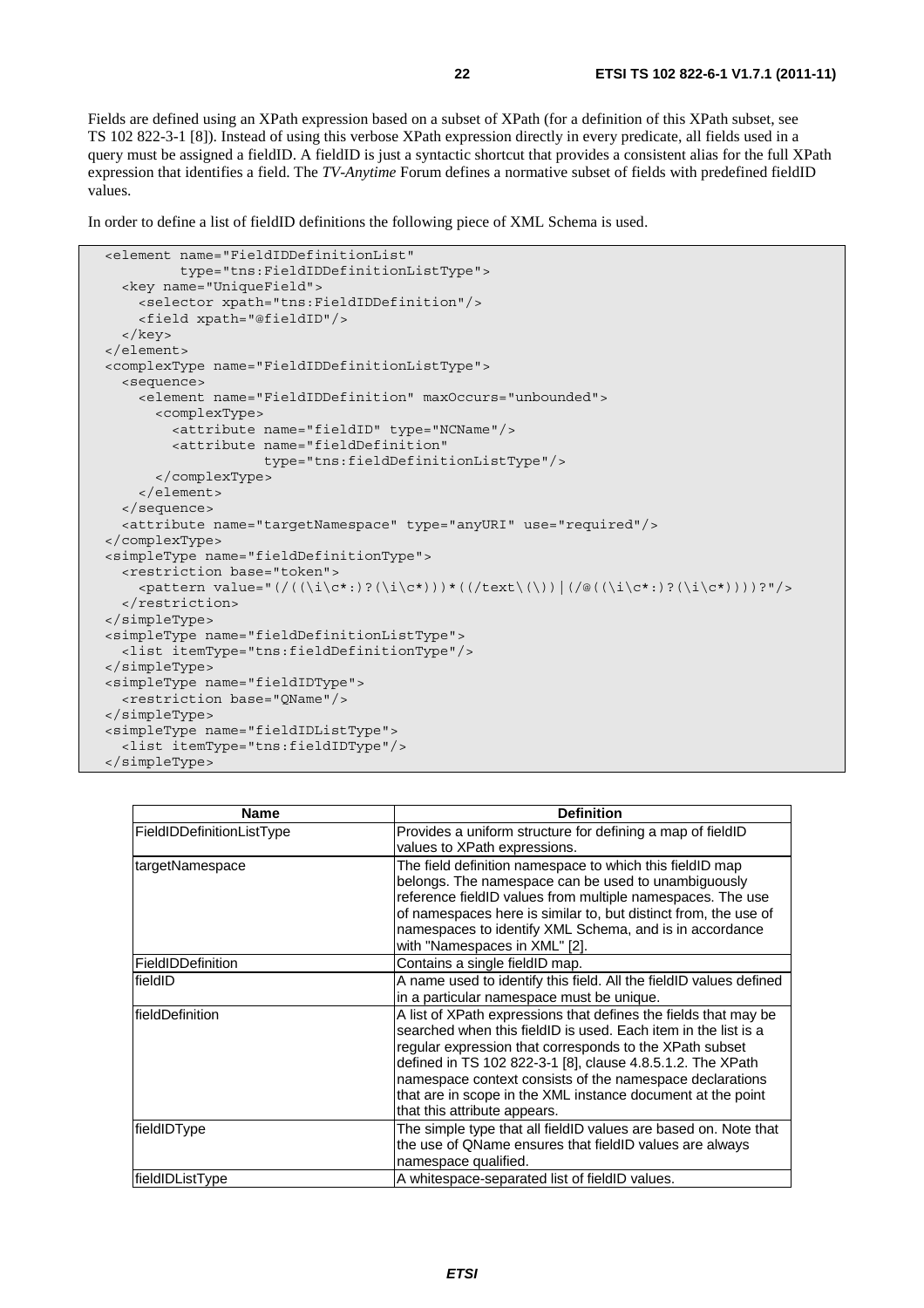Element instances based upon the FieldIDDefinitionListType are used in two places in the present document. Firstly, it is used to specify the *TV-Anytime* Forum's predefined subset of fieldID values. Secondly, it may appear in a get\_Data operation's capability description, where it is used to allocate fieldID values to fields not in the normative subset. See clause 7.1.3 for an explanation of how this is done. In this, way servers can extend their metadata services to flexibly support querying or sorting on any field in the *TV-Anytime* metadata and content referencing Schema.

The predefined subset of fieldID allocations, which are defined in the urn:tva:transport:fieldIDs:2005 field definition namespace, can be found in annex B. Within the present document the prefix "tvaf" is used to denote this namespace.

Within this same namespace, some field identifiers contain multiple XPath statements. A server may use any of these XPath statements when performing a query based on these fields. Table 2 defines some additional special case field identifiers, along with a semantic description of their meaning. These special case fields are those that cannot be identified using single XPath expressions.

| <b>FieldID</b>    | <b>Comment</b>                                                                                               |
|-------------------|--------------------------------------------------------------------------------------------------------------|
|                   | The CRID when it is used in the context of identifying the CRID                                              |
| CRID              | with which a fragment is associated.                                                                         |
|                   | Details of this fieldID can be found in table 3.                                                             |
|                   | The Start attribute of the DecomposedLocator element from the                                                |
| Start             | LocationResult element within the content referencing table.                                                 |
|                   | Any title element (Title or ShortTitle) from the ProgramInformation,                                         |
| Title             | GroupInformation, ProgramLocation or SegmentInformation                                                      |
|                   | tables.                                                                                                      |
|                   | The language attribute of the Title element from the relevant                                                |
| TitleLanguage     | ProgramInformation, GroupInformation, ProgramLocation or                                                     |
|                   | SegmentInformation table.                                                                                    |
|                   | Any Synopsis element from the ProgramInformation,                                                            |
| Synopsis          | GroupInformation, ProgramLocation or SegmentInformation                                                      |
|                   | tables.                                                                                                      |
|                   | The language attribute of the Synopsis element from the                                                      |
| SynopsisLanguage  | ProgramInformation, GroupInformation, ProgramLocation or                                                     |
|                   | SegmentInformation tables.                                                                                   |
|                   | The PublishedTime element of any items of type                                                               |
| PublishedStart    | ScheduleEventType, and the StartOfAvailability element of a                                                  |
|                   | OnDemandProgram item. If the StartOfAvailability element is not                                              |
|                   | present, it is assumed to be the current time (i.e. available now).                                          |
| PublishedDuration | The PublishedDuration element of any items of type                                                           |
|                   | ScheduleEventType.                                                                                           |
| FragmentID        | Any fragmentId attribute. See annex C for an example of how this                                             |
|                   | fieldID may be used to retrieve a specific fragment.                                                         |
| fragmentVersion   | Any fragmentVersion attribute. See annex C for an example of                                                 |
|                   | how this fieldID may be used to update a specific fragment.                                                  |
| AudioCoding       | The coding element from the AudioAttributes element from the                                                 |
|                   | ProgramInformation or ProgramLocation tables.                                                                |
| AudioChannels     | The NumOfChannels element from the AudioAttributes element                                                   |
|                   | within the ProgramInformation or ProgramLocation tables.                                                     |
| VideoAspectRatio  | The AspectRatio element from the VideoAttributes element within                                              |
|                   | the ProgramInformation or ProgramLocation tables.                                                            |
| Keyword           | The Keyword element within the ProgramInformation or                                                         |
|                   | GroupInformation tables.                                                                                     |
| KeywordLanguage   | The language attribute from the Keyword element within the<br>ProgramInformation or GroupInformation tables. |
|                   |                                                                                                              |
| Genre             | The Genre element within the ProgramInformation or<br>GroupInformation tables.                               |
|                   | The Language element from the ProgramInformation or                                                          |
| Language          | GroupInformation tables.                                                                                     |
|                   |                                                                                                              |
| ParentalGuidance  | The ParentalGuidance element from the ProgramInformation or<br>GroupInformation tables.                      |
|                   | The Role element from the cast list item that relates to cast                                                |
| Role              | member associated with the ProgramInformation or                                                             |
|                   | GroupInformation tables.                                                                                     |
|                   | The FamilyName element from the cast list item that relates to                                               |
| FamilyName        | cast member associated with the ProgramInformation or                                                        |
|                   | GroupInformation tables.                                                                                     |
|                   |                                                                                                              |

#### **Table 2: Description of special case fieldID values (informative)**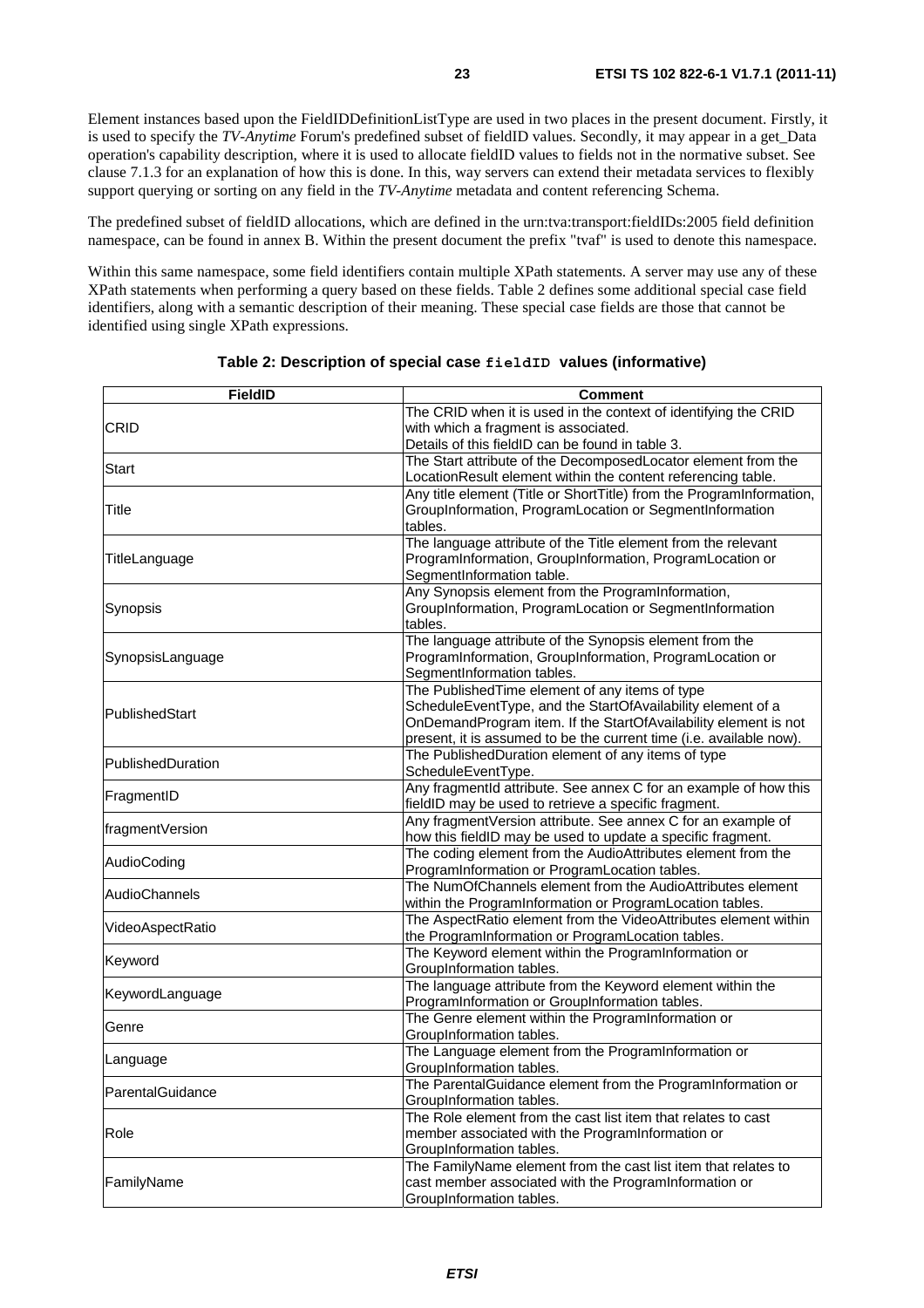| <b>FieldID</b>          | <b>Comment</b>                                                                                                                                                                      |  |
|-------------------------|-------------------------------------------------------------------------------------------------------------------------------------------------------------------------------------|--|
| GivenName               | The GivenName element from the cast list item that relates to cast<br>member associated with the ProgramInformation or<br>GroupInformation tables.                                  |  |
| AwardTitle              | The Title element from an awards list item within the<br>ProgramInformation or GroupInformation tables.                                                                             |  |
| AwardYear               | The Year element from an awards list item within the<br>ProgramInformation or GroupInformation tables.                                                                              |  |
| AwardNominee            | The Nominee element from an awards list item within the<br>ProgramInformation or GroupInformation tables.                                                                           |  |
| AwardRecipient          | The Recipient element from an awards list item within the<br>ProgramInformation or GroupInformation tables.                                                                         |  |
| RatingValue             | The RatingValue element from Review element within the<br>ProgramReview table.                                                                                                      |  |
| RatingScheme            | The RatingScheme element from Review element within the<br>ProgramReview table.                                                                                                     |  |
| ProductionDate          | The ProductionDate element from BasicDescription element within<br>the ProgramInformation or GroupInformation tables.                                                               |  |
| CreditName              | Any name element (FamilyName or GivenName) form the<br>ProgramInformation, GroupInformation or ProgramReviews<br>tables.                                                            |  |
| ProgramURL              | The ProgramURL element from the BroadcastEvent Schedule, or<br>OnDemandProgram element within the ProgramLocation table.                                                            |  |
| FreeToView              | The Free element from the BroadcastEvent or Schedule element<br>within the ProgramLocation table.                                                                                   |  |
| EpisodeOf               | The EpisodeOf element from the ProgramInformation element<br>within the ProgramInformation table.                                                                                   |  |
| GroupType               | The value attribute of the GroupType element within the<br>GroupInformation table.                                                                                                  |  |
| ServiceURL              | The ServiceURL element of the ServiceInformation element within<br>the ServiceInformation table.                                                                                    |  |
| ServiceName             | The ServiceName element of the ServiceInformation element<br>within the ServiceInformation table.                                                                                   |  |
| CreditsItem             | The CreditsItem element of the CreditsList element within the<br>ProgramInformation or GroupInformation table.                                                                      |  |
| <b>AudioAttributes</b>  | The AudioAttributes element of the AVAtrributes element within<br>the ProgramInformation or ProgramLocation tables.                                                                 |  |
| VideoAttributes         | The VideoAttributes element of the AVAtrributes element within<br>the ProgramInformation or ProgramLocation tables.                                                                 |  |
| AwardsListItem          | The AwardsListItem element of the AwardsList element within the<br>ProgramInformation or GroupInformation tables.                                                                   |  |
| ProgramInformation      | The ProgramInformation element of the ProgramInformation table.                                                                                                                     |  |
| GroupInformation        | The GroupInformation element of the GroupInformation table.                                                                                                                         |  |
| <b>BroadcastEvent</b>   | The BroadcastEvent element of the ProgramLocation table.                                                                                                                            |  |
| Schedule                | The Schedule element of the ProgramLocation table.                                                                                                                                  |  |
| OnDemandProgram         | The OnDemandProgram element of the ProgramLocation table.                                                                                                                           |  |
| ServiceInformation      | The ServiceInformation element of the ServiceInformation table.                                                                                                                     |  |
| PersonName              | The PersonName element of the CreditsInformation table.                                                                                                                             |  |
| OrganizationName        | The OrganizationName element of the CreditsInformation table.                                                                                                                       |  |
| SegmentInformation      | The SegmentInformation element of the SegmentInformation<br>table.                                                                                                                  |  |
| SegmentGroupInformation | The SegmentGroupInformation element of the<br>SegmentInformation table.                                                                                                             |  |
| Review                  | The Review element of the ProgramReview table.                                                                                                                                      |  |
| <b>CSUri</b>            | The uri attribute of the ClassificationScheme element within the<br>ClassificationSchemeTable.                                                                                      |  |
| <b>CSAlias</b>          | The mpeg7:alias attribute of the CSAlias element within the<br>ClassificationSchemeTable.                                                                                           |  |
| GenreCS                 | The href attribute of the Genre element within the<br>ProgramInformationTable and GroupInformationTable.                                                                            |  |
| Price                   | The Price element of the Purchaseltem of the PurchaseList of the<br>BasicDescription element within the ProgramInformation or<br>GroupInformation tables.                           |  |
| Currency                | The currency attribute of the Price element of the Purchaseltem of<br>the PurchaseList of the BasicDescription element within the<br>ProgramInformation or GroupInformation tables. |  |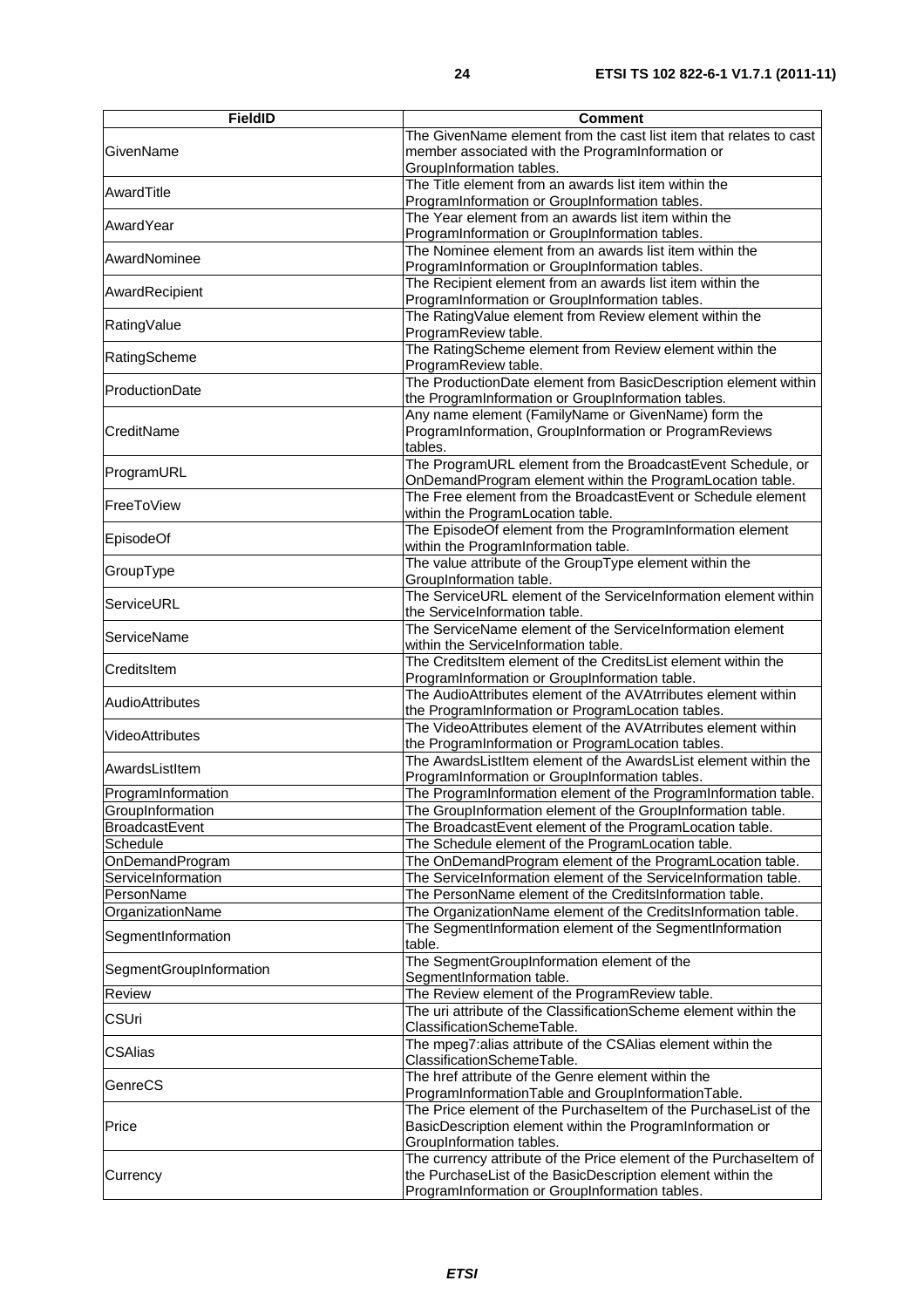| <b>FieldID</b>                                    | <b>Comment</b>                                                                                                                                                     |
|---------------------------------------------------|--------------------------------------------------------------------------------------------------------------------------------------------------------------------|
| Cipher                                            | The Cipher element of the AncillaryRMPI element of the<br>RMPIDescription in the RMPITable or in a Purchaseltem.                                                   |
| ExtendRightsSecurityLevel                         | The SecurityLevel element of the ExtendRights element of the<br>RMPIDescription in the RMPITable or in a Purchaseltem.                                             |
| ExtendRightsSourceOfAdditionalRights              | The SourceOfAdditionalRights element of the ExtendRights<br>element of the RMPIDescription in the RMPITable or in a<br>Purchaseltem.                               |
| AnyDomainRightsPlayRightFlag                      | The PlayRightFlag element of the AnyDomainRights element of<br>the RMPIDescription in the RMPITable or in a PurchaseItem.                                          |
| AnyDomainRightsAnalogueExportSignalling           | The AnalogueExportSignalling element of the AnyDomainRights<br>element of the RMPIDescription in the RMPITable or in a<br>Purchaseltem.                            |
| AnyDomainRightsAnalogueExportSDControl            | The AnalogueExportSDControl element of the AnyDomainRights<br>element of the RMPIDescription in the RMPITable or in a<br>Purchaseltem.                             |
| AnyDomainRightsDigitalExportSDControl             | The DigitalExportSDControl element of the AnyDomainRights<br>element of the RMPIDescription in the RMPITable or in a<br>Purchaseltem.                              |
| AnyDomainRightsDigitalExportHDControl             | The DigitalExportHDControl element of the AnyDomainRights<br>element of the RMPIDescription in the RMPITable or in a<br>Purchaseltem.                              |
| AnyDomainRightsSecurityLevel                      | The SecurityLevel element of the AnyDomainRights element of<br>the RMPIDescription in the RMPITable or in a Purchaseltem.                                          |
| AnyDomainRightsBufferDuration                     | The BufferDuration element in the AnyDomainRights or in the<br>ReceivingDomainRights.                                                                              |
| AnyDomainRightsTimeWindowStartDate                | The StartDate element of the TimeWindow element in the<br>AnyDomainRights element of the RMPIDescription in the<br>RMPITable or in a Purchaseltem.                 |
| AnyDomainRightsTimeWindowEndDate                  | The EndDate element of the TimeWindow element in the<br>AnyDomainRights element of the RMPIDescription in the<br>RMPITable or in a Purchaseltem.                   |
| AnyDomainRightsGeographicalControl                | The GeographicalControl element of the TimeWindow element in<br>the AnyDomainRights element of the RMPIDescription in the<br>RMPITable or in a Purchaseltem.       |
| ReceivingDomainRightsPlayRightFlag                | The PlayRightFlag element of the ReceivingDomainRights<br>element of the RMPIDescription in the RMPITable or in a<br>Purchaseltem.                                 |
| ReceivingDomainRightsAnalogueExportSignalli<br>ng | The AnalogueExportSignalling element of the<br>ReceivingDomainRights element of the RMPIDescription in the<br>RMPITable or in a Purchaseltem.                      |
| ReceivingDomainRightsAnalogueExportSDCon<br>trol  | The AnalogueExportSDControl element of the<br>ReceivingDomainRights element of the RMPIDescription in the<br>RMPITable or in a Purchaseltem.                       |
| ReceivingDomainRightsDigitalExportSDControl       | The DigitalExportSDControl element of the<br>ReceivingDomainRights element of the RMPIDescription in the<br>RMPITable or in a Purchaseltem.                        |
| ReceivingDomainRightsDigitalExportHDControl       | The DigitalExportHDControl element of the<br>ReceivingDomainRights element of the RMPIDescription in the<br>RMPITable or in a Purchaseltem.                        |
| ReceivingDomainRightsSecurityLevel                | The SecurityLevel element of the ReceivingDomainRights element<br>of the RMPIDescription in the RMPITable or in a PurchaseItem.                                    |
| ReceivingDomainRightsBufferDuration               | The BufferDuration element in the AnyDomainRights or in the<br>ReceivingDomainRights.                                                                              |
| ReceivingDomainRightsTimeWindowStartDate          | The StartDate element of the TimeWindow element in the<br>ReceivingDomainRights element of the RMPIDescription in the<br>RMPITable or in a Purchaseltem.           |
| ReceivingDomainRightsTimeWindowEndDate            | The EndDate element of the TimeWindow element in the<br>ReceivingDomainRights element of the RMPIDescription in the<br>RMPITable or in a Purchaseltem.             |
| ReceivingDomainRightsGeographicalControl          | The GeographicalControl element of the TimeWindow element in<br>the ReceivingDomainRights element of the RMPIDescription in<br>the RMPITable or in a Purchaseltem. |
| ReceivingDomainRightsPhysicalProximityFlag        | The PhysicalProximityFlag element of the SinglePointOfControl<br>element in the ReceivingDomainRights element.                                                     |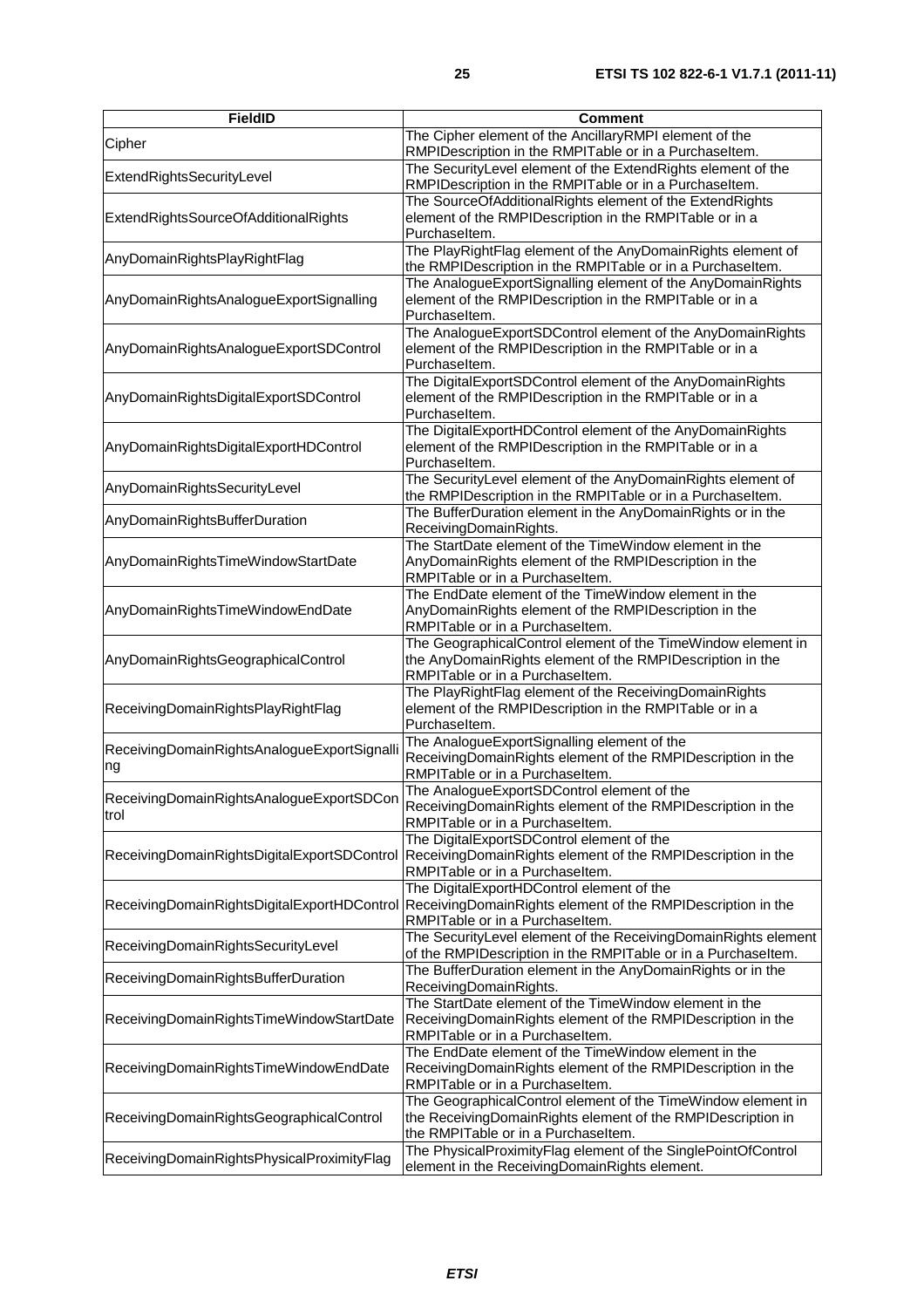| <b>FieldID</b>                            | <b>Comment</b>                                                                       |
|-------------------------------------------|--------------------------------------------------------------------------------------|
|                                           | The SimultaneousRenderingCount element in the                                        |
| ReceivingDomainRightsSimultaneousRenderin | SimultaneousRendering element of the ReceivingDomainRights                           |
| gCount                                    | element.                                                                             |
| RewardCouponId                            | The CouponIdRef element in the CouponRef element of the                              |
|                                           | RewardCoupon element in ExtendePurchaseItem element.                                 |
| RewardCouponAuthority                     | The AuthorityName element in the CouponRef element of the                            |
|                                           | RewardCoupon element in ExtendePurchaseItem element.                                 |
| <b>TVAMainPublisher</b>                   | The Publisher attribute in the TVAMain element.                                      |
|                                           | The Publisher element in any MetadataOriginationInformation                          |
| MetadataOriginPublisher                   | element in the MetadataOriginationInformationTable element of                        |
|                                           | the TVAMain element.                                                                 |
|                                           | The language attribute of the Publisher element in any                               |
| MetadataOriginPublisherLanguage           | MetadataOriginationInformation element in the                                        |
|                                           | MetadataOriginationInformationTable element of the TVAMain<br>element.               |
|                                           |                                                                                      |
| ContentType<br>FileFormat                 | ContentType element of ContentPropertiesType.                                        |
| FileSize                                  | FileFormat element of FilePropertiesType.<br>FileSize element of FilePropertiesType. |
| <b>AudioContent</b>                       | AudioAttributes of ContentPropertiesType.                                            |
| VideoContent                              | VideoAttributes of ContentPropertiesType.                                            |
| StillImageContent                         | StillImageAttributes of ContentPropertiesType.                                       |
| StillImageWidth                           | Width element of StillImageAttributes.                                               |
| StillmageHeight                           | Height element of StillImageAttributes.                                              |
| <b>TextContent</b>                        | TextContentAttributes of ContentPropertiesType.                                      |
| TextLanguage                              | TextLanguage of TextContentAttributes.                                               |
| DataBroadcastingContent                   | DataBroadcastingContextAttributes of ContentPropertiesType.                          |
| FullScreenRendering                       | fullScreen attribute of DataBroadcastingContextAttributes.                           |
| TransparencyRendering                     | transparency attribute of DataBroadcastingContextAttributes.                         |
| UpdateCycle                               | UpdateCycle element of DataBroadcastingContextAttributes.                            |
| InterstitialContent                       | InterstitialContextAttributes of ContentPropertiesType.                              |
| <b>BrandName</b>                          | BrandName element of InterstitialContextAttributes.                                  |
| EducationalContent                        | EducationalContextAttributes of ContentPropertiesType.                               |
| IntendedUser                              | IntendedUser element of EducationalContextAttributesType.                            |
| EducationalType                           | EducationalType element of EducationalContextAttributesType.                         |
| ApplicationContent                        | ApplicationContextAttributes of ContentPropertiesType.                               |
| Freeware                                  | Freeware element of ApplicationContextAttributesType.                                |
| Uninstall                                 | Uninstall element of ApplicationContextAttributesType.                               |
| <b>GameContent</b>                        | GameContextAttributes of ContentPropertiesType.                                      |
| Perspectives                              | Perspectives element of GameContextAttributes.                                       |
| <b>MaxNumPlayers</b>                      | MaxNumPlayers element of GameContextAttributes.                                      |
| <b>UserLanguage</b>                       | Language element of BiographicInformation.                                           |
| <b>UserAge</b>                            | Age element of BiographicInformation.                                                |
| <b>UserGender</b>                         | Gender element of BiographicInformation.                                             |
| AuditoryImpairment                        | AuditoryImpairment of AccessibilityInformation.                                      |
| VisualImpairment                          | eyeSide attribute of VisualImpairment element.                                       |
| AudioDecoder                              | Format of AudioCapabilities of TerminalInformation.                                  |
| VideoDecoder                              | Format of VideoCapabilities of TerminalInformation.                                  |
| SupportingOS                              | SupportingOS of TerminalInformationTable.                                            |
| MiddleWare                                | Middleware of TerminalInformationTable.                                              |
| VirtualMachine                            | VirtualMachine of TerminalInformationTable.                                          |
| OtherSystemSW                             | OtherSystemSW of TerminalInformationTable.                                           |
| <b>CPUName</b>                            | CPU Type of TerminalInformationTable.                                                |
| <b>CPUClock</b>                           | Clock speed of TerminalInformationTable.                                             |
| <b>CPUUnit</b>                            | Unit used to define clock speed of TerminalInformationTable.                         |
| RAMSize                                   | Size of the RAM of TerminalInformationTable.                                         |
| <b>RAMUnit</b>                            | Unit used to define ram size of TerminalInformationTable.                            |
| NetworkInformationID                      | NetworkInformationID element of NetworkInformation.                                  |
| NaturalLocation                           | Location of NaturalEnvironmentInformation.                                           |

If a metadata service wishes to support querying or sorting on a field within the normative subset it must use the predefined fieldID. (I.e. servers must not define their own fieldID for a field already in the normative subset).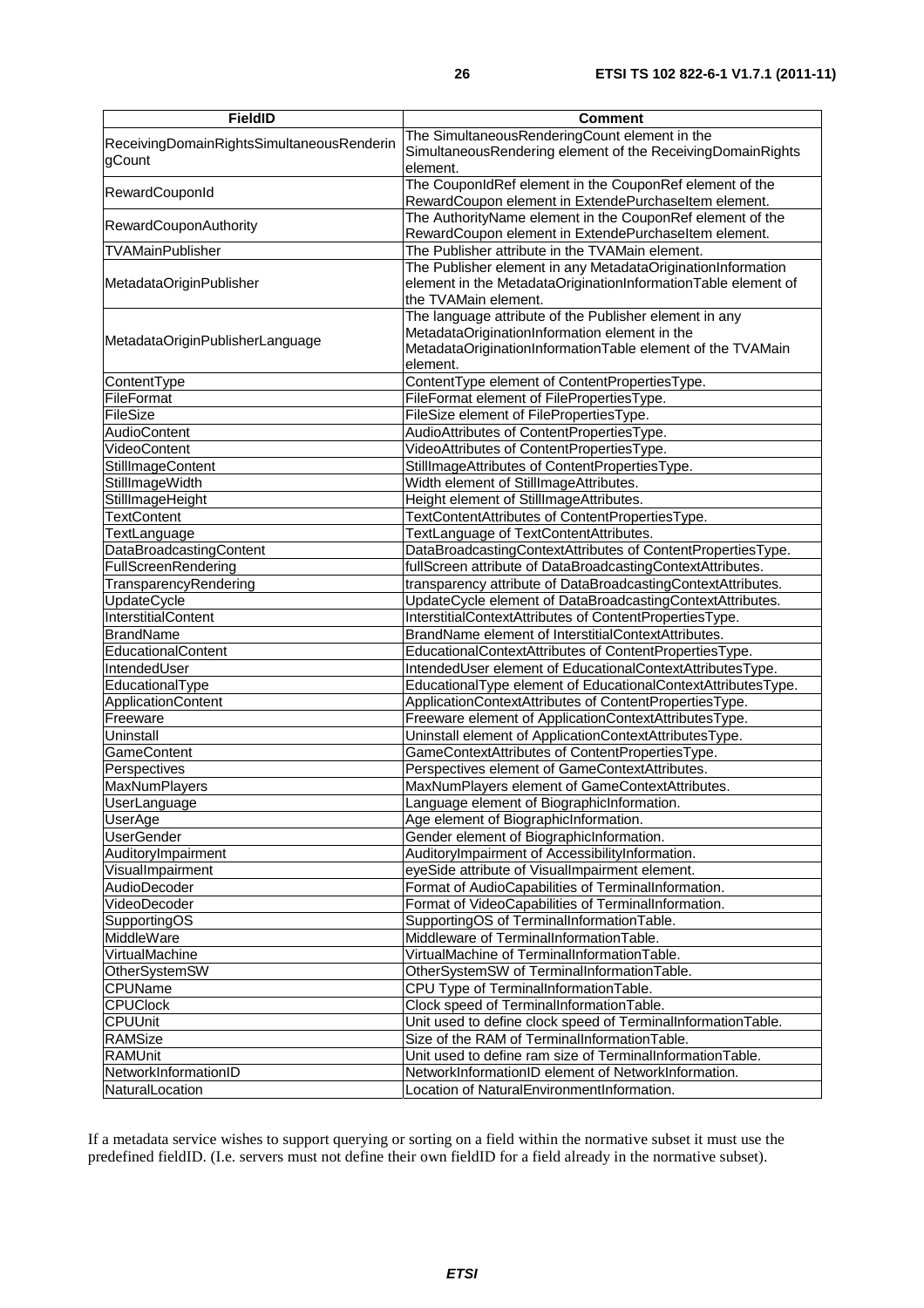### 5.1.1.1.3 Primary index CRID fields

Fragments containing CRIDs exist in many different locations in the *TV-Anytime* schema. Since CRIDs can occur in multiple places within a fragment (e.g. in a GroupInformation fragment they can be used to refer to parent groups), table 3 formally defines the CRID field that is used to identify the fragments in each case.

The XPath expressions are namespace qualified. The present document assumes the expression content of the XPath evaluator has the following namespace prefixes:

| cr    | urn:tva:ContentReferencing:2011 |
|-------|---------------------------------|
| tva   | urn:tva:metadata:2011           |
| mpeg7 | $urn:$ tva: $mpeg7:2008$        |
| tva2  | urn:tva:metadata:extended:2011  |
| rmpi  | urn:tva:rmpi:2011               |

### **Table 3: The meaning of the CRID field in the different** *TV-Anytime* **tables**

|                    | XPath specification for CRID node set                                                                                                                                                                                                                                                                                                                                 | <b>Number</b> |
|--------------------|-----------------------------------------------------------------------------------------------------------------------------------------------------------------------------------------------------------------------------------------------------------------------------------------------------------------------------------------------------------------------|---------------|
| Table type         | (ignore whitespace)                                                                                                                                                                                                                                                                                                                                                   | matches       |
| ContentReferencing | /cr:ContentReferencingTable/cr:Result/@CRID                                                                                                                                                                                                                                                                                                                           | 0 or 1        |
| ProgramInformation | /tva:TVAMain/tva:ProgramDescription/tva:ProgramInformation<br>Table/tva:ProgramInformation/@programId                                                                                                                                                                                                                                                                 | 0 or 1        |
| GroupInformation   | /tva:TVAMain/tva:ProgramDescription/tva:<br>GroupInformationTable/tva:GroupInformation/@groupId                                                                                                                                                                                                                                                                       | 0 or 1        |
| ProgramReview      | /tva:TVAMain/tva:ProgramDescription/tva:ProgramReviewTable/<br>tva:ProgramReviews/tva:Program/@crid                                                                                                                                                                                                                                                                   | 0 to many     |
| ProgramLocation    | /tva:TVAMain/tva:ProgramDescription/tva:<br>ProgramLocationTable/tva:Schedule/tva:ScheduleEvent/tva:<br>Program/@crid                                                                                                                                                                                                                                                 | 0 to many     |
|                    | /tva:TVAMain/tva:ProgramDescription/tva:ProgramLocationTable<br>/tva:BroadcastEvent/tva:Program/@crid                                                                                                                                                                                                                                                                 | 0 to many     |
|                    | /tva:TVAMain/tva:ProgramDescription/tva:ProgramLocationTable<br>/tva:OnDemandProgram/tva:Program/@crid                                                                                                                                                                                                                                                                | 0 to many     |
|                    | /tva:TVAMain/tva:ProgramDescription/tva:ProgramLocationTable<br>/tva:OnDemandService/tva:OnDemandProgram/tva:<br>Program/@crid                                                                                                                                                                                                                                        | 0 to many     |
| SegmentInformation | /tva:TVAMain/tva:ProgramDescription/tva:SegmentInformationTa<br>ble/tva:SegmentList/tva:<br>SegmentInformation/tva:ProgramRef/@crid<br>The schema does not require this attribute. If it is omitted the<br>implied CRID (from the parent segment group) must be used for<br>the server to determine matching SegmentInformation fragments<br>based on the CRID field. | 0 to many     |
|                    | /tva:TVAMain/tva:ProgramDescription/tva:SegmentInformation<br>Table/tva:SegmentGroupList/tva:SegmentGroupInformation/tva:<br>ProgramRef/@crid                                                                                                                                                                                                                         | 0 to many     |
| Package            | /tva:TVAMain/tva2:PackageTable/Package/@crid                                                                                                                                                                                                                                                                                                                          | 0 to many     |

#### 5.1.1.1.4 Restrictions on the use of QueryConstraints

The QueryConstraints element must not contain predicates with fields from the following tables:

- ContentReferencingTable: Content referencing information does not contain metadata attractors, so none of the fields are suitable as query constraints.
- CreditsInformationTable: Even if Credits information can be included directly in the BasicDescription element, or in the CreditsInformation Table and sometimes referred from the content BasicDescription element, Credits information is considered to always be part of the BasicDescription element from the point of view of specifying a search. In other words, fields based upon the credit information fields inside a BasicDescription element are used to constrain a search and there is no need to use the fields inside the CreditsInformation table for this.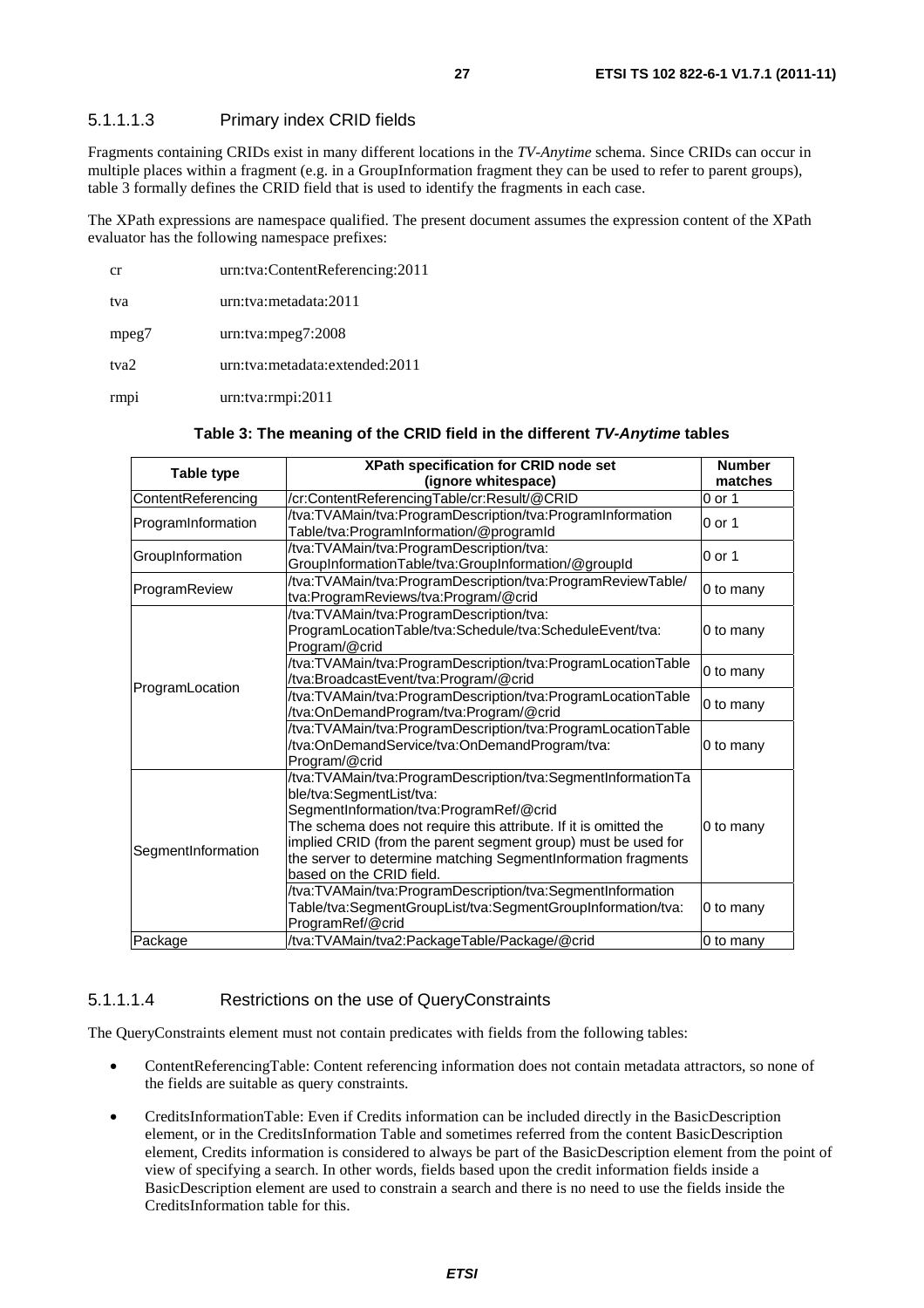- Searches using the fragmentId field and fragmentVersion field can be used to retrieve or update a metadata fragment from any metadata table.
- Searches based on the CRID field are a special case, which is considered in clause 5.1.1.1.3.

Please note that a request with QueryConstraints containing disjunctive condition may lead sometimes to an ambiguous result (see example in clause C.9).

### 5.1.1.1.5 Evaluating a predicate

Although the fieldID values specify precisely the field being matched, a metadata service is free to interpret which metadata fields are used to match the query fieldValue. For example, if a query specifies a programme with a certain title, a server is free to match this string with any of the values given by the Title or ShortTitle elements. Similarly, if a query specifies a keyword search, a server could match the keyword on any of the stored keywords as well as words in the title and synopsis. In general, where the metadata schema offers alternative ways of representing the same information a metadata service should be lenient in matching either representation (e.g. a UK parental guidance of "18" might be considered to match an American rating of "X"). In particular, it is RECOMMENDED that a metadata service adopt the following behaviour:

- If a controlled term is being matched, the server matches fieldValue values specified using both the full URN for the controlled term, or a shortened alias form.
- Any query field inside a BasicDescription element can give rise to a match for the corresponding field inside a ProgramInformation or GroupInformation fragment. E.g. a search for the field Title with value "Friends" could give rise to a programme CRID (episode of "Friends"), or a group CRID (series of "Friends"). If the client is only requested in one type of CRID, they can achieve this by requesting the appropriate table type in the RequestedTables parameter.
- The fields within a BroadcastEvent can be considered to the match corresponding fields within a ScheduleEvent. This does not impact how the metadata service chooses to fragment the returned data (i.e. whether to use BroadcastEvent or Schedule fragments).

The tests evaluated to determine the Boolean value of a predicate are self-explanatory, but the following should be noted:

- *Equals*: For numeric types, a server must consider values that are numerically equal to the query value to represent a match. For fields that have the anyURI type or some derived type (e.g. CRID, ServiceURL, etc.) equality must be based upon the rules defined for that particular URI. For fields that have the TVAIDType type (e.g. fragmentID, serviceID, etc.), equality must be based on the rules for matching ID and IDRef types, as defined in the XML specification [1].
- For other types derived from string, the server determines the notion of equality. It is recommended that the server ignores leading and trailing white space and character case when comparing strings. The server may also employ fuzzy or other type of matching algorithms so that matches may still be returned if a name is misspelt in a query, say.
- For fields that can contain multiple values (e.g. Title, Genre, Keywords, etc.), it is recommended that the query fieldValue is matched to any of the field values in a fragment. If the server has no data for a particular field, it is RECOMMENDED that the server considers the associated fragment not to match the predicate, as this can lead to very large result sets. However, if the query is sufficiently restrictive (no truncation of the response is necessary) it may be appropriate to relax this rule.
- *less than, greater tha:* The use of XPath and XML Schema mean that the metadata service is always aware of the Schema type of every field. If the type is duration, then the shortest time is considered to be the lesser. If the type is a date and/or time, then the earlier value is considered to be the lesser. If the type is numeric, then *less*\_*than* has its obvious interpretation.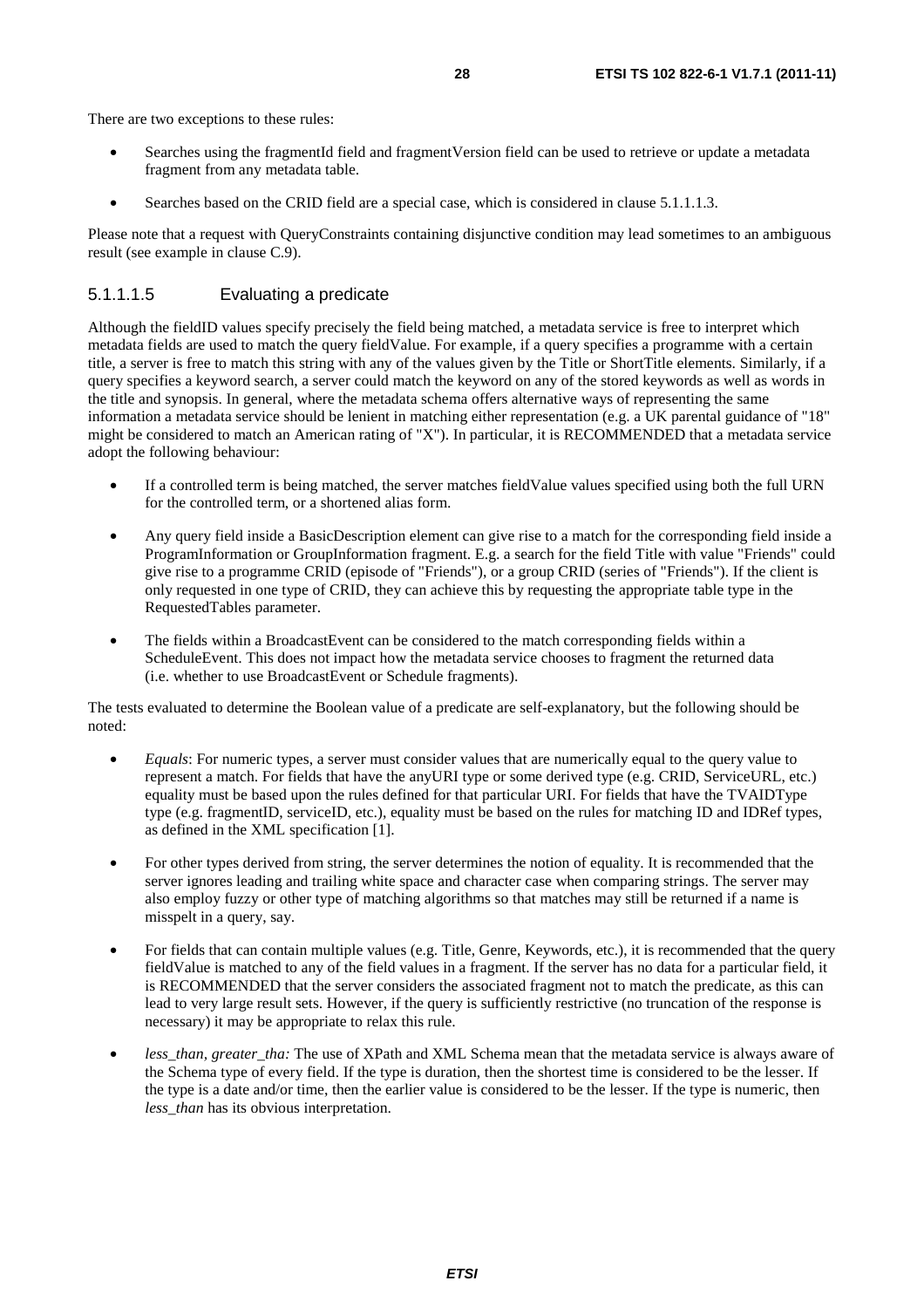- If the type is derived from a string, then the earliest string (according to a lexicographic sort) is considered to be the lesser. The comparison is based on the Unicode Technical Standard 10 Collation Order [20] on elements normalized according to Unicode Normalization Form C [21]. By default, the collation takes place according to the Default Unicode Collation Element Table in conjunction with Unicode Collation Algorithm. A metadata provider may choose to use another collation table, in which case this is indicated by naming the collation table in the capability description (see clause 6.1).
- For fields that can contain multiple values (e.g. Title, Genre, Keywords, etc.), the metadata service should base the comparison on the field it considers to be primary. For some elements, this is indicated using the "type" attribute with value "main".
- If a fragment has no metadata for a particular field, the fragment should be tested as if the value for that field is the empty string.
- *Exists:* In order for this test to evaluate as "true", the metadata service must be able to populate the element or attribute with useful data. I.e. it is not sufficient to instantiate the element or attribute but leave it empty.
- *Contains*: This test is only used to test fields that have a type derived from a string. For all other field types the test should not be used.

### 5.1.1.2 View on returned data

#### 5.1.1.2.1 Requesting tables

This required RequestedTables parameter defines the types of data that a metadata service will try to provide on each result it returns. To achieve this, the client includes a list of table types that it requires. For a given result set, a server should supply, if the appropriate metadata is available, the corresponding fragments for this result record from the requested tables. It is not an error if the appropriate metadata is not available (e.g. no segmentation information is available for that CRID), and the client must not assume that requested fragments will always be returned.

```
<complexType name="FieldListType"> 
    <sequence> 
       <element name="IdentificationByFieldId" minOccurs="0" maxOccurs="unbounded"> 
          <complexType> 
            <attribute name="fieldID" type="tns:fieldIDType" use="required"/> 
         </complexType> 
       </element> 
       <element name="IdentificationByXPath" minOccurs="0" maxOccurs="unbounded"> 
         <complexType> 
            <attribute name="XPath" type="string" use="required"/> 
          </complexType> 
       </element> 
    </sequence> 
</complexType> 
 <complexType name="RequestedTablesType"> 
   <sequence> 
     <element name="Table" maxOccurs="unbounded"> 
       <complexType> 
         <sequence> 
            <element name="RequestedFields" type="tns:FieldListType" 
            minOccurs="0"/> 
           <element name="SortCriteria" type="tns:SortCriteriaType" 
           minOccurs="0" maxOccurs="unbounded"/> 
         </sequence> 
         <attribute name="type" use="required"> 
           <simpleType> 
             <restriction base="string"> 
               <enumeration value="ContentReferencingTable"/> 
                <enumeration value="ClassificationSchemeTable"/> 
               <enumeration value="ProgramInformationTable"/> 
               <enumeration value="GroupInformationTable"/> 
               <enumeration value="CreditsInformationTable"/> 
               <enumeration value="ProgramLocationTable"/> 
               <enumeration value="ServiceInformationTable"/> 
                <enumeration value="ProgramReviewTable"/> 
               <enumeration value="SegmentInformationTable"/>
```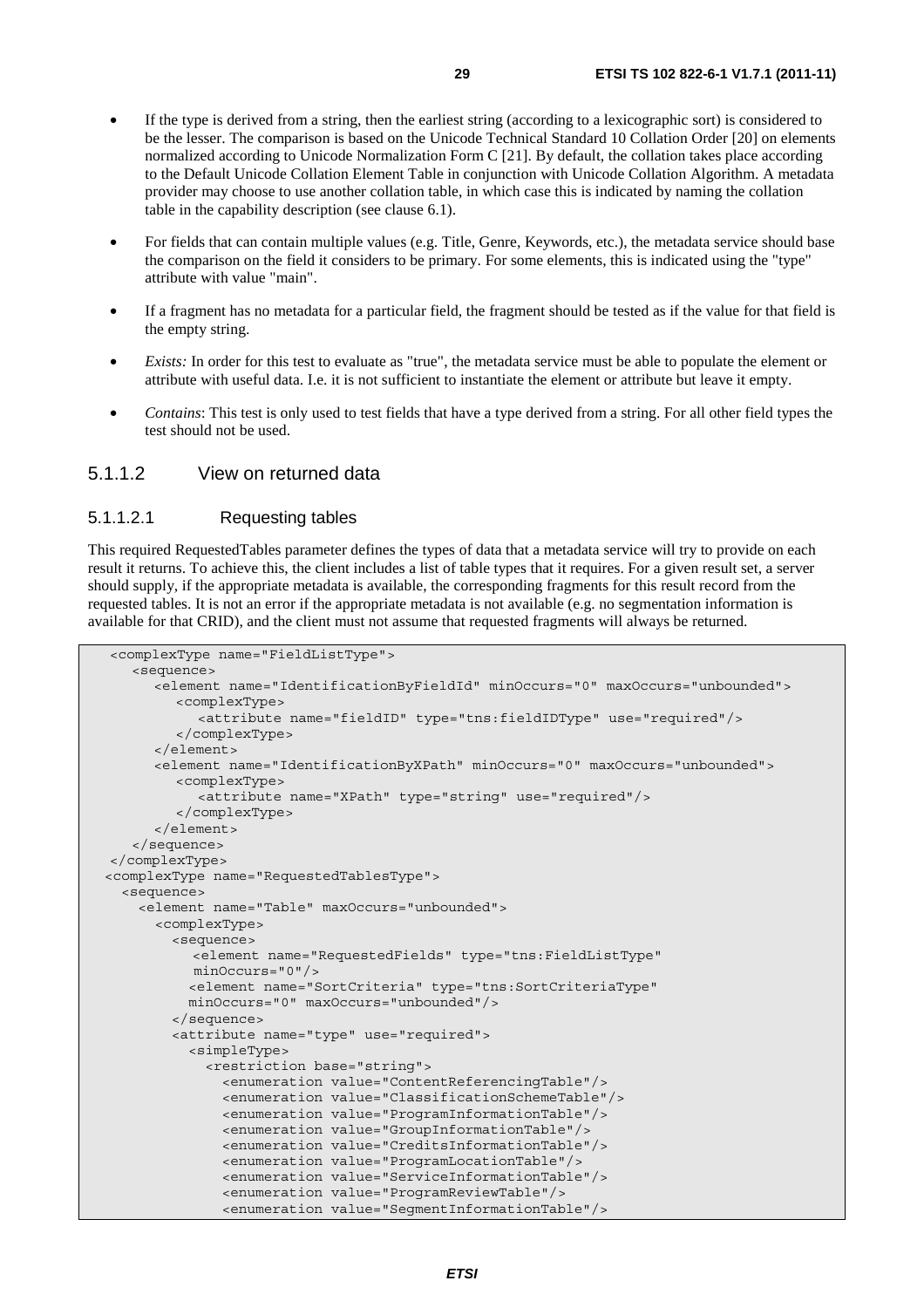```
 <enumeration value="PackageTable"/> 
                <enumeration value="InterstitialCampaignTable"/> 
                <enumeration value="RMPITable"/> 
                <enumeration value="CouponTable"/> 
                <enumeration value="TargetingInformationTable"/> 
                <enumeration value="InterstitialTargetingTable"/> 
              </restriction> 
            </simpleType> 
         </attribute> 
       </complexType> 
     </element> 
   </sequence> 
 </complexType>
```

| <b>Name</b>             | <b>Definition</b>                                                          |
|-------------------------|----------------------------------------------------------------------------|
| FieldListType           | A complex type to define the list of fields to be part of the requested    |
|                         | table in the response to the metadata query.                               |
| IdentificationByFieldId | This element indicates the field (element or attribute) by its fieldID     |
|                         | that should be part of the requested table if available.                   |
| fieldID                 | A required fieldID value (see clause 5.1.1.1.1) that defines the field to  |
|                         | be returned in the requested table (e.g. Title, Synopsis, etc.).           |
| IdentificationByXPath   | This element indicates the field (element or attribute) by its XPath       |
|                         | expression that should be part of the requested table if available.        |
| <b>XPath</b>            | A required valid XPath expression that points to a field to be returned    |
|                         | in the requested table.                                                    |
| RequestedTablesType     | A complex type that specifies a list of table elements containing at       |
|                         | least one entry.                                                           |
| Table                   | Specifies the type of table required by the client and the sort criteria   |
|                         | to be applied to that table.                                               |
| type                    | Mandatory parameter giving the type of TV-Anytime table required by        |
|                         | the client. Can take the values: ContentReferencingTable,                  |
|                         | ClassificationSchemeTable.                                                 |
|                         | ProgramInformationTable,GroupInformationTable,                             |
|                         | ProgramLocationTable, ServiceInformationTable,                             |
|                         | ProgramReviewTable, SegmentInformationTable, and                           |
|                         | CreditsInformationTable, PackageTable, InterstitialCampaignTable,          |
|                         | RMPITable, CouponTable, TargetingInformationTable,                         |
|                         | InterstitialTargetingTable.                                                |
| <b>RequestedFields</b>  | This optional element specifies the optional elements and attributes       |
|                         | that the user would like to have in the response to the get_Data           |
|                         | request.                                                                   |
|                         | When this element is not present, this means that all fields available     |
|                         | in the metadata provider database are to be included in the                |
|                         | response.                                                                  |
| SortCriteria            | The sort criteria to be applied to that table. If not present the returned |
|                         | table will not necessarily be sorted. The order of the SortCriteria        |
|                         | element is significant See clause 5.1.1.2.1 for a more complete            |
|                         | explanation of sorting.                                                    |

A metadata service can choose whether or not to inline credits information directly, or to reference a fragment in the CreditsInformationTable. The request for a CreditsInformationTable determines if the server returns credits information at all, but does not impact the above choice on how to include the credits information. A server must not return credits information if the CreditsInformationTable is not listed in the RequestedTable parameter. The SortCriteria parameter shall be ignored if it is used in conjunction with the CreditsInformationTable.

A ServiceInformationTable will always be included in a response if a ServiceInformation entry is being referenced (using a serviceIDRef) from a ProgramLocationTable. Thus, an explicit request for a ServiceInformationTable will have no effect if a ProgramLocationTable is being returned. Nevertheless, if the client wishes to specify sort criteria for the ServiceInformationTable, it is useful to include it in the requested tables.

When a PurchaseInformation entry is being referenced (using a purchaseIDRef) from a BasicDescription, it is likely that the server will include in the response a PurchaseInformationTable but it can also insert the PurchaseInformation directly in the BasicDescription. Thus, an explicit request for a PurchaseInformationTable will have no effect.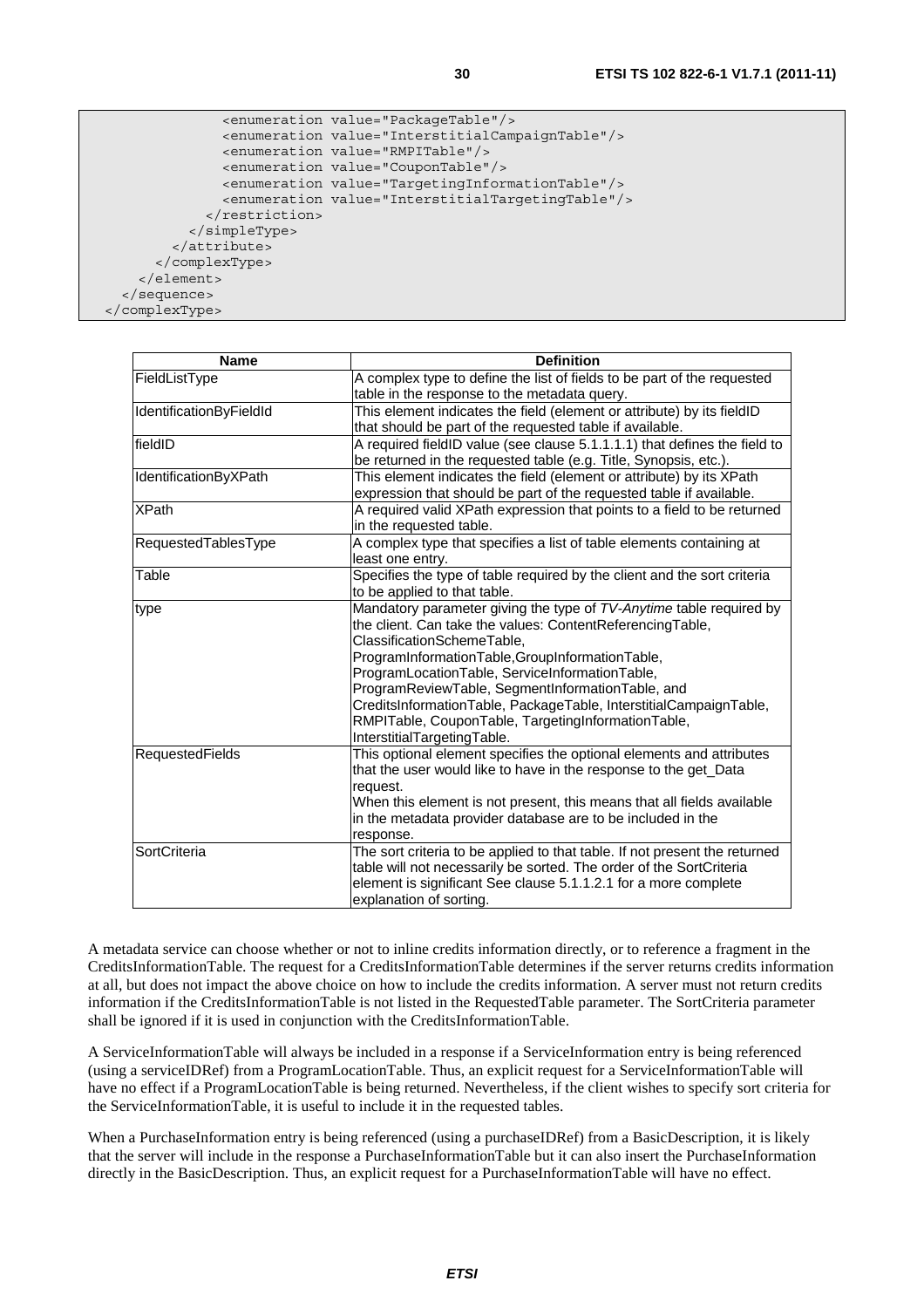A MetadataOriginationInformationTable will always be included in a response if a MetadataOriginationInformation is being referenced (using a metadataOriginIDRef) from any Table. Thus, an explicit request for a MetadataOriginationInformationTable will have no effect.

#### 5.1.1.2.2 Sort criteria

```
 <complexType name="SortCriteriaType"> 
   <attribute name="fieldID" type="tns:fieldIDType" use="required"/> 
   <attribute name="order" type="tns:SortingOrderType" 
   default="ascending"/> 
 </complexType> 
 <simpleType name="SortingOrderType"> 
   <restriction base="string"> 
     <enumeration value="ascending"/> 
     <enumeration value="descending"/> 
   </restriction> 
 </simpleType>
```

| <b>Name</b>      | <b>Definition</b>                                                      |
|------------------|------------------------------------------------------------------------|
| SortCriteriaType | The definition of one sorting criteria to apply.                       |
| fieldID          | Specifies the field to use.                                            |
| order            | Defines the type of sorting to apply (either ascending or descending). |

Sorts are applied across the fragments contained in a given table. Sorts can be applied in either ascending order (with the least first) or descending order (with the largest first). The criteria by which fields are compared is identical to that used to make less than (ascending search) and greater than (descending search) comparisons, as specified in clause 5.1.1.1.5. One implication of this is that fragments included in the response containing no data for the field being sorted must be sorted as if that field had the value of the empty string. Another implication is that if the sort field can have multiple values in a single fragment (e.g. "Title"), the metadata service should be sorted on the primary value for that field.

There can be a number of SortCriteria elements within the RequestedTables parameter. The metadata service uses this to apply a multi-tier sort, with the first sort applied using the first SortCriteria element in the list, the next sort using the second SortCriteria element (if any), and so on. If a server indicates that it supports one or more sort fields (see clause 7.1) for a table, then it must support a single-tier sort for that table. If a server indicates that it supports more than one sort field, then it may support a multi-tier sort for that table. The exact sort applied by the server is indicated in the response (see clause 5.1.2.1). If multi-tier sorting is supported, groups of fragments that are equivalent according to the criteria of one sort field are then sorted according to the criteria of the next sort field. For example, this allows a set of BroadcastEvent fragments to first be grouped into channels and then sorted according to time and date, and thus make the construction of an EPG on the client much more efficient. Such a sort could be specified as follows:

```
 <RequestedTables> 
   <Table type="ProgramLocationTable"> 
     <SortCriteria fieldID="tvaf:ServiceURL" order="descending"/> 
     <SortCriteria fieldID="tvaf:PublishedTime"/> 
  \angle/Tables
 </RequestedTables>
```
If the SortCriteria parameter contains a fieldID value that refers to a field identifier containing multiple XPath expressions, the metadata service may choose any one of the XPath expressions for identifying which field to use for sorting that fragment.

For example, if a result is a ProgramLocationTable containing both OnDemandProgram fragments and BroadcastEvent fragments, and the sort criteria is PublishedStart, all the BroadcastEvent fragments will be sorted according to their published time (see table 2) followed by all the OnDemandProgram fragments sorted according to their first available time.

The way in which a client establishes the fields for which sorting is supported (if any) is described in clause 7.1.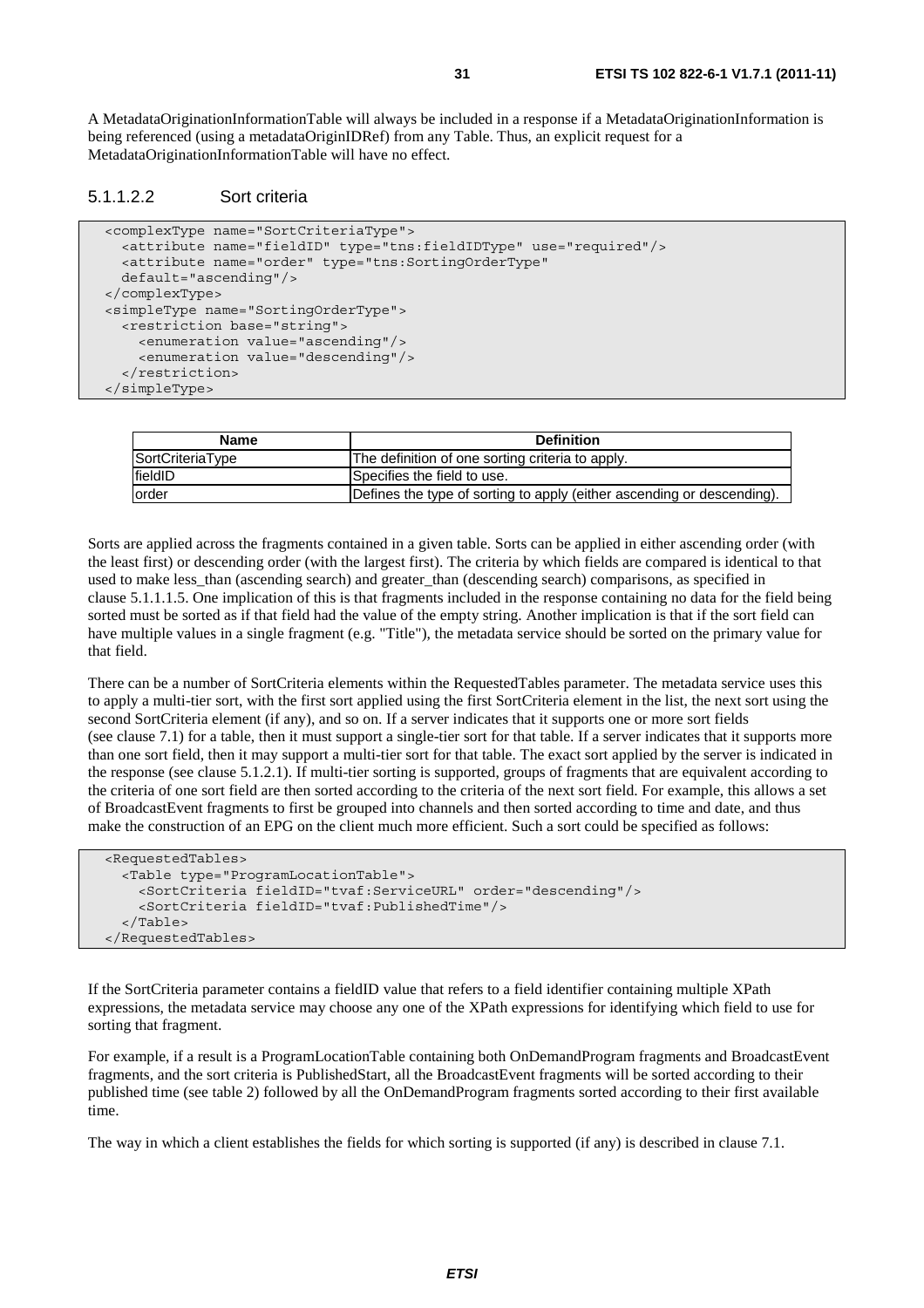### 5.1.1.3 Size limit parameter

An optional parameter (maxPrograms) can be inserted in the request. It is a positive integer and is used by the client to specify the number of records returned by a query. If a query results in a greater number of records, the server must return maxPrograms records, along with their corresponding metadata.

Limiting the number of records being returned does not guarantee the client device's memory not being exceeded since there is no limit on the size of each of data associated with each record. Similarly, knowing the exact byte size of the response is not sufficient, since there is not a linear relationship between this figure and the size of the post-parsing in-memory objects. The client should ensure that memory overloading is gracefully handled by terminating the parsing step before memory limits are reached. The purpose of the maxPrograms parameter is to allow the client to avoid this occurrence for the large majority of cases. (See also the explanation of the truncated parameter in clause 5.1.2.3, which may be included in the response).

It is recommended that when the server truncates a response, it provide the results that it considers to be the closest match to the specified query.

### 5.1.1.4 Interpretation of query predicates

This clause defines the data model that is used to describe how the server processes the query to build its response. This model is necessary to explain the way in which queries operate across tables. It does not imply an underlying implementation, nor does it imply that a response must strictly satisfy the relational calculus definition given here.

The data model described in this clause is purely a tool to describe how queries across tables work. This model uses a set of relational tables in order to explain how query predicates should be interpreted. The data model itself is informative.

When all the query predicates contain fieldID values belong to the same table (e.g. a query based on "Title" and "Keyword" fields) the result records that satisfy the query constraints will be matched. If the query predicates contain fieldID values belonging to multiple tables, then the matching result records should satisfy those predicates in all the relevant tables. The data model is a tool to explain this behaviour, as it can become complex in the general case.

Firstly, this data model defines a set of relational tables containing the following records for each fragment that matches the query:

- Content referencing record. Each record corresponds to a Result element and the table is uniquely keyed with a CRID.
- Program information record. Each record corresponds to a ProgramInformation element and the table is uniquely keyed with a CRID.
- Group information record. Each record corresponds to a GroupInformation element and the table is uniquely keyed with a CRID.
- Broadcast event record. Each record corresponds to a BroadcastEvent or a ScheduleEvent element, and can be assigned a CRID.
- On demand programme record. Each record corresponds to an OnDemandProgram element and can be assigned a CRID.
- Service information record. Each record corresponds to a ServiceInformation element and is uniquely keyed with a serviceId.
- Review record. Each record corresponds to a Review element and is associated with a CRID.
- Segment information record. Each record corresponds to a SegmentInformation element and is associated with a CRID.
- Segment group record. Each record corresponds to a SegmentGroupInformation element and is associated with a CRID.

Note that, with one exception: the Content referencing record, these records correspond exactly to the fragments defined in part B of the Metadata Specification. Within each record the data is not flat (i.e. there are nested and repeated data structures) so in practice this would be a poor relational model for *TV-Anytime*.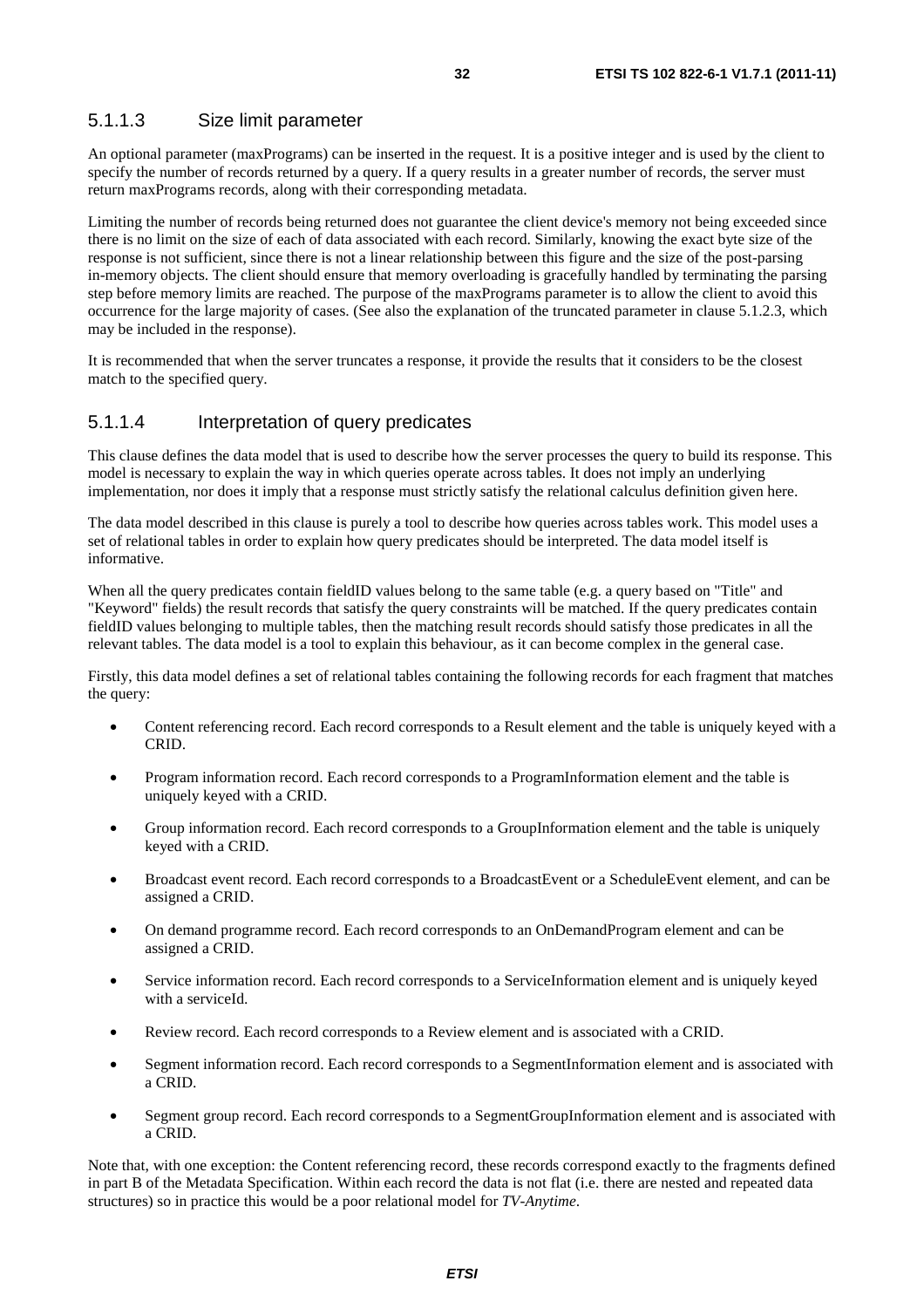We now define a combined table formed by performing a sequence of full outer joins as follows:

- 1) The service information and broadcast event tables are joined based upon the serviceId field.
- 2) The service information and on demand programme tables are joined based upon the serviceId field.
- 3) The two resulting tables, and all the other tables, are joined based upon the CRID field to leave a single combined table. Since the join operation (Cartesian product) is commutative and associative, the order in which this join is performed is not significant.

Each row of the combined table is termed a result record. A result record has the following properties:

- There can be many result records containing the same value in the CRID field.
- A result record may have no entries for a particular field or set of fields. This is equivalent to saying that not all types of metadata and metadata tables will be available for every programme.
- The same fragment can appear in multiple result records.
- Each field within a result record can be uniquely identified using a fieldID value.

### 5.1.1.5 Definition of server behaviour

This clause defines the server's behaviour to a query that is assumed by the data model. The server should return a response containing content referencing and/or metadata fragments based upon the predicates in the QueryConstraints that satisfy the query.

The server shall return a response that contains only the tables specified by the RequestedTables parameter, based on the rules defined in clause 5.1.1.2.

Each fragment shall be encapsulated in either a TVAMain or ContentReferencingTable element. The complete response shall contain either one TVAMain element, one ContentReferencingTable element or one instance of both TVAMain and ContentReferencingTable. The response shall have duplicated fragments removed.

### 5.1.2 Response Format

A get\_Data response contains an XML instance document containing zero or one instance of the following elements:

- TVAMain.
- ContentReferencingTable.
- InvalidFragments.

```
 <element name="get_Data_Result" type="tns:get_Data_ResultType"/> 
 <complexType name="get_Data_ResultType"> 
   <sequence> 
     <element name="TableSortingInformation" 
     type="tns:RequestedTablesType" minOccurs="0"/> 
     <element ref="tva:TVAMain" minOccurs="0"/> 
     <element ref="cr:ContentReferencingTable" minOccurs="0"/> 
     <element name="InvalidFragments" 
     type="tns:InvalidFragmentsType" minOccurs="0"/> 
  </sequence> 
   <attribute name="serviceVersion" type="unsignedInt" use="required"/> 
   <attribute name="truncated" type="boolean"/> 
 </complexType>
```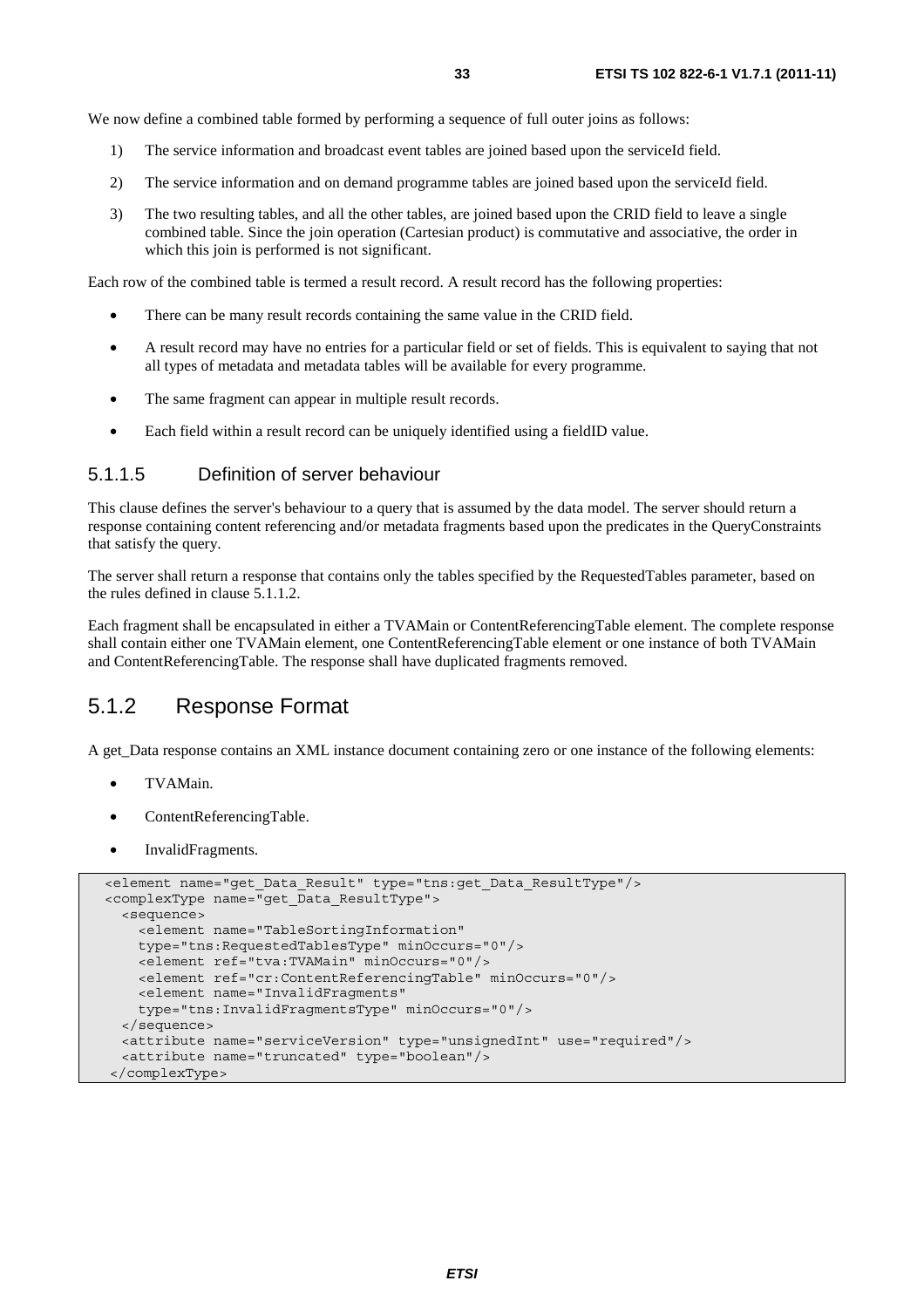| Name                    | <b>Definition</b>                                                                                                                                                                                                                                                      |
|-------------------------|------------------------------------------------------------------------------------------------------------------------------------------------------------------------------------------------------------------------------------------------------------------------|
| TableSortingInformation | An element that declares a set of tables and corresponding sort<br>lorder to be returned.                                                                                                                                                                              |
| <b>TVAMain</b>          | An element inside which all metadata items defined in<br>TS 102 822-3-1 [8] are instantiated.                                                                                                                                                                          |
| ContentReferencingTable | An element inside which all metadata items defined in<br>TS 102 822-4 [12] are instantiated.                                                                                                                                                                           |
| InvalidFragments        | Represents list of invalid fragments using the<br>InvalidFragmentsType type. See clause 5.1.2.4 for a definition of<br>this type and how it is used.                                                                                                                   |
| <b>IserviceVersion</b>  | This parameter indicates the version of the get Data operation's<br>capability description. See clause 5.1.2.2.                                                                                                                                                        |
| truncated               | When this attribute is true, it indicates that the result of the query<br>has been truncated because the number of results exceeded the<br>maxPrograms attribute specified in the request or the server was<br>not able to return all the results. See clause 5.1.2.3. |

The instance document returned must be XML Schema valid with respect to the appropriate metadata and content referencing schemas. Furthermore, each instance document must contain the appropriate TVAIDType type to allow complete dereferencing of all TVAIDRefType nodes within the instance document (e.g. if a Schedule is included, the ServiceInformation entry, referenced via the serviceIDRef, must also be present).

### 5.1.2.1 Indicating the sorting of the response

The TableSortingInformation element shall be included in any response where a sort has been performed on the response.

The first SortCriteria element defines the first field by which the response has been sorted. Each subsequent SortCriteria element (if any) defines the next levels of sorting that has been applied.

For example, the following XML snippet shows a response that has been sorted by service URL and then by published time (note that the syntax is the same as that used to specify the sorting in the query).

```
 <TableSortingInformation> 
   <Table type="ProgramLocationTable"> 
     <SortCriteria fieldID="tvaf:ServiceURL"/> 
     <SortCriteria fieldID="tvaf:PublishedTime"/> 
   </Table> 
 </TableSortingInformation>
```
### 5.1.2.2 Indicating the service version

The serviceVersion attribute must be included in the response. This parameter indicates the version of the get\_Data operation's capability description. When the version is updated a client can retrieve a new capability description for the metadata service (see clause 7.1 for more explanation on how this parameter is used). Note that the serviceVersion attribute indicates nothing about the syntax version in the response (which can be inferred from the XML namespace), or the version of the metadata data in the result (metadata version information is indicated using the fragmentVersion attribute).

### 5.1.2.3 Truncating the result set

If the optional "truncated" attribute has the value "true", the records returned do not represent the entire query result set. This is either a result of the inclusion of the maxPrograms attribute in the request, or as a result of the server being overloaded. The actual limit used in the latter case is server specific, but in general should be a sufficiently large number so as to not normally be an issue. No behaviours such as paging mechanisms are defined for retrieving more data after a truncated limit, as this requires more complex client and server implementations (since state must be maintained between queries), and would be complex when the server's database is being asynchronously updated. The intent is to support the average query, while at the same time allowing servers the leeway required to be able to manage adequate performance.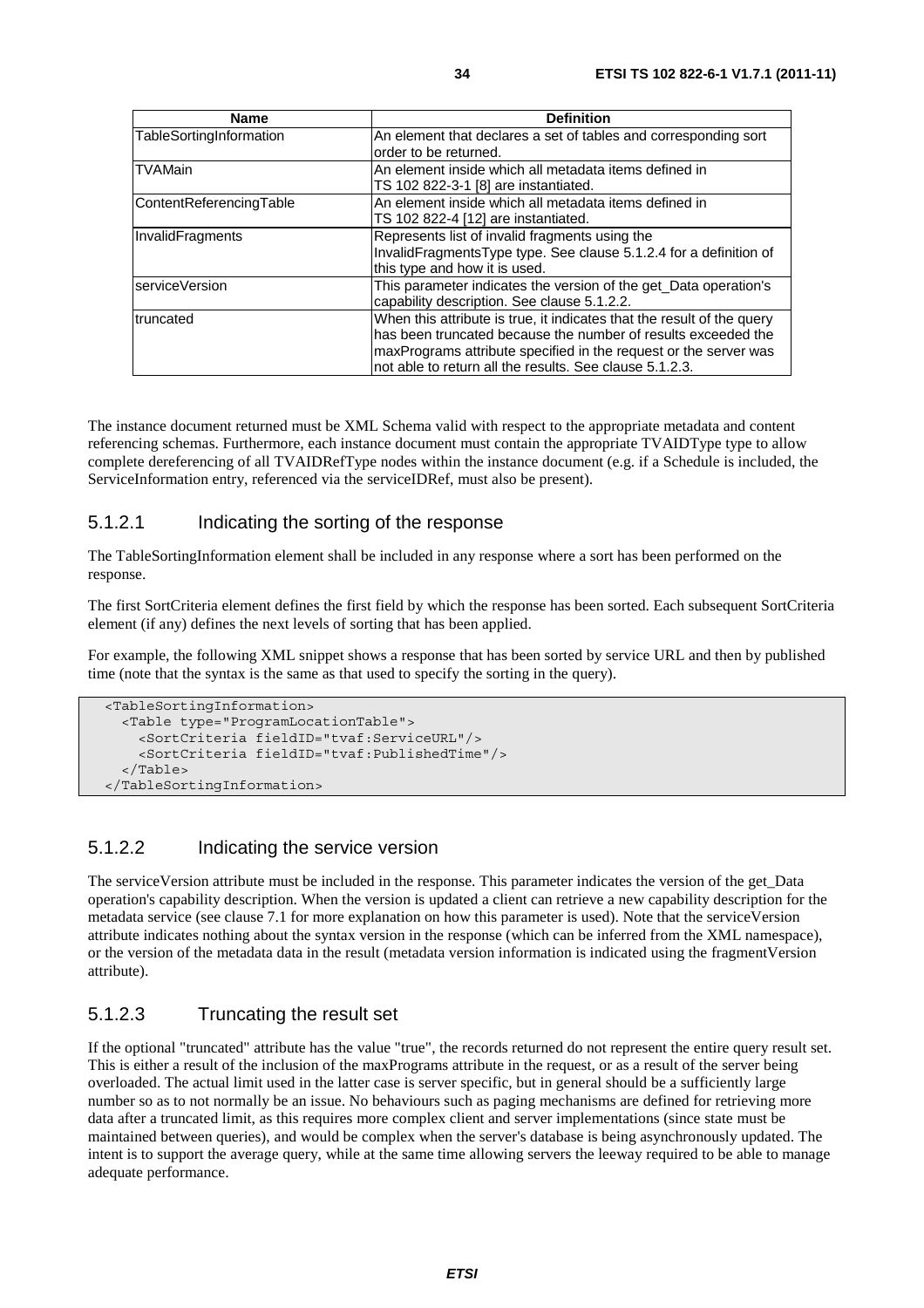A very large number of responses is usually an indication that the query was insufficiently specific. In most cases, it is possible to refine the query by the alteration of the original parameter set. If truncation occurs as a result of flexible interpretation of the query, it is RECOMMENDED that the server falls back to strict interpretation of the query in order to reduce the number of responses.

### 5.1.2.4 Updating the result set

The fragmentVersion and fragmentId identifiers may be placed at the fragment level in the get\_Data response (as defined by the TS 102 822-3-1 [8]). If included, this allows the client to request and update individual fragments. A client may cache fragment version information and be able to ignore future instances of the same metadata if the fragment version number has not been incremented. *TV-Anytime* metadata in the bi-directional environment may be updated by the unit of fragments based on the fragementID and/or fragmentVersion defined in TS 102 822-3-1 [8]. To support the metadata updating in the bi-directional environment, the fragmentVersion has the following additional validity constraints.

The fragmentVersion attribute should be either one of an 8-digit or 14-digit unsigned integer. When it is an 8-digit integer, it should follow the format of YYYYMMDD and represents the last updated date of the fragment. When it is a 14-digit integer, it should follow the format of YYYYMMDDhhmmss and represents the last updated date and time. YYYY represents year in four digits, MM represents month in two digits, DD represents day of the month in two digits, hh represents hour in two digits (using a 24 hour clock), mm represents minute in two digits, and ss represents second in two digits.

If a receiver wants to update a fragment received by the uni-directional link using the bi-directional link it should make a request for the same fragment with a fragmentVersion with a later date than it receives the fragment by the uni-directional link.

The server indicates its support for this updating mechanism using the capability description, as described in clause 7.1.

If the request for a fragmentID does not include the fragmentVersion, the server shall return its latest version of the fragment.

```
 <complexType name="InvalidFragmentsType"> 
   <sequence> 
     <element name="Fragment" minOccurs="0" maxOccurs="unbounded"> 
       <complexType> 
         <attributeGroup ref="tva:fragmentIdentification"/> 
       </complexType> 
     </element> 
   </sequence> 
 </complexType>
```

| <b>Name</b>          | <b>Definition</b>                                                 |
|----------------------|-------------------------------------------------------------------|
| InvalidFragmentsType | An InvalidFragmentsType is used to express invalid fragment       |
|                      | lists. It contains one or more Fragment elements.                 |
| Fragment             | Identifies an invalid fragment using the fragment dentification   |
|                      | attributeGroup (as defined in TS 102 822-3-1 [8]). The meaning of |
|                      | fragmentID and fragmentVersion in this context is described in    |
|                      | this clause.                                                      |

When the InvalidFragments element is included in the get Data Result element, the client should delete the fragments saved in the local storage identifiable by the fragmentID and/or fragmentVersion listed in the InvalidFragments element.

A fragmentID can be reassigned to other fragments by the publisher, when the original fragment became invalid and is deleted. When a fragmentID is reused, to ensure the uniqueness of the fragmentID, the server is expected to include the reassigned fragmentID and the fragmentVersion representing the deleted date or the last modified date of the InvalidFragments element, whenever the requested fragmentVersion is smaller than the fragmentVersion of the deleted fragment.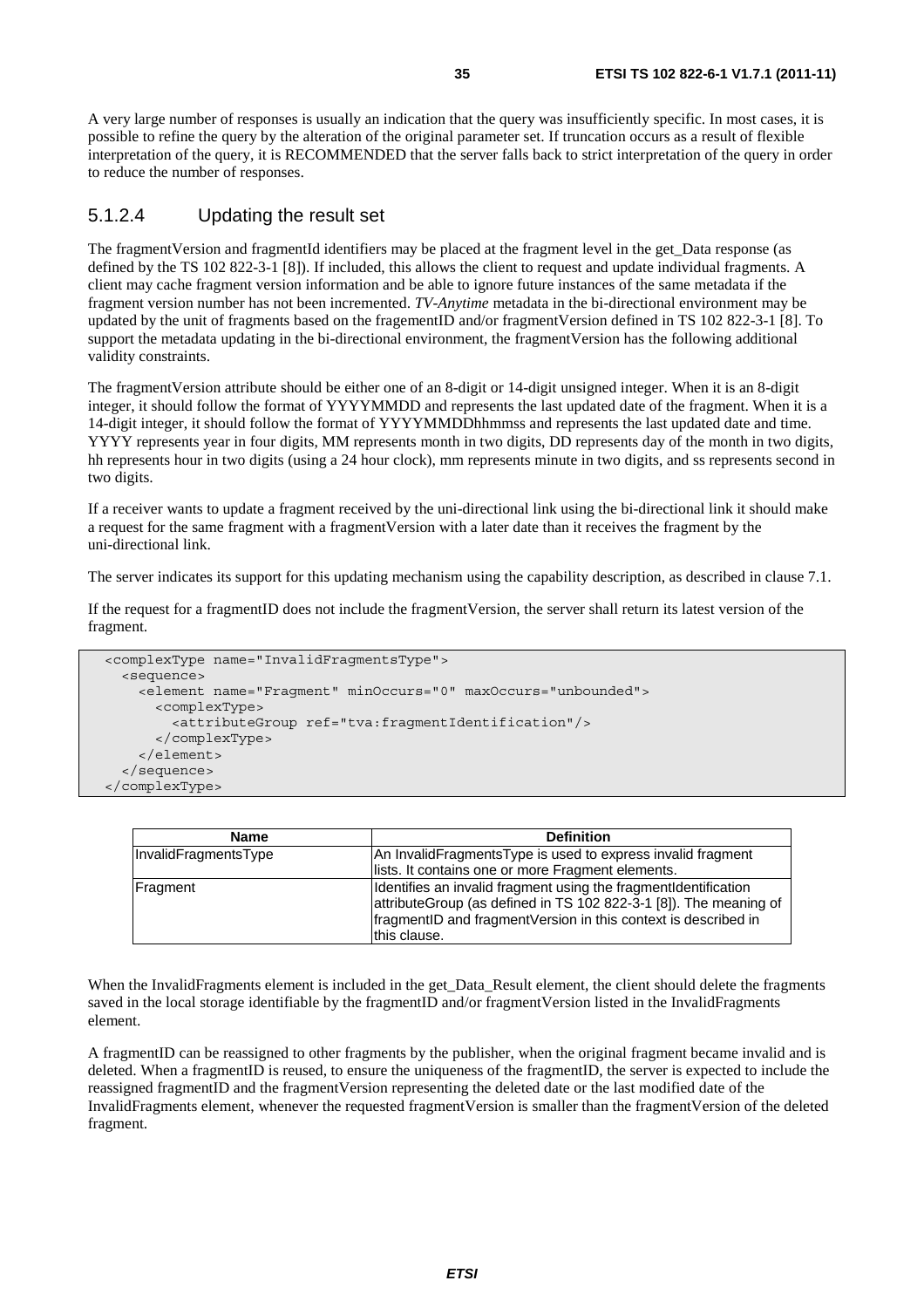### 5.1.2.5 Requesting a portion of tables

A thin client, which has a limited bandwidth to get metadata and/or a limited processing power issues a request for a portion of program information and location metatada tables available for two TV channels with no specified period.

Only the following elements are requested in addition to the mandatory elements and attributes:

- title, genre, synopsis of the programInformationTable;
- title, genre, programURL, publishedTime and publishDuration of the programLocationTable;
- free text review of the programReviewTable.

```
<tns:get_Data> 
 <tns:QueryConstraints> 
  <tns:PredicateBag type="OR"> 
   <tns:BinaryPredicate fieldID="tvaf:ServiceURL" fieldValue="tv://7"/> 
   <tns:BinaryPredicate fieldID="tvaf:ServiceURL" fieldValue="tv://9"/> 
  </tns:PredicateBag> 
  </tns:QueryConstraints> 
  <tns:RequestedTables> 
  <tns:Table type="GroupInformationTable"/> 
   <tns:Table type="ProgramInformationTable"> 
   <tns:RequestedFields> 
    <tns:IdentificationByFieldId fieldID="tvaf:Title"/> 
     <tns:IdentificationByFieldId fieldID="tvaf:Genre"/> 
    <tns:IdentificationByFieldId fieldID="tvaf:Synopsis"/> 
   </tns:RequestedFields> 
   </tns:Table> 
   <tns:Table type="ProgramLocationTable"> 
   <tns:RequestedFields> 
     <tns:IdentificationByFieldId fieldID="tvaf:Genre"/> 
     <tns:IdentificationByFieldId fieldID="tvaf:Title"/> 
     <tns:IdentificationByFieldId fieldID="tvaf:ProgramURL"/> 
     <tns:IdentificationByFieldId fieldID="tvaf:PublishedStart"/> 
    <tns:IdentificationByFieldId fieldID="tvaf:PublishedDuration"/> 
   </tns:RequestedFields> 
   <SortCriteria fieldID="tvaf:ServiceURL" order="descending"/> 
   <SortCriteria fieldID="tvaf:PublishedStart"/> 
   </tns:Table> 
  <tns:Table type="ProgramReviewTable"> 
   <tns:IdentificationByXPath 
  XPath="/TVAMain/ProgramDescription/ProgramReviewTable/Review/FreeTextReview/text()"/> 
  </tns:Table> 
  </tns:RequestedTables> 
</tns:get_Data>
```
### 5.1.2.6 Updating fragments requesting a portion of tables

After having received a list of fragments with a limited set of fields for each requested table, the client may wish to retrieve fragments which have been updated after a given date, i.e. September 25, 2002. If he wants to get the updated fragments as available from the server, he can issue the following request:

```
<tns:get_Data> 
  <tns:QueryConstraints> 
   <tns:BinaryPredicate fieldID="tvaf:fragmentVersion" test="greater_than" 
  fieldValue="20020925"/> 
  </tns:QueryConstraints> 
   <tns:RequestedTables> 
    <tns:Table type="ProgramInformationTable"/> 
    <tns:Table type="ProgramLocationTable"> 
     <SortCriteria fieldID="tvaf:ServiceURL" order="descending"/> 
     <SortCriteria fieldID="tvaf:PublishedStart"/> 
    </tns:Table> 
   </tns:RequestedTables> 
</tns:get_Data>
```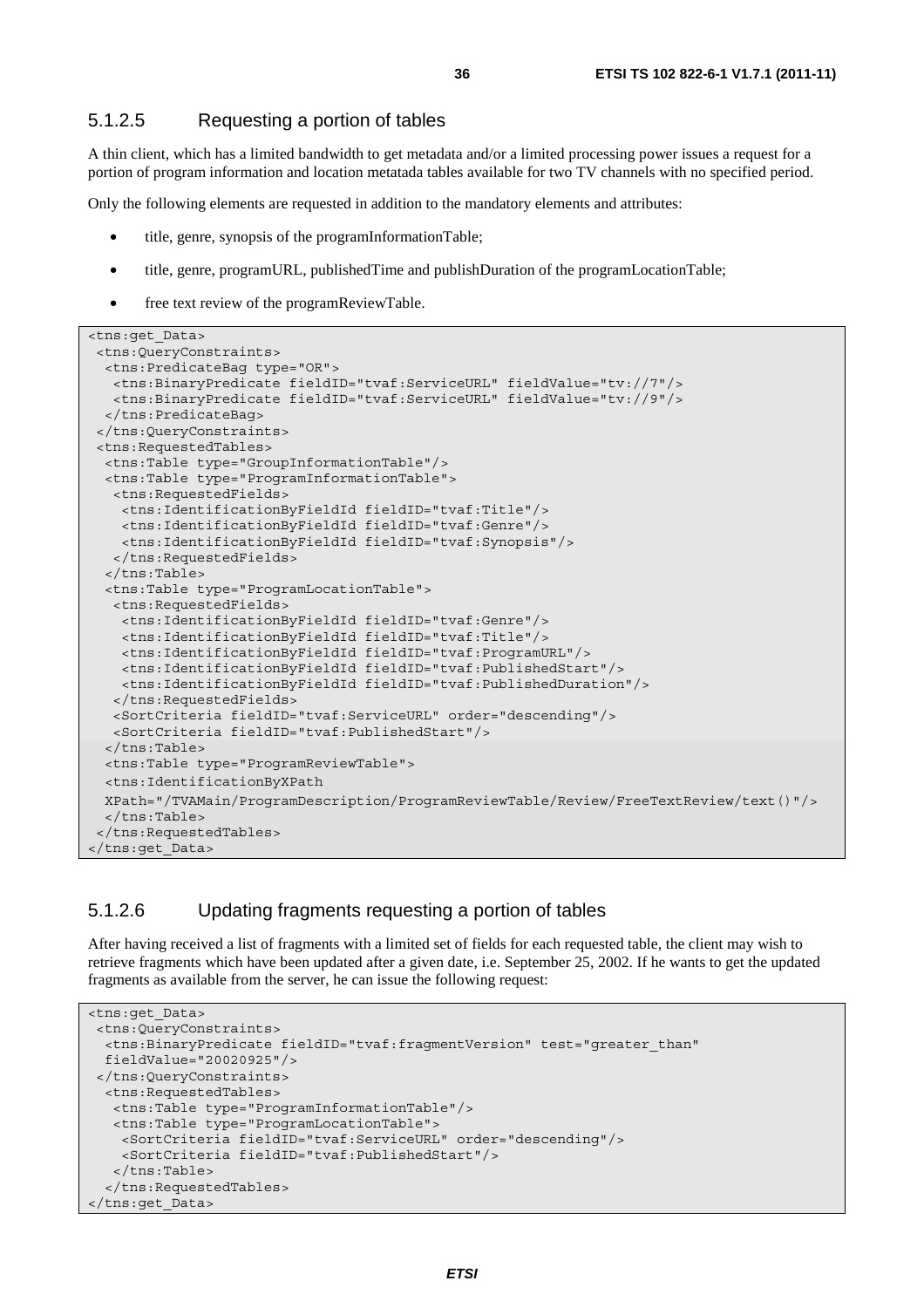In this case, all the fields available in the requested tables will be included in the response even if the original request contained a request for portions of tables.

If the client wants to receive only a limited set of fields within the updated fragments, he should issue the following request limiting the requested fields in the table to be included in the response, as follows:

```
<?xml version="1.0" encoding="UTF-8"?> 
<tns:get_Data> 
 <tns:QueryConstraints> 
   <tns:BinaryPredicate fieldID="tvaf:fragmentVersion" test="greater_than" 
  fieldValue="20020925"/> 
  </tns:QueryConstraints> 
  <tns:RequestedTables> 
   <tns:Table type="ProgramInformationTable"> 
   <tns:RequestedFields> 
    <tns:IdentificationByFieldId fieldID="tvaf:Title"/> 
     <tns:IdentificationByFieldId fieldID="tvaf:Genre"/> 
    <tns:IdentificationByFieldId fieldID="tvaf:Synopsis"/> 
   </tns:RequestedFields> 
   </tns:Table> 
   <tns:Table type="ProgramLocationTable"> 
   <tns:RequestedFields> 
     <tns:IdentificationByFieldId fieldID="tvaf:Genre"/> 
     <tns:IdentificationByFieldId fieldID="tvaf:Title"/> 
     <tns:IdentificationByFieldId fieldID="tvaf:ProgramURL"/> 
     <tns:IdentificationByFieldId fieldID="tvaf:PublishedStart"/> 
     <tns:IdentificationByFieldId fieldID="tvaf:PublishedDuration"/> 
   </tns:RequestedFields> 
   <SortCriteria fieldID="tvaf:ServiceURL" order="descending"/> 
   <SortCriteria fieldID="tvaf:PublishedStart"/> 
   </tns:Table> 
  </tns:RequestedTables> 
</tns:get_Data>
```
## 5.2 submit\_Data operation

The "submit\_Data" operation is much simpler than the "get\_Data" operation. In this version of the specification, its usage is limited according to the constraints outlined in clause 3.1.2.

#### 5.2.1 Usage and user preference data submission policy (informative)

*TV-Anytime* phase one technical specifications limit the data that can be submitted to a defined (in clause 3.1.2) set of anonymous profile data that has been created via manual input or intelligent agents based on usage of services and content. It is out of scope for the device to send "all" usage data to "all" potential service providers known to the PDR for Phase One because no authenticated return channel rights management process has been specified yet.

The *TV-Anytime* Forum respects and embraces the basic rights of all viewers and providers. These include preserving the basic right of a content consumer to privacy and acknowledging the legitimate rights of all participants such as content creators and providers, service providers, advertisers and network operators.

It is the content consumer's decision as to the amount of privacy invasion and profiling capabilities done by these participants, and will be allocated by the content consumer to a vendor or service provider at his/her discretion.

Providers that accept the content consumer's choice to allocate to them the responsibility (partial or in full) to profile him/her, through a contract with a service/technology/content provider, will adhere to strict privacy regulations. A computer readable representation of this policy (which could be rendered for the content consumer) may be provided as part of the describe\_submit\_data operation, see clause 7.2. The policy regulation will effectively eliminate breaches of security of the collected private information in order to avoid any use of it that was not explicitly permitted by the end-consumer.

Providers of content wish to know how their content is performing as far as the consumer is concerned. Business decisions may be made as a result (cancel the scheduling of a programme because the viewers do not like it; advertisers will want to know viewers numbers, etc.).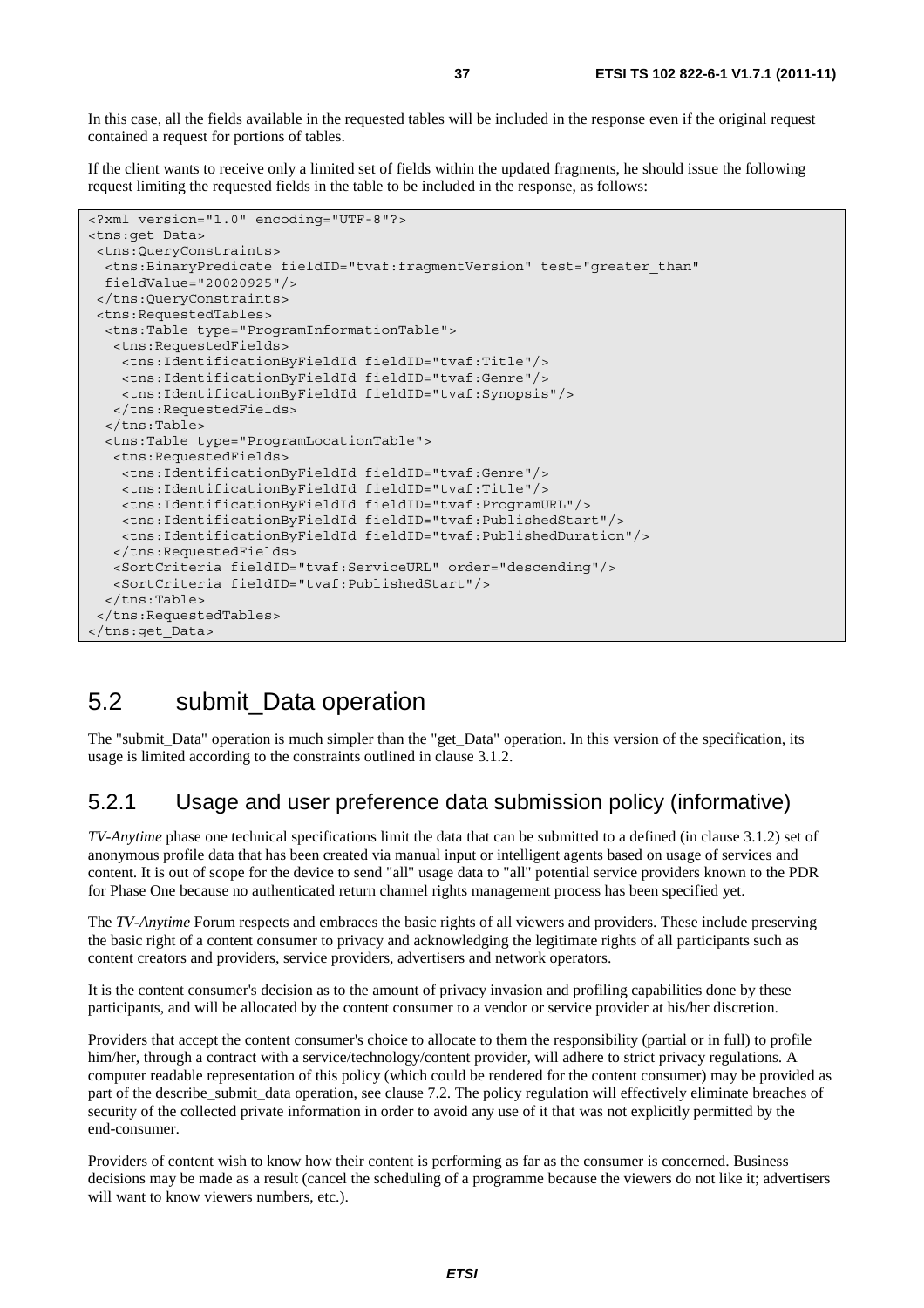An anonymized subset of the UsageHistory table may be submitted if this functionality has been enabled by the consumer. Anonymity must be guaranteed so that no detail about the individual will be sent.

This will enable service providers and broadcasters the ability to analyze aggregated viewer preferences and allow them to make business decisions based on their performance in these areas.

#### 5.2.2 Request format

```
 <element name="submit_Data" type="tns:submit_DataType"/> 
 <complexType name="submit_DataType"> 
   <sequence> 
     <element name="UsageHistory" type="mpeg7:UsageHistoryType"/> 
   </sequence> 
 </complexType>
```
The input to the submit\_Data operation simply uses the mpeg7:UsageHistoryType which is part of the UserDescription defined in TS 102 822-3-1 [8], and therefore has the same semantics.

### 5.2.3 Response Format

```
 <element name="submit_Data_Result" type="tns:submit_Data_ResultType"/> 
 <complexType name="submit_Data_ResultType"> 
   <attribute name="serviceVersion" type="unsignedInt" use="required"/> 
 </complexType>
```
The submit\_Data response must contain some indication of the current version of the capability description. This allows receivers to update the capability description without having to download the capability description each time the submit Data operation is used.

| <b>Name</b>    | <b>Definition</b>                                                                                                                                                                                                                                          |
|----------------|------------------------------------------------------------------------------------------------------------------------------------------------------------------------------------------------------------------------------------------------------------|
| serviceVersion | A required attribute to indicate the current version of the capability description.<br>This allows receivers to update the capability description without having to<br>download the capability description each time the submit_Data operation is<br>used. |

## 5.3 upload\_Personal\_Data Operation

The upload\_Personal\_Data operation is similar to submit\_Data operation but it should be used in a secure and trusted environment.

The upload\_Personal\_Data is defined to submit any personal information as defined in the ExtendedUserDescriptionType of TS 102 822 3-3 [10].

However, the service provider and the user using this operation should be responsible of handling the private information as governed by proper legal authorities.

Please note that this operation requires secure and trusted connection to the service provider such as HTTPS/SSL.

### 5.3.1 Request format

```
 <element name="upload_Personal_Data" type="tns:upload_Personal_DataType"/>
 <complexType name="upload_Personal_DataType"> 
   <sequence> 
     <element name="UserInformation" type="tva2:ExtendedUserDescriptionType" 
     maxOccurs="unbounded"/> 
   </sequence> 
 </complexType>
```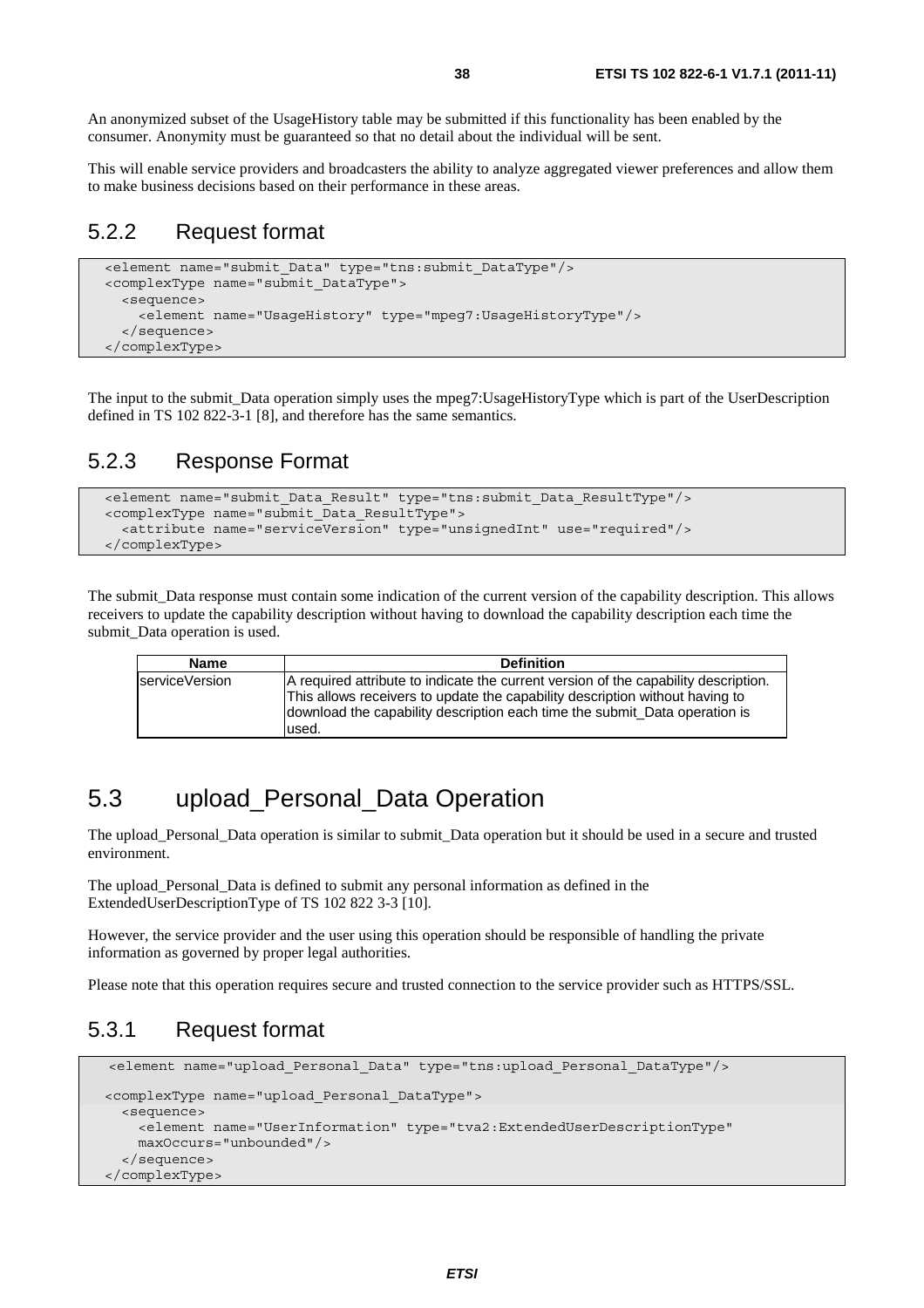The input to the upload Personal Data operation simply uses the tva2:ExtendedUserDescriptionType which is defined in the Metadata Specification for Phase 2 scenarios defined in TS 102 822-1 [6], and therefore has the same semantics.

| <b>Name</b>            | <b>Definition</b>                                                                                                                                                                                                                                        |
|------------------------|----------------------------------------------------------------------------------------------------------------------------------------------------------------------------------------------------------------------------------------------------------|
| upload Personal Data   | It submits non-anonymous consumer profile data or user information<br>to service provider.                                                                                                                                                               |
| <b>UserInformation</b> | Any personal information defined by ExtendedUserDescriptionType<br>(any instances of ExtendedUserDescriptionType) can be included in<br>this element. The user can select part or all of the user information to<br>be uploaded to the service provider. |

### 5.3.2 Response format

```
<element name="upload_Personal_Data_Result" type="tns:upload_Personal_Data_ResultType"/> 
  <complexType name="upload_Personal_Data_ResultType"> 
    <attribute name="serviceVersion" type="unsignedInt" use="required"/> 
      <attribute name="status" use="required"> 
        <simpleType> 
            <restriction base="string"> 
                <enumeration value="success"/> 
                <enumeration value="failed"/> 
            </restriction> 
         </simpleType> 
       </attribute> 
    </complexType>
```

| <b>Name</b>    | <b>Definition</b>                                                                                                                                                                                                                                           |
|----------------|-------------------------------------------------------------------------------------------------------------------------------------------------------------------------------------------------------------------------------------------------------------|
| serviceVersion | A required attribute to indicate the current version of the capability description.<br>This allows receivers to update the capability description without having to<br>download the capability description each time the submit_Data operation is<br>lused. |
| <b>Istatus</b> | A required attribute to indicate the status of processing the user request, either<br>success or failed.                                                                                                                                                    |

The upload\_Personal\_Data response must contain some indication of the current version of the capability description. This allows receivers to update the capability description without having to download the capability description each time the upload\_Personal\_Data operation is used.

The upload Personal Data response must also contain status of receiving personal data.

## 5.4 clear\_Personal\_Data operation

The clear\_Personal\_Data is an operation to remove user information submitted by upload\_Personal\_Data in the bi-direction networked environment. The clear Personal Data can be used to perform following functionalities which are:

- 1) Clearing submitted user information of a specified user submitted in a certain period of time.
- 2) Clearing selected tables from the submitted user information of a specified user submitted in a certain period of time.
- 3) Clearing all the information of selected tables from the submitted user information of a specified user.
- 4) Clearing all the submitted user information of a specified user.

Please note that this operation requires secure and trusted connection to the service provider such as HTTPS/SSL.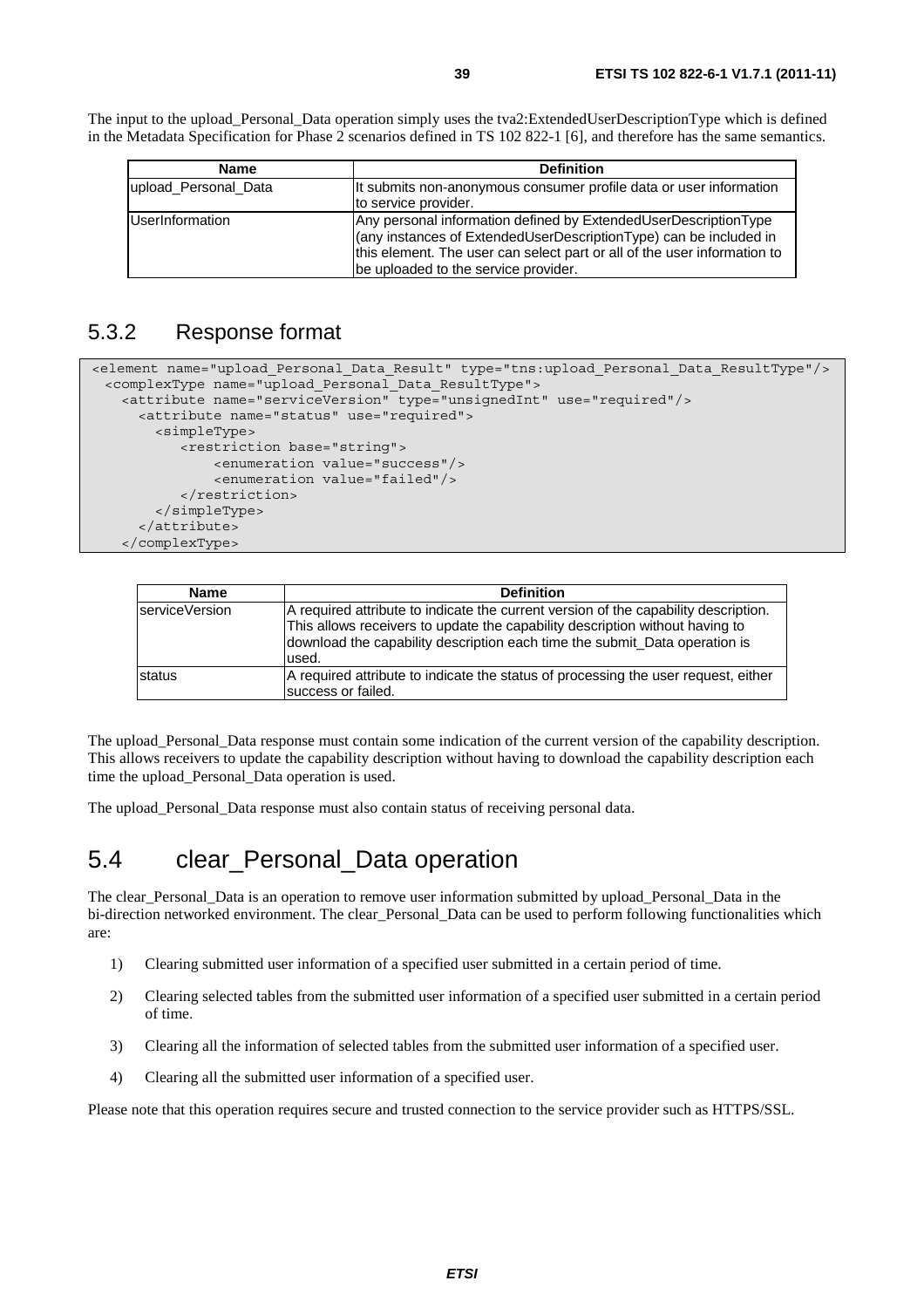#### 5.4.1 Request format

```
 <element name="clear_Personal_Data" type="tns:clear_Personal_DataType"/> 
 <complexType name="clear_Personal_DataType"> 
   <sequence> 
     <element name="TimeFrom" type="tva:TVATimeType" minOccurs="0"/> 
     <element name="TimeTo" type="tva:TVATimeType" minOccurs="0"/> 
     <element name="TargetTable" type="tns:PersonalInformationTableType" 
     maxOccurs="unbounded"/> 
   </sequence> 
 </complexType> 
 <simpleType name="PersonalInformationTableType"> 
   <restriction base="string"> 
     <enumeration value="All"/> 
     <enumeration value="UserInformationTable"/> 
     <enumeration value="UsageEnvironment"/> 
     <enumeration value="UsageHistory"/> 
     <enumeration value="UserPreference"/> 
     <enumeration value="BioGraphicInformation"/> 
     <enumeration value="AccessibilityInformation"/> 
     <enumeration value="TerminalInformationTable"/> 
     <enumeration value="NetworkInformationTable"/> 
     <enumeration value="NaturalEnvironmentInformationTable"/> 
  </restriction> 
 </simpleType>
```

| <b>Name</b>         | <b>Definition</b>                                                                                                                                                                                                                                                                                                                                                                                                                     |
|---------------------|---------------------------------------------------------------------------------------------------------------------------------------------------------------------------------------------------------------------------------------------------------------------------------------------------------------------------------------------------------------------------------------------------------------------------------------|
| clear Personal Data | Operation of requesting the server to remove the identified tables of<br>personal information. Requires secure or trusted connection to the<br>server.                                                                                                                                                                                                                                                                                |
| TimeFrom            | An optional parameter that specifies the time of submission of<br>personal information requested to be removed from the server. If<br>this parameter is specified, any information submitted before the<br>time specified is not to be removed. If this parameter is not specified<br>and the TimeTo parameter is specified, any information submitted<br>up to the time specified by Time To should be removed from the<br>server.   |
| TimeTo              | An optional parameter that specifies the time of submission of<br>personal information requested to be removed from the server. If<br>this parameter is specified, any information submitted after the time<br>specified is not to be removed. If this parameter is not specified and<br>the TimeFrom parameter is specified, any information submitted<br>after the time specified by TimeFrom should be removed from the<br>server. |
| TargetTable         | Identifies the table to be removed from the server. Any information<br>table defined within the ExtendedUserDescriptionType can be<br>selected.                                                                                                                                                                                                                                                                                       |

The input to the clear Personal Data operation uses elements to specify duration of time during which the personal information submitted is intended to be cleared, and the name of tables to be cleared. The tables which can be selected to be cleared are limited to the tables at the top level and second level of ExtendedUserDescriptionType for the simplicity of operation.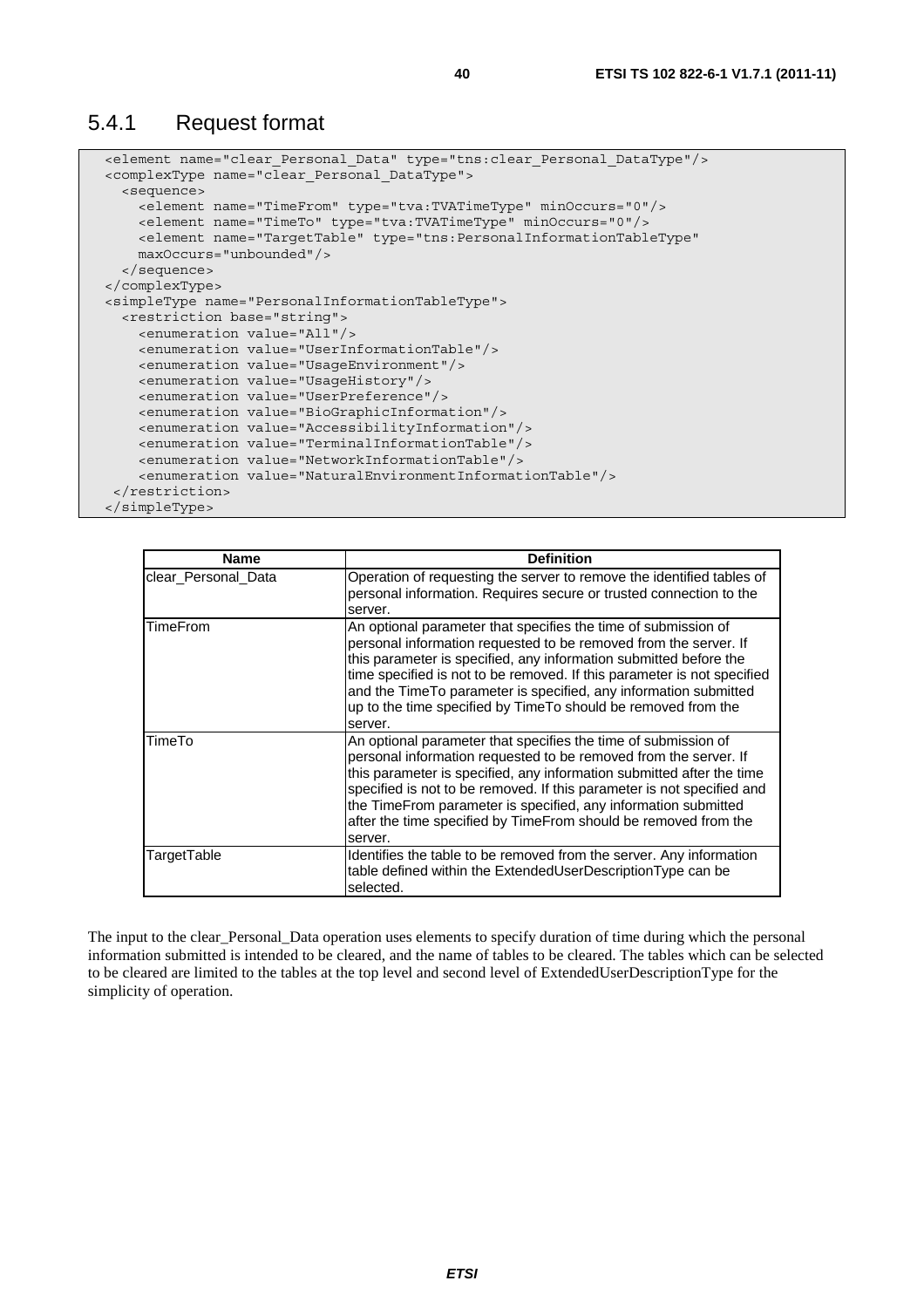#### 5.4.2 Response format

```
 <element name="clear_Personal_Data_Result" type="tns:clear_Personal_Data_ResultType"/> 
 <complexType name="clear_Personal_Data_ResultType"> 
   <attribute name="serviceVersion" type="unsignedInt" use="required"/> 
   <attribute name="status" use="required"> 
      <simpleType> 
          <restriction base="string"> 
             <enumeration value="success"/> 
             <enumeration value="failed"/> 
             <enumeration value="no data"/> 
          </restriction> 
       </simpleType> 
    </attribute> 
 </complexType>
```

| <b>Name</b>    | <b>Definition</b>                                                                                                                                                                                                                                          |
|----------------|------------------------------------------------------------------------------------------------------------------------------------------------------------------------------------------------------------------------------------------------------------|
| serviceVersion | A required attribute to indicate the current version of the capability<br>description. This allows receivers to update the capability description<br>without having to download the capability description each time the<br>submit_Data operation is used. |
| status         | A required attribute to indicate the status of processing the user<br>request, either success, failed, or no data. No data means that there<br>is no information kept by the server which corresponds to the<br>clear_Personal_Data request.               |

The clear\_Personal\_Data response must contain some indication of the current version of the capability description. This allows receivers to update the capability description without having to download the capability description each time the clear\_Personal\_Data operation is used.

The clear\_Personal\_Data response must also contain status of receiving personal data.

# 6 Transport protocol

SOAP [5] and HTTP [3] are used for delivering *TV-Anytime* XML data over the IP networks, since this combination is very well suited to the point-to-point, request-response nature of the *TV-Anytime* operations. The exact usage of SOAP and HTTP is given in the next two clauses. Figure 5 provides a semantic representation of the network stack.



**Figure 5: The bi-directional network transport stack**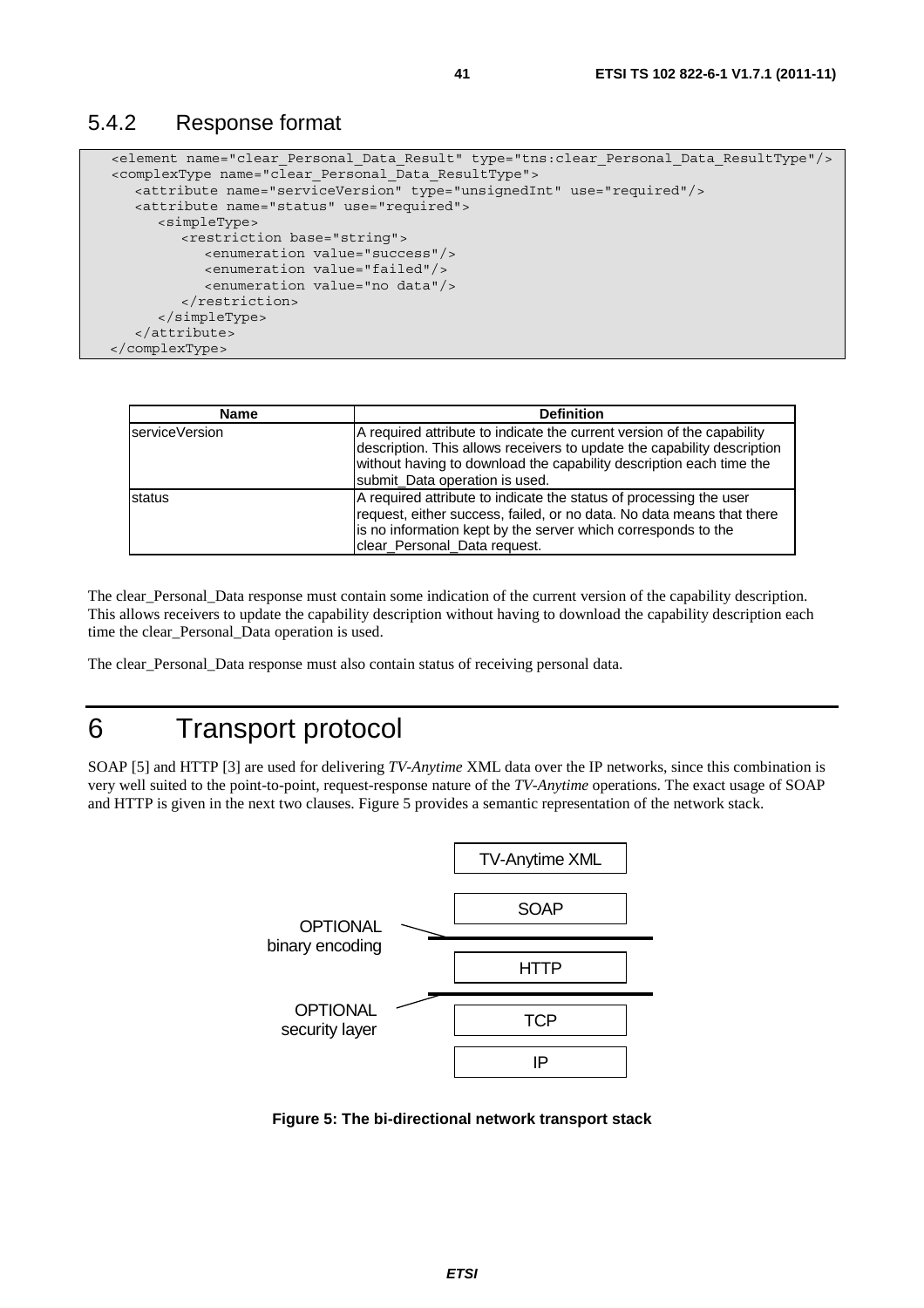This architecture results in HTTP messages of the following form:

```
POST /tva/md-service HTTP/1.0 
Host: www.example.com 
Content-Type: text/xml; charset="utf-8" 
Content-Length: nnnn 
Accept-Encoding: deflate 
SOAPAction: "get_Data" 
<?xml version="1.0" encoding="UTF-8"?> 
<Envelope xmlns=" http://schemas.xmlsoap.org/soap/envelope/"> 
   <Body> 
     <get_Data xmlns="urn:tva:transport:2011" 
          xmlns:tvaf=" urn:tva:transport: fieldIDs:2010"> 
       <QueryConstraints type="OR"> 
            <Predicate fieldID="tvaf:CRID" 
                       fieldValue="crid://example.com/foo"/> 
            <Predicate fieldID="tvaf:CRID" 
                       fieldValue="crid://example.com/bar"/> 
       </QueryConstraints> 
       <RequestedTables> 
         <Table type="ContentReferencingTable"/> 
       </RequestedTables> 
     </get_Data> 
   </Body> 
</Envelope>
```
#### **Example of HTTP request**

```
HTTP/1.1 200 OK 
Content-Type: text/xml; charset="utf-8" 
Content-Length: nnnn 
Content-Encoding: deflate 
<?xml version="1.0" encoding="UTF-8"?> 
<Envelope xmlns="http://www.w3.org/2002/06/soap-envelope"> 
   <Body> 
     <get_Data_Result xmlns=" http://schemas.xmlsoap.org/soap/envelope/"> 
       <ContentReferencingTable version="1" 
            xmlns="urn:tva:ContentReferencing:2011"> 
         <!-- ... etc. --> 
       </ContentReferencingTable> 
     </get_Data_Result> 
   </Body> 
</Envelope>
```
#### **Example of HTTP response**

## 6.1 SOAP

The following usage of SOAP is mandated:

- *TV-Anytime* metadata services will provide an HTTP binding, and may support other transport bindings where appropriate.
- SOAP supports different messaging styles, but is most commonly used for Remote Procedure Calls. *TV-Anytime* does not use remote procedure call messaging style, since this implies that every parameter must be included in a procedure call, which is not appropriate for *TV-Anytime* operations that have several optional parameter types. However, the remote procedure call convention of naming the root element in the SOAP body according to the name of the operation is followed.
- SOAP encoding is not used in the request or the response (i.e. the element in the root of the SOAP body will belong to the *TV-Anytime* transport types namespace, urn:tva:transport:2005-03). Servers will reject any request that arrives with a SOAP encoding attribute with the appropriate SOAP Fault.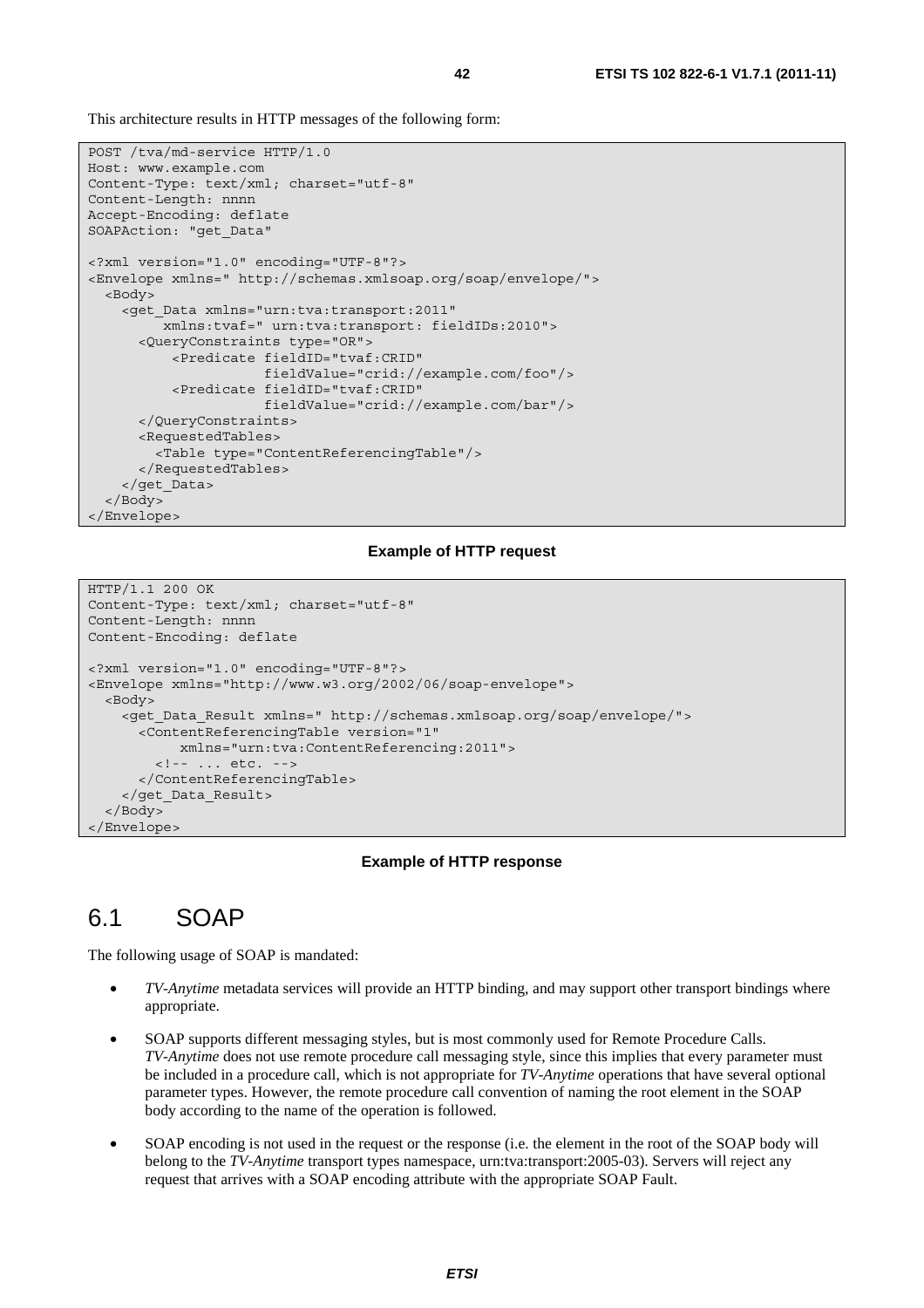- The SOAP Actor feature is not supported and servers will reject any request that arrives with a SOAP Actor attribute in the SOAP Header with the appropriate SOAP Fault.
- The following clause defines application specific fault conditions to be used in the SOAP Fault element.

This usage of SOAP is more formally defined using the WSDL interface definition that can be found in annex A.

## 6.2 Error Codes

The first line of error reporting is governed by the SOAP specification [5]. SOAP fault reporting and fault codes will be returned for most invalid requests or any request where the intent of the caller cannot be determined.

In a manner consistent with the SOAP processing rules, HTTP status codes will be used for communicating status information in HTTP. As is the case for SOAP, success reporting will use a 200-status code to indicate that the client's request including the SOAP component was successfully processed.

The ErrorReport element is defined to allow servers to report application-level errors that are specific to *TV-Anytime* metadata services. In accordance with the SOAP specification, if the content of the SOAP message's Body cannot be processed successfully, the SOAP fault must contain a detail element (which in turn contains an ErrorReport). Note that the inability to process a well-formed Body element is also termed an application-level error, since the error cannot be detected by the SOAP processor and instead relies on application-level knowledge. The error report contains error information that includes descriptions and a code that can be used to determine the cause of the error. Errors that arise due to problems with in the HTTP layer or SOAP layer (e.g. the SOAP message does not conform to the SOAP specification) should be reported using the error mechanisms provided by those layers and must not be reported inside a SOAP fault's Detail element.

*TV-Anytime* application-level errors should be conveyed using standard HTTP status codes, where a 500-level code indicates a server-induced error. In such cases, the metadata service must issue an HTTP 500 Internal Server Error response and return an ErrorReport inside a SOAP fault report.

Any errors detected in the request will invalidate the entire request, and cause an ErrorReport to be generated within a SOAP fault as described below. A server may report multiple errors, although there is no requirement for the metadata service to continue processing the request after detecting the first error. In accordance with the SOAP specification, additional application response elements should not be included in the Body of the SOAP request. In other words, it is not possible for the server to indicate an error condition and also make a best-effort at providing a response.

The ErrorReport element takes the following form:

```
 <simpleType name="errorCodeType"> 
   <restriction base="string"> 
     <enumeration value="FatalError"/> 
     <enumeration value="InvalidRequest"/> 
     <enumeration value="Unsupported"/> 
     <enumeration value="UnrecognizedVersion"/> 
     <enumeration value="UnspecifiedError"/> 
     <enumeration value="UnsupportedQueryField"/> 
     <enumeration value="UnsupportedSortField"/> 
     <enumeration value="InvalidFieldID"/> 
     <enumeration value="InvalidFieldValue"/> 
   </restriction> 
 </simpleType> 
 <complexType name="ErrorType"> 
   <sequence> 
     <element name="Reason" type="mpeg7:TextualType" minOccurs="0" 
     maxOccurs="unbounded"/> 
   </sequence> 
   <attribute name="errorCode" use="required" type="tns:errorCodeType"/> 
   <attribute name="fields" type="tns:fieldIDListType"/> 
</complexType> 
 <complexType name="ErrorReportType"> 
   <sequence>
```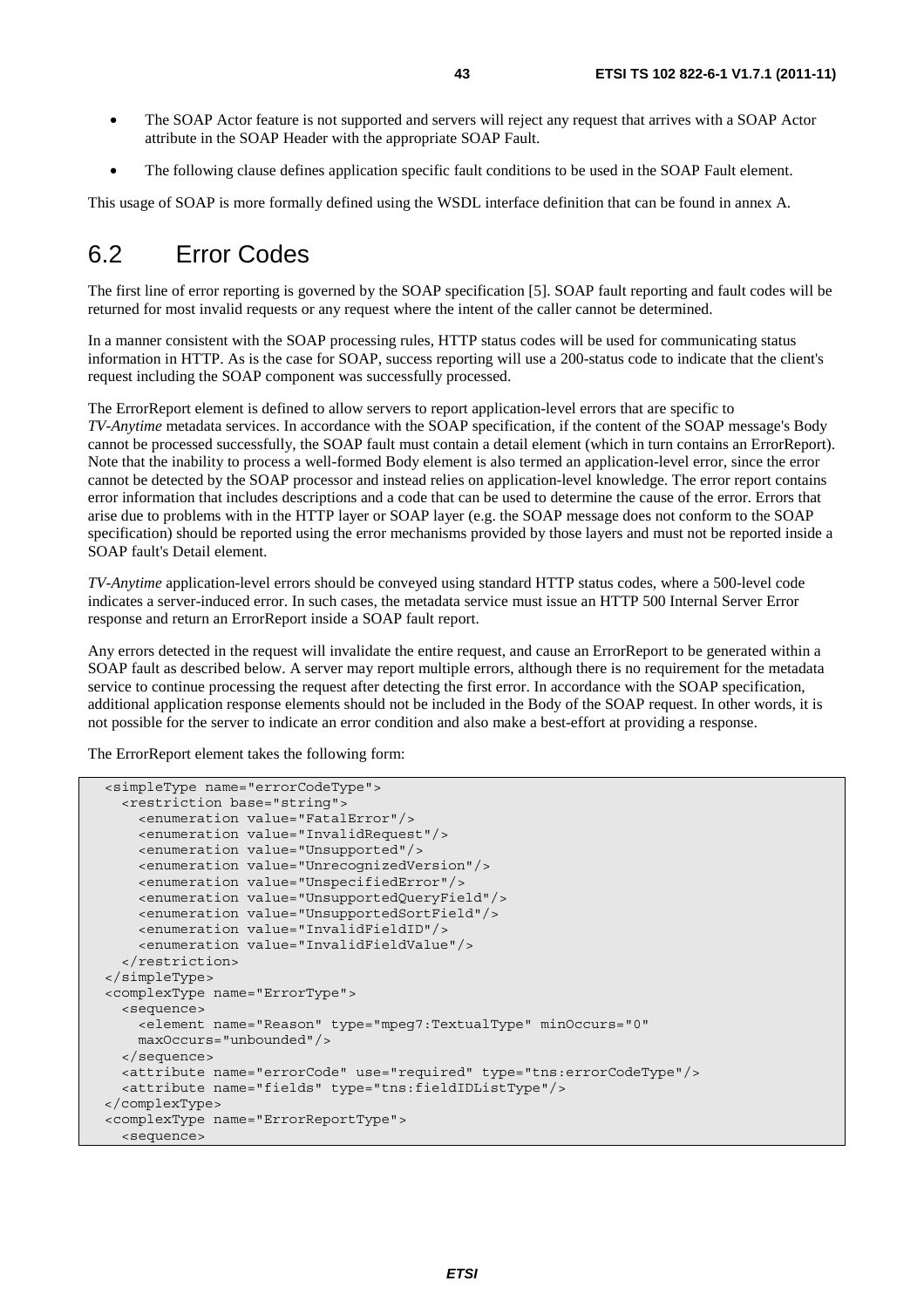```
 <element name="Error" type="tns:ErrorType" maxOccurs="unbounded"/> 
   </sequence> 
 </complexType> 
 <element name="ErrorReport" type="tns:ErrorReportType"/>
```

| <b>Name</b>            | <b>Definition</b>                                                   |
|------------------------|---------------------------------------------------------------------|
| errorCodeType          | A set or error codes indicating reason for failure. The             |
|                        | legitimate values for this string are listed in clauses 6.2.1 and   |
|                        | 6.2.2.                                                              |
| ErrorType              | A complex type used to express reason for failure.                  |
| Reason                 | An optional human meaningful description of the error.              |
| lerrorCode             | A required string that precisely defines the nature of the error.   |
| fields                 | An optional attribute that lists the fieldID values related to this |
|                        | error.                                                              |
| <b>ErrorReportType</b> | A complex type to denote the application level errors that have     |
|                        | occurred as a result of invoking a metadata service.                |
| Error                  | Describes a single application-level error.                         |
| ErrorReport            | Lists the application level errors that have occurred as a result   |
|                        | of invoking a metadata service.                                     |

## 6.2.1 General error conditions

The following error codes may be returned by invoking any of the operations defined in the present document. The field attribute is not relevant to these errors, and so shall not be present for the following error conditions:

- **FatalError:** Signifies that a serious technical error has occurred whilst processing the request.
- **InvalidRequest:** The query is well-formed but not valid according to the Schema defined by the present document.
- **Unsupported:** Signifies that the metadata service does not support an optional feature that is required in order to correctly process the request. A possible reason for this error is that the client has assumed a functionality that is at odds with the functionality described in the capability description.
- **UnrecognizedVersion:** Signifies that the namespace of the child element inside Body element of the request (e.g. the urn:tva:transport:2005-03 namespace) is unsupported by this metadata service.
- **UnspecifiedError:** Signifies any other error.

Error conditions are not mutually exclusive and some are special cases of others (e.g. some of the get\_Data error conditions below are special cases of the Unsupported error). A metadata service should provide the most specific error code that is appropriate to the error.

Clause 6.2.2 defines error codes that are specific to the get\_Data operation. No specialized error conditions are defined for the submit Data, describe get Data, and describe submit Data operations.

## 6.2.2 get\_Data operation error conditions

When any of the following errors are returned, the operation shall return a field attribute listing the field identifiers that caused the error to occur.

- **UnsupportedQueryField:** A query contains a fieldID value that is no supported by the metadata service. When this error is returned, the operation shall return a field attribute listing the unsupported fields.
- **UnsupportedSortField:** A sort is requested using a field for which sorting is not supported by the metadata service.
- **InvalidFieldID:** A fieldID in any type of predicate or sortCriteria element contained a field identifier that is neither in the *TV-Anytime* defined field identifier list, nor in the field identifier list given by the service capability description of this operation.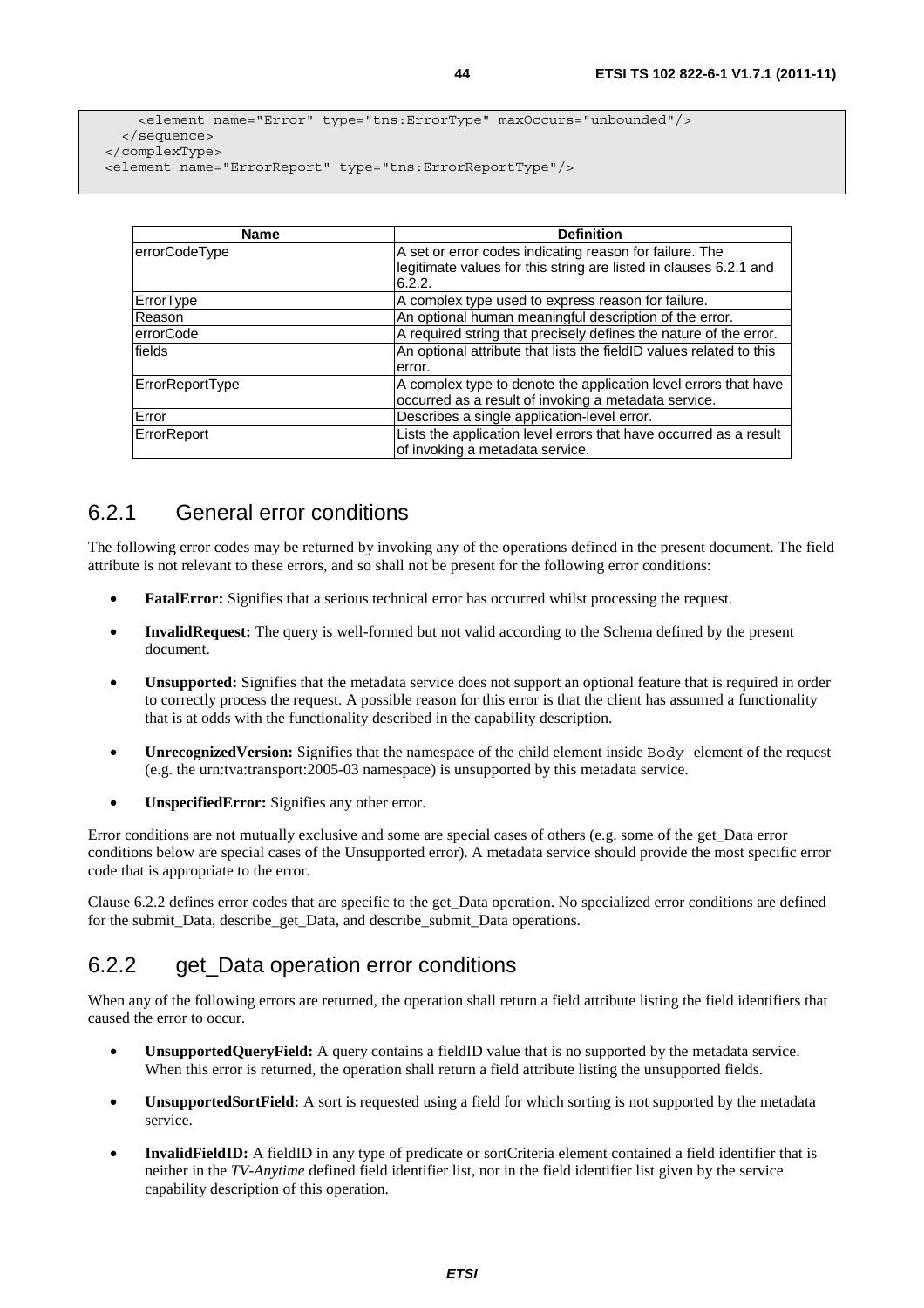• **InvalidFieldValue:** The fieldValue in a BinaryPredicateBagType element contains a string that is not appropriate to the fieldID in that predicate. This might be because the field being queried is an enumerated type or because the field has syntactic restrictions (e.g. the tvaf:CRID field).

If a query requests a ContentReferencingTable and contains one or more CRID fields in the query, the metadata service should be careful to behave correctly when it is unable to provide location resolution data for the CRID(s). In particular, if the CRID is syntactically correct but no content referencing information is available a Result element should be returned for the CRID with the status flag set appropriately. No error condition should be raised. In general, it is not an error condition if a metadata service is simply unable to provide appropriate metadata in response to a query.

```
HTTP/1.1 200 OK 
Content-Type: text/xml; charset="utf-8" 
Content-Length: nnnn 
Content-Encoding: deflate 
<?xml version="1.0" encoding="UTF-8"?> 
<Envelope xmlns="http://www.w3.org/2002/06/soap-envelope"> 
   <Body> 
     <Fault> 
       <faultcode>Client</faultcode> 
       <detail> 
         <ErrorReport xmlns="urn:tva:transport:2011" 
           xmlns:tvaf="urn:tva:transport:fieldIDs:2011"> 
           <Error errorCode="UnsupportedQueryField" fields="tvaf:Title"> 
              <Reason xml:lang="en"> 
                     Searching on Title field is unsupported</Reason> 
           </Error> 
         </ErrorReport> 
       </detail> 
     </Fault> 
   </Body> 
</Envelope>
```
#### **Example of response indicating an error**

## 6.3 HTTP

- The HTTP server and client must fully support HTTP/1.0 [3].
- The client must always send the HTTP/1.1 defined Host header (which is defined in clause 14.23 of HTTP/1.1 [4]).
- The HTTP client and server negotiate a suitable compression using the Accept-Encoding header. Therefore, both the client and server must support the Accept-Encoding header (which is defined in clause D.2.3 of HTTP/1.0 [3], but is not required by that specification).
- Clients must be prepared to follow HTTP redirects (according to clause 9.3 of HTTP/1.0 [3]) to allow server fall-over and load-balancing. Note that contrary to HTTP/1.0, redirections should be followed automatically, without user intervention, even though the POST method is being used.
- The SOAPAction HTTP header field should be set to the name of the operation being called.

## 6.4 Encapsulation of metadata

#### 6.4.1 Request and response data

In all cases, the request and response data form a single, valid XML instance document. In general, these instance documents are self-describing and need no further encapsulation. However, the metadata encapsulation for the get\_Data operation is defined in more detail.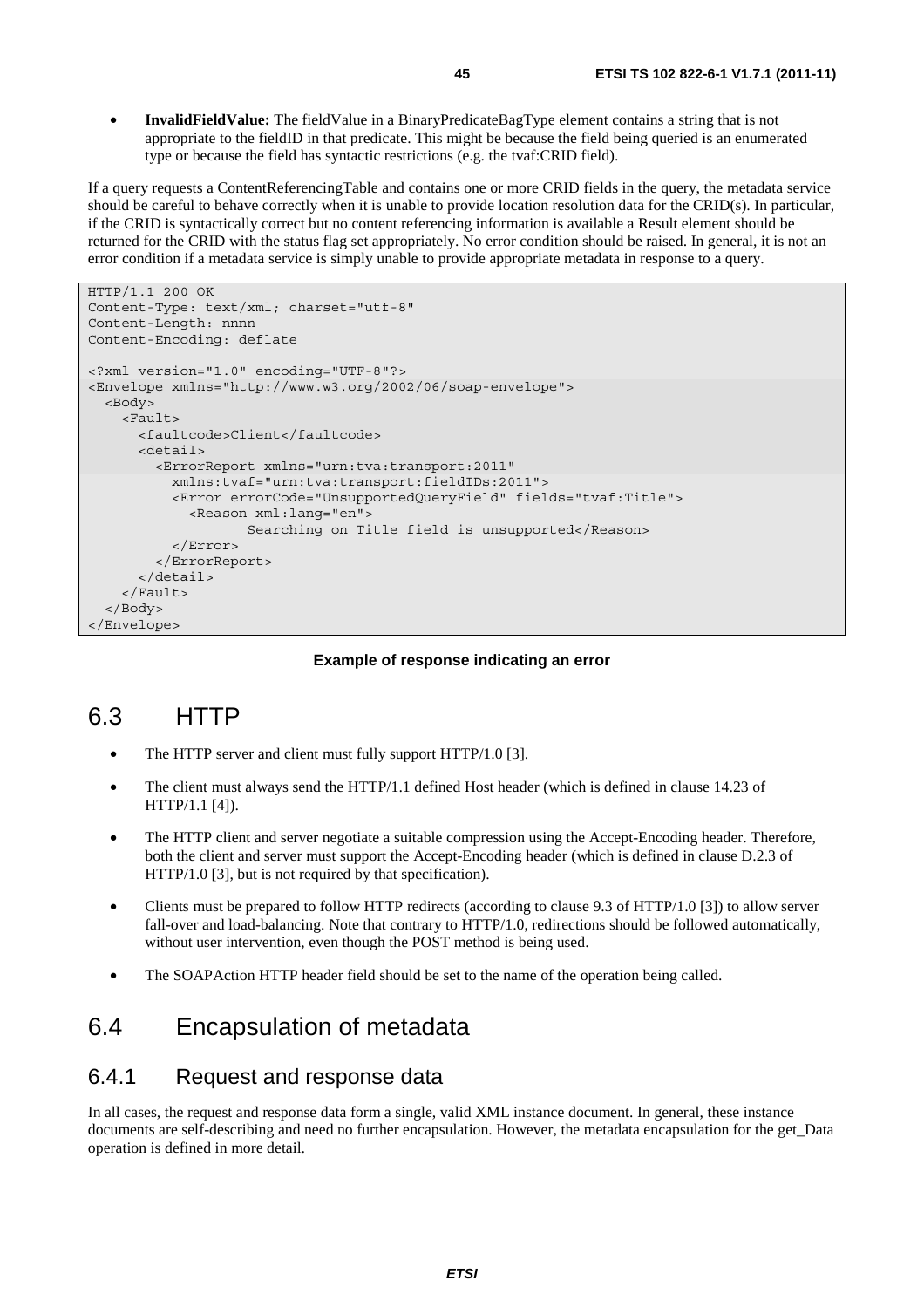### 6.4.2 Encapsulation of get\_Data response

The content of the SOAP envelope is a TVAMain element and/or ContentReferencingTable, as specified in clause 5.1.2. These XML instance documents effectively provide an encapsulation format for the fragments they contain. The context path of each fragment is implicit from the fragment's location in the instance document. The fragmentVersion and fragmentId identifiers may appear at the fragment level (as defined in TS 102 822-3-1 [8]).

Each get Data operation can be considered to provide a single metadata description (the term "metadata description" is defined in TS 102 822-3-2 [9]), from which each query selects a metadata subset. Thus, the content of the TVAMain fragment (see clause 4.3.1.1 of TS 102 822-3-2 [9]) is fixed at a given moment in time. The version attribute of the TVAMain fragment applies only to the fragment itself and not to its child fragments. Consequently, although this fragment is sent with every response, a client only needs to update its cache of the fragment (if any) when the TVAMain element's version attribute increases.

## 6.5 Encoding of metadata

Servers must support UTF-8 textual encoding for all requests and responses, and may support other encodings, in which case the encoding must be indicated in the XML header according to clause 4.3.3 of the XML specification [1]. If an encoding is so indicated it must be consistent with the encoding indicated in the HTTP/1.0 [3] Content-Type header (e.g. see figure 5).

For efficiency reasons, HTTP clients and servers should support at least one well-known compression format. Clients should indicate the compression formats they understand using the Accept-Encoding HTTP header. The HTTP server should use the most efficient encoding that is understood by both the client and server, and indicate this in the HTTP response using the Content-Encoding header. It is recommended that both *TV-Anytime* HTTP clients and servers support the use of the deflate Content-Encoding type (as defined in clause 3.5 of HTTP/1.1 [4]).

Other compression formats may be supported, including the use of BiM specified in annex E. In all cases, the use of transport layer compression must be transparent to the SOAP processor and higher layers.

## 6.6 Metadata service security

The *TV-Anytime* phase 1 set of specifications offers clients guaranteed integrity of the metadata delivery from an authenticated server. This technology is described in TS 102 822-7 [17]. A metadata server that supports the TS 102 822-7 [17] specification for integrity checking shall be capable of communicating with clients that implement TS 102 822-7 [17] and with clients that do not. If TS 102 822-7 [17] is used and the server wishes to identify the source of the request, it should do so using HTTP Basic Authentication (negotiated according to HTTP/1.0 [3]). Any additional security services are not mandated or prevented by the present document and fall outside its scope.

# 7 Metadata service capability descriptions

For each *TV-Anytime* get\_Data or submit\_Data operation that is provided, there is a corresponding operation, describe\_get\_Data or describe\_submit\_Data. These two operations (an operation, *X*, and its corresponding *describe*\_*X* operation) together form a port (see annex A). Since a port always has a single binding and endpoint, the URL of the operation, *X*, and its corresponding *describe\_X* operation must be the same. A describe operation is responsible for returning a capability description for the corresponding operation of the same port. A describe operation has no input parameters.

## 7.1 describe\_get\_Data

The get Data capability description provides the following type of information about the operation:

- Human-readable descriptive information about the operation.
- The types of metadata tables available.
- If metadata field selection is available, the field IDs available for each table.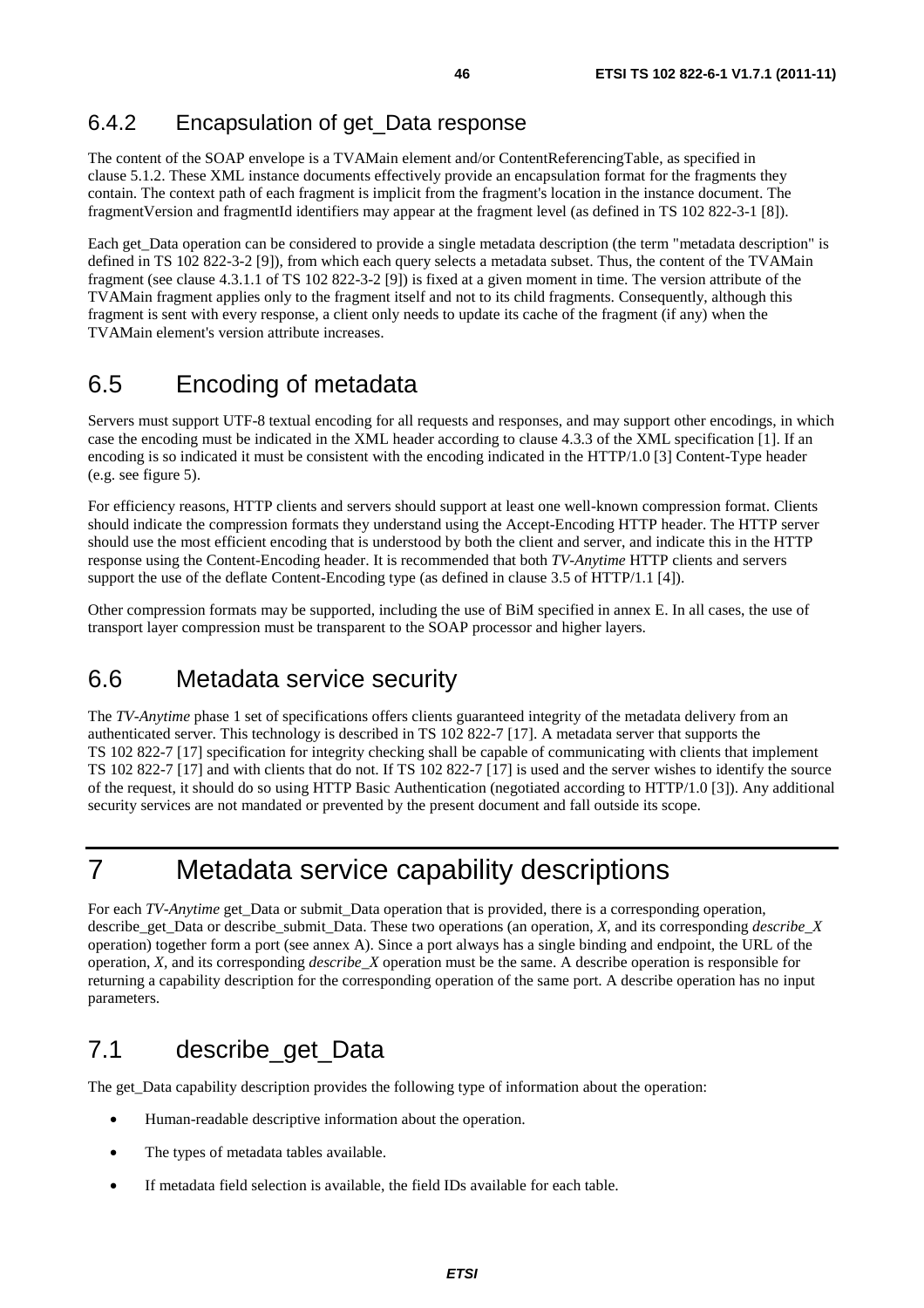- If content referencing information is available, the Resolving Authority Records for that get\_Data operation.
- If programme metadata is available, the CRID authorities known by the server for that type of metadata.
- If scheduling information is available, the content delivery services know by that server.
- If metadata queries are possible, the query fields that are allowed for each table.
- If sorting is possible, the sort fields that are supported for each table and the type of collation on which the sort is based.
- The ability of the operation to deliver update and invalidation information.
- The ability of personalized service (ability to provide personalized query results).

The format of the capability description is as follows:

```
 <complexType name="describe_get_Data_ResultType"> 
   <sequence> 
     <element name="Name" type="string" minOccurs="0"/> 
     <element name="Description" type="mpeg7:TextualType" minOccurs="0" 
    maxOccurs="unbounded"/> 
     <element name="CollationURI" type="anyURI" minOccurs="0"/> 
     <element name="ExtendedFieldList" type="tns:FieldIDDefinitionListType" 
    minOccurs="0"> 
       <key name="UniqueExtendedFields"> 
         <selector xpath="tns:FieldIDDefinition"/> 
         <field xpath="@fieldID"/> 
       </key> 
     </element> 
     <element name="AuthorityList" type="tns:AuthorityListType" 
     minOccurs="0"/> 
     <element name="AvailableTables" type="tns:AvailableTableListType"/> 
     <element name="RequestedFieldsCapability" type="boolean" minOccurs="0"/> 
     <element name="PersonalInformationHandling" 
     type="tns:PersonalInformationHandlingType" 
     minOccurs="0"/> 
     <element name="UpdateCapability" type="tns:updateCapabilityType" 
      minOccurs="0"/> 
   </sequence> 
   <attribute name="serviceVersion" type="unsignedInt" use="required"/> 
</complexType> 
 <element name="describe_get_Data_Result" 
 type="tns:describe_get_Data_ResultType"/>
```

| <b>Name</b>    | <b>Definition</b>                                                                                                                                                                                                                                                                                                                                                                |
|----------------|----------------------------------------------------------------------------------------------------------------------------------------------------------------------------------------------------------------------------------------------------------------------------------------------------------------------------------------------------------------------------------|
| serviceVersion | A required parameter that must equal the version number<br>returned as part of the corresponding operation's result.<br>The intention of this number is to make the client aware<br>when an operation has been upgraded (e.g. can be<br>searched on new channels or for new resolution<br>authorities) and to refresh the cached capability<br>description information (if any). |
| <b>Name</b>    | Optional name of the metadata service, suitable for<br>display to a user.                                                                                                                                                                                                                                                                                                        |
| Description    | Optional textual description of the metadata service,<br>suitable for display to a user. This allows an application<br>exploiting the metadata service to indicate to the user<br>information about the metadata service that she is using<br>(e.g. "Specialists in movie information and reviews").                                                                             |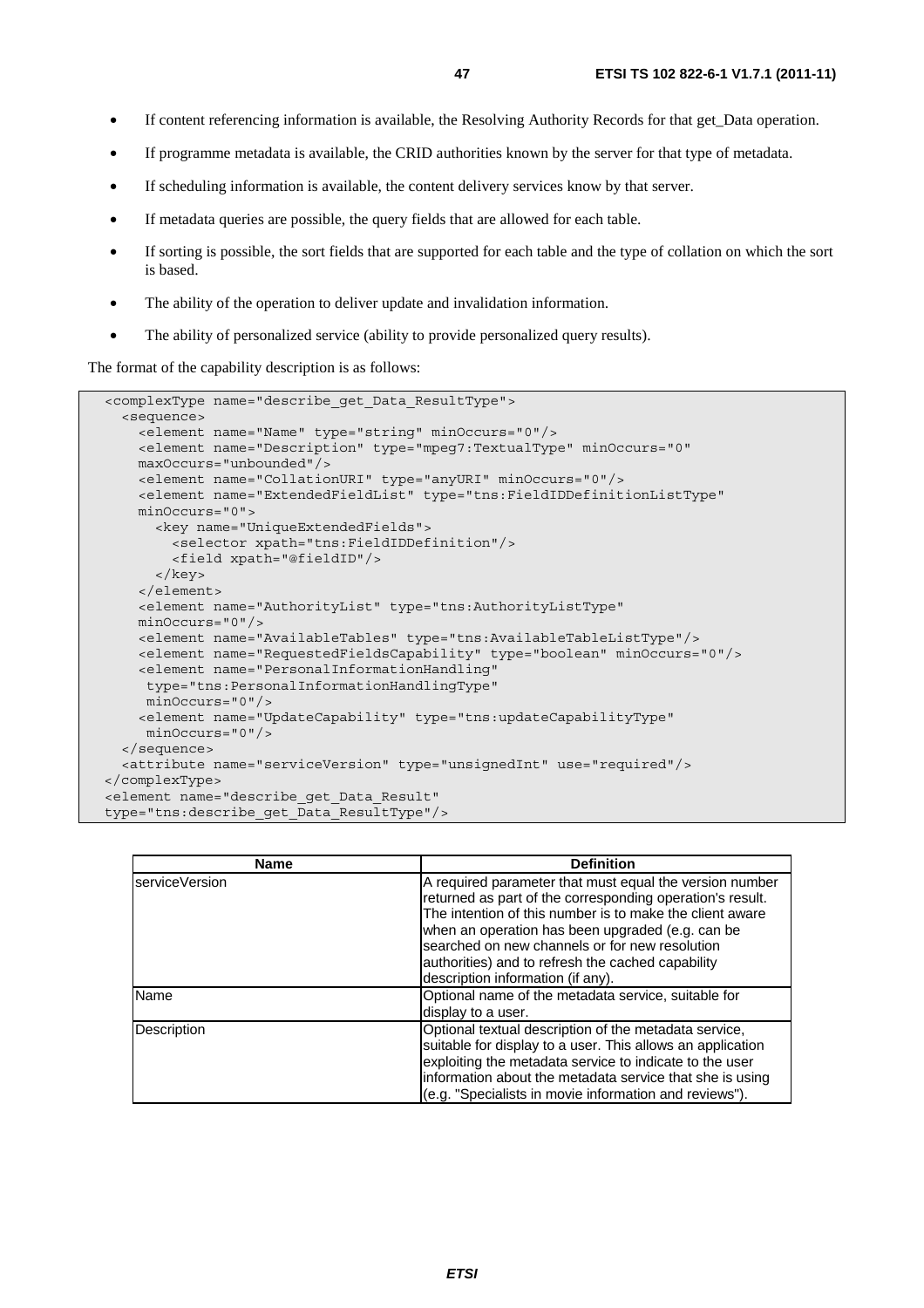| <b>Name</b>                 | <b>Definition</b>                                                                                                                                                                                                                                                                                                                                                                                                                                                                                                                            |
|-----------------------------|----------------------------------------------------------------------------------------------------------------------------------------------------------------------------------------------------------------------------------------------------------------------------------------------------------------------------------------------------------------------------------------------------------------------------------------------------------------------------------------------------------------------------------------------|
| CollationURI                | Optional URI that indicates the name of the collation that<br>sorts are based on. If no sorting is supported this field is<br>meaningless and should be omitted. If sorting is<br>supported and this field is not present then sorting must<br>be based on the Default Unicode Collation Element Table.<br>The present document does not define the form of the<br>URI, or any means of specifying or obtaining a collation.<br>Regional bodies may define suitable URIs and their<br>associated collations, as appropriate to their locale. |
| ExtendedFieldList           | Provides a list of fieldID values and their associated field<br>using the FieldIDDefinitionListType. Used for fields that<br>the server wishes to support but are not allocated a<br>fieldID by the TV-Anytime Forum (see clause 5.1.1.1.1).                                                                                                                                                                                                                                                                                                 |
| AuthorityList               | An optional list of authorities for which this operation can<br>provide metadata for all the table types it is capable of<br>delivering. See also clause 7.1.1.                                                                                                                                                                                                                                                                                                                                                                              |
| AvailableTables             | A required description of the types of data tables that can<br>be returned by this get_Data response. At least one Table<br>entry must be present. For each table, the fields that can<br>be queried on and sorted on are specified. Depending on<br>the type of table, other descriptive information is<br>sometimes included.                                                                                                                                                                                                              |
| RequestedFieldsCapability   | An optional parameter to indicate the server's capability to<br>customize the content of the requested tables to include<br>only the fields specified in the client request in addition to<br>the mandatory elements and attributes of these tables. If<br>this element is not present it is assumed to be "false".                                                                                                                                                                                                                          |
| PersonalInformationHandling | An optional parameter to indicate the server's capability to<br>make use of personal information tables if they are made<br>available to it.                                                                                                                                                                                                                                                                                                                                                                                                 |
| <b>UpdateCapability</b>     | An optional update capability description to indicate the<br>server's capability of update capability as defined in<br>clause 5.1.2.4. When this element does not exist, the<br>server does not support either versioned update or the<br>invalid fragment notification. See clause 7.1.4 for more<br>details.                                                                                                                                                                                                                               |

```
 <complexType name="PersonalInformationHandlingType"> 
    <sequence> 
       <element name="PersonalInformationSource" 
 type="tns:PersonalInformationSourceType" maxOccurs="unbounded"/> 
 <element name="PersonalInformationTable" type="tns:PersonalInformationTableType" 
       maxOccurs="unbounded"/> 
    </sequence> 
  </complexType> 
  <simpleType name="PersonalInformationSourceType"> 
    <restriction base="string"> 
       <enumeration value="embedded"/> 
       <enumeration value="byUpload"/> 
       <enumeration value="byResource"/> 
    </restriction> 
  </simpleType>
```

| <b>Name</b>                   | <b>Definition</b>                                        |
|-------------------------------|----------------------------------------------------------|
| PersonalInformationSource     | This mandatory element is used by the server to indicate |
|                               | how personal information can be provided: in the request |
|                               | itself (value "embedded"), by upload_Personal_Data       |
|                               | operation (value "byUpload") or by user profile access   |
|                               | (value "byResource"). Several values are possible.       |
| PersonalInformationTable      | This MANDATORY element indicates a personal              |
|                               | information table which can be handled by the server.    |
| PersonalInformationSourceType | A simple type to define the different possibilities for  |
|                               | personal information provision by the client.            |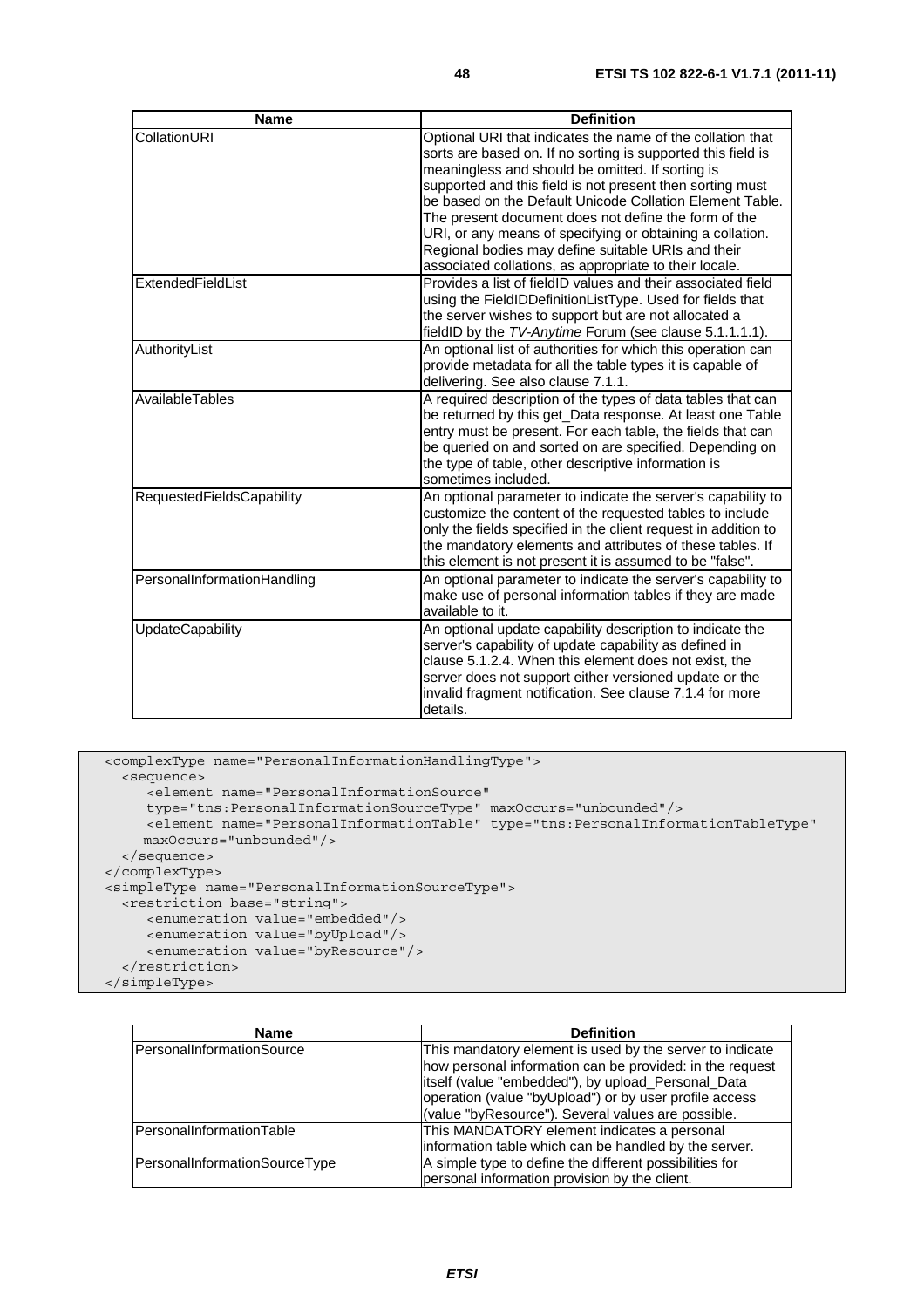For examples of get\_Data capability descriptions see annex D.

#### 7.1.1 Use of the AuthorityList element

```
 <complexType name="AuthorityListType"> 
   <sequence> 
     <element name="Authority" type="string" maxOccurs="unbounded"/> 
   </sequence> 
 </complexType>
```

| <b>Name</b>       | <b>Definition</b>                                         |
|-------------------|-----------------------------------------------------------|
| AuthorityListType | A definition of a list of one or more Authority elements. |
| Authority         | Specifies a single authority for whose CRIDs the          |
|                   | loperation is able to provide TV-Anytime data.            |

The AuthorityList element can be instantiated in two locations:

- As one of the elements at the top level of the capability description. In this case, the server is able to provide data on the listed authorities for all of the data table types that are listed in the AvailableTables element. If the capability description indicates that a ContentReferencingTable can be returned, then there should be a ResolvingAuthorityRecord for each of the authorities listed in the top level AuthorityList. This element allows a server to specify its list of supported authorities, without the need to repeat this information for every table that it supports.
- As one of the children elements of a table listed in the AvailableTables element. In this case, the server is able to provide data of the type indicated by the Table elements xml schema declared type attribute for this authority.
- NOTE: The capability description indicating that a certain type of metadata is available for a certain authority does not necessarily mean that the server will be able to provide that metadata for any particular CRID.

### 7.1.2 AvailableTables information

This element describes which table types the get\_Data operation is capable of returning. Depending upon the table type, each entry in the list (a table element) can contain a different child element. These child elements contain descriptive information that is relevant to that table type.

```
 <complexType name="AvailableTableListType"> 
     <sequence> 
       <element name="Table" type="tns:AvailableTableBase" 
                maxOccurs="unbounded"/> 
     </sequence> 
  </complexType> 
  <complexType name="AvailableTableBase" abstract="true"> 
     <sequence> 
       <element name="AuthorityList" type="tns:AuthorityListType" 
       minOccurs="0"/> 
       <element name="AvailableFields" type="tns:FieldListType" 
      minOccurs="0"/> 
    </sequence> 
     <attribute name="canSort" type="tns:fieldIDListType"/> 
     <attribute name="canQuery" type="tns:fieldIDListType"/> 
  </complexType> 
  <complexType name="ContentReferencingTable"> 
     <complexContent> 
       <extension base="tns:AvailableTableBase"> 
         <sequence> 
           <element ref="rar:ResolvingAuthorityRecordTable"/> 
         </sequence> 
       </extension> 
     </complexContent> 
  </complexType> 
<complexType name="ClassificationSchemeTable">
```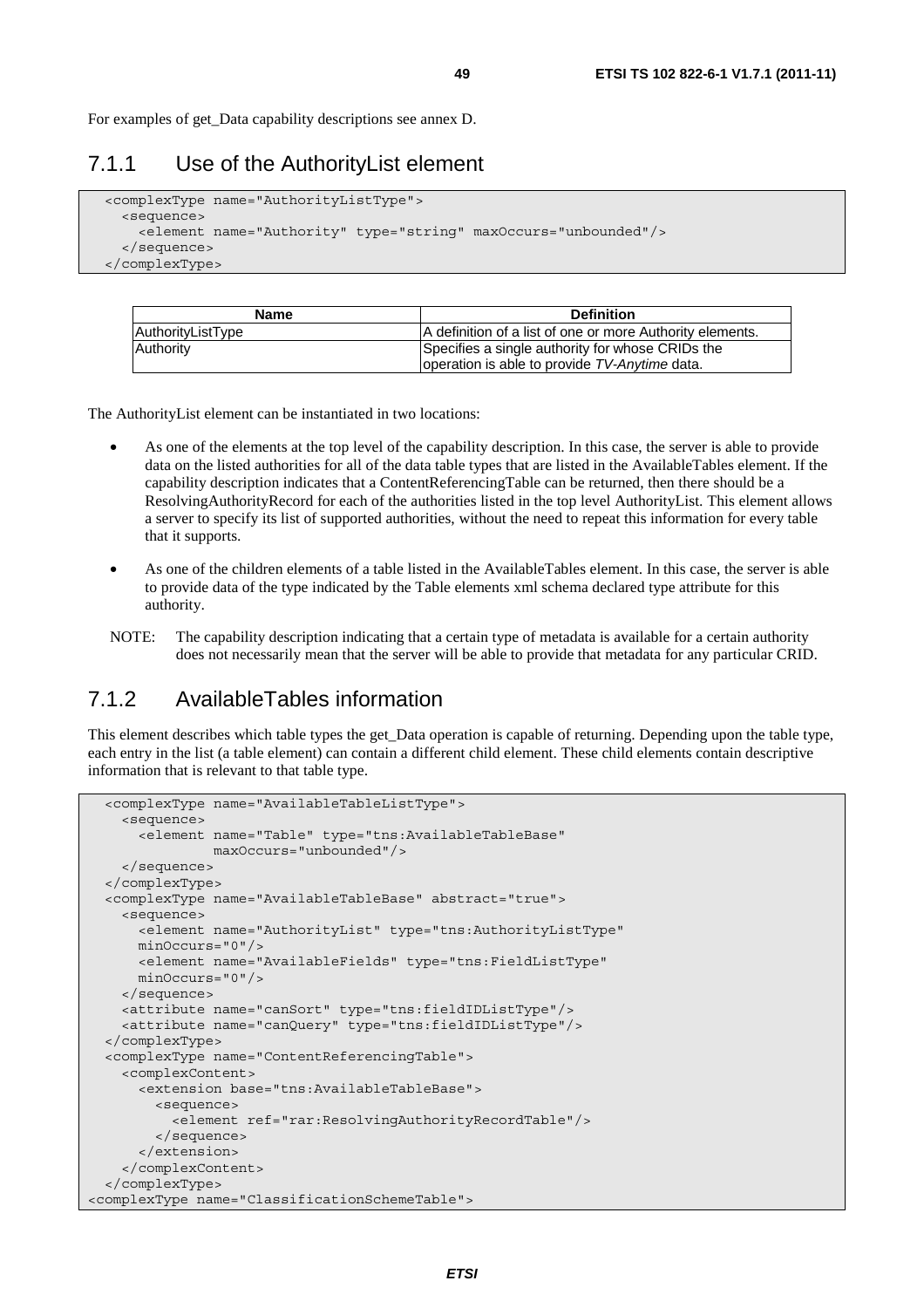```
 <complexContent> 
       <extension base="tns:AvailableTableBase"/> 
     </complexContent> 
</complexType> 
   <complexType name="ProgramInformationTable"> 
     <complexContent> 
       <extension base="tns:AvailableTableBase"/> 
     </complexContent> 
   </complexType> 
   <complexType name="GroupInformationTable"> 
     <complexContent> 
       <extension base="tns:AvailableTableBase"/> 
     </complexContent> 
   </complexType> 
   <complexType name="ProgramLocationTable"> 
     <complexContent> 
       <extension base="tns:AvailableTableBase"> 
         <sequence> 
            <element name="AvailableLocations"> 
              <complexType> 
                <sequence> 
                  <element name="Availability" type="duration" minOccurs="0"/> 
                  <element name="ServiceURL" type="anyURI" 
                  maxOccurs="unbounded"/> 
                </sequence> 
              </complexType> 
            </element> 
         </sequence> 
       </extension> 
     </complexContent> 
   </complexType> 
   <complexType name="ProgramReviewTable"> 
     <complexContent> 
       <extension base="tns:AvailableTableBase"/> 
     </complexContent> 
   </complexType> 
   <complexType name="SegmentInformationTable"> 
     <complexContent> 
       <extension base="tns:AvailableTableBase"/> 
     </complexContent> 
   </complexType> 
   <complexType name="ServiceInformationTable"> 
     <complexContent> 
       <extension base="tns:AvailableTableBase"/> 
     </complexContent> 
   </complexType> 
   <complexType name="CreditInformationTable"> 
     <complexContent> 
       <extension base="tns:AvailableTableBase"/> 
     </complexContent> 
  </complexType> 
   <complexType name="PackageTable"> 
     <complexContent> 
       <extension base="tns:AvailableTableBase"/> 
     </complexContent> 
   </complexType> 
   <complexType name="InterstitialCampaignTable"> 
     <complexContent> 
       <extension base="tns:AvailableTableBase"/> 
     </complexContent> 
   </complexType> 
   <complexType name="RMPITable"> 
     <complexContent> 
       <extension base="tns:AvailableTableBase"/> 
     </complexContent> 
   </complexType> 
   <complexType name="CouponTable"> 
     <complexContent> 
       <extension base="tns:AvailableTableBase"/>
```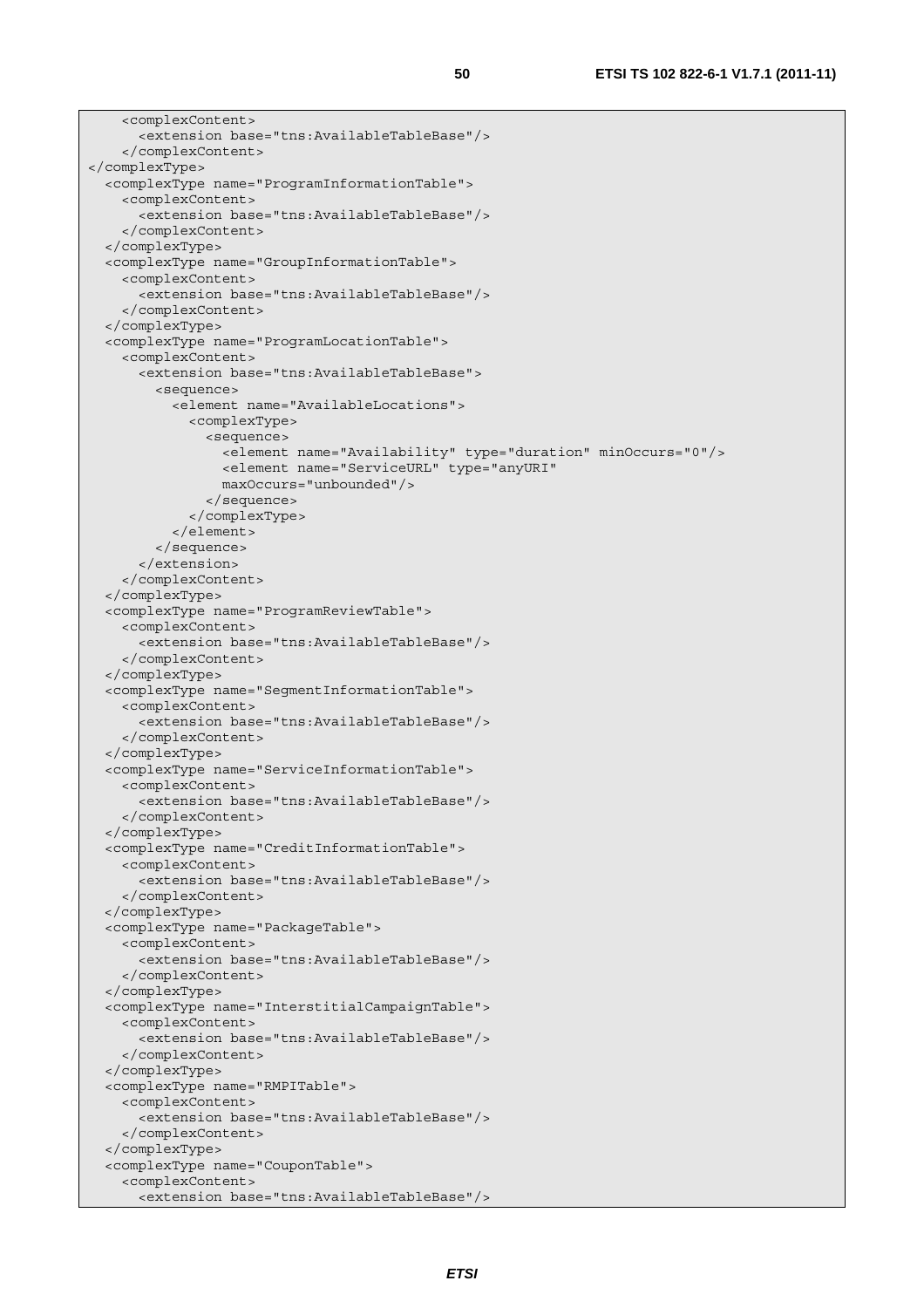```
 </complexContent> 
  </complexType> 
  <complexType name="TargetingInformationTable"> 
    <complexContent> 
       <extension base="tns:AvailableTableBase"/> 
    </complexContent> 
  </complexType> 
 <complexType name="InterstitialTargetingTable"> 
 <complexContent> 
      <extension base="tns:AvailableTableBase"/> 
    </complexContent> 
  </complexType>
```

| AvailableTableListType<br>A complex type to indicate the list of tables which should<br>be included in the response to the client request.<br>Table<br>Indicates that a particular table is available from this<br>get_Data operation and encapsulates information relevant<br>to querying that table. All instantiations of this element will<br>be derived from the base type, AvailableTableBase, which<br>can have the following three attributes.<br>This is the xml schema declared type attribute which is<br>xsi:type<br>used to indicate the type of table where xsi is used as the<br>namespace qualifier for xml schema. Can take the<br>following values: ContentReferencingTable,<br>ProgramInformationTable, GroupInformationTable,<br>ProgramLocationTable, ProgramReviewTable,<br>SegmentInformationTable, ServiceInformationTable, and<br>CreditsInformationTable.<br>AvailableTableBase<br>A complex type to indicate all elements and attributes<br>which are attached to any table which can be requested in<br>the server response.<br>AuthorityList<br>An optional list of authorities for which this operation can<br>provide metadata of the type included in this table. See<br>also clause 7.1.1.<br>AvailableFields<br>This optional element specifies the optional elements and<br>attributes of the specified table that can be requested for<br>insertion in the response to the get_Data request, either<br>using "fieldId" or "XPath".<br>List of fieldID values indicating the query fields that can be<br>canQuery<br>accepted by this operation. The order of the fields is not<br>significant. All tables that can be queried on (see | <b>Name</b> | <b>Definition</b> |
|---------------------------------------------------------------------------------------------------------------------------------------------------------------------------------------------------------------------------------------------------------------------------------------------------------------------------------------------------------------------------------------------------------------------------------------------------------------------------------------------------------------------------------------------------------------------------------------------------------------------------------------------------------------------------------------------------------------------------------------------------------------------------------------------------------------------------------------------------------------------------------------------------------------------------------------------------------------------------------------------------------------------------------------------------------------------------------------------------------------------------------------------------------------------------------------------------------------------------------------------------------------------------------------------------------------------------------------------------------------------------------------------------------------------------------------------------------------------------------------------------------------------------------------------------------------------------------------------------------------------------------------------------------------------------|-------------|-------------------|
|                                                                                                                                                                                                                                                                                                                                                                                                                                                                                                                                                                                                                                                                                                                                                                                                                                                                                                                                                                                                                                                                                                                                                                                                                                                                                                                                                                                                                                                                                                                                                                                                                                                                           |             |                   |
|                                                                                                                                                                                                                                                                                                                                                                                                                                                                                                                                                                                                                                                                                                                                                                                                                                                                                                                                                                                                                                                                                                                                                                                                                                                                                                                                                                                                                                                                                                                                                                                                                                                                           |             |                   |
|                                                                                                                                                                                                                                                                                                                                                                                                                                                                                                                                                                                                                                                                                                                                                                                                                                                                                                                                                                                                                                                                                                                                                                                                                                                                                                                                                                                                                                                                                                                                                                                                                                                                           |             |                   |
|                                                                                                                                                                                                                                                                                                                                                                                                                                                                                                                                                                                                                                                                                                                                                                                                                                                                                                                                                                                                                                                                                                                                                                                                                                                                                                                                                                                                                                                                                                                                                                                                                                                                           |             |                   |
|                                                                                                                                                                                                                                                                                                                                                                                                                                                                                                                                                                                                                                                                                                                                                                                                                                                                                                                                                                                                                                                                                                                                                                                                                                                                                                                                                                                                                                                                                                                                                                                                                                                                           |             |                   |
|                                                                                                                                                                                                                                                                                                                                                                                                                                                                                                                                                                                                                                                                                                                                                                                                                                                                                                                                                                                                                                                                                                                                                                                                                                                                                                                                                                                                                                                                                                                                                                                                                                                                           |             |                   |
|                                                                                                                                                                                                                                                                                                                                                                                                                                                                                                                                                                                                                                                                                                                                                                                                                                                                                                                                                                                                                                                                                                                                                                                                                                                                                                                                                                                                                                                                                                                                                                                                                                                                           |             |                   |
|                                                                                                                                                                                                                                                                                                                                                                                                                                                                                                                                                                                                                                                                                                                                                                                                                                                                                                                                                                                                                                                                                                                                                                                                                                                                                                                                                                                                                                                                                                                                                                                                                                                                           |             |                   |
|                                                                                                                                                                                                                                                                                                                                                                                                                                                                                                                                                                                                                                                                                                                                                                                                                                                                                                                                                                                                                                                                                                                                                                                                                                                                                                                                                                                                                                                                                                                                                                                                                                                                           |             |                   |
|                                                                                                                                                                                                                                                                                                                                                                                                                                                                                                                                                                                                                                                                                                                                                                                                                                                                                                                                                                                                                                                                                                                                                                                                                                                                                                                                                                                                                                                                                                                                                                                                                                                                           |             |                   |
|                                                                                                                                                                                                                                                                                                                                                                                                                                                                                                                                                                                                                                                                                                                                                                                                                                                                                                                                                                                                                                                                                                                                                                                                                                                                                                                                                                                                                                                                                                                                                                                                                                                                           |             |                   |
|                                                                                                                                                                                                                                                                                                                                                                                                                                                                                                                                                                                                                                                                                                                                                                                                                                                                                                                                                                                                                                                                                                                                                                                                                                                                                                                                                                                                                                                                                                                                                                                                                                                                           |             |                   |
|                                                                                                                                                                                                                                                                                                                                                                                                                                                                                                                                                                                                                                                                                                                                                                                                                                                                                                                                                                                                                                                                                                                                                                                                                                                                                                                                                                                                                                                                                                                                                                                                                                                                           |             |                   |
|                                                                                                                                                                                                                                                                                                                                                                                                                                                                                                                                                                                                                                                                                                                                                                                                                                                                                                                                                                                                                                                                                                                                                                                                                                                                                                                                                                                                                                                                                                                                                                                                                                                                           |             |                   |
|                                                                                                                                                                                                                                                                                                                                                                                                                                                                                                                                                                                                                                                                                                                                                                                                                                                                                                                                                                                                                                                                                                                                                                                                                                                                                                                                                                                                                                                                                                                                                                                                                                                                           |             |                   |
|                                                                                                                                                                                                                                                                                                                                                                                                                                                                                                                                                                                                                                                                                                                                                                                                                                                                                                                                                                                                                                                                                                                                                                                                                                                                                                                                                                                                                                                                                                                                                                                                                                                                           |             |                   |
|                                                                                                                                                                                                                                                                                                                                                                                                                                                                                                                                                                                                                                                                                                                                                                                                                                                                                                                                                                                                                                                                                                                                                                                                                                                                                                                                                                                                                                                                                                                                                                                                                                                                           |             |                   |
|                                                                                                                                                                                                                                                                                                                                                                                                                                                                                                                                                                                                                                                                                                                                                                                                                                                                                                                                                                                                                                                                                                                                                                                                                                                                                                                                                                                                                                                                                                                                                                                                                                                                           |             |                   |
|                                                                                                                                                                                                                                                                                                                                                                                                                                                                                                                                                                                                                                                                                                                                                                                                                                                                                                                                                                                                                                                                                                                                                                                                                                                                                                                                                                                                                                                                                                                                                                                                                                                                           |             |                   |
|                                                                                                                                                                                                                                                                                                                                                                                                                                                                                                                                                                                                                                                                                                                                                                                                                                                                                                                                                                                                                                                                                                                                                                                                                                                                                                                                                                                                                                                                                                                                                                                                                                                                           |             |                   |
|                                                                                                                                                                                                                                                                                                                                                                                                                                                                                                                                                                                                                                                                                                                                                                                                                                                                                                                                                                                                                                                                                                                                                                                                                                                                                                                                                                                                                                                                                                                                                                                                                                                                           |             |                   |
|                                                                                                                                                                                                                                                                                                                                                                                                                                                                                                                                                                                                                                                                                                                                                                                                                                                                                                                                                                                                                                                                                                                                                                                                                                                                                                                                                                                                                                                                                                                                                                                                                                                                           |             |                   |
|                                                                                                                                                                                                                                                                                                                                                                                                                                                                                                                                                                                                                                                                                                                                                                                                                                                                                                                                                                                                                                                                                                                                                                                                                                                                                                                                                                                                                                                                                                                                                                                                                                                                           |             |                   |
|                                                                                                                                                                                                                                                                                                                                                                                                                                                                                                                                                                                                                                                                                                                                                                                                                                                                                                                                                                                                                                                                                                                                                                                                                                                                                                                                                                                                                                                                                                                                                                                                                                                                           |             |                   |
|                                                                                                                                                                                                                                                                                                                                                                                                                                                                                                                                                                                                                                                                                                                                                                                                                                                                                                                                                                                                                                                                                                                                                                                                                                                                                                                                                                                                                                                                                                                                                                                                                                                                           |             |                   |
|                                                                                                                                                                                                                                                                                                                                                                                                                                                                                                                                                                                                                                                                                                                                                                                                                                                                                                                                                                                                                                                                                                                                                                                                                                                                                                                                                                                                                                                                                                                                                                                                                                                                           |             |                   |
|                                                                                                                                                                                                                                                                                                                                                                                                                                                                                                                                                                                                                                                                                                                                                                                                                                                                                                                                                                                                                                                                                                                                                                                                                                                                                                                                                                                                                                                                                                                                                                                                                                                                           |             |                   |
| clause 5.1.1.1.4), except the ServiceInformationTable,<br>must support querying using the CRID field. Hence, this                                                                                                                                                                                                                                                                                                                                                                                                                                                                                                                                                                                                                                                                                                                                                                                                                                                                                                                                                                                                                                                                                                                                                                                                                                                                                                                                                                                                                                                                                                                                                         |             |                   |
| attribute is meaningless when combined with a table of                                                                                                                                                                                                                                                                                                                                                                                                                                                                                                                                                                                                                                                                                                                                                                                                                                                                                                                                                                                                                                                                                                                                                                                                                                                                                                                                                                                                                                                                                                                                                                                                                    |             |                   |
| type "ContentReferencingTable" and                                                                                                                                                                                                                                                                                                                                                                                                                                                                                                                                                                                                                                                                                                                                                                                                                                                                                                                                                                                                                                                                                                                                                                                                                                                                                                                                                                                                                                                                                                                                                                                                                                        |             |                   |
| "CreditsInformationTable". If this attribute is not present                                                                                                                                                                                                                                                                                                                                                                                                                                                                                                                                                                                                                                                                                                                                                                                                                                                                                                                                                                                                                                                                                                                                                                                                                                                                                                                                                                                                                                                                                                                                                                                                               |             |                   |
| no other type of querying is supported for this table.                                                                                                                                                                                                                                                                                                                                                                                                                                                                                                                                                                                                                                                                                                                                                                                                                                                                                                                                                                                                                                                                                                                                                                                                                                                                                                                                                                                                                                                                                                                                                                                                                    |             |                   |
| List of fieldID values indicating the query fields that can be<br>canSort                                                                                                                                                                                                                                                                                                                                                                                                                                                                                                                                                                                                                                                                                                                                                                                                                                                                                                                                                                                                                                                                                                                                                                                                                                                                                                                                                                                                                                                                                                                                                                                                 |             |                   |
| used for sorting (as indicated using the SortCriteria                                                                                                                                                                                                                                                                                                                                                                                                                                                                                                                                                                                                                                                                                                                                                                                                                                                                                                                                                                                                                                                                                                                                                                                                                                                                                                                                                                                                                                                                                                                                                                                                                     |             |                   |
| parameter in a query). For every field that a server                                                                                                                                                                                                                                                                                                                                                                                                                                                                                                                                                                                                                                                                                                                                                                                                                                                                                                                                                                                                                                                                                                                                                                                                                                                                                                                                                                                                                                                                                                                                                                                                                      |             |                   |
| declares that it supports sorting, it shall support both                                                                                                                                                                                                                                                                                                                                                                                                                                                                                                                                                                                                                                                                                                                                                                                                                                                                                                                                                                                                                                                                                                                                                                                                                                                                                                                                                                                                                                                                                                                                                                                                                  |             |                   |
| ascending and descending sorting of that field. If this                                                                                                                                                                                                                                                                                                                                                                                                                                                                                                                                                                                                                                                                                                                                                                                                                                                                                                                                                                                                                                                                                                                                                                                                                                                                                                                                                                                                                                                                                                                                                                                                                   |             |                   |
| attribute is not present, sorting is not supported for this                                                                                                                                                                                                                                                                                                                                                                                                                                                                                                                                                                                                                                                                                                                                                                                                                                                                                                                                                                                                                                                                                                                                                                                                                                                                                                                                                                                                                                                                                                                                                                                                               |             |                   |
| table. The order of the fields is not significant.                                                                                                                                                                                                                                                                                                                                                                                                                                                                                                                                                                                                                                                                                                                                                                                                                                                                                                                                                                                                                                                                                                                                                                                                                                                                                                                                                                                                                                                                                                                                                                                                                        |             |                   |
| ResolvingAuthorityRecordTable<br>As defined in TS 102 822-4 [12]. This element is required                                                                                                                                                                                                                                                                                                                                                                                                                                                                                                                                                                                                                                                                                                                                                                                                                                                                                                                                                                                                                                                                                                                                                                                                                                                                                                                                                                                                                                                                                                                                                                                |             |                   |
| if table has the type "ContentReferencingTable". Tables of<br>this type should NOT include an AuthorityList (since the                                                                                                                                                                                                                                                                                                                                                                                                                                                                                                                                                                                                                                                                                                                                                                                                                                                                                                                                                                                                                                                                                                                                                                                                                                                                                                                                                                                                                                                                                                                                                    |             |                   |
| ResolvingAuthorityRecordTable indicates which                                                                                                                                                                                                                                                                                                                                                                                                                                                                                                                                                                                                                                                                                                                                                                                                                                                                                                                                                                                                                                                                                                                                                                                                                                                                                                                                                                                                                                                                                                                                                                                                                             |             |                   |
| authorities content referencing information is provided                                                                                                                                                                                                                                                                                                                                                                                                                                                                                                                                                                                                                                                                                                                                                                                                                                                                                                                                                                                                                                                                                                                                                                                                                                                                                                                                                                                                                                                                                                                                                                                                                   |             |                   |
| for).                                                                                                                                                                                                                                                                                                                                                                                                                                                                                                                                                                                                                                                                                                                                                                                                                                                                                                                                                                                                                                                                                                                                                                                                                                                                                                                                                                                                                                                                                                                                                                                                                                                                     |             |                   |
| This element is required if the table has the type<br>AvailableLocations                                                                                                                                                                                                                                                                                                                                                                                                                                                                                                                                                                                                                                                                                                                                                                                                                                                                                                                                                                                                                                                                                                                                                                                                                                                                                                                                                                                                                                                                                                                                                                                                  |             |                   |
| "ProgramLocationTable". The element specifies the types                                                                                                                                                                                                                                                                                                                                                                                                                                                                                                                                                                                                                                                                                                                                                                                                                                                                                                                                                                                                                                                                                                                                                                                                                                                                                                                                                                                                                                                                                                                                                                                                                   |             |                   |
| of programme location related queries that can be                                                                                                                                                                                                                                                                                                                                                                                                                                                                                                                                                                                                                                                                                                                                                                                                                                                                                                                                                                                                                                                                                                                                                                                                                                                                                                                                                                                                                                                                                                                                                                                                                         |             |                   |
| answered by the server.                                                                                                                                                                                                                                                                                                                                                                                                                                                                                                                                                                                                                                                                                                                                                                                                                                                                                                                                                                                                                                                                                                                                                                                                                                                                                                                                                                                                                                                                                                                                                                                                                                                   |             |                   |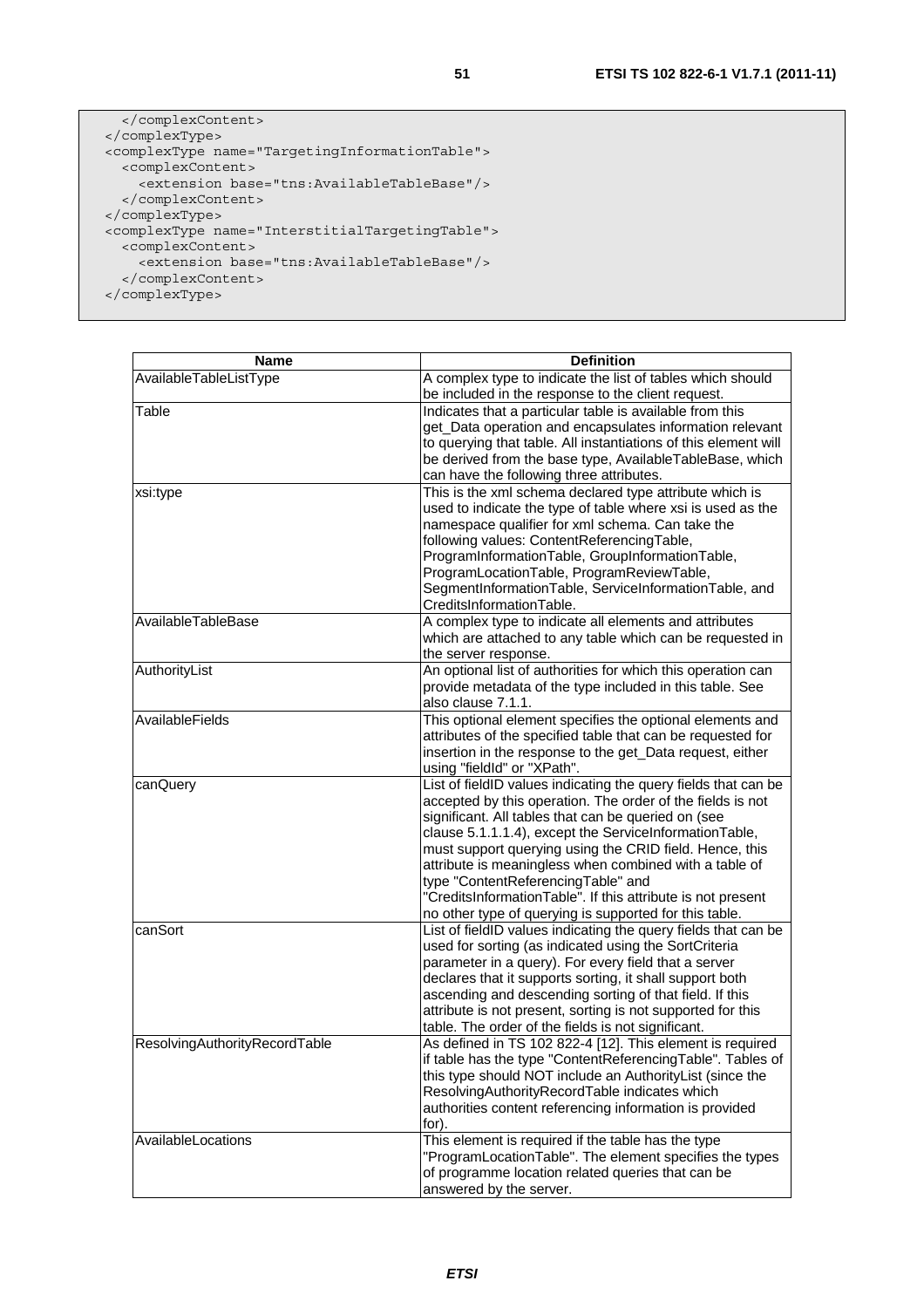| <b>Name</b>  | <b>Definition</b>                                                                                                                                                                                      |
|--------------|--------------------------------------------------------------------------------------------------------------------------------------------------------------------------------------------------------|
| Availability | An optional duration that indicates to the client the time<br>window over which the schedule information is available<br>(e.g. "it is possible to query these channels for the next<br>10 days only"). |
| ServiceURL   | The content services for which scheduling information is<br>available (corresponds to the ServiceURL element that<br>can be included in a ServiceInformationTable).                                    |

#### 7.1.2.1 Operations that can deliver content referencing information

If the server is capable of delivering content referencing information then the description will include a list of Resolving Authority Records describing the resolution services offered by this server. This allows a client to establish whether a particular CRID may be resolved using the metadata service.

#### 7.1.2.2 Operations that can deliver programme metadata

If the server is capable of delivering programme metadata then the description will include a list of CRID authorities for which metadata is available.

If the server is capable of delivering scheduling information (ProgramLocationTable), a list of the content service URLs (e.g. broadcast channels, IP multicast services, or on-demand contents servers) known by this metadata service is also provided. Using this data a receiver can determine whether any of the programmes being described by this server are being offered using content delivery services that are actually available to the receiver. Based upon this information a receiver can construct queries for scheduling information, such as the one shown in example 7 in annex C.

### 7.1.3 Extended field List

If a metadata service wishes to support querying or sorting on fields that are not allocated fieldIDs by the *TV-Anytime* Forum, it has to define these field using its own ExtendedFieldList. This allows a get\_Data operation to provide searching and sorting functionality that is specialized to the metadata available to that metadata service. For example, if a metadata service specializes in providing segmentation information for the highlights of sports programmes, the metadata service can define extended fields for the Title and Synopsis of segments so as to allow receivers to make refined queries for segmentation information.

### 7.1.4 Description of update capabilities

There are two optional features whose support shall be independently indicated using this part of the capability description.

```
 <complexType name="updateCapabilityType"> 
   <attribute name="versionRequest" type="boolean" default="true"/> 
   <attribute name="invalidResponse" type="boolean" default="true"/> 
 </complexType>
```

| <b>Name</b>            | <b>Definition</b>                                                                                                                                                                   |
|------------------------|-------------------------------------------------------------------------------------------------------------------------------------------------------------------------------------|
| updateCapabilityType   | Defines a container of version Request and<br>invalidResponse attributes, which can specify whether the<br>server can provide versioned metadata and lists of invalid<br>fragments. |
| versionRequest         | An attribute of Boolean value to indicate the server's<br>capability of handling version requests.                                                                                  |
| <i>invalidResponse</i> | An attribute of Boolean value to indicate whether the<br>server is able to provide invalidated fragments when they<br>are no longer valid or removed.                               |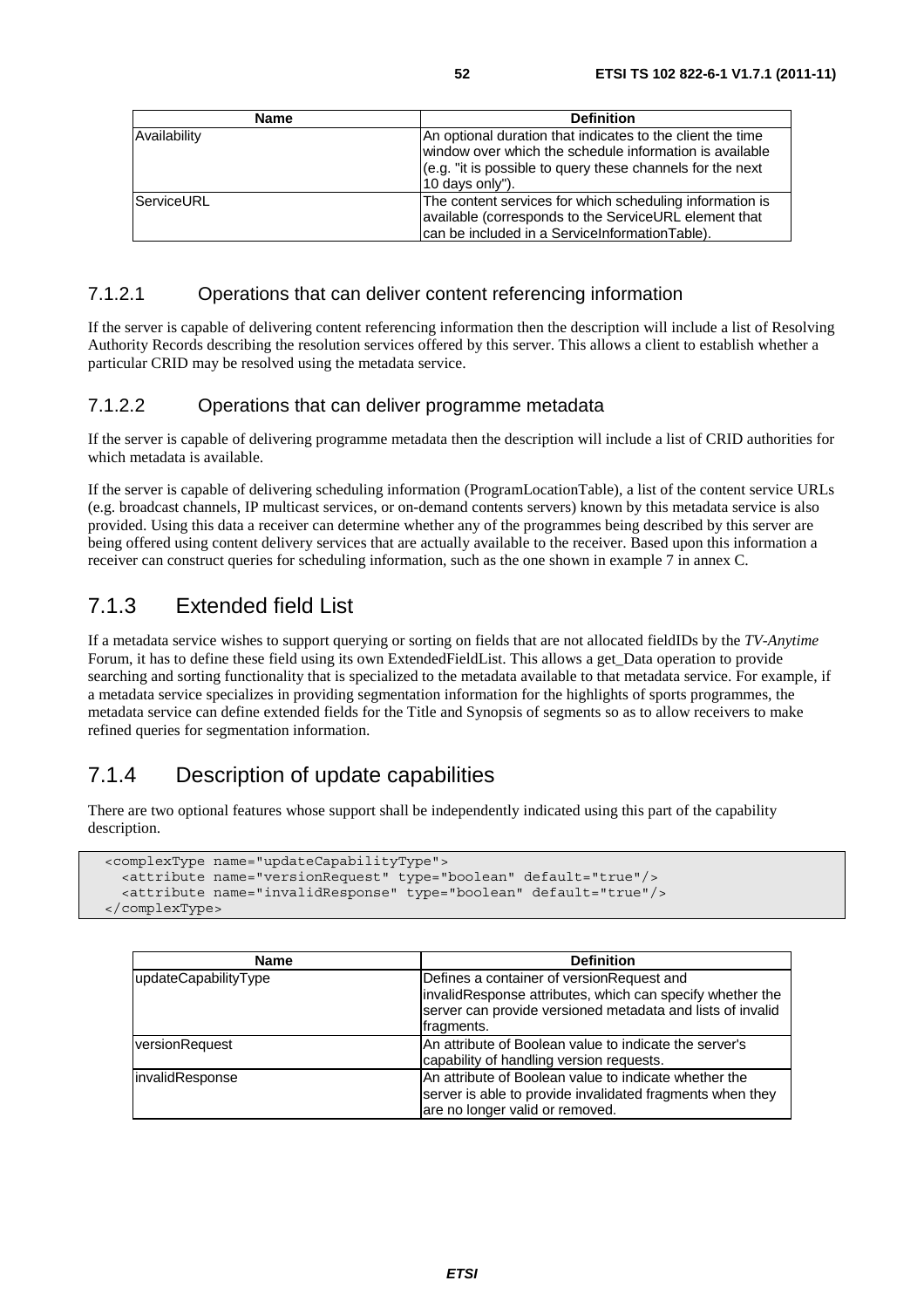## 7.2 describe submit Data

The describe\_submit\_Data capability description provides a metadata service with the ability to describe the usage and preference information that it wishes to receive. It can optionally specify the privacy policy that will be used when user centric data is submitted to this metadata service.

```
 <complexType name="describe_submit_Data_ResultType"> 
   <sequence> 
     <element name="Name" type="string" minOccurs="0"/> 
     <element name="Description" type="mpeg7:TextualType" minOccurs="0" 
              maxOccurs="unbounded"/> 
     <element name="RequestedTables" type="tns:RequestedSubmitTablesType"/> 
     <element ref="p3p:POLICY" minOccurs="0"/> 
   </sequence> 
 </complexType> 
 <complexType name="RequestedSubmitTablesType"> 
   <sequence> 
     <element name="Table" maxOccurs="unbounded"> 
       <complexType> 
         <attribute name="type" use="required"> 
           <simpleType> 
             <restriction base="string"> 
                <enumeration value="UserPreferences"/> 
                <enumeration value="UsageHistory"/> 
              </restriction> 
           </simpleType> 
         </attribute> 
       </complexType> 
     </element> 
  </sequence> 
</complexType> 
 <element name="describe_submit_Data_Result" 
 type="tns:describe_submit_Data_ResultType"/>
```

| <b>Name</b>               | <b>Definition</b>                                          |
|---------------------------|------------------------------------------------------------|
| Name                      | Optional name of the metadata service, suitable for        |
|                           | display to a user.                                         |
| Description               | optional textual description of the metadata service,      |
|                           | suitable for display to a user. This allows an application |
|                           | exploiting the metadata service to indicate to the user    |
|                           | information about the metadata service that she is using.  |
| <b>RequestedTables</b>    | The list of tables that this operation wishes to receive.  |
| P3p:POLICY                | Optional element that describes the privacy policy of this |
|                           | operation, using the Platform for Privacy                  |
|                           | Preferences [25] specification.                            |
| RequestedSubmitTablesType | A list of table elements containing at least one entry.    |
| Table                     | Specifies the type of table requested by the server.       |
| type                      | Required parameter giving the type of TV-Anytime table     |
|                           | requested by the server. Can take the values:              |
|                           | "UsageHistory" or "UserPreferences".                       |

## 7.3 describe upload Personal Data

The describe upload Personal Data capability description provides a metadata service with the ability to describe the user and usage related information that it wishes to receive. It can optionally specify the privacy policy that will be used when user centric data is submitted to this metadata service.

```
 <complexType name="describe_upload_Personal_Data_ResultType"> 
   <sequence> 
     <element name="Name" type="string" minOccurs="0"/> 
     <element name="Description" type="mpeg7:TextualType" minOccurs="0" 
     maxOccurs="unbounded"/> 
     <element name="UploadableTable" type="tns:PersonalInformationTableType" 
    maxOccurs="unbounded"/>
```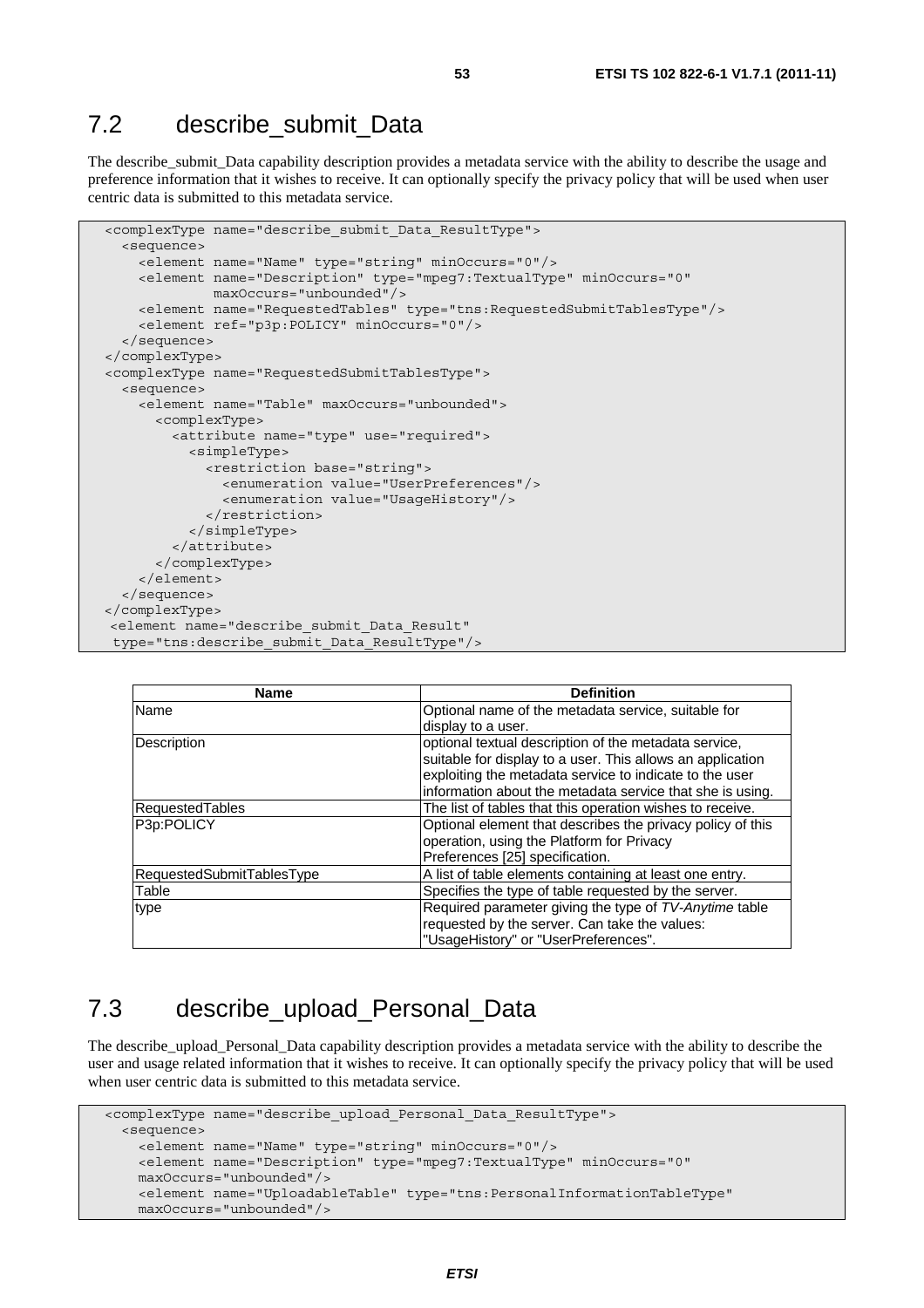```
 <element ref="p3p:POLICY" minOccurs="0"/> 
   </sequence> 
</complexType> 
 <element name="describe_upload_Personal_Data_Result"
```
type="tns:describe\_upload\_Personal\_Data\_ResultType"/>

| <b>Name</b>        | <b>Definition</b>                                                                                                                                                                                                                           |
|--------------------|---------------------------------------------------------------------------------------------------------------------------------------------------------------------------------------------------------------------------------------------|
| Name               | optional name of the metadata service, suitable for display                                                                                                                                                                                 |
|                    | to a user.                                                                                                                                                                                                                                  |
| <b>Description</b> | optional textual description of the metadata service,<br>suitable for display to a user. This allows an application<br>exploiting the metadata service to indicate to the user<br>information about the metadata service that she is using. |
| UploadableTable    | One of the tables that this operation wishes to receive.                                                                                                                                                                                    |
| p3p:POLICY         | optional element that describes the privacy policy of this<br>operation, using the Platform for Privacy Preferences [25]<br>specification.                                                                                                  |

## 7.4 describe\_clear\_Personal\_Data

Capability description of clear\_Personal\_Data is not provided in the present document. describe\_clear\_Personal\_Data is not defined in the present document not because it is not supported, but because any metadata service with capability of receiving personal data must also support full functionality of clear\_Personal\_Data. In other words, any service having description of upload\_Personal\_Data must implement clear\_Personal\_Data support.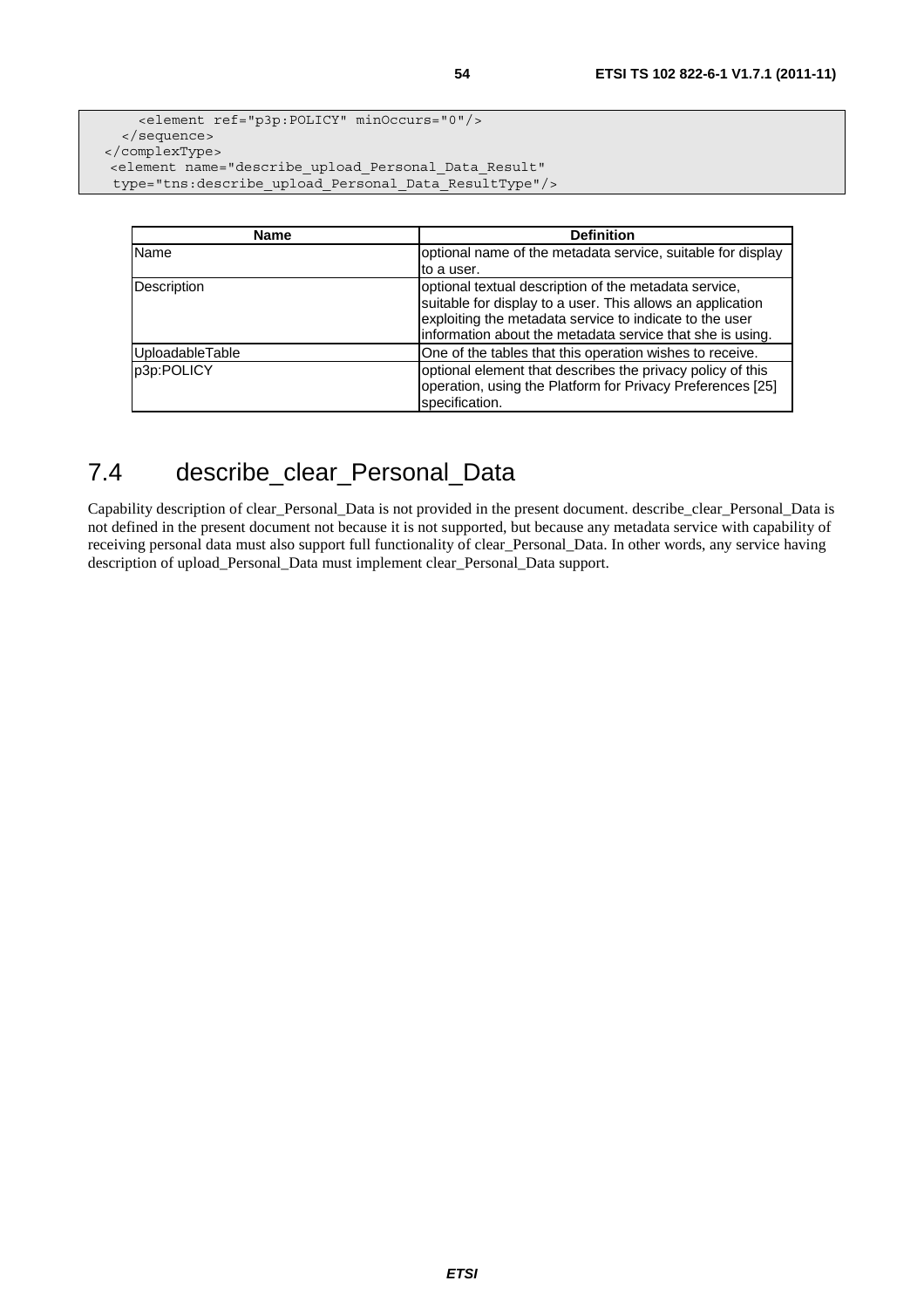# Annex A (normative): Formal definition of metadata services

This annex provides a WSDL [23] interface definition for all *TV-Anytime* metadata services. WSDL defines a number of terms used to describe web services. The way in which these relate to *TV-Anytime* metadata services is given below:

- **Operation:** All *TV-Anytime operations* are request-response based, so can be thought of as a type of remote procedure call. An example of a *TV-Anytime operation* is submit*\_*Data or describe*\_*get*\_*Data.
- **PortType:** A collection of *operations*. When given a *binding* and a concrete endpoint the *portType* is known as a *port*. All *operations* in a given *port* must be present (i.e. it is not possible to offer only some of the *operations* in a *port*) and must have the same *binding*. The *TV-Anytime* Forum defines two *portTypes* (get*\_*Data and submit*\_*Data), each of which has two *operations*, the basic functionality (get*\_*Data or submit*\_*Data) and the corresponding describe *operation* (describe\_get*\_*Data or describe\_submit*\_*Data).
- **Binding:** A particular protocol binding (e.g. SOAP or HTTP GET) for a *portType*. There may be more than one *binding* for each *portType*. Each one is a different *port* and offers an alternative means for accessing the same *portType*. A *TV-Anytime* server could choose to provide other *bindings*, such as an HTTP POST implementation. By mandating a SOAP *binding*, a minimum level of interoperability is guaranteed.
- **Service:** A family of WSDL *ports* that are related in some way. A *TV-Anytime* metadata service can contain a get\_Data port and/or a submit\_Data port. In practice, most *TV-Anytime* servers will have just one WSDL *service*. However, the server provider could choose to group certain *ports* together for some reason. (E.g. a movie service containing a get\_Data port and a submit\_Data port, and a children service containing just a get\_Data port).

The following document is a WSDL interface definition that defines the behaviour of all *TV-Anytime* defined web services. It plays two roles:

- The WSDL interface formally specifies the inputs, outputs, encodings and transport bindings used by all *TV-Anytime* web services. The definitions given correspond to the specification of *TV-Anytime* metadata services earlier in the present document.
- Metadata service providers wishing to provide WSDL implementation definitions for their metadata services can import this WSDL interface definition.

```
<?xml version="1.0" encoding="UTF-8"?> 
<definitions name="tva_webservice" targetNamespace="http://tva.webservice.namespace" 
xmlns="http://schemas.xmlsoap.org/wsdl/" 
xmlns:soap="http://schemas.xmlsoap.org/wsdl/soap/" 
xmlns:http="http://schemas.xmlsoap.org/wsdl/http/" 
xmlns:xs="http://www.w3.org/2001/XMLSchema" 
xmlns:soapenc="http://schemas.xmlsoap.org/soap/encoding/" 
xmlns:mime="http://schemas.xmlsoap.org/wsdl/mime/" 
xmlns:tns="http://tva.webservice.namespace" xmlns:transport="urn:tva:transport:2008"> 
    <xs:documentation> WSDL Service Interface for a TV Anytime web service API. 
      This WSDL document defines the API calls for the four types of TV Anytime ports 
   </xs:documentation> 
   <types> 
      <xs:schema> 
         <xs:import namespace="urn:tva:transport:2008" schemaLocation="tva_transport_6-
1_v151.xsd"/> 
      </xs:schema> 
   </types> 
   <!-- Basic input and output messages. --> 
   <message name="get_Data"> 
      <part name="body" element="transport:get_Data"/> 
   </message> 
   <message name="get_Data_Result"> 
      <part name="body" element="transport:get_Data_Result"/> 
   </message> 
    <message name="describe_get_Data"> 
      <part name="body" element="transport:describe_get_Data"/>
```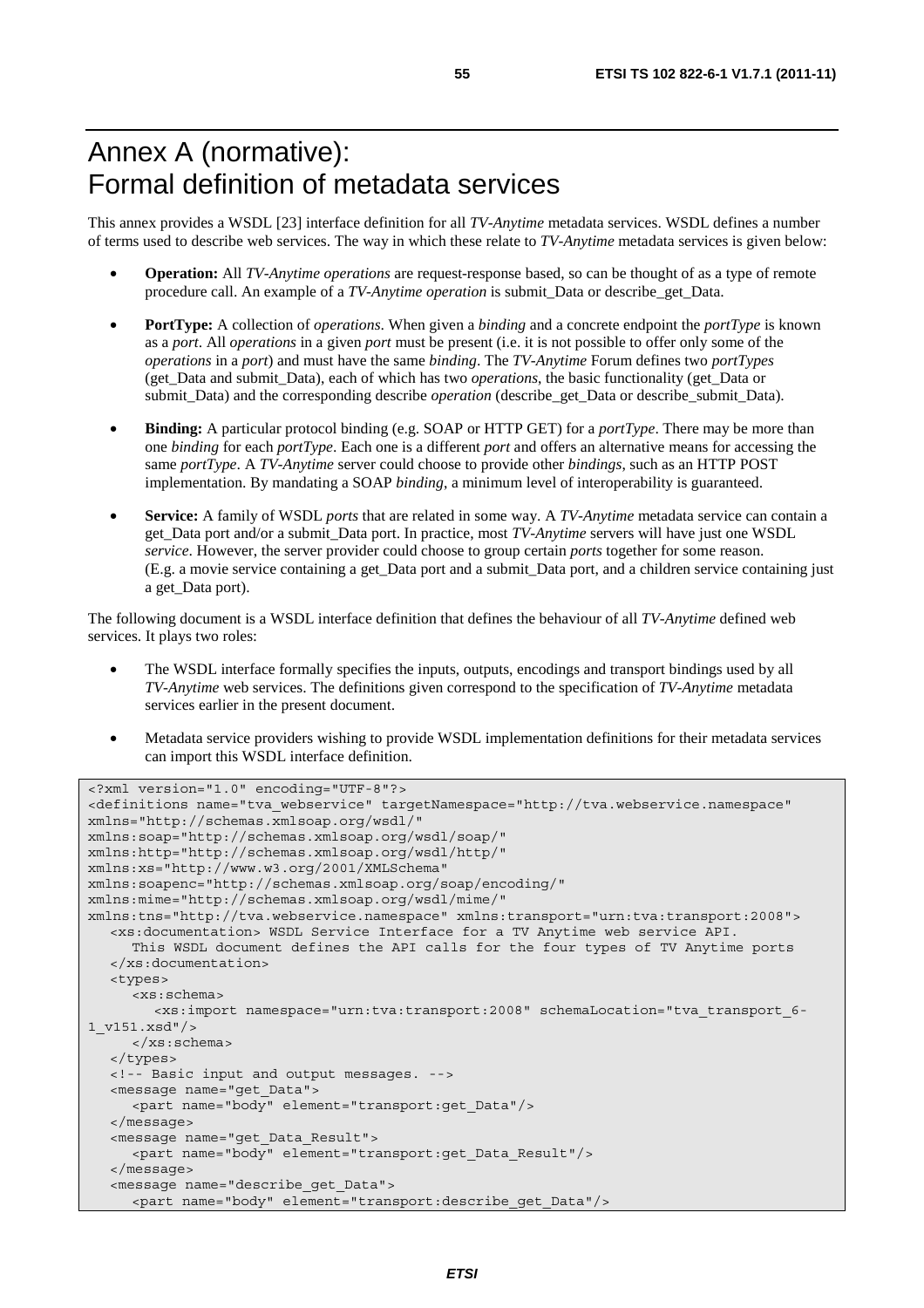</message> <message name="describe\_get\_Data\_Result"> <part name="body" element="transport:describe\_get\_Data\_Result"/> </message> <message name="submit\_Data"> <part name="body" element="transport:submit\_Data"/> </message> <message name="submit\_Data\_Result"> <part name="body" element="transport:submit\_Data\_Result"/> </message> <message name="describe\_submit\_Data"> <part name="body" element="transport:describe\_submit\_Data"/> </message> <message name="describe\_submit\_Data\_Result"> <part name="body" element="transport:describe\_submit\_Data\_Result"/> </message> <message name="upload\_Personal\_Data"> <part name="body" element="transport:upload\_Personal\_Data"/> </message> <message name="upload\_Personal\_Data\_Result"> <part name="body" element="transport:upload\_Personal\_Data\_Result"/> </message> <message name="describe\_upload\_Personal\_Data"> <part name="body" element="transport:describe\_upload\_Personal\_Data"/> </message> <message name="describe\_upload\_Personal\_Data\_Result"> <part name="body" element="transport:describe\_upload\_Personal\_Data\_Result"/> </message> <message name="clear\_Personal\_Data"> <part name="body" element="transport:clear\_Personal\_Data"/> </message> <message name="clear\_Personal\_Data\_Result"> <part name="body" element="transport:clear\_Personal\_Data\_Result"/> </message> <message name="ErrorReportMessage"> <part name="body" element="transport:ErrorReport"/> </message> <!-- The different types of services (ports) with their inputs and outputs. --> <portType name="get\_Data\_Port"> <operation name="get\_Data"> <input message="tns:get\_Data"/> <output message="tns:get\_Data\_Result"/> <fault name="error" message="tns:ErrorReportMessage"/> </operation> <operation name="describe\_get\_Data"> <input message="tns:describe\_get\_Data"/> <output message="tns:describe\_get\_Data\_Result"/> <fault name="error" message="tns:ErrorReportMessage"/> </operation> </portType> <portType name="submit\_Data\_Port"> <operation name="submit\_Data"> <input message="tns:submit\_Data"/> <output message="tns:submit\_Data\_Result"/> <fault name="error" message="tns:ErrorReportMessage"/> </operation> <operation name="describe\_submit\_Data"> <input message="tns:describe\_submit\_Data"/> <output message="tns:describe\_submit\_Data\_Result"/> <fault name="error" message="tns:ErrorReportMessage"/> </operation> </portType> <portType name="upload\_Personal\_Data\_Port"> <operation name="upload\_Personal\_Data"> <input message="tns:upload\_Personal\_Data"/> <output message="tns:upload\_Personal\_Data\_Result"/> <fault name="error" message="tns:ErrorReportMessage"/> </operation> <operation name="describe\_upload\_Personal\_Data">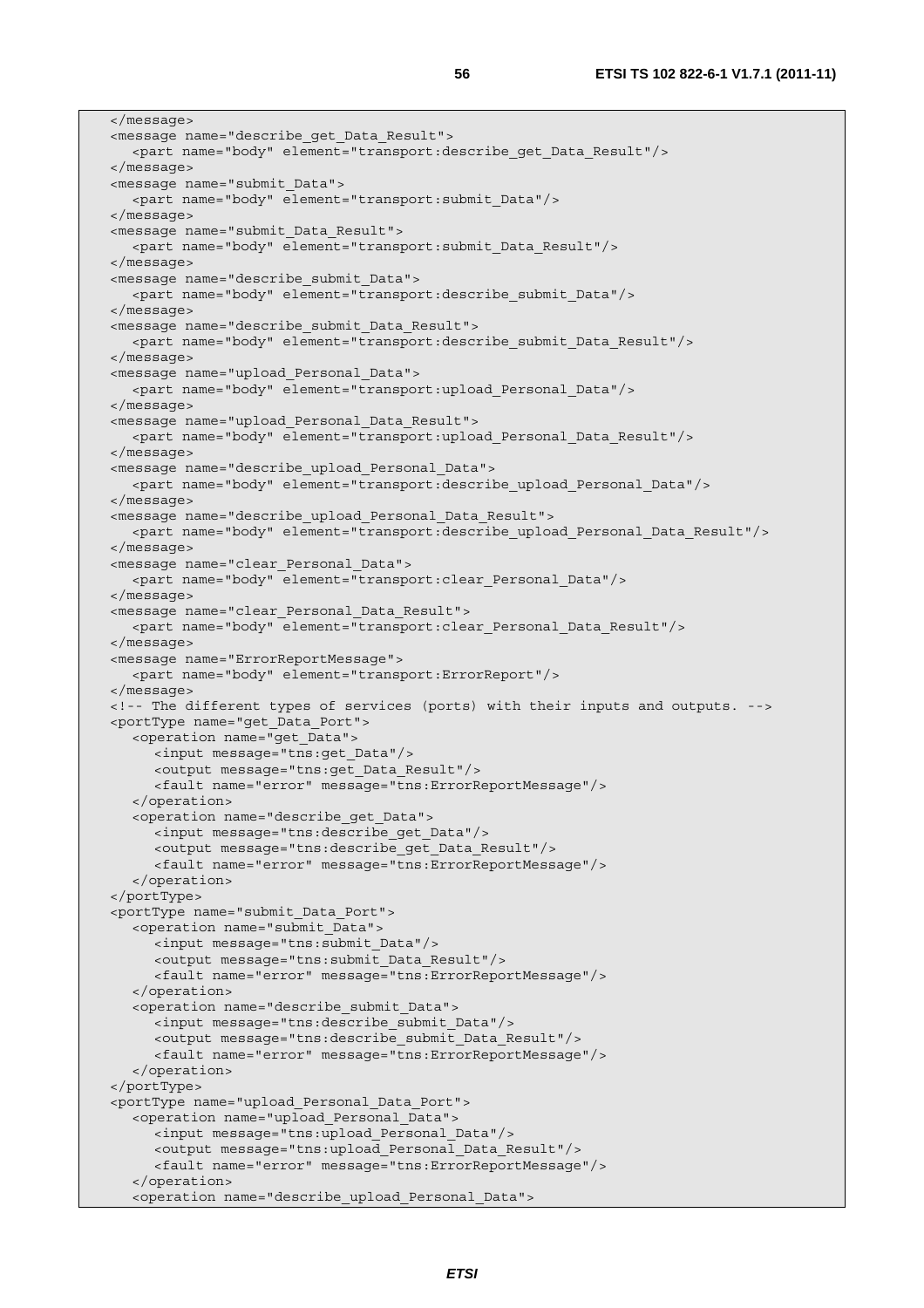```
 <input message="tns:describe_upload_Personal_Data"/> 
      <output message="tns:describe_upload_Personal_Data_Result"/> 
      <fault name="error" message="tns:ErrorReportMessage"/> 
    </operation> 
 </portType> 
 <portType name="clear_Personal_Data_Port"> 
    <operation name="clear_Personal_Data"> 
      <input message="tns:clear_Personal_Data"/> 
      <output message="tns:clear_Personal_Data_Result"/> 
      <fault name="error" message="tns:ErrorReportMessage"/> 
    </operation> 
 </portType> 
 <!-- The bindings: defines how SOAP/HTTP is used to carry the service. --> 
 <binding name="get_Data_SOAP" type="tns:get_Data_Port"> 
   <documentation>TV Anytime get_Data binding</documentation> 
   <soap:binding style="document" transport="http://schemas.xmlsoap.org/soap/http"/> 
    <operation name="get_Data"> 
      <soap:operation soapAction="get_Data"/> 
      <input> 
         <soap:body use="literal" parts="body"/> 
      </input> 
      <output> 
         <soap:body use="literal" parts="body"/> 
      </output> 
      <fault name="error"> 
         <soap:fault name="error" use="literal"/> 
      </fault> 
    </operation> 
    <operation name="describe_get_Data"> 
      <soap:operation soapAction="describe_get_Data"/> 
      <input> 
         <soap:body use="literal" parts="body"/> 
      </input> 
      <output> 
         <soap:body use="literal" parts="body"/> 
      </output> 
      <fault name="error"> 
         <soap:fault name="error" use="literal"/> 
      </fault> 
    </operation> 
 </binding> 
 <binding name="submit_Data_SOAP" type="tns:submit_Data_Port"> 
   <documentation>TV Anytime submit_Data binding</documentation> 
    <soap:binding style="document" transport="http://schemas.xmlsoap.org/soap/http"/> 
    <operation name="submit_Data"> 
      <soap:operation soapAction="submit_Data"/> 
      <input> 
         <soap:body use="literal" parts="body"/> 
      </input> 
      <output> 
         <soap:body use="literal" parts="body"/> 
      </output> 
      <fault name="error"> 
         <soap:fault name="error" use="literal"/> 
      </fault> 
    </operation> 
    <operation name="describe_submit_Data"> 
      <soap:operation soapAction="describe_submit_Data"/> 
      <input> 
         <soap:body use="literal" parts="body"/> 
      </input> 
      <output> 
         <soap:body use="literal" parts="body"/> 
      </output> 
      <fault name="error"> 
         <soap:fault name="error" use="literal"/> 
      </fault> 
    </operation> 
 </binding>
```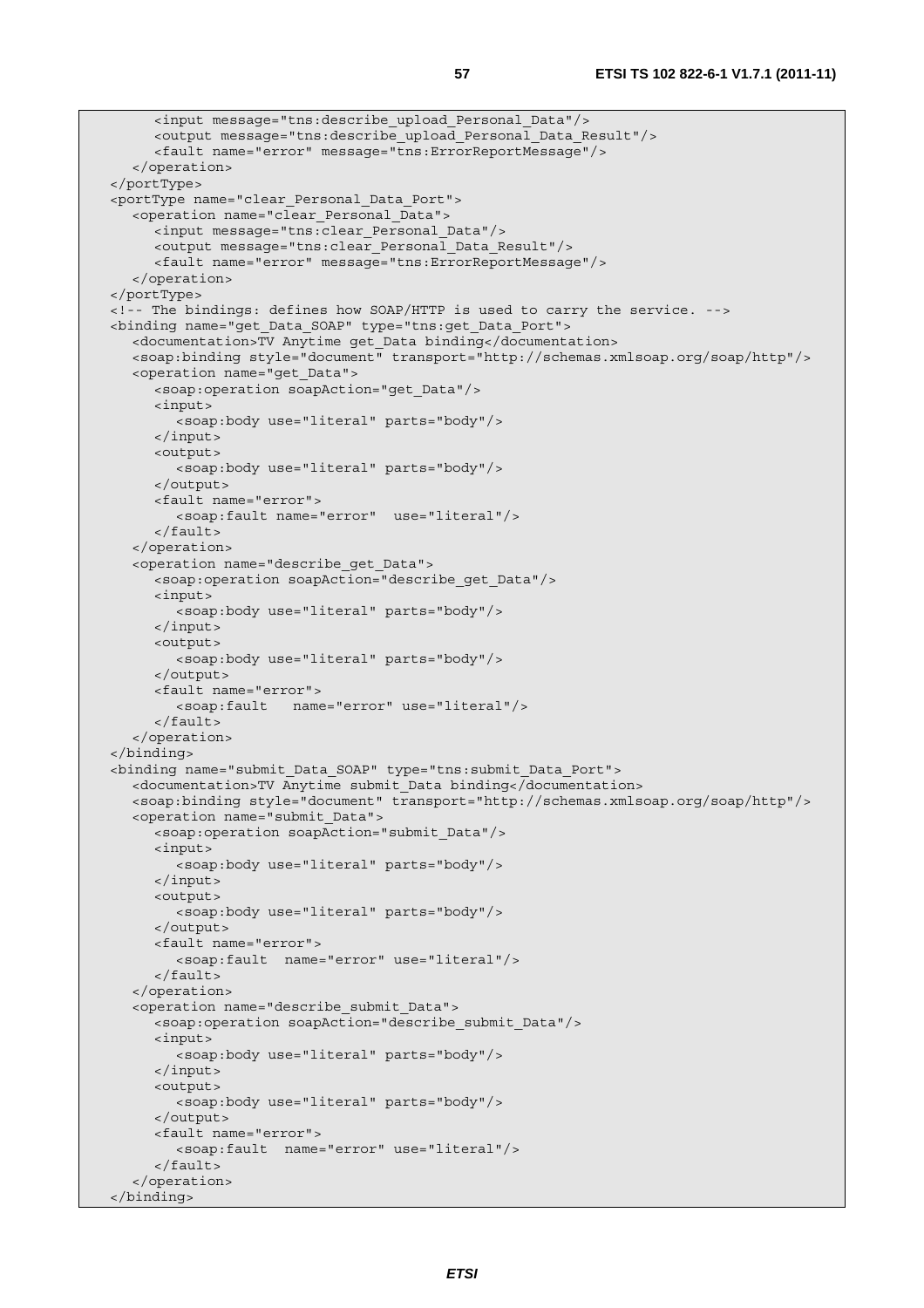```
 <binding name="upload_Personal_Data_SOAP" type="tns:upload_Personal_Data_Port"> 
      <documentation>TV Anytime upload_Personal_Data binding</documentation> 
      <soap:binding style="document" transport="https://schemas.xmlsoap.org/soap/https"/> 
      <operation name="upload_Personal_Data"> 
         <soap:operation soapAction="upload_Personal_Data"/> 
         <input> 
            <soap:body use="literal" parts="body"/> 
         </input> 
         <output> 
            <soap:body use="literal" parts="body"/> 
         </output> 
         <fault name="error"> 
            <soap:fault name="error" use="literal"/> 
         </fault> 
      </operation> 
      <operation name="describe_upload_Personal_Data"> 
         <soap:operation soapAction="describe_upload_Personal_Data"/> 
         <input> 
            <soap:body use="literal" parts="body"/> 
         </input> 
         <output> 
            <soap:body use="literal" parts="body"/> 
         </output> 
         <fault name="error"> 
            <soap:fault name="error" use="literal"/> 
         </fault> 
      </operation> 
   </binding> 
   <binding name="clear_Personal_Data_SOAP" type="tns:clear_Personal_Data_Port"> 
      <documentation>TV Anytime clear_Personal_Data binding</documentation> 
      <soap:binding style="document" transport="https://schemas.xmlsoap.org/soap/https"/> 
      <operation name="clear_Personal_Data"> 
         <soap:operation soapAction="clear_Personal_Data"/> 
         <input> 
           <soap:body use="literal" parts="body"/> 
         </input> 
         <output> 
            <soap:body use="literal" parts="body"/> 
         </output> 
         <fault name="error"> 
            <soap:fault name="error" use="literal"/> 
         </fault> 
      </operation> 
   </binding> 
   <service name="tva_get_web_service"> 
      <port name="getDataPort" binding="tns:get_Data_SOAP"> 
                <soap:address location="http://example.com/companyinfo"/> 
      </port> 
   </service> 
   <service name="tva_submit_web_service"> 
      <port name="submitDataPort" binding="tns:submit_Data_SOAP"> 
                <soap:address location="http://example.com/companyinfo"/> 
      </port> 
   </service> 
   <service name="tva_uploadPData_web_service"> 
      <port name="uploadPDataPort" binding="tns:upload_Personal_Data_SOAP"> 
                <soap:address location="http://example.com/companyinfo"/> 
      </port> 
   </service> 
   <service name="tva_clearPData_web_service"> 
      <port name="clearPDataPort" binding="tns:clear_Personal_Data_SOAP"> 
                <soap:address location="http://example.com/companyinfo"/> 
      </port> 
   </service> 
</definitions>
```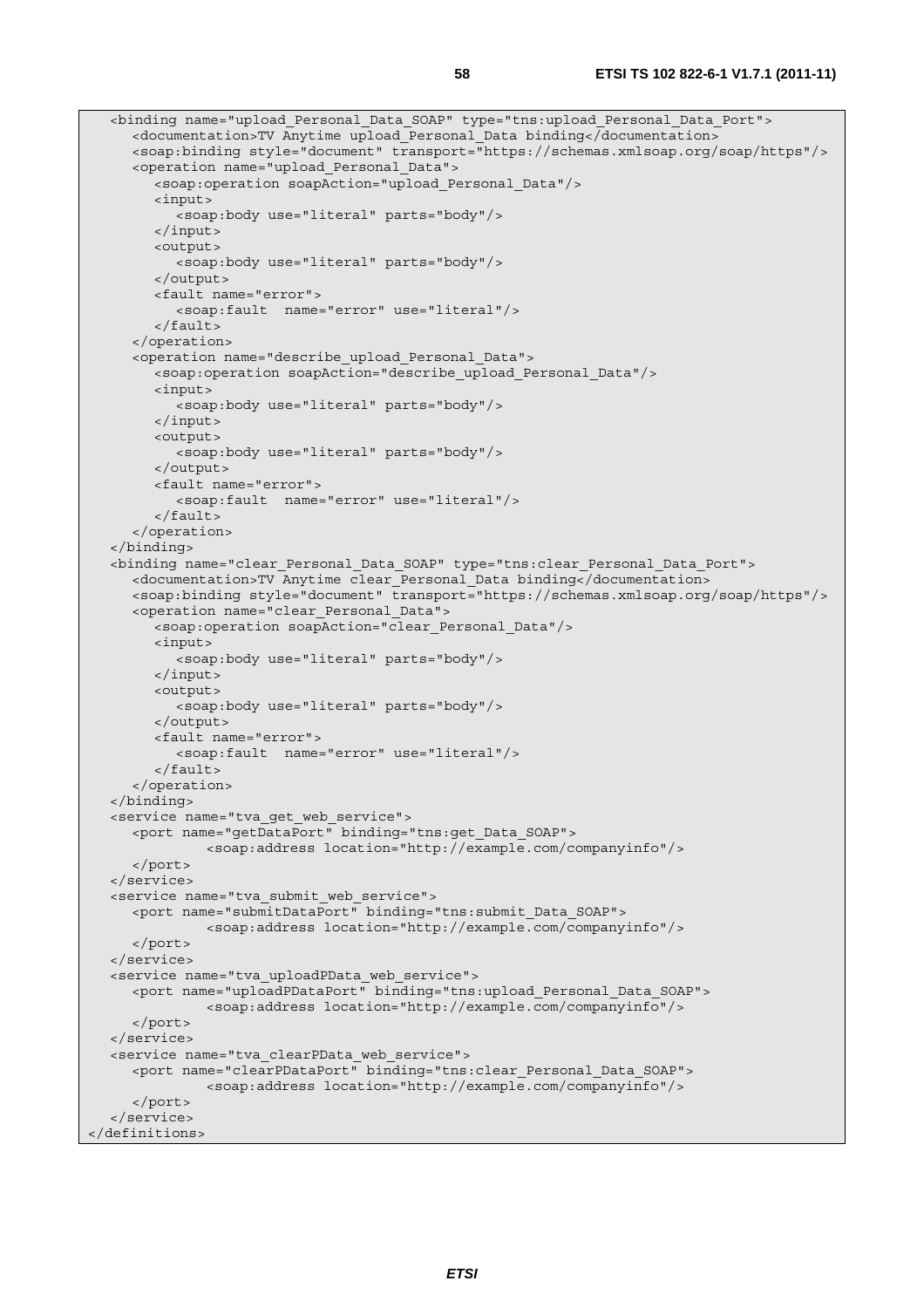Annex B (normative): TV Anytime defined metadata transport scheme, field identifiers and contextNode identifiers

# B.1 TV Anytime metadata transport scheme

This clause contains tva\_transport\_6-1\_v171.xsd.

```
<?xml version="1.0" encoding="UTF-8"?> 
<schema targetNamespace="urn:tva:transport:2011" xmlns:tns="urn:tva:transport:2011" 
xmlns="http://www.w3.org/2001/XMLSchema" xmlns:tva="urn:tva:metadata:2011" 
xmlns:tva2="urn:tva:metadata:extended:2011" xmlns:p3p="http://www.w3.org/2002/01/P3Pv1" 
xmlns:cr="urn:tva:ContentReferencing:2011" xmlns:rar="urn:tva:ResolvingAuthority:2008" 
xmlns:mpeg7="urn:tva:mpeg7:2008" elementFormDefault="qualified" 
attributeFormDefault="unqualified"> 
    <import namespace="urn:tva:metadata:2011" schemaLocation="tva_metadata_3-1_v171.xsd"/> 
    <import namespace="urn:tva:metadata:extended:2011" schemaLocation="tva2_metadata_3-
3_v151.xsd"/> 
   <import namespace="urn:tva:ContentReferencing:2011" 
   schemaLocation="tva_content_referencing_4_v161.xsd"/> 
    <import namespace="urn:tva:ResolvingAuthority:2008" 
    schemaLocation="tva_resolving_authority_4_v141.xsd"/> 
   <import namespace="urn:tva:mpeg7:2008" schemaLocation="tva_mpeg7_2008.xsd"/> 
   <import namespace="http://www.w3.org/2002/01/P3Pv1" schemaLocation="p3pv1.xsd"/> 
   <!-- ##################################################### --> 
   <!-- Section 5.1: get_Data Metadata Retrieval Service --> 
   <!-- ##################################################### --> 
   <!-- ########### Section 5.1.1: get_Data input ########### --> 
  <complexType name="ResourceIDType"> 
      <simpleContent> 
         <extension base="anyURI"> 
            <attribute name="id" type="ID"/> 
         </extension> 
      </simpleContent> 
    </complexType> 
    <complexType name="get_DataType"> 
       <sequence> 
         <element name="ResourceID" type="tns:ResourceIDType" minOccurs="0"/> 
         <element name="QueryConstraints"> 
            <complexType> 
               <choice> 
                  <element name="PredicateBag" type="tns:PredicateBagType"/> 
                  <element name="BinaryPredicate" type="tns:BinaryPredicateType"/> 
                  <element name="UnaryPredicate" type="tns:UnaryPredicateType"/> 
               </choice> 
            </complexType> 
         </element> 
         <element name="PersonalInformation" type="tva2:ExtendedUserDescriptionType" 
         minOccurs="0"/> 
         <element name="RequestedTables" type="tns:RequestedTablesType"/> 
      </sequence> 
      <attribute name="maxPrograms" type="unsignedInt"/> 
      <attribute name="personalInfoUse" type="boolean" default="true"/> 
    </complexType> 
    <element name="get_Data" type="tns:get_DataType"/> 
    <!-- ####### Section 5.1.1.1: Query Constraints parameter ######## --> 
    <complexType name="PredicateBagType"> 
      <sequence maxOccurs="unbounded"> 
         <choice> 
            <element name="PredicateBag" type="tns:PredicateBagType"/> 
            <element name="BinaryPredicate" type="tns:BinaryPredicateType"/> 
            <element name="UnaryPredicate" type="tns:UnaryPredicateType"/>
```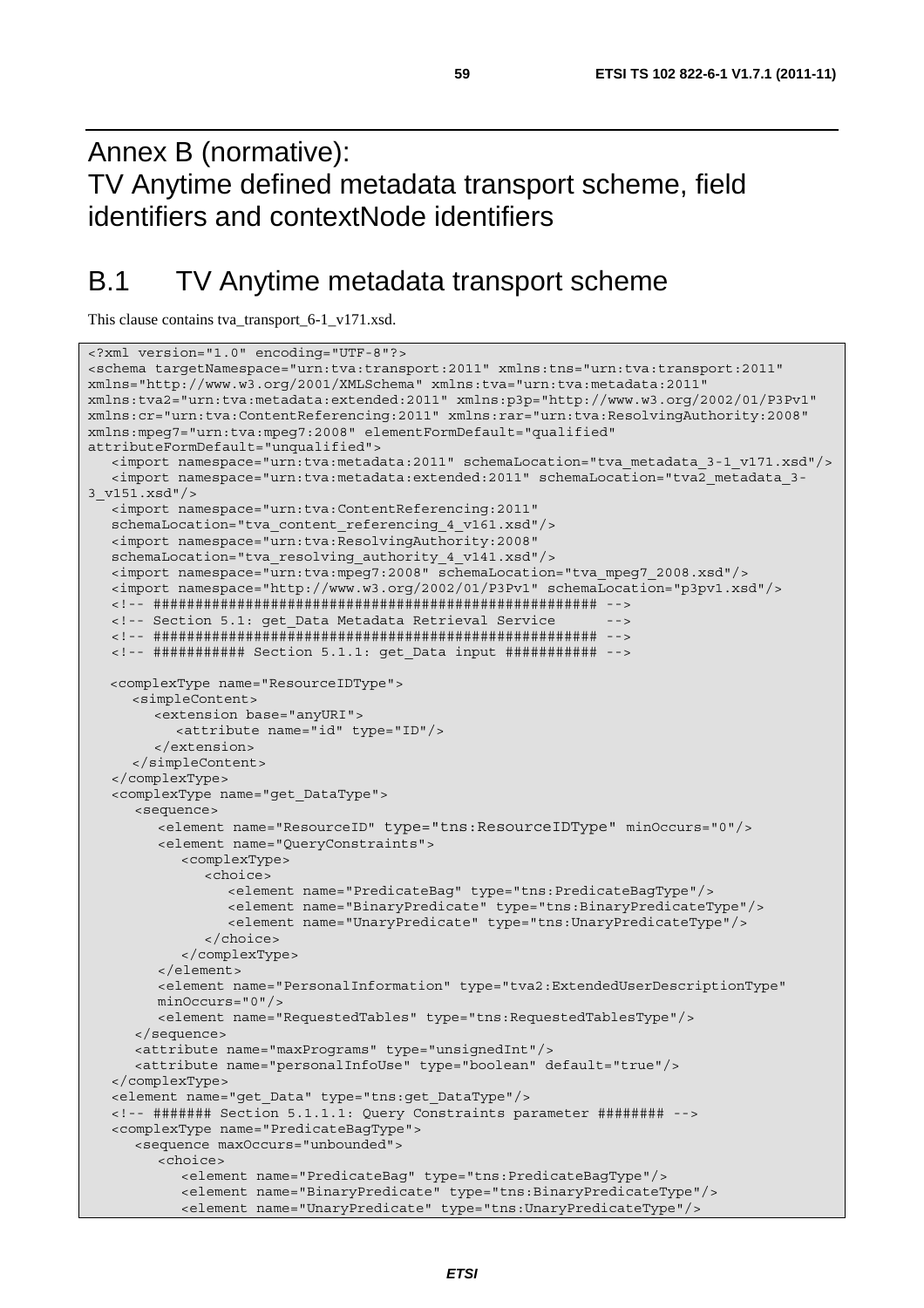```
 </choice> 
   </sequence> 
   <attribute name="contextNode" type="tns:contextNodeIDType"/> 
   <attribute name="negate" type="boolean" default="false"/> 
    <attribute name="type" type="tns:PredicateBagTypeType"/> 
 </complexType> 
 <simpleType name="PredicateBagTypeType"> 
   <restriction base="string"> 
      <enumeration value="AND"/> 
       <enumeration value="OR"/> 
    </restriction> 
 </simpleType> 
 <complexType name="BinaryPredicateType"> 
   <attribute name="fieldID" type="tns:fieldIDType" use="required"/> 
   <attribute name="fieldValue" type="string" use="required"/> 
    <attribute name="test" type="tns:BinaryPredicateTestType" default="equals"/> 
 </complexType> 
 <complexType name="UnaryPredicateType"> 
    <attribute name="fieldID" type="tns:fieldIDType" use="required"/> 
   <attribute name="test" type="tns:UnaryPredicateTestType" default="exists"/> 
 </complexType> 
 <simpleType name="BinaryPredicateTestType"> 
   <restriction base="string"> 
      <enumeration value="equals"/> 
      <enumeration value="not_equals"/> 
      <enumeration value="contains"/> 
      <enumeration value="greater_than"/> 
       <enumeration value="greater_than_or_equals"/> 
      <enumeration value="less_than"/> 
      <enumeration value="less_than_or_equals"/> 
    </restriction> 
 </simpleType> 
 <simpleType name="UnaryPredicateTestType"> 
   <restriction base="string"> 
      <enumeration value="exists"/> 
    </restriction> 
 </simpleType> 
 <!-- ######## Section 5.1.1.1.1 contextNodeID definition list ######### --> 
 <element name="ContextNodeIDDefinitionList" 
 type="tns:ContextNodeIDDefinitionListType"> 
    <key name="UniqueContextNode"> 
      <selector xpath="tns:ContextNodeIDDefinition"/> 
       <field xpath="@contextNodeID"/> 
    </key> 
 </element> 
 <complexType name="ContextNodeIDDefinitionListType"> 
    <sequence> 
       <element name="ContextNodeIDDefinition" maxOccurs="unbounded"> 
          <complexType> 
             <attribute name="contextNodeID" type="NCName"/> 
            <attribute name="contextNodeDefinition" 
            type="tns:contextNodeDefinitionListType"/> 
          </complexType> 
       </element> 
   </sequence> 
    <attribute name="targetNamespace" type="anyURI" use="required"/> 
 </complexType> 
 <simpleType name="contextNodeDefinitionType"> 
    <restriction base="token"> 
      \langle <pattern value="(/((\i\c*:)?(\i\c*)))*((/text\(\))|(/@((\i\c*:)?(\i\c*))))?"/>
    </restriction> 
 </simpleType> 
 <simpleType name="contextNodeDefinitionListType"> 
   <list itemType="tns:contextNodeDefinitionType"/> 
 </simpleType> 
 <simpleType name="contextNodeIDType"> 
    <restriction base="QName"/> 
 </simpleType> 
 <!-- ######## Section 4.1.1.1.2 fieldID definition list ######### -->
```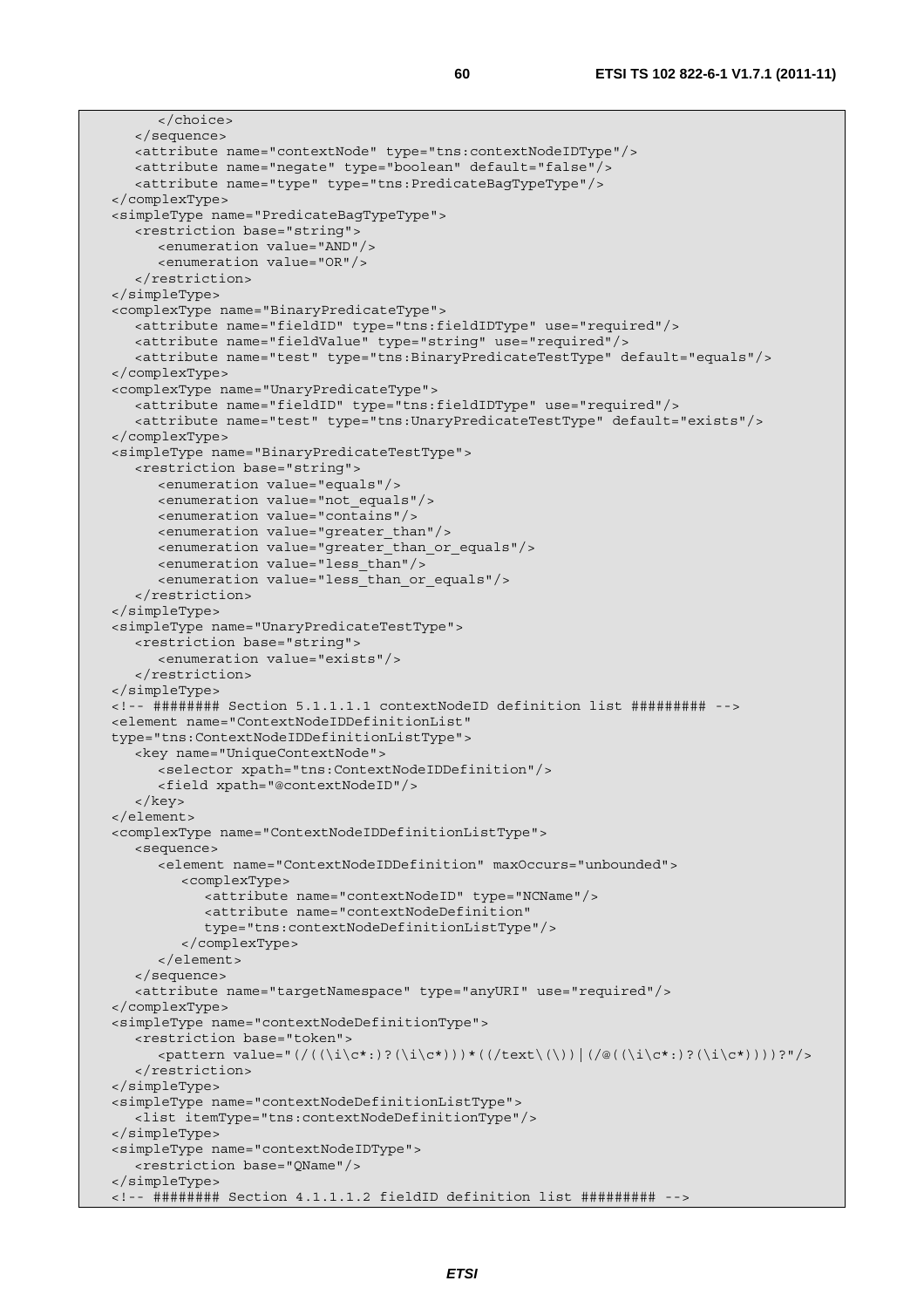```
 <element name="FieldIDDefinitionList" type="tns:FieldIDDefinitionListType"> 
      <key name="UniqueField"> 
         <selector xpath="tns:FieldIDDefinition"/> 
         <field xpath="@fieldID"/> 
       </key> 
   </element> 
   <complexType name="FieldIDDefinitionListType"> 
      <sequence> 
         <element name="FieldIDDefinition" maxOccurs="unbounded"> 
            <complexType> 
               <attribute name="fieldID" type="NCName"/> 
               <attribute name="fieldDefinition" type="tns:fieldDefinitionListType"/> 
            </complexType> 
         </element> 
      </sequence> 
      <attribute name="targetNamespace" type="anyURI" use="required"/> 
   </complexType> 
   <simpleType name="fieldDefinitionType"> 
      <restriction base="token"> 
         <pattern value="(/((\i\c*:)?(\i\c*)))*((/text\(\))|(/@((\i\c*:)?(\i\c*))))?"/> 
      </restriction> 
   </simpleType> 
   <simpleType name="fieldDefinitionListType"> 
      <list itemType="tns:fieldDefinitionType"/> 
   </simpleType> 
   <simpleType name="fieldIDType"> 
      <restriction base="QName"/> 
   </simpleType> 
   <simpleType name="fieldIDListType"> 
      <list itemType="tns:fieldIDType"/> 
   </simpleType> 
   <!-- ########### Section 5.1.1.2: View on returned data ########### --> 
   <complexType name="RequestedTablesType"> 
      <sequence> 
         <element name="Table" maxOccurs="unbounded"> 
            <complexType> 
               <sequence> 
                  <element name="RequestedFields" type="tns:FieldListType" minOccurs="0"/> 
                  <element name="SortCriteria" type="tns:SortCriteriaType" minOccurs="0" 
                  maxOccurs="unbounded"/> 
               </sequence> 
               <attribute name="type" use="required"> 
                  <simpleType> 
                     <restriction base="string"> 
                        <enumeration value="ContentReferencingTable"/> 
                        <enumeration value="ClassificationSchemeTable"/> 
                        <enumeration value="ProgramInformationTable"/> 
                        <enumeration value="GroupInformationTable"/> 
                        <enumeration value="CreditsInformationTable"/> 
                        <enumeration value="ProgramLocationTable"/> 
                        <enumeration value="ServiceInformationTable"/> 
                        <enumeration value="ProgramReviewTable"/> 
                        <enumeration value="SegmentInformationTable"/> 
<enumeration value="PackageTable"/> 
                  <enumeration value="InterstitialCampaignTable"/> 
                  <enumeration value="RMPITable"/> 
                  <enumeration value="CouponTable"/> 
                  <enumeration value="TargetingInformationTable"/> 
                  <enumeration value="InterstitialTargetingTable"/> 
                     </restriction> 
                  </simpleType> 
               </attribute> 
            </complexType> 
         </element> 
      </sequence> 
   </complexType> 
   <!-- ###### Section 5.1.1.2: field list for requested and available fields ##### --> 
   <complexType name="FieldListType"> 
      <sequence>
```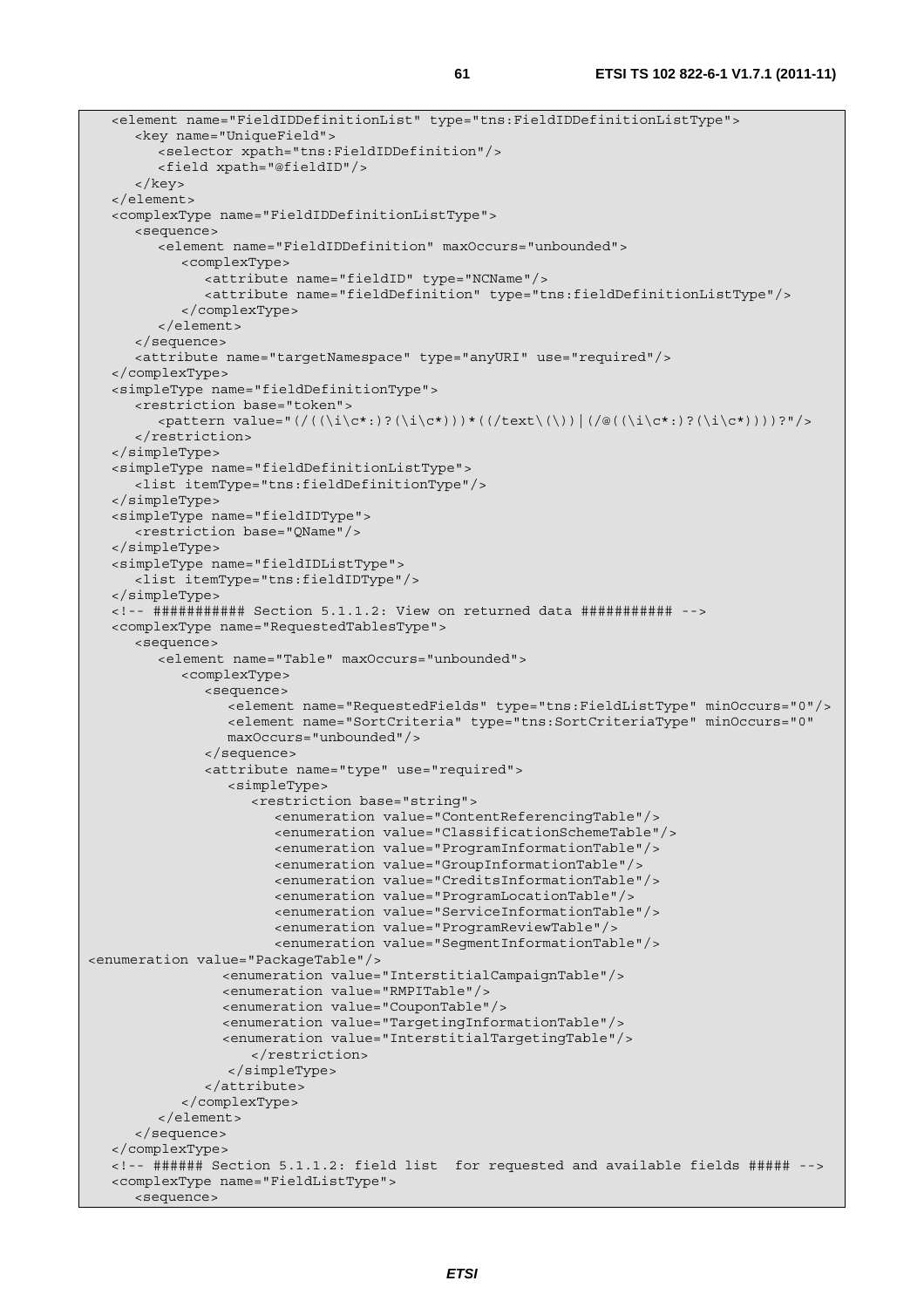<element name="IdentificationByFieldId" minOccurs="0" maxOccurs="unbounded"> <complexType> <attribute name="fieldID" type="tns:fieldIDType" use="required"/> </complexType> </element> <element name="IdentificationByXPath" minOccurs="0" maxOccurs="unbounded"> <complexType> <attribute name="XPath" type="string" use="required"/> </complexType> </element> </sequence> </complexType> <!-- ########### Section 5.1.1.2.1: sort criteria ########### --> <complexType name="SortCriteriaType"> <attribute name="fieldID" type="tns:fieldIDType" use="required"/> <attribute name="order" type="tns:SortingOrderType" default="ascending"/> </complexType> <simpleType name="SortingOrderType"> <restriction base="string"> <enumeration value="ascending"/> <enumeration value="descending"/> </restriction> </simpleType> <!-- ######## Section 5.1.2: get\_Data output ######### --> <element name="get\_Data\_Result" type="tns:get\_Data\_ResultType"/> <complexType name="get\_Data\_ResultType"> <sequence> <element name="TableSortingInformation" type="tns:RequestedTablesType" minOccurs="0"/> <element ref="tva:TVAMain" minOccurs="0"/> <element ref="cr:ContentReferencingTable" minOccurs="0"/> <element name="InvalidFragments" type="tns:InvalidFragmentsType" minOccurs="0"/> </sequence> <attribute name="serviceVersion" type="unsignedInt" use="required"/> <attribute name="truncated" type="boolean"/> </complexType> <!-- ######## Section 5.1.2.4: Indicating invalid fragments ######### --> <complexType name="InvalidFragmentsType"> <sequence> <element name="Fragment" minOccurs="0" maxOccurs="unbounded"> <complexType> <attributeGroup ref="tva:fragmentIdentification"/> </complexType> </element> </sequence> </complexType> <!-- ########################################################### --> <!-- Section 5.2 submit\_Data User Description Submission Service --> <!-- ########################################################### --> <!-- ########### Section 5.2.1 submit\_Data input ############### --> <element name="submit\_Data" type="tns:submit\_DataType"/> <complexType name="submit\_DataType"> <sequence> <element name="UsageHistory" type="mpeg7:UsageHistoryType"/> </sequence> </complexType> <!-- ############# Section 5.2.2 submit\_Data result ############ --> <element name="submit\_Data\_Result" type="tns:submit\_Data\_ResultType"/> <complexType name="submit\_Data\_ResultType"> <attribute name="serviceVersion" type="unsignedInt" use="required"/> </complexType> <!-- ########################################################### --> <!-- Section 5.3 upload\_Personal\_Data User Description Submission Service --> <!-- ########################################################### --> <!-- ########### Section 5.3.1 upload\_Personal\_Data input ############### --> <element name="upload\_Personal\_Data" type="tns:upload\_Personal\_DataType"/> <complexType name="upload\_Personal\_DataType"> <sequence> <element name="UserInformation" type="tva2:ExtendedUserDescriptionType"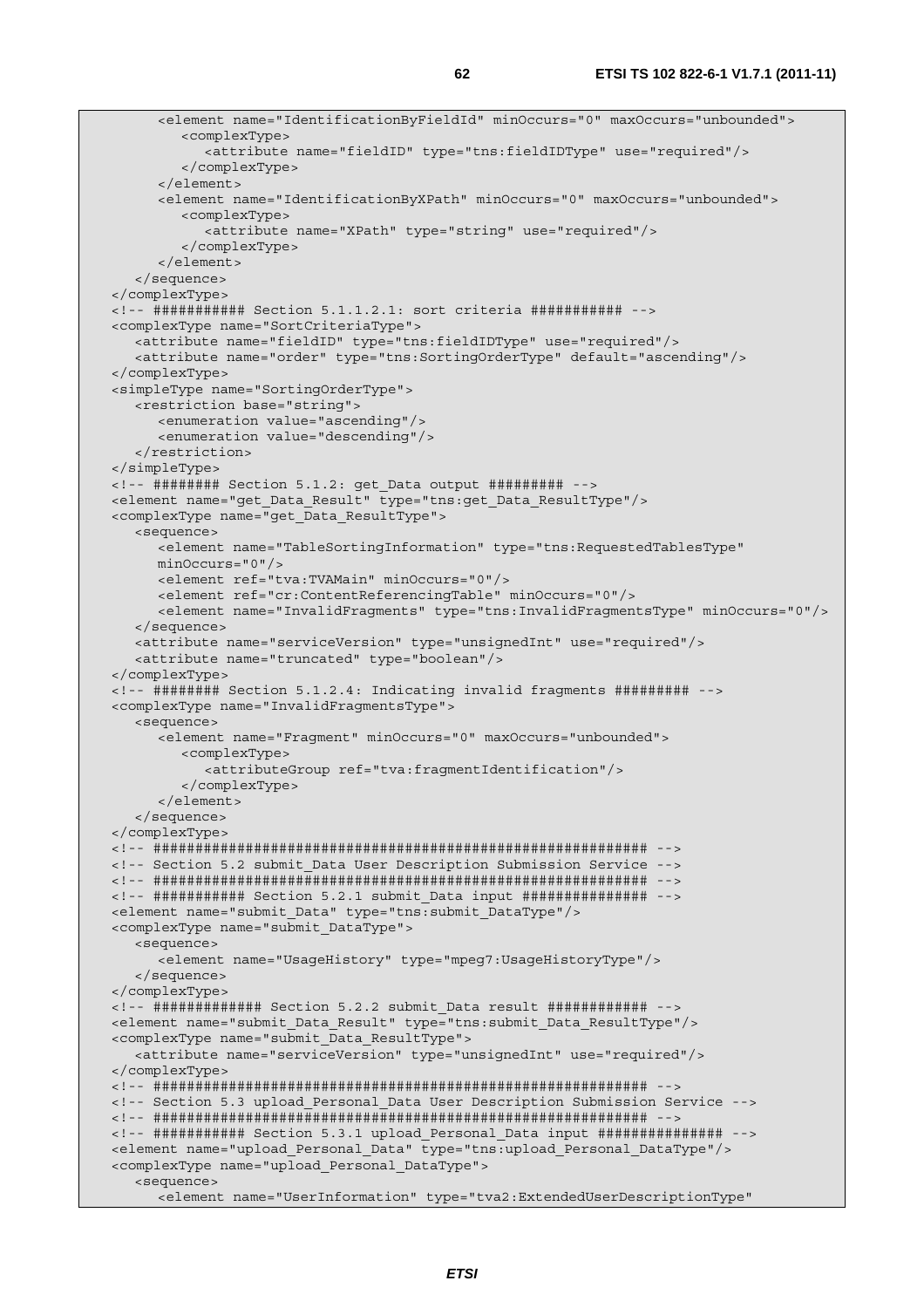```
 maxOccurs="unbounded"/> 
    </sequence> 
 </complexType> 
 <!-- ############# Section 5.3.2 upload_Personal_Data result ############ --> 
 <element name="upload_Personal_Data_Result" 
 type="tns:upload_Personal_Data_ResultType"/> 
 <complexType name="upload_Personal_Data_ResultType"> 
   <attribute name="serviceVersion" type="unsignedInt" use="required"/> 
   <attribute name="status" use="required"> 
      <simpleType> 
          <restriction base="string"> 
            <enumeration value="success"/> 
             <enumeration value="failed"/> 
          </restriction> 
       </simpleType> 
    </attribute> 
 </complexType> 
 <!-- ########################################################### --> 
 <!-- Section 5.4 clear_Personal_Data User Description Submission Service --> 
 <!-- ########################################################### --> 
 <!-- ########### Section 5.4.1 clear_Personal_Data input ############### --> 
 <element name="clear_Personal_Data" type="tns:clear_Personal_DataType"/> 
 <complexType name="clear_Personal_DataType"> 
   <sequence> 
       <element name="TimeFrom" type="tva:TVATimeType" minOccurs="0"/> 
       <element name="TimeTo" type="tva:TVATimeType" minOccurs="0"/> 
       <element name="TargetTable" type="tns:PersonalInformationTableType" 
       maxOccurs="unbounded"/> 
   </sequence> 
 </complexType> 
 <simpleType name="PersonalInformationTableType"> 
   <restriction base="string"> 
      <enumeration value="All"/> 
       <enumeration value="UserInformationTable"/> 
      <enumeration value="UsageEnvironment"/> 
      <enumeration value="UsageHistory"/> 
      <enumeration value="UserPreference"/> 
      <enumeration value="BioGraphicInformation"/> 
       <enumeration value="AccessibilityInformation"/> 
      <enumeration value="TerminalInformationTable"/> 
       <enumeration value="NetworkInformationTable"/> 
       <enumeration value="NaturalEnvironmentInformationTable"/> 
    </restriction> 
 </simpleType> 
 <!-- ############# Section 5.4.2 clear_Personal_Data result ############ --> 
 <element name="clear_Personal_Data_Result" type="tns:clear_Personal_Data_ResultType"/> 
 <complexType name="clear_Personal_Data_ResultType"> 
   <attribute name="serviceVersion" type="unsignedInt" use="required"/> 
   <attribute name="status" use="required"> 
       <simpleType> 
          <restriction base="string"> 
             <enumeration value="success"/> 
            <enumeration value="failed"/> 
             <enumeration value="no data"/> 
          </restriction> 
      </simpleType> 
   </attribute> 
 </complexType> 
 <!-- ########################################################### --> 
 <!-- ############ Section 6.2 Error code reporting ############# --> 
 <!-- ########################################################### --> 
 <element name="ErrorReport" type="tns:ErrorReportType"/> 
 <complexType name="ErrorReportType"> 
   <sequence> 
       <element name="Error" type="tns:ErrorType" maxOccurs="unbounded"/> 
    </sequence> 
 </complexType> 
 <complexType name="ErrorType"> 
   <sequence>
```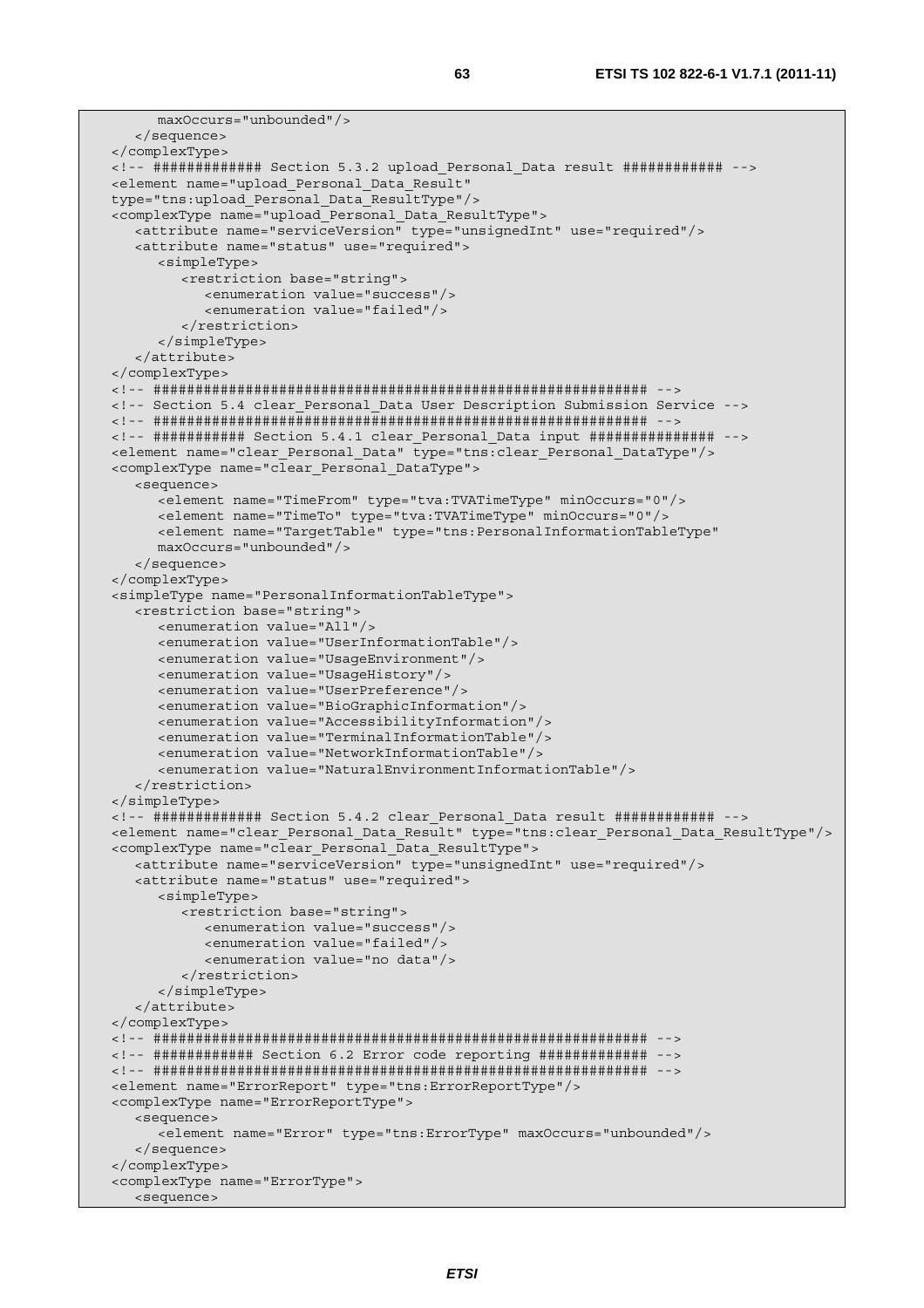```
 <element name="Reason" type="mpeg7:TextualType" minOccurs="0" 
      maxOccurs="unbounded"/> 
   </sequence> 
   <attribute name="errorCode" type="tns:errorCodeType" use="required"/> 
    <attribute name="fields" type="tns:fieldIDListType"/> 
 </complexType> 
 <simpleType name="errorCodeType"> 
    <restriction base="string"> 
      <enumeration value="FatalError"/> 
      <enumeration value="InvalidRequest"/> 
      <enumeration value="Unsupported"/> 
       <enumeration value="UnrecognizedVersion"/> 
      <enumeration value="UnspecifiedError"/> 
      <enumeration value="UnsupportedQueryField"/> 
      <enumeration value="UnsupportedSortField"/> 
      <enumeration value="InvalidFieldID"/> 
       <enumeration value="InvalidFieldValue"/> 
    </restriction> 
 </simpleType> 
 <!-- ############################################################ --> 
 <!-- Section 7.1 describe_get_Data Capability Description Service --> 
 <!-- ############################################################ --> 
 <!-- ######### describe_get_Data input (no parameters) ########## --> 
 <element name="describe_get_Data" type="tns:describe_get_DataType"/> 
 <complexType name="describe_get_DataType"/> 
 <!-- ########### Section 7.1 describe_get_Data output ########### --> 
 <element name="describe_get_Data_Result" type="tns:describe_get_Data_ResultType"/> 
 <complexType name="describe_get_Data_ResultType"> 
    <sequence> 
       <element name="Name" type="string" minOccurs="0"/> 
       <element name="Description" type="mpeg7:TextualType" minOccurs="0" 
      maxOccurs="unbounded"/> 
      <element name="CollationURI" type="anyURI" minOccurs="0"/> 
       <element name="ExtendedFieldList" type="tns:FieldIDDefinitionListType" 
      minOccurs="0"> 
          <key name="UniqueExtendedFields"> 
            <selector xpath="tns:FieldIDDefinition"/> 
            <field xpath="@fieldID"/> 
          </key> 
       </element> 
       <element name="AuthorityList" type="tns:AuthorityListType" minOccurs="0"/> 
      <element name="AvailableTables" type="tns:AvailableTableListType"/> 
       <element name="RequestedFieldsCapability" type="boolean" 
      minOccurs="0"/> 
       <element name="PersonalInformationHandling" 
      type="tns:PersonalInformationHandlingType" minOccurs="0"/> 
       <element name="UpdateCapability" type="tns:updateCapabilityType" minOccurs="0"/> 
    </sequence> 
    <attribute name="serviceVersion" type="unsignedInt" use="required"/> 
 </complexType> 
 <complexType name="PersonalInformationHandlingType"> 
    <sequence> 
      <element name="PersonalInformationSource" 
      type="tns:PersonalInformationSourceType" maxOccurs="unbounded"/> 
       <element name="PersonalInformationTable" 
       type="tns:PersonalInformationTableType"/> 
   </sequence> 
 </complexType> 
 <simpleType name="PersonalInformationSourceType"> 
    <restriction base="string"> 
       <enumeration value="embedded"/> 
      <enumeration value="byUpload"/> 
      <enumeration value="byResource"/> 
    </restriction> 
 </simpleType> 
 <!-- ########### Section 7.1.1: The Authority List ########### --> 
 <complexType name="AuthorityListType"> 
    <sequence> 
     <element name="Authority" type="string" maxOccurs="unbounded"/>
```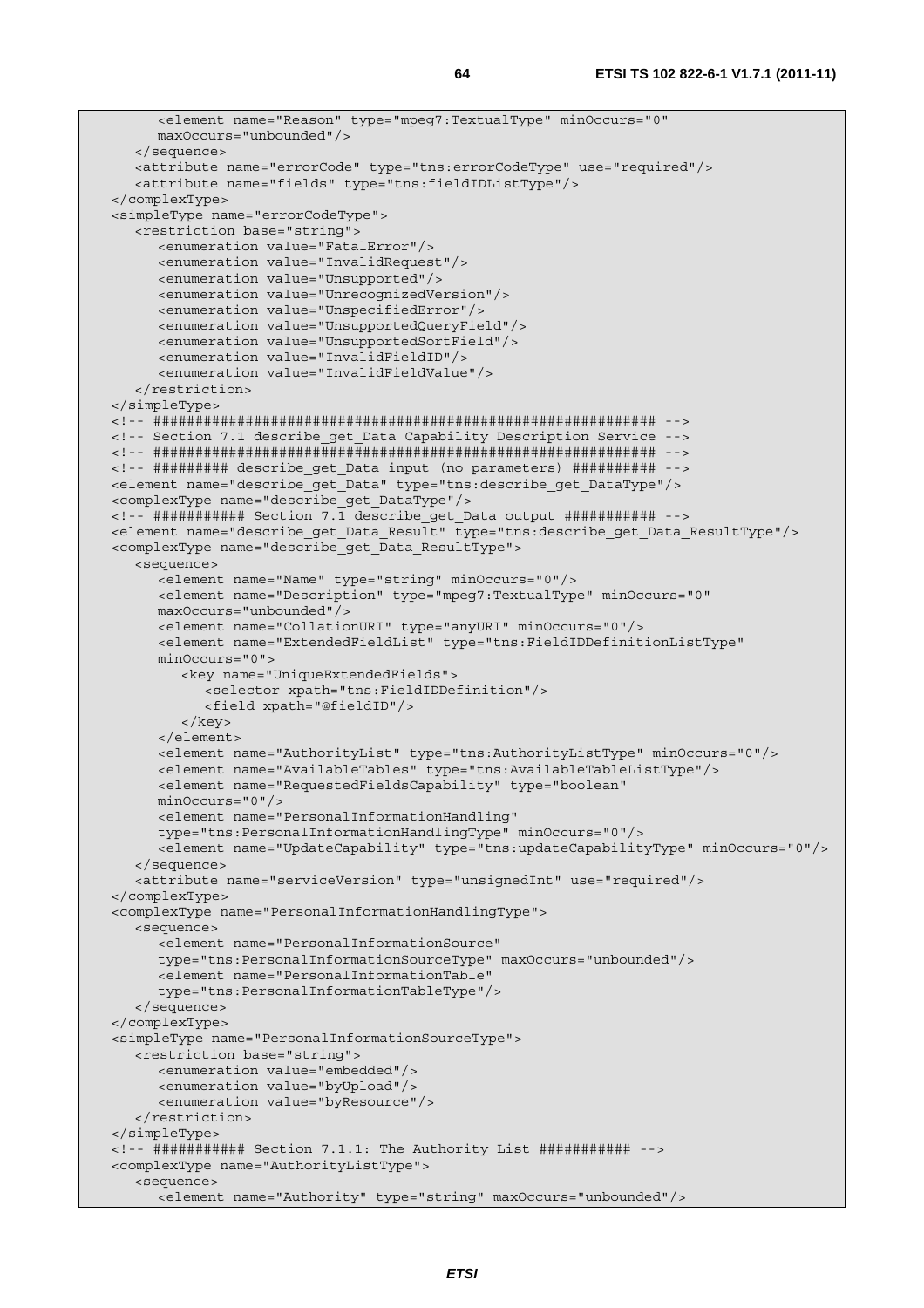</sequence> </complexType> <!-- ########### Section 7.1.2 Available tables information ########### --> <complexType name="AvailableTableListType"> <sequence> <element name="Table" type="tns:AvailableTableBase" maxOccurs="unbounded"/> </sequence> </complexType> <complexType name="AvailableTableBase" abstract="true"> <sequence> <element name="AuthorityList" type="tns:AuthorityListType" minOccurs="0"/> <element name="AvailableFields" type="tns:FieldListType" minOccurs="0"/> </sequence> <attribute name="canSort" type="tns:fieldIDListType"/> <attribute name="canQuery" type="tns:fieldIDListType"/> </complexType> <complexType name="ContentReferencingTable"> <complexContent> <extension base="tns:AvailableTableBase"> <sequence> <element ref="rar:ResolvingAuthorityRecordTable"/> </sequence> </extension> </complexContent> </complexType> <complexType name="ClassificationSchemeTable"> <complexContent> <extension base="tns:AvailableTableBase"/> </complexContent> </complexType> <complexType name="ProgramInformationTable"> <complexContent> <extension base="tns:AvailableTableBase"/> </complexContent> </complexType> <complexType name="GroupInformationTable"> <complexContent> <extension base="tns:AvailableTableBase"/> </complexContent> </complexType> <complexType name="ProgramLocationTable"> <complexContent> <extension base="tns:AvailableTableBase"> <sequence> <element name="AvailableLocations"> <complexType> <sequence> <element name="Availability" type="duration" minOccurs="0"/> <element name="ServiceURL" type="anyURI" maxOccurs="unbounded"/> </sequence> </complexType> </element> </sequence> </extension> </complexContent> </complexType> <complexType name="ProgramReviewTable"> <complexContent> <extension base="tns:AvailableTableBase"/> </complexContent> </complexType> <complexType name="SegmentInformationTable"> <complexContent> <extension base="tns:AvailableTableBase"/> </complexContent> </complexType> <complexType name="ServiceInformationTable"> <complexContent> <extension base="tns:AvailableTableBase"/>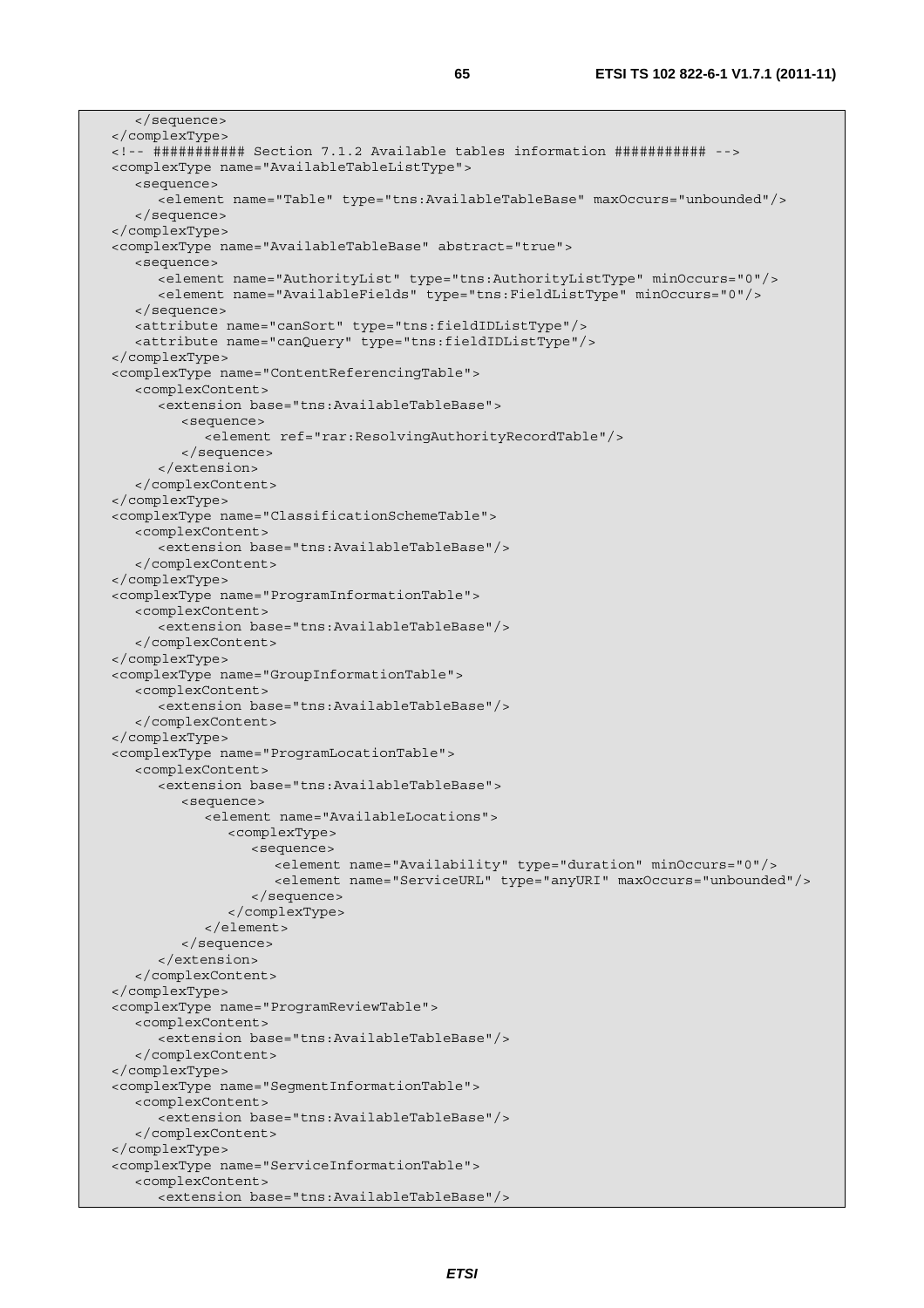```
 </complexContent> 
 </complexType> 
 <complexType name="CreditInformationTable"> 
    <complexContent> 
       <extension base="tns:AvailableTableBase"/> 
     </complexContent> 
 </complexType> 
 <complexType name="PackageTable"> 
   <complexContent> 
     <extension base="tns:AvailableTableBase"/> 
   </complexContent> 
 </complexType> 
 <complexType name="InterstitialCampaignTable"> 
   <complexContent> 
     <extension base="tns:AvailableTableBase"/> 
   </complexContent> 
 </complexType> 
 <complexType name="RMPITable"> 
   <complexContent> 
     <extension base="tns:AvailableTableBase"/> 
   </complexContent> 
 </complexType> 
 <complexType name="CouponTable"> 
   <complexContent> 
     <extension base="tns:AvailableTableBase"/> 
   </complexContent> 
 </complexType> 
 <complexType name="TargetingInformationTable"> 
   <complexContent> 
     <extension base="tns:AvailableTableBase"/> 
   </complexContent> 
 </complexType> 
 <complexType name="InterstitialTargetingTable"> 
   <complexContent> 
     <extension base="tns:AvailableTableBase"/> 
   </complexContent> 
 </complexType> 
 <!-- ########## Section 7.1.4 Description of update capabilities ########## --> 
 <complexType name="updateCapabilityType"> 
    <attribute name="versionRequest" type="boolean" default="true"/> 
    <attribute name="invalidResponse" type="boolean" default="true"/> 
 </complexType> 
 <!-- ############################################################### --> 
 <!-- Section 7.2 describe_submit_Data Capability Description Service --> 
 <!-- ############################################################### --> 
 <!-- ######### describe_submit_Data input (no parameters) ########## --> 
 <element name="describe_submit_Data" type="tns:describe_submit_DataType"/> 
 <complexType name="describe_submit_DataType"/> 
 <!-- ########### Section 7.2 describe_submit_Data output ########### --> 
 <complexType name="describe_submit_Data_Result"> 
    <sequence> 
       <element name="Name" type="string" minOccurs="0"/> 
       <element name="Description" type="mpeg7:TextualType" minOccurs="0" 
       maxOccurs="unbounded"/> 
       <element name="RequestedTables" type="tns:RequestedSubmitTablesType"/> 
       <element ref="p3p:POLICY" minOccurs="0"/> 
     </sequence> 
 </complexType> 
 <complexType name="RequestedSubmitTablesType"> 
     <sequence> 
       <element name="Table" maxOccurs="unbounded"> 
          <complexType> 
             <attribute name="type" use="required"> 
                <simpleType> 
                   <restriction base="string"> 
                      <enumeration value="UserPreferences"/> 
                      <enumeration value="UsageHistory"/> 
                   </restriction>
```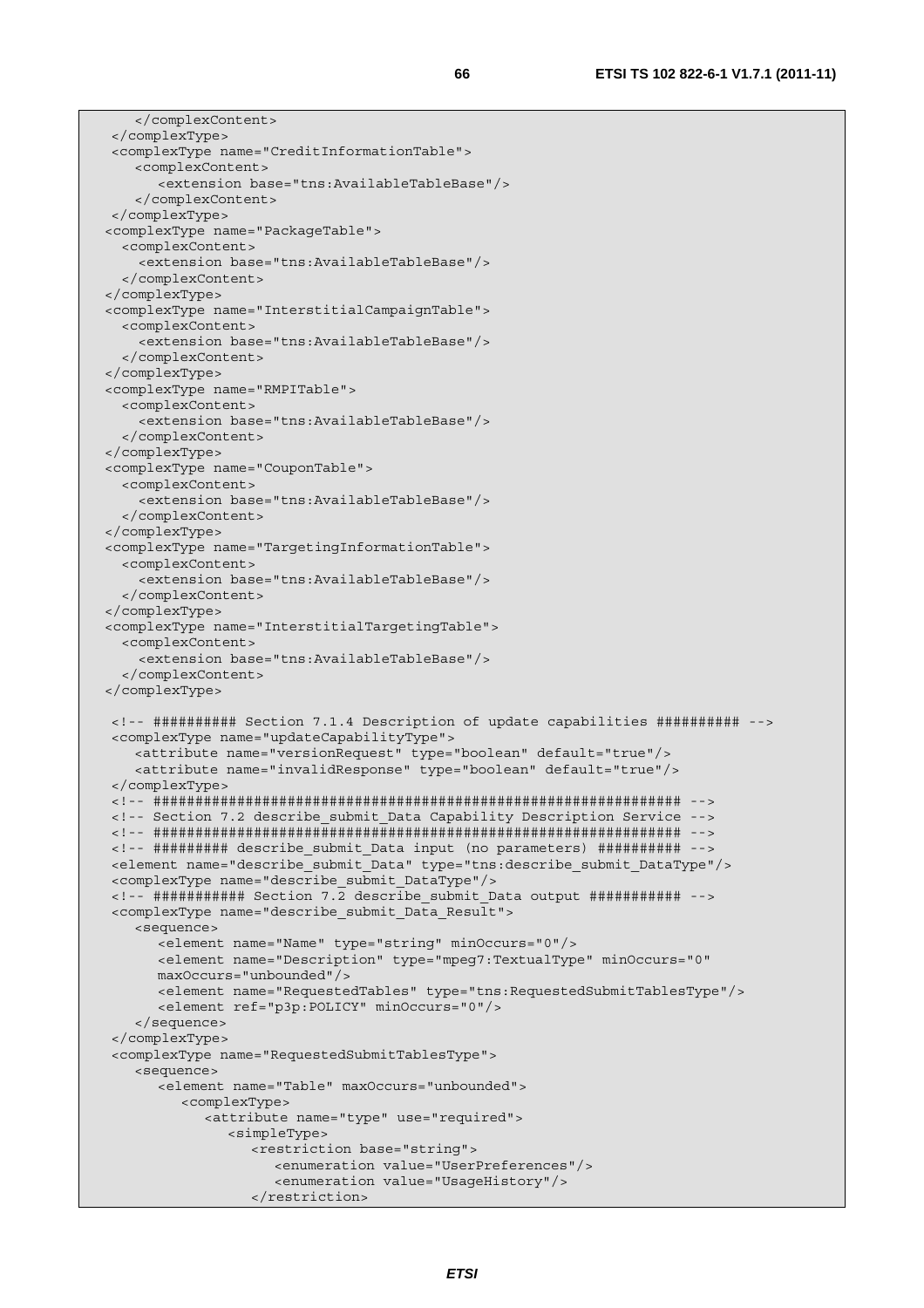```
 </simpleType> 
               </attribute> 
            </complexType> 
        \geq/element>
      </sequence> 
   </complexType> 
   <!-- ############################################################### --> 
   <!-- Section 7.3 describe_upload_Personal_Data Capability Description Service --> 
   <!-- ############################################################### --> 
   <!-- ######### describe_upload_Personal_Data input ########## --> 
   <element name="describe_upload_Personal_Data" 
   type="tns:describe_upload_Personal_DataType"/> 
   <complexType name="describe_upload_Personal_DataType"/> 
   <!-- ########### Section 7.3 describe_upload_Personal_Data output ########### --> 
   <element name="describe_upload_Personal_Data_Result" 
type="tns:describe_upload_Personal_Data_ResultType"/> 
   <complexType name="describe_upload_Personal_Data_ResultType"> 
      <sequence> 
         <element name="Name" type="string" minOccurs="0"/> 
         <element name="Description" type="mpeg7:TextualType" minOccurs="0" 
         maxOccurs="unbounded"/> 
         <element name="UploadableTable" type="tns:PersonalInformationTableType" 
         maxOccurs="unbounded"/> 
         <element ref="p3p:POLICY" minOccurs="0"/> 
      </sequence> 
   </complexType> 
</schema>
```
# B.2 FieldID definition list

The *TV-Anytime* fieldID definition list which is defined by the schema in clause 5.1.1.1.2 is as follows:

```
<?xml version="1.0" encoding="UTF-8"?> 
<tns:FieldIDDefinitionList targetNamespace=urn:tva:transport:fieldIDs:2011 
xmlns:tns="urn:tva:transport:2011" xmlns:tns="urn:tva:transport:2011" 
xmlns:tva="urn:tva:metadata:2011" xmlns:tva2="urn:tva:metadata:extended:2011" 
xmlns:mpeg7="urn:tva:mpeg7:2008" xmlns:cr="urn:tva:ContentReferencing:2011" 
xmlns:xsi="http://www.w3.org/2001/XMLSchema-instance" 
xsi:schemaLocation="urn:tva:transport:2011 tva_transport_6-1_v171.xsd"> 
  \leq ! -######################################################################################## 
--> 
   <!-- fieldID for ContentReferencing --> 
  <! --
######################################################################################## 
--> 
   <Tns:FieldIDDefinition fieldID="Start" 
fieldDefinition="/cr:ContentReferencingTable/cr:Result/cr:LocationsResult/cr:DecomposedLo
cator/@start"/> 
  \geq 1 -######################################################################################## 
--> 
  <!-- fieldID for Program, Group, Instance, Segment and Package
  \leq ! -
######################################################################################## 
--> 
   <Tns:FieldIDDefinition fieldID="Title" fieldDefinition=" 
/tva:TVAMain/tva:ProgramDescription/tva:ProgramInformationTable/tva:ProgramInformation/tv
a:BasicDescription/tva:Title/text()
```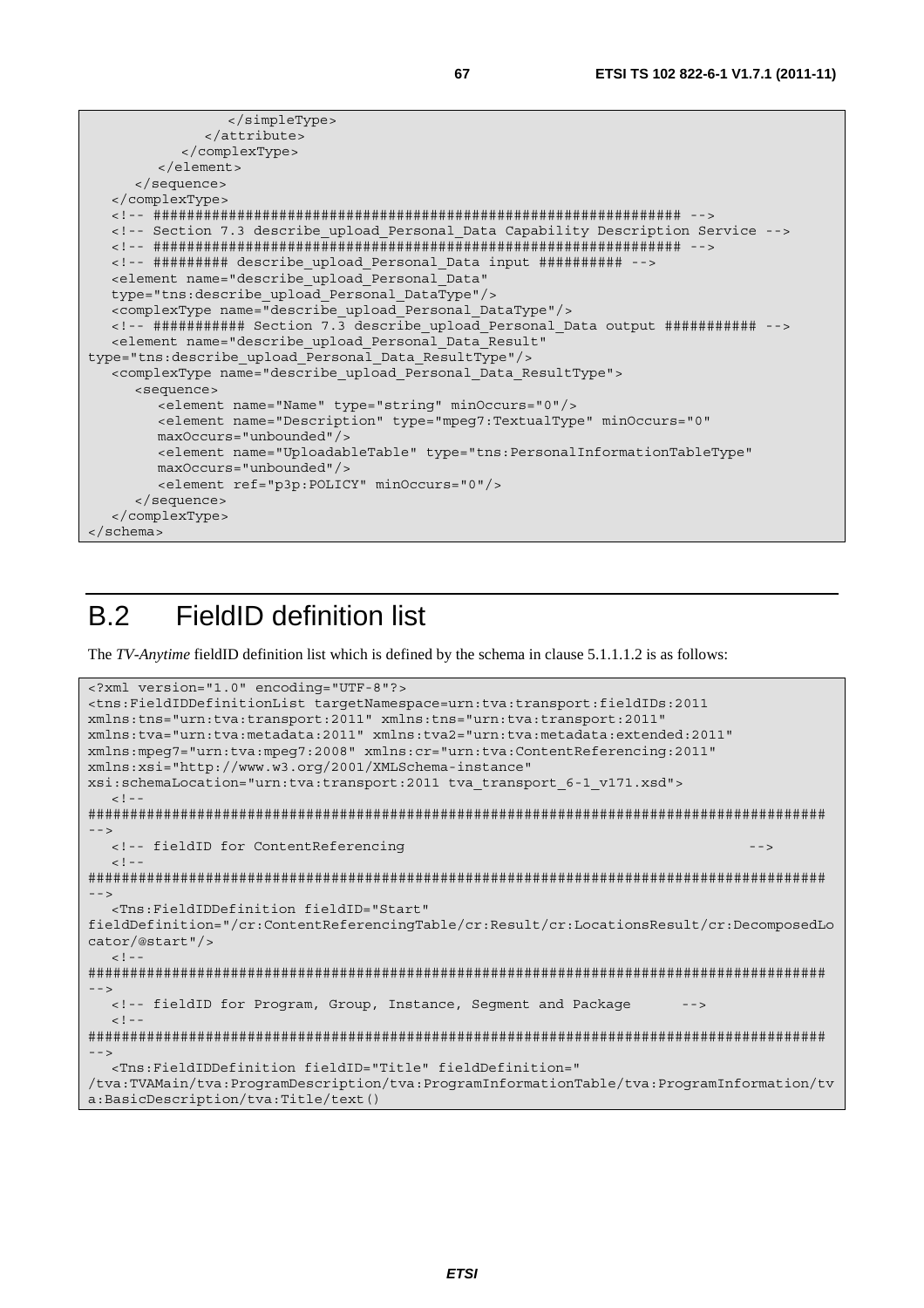/tva:TVAMain/tva:ProgramDescription/tva:ProgramInformationTable/tva:ProgramInformation/tv a:BasicDescription/tva:ShortTitle/text() /tva:TVAMain/tva:ProgramDescription/tva:GroupInformationTable/tva:GroupInformation/tva:Ba sicDescription/tva:Title/text() /tva:TVAMain/tva:ProgramDescription/tva:GroupInformationTable/tva:GroupInformation/tva:Ba sicDescription/tva:ShortTitle/text() /tva:TVAMain/tva:ProgramDescription/tva:ProgramLocationTable/tva:BroadcastEvent/tva:Insta nceDescription/tva:Title/text() /tva:TVAMain/tva:ProgramDescription/tva:ProgramLocationTable/tva:Schedule/tva:ScheduleEve nt/tva:InstanceDescription/tva:Title/text() /tva:TVAMain/tva:ProgramDescription/tva:ProgramLocationTable/tva:OnDemandProgram/tva:Inst anceDescription/tva:Title/text() /tva:TVAMain/tva:ProgramDescription/tva:ProgramLocationTable/tva:OnDemandService/tva:OnDe mandProgram/tva:InstanceDescription/tva:Title/text() /tva:TVAMain/tva:ProgramDescription/tva:SegmentInformationTable/tva:SegmentInformation/tv a:Description/tva:Title/text() /tva:TVAMain/tva:ProgramDescription/tva:SegmentInformationTable/tva:SegmentGroupInformati on/tva:Description/tva:Title/text() /tva2:ExtendedTVAMain/tva2:PackageTable/tva2:Package/tva2:Descriptor/tva2:ObjectDescripti on/tva2:ContentDescription/tva:Title/text() /tva2:ExtendedTVAMain/tva2:PackageTable/tva2:Package/tva2:Descriptor/tva2:ObjectDescripti on/tva2:ContentDescription/tva:ShortTitle/text() /tva2:ExtendedTVAMain/tva2:PackageTable/tva2:Package/tva2:Declarations/tva2:Descriptor/tv a2:ObjectDescription/tva2:ContentDescription/tva:Title/text() /tva2:ExtendedTVAMain/tva2:PackageTable/tva2:Package/tva2:Declarations/tva2:Descriptor/tv a2:ObjectDescription/tva2:ContentDescription/tva:ShortTitle/text() /tva2:ExtendedTVAMain/tva2:PackageTable/tva2:Package/tva2:Declarations/tva2:Item/tva2:Des criptor/tva2:ObjectDescription/tva2:ContentDescription/tva:Title/text() /tva2:ExtendedTVAMain/tva2:PackageTable/tva2:Package/tva2:Declarations/tva2:Item/tva2:Des criptor/tva2:ObjectDescription/tva2:ContentDescription/tva:ShortTitle/text() /tva2:ExtendedTVAMain/tva2:PackageTable/tva2:Package/tva2:Declarations/tva2:Item/tva2:Cho ice/tva2:Descriptor/tva2:ObjectDescription/tva2:ContentDescription/tva:Title/text() /tva2:ExtendedTVAMain/tva2:PackageTable/tva2:Package/tva2:Declarations/tva2:Item/tva2:Cho ice/tva2:Descriptor/tva2:ObjectDescription/tva2:ContentDescription/tva:ShortTitle/text() /tva2:ExtendedTVAMain/tva2:PackageTable/tva2:Package/tva2:Declarations/tva2:Item/tva2:Cho ice/tva2:Selection/tva2:Descriptor/tva2:ObjectDescription/tva2:ContentDescription/tva:Tit le/text() /tva2:ExtendedTVAMain/tva2:PackageTable/tva2:Package/tva2:Declarations/tva2:Item/tva2:Cho ice/tva2:Selection/tva2:Descriptor/tva2:ObjectDescription/tva2:ContentDescription/tva:Sho rtTitle/text() /tva2:ExtendedTVAMain/tva2:PackageTable/tva2:Package/tva2:Declarations/tva2:Item/tva2:Com ponent/tva2:Descriptor/tva2:ObjectDescription/tva2:ContentDescription/tva:Title/text() /tva2:ExtendedTVAMain/tva2:PackageTable/tva2:Package/tva2:Declarations/tva2:Item/tva2:Com ponent/tva2:Descriptor/tva2:ObjectDescription/tva2:ContentDescription/tva:ShortTitle/text () /tva2:ExtendedTVAMain/tva2:PackageTable/tva2:Package/tva2:Declarations/tva2:Item/tva2:Com ponent/tva2:Anchor/tva2:Descriptor/tva2:ObjectDescription/tva2:ContentDescription/tva:Tit  $le/text()$ /tva2:ExtendedTVAMain/tva2:PackageTable/tva2:Package/tva2:Declarations/tva2:Item/tva2:Com ponent/tva2:Anchor/tva2:Descriptor/tva2:ObjectDescription/tva2:ContentDescription/tva:Sho rtTitle/text() /tva2:ExtendedTVAMain/tva2:PackageTable/tva2:Package/tva2:Declarations/tva2:Item/tva2:Ite m/tva2:Descriptor/tva2:ObjectDescription/tva2:ContentDescription/tva:Title/text() /tva2:ExtendedTVAMain/tva2:PackageTable/tva2:Package/tva2:Declarations/tva2:Item/tva2:Ite m/tva2:Descriptor/tva2:ObjectDescription/tva2:ContentDescription/tva:ShortTitle/text() /tva2:ExtendedTVAMain/tva2:PackageTable/tva2:Package/tva2:Declarations/tva2:Item/tva2:Ite m/tva2:Choice/tva2:Descriptor/tva2:ObjectDescription/tva2:ContentDescription/tva:Title/te  $xt()$ /tva2:ExtendedTVAMain/tva2:PackageTable/tva2:Package/tva2:Declarations/tva2:Item/tva2:Ite m/tva2:Choice/tva2:Descriptor/tva2:ObjectDescription/tva2:ContentDescription/tva:ShortTit le/text() /tva2:ExtendedTVAMain/tva2:PackageTable/tva2:Package/tva2:Declarations/tva2:Item/tva2:Ite m/tva2:Choice/tva2:Selection/tva2:Descriptor/tva2:ObjectDescription/tva2:ContentDescripti

on/tva:Title/text()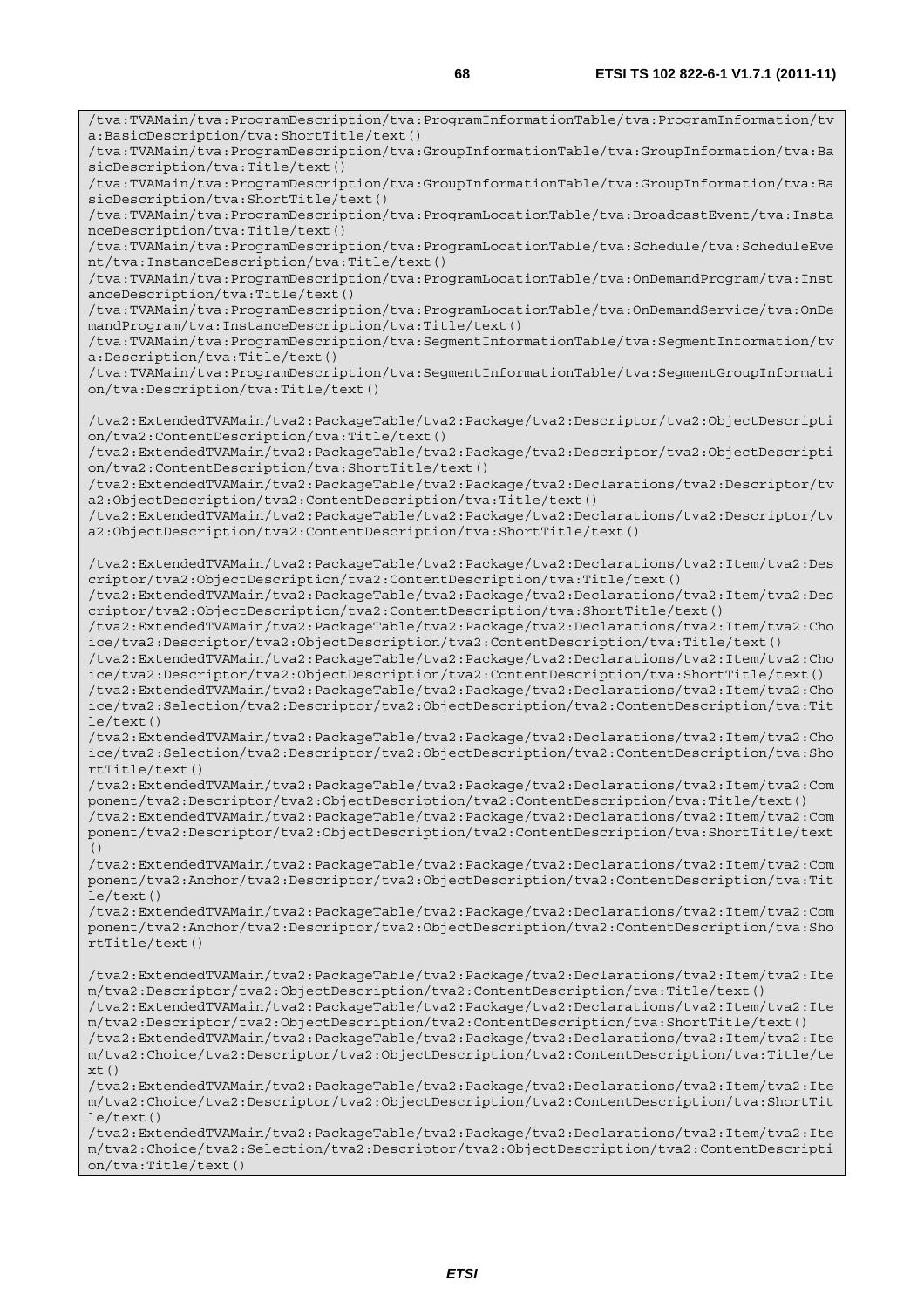/tva2:ExtendedTVAMain/tva2:PackageTable/tva2:Package/tva2:Declarations/tva2:Item/tva2:Ite m/tva2:Choice/tva2:Selection/tva2:Descriptor/tva2:ObjectDescription/tva2:ContentDescripti

on/tva:ShortTitle/text() /tva2:ExtendedTVAMain/tva2:PackageTable/tva2:Package/tva2:Declarations/tva2:Item/tva2:Ite m/tva2:Component/tva2:Descriptor/tva2:ObjectDescription/tva2:ContentDescription/tva:Title /text() /tva2:ExtendedTVAMain/tva2:PackageTable/tva2:Package/tva2:Declarations/tva2:Item/tva2:Ite m/tva2:Component/tva2:Descriptor/tva2:ObjectDescription/tva2:ContentDescription/tva:Short Title/text() /tva2:ExtendedTVAMain/tva2:PackageTable/tva2:Package/tva2:Declarations/tva2:Item/tva2:Ite m/tva2:Component/tva2:Anchor/tva2:Descriptor/tva2:ObjectDescription/tva2:ContentDescripti on/tva:Title/text() /tva2:ExtendedTVAMain/tva2:PackageTable/tva2:Package/tva2:Declarations/tva2:Item/tva2:Ite m/tva2:Component/tva2:Anchor/tva2:Descriptor/tva2:ObjectDescription/tva2:ContentDescripti on/tva:ShortTitle/text() /tva2:ExtendedTVAMain/tva2:PackageTable/tva2:Package/tva2:Declarations/tva2:Component/tva 2:Descriptor/tva2:ObjectDescription/tva2:ContentDescription/tva:Title/text() /tva2:ExtendedTVAMain/tva2:PackageTable/tva2:Package/tva2:Declarations/tva2:Component/tva 2:Descriptor/tva2:ObjectDescription/tva2:ContentDescription/tva:ShortTitle/text() /tva2:ExtendedTVAMain/tva2:PackageTable/tva2:Package/tva2:Declarations/tva2:Component/tva 2:Anchor/tva2:Descriptor/tva2:ObjectDescription/tva2:ContentDescription/tva:Title/text() /tva2:ExtendedTVAMain/tva2:PackageTable/tva2:Package/tva2:Declarations/tva2:Component/tva 2:Anchor/tva2:Descriptor/tva2:ObjectDescription/tva2:ContentDescription/tva:ShortTitle/te xt() /tva2:ExtendedTVAMain/tva2:PackageTable/tva2:Package/tva2:Declarations/tva2:Anchor/tva2:D escriptor/tva2:ObjectDescription/tva2:ContentDescription/tva:Title/text() /tva2:ExtendedTVAMain/tva2:PackageTable/tva2:Package/tva2:Declarations/tva2:Anchor/tva2:D escriptor/tva2:ObjectDescription/tva2:ContentDescription/tva:ShortTitle/text() /tva2:ExtendedTVAMain/tva2:PackageTable/tva2:Package/tva2:Item/tva2:Descriptor/tva2:Objec tDescription/tva2:ContentDescription/tva:Title/text() /tva2:ExtendedTVAMain/tva2:PackageTable/tva2:Package/tva2:Item/tva2:Descriptor/tva2:Objec tDescription/tva2:ContentDescription/tva:ShortTitle/text() /tva2:ExtendedTVAMain/tva2:PackageTable/tva2:Package/tva2:Item/tva2:Choice/tva2:Descripto r/tva2:ObjectDescription/tva2:ContentDescription/tva:Title/text() /tva2:ExtendedTVAMain/tva2:PackageTable/tva2:Package/tva2:Item/tva2:Choice/tva2:Descripto r/tva2:ObjectDescription/tva2:ContentDescription/tva:ShortTitle/text() /tva2:ExtendedTVAMain/tva2:PackageTable/tva2:Package/tva2:Item/tva2:Choice/tva2:Selection /tva2:Descriptor/tva2:ObjectDescription/tva2:ContentDescription/tva:Title/text() /tva2:ExtendedTVAMain/tva2:PackageTable/tva2:Package/tva2:Item/tva2:Choice/tva2:Selection /tva2:Descriptor/tva2:ObjectDescription/tva2:ContentDescription/tva:ShortTitle/text() /tva2:ExtendedTVAMain/tva2:PackageTable/tva2:Package/tva2:Item/tva2:Component/tva2:Descri ptor/tva2:ObjectDescription/tva2:ContentDescription/tva:Title/text() /tva2:ExtendedTVAMain/tva2:PackageTable/tva2:Package/tva2:Item/tva2:Component/tva2:Descri ptor/tva2:ObjectDescription/tva2:ContentDescription/tva:ShortTitle/text() /tva2:ExtendedTVAMain/tva2:PackageTable/tva2:Package/tva2:Item/tva2:Component/tva2:Anchor /tva2:Descriptor/tva2:ObjectDescription/tva2:ContentDescription/tva:Title/text() /tva2:ExtendedTVAMain/tva2:PackageTable/tva2:Package/tva2:Item/tva2:Component/tva2:Anchor /tva2:Descriptor/tva2:ObjectDescription/tva2:ContentDescription/tva:ShortTitle/text() /tva2:ExtendedTVAMain/tva2:PackageTable/tva2:Package/tva2:Item/tva2:Item/tva2:Descriptor/ tva2:ObjectDescription/tva2:ContentDescription/tva:Title/text() /tva2:ExtendedTVAMain/tva2:PackageTable/tva2:Package/tva2:Item/tva2:Item/tva2:Descriptor/ tva2:ObjectDescription/tva2:ContentDescription/tva:ShortTitle/text() /tva2:ExtendedTVAMain/tva2:PackageTable/tva2:Package/tva2:Item/tva2:Item/tva2:Choice/tva2 :Descriptor/tva2:ObjectDescription/tva2:ContentDescription/tva:Title/text() /tva2:ExtendedTVAMain/tva2:PackageTable/tva2:Package/tva2:Item/tva2:Item/tva2:Choice/tva2 :Descriptor/tva2:ObjectDescription/tva2:ContentDescription/tva:ShortTitle/text() /tva2:ExtendedTVAMain/tva2:PackageTable/tva2:Package/tva2:Item/tva2:Item/tva2:Choice/tva2 :Selection/tva2:Descriptor/tva2:ObjectDescription/tva2:ContentDescription/tva:Title/text( )

/tva2:ExtendedTVAMain/tva2:PackageTable/tva2:Package/tva2:Item/tva2:Item/tva2:Choice/tva2 :Selection/tva2:Descriptor/tva2:ObjectDescription/tva2:ContentDescription/tva:ShortTitle/ text()

/tva2:ExtendedTVAMain/tva2:PackageTable/tva2:Package/tva2:Item/tva2:Item/tva2:Component/t va2:Descriptor/tva2:ObjectDescription/tva2:ContentDescription/tva:Title/text() /tva2:ExtendedTVAMain/tva2:PackageTable/tva2:Package/tva2:Item/tva2:Item/tva2:Component/t va2:Descriptor/tva2:ObjectDescription/tva2:ContentDescription/tva:ShortTitle/text()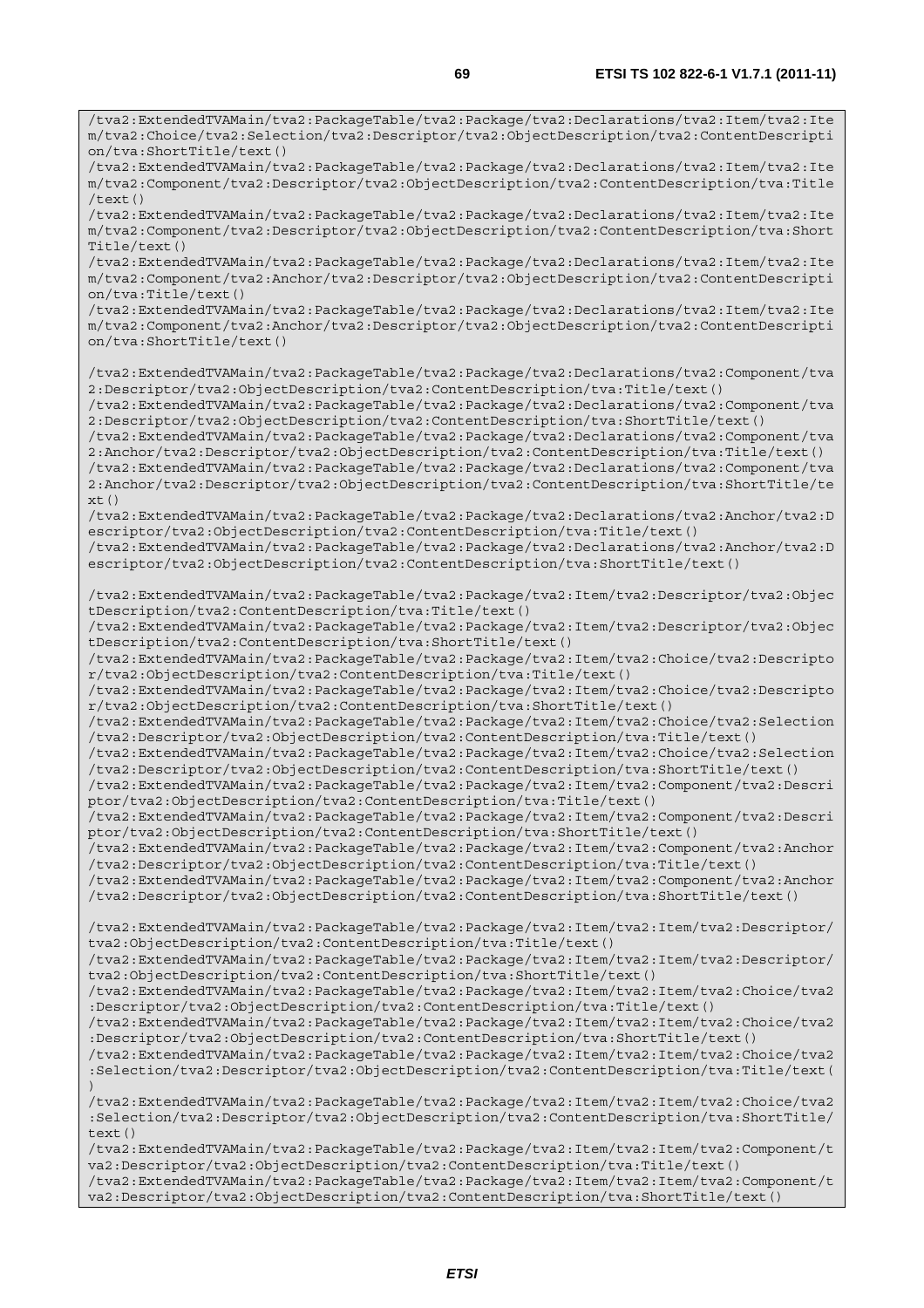/tva2:ExtendedTVAMain/tva2:PackageTable/tva2:Package/tva2:Item/tva2:Item/tva2:Component/t va2:Anchor/tva2:Descriptor/tva2:ObjectDescription/tva2:ContentDescription/tva:Title/text( ) /tva2:ExtendedTVAMain/tva2:PackageTable/tva2:Package/tva2:Item/tva2:Item/tva2:Component/t va2:Anchor/tva2:Descriptor/tva2:ObjectDescription/tva2:ContentDescription/tva:ShortTitle/ text()  $''$ /> <Tns:FieldIDDefinition fieldID="TitleLanguage" fieldDefinition=" /tva:TVAMain/tva:ProgramDescription/tva:ProgramInformationTable/tva:ProgramInformation/tv a:BasicDescription/tva:Title/@xml:lang /tva:TVAMain/tva:ProgramDescription/tva:ProgramInformationTable/tva:ProgramInformation/tv a:BasicDescription/tva:ShortTitle/@xml:lang /tva:TVAMain/tva:ProgramDescription/tva:GroupInformationTable/tva:GroupInformation/tva:Ba sicDescription/tva:Title/@xml:lang /tva:TVAMain/tva:ProgramDescription/tva:GroupInformationTable/tva:GroupInformation/tva:Ba sicDescription/tva:ShortTitle/@xml:lang /tva:TVAMain/tva:ProgramDescription/tva:ProgramLocationTable/tva:BroadcastEvent/tva:Insta nceDescription/tva:Title/@xml:lang /tva:TVAMain/tva:ProgramDescription/tva:ProgramLocationTable/tva:Schedule/tva:ScheduleEve nt/tva:InstanceDescription/tva:Title/@xml:lang /tva:TVAMain/tva:ProgramDescription/tva:ProgramLocationTable/tva:OnDemandProgram/tva:Inst anceDescription/tva:Title/@xml:lang /tva:TVAMain/tva:ProgramDescription/tva:ProgramLocationTable/tva:OnDemandService/tva:OnDe mandProgram/tva:InstanceDescription/tva:Title/@xml:lang /tva:TVAMain/tva:ProgramDescription/tva:SegmentInformationTable/tva:SegmentInformation/tv a:Description/tva:Title/@xml:lang /tva:TVAMain/tva:ProgramDescription/tva:SegmentInformationTable/tva:SegmentGroupInformati on/tva:Description/tva:Title/@xml:lang /tva2:ExtendedTVAMain/tva2:PackageTable/tva2:Package/tva2:Descriptor/tva2:ObjectDescripti on/tva2:ContentDescription/tva:Title/@xml:lang /tva2:ExtendedTVAMain/tva2:PackageTable/tva2:Package/tva2:Descriptor/tva2:ObjectDescripti on/tva2:ContentDescription/tva:ShortTitle/@xml:lang /tva2:ExtendedTVAMain/tva2:PackageTable/tva2:Package/tva2:Declarations/tva2:Descriptor/tv a2:ObjectDescription/tva2:ContentDescription/tva:Title/@xml:lang /tva2:ExtendedTVAMain/tva2:PackageTable/tva2:Package/tva2:Declarations/tva2:Descriptor/tv a2:ObjectDescription/tva2:ContentDescription/tva:ShortTitle/@xml:lang /tva2:ExtendedTVAMain/tva2:PackageTable/tva2:Package/tva2:Declarations/tva2:Item/tva2:Des criptor/tva2:ObjectDescription/tva2:ContentDescription/tva:Title/@xml:lang /tva2:ExtendedTVAMain/tva2:PackageTable/tva2:Package/tva2:Declarations/tva2:Item/tva2:Des criptor/tva2:ObjectDescription/tva2:ContentDescription/tva:ShortTitle/@xml:lang /tva2:ExtendedTVAMain/tva2:PackageTable/tva2:Package/tva2:Declarations/tva2:Item/tva2:Cho ice/tva2:Descriptor/tva2:ObjectDescription/tva2:ContentDescription/tva:Title/@xml:lang /tva2:ExtendedTVAMain/tva2:PackageTable/tva2:Package/tva2:Declarations/tva2:Item/tva2:Cho ice/tva2:Descriptor/tva2:ObjectDescription/tva2:ContentDescription/tva:ShortTitle/@xml:la ng /tva2:ExtendedTVAMain/tva2:PackageTable/tva2:Package/tva2:Declarations/tva2:Item/tva2:Cho ice/tva2:Selection/tva2:Descriptor/tva2:ObjectDescription/tva2:ContentDescription/tva:Tit le/@xml:lang /tva2:ExtendedTVAMain/tva2:PackageTable/tva2:Package/tva2:Declarations/tva2:Item/tva2:Cho ice/tva2:Selection/tva2:Descriptor/tva2:ObjectDescription/tva2:ContentDescription/tva:Sho rtTitle/@xml:lang /tva2:ExtendedTVAMain/tva2:PackageTable/tva2:Package/tva2:Declarations/tva2:Item/tva2:Com ponent/tva2:Descriptor/tva2:ObjectDescription/tva2:ContentDescription/tva:Title/@xml:lang /tva2:ExtendedTVAMain/tva2:PackageTable/tva2:Package/tva2:Declarations/tva2:Item/tva2:Com ponent/tva2:Descriptor/tva2:ObjectDescription/tva2:ContentDescription/tva:ShortTitle/@xml :lang /tva2:ExtendedTVAMain/tva2:PackageTable/tva2:Package/tva2:Declarations/tva2:Item/tva2:Com ponent/tva2:Anchor/tva2:Descriptor/tva2:ObjectDescription/tva2:ContentDescription/tva:Tit le/@xml:lang /tva2:ExtendedTVAMain/tva2:PackageTable/tva2:Package/tva2:Declarations/tva2:Item/tva2:Com ponent/tva2:Anchor/tva2:Descriptor/tva2:ObjectDescription/tva2:ContentDescription/tva:Sho rtTitle/@xml:lang /tva2:ExtendedTVAMain/tva2:PackageTable/tva2:Package/tva2:Declarations/tva2:Item/tva2:Ite m/tva2:Descriptor/tva2:ObjectDescription/tva2:ContentDescription/tva:Title/@xml:lang /tva2:ExtendedTVAMain/tva2:PackageTable/tva2:Package/tva2:Declarations/tva2:Item/tva2:Ite

m/tva2:Descriptor/tva2:ObjectDescription/tva2:ContentDescription/tva:ShortTitle/@xml:lang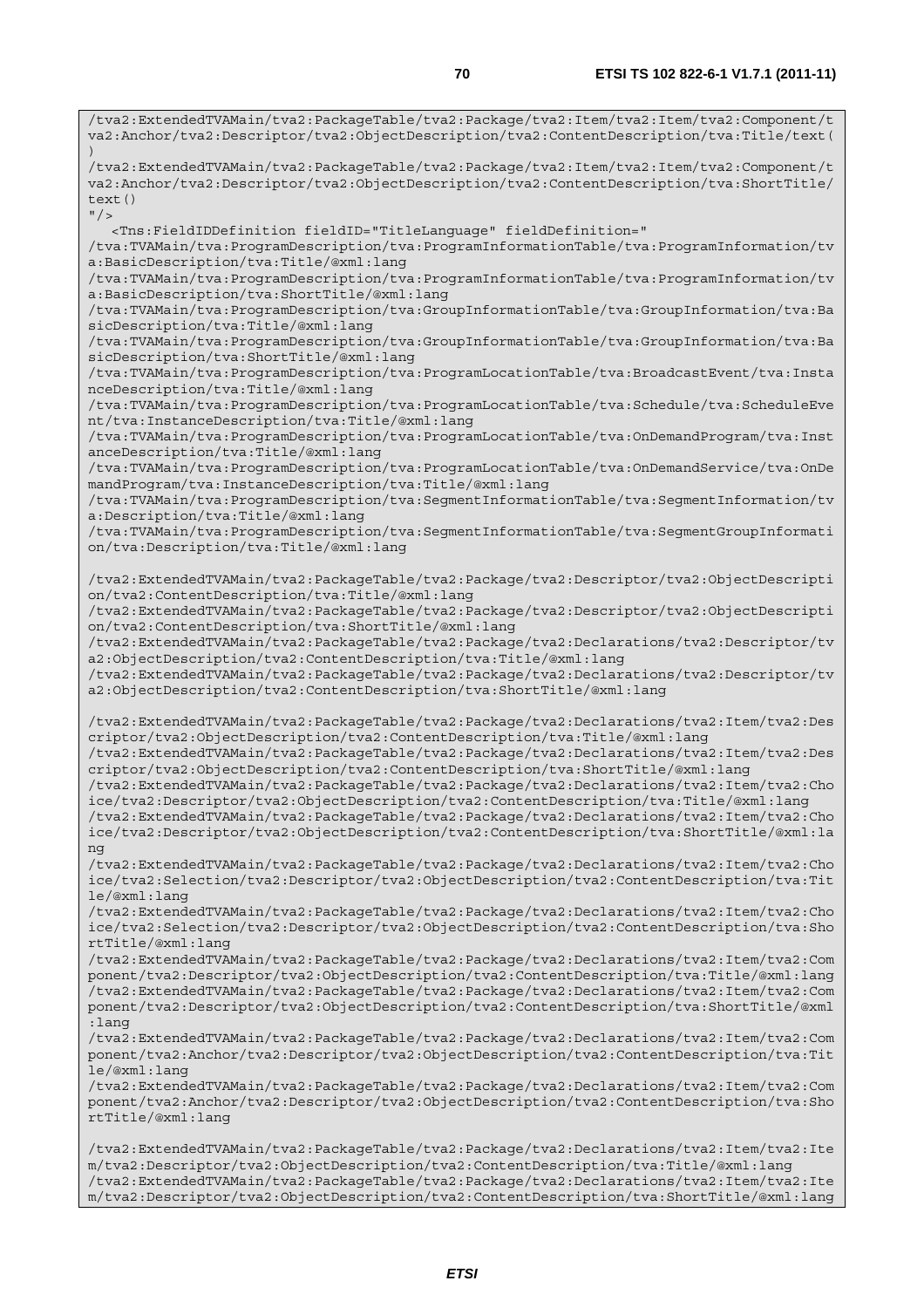/tva2:ExtendedTVAMain/tva2:PackageTable/tva2:Package/tva2:Declarations/tva2:Item/tva2:Ite m/tva2:Choice/tva2:Descriptor/tva2:ObjectDescription/tva2:ContentDescription/tva:Title/@x ml:lang /tva2:ExtendedTVAMain/tva2:PackageTable/tva2:Package/tva2:Declarations/tva2:Item/tva2:Ite m/tva2:Choice/tva2:Descriptor/tva2:ObjectDescription/tva2:ContentDescription/tva:ShortTit le/@xml:lang /tva2:ExtendedTVAMain/tva2:PackageTable/tva2:Package/tva2:Declarations/tva2:Item/tva2:Ite m/tva2:Choice/tva2:Selection/tva2:Descriptor/tva2:ObjectDescription/tva2:ContentDescripti on/tva:Title/@xml:lang /tva2:ExtendedTVAMain/tva2:PackageTable/tva2:Package/tva2:Declarations/tva2:Item/tva2:Ite m/tva2:Choice/tva2:Selection/tva2:Descriptor/tva2:ObjectDescription/tva2:ContentDescripti on/tva:ShortTitle/@xml:lang /tva2:ExtendedTVAMain/tva2:PackageTable/tva2:Package/tva2:Declarations/tva2:Item/tva2:Ite m/tva2:Component/tva2:Descriptor/tva2:ObjectDescription/tva2:ContentDescription/tva:Title /@xml:lang /tva2:ExtendedTVAMain/tva2:PackageTable/tva2:Package/tva2:Declarations/tva2:Item/tva2:Ite m/tva2:Component/tva2:Descriptor/tva2:ObjectDescription/tva2:ContentDescription/tva:Short Title/@xml:lang /tva2:ExtendedTVAMain/tva2:PackageTable/tva2:Package/tva2:Declarations/tva2:Item/tva2:Ite m/tva2:Component/tva2:Anchor/tva2:Descriptor/tva2:ObjectDescription/tva2:ContentDescripti on/tva:Title/@xml:lang /tva2:ExtendedTVAMain/tva2:PackageTable/tva2:Package/tva2:Declarations/tva2:Item/tva2:Ite m/tva2:Component/tva2:Anchor/tva2:Descriptor/tva2:ObjectDescription/tva2:ContentDescripti on/tva:ShortTitle/@xml:lang /tva2:ExtendedTVAMain/tva2:PackageTable/tva2:Package/tva2:Declarations/tva2:Component/tva 2:Descriptor/tva2:ObjectDescription/tva2:ContentDescription/tva:Title/@xml:lang /tva2:ExtendedTVAMain/tva2:PackageTable/tva2:Package/tva2:Declarations/tva2:Component/tva 2:Descriptor/tva2:ObjectDescription/tva2:ContentDescription/tva:ShortTitle/@xml:lang /tva2:ExtendedTVAMain/tva2:PackageTable/tva2:Package/tva2:Declarations/tva2:Component/tva 2:Anchor/tva2:Descriptor/tva2:ObjectDescription/tva2:ContentDescription/tva:Title/@xml:la ng /tva2:ExtendedTVAMain/tva2:PackageTable/tva2:Package/tva2:Declarations/tva2:Component/tva 2:Anchor/tva2:Descriptor/tva2:ObjectDescription/tva2:ContentDescription/tva:ShortTitle/@x ml:lang /tva2:ExtendedTVAMain/tva2:PackageTable/tva2:Package/tva2:Declarations/tva2:Anchor/tva2:D escriptor/tva2:ObjectDescription/tva2:ContentDescription/tva:Title/@xml:lang /tva2:ExtendedTVAMain/tva2:PackageTable/tva2:Package/tva2:Declarations/tva2:Anchor/tva2:D escriptor/tva2:ObjectDescription/tva2:ContentDescription/tva:ShortTitle/@xml:lang /tva2:ExtendedTVAMain/tva2:PackageTable/tva2:Package/tva2:Item/tva2:Descriptor/tva2:Objec tDescription/tva2:ContentDescription/tva:Title/@xml:lang /tva2:ExtendedTVAMain/tva2:PackageTable/tva2:Package/tva2:Item/tva2:Descriptor/tva2:Objec tDescription/tva2:ContentDescription/tva:ShortTitle/@xml:lang /tva2:ExtendedTVAMain/tva2:PackageTable/tva2:Package/tva2:Item/tva2:Choice/tva2:Descripto r/tva2:ObjectDescription/tva2:ContentDescription/tva:Title/@xml:lang /tva2:ExtendedTVAMain/tva2:PackageTable/tva2:Package/tva2:Item/tva2:Choice/tva2:Descripto r/tva2:ObjectDescription/tva2:ContentDescription/tva:ShortTitle/@xml:lang /tva2:ExtendedTVAMain/tva2:PackageTable/tva2:Package/tva2:Item/tva2:Choice/tva2:Selection /tva2:Descriptor/tva2:ObjectDescription/tva2:ContentDescription/tva:Title/@xml:lang /tva2:ExtendedTVAMain/tva2:PackageTable/tva2:Package/tva2:Item/tva2:Choice/tva2:Selection /tva2:Descriptor/tva2:ObjectDescription/tva2:ContentDescription/tva:ShortTitle/@xml:lang /tva2:ExtendedTVAMain/tva2:PackageTable/tva2:Package/tva2:Item/tva2:Component/tva2:Descri ptor/tva2:ObjectDescription/tva2:ContentDescription/tva:Title/@xml:lang /tva2:ExtendedTVAMain/tva2:PackageTable/tva2:Package/tva2:Item/tva2:Component/tva2:Descri ptor/tva2:ObjectDescription/tva2:ContentDescription/tva:ShortTitle/@xml:lang /tva2:ExtendedTVAMain/tva2:PackageTable/tva2:Package/tva2:Item/tva2:Component/tva2:Anchor /tva2:Descriptor/tva2:ObjectDescription/tva2:ContentDescription/tva:Title/@xml:lang /tva2:ExtendedTVAMain/tva2:PackageTable/tva2:Package/tva2:Item/tva2:Component/tva2:Anchor /tva2:Descriptor/tva2:ObjectDescription/tva2:ContentDescription/tva:ShortTitle/@xml:lang /tva2:ExtendedTVAMain/tva2:PackageTable/tva2:Package/tva2:Item/tva2:Item/tva2:Descriptor/ tva2:ObjectDescription/tva2:ContentDescription/tva:Title/@xml:lang /tva2:ExtendedTVAMain/tva2:PackageTable/tva2:Package/tva2:Item/tva2:Item/tva2:Descriptor/ tva2:ObjectDescription/tva2:ContentDescription/tva:ShortTitle/@xml:lang /tva2:ExtendedTVAMain/tva2:PackageTable/tva2:Package/tva2:Item/tva2:Item/tva2:Choice/tva2 :Descriptor/tva2:ObjectDescription/tva2:ContentDescription/tva:Title/@xml:lang /tva2:ExtendedTVAMain/tva2:PackageTable/tva2:Package/tva2:Item/tva2:Item/tva2:Choice/tva2 :Descriptor/tva2:ObjectDescription/tva2:ContentDescription/tva:ShortTitle/@xml:lang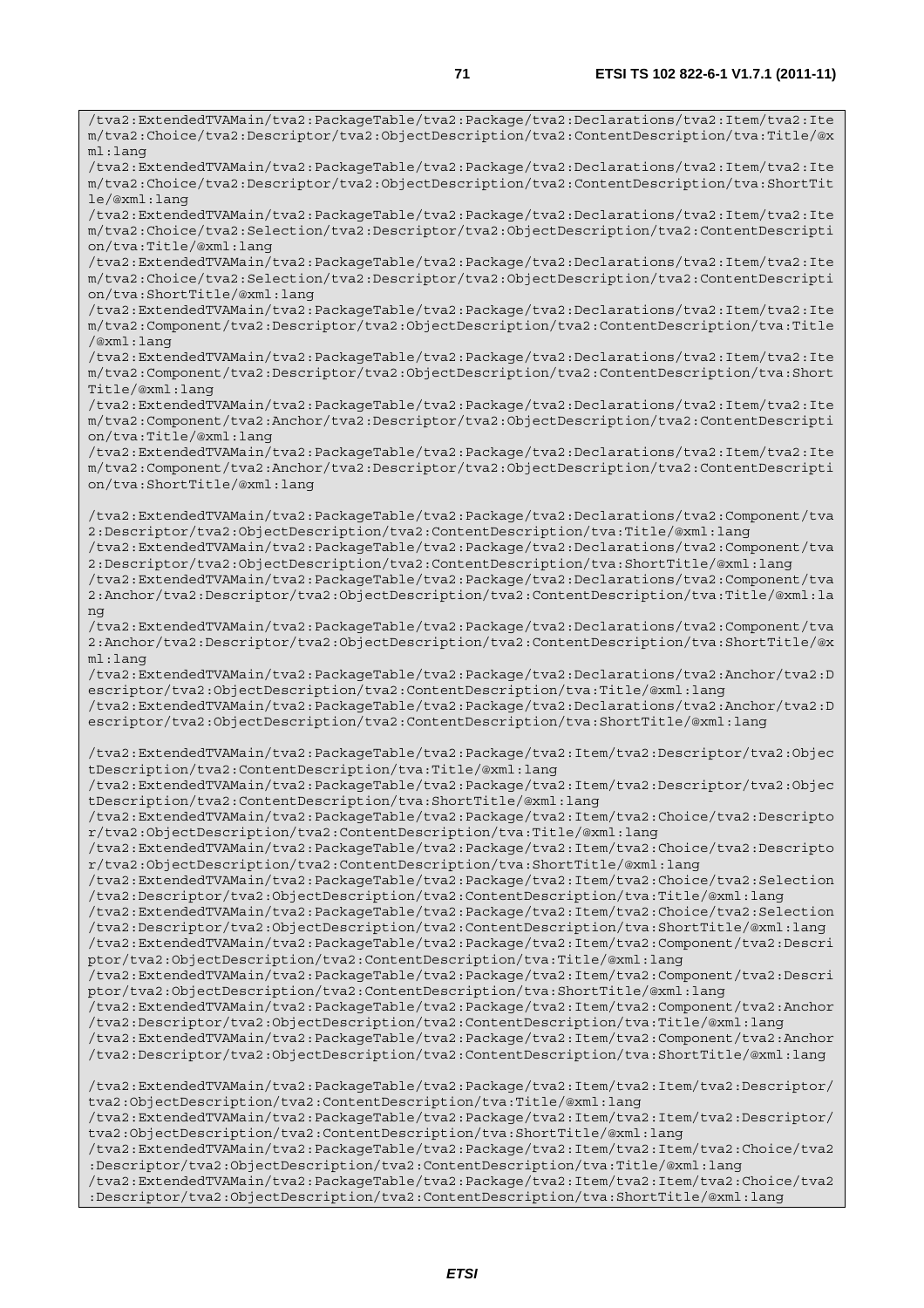/tva2:ExtendedTVAMain/tva2:PackageTable/tva2:Package/tva2:Item/tva2:Item/tva2:Choice/tva2 :Selection/tva2:Descriptor/tva2:ObjectDescription/tva2:ContentDescription/tva:Title/@xml: lang /tva2:ExtendedTVAMain/tva2:PackageTable/tva2:Package/tva2:Item/tva2:Item/tva2:Choice/tva2 :Selection/tva2:Descriptor/tva2:ObjectDescription/tva2:ContentDescription/tva:ShortTitle/ @xml:lang /tva2:ExtendedTVAMain/tva2:PackageTable/tva2:Package/tva2:Item/tva2:Item/tva2:Component/t va2:Descriptor/tva2:ObjectDescription/tva2:ContentDescription/tva:Title/@xml:lang /tva2:ExtendedTVAMain/tva2:PackageTable/tva2:Package/tva2:Item/tva2:Item/tva2:Component/t va2:Descriptor/tva2:ObjectDescription/tva2:ContentDescription/tva:ShortTitle/@xml:lang /tva2:ExtendedTVAMain/tva2:PackageTable/tva2:Package/tva2:Item/tva2:Item/tva2:Component/t va2:Anchor/tva2:Descriptor/tva2:ObjectDescription/tva2:ContentDescription/tva:Title/@xml: lang /tva2:ExtendedTVAMain/tva2:PackageTable/tva2:Package/tva2:Item/tva2:Item/tva2:Component/t va2:Anchor/tva2:Descriptor/tva2:ObjectDescription/tva2:ContentDescription/tva:ShortTitle/ @xml:lang  $"$  /> <Tns:FieldIDDefinition fieldID="Synopsis" fieldDefinition=" /tva:TVAMain/tva:ProgramDescription/tva:ProgramInformationTable/tva:ProgramInformation/tv a:BasicDescription/tva:Synopsis/text() /tva:TVAMain/tva:ProgramDescription/tva:GroupInformationTable/tva:GroupInformation/tva:Ba sicDescription/tva:Synopsis/text() /tva:TVAMain/tva:ProgramDescription/tva:ProgramLocationTable/tva:BroadcastEvent/tva:Insta nceDescription/tva:Synopsis/text() /tva:TVAMain/tva:ProgramDescription/tva:ProgramLocationTable/tva:Schedule/tva:ScheduleEve nt/tva:InstanceDescription/tva:Synopsis/text() /tva:TVAMain/tva:ProgramDescription/tva:ProgramLocationTable/tva:OnDemandProgram/tva:Inst anceDescription/tva:Synopsis/text() /tva:TVAMain/tva:ProgramDescription/tva:ProgramLocationTable/tva:OnDemandService/tva:OnDe mandProgram/tva:InstanceDescription/tva:Synopsis/text() /tva:TVAMain/tva:ProgramDescription/tva:SegmentInformationTable/tva:SegmentInformation/tv a:Description/tva:Synopsis/text() /tva:TVAMain/tva:ProgramDescription/tva:SegmentInformationTable/tva:SegmentGroupInformati on/tva:Description/tva:Synopsis/text() /tva2:ExtendedTVAMain/tva2:PackageTable/tva2:Package/tva2:Descriptor/tva2:ObjectDescripti on/tva2:ContentDescription/tva:Synopsis/text() /tva2:ExtendedTVAMain/tva2:PackageTable/tva2:Package/tva2:Declarations/tva2:Descriptor/tv a2:ObjectDescription/tva2:ContentDescription/tva:Synopsis/text() /tva2:ExtendedTVAMain/tva2:PackageTable/tva2:Package/tva2:Declarations/tva2:Item/tva2:Des criptor/tva2:ObjectDescription/tva2:ContentDescription/tva:Synopsis/text() /tva2:ExtendedTVAMain/tva2:PackageTable/tva2:Package/tva2:Declarations/tva2:Item/tva2:Cho ice/tva2:Descriptor/tva2:ObjectDescription/tva2:ContentDescription/tva:Synopsis/text() /tva2:ExtendedTVAMain/tva2:PackageTable/tva2:Package/tva2:Declarations/tva2:Item/tva2:Cho ice/tva2:Selection/tva2:Descriptor/tva2:ObjectDescription/tva2:ContentDescription/tva:Syn opsis/text() /tva2:ExtendedTVAMain/tva2:PackageTable/tva2:Package/tva2:Declarations/tva2:Item/tva2:Com ponent/tva2:Descriptor/tva2:ObjectDescription/tva2:ContentDescription/tva:Synopsis/text() /tva2:ExtendedTVAMain/tva2:PackageTable/tva2:Package/tva2:Declarations/tva2:Item/tva2:Com ponent/tva2:Anchor/tva2:Descriptor/tva2:ObjectDescription/tva2:ContentDescription/tva:Syn opsis/text() /tva2:ExtendedTVAMain/tva2:PackageTable/tva2:Package/tva2:Declarations/tva2:Item/tva2:Ite m/tva2:Descriptor/tva2:ObjectDescription/tva2:ContentDescription/tva:Synopsis/text() /tva2:ExtendedTVAMain/tva2:PackageTable/tva2:Package/tva2:Declarations/tva2:Item/tva2:Ite m/tva2:Choice/tva2:Descriptor/tva2:ObjectDescription/tva2:ContentDescription/tva:Synopsis /text() /tva2:ExtendedTVAMain/tva2:PackageTable/tva2:Package/tva2:Declarations/tva2:Item/tva2:Ite m/tva2:Choice/tva2:Selection/tva2:Descriptor/tva2:ObjectDescription/tva2:ContentDescripti on/tva:Synopsis/text() /tva2:ExtendedTVAMain/tva2:PackageTable/tva2:Package/tva2:Declarations/tva2:Item/tva2:Ite m/tva2:Component/tva2:Descriptor/tva2:ObjectDescription/tva2:ContentDescription/tva:Synop sis/text() /tva2:ExtendedTVAMain/tva2:PackageTable/tva2:Package/tva2:Declarations/tva2:Item/tva2:Ite m/tva2:Component/tva2:Anchor/tva2:Descriptor/tva2:ObjectDescription/tva2:ContentDescripti

```
on/tva:Synopsis/text()
```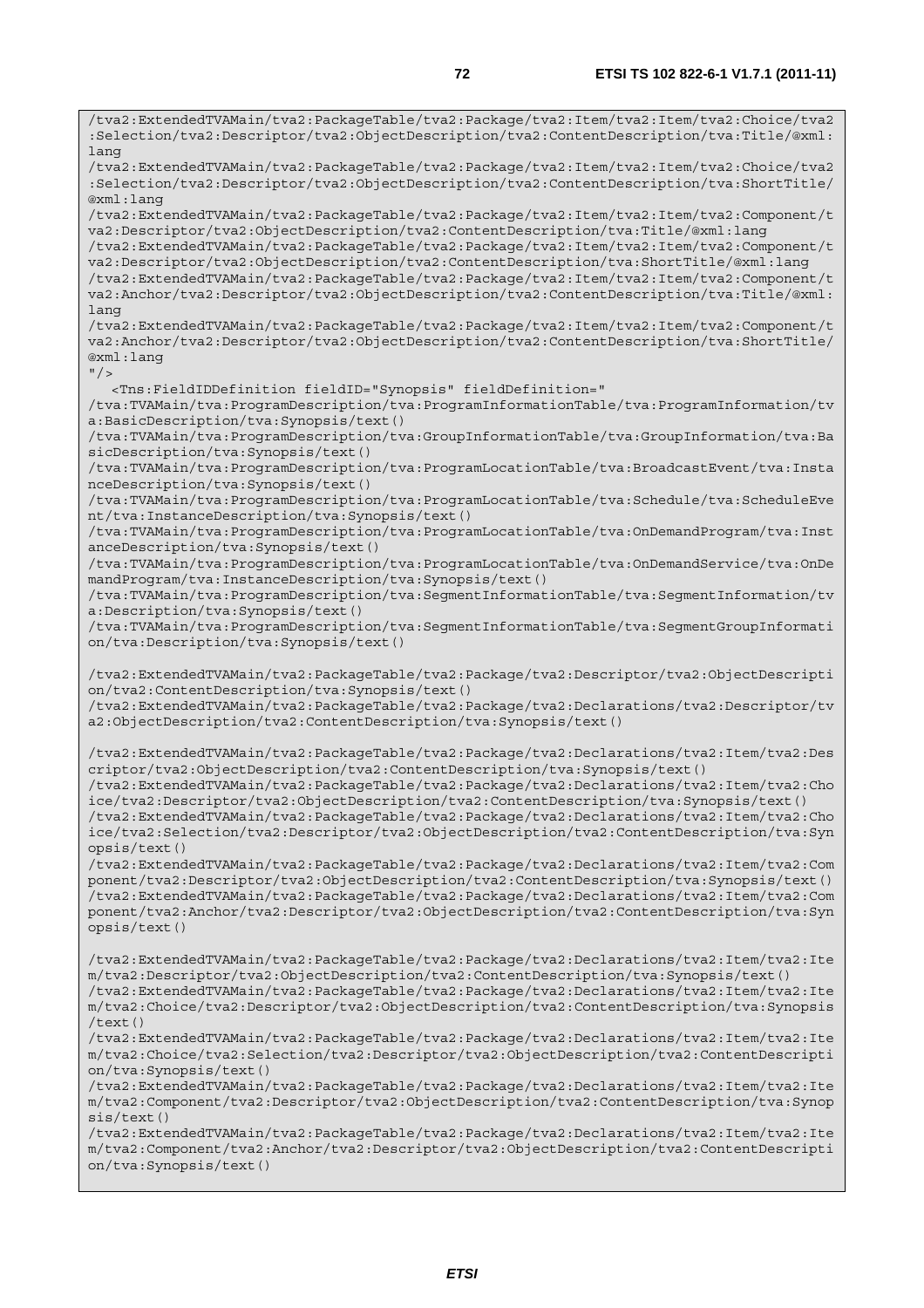/tva2:ExtendedTVAMain/tva2:PackageTable/tva2:Package/tva2:Declarations/tva2:Component/tva 2:Descriptor/tva2:ObjectDescription/tva2:ContentDescription/tva:Synopsis/text() /tva2:ExtendedTVAMain/tva2:PackageTable/tva2:Package/tva2:Declarations/tva2:Component/tva 2:Anchor/tva2:Descriptor/tva2:ObjectDescription/tva2:ContentDescription/tva:Synopsis/text  $($ ) /tva2:ExtendedTVAMain/tva2:PackageTable/tva2:Package/tva2:Declarations/tva2:Anchor/tva2:D escriptor/tva2:ObjectDescription/tva2:ContentDescription/tva:Synopsis/text() /tva2:ExtendedTVAMain/tva2:PackageTable/tva2:Package/tva2:Item/tva2:Descriptor/tva2:Objec tDescription/tva2:ContentDescription/tva:Synopsis/text() /tva2:ExtendedTVAMain/tva2:PackageTable/tva2:Package/tva2:Item/tva2:Choice/tva2:Descripto r/tva2:ObjectDescription/tva2:ContentDescription/tva:Synopsis/text() /tva2:ExtendedTVAMain/tva2:PackageTable/tva2:Package/tva2:Item/tva2:Choice/tva2:Selection /tva2:Descriptor/tva2:ObjectDescription/tva2:ContentDescription/tva:Synopsis/text() /tva2:ExtendedTVAMain/tva2:PackageTable/tva2:Package/tva2:Item/tva2:Component/tva2:Descri ptor/tva2:ObjectDescription/tva2:ContentDescription/tva:Synopsis/text() /tva2:ExtendedTVAMain/tva2:PackageTable/tva2:Package/tva2:Item/tva2:Component/tva2:Anchor /tva2:Descriptor/tva2:ObjectDescription/tva2:ContentDescription/tva:Synopsis/text() /tva2:ExtendedTVAMain/tva2:PackageTable/tva2:Package/tva2:Item/tva2:Item/tva2:Descriptor/ tva2:ObjectDescription/tva2:ContentDescription/tva:Synopsis/text() /tva2:ExtendedTVAMain/tva2:PackageTable/tva2:Package/tva2:Item/tva2:Item/tva2:Choice/tva2 :Descriptor/tva2:ObjectDescription/tva2:ContentDescription/tva:Synopsis/text() /tva2:ExtendedTVAMain/tva2:PackageTable/tva2:Package/tva2:Item/tva2:Item/tva2:Choice/tva2 :Selection/tva2:Descriptor/tva2:ObjectDescription/tva2:ContentDescription/tva:Synopsis/te  $xt()$ /tva2:ExtendedTVAMain/tva2:PackageTable/tva2:Package/tva2:Item/tva2:Item/tva2:Component/t va2:Descriptor/tva2:ObjectDescription/tva2:ContentDescription/tva:Synopsis/text() /tva2:ExtendedTVAMain/tva2:PackageTable/tva2:Package/tva2:Item/tva2:Item/tva2:Component/t va2:Anchor/tva2:Descriptor/tva2:ObjectDescription/tva2:ContentDescription/tva:Synopsis/te  $xt()$  $"$  /> <Tns:FieldIDDefinition fieldID="SynopsisLanguage" fieldDefinition=" /tva:TVAMain/tva:ProgramDescription/tva:ProgramInformationTable/tva:ProgramInformation/tv a:BasicDescription/tva:Synopsis/@xml:lang /tva:TVAMain/tva:ProgramDescription/tva:GroupInformationTable/tva:GroupInformation/tva:Ba sicDescription/tva:Synopsis/@xml:lang /tva:TVAMain/tva:ProgramDescription/tva:ProgramLocationTable/tva:BroadcastEvent/tva:Insta nceDescription/tva:Synopsis/@xml:lang /tva:TVAMain/tva:ProgramDescription/tva:ProgramLocationTable/tva:Schedule/tva:ScheduleEve nt/tva:InstanceDescription/tva:Synopsis/@xml:lang /tva:TVAMain/tva:ProgramDescription/tva:ProgramLocationTable/tva:OnDemandProgram/tva:Inst anceDescription/tva:Synopsis/@xml:lang /tva:TVAMain/tva:ProgramDescription/tva:ProgramLocationTable/tva:OnDemandService/tva:OnDe mandProgram/tva:InstanceDescription/tva:Synopsis/@xml:lang /tva:TVAMain/tva:ProgramDescription/tva:SegmentInformationTable/tva:SegmentInformation/tv a:Description/tva:Synopsis/@xml:lang /tva:TVAMain/tva:ProgramDescription/tva:SegmentInformationTable/tva:SegmentGroupInformati on/tva:Description/tva:Synopsis/@xml:lang /tva2:ExtendedTVAMain/tva2:PackageTable/tva2:Package/tva2:Descriptor/tva2:ObjectDescripti on/tva2:ContentDescription/tva:Synopsis/@xml:lang /tva2:ExtendedTVAMain/tva2:PackageTable/tva2:Package/tva2:Declarations/tva2:Descriptor/tv a2:ObjectDescription/tva2:ContentDescription/tva:Synopsis/@xml:lang /tva2:ExtendedTVAMain/tva2:PackageTable/tva2:Package/tva2:Declarations/tva2:Item/tva2:Des criptor/tva2:ObjectDescription/tva2:ContentDescription/tva:Synopsis/@xml:lang /tva2:ExtendedTVAMain/tva2:PackageTable/tva2:Package/tva2:Declarations/tva2:Item/tva2:Cho ice/tva2:Descriptor/tva2:ObjectDescription/tva2:ContentDescription/tva:Synopsis/@xml:lang /tva2:ExtendedTVAMain/tva2:PackageTable/tva2:Package/tva2:Declarations/tva2:Item/tva2:Cho ice/tva2:Selection/tva2:Descriptor/tva2:ObjectDescription/tva2:ContentDescription/tva:Syn opsis/@xml:lang /tva2:ExtendedTVAMain/tva2:PackageTable/tva2:Package/tva2:Declarations/tva2:Item/tva2:Com ponent/tva2:Descriptor/tva2:ObjectDescription/tva2:ContentDescription/tva:Synopsis/@xml:l ang /tva2:ExtendedTVAMain/tva2:PackageTable/tva2:Package/tva2:Declarations/tva2:Item/tva2:Com ponent/tva2:Anchor/tva2:Descriptor/tva2:ObjectDescription/tva2:ContentDescription/tva:Syn opsis/@xml:lang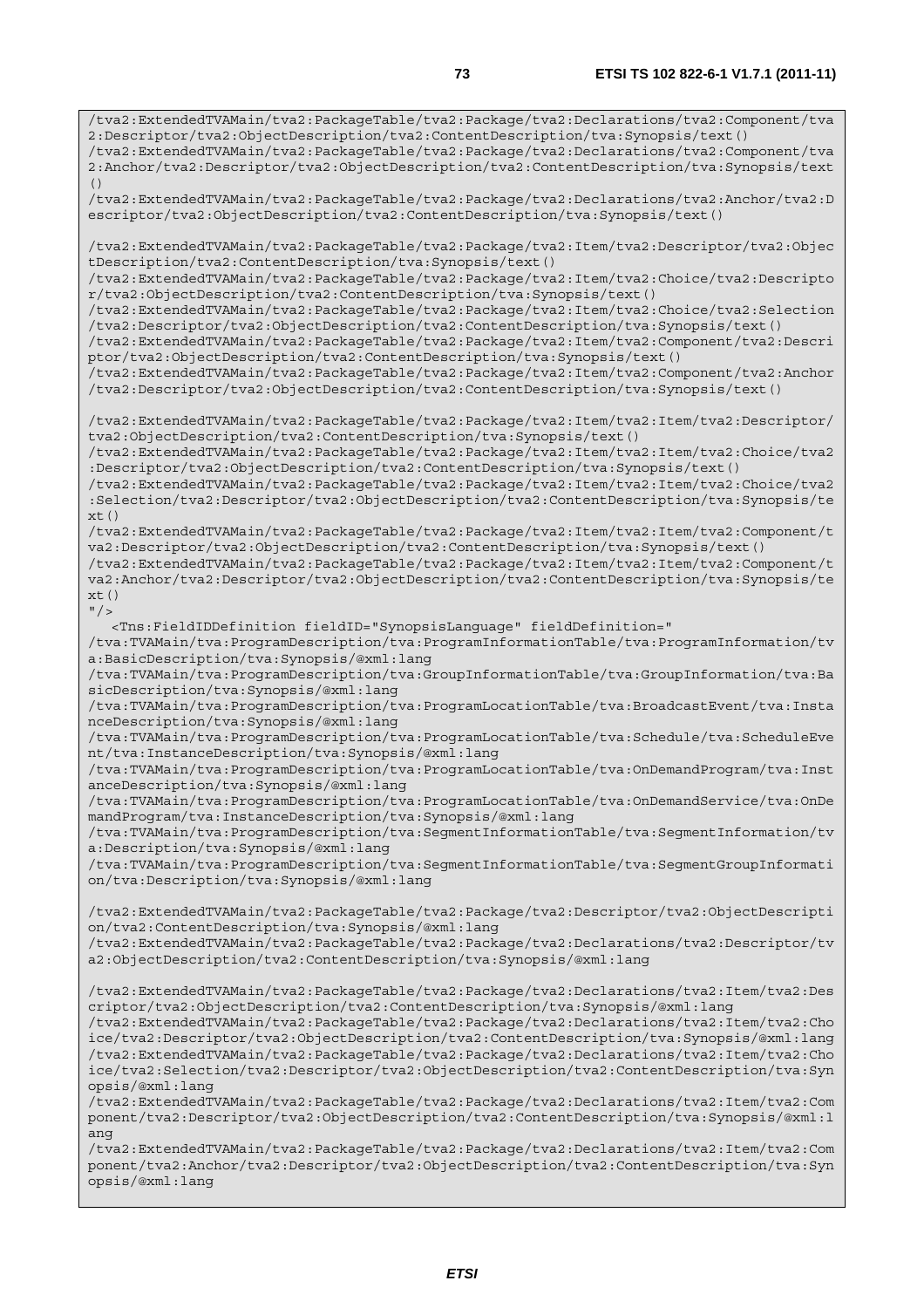/tva2:ExtendedTVAMain/tva2:PackageTable/tva2:Package/tva2:Declarations/tva2:Item/tva2:Ite m/tva2:Descriptor/tva2:ObjectDescription/tva2:ContentDescription/tva:Synopsis/@xml:lang /tva2:ExtendedTVAMain/tva2:PackageTable/tva2:Package/tva2:Declarations/tva2:Item/tva2:Ite m/tva2:Choice/tva2:Descriptor/tva2:ObjectDescription/tva2:ContentDescription/tva:Synopsis /@xml:lang /tva2:ExtendedTVAMain/tva2:PackageTable/tva2:Package/tva2:Declarations/tva2:Item/tva2:Ite m/tva2:Choice/tva2:Selection/tva2:Descriptor/tva2:ObjectDescription/tva2:ContentDescripti on/tva:Synopsis/@xml:lang /tva2:ExtendedTVAMain/tva2:PackageTable/tva2:Package/tva2:Declarations/tva2:Item/tva2:Ite m/tva2:Component/tva2:Descriptor/tva2:ObjectDescription/tva2:ContentDescription/tva:Synop sis/@xml:lang /tva2:ExtendedTVAMain/tva2:PackageTable/tva2:Package/tva2:Declarations/tva2:Item/tva2:Ite m/tva2:Component/tva2:Anchor/tva2:Descriptor/tva2:ObjectDescription/tva2:ContentDescripti on/tva:Synopsis/@xml:lang /tva2:ExtendedTVAMain/tva2:PackageTable/tva2:Package/tva2:Declarations/tva2:Component/tva 2:Descriptor/tva2:ObjectDescription/tva2:ContentDescription/tva:Synopsis/@xml:lang /tva2:ExtendedTVAMain/tva2:PackageTable/tva2:Package/tva2:Declarations/tva2:Component/tva 2:Anchor/tva2:Descriptor/tva2:ObjectDescription/tva2:ContentDescription/tva:Synopsis/@xml :lang /tva2:ExtendedTVAMain/tva2:PackageTable/tva2:Package/tva2:Declarations/tva2:Anchor/tva2:D escriptor/tva2:ObjectDescription/tva2:ContentDescription/tva:Synopsis/@xml:lang /tva2:ExtendedTVAMain/tva2:PackageTable/tva2:Package/tva2:Item/tva2:Descriptor/tva2:Objec tDescription/tva2:ContentDescription/tva:Synopsis/@xml:lang /tva2:ExtendedTVAMain/tva2:PackageTable/tva2:Package/tva2:Item/tva2:Choice/tva2:Descripto r/tva2:ObjectDescription/tva2:ContentDescription/tva:Synopsis/@xml:lang /tva2:ExtendedTVAMain/tva2:PackageTable/tva2:Package/tva2:Item/tva2:Choice/tva2:Selection /tva2:Descriptor/tva2:ObjectDescription/tva2:ContentDescription/tva:Synopsis/@xml:lang /tva2:ExtendedTVAMain/tva2:PackageTable/tva2:Package/tva2:Item/tva2:Component/tva2:Descri ptor/tva2:ObjectDescription/tva2:ContentDescription/tva:Synopsis/@xml:lang /tva2:ExtendedTVAMain/tva2:PackageTable/tva2:Package/tva2:Item/tva2:Component/tva2:Anchor /tva2:Descriptor/tva2:ObjectDescription/tva2:ContentDescription/tva:Synopsis/@xml:lang /tva2:ExtendedTVAMain/tva2:PackageTable/tva2:Package/tva2:Item/tva2:Item/tva2:Descriptor/ tva2:ObjectDescription/tva2:ContentDescription/tva:Synopsis/@xml:lang /tva2:ExtendedTVAMain/tva2:PackageTable/tva2:Package/tva2:Item/tva2:Item/tva2:Choice/tva2 :Descriptor/tva2:ObjectDescription/tva2:ContentDescription/tva:Synopsis/@xml:lang /tva2:ExtendedTVAMain/tva2:PackageTable/tva2:Package/tva2:Item/tva2:Item/tva2:Choice/tva2 :Selection/tva2:Descriptor/tva2:ObjectDescription/tva2:ContentDescription/tva:Synopsis/@x ml:lang /tva2:ExtendedTVAMain/tva2:PackageTable/tva2:Package/tva2:Item/tva2:Item/tva2:Component/t va2:Descriptor/tva2:ObjectDescription/tva2:ContentDescription/tva:Synopsis/@xml:lang /tva2:ExtendedTVAMain/tva2:PackageTable/tva2:Package/tva2:Item/tva2:Item/tva2:Component/t va2:Anchor/tva2:Descriptor/tva2:ObjectDescription/tva2:ContentDescription/tva:Synopsis/@x ml:lang  $"$  / >  $\lt$  ! -######################################################################################## --> <!-- fieldID for Program and Instance -->  $<$ ! --######################################################################################## --> <Tns:FieldIDDefinition fieldID="AudioCoding" fieldDefinition=" /tva:TVAMain/tva:ProgramDescription/tva:ProgramInformationTable/tva:ProgramInformation/tv a:AVAttributes/tva:AudioAttributes/tva:Coding/text() /tva:TVAMain/tva:ProgramDescription/tva:ProgramLocationTable/tva:BroadcastEvent/tva:Insta nceDescription/tva:AVAttributes/tva:AudioAttributes/tva:Coding/text() /tva:TVAMain/tva:ProgramDescription/tva:ProgramLocationTable/tva:Schedule/tva:ScheduleEve nt/tva:InstanceDescription/tva:AVAttributes/tva:AudioAttributes/tva:Coding/text() /tva:TVAMain/tva:ProgramDescription/tva:ProgramLocationTable/tva:OnDemandProgram/tva:Inst anceDescription/tva:AVAttributes/tva:AudioAttributes/tva:Coding/text() /tva:TVAMain/tva:ProgramDescription/tva:ProgramLocationTable/tva:OnDemandService/tva:OnDe mandProgram/tva:InstanceDescription/tva:AVAttributes/tva:AudioAttributes/tva:Coding/text( )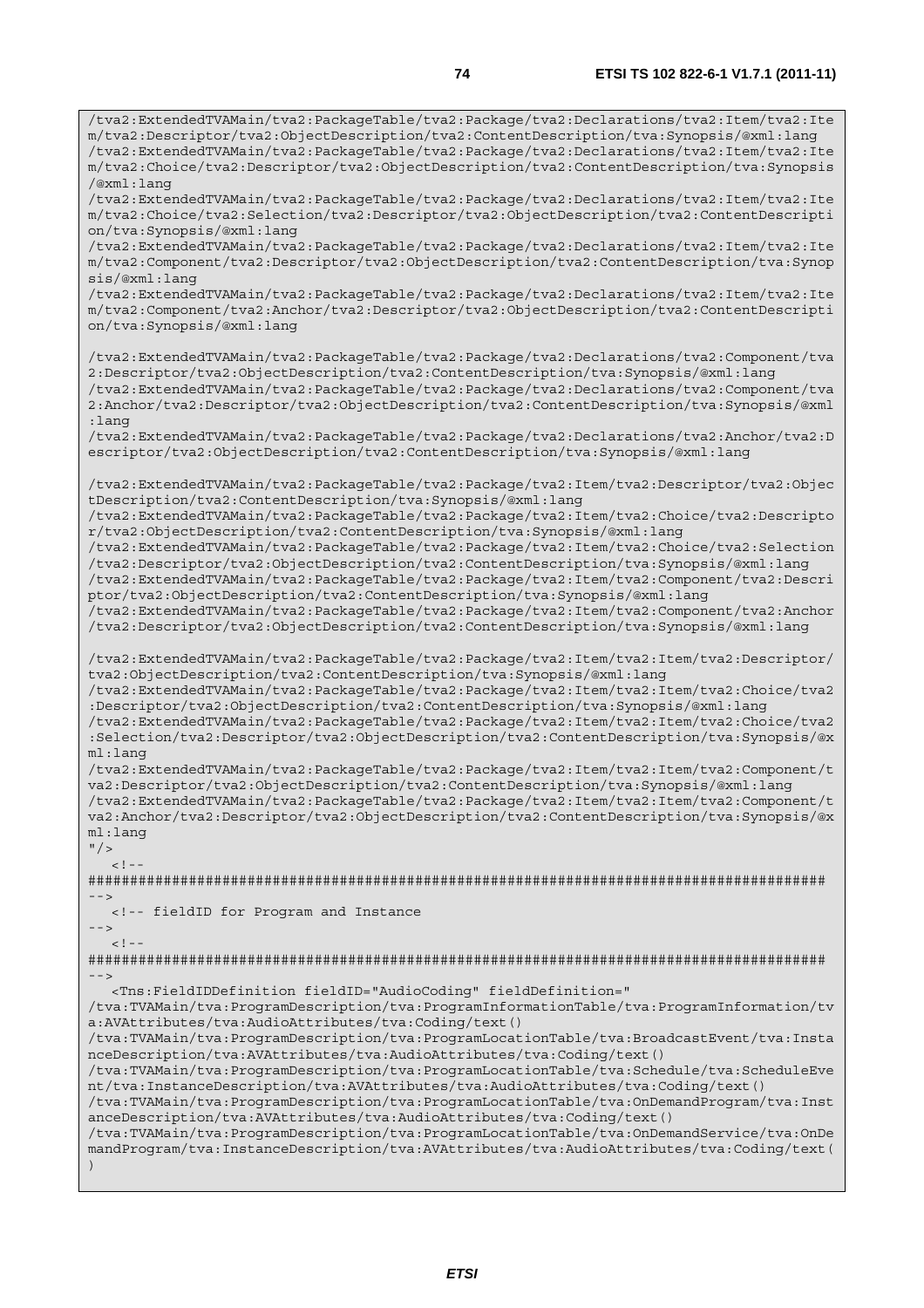/tva:TVAMain/tva:ProgramDescription/tva:ProgramInformationTable/tva:ProgramInformation/tv a2:ExtendedContentDescription/tva2:ContentProperties/tva2:AudioAttributes/tva2:Coding/tex  $t()$ 

/tva:TVAMain/tva:ProgramDescription/tva:GroupInformationTable/tva:GroupInformation/tva2:E xtendedContentDescription/tva2:ContentProperties/tva2:AudioAttributes/tva2:Coding/text()

/tva2:ExtendedTVAMain/tva2:PackageTable/tva2:Package/tva2:Descriptor/tva2:ObjectDescripti on/tva2:ContentDescription/tva2:ContentProperties/tva2:AudioAttributes/tva2:Coding/text() /tva2:ExtendedTVAMain/tva2:PackageTable/tva2:Package/tva2:Declarations/tva2:Descriptor/tv a2:ObjectDescription/tva2:ContentDescription/tva2:ContentProperties/tva2:AudioAttributes/ tva2:Coding/text()

/tva2:ExtendedTVAMain/tva2:PackageTable/tva2:Package/tva2:Declarations/tva2:Item/tva2:Des criptor/tva2:ObjectDescription/tva2:ContentDescription/tva2:ContentProperties/tva2:AudioA ttributes/tva2:Coding/text()

/tva2:ExtendedTVAMain/tva2:PackageTable/tva2:Package/tva2:Declarations/tva2:Item/tva2:Cho ice/tva2:Descriptor/tva2:ObjectDescription/tva2:ContentDescription/tva2:ContentProperties /tva2:AudioAttributes/tva2:Coding/text()

/tva2:ExtendedTVAMain/tva2:PackageTable/tva2:Package/tva2:Declarations/tva2:Item/tva2:Cho ice/tva2:Selection/tva2:Descriptor/tva2:ObjectDescription/tva2:ContentDescription/tva2:Co ntentProperties/tva2:AudioAttributes/tva2:Coding/text()

/tva2:ExtendedTVAMain/tva2:PackageTable/tva2:Package/tva2:Declarations/tva2:Item/tva2:Com ponent/tva2:Descriptor/tva2:ObjectDescription/tva2:ContentDescription/tva2:ContentPropert ies/tva2:AudioAttributes/tva2:Coding/text()

/tva2:ExtendedTVAMain/tva2:PackageTable/tva2:Package/tva2:Declarations/tva2:Item/tva2:Com ponent/tva2:Anchor/tva2:Descriptor/tva2:ObjectDescription/tva2:ContentDescription/tva2:Co ntentProperties/tva2:AudioAttributes/tva2:Coding/text()

/tva2:ExtendedTVAMain/tva2:PackageTable/tva2:Package/tva2:Declarations/tva2:Item/tva2:Ite m/tva2:Descriptor/tva2:ObjectDescription/tva2:ContentDescription/tva2:ContentProperties/t va2:AudioAttributes/tva2:Coding/text()

/tva2:ExtendedTVAMain/tva2:PackageTable/tva2:Package/tva2:Declarations/tva2:Item/tva2:Ite m/tva2:Choice/tva2:Descriptor/tva2:ObjectDescription/tva2:ContentDescription/tva2:Content Properties/tva2:AudioAttributes/tva2:Coding/text()

/tva2:ExtendedTVAMain/tva2:PackageTable/tva2:Package/tva2:Declarations/tva2:Item/tva2:Ite m/tva2:Choice/tva2:Selection/tva2:Descriptor/tva2:ObjectDescription/tva2:ContentDescripti on/tva2:ContentProperties/tva2:AudioAttributes/tva2:Coding/text()

/tva2:ExtendedTVAMain/tva2:PackageTable/tva2:Package/tva2:Declarations/tva2:Item/tva2:Ite m/tva2:Component/tva2:Descriptor/tva2:ObjectDescription/tva2:ContentDescription/tva2:Cont entProperties/tva2:AudioAttributes/tva2:Coding/text()

/tva2:ExtendedTVAMain/tva2:PackageTable/tva2:Package/tva2:Declarations/tva2:Item/tva2:Ite m/tva2:Component/tva2:Anchor/tva2:Descriptor/tva2:ObjectDescription/tva2:ContentDescripti on/tva2:ContentProperties/tva2:AudioAttributes/tva2:Coding/text()

/tva2:ExtendedTVAMain/tva2:PackageTable/tva2:Package/tva2:Declarations/tva2:Component/tva 2:Descriptor/tva2:ObjectDescription/tva2:ContentDescription/tva2:ContentProperties/tva2:A udioAttributes/tva2:Coding/text()

/tva2:ExtendedTVAMain/tva2:PackageTable/tva2:Package/tva2:Declarations/tva2:Component/tva 2:Anchor/tva2:Descriptor/tva2:ObjectDescription/tva2:ContentDescription/tva2:ContentPrope rties/tva2:AudioAttributes/tva2:Coding/text()

/tva2:ExtendedTVAMain/tva2:PackageTable/tva2:Package/tva2:Declarations/tva2:Anchor/tva2:D escriptor/tva2:ObjectDescription/tva2:ContentDescription/tva2:ContentProperties/tva2:Audi oAttributes/tva2:Coding/text()

/tva2:ExtendedTVAMain/tva2:PackageTable/tva2:Package/tva2:Item/tva2:Descriptor/tva2:Objec tDescription/tva2:ContentDescription/tva2:ContentProperties/tva2:AudioAttributes/tva2:Cod ing/text()

/tva2:ExtendedTVAMain/tva2:PackageTable/tva2:Package/tva2:Item/tva2:Choice/tva2:Descripto r/tva2:ObjectDescription/tva2:ContentDescription/tva2:ContentProperties/tva2:AudioAttribu tes/tva2:Coding/text()

/tva2:ExtendedTVAMain/tva2:PackageTable/tva2:Package/tva2:Item/tva2:Choice/tva2:Selection /tva2:Descriptor/tva2:ObjectDescription/tva2:ContentDescription/tva2:ContentProperties/tv a2:AudioAttributes/tva2:Coding/text()

/tva2:ExtendedTVAMain/tva2:PackageTable/tva2:Package/tva2:Item/tva2:Component/tva2:Descri ptor/tva2:ObjectDescription/tva2:ContentDescription/tva2:ContentProperties/tva2:AudioAttr ibutes/tva2:Coding/text()

/tva2:ExtendedTVAMain/tva2:PackageTable/tva2:Package/tva2:Item/tva2:Component/tva2:Anchor /tva2:Descriptor/tva2:ObjectDescription/tva2:ContentDescription/tva2:ContentProperties/tv a2:AudioAttributes/tva2:Coding/text()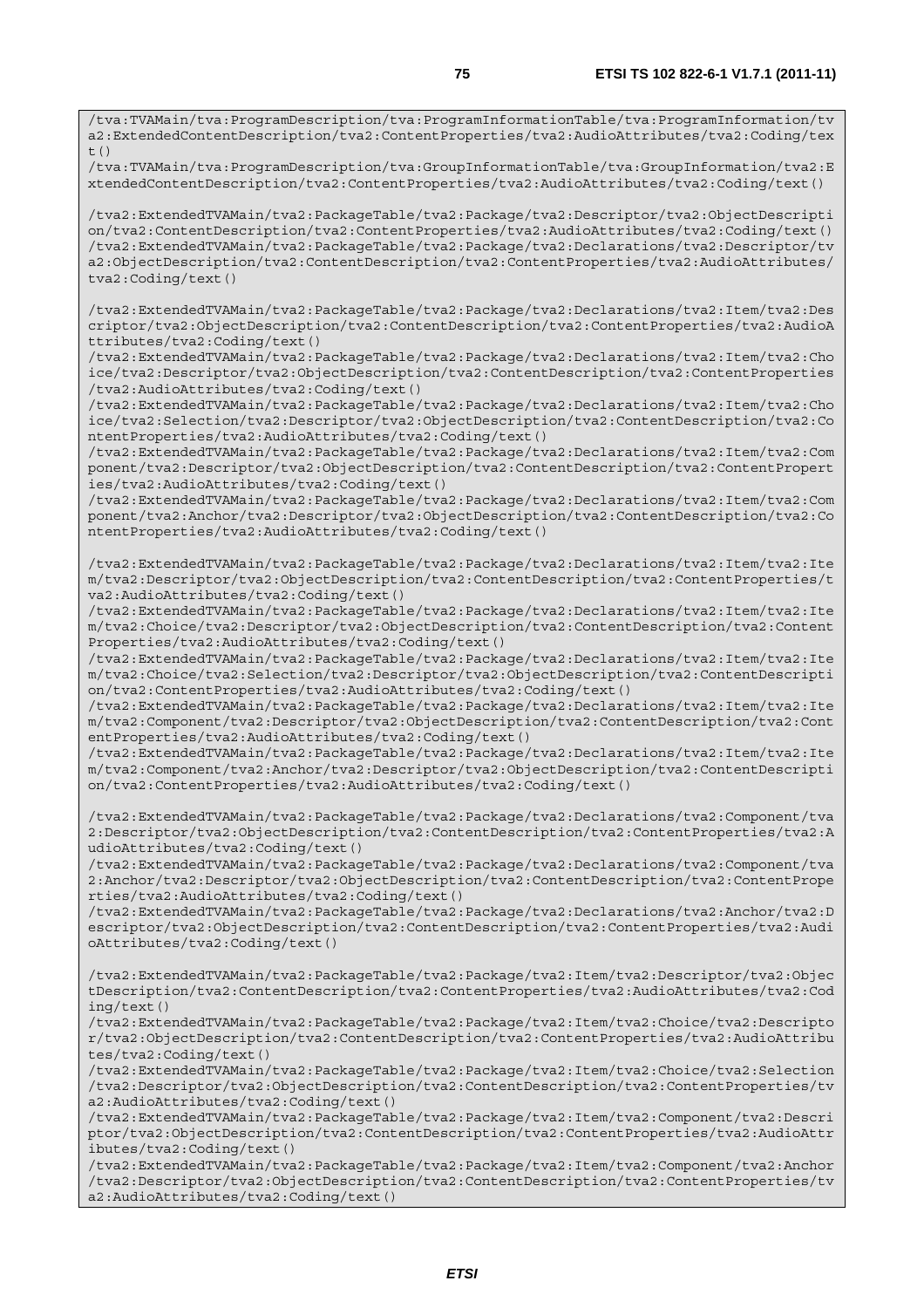/tva2:ExtendedTVAMain/tva2:PackageTable/tva2:Package/tva2:Item/tva2:Item/tva2:Descriptor/ tva2:ObjectDescription/tva2:ContentDescription/tva2:ContentProperties/tva2:AudioAttribute s/tva2:Coding/text()

/tva2:ExtendedTVAMain/tva2:PackageTable/tva2:Package/tva2:Item/tva2:Item/tva2:Choice/tva2 :Descriptor/tva2:ObjectDescription/tva2:ContentDescription/tva2:ContentProperties/tva2:Au dioAttributes/tva2:Coding/text()

/tva2:ExtendedTVAMain/tva2:PackageTable/tva2:Package/tva2:Item/tva2:Item/tva2:Choice/tva2 :Selection/tva2:Descriptor/tva2:ObjectDescription/tva2:ContentDescription/tva2:ContentPro perties/tva2:AudioAttributes/tva2:Coding/text()

/tva2:ExtendedTVAMain/tva2:PackageTable/tva2:Package/tva2:Item/tva2:Item/tva2:Component/t va2:Descriptor/tva2:ObjectDescription/tva2:ContentDescription/tva2:ContentProperties/tva2 :AudioAttributes/tva2:Coding/text()

/tva2:ExtendedTVAMain/tva2:PackageTable/tva2:Package/tva2:Item/tva2:Item/tva2:Component/t va2:Anchor/tva2:Descriptor/tva2:ObjectDescription/tva2:ContentDescription/tva2:ContentPro perties/tva2:AudioAttributes/tva2:Coding/text()

 $"$  / >

<Tns:FieldIDDefinition fieldID="AudioChannels" fieldDefinition="

/tva:TVAMain/tva:ProgramDescription/tva:ProgramInformationTable/tva:ProgramInformation/tv a:AVAttributes/tva:AudioAttributes/tva:MixType/text()

/tva:TVAMain/tva:ProgramDescription/tva:ProgramLocationTable/tva:BroadcastEvent/tva:Insta nceDescription/tva:AVAttributes/tva:AudioAttributes/tva:MixType/text()

/tva:TVAMain/tva:ProgramDescription/tva:ProgramLocationTable/tva:Schedule/tva:ScheduleEve nt/tva:InstanceDescription/tva:AVAttributes/tva:AudioAttributes/tva:MixType/text()

/tva:TVAMain/tva:ProgramDescription/tva:ProgramLocationTable/tva:OnDemandProgram/tva:Inst anceDescription/tva:AVAttributes/tva:AudioAttributes/tva:MixType/text()

/tva:TVAMain/tva:ProgramDescription/tva:ProgramLocationTable/tva:OnDemandService/tva:OnDe mandProgram/tva:InstanceDescription/tva:AVAttributes/tva:AudioAttributes/tva:MixType/text ()

/tva:TVAMain/tva:ProgramDescription/tva:ProgramInformationTable/tva:ProgramInformation/tv a2:ExtendedContentDescription/tva2:ContentProperties/tva2:AudioAttributes/tva2:MixType/te  $xt()$ 

/tva:TVAMain/tva:ProgramDescription/tva:GroupInformationTable/tva:GroupInformation/tva2:E xtendedContentDescription/tva2:ContentProperties/tva2:AudioAttributes/tva2:MixType/text()

/tva2:ExtendedTVAMain/tva2:PackageTable/tva2:Package/tva2:Descriptor/tva2:ObjectDescripti on/tva2:ContentDescription/tva2:ContentProperties/tva2:AudioAttributes/tva2:MixType/text( )

/tva2:ExtendedTVAMain/tva2:PackageTable/tva2:Package/tva2:Declarations/tva2:Descriptor/tv a2:ObjectDescription/tva2:ContentDescription/tva2:ContentProperties/tva2:AudioAttributes/ tva2:MixType/text()

/tva2:ExtendedTVAMain/tva2:PackageTable/tva2:Package/tva2:Declarations/tva2:Item/tva2:Des criptor/tva2:ObjectDescription/tva2:ContentDescription/tva2:ContentProperties/tva2:AudioA ttributes/tva2:MixType/text()

/tva2:ExtendedTVAMain/tva2:PackageTable/tva2:Package/tva2:Declarations/tva2:Item/tva2:Cho ice/tva2:Descriptor/tva2:ObjectDescription/tva2:ContentDescription/tva2:ContentProperties /tva2:AudioAttributes/tva2:MixType/text()

/tva2:ExtendedTVAMain/tva2:PackageTable/tva2:Package/tva2:Declarations/tva2:Item/tva2:Cho ice/tva2:Selection/tva2:Descriptor/tva2:ObjectDescription/tva2:ContentDescription/tva2:Co ntentProperties/tva2:AudioAttributes/tva2:MixType/text()

/tva2:ExtendedTVAMain/tva2:PackageTable/tva2:Package/tva2:Declarations/tva2:Item/tva2:Com ponent/tva2:Descriptor/tva2:ObjectDescription/tva2:ContentDescription/tva2:ContentPropert ies/tva2:AudioAttributes/tva2:MixType/text()

/tva2:ExtendedTVAMain/tva2:PackageTable/tva2:Package/tva2:Declarations/tva2:Item/tva2:Com ponent/tva2:Anchor/tva2:Descriptor/tva2:ObjectDescription/tva2:ContentDescription/tva2:Co ntentProperties/tva2:AudioAttributes/tva2:MixType/text()

/tva2:ExtendedTVAMain/tva2:PackageTable/tva2:Package/tva2:Declarations/tva2:Item/tva2:Ite m/tva2:Descriptor/tva2:ObjectDescription/tva2:ContentDescription/tva2:ContentProperties/t va2:AudioAttributes/tva2:MixType/text()

/tva2:ExtendedTVAMain/tva2:PackageTable/tva2:Package/tva2:Declarations/tva2:Item/tva2:Ite m/tva2:Choice/tva2:Descriptor/tva2:ObjectDescription/tva2:ContentDescription/tva2:Content Properties/tva2:AudioAttributes/tva2:MixType/text()

/tva2:ExtendedTVAMain/tva2:PackageTable/tva2:Package/tva2:Declarations/tva2:Item/tva2:Ite m/tva2:Choice/tva2:Selection/tva2:Descriptor/tva2:ObjectDescription/tva2:ContentDescripti on/tva2:ContentProperties/tva2:AudioAttributes/tva2:MixType/text()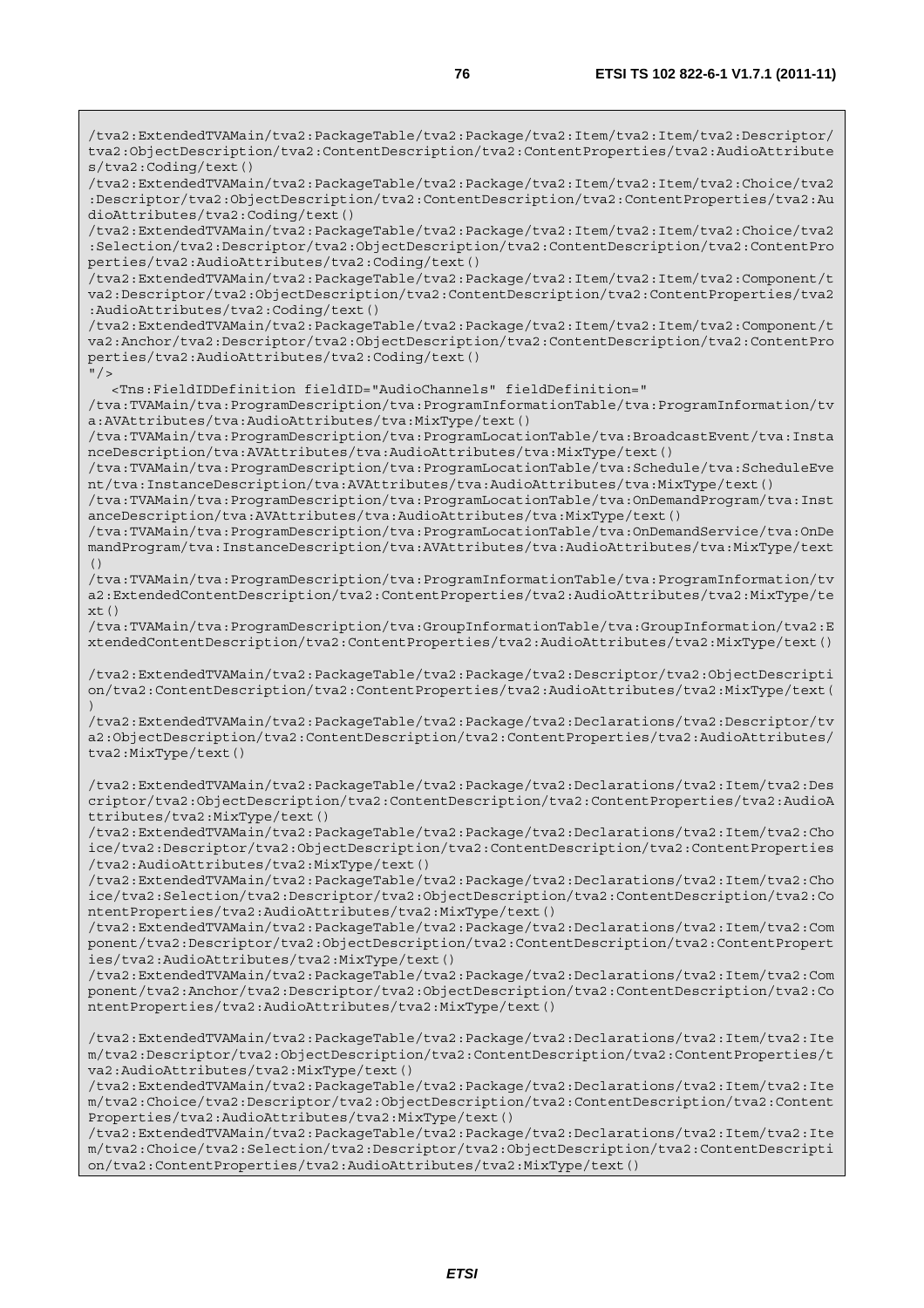/tva2:ExtendedTVAMain/tva2:PackageTable/tva2:Package/tva2:Declarations/tva2:Item/tva2:Ite m/tva2:Component/tva2:Anchor/tva2:Descriptor/tva2:ObjectDescription/tva2:ContentDescripti on/tva2:ContentProperties/tva2:AudioAttributes/tva2:MixType/text()

/tva2:ExtendedTVAMain/tva2:PackageTable/tva2:Package/tva2:Declarations/tva2:Component/tva 2:Descriptor/tva2:ObjectDescription/tva2:ContentDescription/tva2:ContentProperties/tva2:A udioAttributes/tva2:MixType/text()

/tva2:ExtendedTVAMain/tva2:PackageTable/tva2:Package/tva2:Declarations/tva2:Component/tva 2:Anchor/tva2:Descriptor/tva2:ObjectDescription/tva2:ContentDescription/tva2:ContentPrope rties/tva2:AudioAttributes/tva2:MixType/text()

/tva2:ExtendedTVAMain/tva2:PackageTable/tva2:Package/tva2:Declarations/tva2:Anchor/tva2:D escriptor/tva2:ObjectDescription/tva2:ContentDescription/tva2:ContentProperties/tva2:Audi oAttributes/tva2:MixType/text()

/tva2:ExtendedTVAMain/tva2:PackageTable/tva2:Package/tva2:Item/tva2:Descriptor/tva2:Objec tDescription/tva2:ContentDescription/tva2:ContentProperties/tva2:AudioAttributes/tva2:Mix Type/text()

/tva2:ExtendedTVAMain/tva2:PackageTable/tva2:Package/tva2:Item/tva2:Choice/tva2:Descripto r/tva2:ObjectDescription/tva2:ContentDescription/tva2:ContentProperties/tva2:AudioAttribu tes/tva2:MixType/text()

/tva2:ExtendedTVAMain/tva2:PackageTable/tva2:Package/tva2:Item/tva2:Choice/tva2:Selection /tva2:Descriptor/tva2:ObjectDescription/tva2:ContentDescription/tva2:ContentProperties/tv a2:AudioAttributes/tva2:MixType/text()

/tva2:ExtendedTVAMain/tva2:PackageTable/tva2:Package/tva2:Item/tva2:Component/tva2:Descri ptor/tva2:ObjectDescription/tva2:ContentDescription/tva2:ContentProperties/tva2:AudioAttr ibutes/tva2:MixType/text()

/tva2:ExtendedTVAMain/tva2:PackageTable/tva2:Package/tva2:Item/tva2:Component/tva2:Anchor /tva2:Descriptor/tva2:ObjectDescription/tva2:ContentDescription/tva2:ContentProperties/tv a2:AudioAttributes/tva2:MixType/text()

/tva2:ExtendedTVAMain/tva2:PackageTable/tva2:Package/tva2:Item/tva2:Item/tva2:Descriptor/ tva2:ObjectDescription/tva2:ContentDescription/tva2:ContentProperties/tva2:AudioAttribute s/tva2:MixType/text()

/tva2:ExtendedTVAMain/tva2:PackageTable/tva2:Package/tva2:Item/tva2:Item/tva2:Choice/tva2 :Descriptor/tva2:ObjectDescription/tva2:ContentDescription/tva2:ContentProperties/tva2:Au dioAttributes/tva2:MixType/text()

/tva2:ExtendedTVAMain/tva2:PackageTable/tva2:Package/tva2:Item/tva2:Item/tva2:Choice/tva2 :Selection/tva2:Descriptor/tva2:ObjectDescription/tva2:ContentDescription/tva2:ContentPro perties/tva2:AudioAttributes/tva2:MixType/text()

/tva2:ExtendedTVAMain/tva2:PackageTable/tva2:Package/tva2:Item/tva2:Item/tva2:Component/t va2:Descriptor/tva2:ObjectDescription/tva2:ContentDescription/tva2:ContentProperties/tva2 :AudioAttributes/tva2:MixType/text()

/tva2:ExtendedTVAMain/tva2:PackageTable/tva2:Package/tva2:Item/tva2:Item/tva2:Component/t va2:Anchor/tva2:Descriptor/tva2:ObjectDescription/tva2:ContentDescription/tva2:ContentPro perties/tva2:AudioAttributes/tva2:MixType/text()  $''$ />

<Tns:FieldIDDefinition fieldID="VideoAspectRatio" fieldDefinition="

/tva:TVAMain/tva:ProgramDescription/tva:ProgramInformationTable/tva:ProgramInformation/tv a:AVAttributes/tva:VideoAttributes/tva:AspectRatio/text()

/tva:TVAMain/tva:ProgramDescription/tva:ProgramLocationTable/tva:BroadcastEvent/tva:Insta nceDescription/tva:AVAttributes/tva:VideoAttributes/tva:AspectRatio/text()

/tva:TVAMain/tva:ProgramDescription/tva:ProgramLocationTable/tva:Schedule/tva:ScheduleEve nt/tva:InstanceDescription/tva:AVAttributes/tva:VideoAttributes/tva:AspectRatio/text()

/tva:TVAMain/tva:ProgramDescription/tva:ProgramLocationTable/tva:OnDemandProgram/tva:Inst anceDescription/tva:AVAttributes/tva:VideoAttributes/tva:AspectRatio/text()

/tva:TVAMain/tva:ProgramDescription/tva:ProgramLocationTable/tva:OnDemandService/tva:OnDe mandProgram/tva:InstanceDescription/tva:AVAttributes/tva:VideoAttributes/tva:AspectRatio/ text()

/tva:TVAMain/tva:ProgramDescription/tva:ProgramInformationTable/tva:ProgramInformation/tv a2:ExtendedContentDescription/tva2:ContentProperties/tva2:VideoAttributes/tva2:AspectRati o/text()

/tva:TVAMain/tva:ProgramDescription/tva:GroupInformationTable/tva:GroupInformation/tva2:E xtendedContentDescription/tva2:ContentProperties/tva2:VideoAttributes/tva2:AspectRatio/te xt()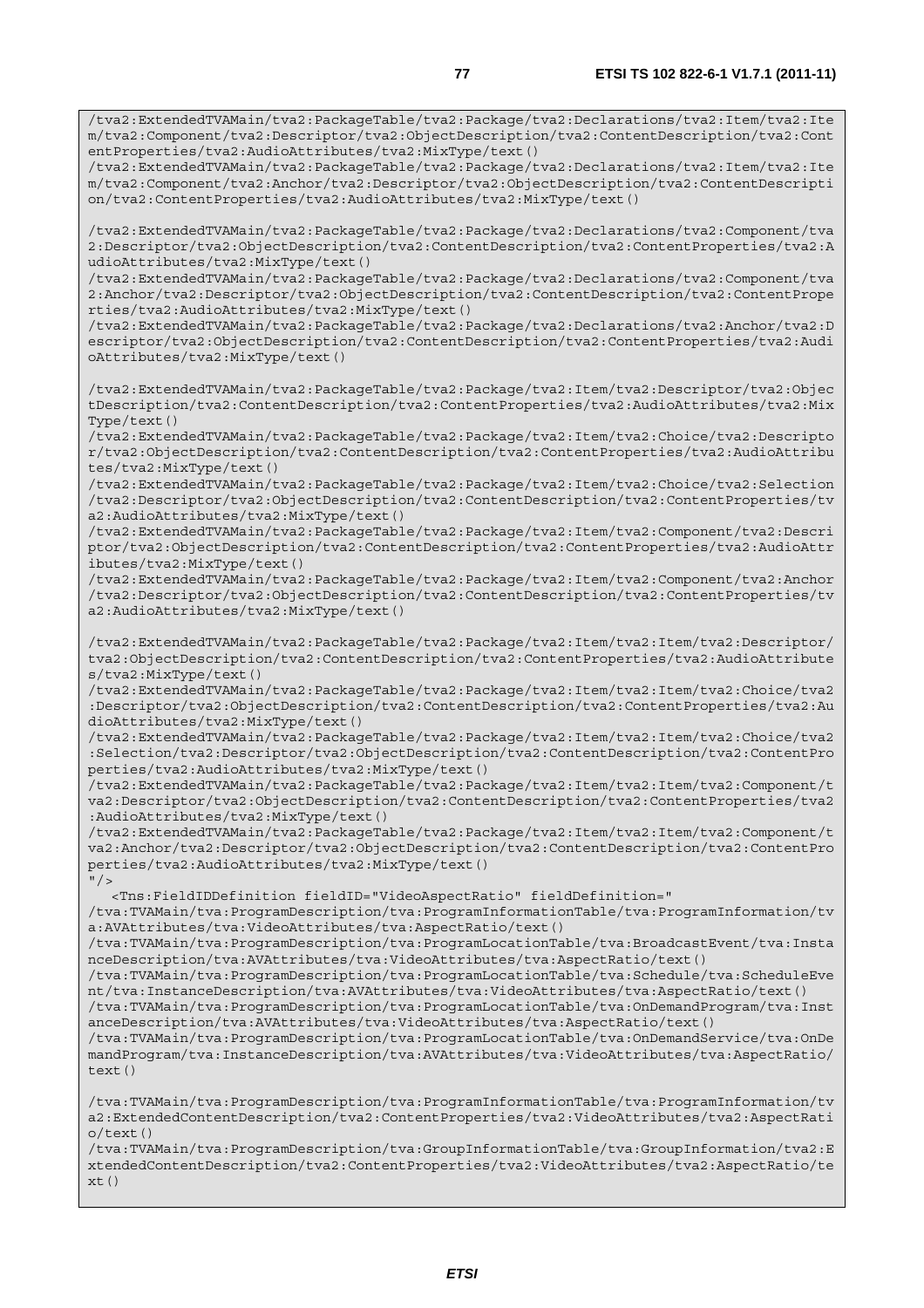/tva2:ExtendedTVAMain/tva2:PackageTable/tva2:Package/tva2:Descriptor/tva2:ObjectDescripti on/tva2:ContentDescription/tva2:ContentProperties/tva2:VideoAttributes/tva2:AspectRatio/t ext()

/tva2:ExtendedTVAMain/tva2:PackageTable/tva2:Package/tva2:Declarations/tva2:Descriptor/tv a2:ObjectDescription/tva2:ContentDescription/tva2:ContentProperties/tva2:VideoAttributes/ tva2:AspectRatio/text()

/tva2:ExtendedTVAMain/tva2:PackageTable/tva2:Package/tva2:Declarations/tva2:Item/tva2:Des criptor/tva2:ObjectDescription/tva2:ContentDescription/tva2:ContentProperties/tva2:VideoA ttributes/tva2:AspectRatio/text()

/tva2:ExtendedTVAMain/tva2:PackageTable/tva2:Package/tva2:Declarations/tva2:Item/tva2:Cho ice/tva2:Descriptor/tva2:ObjectDescription/tva2:ContentDescription/tva2:ContentProperties /tva2:VideoAttributes/tva2:AspectRatio/text()

/tva2:ExtendedTVAMain/tva2:PackageTable/tva2:Package/tva2:Declarations/tva2:Item/tva2:Cho ice/tva2:Selection/tva2:Descriptor/tva2:ObjectDescription/tva2:ContentDescription/tva2:Co ntentProperties/tva2:VideoAttributes/tva2:AspectRatio/text()

/tva2:ExtendedTVAMain/tva2:PackageTable/tva2:Package/tva2:Declarations/tva2:Item/tva2:Com ponent/tva2:Descriptor/tva2:ObjectDescription/tva2:ContentDescription/tva2:ContentPropert ies/tva2:VideoAttributes/tva2:AspectRatio/text()

/tva2:ExtendedTVAMain/tva2:PackageTable/tva2:Package/tva2:Declarations/tva2:Item/tva2:Com ponent/tva2:Anchor/tva2:Descriptor/tva2:ObjectDescription/tva2:ContentDescription/tva2:Co ntentProperties/tva2:VideoAttributes/tva2:AspectRatio/text()

/tva2:ExtendedTVAMain/tva2:PackageTable/tva2:Package/tva2:Declarations/tva2:Item/tva2:Ite m/tva2:Descriptor/tva2:ObjectDescription/tva2:ContentDescription/tva2:ContentProperties/t va2:VideoAttributes/tva2:AspectRatio/text()

/tva2:ExtendedTVAMain/tva2:PackageTable/tva2:Package/tva2:Declarations/tva2:Item/tva2:Ite m/tva2:Choice/tva2:Descriptor/tva2:ObjectDescription/tva2:ContentDescription/tva2:Content Properties/tva2:VideoAttributes/tva2:AspectRatio/text()

/tva2:ExtendedTVAMain/tva2:PackageTable/tva2:Package/tva2:Declarations/tva2:Item/tva2:Ite m/tva2:Choice/tva2:Selection/tva2:Descriptor/tva2:ObjectDescription/tva2:ContentDescripti on/tva2:ContentProperties/tva2:VideoAttributes/tva2:AspectRatio/text()

/tva2:ExtendedTVAMain/tva2:PackageTable/tva2:Package/tva2:Declarations/tva2:Item/tva2:Ite m/tva2:Component/tva2:Descriptor/tva2:ObjectDescription/tva2:ContentDescription/tva2:Cont entProperties/tva2:VideoAttributes/tva2:AspectRatio/text()

/tva2:ExtendedTVAMain/tva2:PackageTable/tva2:Package/tva2:Declarations/tva2:Item/tva2:Ite m/tva2:Component/tva2:Anchor/tva2:Descriptor/tva2:ObjectDescription/tva2:ContentDescripti on/tva2:ContentProperties/tva2:VideoAttributes/tva2:AspectRatio/text()

/tva2:ExtendedTVAMain/tva2:PackageTable/tva2:Package/tva2:Declarations/tva2:Component/tva 2:Descriptor/tva2:ObjectDescription/tva2:ContentDescription/tva2:ContentProperties/tva2:V ideoAttributes/tva2:AspectRatio/text()

/tva2:ExtendedTVAMain/tva2:PackageTable/tva2:Package/tva2:Declarations/tva2:Component/tva 2:Anchor/tva2:Descriptor/tva2:ObjectDescription/tva2:ContentDescription/tva2:ContentPrope rties/tva2:VideoAttributes/tva2:AspectRatio/text()

/tva2:ExtendedTVAMain/tva2:PackageTable/tva2:Package/tva2:Declarations/tva2:Anchor/tva2:D escriptor/tva2:ObjectDescription/tva2:ContentDescription/tva2:ContentProperties/tva2:Vide oAttributes/tva2:AspectRatio/text()

/tva2:ExtendedTVAMain/tva2:PackageTable/tva2:Package/tva2:Item/tva2:Descriptor/tva2:Objec tDescription/tva2:ContentDescription/tva2:ContentProperties/tva2:VideoAttributes/tva2:Asp ectRatio/text()

/tva2:ExtendedTVAMain/tva2:PackageTable/tva2:Package/tva2:Item/tva2:Choice/tva2:Descripto r/tva2:ObjectDescription/tva2:ContentDescription/tva2:ContentProperties/tva2:VideoAttribu tes/tva2:AspectRatio/text()

/tva2:ExtendedTVAMain/tva2:PackageTable/tva2:Package/tva2:Item/tva2:Choice/tva2:Selection /tva2:Descriptor/tva2:ObjectDescription/tva2:ContentDescription/tva2:ContentProperties/tv a2:VideoAttributes/tva2:AspectRatio/text()

/tva2:ExtendedTVAMain/tva2:PackageTable/tva2:Package/tva2:Item/tva2:Component/tva2:Descri ptor/tva2:ObjectDescription/tva2:ContentDescription/tva2:ContentProperties/tva2:VideoAttr ibutes/tva2:AspectRatio/text()

/tva2:ExtendedTVAMain/tva2:PackageTable/tva2:Package/tva2:Item/tva2:Component/tva2:Anchor /tva2:Descriptor/tva2:ObjectDescription/tva2:ContentDescription/tva2:ContentProperties/tv a2:VideoAttributes/tva2:AspectRatio/text()

/tva2:ExtendedTVAMain/tva2:PackageTable/tva2:Package/tva2:Item/tva2:Item/tva2:Descriptor/ tva2:ObjectDescription/tva2:ContentDescription/tva2:ContentProperties/tva2:VideoAttribute s/tva2:AspectRatio/text()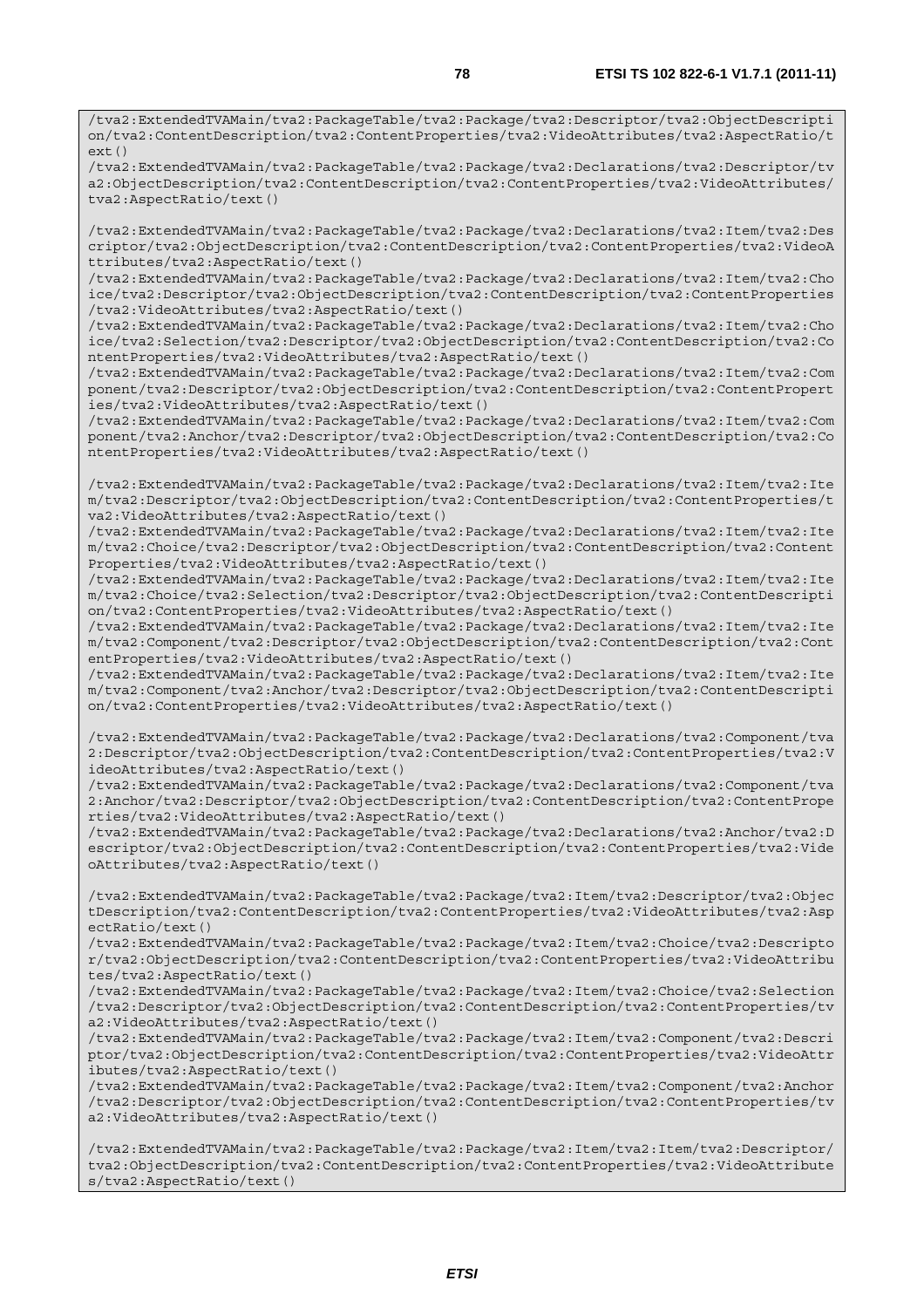/tva2:ExtendedTVAMain/tva2:PackageTable/tva2:Package/tva2:Item/tva2:Item/tva2:Choice/tva2 :Descriptor/tva2:ObjectDescription/tva2:ContentDescription/tva2:ContentProperties/tva2:Vi deoAttributes/tva2:AspectRatio/text() /tva2:ExtendedTVAMain/tva2:PackageTable/tva2:Package/tva2:Item/tva2:Item/tva2:Choice/tva2 :Selection/tva2:Descriptor/tva2:ObjectDescription/tva2:ContentDescription/tva2:ContentPro perties/tva2:VideoAttributes/tva2:AspectRatio/text() /tva2:ExtendedTVAMain/tva2:PackageTable/tva2:Package/tva2:Item/tva2:Item/tva2:Component/t va2:Descriptor/tva2:ObjectDescription/tva2:ContentDescription/tva2:ContentProperties/tva2 :VideoAttributes/tva2:AspectRatio/text() /tva2:ExtendedTVAMain/tva2:PackageTable/tva2:Package/tva2:Item/tva2:Item/tva2:Component/t va2:Anchor/tva2:Descriptor/tva2:ObjectDescription/tva2:ContentDescription/tva2:ContentPro perties/tva2:VideoAttributes/tva2:AspectRatio/text()  $\frac{1}{2}$  $-1$ ######################################################################################## --> <!-- fieldID for Program, Group, Segment and Package  $<$ ! --######################################################################################## --> <Tns:FieldIDDefinition fieldID="Keyword" fieldDefinition=" /tva:TVAMain/tva:ProgramDescription/tva:ProgramInformationTable/tva:ProgramInformation/tv a:BasicDescription/tva:Keyword/text() /tva:TVAMain/tva:ProgramDescription/tva:GroupInformationTable/tva:GroupInformation/tva:Ba sicDescription/tva:Keyword/text() /tva:TVAMain/tva:ProgramDescription/tva:SegmentInformationTable/tva:SegmentInformation/tv a:Description/tva:Keyword/text() /tva:TVAMain/tva:ProgramDescription/tva:SegmentInformationTable/tva:SegmentGroupInformati on/tva:Description/tva:Keyword/text() /tva2:ExtendedTVAMain/tva2:PackageTable/tva2:Package/tva2:Descriptor/tva2:ObjectDescripti on/tva2:ContentDescription/tva:Keyword/text() /tva2:ExtendedTVAMain/tva2:PackageTable/tva2:Package/tva2:Declarations/tva2:Descriptor/tv a2:ObjectDescription/tva2:ContentDescription/tva:Keyword/text() /tva2:ExtendedTVAMain/tva2:PackageTable/tva2:Package/tva2:Declarations/tva2:Item/tva2:Des criptor/tva2:ObjectDescription/tva2:ContentDescription/tva:Keyword/text() /tva2:ExtendedTVAMain/tva2:PackageTable/tva2:Package/tva2:Declarations/tva2:Item/tva2:Cho ice/tva2:Descriptor/tva2:ObjectDescription/tva2:ContentDescription/tva:Keyword/text() /tva2:ExtendedTVAMain/tva2:PackageTable/tva2:Package/tva2:Declarations/tva2:Item/tva2:Cho ice/tva2:Selection/tva2:Descriptor/tva2:ObjectDescription/tva2:ContentDescription/tva:Key word/text() /tva2:ExtendedTVAMain/tva2:PackageTable/tva2:Package/tva2:Declarations/tva2:Item/tva2:Com ponent/tva2:Descriptor/tva2:ObjectDescription/tva2:ContentDescription/tva:Keyword/text() /tva2:ExtendedTVAMain/tva2:PackageTable/tva2:Package/tva2:Declarations/tva2:Item/tva2:Com ponent/tva2:Anchor/tva2:Descriptor/tva2:ObjectDescription/tva2:ContentDescription/tva:Key word/text() /tva2:ExtendedTVAMain/tva2:PackageTable/tva2:Package/tva2:Declarations/tva2:Item/tva2:Ite m/tva2:Descriptor/tva2:ObjectDescription/tva2:ContentDescription/tva:Keyword/text() /tva2:ExtendedTVAMain/tva2:PackageTable/tva2:Package/tva2:Declarations/tva2:Item/tva2:Ite m/tva2:Choice/tva2:Descriptor/tva2:ObjectDescription/tva2:ContentDescription/tva:Keyword/ text() /tva2:ExtendedTVAMain/tva2:PackageTable/tva2:Package/tva2:Declarations/tva2:Item/tva2:Ite m/tva2:Choice/tva2:Selection/tva2:Descriptor/tva2:ObjectDescription/tva2:ContentDescripti on/tva:Keyword/text() /tva2:ExtendedTVAMain/tva2:PackageTable/tva2:Package/tva2:Declarations/tva2:Item/tva2:Ite m/tva2:Component/tva2:Descriptor/tva2:ObjectDescription/tva2:ContentDescription/tva:Keywo rd/text() /tva2:ExtendedTVAMain/tva2:PackageTable/tva2:Package/tva2:Declarations/tva2:Item/tva2:Ite m/tva2:Component/tva2:Anchor/tva2:Descriptor/tva2:ObjectDescription/tva2:ContentDescripti on/tva:Keyword/text() /tva2:ExtendedTVAMain/tva2:PackageTable/tva2:Package/tva2:Declarations/tva2:Component/tva 2:Descriptor/tva2:ObjectDescription/tva2:ContentDescription/tva:Keyword/text() /tva2:ExtendedTVAMain/tva2:PackageTable/tva2:Package/tva2:Declarations/tva2:Component/tva 2:Anchor/tva2:Descriptor/tva2:ObjectDescription/tva2:ContentDescription/tva:Keyword/text(

)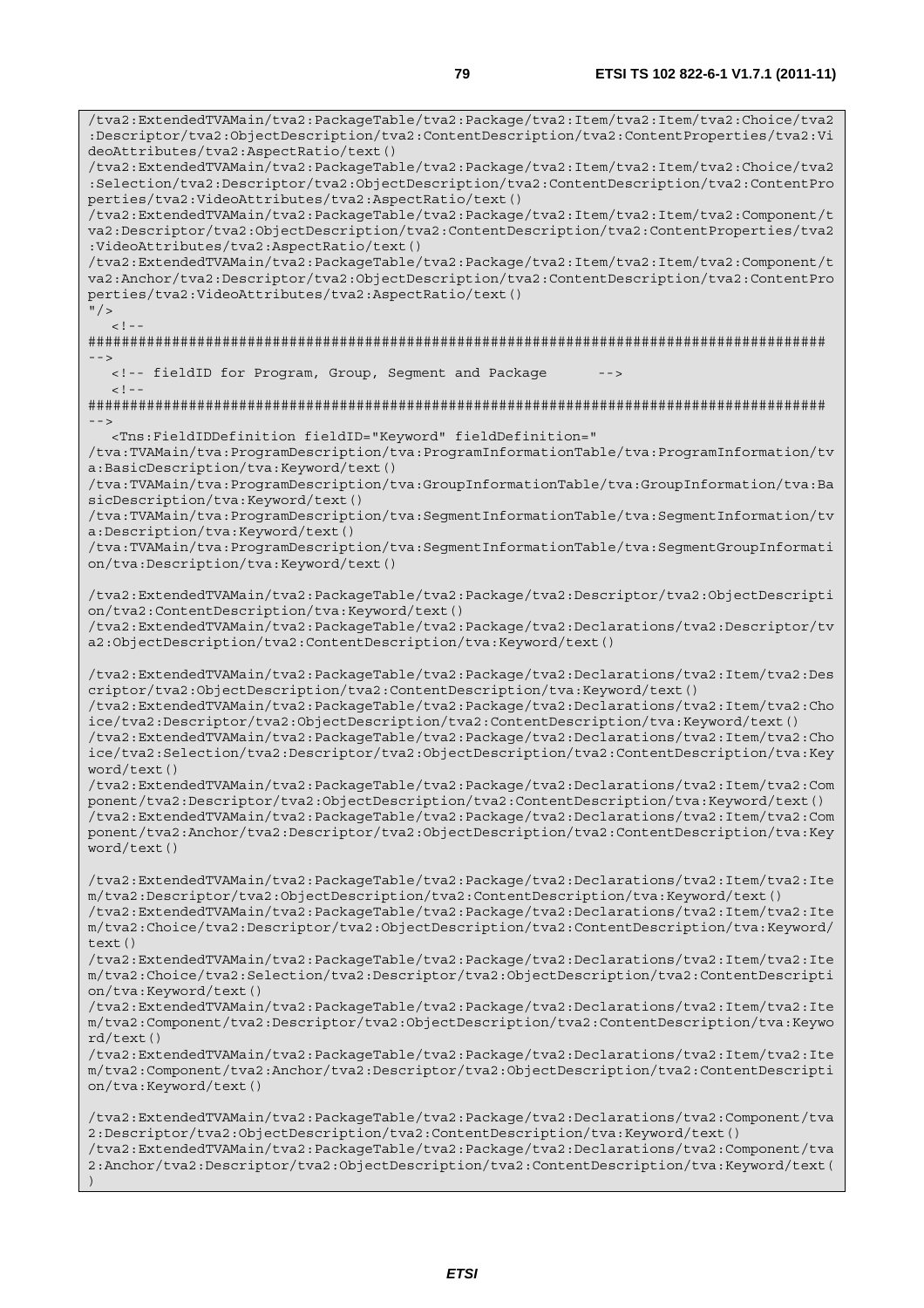/tva2:ExtendedTVAMain/tva2:PackageTable/tva2:Package/tva2:Declarations/tva2:Anchor/tva2:D escriptor/tva2:ObjectDescription/tva2:ContentDescription/tva:Keyword/text() /tva2:ExtendedTVAMain/tva2:PackageTable/tva2:Package/tva2:Item/tva2:Descriptor/tva2:Objec tDescription/tva2:ContentDescription/tva:Keyword/text() /tva2:ExtendedTVAMain/tva2:PackageTable/tva2:Package/tva2:Item/tva2:Choice/tva2:Descripto r/tva2:ObjectDescription/tva2:ContentDescription/tva:Keyword/text() /tva2:ExtendedTVAMain/tva2:PackageTable/tva2:Package/tva2:Item/tva2:Choice/tva2:Selection /tva2:Descriptor/tva2:ObjectDescription/tva2:ContentDescription/tva:Keyword/text() /tva2:ExtendedTVAMain/tva2:PackageTable/tva2:Package/tva2:Item/tva2:Component/tva2:Descri ptor/tva2:ObjectDescription/tva2:ContentDescription/tva:Keyword/text() /tva2:ExtendedTVAMain/tva2:PackageTable/tva2:Package/tva2:Item/tva2:Component/tva2:Anchor /tva2:Descriptor/tva2:ObjectDescription/tva2:ContentDescription/tva:Keyword/text() /tva2:ExtendedTVAMain/tva2:PackageTable/tva2:Package/tva2:Item/tva2:Item/tva2:Descriptor/ tva2:ObjectDescription/tva2:ContentDescription/tva:Keyword/text() /tva2:ExtendedTVAMain/tva2:PackageTable/tva2:Package/tva2:Item/tva2:Item/tva2:Choice/tva2 :Descriptor/tva2:ObjectDescription/tva2:ContentDescription/tva:Keyword/text() /tva2:ExtendedTVAMain/tva2:PackageTable/tva2:Package/tva2:Item/tva2:Item/tva2:Choice/tva2 :Selection/tva2:Descriptor/tva2:ObjectDescription/tva2:ContentDescription/tva:Keyword/tex t() /tva2:ExtendedTVAMain/tva2:PackageTable/tva2:Package/tva2:Item/tva2:Item/tva2:Component/t va2:Descriptor/tva2:ObjectDescription/tva2:ContentDescription/tva:Keyword/text() /tva2:ExtendedTVAMain/tva2:PackageTable/tva2:Package/tva2:Item/tva2:Item/tva2:Component/t va2:Anchor/tva2:Descriptor/tva2:ObjectDescription/tva2:ContentDescription/tva:Keyword/tex t()  $''$  / > <Tns:FieldIDDefinition fieldID="KeywordLanguage" fieldDefinition=" /tva:TVAMain/tva:ProgramDescription/tva:ProgramInformationTable/tva:ProgramInformation/tv a:BasicDescription/tva:Keyword/@xml:lang /tva:TVAMain/tva:ProgramDescription/tva:GroupInformationTable/tva:GroupInformation/tva:Ba sicDescription/tva:Keyword/@xml:lang /tva:TVAMain/tva:ProgramDescription/tva:SegmentInformationTable/tva:SegmentInformation/tv a:Description/tva:Keyword/@xml:lang /tva:TVAMain/tva:ProgramDescription/tva:SegmentInformationTable/tva:SegmentGroupInformati on/tva:Description/tva:Keyword/@xml:lang /tva2:ExtendedTVAMain/tva2:PackageTable/tva2:Package/tva2:Descriptor/tva2:ObjectDescripti on/tva2:ContentDescription/tva:Keyword/@xml:lang /tva2:ExtendedTVAMain/tva2:PackageTable/tva2:Package/tva2:Declarations/tva2:Descriptor/tv a2:ObjectDescription/tva2:ContentDescription/tva:Keyword/@xml:lang /tva2:ExtendedTVAMain/tva2:PackageTable/tva2:Package/tva2:Declarations/tva2:Item/tva2:Des criptor/tva2:ObjectDescription/tva2:ContentDescription/tva:Keyword/@xml:lang /tva2:ExtendedTVAMain/tva2:PackageTable/tva2:Package/tva2:Declarations/tva2:Item/tva2:Cho ice/tva2:Descriptor/tva2:ObjectDescription/tva2:ContentDescription/tva:Keyword/@xml:lang /tva2:ExtendedTVAMain/tva2:PackageTable/tva2:Package/tva2:Declarations/tva2:Item/tva2:Cho ice/tva2:Selection/tva2:Descriptor/tva2:ObjectDescription/tva2:ContentDescription/tva:Key word/@xml:lang /tva2:ExtendedTVAMain/tva2:PackageTable/tva2:Package/tva2:Declarations/tva2:Item/tva2:Com ponent/tva2:Descriptor/tva2:ObjectDescription/tva2:ContentDescription/tva:Keyword/@xml:la ng /tva2:ExtendedTVAMain/tva2:PackageTable/tva2:Package/tva2:Declarations/tva2:Item/tva2:Com ponent/tva2:Anchor/tva2:Descriptor/tva2:ObjectDescription/tva2:ContentDescription/tva:Key word/@xml:lang /tva2:ExtendedTVAMain/tva2:PackageTable/tva2:Package/tva2:Declarations/tva2:Item/tva2:Ite m/tva2:Descriptor/tva2:ObjectDescription/tva2:ContentDescription/tva:Keyword/@xml:lang /tva2:ExtendedTVAMain/tva2:PackageTable/tva2:Package/tva2:Declarations/tva2:Item/tva2:Ite m/tva2:Choice/tva2:Descriptor/tva2:ObjectDescription/tva2:ContentDescription/tva:Keyword/ @xml:lang /tva2:ExtendedTVAMain/tva2:PackageTable/tva2:Package/tva2:Declarations/tva2:Item/tva2:Ite m/tva2:Choice/tva2:Selection/tva2:Descriptor/tva2:ObjectDescription/tva2:ContentDescripti on/tva:Keyword/@xml:lang /tva2:ExtendedTVAMain/tva2:PackageTable/tva2:Package/tva2:Declarations/tva2:Item/tva2:Ite m/tva2:Component/tva2:Descriptor/tva2:ObjectDescription/tva2:ContentDescription/tva:Keywo

*ETSI* 

rd/@xml:lang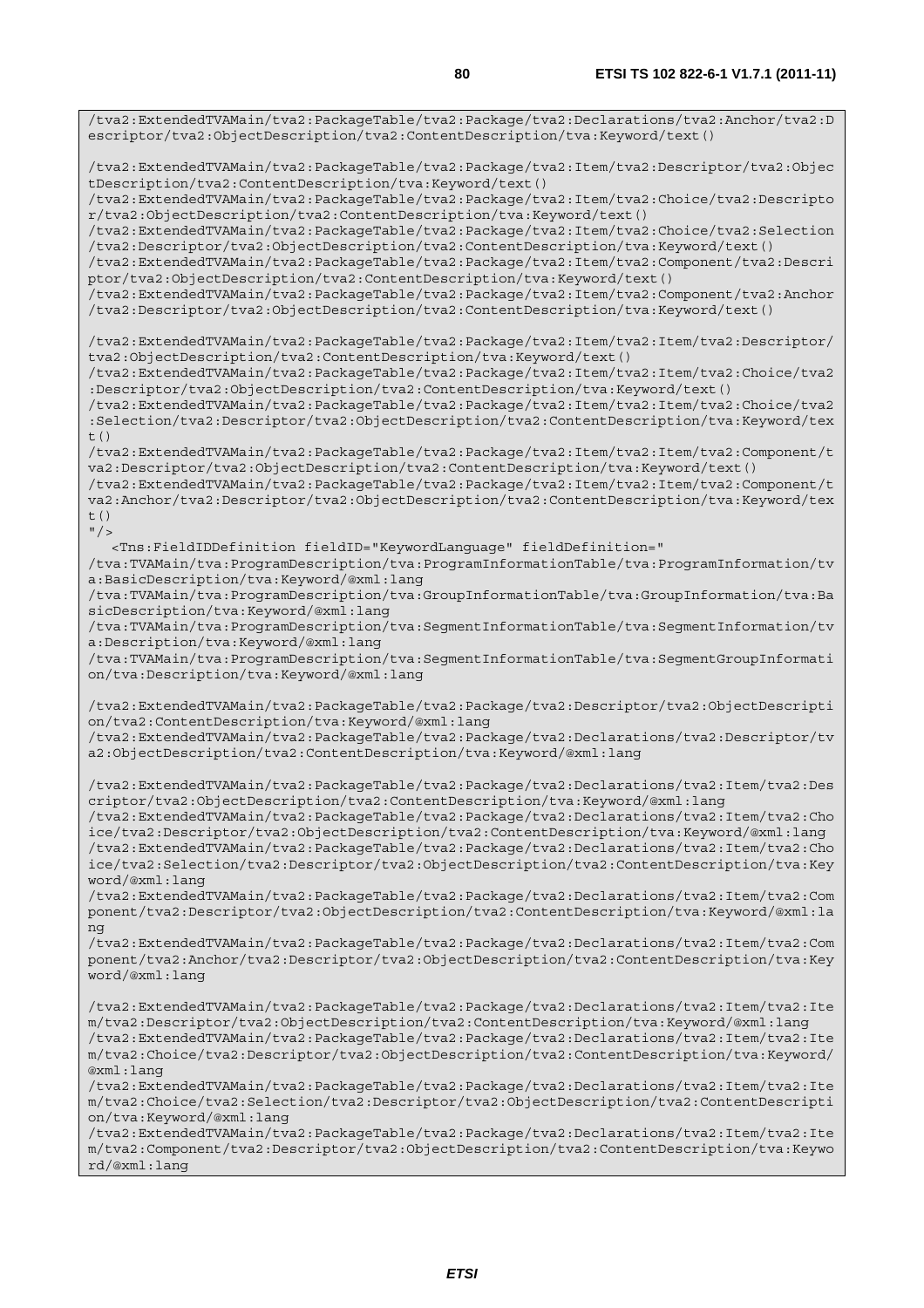/tva2:ExtendedTVAMain/tva2:PackageTable/tva2:Package/tva2:Declarations/tva2:Item/tva2:Ite m/tva2:Component/tva2:Anchor/tva2:Descriptor/tva2:ObjectDescription/tva2:ContentDescripti on/tva:Keyword/@xml:lang

/tva2:ExtendedTVAMain/tva2:PackageTable/tva2:Package/tva2:Declarations/tva2:Component/tva 2:Descriptor/tva2:ObjectDescription/tva2:ContentDescription/tva:Keyword/@xml:lang /tva2:ExtendedTVAMain/tva2:PackageTable/tva2:Package/tva2:Declarations/tva2:Component/tva 2:Anchor/tva2:Descriptor/tva2:ObjectDescription/tva2:ContentDescription/tva:Keyword/@xml: lang

/tva2:ExtendedTVAMain/tva2:PackageTable/tva2:Package/tva2:Declarations/tva2:Anchor/tva2:D escriptor/tva2:ObjectDescription/tva2:ContentDescription/tva:Keyword/@xml:lang

/tva2:ExtendedTVAMain/tva2:PackageTable/tva2:Package/tva2:Item/tva2:Descriptor/tva2:Objec tDescription/tva2:ContentDescription/tva:Keyword/@xml:lang

/tva2:ExtendedTVAMain/tva2:PackageTable/tva2:Package/tva2:Item/tva2:Choice/tva2:Descripto r/tva2:ObjectDescription/tva2:ContentDescription/tva:Keyword/@xml:lang

/tva2:ExtendedTVAMain/tva2:PackageTable/tva2:Package/tva2:Item/tva2:Choice/tva2:Selection /tva2:Descriptor/tva2:ObjectDescription/tva2:ContentDescription/tva:Keyword/@xml:lang /tva2:ExtendedTVAMain/tva2:PackageTable/tva2:Package/tva2:Item/tva2:Component/tva2:Descri

ptor/tva2:ObjectDescription/tva2:ContentDescription/tva:Keyword/@xml:lang

/tva2:ExtendedTVAMain/tva2:PackageTable/tva2:Package/tva2:Item/tva2:Component/tva2:Anchor /tva2:Descriptor/tva2:ObjectDescription/tva2:ContentDescription/tva:Keyword/@xml:lang

/tva2:ExtendedTVAMain/tva2:PackageTable/tva2:Package/tva2:Item/tva2:Item/tva2:Descriptor/ tva2:ObjectDescription/tva2:ContentDescription/tva:Keyword/@xml:lang

/tva2:ExtendedTVAMain/tva2:PackageTable/tva2:Package/tva2:Item/tva2:Item/tva2:Choice/tva2 :Descriptor/tva2:ObjectDescription/tva2:ContentDescription/tva:Keyword/@xml:lang

/tva2:ExtendedTVAMain/tva2:PackageTable/tva2:Package/tva2:Item/tva2:Item/tva2:Choice/tva2 :Selection/tva2:Descriptor/tva2:ObjectDescription/tva2:ContentDescription/tva:Keyword/@xm l:lang

/tva2:ExtendedTVAMain/tva2:PackageTable/tva2:Package/tva2:Item/tva2:Item/tva2:Component/t va2:Descriptor/tva2:ObjectDescription/tva2:ContentDescription/tva:Keyword/@xml:lang /tva2:ExtendedTVAMain/tva2:PackageTable/tva2:Package/tva2:Item/tva2:Item/tva2:Component/t va2:Anchor/tva2:Descriptor/tva2:ObjectDescription/tva2:ContentDescription/tva:Keyword/@xm l:lang

 $"$  />  $\leq$  !  $-$ 

######################################################################################## -->

 <!-- fieldID for Program, Group, and Package -->  $<$ ! - -

######################################################################################## -->

<Tns:FieldIDDefinition fieldID="Genre" fieldDefinition="

/tva:TVAMain/tva:ProgramDescription/tva:ProgramInformationTable/tva:ProgramInformation/tv a:BasicDescription/tva:Genre/@href

/tva:TVAMain/tva:ProgramDescription/tva:ProgramInformationTable/tva:ProgramInformation/tv a:BasicDescription/tva:Genre/tva:Name/text()

/tva:TVAMain/tva:ProgramDescription/tva:GroupInformationTable/tva:GroupInformation/tva:Ba sicDescription/tva:Genre/@href

/tva:TVAMain/tva:ProgramDescription/tva:GroupInformationTable/tva:GroupInformation/tva:Ba sicDescription/tva:Genre/tva:Name/text()

/tva2:ExtendedTVAMain/tva2:PackageTable/tva2:Package/tva2:Descriptor/tva2:ObjectDescripti on/tva2:ContentDescription/tva:Genre/@href

/tva2:ExtendedTVAMain/tva2:PackageTable/tva2:Package/tva2:Descriptor/tva2:ObjectDescripti on/tva2:ContentDescription/tva:Genre/tva:Name/text()

/tva2:ExtendedTVAMain/tva2:PackageTable/tva2:Package/tva2:Declarations/tva2:Descriptor/tv a2:ObjectDescription/tva2:ContentDescription/tva:Genre/@href

/tva2:ExtendedTVAMain/tva2:PackageTable/tva2:Package/tva2:Declarations/tva2:Descriptor/tv a2:ObjectDescription/tva2:ContentDescription/tva:Genre/tva:Name/text()

/tva2:ExtendedTVAMain/tva2:PackageTable/tva2:Package/tva2:Declarations/tva2:Item/tva2:Des criptor/tva2:ObjectDescription/tva2:ContentDescription/tva:Genre/@href /tva2:ExtendedTVAMain/tva2:PackageTable/tva2:Package/tva2:Declarations/tva2:Item/tva2:Des criptor/tva2:ObjectDescription/tva2:ContentDescription/tva:Genre/tva:Name/text() /tva2:ExtendedTVAMain/tva2:PackageTable/tva2:Package/tva2:Declarations/tva2:Item/tva2:Cho

ice/tva2:Descriptor/tva2:ObjectDescription/tva2:ContentDescription/tva:Genre/@href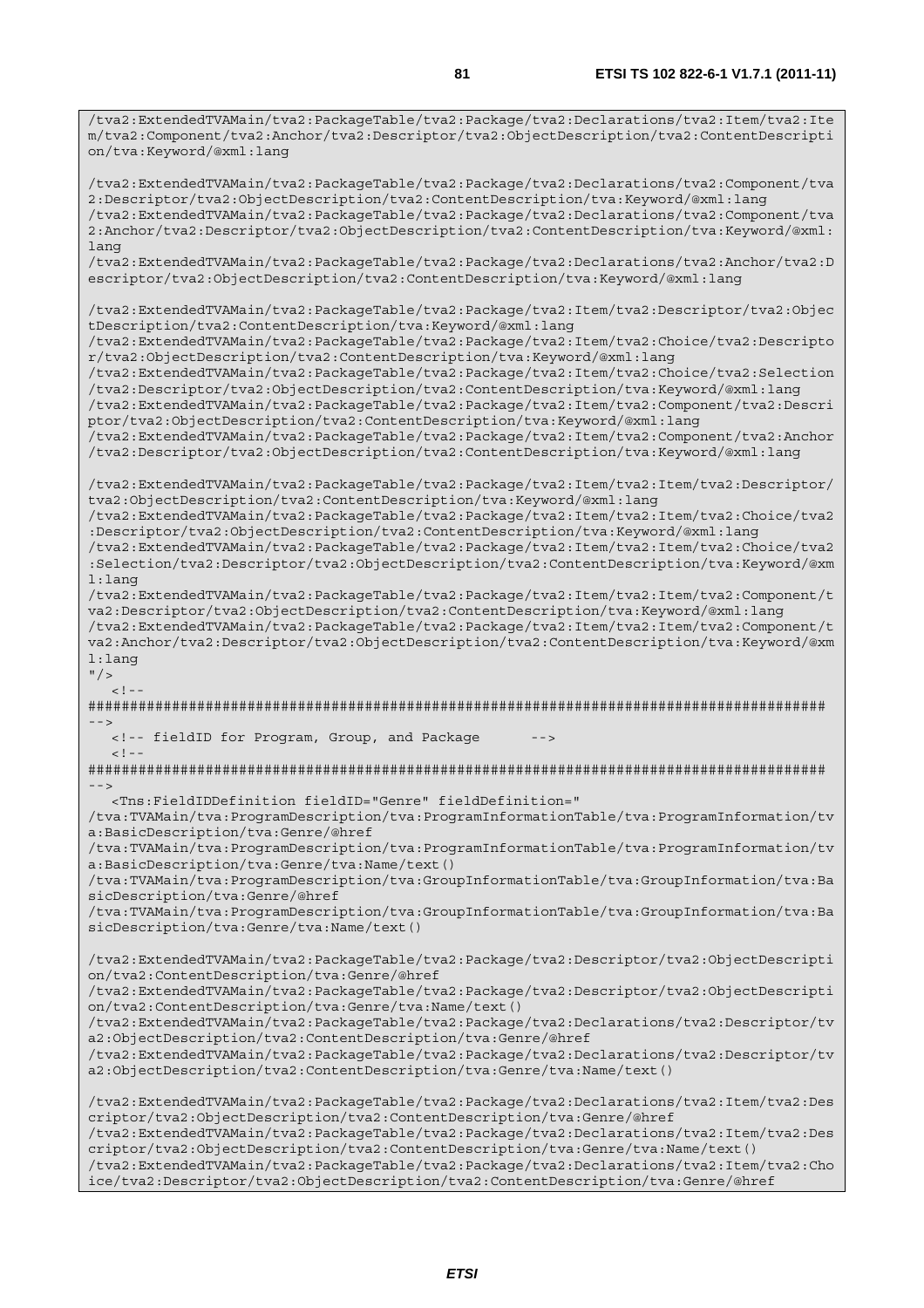/tva2:ExtendedTVAMain/tva2:PackageTable/tva2:Package/tva2:Declarations/tva2:Item/tva2:Cho ice/tva2:Descriptor/tva2:ObjectDescription/tva2:ContentDescription/tva:Genre/tva:Name/tex  $t()$ /tva2:ExtendedTVAMain/tva2:PackageTable/tva2:Package/tva2:Declarations/tva2:Item/tva2:Cho ice/tva2:Selection/tva2:Descriptor/tva2:ObjectDescription/tva2:ContentDescription/tva:Gen re/@href /tva2:ExtendedTVAMain/tva2:PackageTable/tva2:Package/tva2:Declarations/tva2:Item/tva2:Cho ice/tva2:Selection/tva2:Descriptor/tva2:ObjectDescription/tva2:ContentDescription/tva:Gen re/tva:Name/text() /tva2:ExtendedTVAMain/tva2:PackageTable/tva2:Package/tva2:Declarations/tva2:Item/tva2:Com ponent/tva2:Descriptor/tva2:ObjectDescription/tva2:ContentDescription/tva:Genre/@href /tva2:ExtendedTVAMain/tva2:PackageTable/tva2:Package/tva2:Declarations/tva2:Item/tva2:Com ponent/tva2:Descriptor/tva2:ObjectDescription/tva2:ContentDescription/tva:Genre/tva:Name/ text() /tva2:ExtendedTVAMain/tva2:PackageTable/tva2:Package/tva2:Declarations/tva2:Item/tva2:Com ponent/tva2:Anchor/tva2:Descriptor/tva2:ObjectDescription/tva2:ContentDescription/tva:Gen re/@href /tva2:ExtendedTVAMain/tva2:PackageTable/tva2:Package/tva2:Declarations/tva2:Item/tva2:Com ponent/tva2:Anchor/tva2:Descriptor/tva2:ObjectDescription/tva2:ContentDescription/tva:Gen re/tva:Name/text() /tva2:ExtendedTVAMain/tva2:PackageTable/tva2:Package/tva2:Declarations/tva2:Item/tva2:Ite m/tva2:Descriptor/tva2:ObjectDescription/tva2:ContentDescription/tva:Genre/@href /tva2:ExtendedTVAMain/tva2:PackageTable/tva2:Package/tva2:Declarations/tva2:Item/tva2:Ite m/tva2:Descriptor/tva2:ObjectDescription/tva2:ContentDescription/tva:Genre/tva:Name/text( ) /tva2:ExtendedTVAMain/tva2:PackageTable/tva2:Package/tva2:Declarations/tva2:Item/tva2:Ite m/tva2:Choice/tva2:Descriptor/tva2:ObjectDescription/tva2:ContentDescription/tva:Genre/@h ref /tva2:ExtendedTVAMain/tva2:PackageTable/tva2:Package/tva2:Declarations/tva2:Item/tva2:Ite m/tva2:Choice/tva2:Descriptor/tva2:ObjectDescription/tva2:ContentDescription/tva:Genre/tv a:Name/text() /tva2:ExtendedTVAMain/tva2:PackageTable/tva2:Package/tva2:Declarations/tva2:Item/tva2:Ite m/tva2:Choice/tva2:Selection/tva2:Descriptor/tva2:ObjectDescription/tva2:ContentDescripti on/tva:Genre/@href /tva2:ExtendedTVAMain/tva2:PackageTable/tva2:Package/tva2:Declarations/tva2:Item/tva2:Ite m/tva2:Choice/tva2:Selection/tva2:Descriptor/tva2:ObjectDescription/tva2:ContentDescripti on/tva:Genre/tva:Name/text() /tva2:ExtendedTVAMain/tva2:PackageTable/tva2:Package/tva2:Declarations/tva2:Item/tva2:Ite m/tva2:Component/tva2:Descriptor/tva2:ObjectDescription/tva2:ContentDescription/tva:Genre /@href /tva2:ExtendedTVAMain/tva2:PackageTable/tva2:Package/tva2:Declarations/tva2:Item/tva2:Ite m/tva2:Component/tva2:Descriptor/tva2:ObjectDescription/tva2:ContentDescription/tva:Genre /tva:Name/text() /tva2:ExtendedTVAMain/tva2:PackageTable/tva2:Package/tva2:Declarations/tva2:Item/tva2:Ite m/tva2:Component/tva2:Anchor/tva2:Descriptor/tva2:ObjectDescription/tva2:ContentDescripti on/tva:Genre/@href /tva2:ExtendedTVAMain/tva2:PackageTable/tva2:Package/tva2:Declarations/tva2:Item/tva2:Ite m/tva2:Component/tva2:Anchor/tva2:Descriptor/tva2:ObjectDescription/tva2:ContentDescripti on/tva:Genre/tva:Name/text() /tva2:ExtendedTVAMain/tva2:PackageTable/tva2:Package/tva2:Declarations/tva2:Component/tva 2:Descriptor/tva2:ObjectDescription/tva2:ContentDescription/tva:Genre/@href /tva2:ExtendedTVAMain/tva2:PackageTable/tva2:Package/tva2:Declarations/tva2:Component/tva 2:Descriptor/tva2:ObjectDescription/tva2:ContentDescription/tva:Genre/tva:Name/text() /tva2:ExtendedTVAMain/tva2:PackageTable/tva2:Package/tva2:Declarations/tva2:Component/tva 2:Anchor/tva2:Descriptor/tva2:ObjectDescription/tva2:ContentDescription/tva:Genre/@href /tva2:ExtendedTVAMain/tva2:PackageTable/tva2:Package/tva2:Declarations/tva2:Component/tva 2:Anchor/tva2:Descriptor/tva2:ObjectDescription/tva2:ContentDescription/tva:Genre/tva:Nam e/text() /tva2:ExtendedTVAMain/tva2:PackageTable/tva2:Package/tva2:Declarations/tva2:Anchor/tva2:D escriptor/tva2:ObjectDescription/tva2:ContentDescription/tva:Genre/@href /tva2:ExtendedTVAMain/tva2:PackageTable/tva2:Package/tva2:Declarations/tva2:Anchor/tva2:D escriptor/tva2:ObjectDescription/tva2:ContentDescription/tva:Genre/tva:Name/text() /tva2:ExtendedTVAMain/tva2:PackageTable/tva2:Package/tva2:Item/tva2:Descriptor/tva2:Objec tDescription/tva2:ContentDescription/tva:Genre/@href

/tva2:ExtendedTVAMain/tva2:PackageTable/tva2:Package/tva2:Item/tva2:Descriptor/tva2:Objec tDescription/tva2:ContentDescription/tva:Genre/tva:Name/text()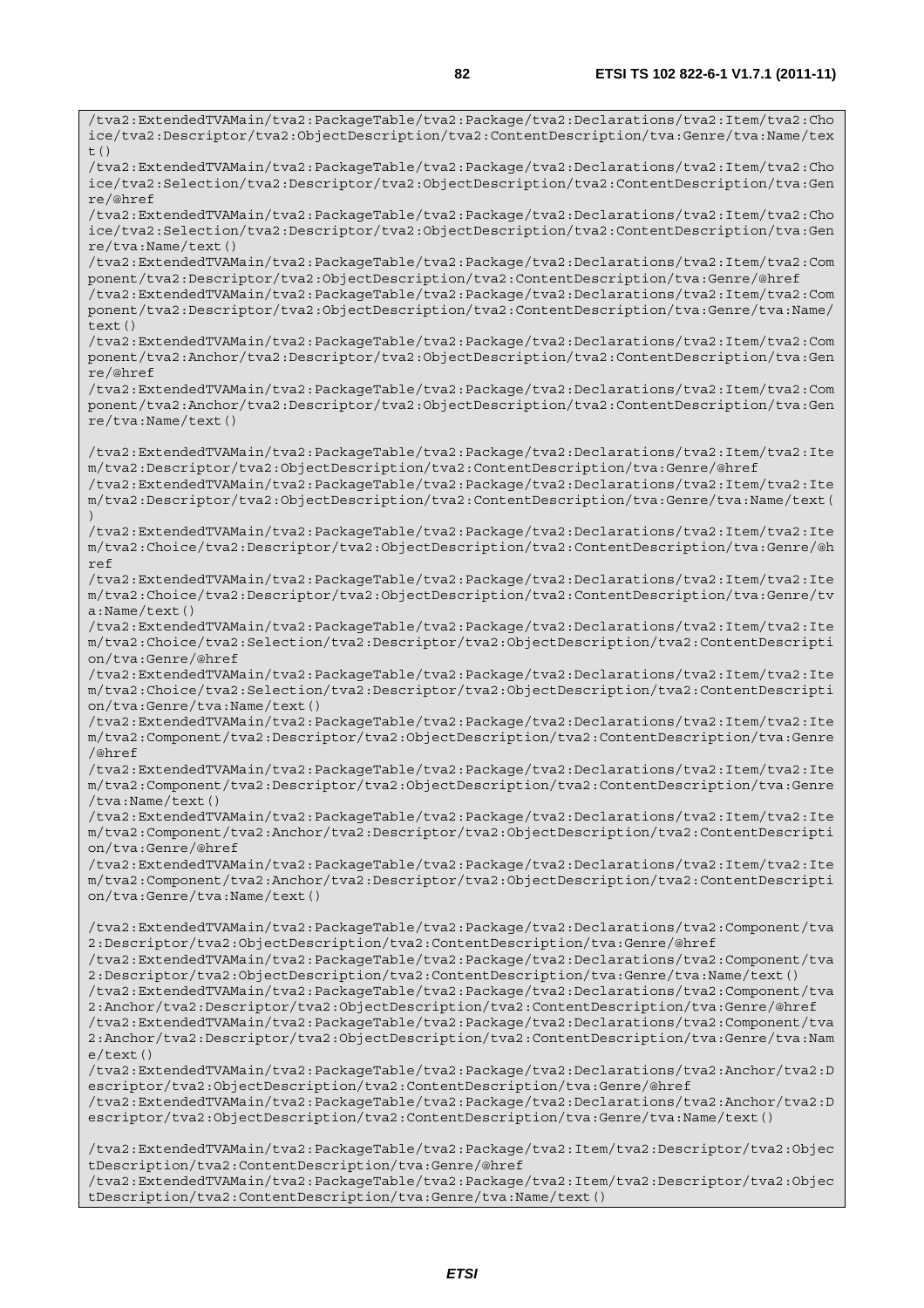/tva2:ExtendedTVAMain/tva2:PackageTable/tva2:Package/tva2:Item/tva2:Choice/tva2:Descripto r/tva2:ObjectDescription/tva2:ContentDescription/tva:Genre/@href /tva2:ExtendedTVAMain/tva2:PackageTable/tva2:Package/tva2:Item/tva2:Choice/tva2:Descripto r/tva2:ObjectDescription/tva2:ContentDescription/tva:Genre/tva:Name/text() /tva2:ExtendedTVAMain/tva2:PackageTable/tva2:Package/tva2:Item/tva2:Choice/tva2:Selection /tva2:Descriptor/tva2:ObjectDescription/tva2:ContentDescription/tva:Genre/@href /tva2:ExtendedTVAMain/tva2:PackageTable/tva2:Package/tva2:Item/tva2:Choice/tva2:Selection /tva2:Descriptor/tva2:ObjectDescription/tva2:ContentDescription/tva:Genre/tva:Name/text() /tva2:ExtendedTVAMain/tva2:PackageTable/tva2:Package/tva2:Item/tva2:Component/tva2:Descri ptor/tva2:ObjectDescription/tva2:ContentDescription/tva:Genre/@href /tva2:ExtendedTVAMain/tva2:PackageTable/tva2:Package/tva2:Item/tva2:Component/tva2:Descri ptor/tva2:ObjectDescription/tva2:ContentDescription/tva:Genre/tva:Name/text() /tva2:ExtendedTVAMain/tva2:PackageTable/tva2:Package/tva2:Item/tva2:Component/tva2:Anchor /tva2:Descriptor/tva2:ObjectDescription/tva2:ContentDescription/tva:Genre/@href /tva2:ExtendedTVAMain/tva2:PackageTable/tva2:Package/tva2:Item/tva2:Component/tva2:Anchor /tva2:Descriptor/tva2:ObjectDescription/tva2:ContentDescription/tva:Genre/tva:Name/text() /tva2:ExtendedTVAMain/tva2:PackageTable/tva2:Package/tva2:Item/tva2:Item/tva2:Descriptor/ tva2:ObjectDescription/tva2:ContentDescription/tva:Genre/@href /tva2:ExtendedTVAMain/tva2:PackageTable/tva2:Package/tva2:Item/tva2:Item/tva2:Descriptor/ tva2:ObjectDescription/tva2:ContentDescription/tva:Genre/tva:Name/text() /tva2:ExtendedTVAMain/tva2:PackageTable/tva2:Package/tva2:Item/tva2:Item/tva2:Choice/tva2 :Descriptor/tva2:ObjectDescription/tva2:ContentDescription/tva:Genre/@href /tva2:ExtendedTVAMain/tva2:PackageTable/tva2:Package/tva2:Item/tva2:Item/tva2:Choice/tva2 :Descriptor/tva2:ObjectDescription/tva2:ContentDescription/tva:Genre/tva:Name/text() /tva2:ExtendedTVAMain/tva2:PackageTable/tva2:Package/tva2:Item/tva2:Item/tva2:Choice/tva2 :Selection/tva2:Descriptor/tva2:ObjectDescription/tva2:ContentDescription/tva:Genre/@href /tva2:ExtendedTVAMain/tva2:PackageTable/tva2:Package/tva2:Item/tva2:Item/tva2:Choice/tva2 :Selection/tva2:Descriptor/tva2:ObjectDescription/tva2:ContentDescription/tva:Genre/tva:N ame/text() /tva2:ExtendedTVAMain/tva2:PackageTable/tva2:Package/tva2:Item/tva2:Item/tva2:Component/t va2:Descriptor/tva2:ObjectDescription/tva2:ContentDescription/tva:Genre/@href /tva2:ExtendedTVAMain/tva2:PackageTable/tva2:Package/tva2:Item/tva2:Item/tva2:Component/t va2:Descriptor/tva2:ObjectDescription/tva2:ContentDescription/tva:Genre/tva:Name/text() /tva2:ExtendedTVAMain/tva2:PackageTable/tva2:Package/tva2:Item/tva2:Item/tva2:Component/t va2:Anchor/tva2:Descriptor/tva2:ObjectDescription/tva2:ContentDescription/tva:Genre/@href /tva2:ExtendedTVAMain/tva2:PackageTable/tva2:Package/tva2:Item/tva2:Item/tva2:Component/t va2:Anchor/tva2:Descriptor/tva2:ObjectDescription/tva2:ContentDescription/tva:Genre/tva:N ame/text()  $"$ /> <Tns:FieldIDDefinition fieldID="Language" fieldDefinition=" /tva:TVAMain/tva:ProgramDescription/tva:ProgramInformationTable/tva:ProgramInformation/tv a:BasicDescription/tva:Language/text() /tva:TVAMain/tva:ProgramDescription/tva:GroupInformationTable/tva:GroupInformation/tva:Ba sicDescription/tva:Language/text() /tva2:ExtendedTVAMain/tva2:PackageTable/tva2:Package/tva2:Descriptor/tva2:ObjectDescripti on/tva2:ContentDescription/tva:Language/text() /tva2:ExtendedTVAMain/tva2:PackageTable/tva2:Package/tva2:Declarations/tva2:Descriptor/tv a2:ObjectDescription/tva2:ContentDescription/tva:Language/text() /tva2:ExtendedTVAMain/tva2:PackageTable/tva2:Package/tva2:Declarations/tva2:Item/tva2:Des criptor/tva2:ObjectDescription/tva2:ContentDescription/tva:Language/text() /tva2:ExtendedTVAMain/tva2:PackageTable/tva2:Package/tva2:Declarations/tva2:Item/tva2:Cho ice/tva2:Descriptor/tva2:ObjectDescription/tva2:ContentDescription/tva:Language/text() /tva2:ExtendedTVAMain/tva2:PackageTable/tva2:Package/tva2:Declarations/tva2:Item/tva2:Cho ice/tva2:Selection/tva2:Descriptor/tva2:ObjectDescription/tva2:ContentDescription/tva:Lan guage/text() /tva2:ExtendedTVAMain/tva2:PackageTable/tva2:Package/tva2:Declarations/tva2:Item/tva2:Com ponent/tva2:Descriptor/tva2:ObjectDescription/tva2:ContentDescription/tva:Language/text() /tva2:ExtendedTVAMain/tva2:PackageTable/tva2:Package/tva2:Declarations/tva2:Item/tva2:Com ponent/tva2:Anchor/tva2:Descriptor/tva2:ObjectDescription/tva2:ContentDescription/tva:Lan guage/text() /tva2:ExtendedTVAMain/tva2:PackageTable/tva2:Package/tva2:Declarations/tva2:Item/tva2:Ite

m/tva2:Descriptor/tva2:ObjectDescription/tva2:ContentDescription/tva:Language/text() /tva2:ExtendedTVAMain/tva2:PackageTable/tva2:Package/tva2:Declarations/tva2:Item/tva2:Ite m/tva2:Choice/tva2:Descriptor/tva2:ObjectDescription/tva2:ContentDescription/tva:Language /text()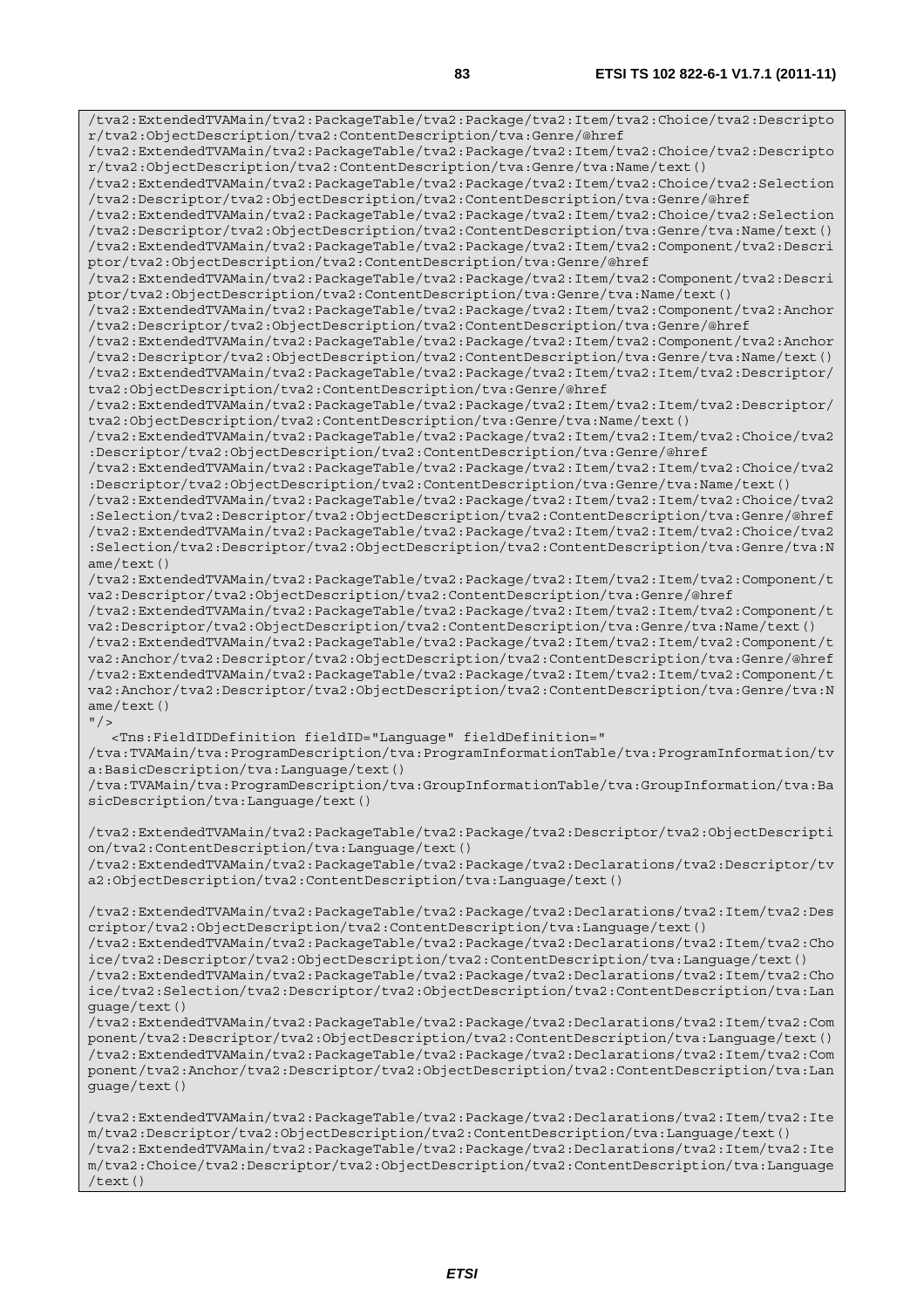/tva2:ExtendedTVAMain/tva2:PackageTable/tva2:Package/tva2:Declarations/tva2:Item/tva2:Ite m/tva2:Choice/tva2:Selection/tva2:Descriptor/tva2:ObjectDescription/tva2:ContentDescripti on/tva:Language/text() /tva2:ExtendedTVAMain/tva2:PackageTable/tva2:Package/tva2:Declarations/tva2:Item/tva2:Ite m/tva2:Component/tva2:Descriptor/tva2:ObjectDescription/tva2:ContentDescription/tva:Langu age/text() /tva2:ExtendedTVAMain/tva2:PackageTable/tva2:Package/tva2:Declarations/tva2:Item/tva2:Ite m/tva2:Component/tva2:Anchor/tva2:Descriptor/tva2:ObjectDescription/tva2:ContentDescripti on/tva:Language/text() /tva2:ExtendedTVAMain/tva2:PackageTable/tva2:Package/tva2:Declarations/tva2:Component/tva 2:Descriptor/tva2:ObjectDescription/tva2:ContentDescription/tva:Language/text() /tva2:ExtendedTVAMain/tva2:PackageTable/tva2:Package/tva2:Declarations/tva2:Component/tva 2:Anchor/tva2:Descriptor/tva2:ObjectDescription/tva2:ContentDescription/tva:Language/text () /tva2:ExtendedTVAMain/tva2:PackageTable/tva2:Package/tva2:Declarations/tva2:Anchor/tva2:D escriptor/tva2:ObjectDescription/tva2:ContentDescription/tva:Language/text() /tva2:ExtendedTVAMain/tva2:PackageTable/tva2:Package/tva2:Item/tva2:Descriptor/tva2:Objec tDescription/tva2:ContentDescription/tva:Language/text() /tva2:ExtendedTVAMain/tva2:PackageTable/tva2:Package/tva2:Item/tva2:Choice/tva2:Descripto r/tva2:ObjectDescription/tva2:ContentDescription/tva:Language/text() /tva2:ExtendedTVAMain/tva2:PackageTable/tva2:Package/tva2:Item/tva2:Choice/tva2:Selection /tva2:Descriptor/tva2:ObjectDescription/tva2:ContentDescription/tva:Language/text() /tva2:ExtendedTVAMain/tva2:PackageTable/tva2:Package/tva2:Item/tva2:Component/tva2:Descri ptor/tva2:ObjectDescription/tva2:ContentDescription/tva:Language/text() /tva2:ExtendedTVAMain/tva2:PackageTable/tva2:Package/tva2:Item/tva2:Component/tva2:Anchor /tva2:Descriptor/tva2:ObjectDescription/tva2:ContentDescription/tva:Language/text() /tva2:ExtendedTVAMain/tva2:PackageTable/tva2:Package/tva2:Item/tva2:Item/tva2:Descriptor/ tva2:ObjectDescription/tva2:ContentDescription/tva:Language/text() /tva2:ExtendedTVAMain/tva2:PackageTable/tva2:Package/tva2:Item/tva2:Item/tva2:Choice/tva2 :Descriptor/tva2:ObjectDescription/tva2:ContentDescription/tva:Language/text() /tva2:ExtendedTVAMain/tva2:PackageTable/tva2:Package/tva2:Item/tva2:Item/tva2:Choice/tva2 :Selection/tva2:Descriptor/tva2:ObjectDescription/tva2:ContentDescription/tva:Language/te  $xt()$ /tva2:ExtendedTVAMain/tva2:PackageTable/tva2:Package/tva2:Item/tva2:Item/tva2:Component/t va2:Descriptor/tva2:ObjectDescription/tva2:ContentDescription/tva:Language/text() /tva2:ExtendedTVAMain/tva2:PackageTable/tva2:Package/tva2:Item/tva2:Item/tva2:Component/t va2:Anchor/tva2:Descriptor/tva2:ObjectDescription/tva2:ContentDescription/tva:Language/te xt()  $''$  / > <Tns:FieldIDDefinition fieldID="ParentalGuidance" fieldDefinition=" /tva:TVAMain/tva:ProgramDescription/tva:ProgramInformationTable/tva:ProgramInformation/tv a:BasicDescription/tva:ParentalGuidance/mpeg7:MinimumAge/text() /tva:TVAMain/tva:ProgramDescription/tva:GroupInformationTable/tva:GroupInformation/tva:Ba sicDescription/tva:ParentalGuidance/mpeg7:MinimumAge/text() /tva2:ExtendedTVAMain/tva2:PackageTable/tva2:Package/tva2:Descriptor/tva2:ObjectDescripti on/tva2:ContentDescription/tva:ParentalGuidance/mpeg7:MinimumAge/text() /tva2:ExtendedTVAMain/tva2:PackageTable/tva2:Package/tva2:Declarations/tva2:Descriptor/tv a2:ObjectDescription/tva2:ContentDescription/tva:ParentalGuidance/mpeg7:MinimumAge/text() /tva2:ExtendedTVAMain/tva2:PackageTable/tva2:Package/tva2:Declarations/tva2:Item/tva2:Des criptor/tva2:ObjectDescription/tva2:ContentDescription/tva:ParentalGuidance/mpeg7:Minimum Age/text() /tva2:ExtendedTVAMain/tva2:PackageTable/tva2:Package/tva2:Declarations/tva2:Item/tva2:Cho ice/tva2:Descriptor/tva2:ObjectDescription/tva2:ContentDescription/tva:ParentalGuidance/m peg7:MinimumAge/text() /tva2:ExtendedTVAMain/tva2:PackageTable/tva2:Package/tva2:Declarations/tva2:Item/tva2:Cho ice/tva2:Selection/tva2:Descriptor/tva2:ObjectDescription/tva2:ContentDescription/tva:Par entalGuidance/mpeg7:MinimumAge/text() /tva2:ExtendedTVAMain/tva2:PackageTable/tva2:Package/tva2:Declarations/tva2:Item/tva2:Com ponent/tva2:Descriptor/tva2:ObjectDescription/tva2:ContentDescription/tva:ParentalGuidanc e/mpeg7:MinimumAge/text() /tva2:ExtendedTVAMain/tva2:PackageTable/tva2:Package/tva2:Declarations/tva2:Item/tva2:Com ponent/tva2:Anchor/tva2:Descriptor/tva2:ObjectDescription/tva2:ContentDescription/tva:Par

entalGuidance/mpeg7:MinimumAge/text()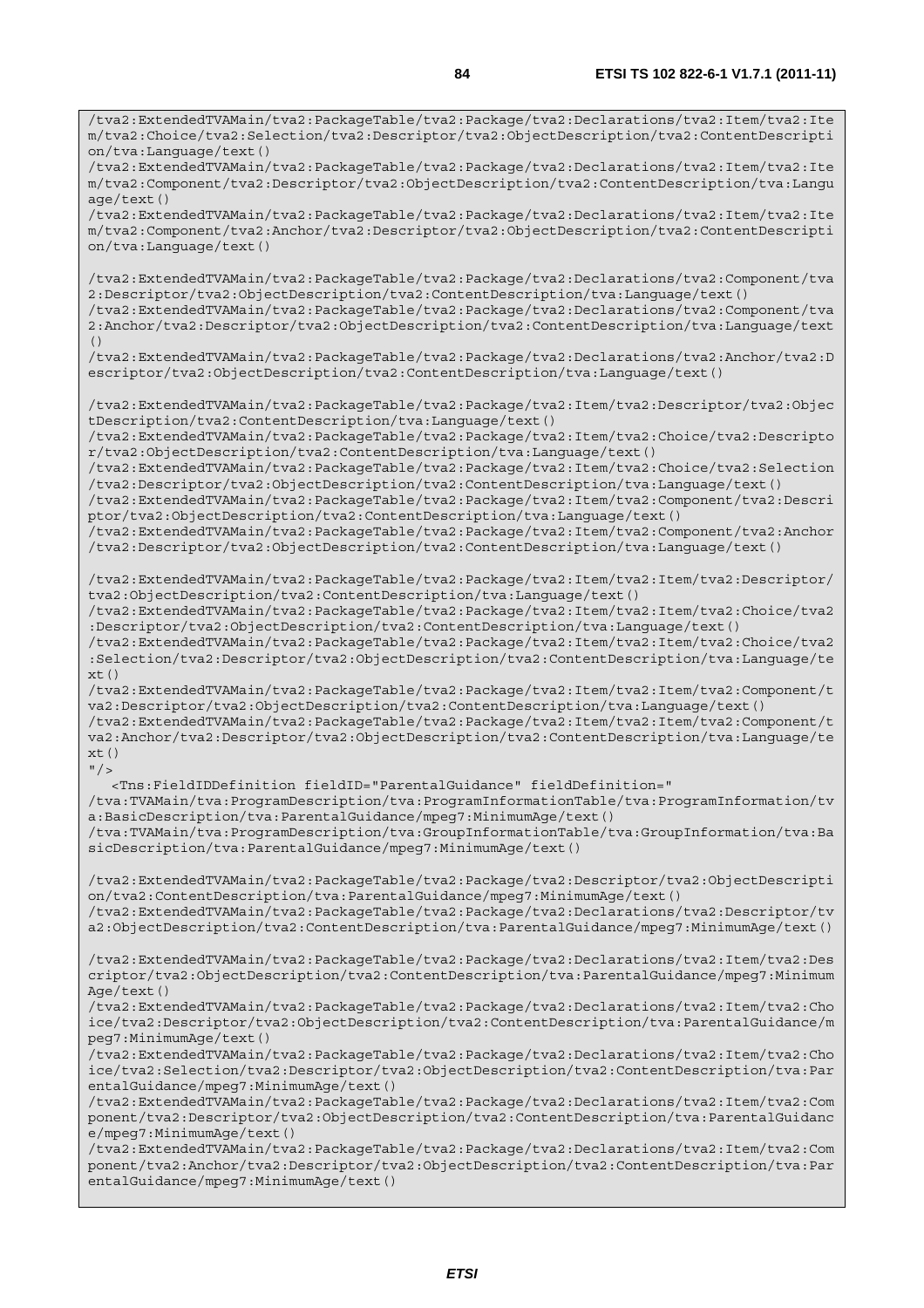/tva2:ExtendedTVAMain/tva2:PackageTable/tva2:Package/tva2:Declarations/tva2:Item/tva2:Ite m/tva2:Descriptor/tva2:ObjectDescription/tva2:ContentDescription/tva:ParentalGuidance/mpe g7:MinimumAge/text() /tva2:ExtendedTVAMain/tva2:PackageTable/tva2:Package/tva2:Declarations/tva2:Item/tva2:Ite m/tva2:Choice/tva2:Descriptor/tva2:ObjectDescription/tva2:ContentDescription/tva:Parental Guidance/mpeg7:MinimumAge/text() /tva2:ExtendedTVAMain/tva2:PackageTable/tva2:Package/tva2:Declarations/tva2:Item/tva2:Ite m/tva2:Choice/tva2:Selection/tva2:Descriptor/tva2:ObjectDescription/tva2:ContentDescripti on/tva:ParentalGuidance/mpeg7:MinimumAge/text() /tva2:ExtendedTVAMain/tva2:PackageTable/tva2:Package/tva2:Declarations/tva2:Item/tva2:Ite m/tva2:Component/tva2:Descriptor/tva2:ObjectDescription/tva2:ContentDescription/tva:Paren talGuidance/mpeg7:MinimumAge/text() /tva2:ExtendedTVAMain/tva2:PackageTable/tva2:Package/tva2:Declarations/tva2:Item/tva2:Ite m/tva2:Component/tva2:Anchor/tva2:Descriptor/tva2:ObjectDescription/tva2:ContentDescripti on/tva:ParentalGuidance/mpeg7:MinimumAge/text() /tva2:ExtendedTVAMain/tva2:PackageTable/tva2:Package/tva2:Declarations/tva2:Component/tva 2:Descriptor/tva2:ObjectDescription/tva2:ContentDescription/tva:ParentalGuidance/mpeg7:Mi nimumAge/text() /tva2:ExtendedTVAMain/tva2:PackageTable/tva2:Package/tva2:Declarations/tva2:Component/tva 2:Anchor/tva2:Descriptor/tva2:ObjectDescription/tva2:ContentDescription/tva:ParentalGuida nce/mpeg7:MinimumAge/text() /tva2:ExtendedTVAMain/tva2:PackageTable/tva2:Package/tva2:Declarations/tva2:Anchor/tva2:D escriptor/tva2:ObjectDescription/tva2:ContentDescription/tva:ParentalGuidance/mpeg7:Minim umAge/text() /tva2:ExtendedTVAMain/tva2:PackageTable/tva2:Package/tva2:Item/tva2:Descriptor/tva2:Objec tDescription/tva2:ContentDescription/tva:ParentalGuidance/mpeg7:MinimumAge/text() /tva2:ExtendedTVAMain/tva2:PackageTable/tva2:Package/tva2:Item/tva2:Choice/tva2:Descripto r/tva2:ObjectDescription/tva2:ContentDescription/tva:ParentalGuidance/mpeg7:MinimumAge/te  $xt()$ /tva2:ExtendedTVAMain/tva2:PackageTable/tva2:Package/tva2:Item/tva2:Choice/tva2:Selection /tva2:Descriptor/tva2:ObjectDescription/tva2:ContentDescription/tva:ParentalGuidance/mpeg 7:MinimumAge/text() /tva2:ExtendedTVAMain/tva2:PackageTable/tva2:Package/tva2:Item/tva2:Component/tva2:Descri ptor/tva2:ObjectDescription/tva2:ContentDescription/tva:ParentalGuidance/mpeg7:MinimumAge /text() /tva2:ExtendedTVAMain/tva2:PackageTable/tva2:Package/tva2:Item/tva2:Component/tva2:Anchor /tva2:Descriptor/tva2:ObjectDescription/tva2:ContentDescription/tva:ParentalGuidance/mpeg 7:MinimumAge/text() /tva2:ExtendedTVAMain/tva2:PackageTable/tva2:Package/tva2:Item/tva2:Item/tva2:Descriptor/ tva2:ObjectDescription/tva2:ContentDescription/tva:ParentalGuidance/mpeg7:MinimumAge/text  $( )$ /tva2:ExtendedTVAMain/tva2:PackageTable/tva2:Package/tva2:Item/tva2:Item/tva2:Choice/tva2 :Descriptor/tva2:ObjectDescription/tva2:ContentDescription/tva:ParentalGuidance/mpeg7:Min imumAge/text() /tva2:ExtendedTVAMain/tva2:PackageTable/tva2:Package/tva2:Item/tva2:Item/tva2:Choice/tva2 :Selection/tva2:Descriptor/tva2:ObjectDescription/tva2:ContentDescription/tva:ParentalGui

dance/mpeg7:MinimumAge/text() /tva2:ExtendedTVAMain/tva2:PackageTable/tva2:Package/tva2:Item/tva2:Item/tva2:Component/t va2:Descriptor/tva2:ObjectDescription/tva2:ContentDescription/tva:ParentalGuidance/mpeg7: MinimumAge/text()

/tva2:ExtendedTVAMain/tva2:PackageTable/tva2:Package/tva2:Item/tva2:Item/tva2:Component/t va2:Anchor/tva2:Descriptor/tva2:ObjectDescription/tva2:ContentDescription/tva:ParentalGui dance/mpeg7:MinimumAge/text()

 $"$  /> <Tns:FieldIDDefinition fieldID="Role" fieldDefinition=" /tva:TVAMain/tva:ProgramDescription/tva:ProgramInformationTable/tva:ProgramInformation/tv a:BasicDescription/tva:CreditsList/tva:CreditsItem/@role /tva:TVAMain/tva:ProgramDescription/tva:GroupInformationTable/tva:GroupInformation/tva:Ba sicDescription/tva:CreditsList/tva:CreditsItem/@role

/tva2:ExtendedTVAMain/tva2:PackageTable/tva2:Package/tva2:Descriptor/tva2:ObjectDescripti on/tva2:ContentDescription/tva:CreditsList/tva:CreditsItem/@role /tva2:ExtendedTVAMain/tva2:PackageTable/tva2:Package/tva2:Declarations/tva2:Descriptor/tv a2:ObjectDescription/tva2:ContentDescription/tva:CreditsList/tva:CreditsItem/@role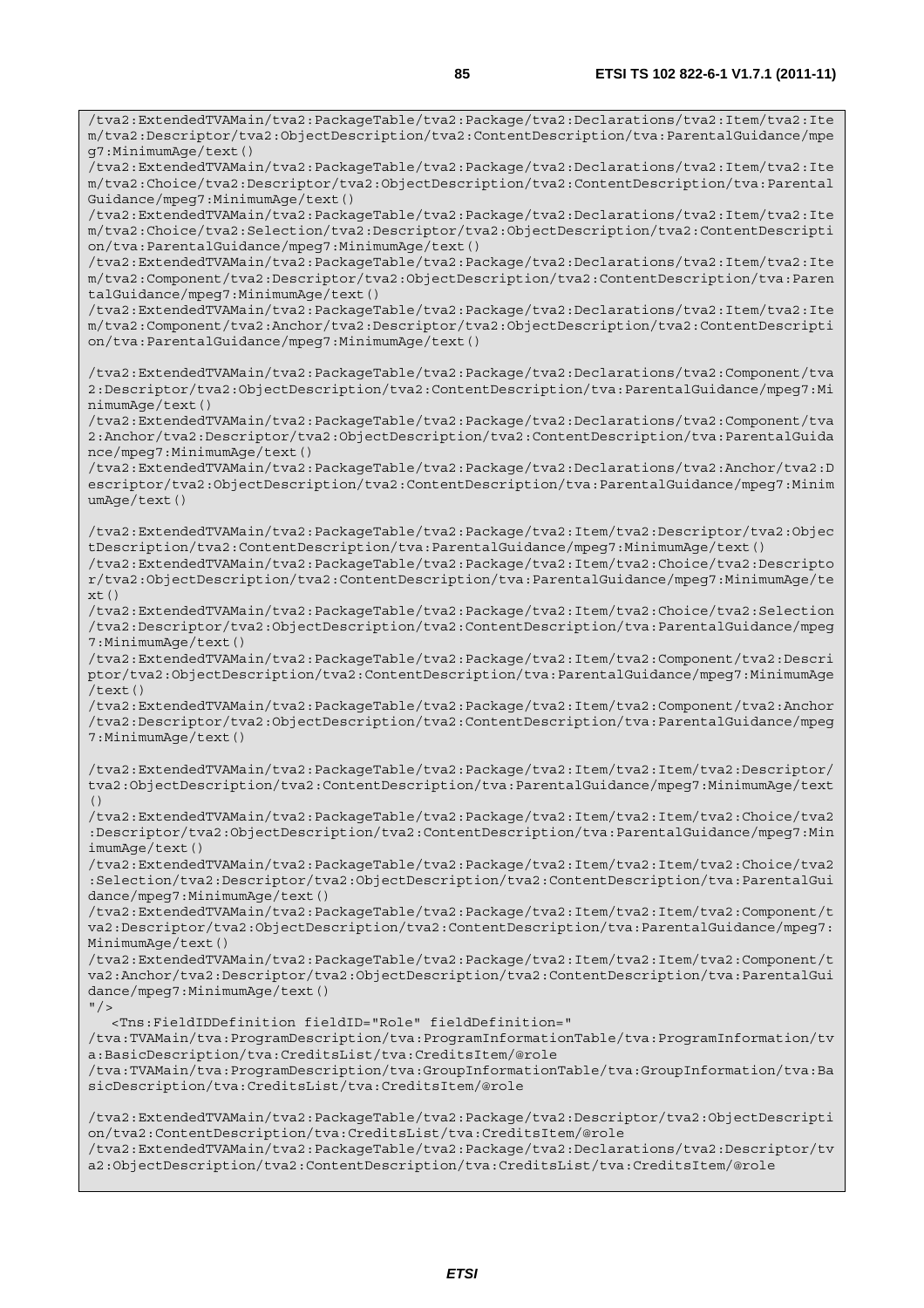criptor/tva2:ObjectDescription/tva2:ContentDescription/tva:CreditsList/tva:CreditsItem/@r ole /tva2:ExtendedTVAMain/tva2:PackageTable/tva2:Package/tva2:Declarations/tva2:Item/tva2:Cho ice/tva2:Descriptor/tva2:ObjectDescription/tva2:ContentDescription/tva:CreditsList/tva:Cr editsItem/@role /tva2:ExtendedTVAMain/tva2:PackageTable/tva2:Package/tva2:Declarations/tva2:Item/tva2:Cho ice/tva2:Selection/tva2:Descriptor/tva2:ObjectDescription/tva2:ContentDescription/tva:Cre ditsList/tva:CreditsItem/@role /tva2:ExtendedTVAMain/tva2:PackageTable/tva2:Package/tva2:Declarations/tva2:Item/tva2:Com ponent/tva2:Descriptor/tva2:ObjectDescription/tva2:ContentDescription/tva:CreditsList/tva :CreditsItem/@role /tva2:ExtendedTVAMain/tva2:PackageTable/tva2:Package/tva2:Declarations/tva2:Item/tva2:Com ponent/tva2:Anchor/tva2:Descriptor/tva2:ObjectDescription/tva2:ContentDescription/tva:Cre ditsList/tva:CreditsItem/@role /tva2:ExtendedTVAMain/tva2:PackageTable/tva2:Package/tva2:Declarations/tva2:Item/tva2:Ite m/tva2:Descriptor/tva2:ObjectDescription/tva2:ContentDescription/tva:CreditsList/tva:Cred itsItem/@role /tva2:ExtendedTVAMain/tva2:PackageTable/tva2:Package/tva2:Declarations/tva2:Item/tva2:Ite m/tva2:Choice/tva2:Descriptor/tva2:ObjectDescription/tva2:ContentDescription/tva:CreditsL ist/tva:CreditsItem/@role /tva2:ExtendedTVAMain/tva2:PackageTable/tva2:Package/tva2:Declarations/tva2:Item/tva2:Ite m/tva2:Choice/tva2:Selection/tva2:Descriptor/tva2:ObjectDescription/tva2:ContentDescripti on/tva:CreditsList/tva:CreditsItem/@role /tva2:ExtendedTVAMain/tva2:PackageTable/tva2:Package/tva2:Declarations/tva2:Item/tva2:Ite m/tva2:Component/tva2:Descriptor/tva2:ObjectDescription/tva2:ContentDescription/tva:Credi tsList/tva:CreditsItem/@role /tva2:ExtendedTVAMain/tva2:PackageTable/tva2:Package/tva2:Declarations/tva2:Item/tva2:Ite m/tva2:Component/tva2:Anchor/tva2:Descriptor/tva2:ObjectDescription/tva2:ContentDescripti on/tva:CreditsList/tva:CreditsItem/@role /tva2:ExtendedTVAMain/tva2:PackageTable/tva2:Package/tva2:Declarations/tva2:Component/tva 2:Descriptor/tva2:ObjectDescription/tva2:ContentDescription/tva:CreditsList/tva:CreditsIt em/@role /tva2:ExtendedTVAMain/tva2:PackageTable/tva2:Package/tva2:Declarations/tva2:Component/tva 2:Anchor/tva2:Descriptor/tva2:ObjectDescription/tva2:ContentDescription/tva:CreditsList/t va:CreditsItem/@role /tva2:ExtendedTVAMain/tva2:PackageTable/tva2:Package/tva2:Declarations/tva2:Anchor/tva2:D escriptor/tva2:ObjectDescription/tva2:ContentDescription/tva:CreditsList/tva:CreditsItem/ @role /tva2:ExtendedTVAMain/tva2:PackageTable/tva2:Package/tva2:Item/tva2:Descriptor/tva2:Objec tDescription/tva2:ContentDescription/tva:CreditsList/tva:CreditsItem/@role /tva2:ExtendedTVAMain/tva2:PackageTable/tva2:Package/tva2:Item/tva2:Choice/tva2:Descripto r/tva2:ObjectDescription/tva2:ContentDescription/tva:CreditsList/tva:CreditsItem/@role /tva2:ExtendedTVAMain/tva2:PackageTable/tva2:Package/tva2:Item/tva2:Choice/tva2:Selection /tva2:Descriptor/tva2:ObjectDescription/tva2:ContentDescription/tva:CreditsList/tva:Credi tsItem/@role /tva2:ExtendedTVAMain/tva2:PackageTable/tva2:Package/tva2:Item/tva2:Component/tva2:Descri ptor/tva2:ObjectDescription/tva2:ContentDescription/tva:CreditsList/tva:CreditsItem/@role /tva2:ExtendedTVAMain/tva2:PackageTable/tva2:Package/tva2:Item/tva2:Component/tva2:Anchor /tva2:Descriptor/tva2:ObjectDescription/tva2:ContentDescription/tva:CreditsList/tva:Credi

tsItem/@role

/tva2:ExtendedTVAMain/tva2:PackageTable/tva2:Package/tva2:Item/tva2:Item/tva2:Descriptor/ tva2:ObjectDescription/tva2:ContentDescription/tva:CreditsList/tva:CreditsItem/@role /tva2:ExtendedTVAMain/tva2:PackageTable/tva2:Package/tva2:Item/tva2:Item/tva2:Choice/tva2 :Descriptor/tva2:ObjectDescription/tva2:ContentDescription/tva:CreditsList/tva:CreditsIte m/@role

/tva2:ExtendedTVAMain/tva2:PackageTable/tva2:Package/tva2:Item/tva2:Item/tva2:Choice/tva2 :Selection/tva2:Descriptor/tva2:ObjectDescription/tva2:ContentDescription/tva:CreditsList /tva:CreditsItem/@role

/tva2:ExtendedTVAMain/tva2:PackageTable/tva2:Package/tva2:Item/tva2:Item/tva2:Component/t va2:Descriptor/tva2:ObjectDescription/tva2:ContentDescription/tva:CreditsList/tva:Credits Item/@role

/tva2:ExtendedTVAMain/tva2:PackageTable/tva2:Package/tva2:Item/tva2:Item/tva2:Component/t va2:Anchor/tva2:Descriptor/tva2:ObjectDescription/tva2:ContentDescription/tva:CreditsList /tva:CreditsItem/@role

/tva2:ExtendedTVAMain/tva2:PackageTable/tva2:Package/tva2:Declarations/tva2:Item/tva2:Des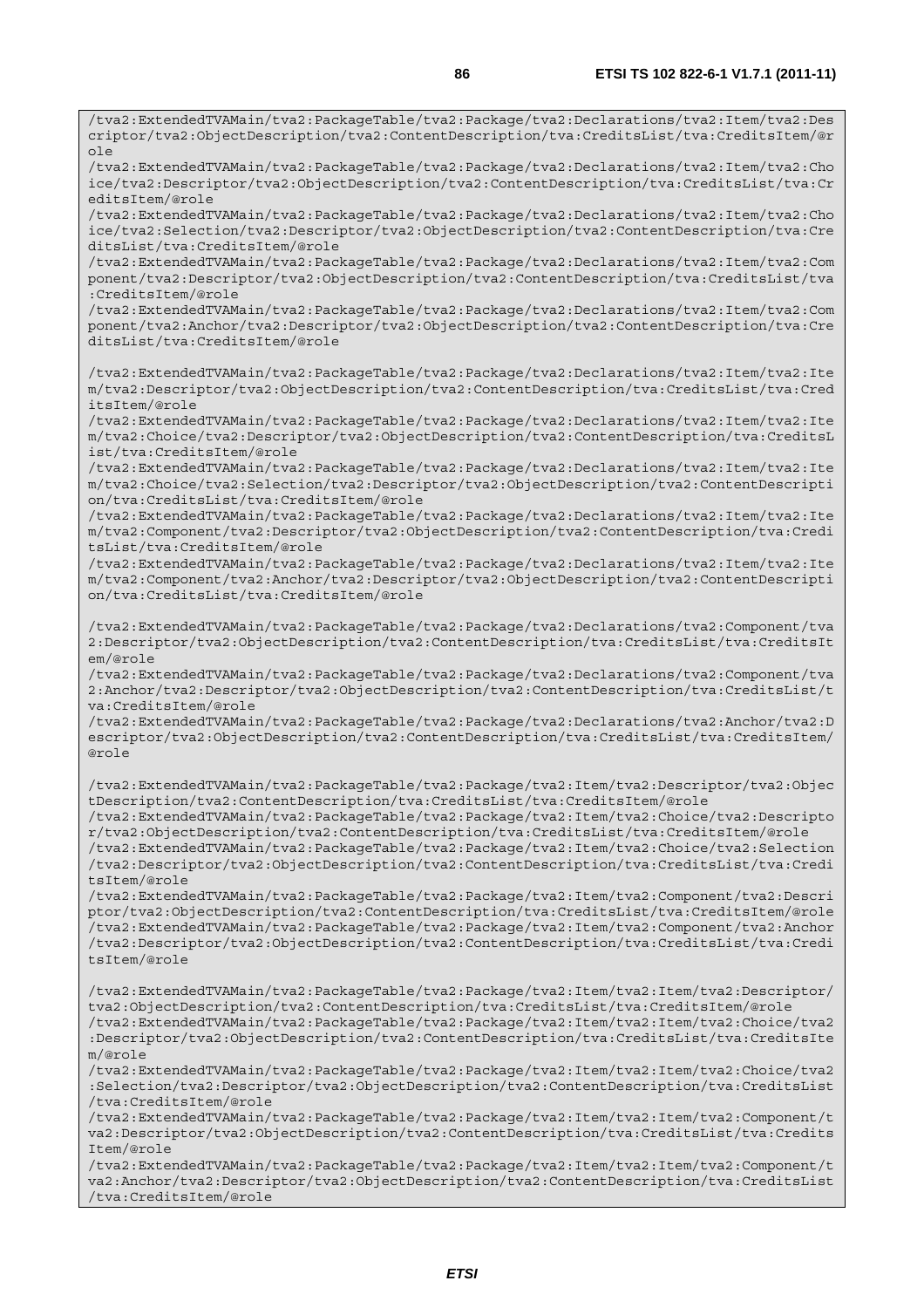$\frac{1}{\sqrt{}}$  <Tns:FieldIDDefinition fieldID="AwardTitle" fieldDefinition=" /tva:TVAMain/tva:ProgramDescription/tva:ProgramInformationTable/tva:ProgramInformation/tv a:BasicDescription/tva:AwardsList/tva:AwardsListItem/tva:Title/text() /tva:TVAMain/tva:ProgramDescription/tva:GroupInformationTable/tva:GroupInformation/tva:Ba sicDescription/tva:AwardsList/tva:AwardsListItem/tva:Title/text() /tva2:ExtendedTVAMain/tva2:PackageTable/tva2:Package/tva2:Descriptor/tva2:ObjectDescripti on/tva2:ContentDescription/tva:AwardsList/tva:AwardsListItem/tva:Title/text() /tva2:ExtendedTVAMain/tva2:PackageTable/tva2:Package/tva2:Declarations/tva2:Descriptor/tv a2:ObjectDescription/tva2:ContentDescription/tva:AwardsList/tva:AwardsListItem/tva:Title/ text() /tva2:ExtendedTVAMain/tva2:PackageTable/tva2:Package/tva2:Declarations/tva2:Item/tva2:Des criptor/tva2:ObjectDescription/tva2:ContentDescription/tva:AwardsList/tva:AwardsListItem/ tva:Title/text() /tva2:ExtendedTVAMain/tva2:PackageTable/tva2:Package/tva2:Declarations/tva2:Item/tva2:Cho ice/tva2:Descriptor/tva2:ObjectDescription/tva2:ContentDescription/tva:AwardsList/tva:Awa rdsListItem/tva:Title/text() /tva2:ExtendedTVAMain/tva2:PackageTable/tva2:Package/tva2:Declarations/tva2:Item/tva2:Cho ice/tva2:Selection/tva2:Descriptor/tva2:ObjectDescription/tva2:ContentDescription/tva:Awa rdsList/tva:AwardsListItem/tva:Title/text() /tva2:ExtendedTVAMain/tva2:PackageTable/tva2:Package/tva2:Declarations/tva2:Item/tva2:Com ponent/tva2:Descriptor/tva2:ObjectDescription/tva2:ContentDescription/tva:AwardsList/tva: AwardsListItem/tva:Title/text() /tva2:ExtendedTVAMain/tva2:PackageTable/tva2:Package/tva2:Declarations/tva2:Item/tva2:Com ponent/tva2:Anchor/tva2:Descriptor/tva2:ObjectDescription/tva2:ContentDescription/tva:Awa rdsList/tva:AwardsListItem/tva:Title/text() /tva2:ExtendedTVAMain/tva2:PackageTable/tva2:Package/tva2:Declarations/tva2:Item/tva2:Ite m/tva2:Descriptor/tva2:ObjectDescription/tva2:ContentDescription/tva:AwardsList/tva:Award sListItem/tva:Title/text() /tva2:ExtendedTVAMain/tva2:PackageTable/tva2:Package/tva2:Declarations/tva2:Item/tva2:Ite m/tva2:Choice/tva2:Descriptor/tva2:ObjectDescription/tva2:ContentDescription/tva:AwardsLi st/tva:AwardsListItem/tva:Title/text() /tva2:ExtendedTVAMain/tva2:PackageTable/tva2:Package/tva2:Declarations/tva2:Item/tva2:Ite m/tva2:Choice/tva2:Selection/tva2:Descriptor/tva2:ObjectDescription/tva2:ContentDescripti on/tva:AwardsList/tva:AwardsListItem/tva:Title/text() /tva2:ExtendedTVAMain/tva2:PackageTable/tva2:Package/tva2:Declarations/tva2:Item/tva2:Ite m/tva2:Component/tva2:Descriptor/tva2:ObjectDescription/tva2:ContentDescription/tva:Award sList/tva:AwardsListItem/tva:Title/text() /tva2:ExtendedTVAMain/tva2:PackageTable/tva2:Package/tva2:Declarations/tva2:Item/tva2:Ite m/tva2:Component/tva2:Anchor/tva2:Descriptor/tva2:ObjectDescription/tva2:ContentDescripti on/tva:AwardsList/tva:AwardsListItem/tva:Title/text() /tva2:ExtendedTVAMain/tva2:PackageTable/tva2:Package/tva2:Declarations/tva2:Component/tva 2:Descriptor/tva2:ObjectDescription/tva2:ContentDescription/tva:AwardsList/tva:AwardsList Item/tva:Title/text() /tva2:ExtendedTVAMain/tva2:PackageTable/tva2:Package/tva2:Declarations/tva2:Component/tva 2:Anchor/tva2:Descriptor/tva2:ObjectDescription/tva2:ContentDescription/tva:AwardsList/tv a:AwardsListItem/tva:Title/text() /tva2:ExtendedTVAMain/tva2:PackageTable/tva2:Package/tva2:Declarations/tva2:Anchor/tva2:D escriptor/tva2:ObjectDescription/tva2:ContentDescription/tva:AwardsList/tva:AwardsListIte m/tva:Title/text() /tva2:ExtendedTVAMain/tva2:PackageTable/tva2:Package/tva2:Item/tva2:Descriptor/tva2:Objec tDescription/tva2:ContentDescription/tva:AwardsList/tva:AwardsListItem/tva:Title/text() /tva2:ExtendedTVAMain/tva2:PackageTable/tva2:Package/tva2:Item/tva2:Choice/tva2:Descripto r/tva2:ObjectDescription/tva2:ContentDescription/tva:AwardsList/tva:AwardsListItem/tva:Ti tle/text() /tva2:ExtendedTVAMain/tva2:PackageTable/tva2:Package/tva2:Item/tva2:Choice/tva2:Selection /tva2:Descriptor/tva2:ObjectDescription/tva2:ContentDescription/tva:AwardsList/tva:Awards ListItem/tva:Title/text() /tva2:ExtendedTVAMain/tva2:PackageTable/tva2:Package/tva2:Item/tva2:Component/tva2:Descri

ptor/tva2:ObjectDescription/tva2:ContentDescription/tva:AwardsList/tva:AwardsListItem/tva :Title/text()

/tva2:ExtendedTVAMain/tva2:PackageTable/tva2:Package/tva2:Item/tva2:Component/tva2:Anchor /tva2:Descriptor/tva2:ObjectDescription/tva2:ContentDescription/tva:AwardsList/tva:Awards ListItem/tva:Title/text()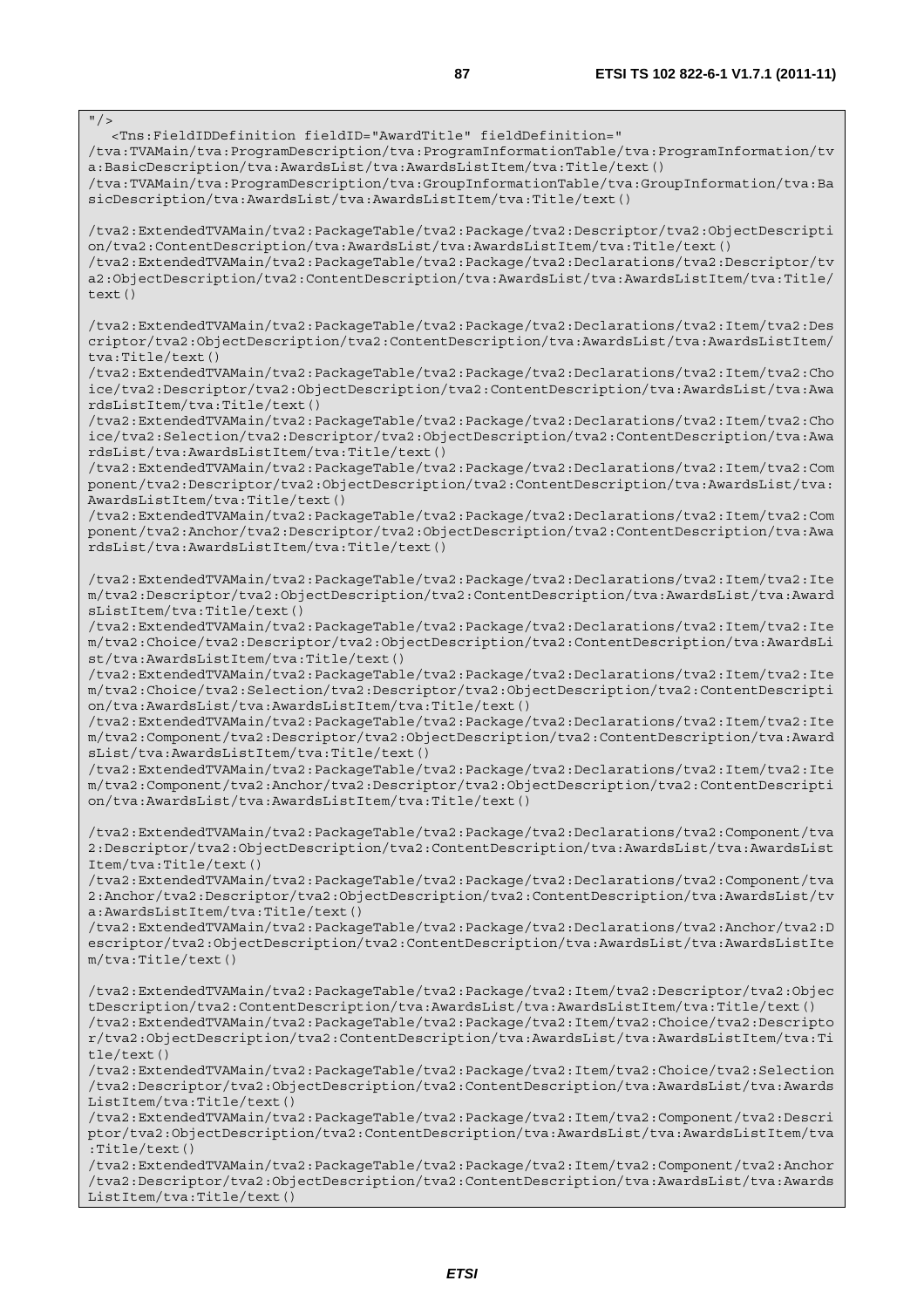/tva2:ExtendedTVAMain/tva2:PackageTable/tva2:Package/tva2:Item/tva2:Item/tva2:Descriptor/ tva2:ObjectDescription/tva2:ContentDescription/tva:AwardsList/tva:AwardsListItem/tva:Titl e/text()

/tva2:ExtendedTVAMain/tva2:PackageTable/tva2:Package/tva2:Item/tva2:Item/tva2:Choice/tva2 :Descriptor/tva2:ObjectDescription/tva2:ContentDescription/tva:AwardsList/tva:AwardsListI tem/tva:Title/text()

/tva2:ExtendedTVAMain/tva2:PackageTable/tva2:Package/tva2:Item/tva2:Item/tva2:Choice/tva2 :Selection/tva2:Descriptor/tva2:ObjectDescription/tva2:ContentDescription/tva:AwardsList/ tva:AwardsListItem/tva:Title/text()

/tva2:ExtendedTVAMain/tva2:PackageTable/tva2:Package/tva2:Item/tva2:Item/tva2:Component/t va2:Descriptor/tva2:ObjectDescription/tva2:ContentDescription/tva:AwardsList/tva:AwardsLi stItem/tva:Title/text()

/tva2:ExtendedTVAMain/tva2:PackageTable/tva2:Package/tva2:Item/tva2:Item/tva2:Component/t va2:Anchor/tva2:Descriptor/tva2:ObjectDescription/tva2:ContentDescription/tva:AwardsList/ tva:AwardsListItem/tva:Title/text()

 $"$  / >

<Tns:FieldIDDefinition fieldID="AwardYear" fieldDefinition="

/tva:TVAMain/tva:ProgramDescription/tva:ProgramInformationTable/tva:ProgramInformation/tv a:BasicDescription/tva:AwardsList/tva:AwardsListItem/tva:Year/text()

/tva:TVAMain/tva:ProgramDescription/tva:GroupInformationTable/tva:GroupInformation/tva:Ba sicDescription/tva:AwardsList/tva:AwardsListItem/tva:Year/text()

/tva2:ExtendedTVAMain/tva2:PackageTable/tva2:Package/tva2:Descriptor/tva2:ObjectDescripti on/tva2:ContentDescription/tva:AwardsList/tva:AwardsListItem/tva:Year/text() /tva2:ExtendedTVAMain/tva2:PackageTable/tva2:Package/tva2:Declarations/tva2:Descriptor/tv a2:ObjectDescription/tva2:ContentDescription/tva:AwardsList/tva:AwardsListItem/tva:Year/t  $ext()$ 

/tva2:ExtendedTVAMain/tva2:PackageTable/tva2:Package/tva2:Declarations/tva2:Item/tva2:Des criptor/tva2:ObjectDescription/tva2:ContentDescription/tva:AwardsList/tva:AwardsListItem/ tva:Year/text()

/tva2:ExtendedTVAMain/tva2:PackageTable/tva2:Package/tva2:Declarations/tva2:Item/tva2:Cho ice/tva2:Descriptor/tva2:ObjectDescription/tva2:ContentDescription/tva:AwardsList/tva:Awa rdsListItem/tva:Year/text()

/tva2:ExtendedTVAMain/tva2:PackageTable/tva2:Package/tva2:Declarations/tva2:Item/tva2:Cho ice/tva2:Selection/tva2:Descriptor/tva2:ObjectDescription/tva2:ContentDescription/tva:Awa rdsList/tva:AwardsListItem/tva:Year/text()

/tva2:ExtendedTVAMain/tva2:PackageTable/tva2:Package/tva2:Declarations/tva2:Item/tva2:Com ponent/tva2:Descriptor/tva2:ObjectDescription/tva2:ContentDescription/tva:AwardsList/tva: AwardsListItem/tva:Year/text()

/tva2:ExtendedTVAMain/tva2:PackageTable/tva2:Package/tva2:Declarations/tva2:Item/tva2:Com ponent/tva2:Anchor/tva2:Descriptor/tva2:ObjectDescription/tva2:ContentDescription/tva:Awa rdsList/tva:AwardsListItem/tva:Year/text()

/tva2:ExtendedTVAMain/tva2:PackageTable/tva2:Package/tva2:Declarations/tva2:Item/tva2:Ite m/tva2:Descriptor/tva2:ObjectDescription/tva2:ContentDescription/tva:AwardsList/tva:Award sListItem/tva:Year/text()

/tva2:ExtendedTVAMain/tva2:PackageTable/tva2:Package/tva2:Declarations/tva2:Item/tva2:Ite m/tva2:Choice/tva2:Descriptor/tva2:ObjectDescription/tva2:ContentDescription/tva:AwardsLi st/tva:AwardsListItem/tva:Year/text()

/tva2:ExtendedTVAMain/tva2:PackageTable/tva2:Package/tva2:Declarations/tva2:Item/tva2:Ite m/tva2:Choice/tva2:Selection/tva2:Descriptor/tva2:ObjectDescription/tva2:ContentDescripti on/tva:AwardsList/tva:AwardsListItem/tva:Year/text()

/tva2:ExtendedTVAMain/tva2:PackageTable/tva2:Package/tva2:Declarations/tva2:Item/tva2:Ite m/tva2:Component/tva2:Descriptor/tva2:ObjectDescription/tva2:ContentDescription/tva:Award sList/tva:AwardsListItem/tva:Year/text()

/tva2:ExtendedTVAMain/tva2:PackageTable/tva2:Package/tva2:Declarations/tva2:Item/tva2:Ite m/tva2:Component/tva2:Anchor/tva2:Descriptor/tva2:ObjectDescription/tva2:ContentDescripti on/tva:AwardsList/tva:AwardsListItem/tva:Year/text()

/tva2:ExtendedTVAMain/tva2:PackageTable/tva2:Package/tva2:Declarations/tva2:Component/tva 2:Descriptor/tva2:ObjectDescription/tva2:ContentDescription/tva:AwardsList/tva:AwardsList Item/tva:Year/text()

/tva2:ExtendedTVAMain/tva2:PackageTable/tva2:Package/tva2:Declarations/tva2:Component/tva 2:Anchor/tva2:Descriptor/tva2:ObjectDescription/tva2:ContentDescription/tva:AwardsList/tv a:AwardsListItem/tva:Year/text()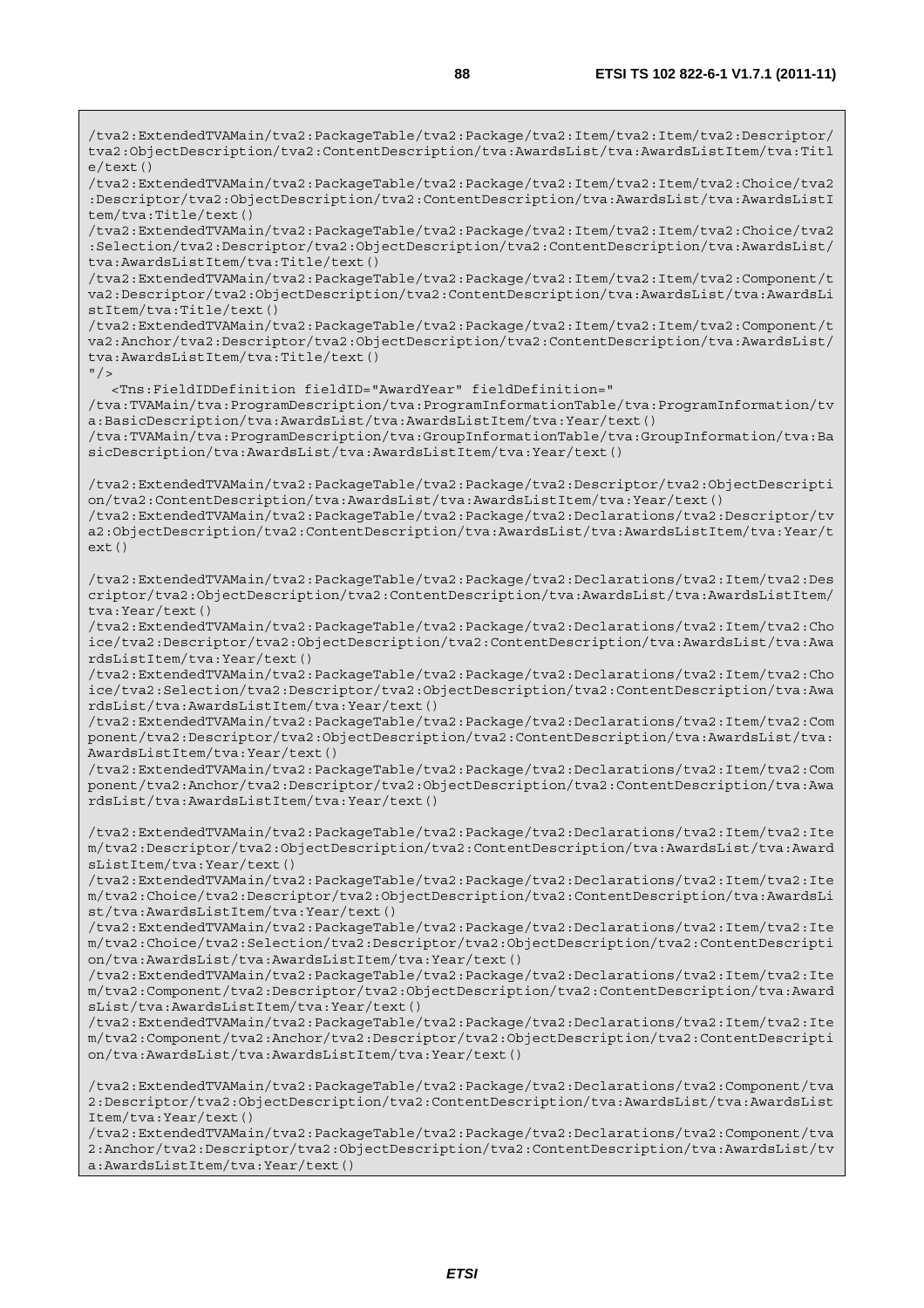/tva2:ExtendedTVAMain/tva2:PackageTable/tva2:Package/tva2:Declarations/tva2:Anchor/tva2:D escriptor/tva2:ObjectDescription/tva2:ContentDescription/tva:AwardsList/tva:AwardsListIte m/tva:Year/text()

/tva2:ExtendedTVAMain/tva2:PackageTable/tva2:Package/tva2:Item/tva2:Descriptor/tva2:Objec tDescription/tva2:ContentDescription/tva:AwardsList/tva:AwardsListItem/tva:Year/text() /tva2:ExtendedTVAMain/tva2:PackageTable/tva2:Package/tva2:Item/tva2:Choice/tva2:Descripto r/tva2:ObjectDescription/tva2:ContentDescription/tva:AwardsList/tva:AwardsListItem/tva:Ye ar/text()

/tva2:ExtendedTVAMain/tva2:PackageTable/tva2:Package/tva2:Item/tva2:Choice/tva2:Selection /tva2:Descriptor/tva2:ObjectDescription/tva2:ContentDescription/tva:AwardsList/tva:Awards ListItem/tva:Year/text()

/tva2:ExtendedTVAMain/tva2:PackageTable/tva2:Package/tva2:Item/tva2:Component/tva2:Descri ptor/tva2:ObjectDescription/tva2:ContentDescription/tva:AwardsList/tva:AwardsListItem/tva :Year/text()

/tva2:ExtendedTVAMain/tva2:PackageTable/tva2:Package/tva2:Item/tva2:Component/tva2:Anchor /tva2:Descriptor/tva2:ObjectDescription/tva2:ContentDescription/tva:AwardsList/tva:Awards ListItem/tva:Year/text()

/tva2:ExtendedTVAMain/tva2:PackageTable/tva2:Package/tva2:Item/tva2:Item/tva2:Descriptor/ tva2:ObjectDescription/tva2:ContentDescription/tva:AwardsList/tva:AwardsListItem/tva:Year /text()

/tva2:ExtendedTVAMain/tva2:PackageTable/tva2:Package/tva2:Item/tva2:Item/tva2:Choice/tva2 :Descriptor/tva2:ObjectDescription/tva2:ContentDescription/tva:AwardsList/tva:AwardsListI tem/tva:Year/text()

/tva2:ExtendedTVAMain/tva2:PackageTable/tva2:Package/tva2:Item/tva2:Item/tva2:Choice/tva2 :Selection/tva2:Descriptor/tva2:ObjectDescription/tva2:ContentDescription/tva:AwardsList/ tva:AwardsListItem/tva:Year/text()

/tva2:ExtendedTVAMain/tva2:PackageTable/tva2:Package/tva2:Item/tva2:Item/tva2:Component/t va2:Descriptor/tva2:ObjectDescription/tva2:ContentDescription/tva:AwardsList/tva:AwardsLi stItem/tva:Year/text()

/tva2:ExtendedTVAMain/tva2:PackageTable/tva2:Package/tva2:Item/tva2:Item/tva2:Component/t va2:Anchor/tva2:Descriptor/tva2:ObjectDescription/tva2:ContentDescription/tva:AwardsList/ tva:AwardsListItem/tva:Year/text()

 $"$  / >

<Tns:FieldIDDefinition fieldID="AwardNominee" fieldDefinition="

/tva:TVAMain/tva:ProgramDescription/tva:ProgramInformationTable/tva:ProgramInformation/tv a:BasicDescription/tva:AwardsList/tva:AwardsListItem/tva:Award/tva:Nominee/text() /tva:TVAMain/tva:ProgramDescription/tva:GroupInformationTable/tva:GroupInformation/tva:Ba sicDescription/tva:AwardsList/tva:AwardsListItem/tva:Award/tva:Nominee/text()

/tva2:ExtendedTVAMain/tva2:PackageTable/tva2:Package/tva2:Descriptor/tva2:ObjectDescripti on/tva2:ContentDescription/tva:AwardsList/tva:AwardsListItem/tva:Award/tva:Nominee/text() /tva2:ExtendedTVAMain/tva2:PackageTable/tva2:Package/tva2:Declarations/tva2:Descriptor/tv a2:ObjectDescription/tva2:ContentDescription/tva:AwardsList/tva:AwardsListItem/tva:Award/ tva:Nominee/text()

/tva2:ExtendedTVAMain/tva2:PackageTable/tva2:Package/tva2:Declarations/tva2:Item/tva2:Des criptor/tva2:ObjectDescription/tva2:ContentDescription/tva:AwardsList/tva:AwardsListItem/ tva:Award/tva:Nominee/text()

/tva2:ExtendedTVAMain/tva2:PackageTable/tva2:Package/tva2:Declarations/tva2:Item/tva2:Cho ice/tva2:Descriptor/tva2:ObjectDescription/tva2:ContentDescription/tva:AwardsList/tva:Awa rdsListItem/tva:Award/tva:Nominee/text()

/tva2:ExtendedTVAMain/tva2:PackageTable/tva2:Package/tva2:Declarations/tva2:Item/tva2:Cho ice/tva2:Selection/tva2:Descriptor/tva2:ObjectDescription/tva2:ContentDescription/tva:Awa rdsList/tva:AwardsListItem/tva:Award/tva:Nominee/text()

/tva2:ExtendedTVAMain/tva2:PackageTable/tva2:Package/tva2:Declarations/tva2:Item/tva2:Com ponent/tva2:Descriptor/tva2:ObjectDescription/tva2:ContentDescription/tva:AwardsList/tva: AwardsListItem/tva:Award/tva:Nominee/text()

/tva2:ExtendedTVAMain/tva2:PackageTable/tva2:Package/tva2:Declarations/tva2:Item/tva2:Com ponent/tva2:Anchor/tva2:Descriptor/tva2:ObjectDescription/tva2:ContentDescription/tva:Awa rdsList/tva:AwardsListItem/tva:Award/tva:Nominee/text()

/tva2:ExtendedTVAMain/tva2:PackageTable/tva2:Package/tva2:Declarations/tva2:Item/tva2:Ite m/tva2:Descriptor/tva2:ObjectDescription/tva2:ContentDescription/tva:AwardsList/tva:Award sListItem/tva:Award/tva:Nominee/text()

/tva2:ExtendedTVAMain/tva2:PackageTable/tva2:Package/tva2:Declarations/tva2:Item/tva2:Ite m/tva2:Choice/tva2:Descriptor/tva2:ObjectDescription/tva2:ContentDescription/tva:AwardsLi st/tva:AwardsListItem/tva:Award/tva:Nominee/text()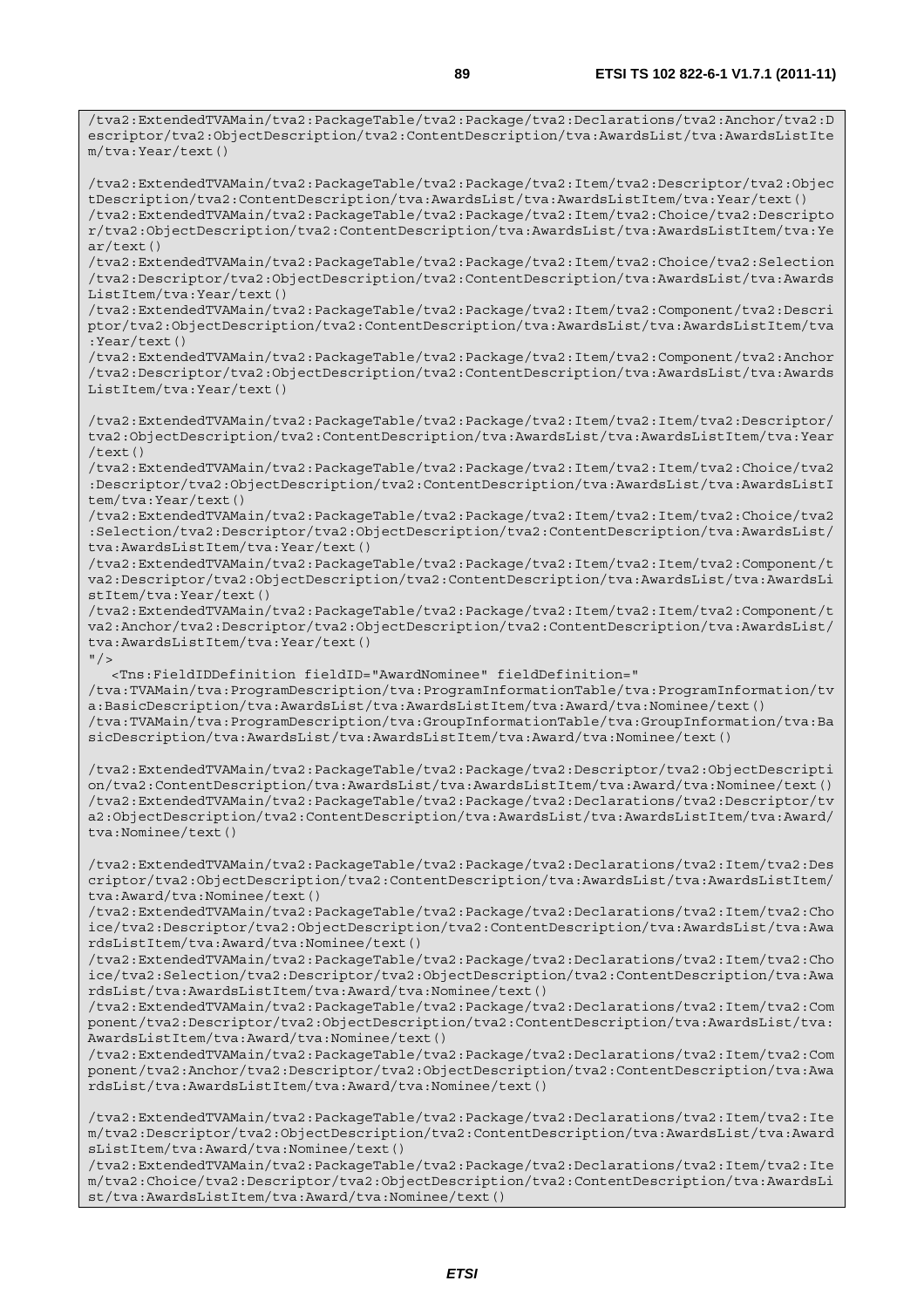/tva2:ExtendedTVAMain/tva2:PackageTable/tva2:Package/tva2:Declarations/tva2:Item/tva2:Ite m/tva2:Choice/tva2:Selection/tva2:Descriptor/tva2:ObjectDescription/tva2:ContentDescripti on/tva:AwardsList/tva:AwardsListItem/tva:Award/tva:Nominee/text()

/tva2:ExtendedTVAMain/tva2:PackageTable/tva2:Package/tva2:Declarations/tva2:Item/tva2:Ite m/tva2:Component/tva2:Descriptor/tva2:ObjectDescription/tva2:ContentDescription/tva:Award sList/tva:AwardsListItem/tva:Award/tva:Nominee/text()

/tva2:ExtendedTVAMain/tva2:PackageTable/tva2:Package/tva2:Declarations/tva2:Item/tva2:Ite m/tva2:Component/tva2:Anchor/tva2:Descriptor/tva2:ObjectDescription/tva2:ContentDescripti on/tva:AwardsList/tva:AwardsListItem/tva:Award/tva:Nominee/text()

/tva2:ExtendedTVAMain/tva2:PackageTable/tva2:Package/tva2:Declarations/tva2:Component/tva 2:Descriptor/tva2:ObjectDescription/tva2:ContentDescription/tva:AwardsList/tva:AwardsList Item/tva:Award/tva:Nominee/text()

/tva2:ExtendedTVAMain/tva2:PackageTable/tva2:Package/tva2:Declarations/tva2:Component/tva 2:Anchor/tva2:Descriptor/tva2:ObjectDescription/tva2:ContentDescription/tva:AwardsList/tv a:AwardsListItem/tva:Award/tva:Nominee/text()

/tva2:ExtendedTVAMain/tva2:PackageTable/tva2:Package/tva2:Declarations/tva2:Anchor/tva2:D escriptor/tva2:ObjectDescription/tva2:ContentDescription/tva:AwardsList/tva:AwardsListIte m/tva:Award/tva:Nominee/text()

/tva2:ExtendedTVAMain/tva2:PackageTable/tva2:Package/tva2:Item/tva2:Descriptor/tva2:Objec tDescription/tva2:ContentDescription/tva:AwardsList/tva:AwardsListItem/tva:Award/tva:Nomi nee/text()

/tva2:ExtendedTVAMain/tva2:PackageTable/tva2:Package/tva2:Item/tva2:Choice/tva2:Descripto r/tva2:ObjectDescription/tva2:ContentDescription/tva:AwardsList/tva:AwardsListItem/tva:Aw ard/tva:Nominee/text()

/tva2:ExtendedTVAMain/tva2:PackageTable/tva2:Package/tva2:Item/tva2:Choice/tva2:Selection /tva2:Descriptor/tva2:ObjectDescription/tva2:ContentDescription/tva:AwardsList/tva:Awards ListItem/tva:Award/tva:Nominee/text()

/tva2:ExtendedTVAMain/tva2:PackageTable/tva2:Package/tva2:Item/tva2:Component/tva2:Descri ptor/tva2:ObjectDescription/tva2:ContentDescription/tva:AwardsList/tva:AwardsListItem/tva :Award/tva:Nominee/text()

/tva2:ExtendedTVAMain/tva2:PackageTable/tva2:Package/tva2:Item/tva2:Component/tva2:Anchor /tva2:Descriptor/tva2:ObjectDescription/tva2:ContentDescription/tva:AwardsList/tva:Awards ListItem/tva:Award/tva:Nominee/text()

/tva2:ExtendedTVAMain/tva2:PackageTable/tva2:Package/tva2:Item/tva2:Item/tva2:Descriptor/ tva2:ObjectDescription/tva2:ContentDescription/tva:AwardsList/tva:AwardsListItem/tva:Awar d/tva:Nominee/text()

/tva2:ExtendedTVAMain/tva2:PackageTable/tva2:Package/tva2:Item/tva2:Item/tva2:Choice/tva2 :Descriptor/tva2:ObjectDescription/tva2:ContentDescription/tva:AwardsList/tva:AwardsListI tem/tva:Award/tva:Nominee/text()

/tva2:ExtendedTVAMain/tva2:PackageTable/tva2:Package/tva2:Item/tva2:Item/tva2:Choice/tva2 :Selection/tva2:Descriptor/tva2:ObjectDescription/tva2:ContentDescription/tva:AwardsList/ tva:AwardsListItem/tva:Award/tva:Nominee/text()

/tva2:ExtendedTVAMain/tva2:PackageTable/tva2:Package/tva2:Item/tva2:Item/tva2:Component/t va2:Descriptor/tva2:ObjectDescription/tva2:ContentDescription/tva:AwardsList/tva:AwardsLi stItem/tva:Award/tva:Nominee/text()

/tva2:ExtendedTVAMain/tva2:PackageTable/tva2:Package/tva2:Item/tva2:Item/tva2:Component/t va2:Anchor/tva2:Descriptor/tva2:ObjectDescription/tva2:ContentDescription/tva:AwardsList/ tva:AwardsListItem/tva:Award/tva:Nominee/text()  $"$  />

<Tns:FieldIDDefinition fieldID="AwardRecipient" fieldDefinition="

/tva:TVAMain/tva:ProgramDescription/tva:ProgramInformationTable/tva:ProgramInformation/tv a:BasicDescription/tva:AwardsList/tva:AwardsListItem/tva:Award/tva:Recipient/text() /tva:TVAMain/tva:ProgramDescription/tva:GroupInformationTable/tva:GroupInformation/tva:Ba sicDescription/tva:AwardsList/tva:AwardsListItem/tva:Award/tva:Recipient/text()

/tva2:ExtendedTVAMain/tva2:PackageTable/tva2:Package/tva2:Descriptor/tva2:ObjectDescripti on/tva2:ContentDescription/tva:AwardsList/tva:AwardsListItem/tva:Award/tva:Recipient/text  $( )$ 

/tva2:ExtendedTVAMain/tva2:PackageTable/tva2:Package/tva2:Declarations/tva2:Descriptor/tv a2:ObjectDescription/tva2:ContentDescription/tva:AwardsList/tva:AwardsListItem/tva:Award/ tva:Recipient/text()

/tva2:ExtendedTVAMain/tva2:PackageTable/tva2:Package/tva2:Declarations/tva2:Item/tva2:Des criptor/tva2:ObjectDescription/tva2:ContentDescription/tva:AwardsList/tva:AwardsListItem/ tva:Award/tva:Recipient/text()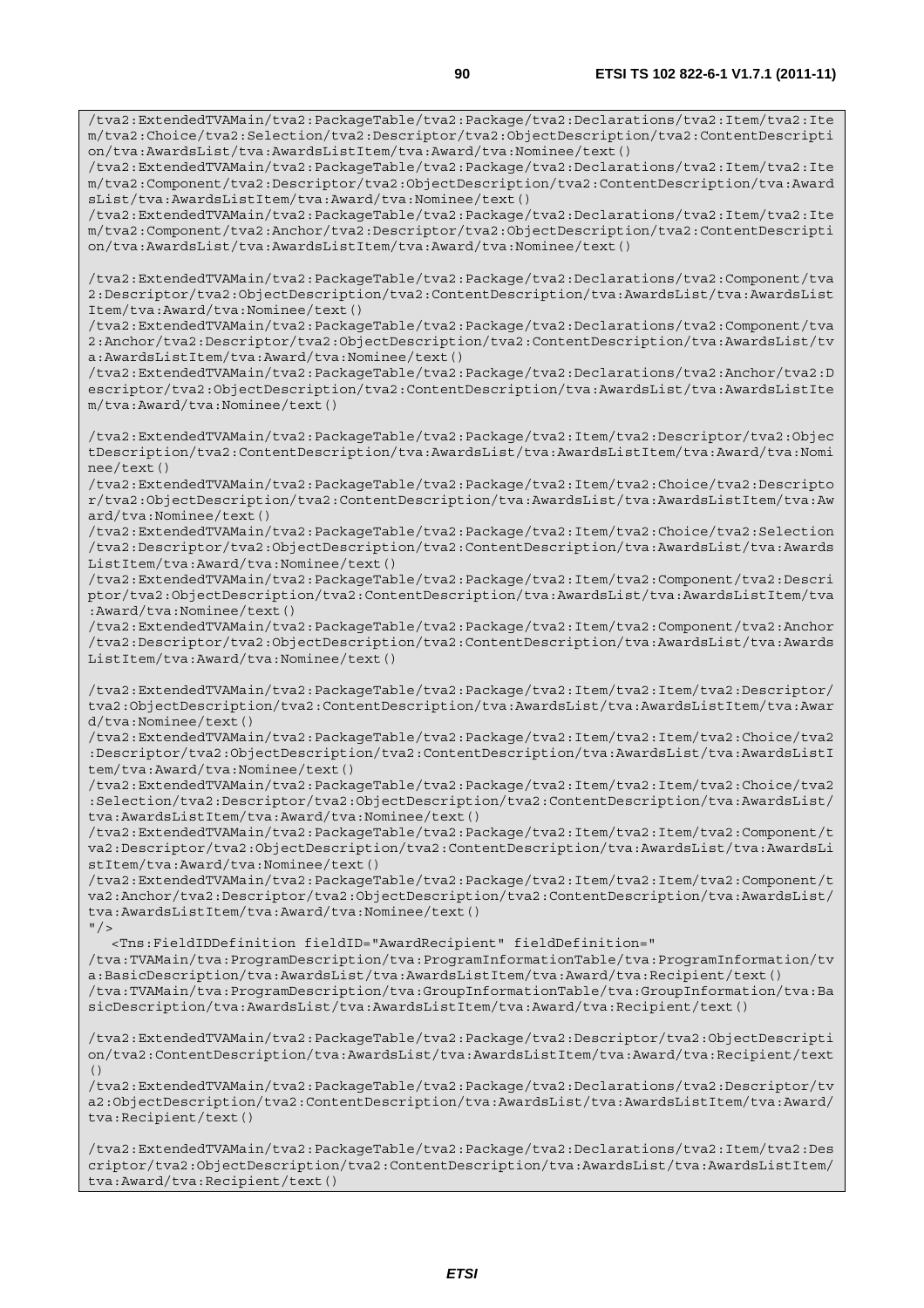/tva2:ExtendedTVAMain/tva2:PackageTable/tva2:Package/tva2:Declarations/tva2:Item/tva2:Cho ice/tva2:Descriptor/tva2:ObjectDescription/tva2:ContentDescription/tva:AwardsList/tva:Awa rdsListItem/tva:Award/tva:Recipient/text()

/tva2:ExtendedTVAMain/tva2:PackageTable/tva2:Package/tva2:Declarations/tva2:Item/tva2:Cho ice/tva2:Selection/tva2:Descriptor/tva2:ObjectDescription/tva2:ContentDescription/tva:Awa rdsList/tva:AwardsListItem/tva:Award/tva:Recipient/text()

/tva2:ExtendedTVAMain/tva2:PackageTable/tva2:Package/tva2:Declarations/tva2:Item/tva2:Com ponent/tva2:Descriptor/tva2:ObjectDescription/tva2:ContentDescription/tva:AwardsList/tva: AwardsListItem/tva:Award/tva:Recipient/text()

/tva2:ExtendedTVAMain/tva2:PackageTable/tva2:Package/tva2:Declarations/tva2:Item/tva2:Com ponent/tva2:Anchor/tva2:Descriptor/tva2:ObjectDescription/tva2:ContentDescription/tva:Awa rdsList/tva:AwardsListItem/tva:Award/tva:Recipient/text()

/tva2:ExtendedTVAMain/tva2:PackageTable/tva2:Package/tva2:Declarations/tva2:Item/tva2:Ite m/tva2:Descriptor/tva2:ObjectDescription/tva2:ContentDescription/tva:AwardsList/tva:Award sListItem/tva:Award/tva:Recipient/text()

/tva2:ExtendedTVAMain/tva2:PackageTable/tva2:Package/tva2:Declarations/tva2:Item/tva2:Ite m/tva2:Choice/tva2:Descriptor/tva2:ObjectDescription/tva2:ContentDescription/tva:AwardsLi st/tva:AwardsListItem/tva:Award/tva:Recipient/text()

/tva2:ExtendedTVAMain/tva2:PackageTable/tva2:Package/tva2:Declarations/tva2:Item/tva2:Ite m/tva2:Choice/tva2:Selection/tva2:Descriptor/tva2:ObjectDescription/tva2:ContentDescripti on/tva:AwardsList/tva:AwardsListItem/tva:Award/tva:Recipient/text()

/tva2:ExtendedTVAMain/tva2:PackageTable/tva2:Package/tva2:Declarations/tva2:Item/tva2:Ite m/tva2:Component/tva2:Descriptor/tva2:ObjectDescription/tva2:ContentDescription/tva:Award sList/tva:AwardsListItem/tva:Award/tva:Recipient/text()

/tva2:ExtendedTVAMain/tva2:PackageTable/tva2:Package/tva2:Declarations/tva2:Item/tva2:Ite m/tva2:Component/tva2:Anchor/tva2:Descriptor/tva2:ObjectDescription/tva2:ContentDescripti on/tva:AwardsList/tva:AwardsListItem/tva:Award/tva:Recipient/text()

/tva2:ExtendedTVAMain/tva2:PackageTable/tva2:Package/tva2:Declarations/tva2:Component/tva 2:Descriptor/tva2:ObjectDescription/tva2:ContentDescription/tva:AwardsList/tva:AwardsList Item/tva:Award/tva:Recipient/text()

/tva2:ExtendedTVAMain/tva2:PackageTable/tva2:Package/tva2:Declarations/tva2:Component/tva 2:Anchor/tva2:Descriptor/tva2:ObjectDescription/tva2:ContentDescription/tva:AwardsList/tv a:AwardsListItem/tva:Award/tva:Recipient/text()

/tva2:ExtendedTVAMain/tva2:PackageTable/tva2:Package/tva2:Declarations/tva2:Anchor/tva2:D escriptor/tva2:ObjectDescription/tva2:ContentDescription/tva:AwardsList/tva:AwardsListIte m/tva:Award/tva:Recipient/text()

/tva2:ExtendedTVAMain/tva2:PackageTable/tva2:Package/tva2:Item/tva2:Descriptor/tva2:Objec tDescription/tva2:ContentDescription/tva:AwardsList/tva:AwardsListItem/tva:Award/tva:Reci pient/text()

/tva2:ExtendedTVAMain/tva2:PackageTable/tva2:Package/tva2:Item/tva2:Choice/tva2:Descripto r/tva2:ObjectDescription/tva2:ContentDescription/tva:AwardsList/tva:AwardsListItem/tva:Aw ard/tva:Recipient/text()

/tva2:ExtendedTVAMain/tva2:PackageTable/tva2:Package/tva2:Item/tva2:Choice/tva2:Selection /tva2:Descriptor/tva2:ObjectDescription/tva2:ContentDescription/tva:AwardsList/tva:Awards ListItem/tva:Award/tva:Recipient/text()

/tva2:ExtendedTVAMain/tva2:PackageTable/tva2:Package/tva2:Item/tva2:Component/tva2:Descri ptor/tva2:ObjectDescription/tva2:ContentDescription/tva:AwardsList/tva:AwardsListItem/tva :Award/tva:Recipient/text()

/tva2:ExtendedTVAMain/tva2:PackageTable/tva2:Package/tva2:Item/tva2:Component/tva2:Anchor /tva2:Descriptor/tva2:ObjectDescription/tva2:ContentDescription/tva:AwardsList/tva:Awards ListItem/tva:Award/tva:Recipient/text()

/tva2:ExtendedTVAMain/tva2:PackageTable/tva2:Package/tva2:Item/tva2:Item/tva2:Descriptor/ tva2:ObjectDescription/tva2:ContentDescription/tva:AwardsList/tva:AwardsListItem/tva:Awar d/tva:Recipient/text()

/tva2:ExtendedTVAMain/tva2:PackageTable/tva2:Package/tva2:Item/tva2:Item/tva2:Choice/tva2 :Descriptor/tva2:ObjectDescription/tva2:ContentDescription/tva:AwardsList/tva:AwardsListI tem/tva:Award/tva:Recipient/text()

/tva2:ExtendedTVAMain/tva2:PackageTable/tva2:Package/tva2:Item/tva2:Item/tva2:Choice/tva2 :Selection/tva2:Descriptor/tva2:ObjectDescription/tva2:ContentDescription/tva:AwardsList/ tva:AwardsListItem/tva:Award/tva:Recipient/text()

/tva2:ExtendedTVAMain/tva2:PackageTable/tva2:Package/tva2:Item/tva2:Item/tva2:Component/t va2:Descriptor/tva2:ObjectDescription/tva2:ContentDescription/tva:AwardsList/tva:AwardsLi stItem/tva:Award/tva:Recipient/text()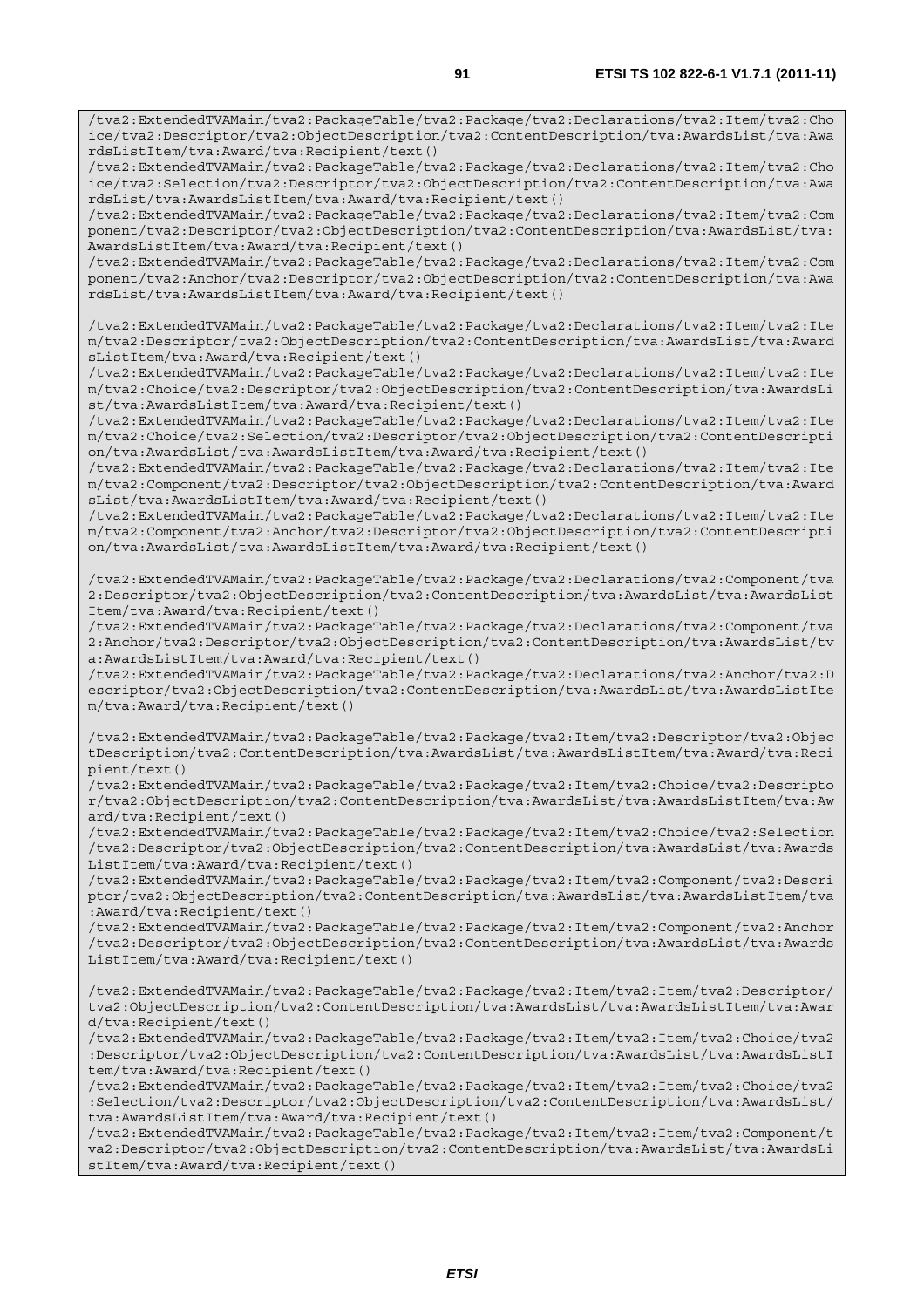/tva2:ExtendedTVAMain/tva2:PackageTable/tva2:Package/tva2:Item/tva2:Item/tva2:Component/t va2:Anchor/tva2:Descriptor/tva2:ObjectDescription/tva2:ContentDescription/tva:AwardsList/ tva:AwardsListItem/tva:Award/tva:Recipient/text()  $''$  / > <Tns:FieldIDDefinition fieldID="ProductionDate" fieldDefinition=" /tva:TVAMain/tva:ProgramDescription/tva:ProgramInformationTable/tva:ProgramInformation/tv a:BasicDescription/tva:ProductionDate/text() /tva:TVAMain/tva:ProgramDescription/tva:GroupInformationTable/tva:GroupInformation/tva:Ba sicDescription/tva:ProductionDate/text() /tva2:ExtendedTVAMain/tva2:PackageTable/tva2:Package/tva2:Descriptor/tva2:ObjectDescripti on/tva2:ContentDescription/tva:ProductionDate/text() /tva2:ExtendedTVAMain/tva2:PackageTable/tva2:Package/tva2:Declarations/tva2:Descriptor/tv a2:ObjectDescription/tva2:ContentDescription/tva:ProductionDate/text() /tva2:ExtendedTVAMain/tva2:PackageTable/tva2:Package/tva2:Declarations/tva2:Item/tva2:Des criptor/tva2:ObjectDescription/tva2:ContentDescription/tva:ProductionDate/text() /tva2:ExtendedTVAMain/tva2:PackageTable/tva2:Package/tva2:Declarations/tva2:Item/tva2:Cho ice/tva2:Descriptor/tva2:ObjectDescription/tva2:ContentDescription/tva:ProductionDate/tex t() /tva2:ExtendedTVAMain/tva2:PackageTable/tva2:Package/tva2:Declarations/tva2:Item/tva2:Cho ice/tva2:Selection/tva2:Descriptor/tva2:ObjectDescription/tva2:ContentDescription/tva:Pro ductionDate/text() /tva2:ExtendedTVAMain/tva2:PackageTable/tva2:Package/tva2:Declarations/tva2:Item/tva2:Com ponent/tva2:Descriptor/tva2:ObjectDescription/tva2:ContentDescription/tva:ProductionDate/ text() /tva2:ExtendedTVAMain/tva2:PackageTable/tva2:Package/tva2:Declarations/tva2:Item/tva2:Com ponent/tva2:Anchor/tva2:Descriptor/tva2:ObjectDescription/tva2:ContentDescription/tva:Pro ductionDate/text() /tva2:ExtendedTVAMain/tva2:PackageTable/tva2:Package/tva2:Declarations/tva2:Item/tva2:Ite m/tva2:Descriptor/tva2:ObjectDescription/tva2:ContentDescription/tva:ProductionDate/text( ) /tva2:ExtendedTVAMain/tva2:PackageTable/tva2:Package/tva2:Declarations/tva2:Item/tva2:Ite m/tva2:Choice/tva2:Descriptor/tva2:ObjectDescription/tva2:ContentDescription/tva:Producti onDate/text() /tva2:ExtendedTVAMain/tva2:PackageTable/tva2:Package/tva2:Declarations/tva2:Item/tva2:Ite m/tva2:Choice/tva2:Selection/tva2:Descriptor/tva2:ObjectDescription/tva2:ContentDescripti on/tva:ProductionDate/text() /tva2:ExtendedTVAMain/tva2:PackageTable/tva2:Package/tva2:Declarations/tva2:Item/tva2:Ite m/tva2:Component/tva2:Descriptor/tva2:ObjectDescription/tva2:ContentDescription/tva:Produ ctionDate/text() /tva2:ExtendedTVAMain/tva2:PackageTable/tva2:Package/tva2:Declarations/tva2:Item/tva2:Ite m/tva2:Component/tva2:Anchor/tva2:Descriptor/tva2:ObjectDescription/tva2:ContentDescripti on/tva:ProductionDate/text() /tva2:ExtendedTVAMain/tva2:PackageTable/tva2:Package/tva2:Declarations/tva2:Component/tva 2:Descriptor/tva2:ObjectDescription/tva2:ContentDescription/tva:ProductionDate/text() /tva2:ExtendedTVAMain/tva2:PackageTable/tva2:Package/tva2:Declarations/tva2:Component/tva 2:Anchor/tva2:Descriptor/tva2:ObjectDescription/tva2:ContentDescription/tva:ProductionDat e/text() /tva2:ExtendedTVAMain/tva2:PackageTable/tva2:Package/tva2:Declarations/tva2:Anchor/tva2:D escriptor/tva2:ObjectDescription/tva2:ContentDescription/tva:ProductionDate/text() /tva2:ExtendedTVAMain/tva2:PackageTable/tva2:Package/tva2:Item/tva2:Descriptor/tva2:Objec tDescription/tva2:ContentDescription/tva:ProductionDate/text() /tva2:ExtendedTVAMain/tva2:PackageTable/tva2:Package/tva2:Item/tva2:Choice/tva2:Descripto r/tva2:ObjectDescription/tva2:ContentDescription/tva:ProductionDate/text() /tva2:ExtendedTVAMain/tva2:PackageTable/tva2:Package/tva2:Item/tva2:Choice/tva2:Selection /tva2:Descriptor/tva2:ObjectDescription/tva2:ContentDescription/tva:ProductionDate/text() /tva2:ExtendedTVAMain/tva2:PackageTable/tva2:Package/tva2:Item/tva2:Component/tva2:Descri ptor/tva2:ObjectDescription/tva2:ContentDescription/tva:ProductionDate/text() /tva2:ExtendedTVAMain/tva2:PackageTable/tva2:Package/tva2:Item/tva2:Component/tva2:Anchor /tva2:Descriptor/tva2:ObjectDescription/tva2:ContentDescription/tva:ProductionDate/text() /tva2:ExtendedTVAMain/tva2:PackageTable/tva2:Package/tva2:Item/tva2:Item/tva2:Descriptor/ tva2:ObjectDescription/tva2:ContentDescription/tva:ProductionDate/text() /tva2:ExtendedTVAMain/tva2:PackageTable/tva2:Package/tva2:Item/tva2:Item/tva2:Choice/tva2 :Descriptor/tva2:ObjectDescription/tva2:ContentDescription/tva:ProductionDate/text()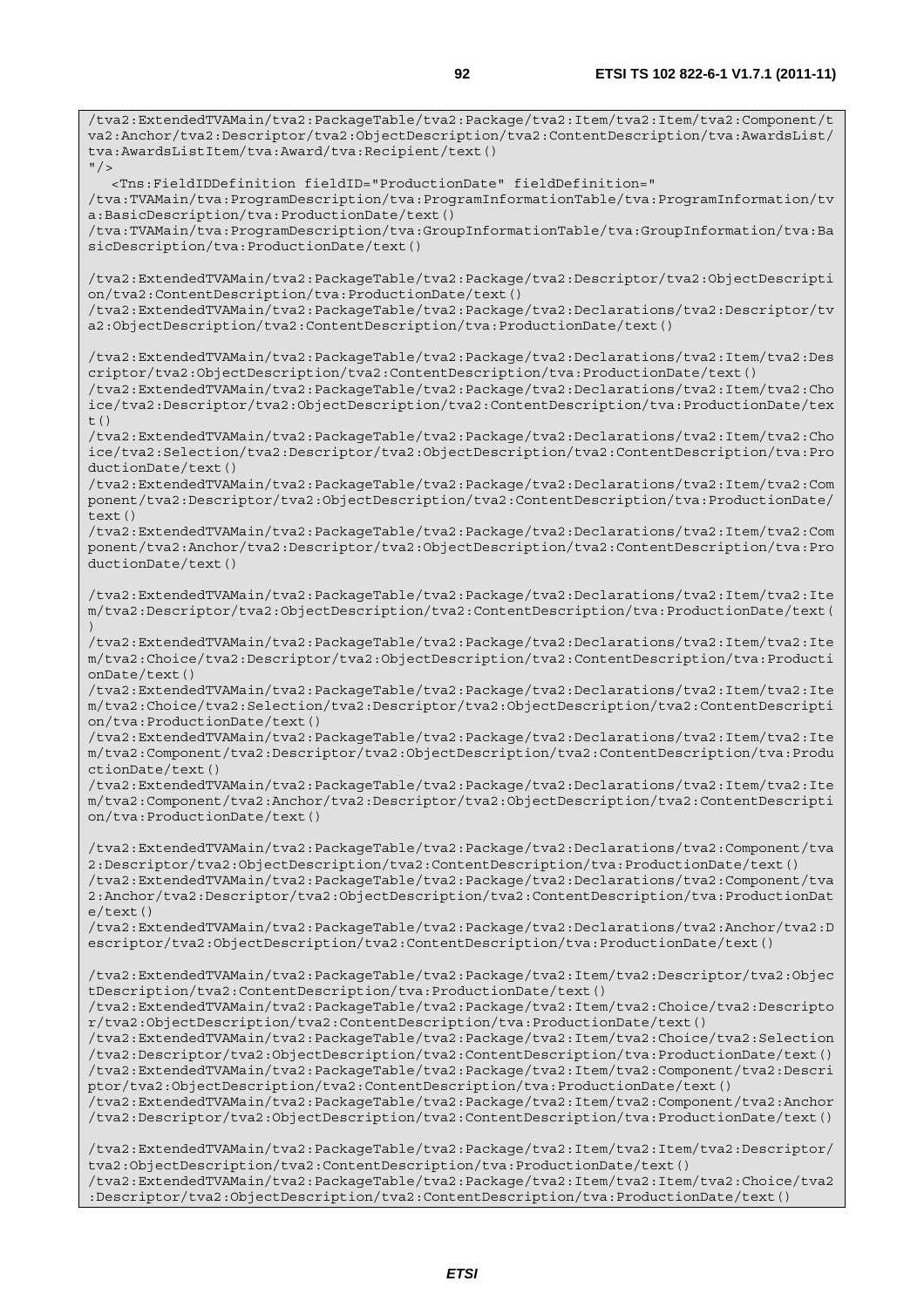/tva2:ExtendedTVAMain/tva2:PackageTable/tva2:Package/tva2:Item/tva2:Item/tva2:Choice/tva2 :Selection/tva2:Descriptor/tva2:ObjectDescription/tva2:ContentDescription/tva:ProductionD ate/text() /tva2:ExtendedTVAMain/tva2:PackageTable/tva2:Package/tva2:Item/tva2:Item/tva2:Component/t va2:Descriptor/tva2:ObjectDescription/tva2:ContentDescription/tva:ProductionDate/text() /tva2:ExtendedTVAMain/tva2:PackageTable/tva2:Package/tva2:Item/tva2:Item/tva2:Component/t va2:Anchor/tva2:Descriptor/tva2:ObjectDescription/tva2:ContentDescription/tva:ProductionD ate/text()  $''$  / >  $\lt$  ! -######################################################################################## --> <!-- feldID for Program, Group, Purchase, Instance, and Package  $<$ ! --######################################################################################## --> <Tns:FieldIDDefinition fieldID="Price" fieldDefinition=" /tva:TVAMain/tva:ProgramDescription/tva:ProgramInformationTable/tva:ProgramInformation/tv a:BasicDescription/tva:PurchaseList/tva:PurchaseItem/tva:Price/text() /tva:TVAMain/tva:ProgramDescription/tva:GroupInformationTable/tva:GroupInformation/tva:Ba sicDescription/tva:PurchaseList/tva:PurchaseItem/tva:Price/text() /tva:TVAMain/tva:ProgramDescription/tva:ProgramLocationTable/tva:Schedule/tva:ScheduleEve nt/tva:InstanceDescription/tva:PurchaseList/tva:PurchaseItem/tva:Price/text() /tva:TVAMain/tva:ProgramDescription/tva:ProgramLocationTable/tva:BroadcastEvent/tva:Insta nceDescription/tva:PurchaseList/tva:PurchaseItem/tva:Price/text() /tva:TVAMain/tva:ProgramDescription/tva:ProgramLocationTable/tva:OnDemandProgram/tva:Inst anceDescription/tva:PurchaseList/tva:PurchaseItem/tva:Price/text() /tva:TVAMain/tva:ProgramDescription/tva:ProgramLocationTable/tva:OnDemandService/tva:OnDe mandProgram/tva:InstanceDescription/tva:PurchaseList/tva:PurchaseItem/tva:Price/text() /tva:TVAMain/tva:ProgramDescription/tva:PurchaseInformationTable/tva:PurchaseInformation/ tva:Price/text() /tva2:ExtendedTVAMain/tva2:PackageTable/tva2:Package/tva2:Descriptor/tva2:ObjectDescripti on/tva2:ContentDescription/tva:PurchaseList/tva:PurchaseItem/tva:Price/text() /tva2:ExtendedTVAMain/tva2:PackageTable/tva2:Package/tva2:Declarations/tva2:Descriptor/tv a2:ObjectDescription/tva2:ContentDescription/tva:PurchaseList/tva:PurchaseItem/tva:Price/ text() /tva2:ExtendedTVAMain/tva2:PackageTable/tva2:Package/tva2:Declarations/tva2:Item/tva2:Des criptor/tva2:ObjectDescription/tva2:ContentDescription/tva:PurchaseList/tva:PurchaseItem/ tva:Price/text() /tva2:ExtendedTVAMain/tva2:PackageTable/tva2:Package/tva2:Declarations/tva2:Item/tva2:Cho ice/tva2:Descriptor/tva2:ObjectDescription/tva2:ContentDescription/tva:PurchaseList/tva:P urchaseItem/tva:Price/text() /tva2:ExtendedTVAMain/tva2:PackageTable/tva2:Package/tva2:Declarations/tva2:Item/tva2:Cho ice/tva2:Selection/tva2:Descriptor/tva2:ObjectDescription/tva2:ContentDescription/tva:Pur chaseList/tva:PurchaseItem/tva:Price/text() /tva2:ExtendedTVAMain/tva2:PackageTable/tva2:Package/tva2:Declarations/tva2:Item/tva2:Com ponent/tva2:Descriptor/tva2:ObjectDescription/tva2:ContentDescription/tva:PurchaseList/tv a:PurchaseItem/tva:Price/text() /tva2:ExtendedTVAMain/tva2:PackageTable/tva2:Package/tva2:Declarations/tva2:Item/tva2:Com ponent/tva2:Anchor/tva2:Descriptor/tva2:ObjectDescription/tva2:ContentDescription/tva:Pur chaseList/tva:PurchaseItem/tva:Price/text() /tva2:ExtendedTVAMain/tva2:PackageTable/tva2:Package/tva2:Declarations/tva2:Item/tva2:Ite m/tva2:Descriptor/tva2:ObjectDescription/tva2:ContentDescription/tva:PurchaseList/tva:Pur chaseItem/tva:Price/text() /tva2:ExtendedTVAMain/tva2:PackageTable/tva2:Package/tva2:Declarations/tva2:Item/tva2:Ite m/tva2:Choice/tva2:Descriptor/tva2:ObjectDescription/tva2:ContentDescription/tva:Purchase List/tva:PurchaseItem/tva:Price/text() /tva2:ExtendedTVAMain/tva2:PackageTable/tva2:Package/tva2:Declarations/tva2:Item/tva2:Ite m/tva2:Choice/tva2:Selection/tva2:Descriptor/tva2:ObjectDescription/tva2:ContentDescripti on/tva:PurchaseList/tva:PurchaseItem/tva:Price/text() /tva2:ExtendedTVAMain/tva2:PackageTable/tva2:Package/tva2:Declarations/tva2:Item/tva2:Ite m/tva2:Component/tva2:Descriptor/tva2:ObjectDescription/tva2:ContentDescription/tva:Purch aseList/tva:PurchaseItem/tva:Price/text() /tva2:ExtendedTVAMain/tva2:PackageTable/tva2:Package/tva2:Declarations/tva2:Item/tva2:Ite m/tva2:Component/tva2:Anchor/tva2:Descriptor/tva2:ObjectDescription/tva2:ContentDescripti on/tva:PurchaseList/tva:PurchaseItem/tva:Price/text()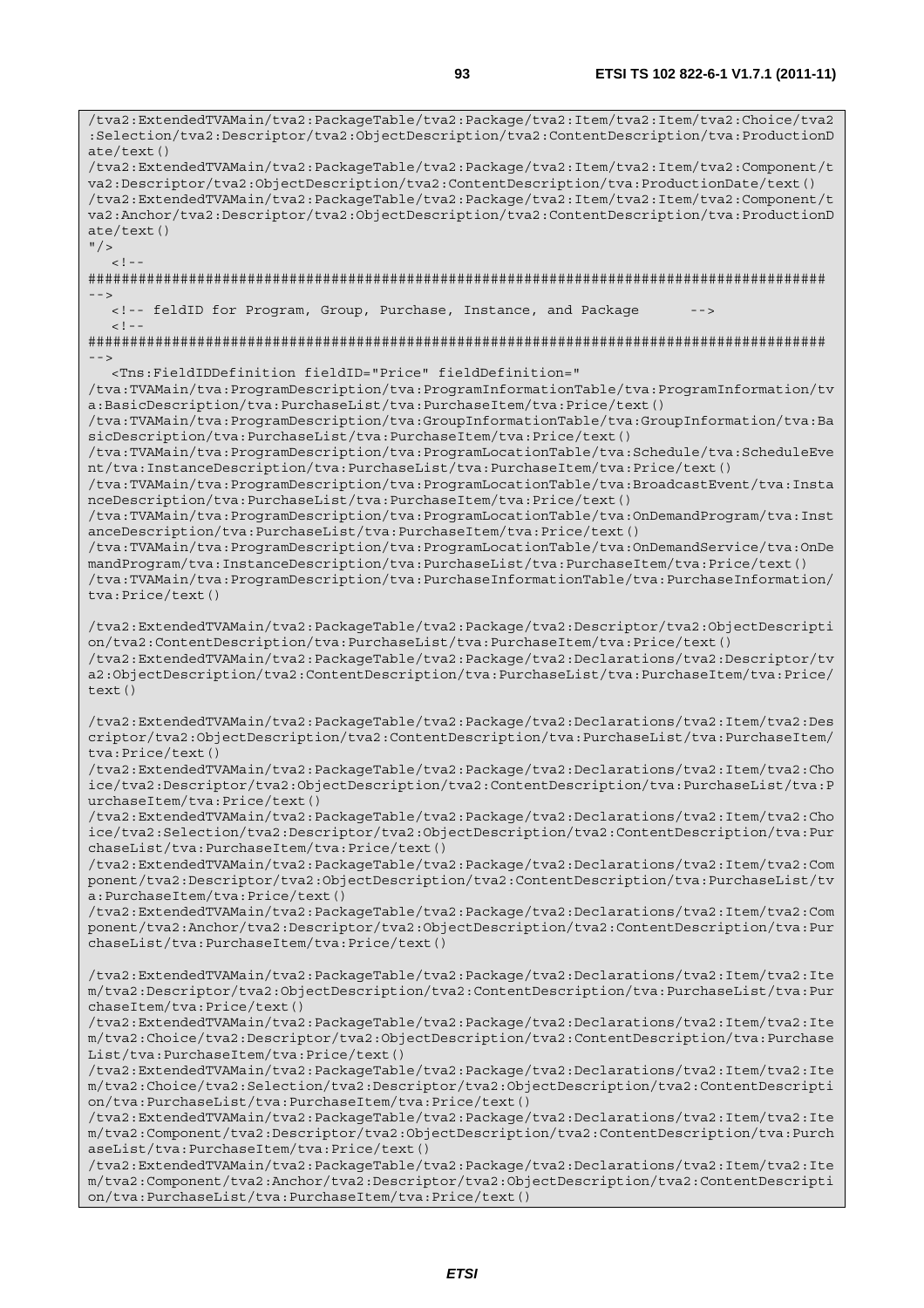/tva2:ExtendedTVAMain/tva2:PackageTable/tva2:Package/tva2:Declarations/tva2:Component/tva 2:Descriptor/tva2:ObjectDescription/tva2:ContentDescription/tva:PurchaseList/tva:Purchase Item/tva:Price/text()

/tva2:ExtendedTVAMain/tva2:PackageTable/tva2:Package/tva2:Declarations/tva2:Component/tva 2:Anchor/tva2:Descriptor/tva2:ObjectDescription/tva2:ContentDescription/tva:PurchaseList/ tva:PurchaseItem/tva:Price/text()

/tva2:ExtendedTVAMain/tva2:PackageTable/tva2:Package/tva2:Declarations/tva2:Anchor/tva2:D escriptor/tva2:ObjectDescription/tva2:ContentDescription/tva:PurchaseList/tva:PurchaseIte m/tva:Price/text()

/tva2:ExtendedTVAMain/tva2:PackageTable/tva2:Package/tva2:Item/tva2:Descriptor/tva2:Objec tDescription/tva2:ContentDescription/tva:PurchaseList/tva:PurchaseItem/tva:Price/text() /tva2:ExtendedTVAMain/tva2:PackageTable/tva2:Package/tva2:Item/tva2:Choice/tva2:Descripto r/tva2:ObjectDescription/tva2:ContentDescription/tva:PurchaseList/tva:PurchaseItem/tva:Pr ice/text()

/tva2:ExtendedTVAMain/tva2:PackageTable/tva2:Package/tva2:Item/tva2:Choice/tva2:Selection /tva2:Descriptor/tva2:ObjectDescription/tva2:ContentDescription/tva:PurchaseList/tva:Purc haseItem/tva:Price/text()

/tva2:ExtendedTVAMain/tva2:PackageTable/tva2:Package/tva2:Item/tva2:Component/tva2:Descri ptor/tva2:ObjectDescription/tva2:ContentDescription/tva:PurchaseList/tva:PurchaseItem/tva :Price/text()

/tva2:ExtendedTVAMain/tva2:PackageTable/tva2:Package/tva2:Item/tva2:Component/tva2:Anchor /tva2:Descriptor/tva2:ObjectDescription/tva2:ContentDescription/tva:PurchaseList/tva:Purc haseItem/tva:Price/text()

/tva2:ExtendedTVAMain/tva2:PackageTable/tva2:Package/tva2:Item/tva2:Item/tva2:Descriptor/ tva2:ObjectDescription/tva2:ContentDescription/tva:PurchaseList/tva:PurchaseItem/tva:Pric e/text()

/tva2:ExtendedTVAMain/tva2:PackageTable/tva2:Package/tva2:Item/tva2:Item/tva2:Choice/tva2 :Descriptor/tva2:ObjectDescription/tva2:ContentDescription/tva:PurchaseList/tva:PurchaseI tem/tva:Price/text()

/tva2:ExtendedTVAMain/tva2:PackageTable/tva2:Package/tva2:Item/tva2:Item/tva2:Choice/tva2 :Selection/tva2:Descriptor/tva2:ObjectDescription/tva2:ContentDescription/tva:PurchaseLis t/tva:PurchaseItem/tva:Price/text()

/tva2:ExtendedTVAMain/tva2:PackageTable/tva2:Package/tva2:Item/tva2:Item/tva2:Component/t va2:Descriptor/tva2:ObjectDescription/tva2:ContentDescription/tva:PurchaseList/tva:Purcha seItem/tva:Price/text()

/tva2:ExtendedTVAMain/tva2:PackageTable/tva2:Package/tva2:Item/tva2:Item/tva2:Component/t va2:Anchor/tva2:Descriptor/tva2:ObjectDescription/tva2:ContentDescription/tva:PurchaseLis t/tva:PurchaseItem/tva:Price/text()

 $"$  />

<Tns:FieldIDDefinition fieldID="currencyCode" fieldDefinition="

/tva:TVAMain/tva:ProgramDescription/tva:ProgramInformationTable/tva:ProgramInformation/tv a:BasicDescription/tva:PurchaseList/tva:PurchaseItem/tva:Price/@currencyCode

/tva:TVAMain/tva:ProgramDescription/tva:GroupInformationTable/tva:GroupInformation/tva:Ba sicDescription/tva:PurchaseList/tva:PurchaseItem/tva:Price/@currencyCode

/tva:TVAMain/tva:ProgramDescription/tva:ProgramLocationTable/tva:Schedule/tva:ScheduleEve nt/tva:InstanceDescription/tva:PurchaseList/tva:PurchaseItem/tva:Price/@currencyCode

/tva:TVAMain/tva:ProgramDescription/tva:ProgramLocationTable/tva:BroadcastEvent/tva:Insta nceDescription/tva:PurchaseList/tva:PurchaseItem/tva:Price/@currencyCode

/tva:TVAMain/tva:ProgramDescription/tva:ProgramLocationTable/tva:OnDemandProgram/tva:Inst anceDescription/tva:PurchaseList/tva:PurchaseItem/tva:Price/@currencyCode

/tva:TVAMain/tva:ProgramDescription/tva:ProgramLocationTable/tva:OnDemandService/tva:OnDe mandProgram/tva:InstanceDescription/tva:PurchaseList/tva:PurchaseItem/tva:Price/@currency Code

/tva:TVAMain/tva:ProgramDescription/tva:PurchaseInformationTable/tva:PurchaseInformation/ tva:Price/@currencyCode

/tva2:ExtendedTVAMain/tva2:PackageTable/tva2:Package/tva2:Descriptor/tva2:ObjectDescripti on/tva2:ContentDescription/tva:PurchaseList/tva:PurchaseItem/tva:Price/@currencyCode /tva2:ExtendedTVAMain/tva2:PackageTable/tva2:Package/tva2:Declarations/tva2:Descriptor/tv a2:ObjectDescription/tva2:ContentDescription/tva:PurchaseList/tva:PurchaseItem/tva:Price/ @currencyCode

/tva2:ExtendedTVAMain/tva2:PackageTable/tva2:Package/tva2:Declarations/tva2:Item/tva2:Des criptor/tva2:ObjectDescription/tva2:ContentDescription/tva:PurchaseList/tva:PurchaseItem/ tva:Price/@currencyCode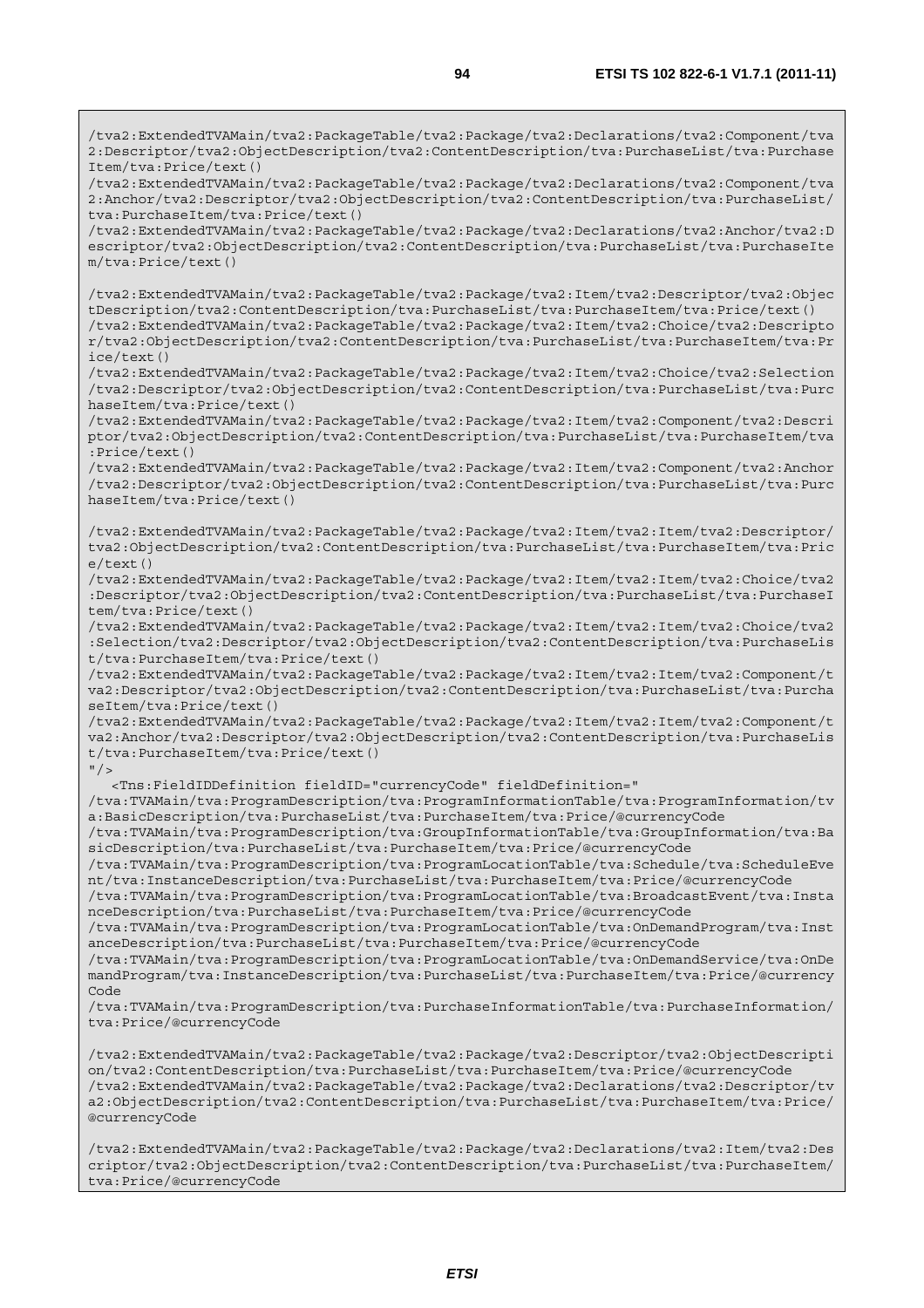/tva2:ExtendedTVAMain/tva2:PackageTable/tva2:Package/tva2:Declarations/tva2:Item/tva2:Cho ice/tva2:Descriptor/tva2:ObjectDescription/tva2:ContentDescription/tva:PurchaseList/tva:P urchaseItem/tva:Price/@currencyCode

/tva2:ExtendedTVAMain/tva2:PackageTable/tva2:Package/tva2:Declarations/tva2:Item/tva2:Cho ice/tva2:Selection/tva2:Descriptor/tva2:ObjectDescription/tva2:ContentDescription/tva:Pur chaseList/tva:PurchaseItem/tva:Price/@currencyCode

/tva2:ExtendedTVAMain/tva2:PackageTable/tva2:Package/tva2:Declarations/tva2:Item/tva2:Com ponent/tva2:Descriptor/tva2:ObjectDescription/tva2:ContentDescription/tva:PurchaseList/tv a:PurchaseItem/tva:Price/@currencyCode

/tva2:ExtendedTVAMain/tva2:PackageTable/tva2:Package/tva2:Declarations/tva2:Item/tva2:Com ponent/tva2:Anchor/tva2:Descriptor/tva2:ObjectDescription/tva2:ContentDescription/tva:Pur chaseList/tva:PurchaseItem/tva:Price/@currencyCode

/tva2:ExtendedTVAMain/tva2:PackageTable/tva2:Package/tva2:Declarations/tva2:Item/tva2:Ite m/tva2:Descriptor/tva2:ObjectDescription/tva2:ContentDescription/tva:PurchaseList/tva:Pur chaseItem/tva:Price/@currencyCode

/tva2:ExtendedTVAMain/tva2:PackageTable/tva2:Package/tva2:Declarations/tva2:Item/tva2:Ite m/tva2:Choice/tva2:Descriptor/tva2:ObjectDescription/tva2:ContentDescription/tva:Purchase List/tva:PurchaseItem/tva:Price/@currencyCode

/tva2:ExtendedTVAMain/tva2:PackageTable/tva2:Package/tva2:Declarations/tva2:Item/tva2:Ite m/tva2:Choice/tva2:Selection/tva2:Descriptor/tva2:ObjectDescription/tva2:ContentDescripti on/tva:PurchaseList/tva:PurchaseItem/tva:Price/@currencyCode

/tva2:ExtendedTVAMain/tva2:PackageTable/tva2:Package/tva2:Declarations/tva2:Item/tva2:Ite m/tva2:Component/tva2:Descriptor/tva2:ObjectDescription/tva2:ContentDescription/tva:Purch aseList/tva:PurchaseItem/tva:Price/@currencyCode

/tva2:ExtendedTVAMain/tva2:PackageTable/tva2:Package/tva2:Declarations/tva2:Item/tva2:Ite m/tva2:Component/tva2:Anchor/tva2:Descriptor/tva2:ObjectDescription/tva2:ContentDescripti on/tva:PurchaseList/tva:PurchaseItem/tva:Price/@currencyCode

/tva2:ExtendedTVAMain/tva2:PackageTable/tva2:Package/tva2:Declarations/tva2:Component/tva 2:Descriptor/tva2:ObjectDescription/tva2:ContentDescription/tva:PurchaseList/tva:Purchase Item/tva:Price/@currencyCode

/tva2:ExtendedTVAMain/tva2:PackageTable/tva2:Package/tva2:Declarations/tva2:Component/tva 2:Anchor/tva2:Descriptor/tva2:ObjectDescription/tva2:ContentDescription/tva:PurchaseList/ tva:PurchaseItem/tva:Price/@currencyCode

/tva2:ExtendedTVAMain/tva2:PackageTable/tva2:Package/tva2:Declarations/tva2:Anchor/tva2:D escriptor/tva2:ObjectDescription/tva2:ContentDescription/tva:PurchaseList/tva:PurchaseIte m/tva:Price/@currencyCode

/tva2:ExtendedTVAMain/tva2:PackageTable/tva2:Package/tva2:Item/tva2:Descriptor/tva2:Objec tDescription/tva2:ContentDescription/tva:PurchaseList/tva:PurchaseItem/tva:Price/@currenc yCode

/tva2:ExtendedTVAMain/tva2:PackageTable/tva2:Package/tva2:Item/tva2:Choice/tva2:Descripto r/tva2:ObjectDescription/tva2:ContentDescription/tva:PurchaseList/tva:PurchaseItem/tva:Pr ice/@currencyCode

/tva2:ExtendedTVAMain/tva2:PackageTable/tva2:Package/tva2:Item/tva2:Choice/tva2:Selection /tva2:Descriptor/tva2:ObjectDescription/tva2:ContentDescription/tva:PurchaseList/tva:Purc haseItem/tva:Price/@currencyCode

/tva2:ExtendedTVAMain/tva2:PackageTable/tva2:Package/tva2:Item/tva2:Component/tva2:Descri ptor/tva2:ObjectDescription/tva2:ContentDescription/tva:PurchaseList/tva:PurchaseItem/tva :Price/@currencyCode

/tva2:ExtendedTVAMain/tva2:PackageTable/tva2:Package/tva2:Item/tva2:Component/tva2:Anchor /tva2:Descriptor/tva2:ObjectDescription/tva2:ContentDescription/tva:PurchaseList/tva:Purc haseItem/tva:Price/@currencyCode

/tva2:ExtendedTVAMain/tva2:PackageTable/tva2:Package/tva2:Item/tva2:Item/tva2:Descriptor/ tva2:ObjectDescription/tva2:ContentDescription/tva:PurchaseList/tva:PurchaseItem/tva:Pric e/@currencyCode

/tva2:ExtendedTVAMain/tva2:PackageTable/tva2:Package/tva2:Item/tva2:Item/tva2:Choice/tva2 :Descriptor/tva2:ObjectDescription/tva2:ContentDescription/tva:PurchaseList/tva:PurchaseI tem/tva:Price/@currencyCode

/tva2:ExtendedTVAMain/tva2:PackageTable/tva2:Package/tva2:Item/tva2:Item/tva2:Choice/tva2 :Selection/tva2:Descriptor/tva2:ObjectDescription/tva2:ContentDescription/tva:PurchaseLis t/tva:PurchaseItem/tva:Price/@currencyCode

/tva2:ExtendedTVAMain/tva2:PackageTable/tva2:Package/tva2:Item/tva2:Item/tva2:Component/t va2:Descriptor/tva2:ObjectDescription/tva2:ContentDescription/tva:PurchaseList/tva:Purcha seItem/tva:Price/@currencyCode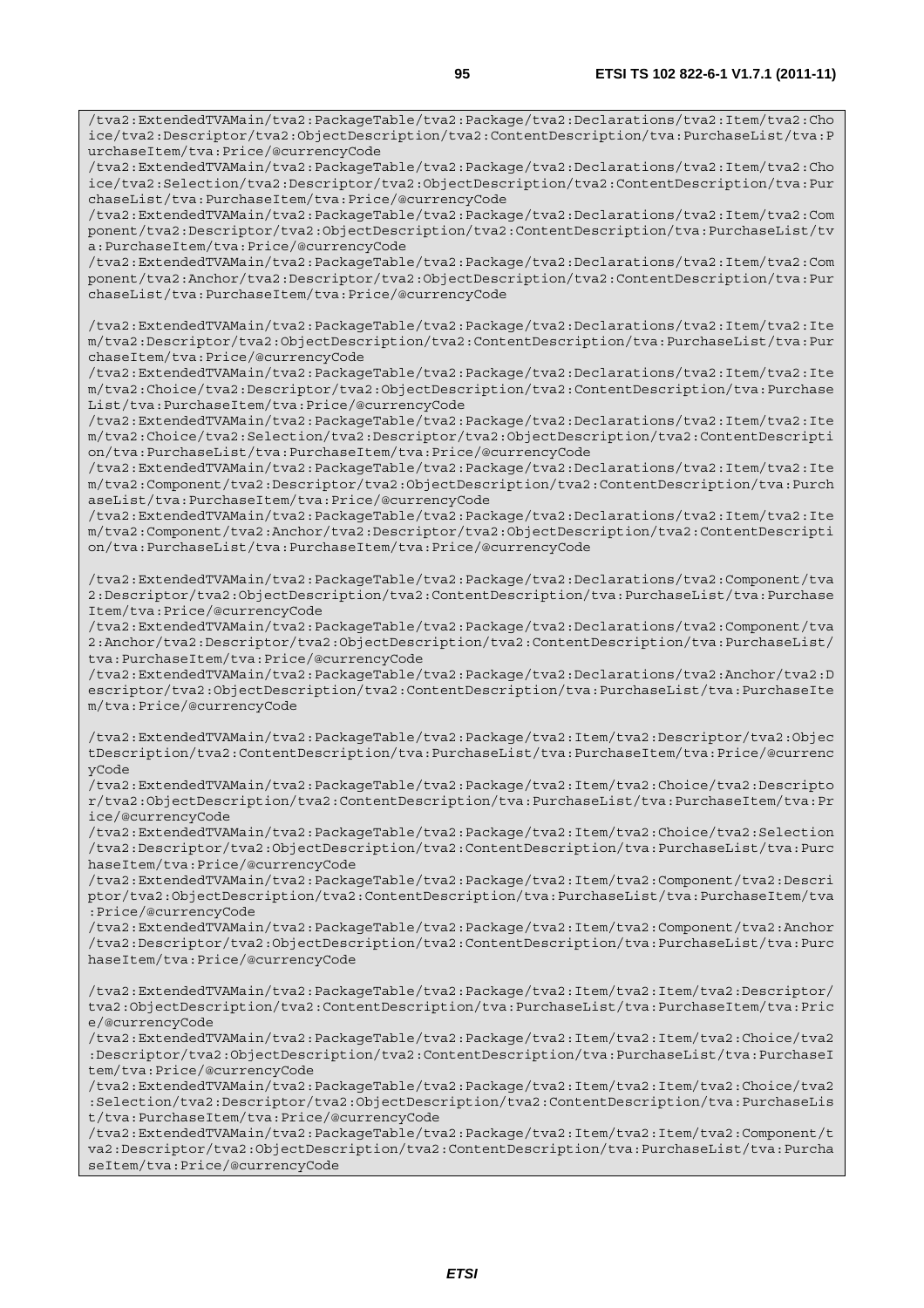t/tva:PurchaseItem/tva:Price/@currencyCode  $"$  />  $\geq 1$ ######################################################################################## --> <!-- feldID for Program, Group, Purchase, Instance, and Package for coupon -->  $\geq 1$   $-$ ######################################################################################## --> <Tns:FieldIDDefinition fieldID="RewardCouponId" fieldDefinition=" /tva:TVAMain/tva:ProgramDescription/tva:ProgramInformationTable/tva:ProgramInformation/tv a:BasicDescription/tva:PurchaseList/tva2:ExtendedPurchaseItem/tva2:RewardCoupon/tva2:Coup onRef/tva2:CouponIdRef/text() /tva:TVAMain/tva:ProgramDescription/tva:GroupInformationTable/tva:GroupInformation/tva:Ba sicDescription/tva:PurchaseList/tva2:ExtendedPurchaseItem/tva2:RewardCoupon/tva2:CouponRe f/tva2:CouponIdRef/text() /tva:TVAMain/tva:ProgramDescription/tva:ProgramLocationTable/tva:Schedule/tva:ScheduleEve nt/tva:InstanceDescription/tva:PurchaseList/tva2:ExtendedPurchaseItem/tva2:RewardCoupon/t va2:CouponRef/tva2:CouponIdRef/text() /tva:TVAMain/tva:ProgramDescription/tva:ProgramLocationTable/tva:BroadcastEvent/tva:Insta nceDescription/tva:PurchaseList/tva2:ExtendedPurchaseItem/tva2:RewardCoupon/tva2:CouponRe f/tva2:CouponIdRef/text() /tva:TVAMain/tva:ProgramDescription/tva:ProgramLocationTable/tva:OnDemandProgram/tva:Inst anceDescription/tva:PurchaseList/tva2:ExtendedPurchaseItem/tva2:RewardCoupon/tva2:CouponR ef/tva2:CouponIdRef/text() /tva:TVAMain/tva:ProgramDescription/tva:ProgramLocationTable/tva:OnDemandService/tva:OnDe mandProgram/tva:InstanceDescription/tva:PurchaseList/tva2:ExtendedPurchaseItem/tva2:Rewar dCoupon/tva2:CouponRef/tva2:CouponIdRef/text() /tva:TVAMain/tva:ProgramDescription/tva:PurchaseInformationTable/tva:PurchaseInformation/ tva2:ExtendedPurchaseItem/tva2:RewardCoupon/tva2:CouponRef/tva2:CouponIdRef/text() /tva2:ExtendedTVAMain/tva2:PackageTable/tva2:Package/tva2:Descriptor/tva2:ObjectDescripti on/tva2:ContentDescription/tva:PurchaseList/tva2:ExtendedPurchaseItem/tva2:RewardCoupon/t va2:CouponRef/tva2:CouponIdRef/text() /tva2:ExtendedTVAMain/tva2:PackageTable/tva2:Package/tva2:Declarations/tva2:Descriptor/tv a2:ObjectDescription/tva2:ContentDescription/tva:PurchaseList/tva2:ExtendedPurchaseItem/t va2:RewardCoupon/tva2:CouponRef/tva2:CouponIdRef/text() /tva2:ExtendedTVAMain/tva2:PackageTable/tva2:Package/tva2:Declarations/tva2:Item/tva2:Des criptor/tva2:ObjectDescription/tva2:ContentDescription/tva:PurchaseList/tva2:ExtendedPurc haseItem/tva2:RewardCoupon/tva2:CouponRef/tva2:CouponIdRef/text() /tva2:ExtendedTVAMain/tva2:PackageTable/tva2:Package/tva2:Declarations/tva2:Item/tva2:Cho ice/tva2:Descriptor/tva2:ObjectDescription/tva2:ContentDescription/tva:PurchaseList/tva2: ExtendedPurchaseItem/tva2:RewardCoupon/tva2:CouponRef/tva2:CouponIdRef/text() /tva2:ExtendedTVAMain/tva2:PackageTable/tva2:Package/tva2:Declarations/tva2:Item/tva2:Cho ice/tva2:Selection/tva2:Descriptor/tva2:ObjectDescription/tva2:ContentDescription/tva:Pur chaseList/tva2:ExtendedPurchaseItem/tva2:RewardCoupon/tva2:CouponRef/tva2:CouponIdRef/tex  $t()$ /tva2:ExtendedTVAMain/tva2:PackageTable/tva2:Package/tva2:Declarations/tva2:Item/tva2:Com ponent/tva2:Descriptor/tva2:ObjectDescription/tva2:ContentDescription/tva:PurchaseList/tv a2:ExtendedPurchaseItem/tva2:RewardCoupon/tva2:CouponRef/tva2:CouponIdRef/text() /tva2:ExtendedTVAMain/tva2:PackageTable/tva2:Package/tva2:Declarations/tva2:Item/tva2:Com ponent/tva2:Anchor/tva2:Descriptor/tva2:ObjectDescription/tva2:ContentDescription/tva:Pur chaseList/tva2:ExtendedPurchaseItem/tva2:RewardCoupon/tva2:CouponRef/tva2:CouponIdRef/tex  $t()$ /tva2:ExtendedTVAMain/tva2:PackageTable/tva2:Package/tva2:Declarations/tva2:Item/tva2:Ite m/tva2:Descriptor/tva2:ObjectDescription/tva2:ContentDescription/tva:PurchaseList/tva2:Ex tendedPurchaseItem/tva2:RewardCoupon/tva2:CouponRef/tva2:CouponIdRef/text() /tva2:ExtendedTVAMain/tva2:PackageTable/tva2:Package/tva2:Declarations/tva2:Item/tva2:Ite m/tva2:Choice/tva2:Descriptor/tva2:ObjectDescription/tva2:ContentDescription/tva:Purchase List/tva2:ExtendedPurchaseItem/tva2:RewardCoupon/tva2:CouponRef/tva2:CouponIdRef/text() /tva2:ExtendedTVAMain/tva2:PackageTable/tva2:Package/tva2:Declarations/tva2:Item/tva2:Ite m/tva2:Choice/tva2:Selection/tva2:Descriptor/tva2:ObjectDescription/tva2:ContentDescripti on/tva:PurchaseList/tva2:ExtendedPurchaseItem/tva2:RewardCoupon/tva2:CouponRef/tva2:Coupo nIdRef/text()

/tva2:ExtendedTVAMain/tva2:PackageTable/tva2:Package/tva2:Item/tva2:Item/tva2:Component/t va2:Anchor/tva2:Descriptor/tva2:ObjectDescription/tva2:ContentDescription/tva:PurchaseLis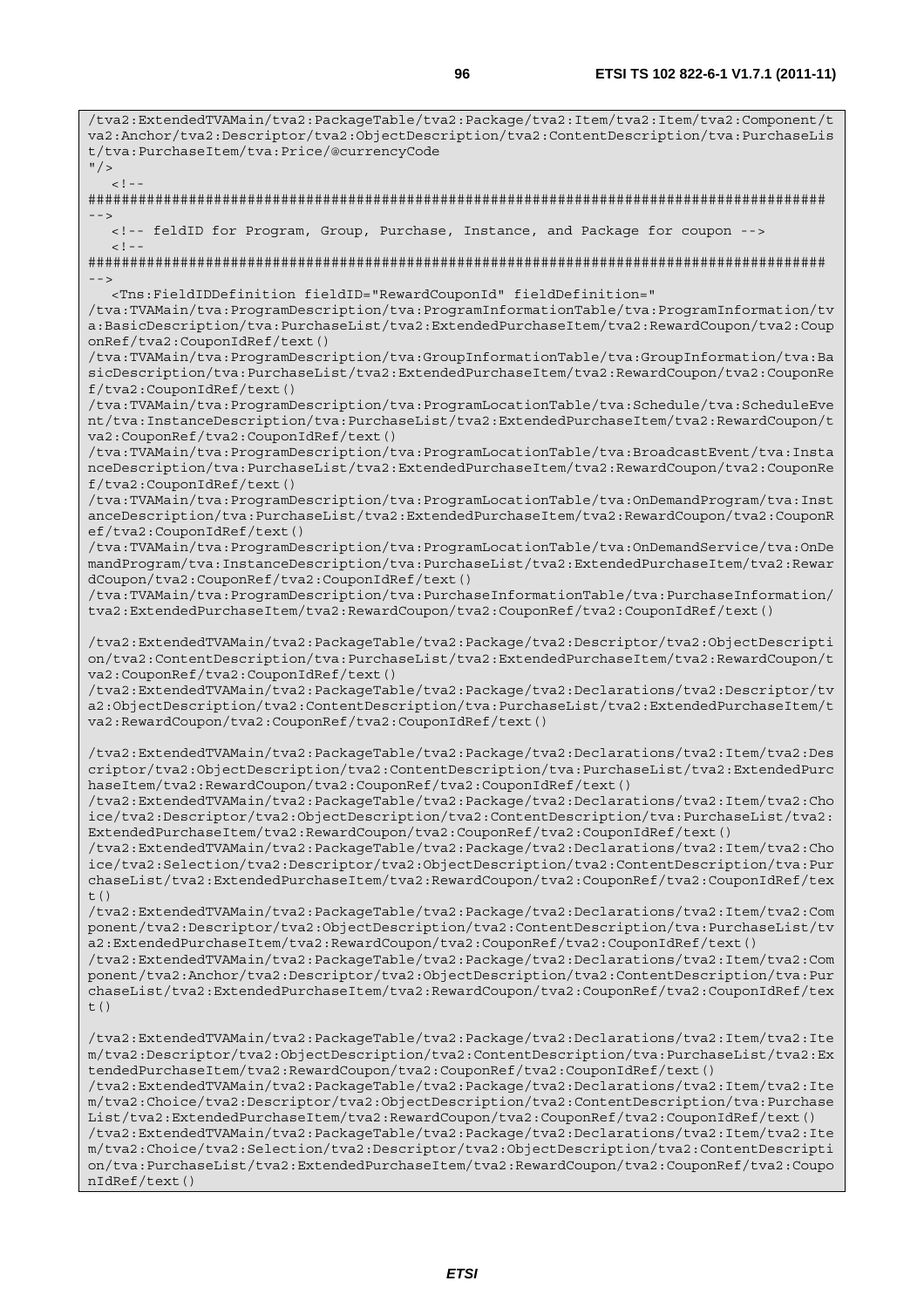/tva2:ExtendedTVAMain/tva2:PackageTable/tva2:Package/tva2:Declarations/tva2:Item/tva2:Ite m/tva2:Component/tva2:Descriptor/tva2:ObjectDescription/tva2:ContentDescription/tva:Purch aseList/tva2:ExtendedPurchaseItem/tva2:RewardCoupon/tva2:CouponRef/tva2:CouponIdRef/text( )

/tva2:ExtendedTVAMain/tva2:PackageTable/tva2:Package/tva2:Declarations/tva2:Item/tva2:Ite m/tva2:Component/tva2:Anchor/tva2:Descriptor/tva2:ObjectDescription/tva2:ContentDescripti on/tva:PurchaseList/tva2:ExtendedPurchaseItem/tva2:RewardCoupon/tva2:CouponRef/tva2:Coupo nIdRef/text()

/tva2:ExtendedTVAMain/tva2:PackageTable/tva2:Package/tva2:Declarations/tva2:Component/tva 2:Descriptor/tva2:ObjectDescription/tva2:ContentDescription/tva:PurchaseList/tva2:Extende dPurchaseItem/tva2:RewardCoupon/tva2:CouponRef/tva2:CouponIdRef/text()

/tva2:ExtendedTVAMain/tva2:PackageTable/tva2:Package/tva2:Declarations/tva2:Component/tva 2:Anchor/tva2:Descriptor/tva2:ObjectDescription/tva2:ContentDescription/tva:PurchaseList/ tva2:ExtendedPurchaseItem/tva2:RewardCoupon/tva2:CouponRef/tva2:CouponIdRef/text()

/tva2:ExtendedTVAMain/tva2:PackageTable/tva2:Package/tva2:Declarations/tva2:Anchor/tva2:D escriptor/tva2:ObjectDescription/tva2:ContentDescription/tva:PurchaseList/tva2:ExtendedPu rchaseItem/tva2:RewardCoupon/tva2:CouponRef/tva2:CouponIdRef/text()

/tva2:ExtendedTVAMain/tva2:PackageTable/tva2:Package/tva2:Item/tva2:Descriptor/tva2:Objec tDescription/tva2:ContentDescription/tva:PurchaseList/tva2:ExtendedPurchaseItem/tva2:Rewa rdCoupon/tva2:CouponRef/tva2:CouponIdRef/text()

/tva2:ExtendedTVAMain/tva2:PackageTable/tva2:Package/tva2:Item/tva2:Choice/tva2:Descripto r/tva2:ObjectDescription/tva2:ContentDescription/tva:PurchaseList/tva2:ExtendedPurchaseIt em/tva2:RewardCoupon/tva2:CouponRef/tva2:CouponIdRef/text()

/tva2:ExtendedTVAMain/tva2:PackageTable/tva2:Package/tva2:Item/tva2:Choice/tva2:Selection /tva2:Descriptor/tva2:ObjectDescription/tva2:ContentDescription/tva:PurchaseList/tva2:Ext endedPurchaseItem/tva2:RewardCoupon/tva2:CouponRef/tva2:CouponIdRef/text()

/tva2:ExtendedTVAMain/tva2:PackageTable/tva2:Package/tva2:Item/tva2:Component/tva2:Descri ptor/tva2:ObjectDescription/tva2:ContentDescription/tva:PurchaseList/tva2:ExtendedPurchas eItem/tva2:RewardCoupon/tva2:CouponRef/tva2:CouponIdRef/text()

/tva2:ExtendedTVAMain/tva2:PackageTable/tva2:Package/tva2:Item/tva2:Component/tva2:Anchor /tva2:Descriptor/tva2:ObjectDescription/tva2:ContentDescription/tva:PurchaseList/tva2:Ext endedPurchaseItem/tva2:RewardCoupon/tva2:CouponRef/tva2:CouponIdRef/text()

/tva2:ExtendedTVAMain/tva2:PackageTable/tva2:Package/tva2:Item/tva2:Item/tva2:Descriptor/ tva2:ObjectDescription/tva2:ContentDescription/tva:PurchaseList/tva2:ExtendedPurchaseItem /tva2:RewardCoupon/tva2:CouponRef/tva2:CouponIdRef/text()

/tva2:ExtendedTVAMain/tva2:PackageTable/tva2:Package/tva2:Item/tva2:Item/tva2:Choice/tva2 :Descriptor/tva2:ObjectDescription/tva2:ContentDescription/tva:PurchaseList/tva2:Extended PurchaseItem/tva2:RewardCoupon/tva2:CouponRef/tva2:CouponIdRef/text()

/tva2:ExtendedTVAMain/tva2:PackageTable/tva2:Package/tva2:Item/tva2:Item/tva2:Choice/tva2 :Selection/tva2:Descriptor/tva2:ObjectDescription/tva2:ContentDescription/tva:PurchaseLis t/tva2:ExtendedPurchaseItem/tva2:RewardCoupon/tva2:CouponRef/tva2:CouponIdRef/text()

/tva2:ExtendedTVAMain/tva2:PackageTable/tva2:Package/tva2:Item/tva2:Item/tva2:Component/t va2:Descriptor/tva2:ObjectDescription/tva2:ContentDescription/tva:PurchaseList/tva2:Exten dedPurchaseItem/tva2:RewardCoupon/tva2:CouponRef/tva2:CouponIdRef/text()

/tva2:ExtendedTVAMain/tva2:PackageTable/tva2:Package/tva2:Item/tva2:Item/tva2:Component/t va2:Anchor/tva2:Descriptor/tva2:ObjectDescription/tva2:ContentDescription/tva:PurchaseLis t/tva2:ExtendedPurchaseItem/tva2:RewardCoupon/tva2:CouponRef/tva2:CouponIdRef/text()  $"$  />

<Tns:FieldIDDefinition fieldID="RewardCouponAuthority" fieldDefinition="

/tva:TVAMain/tva:ProgramDescription/tva:ProgramInformationTable/tva:ProgramInformation/tv a:BasicDescription/tva:PurchaseList/tva2:ExtendedPurchaseItem/tva2:RewardCoupon/tva2:Coup onRef/tva2:AuthorityName/text()

/tva:TVAMain/tva:ProgramDescription/tva:GroupInformationTable/tva:GroupInformation/tva:Ba sicDescription/tva:PurchaseList/tva2:ExtendedPurchaseItem/tva2:RewardCoupon/tva2:CouponRe f/tva2:AuthorityName/text()

/tva:TVAMain/tva:ProgramDescription/tva:ProgramLocationTable/tva:Schedule/tva:ScheduleEve nt/tva:InstanceDescription/tva:PurchaseList/tva2:ExtendedPurchaseItem/tva2:RewardCoupon/t va2:CouponRef/tva2:AuthorityName/text()

/tva:TVAMain/tva:ProgramDescription/tva:ProgramLocationTable/tva:BroadcastEvent/tva:Insta nceDescription/tva:PurchaseList/tva2:ExtendedPurchaseItem/tva2:RewardCoupon/tva2:CouponRe f/tva2:AuthorityName/text()

/tva:TVAMain/tva:ProgramDescription/tva:ProgramLocationTable/tva:OnDemandProgram/tva:Inst anceDescription/tva:PurchaseList/tva2:ExtendedPurchaseItem/tva2:RewardCoupon/tva2:CouponR ef/tva2:AuthorityName/text()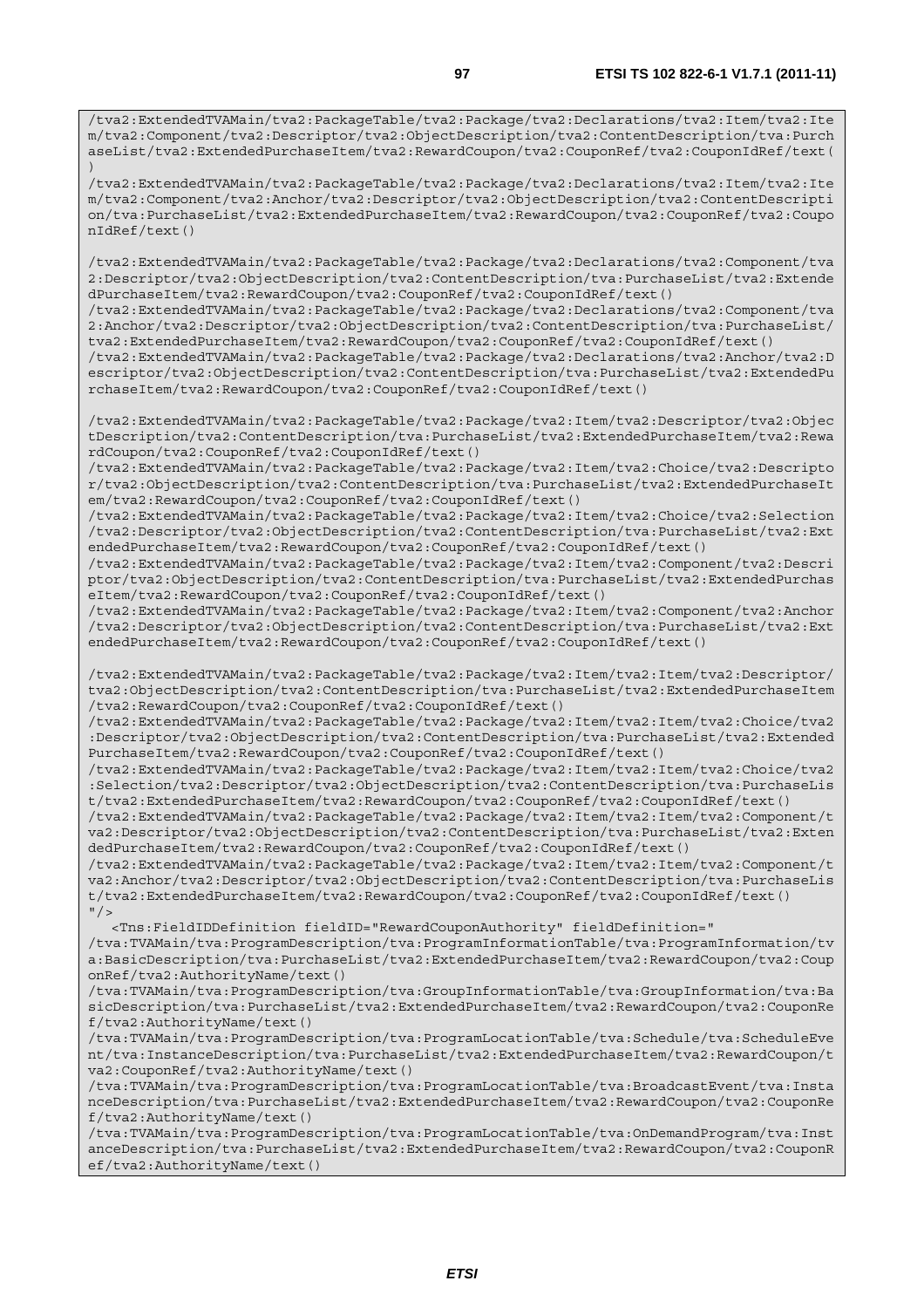/tva:TVAMain/tva:ProgramDescription/tva:ProgramLocationTable/tva:OnDemandService/tva:OnDe mandProgram/tva:InstanceDescription/tva:PurchaseList/tva2:ExtendedPurchaseItem/tva2:Rewar dCoupon/tva2:CouponRef/tva2:AuthorityName/text()

/tva:TVAMain/tva:ProgramDescription/tva:PurchaseInformationTable/tva:PurchaseInformation/ tva2:ExtendedPurchaseItem/tva2:RewardCoupon/tva2:CouponRef/tva2:AuthorityName/text()

/tva2:ExtendedTVAMain/tva2:PackageTable/tva2:Package/tva2:Descriptor/tva2:ObjectDescripti on/tva2:ContentDescription/tva:PurchaseList/tva2:ExtendedPurchaseItem/tva2:RewardCoupon/t va2:CouponRef/tva2:AuthorityName/text()

/tva2:ExtendedTVAMain/tva2:PackageTable/tva2:Package/tva2:Declarations/tva2:Descriptor/tv a2:ObjectDescription/tva2:ContentDescription/tva:PurchaseList/tva2:ExtendedPurchaseItem/t va2:RewardCoupon/tva2:CouponRef/tva2:AuthorityName/text()

/tva2:ExtendedTVAMain/tva2:PackageTable/tva2:Package/tva2:Declarations/tva2:Item/tva2:Des criptor/tva2:ObjectDescription/tva2:ContentDescription/tva:PurchaseList/tva2:ExtendedPurc haseItem/tva2:RewardCoupon/tva2:CouponRef/tva2:AuthorityName/text()

/tva2:ExtendedTVAMain/tva2:PackageTable/tva2:Package/tva2:Declarations/tva2:Item/tva2:Cho ice/tva2:Descriptor/tva2:ObjectDescription/tva2:ContentDescription/tva:PurchaseList/tva2: ExtendedPurchaseItem/tva2:RewardCoupon/tva2:CouponRef/tva2:AuthorityName/text()

/tva2:ExtendedTVAMain/tva2:PackageTable/tva2:Package/tva2:Declarations/tva2:Item/tva2:Cho ice/tva2:Selection/tva2:Descriptor/tva2:ObjectDescription/tva2:ContentDescription/tva:Pur chaseList/tva2:ExtendedPurchaseItem/tva2:RewardCoupon/tva2:CouponRef/tva2:AuthorityName/t ext()

/tva2:ExtendedTVAMain/tva2:PackageTable/tva2:Package/tva2:Declarations/tva2:Item/tva2:Com ponent/tva2:Descriptor/tva2:ObjectDescription/tva2:ContentDescription/tva:PurchaseList/tv a2:ExtendedPurchaseItem/tva2:RewardCoupon/tva2:CouponRef/tva2:AuthorityName/text()

/tva2:ExtendedTVAMain/tva2:PackageTable/tva2:Package/tva2:Declarations/tva2:Item/tva2:Com ponent/tva2:Anchor/tva2:Descriptor/tva2:ObjectDescription/tva2:ContentDescription/tva:Pur chaseList/tva2:ExtendedPurchaseItem/tva2:RewardCoupon/tva2:CouponRef/tva2:AuthorityName/t ext()

/tva2:ExtendedTVAMain/tva2:PackageTable/tva2:Package/tva2:Declarations/tva2:Item/tva2:Ite m/tva2:Descriptor/tva2:ObjectDescription/tva2:ContentDescription/tva:PurchaseList/tva2:Ex tendedPurchaseItem/tva2:RewardCoupon/tva2:CouponRef/tva2:AuthorityName/text()

/tva2:ExtendedTVAMain/tva2:PackageTable/tva2:Package/tva2:Declarations/tva2:Item/tva2:Ite m/tva2:Choice/tva2:Descriptor/tva2:ObjectDescription/tva2:ContentDescription/tva:Purchase List/tva2:ExtendedPurchaseItem/tva2:RewardCoupon/tva2:CouponRef/tva2:AuthorityName/text() /tva2:ExtendedTVAMain/tva2:PackageTable/tva2:Package/tva2:Declarations/tva2:Item/tva2:Ite m/tva2:Choice/tva2:Selection/tva2:Descriptor/tva2:ObjectDescription/tva2:ContentDescripti on/tva:PurchaseList/tva2:ExtendedPurchaseItem/tva2:RewardCoupon/tva2:CouponRef/tva2:Autho rityName/text()

/tva2:ExtendedTVAMain/tva2:PackageTable/tva2:Package/tva2:Declarations/tva2:Item/tva2:Ite m/tva2:Component/tva2:Descriptor/tva2:ObjectDescription/tva2:ContentDescription/tva:Purch aseList/tva2:ExtendedPurchaseItem/tva2:RewardCoupon/tva2:CouponRef/tva2:AuthorityName/tex  $+$ ()

/tva2:ExtendedTVAMain/tva2:PackageTable/tva2:Package/tva2:Declarations/tva2:Item/tva2:Ite m/tva2:Component/tva2:Anchor/tva2:Descriptor/tva2:ObjectDescription/tva2:ContentDescripti on/tva:PurchaseList/tva2:ExtendedPurchaseItem/tva2:RewardCoupon/tva2:CouponRef/tva2:Autho rityName/text()

/tva2:ExtendedTVAMain/tva2:PackageTable/tva2:Package/tva2:Declarations/tva2:Component/tva 2:Descriptor/tva2:ObjectDescription/tva2:ContentDescription/tva:PurchaseList/tva2:Extende dPurchaseItem/tva2:RewardCoupon/tva2:CouponRef/tva2:AuthorityName/text()

/tva2:ExtendedTVAMain/tva2:PackageTable/tva2:Package/tva2:Declarations/tva2:Component/tva 2:Anchor/tva2:Descriptor/tva2:ObjectDescription/tva2:ContentDescription/tva:PurchaseList/ tva2:ExtendedPurchaseItem/tva2:RewardCoupon/tva2:CouponRef/tva2:AuthorityName/text()

/tva2:ExtendedTVAMain/tva2:PackageTable/tva2:Package/tva2:Declarations/tva2:Anchor/tva2:D escriptor/tva2:ObjectDescription/tva2:ContentDescription/tva:PurchaseList/tva2:ExtendedPu rchaseItem/tva2:RewardCoupon/tva2:CouponRef/tva2:AuthorityName/text()

/tva2:ExtendedTVAMain/tva2:PackageTable/tva2:Package/tva2:Item/tva2:Descriptor/tva2:Objec tDescription/tva2:ContentDescription/tva:PurchaseList/tva2:ExtendedPurchaseItem/tva2:Rewa rdCoupon/tva2:CouponRef/tva2:AuthorityName/text()

/tva2:ExtendedTVAMain/tva2:PackageTable/tva2:Package/tva2:Item/tva2:Choice/tva2:Descripto r/tva2:ObjectDescription/tva2:ContentDescription/tva:PurchaseList/tva2:ExtendedPurchaseIt em/tva2:RewardCoupon/tva2:CouponRef/tva2:AuthorityName/text()

/tva2:ExtendedTVAMain/tva2:PackageTable/tva2:Package/tva2:Item/tva2:Choice/tva2:Selection /tva2:Descriptor/tva2:ObjectDescription/tva2:ContentDescription/tva:PurchaseList/tva2:Ext endedPurchaseItem/tva2:RewardCoupon/tva2:CouponRef/tva2:AuthorityName/text()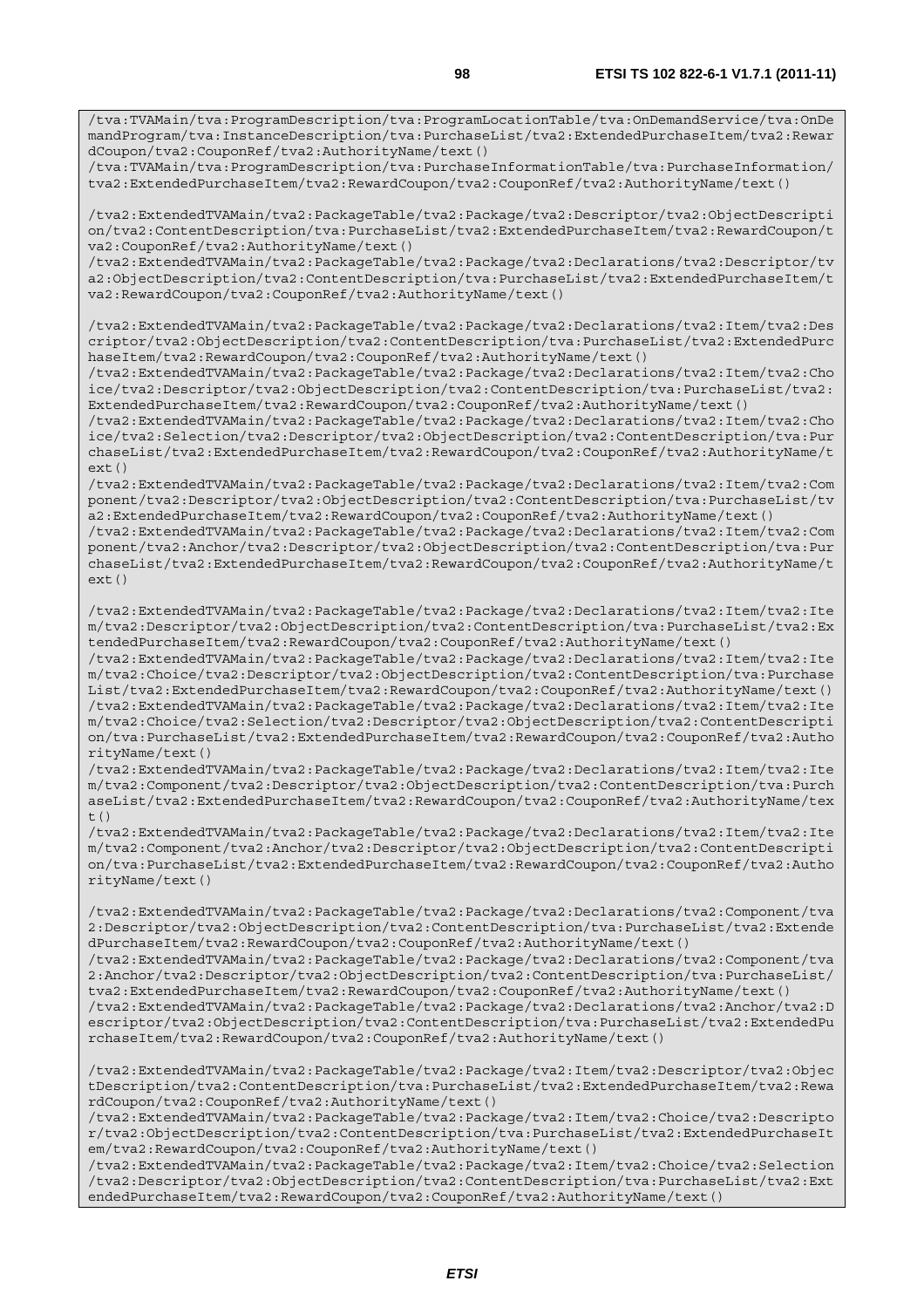/tva2:ExtendedTVAMain/tva2:PackageTable/tva2:Package/tva2:Item/tva2:Component/tva2:Descri ptor/tva2:ObjectDescription/tva2:ContentDescription/tva:PurchaseList/tva2:ExtendedPurchas eItem/tva2:RewardCoupon/tva2:CouponRef/tva2:AuthorityName/text()

/tva2:ExtendedTVAMain/tva2:PackageTable/tva2:Package/tva2:Item/tva2:Component/tva2:Anchor /tva2:Descriptor/tva2:ObjectDescription/tva2:ContentDescription/tva:PurchaseList/tva2:Ext endedPurchaseItem/tva2:RewardCoupon/tva2:CouponRef/tva2:AuthorityName/text()

/tva2:ExtendedTVAMain/tva2:PackageTable/tva2:Package/tva2:Item/tva2:Item/tva2:Descriptor/ tva2:ObjectDescription/tva2:ContentDescription/tva:PurchaseList/tva2:ExtendedPurchaseItem /tva2:RewardCoupon/tva2:CouponRef/tva2:AuthorityName/text()

/tva2:ExtendedTVAMain/tva2:PackageTable/tva2:Package/tva2:Item/tva2:Item/tva2:Choice/tva2 :Descriptor/tva2:ObjectDescription/tva2:ContentDescription/tva:PurchaseList/tva2:Extended PurchaseItem/tva2:RewardCoupon/tva2:CouponRef/tva2:AuthorityName/text()

/tva2:ExtendedTVAMain/tva2:PackageTable/tva2:Package/tva2:Item/tva2:Item/tva2:Choice/tva2 :Selection/tva2:Descriptor/tva2:ObjectDescription/tva2:ContentDescription/tva:PurchaseLis t/tva2:ExtendedPurchaseItem/tva2:RewardCoupon/tva2:CouponRef/tva2:AuthorityName/text()

/tva2:ExtendedTVAMain/tva2:PackageTable/tva2:Package/tva2:Item/tva2:Item/tva2:Component/t va2:Descriptor/tva2:ObjectDescription/tva2:ContentDescription/tva:PurchaseList/tva2:Exten dedPurchaseItem/tva2:RewardCoupon/tva2:CouponRef/tva2:AuthorityName/text()

/tva2:ExtendedTVAMain/tva2:PackageTable/tva2:Package/tva2:Item/tva2:Item/tva2:Component/t va2:Anchor/tva2:Descriptor/tva2:ObjectDescription/tva2:ContentDescription/tva:PurchaseLis t/tva2:ExtendedPurchaseItem/tva2:RewardCoupon/tva2:CouponRef/tva2:AuthorityName/text()  $"$  />

 $\langle$ !--

 $<$ ! --

######################################################################################## -->

<!-- feldID for Program, Group, Purchase, Instance, and Package for RMPI -->

######################################################################################## -->

<Tns:FieldIDDefinition fieldID="Cipher" fieldDefinition="

/tva:TVAMain/tva:ProgramDescription/tva:ProgramInformationTable/tva:ProgramInformation/tv a:BasicDescription/tva:PurchaseList/tva2:ExtendedPurchaseItem/tva2:RMPIDescription/tva2:A ncillaryRMPI/tva2:Cipher/text()

/tva:TVAMain/tva:ProgramDescription/tva:GroupInformationTable/tva:GroupInformation/tva:Ba sicDescription/tva:PurchaseList/tva2:ExtendedPurchaseItem/tva2:RMPIDescription/tva2:Ancil laryRMPI/tva2:Cipher/text()

/tva:TVAMain/tva:ProgramDescription/tva:ProgramLocationTable/tva:Schedule/tva:ScheduleEve nt/tva:InstanceDescription/tva:PurchaseList/tva2:ExtendedPurchaseItem/tva2:RMPIDescriptio n/tva2:AncillaryRMPI/tva2:Cipher/text()

/tva:TVAMain/tva:ProgramDescription/tva:ProgramLocationTable/tva:BroadcastEvent/tva:Insta nceDescription/tva:PurchaseList/tva2:ExtendedPurchaseItem/tva2:RMPIDescription/tva2:Ancil laryRMPI/tva2:Cipher/text()

/tva:TVAMain/tva:ProgramDescription/tva:ProgramLocationTable/tva:OnDemandProgram/tva:Inst anceDescription/tva:PurchaseList/tva2:ExtendedPurchaseItem/tva2:RMPIDescription/tva2:Anci llaryRMPI/tva2:Cipher/text()

/tva:TVAMain/tva:ProgramDescription/tva:ProgramLocationTable/tva:OnDemandService/tva:OnDe mandProgram/tva:InstanceDescription/tva:PurchaseList/tva2:ExtendedPurchaseItem/tva2:RMPID escription/tva2:AncillaryRMPI/tva2:Cipher/text()

/tva:TVAMain/tva:ProgramDescription/tva:PurchaseInformationTable/tva:PurchaseInformation/ tva2:ExtendedPurchaseItem/tva2:RMPIDescription/tva2:AncillaryRMPI/tva2:Cipher/text()

/tva2:ExtendedTVAMain/tva2:PackageTable/tva2:Package/tva2:Descriptor/tva2:ObjectDescripti on/tva2:ContentDescription/tva:PurchaseList/tva2:ExtendedPurchaseItem/tva2:RMPIDescriptio n/tva2:AncillaryRMPI/tva2:Cipher/text()

 $"$  /> <!-- fieldIDs for ExtendRights -->

<Tns:FieldIDDefinition fieldID="ExtendRightsSecurityLevel" fieldDefinition="

/tva:TVAMain/tva:ProgramDescription/tva:ProgramInformationTable/tva:ProgramInformation/tv a:BasicDescription/tva:PurchaseList/tva2:ExtendedPurchaseItem/tva2:RMPIDescription/tva2:E xtendRights/tva2:SecurityLevel/text()

/tva:TVAMain/tva:ProgramDescription/tva:GroupInformationTable/tva:GroupInformation/tva:Ba sicDescription/tva:PurchaseList/tva2:ExtendedPurchaseItem/tva2:RMPIDescription/tva2:Exten dRights/tva2:SecurityLevel/text()

/tva:TVAMain/tva:ProgramDescription/tva:ProgramLocationTable/tva:Schedule/tva:ScheduleEve nt/tva:InstanceDescription/tva:PurchaseList/tva2:ExtendedPurchaseItem/tva2:RMPIDescriptio n/tva2:ExtendRights/tva2:SecurityLevel/text()

/tva:TVAMain/tva:ProgramDescription/tva:ProgramLocationTable/tva:BroadcastEvent/tva:Insta nceDescription/tva:PurchaseList/tva2:ExtendedPurchaseItem/tva2:RMPIDescription/tva2:Exten dRights/tva2:SecurityLevel/text()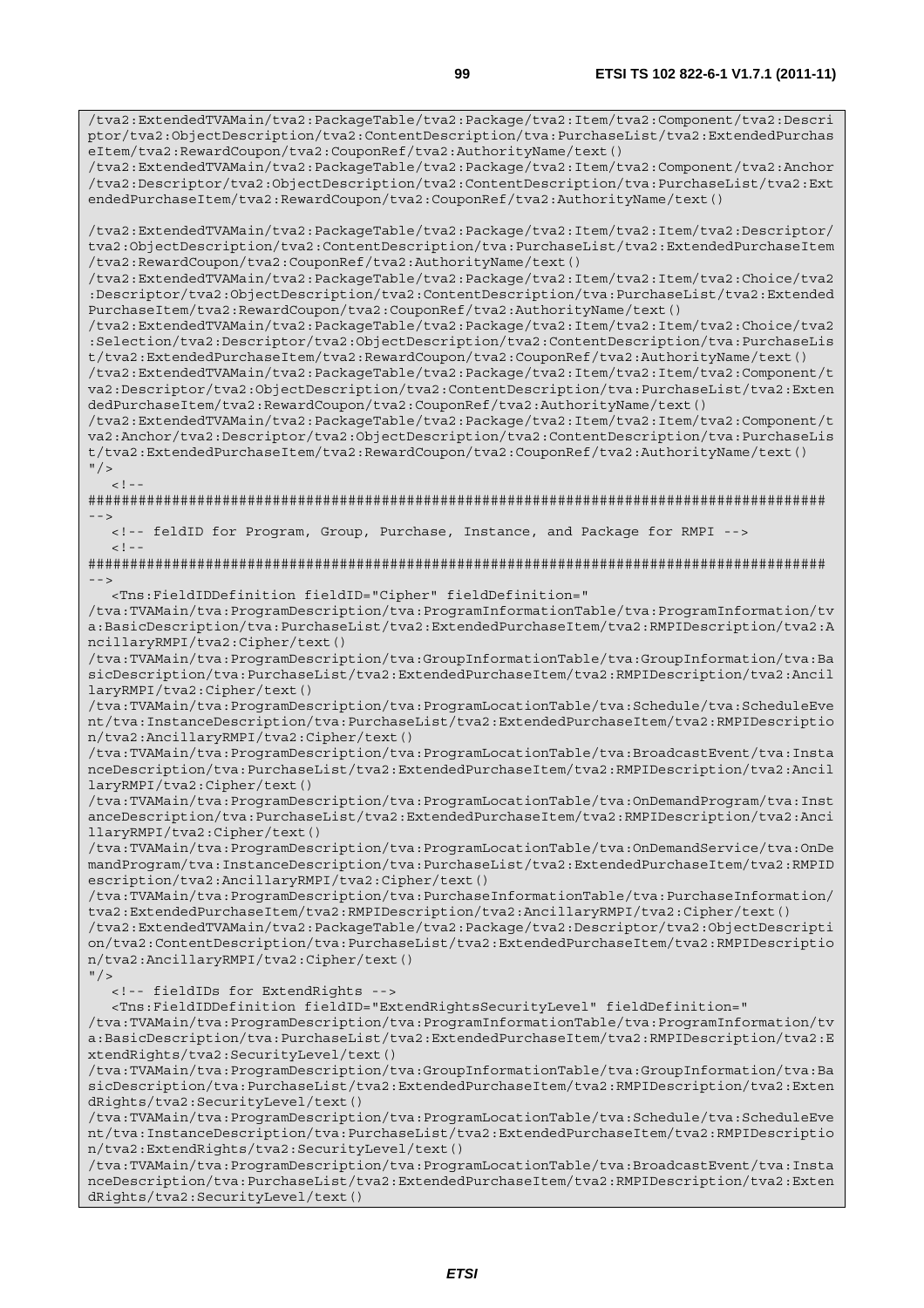/tva:TVAMain/tva:ProgramDescription/tva:ProgramLocationTable/tva:OnDemandProgram/tva:Inst anceDescription/tva:PurchaseList/tva2:ExtendedPurchaseItem/tva2:RMPIDescription/tva2:Exte ndRights/tva2:SecurityLevel/text()

/tva:TVAMain/tva:ProgramDescription/tva:ProgramLocationTable/tva:OnDemandService/tva:OnDe mandProgram/tva:InstanceDescription/tva:PurchaseList/tva2:ExtendedPurchaseItem/tva2:RMPID escription/tva2:ExtendRights/tva2:SecurityLevel/text()

/tva:TVAMain/tva:ProgramDescription/tva:PurchaseInformationTable/tva:PurchaseInformation/ tva2:ExtendedPurchaseItem/tva2:RMPIDescription/tva2:ExtendRights/tva2:SecurityLevel/text( )

/tva2:ExtendedTVAMain/tva2:PackageTable/tva2:Package/tva2:Descriptor/tva2:ObjectDescripti on/tva2:ContentDescription/tva:PurchaseList/tva2:ExtendedPurchaseItem/tva2:RMPIDescriptio n/tva2:ExtendRights/tva2:SecurityLevel/text()"/>

 <Tns:FieldIDDefinition fieldID="ExtendRightsSourceOfAdditionalRights" fieldDefinition="

/tva:TVAMain/tva:ProgramDescription/tva:ProgramInformationTable/tva:ProgramInformation/tv a:BasicDescription/tva:PurchaseList/tva2:ExtendedPurchaseItem/tva2:RMPIDescription/tva2:E xtendRights/tva2:SourceOfAdditionalRights/text()

/tva:TVAMain/tva:ProgramDescription/tva:GroupInformationTable/tva:GroupInformation/tva:Ba sicDescription/tva:PurchaseList/tva2:ExtendedPurchaseItem/tva2:RMPIDescription/tva2:Exten dRights/tva2:SourceOfAdditionalRights/text()

/tva:TVAMain/tva:ProgramDescription/tva:ProgramLocationTable/tva:Schedule/tva:ScheduleEve nt/tva:InstanceDescription/tva:PurchaseList/tva2:ExtendedPurchaseItem/tva2:RMPIDescriptio n/tva2:ExtendRights/tva2:SourceOfAdditionalRights/text()

/tva:TVAMain/tva:ProgramDescription/tva:ProgramLocationTable/tva:BroadcastEvent/tva:Insta nceDescription/tva:PurchaseList/tva2:ExtendedPurchaseItem/tva2:RMPIDescription/tva2:Exten dRights/tva2:SourceOfAdditionalRights/text()

/tva:TVAMain/tva:ProgramDescription/tva:ProgramLocationTable/tva:OnDemandProgram/tva:Inst anceDescription/tva:PurchaseList/tva2:ExtendedPurchaseItem/tva2:RMPIDescription/tva2:Exte ndRights/tva2:SourceOfAdditionalRights/text()

/tva:TVAMain/tva:ProgramDescription/tva:ProgramLocationTable/tva:OnDemandService/tva:OnDe mandProgram/tva:InstanceDescription/tva:PurchaseList/tva2:ExtendedPurchaseItem/tva2:RMPID escription/tva2:ExtendRights/tva2:SourceOfAdditionalRights/text()

/tva:TVAMain/tva:ProgramDescription/tva:PurchaseInformationTable/tva:PurchaseInformation/ tva2:ExtendedPurchaseItem/tva2:RMPIDescription/tva2:ExtendRights/tva2:SourceOfAdditionalR ights/text()

/tva2:ExtendedTVAMain/tva2:PackageTable/tva2:Package/tva2:Descriptor/tva2:ObjectDescripti on/tva2:ContentDescription/tva:PurchaseList/tva2:ExtendedPurchaseItem/tva2:RMPIDescriptio n/tva2:ExtendRights/tva2:SourceOfAdditionalRights/text()"/>

<!-- fieldIDs for Any Domain Rights -->

<Tns:FieldIDDefinition fieldID="AnyDomainRightsPlayRightFlag" fieldDefinition="

/tva:TVAMain/tva:ProgramDescription/tva:ProgramInformationTable/tva:ProgramInformation/tv a:BasicDescription/tva:PurchaseList/tva2:ExtendedPurchaseItem/tva2:RMPIDescription/tva2:A nyDomainRights/tva2:PlayRightFlag/text()

/tva:TVAMain/tva:ProgramDescription/tva:GroupInformationTable/tva:GroupInformation/tva:Ba sicDescription/tva:PurchaseList/tva2:ExtendedPurchaseItem/tva2:RMPIDescription/tva2:AnyDo mainRights/tva2:PlayRightFlag/text()

/tva:TVAMain/tva:ProgramDescription/tva:ProgramLocationTable/tva:Schedule/tva:ScheduleEve nt/tva:InstanceDescription/tva:PurchaseList/tva2:ExtendedPurchaseItem/tva2:RMPIDescriptio n/tva2:AnyDomainRights/tva2:PlayRightFlag/text()

/tva:TVAMain/tva:ProgramDescription/tva:ProgramLocationTable/tva:BroadcastEvent/tva:Insta nceDescription/tva:PurchaseList/tva2:ExtendedPurchaseItem/tva2:RMPIDescription/tva2:AnyDo mainRights/tva2:PlayRightFlag/text()

/tva:TVAMain/tva:ProgramDescription/tva:ProgramLocationTable/tva:OnDemandProgram/tva:Inst anceDescription/tva:PurchaseList/tva2:ExtendedPurchaseItem/tva2:RMPIDescription/tva2:AnyD omainRights/tva2:PlayRightFlag/text()

/tva:TVAMain/tva:ProgramDescription/tva:ProgramLocationTable/tva:OnDemandService/tva:OnDe mandProgram/tva:InstanceDescription/tva:PurchaseList/tva2:ExtendedPurchaseItem/tva2:RMPID escription/tva2:AnyDomainRights/tva2:PlayRightFlag/text()

/tva:TVAMain/tva:ProgramDescription/tva:PurchaseInformationTable/tva:PurchaseInformation/ tva2:ExtendedPurchaseItem/tva2:RMPIDescription/tva2:AnyDomainRights/tva2:PlayRightFlag/te  $xt()$ 

/tva2:ExtendedTVAMain/tva2:PackageTable/tva2:Package/tva2:Descriptor/tva2:ObjectDescripti on/tva2:ContentDescription/tva:PurchaseList/tva2:ExtendedPurchaseItem/tva2:RMPIDescriptio n/tva2:AnyDomainRights/tva2:PlayRightFlag/text()"/>

 <Tns:FieldIDDefinition fieldID="AnyDomainRightsAnalogueExportSignalling" fieldDefinition="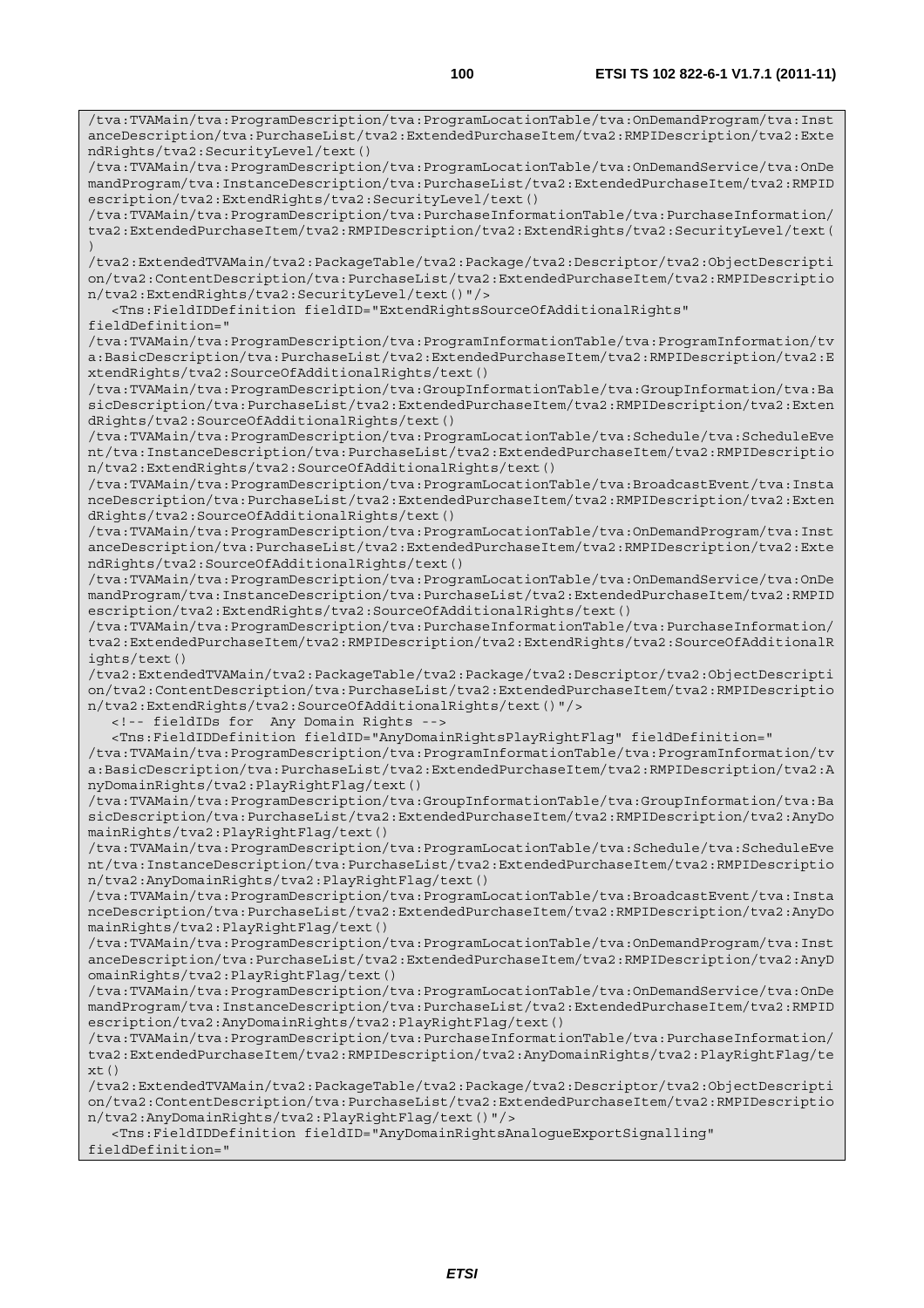/tva:TVAMain/tva:ProgramDescription/tva:ProgramInformationTable/tva:ProgramInformation/tv a:BasicDescription/tva:PurchaseList/tva2:ExtendedPurchaseItem/tva2:RMPIDescription/tva2:A

nyDomainRights/tva2:AnalogueExportRight/tva2:AnalogueExportSignalling/text()

/tva:TVAMain/tva:ProgramDescription/tva:GroupInformationTable/tva:GroupInformation/tva:Ba sicDescription/tva:PurchaseList/tva2:ExtendedPurchaseItem/tva2:RMPIDescription/tva2:AnyDo mainRights/tva2:AnalogueExportRight/tva2:AnalogueExportSignalling/text() /tva:TVAMain/tva:ProgramDescription/tva:ProgramLocationTable/tva:Schedule/tva:ScheduleEve nt/tva:InstanceDescription/tva:PurchaseList/tva2:ExtendedPurchaseItem/tva2:RMPIDescriptio n/tva2:AnyDomainRights/tva2:AnalogueExportRight/tva2:AnalogueExportSignalling/text() /tva:TVAMain/tva:ProgramDescription/tva:ProgramLocationTable/tva:BroadcastEvent/tva:Insta nceDescription/tva:PurchaseList/tva2:ExtendedPurchaseItem/tva2:RMPIDescription/tva2:AnyDo mainRights/tva2:AnalogueExportRight/tva2:AnalogueExportSignalling/text() /tva:TVAMain/tva:ProgramDescription/tva:ProgramLocationTable/tva:OnDemandProgram/tva:Inst anceDescription/tva:PurchaseList/tva2:ExtendedPurchaseItem/tva2:RMPIDescription/tva2:AnyD omainRights/tva2:AnalogueExportRight/tva2:AnalogueExportSignalling/text() /tva:TVAMain/tva:ProgramDescription/tva:ProgramLocationTable/tva:OnDemandService/tva:OnDe mandProgram/tva:InstanceDescription/tva:PurchaseList/tva2:ExtendedPurchaseItem/tva2:RMPID escription/tva2:AnyDomainRights/tva2:AnalogueExportRight/tva2:AnalogueExportSignalling/te  $xt()$ /tva:TVAMain/tva:ProgramDescription/tva:PurchaseInformationTable/tva:PurchaseInformation/ tva2:ExtendedPurchaseItem/tva2:RMPIDescription/tva2:AnyDomainRights/tva2:AnalogueExportRi ght/tva2:AnalogueExportSignalling/text() /tva2:ExtendedTVAMain/tva2:PackageTable/tva2:Package/tva2:Descriptor/tva2:ObjectDescripti on/tva2:ContentDescription/tva:PurchaseList/tva2:ExtendedPurchaseItem/tva2:RMPIDescriptio n/tva2:AnyDomainRights/tva2:AnalogueExportRight/tva2:AnalogueExportSignalling/text()"/> <Tns:FieldIDDefinition fieldID="AnyDomainRightsAnalogueExportSDControl" fieldDefinition=" /tva:TVAMain/tva:ProgramDescription/tva:ProgramInformationTable/tva:ProgramInformation/tv a:BasicDescription/tva:PurchaseList/tva2:ExtendedPurchaseItem/tva2:RMPIDescription/tva2:A nyDomainRights/tva2:AnalogueExportRight/tva2:AnalogueExportSDControl/text() /tva:TVAMain/tva:ProgramDescription/tva:GroupInformationTable/tva:GroupInformation/tva:Ba sicDescription/tva:PurchaseList/tva2:ExtendedPurchaseItem/tva2:RMPIDescription/tva2:AnyDo mainRights/tva2:AnalogueExportRight/tva2:AnalogueExportSDControl/text() /tva:TVAMain/tva:ProgramDescription/tva:ProgramLocationTable/tva:Schedule/tva:ScheduleEve nt/tva:InstanceDescription/tva:PurchaseList/tva2:ExtendedPurchaseItem/tva2:RMPIDescriptio n/tva2:AnyDomainRights/tva2:AnalogueExportRight/tva2:AnalogueExportSDControl/text() /tva:TVAMain/tva:ProgramDescription/tva:ProgramLocationTable/tva:BroadcastEvent/tva:Insta nceDescription/tva:PurchaseList/tva2:ExtendedPurchaseItem/tva2:RMPIDescription/tva2:AnyDo mainRights/tva2:AnalogueExportRight/tva2:AnalogueExportSDControl/text() /tva:TVAMain/tva:ProgramDescription/tva:ProgramLocationTable/tva:OnDemandProgram/tva:Inst anceDescription/tva:PurchaseList/tva2:ExtendedPurchaseItem/tva2:RMPIDescription/tva2:AnyD omainRights/tva2:AnalogueExportRight/tva2:AnalogueExportSDControl/text() /tva:TVAMain/tva:ProgramDescription/tva:ProgramLocationTable/tva:OnDemandService/tva:OnDe mandProgram/tva:InstanceDescription/tva:PurchaseList/tva2:ExtendedPurchaseItem/tva2:RMPID escription/tva2:AnyDomainRights/tva2:AnalogueExportRight/tva2:AnalogueExportSDControl/tex t() /tva:TVAMain/tva:ProgramDescription/tva:PurchaseInformationTable/tva:PurchaseInformation/ tva2:ExtendedPurchaseItem/tva2:RMPIDescription/tva2:AnyDomainRights/tva2:AnalogueExportRi ght/tva2:AnalogueExportSDControl/text() /tva2:ExtendedTVAMain/tva2:PackageTable/tva2:Package/tva2:Descriptor/tva2:ObjectDescripti on/tva2:ContentDescription/tva:PurchaseList/tva2:ExtendedPurchaseItem/tva2:RMPIDescriptio n/tva2:AnyDomainRights/tva2:AnalogueExportRight/tva2:AnalogueExportSDControl/text()"/> <Tns:FieldIDDefinition fieldID="AnyDomainRightsDigitalExportSDControl" fieldDefinition=" /tva:TVAMain/tva:ProgramDescription/tva:ProgramInformationTable/tva:ProgramInformation/tv a:BasicDescription/tva:PurchaseList/tva2:ExtendedPurchaseItem/tva2:RMPIDescription/tva2:A nyDomainRights/tva2:DigitalExportSDRight/tva2:DigitalExportControl/text() /tva:TVAMain/tva:ProgramDescription/tva:GroupInformationTable/tva:GroupInformation/tva:Ba sicDescription/tva:PurchaseList/tva2:ExtendedPurchaseItem/tva2:RMPIDescription/tva2:AnyDo mainRights/tva2:DigitalExportSDRight/tva2:DigitalExportControl/text() /tva:TVAMain/tva:ProgramDescription/tva:ProgramLocationTable/tva:Schedule/tva:ScheduleEve nt/tva:InstanceDescription/tva:PurchaseList/tva2:ExtendedPurchaseItem/tva2:RMPIDescriptio n/tva2:AnyDomainRights/tva2:DigitalExportSDRight/tva2:DigitalExportControl/text() /tva:TVAMain/tva:ProgramDescription/tva:ProgramLocationTable/tva:BroadcastEvent/tva:Insta nceDescription/tva:PurchaseList/tva2:ExtendedPurchaseItem/tva2:RMPIDescription/tva2:AnyDo mainRights/tva2:DigitalExportSDRight/tva2:DigitalExportControl/text() /tva:TVAMain/tva:ProgramDescription/tva:ProgramLocationTable/tva:OnDemandProgram/tva:Inst anceDescription/tva:PurchaseList/tva2:ExtendedPurchaseItem/tva2:RMPIDescription/tva2:AnyD omainRights/tva2:DigitalExportSDRight/tva2:DigitalExportControl/text()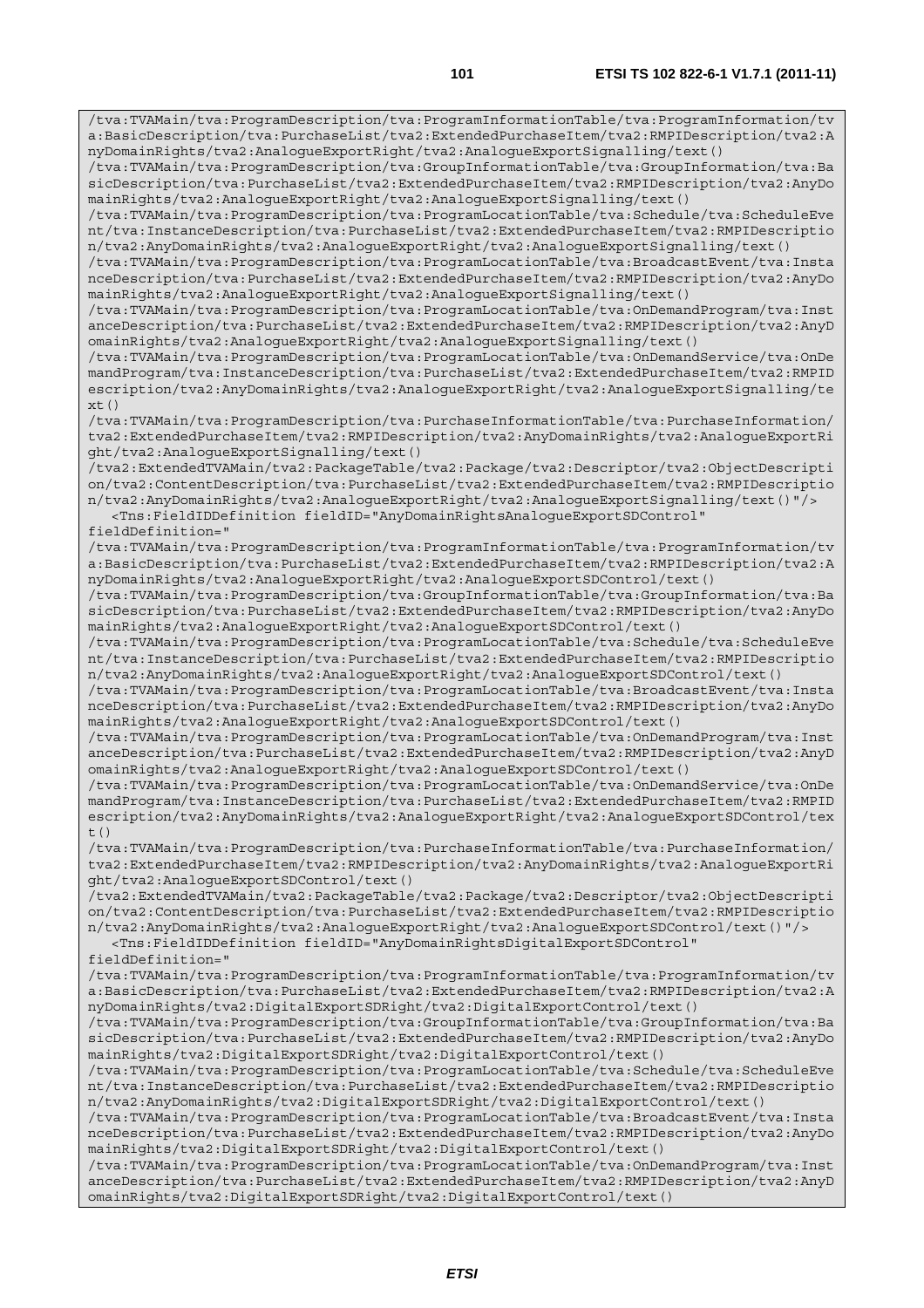/tva:TVAMain/tva:ProgramDescription/tva:ProgramLocationTable/tva:OnDemandService/tva:OnDe mandProgram/tva:InstanceDescription/tva:PurchaseList/tva2:ExtendedPurchaseItem/tva2:RMPID escription/tva2:AnyDomainRights/tva2:DigitalExportSDRight/tva2:DigitalExportControl/text( ) /tva:TVAMain/tva:ProgramDescription/tva:PurchaseInformationTable/tva:PurchaseInformation/ tva2:ExtendedPurchaseItem/tva2:RMPIDescription/tva2:AnyDomainRights/tva2:DigitalExportSDR ight/tva2:DigitalExportControl/text() /tva2:ExtendedTVAMain/tva2:PackageTable/tva2:Package/tva2:Descriptor/tva2:ObjectDescripti on/tva2:ContentDescription/tva:PurchaseList/tva2:ExtendedPurchaseItem/tva2:RMPIDescriptio n/tva2:AnyDomainRights/tva2:DigitalExportSDRight/tva2:DigitalExportControl/text()"/> <Tns:FieldIDDefinition fieldID="AnyDomainRightsDigitalExportHDControl" fieldDefinition=" /tva:TVAMain/tva:ProgramDescription/tva:ProgramInformationTable/tva:ProgramInformation/tv a:BasicDescription/tva:PurchaseList/tva2:ExtendedPurchaseItem/tva2:RMPIDescription/tva2:A nyDomainRights/tva2:DigitalExportHDRight/tva2:DigitalExportControl/text() /tva:TVAMain/tva:ProgramDescription/tva:GroupInformationTable/tva:GroupInformation/tva:Ba sicDescription/tva:PurchaseList/tva2:ExtendedPurchaseItem/tva2:RMPIDescription/tva2:AnyDo mainRights/tva2:DigitalExportHDRight/tva2:DigitalExportControl/text() /tva:TVAMain/tva:ProgramDescription/tva:ProgramLocationTable/tva:Schedule/tva:ScheduleEve nt/tva:InstanceDescription/tva:PurchaseList/tva2:ExtendedPurchaseItem/tva2:RMPIDescriptio n/tva2:AnyDomainRights/tva2:DigitalExportHDRight/tva2:DigitalExportControl/text() /tva:TVAMain/tva:ProgramDescription/tva:ProgramLocationTable/tva:BroadcastEvent/tva:Insta nceDescription/tva:PurchaseList/tva2:ExtendedPurchaseItem/tva2:RMPIDescription/tva2:AnyDo mainRights/tva2:DigitalExportHDRight/tva2:DigitalExportControl/text() /tva:TVAMain/tva:ProgramDescription/tva:ProgramLocationTable/tva:OnDemandProgram/tva:Inst anceDescription/tva:PurchaseList/tva2:ExtendedPurchaseItem/tva2:RMPIDescription/tva2:AnyD omainRights/tva2:DigitalExportHDRight/tva2:DigitalExportControl/text() /tva:TVAMain/tva:ProgramDescription/tva:ProgramLocationTable/tva:OnDemandService/tva:OnDe mandProgram/tva:InstanceDescription/tva:PurchaseList/tva2:ExtendedPurchaseItem/tva2:RMPID escription/tva2:AnyDomainRights/tva2:DigitalExportHDRight/tva2:DigitalExportControl/text( ) /tva:TVAMain/tva:ProgramDescription/tva:PurchaseInformationTable/tva:PurchaseInformation/ tva2:ExtendedPurchaseItem/tva2:RMPIDescription/tva2:AnyDomainRights/tva2:DigitalExportHDR ight/tva2:DigitalExportControl/text() /tva2:ExtendedTVAMain/tva2:PackageTable/tva2:Package/tva2:Descriptor/tva2:ObjectDescripti on/tva2:ContentDescription/tva:PurchaseList/tva2:ExtendedPurchaseItem/tva2:RMPIDescriptio n/tva2:AnyDomainRights/tva2:DigitalExportHDRight/tva2:DigitalExportControl/text()"/> <Tns:FieldIDDefinition fieldID="AnyDomainRightsSecurityLevel" fieldDefinition=" /tva:TVAMain/tva:ProgramDescription/tva:ProgramInformationTable/tva:ProgramInformation/tv a:BasicDescription/tva:PurchaseList/tva2:ExtendedPurchaseItem/tva2:RMPIDescription/tva2:A nyDomainRights/tva2:SecurityLevel/text() /tva:TVAMain/tva:ProgramDescription/tva:GroupInformationTable/tva:GroupInformation/tva:Ba sicDescription/tva:PurchaseList/tva2:ExtendedPurchaseItem/tva2:RMPIDescription/tva2:AnyDo mainRights/tva2:SecurityLevel/text() /tva:TVAMain/tva:ProgramDescription/tva:ProgramLocationTable/tva:Schedule/tva:ScheduleEve nt/tva:InstanceDescription/tva:PurchaseList/tva2:ExtendedPurchaseItem/tva2:RMPIDescriptio n/tva2:AnyDomainRights/tva2:SecurityLevel/text() /tva:TVAMain/tva:ProgramDescription/tva:ProgramLocationTable/tva:BroadcastEvent/tva:Insta nceDescription/tva:PurchaseList/tva2:ExtendedPurchaseItem/tva2:RMPIDescription/tva2:AnyDo mainRights/tva2:SecurityLevel/text() /tva:TVAMain/tva:ProgramDescription/tva:ProgramLocationTable/tva:OnDemandProgram/tva:Inst anceDescription/tva:PurchaseList/tva2:ExtendedPurchaseItem/tva2:RMPIDescription/tva2:AnyD omainRights/tva2:SecurityLevel/text() /tva:TVAMain/tva:ProgramDescription/tva:ProgramLocationTable/tva:OnDemandService/tva:OnDe mandProgram/tva:InstanceDescription/tva:PurchaseList/tva2:ExtendedPurchaseItem/tva2:RMPID escription/tva2:AnyDomainRights/tva2:SecurityLevel/text() /tva:TVAMain/tva:ProgramDescription/tva:PurchaseInformationTable/tva:PurchaseInformation/ tva2:ExtendedPurchaseItem/tva2:RMPIDescription/tva2:AnyDomainRights/tva2:SecurityLevel/te  $xt()$ /tva2:ExtendedTVAMain/tva2:PackageTable/tva2:Package/tva2:Descriptor/tva2:ObjectDescripti

on/tva2:ContentDescription/tva:PurchaseList/tva2:ExtendedPurchaseItem/tva2:RMPIDescriptio n/tva2:AnyDomainRights/tva2:SecurityLevel/text()"/>

<Tns:FieldIDDefinition fieldID="AnyDomainRightsBufferDuration" fieldDefinition="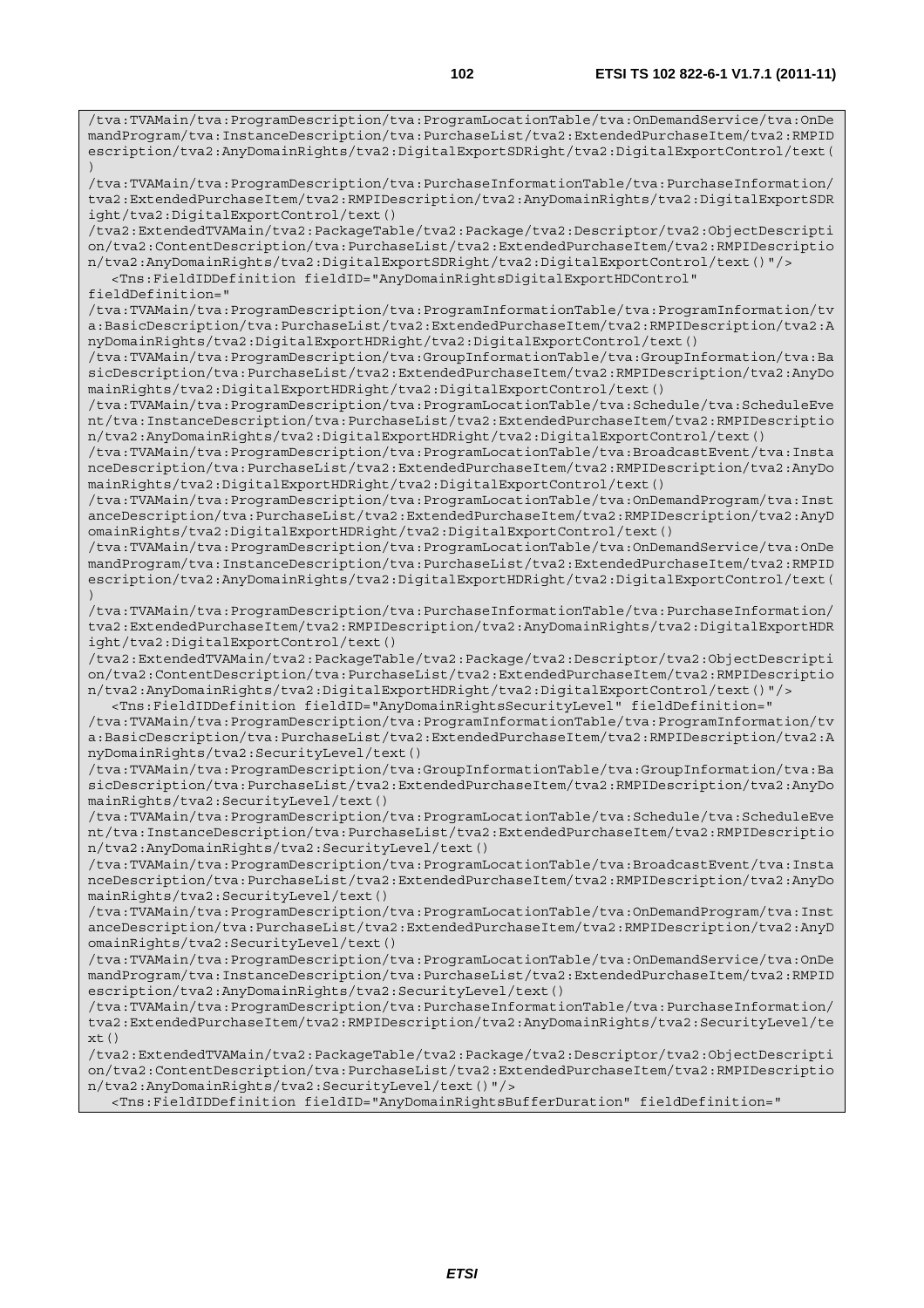/tva:TVAMain/tva:ProgramDescription/tva:ProgramInformationTable/tva:ProgramInformation/tv a:BasicDescription/tva:PurchaseList/tva2:ExtendedPurchaseItem/tva2:RMPIDescription/tva2:A nyDomainRights/tva2:BufferDuration/text()

/tva:TVAMain/tva:ProgramDescription/tva:GroupInformationTable/tva:GroupInformation/tva:Ba sicDescription/tva:PurchaseList/tva2:ExtendedPurchaseItem/tva2:RMPIDescription/tva2:AnyDo mainRights/tva2:BufferDuration/text()

/tva:TVAMain/tva:ProgramDescription/tva:ProgramLocationTable/tva:Schedule/tva:ScheduleEve nt/tva:InstanceDescription/tva:PurchaseList/tva2:ExtendedPurchaseItem/tva2:RMPIDescriptio n/tva2:AnyDomainRights/tva2:BufferDuration/text()

/tva:TVAMain/tva:ProgramDescription/tva:ProgramLocationTable/tva:BroadcastEvent/tva:Insta nceDescription/tva:PurchaseList/tva2:ExtendedPurchaseItem/tva2:RMPIDescription/tva2:AnyDo mainRights/tva2:BufferDuration/text()

/tva:TVAMain/tva:ProgramDescription/tva:ProgramLocationTable/tva:OnDemandProgram/tva:Inst anceDescription/tva:PurchaseList/tva2:ExtendedPurchaseItem/tva2:RMPIDescription/tva2:AnyD omainRights/tva2:BufferDuration/text()

/tva:TVAMain/tva:ProgramDescription/tva:ProgramLocationTable/tva:OnDemandService/tva:OnDe mandProgram/tva:InstanceDescription/tva:PurchaseList/tva2:ExtendedPurchaseItem/tva2:RMPID escription/tva2:AnyDomainRights/tva2:BufferDuration/text()

/tva:TVAMain/tva:ProgramDescription/tva:PurchaseInformationTable/tva:PurchaseInformation/ tva2:ExtendedPurchaseItem/tva2:RMPIDescription/tva2:AnyDomainRights/tva2:BufferDuration/t ext()

/tva2:ExtendedTVAMain/tva2:PackageTable/tva2:Package/tva2:Descriptor/tva2:ObjectDescripti on/tva2:ContentDescription/tva:PurchaseList/tva2:ExtendedPurchaseItem/tva2:RMPIDescriptio n/tva2:AnyDomainRights/tva2:BufferDuration/text() "/>

 <Tns:FieldIDDefinition fieldID="AnyDomainRightsTimeWindowStartDate" fieldDefinition=" /tva:TVAMain/tva:ProgramDescription/tva:ProgramInformationTable/tva:ProgramInformation/tv a:BasicDescription/tva:PurchaseList/tva2:ExtendedPurchaseItem/tva2:RMPIDescription/tva2:A nyDomainRights/tva2:TimeWindow/tva2:StartDate/text()

/tva:TVAMain/tva:ProgramDescription/tva:GroupInformationTable/tva:GroupInformation/tva:Ba sicDescription/tva:PurchaseList/tva2:ExtendedPurchaseItem/tva2:RMPIDescription/tva2:AnyDo mainRights/tva2:TimeWindow/tva2:StartDate/text()

/tva:TVAMain/tva:ProgramDescription/tva:ProgramLocationTable/tva:Schedule/tva:ScheduleEve nt/tva:InstanceDescription/tva:PurchaseList/tva2:ExtendedPurchaseItem/tva2:RMPIDescriptio n/tva2:AnyDomainRights/tva2:TimeWindow/tva2:StartDate/text()

/tva:TVAMain/tva:ProgramDescription/tva:ProgramLocationTable/tva:BroadcastEvent/tva:Insta nceDescription/tva:PurchaseList/tva2:ExtendedPurchaseItem/tva2:RMPIDescription/tva2:AnyDo mainRights/tva2:TimeWindow/tva2:StartDate/text()

/tva:TVAMain/tva:ProgramDescription/tva:ProgramLocationTable/tva:OnDemandProgram/tva:Inst anceDescription/tva:PurchaseList/tva2:ExtendedPurchaseItem/tva2:RMPIDescription/tva2:AnyD omainRights/tva2:TimeWindow/tva2:StartDate/text()

/tva:TVAMain/tva:ProgramDescription/tva:ProgramLocationTable/tva:OnDemandService/tva:OnDe mandProgram/tva:InstanceDescription/tva:PurchaseList/tva2:ExtendedPurchaseItem/tva2:RMPID escription/tva2:AnyDomainRights/tva2:TimeWindow/tva2:StartDate/text()

/tva:TVAMain/tva:ProgramDescription/tva:PurchaseInformationTable/tva:PurchaseInformation/ tva2:ExtendedPurchaseItem/tva2:RMPIDescription/tva2:AnyDomainRights/tva2:TimeWindow/tva2: StartDate/text()

/tva2:ExtendedTVAMain/tva2:PackageTable/tva2:Package/tva2:Descriptor/tva2:ObjectDescripti on/tva2:ContentDescription/tva:PurchaseList/tva2:ExtendedPurchaseItem/tva2:RMPIDescriptio n/tva2:AnyDomainRights/tva2:TimeWindow/tva2:StartDate/text()"/>

 <Tns:FieldIDDefinition fieldID="AnyDomainRightsTimeWindowEndDate" fieldDefinition=" /tva:TVAMain/tva:ProgramDescription/tva:ProgramInformationTable/tva:ProgramInformation/tv a:BasicDescription/tva:PurchaseList/tva2:ExtendedPurchaseItem/tva2:RMPIDescription/tva2:A nyDomainRights/tva2:TimeWindow/tva2:EndDate/text()

/tva:TVAMain/tva:ProgramDescription/tva:GroupInformationTable/tva:GroupInformation/tva:Ba sicDescription/tva:PurchaseList/tva2:ExtendedPurchaseItem/tva2:RMPIDescription/tva2:AnyDo mainRights/tva2:TimeWindow/tva2:EndDate/text()

/tva:TVAMain/tva:ProgramDescription/tva:ProgramLocationTable/tva:Schedule/tva:ScheduleEve nt/tva:InstanceDescription/tva:PurchaseList/tva2:ExtendedPurchaseItem/tva2:RMPIDescriptio n/tva2:AnyDomainRights/tva2:TimeWindow/tva2:EndDate/text()

/tva:TVAMain/tva:ProgramDescription/tva:ProgramLocationTable/tva:BroadcastEvent/tva:Insta nceDescription/tva:PurchaseList/tva2:ExtendedPurchaseItem/tva2:RMPIDescription/tva2:AnyDo mainRights/tva2:TimeWindow/tva2:EndDate/text()

/tva:TVAMain/tva:ProgramDescription/tva:ProgramLocationTable/tva:OnDemandProgram/tva:Inst anceDescription/tva:PurchaseList/tva2:ExtendedPurchaseItem/tva2:RMPIDescription/tva2:AnyD omainRights/tva2:TimeWindow/tva2:EndDate/text()

/tva:TVAMain/tva:ProgramDescription/tva:ProgramLocationTable/tva:OnDemandService/tva:OnDe mandProgram/tva:InstanceDescription/tva:PurchaseList/tva2:ExtendedPurchaseItem/tva2:RMPID escription/tva2:AnyDomainRights/tva2:TimeWindow/tva2:EndDate/text()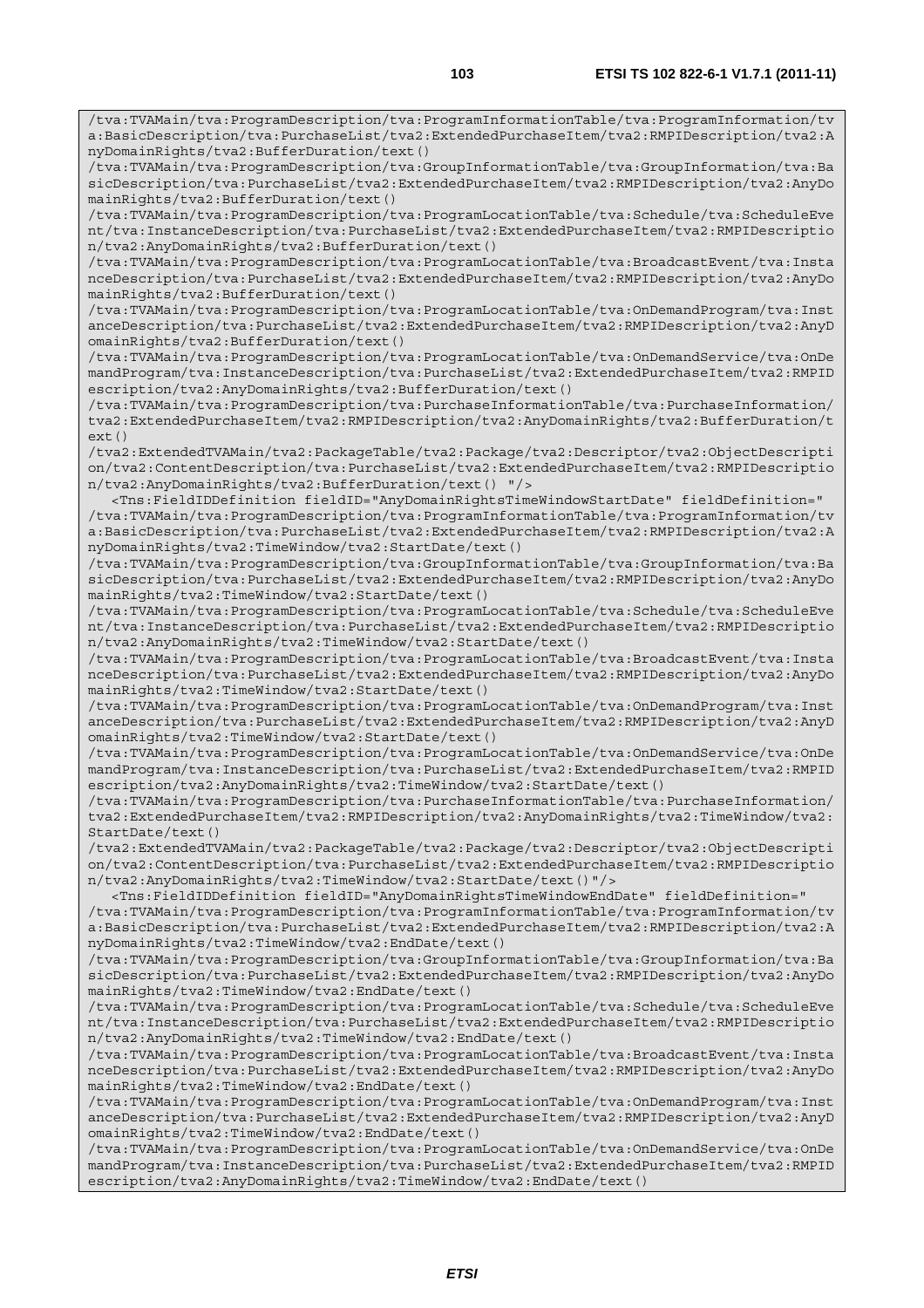/tva:TVAMain/tva:ProgramDescription/tva:PurchaseInformationTable/tva:PurchaseInformation/ tva2:ExtendedPurchaseItem/tva2:RMPIDescription/tva2:AnyDomainRights/tva2:TimeWindow/tva2: EndDate/text()

/tva2:ExtendedTVAMain/tva2:PackageTable/tva2:Package/tva2:Descriptor/tva2:ObjectDescripti on/tva2:ContentDescription/tva:PurchaseList/tva2:ExtendedPurchaseItem/tva2:RMPIDescriptio n/tva2:AnyDomainRights/tva2:TimeWindow/tva2:EndDate/text()"/>

 <Tns:FieldIDDefinition fieldID="AnyDomainRightsGeographicalControl" fieldDefinition=" /tva:TVAMain/tva:ProgramDescription/tva:ProgramInformationTable/tva:ProgramInformation/tv a:BasicDescription/tva:PurchaseList/tva2:ExtendedPurchaseItem/tva2:RMPIDescription/tva2:A nyDomainRights/tva2:GeographicalControl/text()

/tva:TVAMain/tva:ProgramDescription/tva:GroupInformationTable/tva:GroupInformation/tva:Ba sicDescription/tva:PurchaseList/tva2:ExtendedPurchaseItem/tva2:RMPIDescription/tva2:AnyDo mainRights/tva2:GeographicalControl/text()

/tva:TVAMain/tva:ProgramDescription/tva:ProgramLocationTable/tva:Schedule/tva:ScheduleEve nt/tva:InstanceDescription/tva:PurchaseList/tva2:ExtendedPurchaseItem/tva2:RMPIDescriptio n/tva2:AnyDomainRights/tva2:GeographicalControl/text()

/tva:TVAMain/tva:ProgramDescription/tva:ProgramLocationTable/tva:BroadcastEvent/tva:Insta nceDescription/tva:PurchaseList/tva2:ExtendedPurchaseItem/tva2:RMPIDescription/tva2:AnyDo mainRights/tva2:GeographicalControl/text()

/tva:TVAMain/tva:ProgramDescription/tva:ProgramLocationTable/tva:OnDemandProgram/tva:Inst anceDescription/tva:PurchaseList/tva2:ExtendedPurchaseItem/tva2:RMPIDescription/tva2:AnyD omainRights/tva2:GeographicalControl/text()

/tva:TVAMain/tva:ProgramDescription/tva:ProgramLocationTable/tva:OnDemandService/tva:OnDe mandProgram/tva:InstanceDescription/tva:PurchaseList/tva2:ExtendedPurchaseItem/tva2:RMPID escription/tva2:AnyDomainRights/tva2:GeographicalControl/text()

/tva:TVAMain/tva:ProgramDescription/tva:PurchaseInformationTable/tva:PurchaseInformation/ tva2:ExtendedPurchaseItem/tva2:RMPIDescription/tva2:AnyDomainRights/tva2:GeographicalCont rol/text()

/tva2:ExtendedTVAMain/tva2:PackageTable/tva2:Package/tva2:Descriptor/tva2:ObjectDescripti on/tva2:ContentDescription/tva:PurchaseList/tva2:ExtendedPurchaseItem/tva2:RMPIDescriptio n/tva2:AnyDomainRights/tva2:GeographicalControl/text()"/>

<!-- fieldIDs for Receving Domain Rights -->

 <Tns:FieldIDDefinition fieldID="ReceivingDomainRightsPlayRightFlag" fieldDefinition=" /tva:TVAMain/tva:ProgramDescription/tva:ProgramInformationTable/tva:ProgramInformation/tv a:BasicDescription/tva:PurchaseList/tva2:ExtendedPurchaseItem/tva2:RMPIDescription/tva2:R eceivingDomainRights/tva2:PlayRightFlag/text()

/tva:TVAMain/tva:ProgramDescription/tva:GroupInformationTable/tva:GroupInformation/tva:Ba sicDescription/tva:PurchaseList/tva2:ExtendedPurchaseItem/tva2:RMPIDescription/tva2:Recei vingDomainRights/tva2:PlayRightFlag/text()

/tva:TVAMain/tva:ProgramDescription/tva:ProgramLocationTable/tva:Schedule/tva:ScheduleEve nt/tva:InstanceDescription/tva:PurchaseList/tva2:ExtendedPurchaseItem/tva2:RMPIDescriptio n/tva2:ReceivingDomainRights/tva2:PlayRightFlag/text()

/tva:TVAMain/tva:ProgramDescription/tva:ProgramLocationTable/tva:BroadcastEvent/tva:Insta nceDescription/tva:PurchaseList/tva2:ExtendedPurchaseItem/tva2:RMPIDescription/tva2:Recei vingDomainRights/tva2:PlayRightFlag/text()

/tva:TVAMain/tva:ProgramDescription/tva:ProgramLocationTable/tva:OnDemandProgram/tva:Inst anceDescription/tva:PurchaseList/tva2:ExtendedPurchaseItem/tva2:RMPIDescription/tva2:Rece ivingDomainRights/tva2:PlayRightFlag/text()

/tva:TVAMain/tva:ProgramDescription/tva:ProgramLocationTable/tva:OnDemandService/tva:OnDe mandProgram/tva:InstanceDescription/tva:PurchaseList/tva2:ExtendedPurchaseItem/tva2:RMPID escription/tva2:ReceivingDomainRights/tva2:PlayRightFlag/text()

/tva:TVAMain/tva:ProgramDescription/tva:PurchaseInformationTable/tva:PurchaseInformation/ tva2:ExtendedPurchaseItem/tva2:RMPIDescription/tva2:ReceivingDomainRights/tva2:PlayRightF lag/text()

/tva2:ExtendedTVAMain/tva2:PackageTable/tva2:Package/tva2:Descriptor/tva2:ObjectDescripti on/tva2:ContentDescription/tva:PurchaseList/tva2:ExtendedPurchaseItem/tva2:RMPIDescriptio n/tva2:ReceivingDomainRights/tva2:PlayRightFlag/text()"/>

 <Tns:FieldIDDefinition fieldID="ReceivingDomainRightsAnalogueExportSignalling" fieldDefinition="

/tva:TVAMain/tva:ProgramDescription/tva:ProgramInformationTable/tva:ProgramInformation/tv a:BasicDescription/tva:PurchaseList/tva2:ExtendedPurchaseItem/tva2:RMPIDescription/tva2:R eceivingDomainRights/tva2:AnalogueExportRight/tva2:AnalogueExportSignalling/text()

/tva:TVAMain/tva:ProgramDescription/tva:GroupInformationTable/tva:GroupInformation/tva:Ba sicDescription/tva:PurchaseList/tva2:ExtendedPurchaseItem/tva2:RMPIDescription/tva2:Recei vingDomainRights/tva2:AnalogueExportRight/tva2:AnalogueExportSignalling/text()

/tva:TVAMain/tva:ProgramDescription/tva:ProgramLocationTable/tva:Schedule/tva:ScheduleEve nt/tva:InstanceDescription/tva:PurchaseList/tva2:ExtendedPurchaseItem/tva2:RMPIDescriptio n/tva2:ReceivingDomainRights/tva2:AnalogueExportRight/tva2:AnalogueExportSignalling/text( )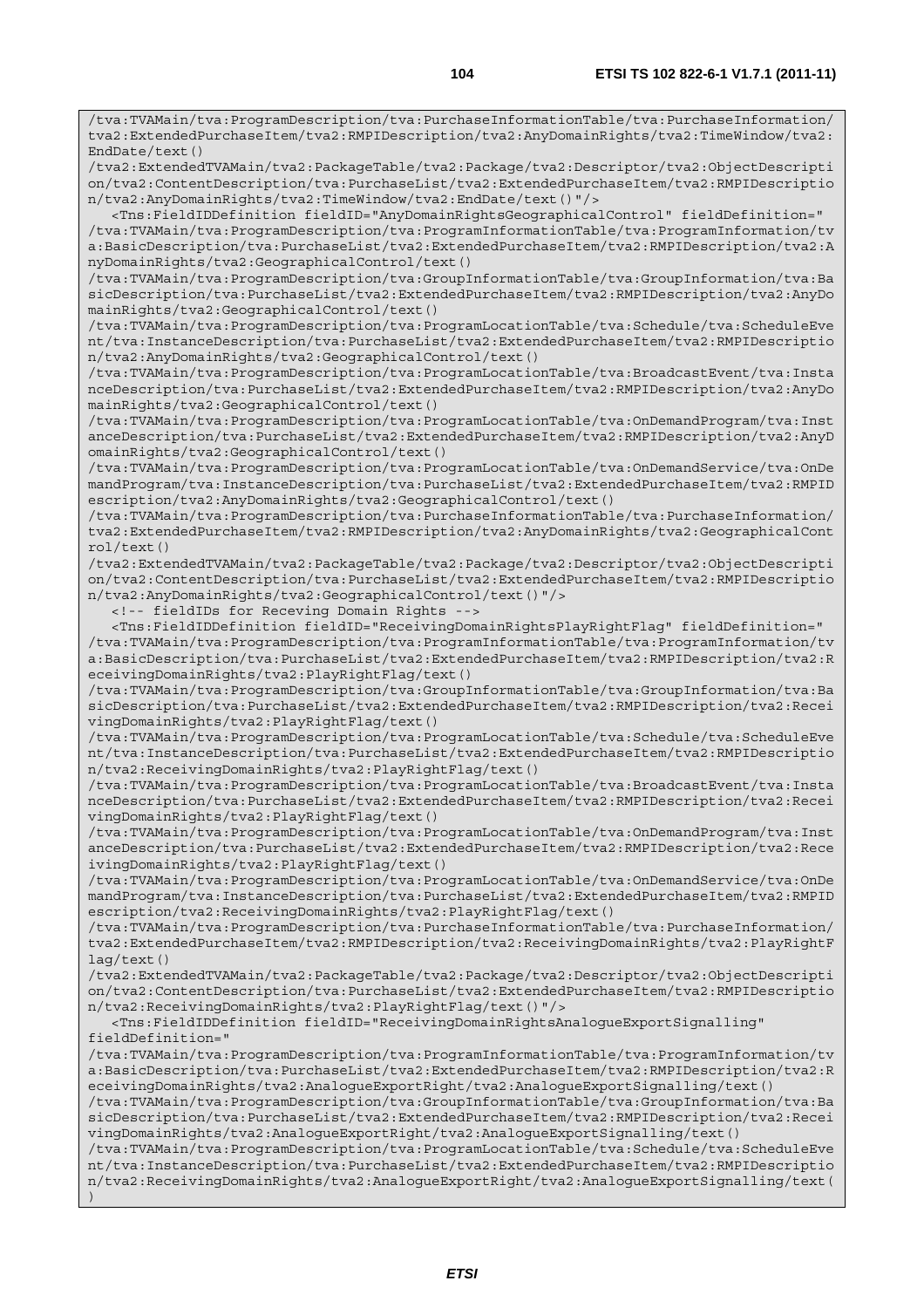/tva:TVAMain/tva:ProgramDescription/tva:ProgramLocationTable/tva:BroadcastEvent/tva:Insta nceDescription/tva:PurchaseList/tva2:ExtendedPurchaseItem/tva2:RMPIDescription/tva2:Recei vingDomainRights/tva2:AnalogueExportRight/tva2:AnalogueExportSignalling/text()

/tva:TVAMain/tva:ProgramDescription/tva:ProgramLocationTable/tva:OnDemandProgram/tva:Inst anceDescription/tva:PurchaseList/tva2:ExtendedPurchaseItem/tva2:RMPIDescription/tva2:Rece ivingDomainRights/tva2:AnalogueExportRight/tva2:AnalogueExportSignalling/text()

/tva:TVAMain/tva:ProgramDescription/tva:ProgramLocationTable/tva:OnDemandService/tva:OnDe mandProgram/tva:InstanceDescription/tva:PurchaseList/tva2:ExtendedPurchaseItem/tva2:RMPID escription/tva2:ReceivingDomainRights/tva2:AnalogueExportRight/tva2:AnalogueExportSignall ing/text()

/tva:TVAMain/tva:ProgramDescription/tva:PurchaseInformationTable/tva:PurchaseInformation/ tva2:ExtendedPurchaseItem/tva2:RMPIDescription/tva2:ReceivingDomainRights/tva2:AnalogueEx portRight/tva2:AnalogueExportSignalling/text()

/tva2:ExtendedTVAMain/tva2:PackageTable/tva2:Package/tva2:Descriptor/tva2:ObjectDescripti on/tva2:ContentDescription/tva:PurchaseList/tva2:ExtendedPurchaseItem/tva2:RMPIDescriptio n/tva2:ReceivingDomainRights/tva2:AnalogueExportRight/tva2:AnalogueExportSignalling/text( )  $''$  / >

 <Tns:FieldIDDefinition fieldID="ReceivingDomainRightsAnalogueExportSDControl" fieldDefinition="

/tva:TVAMain/tva:ProgramDescription/tva:ProgramInformationTable/tva:ProgramInformation/tv a:BasicDescription/tva:PurchaseList/tva2:ExtendedPurchaseItem/tva2:RMPIDescription/tva2:R eceivingDomainRights/tva2:AnalogueExportRight/tva2:AnalogueExportSDControl/text()

/tva:TVAMain/tva:ProgramDescription/tva:GroupInformationTable/tva:GroupInformation/tva:Ba sicDescription/tva:PurchaseList/tva2:ExtendedPurchaseItem/tva2:RMPIDescription/tva2:Recei vingDomainRights/tva2:AnalogueExportRight/tva2:AnalogueExportSDControl/text()

/tva:TVAMain/tva:ProgramDescription/tva:ProgramLocationTable/tva:Schedule/tva:ScheduleEve nt/tva:InstanceDescription/tva:PurchaseList/tva2:ExtendedPurchaseItem/tva2:RMPIDescriptio n/tva2:ReceivingDomainRights/tva2:AnalogueExportRight/tva2:AnalogueExportSDControl/text() /tva:TVAMain/tva:ProgramDescription/tva:ProgramLocationTable/tva:BroadcastEvent/tva:Insta nceDescription/tva:PurchaseList/tva2:ExtendedPurchaseItem/tva2:RMPIDescription/tva2:Recei vingDomainRights/tva2:AnalogueExportRight/tva2:AnalogueExportSDControl/text()

/tva:TVAMain/tva:ProgramDescription/tva:ProgramLocationTable/tva:OnDemandProgram/tva:Inst anceDescription/tva:PurchaseList/tva2:ExtendedPurchaseItem/tva2:RMPIDescription/tva2:Rece ivingDomainRights/tva2:AnalogueExportRight/tva2:AnalogueExportSDControl/text()

/tva:TVAMain/tva:ProgramDescription/tva:ProgramLocationTable/tva:OnDemandService/tva:OnDe mandProgram/tva:InstanceDescription/tva:PurchaseList/tva2:ExtendedPurchaseItem/tva2:RMPID escription/tva2:ReceivingDomainRights/tva2:AnalogueExportRight/tva2:AnalogueExportSDContr ol/text()

/tva:TVAMain/tva:ProgramDescription/tva:PurchaseInformationTable/tva:PurchaseInformation/ tva2:ExtendedPurchaseItem/tva2:RMPIDescription/tva2:ReceivingDomainRights/tva2:AnalogueEx portRight/tva2:AnalogueExportSDControl/text()

/tva2:ExtendedTVAMain/tva2:PackageTable/tva2:Package/tva2:Descriptor/tva2:ObjectDescripti on/tva2:ContentDescription/tva:PurchaseList/tva2:ExtendedPurchaseItem/tva2:RMPIDescriptio n/tva2:ReceivingDomainRights/tva2:AnalogueExportRight/tva2:AnalogueExportSDControl/text()  $"$  />

 <Tns:FieldIDDefinition fieldID="ReceivingDomainRightsDigitalExportSDControl" fieldDefinition="

/tva:TVAMain/tva:ProgramDescription/tva:ProgramInformationTable/tva:ProgramInformation/tv a:BasicDescription/tva:PurchaseList/tva2:ExtendedPurchaseItem/tva2:RMPIDescription/tva2:R eceivingDomainRights/tva2:DigitalExportSDRight/tva2:DigitalExportControl/text()

/tva:TVAMain/tva:ProgramDescription/tva:GroupInformationTable/tva:GroupInformation/tva:Ba sicDescription/tva:PurchaseList/tva2:ExtendedPurchaseItem/tva2:RMPIDescription/tva2:Recei vingDomainRights/tva2:DigitalExportSDRight/tva2:DigitalExportControl/text()

/tva:TVAMain/tva:ProgramDescription/tva:ProgramLocationTable/tva:Schedule/tva:ScheduleEve nt/tva:InstanceDescription/tva:PurchaseList/tva2:ExtendedPurchaseItem/tva2:RMPIDescriptio n/tva2:ReceivingDomainRights/tva2:DigitalExportSDRight/tva2:DigitalExportControl/text()

/tva:TVAMain/tva:ProgramDescription/tva:ProgramLocationTable/tva:BroadcastEvent/tva:Insta nceDescription/tva:PurchaseList/tva2:ExtendedPurchaseItem/tva2:RMPIDescription/tva2:Recei vingDomainRights/tva2:DigitalExportSDRight/tva2:DigitalExportControl/text()

/tva:TVAMain/tva:ProgramDescription/tva:ProgramLocationTable/tva:OnDemandProgram/tva:Inst anceDescription/tva:PurchaseList/tva2:ExtendedPurchaseItem/tva2:RMPIDescription/tva2:Rece ivingDomainRights/tva2:DigitalExportSDRight/tva2:DigitalExportControl/text()

/tva:TVAMain/tva:ProgramDescription/tva:ProgramLocationTable/tva:OnDemandService/tva:OnDe mandProgram/tva:InstanceDescription/tva:PurchaseList/tva2:ExtendedPurchaseItem/tva2:RMPID escription/tva2:ReceivingDomainRights/tva2:DigitalExportSDRight/tva2:DigitalExportControl /text()

/tva:TVAMain/tva:ProgramDescription/tva:PurchaseInformationTable/tva:PurchaseInformation/ tva2:ExtendedPurchaseItem/tva2:RMPIDescription/tva2:ReceivingDomainRights/tva2:DigitalExp ortSDRight/tva2:DigitalExportControl/text()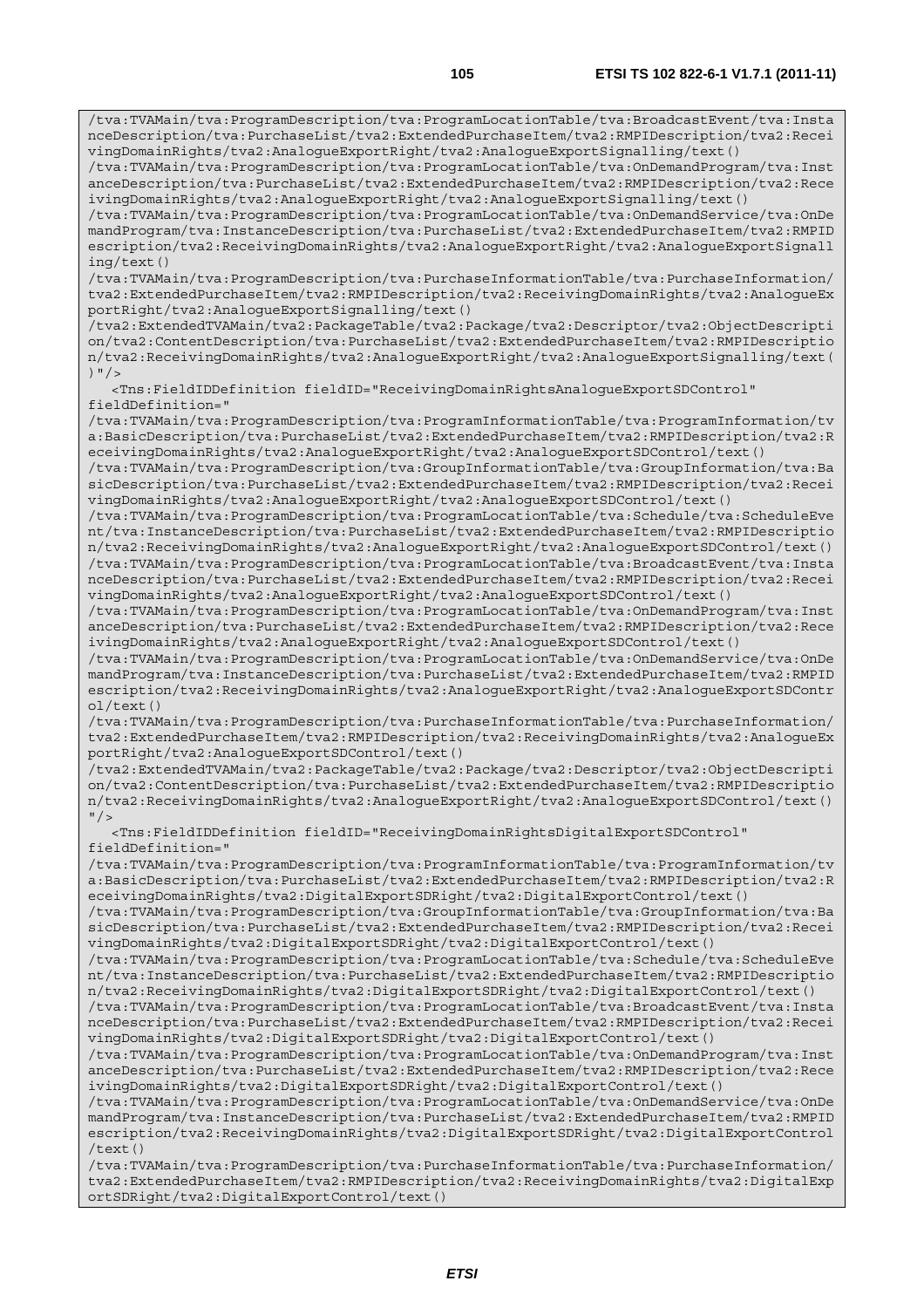/tva2:ExtendedTVAMain/tva2:PackageTable/tva2:Package/tva2:Descriptor/tva2:ObjectDescripti on/tva2:ContentDescription/tva:PurchaseList/tva2:ExtendedPurchaseItem/tva2:RMPIDescriptio n/tva2:ReceivingDomainRights/tva2:DigitalExportSDRight/tva2:DigitalExportControl/text()"/  $\overline{\phantom{a}}$ 

 <Tns:FieldIDDefinition fieldID="ReceivingDomainRightsDigitalExportHDControl" fieldDefinition="

/tva:TVAMain/tva:ProgramDescription/tva:ProgramInformationTable/tva:ProgramInformation/tv a:BasicDescription/tva:PurchaseList/tva2:ExtendedPurchaseItem/tva2:RMPIDescription/tva2:R eceivingDomainRights/tva2:DigitalExportHDRight/tva2:DigitalExportControl/text()

/tva:TVAMain/tva:ProgramDescription/tva:GroupInformationTable/tva:GroupInformation/tva:Ba sicDescription/tva:PurchaseList/tva2:ExtendedPurchaseItem/tva2:RMPIDescription/tva2:Recei vingDomainRights/tva2:DigitalExportHDRight/tva2:DigitalExportControl/text()

/tva:TVAMain/tva:ProgramDescription/tva:ProgramLocationTable/tva:Schedule/tva:ScheduleEve nt/tva:InstanceDescription/tva:PurchaseList/tva2:ExtendedPurchaseItem/tva2:RMPIDescriptio n/tva2:ReceivingDomainRights/tva2:DigitalExportHDRight/tva2:DigitalExportControl/text()

/tva:TVAMain/tva:ProgramDescription/tva:ProgramLocationTable/tva:BroadcastEvent/tva:Insta nceDescription/tva:PurchaseList/tva2:ExtendedPurchaseItem/tva2:RMPIDescription/tva2:Recei vingDomainRights/tva2:DigitalExportHDRight/tva2:DigitalExportControl/text()

/tva:TVAMain/tva:ProgramDescription/tva:ProgramLocationTable/tva:OnDemandProgram/tva:Inst anceDescription/tva:PurchaseList/tva2:ExtendedPurchaseItem/tva2:RMPIDescription/tva2:Rece ivingDomainRights/tva2:DigitalExportHDRight/tva2:DigitalExportControl/text()

/tva:TVAMain/tva:ProgramDescription/tva:ProgramLocationTable/tva:OnDemandService/tva:OnDe mandProgram/tva:InstanceDescription/tva:PurchaseList/tva2:ExtendedPurchaseItem/tva2:RMPID escription/tva2:ReceivingDomainRights/tva2:DigitalExportHDRight/tva2:DigitalExportControl /text()

/tva:TVAMain/tva:ProgramDescription/tva:PurchaseInformationTable/tva:PurchaseInformation/ tva2:ExtendedPurchaseItem/tva2:RMPIDescription/tva2:ReceivingDomainRights/tva2:DigitalExp ortHDRight/tva2:DigitalExportControl/text()

/tva2:ExtendedTVAMain/tva2:PackageTable/tva2:Package/tva2:Descriptor/tva2:ObjectDescripti on/tva2:ContentDescription/tva:PurchaseList/tva2:ExtendedPurchaseItem/tva2:RMPIDescriptio n/tva2:ReceivingDomainRights/tva2:DigitalExportHDRight/tva2:DigitalExportControl/text()"/  $\overline{\phantom{a}}$ 

 <Tns:FieldIDDefinition fieldID="ReceivingDomainRightsSecurityLevel" fieldDefinition=" /tva:TVAMain/tva:ProgramDescription/tva:ProgramInformationTable/tva:ProgramInformation/tv a:BasicDescription/tva:PurchaseList/tva2:ExtendedPurchaseItem/tva2:RMPIDescription/tva2:R eceivingDomainRights/tva2:SecurityLevel/text()

/tva:TVAMain/tva:ProgramDescription/tva:GroupInformationTable/tva:GroupInformation/tva:Ba sicDescription/tva:PurchaseList/tva2:ExtendedPurchaseItem/tva2:RMPIDescription/tva2:Recei vingDomainRights/tva2:SecurityLevel/text()

/tva:TVAMain/tva:ProgramDescription/tva:ProgramLocationTable/tva:Schedule/tva:ScheduleEve nt/tva:InstanceDescription/tva:PurchaseList/tva2:ExtendedPurchaseItem/tva2:RMPIDescriptio n/tva2:ReceivingDomainRights/tva2:SecurityLevel/text()

/tva:TVAMain/tva:ProgramDescription/tva:ProgramLocationTable/tva:BroadcastEvent/tva:Insta nceDescription/tva:PurchaseList/tva2:ExtendedPurchaseItem/tva2:RMPIDescription/tva2:Recei vingDomainRights/tva2:SecurityLevel/text()

/tva:TVAMain/tva:ProgramDescription/tva:ProgramLocationTable/tva:OnDemandProgram/tva:Inst anceDescription/tva:PurchaseList/tva2:ExtendedPurchaseItem/tva2:RMPIDescription/tva2:Rece ivingDomainRights/tva2:SecurityLevel/text()

/tva:TVAMain/tva:ProgramDescription/tva:ProgramLocationTable/tva:OnDemandService/tva:OnDe mandProgram/tva:InstanceDescription/tva:PurchaseList/tva2:ExtendedPurchaseItem/tva2:RMPID escription/tva2:ReceivingDomainRights/tva2:SecurityLevel/text()

/tva:TVAMain/tva:ProgramDescription/tva:PurchaseInformationTable/tva:PurchaseInformation/ tva2:ExtendedPurchaseItem/tva2:RMPIDescription/tva2:ReceivingDomainRights/tva2:SecurityLe vel/text()

/tva2:ExtendedTVAMain/tva2:PackageTable/tva2:Package/tva2:Descriptor/tva2:ObjectDescripti on/tva2:ContentDescription/tva:PurchaseList/tva2:ExtendedPurchaseItem/tva2:RMPIDescriptio n/tva2:ReceivingDomainRights/tva2:SecurityLevel/text() "/>

 <Tns:FieldIDDefinition fieldID="ReceivingDomainRightsBufferDuration" fieldDefinition=" /tva:TVAMain/tva:ProgramDescription/tva:ProgramInformationTable/tva:ProgramInformation/tv a:BasicDescription/tva:PurchaseList/tva2:ExtendedPurchaseItem/tva2:RMPIDescription/tva2:R eceivingDomainRights/tva2:BufferDuration/text()

/tva:TVAMain/tva:ProgramDescription/tva:GroupInformationTable/tva:GroupInformation/tva:Ba sicDescription/tva:PurchaseList/tva2:ExtendedPurchaseItem/tva2:RMPIDescription/tva2:Recei vingDomainRights/tva2:BufferDuration/text()

/tva:TVAMain/tva:ProgramDescription/tva:ProgramLocationTable/tva:Schedule/tva:ScheduleEve nt/tva:InstanceDescription/tva:PurchaseList/tva2:ExtendedPurchaseItem/tva2:RMPIDescriptio n/tva2:ReceivingDomainRights/tva2:BufferDuration/text()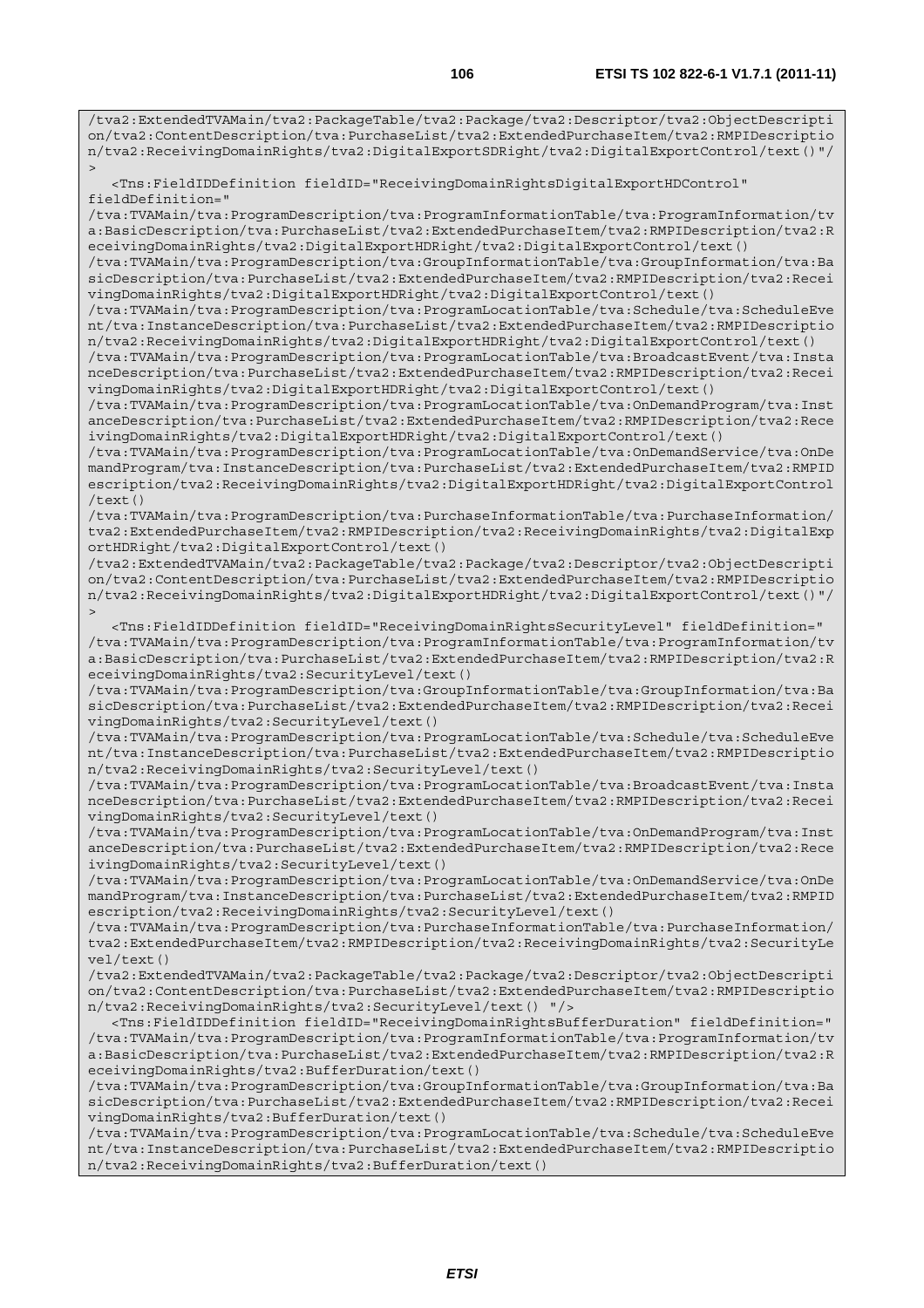/tva:TVAMain/tva:ProgramDescription/tva:ProgramLocationTable/tva:BroadcastEvent/tva:Insta nceDescription/tva:PurchaseList/tva2:ExtendedPurchaseItem/tva2:RMPIDescription/tva2:Recei vingDomainRights/tva2:BufferDuration/text() /tva:TVAMain/tva:ProgramDescription/tva:ProgramLocationTable/tva:OnDemandProgram/tva:Inst anceDescription/tva:PurchaseList/tva2:ExtendedPurchaseItem/tva2:RMPIDescription/tva2:Rece ivingDomainRights/tva2:BufferDuration/text() /tva:TVAMain/tva:ProgramDescription/tva:ProgramLocationTable/tva:OnDemandService/tva:OnDe mandProgram/tva:InstanceDescription/tva:PurchaseList/tva2:ExtendedPurchaseItem/tva2:RMPID

escription/tva2:ReceivingDomainRights/tva2:BufferDuration/text() /tva:TVAMain/tva:ProgramDescription/tva:PurchaseInformationTable/tva:PurchaseInformation/

tva2:ExtendedPurchaseItem/tva2:RMPIDescription/tva2:ReceivingDomainRights/tva2:BufferDura tion/text() /tva2:ExtendedTVAMain/tva2:PackageTable/tva2:Package/tva2:Descriptor/tva2:ObjectDescripti

on/tva2:ContentDescription/tva:PurchaseList/tva2:ExtendedPurchaseItem/tva2:RMPIDescriptio n/tva2:ReceivingDomainRights/tva2:BufferDuration/text()"/>

<Tns:FieldIDDefinition fieldID="ReceivingDomainRightsTimeWindowStartDate"

fieldDefinition="

/tva:TVAMain/tva:ProgramDescription/tva:ProgramInformationTable/tva:ProgramInformation/tv a:BasicDescription/tva:PurchaseList/tva2:ExtendedPurchaseItem/tva2:RMPIDescription/tva2:R eceivingDomainRights/tva2:TimeWindow/tva2:StartDate/text()

/tva:TVAMain/tva:ProgramDescription/tva:GroupInformationTable/tva:GroupInformation/tva:Ba sicDescription/tva:PurchaseList/tva2:ExtendedPurchaseItem/tva2:RMPIDescription/tva2:Recei vingDomainRights/tva2:TimeWindow/tva2:StartDate/text()

/tva:TVAMain/tva:ProgramDescription/tva:ProgramLocationTable/tva:Schedule/tva:ScheduleEve nt/tva:InstanceDescription/tva:PurchaseList/tva2:ExtendedPurchaseItem/tva2:RMPIDescriptio n/tva2:ReceivingDomainRights/tva2:TimeWindow/tva2:StartDate/text()

/tva:TVAMain/tva:ProgramDescription/tva:ProgramLocationTable/tva:BroadcastEvent/tva:Insta nceDescription/tva:PurchaseList/tva2:ExtendedPurchaseItem/tva2:RMPIDescription/tva2:Recei vingDomainRights/tva2:TimeWindow/tva2:StartDate/text()

/tva:TVAMain/tva:ProgramDescription/tva:ProgramLocationTable/tva:OnDemandProgram/tva:Inst anceDescription/tva:PurchaseList/tva2:ExtendedPurchaseItem/tva2:RMPIDescription/tva2:Rece ivingDomainRights/tva2:TimeWindow/tva2:StartDate/text()

/tva:TVAMain/tva:ProgramDescription/tva:ProgramLocationTable/tva:OnDemandService/tva:OnDe mandProgram/tva:InstanceDescription/tva:PurchaseList/tva2:ExtendedPurchaseItem/tva2:RMPID escription/tva2:ReceivingDomainRights/tva2:TimeWindow/tva2:StartDate/text()

/tva:TVAMain/tva:ProgramDescription/tva:PurchaseInformationTable/tva:PurchaseInformation/ tva2:ExtendedPurchaseItem/tva2:RMPIDescription/tva2:ReceivingDomainRights/tva2:TimeWindow /tva2:StartDate/text()

/tva2:ExtendedTVAMain/tva2:PackageTable/tva2:Package/tva2:Descriptor/tva2:ObjectDescripti on/tva2:ContentDescription/tva:PurchaseList/tva2:ExtendedPurchaseItem/tva2:RMPIDescriptio n/tva2:ReceivingDomainRights/tva2:TimeWindow/tva2:StartDate/text()"/>

<Tns:FieldIDDefinition fieldID="ReceivingDomainRightsTimeWindowEndDate"

fieldDefinition="

/tva:TVAMain/tva:ProgramDescription/tva:ProgramInformationTable/tva:ProgramInformation/tv a:BasicDescription/tva:PurchaseList/tva2:ExtendedPurchaseItem/tva2:RMPIDescription/tva2:R eceivingDomainRights/tva2:TimeWindow/tva2:EndDate/text()

/tva:TVAMain/tva:ProgramDescription/tva:GroupInformationTable/tva:GroupInformation/tva:Ba sicDescription/tva:PurchaseList/tva2:ExtendedPurchaseItem/tva2:RMPIDescription/tva2:Recei vingDomainRights/tva2:TimeWindow/tva2:EndDate/text()

/tva:TVAMain/tva:ProgramDescription/tva:ProgramLocationTable/tva:Schedule/tva:ScheduleEve nt/tva:InstanceDescription/tva:PurchaseList/tva2:ExtendedPurchaseItem/tva2:RMPIDescriptio n/tva2:ReceivingDomainRights/tva2:TimeWindow/tva2:EndDate/text()

/tva:TVAMain/tva:ProgramDescription/tva:ProgramLocationTable/tva:BroadcastEvent/tva:Insta nceDescription/tva:PurchaseList/tva2:ExtendedPurchaseItem/tva2:RMPIDescription/tva2:Recei vingDomainRights/tva2:TimeWindow/tva2:EndDate/text()

/tva:TVAMain/tva:ProgramDescription/tva:ProgramLocationTable/tva:OnDemandProgram/tva:Inst anceDescription/tva:PurchaseList/tva2:ExtendedPurchaseItem/tva2:RMPIDescription/tva2:Rece ivingDomainRights/tva2:TimeWindow/tva2:EndDate/text()

/tva:TVAMain/tva:ProgramDescription/tva:ProgramLocationTable/tva:OnDemandService/tva:OnDe mandProgram/tva:InstanceDescription/tva:PurchaseList/tva2:ExtendedPurchaseItem/tva2:RMPID escription/tva2:ReceivingDomainRights/tva2:TimeWindow/tva2:EndDate/text()

/tva:TVAMain/tva:ProgramDescription/tva:PurchaseInformationTable/tva:PurchaseInformation/ tva2:ExtendedPurchaseItem/tva2:RMPIDescription/tva2:ReceivingDomainRights/tva2:TimeWindow /tva2:EndDate/text()

/tva2:ExtendedTVAMain/tva2:PackageTable/tva2:Package/tva2:Descriptor/tva2:ObjectDescripti on/tva2:ContentDescription/tva:PurchaseList/tva2:ExtendedPurchaseItem/tva2:RMPIDescriptio n/tva2:ReceivingDomainRights/tva2:TimeWindow/tva2:EndDate/text()"/>

 <Tns:FieldIDDefinition fieldID="ReceivingDomainRightsGeographicalControl" fieldDefinition="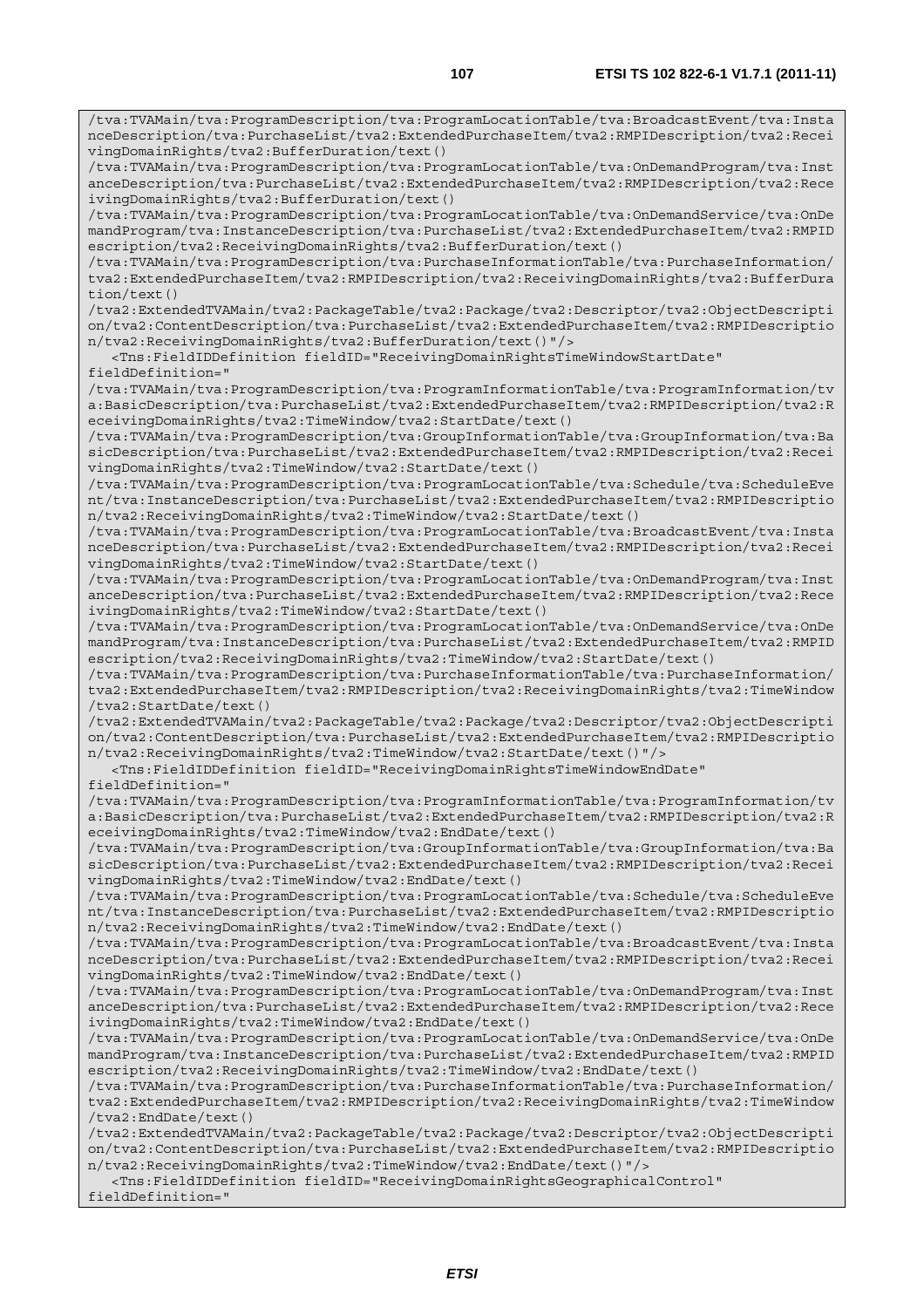/tva:TVAMain/tva:ProgramDescription/tva:ProgramInformationTable/tva:ProgramInformation/tv a:BasicDescription/tva:PurchaseList/tva2:ExtendedPurchaseItem/tva2:RMPIDescription/tva2:R eceivingDomainRights/tva2:GeographicalControl/text() /tva:TVAMain/tva:ProgramDescription/tva:GroupInformationTable/tva:GroupInformation/tva:Ba sicDescription/tva:PurchaseList/tva2:ExtendedPurchaseItem/tva2:RMPIDescription/tva2:Recei vingDomainRights/tva2:GeographicalControl/text() /tva:TVAMain/tva:ProgramDescription/tva:ProgramLocationTable/tva:Schedule/tva:ScheduleEve nt/tva:InstanceDescription/tva:PurchaseList/tva2:ExtendedPurchaseItem/tva2:RMPIDescriptio n/tva2:ReceivingDomainRights/tva2:GeographicalControl/text() /tva:TVAMain/tva:ProgramDescription/tva:ProgramLocationTable/tva:BroadcastEvent/tva:Insta nceDescription/tva:PurchaseList/tva2:ExtendedPurchaseItem/tva2:RMPIDescription/tva2:Recei vingDomainRights/tva2:GeographicalControl/text() /tva:TVAMain/tva:ProgramDescription/tva:ProgramLocationTable/tva:OnDemandProgram/tva:Inst anceDescription/tva:PurchaseList/tva2:ExtendedPurchaseItem/tva2:RMPIDescription/tva2:Rece ivingDomainRights/tva2:GeographicalControl/text() /tva:TVAMain/tva:ProgramDescription/tva:ProgramLocationTable/tva:OnDemandService/tva:OnDe mandProgram/tva:InstanceDescription/tva:PurchaseList/tva2:ExtendedPurchaseItem/tva2:RMPID escription/tva2:ReceivingDomainRights/tva2:GeographicalControl/text() /tva:TVAMain/tva:ProgramDescription/tva:PurchaseInformationTable/tva:PurchaseInformation/ tva2:ExtendedPurchaseItem/tva2:RMPIDescription/tva2:ReceivingDomainRights/tva2:Geographic alControl/text() /tva2:ExtendedTVAMain/tva2:PackageTable/tva2:Package/tva2:Descriptor/tva2:ObjectDescripti on/tva2:ContentDescription/tva:PurchaseList/tva2:ExtendedPurchaseItem/tva2:RMPIDescriptio n/tva2:ReceivingDomainRights/tva2:GeographicalControl/text()"/> <Tns:FieldIDDefinition fieldID="ReceivingDomainRightsPhysicalProximityFlag" fieldDefinition=" /tva:TVAMain/tva:ProgramDescription/tva:ProgramInformationTable/tva:ProgramInformation/tv a:BasicDescription/tva:PurchaseList/tva2:ExtendedPurchaseItem/tva2:RMPIDescription/tva2:R eceivingDomainRights/tva2:PhysicalProximityFlag/text() /tva:TVAMain/tva:ProgramDescription/tva:GroupInformationTable/tva:GroupInformation/tva:Ba sicDescription/tva:PurchaseList/tva2:ExtendedPurchaseItem/tva2:RMPIDescription/tva2:Recei vingDomainRights/tva2:PhysicalProximityFlag/text() /tva:TVAMain/tva:ProgramDescription/tva:ProgramLocationTable/tva:Schedule/tva:ScheduleEve nt/tva:InstanceDescription/tva:PurchaseList/tva2:ExtendedPurchaseItem/tva2:RMPIDescriptio n/tva2:ReceivingDomainRights/tva2:PhysicalProximityFlag/text() /tva:TVAMain/tva:ProgramDescription/tva:ProgramLocationTable/tva:BroadcastEvent/tva:Insta nceDescription/tva:PurchaseList/tva2:ExtendedPurchaseItem/tva2:RMPIDescription/tva2:Recei vingDomainRights/tva2:PhysicalProximityFlag/text() /tva:TVAMain/tva:ProgramDescription/tva:ProgramLocationTable/tva:OnDemandProgram/tva:Inst anceDescription/tva:PurchaseList/tva2:ExtendedPurchaseItem/tva2:RMPIDescription/tva2:Rece ivingDomainRights/tva2:PhysicalProximityFlag/text() /tva:TVAMain/tva:ProgramDescription/tva:ProgramLocationTable/tva:OnDemandService/tva:OnDe mandProgram/tva:InstanceDescription/tva:PurchaseList/tva2:ExtendedPurchaseItem/tva2:RMPID escription/tva2:ReceivingDomainRights/tva2:PhysicalProximityFlag/text() /tva:TVAMain/tva:ProgramDescription/tva:PurchaseInformationTable/tva:PurchaseInformation/ tva2:ExtendedPurchaseItem/tva2:RMPIDescription/tva2:ReceivingDomainRights/tva2:PhysicalPr oximityFlag/text() /tva2:ExtendedTVAMain/tva2:PackageTable/tva2:Package/tva2:Descriptor/tva2:ObjectDescripti on/tva2:ContentDescription/tva:PurchaseList/tva2:ExtendedPurchaseItem/tva2:RMPIDescriptio n/tva2:ReceivingDomainRights/tva2:PhysicalProximityFlag/text()"/> <tns:FieldIDDefinition fieldID="ReceivingDomainRightsSimultaneousRenderingCount" fieldDefinition=" /tva:TVAMain/tva:ProgramDescription/tva:ProgramInformationTable/tva:ProgramInformation/tv a:BasicDescription/tva:PurchaseList/tva2:ExtendedPurchaseItem/tva2:RMPIDescription/tva2:R eceivingDomainRights/tva2:SimultaneousRendering/tva2:SimultaneousRenderingCount/text() /tva:TVAMain/tva:ProgramDescription/tva:GroupInformationTable/tva:GroupInformation/tva:Ba sicDescription/tva:PurchaseList/tva2:ExtendedPurchaseItem/tva2:RMPIDescription/tva2:Recei vingDomainRights/tva2:SimultaneousRendering/tva2:SimultaneousRenderingCount/text() /tva:TVAMain/tva:ProgramDescription/tva:ProgramLocationTable/tva:Schedule/tva:ScheduleEve nt/tva:InstanceDescription/tva:PurchaseList/tva2:ExtendedPurchaseItem/tva2:RMPIDescriptio n/tva2:ReceivingDomainRights/tva2:SimultaneousRendering/tva2:SimultaneousRenderingCount/t ext() /tva:TVAMain/tva:ProgramDescription/tva:ProgramLocationTable/tva:BroadcastEvent/tva:Insta nceDescription/tva:PurchaseList/tva2:ExtendedPurchaseItem/tva2:RMPIDescription/tva2:Recei vingDomainRights/tva2:SimultaneousRendering/tva2:SimultaneousRenderingCount/text()

/tva:TVAMain/tva:ProgramDescription/tva:ProgramLocationTable/tva:OnDemandProgram/tva:Inst anceDescription/tva:PurchaseList/tva2:ExtendedPurchaseItem/tva2:RMPIDescription/tva2:Rece ivingDomainRights/tva2:SimultaneousRendering/tva2:SimultaneousRenderingCount/text()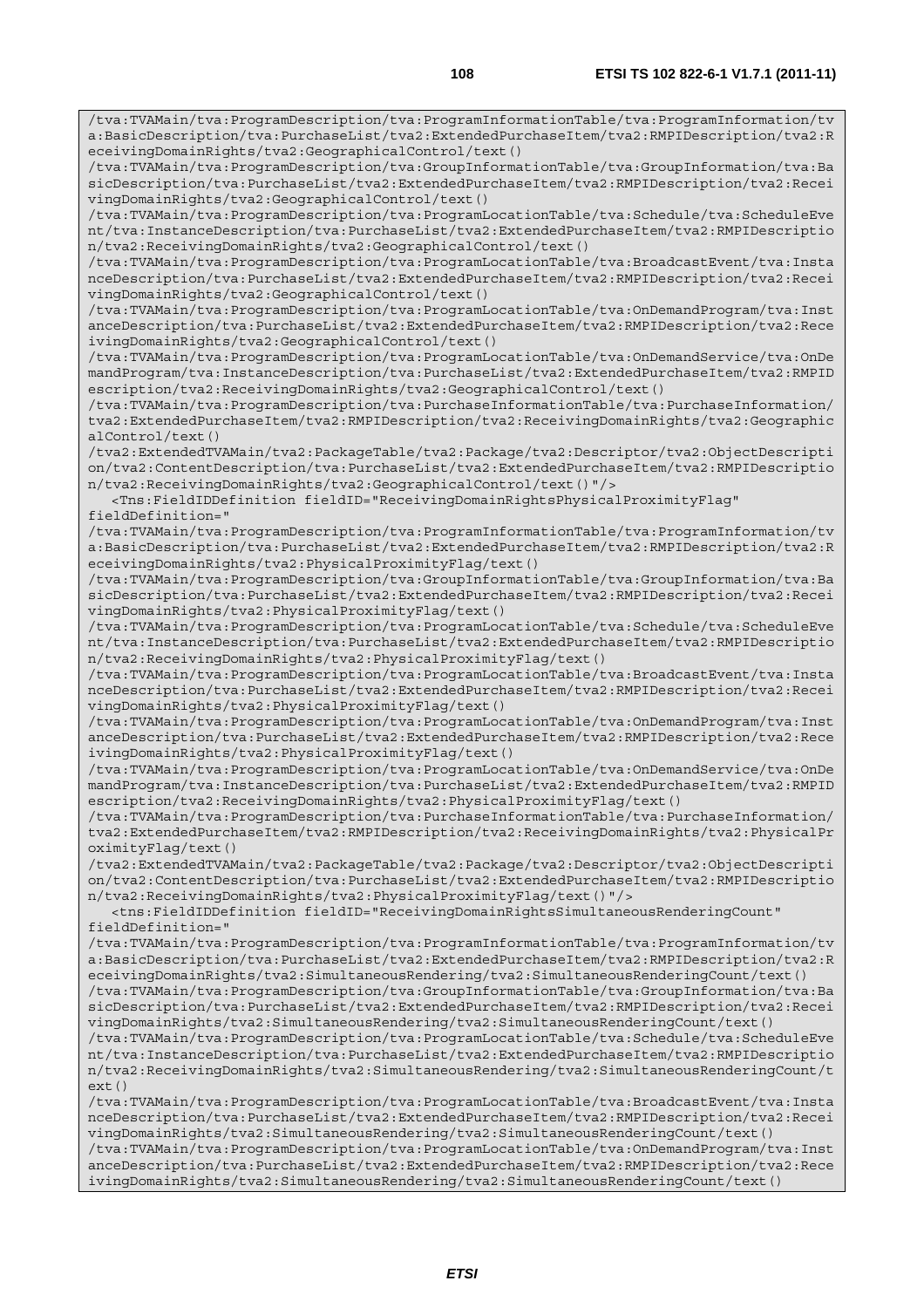/tva:TVAMain/tva:ProgramDescription/tva:ProgramLocationTable/tva:OnDemandService/tva:OnDe mandProgram/tva:InstanceDescription/tva:PurchaseList/tva2:ExtendedPurchaseItem/tva2:RMPID escription/tva2:ReceivingDomainRights/tva2:SimultaneousRendering/tva2:SimultaneousRenderi

*ETSI*  ngCount/text() /tva:TVAMain/tva:ProgramDescription/tva:PurchaseInformationTable/tva:PurchaseInformation/ tva2:ExtendedPurchaseItem/tva2:RMPIDescription/tva2:ReceivingDomainRights/tva2:Simultaneo usRendering/tva2:SimultaneousRenderingCount/text() /tva2:ExtendedTVAMain/tva2:PackageTable/tva2:Package/tva2:Descriptor/tva2:ObjectDescripti on/tva2:ContentDescription/tva:PurchaseList/tva2:ExtendedPurchaseItem/tva2:RMPIDescriptio n/tva2:ReceivingDomainRights/tva2:SimultaneousRendering/tva2:SimultaneousRenderingCount/t ext()"/>  $\lt$  !  $-$ ######################################################################################## --> <!-- feldID for Program, Group and Review -->  $<$ ! --######################################################################################## --> <tns:FieldIDDefinition fieldID="CreditName" fieldDefinition=" /tva:TVAMain/tva:ProgramDescription/tva:ProgramInformationTable/tva:ProgramInformation/tv a:BasicDescription/tva:CreditsList/tva:CreditsItem/tva:PersonName/mpeg7:FamilyName/text() /tva:TVAMain/tva:ProgramDescription/tva:GroupInformationTable/tva:GroupInformation/tva:Ba sicDescription/tva:CreditsList/tva:CreditsItem/tva:PersonName/mpeg7:FamilyName/text() /tva:TVAMain/tva:ProgramDescription/tva:ProgramReviewTable/tva:Review/tva:Reviewer/tva:Pe rsonName/mpeg7:FamilyName/text() /tva:TVAMain/tva:ProgramDescription/tva:ProgramInformationTable/tva:ProgramInformation/tv a:BasicDescription/tva:CreditsList/tva:CreditsItem/tva:PersonName/mpeg7:GivenName/text() /tva:TVAMain/tva:ProgramDescription/tva:GroupInformationTable/tva:GroupInformation/tva:Ba sicDescription/tva:CreditsList/tva:CreditsItem/tva:PersonName/mpeg7:GivenName/text() /tva:TVAMain/tva:ProgramDescription/tva:ProgramReviewTable/tva:Review/tva:Reviewer/tva:Pe rsonName/mpeg7:GivenName/text() /tva2:ExtendedTVAMain/tva2:PackageTable/tva2:Package/tva2:Descriptor/tva2:ObjectDescripti on/tva2:ContentDescription/tva:CreditsList/tva:CreditsItem/tva:PersonName/mpeg7:FamilyNam e/text() /tva2:ExtendedTVAMain/tva2:PackageTable/tva2:Package/tva2:Descriptor/tva2:ObjectDescripti on/tva2:ContentDescription/tva:CreditsList/tva:CreditsItem/tva:PersonName/mpeg7:GivenName  $/$ text $()$ /tva2:ExtendedTVAMain/tva2:PackageTable/tva2:Package/tva2:Declarations/tva2:Descriptor/tv a2:ObjectDescription/tva2:ContentDescription/tva:CreditsList/tva:CreditsItem/tva:PersonNa me/mpeg7:FamilyName/text() /tva2:ExtendedTVAMain/tva2:PackageTable/tva2:Package/tva2:Declarations/tva2:Descriptor/tv a2:ObjectDescription/tva2:ContentDescription/tva:CreditsList/tva:CreditsItem/tva:PersonNa me/mpeg7:GivenName/text() /tva2:ExtendedTVAMain/tva2:PackageTable/tva2:Package/tva2:Declarations/tva2:Item/tva2:Des criptor/tva2:ObjectDescription/tva2:ContentDescription/tva:CreditsList/tva:CreditsItem/tv a:PersonName/mpeg7:FamilyName/text() /tva2:ExtendedTVAMain/tva2:PackageTable/tva2:Package/tva2:Declarations/tva2:Item/tva2:Des criptor/tva2:ObjectDescription/tva2:ContentDescription/tva:CreditsList/tva:CreditsItem/tv a:PersonName/mpeg7:GivenName/text() /tva2:ExtendedTVAMain/tva2:PackageTable/tva2:Package/tva2:Declarations/tva2:Item/tva2:Cho ice/tva2:Descriptor/tva2:ObjectDescription/tva2:ContentDescription/tva:CreditsList/tva:Cr editsItem/tva:PersonName/mpeg7:FamilyName/text() /tva2:ExtendedTVAMain/tva2:PackageTable/tva2:Package/tva2:Declarations/tva2:Item/tva2:Cho ice/tva2:Descriptor/tva2:ObjectDescription/tva2:ContentDescription/tva:CreditsList/tva:Cr editsItem/tva:PersonName/mpeg7:GivenName/text() /tva2:ExtendedTVAMain/tva2:PackageTable/tva2:Package/tva2:Declarations/tva2:Item/tva2:Cho ice/tva2:Selection/tva2:Descriptor/tva2:ObjectDescription/tva2:ContentDescription/tva:Cre ditsList/tva:CreditsItem/tva:PersonName/mpeg7:FamilyName/text() /tva2:ExtendedTVAMain/tva2:PackageTable/tva2:Package/tva2:Declarations/tva2:Item/tva2:Cho ice/tva2:Selection/tva2:Descriptor/tva2:ObjectDescription/tva2:ContentDescription/tva:Cre ditsList/tva:CreditsItem/tva:PersonName/mpeg7:GivenName/text() /tva2:ExtendedTVAMain/tva2:PackageTable/tva2:Package/tva2:Declarations/tva2:Item/tva2:Com ponent/tva2:Descriptor/tva2:ObjectDescription/tva2:ContentDescription/tva:CreditsList/tva :CreditsItem/tva:PersonName/mpeg7:FamilyName/text()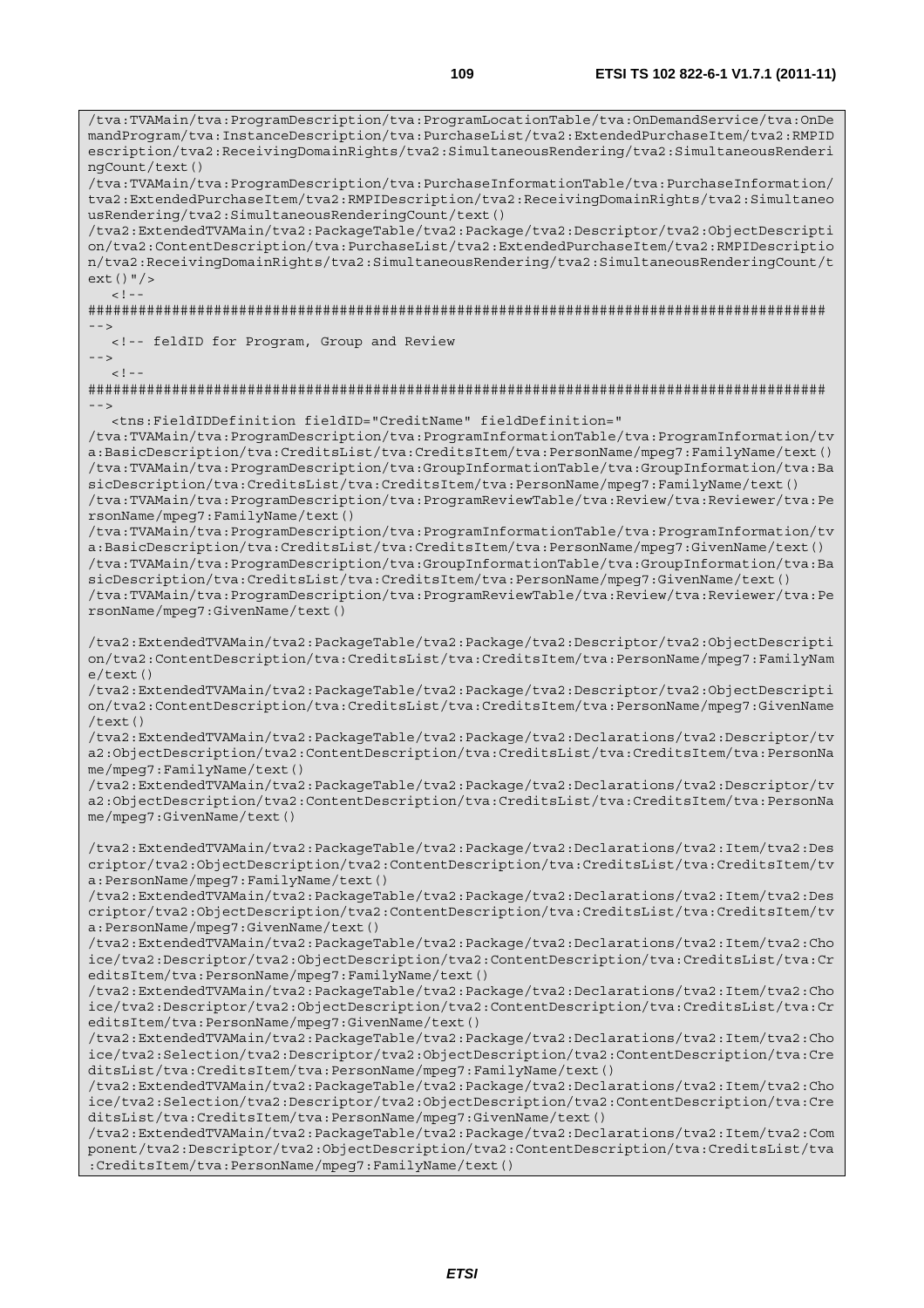/tva2:ExtendedTVAMain/tva2:PackageTable/tva2:Package/tva2:Declarations/tva2:Item/tva2:Com ponent/tva2:Descriptor/tva2:ObjectDescription/tva2:ContentDescription/tva:CreditsList/tva :CreditsItem/tva:PersonName/mpeg7:GivenName/text()

/tva2:ExtendedTVAMain/tva2:PackageTable/tva2:Package/tva2:Declarations/tva2:Item/tva2:Com ponent/tva2:Anchor/tva2:Descriptor/tva2:ObjectDescription/tva2:ContentDescription/tva:Cre ditsList/tva:CreditsItem/tva:PersonName/mpeg7:FamilyName/text()

/tva2:ExtendedTVAMain/tva2:PackageTable/tva2:Package/tva2:Declarations/tva2:Item/tva2:Com ponent/tva2:Anchor/tva2:Descriptor/tva2:ObjectDescription/tva2:ContentDescription/tva:Cre ditsList/tva:CreditsItem/tva:PersonName/mpeg7:GivenName/text()

/tva2:ExtendedTVAMain/tva2:PackageTable/tva2:Package/tva2:Declarations/tva2:Item/tva2:Ite m/tva2:Descriptor/tva2:ObjectDescription/tva2:ContentDescription/tva:CreditsList/tva:Cred itsItem/tva:PersonName/mpeg7:FamilyName/text()

/tva2:ExtendedTVAMain/tva2:PackageTable/tva2:Package/tva2:Declarations/tva2:Item/tva2:Ite m/tva2:Descriptor/tva2:ObjectDescription/tva2:ContentDescription/tva:CreditsList/tva:Cred itsItem/tva:PersonName/mpeg7:GivenName/text()

/tva2:ExtendedTVAMain/tva2:PackageTable/tva2:Package/tva2:Declarations/tva2:Item/tva2:Ite m/tva2:Choice/tva2:Descriptor/tva2:ObjectDescription/tva2:ContentDescription/tva:CreditsL ist/tva:CreditsItem/tva:PersonName/mpeg7:FamilyName/text()

/tva2:ExtendedTVAMain/tva2:PackageTable/tva2:Package/tva2:Declarations/tva2:Item/tva2:Ite m/tva2:Choice/tva2:Descriptor/tva2:ObjectDescription/tva2:ContentDescription/tva:CreditsL ist/tva:CreditsItem/tva:PersonName/mpeg7:GivenName/text()

/tva2:ExtendedTVAMain/tva2:PackageTable/tva2:Package/tva2:Declarations/tva2:Item/tva2:Ite m/tva2:Choice/tva2:Selection/tva2:Descriptor/tva2:ObjectDescription/tva2:ContentDescripti on/tva:CreditsList/tva:CreditsItem/tva:PersonName/mpeg7:FamilyName/text()

/tva2:ExtendedTVAMain/tva2:PackageTable/tva2:Package/tva2:Declarations/tva2:Item/tva2:Ite m/tva2:Choice/tva2:Selection/tva2:Descriptor/tva2:ObjectDescription/tva2:ContentDescripti on/tva:CreditsList/tva:CreditsItem/tva:PersonName/mpeg7:GivenName/text()

/tva2:ExtendedTVAMain/tva2:PackageTable/tva2:Package/tva2:Declarations/tva2:Item/tva2:Ite m/tva2:Component/tva2:Descriptor/tva2:ObjectDescription/tva2:ContentDescription/tva:Credi tsList/tva:CreditsItem/tva:PersonName/mpeg7:FamilyName/text()

/tva2:ExtendedTVAMain/tva2:PackageTable/tva2:Package/tva2:Declarations/tva2:Item/tva2:Ite m/tva2:Component/tva2:Descriptor/tva2:ObjectDescription/tva2:ContentDescription/tva:Credi tsList/tva:CreditsItem/tva:PersonName/mpeg7:GivenName/text()

/tva2:ExtendedTVAMain/tva2:PackageTable/tva2:Package/tva2:Declarations/tva2:Item/tva2:Ite m/tva2:Component/tva2:Anchor/tva2:Descriptor/tva2:ObjectDescription/tva2:ContentDescripti on/tva:CreditsList/tva:CreditsItem/tva:PersonName/mpeg7:FamilyName/text()

/tva2:ExtendedTVAMain/tva2:PackageTable/tva2:Package/tva2:Declarations/tva2:Item/tva2:Ite m/tva2:Component/tva2:Anchor/tva2:Descriptor/tva2:ObjectDescription/tva2:ContentDescripti on/tva:CreditsList/tva:CreditsItem/tva:PersonName/mpeg7:GivenName/text()

/tva2:ExtendedTVAMain/tva2:PackageTable/tva2:Package/tva2:Declarations/tva2:Component/tva 2:Descriptor/tva2:ObjectDescription/tva2:ContentDescription/tva:CreditsList/tva:CreditsIt em/tva:PersonName/mpeg7:FamilyName/text()

/tva2:ExtendedTVAMain/tva2:PackageTable/tva2:Package/tva2:Declarations/tva2:Component/tva 2:Descriptor/tva2:ObjectDescription/tva2:ContentDescription/tva:CreditsList/tva:CreditsIt em/tva:PersonName/mpeg7:GivenName/text()

/tva2:ExtendedTVAMain/tva2:PackageTable/tva2:Package/tva2:Declarations/tva2:Component/tva 2:Anchor/tva2:Descriptor/tva2:ObjectDescription/tva2:ContentDescription/tva:CreditsList/t va:CreditsItem/tva:PersonName/mpeg7:FamilyName/text()

/tva2:ExtendedTVAMain/tva2:PackageTable/tva2:Package/tva2:Declarations/tva2:Component/tva 2:Anchor/tva2:Descriptor/tva2:ObjectDescription/tva2:ContentDescription/tva:CreditsList/t va:CreditsItem/tva:PersonName/mpeg7:GivenName/text()

/tva2:ExtendedTVAMain/tva2:PackageTable/tva2:Package/tva2:Declarations/tva2:Anchor/tva2:D escriptor/tva2:ObjectDescription/tva2:ContentDescription/tva:CreditsList/tva:CreditsItem/ tva:PersonName/mpeg7:FamilyName/text()

/tva2:ExtendedTVAMain/tva2:PackageTable/tva2:Package/tva2:Declarations/tva2:Anchor/tva2:D escriptor/tva2:ObjectDescription/tva2:ContentDescription/tva:CreditsList/tva:CreditsItem/ tva:PersonName/mpeg7:GivenName/text()

/tva2:ExtendedTVAMain/tva2:PackageTable/tva2:Package/tva2:Item/tva2:Descriptor/tva2:Objec tDescription/tva2:ContentDescription/tva:CreditsList/tva:CreditsItem/tva:PersonName/mpeg7 :FamilyName/text()

/tva2:ExtendedTVAMain/tva2:PackageTable/tva2:Package/tva2:Item/tva2:Descriptor/tva2:Objec tDescription/tva2:ContentDescription/tva:CreditsList/tva:CreditsItem/tva:PersonName/mpeg7 :GivenName/text()

/tva2:ExtendedTVAMain/tva2:PackageTable/tva2:Package/tva2:Item/tva2:Choice/tva2:Descripto r/tva2:ObjectDescription/tva2:ContentDescription/tva:CreditsList/tva:CreditsItem/tva:Pers onName/mpeg7:FamilyName/text()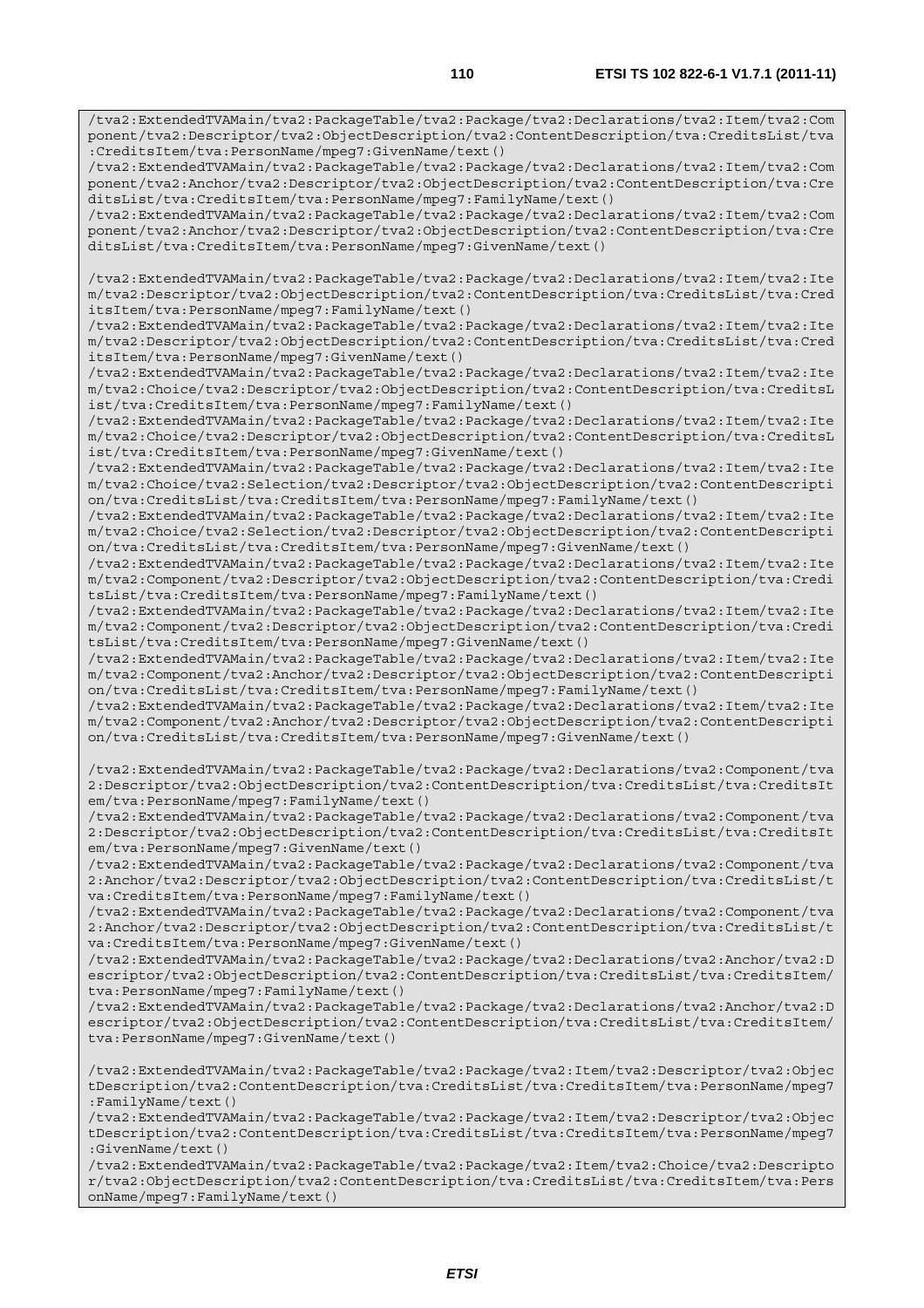/tva2:ExtendedTVAMain/tva2:PackageTable/tva2:Package/tva2:Item/tva2:Choice/tva2:Descripto r/tva2:ObjectDescription/tva2:ContentDescription/tva:CreditsList/tva:CreditsItem/tva:Pers

/tva2:ExtendedTVAMain/tva2:PackageTable/tva2:Package/tva2:Item/tva2:Choice/tva2:Selection

onName/mpeg7:GivenName/text()

/tva2:Descriptor/tva2:ObjectDescription/tva2:ContentDescription/tva:CreditsList/tva:Credi tsItem/tva:PersonName/mpeg7:FamilyName/text() /tva2:ExtendedTVAMain/tva2:PackageTable/tva2:Package/tva2:Item/tva2:Choice/tva2:Selection /tva2:Descriptor/tva2:ObjectDescription/tva2:ContentDescription/tva:CreditsList/tva:Credi tsItem/tva:PersonName/mpeg7:GivenName/text() /tva2:ExtendedTVAMain/tva2:PackageTable/tva2:Package/tva2:Item/tva2:Component/tva2:Descri ptor/tva2:ObjectDescription/tva2:ContentDescription/tva:CreditsList/tva:CreditsItem/tva:P ersonName/mpeg7:FamilyName/text() /tva2:ExtendedTVAMain/tva2:PackageTable/tva2:Package/tva2:Item/tva2:Component/tva2:Descri ptor/tva2:ObjectDescription/tva2:ContentDescription/tva:CreditsList/tva:CreditsItem/tva:P ersonName/mpeg7:GivenName/text() /tva2:ExtendedTVAMain/tva2:PackageTable/tva2:Package/tva2:Item/tva2:Component/tva2:Anchor /tva2:Descriptor/tva2:ObjectDescription/tva2:ContentDescription/tva:CreditsList/tva:Credi tsItem/tva:PersonName/mpeg7:FamilyName/text() /tva2:ExtendedTVAMain/tva2:PackageTable/tva2:Package/tva2:Item/tva2:Component/tva2:Anchor /tva2:Descriptor/tva2:ObjectDescription/tva2:ContentDescription/tva:ShortTitle/text() /tva2:ExtendedTVAMain/tva2:PackageTable/tva2:Package/tva2:Item/tva2:Item/tva2:Descriptor/ tva2:ObjectDescription/tva2:ContentDescription/tva:CreditsList/tva:CreditsItem/tva:Person Name/mpeg7:FamilyName/text() /tva2:ExtendedTVAMain/tva2:PackageTable/tva2:Package/tva2:Item/tva2:Item/tva2:Descriptor/ tva2:ObjectDescription/tva2:ContentDescription/tva:CreditsList/tva:CreditsItem/tva:Person Name/mpeg7:GivenName/text() /tva2:ExtendedTVAMain/tva2:PackageTable/tva2:Package/tva2:Item/tva2:Item/tva2:Choice/tva2 :Descriptor/tva2:ObjectDescription/tva2:ContentDescription/tva:CreditsList/tva:CreditsIte m/tva:PersonName/mpeg7:FamilyName/text() /tva2:ExtendedTVAMain/tva2:PackageTable/tva2:Package/tva2:Item/tva2:Item/tva2:Choice/tva2 :Descriptor/tva2:ObjectDescription/tva2:ContentDescription/tva:CreditsList/tva:CreditsIte m/tva:PersonName/mpeg7:GivenName/text() /tva2:ExtendedTVAMain/tva2:PackageTable/tva2:Package/tva2:Item/tva2:Item/tva2:Choice/tva2 :Selection/tva2:Descriptor/tva2:ObjectDescription/tva2:ContentDescription/tva:CreditsList /tva:CreditsItem/tva:PersonName/mpeg7:FamilyName/text() /tva2:ExtendedTVAMain/tva2:PackageTable/tva2:Package/tva2:Item/tva2:Item/tva2:Choice/tva2 :Selection/tva2:Descriptor/tva2:ObjectDescription/tva2:ContentDescription/tva:CreditsList /tva:CreditsItem/tva:PersonName/mpeg7:GivenName/text() /tva2:ExtendedTVAMain/tva2:PackageTable/tva2:Package/tva2:Item/tva2:Item/tva2:Component/t va2:Descriptor/tva2:ObjectDescription/tva2:ContentDescription/tva:CreditsList/tva:Credits Item/tva:PersonName/mpeg7:FamilyName/text() /tva2:ExtendedTVAMain/tva2:PackageTable/tva2:Package/tva2:Item/tva2:Item/tva2:Component/t va2:Descriptor/tva2:ObjectDescription/tva2:ContentDescription/tva:CreditsList/tva:Credits Item/tva:PersonName/mpeg7:GivenName/text() /tva2:ExtendedTVAMain/tva2:PackageTable/tva2:Package/tva2:Item/tva2:Item/tva2:Component/t va2:Anchor/tva2:Descriptor/tva2:ObjectDescription/tva2:ContentDescription/tva:CreditsList /tva:CreditsItem/tva:PersonName/mpeg7:FamilyName/text() /tva2:ExtendedTVAMain/tva2:PackageTable/tva2:Package/tva2:Item/tva2:Item/tva2:Component/t va2:Anchor/tva2:Descriptor/tva2:ObjectDescription/tva2:ContentDescription/tva:CreditsList /tva:CreditsItem/tva:PersonName/mpeg7:GivenName/text()  $"$ /> <tns:FieldIDDefinition fieldID="FamilyName" fieldDefinition=" /tva:TVAMain/tva:ProgramDescription/tva:ProgramInformationTable/tva:ProgramInformation/tv

a:BasicDescription/tva:CreditsList/tva:CreditsItem/tva:PersonName/mpeg7:FamilyName/text() /tva:TVAMain/tva:ProgramDescription/tva:GroupInformationTable/tva:GroupInformation/tva:Ba sicDescription/tva:CreditsList/tva:CreditsItem/tva:PersonName/mpeg7:FamilyName/text() /tva:TVAMain/tva:ProgramDescription/tva:ProgramReviewTable/tva:Review/tva:Reviewer/tva:Pe rsonName/mpeg7:FamilyName/text()

/tva2:ExtendedTVAMain/tva2:PackageTable/tva2:Package/tva2:Descriptor/tva2:ObjectDescripti on/tva2:ContentDescription/tva:CreditsList/tva:CreditsItem/tva:PersonName/mpeg7:FamilyNam e/text()

/tva2:ExtendedTVAMain/tva2:PackageTable/tva2:Package/tva2:Declarations/tva2:Descriptor/tv a2:ObjectDescription/tva2:ContentDescription/tva:CreditsList/tva:CreditsItem/tva:PersonNa me/mpeg7:FamilyName/text()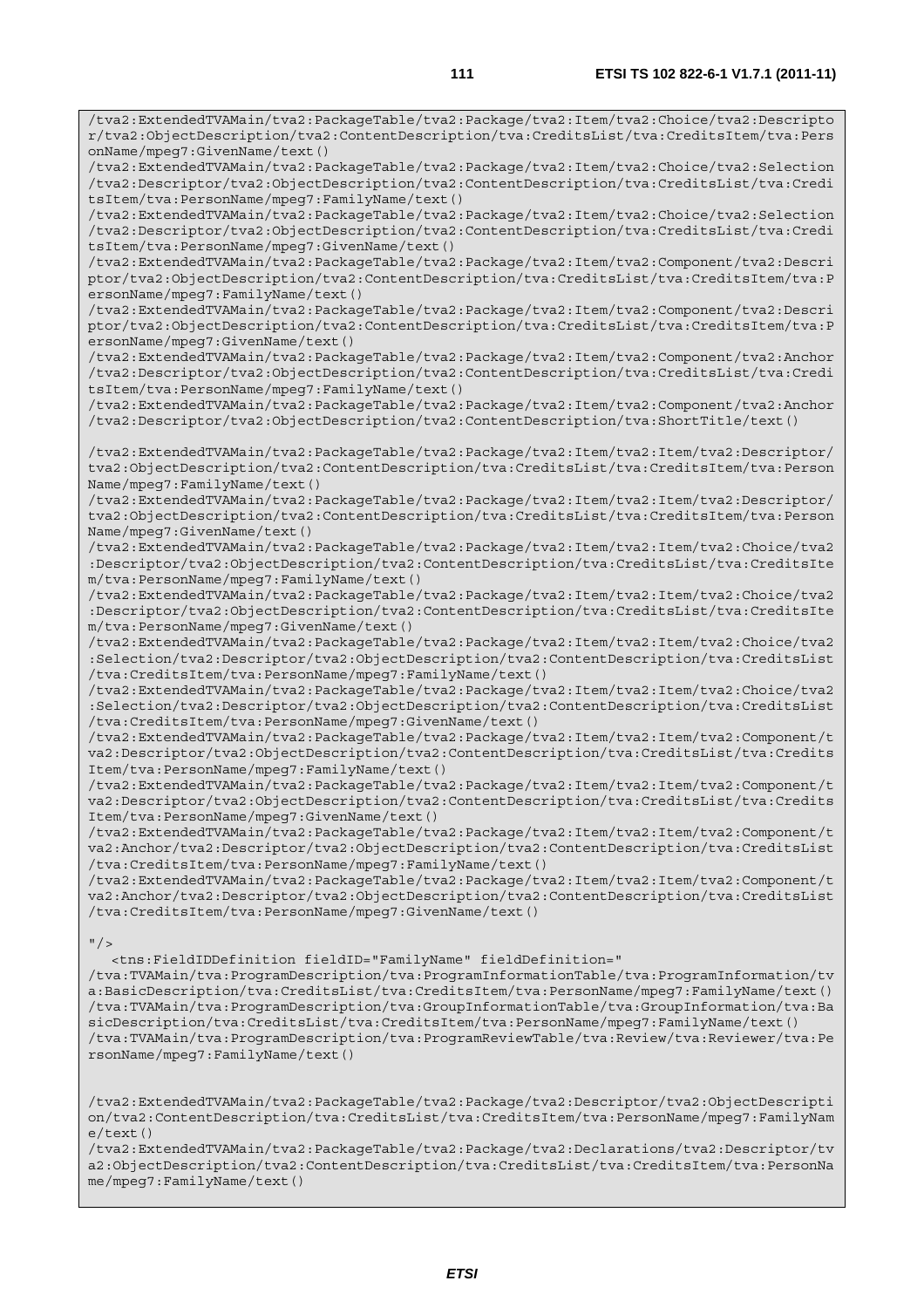/tva2:ExtendedTVAMain/tva2:PackageTable/tva2:Package/tva2:Declarations/tva2:Item/tva2:Des criptor/tva2:ObjectDescription/tva2:ContentDescription/tva:CreditsList/tva:CreditsItem/tv a:PersonName/mpeg7:FamilyName/text()

/tva2:ExtendedTVAMain/tva2:PackageTable/tva2:Package/tva2:Declarations/tva2:Item/tva2:Cho ice/tva2:Descriptor/tva2:ObjectDescription/tva2:ContentDescription/tva:CreditsList/tva:Cr editsItem/tva:PersonName/mpeg7:FamilyName/text()

/tva2:ExtendedTVAMain/tva2:PackageTable/tva2:Package/tva2:Declarations/tva2:Item/tva2:Cho ice/tva2:Selection/tva2:Descriptor/tva2:ObjectDescription/tva2:ContentDescription/tva:Cre ditsList/tva:CreditsItem/tva:PersonName/mpeg7:FamilyName/text()

/tva2:ExtendedTVAMain/tva2:PackageTable/tva2:Package/tva2:Declarations/tva2:Item/tva2:Com ponent/tva2:Descriptor/tva2:ObjectDescription/tva2:ContentDescription/tva:CreditsList/tva :CreditsItem/tva:PersonName/mpeg7:FamilyName/text()

/tva2:ExtendedTVAMain/tva2:PackageTable/tva2:Package/tva2:Declarations/tva2:Item/tva2:Com ponent/tva2:Anchor/tva2:Descriptor/tva2:ObjectDescription/tva2:ContentDescription/tva:Cre ditsList/tva:CreditsItem/tva:PersonName/mpeg7:FamilyName/text()

/tva2:ExtendedTVAMain/tva2:PackageTable/tva2:Package/tva2:Declarations/tva2:Item/tva2:Ite m/tva2:Descriptor/tva2:ObjectDescription/tva2:ContentDescription/tva:CreditsList/tva:Cred itsItem/tva:PersonName/mpeg7:FamilyName/text()

/tva2:ExtendedTVAMain/tva2:PackageTable/tva2:Package/tva2:Declarations/tva2:Item/tva2:Ite m/tva2:Choice/tva2:Descriptor/tva2:ObjectDescription/tva2:ContentDescription/tva:CreditsL ist/tva:CreditsItem/tva:PersonName/mpeg7:FamilyName/text()

/tva2:ExtendedTVAMain/tva2:PackageTable/tva2:Package/tva2:Declarations/tva2:Item/tva2:Ite m/tva2:Choice/tva2:Selection/tva2:Descriptor/tva2:ObjectDescription/tva2:ContentDescripti on/tva:CreditsList/tva:CreditsItem/tva:PersonName/mpeg7:FamilyName/text()

/tva2:ExtendedTVAMain/tva2:PackageTable/tva2:Package/tva2:Declarations/tva2:Item/tva2:Ite m/tva2:Component/tva2:Descriptor/tva2:ObjectDescription/tva2:ContentDescription/tva:Credi tsList/tva:CreditsItem/tva:PersonName/mpeg7:FamilyName/text()

/tva2:ExtendedTVAMain/tva2:PackageTable/tva2:Package/tva2:Declarations/tva2:Item/tva2:Ite m/tva2:Component/tva2:Anchor/tva2:Descriptor/tva2:ObjectDescription/tva2:ContentDescripti on/tva:CreditsList/tva:CreditsItem/tva:PersonName/mpeg7:FamilyName/text()

/tva2:ExtendedTVAMain/tva2:PackageTable/tva2:Package/tva2:Declarations/tva2:Component/tva 2:Descriptor/tva2:ObjectDescription/tva2:ContentDescription/tva:CreditsList/tva:CreditsIt em/tva:PersonName/mpeg7:FamilyName/text()

/tva2:ExtendedTVAMain/tva2:PackageTable/tva2:Package/tva2:Declarations/tva2:Component/tva 2:Anchor/tva2:Descriptor/tva2:ObjectDescription/tva2:ContentDescription/tva:CreditsList/t va:CreditsItem/tva:PersonName/mpeg7:FamilyName/text()

/tva2:ExtendedTVAMain/tva2:PackageTable/tva2:Package/tva2:Declarations/tva2:Anchor/tva2:D escriptor/tva2:ObjectDescription/tva2:ContentDescription/tva:CreditsList/tva:CreditsItem/ tva:PersonName/mpeg7:FamilyName/text()

/tva2:ExtendedTVAMain/tva2:PackageTable/tva2:Package/tva2:Item/tva2:Descriptor/tva2:Objec tDescription/tva2:ContentDescription/tva:CreditsList/tva:CreditsItem/tva:PersonName/mpeg7 :FamilyName/text()

/tva2:ExtendedTVAMain/tva2:PackageTable/tva2:Package/tva2:Item/tva2:Choice/tva2:Descripto r/tva2:ObjectDescription/tva2:ContentDescription/tva:CreditsList/tva:CreditsItem/tva:Pers onName/mpeg7:FamilyName/text()

/tva2:ExtendedTVAMain/tva2:PackageTable/tva2:Package/tva2:Item/tva2:Choice/tva2:Selection /tva2:Descriptor/tva2:ObjectDescription/tva2:ContentDescription/tva:CreditsList/tva:Credi tsItem/tva:PersonName/mpeg7:FamilyName/text()

/tva2:ExtendedTVAMain/tva2:PackageTable/tva2:Package/tva2:Item/tva2:Component/tva2:Descri ptor/tva2:ObjectDescription/tva2:ContentDescription/tva:CreditsList/tva:CreditsItem/tva:P ersonName/mpeg7:FamilyName/text()

/tva2:ExtendedTVAMain/tva2:PackageTable/tva2:Package/tva2:Item/tva2:Component/tva2:Anchor /tva2:Descriptor/tva2:ObjectDescription/tva2:ContentDescription/tva:CreditsList/tva:Credi tsItem/tva:PersonName/mpeg7:FamilyName/text()

/tva2:ExtendedTVAMain/tva2:PackageTable/tva2:Package/tva2:Item/tva2:Item/tva2:Descriptor/ tva2:ObjectDescription/tva2:ContentDescription/tva:CreditsList/tva:CreditsItem/tva:Person Name/mpeg7:FamilyName/text()

/tva2:ExtendedTVAMain/tva2:PackageTable/tva2:Package/tva2:Item/tva2:Item/tva2:Choice/tva2 :Descriptor/tva2:ObjectDescription/tva2:ContentDescription/tva:CreditsList/tva:CreditsIte m/tva:PersonName/mpeg7:FamilyName/text()

/tva2:ExtendedTVAMain/tva2:PackageTable/tva2:Package/tva2:Item/tva2:Item/tva2:Choice/tva2 :Selection/tva2:Descriptor/tva2:ObjectDescription/tva2:ContentDescription/tva:CreditsList /tva:CreditsItem/tva:PersonName/mpeg7:FamilyName/text()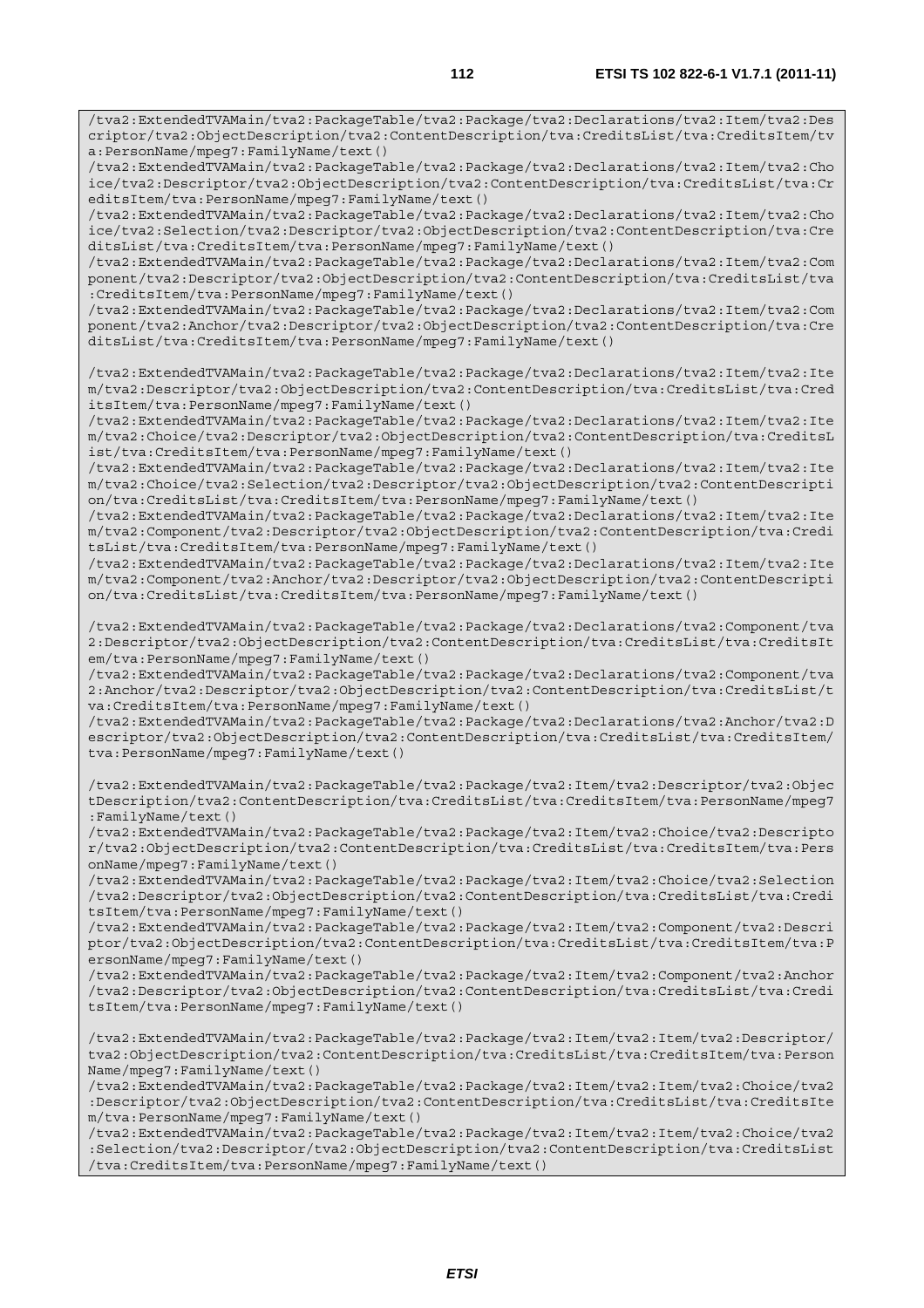/tva2:ExtendedTVAMain/tva2:PackageTable/tva2:Package/tva2:Item/tva2:Item/tva2:Component/t va2:Descriptor/tva2:ObjectDescription/tva2:ContentDescription/tva:CreditsList/tva:Credits Item/tva:PersonName/mpeg7:FamilyName/text() /tva2:ExtendedTVAMain/tva2:PackageTable/tva2:Package/tva2:Item/tva2:Item/tva2:Component/t va2:Anchor/tva2:Descriptor/tva2:ObjectDescription/tva2:ContentDescription/tva:CreditsList /tva:CreditsItem/tva:PersonName/mpeg7:FamilyName/text()  $''$ /> <tns:FieldIDDefinition fieldID="GivenName" fieldDefinition=" /tva:TVAMain/tva:ProgramDescription/tva:ProgramInformationTable/tva:ProgramInformation/tv a:BasicDescription/tva:CreditsList/tva:CreditsItem/tva:PersonName/mpeg7:GivenName/text() /tva:TVAMain/tva:ProgramDescription/tva:GroupInformationTable/tva:GroupInformation/tva:Ba sicDescription/tva:CreditsList/tva:CreditsItem/tva:PersonName/mpeg7:GivenName/text() /tva:TVAMain/tva:ProgramDescription/tva:ProgramReviewTable/tva:Review/tva:Reviewer/tva:Pe rsonName/mpeg7:GivenName/text() /tva2:ExtendedTVAMain/tva2:PackageTable/tva2:Package/tva2:Descriptor/tva2:ObjectDescripti on/tva2:ContentDescription/tva:CreditsList/tva:CreditsItem/tva:PersonName/mpeg7:GivenName  $/$ text $()$ /tva2:ExtendedTVAMain/tva2:PackageTable/tva2:Package/tva2:Declarations/tva2:Descriptor/tv a2:ObjectDescription/tva2:ContentDescription/tva:CreditsList/tva:CreditsItem/tva:PersonNa me/mpeg7:GivenName/text() /tva2:ExtendedTVAMain/tva2:PackageTable/tva2:Package/tva2:Declarations/tva2:Item/tva2:Des criptor/tva2:ObjectDescription/tva2:ContentDescription/tva:CreditsList/tva:CreditsItem/tv a:PersonName/mpeg7:GivenName/text() /tva2:ExtendedTVAMain/tva2:PackageTable/tva2:Package/tva2:Declarations/tva2:Item/tva2:Cho ice/tva2:Descriptor/tva2:ObjectDescription/tva2:ContentDescription/tva:CreditsList/tva:Cr editsItem/tva:PersonName/mpeg7:GivenName/text() /tva2:ExtendedTVAMain/tva2:PackageTable/tva2:Package/tva2:Declarations/tva2:Item/tva2:Cho ice/tva2:Selection/tva2:Descriptor/tva2:ObjectDescription/tva2:ContentDescription/tva:Cre ditsList/tva:CreditsItem/tva:PersonName/mpeg7:GivenName/text() /tva2:ExtendedTVAMain/tva2:PackageTable/tva2:Package/tva2:Declarations/tva2:Item/tva2:Com ponent/tva2:Descriptor/tva2:ObjectDescription/tva2:ContentDescription/tva:CreditsList/tva :CreditsItem/tva:PersonName/mpeg7:GivenName/text() /tva2:ExtendedTVAMain/tva2:PackageTable/tva2:Package/tva2:Declarations/tva2:Item/tva2:Com ponent/tva2:Anchor/tva2:Descriptor/tva2:ObjectDescription/tva2:ContentDescription/tva:Cre ditsList/tva:CreditsItem/tva:PersonName/mpeg7:GivenName/text() /tva2:ExtendedTVAMain/tva2:PackageTable/tva2:Package/tva2:Declarations/tva2:Item/tva2:Ite m/tva2:Descriptor/tva2:ObjectDescription/tva2:ContentDescription/tva:CreditsList/tva:Cred itsItem/tva:PersonName/mpeg7:GivenName/text() /tva2:ExtendedTVAMain/tva2:PackageTable/tva2:Package/tva2:Declarations/tva2:Item/tva2:Ite m/tva2:Choice/tva2:Descriptor/tva2:ObjectDescription/tva2:ContentDescription/tva:CreditsL ist/tva:CreditsItem/tva:PersonName/mpeg7:GivenName/text() /tva2:ExtendedTVAMain/tva2:PackageTable/tva2:Package/tva2:Declarations/tva2:Item/tva2:Ite m/tva2:Choice/tva2:Selection/tva2:Descriptor/tva2:ObjectDescription/tva2:ContentDescripti on/tva:CreditsList/tva:CreditsItem/tva:PersonName/mpeg7:GivenName/text() /tva2:ExtendedTVAMain/tva2:PackageTable/tva2:Package/tva2:Declarations/tva2:Item/tva2:Ite m/tva2:Component/tva2:Descriptor/tva2:ObjectDescription/tva2:ContentDescription/tva:Credi tsList/tva:CreditsItem/tva:PersonName/mpeg7:GivenName/text() /tva2:ExtendedTVAMain/tva2:PackageTable/tva2:Package/tva2:Declarations/tva2:Item/tva2:Ite m/tva2:Component/tva2:Anchor/tva2:Descriptor/tva2:ObjectDescription/tva2:ContentDescripti on/tva:CreditsList/tva:CreditsItem/tva:PersonName/mpeg7:GivenName/text() /tva2:ExtendedTVAMain/tva2:PackageTable/tva2:Package/tva2:Declarations/tva2:Component/tva 2:Descriptor/tva2:ObjectDescription/tva2:ContentDescription/tva:CreditsList/tva:CreditsIt em/tva:PersonName/mpeg7:GivenName/text()

/tva2:ExtendedTVAMain/tva2:PackageTable/tva2:Package/tva2:Declarations/tva2:Component/tva 2:Anchor/tva2:Descriptor/tva2:ObjectDescription/tva2:ContentDescription/tva:CreditsList/t va:CreditsItem/tva:PersonName/mpeg7:GivenName/text()

/tva2:ExtendedTVAMain/tva2:PackageTable/tva2:Package/tva2:Declarations/tva2:Anchor/tva2:D escriptor/tva2:ObjectDescription/tva2:ContentDescription/tva:CreditsList/tva:CreditsItem/ tva:PersonName/mpeg7:GivenName/text()

/tva2:ExtendedTVAMain/tva2:PackageTable/tva2:Package/tva2:Item/tva2:Descriptor/tva2:Objec tDescription/tva2:ContentDescription/tva:CreditsList/tva:CreditsItem/tva:PersonName/mpeg7 :GivenName/text()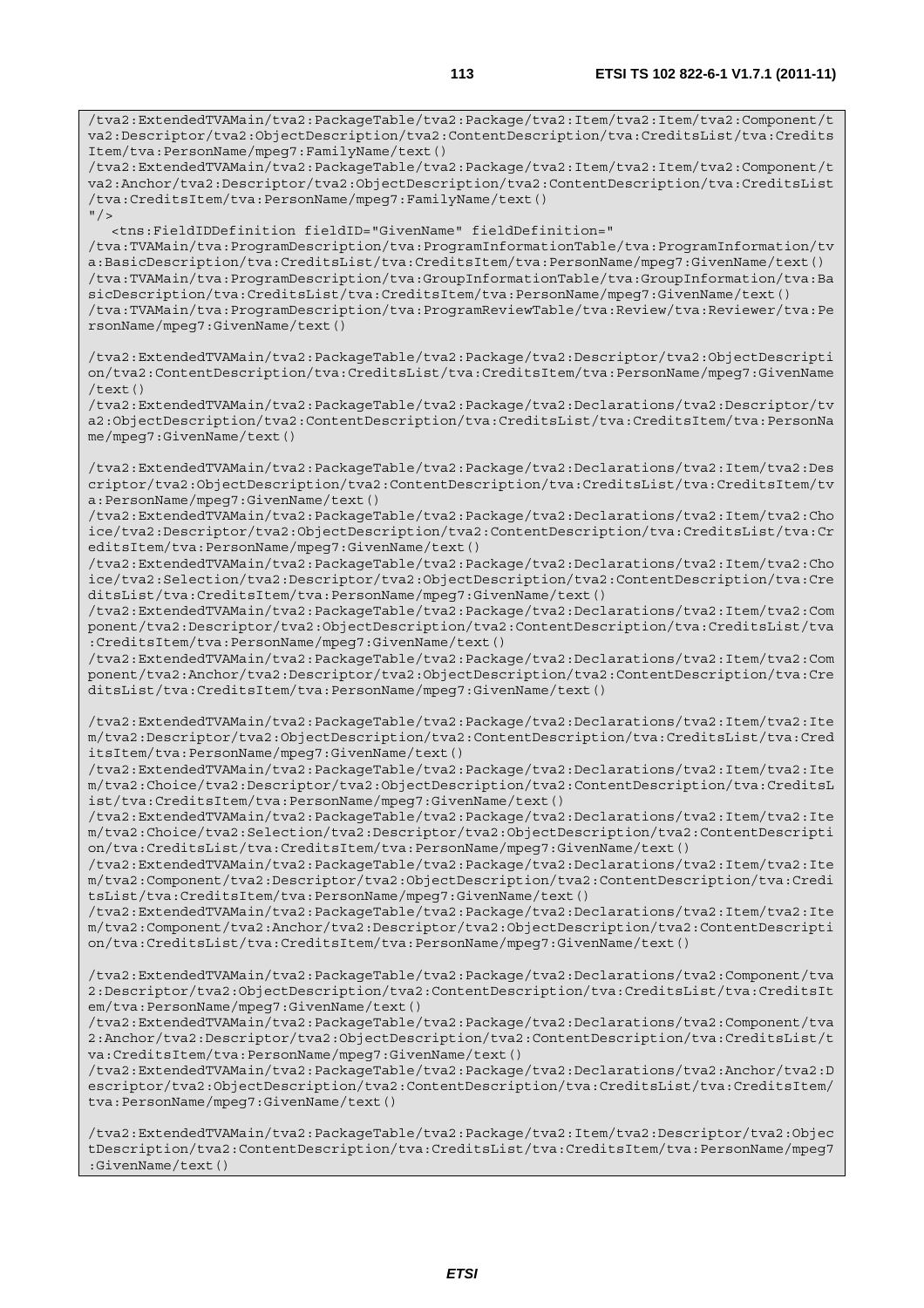/tva2:ExtendedTVAMain/tva2:PackageTable/tva2:Package/tva2:Item/tva2:Choice/tva2:Descripto r/tva2:ObjectDescription/tva2:ContentDescription/tva:CreditsList/tva:CreditsItem/tva:Pers

onName/mpeg7:GivenName/text() /tva2:ExtendedTVAMain/tva2:PackageTable/tva2:Package/tva2:Item/tva2:Choice/tva2:Selection /tva2:Descriptor/tva2:ObjectDescription/tva2:ContentDescription/tva:CreditsList/tva:Credi tsItem/tva:PersonName/mpeg7:GivenName/text() /tva2:ExtendedTVAMain/tva2:PackageTable/tva2:Package/tva2:Item/tva2:Component/tva2:Descri ptor/tva2:ObjectDescription/tva2:ContentDescription/tva:CreditsList/tva:CreditsItem/tva:P ersonName/mpeg7:GivenName/text() /tva2:ExtendedTVAMain/tva2:PackageTable/tva2:Package/tva2:Item/tva2:Component/tva2:Anchor /tva2:Descriptor/tva2:ObjectDescription/tva2:ContentDescription/tva:CreditsList/tva:Credi tsItem/tva:PersonName/mpeg7:GivenName/text() /tva2:ExtendedTVAMain/tva2:PackageTable/tva2:Package/tva2:Item/tva2:Item/tva2:Descriptor/ tva2:ObjectDescription/tva2:ContentDescription/tva:CreditsList/tva:CreditsItem/tva:Person Name/mpeg7:GivenName/text() /tva2:ExtendedTVAMain/tva2:PackageTable/tva2:Package/tva2:Item/tva2:Item/tva2:Choice/tva2 :Descriptor/tva2:ObjectDescription/tva2:ContentDescription/tva:CreditsList/tva:CreditsIte m/tva:PersonName/mpeg7:GivenName/text() /tva2:ExtendedTVAMain/tva2:PackageTable/tva2:Package/tva2:Item/tva2:Item/tva2:Choice/tva2 :Selection/tva2:Descriptor/tva2:ObjectDescription/tva2:ContentDescription/tva:CreditsList /tva:CreditsItem/tva:PersonName/mpeg7:GivenName/text() /tva2:ExtendedTVAMain/tva2:PackageTable/tva2:Package/tva2:Item/tva2:Item/tva2:Component/t va2:Descriptor/tva2:ObjectDescription/tva2:ContentDescription/tva:CreditsList/tva:Credits Item/tva:PersonName/mpeg7:GivenName/text() /tva2:ExtendedTVAMain/tva2:PackageTable/tva2:Package/tva2:Item/tva2:Item/tva2:Component/t va2:Anchor/tva2:Descriptor/tva2:ObjectDescription/tva2:ContentDescription/tva:CreditsList /tva:CreditsItem/tva:PersonName/mpeg7:GivenName/text()  $"$ />  $<$ ! --######################################################################################## --> <!-- fieldID for Instance -->  $\leq$ ! ######################################################################################## --> <tns:FieldIDDefinition fieldID="ProgramURL" fieldDefinition="/tva:TVAMain/tva:ProgramDescription/tva:ProgramLocationTable/tva:Broadca stEvent/tva:ProgramURL/text() /tva:TVAMain/tva:ProgramDescription/tva:ProgramLocationTable/tva:Schedule/tva:ScheduleEve nt/tva:ProgramURL/text() /tva:TVAMain/tva:ProgramDescription/tva:ProgramLocationTable/tva:OnDemandProgram/tva:Prog ramURL/text() /tva:TVAMain/tva:ProgramDescription/tva:ProgramLocationTable/tva:OnDemandService/tva:OnDe mandProgram/tva:ProgramURL/text()"/> <tns:FieldIDDefinition fieldID="PublishedStart" fieldDefinition="/tva:TVAMain/tva:ProgramDescription/tva:ProgramLocationTable/tva:Broadca stEvent/tva:PublishedTime/text() /tva:TVAMain/tva:ProgramDescription/tva:ProgramLocationTable/tva:Schedule/tva:ScheduleEve nt/tva:PublishedTime/text() /tva:TVAMain/tva:ProgramDescription/tva:ProgramLocationTable/tva:OnDemandProgram/tva:Star tOfAvailability/text() /tva:TVAMain/tva:ProgramDescription/tva:ProgramLocationTable/tva:OnDemandService/tva:OnDe mandProgram/tva:StartOfAvailability/text()"/> <tns:FieldIDDefinition fieldID="PublishedDuration" fieldDefinition="/tva:TVAMain/tva:ProgramDescription/tva:ProgramLocationTable/tva:Broadca stEvent/tva:PublishedDuration/text() /tva:TVAMain/tva:ProgramDescription/tva:ProgramLocationTable/tva:Schedule/tva:ScheduleEve nt/tva:PublishedDuration/text()"/> <tns:FieldIDDefinition fieldID="FreeToView" fieldDefinition="/tva:TVAMain/tva:ProgramDescription/tva:ProgramLocationTable/tva:Broadca stEvent/tva:Free/text() /tva:TVAMain/tva:ProgramDescription/tva:ProgramLocationTable/tva:Schedule/tva:ScheduleEve nt/tva:Free/text()"/>  $-1-$ ########################################################################################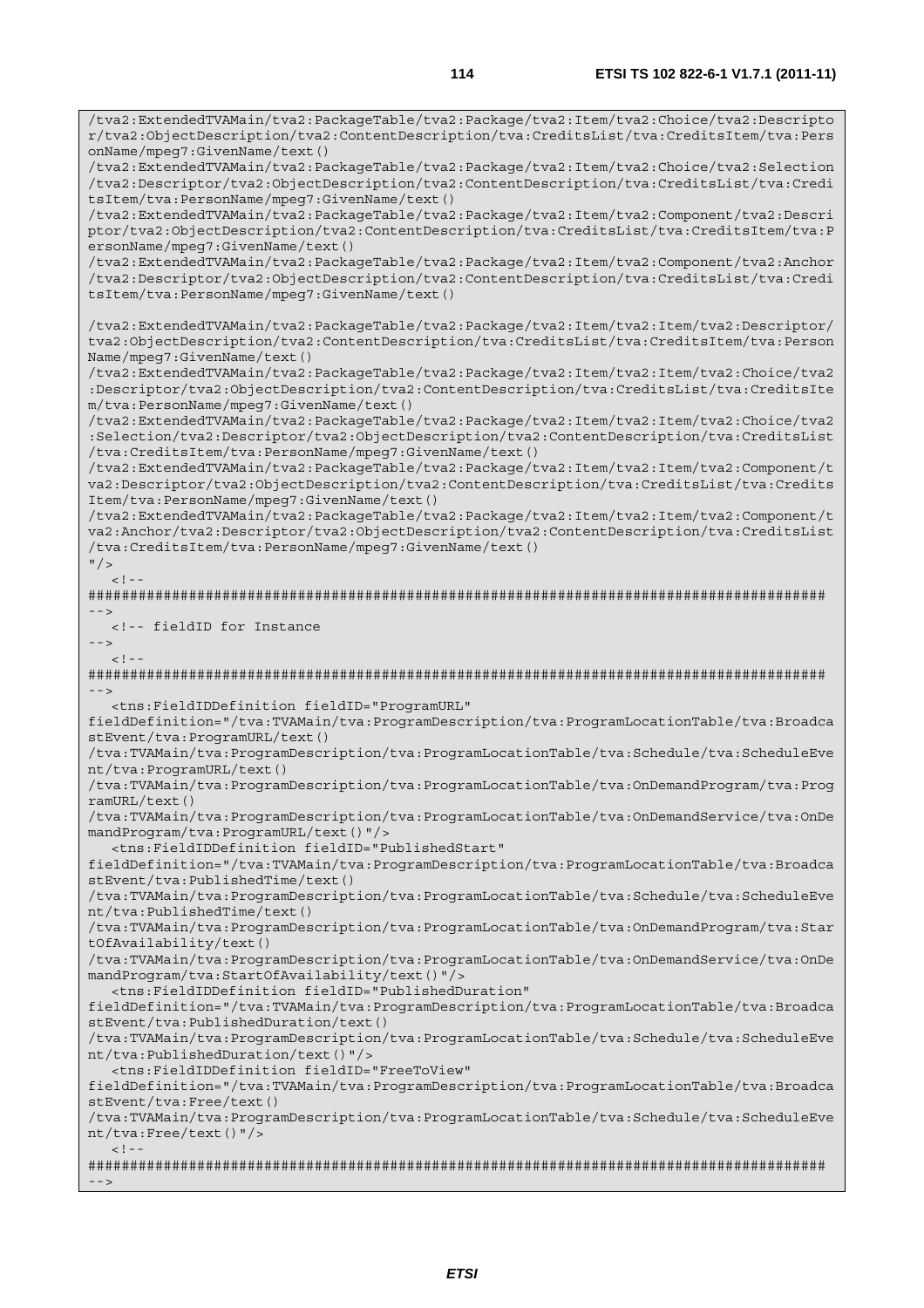<!-- Other misc fieldID identifiers: -->  $\lt$  !  $-$ ######################################################################################## --> <tns:FieldIDDefinition fieldID="RatingValue" fieldDefinition="/tva:TVAMain/tva:ProgramDescription/tva:ProgramReviewTable/tva:Review/tv a:Rating/mpeg7:RatingValue/text()"/> <tns:FieldIDDefinition fieldID="RatingScheme" fieldDefinition="/tva:TVAMain/tva:ProgramDescription/tva:ProgramReviewTable/tva:Review/tv a:Rating/mpeg7:RatingScheme/@href"/> <tns:FieldIDDefinition fieldID="Target" fieldDefinition="/tva:TVAMain/tva:ProgramDescription/tva:ProgramReviewTable/tva:Review/tv a:Target/text()"/> <tns:FieldIDDefinition fieldID="EpisodeOf"fieldDefinition= "/tva:TVAMain/tva:ProgramDescription/tva:ProgramInformationTable/tva:ProgramInformation/t va:EpisodeOf/@crid"/> <tns:FieldIDDefinition fieldID="GroupType" fieldDefinition="/tva:TVAMain/tva:ProgramDescription/tva:GroupInformationTable/tva:GroupI nformation/tva:GroupType/@value /tva:TVAMain/tva:ProgramDescription/tva:SegmentInformationTable/tva:SegmentGroupList/tva: SegmentGroupInformation/tva:GroupType/@value"/> <tns:FieldIDDefinition fieldID="ServiceURL" fieldDefinition="/tva:TVAMain/tva:ProgramDescription/tva:ServiceInformationTable/tva:Serv iceInformation/tva:ServiceURL/text()"/> <tns:FieldIDDefinition fieldID="ServiceName" fieldDefinition="/tva:TVAMain/tva:ProgramDescription/tva:ServiceInformationTable/tva:Serv iceInformation/tva:Name/text()"/> <tns:FieldIDDefinition fieldID="GenreCS" fieldDefinition=" /tva:TVAMain/tva:ProgramDescription/tva:ProgramInformationTable/tva:ProgramInformation/tv a:BasicDescription/tva:Genre/@href /tva2:ExtendedTVAMain/tva2:PackageTable/tva2:Package/tva2:Descriptor/tva2:ObjectDescripti on/tva2:ContentDescription/tva:Genre/@href /tva2:ExtendedTVAMain/tva2:PackageTable/tva2:Package/tva2:Declarations/tva2:Descriptor/tv a2:ObjectDescription/tva2:ContentDescription/tva:Genre/@href /tva2:ExtendedTVAMain/tva2:PackageTable/tva2:Package/tva2:Declarations/tva2:Item/tva2:Des criptor/tva2:ObjectDescription/tva2:ContentDescription/tva:Genre/@href /tva2:ExtendedTVAMain/tva2:PackageTable/tva2:Package/tva2:Declarations/tva2:Item/tva2:Cho ice/tva2:Descriptor/tva2:ObjectDescription/tva2:ContentDescription/tva:Genre/@href /tva2:ExtendedTVAMain/tva2:PackageTable/tva2:Package/tva2:Declarations/tva2:Item/tva2:Cho ice/tva2:Selection/tva2:Descriptor/tva2:ObjectDescription/tva2:ContentDescription/tva:Gen re/@href /tva2:ExtendedTVAMain/tva2:PackageTable/tva2:Package/tva2:Declarations/tva2:Item/tva2:Com ponent/tva2:Descriptor/tva2:ObjectDescription/tva2:ContentDescription/tva:Genre/@href /tva2:ExtendedTVAMain/tva2:PackageTable/tva2:Package/tva2:Declarations/tva2:Item/tva2:Com ponent/tva2:Anchor/tva2:Descriptor/tva2:ObjectDescription/tva2:ContentDescription/tva:Gen re/@href /tva2:ExtendedTVAMain/tva2:PackageTable/tva2:Package/tva2:Declarations/tva2:Item/tva2:Ite m/tva2:Descriptor/tva2:ObjectDescription/tva2:ContentDescription/tva:Genre/@href /tva2:ExtendedTVAMain/tva2:PackageTable/tva2:Package/tva2:Declarations/tva2:Item/tva2:Ite m/tva2:Choice/tva2:Descriptor/tva2:ObjectDescription/tva2:ContentDescription/tva:Genre/@h ref /tva2:ExtendedTVAMain/tva2:PackageTable/tva2:Package/tva2:Declarations/tva2:Item/tva2:Ite m/tva2:Choice/tva2:Selection/tva2:Descriptor/tva2:ObjectDescription/tva2:ContentDescripti on/tva:Genre/@href /tva2:ExtendedTVAMain/tva2:PackageTable/tva2:Package/tva2:Declarations/tva2:Item/tva2:Ite m/tva2:Component/tva2:Descriptor/tva2:ObjectDescription/tva2:ContentDescription/tva:Genre /@href /tva2:ExtendedTVAMain/tva2:PackageTable/tva2:Package/tva2:Declarations/tva2:Item/tva2:Ite m/tva2:Component/tva2:Anchor/tva2:Descriptor/tva2:ObjectDescription/tva2:ContentDescripti on/tva:Genre/@href /tva2:ExtendedTVAMain/tva2:PackageTable/tva2:Package/tva2:Declarations/tva2:Component/tva 2:Descriptor/tva2:ObjectDescription/tva2:ContentDescription/tva:Genre/@href /tva2:ExtendedTVAMain/tva2:PackageTable/tva2:Package/tva2:Declarations/tva2:Component/tva 2:Anchor/tva2:Descriptor/tva2:ObjectDescription/tva2:ContentDescription/tva:Genre/@href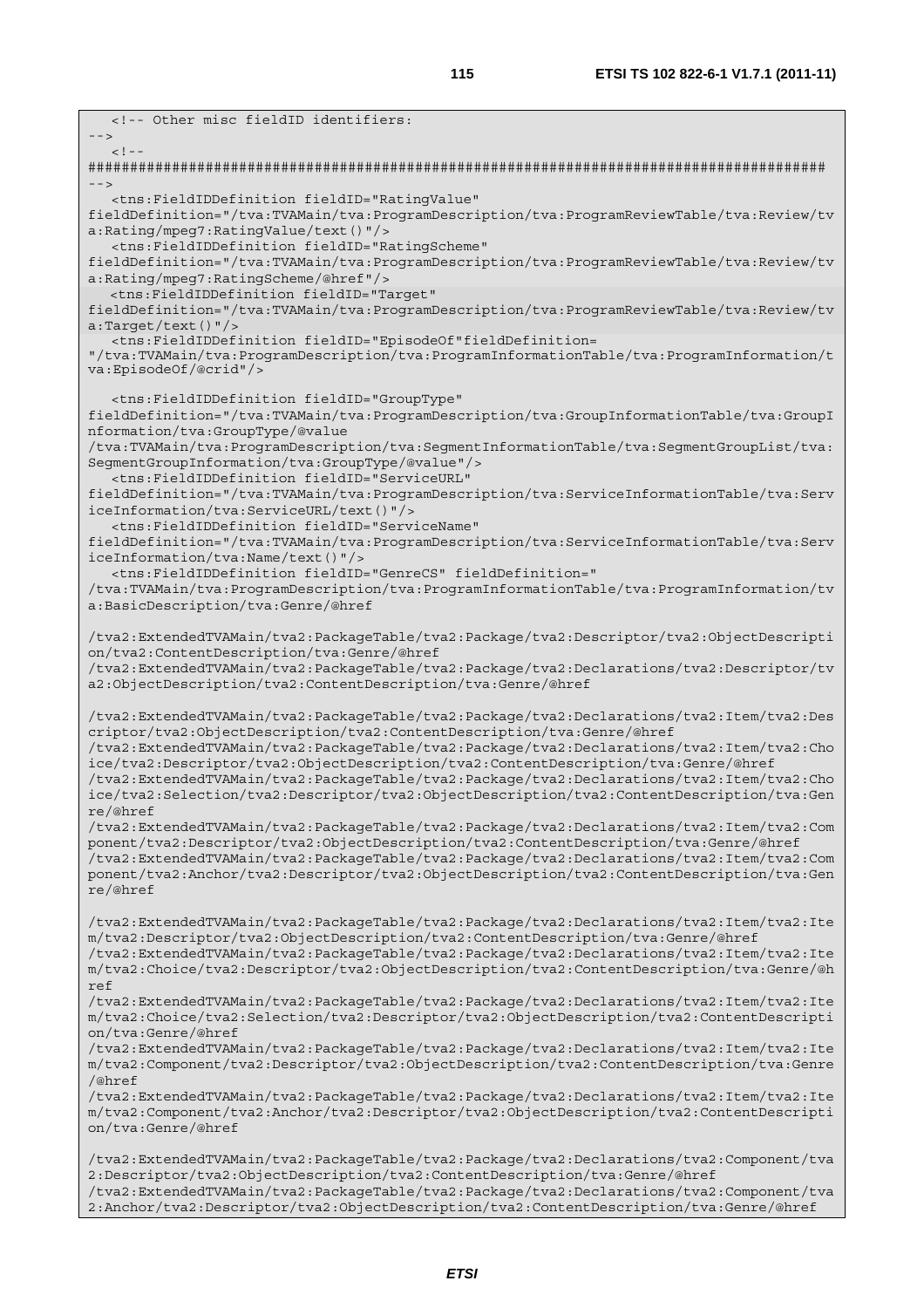/tva2:ExtendedTVAMain/tva2:PackageTable/tva2:Package/tva2:Declarations/tva2:Anchor/tva2:D escriptor/tva2:ObjectDescription/tva2:ContentDescription/tva:Genre/@href /tva2:ExtendedTVAMain/tva2:PackageTable/tva2:Package/tva2:Item/tva2:Descriptor/tva2:Objec tDescription/tva2:ContentDescription/tva:Genre/@href /tva2:ExtendedTVAMain/tva2:PackageTable/tva2:Package/tva2:Item/tva2:Choice/tva2:Descripto r/tva2:ObjectDescription/tva2:ContentDescription/tva:Genre/@href /tva2:ExtendedTVAMain/tva2:PackageTable/tva2:Package/tva2:Item/tva2:Choice/tva2:Selection /tva2:Descriptor/tva2:ObjectDescription/tva2:ContentDescription/tva:Genre/@href /tva2:ExtendedTVAMain/tva2:PackageTable/tva2:Package/tva2:Item/tva2:Component/tva2:Descri ptor/tva2:ObjectDescription/tva2:ContentDescription/tva:Genre/@href /tva2:ExtendedTVAMain/tva2:PackageTable/tva2:Package/tva2:Item/tva2:Component/tva2:Anchor /tva2:Descriptor/tva2:ObjectDescription/tva2:ContentDescription/tva:Genre/@href /tva2:ExtendedTVAMain/tva2:PackageTable/tva2:Package/tva2:Item/tva2:Item/tva2:Descriptor/ tva2:ObjectDescription/tva2:ContentDescription/tva:Genre/@href /tva2:ExtendedTVAMain/tva2:PackageTable/tva2:Package/tva2:Item/tva2:Item/tva2:Choice/tva2 :Descriptor/tva2:ObjectDescription/tva2:ContentDescription/tva:Genre/@href /tva2:ExtendedTVAMain/tva2:PackageTable/tva2:Package/tva2:Item/tva2:Item/tva2:Choice/tva2 :Selection/tva2:Descriptor/tva2:ObjectDescription/tva2:ContentDescription/tva:Genre/@href /tva2:ExtendedTVAMain/tva2:PackageTable/tva2:Package/tva2:Item/tva2:Item/tva2:Component/t va2:Descriptor/tva2:ObjectDescription/tva2:ContentDescription/tva:Genre/@href /tva2:ExtendedTVAMain/tva2:PackageTable/tva2:Package/tva2:Item/tva2:Item/tva2:Component/t va2:Anchor/tva2:Descriptor/tva2:ObjectDescription/tva2:ContentDescription/tva:Genre/@href  $"$  / >  $\lt$  ! --######################################################################################## --> <!-- fieldID for CRID, fragmentID and fragmentVersion -->  $<$ ! --######################################################################################## --> <tns:FieldIDDefinition fieldID="CRID" fieldDefinition="/cr:ContentReferencingTable/cr:Result/@CRID /tva:TVAMain/tva:ProgramDescription/tva:ProgramInformationTable/tva:ProgramInformation/@p rogramId /tva:TVAMain/tva:ProgramDescription/tva:GroupInformationTable/tva:GroupInformation/@group Id /tva:TVAMain/tva:ProgramDescription/tva:ProgramReviewTable/tva:ProgramReviews/tva:Program /@crid /tva:TVAMain/tva:ProgramDescription/tva:ProgramLocationTable/tva:Schedule/tva:ScheduleEve nt/tva:Program/@crid /tva:TVAMain/tva:ProgramDescription/tva:ProgramLocationTable/tva:BroadcastEvent/tva:Progr am/@crid /tva:TVAMain/tva:ProgramDescription/tva:ProgramLocationTable/tva:OnDemandProgram/tva:Prog ram/@crid /tva:TVAMain/tva:ProgramDescription/tva:ProgramLocationTable/tva:OnDemandService/tva:OnDe mandProgram/tva:Program/@crid /tva:TVAMain/tva:ProgramDescription/tva:SegmentInformationTable/tva:SegmentList/tva:Segme ntInformation/tva:ProgramRef/@crid /tva:TVAMain/tva:ProgramDescription/tva:SegmentInformationTable/tva:SegmentGroupList/tva: SegmentGroupInformation/tva:ProgramRef/@crid /tva2:ExtendedTVAMain/tva2:PackageTable/tva2:Package/@crid /tva2:ExtendedTVAMain/tva2:PackageTable/tva2:Package/tva2:Declarations/tva2:Item/tva2:Com ponent/tva2:Resource/@crid /tva2:ExtendedTVAMain/tva2:PackageTable/tva2:Package/tva2:Declarations/tva2:Item/tva2:Ite m/tva2:Component/tva2:Resource/@crid /tva2:ExtendedTVAMain/tva2:PackageTable/tva2:Package/tva2:Declarations/tva2:Component/tva 2:Resource/@crid /tva2:ExtendedTVAMain/tva2:PackageTable/tva2:Package/tva2:Item/tva2:Component/tva2:Resour ce/@crid /tva2:ExtendedTVAMain/tva2:PackageTable/tva2:Package/tva2:Item/tva2:Item/tva2:Component/t va2:Resource/@crid  $''$  / > <tns:FieldIDDefinition fieldID="FragmentID" fieldDefinition=" /tva:TVAMain/tva:ProgramDescription/tva:ProgramInformationTable/tva:ProgramInformation/@f ragmentID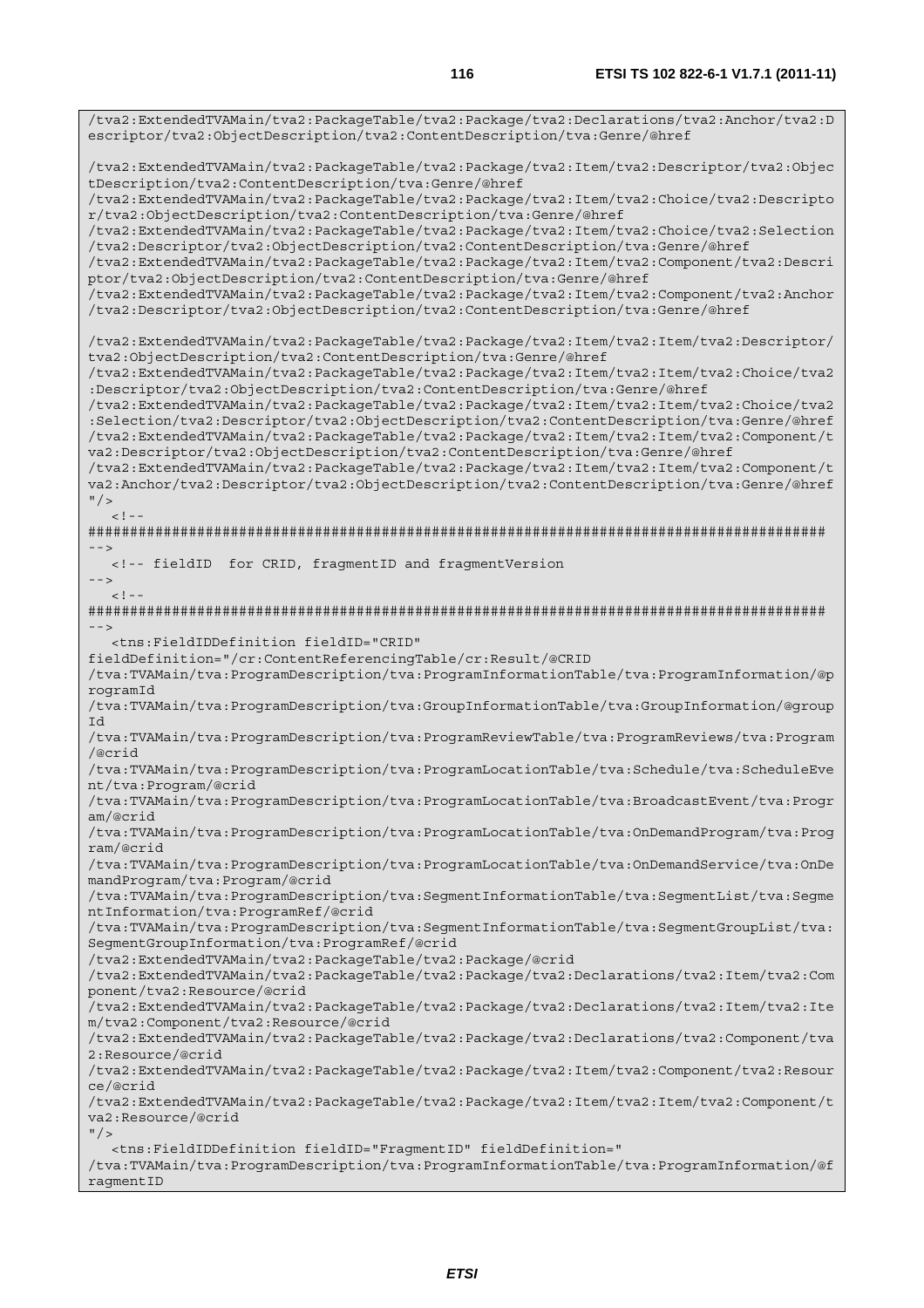/tva:TVAMain/tva:ProgramDescription/tva:GroupInformationTable/tva:GroupInformation/@fragm  $entID$ /tva:TVAMain/tva:ProgramDescription/tva:ProgramLocationTable/tva:BroadcastEvent/@fragment ID /tva:TVAMain/tva:ProgramDescription/tva:ProgramLocationTable/tva:Schedule/@fragmentID /tva:TVAMain/tva:ProgramDescription/tva:ProgramLocationTable/tva:OnDemandProgram/@fragmen tTD /tva:TVAMain/tva:ProgramDescription/tva:ProgramLocationTable/tva:OnDemandService/tva:OnDe mandProgram/@fragmentID /tva:TVAMain/tva:ProgramDescription/tva:ServiceInformationTable/tva:ServiceInformation/@f ragmentID /tva:TVAMain/tva:ProgramDescription/tva:CreditsInformationTable/tva:PersonName/@fragmentI  $D$ /tva:TVAMain/tva:ProgramDescription/tva:CreditsInformationTable/tva:OrganizationName/@fra gmentID /tva:TVAMain/tva:ProgramDescription/tva:SegmentInformationTable/tva:SegmentInformation/@f ragmentID /tva:TVAMain/tva:ProgramDescription/tva:SegmentInformationTable/tva:SegmentGroupInformati on/@fragmentID /tva:TVAMain/tva:ProgramDescription/tva:ProgramReviewTable/tva:Review/@fragmentID /tva:TVAMain/tva:ClassificationSchemeTable/tva:CSAlias/@fragmentID /tva:TVAMain/tva:ClassificationSchemeTable/tva:ClassificationScheme/@fragmentID /tva2:ExtendedTVAMain/tva2:PackageTable/tva2:Package/@fragmentID"/> <tns:FieldIDDefinition fieldID="FragmentVersion" fieldDefinition=" /tva:TVAMain/tva:ProgramDescription/tva:ProgramInformationTable/tva:ProgramInformation/@f ragmentVersion /tva:TVAMain/tva:ProgramDescription/tva:GroupInformationTable/tva:GroupInformation/@fragm entVersion /tva:TVAMain/tva:ProgramDescription/tva:ProgramLocationTable/tva:BroadcastEvent/@fragment Version /tva:TVAMain/tva:ProgramDescription/tva:ProgramLocationTable/tva:Schedule/@fragmentVersio n /tva:TVAMain/tva:ProgramDescription/tva:ProgramLocationTable/tva:OnDemandProgram/@fragmen tVersion /tva:TVAMain/tva:ProgramDescription/tva:ProgramLocationTable/tva:OnDemandService/tva:OnDe mandProgram/@fragmentVersion /tva:TVAMain/tva:ProgramDescription/tva:ServiceInformationTable/tva:ServiceInformation/@f ragmentVersion /tva:TVAMain/tva:ProgramDescription/tva:CreditsInformationTable/tva:PersonName/@fragmentV ersion /tva:TVAMain/tva:ProgramDescription/tva:CreditsInformationTable/tva:OrganizationName/@fra gmentVersion /tva:TVAMain/tva:ProgramDescription/tva:SegmentInformationTable/tva:SegmentInformation/@f ragmentVersion /tva:TVAMain/tva:ProgramDescription/tva:SegmentInformationTable/tva:SegmentGroupInformati on/@fragmentVersion /tva:TVAMain/tva:ProgramDescription/tva:ProgramReviewTable/tva:Review/@fragmentVersion /tva:TVAMain/tva:ClassificationSchemeTable/tva:CSAlias/@fragmentVersion /tva:TVAMain/tva:ClassificationSchemeTable/tva:ClassificationScheme/@fragmentVersion /tva2:ExtendedTVAMain/tva2:PackageTable/tva2:Package/@fragmentVersion"/>  $<$ ! --######################################################################################## --> <!-- fieldID for ClassificationSchemeTable -->  $<$ ! --######################################################################################## --> <tns:FieldIDDefinition fieldID="CSUri" fieldDefinition="/tva:TVAMain/tva:ClassificationSchemeTable/tva:ClassificationScheme/@uri  $"$  /> <tns:FieldIDDefinition fieldID="CSAlias" fieldDefinition="/tva:TVAMain/tva:ClassificationSchemeTable/tva:CSAlias/@mpeg7:alias"/>  $\geq$   $\perp$   $\perp$ ######################################################################################## --> <!-- fieldID for ContentType and FileProperties in Package -->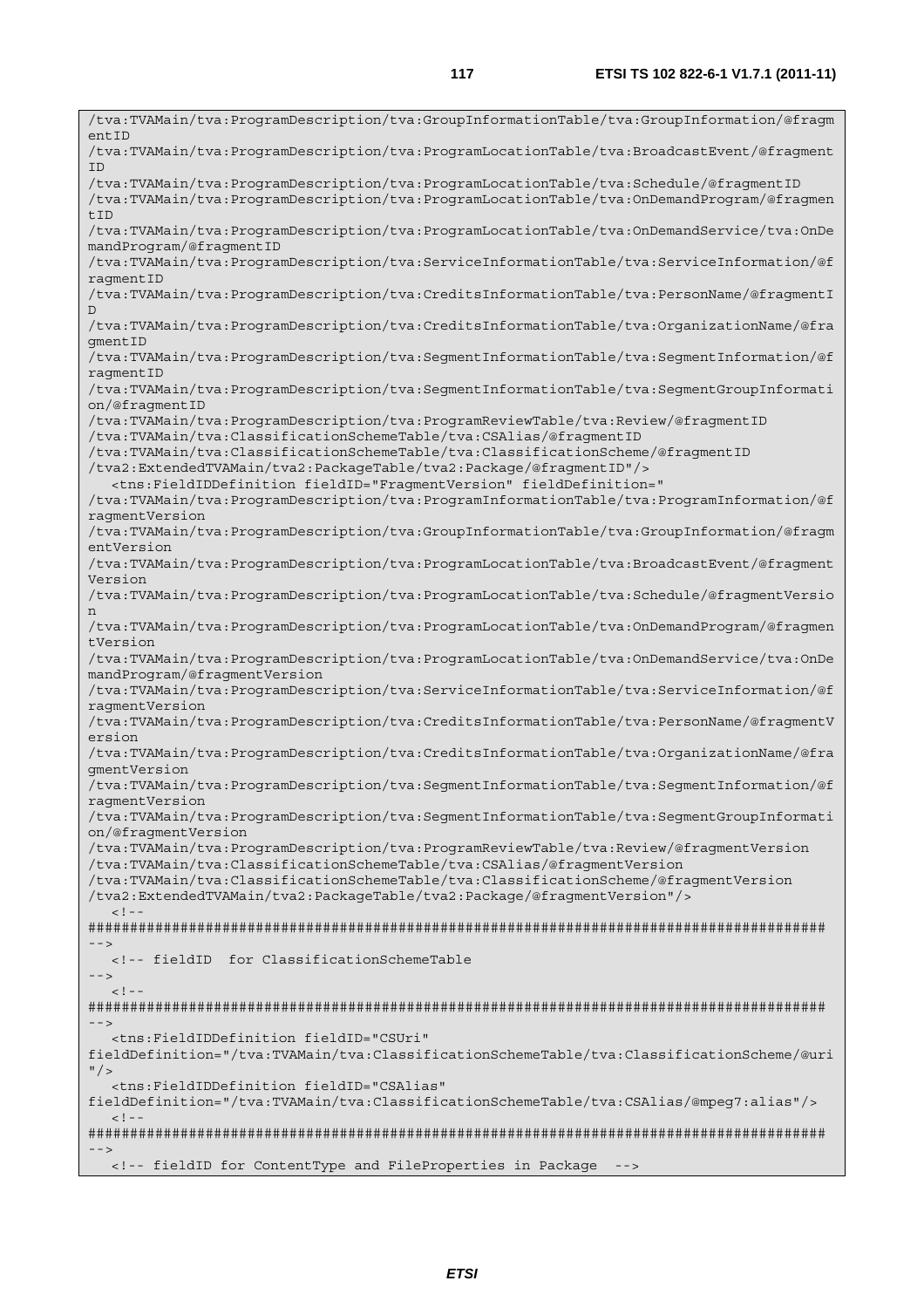$-1-$ ######################################################################################## --> <tns:FieldIDDefinition fieldID="ContentType" fieldDefinition=" /tva:TVAMain/tva:ProgramDescription/tva:ProgramInformationTable/tva:ProgramInformation/tv a2:ExtendedContentDescription/tva2:ContentProperties/tva2:ContentType/@href /tva:TVAMain/tva:ProgramDescription/tva:ProgramInformationTable/tva:ProgramInformation/tv a2:ExtendedContentDescription/tva2:ContentProperties/tva2:ContentType/tva:Name/text() /tva:TVAMain/tva:ProgramDescription/tva:GroupInformationTable/tva:GroupInformation/tva2:E xtendedContentDescription/tva2:ContentProperties/tva2:ContentType/@href /tva:TVAMain/tva:ProgramDescription/tva:GroupInformationTable/tva:GroupInformation/tva2:E xtendedContentDescription/tva2:ContentProperties/tva2:ContentType/tva:Name/text() /tva2:ExtendedTVAMain/tva2:PackageTable/tva2:Package/tva2:Descriptor/tva2:ObjectDescripti on/tva2:ContentDescription/tva2:ContentProperties/tva2:ContentType/@href /tva2:ExtendedTVAMain/tva2:PackageTable/tva2:Package/tva2:Descriptor/tva2:ObjectDescripti on/tva2:ContentDescription/tva2:ContentProperties/tva2:ContentType/tva:Name/text() /tva2:ExtendedTVAMain/tva2:PackageTable/tva2:Package/tva2:Declarations/tva2:Descriptor/tv a2:ObjectDescription/tva2:ContentDescription/tva2:ContentProperties/tva2:ContentType/@hre f /tva2:ExtendedTVAMain/tva2:PackageTable/tva2:Package/tva2:Declarations/tva2:Descriptor/tv a2:ObjectDescription/tva2:ContentDescription/tva2:ContentProperties/tva2:ContentType/tva: Name/text() /tva2:ExtendedTVAMain/tva2:PackageTable/tva2:Package/tva2:Declarations/tva2:Item/tva2:Des criptor/tva2:ObjectDescription/tva2:ContentDescription/tva2:ContentProperties/tva2:Conten tType/@href /tva2:ExtendedTVAMain/tva2:PackageTable/tva2:Package/tva2:Declarations/tva2:Item/tva2:Des criptor/tva2:ObjectDescription/tva2:ContentDescription/tva2:ContentProperties/tva2:Conten tType/tva:Name/text() /tva2:ExtendedTVAMain/tva2:PackageTable/tva2:Package/tva2:Declarations/tva2:Item/tva2:Cho ice/tva2:Descriptor/tva2:ObjectDescription/tva2:ContentDescription/tva2:ContentProperties /tva2:ContentType/@href /tva2:ExtendedTVAMain/tva2:PackageTable/tva2:Package/tva2:Declarations/tva2:Item/tva2:Cho ice/tva2:Descriptor/tva2:ObjectDescription/tva2:ContentDescription/tva2:ContentProperties /tva2:ContentType/tva:Name/text() /tva2:ExtendedTVAMain/tva2:PackageTable/tva2:Package/tva2:Declarations/tva2:Item/tva2:Cho ice/tva2:Selection/tva2:Descriptor/tva2:ObjectDescription/tva2:ContentDescription/tva2:Co ntentProperties/tva2:ContentType/@href /tva2:ExtendedTVAMain/tva2:PackageTable/tva2:Package/tva2:Declarations/tva2:Item/tva2:Cho ice/tva2:Selection/tva2:Descriptor/tva2:ObjectDescription/tva2:ContentDescription/tva2:Co ntentProperties/tva2:ContentType/tva:Name/text() /tva2:ExtendedTVAMain/tva2:PackageTable/tva2:Package/tva2:Declarations/tva2:Item/tva2:Com ponent/tva2:Descriptor/tva2:ObjectDescription/tva2:ContentDescription/tva2:ContentPropert ies/tva2:ContentType/@href /tva2:ExtendedTVAMain/tva2:PackageTable/tva2:Package/tva2:Declarations/tva2:Item/tva2:Com ponent/tva2:Descriptor/tva2:ObjectDescription/tva2:ContentDescription/tva2:ContentPropert ies/tva2:ContentType/tva:Name/text() /tva2:ExtendedTVAMain/tva2:PackageTable/tva2:Package/tva2:Declarations/tva2:Item/tva2:Com ponent/tva2:Anchor/tva2:Descriptor/tva2:ObjectDescription/tva2:ContentDescription/tva2:Co ntentProperties/tva2:ContentType/@href /tva2:ExtendedTVAMain/tva2:PackageTable/tva2:Package/tva2:Declarations/tva2:Item/tva2:Com ponent/tva2:Anchor/tva2:Descriptor/tva2:ObjectDescription/tva2:ContentDescription/tva2:Co ntentProperties/tva2:ContentType/tva:Name/text() /tva2:ExtendedTVAMain/tva2:PackageTable/tva2:Package/tva2:Declarations/tva2:Item/tva2:Ite m/tva2:Descriptor/tva2:ObjectDescription/tva2:ContentDescription/tva2:ContentProperties/t va2:ContentType/@href

/tva2:ExtendedTVAMain/tva2:PackageTable/tva2:Package/tva2:Declarations/tva2:Item/tva2:Ite m/tva2:Descriptor/tva2:ObjectDescription/tva2:ContentDescription/tva2:ContentProperties/t va2:ContentType/tva:Name/text()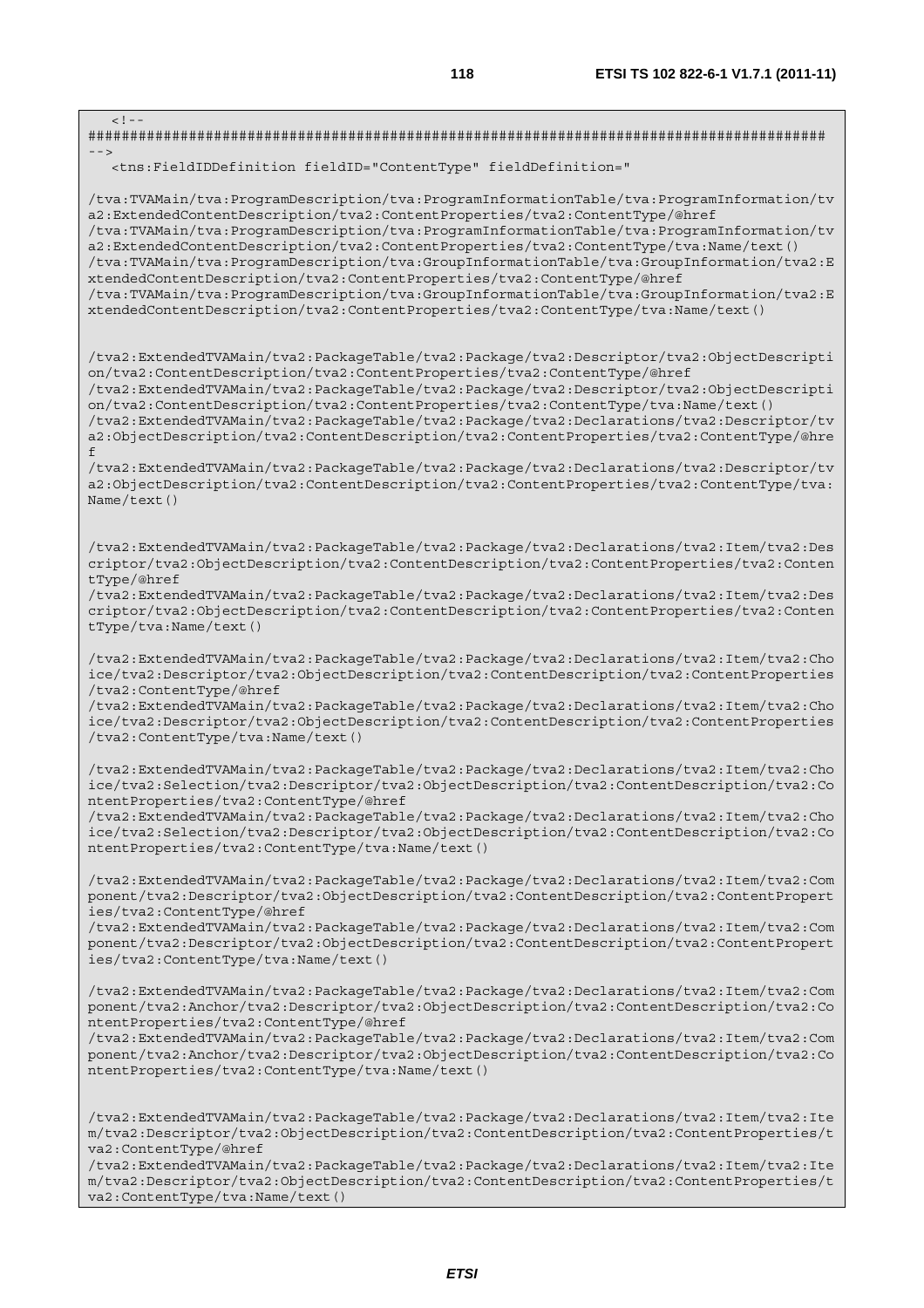/tva2:ExtendedTVAMain/tva2:PackageTable/tva2:Package/tva2:Declarations/tva2:Item/tva2:Ite m/tva2:Choice/tva2:Descriptor/tva2:ObjectDescription/tva2:ContentDescription/tva2:Content Properties/tva2:ContentType/@href

/tva2:ExtendedTVAMain/tva2:PackageTable/tva2:Package/tva2:Declarations/tva2:Item/tva2:Ite m/tva2:Choice/tva2:Descriptor/tva2:ObjectDescription/tva2:ContentDescription/tva2:Content Properties/tva2:ContentType/tva:Name/text()

/tva2:ExtendedTVAMain/tva2:PackageTable/tva2:Package/tva2:Declarations/tva2:Item/tva2:Ite m/tva2:Choice/tva2:Selection/tva2:Descriptor/tva2:ObjectDescription/tva2:ContentDescripti on/tva2:ContentProperties/tva2:ContentType/@href

/tva2:ExtendedTVAMain/tva2:PackageTable/tva2:Package/tva2:Declarations/tva2:Item/tva2:Ite m/tva2:Choice/tva2:Selection/tva2:Descriptor/tva2:ObjectDescription/tva2:ContentDescripti on/tva2:ContentProperties/tva2:ContentType/tva:Name/text()

/tva2:ExtendedTVAMain/tva2:PackageTable/tva2:Package/tva2:Declarations/tva2:Item/tva2:Ite m/tva2:Component/tva2:Descriptor/tva2:ObjectDescription/tva2:ContentDescription/tva2:Cont entProperties/tva2:ContentType/@href

/tva2:ExtendedTVAMain/tva2:PackageTable/tva2:Package/tva2:Declarations/tva2:Item/tva2:Ite m/tva2:Component/tva2:Descriptor/tva2:ObjectDescription/tva2:ContentDescription/tva2:Cont entProperties/tva2:ContentType/tva:Name/text()

/tva2:ExtendedTVAMain/tva2:PackageTable/tva2:Package/tva2:Declarations/tva2:Item/tva2:Ite m/tva2:Component/tva2:Anchor/tva2:Descriptor/tva2:ObjectDescription/tva2:ContentDescripti on/tva2:ContentProperties/tva2:ContentType/@href

/tva2:ExtendedTVAMain/tva2:PackageTable/tva2:Package/tva2:Declarations/tva2:Item/tva2:Ite m/tva2:Component/tva2:Anchor/tva2:Descriptor/tva2:ObjectDescription/tva2:ContentDescripti on/tva2:ContentProperties/tva2:ContentType/tva:Name/text()

/tva2:ExtendedTVAMain/tva2:PackageTable/tva2:Package/tva2:Declarations/tva2:Component/tva 2:Descriptor/tva2:ObjectDescription/tva2:ContentDescription/tva2:ContentProperties/tva2:C ontentType/@href

/tva2:ExtendedTVAMain/tva2:PackageTable/tva2:Package/tva2:Declarations/tva2:Component/tva 2:Descriptor/tva2:ObjectDescription/tva2:ContentDescription/tva2:ContentProperties/tva2:C ontentType/tva:Name/text()

/tva2:ExtendedTVAMain/tva2:PackageTable/tva2:Package/tva2:Declarations/tva2:Component/tva 2:Anchor/tva2:Descriptor/tva2:ObjectDescription/tva2:ContentDescription/tva2:ContentPrope rties/tva2:ContentType/@href

/tva2:ExtendedTVAMain/tva2:PackageTable/tva2:Package/tva2:Declarations/tva2:Component/tva 2:Anchor/tva2:Descriptor/tva2:ObjectDescription/tva2:ContentDescription/tva2:ContentPrope rties/tva2:ContentType/tva:Name/text()

/tva2:ExtendedTVAMain/tva2:PackageTable/tva2:Package/tva2:Declarations/tva2:Anchor/tva2:D escriptor/tva2:ObjectDescription/tva2:ContentDescription/tva2:ContentProperties/tva2:Cont entType/@href

/tva2:ExtendedTVAMain/tva2:PackageTable/tva2:Package/tva2:Declarations/tva2:Anchor/tva2:D escriptor/tva2:ObjectDescription/tva2:ContentDescription/tva2:ContentProperties/tva2:Cont entType/tva:Name/text()

/tva2:ExtendedTVAMain/tva2:PackageTable/tva2:Package/tva2:Item/tva2:Descriptor/tva2:Objec tDescription/tva2:ContentDescription/tva2:ContentProperties/tva2:ContentType/@href /tva2:ExtendedTVAMain/tva2:PackageTable/tva2:Package/tva2:Item/tva2:Descriptor/tva2:Objec tDescription/tva2:ContentDescription/tva2:ContentProperties/tva2:ContentType/tva:Name/tex t()

/tva2:ExtendedTVAMain/tva2:PackageTable/tva2:Package/tva2:Item/tva2:Choice/tva2:Descripto r/tva2:ObjectDescription/tva2:ContentDescription/tva2:ContentProperties/tva2:ContentType/ @href

/tva2:ExtendedTVAMain/tva2:PackageTable/tva2:Package/tva2:Item/tva2:Choice/tva2:Descripto r/tva2:ObjectDescription/tva2:ContentDescription/tva2:ContentProperties/tva2:ContentType/ tva:Name/text()

/tva2:ExtendedTVAMain/tva2:PackageTable/tva2:Package/tva2:Item/tva2:Choice/tva2:Selection /tva2:Descriptor/tva2:ObjectDescription/tva2:ContentDescription/tva2:ContentProperties/tv a2:ContentType/@href

/tva2:ExtendedTVAMain/tva2:PackageTable/tva2:Package/tva2:Item/tva2:Choice/tva2:Selection /tva2:Descriptor/tva2:ObjectDescription/tva2:ContentDescription/tva2:ContentProperties/tv a2:ContentType/tva:Name/text()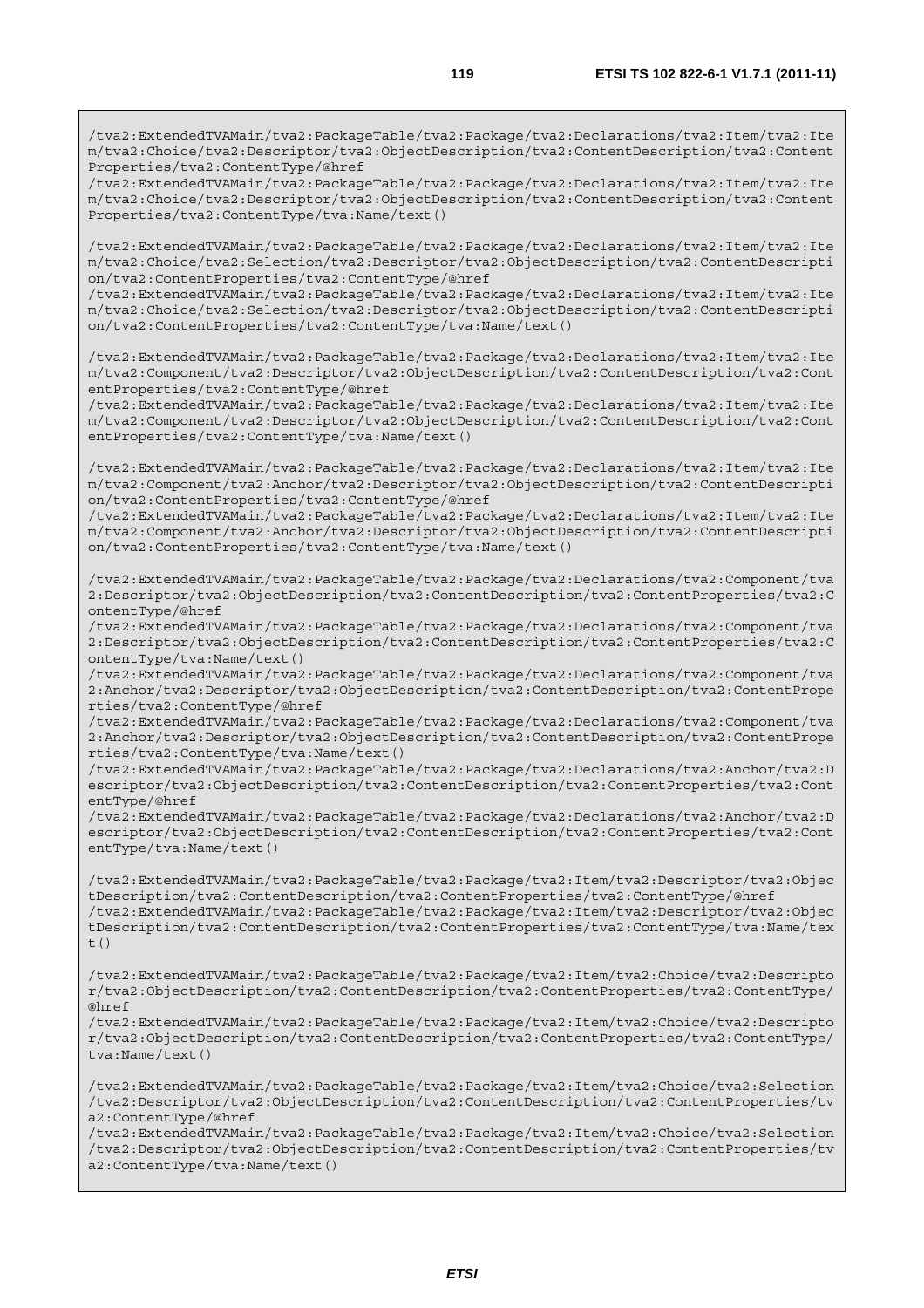/tva2:ExtendedTVAMain/tva2:PackageTable/tva2:Package/tva2:Item/tva2:Component/tva2:Descri ptor/tva2:ObjectDescription/tva2:ContentDescription/tva2:ContentProperties/tva2:ContentTy pe/@href /tva2:ExtendedTVAMain/tva2:PackageTable/tva2:Package/tva2:Item/tva2:Component/tva2:Descri ptor/tva2:ObjectDescription/tva2:ContentDescription/tva2:ContentProperties/tva2:ContentTy pe/tva:Name/text() /tva2:ExtendedTVAMain/tva2:PackageTable/tva2:Package/tva2:Item/tva2:Component/tva2:Anchor /tva2:Descriptor/tva2:ObjectDescription/tva2:ContentDescription/tva2:ContentProperties/tv a2:ContentType/@href /tva2:ExtendedTVAMain/tva2:PackageTable/tva2:Package/tva2:Item/tva2:Component/tva2:Anchor /tva2:Descriptor/tva2:ObjectDescription/tva2:ContentDescription/tva2:ContentProperties/tv a2:ContentType/tva:Name/text() /tva2:ExtendedTVAMain/tva2:PackageTable/tva2:Package/tva2:Item/tva2:Item/tva2:Descriptor/ tva2:ObjectDescription/tva2:ContentDescription/tva2:ContentProperties/tva2:ContentType/@h ref /tva2:ExtendedTVAMain/tva2:PackageTable/tva2:Package/tva2:Item/tva2:Item/tva2:Descriptor/ tva2:ObjectDescription/tva2:ContentDescription/tva2:ContentProperties/tva2:ContentType/tv a:Name/text() /tva2:ExtendedTVAMain/tva2:PackageTable/tva2:Package/tva2:Item/tva2:Item/tva2:Choice/tva2 :Descriptor/tva2:ObjectDescription/tva2:ContentDescription/tva2:ContentProperties/tva2:Co ntentType/@href /tva2:ExtendedTVAMain/tva2:PackageTable/tva2:Package/tva2:Item/tva2:Item/tva2:Choice/tva2 :Descriptor/tva2:ObjectDescription/tva2:ContentDescription/tva2:ContentProperties/tva2:Co ntentType/tva:Name/text() /tva2:ExtendedTVAMain/tva2:PackageTable/tva2:Package/tva2:Item/tva2:Item/tva2:Choice/tva2 :Selection/tva2:Descriptor/tva2:ObjectDescription/tva2:ContentDescription/tva2:ContentPro perties/tva2:ContentType/@href /tva2:ExtendedTVAMain/tva2:PackageTable/tva2:Package/tva2:Item/tva2:Item/tva2:Choice/tva2 :Selection/tva2:Descriptor/tva2:ObjectDescription/tva2:ContentDescription/tva2:ContentPro perties/tva2:ContentType/tva:Name/text() /tva2:ExtendedTVAMain/tva2:PackageTable/tva2:Package/tva2:Item/tva2:Item/tva2:Component/t va2:Descriptor/tva2:ObjectDescription/tva2:ContentDescription/tva2:ContentProperties/tva2 :ContentType/@href /tva2:ExtendedTVAMain/tva2:PackageTable/tva2:Package/tva2:Item/tva2:Item/tva2:Component/t va2:Descriptor/tva2:ObjectDescription/tva2:ContentDescription/tva2:ContentProperties/tva2 :ContentType/tva:Name/text() /tva2:ExtendedTVAMain/tva2:PackageTable/tva2:Package/tva2:Item/tva2:Item/tva2:Component/t va2:Anchor/tva2:Descriptor/tva2:ObjectDescription/tva2:ContentDescription/tva2:ContentPro perties/tva2:ContentType/@href /tva2:ExtendedTVAMain/tva2:PackageTable/tva2:Package/tva2:Item/tva2:Item/tva2:Component/t va2:Anchor/tva2:Descriptor/tva2:ObjectDescription/tva2:ContentDescription/tva2:ContentPro perties/tva2:ContentType/tva:Name/text()  $''$ /> <tns:FieldIDDefinition fieldID="FileFormat" fieldDefinition=" /tva:TVAMain/tva:ProgramDescription/tva:ProgramInformationTable/tva:ProgramInformation/tv a2:ExtendedContentDescription/tva2:ContentProperties/tva2:FileProperties/tva2:FileFormat/ @href /tva:TVAMain/tva:ProgramDescription/tva:ProgramInformationTable/tva:ProgramInformation/tv a2:ExtendedContentDescription/tva2:ContentProperties/tva2:FileProperties/tva2:FileFormat/ tva:Name/text() /tva:TVAMain/tva:ProgramDescription/tva:GroupInformationTable/tva:GroupInformation/tva2:E xtendedContentDescription/tva2:ContentProperties/tva2:FileProperties/tva2:FileFormat/@hre f /tva:TVAMain/tva:ProgramDescription/tva:GroupInformationTable/tva:GroupInformation/tva2:E xtendedContentDescription/tva2:ContentProperties/tva2:FileProperties/tva2:FileFormat/tva:

/tva2:ExtendedTVAMain/tva2:PackageTable/tva2:Package/tva2:Descriptor/tva2:ObjectDescripti on/tva2:ContentDescription/tva2:ContentProperties/tva2:FileProperties/tva2:FileFormat/@hr ef

Name/text()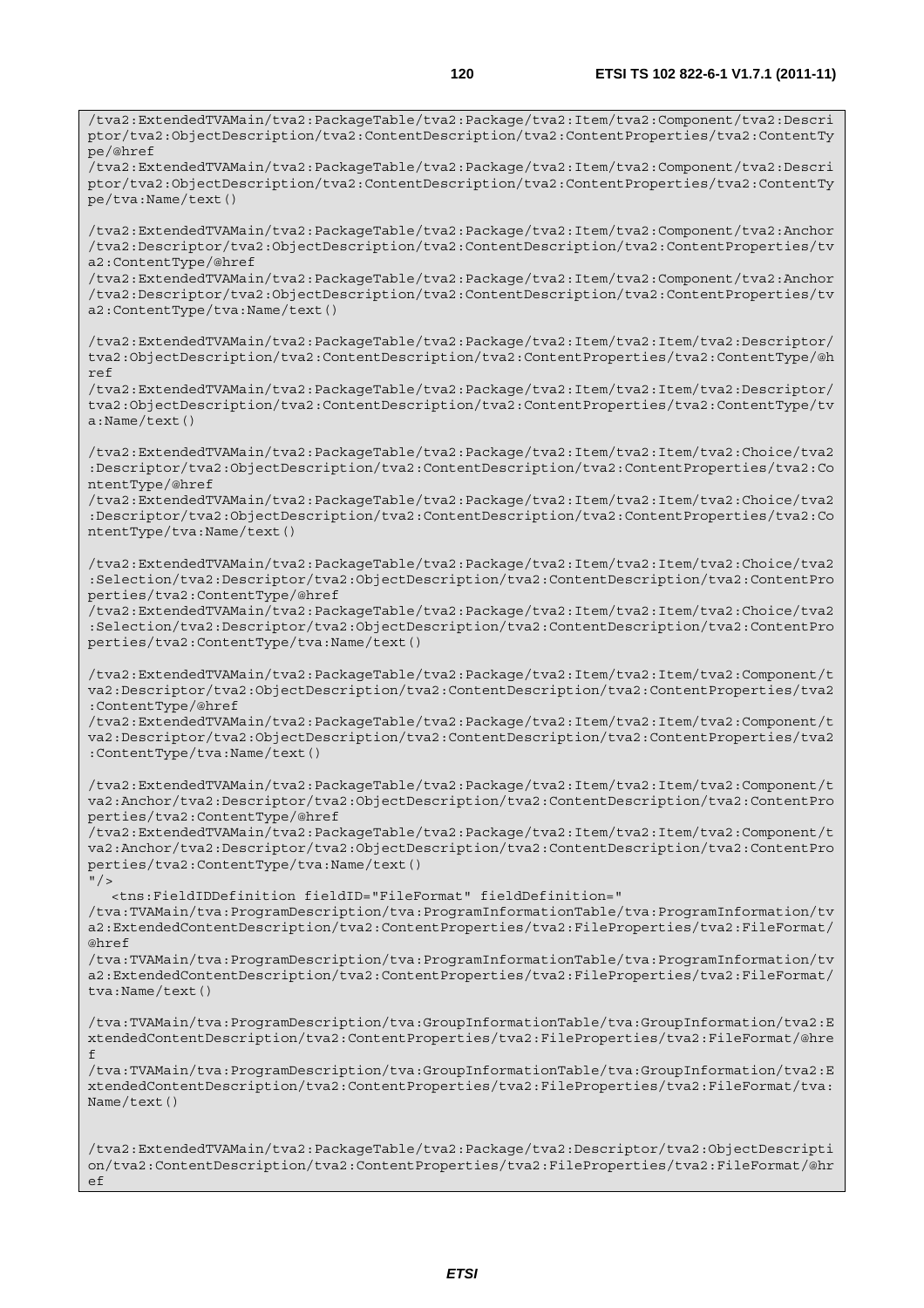/tva2:ExtendedTVAMain/tva2:PackageTable/tva2:Package/tva2:Descriptor/tva2:ObjectDescripti on/tva2:ContentDescription/tva2:ContentProperties/tva2:FileProperties/tva2:FileFormat/tva :Name/text()

/tva2:ExtendedTVAMain/tva2:PackageTable/tva2:Package/tva2:Declarations/tva2:Descriptor/tv a2:ObjectDescription/tva2:ContentDescription/tva2:ContentProperties/tva2:FileProperties/t va2:FileFormat/@href

/tva2:ExtendedTVAMain/tva2:PackageTable/tva2:Package/tva2:Declarations/tva2:Descriptor/tv a2:ObjectDescription/tva2:ContentDescription/tva2:ContentProperties/tva2:FileProperties/t va2:FileFormat/tva:Name/text()

/tva2:ExtendedTVAMain/tva2:PackageTable/tva2:Package/tva2:Declarations/tva2:Item/tva2:Des criptor/tva2:ObjectDescription/tva2:ContentDescription/tva2:ContentProperties/tva2:FilePr operties/tva2:FileFormat/@href

/tva2:ExtendedTVAMain/tva2:PackageTable/tva2:Package/tva2:Declarations/tva2:Item/tva2:Des criptor/tva2:ObjectDescription/tva2:ContentDescription/tva2:ContentProperties/tva2:FilePr operties/tva2:FileFormat/tva:Name/text()

/tva2:ExtendedTVAMain/tva2:PackageTable/tva2:Package/tva2:Declarations/tva2:Item/tva2:Cho ice/tva2:Descriptor/tva2:ObjectDescription/tva2:ContentDescription/tva2:ContentProperties /tva2:FileProperties/tva2:FileFormat/@href

/tva2:ExtendedTVAMain/tva2:PackageTable/tva2:Package/tva2:Declarations/tva2:Item/tva2:Cho ice/tva2:Descriptor/tva2:ObjectDescription/tva2:ContentDescription/tva2:ContentProperties /tva2:FileProperties/tva2:FileFormat/tva:Name/text()

/tva2:ExtendedTVAMain/tva2:PackageTable/tva2:Package/tva2:Declarations/tva2:Item/tva2:Cho ice/tva2:Selection/tva2:Descriptor/tva2:ObjectDescription/tva2:ContentDescription/tva2:Co ntentProperties/tva2:FileProperties/tva2:FileFormat/@href /tva2:ExtendedTVAMain/tva2:PackageTable/tva2:Package/tva2:Declarations/tva2:Item/tva2:Cho

ice/tva2:Selection/tva2:Descriptor/tva2:ObjectDescription/tva2:ContentDescription/tva2:Co ntentProperties/tva2:FileProperties/tva2:FileFormat/tva:Name/text()

/tva2:ExtendedTVAMain/tva2:PackageTable/tva2:Package/tva2:Declarations/tva2:Item/tva2:Com ponent/tva2:Descriptor/tva2:ObjectDescription/tva2:ContentDescription/tva2:ContentPropert ies/tva2:FileProperties/tva2:FileFormat/@href

/tva2:ExtendedTVAMain/tva2:PackageTable/tva2:Package/tva2:Declarations/tva2:Item/tva2:Com ponent/tva2:Descriptor/tva2:ObjectDescription/tva2:ContentDescription/tva2:ContentPropert ies/tva2:FileProperties/tva2:FileFormat/tva:Name/text()

/tva2:ExtendedTVAMain/tva2:PackageTable/tva2:Package/tva2:Declarations/tva2:Item/tva2:Com ponent/tva2:Anchor/tva2:Descriptor/tva2:ObjectDescription/tva2:ContentDescription/tva2:Co ntentProperties/tva2:FileProperties/tva2:FileFormat/@href /tva2:ExtendedTVAMain/tva2:PackageTable/tva2:Package/tva2:Declarations/tva2:Item/tva2:Com ponent/tva2:Anchor/tva2:Descriptor/tva2:ObjectDescription/tva2:ContentDescription/tva2:Co ntentProperties/tva2:FileProperties/tva2:FileFormat/tva:Name/text()

/tva2:ExtendedTVAMain/tva2:PackageTable/tva2:Package/tva2:Declarations/tva2:Item/tva2:Ite m/tva2:Descriptor/tva2:ObjectDescription/tva2:ContentDescription/tva2:ContentProperties/t va2:FileProperties/tva2:FileFormat/@href

/tva2:ExtendedTVAMain/tva2:PackageTable/tva2:Package/tva2:Declarations/tva2:Item/tva2:Ite m/tva2:Descriptor/tva2:ObjectDescription/tva2:ContentDescription/tva2:ContentProperties/t va2:FileProperties/tva2:FileFormat/tva:Name/text()

/tva2:ExtendedTVAMain/tva2:PackageTable/tva2:Package/tva2:Declarations/tva2:Item/tva2:Ite m/tva2:Choice/tva2:Descriptor/tva2:ObjectDescription/tva2:ContentDescription/tva2:Content Properties/tva2:FileProperties/tva2:FileFormat/@href

/tva2:ExtendedTVAMain/tva2:PackageTable/tva2:Package/tva2:Declarations/tva2:Item/tva2:Ite m/tva2:Choice/tva2:Descriptor/tva2:ObjectDescription/tva2:ContentDescription/tva2:Content Properties/tva2:FileProperties/tva2:FileFormat/tva:Name/text()

/tva2:ExtendedTVAMain/tva2:PackageTable/tva2:Package/tva2:Declarations/tva2:Item/tva2:Ite m/tva2:Choice/tva2:Selection/tva2:Descriptor/tva2:ObjectDescription/tva2:ContentDescripti on/tva2:ContentProperties/tva2:FileProperties/tva2:FileFormat/@href

/tva2:ExtendedTVAMain/tva2:PackageTable/tva2:Package/tva2:Declarations/tva2:Item/tva2:Ite m/tva2:Choice/tva2:Selection/tva2:Descriptor/tva2:ObjectDescription/tva2:ContentDescripti on/tva2:ContentProperties/tva2:FileProperties/tva2:FileFormat/tva:Name/text()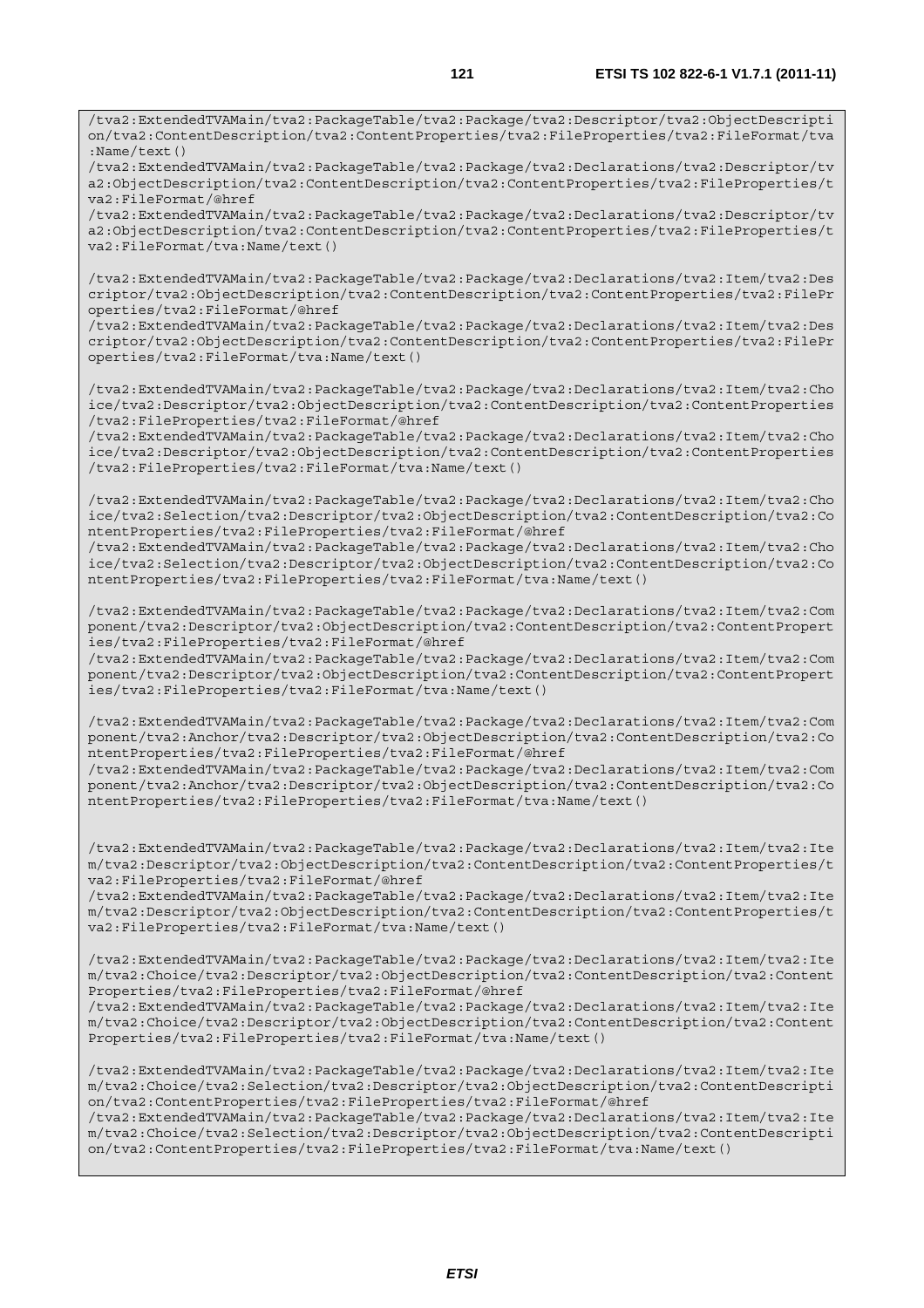entProperties/tva2:FileProperties/tva2:FileFormat/@href /tva2:ExtendedTVAMain/tva2:PackageTable/tva2:Package/tva2:Declarations/tva2:Item/tva2:Ite m/tva2:Component/tva2:Descriptor/tva2:ObjectDescription/tva2:ContentDescription/tva2:Cont entProperties/tva2:FileProperties/tva2:FileFormat/tva:Name/text()

/tva2:ExtendedTVAMain/tva2:PackageTable/tva2:Package/tva2:Declarations/tva2:Item/tva2:Ite m/tva2:Component/tva2:Anchor/tva2:Descriptor/tva2:ObjectDescription/tva2:ContentDescripti on/tva2:ContentProperties/tva2:FileProperties/tva2:FileFormat/@href

/tva2:ExtendedTVAMain/tva2:PackageTable/tva2:Package/tva2:Declarations/tva2:Item/tva2:Ite m/tva2:Component/tva2:Anchor/tva2:Descriptor/tva2:ObjectDescription/tva2:ContentDescripti on/tva2:ContentProperties/tva2:FileProperties/tva2:FileFormat/tva:Name/text()

/tva2:ExtendedTVAMain/tva2:PackageTable/tva2:Package/tva2:Declarations/tva2:Component/tva 2:Descriptor/tva2:ObjectDescription/tva2:ContentDescription/tva2:ContentProperties/tva2:F ileProperties/tva2:FileFormat/@href

/tva2:ExtendedTVAMain/tva2:PackageTable/tva2:Package/tva2:Declarations/tva2:Component/tva 2:Descriptor/tva2:ObjectDescription/tva2:ContentDescription/tva2:ContentProperties/tva2:F ileProperties/tva2:FileFormat/tva:Name/text()

/tva2:ExtendedTVAMain/tva2:PackageTable/tva2:Package/tva2:Declarations/tva2:Component/tva 2:Anchor/tva2:Descriptor/tva2:ObjectDescription/tva2:ContentDescription/tva2:ContentPrope rties/tva2:FileProperties/tva2:FileFormat/@href

/tva2:ExtendedTVAMain/tva2:PackageTable/tva2:Package/tva2:Declarations/tva2:Component/tva 2:Anchor/tva2:Descriptor/tva2:ObjectDescription/tva2:ContentDescription/tva2:ContentPrope rties/tva2:FileProperties/tva2:FileFormat/tva:Name/text()

/tva2:ExtendedTVAMain/tva2:PackageTable/tva2:Package/tva2:Declarations/tva2:Anchor/tva2:D escriptor/tva2:ObjectDescription/tva2:ContentDescription/tva2:ContentProperties/tva2:File Properties/tva2:FileFormat/@href

/tva2:ExtendedTVAMain/tva2:PackageTable/tva2:Package/tva2:Declarations/tva2:Anchor/tva2:D escriptor/tva2:ObjectDescription/tva2:ContentDescription/tva2:ContentProperties/tva2:File Properties/tva2:FileFormat/tva:Name/text()

/tva2:ExtendedTVAMain/tva2:PackageTable/tva2:Package/tva2:Item/tva2:Descriptor/tva2:Objec tDescription/tva2:ContentDescription/tva2:ContentProperties/tva2:FileProperties/tva2:File Format/@href

/tva2:ExtendedTVAMain/tva2:PackageTable/tva2:Package/tva2:Item/tva2:Descriptor/tva2:Objec tDescription/tva2:ContentDescription/tva2:ContentProperties/tva2:FileProperties/tva2:File Format/tva:Name/text()

/tva2:ExtendedTVAMain/tva2:PackageTable/tva2:Package/tva2:Item/tva2:Choice/tva2:Descripto r/tva2:ObjectDescription/tva2:ContentDescription/tva2:ContentProperties/tva2:FileProperti es/tva2:FileFormat/@href

/tva2:ExtendedTVAMain/tva2:PackageTable/tva2:Package/tva2:Item/tva2:Choice/tva2:Descripto r/tva2:ObjectDescription/tva2:ContentDescription/tva2:ContentProperties/tva2:FileProperti es/tva2:FileFormat/tva:Name/text()

/tva2:ExtendedTVAMain/tva2:PackageTable/tva2:Package/tva2:Item/tva2:Choice/tva2:Selection /tva2:Descriptor/tva2:ObjectDescription/tva2:ContentDescription/tva2:ContentProperties/tv a2:FileProperties/tva2:FileFormat/@href

/tva2:ExtendedTVAMain/tva2:PackageTable/tva2:Package/tva2:Item/tva2:Choice/tva2:Selection /tva2:Descriptor/tva2:ObjectDescription/tva2:ContentDescription/tva2:ContentProperties/tv a2:FileProperties/tva2:FileFormat/tva:Name/text()

/tva2:ExtendedTVAMain/tva2:PackageTable/tva2:Package/tva2:Item/tva2:Component/tva2:Descri ptor/tva2:ObjectDescription/tva2:ContentDescription/tva2:ContentProperties/tva2:FilePrope rties/tva2:FileFormat/@href

/tva2:ExtendedTVAMain/tva2:PackageTable/tva2:Package/tva2:Item/tva2:Component/tva2:Descri ptor/tva2:ObjectDescription/tva2:ContentDescription/tva2:ContentProperties/tva2:FilePrope rties/tva2:FileFormat/tva:Name/text()

/tva2:ExtendedTVAMain/tva2:PackageTable/tva2:Package/tva2:Item/tva2:Component/tva2:Anchor /tva2:Descriptor/tva2:ObjectDescription/tva2:ContentDescription/tva2:ContentProperties/tv a2:FileProperties/tva2:FileFormat/@href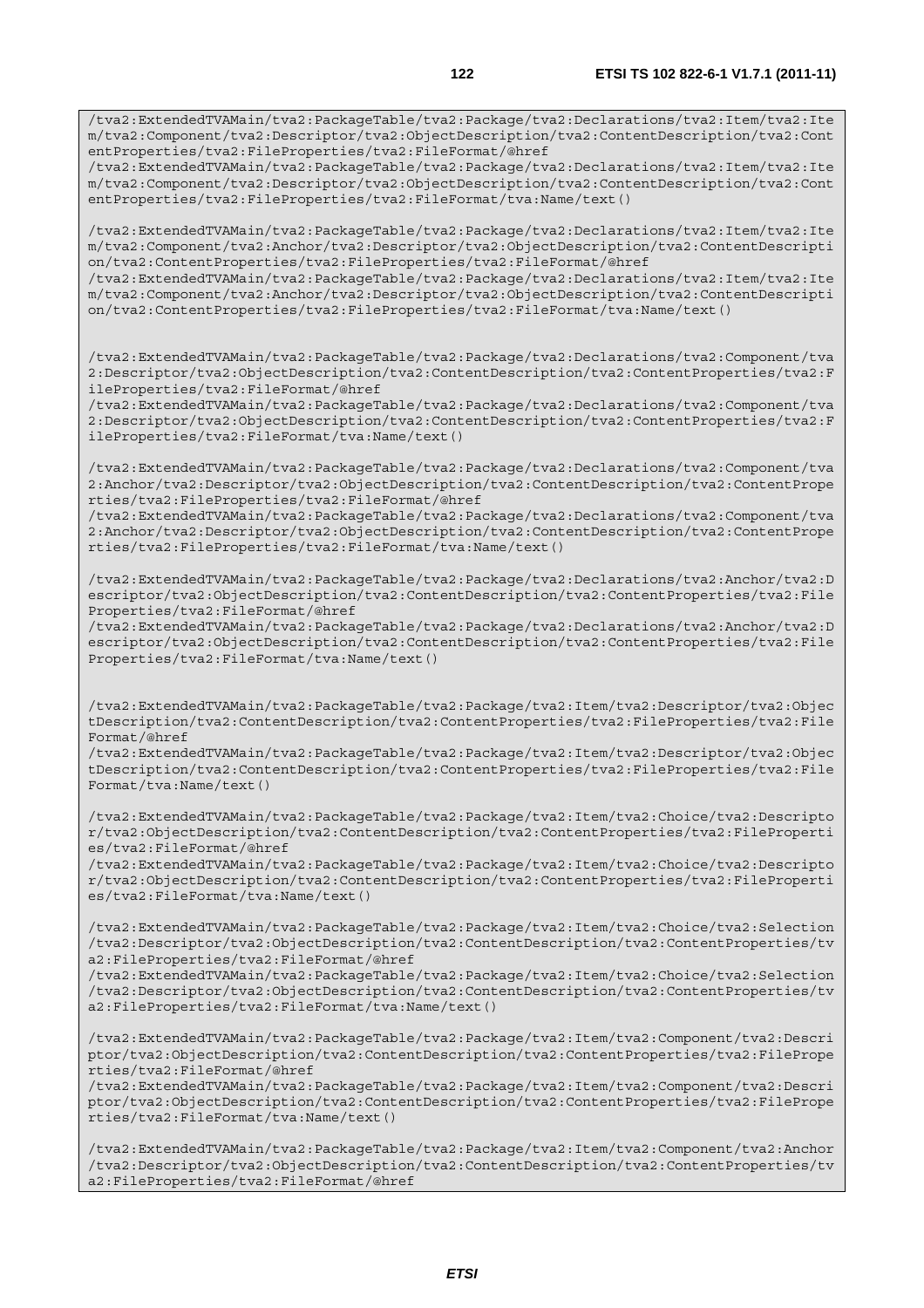/tva2:ExtendedTVAMain/tva2:PackageTable/tva2:Package/tva2:Item/tva2:Component/tva2:Anchor /tva2:Descriptor/tva2:ObjectDescription/tva2:ContentDescription/tva2:ContentProperties/tv a2:FileProperties/tva2:FileFormat/tva:Name/text()

/tva2:ExtendedTVAMain/tva2:PackageTable/tva2:Package/tva2:Item/tva2:Item/tva2:Descriptor/ tva2:ObjectDescription/tva2:ContentDescription/tva2:ContentProperties/tva2:FileProperties /tva2:FileFormat/@href

/tva2:ExtendedTVAMain/tva2:PackageTable/tva2:Package/tva2:Item/tva2:Item/tva2:Descriptor/ tva2:ObjectDescription/tva2:ContentDescription/tva2:ContentProperties/tva2:FileProperties /tva2:FileFormat/tva:Name/text()

/tva2:ExtendedTVAMain/tva2:PackageTable/tva2:Package/tva2:Item/tva2:Item/tva2:Choice/tva2 :Descriptor/tva2:ObjectDescription/tva2:ContentDescription/tva2:ContentProperties/tva2:Fi leProperties/tva2:FileFormat/@href

/tva2:ExtendedTVAMain/tva2:PackageTable/tva2:Package/tva2:Item/tva2:Item/tva2:Choice/tva2 :Descriptor/tva2:ObjectDescription/tva2:ContentDescription/tva2:ContentProperties/tva2:Fi leProperties/tva2:FileFormat/tva:Name/text()

/tva2:ExtendedTVAMain/tva2:PackageTable/tva2:Package/tva2:Item/tva2:Item/tva2:Choice/tva2 :Selection/tva2:Descriptor/tva2:ObjectDescription/tva2:ContentDescription/tva2:ContentPro perties/tva2:FileProperties/tva2:FileFormat/@href

/tva2:ExtendedTVAMain/tva2:PackageTable/tva2:Package/tva2:Item/tva2:Item/tva2:Choice/tva2 :Selection/tva2:Descriptor/tva2:ObjectDescription/tva2:ContentDescription/tva2:ContentPro perties/tva2:FileProperties/tva2:FileFormat/tva:Name/text()

/tva2:ExtendedTVAMain/tva2:PackageTable/tva2:Package/tva2:Item/tva2:Item/tva2:Component/t va2:Descriptor/tva2:ObjectDescription/tva2:ContentDescription/tva2:ContentProperties/tva2 :FileProperties/tva2:FileFormat/@href

/tva2:ExtendedTVAMain/tva2:PackageTable/tva2:Package/tva2:Item/tva2:Item/tva2:Component/t va2:Descriptor/tva2:ObjectDescription/tva2:ContentDescription/tva2:ContentProperties/tva2 :FileProperties/tva2:FileFormat/tva:Name/text()

/tva2:ExtendedTVAMain/tva2:PackageTable/tva2:Package/tva2:Item/tva2:Item/tva2:Component/t va2:Anchor/tva2:Descriptor/tva2:ObjectDescription/tva2:ContentDescription/tva2:ContentPro perties/tva2:FileProperties/tva2:FileFormat/@href

/tva2:ExtendedTVAMain/tva2:PackageTable/tva2:Package/tva2:Item/tva2:Item/tva2:Component/t va2:Anchor/tva2:Descriptor/tva2:ObjectDescription/tva2:ContentDescription/tva2:ContentPro perties/tva2:FileProperties/tva2:FileFormat/tva:Name/text()  $''$  /  $>$ 

<tns:FieldIDDefinition fieldID="FileSize" fieldDefinition="

/tva:TVAMain/tva:ProgramDescription/tva:ProgramInformationTable/tva:ProgramInformation/tv a2:ExtendedContentDescription/tva2:ContentProperties/tva2:FileProperties/tva2:FileSize/te  $xt()$ 

/tva:TVAMain/tva:ProgramDescription/tva:GroupInformationTable/tva:GroupInformation/tva2:E xtendedContentDescription/tva2:ContentProperties/tva2:FileProperties/tva2:FileSize/text() /tva2:ExtendedTVAMain/tva2:PackageTable/tva2:Package/tva2:Descriptor/tva2:ObjectDescripti on/tva2:ContentDescription/tva2:ContentProperties/tva2:FileProperties/tva2:FileSize/text( )

/tva2:ExtendedTVAMain/tva2:PackageTable/tva2:Package/tva2:Declarations/tva2:Descriptor/tv a2:ObjectDescription/tva2:ContentDescription/tva2:ContentProperties/tva2:FileProperties/t va2:FileSize/text()

/tva2:ExtendedTVAMain/tva2:PackageTable/tva2:Package/tva2:Declarations/tva2:Item/tva2:Des criptor/tva2:ObjectDescription/tva2:ContentDescription/tva2:ContentProperties/tva2:FilePr operties/tva2:FileSize/text()

/tva2:ExtendedTVAMain/tva2:PackageTable/tva2:Package/tva2:Declarations/tva2:Item/tva2:Cho ice/tva2:Descriptor/tva2:ObjectDescription/tva2:ContentDescription/tva2:ContentProperties /tva2:FileProperties/tva2:FileSize/text()

/tva2:ExtendedTVAMain/tva2:PackageTable/tva2:Package/tva2:Declarations/tva2:Item/tva2:Cho ice/tva2:Selection/tva2:Descriptor/tva2:ObjectDescription/tva2:ContentDescription/tva2:Co ntentProperties/tva2:FileProperties/tva2:FileSize/text()

/tva2:ExtendedTVAMain/tva2:PackageTable/tva2:Package/tva2:Declarations/tva2:Item/tva2:Com ponent/tva2:Descriptor/tva2:ObjectDescription/tva2:ContentDescription/tva2:ContentPropert ies/tva2:FileProperties/tva2:FileSize/text()

/tva2:ExtendedTVAMain/tva2:PackageTable/tva2:Package/tva2:Declarations/tva2:Item/tva2:Com ponent/tva2:Anchor/tva2:Descriptor/tva2:ObjectDescription/tva2:ContentDescription/tva2:Co ntentProperties/tva2:FileProperties/tva2:FileSize/text()

/tva2:ExtendedTVAMain/tva2:PackageTable/tva2:Package/tva2:Declarations/tva2:Item/tva2:Ite m/tva2:Descriptor/tva2:ObjectDescription/tva2:ContentDescription/tva2:ContentProperties/t va2:FileProperties/tva2:FileSize/text()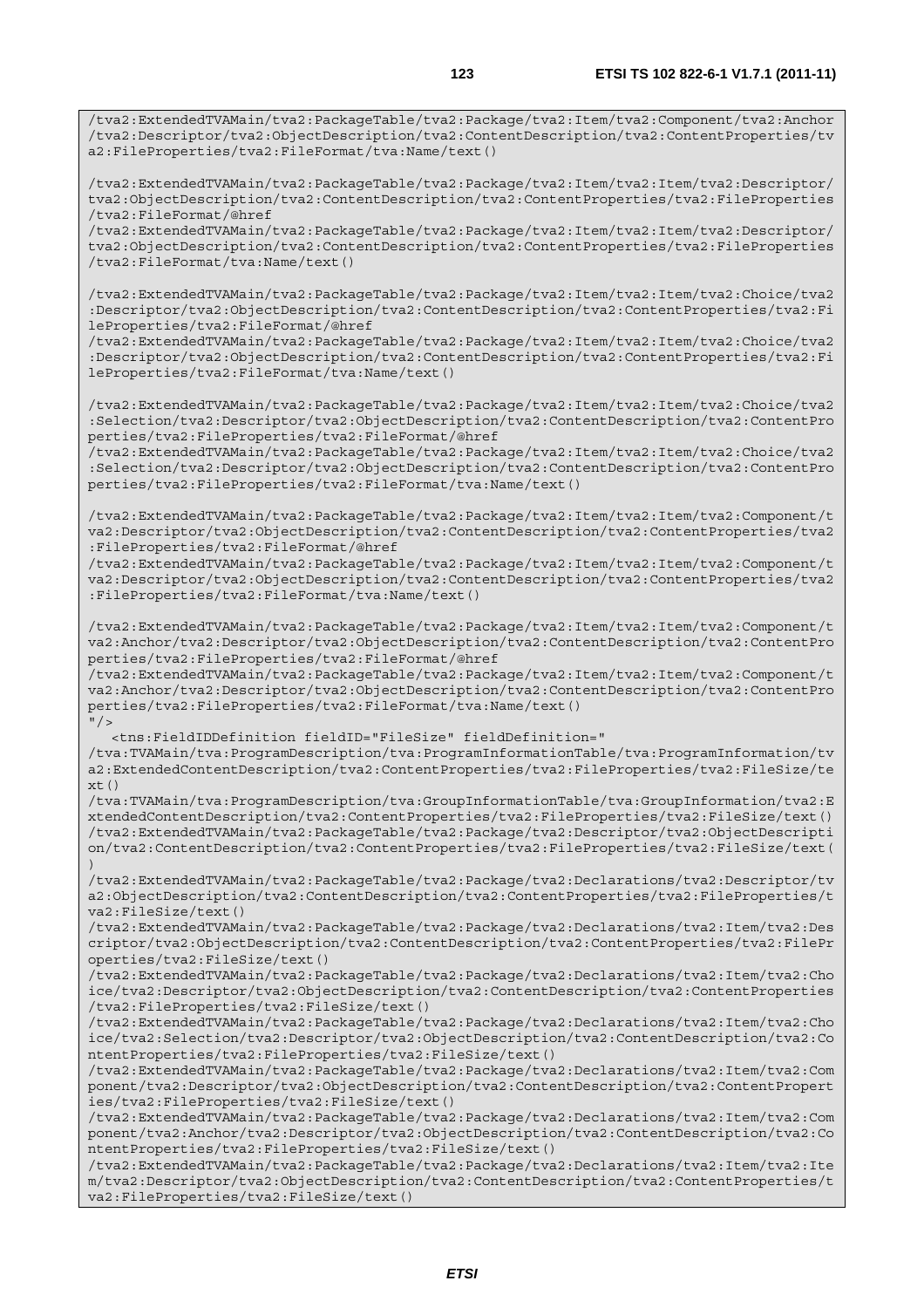/tva2:ExtendedTVAMain/tva2:PackageTable/tva2:Package/tva2:Declarations/tva2:Item/tva2:Ite m/tva2:Choice/tva2:Descriptor/tva2:ObjectDescription/tva2:ContentDescription/tva2:Content Properties/tva2:FileProperties/tva2:FileSize/text() /tva2:ExtendedTVAMain/tva2:PackageTable/tva2:Package/tva2:Declarations/tva2:Item/tva2:Ite m/tva2:Choice/tva2:Selection/tva2:Descriptor/tva2:ObjectDescription/tva2:ContentDescripti on/tva2:ContentProperties/tva2:FileProperties/tva2:FileSize/text() /tva2:ExtendedTVAMain/tva2:PackageTable/tva2:Package/tva2:Declarations/tva2:Item/tva2:Ite m/tva2:Component/tva2:Descriptor/tva2:ObjectDescription/tva2:ContentDescription/tva2:Cont entProperties/tva2:FileProperties/tva2:FileSize/text() /tva2:ExtendedTVAMain/tva2:PackageTable/tva2:Package/tva2:Declarations/tva2:Item/tva2:Ite m/tva2:Component/tva2:Anchor/tva2:Descriptor/tva2:ObjectDescription/tva2:ContentDescripti on/tva2:ContentProperties/tva2:FileProperties/tva2:FileSize/text() /tva2:ExtendedTVAMain/tva2:PackageTable/tva2:Package/tva2:Declarations/tva2:Component/tva 2:Descriptor/tva2:ObjectDescription/tva2:ContentDescription/tva2:ContentProperties/tva2:F ileProperties/tva2:FileSize/text() /tva2:ExtendedTVAMain/tva2:PackageTable/tva2:Package/tva2:Declarations/tva2:Component/tva 2:Anchor/tva2:Descriptor/tva2:ObjectDescription/tva2:ContentDescription/tva2:ContentPrope rties/tva2:FileProperties/tva2:FileSize/text() /tva2:ExtendedTVAMain/tva2:PackageTable/tva2:Package/tva2:Declarations/tva2:Anchor/tva2:D escriptor/tva2:ObjectDescription/tva2:ContentDescription/tva2:ContentProperties/tva2:File Properties/tva2:FileSize/text() /tva2:ExtendedTVAMain/tva2:PackageTable/tva2:Package/tva2:Item/tva2:Descriptor/tva2:Objec tDescription/tva2:ContentDescription/tva2:ContentProperties/tva2:FileProperties/tva2:File Size/text() /tva2:ExtendedTVAMain/tva2:PackageTable/tva2:Package/tva2:Item/tva2:Choice/tva2:Descripto r/tva2:ObjectDescription/tva2:ContentDescription/tva2:ContentProperties/tva2:FileProperti es/tva2:FileSize/text() /tva2:ExtendedTVAMain/tva2:PackageTable/tva2:Package/tva2:Item/tva2:Choice/tva2:Selection /tva2:Descriptor/tva2:ObjectDescription/tva2:ContentDescription/tva2:ContentProperties/tv a2:FileProperties/tva2:FileSize/text() /tva2:ExtendedTVAMain/tva2:PackageTable/tva2:Package/tva2:Item/tva2:Component/tva2:Descri ptor/tva2:ObjectDescription/tva2:ContentDescription/tva2:ContentProperties/tva2:FilePrope rties/tva2:FileSize/text() /tva2:ExtendedTVAMain/tva2:PackageTable/tva2:Package/tva2:Item/tva2:Component/tva2:Anchor /tva2:Descriptor/tva2:ObjectDescription/tva2:ContentDescription/tva2:ContentProperties/tv a2:FileProperties/tva2:FileSize/text() /tva2:ExtendedTVAMain/tva2:PackageTable/tva2:Package/tva2:Item/tva2:Item/tva2:Descriptor/ tva2:ObjectDescription/tva2:ContentDescription/tva2:ContentProperties/tva2:FileProperties /tva2:FileSize/text() /tva2:ExtendedTVAMain/tva2:PackageTable/tva2:Package/tva2:Item/tva2:Item/tva2:Choice/tva2 :Descriptor/tva2:ObjectDescription/tva2:ContentDescription/tva2:ContentProperties/tva2:Fi leProperties/tva2:FileSize/text() /tva2:ExtendedTVAMain/tva2:PackageTable/tva2:Package/tva2:Item/tva2:Item/tva2:Choice/tva2 :Selection/tva2:Descriptor/tva2:ObjectDescription/tva2:ContentDescription/tva2:ContentPro perties/tva2:FileProperties/tva2:FileSize/text() /tva2:ExtendedTVAMain/tva2:PackageTable/tva2:Package/tva2:Item/tva2:Item/tva2:Component/t va2:Descriptor/tva2:ObjectDescription/tva2:ContentDescription/tva2:ContentProperties/tva2 :FileProperties/tva2:FileSize/text() /tva2:ExtendedTVAMain/tva2:PackageTable/tva2:Package/tva2:Item/tva2:Item/tva2:Component/t va2:Anchor/tva2:Descriptor/tva2:ObjectDescription/tva2:ContentDescription/tva2:ContentPro perties/tva2:FileProperties/tva2:FileSize/text()  $"$  />  $\lt$  ! ######################################################################################## --> <!-- fieldID for ContentAttributes/ContextAttributes in Package -->  $\lt$  !  $-$ ######################################################################################## -->  $<$ ! --######################################################################################## --> <!-- fieldID for AudioContent in Package --> <!-- AudioContent is new one. AudioCoding and AudioChannels are refined -->  $\lt$  !  $-$ ######################################################################################## -->

<tns:FieldIDDefinition fieldID="AudioContent" fieldDefinition="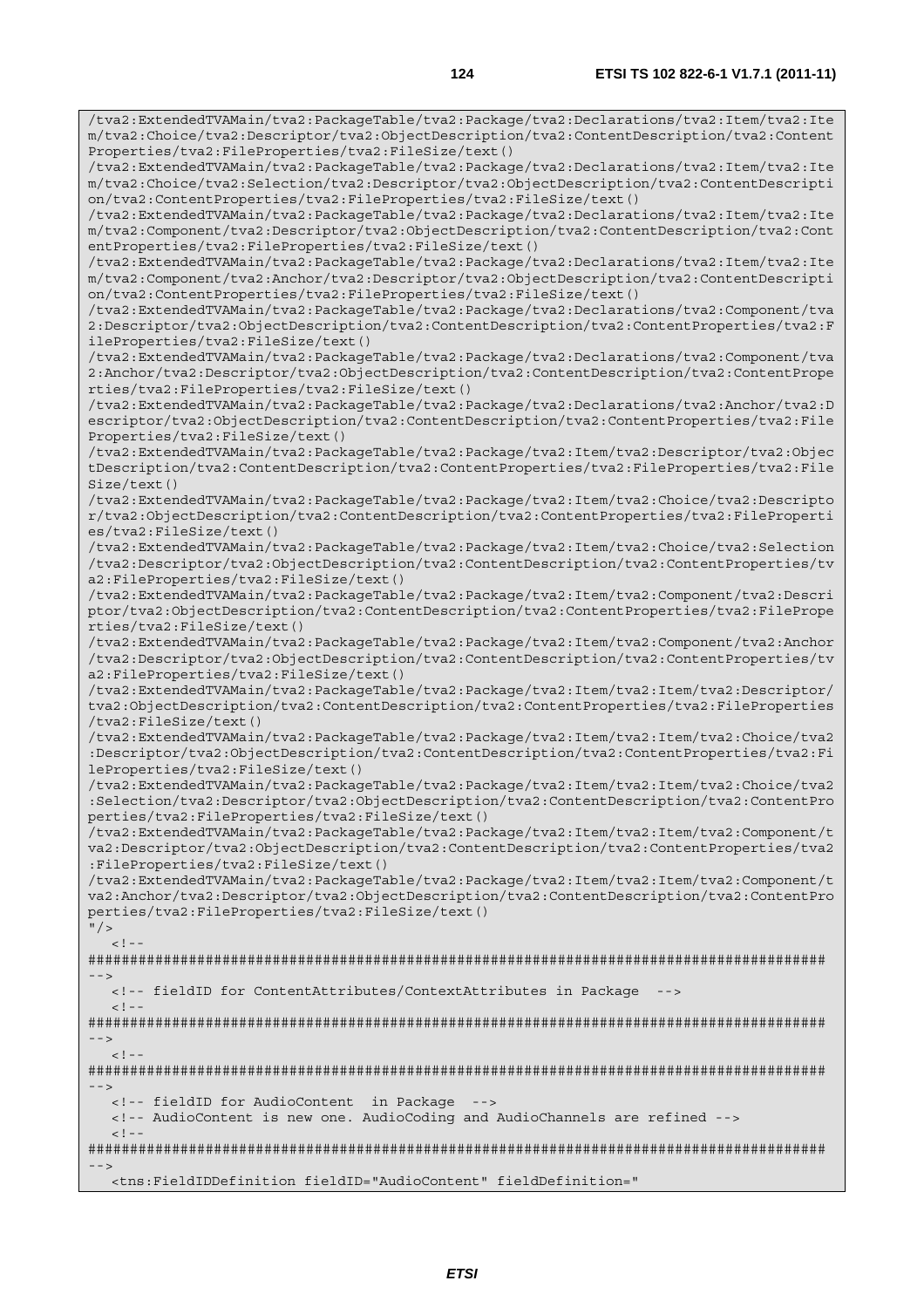/tva:TVAMain/tva:ProgramDescription/tva:ProgramInformationTable/tva:ProgramInformation/tv a2:ExtendedContentDescription/tva2:ContentProperties/tva2:AudioAttributes /tva:TVAMain/tva:ProgramDescription/tva:GroupInformationTable/tva:GroupInformation/tva2:E

xtendedContentDescription/tva2:ContentProperties/tva2:AudioAttributes

/tva2:ExtendedTVAMain/tva2:PackageTable/tva2:Package/tva2:Descriptor/tva2:ObjectDescripti on/tva2:ContentDescription/tva2:ContentProperties/tva2:AudioAttributes

/tva2:ExtendedTVAMain/tva2:PackageTable/tva2:Package/tva2:Declarations/tva2:Descriptor/tv a2:ObjectDescription/tva2:ContentDescription/tva2:ContentProperties/tva2:AudioAttributes

/tva2:ExtendedTVAMain/tva2:PackageTable/tva2:Package/tva2:Declarations/tva2:Item/tva2:Des criptor/tva2:ObjectDescription/tva2:ContentDescription/tva2:ContentProperties/tva2:AudioA ttributes

/tva2:ExtendedTVAMain/tva2:PackageTable/tva2:Package/tva2:Declarations/tva2:Item/tva2:Cho ice/tva2:Descriptor/tva2:ObjectDescription/tva2:ContentDescription/tva2:ContentProperties /tva2:AudioAttributes

/tva2:ExtendedTVAMain/tva2:PackageTable/tva2:Package/tva2:Declarations/tva2:Item/tva2:Cho ice/tva2:Selection/tva2:Descriptor/tva2:ObjectDescription/tva2:ContentDescription/tva2:Co ntentProperties/tva2:AudioAttributes

/tva2:ExtendedTVAMain/tva2:PackageTable/tva2:Package/tva2:Declarations/tva2:Item/tva2:Com ponent/tva2:Descriptor/tva2:ObjectDescription/tva2:ContentDescription/tva2:ContentPropert ies/tva2:AudioAttributes

/tva2:ExtendedTVAMain/tva2:PackageTable/tva2:Package/tva2:Declarations/tva2:Item/tva2:Com ponent/tva2:Anchor/tva2:Descriptor/tva2:ObjectDescription/tva2:ContentDescription/tva2:Co ntentProperties/tva2:AudioAttributes

/tva2:ExtendedTVAMain/tva2:PackageTable/tva2:Package/tva2:Declarations/tva2:Item/tva2:Ite m/tva2:Descriptor/tva2:ObjectDescription/tva2:ContentDescription/tva2:ContentProperties/t va2:AudioAttributes

/tva2:ExtendedTVAMain/tva2:PackageTable/tva2:Package/tva2:Declarations/tva2:Item/tva2:Ite m/tva2:Choice/tva2:Descriptor/tva2:ObjectDescription/tva2:ContentDescription/tva2:Content Properties/tva2:AudioAttributes

/tva2:ExtendedTVAMain/tva2:PackageTable/tva2:Package/tva2:Declarations/tva2:Item/tva2:Ite m/tva2:Choice/tva2:Selection/tva2:Descriptor/tva2:ObjectDescription/tva2:ContentDescripti on/tva2:ContentProperties/tva2:AudioAttributes

/tva2:ExtendedTVAMain/tva2:PackageTable/tva2:Package/tva2:Declarations/tva2:Item/tva2:Ite m/tva2:Component/tva2:Descriptor/tva2:ObjectDescription/tva2:ContentDescription/tva2:Cont entProperties/tva2:AudioAttributes

/tva2:ExtendedTVAMain/tva2:PackageTable/tva2:Package/tva2:Declarations/tva2:Item/tva2:Ite m/tva2:Component/tva2:Anchor/tva2:Descriptor/tva2:ObjectDescription/tva2:ContentDescripti on/tva2:ContentProperties/tva2:AudioAttributes

/tva2:ExtendedTVAMain/tva2:PackageTable/tva2:Package/tva2:Declarations/tva2:Component/tva 2:Descriptor/tva2:ObjectDescription/tva2:ContentDescription/tva2:ContentProperties/tva2:A udioAttributes

/tva2:ExtendedTVAMain/tva2:PackageTable/tva2:Package/tva2:Declarations/tva2:Component/tva 2:Anchor/tva2:Descriptor/tva2:ObjectDescription/tva2:ContentDescription/tva2:ContentPrope rties/tva2:AudioAttributes

/tva2:ExtendedTVAMain/tva2:PackageTable/tva2:Package/tva2:Declarations/tva2:Anchor/tva2:D escriptor/tva2:ObjectDescription/tva2:ContentDescription/tva2:ContentProperties/tva2:Audi oAttributes

/tva2:ExtendedTVAMain/tva2:PackageTable/tva2:Package/tva2:Item/tva2:Descriptor/tva2:Objec tDescription/tva2:ContentDescription/tva2:ContentProperties/tva2:AudioAttributes /tva2:ExtendedTVAMain/tva2:PackageTable/tva2:Package/tva2:Item/tva2:Choice/tva2:Descripto

r/tva2:ObjectDescription/tva2:ContentDescription/tva2:ContentProperties/tva2:AudioAttribu tes

/tva2:ExtendedTVAMain/tva2:PackageTable/tva2:Package/tva2:Item/tva2:Choice/tva2:Selection /tva2:Descriptor/tva2:ObjectDescription/tva2:ContentDescription/tva2:ContentProperties/tv a2:AudioAttributes

/tva2:ExtendedTVAMain/tva2:PackageTable/tva2:Package/tva2:Item/tva2:Component/tva2:Descri ptor/tva2:ObjectDescription/tva2:ContentDescription/tva2:ContentProperties/tva2:AudioAttr ibutes

/tva2:ExtendedTVAMain/tva2:PackageTable/tva2:Package/tva2:Item/tva2:Component/tva2:Anchor /tva2:Descriptor/tva2:ObjectDescription/tva2:ContentDescription/tva2:ContentProperties/tv  $a2 \cdot \Delta u \cdot \Delta t + r \cdot \Delta u + \Delta s$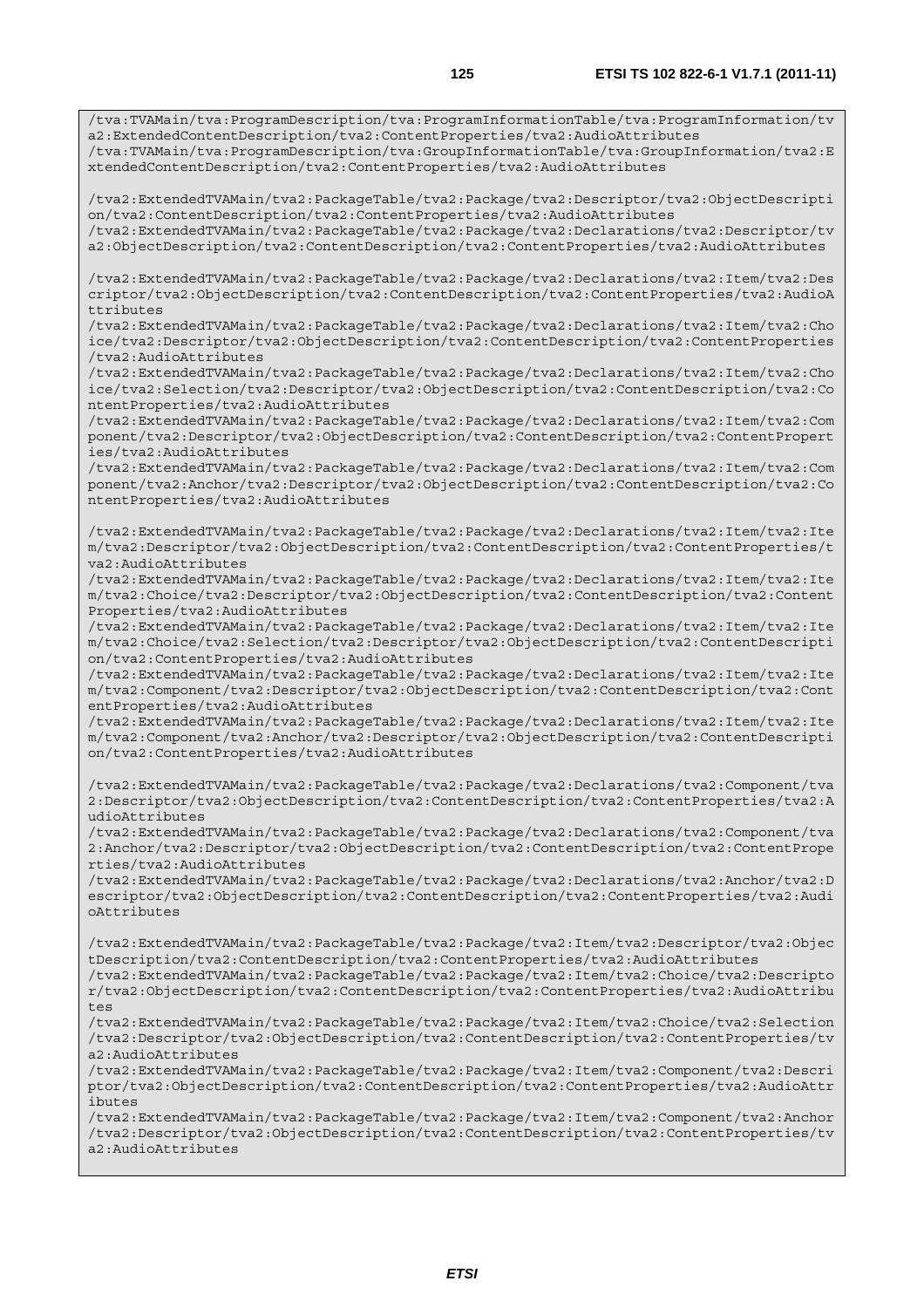/tva2:ExtendedTVAMain/tva2:PackageTable/tva2:Package/tva2:Item/tva2:Item/tva2:Descriptor/ tva2:ObjectDescription/tva2:ContentDescription/tva2:ContentProperties/tva2:AudioAttribute s /tva2:ExtendedTVAMain/tva2:PackageTable/tva2:Package/tva2:Item/tva2:Item/tva2:Choice/tva2 :Descriptor/tva2:ObjectDescription/tva2:ContentDescription/tva2:ContentProperties/tva2:Au dioAttributes /tva2:ExtendedTVAMain/tva2:PackageTable/tva2:Package/tva2:Item/tva2:Item/tva2:Choice/tva2 :Selection/tva2:Descriptor/tva2:ObjectDescription/tva2:ContentDescription/tva2:ContentPro perties/tva2:AudioAttributes /tva2:ExtendedTVAMain/tva2:PackageTable/tva2:Package/tva2:Item/tva2:Item/tva2:Component/t va2:Descriptor/tva2:ObjectDescription/tva2:ContentDescription/tva2:ContentProperties/tva2 :AudioAttributes /tva2:ExtendedTVAMain/tva2:PackageTable/tva2:Package/tva2:Item/tva2:Item/tva2:Component/t va2:Anchor/tva2:Descriptor/tva2:ObjectDescription/tva2:ContentDescription/tva2:ContentPro perties/tva2:AudioAttributes  $"$  / >  $\geq$   $\frac{1}{2}$ ######################################################################################## --> <!-- fieldID for VideoContent in Package --> <!-- VideoContent is new one. VideoAspectRatio field is refined -->  $<$ ! --######################################################################################## --> <tns:FieldIDDefinition fieldID="VideoContent" fieldDefinition=" /tva:TVAMain/tva:ProgramDescription/tva:ProgramInformationTable/tva:ProgramInformation/tv a2:ExtendedContentDescription/tva2:ContentProperties/tva2:VideoAttributes /tva:TVAMain/tva:ProgramDescription/tva:GroupInformationTable/tva:GroupInformation/tva2:E xtendedContentDescription/tva2:ContentProperties/tva2:VideoAttributes /tva2:ExtendedTVAMain/tva2:PackageTable/tva2:Package/tva2:Descriptor/tva2:ObjectDescripti on/tva2:ContentDescription/tva2:ContentProperties/tva2:VideoAttributes /tva2:ExtendedTVAMain/tva2:PackageTable/tva2:Package/tva2:Declarations/tva2:Descriptor/tv a2:ObjectDescription/tva2:ContentDescription/tva2:ContentProperties/tva2:VideoAttributes /tva2:ExtendedTVAMain/tva2:PackageTable/tva2:Package/tva2:Declarations/tva2:Item/tva2:Des criptor/tva2:ObjectDescription/tva2:ContentDescription/tva2:ContentProperties/tva2:VideoA ttributes /tva2:ExtendedTVAMain/tva2:PackageTable/tva2:Package/tva2:Declarations/tva2:Item/tva2:Cho ice/tva2:Descriptor/tva2:ObjectDescription/tva2:ContentDescription/tva2:ContentProperties /tva2:VideoAttributes /tva2:ExtendedTVAMain/tva2:PackageTable/tva2:Package/tva2:Declarations/tva2:Item/tva2:Cho ice/tva2:Selection/tva2:Descriptor/tva2:ObjectDescription/tva2:ContentDescription/tva2:Co ntentProperties/tva2:VideoAttributes /tva2:ExtendedTVAMain/tva2:PackageTable/tva2:Package/tva2:Declarations/tva2:Item/tva2:Com ponent/tva2:Descriptor/tva2:ObjectDescription/tva2:ContentDescription/tva2:ContentPropert ies/tva2:VideoAttributes /tva2:ExtendedTVAMain/tva2:PackageTable/tva2:Package/tva2:Declarations/tva2:Item/tva2:Com ponent/tva2:Anchor/tva2:Descriptor/tva2:ObjectDescription/tva2:ContentDescription/tva2:Co ntentProperties/tva2:VideoAttributes /tva2:ExtendedTVAMain/tva2:PackageTable/tva2:Package/tva2:Declarations/tva2:Item/tva2:Ite m/tva2:Descriptor/tva2:ObjectDescription/tva2:ContentDescription/tva2:ContentProperties/t va2:VideoAttributes /tva2:ExtendedTVAMain/tva2:PackageTable/tva2:Package/tva2:Declarations/tva2:Item/tva2:Ite m/tva2:Choice/tva2:Descriptor/tva2:ObjectDescription/tva2:ContentDescription/tva2:Content Properties/tva2:VideoAttributes /tva2:ExtendedTVAMain/tva2:PackageTable/tva2:Package/tva2:Declarations/tva2:Item/tva2:Ite m/tva2:Choice/tva2:Selection/tva2:Descriptor/tva2:ObjectDescription/tva2:ContentDescripti on/tva2:ContentProperties/tva2:VideoAttributes /tva2:ExtendedTVAMain/tva2:PackageTable/tva2:Package/tva2:Declarations/tva2:Item/tva2:Ite m/tva2:Component/tva2:Descriptor/tva2:ObjectDescription/tva2:ContentDescription/tva2:Cont entProperties/tva2:VideoAttributes /tva2:ExtendedTVAMain/tva2:PackageTable/tva2:Package/tva2:Declarations/tva2:Item/tva2:Ite m/tva2:Component/tva2:Anchor/tva2:Descriptor/tva2:ObjectDescription/tva2:ContentDescripti

on/tva2:ContentProperties/tva2:VideoAttributes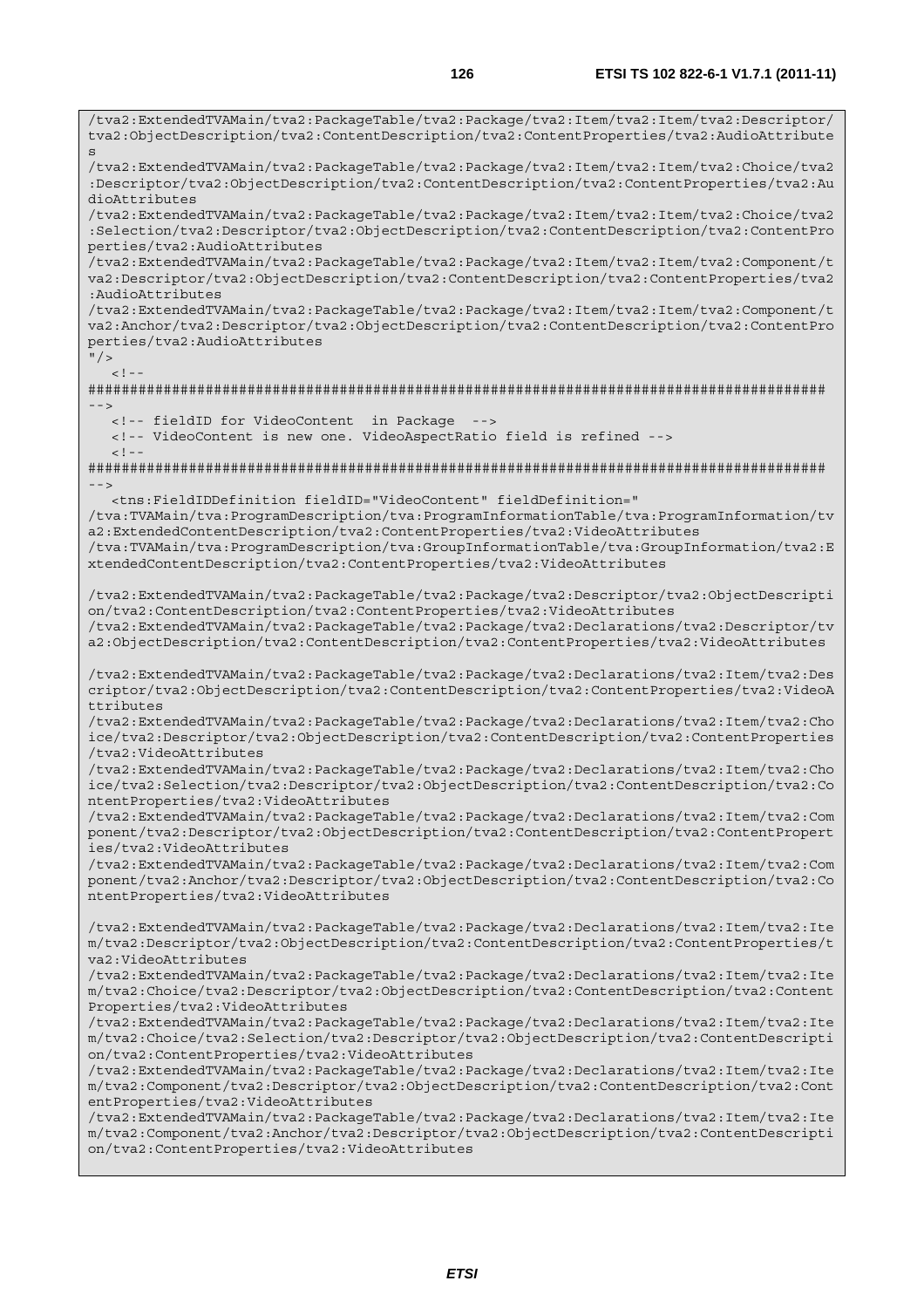/tva2:ExtendedTVAMain/tva2:PackageTable/tva2:Package/tva2:Declarations/tva2:Component/tva 2:Descriptor/tva2:ObjectDescription/tva2:ContentDescription/tva2:ContentProperties/tva2:V ideoAttributes /tva2:ExtendedTVAMain/tva2:PackageTable/tva2:Package/tva2:Declarations/tva2:Component/tva 2:Anchor/tva2:Descriptor/tva2:ObjectDescription/tva2:ContentDescription/tva2:ContentPrope rties/tva2:VideoAttributes /tva2:ExtendedTVAMain/tva2:PackageTable/tva2:Package/tva2:Declarations/tva2:Anchor/tva2:D escriptor/tva2:ObjectDescription/tva2:ContentDescription/tva2:ContentProperties/tva2:Vide oAttributes /tva2:ExtendedTVAMain/tva2:PackageTable/tva2:Package/tva2:Item/tva2:Descriptor/tva2:Objec tDescription/tva2:ContentDescription/tva2:ContentProperties/tva2:VideoAttributes /tva2:ExtendedTVAMain/tva2:PackageTable/tva2:Package/tva2:Item/tva2:Choice/tva2:Descripto r/tva2:ObjectDescription/tva2:ContentDescription/tva2:ContentProperties/tva2:VideoAttribu tes /tva2:ExtendedTVAMain/tva2:PackageTable/tva2:Package/tva2:Item/tva2:Choice/tva2:Selection /tva2:Descriptor/tva2:ObjectDescription/tva2:ContentDescription/tva2:ContentProperties/tv a2:VideoAttributes /tva2:ExtendedTVAMain/tva2:PackageTable/tva2:Package/tva2:Item/tva2:Component/tva2:Descri ptor/tva2:ObjectDescription/tva2:ContentDescription/tva2:ContentProperties/tva2:VideoAttr ibutes /tva2:ExtendedTVAMain/tva2:PackageTable/tva2:Package/tva2:Item/tva2:Component/tva2:Anchor /tva2:Descriptor/tva2:ObjectDescription/tva2:ContentDescription/tva2:ContentProperties/tv a2:VideoAttributes /tva2:ExtendedTVAMain/tva2:PackageTable/tva2:Package/tva2:Item/tva2:Item/tva2:Descriptor/ tva2:ObjectDescription/tva2:ContentDescription/tva2:ContentProperties/tva2:VideoAttribute s /tva2:ExtendedTVAMain/tva2:PackageTable/tva2:Package/tva2:Item/tva2:Item/tva2:Choice/tva2 :Descriptor/tva2:ObjectDescription/tva2:ContentDescription/tva2:ContentProperties/tva2:Vi deoAttributes /tva2:ExtendedTVAMain/tva2:PackageTable/tva2:Package/tva2:Item/tva2:Item/tva2:Choice/tva2 :Selection/tva2:Descriptor/tva2:ObjectDescription/tva2:ContentDescription/tva2:ContentPro perties/tva2:VideoAttributes /tva2:ExtendedTVAMain/tva2:PackageTable/tva2:Package/tva2:Item/tva2:Item/tva2:Component/t va2:Descriptor/tva2:ObjectDescription/tva2:ContentDescription/tva2:ContentProperties/tva2 :VideoAttributes /tva2:ExtendedTVAMain/tva2:PackageTable/tva2:Package/tva2:Item/tva2:Item/tva2:Component/t va2:Anchor/tva2:Descriptor/tva2:ObjectDescription/tva2:ContentDescription/tva2:ContentPro perties/tva2:VideoAttributes  $"$  />  $\geq$   $\geq$ ######################################################################################## --> <!-- fieldID for StillImageContent in Package --> <!-- StillImageContent, StillImageWidth and StillImageHeight -->  $<$ ! --######################################################################################## --> <tns:FieldIDDefinition fieldID="StillImageContent" fieldDefinition=" /tva:TVAMain/tva:ProgramDescription/tva:ProgramInformationTable/tva:ProgramInformation/tv a2:ExtendedContentDescription/tva2:ContentProperties/tva2:StillImageContentAttributes /tva:TVAMain/tva:ProgramDescription/tva:GroupInformationTable/tva:GroupInformation/tva2:E xtendedContentDescription/tva2:ContentProperties/tva2:StillImageContentAttributes /tva2:ExtendedTVAMain/tva2:PackageTable/tva2:Package/tva2:Descriptor/tva2:ObjectDescripti on/tva2:ContentDescription/tva2:ContentProperties/tva2:StillImageContentAttributes /tva2:ExtendedTVAMain/tva2:PackageTable/tva2:Package/tva2:Declarations/tva2:Descriptor/tv a2:ObjectDescription/tva2:ContentDescription/tva2:ContentProperties/tva2:StillImageConten tAttributes /tva2:ExtendedTVAMain/tva2:PackageTable/tva2:Package/tva2:Declarations/tva2:Item/tva2:Des criptor/tva2:ObjectDescription/tva2:ContentDescription/tva2:ContentProperties/tva2:StillI mageContentAttributes /tva2:ExtendedTVAMain/tva2:PackageTable/tva2:Package/tva2:Declarations/tva2:Item/tva2:Cho

ice/tva2:Descriptor/tva2:ObjectDescription/tva2:ContentDescription/tva2:ContentProperties /tva2:StillImageContentAttributes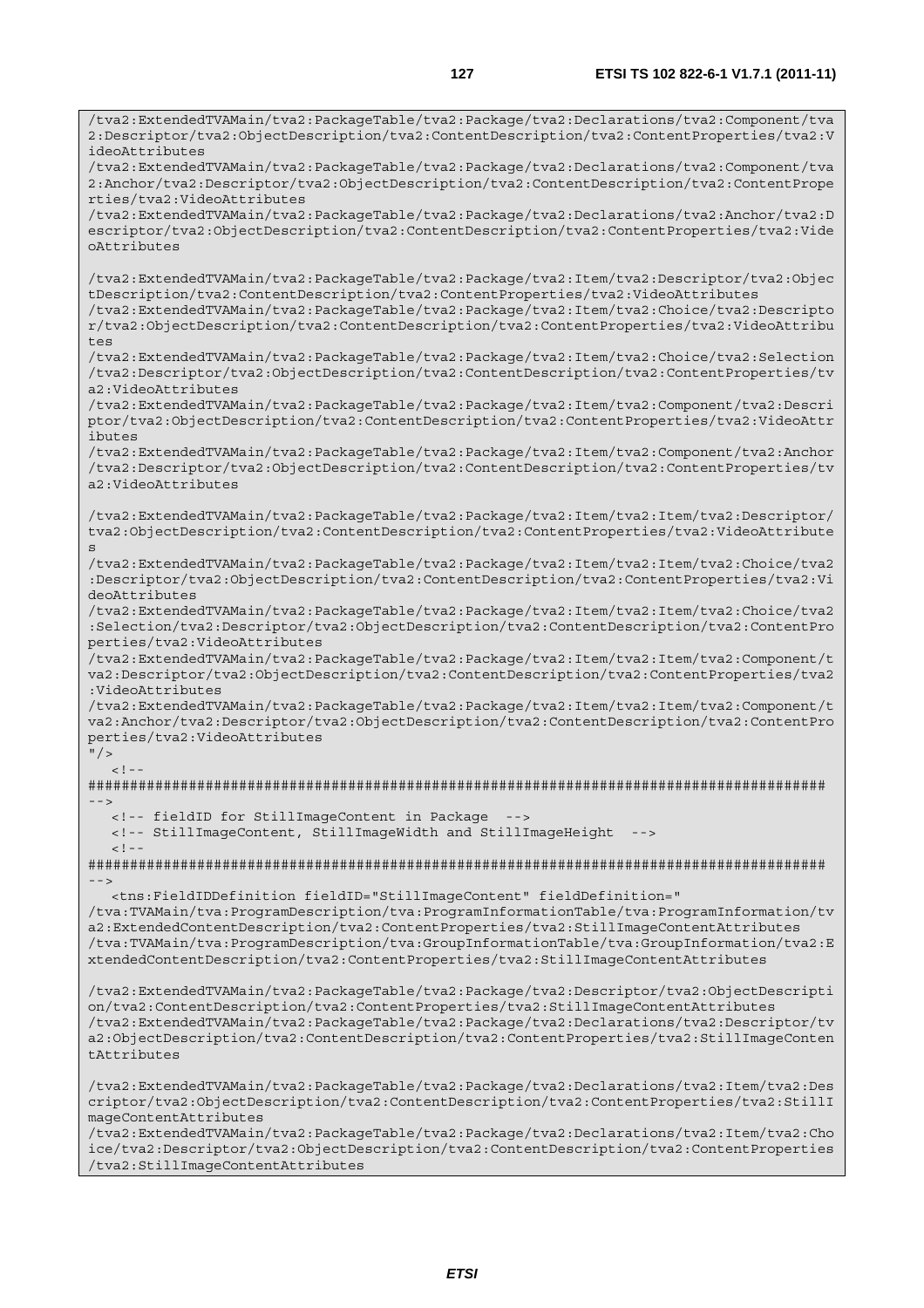/tva2:ExtendedTVAMain/tva2:PackageTable/tva2:Package/tva2:Declarations/tva2:Item/tva2:Cho ice/tva2:Selection/tva2:Descriptor/tva2:ObjectDescription/tva2:ContentDescription/tva2:Co ntentProperties/tva2:StillImageContentAttributes

/tva2:ExtendedTVAMain/tva2:PackageTable/tva2:Package/tva2:Declarations/tva2:Item/tva2:Com ponent/tva2:Descriptor/tva2:ObjectDescription/tva2:ContentDescription/tva2:ContentPropert ies/tva2:StillImageContentAttributes

/tva2:ExtendedTVAMain/tva2:PackageTable/tva2:Package/tva2:Declarations/tva2:Item/tva2:Com ponent/tva2:Anchor/tva2:Descriptor/tva2:ObjectDescription/tva2:ContentDescription/tva2:Co ntentProperties/tva2:StillImageContentAttributes

/tva2:ExtendedTVAMain/tva2:PackageTable/tva2:Package/tva2:Declarations/tva2:Item/tva2:Ite m/tva2:Descriptor/tva2:ObjectDescription/tva2:ContentDescription/tva2:ContentProperties/t va2:StillImageContentAttributes

/tva2:ExtendedTVAMain/tva2:PackageTable/tva2:Package/tva2:Declarations/tva2:Item/tva2:Ite m/tva2:Choice/tva2:Descriptor/tva2:ObjectDescription/tva2:ContentDescription/tva2:Content Properties/tva2:StillImageContentAttributes

/tva2:ExtendedTVAMain/tva2:PackageTable/tva2:Package/tva2:Declarations/tva2:Item/tva2:Ite m/tva2:Choice/tva2:Selection/tva2:Descriptor/tva2:ObjectDescription/tva2:ContentDescripti on/tva2:ContentProperties/tva2:StillImageContentAttributes

/tva2:ExtendedTVAMain/tva2:PackageTable/tva2:Package/tva2:Declarations/tva2:Item/tva2:Ite m/tva2:Component/tva2:Descriptor/tva2:ObjectDescription/tva2:ContentDescription/tva2:Cont entProperties/tva2:StillImageContentAttributes

/tva2:ExtendedTVAMain/tva2:PackageTable/tva2:Package/tva2:Declarations/tva2:Item/tva2:Ite m/tva2:Component/tva2:Anchor/tva2:Descriptor/tva2:ObjectDescription/tva2:ContentDescripti on/tva2:ContentProperties/tva2:StillImageContentAttributes

/tva2:ExtendedTVAMain/tva2:PackageTable/tva2:Package/tva2:Declarations/tva2:Component/tva 2:Descriptor/tva2:ObjectDescription/tva2:ContentDescription/tva2:ContentProperties/tva2:S tillImageContentAttributes

/tva2:ExtendedTVAMain/tva2:PackageTable/tva2:Package/tva2:Declarations/tva2:Component/tva 2:Anchor/tva2:Descriptor/tva2:ObjectDescription/tva2:ContentDescription/tva2:ContentPrope rties/tva2:StillImageContentAttributes

/tva2:ExtendedTVAMain/tva2:PackageTable/tva2:Package/tva2:Declarations/tva2:Anchor/tva2:D escriptor/tva2:ObjectDescription/tva2:ContentDescription/tva2:ContentProperties/tva2:Stil lImageContentAttributes

/tva2:ExtendedTVAMain/tva2:PackageTable/tva2:Package/tva2:Item/tva2:Descriptor/tva2:Objec tDescription/tva2:ContentDescription/tva2:ContentProperties/tva2:StillImageContentAttribu tes

/tva2:ExtendedTVAMain/tva2:PackageTable/tva2:Package/tva2:Item/tva2:Choice/tva2:Descripto r/tva2:ObjectDescription/tva2:ContentDescription/tva2:ContentProperties/tva2:StillImageCo ntentAttributes

/tva2:ExtendedTVAMain/tva2:PackageTable/tva2:Package/tva2:Item/tva2:Choice/tva2:Selection /tva2:Descriptor/tva2:ObjectDescription/tva2:ContentDescription/tva2:ContentProperties/tv a2:StillImageContentAttributes

/tva2:ExtendedTVAMain/tva2:PackageTable/tva2:Package/tva2:Item/tva2:Component/tva2:Descri ptor/tva2:ObjectDescription/tva2:ContentDescription/tva2:ContentProperties/tva2:StillImag eContentAttributes

/tva2:ExtendedTVAMain/tva2:PackageTable/tva2:Package/tva2:Item/tva2:Component/tva2:Anchor /tva2:Descriptor/tva2:ObjectDescription/tva2:ContentDescription/tva2:ContentProperties/tv a2:StillImageContentAttributes

/tva2:ExtendedTVAMain/tva2:PackageTable/tva2:Package/tva2:Item/tva2:Item/tva2:Descriptor/ tva2:ObjectDescription/tva2:ContentDescription/tva2:ContentProperties/tva2:StillImageCont entAttributes

/tva2:ExtendedTVAMain/tva2:PackageTable/tva2:Package/tva2:Item/tva2:Item/tva2:Choice/tva2 :Descriptor/tva2:ObjectDescription/tva2:ContentDescription/tva2:ContentProperties/tva2:St illImageContentAttributes

/tva2:ExtendedTVAMain/tva2:PackageTable/tva2:Package/tva2:Item/tva2:Item/tva2:Choice/tva2 :Selection/tva2:Descriptor/tva2:ObjectDescription/tva2:ContentDescription/tva2:ContentPro perties/tva2:StillImageContentAttributes

/tva2:ExtendedTVAMain/tva2:PackageTable/tva2:Package/tva2:Item/tva2:Item/tva2:Component/t va2:Descriptor/tva2:ObjectDescription/tva2:ContentDescription/tva2:ContentProperties/tva2 :StillImageContentAttributes

/tva2:ExtendedTVAMain/tva2:PackageTable/tva2:Package/tva2:Item/tva2:Item/tva2:Component/t va2:Anchor/tva2:Descriptor/tva2:ObjectDescription/tva2:ContentDescription/tva2:ContentPro perties/tva2:StillImageContentAttributes  $"$  / >

<tns:FieldIDDefinition fieldID="StillImageWidth" fieldDefinition="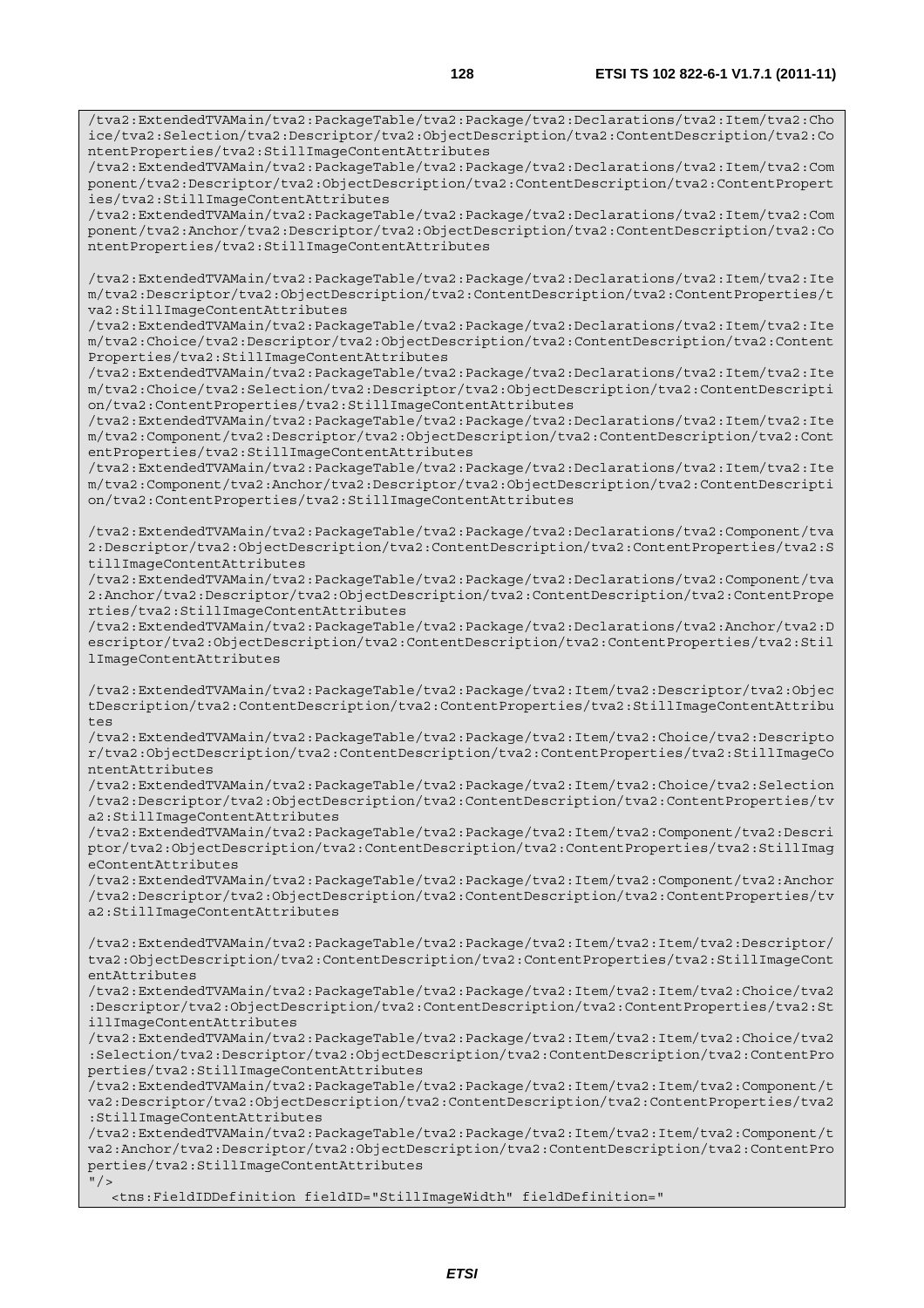/tva:TVAMain/tva:ProgramDescription/tva:ProgramInformationTable/tva:ProgramInformation/tv a2:ExtendedContentDescription/tva2:ContentProperties/tva2:StillImageContentAttributes/tva 2:Width/text()

/tva:TVAMain/tva:ProgramDescription/tva:GroupInformationTable/tva:GroupInformation/tva2:E xtendedContentDescription/tva2:ContentProperties/tva2:StillImageContentAttributes/tva2:Wi dth/text()

/tva2:ExtendedTVAMain/tva2:PackageTable/tva2:Package/tva2:Descriptor/tva2:ObjectDescripti on/tva2:ContentDescription/tva2:ContentProperties/tva2:StillImageContentAttributes/tva2:W idth/text()

/tva2:ExtendedTVAMain/tva2:PackageTable/tva2:Package/tva2:Declarations/tva2:Descriptor/tv a2:ObjectDescription/tva2:ContentDescription/tva2:ContentProperties/tva2:StillImageConten tAttributes/tva2:Width/text()

/tva2:ExtendedTVAMain/tva2:PackageTable/tva2:Package/tva2:Declarations/tva2:Item/tva2:Des criptor/tva2:ObjectDescription/tva2:ContentDescription/tva2:ContentProperties/tva2:StillI mageContentAttributes/tva2:Width/text()

/tva2:ExtendedTVAMain/tva2:PackageTable/tva2:Package/tva2:Declarations/tva2:Item/tva2:Cho ice/tva2:Descriptor/tva2:ObjectDescription/tva2:ContentDescription/tva2:ContentProperties /tva2:StillImageContentAttributes/tva2:Width/text()

/tva2:ExtendedTVAMain/tva2:PackageTable/tva2:Package/tva2:Declarations/tva2:Item/tva2:Cho ice/tva2:Selection/tva2:Descriptor/tva2:ObjectDescription/tva2:ContentDescription/tva2:Co ntentProperties/tva2:StillImageContentAttributes/tva2:Width/text()

/tva2:ExtendedTVAMain/tva2:PackageTable/tva2:Package/tva2:Declarations/tva2:Item/tva2:Com ponent/tva2:Descriptor/tva2:ObjectDescription/tva2:ContentDescription/tva2:ContentPropert ies/tva2:StillImageContentAttributes/tva2:Width/text()

/tva2:ExtendedTVAMain/tva2:PackageTable/tva2:Package/tva2:Declarations/tva2:Item/tva2:Com ponent/tva2:Anchor/tva2:Descriptor/tva2:ObjectDescription/tva2:ContentDescription/tva2:Co ntentProperties/tva2:StillImageContentAttributes/tva2:Width/text()

/tva2:ExtendedTVAMain/tva2:PackageTable/tva2:Package/tva2:Declarations/tva2:Item/tva2:Ite m/tva2:Descriptor/tva2:ObjectDescription/tva2:ContentDescription/tva2:ContentProperties/t va2:StillImageContentAttributes/tva2:Width/text()

/tva2:ExtendedTVAMain/tva2:PackageTable/tva2:Package/tva2:Declarations/tva2:Item/tva2:Ite m/tva2:Choice/tva2:Descriptor/tva2:ObjectDescription/tva2:ContentDescription/tva2:Content Properties/tva2:StillImageContentAttributes/tva2:Width/text()

/tva2:ExtendedTVAMain/tva2:PackageTable/tva2:Package/tva2:Declarations/tva2:Item/tva2:Ite m/tva2:Choice/tva2:Selection/tva2:Descriptor/tva2:ObjectDescription/tva2:ContentDescripti on/tva2:ContentProperties/tva2:StillImageContentAttributes/tva2:Width/text()

/tva2:ExtendedTVAMain/tva2:PackageTable/tva2:Package/tva2:Declarations/tva2:Item/tva2:Ite m/tva2:Component/tva2:Descriptor/tva2:ObjectDescription/tva2:ContentDescription/tva2:Cont entProperties/tva2:StillImageContentAttributes/tva2:Width/text()

/tva2:ExtendedTVAMain/tva2:PackageTable/tva2:Package/tva2:Declarations/tva2:Item/tva2:Ite m/tva2:Component/tva2:Anchor/tva2:Descriptor/tva2:ObjectDescription/tva2:ContentDescripti on/tva2:ContentProperties/tva2:StillImageContentAttributes/tva2:Width/text()

/tva2:ExtendedTVAMain/tva2:PackageTable/tva2:Package/tva2:Declarations/tva2:Component/tva 2:Descriptor/tva2:ObjectDescription/tva2:ContentDescription/tva2:ContentProperties/tva2:S tillImageContentAttributes/tva2:Width/text()

/tva2:ExtendedTVAMain/tva2:PackageTable/tva2:Package/tva2:Declarations/tva2:Component/tva 2:Anchor/tva2:Descriptor/tva2:ObjectDescription/tva2:ContentDescription/tva2:ContentPrope rties/tva2:StillImageContentAttributes/tva2:Width/text()

/tva2:ExtendedTVAMain/tva2:PackageTable/tva2:Package/tva2:Declarations/tva2:Anchor/tva2:D escriptor/tva2:ObjectDescription/tva2:ContentDescription/tva2:ContentProperties/tva2:Stil lImageContentAttributes/tva2:Width/text()

/tva2:ExtendedTVAMain/tva2:PackageTable/tva2:Package/tva2:Item/tva2:Descriptor/tva2:Objec tDescription/tva2:ContentDescription/tva2:ContentProperties/tva2:StillImageContentAttribu tes/tva2:Width/text()

/tva2:ExtendedTVAMain/tva2:PackageTable/tva2:Package/tva2:Item/tva2:Choice/tva2:Descripto r/tva2:ObjectDescription/tva2:ContentDescription/tva2:ContentProperties/tva2:StillImageCo ntentAttributes/tva2:Width/text()

/tva2:ExtendedTVAMain/tva2:PackageTable/tva2:Package/tva2:Item/tva2:Choice/tva2:Selection /tva2:Descriptor/tva2:ObjectDescription/tva2:ContentDescription/tva2:ContentProperties/tv a2:StillImageContentAttributes/tva2:Width/text()

/tva2:ExtendedTVAMain/tva2:PackageTable/tva2:Package/tva2:Item/tva2:Component/tva2:Descri ptor/tva2:ObjectDescription/tva2:ContentDescription/tva2:ContentProperties/tva2:StillImag eContentAttributes/tva2:Width/text()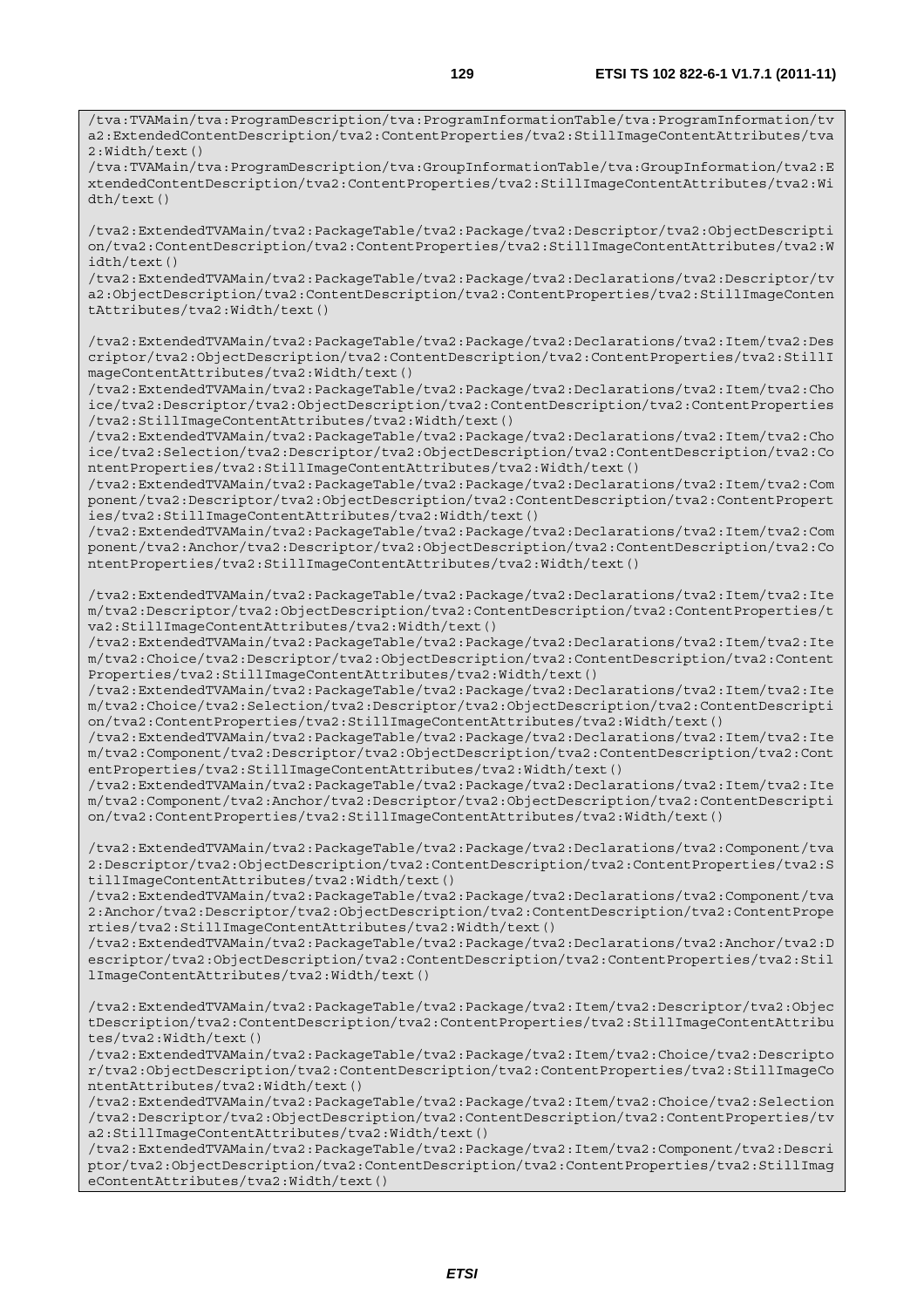/tva2:ExtendedTVAMain/tva2:PackageTable/tva2:Package/tva2:Item/tva2:Component/tva2:Anchor /tva2:Descriptor/tva2:ObjectDescription/tva2:ContentDescription/tva2:ContentProperties/tv a2:StillImageContentAttributes/tva2:Width/text()

/tva2:ExtendedTVAMain/tva2:PackageTable/tva2:Package/tva2:Item/tva2:Item/tva2:Descriptor/ tva2:ObjectDescription/tva2:ContentDescription/tva2:ContentProperties/tva2:StillImageCont entAttributes/tva2:Width/text()

/tva2:ExtendedTVAMain/tva2:PackageTable/tva2:Package/tva2:Item/tva2:Item/tva2:Choice/tva2 :Descriptor/tva2:ObjectDescription/tva2:ContentDescription/tva2:ContentProperties/tva2:St illImageContentAttributes/tva2:Width/text()

/tva2:ExtendedTVAMain/tva2:PackageTable/tva2:Package/tva2:Item/tva2:Item/tva2:Choice/tva2 :Selection/tva2:Descriptor/tva2:ObjectDescription/tva2:ContentDescription/tva2:ContentPro perties/tva2:StillImageContentAttributes/tva2:Width/text()

/tva2:ExtendedTVAMain/tva2:PackageTable/tva2:Package/tva2:Item/tva2:Item/tva2:Component/t va2:Descriptor/tva2:ObjectDescription/tva2:ContentDescription/tva2:ContentProperties/tva2 :StillImageContentAttributes/tva2:Width/text()

/tva2:ExtendedTVAMain/tva2:PackageTable/tva2:Package/tva2:Item/tva2:Item/tva2:Component/t va2:Anchor/tva2:Descriptor/tva2:ObjectDescription/tva2:ContentDescription/tva2:ContentPro perties/tva2:StillImageContentAttributes/tva2:Width/text()  $''$  / >

<tns:FieldIDDefinition fieldID="StillImageHeight" fieldDefinition="

/tva:TVAMain/tva:ProgramDescription/tva:ProgramInformationTable/tva:ProgramInformation/tv a2:ExtendedContentDescription/tva2:ContentProperties/tva2:StillImageContentAttributes/tva 2:Height/text()

/tva:TVAMain/tva:ProgramDescription/tva:GroupInformationTable/tva:GroupInformation/tva2:E xtendedContentDescription/tva2:ContentProperties/tva2:StillImageContentAttributes/tva2:He ight/text()

/tva2:ExtendedTVAMain/tva2:PackageTable/tva2:Package/tva2:Descriptor/tva2:ObjectDescripti on/tva2:ContentDescription/tva2:ContentProperties/tva2:StillImageContentAttributes/tva2:H eight/text()

/tva2:ExtendedTVAMain/tva2:PackageTable/tva2:Package/tva2:Declarations/tva2:Descriptor/tv a2:ObjectDescription/tva2:ContentDescription/tva2:ContentProperties/tva2:StillImageConten tAttributes/tva2:Height/text()

/tva2:ExtendedTVAMain/tva2:PackageTable/tva2:Package/tva2:Declarations/tva2:Item/tva2:Des criptor/tva2:ObjectDescription/tva2:ContentDescription/tva2:ContentProperties/tva2:StillI mageContentAttributes/tva2:Height/text()

/tva2:ExtendedTVAMain/tva2:PackageTable/tva2:Package/tva2:Declarations/tva2:Item/tva2:Cho ice/tva2:Descriptor/tva2:ObjectDescription/tva2:ContentDescription/tva2:ContentProperties /tva2:StillImageContentAttributes/tva2:Height/text()

/tva2:ExtendedTVAMain/tva2:PackageTable/tva2:Package/tva2:Declarations/tva2:Item/tva2:Cho ice/tva2:Selection/tva2:Descriptor/tva2:ObjectDescription/tva2:ContentDescription/tva2:Co ntentProperties/tva2:StillImageContentAttributes/tva2:Height/text()

/tva2:ExtendedTVAMain/tva2:PackageTable/tva2:Package/tva2:Declarations/tva2:Item/tva2:Com ponent/tva2:Descriptor/tva2:ObjectDescription/tva2:ContentDescription/tva2:ContentPropert ies/tva2:StillImageContentAttributes/tva2:Height/text()

/tva2:ExtendedTVAMain/tva2:PackageTable/tva2:Package/tva2:Declarations/tva2:Item/tva2:Com ponent/tva2:Anchor/tva2:Descriptor/tva2:ObjectDescription/tva2:ContentDescription/tva2:Co ntentProperties/tva2:StillImageContentAttributes/tva2:Height/text()

/tva2:ExtendedTVAMain/tva2:PackageTable/tva2:Package/tva2:Declarations/tva2:Item/tva2:Ite m/tva2:Descriptor/tva2:ObjectDescription/tva2:ContentDescription/tva2:ContentProperties/t va2:StillImageContentAttributes/tva2:Height/text()

/tva2:ExtendedTVAMain/tva2:PackageTable/tva2:Package/tva2:Declarations/tva2:Item/tva2:Ite m/tva2:Choice/tva2:Descriptor/tva2:ObjectDescription/tva2:ContentDescription/tva2:Content Properties/tva2:StillImageContentAttributes/tva2:Height/text()

/tva2:ExtendedTVAMain/tva2:PackageTable/tva2:Package/tva2:Declarations/tva2:Item/tva2:Ite m/tva2:Choice/tva2:Selection/tva2:Descriptor/tva2:ObjectDescription/tva2:ContentDescripti on/tva2:ContentProperties/tva2:StillImageContentAttributes/tva2:Height/text()

/tva2:ExtendedTVAMain/tva2:PackageTable/tva2:Package/tva2:Declarations/tva2:Item/tva2:Ite m/tva2:Component/tva2:Descriptor/tva2:ObjectDescription/tva2:ContentDescription/tva2:Cont entProperties/tva2:StillImageContentAttributes/tva2:Height/text()

/tva2:ExtendedTVAMain/tva2:PackageTable/tva2:Package/tva2:Declarations/tva2:Item/tva2:Ite m/tva2:Component/tva2:Anchor/tva2:Descriptor/tva2:ObjectDescription/tva2:ContentDescripti on/tva2:ContentProperties/tva2:StillImageContentAttributes/tva2:Height/text()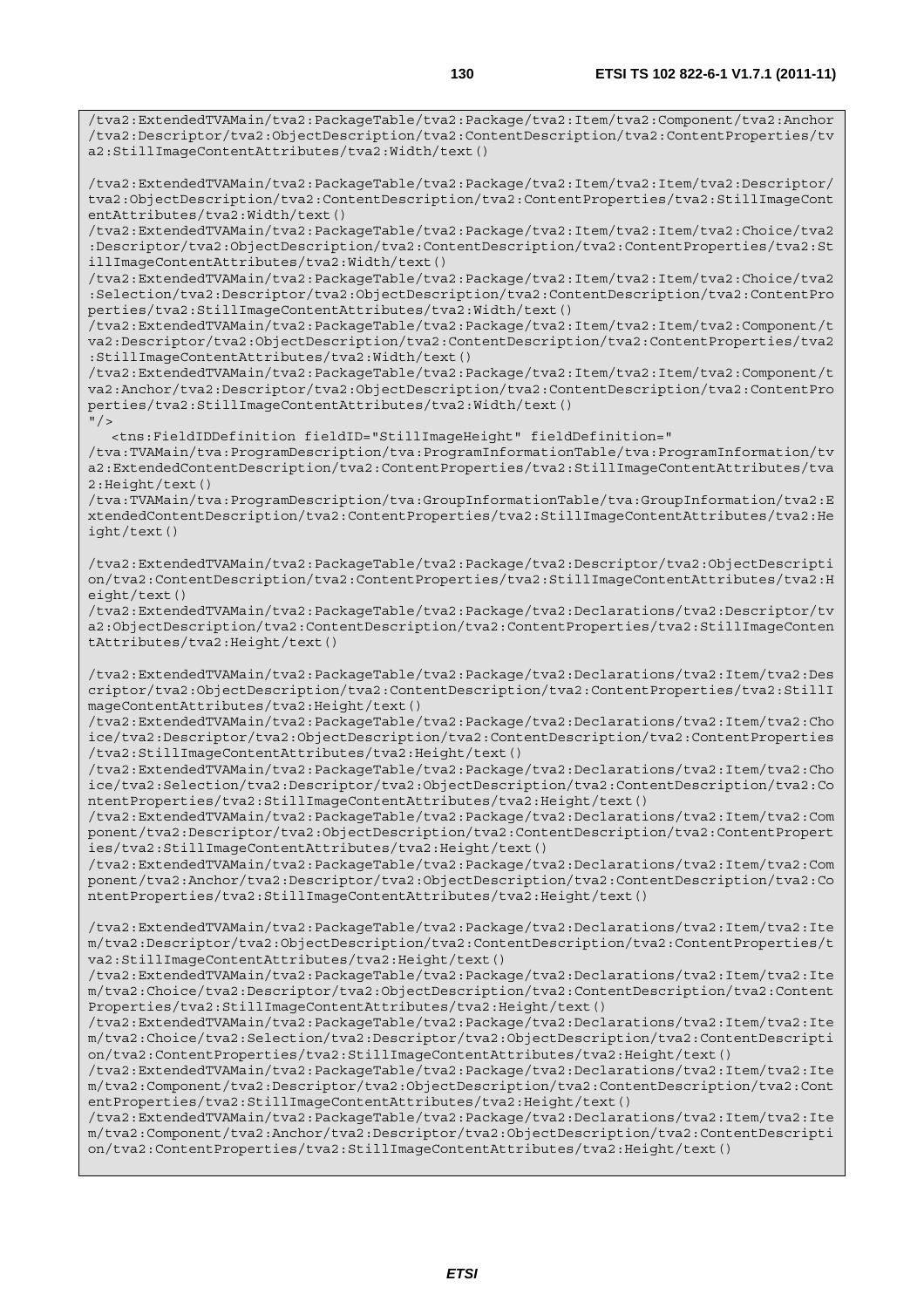/tva2:ExtendedTVAMain/tva2:PackageTable/tva2:Package/tva2:Declarations/tva2:Component/tva 2:Descriptor/tva2:ObjectDescription/tva2:ContentDescription/tva2:ContentProperties/tva2:S tillImageContentAttributes/tva2:Height/text()

/tva2:ExtendedTVAMain/tva2:PackageTable/tva2:Package/tva2:Declarations/tva2:Component/tva 2:Anchor/tva2:Descriptor/tva2:ObjectDescription/tva2:ContentDescription/tva2:ContentPrope rties/tva2:StillImageContentAttributes/tva2:Height/text()

/tva2:ExtendedTVAMain/tva2:PackageTable/tva2:Package/tva2:Declarations/tva2:Anchor/tva2:D escriptor/tva2:ObjectDescription/tva2:ContentDescription/tva2:ContentProperties/tva2:Stil lImageContentAttributes/tva2:Height/text()

/tva2:ExtendedTVAMain/tva2:PackageTable/tva2:Package/tva2:Item/tva2:Descriptor/tva2:Objec tDescription/tva2:ContentDescription/tva2:ContentProperties/tva2:StillImageContentAttribu tes/tva2:Height/text()

/tva2:ExtendedTVAMain/tva2:PackageTable/tva2:Package/tva2:Item/tva2:Choice/tva2:Descripto r/tva2:ObjectDescription/tva2:ContentDescription/tva2:ContentProperties/tva2:StillImageCo ntentAttributes/tva2:Height/text()

/tva2:ExtendedTVAMain/tva2:PackageTable/tva2:Package/tva2:Item/tva2:Choice/tva2:Selection /tva2:Descriptor/tva2:ObjectDescription/tva2:ContentDescription/tva2:ContentProperties/tv a2:StillImageContentAttributes/tva2:Height/text()

/tva2:ExtendedTVAMain/tva2:PackageTable/tva2:Package/tva2:Item/tva2:Component/tva2:Descri ptor/tva2:ObjectDescription/tva2:ContentDescription/tva2:ContentProperties/tva2:StillImag eContentAttributes/tva2:Height/text()

/tva2:ExtendedTVAMain/tva2:PackageTable/tva2:Package/tva2:Item/tva2:Component/tva2:Anchor /tva2:Descriptor/tva2:ObjectDescription/tva2:ContentDescription/tva2:ContentProperties/tv a2:StillImageContentAttributes/tva2:Height/text()

/tva2:ExtendedTVAMain/tva2:PackageTable/tva2:Package/tva2:Item/tva2:Item/tva2:Descriptor/ tva2:ObjectDescription/tva2:ContentDescription/tva2:ContentProperties/tva2:StillImageCont entAttributes/tva2:Height/text()

/tva2:ExtendedTVAMain/tva2:PackageTable/tva2:Package/tva2:Item/tva2:Item/tva2:Choice/tva2 :Descriptor/tva2:ObjectDescription/tva2:ContentDescription/tva2:ContentProperties/tva2:St illImageContentAttributes/tva2:Height/text()

/tva2:ExtendedTVAMain/tva2:PackageTable/tva2:Package/tva2:Item/tva2:Item/tva2:Choice/tva2 :Selection/tva2:Descriptor/tva2:ObjectDescription/tva2:ContentDescription/tva2:ContentPro perties/tva2:StillImageContentAttributes/tva2:Height/text()

/tva2:ExtendedTVAMain/tva2:PackageTable/tva2:Package/tva2:Item/tva2:Item/tva2:Component/t va2:Descriptor/tva2:ObjectDescription/tva2:ContentDescription/tva2:ContentProperties/tva2 :StillImageContentAttributes/tva2:Height/text()

/tva2:ExtendedTVAMain/tva2:PackageTable/tva2:Package/tva2:Item/tva2:Item/tva2:Component/t va2:Anchor/tva2:Descriptor/tva2:ObjectDescription/tva2:ContentDescription/tva2:ContentPro perties/tva2:StillImageContentAttributes/tva2:Height/text()

 $"$  / >  $\lt$  ! -

######################################################################################## -->

<!-- fieldID for TextContent in Package -->

<!--TextContent, TextLanguage-->

 $\leq$  !  $-$ 

######################################################################################## -->

 <tns:FieldIDDefinition fieldID="TextContent" fieldDefinition=" /tva:TVAMain/tva:ProgramDescription/tva:ProgramInformationTable/tva:ProgramInformation/tv a2:ExtendedContentDescription/tva2:ContentProperties/tva2:TextContentAttributes /tva:TVAMain/tva:ProgramDescription/tva:GroupInformationTable/tva:GroupInformation/tva2:E xtendedContentDescription/tva2:ContentProperties/tva2:TextContentAttributes

/tva2:ExtendedTVAMain/tva2:PackageTable/tva2:Package/tva2:Descriptor/tva2:ObjectDescripti on/tva2:ContentDescription/tva2:ContentProperties/tva2:TextContentAttributes /tva2:ExtendedTVAMain/tva2:PackageTable/tva2:Package/tva2:Declarations/tva2:Descriptor/tv a2:ObjectDescription/tva2:ContentDescription/tva2:ContentProperties/tva2:TextContentAttri butes

/tva2:ExtendedTVAMain/tva2:PackageTable/tva2:Package/tva2:Declarations/tva2:Item/tva2:Des criptor/tva2:ObjectDescription/tva2:ContentDescription/tva2:ContentProperties/tva2:TextCo ntentAttributes /tva2:ExtendedTVAMain/tva2:PackageTable/tva2:Package/tva2:Declarations/tva2:Item/tva2:Cho

ice/tva2:Descriptor/tva2:ObjectDescription/tva2:ContentDescription/tva2:ContentProperties /tva2:TextContentAttributes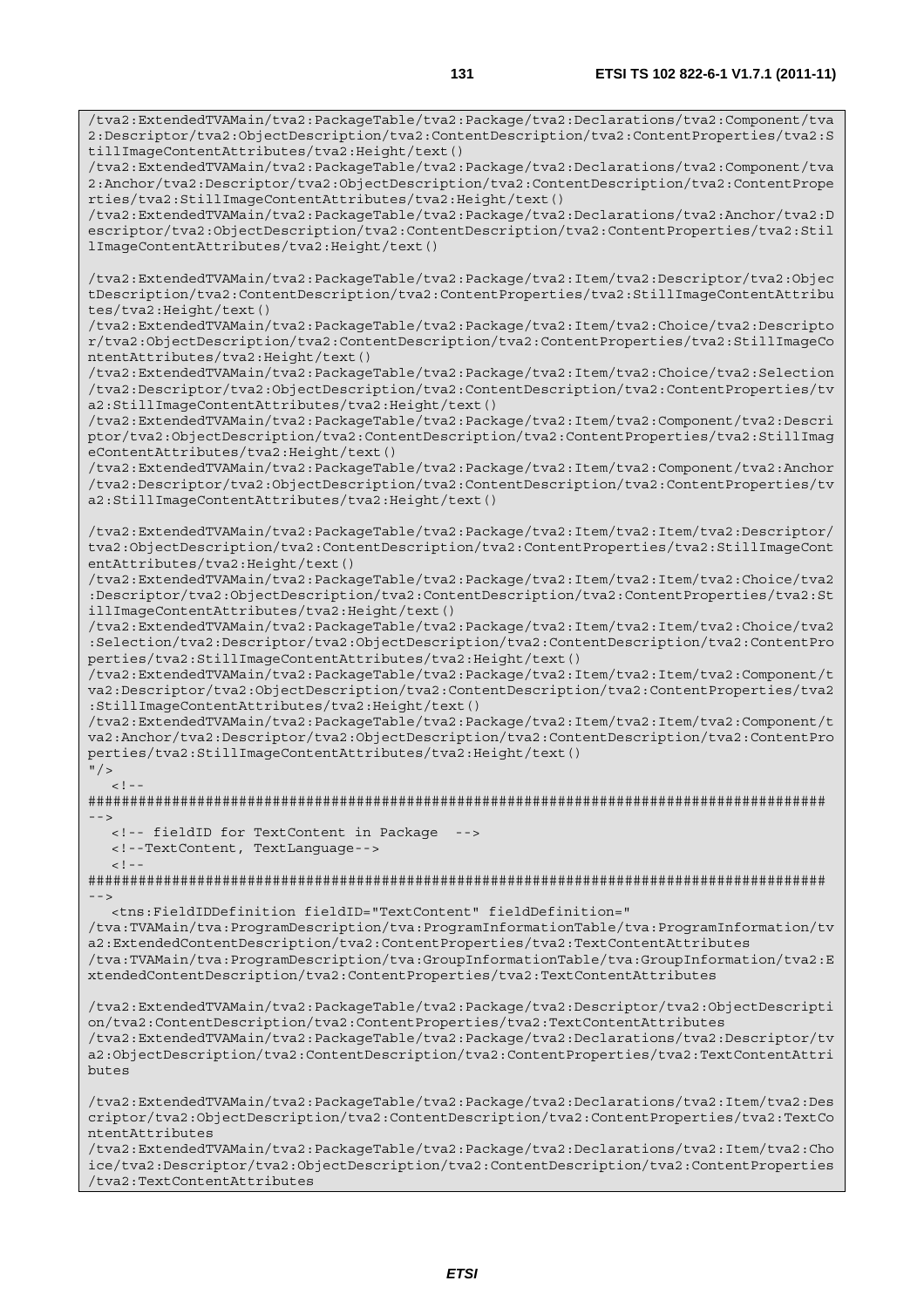/tva2:ExtendedTVAMain/tva2:PackageTable/tva2:Package/tva2:Declarations/tva2:Item/tva2:Cho ice/tva2:Selection/tva2:Descriptor/tva2:ObjectDescription/tva2:ContentDescription/tva2:Co ntentProperties/tva2:TextContentAttributes

/tva2:ExtendedTVAMain/tva2:PackageTable/tva2:Package/tva2:Declarations/tva2:Item/tva2:Com ponent/tva2:Descriptor/tva2:ObjectDescription/tva2:ContentDescription/tva2:ContentPropert ies/tva2:TextContentAttributes

/tva2:ExtendedTVAMain/tva2:PackageTable/tva2:Package/tva2:Declarations/tva2:Item/tva2:Com ponent/tva2:Anchor/tva2:Descriptor/tva2:ObjectDescription/tva2:ContentDescription/tva2:Co ntentProperties/tva2:TextContentAttributes

/tva2:ExtendedTVAMain/tva2:PackageTable/tva2:Package/tva2:Declarations/tva2:Item/tva2:Ite m/tva2:Descriptor/tva2:ObjectDescription/tva2:ContentDescription/tva2:ContentProperties/t va2:TextContentAttributes

/tva2:ExtendedTVAMain/tva2:PackageTable/tva2:Package/tva2:Declarations/tva2:Item/tva2:Ite m/tva2:Choice/tva2:Descriptor/tva2:ObjectDescription/tva2:ContentDescription/tva2:Content Properties/tva2:TextContentAttributes

/tva2:ExtendedTVAMain/tva2:PackageTable/tva2:Package/tva2:Declarations/tva2:Item/tva2:Ite m/tva2:Choice/tva2:Selection/tva2:Descriptor/tva2:ObjectDescription/tva2:ContentDescripti on/tva2:ContentProperties/tva2:TextContentAttributes

/tva2:ExtendedTVAMain/tva2:PackageTable/tva2:Package/tva2:Declarations/tva2:Item/tva2:Ite m/tva2:Component/tva2:Descriptor/tva2:ObjectDescription/tva2:ContentDescription/tva2:Cont entProperties/tva2:TextContentAttributes

/tva2:ExtendedTVAMain/tva2:PackageTable/tva2:Package/tva2:Declarations/tva2:Item/tva2:Ite m/tva2:Component/tva2:Anchor/tva2:Descriptor/tva2:ObjectDescription/tva2:ContentDescripti on/tva2:ContentProperties/tva2:TextContentAttributes

/tva2:ExtendedTVAMain/tva2:PackageTable/tva2:Package/tva2:Declarations/tva2:Component/tva 2:Descriptor/tva2:ObjectDescription/tva2:ContentDescription/tva2:ContentProperties/tva2:T extContentAttributes

/tva2:ExtendedTVAMain/tva2:PackageTable/tva2:Package/tva2:Declarations/tva2:Component/tva 2:Anchor/tva2:Descriptor/tva2:ObjectDescription/tva2:ContentDescription/tva2:ContentPrope rties/tva2:TextContentAttributes

/tva2:ExtendedTVAMain/tva2:PackageTable/tva2:Package/tva2:Declarations/tva2:Anchor/tva2:D escriptor/tva2:ObjectDescription/tva2:ContentDescription/tva2:ContentProperties/tva2:Text ContentAttributes

/tva2:ExtendedTVAMain/tva2:PackageTable/tva2:Package/tva2:Item/tva2:Descriptor/tva2:Objec tDescription/tva2:ContentDescription/tva2:ContentProperties/tva2:TextContentAttributes /tva2:ExtendedTVAMain/tva2:PackageTable/tva2:Package/tva2:Item/tva2:Choice/tva2:Descripto r/tva2:ObjectDescription/tva2:ContentDescription/tva2:ContentProperties/tva2:TextContentA ttributes

/tva2:ExtendedTVAMain/tva2:PackageTable/tva2:Package/tva2:Item/tva2:Choice/tva2:Selection /tva2:Descriptor/tva2:ObjectDescription/tva2:ContentDescription/tva2:ContentProperties/tv a2:TextContentAttributes

/tva2:ExtendedTVAMain/tva2:PackageTable/tva2:Package/tva2:Item/tva2:Component/tva2:Descri ptor/tva2:ObjectDescription/tva2:ContentDescription/tva2:ContentProperties/tva2:TextConte ntAttributes

/tva2:ExtendedTVAMain/tva2:PackageTable/tva2:Package/tva2:Item/tva2:Component/tva2:Anchor /tva2:Descriptor/tva2:ObjectDescription/tva2:ContentDescription/tva2:ContentProperties/tv a2:TextContentAttributes

/tva2:ExtendedTVAMain/tva2:PackageTable/tva2:Package/tva2:Item/tva2:Item/tva2:Descriptor/ tva2:ObjectDescription/tva2:ContentDescription/tva2:ContentProperties/tva2:TextContentAtt ributes

/tva2:ExtendedTVAMain/tva2:PackageTable/tva2:Package/tva2:Item/tva2:Item/tva2:Choice/tva2 :Descriptor/tva2:ObjectDescription/tva2:ContentDescription/tva2:ContentProperties/tva2:Te xtContentAttributes

/tva2:ExtendedTVAMain/tva2:PackageTable/tva2:Package/tva2:Item/tva2:Item/tva2:Choice/tva2 :Selection/tva2:Descriptor/tva2:ObjectDescription/tva2:ContentDescription/tva2:ContentPro perties/tva2:TextContentAttributes

/tva2:ExtendedTVAMain/tva2:PackageTable/tva2:Package/tva2:Item/tva2:Item/tva2:Component/t va2:Descriptor/tva2:ObjectDescription/tva2:ContentDescription/tva2:ContentProperties/tva2 :TextContentAttributes

/tva2:ExtendedTVAMain/tva2:PackageTable/tva2:Package/tva2:Item/tva2:Item/tva2:Component/t va2:Anchor/tva2:Descriptor/tva2:ObjectDescription/tva2:ContentDescription/tva2:ContentPro perties/tva2:TextContentAttributes

 $''$  /  $>$ 

<tns:FieldIDDefinition fieldID="TextLanguage" fieldDefinition="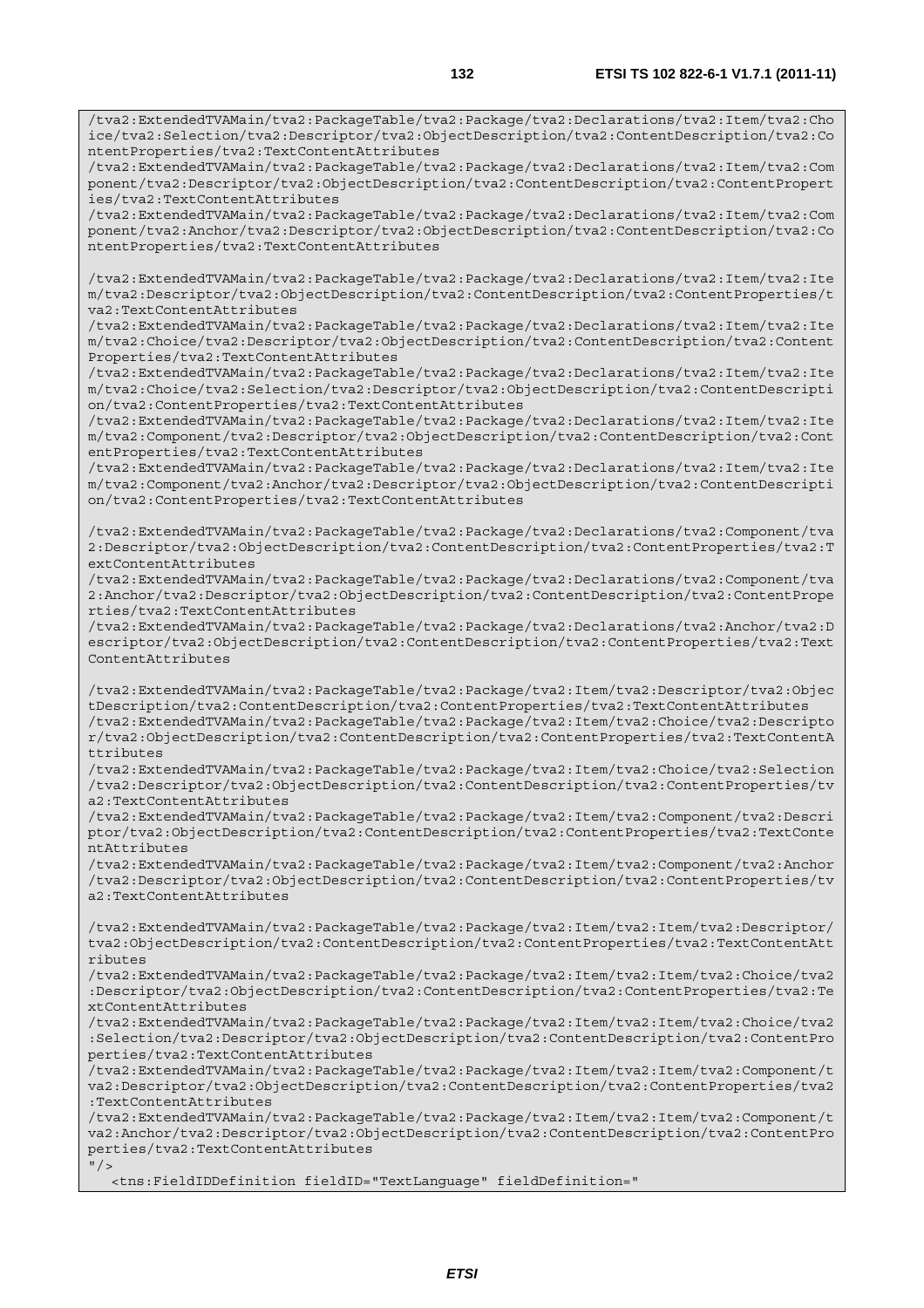/tva:TVAMain/tva:ProgramDescription/tva:ProgramInformationTable/tva:ProgramInformation/tv a2:ExtendedContentDescription/tva2:ContentProperties/tva2:TextContentAttributes/tva2:Text Language/text()

/tva:TVAMain/tva:ProgramDescription/tva:GroupInformationTable/tva:GroupInformation/tva2:E xtendedContentDescription/tva2:ContentProperties/tva2:TextContentAttributes/tva2:TextLang uage/text()

/tva2:ExtendedTVAMain/tva2:PackageTable/tva2:Package/tva2:Descriptor/tva2:ObjectDescripti on/tva2:ContentDescription/tva2:ContentProperties/tva2:TextContentAttributes/tva2:TextLan guage/text()

/tva2:ExtendedTVAMain/tva2:PackageTable/tva2:Package/tva2:Declarations/tva2:Descriptor/tv a2:ObjectDescription/tva2:ContentDescription/tva2:ContentProperties/tva2:TextContentAttri butes/tva2:TextLanguage/text()

/tva2:ExtendedTVAMain/tva2:PackageTable/tva2:Package/tva2:Declarations/tva2:Item/tva2:Des criptor/tva2:ObjectDescription/tva2:ContentDescription/tva2:ContentProperties/tva2:TextCo ntentAttributes/tva2:TextLanguage/text()

/tva2:ExtendedTVAMain/tva2:PackageTable/tva2:Package/tva2:Declarations/tva2:Item/tva2:Cho ice/tva2:Descriptor/tva2:ObjectDescription/tva2:ContentDescription/tva2:ContentProperties /tva2:TextContentAttributes/tva2:TextLanguage/text()

/tva2:ExtendedTVAMain/tva2:PackageTable/tva2:Package/tva2:Declarations/tva2:Item/tva2:Cho ice/tva2:Selection/tva2:Descriptor/tva2:ObjectDescription/tva2:ContentDescription/tva2:Co ntentProperties/tva2:TextContentAttributes/tva2:TextLanguage/text()

/tva2:ExtendedTVAMain/tva2:PackageTable/tva2:Package/tva2:Declarations/tva2:Item/tva2:Com ponent/tva2:Descriptor/tva2:ObjectDescription/tva2:ContentDescription/tva2:ContentPropert ies/tva2:TextContentAttributes/tva2:TextLanguage/text()

/tva2:ExtendedTVAMain/tva2:PackageTable/tva2:Package/tva2:Declarations/tva2:Item/tva2:Com ponent/tva2:Anchor/tva2:Descriptor/tva2:ObjectDescription/tva2:ContentDescription/tva2:Co ntentProperties/tva2:TextContentAttributes/tva2:TextLanguage/text()

/tva2:ExtendedTVAMain/tva2:PackageTable/tva2:Package/tva2:Declarations/tva2:Item/tva2:Ite m/tva2:Descriptor/tva2:ObjectDescription/tva2:ContentDescription/tva2:ContentProperties/t va2:TextContentAttributes/tva2:TextLanguage/text()

/tva2:ExtendedTVAMain/tva2:PackageTable/tva2:Package/tva2:Declarations/tva2:Item/tva2:Ite m/tva2:Choice/tva2:Descriptor/tva2:ObjectDescription/tva2:ContentDescription/tva2:Content Properties/tva2:TextContentAttributes/tva2:TextLanguage/text()

/tva2:ExtendedTVAMain/tva2:PackageTable/tva2:Package/tva2:Declarations/tva2:Item/tva2:Ite m/tva2:Choice/tva2:Selection/tva2:Descriptor/tva2:ObjectDescription/tva2:ContentDescripti on/tva2:ContentProperties/tva2:TextContentAttributes/tva2:TextLanguage/text()

/tva2:ExtendedTVAMain/tva2:PackageTable/tva2:Package/tva2:Declarations/tva2:Item/tva2:Ite m/tva2:Component/tva2:Descriptor/tva2:ObjectDescription/tva2:ContentDescription/tva2:Cont entProperties/tva2:TextContentAttributes/tva2:TextLanguage/text()

/tva2:ExtendedTVAMain/tva2:PackageTable/tva2:Package/tva2:Declarations/tva2:Item/tva2:Ite m/tva2:Component/tva2:Anchor/tva2:Descriptor/tva2:ObjectDescription/tva2:ContentDescripti on/tva2:ContentProperties/tva2:TextContentAttributes/tva2:TextLanguage/text()

/tva2:ExtendedTVAMain/tva2:PackageTable/tva2:Package/tva2:Declarations/tva2:Component/tva 2:Descriptor/tva2:ObjectDescription/tva2:ContentDescription/tva2:ContentProperties/tva2:T extContentAttributes/tva2:TextLanguage/text()

/tva2:ExtendedTVAMain/tva2:PackageTable/tva2:Package/tva2:Declarations/tva2:Component/tva 2:Anchor/tva2:Descriptor/tva2:ObjectDescription/tva2:ContentDescription/tva2:ContentPrope rties/tva2:TextContentAttributes/tva2:TextLanguage/text()

/tva2:ExtendedTVAMain/tva2:PackageTable/tva2:Package/tva2:Declarations/tva2:Anchor/tva2:D escriptor/tva2:ObjectDescription/tva2:ContentDescription/tva2:ContentProperties/tva2:Text ContentAttributes/tva2:TextLanguage/text()

/tva2:ExtendedTVAMain/tva2:PackageTable/tva2:Package/tva2:Item/tva2:Descriptor/tva2:Objec tDescription/tva2:ContentDescription/tva2:ContentProperties/tva2:TextContentAttributes/tv a2:TextLanguage/text()

/tva2:ExtendedTVAMain/tva2:PackageTable/tva2:Package/tva2:Item/tva2:Choice/tva2:Descripto r/tva2:ObjectDescription/tva2:ContentDescription/tva2:ContentProperties/tva2:TextContentA ttributes/tva2:TextLanguage/text()

/tva2:ExtendedTVAMain/tva2:PackageTable/tva2:Package/tva2:Item/tva2:Choice/tva2:Selection /tva2:Descriptor/tva2:ObjectDescription/tva2:ContentDescription/tva2:ContentProperties/tv a2:TextContentAttributes/tva2:TextLanguage/text()

/tva2:ExtendedTVAMain/tva2:PackageTable/tva2:Package/tva2:Item/tva2:Component/tva2:Descri ptor/tva2:ObjectDescription/tva2:ContentDescription/tva2:ContentProperties/tva2:TextConte ntAttributes/tva2:TextLanguage/text()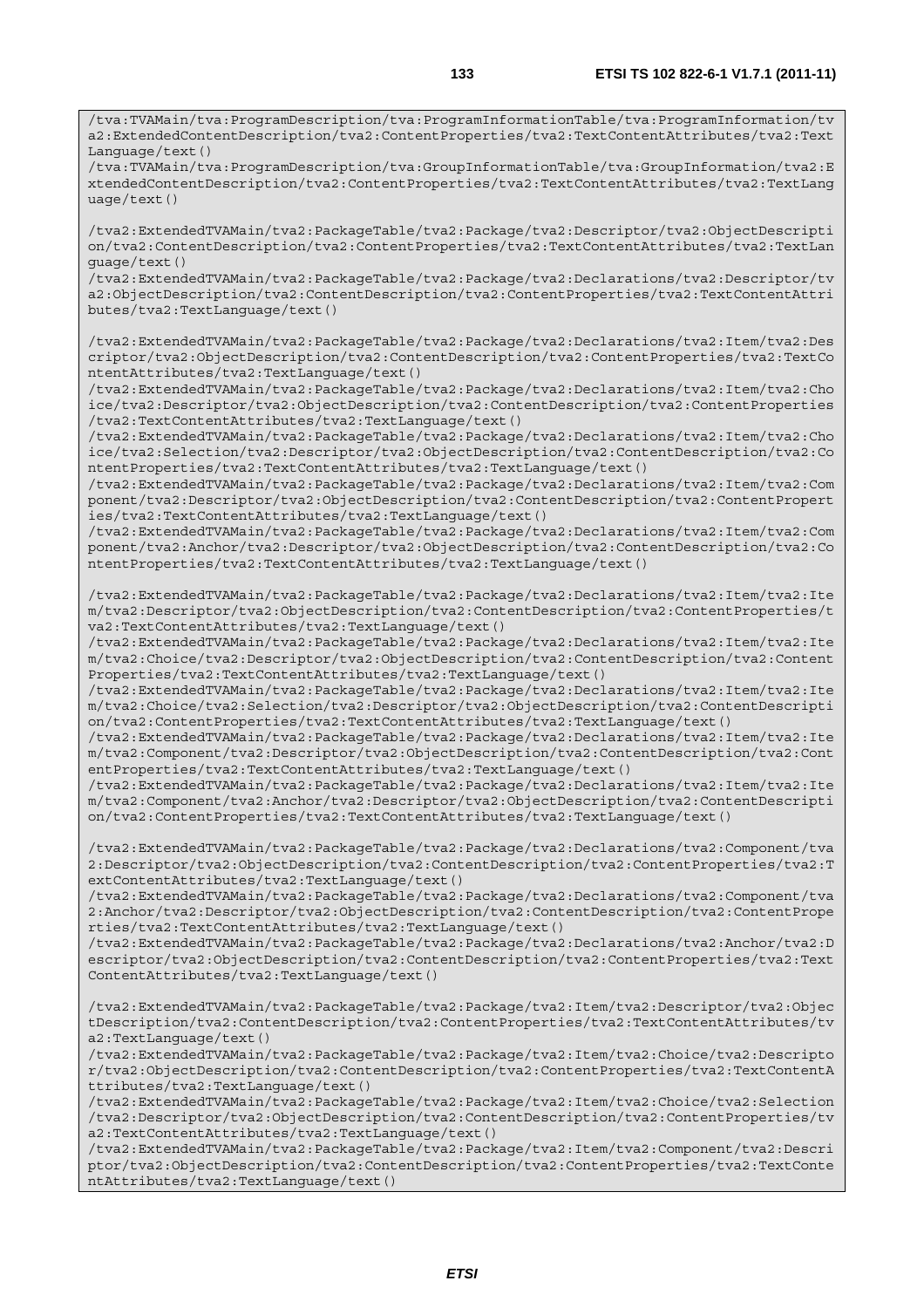/tva2:ExtendedTVAMain/tva2:PackageTable/tva2:Package/tva2:Item/tva2:Component/tva2:Anchor /tva2:Descriptor/tva2:ObjectDescription/tva2:ContentDescription/tva2:ContentProperties/tv a2:TextContentAttributes/tva2:TextLanguage/text() /tva2:ExtendedTVAMain/tva2:PackageTable/tva2:Package/tva2:Item/tva2:Item/tva2:Descriptor/ tva2:ObjectDescription/tva2:ContentDescription/tva2:ContentProperties/tva2:TextContentAtt ributes/tva2:TextLanguage/text() /tva2:ExtendedTVAMain/tva2:PackageTable/tva2:Package/tva2:Item/tva2:Item/tva2:Choice/tva2 :Descriptor/tva2:ObjectDescription/tva2:ContentDescription/tva2:ContentProperties/tva2:Te xtContentAttributes/tva2:TextLanguage/text() /tva2:ExtendedTVAMain/tva2:PackageTable/tva2:Package/tva2:Item/tva2:Item/tva2:Choice/tva2 :Selection/tva2:Descriptor/tva2:ObjectDescription/tva2:ContentDescription/tva2:ContentPro perties/tva2:TextContentAttributes/tva2:TextLanguage/text() /tva2:ExtendedTVAMain/tva2:PackageTable/tva2:Package/tva2:Item/tva2:Item/tva2:Component/t va2:Descriptor/tva2:ObjectDescription/tva2:ContentDescription/tva2:ContentProperties/tva2 :TextContentAttributes/tva2:TextLanguage/text() /tva2:ExtendedTVAMain/tva2:PackageTable/tva2:Package/tva2:Item/tva2:Item/tva2:Component/t va2:Anchor/tva2:Descriptor/tva2:ObjectDescription/tva2:ContentDescription/tva2:ContentPro perties/tva2:TextContentAttributes/tva2:TextLanguage/text()  $"$  />  $\lt$  ! -######################################################################################## --> <!-- fieldID for DataBroadcastingContent in Package --> <!-- DataBroadcastingContent, FullScreenRendering, TransparencyRendering, UpdateCycle- ->  $\lt$  !  $-$ ######################################################################################## --> <tns:FieldIDDefinition fieldID="DataBroadcastingContent" fieldDefinition=" /tva:TVAMain/tva:ProgramDescription/tva:ProgramInformationTable/tva:ProgramInformation/tv a2:ExtendedContentDescription/tva2:ContentProperties/tva2:DataBroadcastingContextAttribut es /tva:TVAMain/tva:ProgramDescription/tva:GroupInformationTable/tva:GroupInformation/tva2:E xtendedContentDescription/tva2:ContentProperties/tva2:DataBroadcastingContextAttributes /tva2:ExtendedTVAMain/tva2:PackageTable/tva2:Package/tva2:Descriptor/tva2:ObjectDescripti on/tva2:ContentDescription/tva2:ContentProperties/tva2:DataBroadcastingContextAttributes /tva2:ExtendedTVAMain/tva2:PackageTable/tva2:Package/tva2:Declarations/tva2:Descriptor/tv a2:ObjectDescription/tva2:ContentDescription/tva2:ContentProperties/tva2:DataBroadcasting ContextAttributes /tva2:ExtendedTVAMain/tva2:PackageTable/tva2:Package/tva2:Declarations/tva2:Item/tva2:Des criptor/tva2:ObjectDescription/tva2:ContentDescription/tva2:ContentProperties/tva2:DataBr oadcastingContextAttributes /tva2:ExtendedTVAMain/tva2:PackageTable/tva2:Package/tva2:Declarations/tva2:Item/tva2:Cho ice/tva2:Descriptor/tva2:ObjectDescription/tva2:ContentDescription/tva2:ContentProperties /tva2:DataBroadcastingContextAttributes /tva2:ExtendedTVAMain/tva2:PackageTable/tva2:Package/tva2:Declarations/tva2:Item/tva2:Cho ice/tva2:Selection/tva2:Descriptor/tva2:ObjectDescription/tva2:ContentDescription/tva2:Co ntentProperties/tva2:DataBroadcastingContextAttributes /tva2:ExtendedTVAMain/tva2:PackageTable/tva2:Package/tva2:Declarations/tva2:Item/tva2:Com ponent/tva2:Descriptor/tva2:ObjectDescription/tva2:ContentDescription/tva2:ContentPropert ies/tva2:DataBroadcastingContextAttributes /tva2:ExtendedTVAMain/tva2:PackageTable/tva2:Package/tva2:Declarations/tva2:Item/tva2:Com ponent/tva2:Anchor/tva2:Descriptor/tva2:ObjectDescription/tva2:ContentDescription/tva2:Co ntentProperties/tva2:DataBroadcastingContextAttributes /tva2:ExtendedTVAMain/tva2:PackageTable/tva2:Package/tva2:Declarations/tva2:Item/tva2:Ite m/tva2:Descriptor/tva2:ObjectDescription/tva2:ContentDescription/tva2:ContentProperties/t va2:DataBroadcastingContextAttributes /tva2:ExtendedTVAMain/tva2:PackageTable/tva2:Package/tva2:Declarations/tva2:Item/tva2:Ite m/tva2:Choice/tva2:Descriptor/tva2:ObjectDescription/tva2:ContentDescription/tva2:Content Properties/tva2:DataBroadcastingContextAttributes /tva2:ExtendedTVAMain/tva2:PackageTable/tva2:Package/tva2:Declarations/tva2:Item/tva2:Ite

m/tva2:Choice/tva2:Selection/tva2:Descriptor/tva2:ObjectDescription/tva2:ContentDescripti on/tva2:ContentProperties/tva2:DataBroadcastingContextAttributes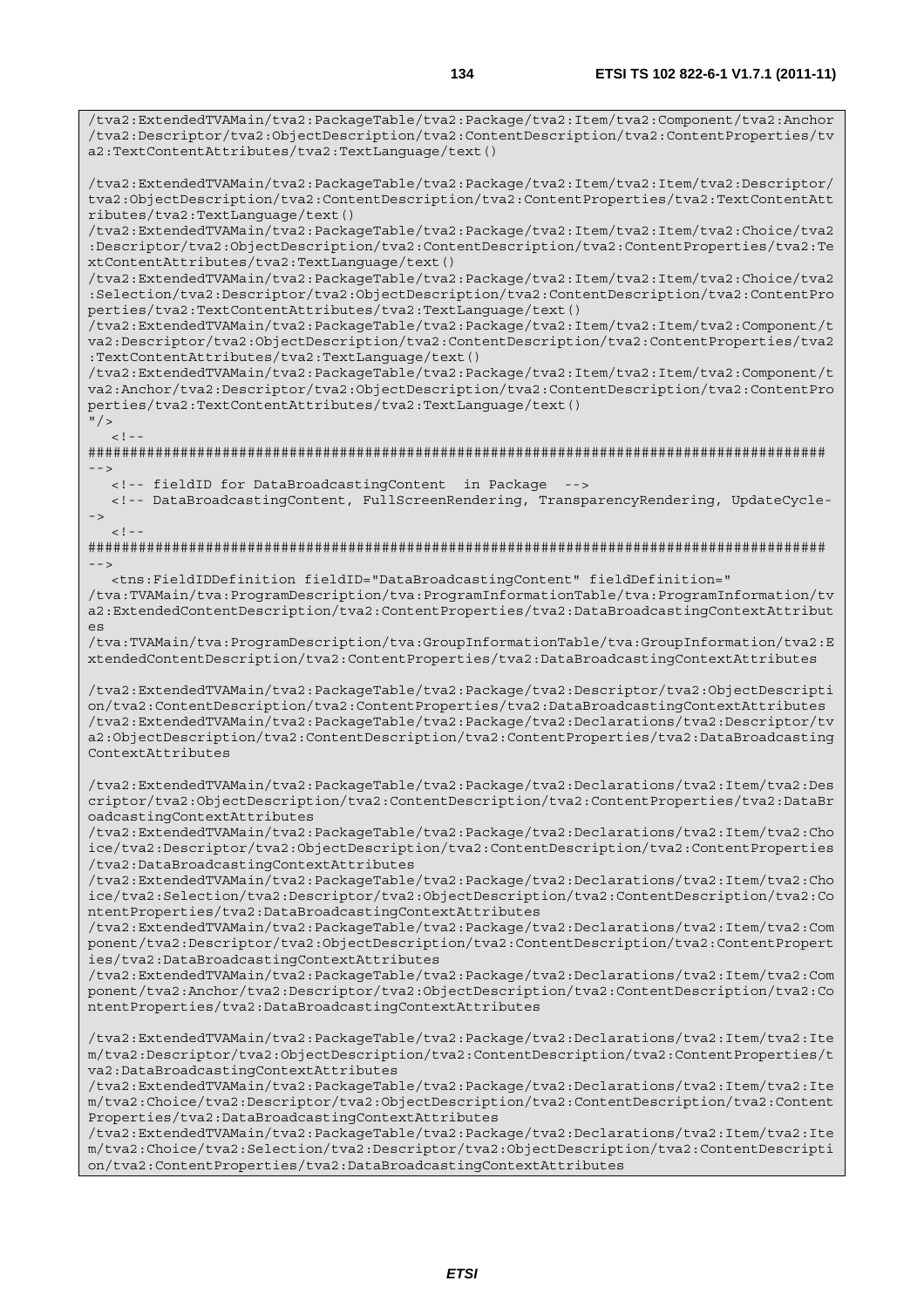/tva2:ExtendedTVAMain/tva2:PackageTable/tva2:Package/tva2:Declarations/tva2:Item/tva2:Ite m/tva2:Component/tva2:Descriptor/tva2:ObjectDescription/tva2:ContentDescription/tva2:Cont entProperties/tva2:DataBroadcastingContextAttributes

/tva2:ExtendedTVAMain/tva2:PackageTable/tva2:Package/tva2:Declarations/tva2:Item/tva2:Ite m/tva2:Component/tva2:Anchor/tva2:Descriptor/tva2:ObjectDescription/tva2:ContentDescripti on/tva2:ContentProperties/tva2:DataBroadcastingContextAttributes

/tva2:ExtendedTVAMain/tva2:PackageTable/tva2:Package/tva2:Declarations/tva2:Component/tva 2:Descriptor/tva2:ObjectDescription/tva2:ContentDescription/tva2:ContentProperties/tva2:D ataBroadcastingContextAttributes

/tva2:ExtendedTVAMain/tva2:PackageTable/tva2:Package/tva2:Declarations/tva2:Component/tva 2:Anchor/tva2:Descriptor/tva2:ObjectDescription/tva2:ContentDescription/tva2:ContentPrope rties/tva2:DataBroadcastingContextAttributes

/tva2:ExtendedTVAMain/tva2:PackageTable/tva2:Package/tva2:Declarations/tva2:Anchor/tva2:D escriptor/tva2:ObjectDescription/tva2:ContentDescription/tva2:ContentProperties/tva2:Data BroadcastingContextAttributes

/tva2:ExtendedTVAMain/tva2:PackageTable/tva2:Package/tva2:Item/tva2:Descriptor/tva2:Objec tDescription/tva2:ContentDescription/tva2:ContentProperties/tva2:DataBroadcastingContextA ttributes

/tva2:ExtendedTVAMain/tva2:PackageTable/tva2:Package/tva2:Item/tva2:Choice/tva2:Descripto r/tva2:ObjectDescription/tva2:ContentDescription/tva2:ContentProperties/tva2:DataBroadcas tingContextAttributes

/tva2:ExtendedTVAMain/tva2:PackageTable/tva2:Package/tva2:Item/tva2:Choice/tva2:Selection /tva2:Descriptor/tva2:ObjectDescription/tva2:ContentDescription/tva2:ContentProperties/tv a2:DataBroadcastingContextAttributes

/tva2:ExtendedTVAMain/tva2:PackageTable/tva2:Package/tva2:Item/tva2:Component/tva2:Descri ptor/tva2:ObjectDescription/tva2:ContentDescription/tva2:ContentProperties/tva2:DataBroad castingContextAttributes

/tva2:ExtendedTVAMain/tva2:PackageTable/tva2:Package/tva2:Item/tva2:Component/tva2:Anchor /tva2:Descriptor/tva2:ObjectDescription/tva2:ContentDescription/tva2:ContentProperties/tv a2:DataBroadcastingContextAttributes

/tva2:ExtendedTVAMain/tva2:PackageTable/tva2:Package/tva2:Item/tva2:Item/tva2:Descriptor/ tva2:ObjectDescription/tva2:ContentDescription/tva2:ContentProperties/tva2:DataBroadcasti ngContextAttributes

/tva2:ExtendedTVAMain/tva2:PackageTable/tva2:Package/tva2:Item/tva2:Item/tva2:Choice/tva2 :Descriptor/tva2:ObjectDescription/tva2:ContentDescription/tva2:ContentProperties/tva2:Da taBroadcastingContextAttributes

/tva2:ExtendedTVAMain/tva2:PackageTable/tva2:Package/tva2:Item/tva2:Item/tva2:Choice/tva2 :Selection/tva2:Descriptor/tva2:ObjectDescription/tva2:ContentDescription/tva2:ContentPro perties/tva2:DataBroadcastingContextAttributes

/tva2:ExtendedTVAMain/tva2:PackageTable/tva2:Package/tva2:Item/tva2:Item/tva2:Component/t va2:Descriptor/tva2:ObjectDescription/tva2:ContentDescription/tva2:ContentProperties/tva2 :DataBroadcastingContextAttributes

/tva2:ExtendedTVAMain/tva2:PackageTable/tva2:Package/tva2:Item/tva2:Item/tva2:Component/t va2:Anchor/tva2:Descriptor/tva2:ObjectDescription/tva2:ContentDescription/tva2:ContentPro perties/tva2:DataBroadcastingContextAttributes  $''$ />

<tns:FieldIDDefinition fieldID="FullScreenRendering" fieldDefinition="

/tva:TVAMain/tva:ProgramDescription/tva:ProgramInformationTable/tva:ProgramInformation/tv a2:ExtendedContentDescription/tva2:ContentProperties/tva2:DataBroadcastingContextAttribut es/tva2:RenderingStyle/@FullScreen

/tva:TVAMain/tva:ProgramDescription/tva:GroupInformationTable/tva:GroupInformation/tva2:E xtendedContentDescription/tva2:ContentProperties/tva2:DataBroadcastingContextAttributes/t va2:RenderingStyle/@FullScreen

/tva2:ExtendedTVAMain/tva2:PackageTable/tva2:Package/tva2:Descriptor/tva2:ObjectDescripti on/tva2:ContentDescription/tva2:ContentProperties/tva2:DataBroadcastingContextAttributes/ tva2:RenderingStyle/@FullScreen

/tva2:ExtendedTVAMain/tva2:PackageTable/tva2:Package/tva2:Declarations/tva2:Descriptor/tv a2:ObjectDescription/tva2:ContentDescription/tva2:ContentProperties/tva2:DataBroadcasting ContextAttributes/tva2:RenderingStyle/@FullScreen

/tva2:ExtendedTVAMain/tva2:PackageTable/tva2:Package/tva2:Declarations/tva2:Item/tva2:Des criptor/tva2:ObjectDescription/tva2:ContentDescription/tva2:ContentProperties/tva2:DataBr oadcastingContextAttributes/tva2:RenderingStyle/@FullScreen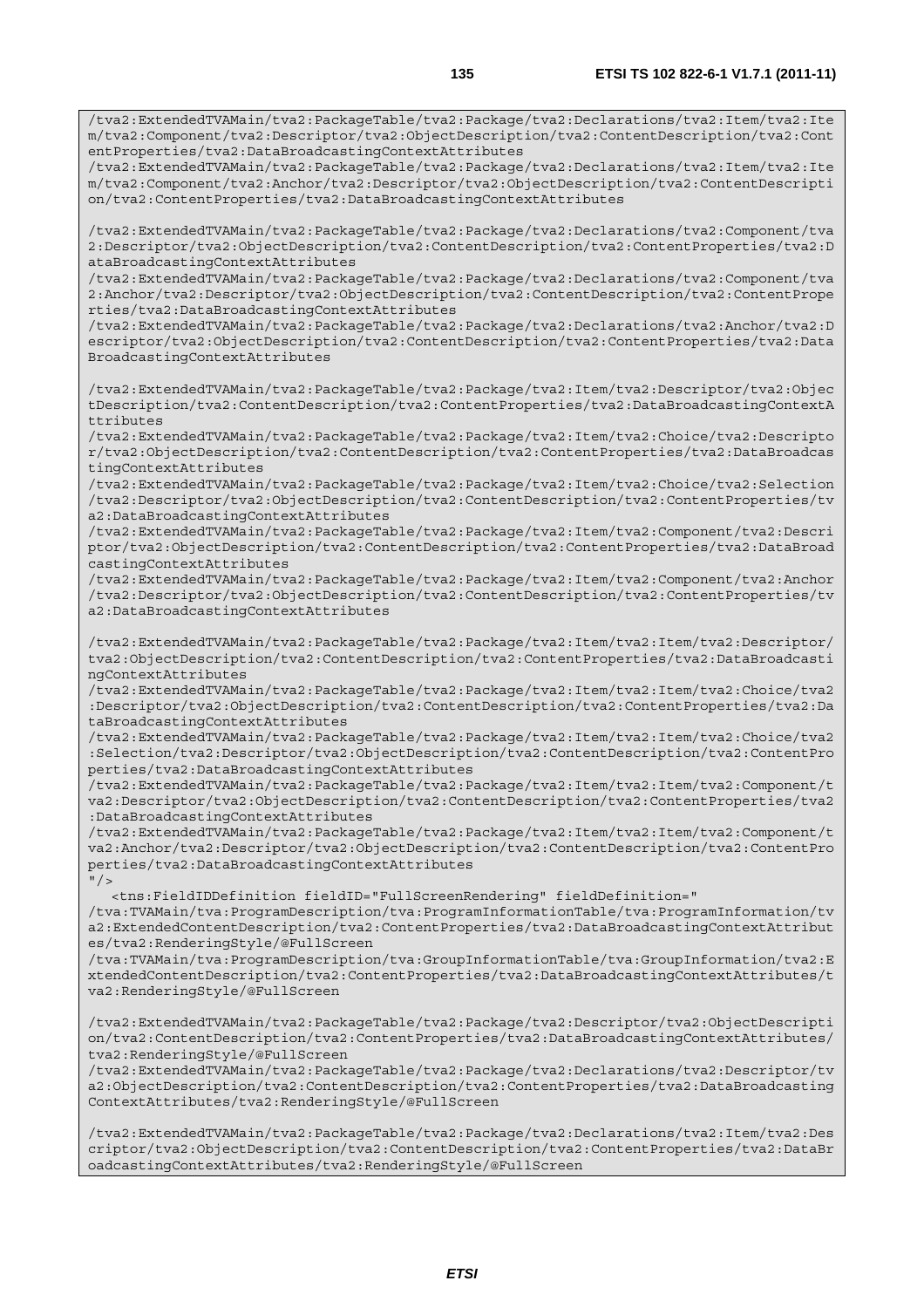/tva2:ExtendedTVAMain/tva2:PackageTable/tva2:Package/tva2:Declarations/tva2:Item/tva2:Cho ice/tva2:Descriptor/tva2:ObjectDescription/tva2:ContentDescription/tva2:ContentProperties /tva2:DataBroadcastingContextAttributes/tva2:RenderingStyle/@FullScreen

/tva2:ExtendedTVAMain/tva2:PackageTable/tva2:Package/tva2:Declarations/tva2:Item/tva2:Cho ice/tva2:Selection/tva2:Descriptor/tva2:ObjectDescription/tva2:ContentDescription/tva2:Co ntentProperties/tva2:DataBroadcastingContextAttributes/tva2:RenderingStyle/@FullScreen

/tva2:ExtendedTVAMain/tva2:PackageTable/tva2:Package/tva2:Declarations/tva2:Item/tva2:Com ponent/tva2:Descriptor/tva2:ObjectDescription/tva2:ContentDescription/tva2:ContentPropert ies/tva2:DataBroadcastingContextAttributes/tva2:RenderingStyle/@FullScreen

/tva2:ExtendedTVAMain/tva2:PackageTable/tva2:Package/tva2:Declarations/tva2:Item/tva2:Com ponent/tva2:Anchor/tva2:Descriptor/tva2:ObjectDescription/tva2:ContentDescription/tva2:Co ntentProperties/tva2:DataBroadcastingContextAttributes/tva2:RenderingStyle/@FullScreen

/tva2:ExtendedTVAMain/tva2:PackageTable/tva2:Package/tva2:Declarations/tva2:Item/tva2:Ite m/tva2:Descriptor/tva2:ObjectDescription/tva2:ContentDescription/tva2:ContentProperties/t va2:DataBroadcastingContextAttributes/tva2:RenderingStyle/@FullScreen

/tva2:ExtendedTVAMain/tva2:PackageTable/tva2:Package/tva2:Declarations/tva2:Item/tva2:Ite m/tva2:Choice/tva2:Descriptor/tva2:ObjectDescription/tva2:ContentDescription/tva2:Content Properties/tva2:DataBroadcastingContextAttributes/tva2:RenderingStyle/@FullScreen

/tva2:ExtendedTVAMain/tva2:PackageTable/tva2:Package/tva2:Declarations/tva2:Item/tva2:Ite m/tva2:Choice/tva2:Selection/tva2:Descriptor/tva2:ObjectDescription/tva2:ContentDescripti on/tva2:ContentProperties/tva2:DataBroadcastingContextAttributes/tva2:RenderingStyle/@Ful lScreen

/tva2:ExtendedTVAMain/tva2:PackageTable/tva2:Package/tva2:Declarations/tva2:Item/tva2:Ite m/tva2:Component/tva2:Descriptor/tva2:ObjectDescription/tva2:ContentDescription/tva2:Cont entProperties/tva2:DataBroadcastingContextAttributes/tva2:RenderingStyle/@FullScreen

/tva2:ExtendedTVAMain/tva2:PackageTable/tva2:Package/tva2:Declarations/tva2:Item/tva2:Ite m/tva2:Component/tva2:Anchor/tva2:Descriptor/tva2:ObjectDescription/tva2:ContentDescripti on/tva2:ContentProperties/tva2:DataBroadcastingContextAttributes/tva2:RenderingStyle/@Ful lScreen

/tva2:ExtendedTVAMain/tva2:PackageTable/tva2:Package/tva2:Declarations/tva2:Component/tva 2:Descriptor/tva2:ObjectDescription/tva2:ContentDescription/tva2:ContentProperties/tva2:D ataBroadcastingContextAttributes/tva2:RenderingStyle/@FullScreen

/tva2:ExtendedTVAMain/tva2:PackageTable/tva2:Package/tva2:Declarations/tva2:Component/tva 2:Anchor/tva2:Descriptor/tva2:ObjectDescription/tva2:ContentDescription/tva2:ContentPrope rties/tva2:DataBroadcastingContextAttributes/tva2:RenderingStyle/@FullScreen

/tva2:ExtendedTVAMain/tva2:PackageTable/tva2:Package/tva2:Declarations/tva2:Anchor/tva2:D escriptor/tva2:ObjectDescription/tva2:ContentDescription/tva2:ContentProperties/tva2:Data BroadcastingContextAttributes/tva2:RenderingStyle/@FullScreen

/tva2:ExtendedTVAMain/tva2:PackageTable/tva2:Package/tva2:Item/tva2:Descriptor/tva2:Objec tDescription/tva2:ContentDescription/tva2:ContentProperties/tva2:DataBroadcastingContextA ttributes/tva2:RenderingStyle/@FullScreen

/tva2:ExtendedTVAMain/tva2:PackageTable/tva2:Package/tva2:Item/tva2:Choice/tva2:Descripto r/tva2:ObjectDescription/tva2:ContentDescription/tva2:ContentProperties/tva2:DataBroadcas tingContextAttributes/tva2:RenderingStyle/@FullScreen

/tva2:ExtendedTVAMain/tva2:PackageTable/tva2:Package/tva2:Item/tva2:Choice/tva2:Selection /tva2:Descriptor/tva2:ObjectDescription/tva2:ContentDescription/tva2:ContentProperties/tv a2:DataBroadcastingContextAttributes/tva2:RenderingStyle/@FullScreen

/tva2:ExtendedTVAMain/tva2:PackageTable/tva2:Package/tva2:Item/tva2:Component/tva2:Descri ptor/tva2:ObjectDescription/tva2:ContentDescription/tva2:ContentProperties/tva2:DataBroad castingContextAttributes/tva2:RenderingStyle/@FullScreen

/tva2:ExtendedTVAMain/tva2:PackageTable/tva2:Package/tva2:Item/tva2:Component/tva2:Anchor /tva2:Descriptor/tva2:ObjectDescription/tva2:ContentDescription/tva2:ContentProperties/tv a2:DataBroadcastingContextAttributes/tva2:RenderingStyle/@FullScreen

/tva2:ExtendedTVAMain/tva2:PackageTable/tva2:Package/tva2:Item/tva2:Item/tva2:Descriptor/ tva2:ObjectDescription/tva2:ContentDescription/tva2:ContentProperties/tva2:DataBroadcasti ngContextAttributes/tva2:RenderingStyle/@FullScreen

/tva2:ExtendedTVAMain/tva2:PackageTable/tva2:Package/tva2:Item/tva2:Item/tva2:Choice/tva2 :Descriptor/tva2:ObjectDescription/tva2:ContentDescription/tva2:ContentProperties/tva2:Da taBroadcastingContextAttributes/tva2:RenderingStyle/@FullScreen

/tva2:ExtendedTVAMain/tva2:PackageTable/tva2:Package/tva2:Item/tva2:Item/tva2:Choice/tva2 :Selection/tva2:Descriptor/tva2:ObjectDescription/tva2:ContentDescription/tva2:ContentPro perties/tva2:DataBroadcastingContextAttributes/tva2:RenderingStyle/@FullScreen

/tva2:ExtendedTVAMain/tva2:PackageTable/tva2:Package/tva2:Item/tva2:Item/tva2:Component/t va2:Descriptor/tva2:ObjectDescription/tva2:ContentDescription/tva2:ContentProperties/tva2 :DataBroadcastingContextAttributes/tva2:RenderingStyle/@FullScreen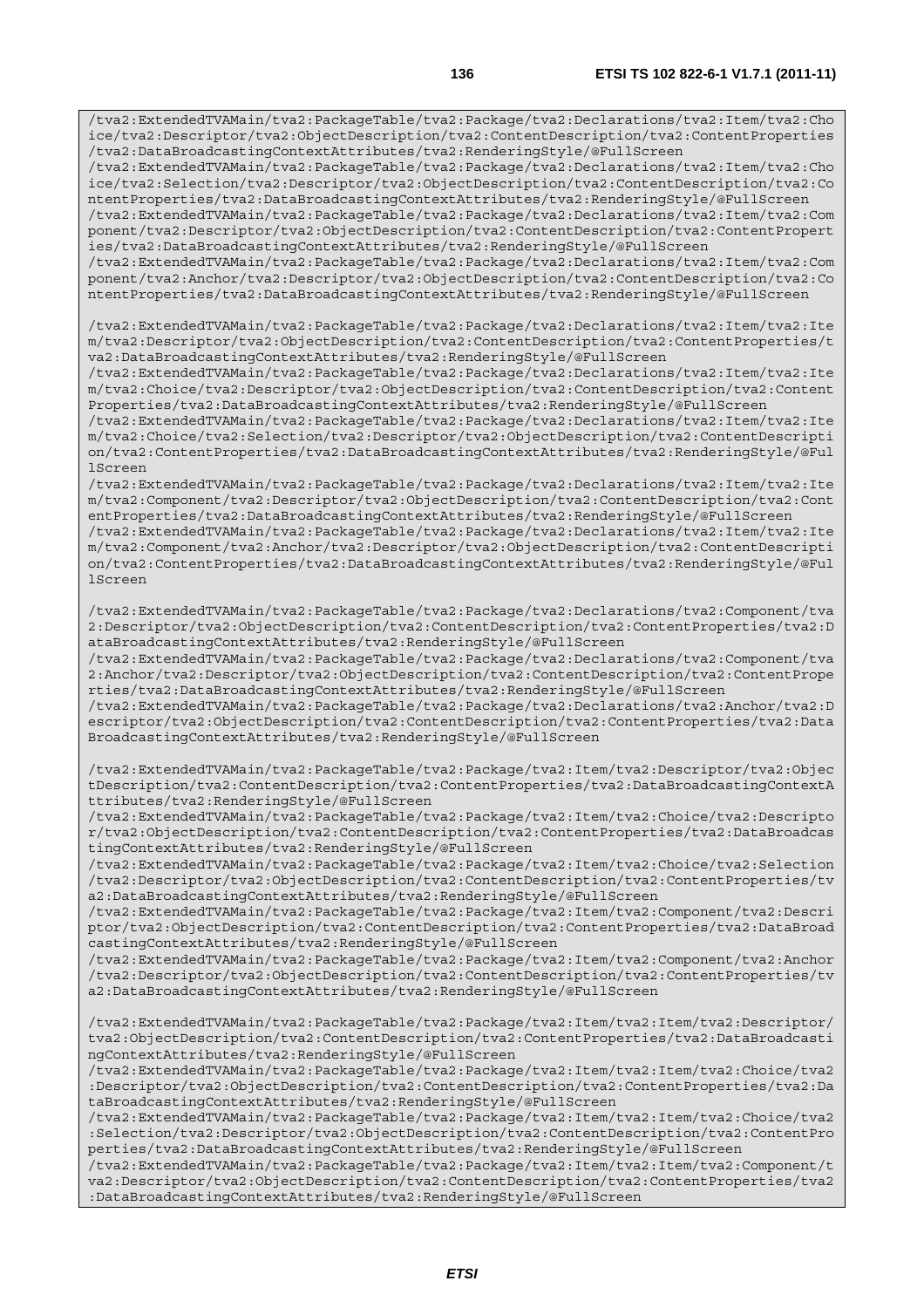/tva2:ExtendedTVAMain/tva2:PackageTable/tva2:Package/tva2:Item/tva2:Item/tva2:Component/t va2:Anchor/tva2:Descriptor/tva2:ObjectDescription/tva2:ContentDescription/tva2:ContentPro perties/tva2:DataBroadcastingContextAttributes/tva2:RenderingStyle/@FullScreen  $"$ /

<tns:FieldIDDefinition fieldID="TransparencyRendering" fieldDefinition="

/tva:TVAMain/tva:ProgramDescription/tva:ProgramInformationTable/tva:ProgramInformation/tv a2:ExtendedContentDescription/tva2:ContentProperties/tva2:DataBroadcastingContextAttribut es/tva2:RenderingStyle/@Transparency

/tva:TVAMain/tva:ProgramDescription/tva:GroupInformationTable/tva:GroupInformation/tva2:E xtendedContentDescription/tva2:ContentProperties/tva2:DataBroadcastingContextAttributes/t va2:RenderingStyle/@Transparency

/tva2:ExtendedTVAMain/tva2:PackageTable/tva2:Package/tva2:Descriptor/tva2:ObjectDescripti on/tva2:ContentDescription/tva2:ContentProperties/tva2:DataBroadcastingContextAttributes/ tva2:RenderingStyle/@Transparency

/tva2:ExtendedTVAMain/tva2:PackageTable/tva2:Package/tva2:Declarations/tva2:Descriptor/tv a2:ObjectDescription/tva2:ContentDescription/tva2:ContentProperties/tva2:DataBroadcasting ContextAttributes/tva2:RenderingStyle/@Transparency

/tva2:ExtendedTVAMain/tva2:PackageTable/tva2:Package/tva2:Declarations/tva2:Item/tva2:Des criptor/tva2:ObjectDescription/tva2:ContentDescription/tva2:ContentProperties/tva2:DataBr oadcastingContextAttributes/tva2:RenderingStyle/@Transparency

/tva2:ExtendedTVAMain/tva2:PackageTable/tva2:Package/tva2:Declarations/tva2:Item/tva2:Cho ice/tva2:Descriptor/tva2:ObjectDescription/tva2:ContentDescription/tva2:ContentProperties /tva2:DataBroadcastingContextAttributes/tva2:RenderingStyle/@Transparency

/tva2:ExtendedTVAMain/tva2:PackageTable/tva2:Package/tva2:Declarations/tva2:Item/tva2:Cho ice/tva2:Selection/tva2:Descriptor/tva2:ObjectDescription/tva2:ContentDescription/tva2:Co ntentProperties/tva2:DataBroadcastingContextAttributes/tva2:RenderingStyle/@Transparency /tva2:ExtendedTVAMain/tva2:PackageTable/tva2:Package/tva2:Declarations/tva2:Item/tva2:Com ponent/tva2:Descriptor/tva2:ObjectDescription/tva2:ContentDescription/tva2:ContentPropert ies/tva2:DataBroadcastingContextAttributes/tva2:RenderingStyle/@Transparency

/tva2:ExtendedTVAMain/tva2:PackageTable/tva2:Package/tva2:Declarations/tva2:Item/tva2:Com ponent/tva2:Anchor/tva2:Descriptor/tva2:ObjectDescription/tva2:ContentDescription/tva2:Co ntentProperties/tva2:DataBroadcastingContextAttributes/tva2:RenderingStyle/@Transparency

/tva2:ExtendedTVAMain/tva2:PackageTable/tva2:Package/tva2:Declarations/tva2:Item/tva2:Ite m/tva2:Descriptor/tva2:ObjectDescription/tva2:ContentDescription/tva2:ContentProperties/t va2:DataBroadcastingContextAttributes/tva2:RenderingStyle/@Transparency

/tva2:ExtendedTVAMain/tva2:PackageTable/tva2:Package/tva2:Declarations/tva2:Item/tva2:Ite m/tva2:Choice/tva2:Descriptor/tva2:ObjectDescription/tva2:ContentDescription/tva2:Content Properties/tva2:DataBroadcastingContextAttributes/tva2:RenderingStyle/@Transparency

/tva2:ExtendedTVAMain/tva2:PackageTable/tva2:Package/tva2:Declarations/tva2:Item/tva2:Ite m/tva2:Choice/tva2:Selection/tva2:Descriptor/tva2:ObjectDescription/tva2:ContentDescripti on/tva2:ContentProperties/tva2:DataBroadcastingContextAttributes/tva2:RenderingStyle/@Tra nsparency

/tva2:ExtendedTVAMain/tva2:PackageTable/tva2:Package/tva2:Declarations/tva2:Item/tva2:Ite m/tva2:Component/tva2:Descriptor/tva2:ObjectDescription/tva2:ContentDescription/tva2:Cont entProperties/tva2:DataBroadcastingContextAttributes/tva2:RenderingStyle/@Transparency /tva2:ExtendedTVAMain/tva2:PackageTable/tva2:Package/tva2:Declarations/tva2:Item/tva2:Ite m/tva2:Component/tva2:Anchor/tva2:Descriptor/tva2:ObjectDescription/tva2:ContentDescripti on/tva2:ContentProperties/tva2:DataBroadcastingContextAttributes/tva2:RenderingStyle/@Tra

/tva2:ExtendedTVAMain/tva2:PackageTable/tva2:Package/tva2:Declarations/tva2:Component/tva 2:Descriptor/tva2:ObjectDescription/tva2:ContentDescription/tva2:ContentProperties/tva2:D ataBroadcastingContextAttributes/tva2:RenderingStyle/@Transparency

nsparency

/tva2:ExtendedTVAMain/tva2:PackageTable/tva2:Package/tva2:Declarations/tva2:Component/tva 2:Anchor/tva2:Descriptor/tva2:ObjectDescription/tva2:ContentDescription/tva2:ContentPrope rties/tva2:DataBroadcastingContextAttributes/tva2:RenderingStyle/@Transparency

/tva2:ExtendedTVAMain/tva2:PackageTable/tva2:Package/tva2:Declarations/tva2:Anchor/tva2:D escriptor/tva2:ObjectDescription/tva2:ContentDescription/tva2:ContentProperties/tva2:Data BroadcastingContextAttributes/tva2:RenderingStyle/@Transparency

/tva2:ExtendedTVAMain/tva2:PackageTable/tva2:Package/tva2:Item/tva2:Descriptor/tva2:Objec tDescription/tva2:ContentDescription/tva2:ContentProperties/tva2:DataBroadcastingContextA ttributes/tva2:RenderingStyle/@Transparency

/tva2:ExtendedTVAMain/tva2:PackageTable/tva2:Package/tva2:Item/tva2:Choice/tva2:Descripto r/tva2:ObjectDescription/tva2:ContentDescription/tva2:ContentProperties/tva2:DataBroadcas tingContextAttributes/tva2:RenderingStyle/@Transparency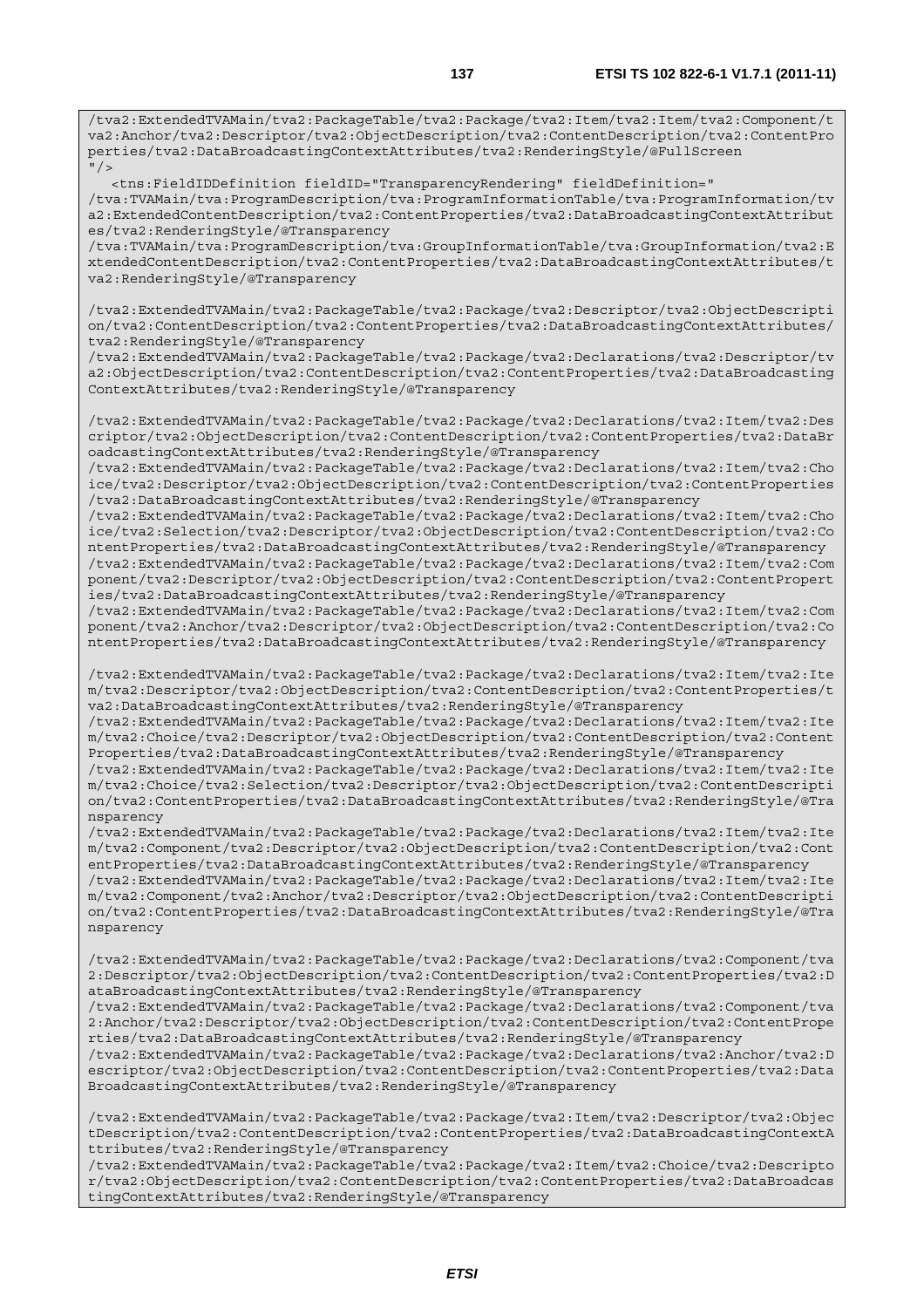/tva2:ExtendedTVAMain/tva2:PackageTable/tva2:Package/tva2:Item/tva2:Component/tva2:Descri ptor/tva2:ObjectDescription/tva2:ContentDescription/tva2:ContentProperties/tva2:DataBroad castingContextAttributes/tva2:RenderingStyle/@Transparency

/tva2:ExtendedTVAMain/tva2:PackageTable/tva2:Package/tva2:Item/tva2:Component/tva2:Anchor /tva2:Descriptor/tva2:ObjectDescription/tva2:ContentDescription/tva2:ContentProperties/tv a2:DataBroadcastingContextAttributes/tva2:RenderingStyle/@Transparency

/tva2:ExtendedTVAMain/tva2:PackageTable/tva2:Package/tva2:Item/tva2:Item/tva2:Descriptor/ tva2:ObjectDescription/tva2:ContentDescription/tva2:ContentProperties/tva2:DataBroadcasti ngContextAttributes/tva2:RenderingStyle/@Transparency

/tva2:ExtendedTVAMain/tva2:PackageTable/tva2:Package/tva2:Item/tva2:Item/tva2:Choice/tva2 :Descriptor/tva2:ObjectDescription/tva2:ContentDescription/tva2:ContentProperties/tva2:Da taBroadcastingContextAttributes/tva2:RenderingStyle/@Transparency

/tva2:ExtendedTVAMain/tva2:PackageTable/tva2:Package/tva2:Item/tva2:Item/tva2:Choice/tva2 :Selection/tva2:Descriptor/tva2:ObjectDescription/tva2:ContentDescription/tva2:ContentPro perties/tva2:DataBroadcastingContextAttributes/tva2:RenderingStyle/@Transparency

/tva2:ExtendedTVAMain/tva2:PackageTable/tva2:Package/tva2:Item/tva2:Item/tva2:Component/t va2:Descriptor/tva2:ObjectDescription/tva2:ContentDescription/tva2:ContentProperties/tva2 :DataBroadcastingContextAttributes/tva2:RenderingStyle/@Transparency

/tva2:ExtendedTVAMain/tva2:PackageTable/tva2:Package/tva2:Item/tva2:Item/tva2:Component/t va2:Anchor/tva2:Descriptor/tva2:ObjectDescription/tva2:ContentDescription/tva2:ContentPro perties/tva2:DataBroadcastingContextAttributes/tva2:RenderingStyle/@Transparency  $''$  / >

<tns:FieldIDDefinition fieldID="UpdateCycle" fieldDefinition="

/tva:TVAMain/tva:ProgramDescription/tva:ProgramInformationTable/tva:ProgramInformation/tv a2:ExtendedContentDescription/tva2:ContentProperties/tva2:DataBroadcastingContextAttribut es/tva2:UpdateCycle/text()

/tva:TVAMain/tva:ProgramDescription/tva:GroupInformationTable/tva:GroupInformation/tva2:E xtendedContentDescription/tva2:ContentProperties/tva2:DataBroadcastingContextAttributes/t va2:UpdateCycle/text()

/tva2:ExtendedTVAMain/tva2:PackageTable/tva2:Package/tva2:Descriptor/tva2:ObjectDescripti on/tva2:ContentDescription/tva2:ContentProperties/tva2:DataBroadcastingContextAttributes/ tva2:UpdateCycle/text()

/tva2:ExtendedTVAMain/tva2:PackageTable/tva2:Package/tva2:Declarations/tva2:Descriptor/tv a2:ObjectDescription/tva2:ContentDescription/tva2:ContentProperties/tva2:DataBroadcasting ContextAttributes/tva2:UpdateCycle/text()

/tva2:ExtendedTVAMain/tva2:PackageTable/tva2:Package/tva2:Declarations/tva2:Item/tva2:Des criptor/tva2:ObjectDescription/tva2:ContentDescription/tva2:ContentProperties/tva2:DataBr oadcastingContextAttributes/tva2:UpdateCycle/text()

/tva2:ExtendedTVAMain/tva2:PackageTable/tva2:Package/tva2:Declarations/tva2:Item/tva2:Cho ice/tva2:Descriptor/tva2:ObjectDescription/tva2:ContentDescription/tva2:ContentProperties /tva2:DataBroadcastingContextAttributes/tva2:UpdateCycle/text()

/tva2:ExtendedTVAMain/tva2:PackageTable/tva2:Package/tva2:Declarations/tva2:Item/tva2:Cho ice/tva2:Selection/tva2:Descriptor/tva2:ObjectDescription/tva2:ContentDescription/tva2:Co ntentProperties/tva2:DataBroadcastingContextAttributes/tva2:UpdateCycle/text()

/tva2:ExtendedTVAMain/tva2:PackageTable/tva2:Package/tva2:Declarations/tva2:Item/tva2:Com ponent/tva2:Descriptor/tva2:ObjectDescription/tva2:ContentDescription/tva2:ContentPropert ies/tva2:DataBroadcastingContextAttributes/tva2:UpdateCycle/text()

/tva2:ExtendedTVAMain/tva2:PackageTable/tva2:Package/tva2:Declarations/tva2:Item/tva2:Com ponent/tva2:Anchor/tva2:Descriptor/tva2:ObjectDescription/tva2:ContentDescription/tva2:Co ntentProperties/tva2:DataBroadcastingContextAttributes/tva2:UpdateCycle/text()

/tva2:ExtendedTVAMain/tva2:PackageTable/tva2:Package/tva2:Declarations/tva2:Item/tva2:Ite m/tva2:Descriptor/tva2:ObjectDescription/tva2:ContentDescription/tva2:ContentProperties/t va2:DataBroadcastingContextAttributes/tva2:UpdateCycle/text()

/tva2:ExtendedTVAMain/tva2:PackageTable/tva2:Package/tva2:Declarations/tva2:Item/tva2:Ite m/tva2:Choice/tva2:Descriptor/tva2:ObjectDescription/tva2:ContentDescription/tva2:Content Properties/tva2:DataBroadcastingContextAttributes/tva2:UpdateCycle/text()

/tva2:ExtendedTVAMain/tva2:PackageTable/tva2:Package/tva2:Declarations/tva2:Item/tva2:Ite m/tva2:Choice/tva2:Selection/tva2:Descriptor/tva2:ObjectDescription/tva2:ContentDescripti on/tva2:ContentProperties/tva2:DataBroadcastingContextAttributes/tva2:UpdateCycle/text() /tva2:ExtendedTVAMain/tva2:PackageTable/tva2:Package/tva2:Declarations/tva2:Item/tva2:Ite

m/tva2:Component/tva2:Descriptor/tva2:ObjectDescription/tva2:ContentDescription/tva2:Cont entProperties/tva2:DataBroadcastingContextAttributes/tva2:UpdateCycle/text()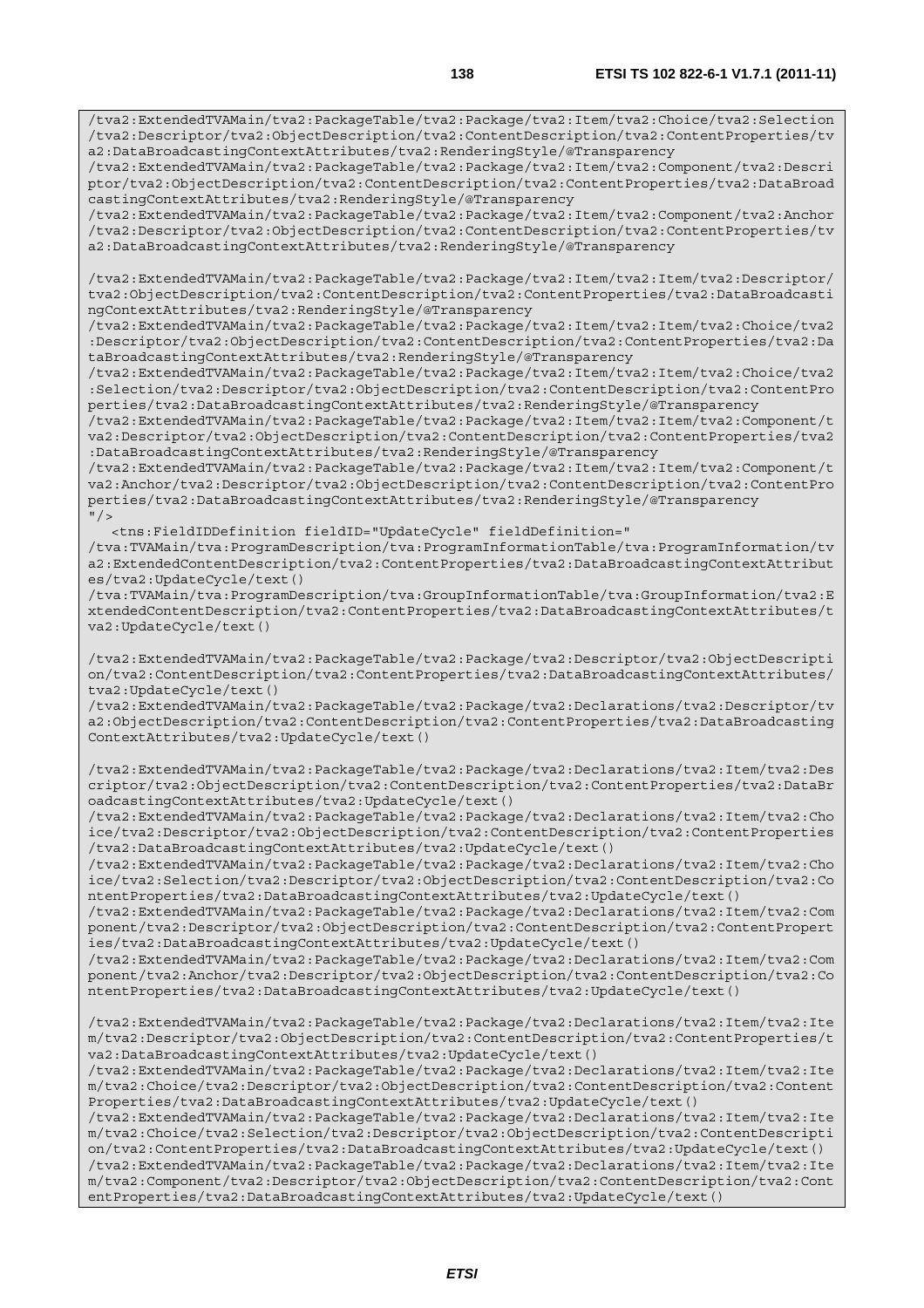/tva2:ExtendedTVAMain/tva2:PackageTable/tva2:Package/tva2:Declarations/tva2:Item/tva2:Ite m/tva2:Component/tva2:Anchor/tva2:Descriptor/tva2:ObjectDescription/tva2:ContentDescripti on/tva2:ContentProperties/tva2:DataBroadcastingContextAttributes/tva2:UpdateCycle/text()

/tva2:ExtendedTVAMain/tva2:PackageTable/tva2:Package/tva2:Declarations/tva2:Component/tva 2:Descriptor/tva2:ObjectDescription/tva2:ContentDescription/tva2:ContentProperties/tva2:D ataBroadcastingContextAttributes/tva2:UpdateCycle/text()

/tva2:ExtendedTVAMain/tva2:PackageTable/tva2:Package/tva2:Declarations/tva2:Component/tva 2:Anchor/tva2:Descriptor/tva2:ObjectDescription/tva2:ContentDescription/tva2:ContentPrope rties/tva2:DataBroadcastingContextAttributes/tva2:UpdateCycle/text()

/tva2:ExtendedTVAMain/tva2:PackageTable/tva2:Package/tva2:Declarations/tva2:Anchor/tva2:D escriptor/tva2:ObjectDescription/tva2:ContentDescription/tva2:ContentProperties/tva2:Data BroadcastingContextAttributes/tva2:UpdateCycle/text()

/tva2:ExtendedTVAMain/tva2:PackageTable/tva2:Package/tva2:Item/tva2:Descriptor/tva2:Objec tDescription/tva2:ContentDescription/tva2:ContentProperties/tva2:DataBroadcastingContextA ttributes/tva2:UpdateCycle/text()

/tva2:ExtendedTVAMain/tva2:PackageTable/tva2:Package/tva2:Item/tva2:Choice/tva2:Descripto r/tva2:ObjectDescription/tva2:ContentDescription/tva2:ContentProperties/tva2:DataBroadcas tingContextAttributes/tva2:UpdateCycle/text()

/tva2:ExtendedTVAMain/tva2:PackageTable/tva2:Package/tva2:Item/tva2:Choice/tva2:Selection /tva2:Descriptor/tva2:ObjectDescription/tva2:ContentDescription/tva2:ContentProperties/tv a2:DataBroadcastingContextAttributes/tva2:UpdateCycle/text()

/tva2:ExtendedTVAMain/tva2:PackageTable/tva2:Package/tva2:Item/tva2:Component/tva2:Descri ptor/tva2:ObjectDescription/tva2:ContentDescription/tva2:ContentProperties/tva2:DataBroad castingContextAttributes/tva2:UpdateCycle/text()

/tva2:ExtendedTVAMain/tva2:PackageTable/tva2:Package/tva2:Item/tva2:Component/tva2:Anchor /tva2:Descriptor/tva2:ObjectDescription/tva2:ContentDescription/tva2:ContentProperties/tv a2:DataBroadcastingContextAttributes/tva2:UpdateCycle/text()

/tva2:ExtendedTVAMain/tva2:PackageTable/tva2:Package/tva2:Item/tva2:Item/tva2:Descriptor/ tva2:ObjectDescription/tva2:ContentDescription/tva2:ContentProperties/tva2:DataBroadcasti ngContextAttributes/tva2:UpdateCycle/text()

/tva2:ExtendedTVAMain/tva2:PackageTable/tva2:Package/tva2:Item/tva2:Item/tva2:Choice/tva2 :Descriptor/tva2:ObjectDescription/tva2:ContentDescription/tva2:ContentProperties/tva2:Da taBroadcastingContextAttributes/tva2:UpdateCycle/text()

/tva2:ExtendedTVAMain/tva2:PackageTable/tva2:Package/tva2:Item/tva2:Item/tva2:Choice/tva2 :Selection/tva2:Descriptor/tva2:ObjectDescription/tva2:ContentDescription/tva2:ContentPro perties/tva2:DataBroadcastingContextAttributes/tva2:UpdateCycle/text()

/tva2:ExtendedTVAMain/tva2:PackageTable/tva2:Package/tva2:Item/tva2:Item/tva2:Component/t va2:Descriptor/tva2:ObjectDescription/tva2:ContentDescription/tva2:ContentProperties/tva2 :DataBroadcastingContextAttributes/tva2:UpdateCycle/text()

/tva2:ExtendedTVAMain/tva2:PackageTable/tva2:Package/tva2:Item/tva2:Item/tva2:Component/t va2:Anchor/tva2:Descriptor/tva2:ObjectDescription/tva2:ContentDescription/tva2:ContentPro perties/tva2:DataBroadcastingContextAttributes/tva2:UpdateCycle/text()

 $"$  / >

 $\leq$   $\perp$ 

######################################################################################## -->

<!-- fieldID for InterstitialContent in Package -->

<!-- InterstitialContent, BrandName-->

 $<$  !  $-\, -$ ########################################################################################

-->

<tns:FieldIDDefinition fieldID="InterstitialContent" fieldDefinition="

/tva:TVAMain/tva:ProgramDescription/tva:ProgramInformationTable/tva:ProgramInformation/tv a2:ExtendedContentDescription/tva2:ContentProperties/tva2:InterstitialContextAttributes /tva:TVAMain/tva:ProgramDescription/tva:GroupInformationTable/tva:GroupInformation/tva2:E xtendedContentDescription/tva2:ContentProperties/tva2:InterstitialContextAttributes

/tva2:ExtendedTVAMain/tva2:PackageTable/tva2:Package/tva2:Descriptor/tva2:ObjectDescripti on/tva2:ContentDescription/tva2:ContentProperties/tva2:InterstitialContextAttributes /tva2:ExtendedTVAMain/tva2:PackageTable/tva2:Package/tva2:Declarations/tva2:Descriptor/tv a2:ObjectDescription/tva2:ContentDescription/tva2:ContentProperties/tva2:InterstitialCont extAttributes

/tva2:ExtendedTVAMain/tva2:PackageTable/tva2:Package/tva2:Declarations/tva2:Item/tva2:Des criptor/tva2:ObjectDescription/tva2:ContentDescription/tva2:ContentProperties/tva2:Inters titialContextAttributes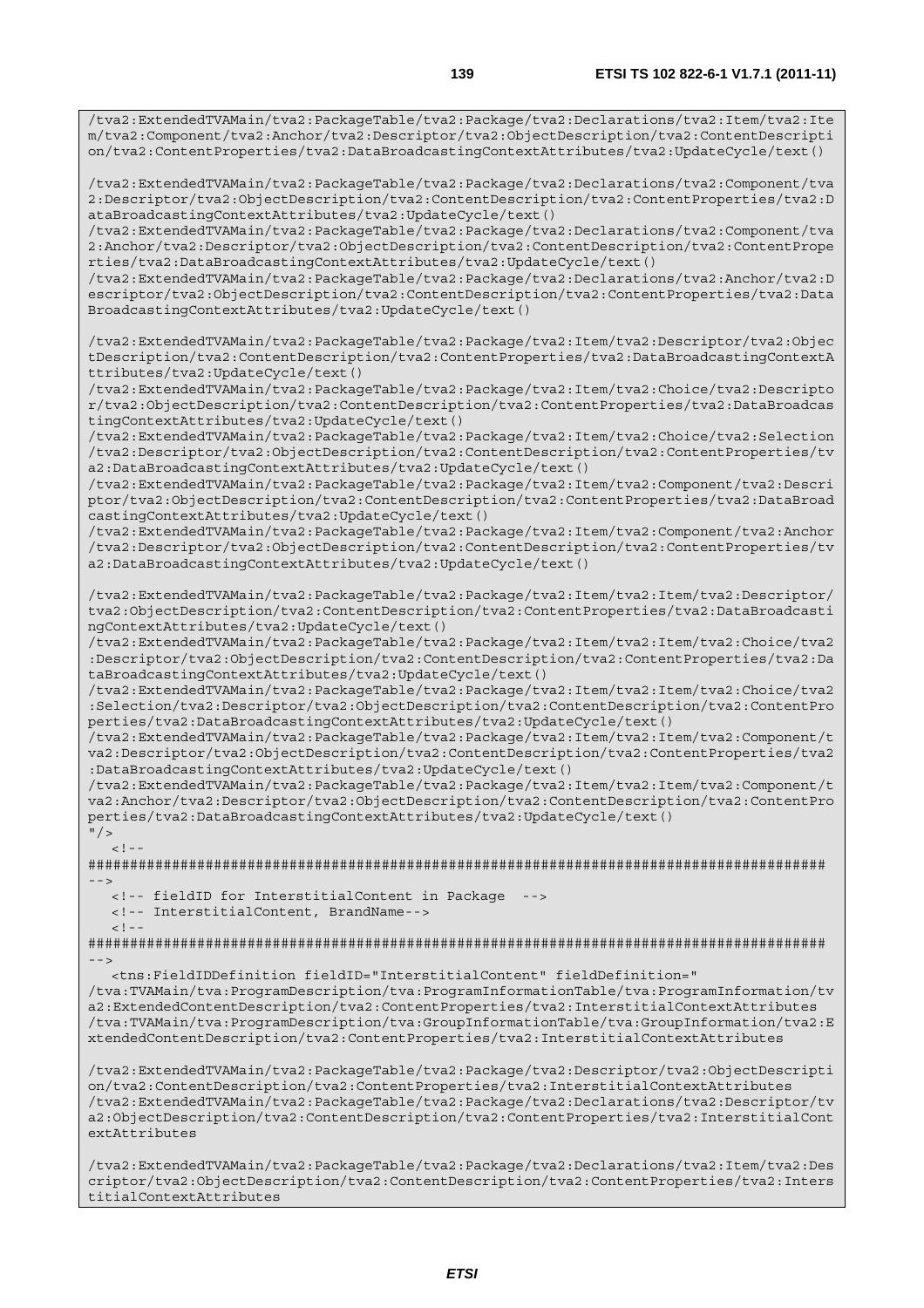/tva2:ExtendedTVAMain/tva2:PackageTable/tva2:Package/tva2:Declarations/tva2:Item/tva2:Cho ice/tva2:Descriptor/tva2:ObjectDescription/tva2:ContentDescription/tva2:ContentProperties /tva2:InterstitialContextAttributes

/tva2:ExtendedTVAMain/tva2:PackageTable/tva2:Package/tva2:Declarations/tva2:Item/tva2:Cho ice/tva2:Selection/tva2:Descriptor/tva2:ObjectDescription/tva2:ContentDescription/tva2:Co ntentProperties/tva2:InterstitialContextAttributes

/tva2:ExtendedTVAMain/tva2:PackageTable/tva2:Package/tva2:Declarations/tva2:Item/tva2:Com ponent/tva2:Descriptor/tva2:ObjectDescription/tva2:ContentDescription/tva2:ContentPropert ies/tva2:InterstitialContextAttributes

/tva2:ExtendedTVAMain/tva2:PackageTable/tva2:Package/tva2:Declarations/tva2:Item/tva2:Com ponent/tva2:Anchor/tva2:Descriptor/tva2:ObjectDescription/tva2:ContentDescription/tva2:Co ntentProperties/tva2:InterstitialContextAttributes

/tva2:ExtendedTVAMain/tva2:PackageTable/tva2:Package/tva2:Declarations/tva2:Item/tva2:Ite m/tva2:Descriptor/tva2:ObjectDescription/tva2:ContentDescription/tva2:ContentProperties/t va2:InterstitialContextAttributes

/tva2:ExtendedTVAMain/tva2:PackageTable/tva2:Package/tva2:Declarations/tva2:Item/tva2:Ite m/tva2:Choice/tva2:Descriptor/tva2:ObjectDescription/tva2:ContentDescription/tva2:Content Properties/tva2:InterstitialContextAttributes

/tva2:ExtendedTVAMain/tva2:PackageTable/tva2:Package/tva2:Declarations/tva2:Item/tva2:Ite m/tva2:Choice/tva2:Selection/tva2:Descriptor/tva2:ObjectDescription/tva2:ContentDescripti on/tva2:ContentProperties/tva2:InterstitialContextAttributes

/tva2:ExtendedTVAMain/tva2:PackageTable/tva2:Package/tva2:Declarations/tva2:Item/tva2:Ite m/tva2:Component/tva2:Descriptor/tva2:ObjectDescription/tva2:ContentDescription/tva2:Cont entProperties/tva2:InterstitialContextAttributes

/tva2:ExtendedTVAMain/tva2:PackageTable/tva2:Package/tva2:Declarations/tva2:Item/tva2:Ite m/tva2:Component/tva2:Anchor/tva2:Descriptor/tva2:ObjectDescription/tva2:ContentDescripti on/tva2:ContentProperties/tva2:InterstitialContextAttributes

/tva2:ExtendedTVAMain/tva2:PackageTable/tva2:Package/tva2:Declarations/tva2:Component/tva 2:Descriptor/tva2:ObjectDescription/tva2:ContentDescription/tva2:ContentProperties/tva2:I nterstitialContextAttributes

/tva2:ExtendedTVAMain/tva2:PackageTable/tva2:Package/tva2:Declarations/tva2:Component/tva 2:Anchor/tva2:Descriptor/tva2:ObjectDescription/tva2:ContentDescription/tva2:ContentPrope rties/tva2:InterstitialContextAttributes

/tva2:ExtendedTVAMain/tva2:PackageTable/tva2:Package/tva2:Declarations/tva2:Anchor/tva2:D escriptor/tva2:ObjectDescription/tva2:ContentDescription/tva2:ContentProperties/tva2:Inte rstitialContextAttributes

/tva2:ExtendedTVAMain/tva2:PackageTable/tva2:Package/tva2:Item/tva2:Descriptor/tva2:Objec tDescription/tva2:ContentDescription/tva2:ContentProperties/tva2:InterstitialContextAttri butes

/tva2:ExtendedTVAMain/tva2:PackageTable/tva2:Package/tva2:Item/tva2:Choice/tva2:Descripto r/tva2:ObjectDescription/tva2:ContentDescription/tva2:ContentProperties/tva2:Interstitial ContextAttributes

/tva2:ExtendedTVAMain/tva2:PackageTable/tva2:Package/tva2:Item/tva2:Choice/tva2:Selection /tva2:Descriptor/tva2:ObjectDescription/tva2:ContentDescription/tva2:ContentProperties/tv a2:InterstitialContextAttributes

/tva2:ExtendedTVAMain/tva2:PackageTable/tva2:Package/tva2:Item/tva2:Component/tva2:Descri ptor/tva2:ObjectDescription/tva2:ContentDescription/tva2:ContentProperties/tva2:Interstit ialContextAttributes

/tva2:ExtendedTVAMain/tva2:PackageTable/tva2:Package/tva2:Item/tva2:Component/tva2:Anchor /tva2:Descriptor/tva2:ObjectDescription/tva2:ContentDescription/tva2:ContentProperties/tv a2:InterstitialContextAttributes

/tva2:ExtendedTVAMain/tva2:PackageTable/tva2:Package/tva2:Item/tva2:Item/tva2:Descriptor/ tva2:ObjectDescription/tva2:ContentDescription/tva2:ContentProperties/tva2:InterstitialCo ntextAttributes

/tva2:ExtendedTVAMain/tva2:PackageTable/tva2:Package/tva2:Item/tva2:Item/tva2:Choice/tva2 :Descriptor/tva2:ObjectDescription/tva2:ContentDescription/tva2:ContentProperties/tva2:In terstitialContextAttributes

/tva2:ExtendedTVAMain/tva2:PackageTable/tva2:Package/tva2:Item/tva2:Item/tva2:Choice/tva2 :Selection/tva2:Descriptor/tva2:ObjectDescription/tva2:ContentDescription/tva2:ContentPro perties/tva2:InterstitialContextAttributes

/tva2:ExtendedTVAMain/tva2:PackageTable/tva2:Package/tva2:Item/tva2:Item/tva2:Component/t va2:Descriptor/tva2:ObjectDescription/tva2:ContentDescription/tva2:ContentProperties/tva2 :InterstitialContextAttributes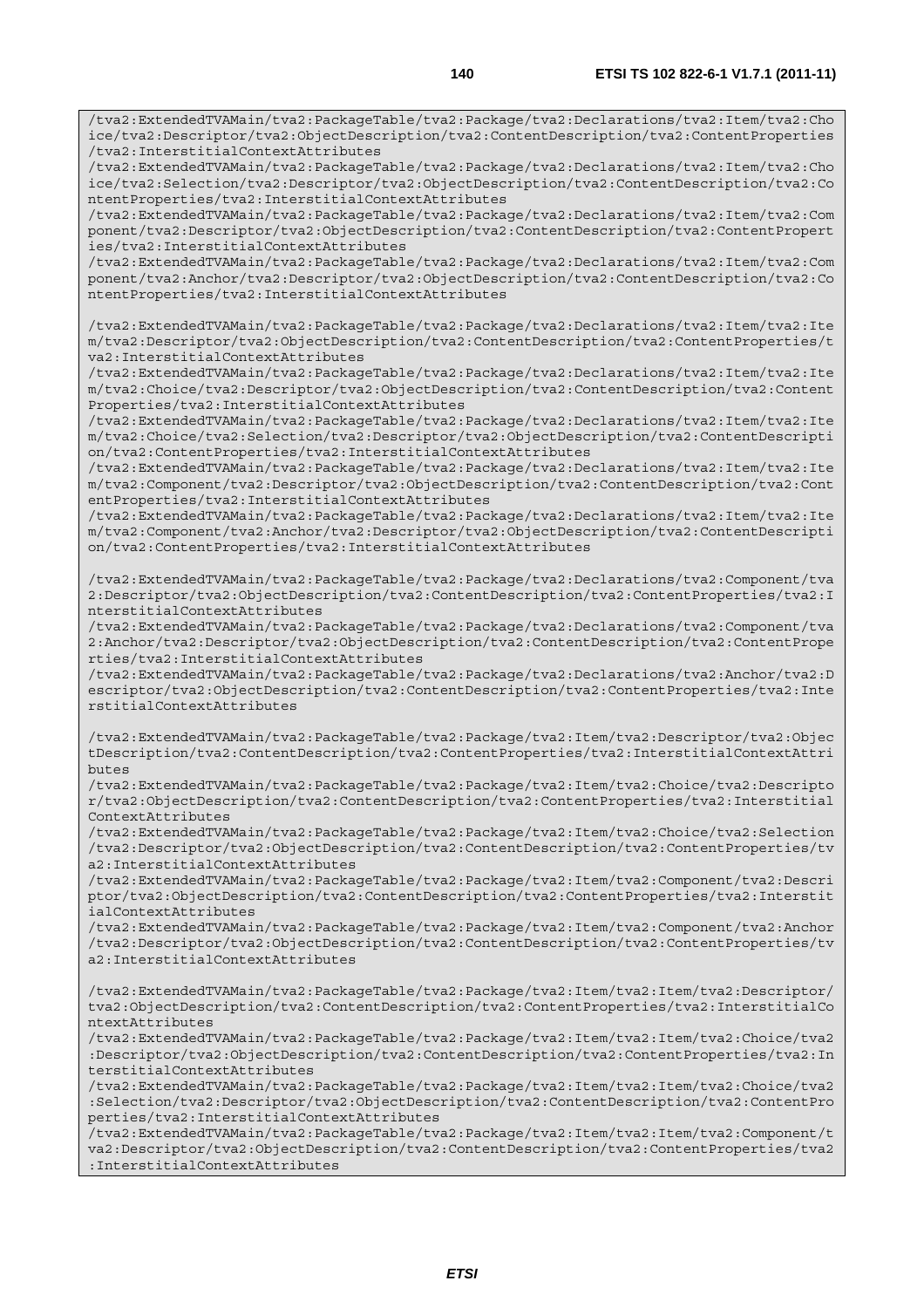/tva2:ExtendedTVAMain/tva2:PackageTable/tva2:Package/tva2:Item/tva2:Item/tva2:Component/t va2:Anchor/tva2:Descriptor/tva2:ObjectDescription/tva2:ContentDescription/tva2:ContentPro perties/tva2:InterstitialContextAttributes  $"$ /

<tns:FieldIDDefinition fieldID="BrandName" fieldDefinition="

/tva:TVAMain/tva:ProgramDescription/tva:ProgramInformationTable/tva:ProgramInformation/tv a2:ExtendedContentDescription/tva2:ContentProperties/tva2:InterstitialContextAttributes/t va2:BrandName/text()

/tva:TVAMain/tva:ProgramDescription/tva:GroupInformationTable/tva:GroupInformation/tva2:E xtendedContentDescription/tva2:ContentProperties/tva2:InterstitialContextAttributes/tva2: BrandName/text()

/tva2:ExtendedTVAMain/tva2:PackageTable/tva2:Package/tva2:Descriptor/tva2:ObjectDescripti on/tva2:ContentDescription/tva2:ContentProperties/tva2:InterstitialContextAttributes/tva2 :BrandName/text()

/tva2:ExtendedTVAMain/tva2:PackageTable/tva2:Package/tva2:Declarations/tva2:Descriptor/tv a2:ObjectDescription/tva2:ContentDescription/tva2:ContentProperties/tva2:InterstitialCont extAttributes/tva2:BrandName/text()

/tva2:ExtendedTVAMain/tva2:PackageTable/tva2:Package/tva2:Declarations/tva2:Item/tva2:Des criptor/tva2:ObjectDescription/tva2:ContentDescription/tva2:ContentProperties/tva2:Inters titialContextAttributes/tva2:BrandName/text()

/tva2:ExtendedTVAMain/tva2:PackageTable/tva2:Package/tva2:Declarations/tva2:Item/tva2:Cho ice/tva2:Descriptor/tva2:ObjectDescription/tva2:ContentDescription/tva2:ContentProperties /tva2:InterstitialContextAttributes/tva2:BrandName/text()

/tva2:ExtendedTVAMain/tva2:PackageTable/tva2:Package/tva2:Declarations/tva2:Item/tva2:Cho ice/tva2:Selection/tva2:Descriptor/tva2:ObjectDescription/tva2:ContentDescription/tva2:Co ntentProperties/tva2:InterstitialContextAttributes/tva2:BrandName/text()

/tva2:ExtendedTVAMain/tva2:PackageTable/tva2:Package/tva2:Declarations/tva2:Item/tva2:Com ponent/tva2:Descriptor/tva2:ObjectDescription/tva2:ContentDescription/tva2:ContentPropert ies/tva2:InterstitialContextAttributes/tva2:BrandName/text()

/tva2:ExtendedTVAMain/tva2:PackageTable/tva2:Package/tva2:Declarations/tva2:Item/tva2:Com ponent/tva2:Anchor/tva2:Descriptor/tva2:ObjectDescription/tva2:ContentDescription/tva2:Co ntentProperties/tva2:InterstitialContextAttributes/tva2:BrandName/text()

/tva2:ExtendedTVAMain/tva2:PackageTable/tva2:Package/tva2:Declarations/tva2:Item/tva2:Ite m/tva2:Descriptor/tva2:ObjectDescription/tva2:ContentDescription/tva2:ContentProperties/t va2:InterstitialContextAttributes/tva2:BrandName/text()

/tva2:ExtendedTVAMain/tva2:PackageTable/tva2:Package/tva2:Declarations/tva2:Item/tva2:Ite m/tva2:Choice/tva2:Descriptor/tva2:ObjectDescription/tva2:ContentDescription/tva2:Content Properties/tva2:InterstitialContextAttributes/tva2:BrandName/text()

/tva2:ExtendedTVAMain/tva2:PackageTable/tva2:Package/tva2:Declarations/tva2:Item/tva2:Ite m/tva2:Choice/tva2:Selection/tva2:Descriptor/tva2:ObjectDescription/tva2:ContentDescripti on/tva2:ContentProperties/tva2:InterstitialContextAttributes/tva2:BrandName/text()

/tva2:ExtendedTVAMain/tva2:PackageTable/tva2:Package/tva2:Declarations/tva2:Item/tva2:Ite m/tva2:Component/tva2:Descriptor/tva2:ObjectDescription/tva2:ContentDescription/tva2:Cont entProperties/tva2:InterstitialContextAttributes/tva2:BrandName/text()

/tva2:ExtendedTVAMain/tva2:PackageTable/tva2:Package/tva2:Declarations/tva2:Item/tva2:Ite m/tva2:Component/tva2:Anchor/tva2:Descriptor/tva2:ObjectDescription/tva2:ContentDescripti on/tva2:ContentProperties/tva2:InterstitialContextAttributes/tva2:BrandName/text()

/tva2:ExtendedTVAMain/tva2:PackageTable/tva2:Package/tva2:Declarations/tva2:Component/tva 2:Descriptor/tva2:ObjectDescription/tva2:ContentDescription/tva2:ContentProperties/tva2:I nterstitialContextAttributes/tva2:BrandName/text()

/tva2:ExtendedTVAMain/tva2:PackageTable/tva2:Package/tva2:Declarations/tva2:Component/tva 2:Anchor/tva2:Descriptor/tva2:ObjectDescription/tva2:ContentDescription/tva2:ContentPrope rties/tva2:InterstitialContextAttributes/tva2:BrandName/text()

/tva2:ExtendedTVAMain/tva2:PackageTable/tva2:Package/tva2:Declarations/tva2:Anchor/tva2:D escriptor/tva2:ObjectDescription/tva2:ContentDescription/tva2:ContentProperties/tva2:Inte rstitialContextAttributes/tva2:BrandName/text()

/tva2:ExtendedTVAMain/tva2:PackageTable/tva2:Package/tva2:Item/tva2:Descriptor/tva2:Objec tDescription/tva2:ContentDescription/tva2:ContentProperties/tva2:InterstitialContextAttri butes/tva2:BrandName/text()

/tva2:ExtendedTVAMain/tva2:PackageTable/tva2:Package/tva2:Item/tva2:Choice/tva2:Descripto r/tva2:ObjectDescription/tva2:ContentDescription/tva2:ContentProperties/tva2:Interstitial ContextAttributes/tva2:BrandName/text()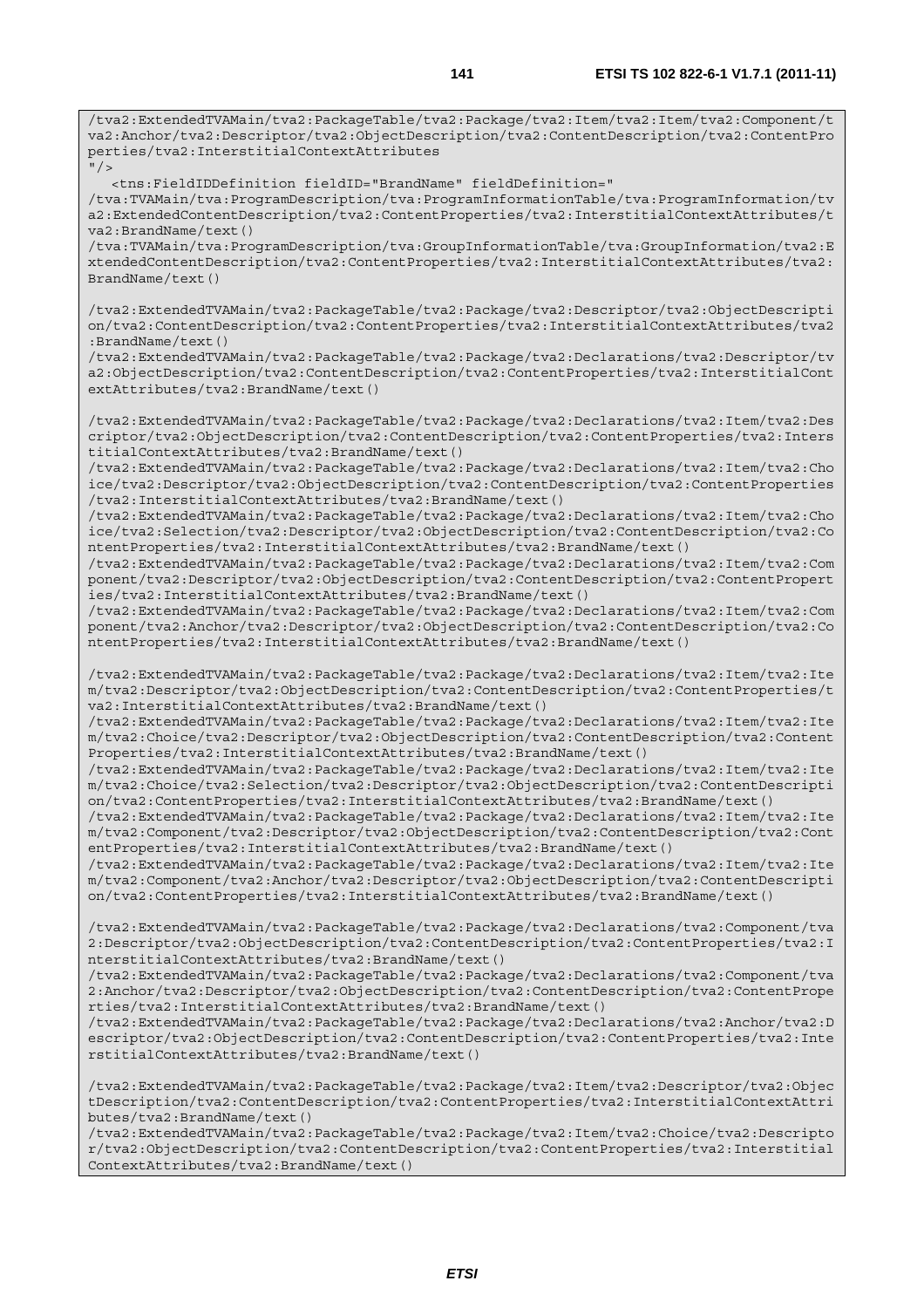/tva2:ExtendedTVAMain/tva2:PackageTable/tva2:Package/tva2:Item/tva2:Choice/tva2:Selection /tva2:Descriptor/tva2:ObjectDescription/tva2:ContentDescription/tva2:ContentProperties/tv a2:InterstitialContextAttributes/tva2:BrandName/text()

/tva2:ExtendedTVAMain/tva2:PackageTable/tva2:Package/tva2:Item/tva2:Component/tva2:Descri ptor/tva2:ObjectDescription/tva2:ContentDescription/tva2:ContentProperties/tva2:Interstit ialContextAttributes/tva2:BrandName/text()

/tva2:ExtendedTVAMain/tva2:PackageTable/tva2:Package/tva2:Item/tva2:Component/tva2:Anchor /tva2:Descriptor/tva2:ObjectDescription/tva2:ContentDescription/tva2:ContentProperties/tv a2:InterstitialContextAttributes/tva2:BrandName/text()

/tva2:ExtendedTVAMain/tva2:PackageTable/tva2:Package/tva2:Item/tva2:Item/tva2:Descriptor/ tva2:ObjectDescription/tva2:ContentDescription/tva2:ContentProperties/tva2:InterstitialCo ntextAttributes/tva2:BrandName/text()

/tva2:ExtendedTVAMain/tva2:PackageTable/tva2:Package/tva2:Item/tva2:Item/tva2:Choice/tva2 :Descriptor/tva2:ObjectDescription/tva2:ContentDescription/tva2:ContentProperties/tva2:In terstitialContextAttributes/tva2:BrandName/text()

/tva2:ExtendedTVAMain/tva2:PackageTable/tva2:Package/tva2:Item/tva2:Item/tva2:Choice/tva2 :Selection/tva2:Descriptor/tva2:ObjectDescription/tva2:ContentDescription/tva2:ContentPro perties/tva2:InterstitialContextAttributes/tva2:BrandName/text()

/tva2:ExtendedTVAMain/tva2:PackageTable/tva2:Package/tva2:Item/tva2:Item/tva2:Component/t va2:Descriptor/tva2:ObjectDescription/tva2:ContentDescription/tva2:ContentProperties/tva2 :InterstitialContextAttributes/tva2:BrandName/text()

/tva2:ExtendedTVAMain/tva2:PackageTable/tva2:Package/tva2:Item/tva2:Item/tva2:Component/t va2:Anchor/tva2:Descriptor/tva2:ObjectDescription/tva2:ContentDescription/tva2:ContentPro perties/tva2:InterstitialContextAttributes/tva2:BrandName/text()

## $^{\prime\prime}$  / >  $<$ ! --

######################################################################################## -->

<!-- fieldID for EducationContent in Package -->

<!-- EducationContent, IntendedUser, EducationalType -->

 $\geq$   $\frac{1}{2}$ .

######################################################################################## -->

 <tns:FieldIDDefinition fieldID="EducationalContent" fieldDefinition=" /tva:TVAMain/tva:ProgramDescription/tva:ProgramInformationTable/tva:ProgramInformation/tv a2:ExtendedContentDescription/tva2:ContentProperties/tva2:EducationalContextAttributes /tva:TVAMain/tva:ProgramDescription/tva:GroupInformationTable/tva:GroupInformation/tva2:E xtendedContentDescription/tva2:ContentProperties/tva2:EducationalContextAttributes

/tva2:ExtendedTVAMain/tva2:PackageTable/tva2:Package/tva2:Descriptor/tva2:ObjectDescripti on/tva2:ContentDescription/tva2:ContentProperties/tva2:EducationalContextAttributes /tva2:ExtendedTVAMain/tva2:PackageTable/tva2:Package/tva2:Declarations/tva2:Descriptor/tv a2:ObjectDescription/tva2:ContentDescription/tva2:ContentProperties/tva2:EducationalConte xtAttributes

/tva2:ExtendedTVAMain/tva2:PackageTable/tva2:Package/tva2:Declarations/tva2:Item/tva2:Des criptor/tva2:ObjectDescription/tva2:ContentDescription/tva2:ContentProperties/tva2:Educat ionalContextAttributes

/tva2:ExtendedTVAMain/tva2:PackageTable/tva2:Package/tva2:Declarations/tva2:Item/tva2:Cho ice/tva2:Descriptor/tva2:ObjectDescription/tva2:ContentDescription/tva2:ContentProperties /tva2:EducationalContextAttributes

/tva2:ExtendedTVAMain/tva2:PackageTable/tva2:Package/tva2:Declarations/tva2:Item/tva2:Cho ice/tva2:Selection/tva2:Descriptor/tva2:ObjectDescription/tva2:ContentDescription/tva2:Co ntentProperties/tva2:EducationalContextAttributes

/tva2:ExtendedTVAMain/tva2:PackageTable/tva2:Package/tva2:Declarations/tva2:Item/tva2:Com ponent/tva2:Descriptor/tva2:ObjectDescription/tva2:ContentDescription/tva2:ContentPropert ies/tva2:EducationalContextAttributes

/tva2:ExtendedTVAMain/tva2:PackageTable/tva2:Package/tva2:Declarations/tva2:Item/tva2:Com ponent/tva2:Anchor/tva2:Descriptor/tva2:ObjectDescription/tva2:ContentDescription/tva2:Co ntentProperties/tva2:EducationalContextAttributes

/tva2:ExtendedTVAMain/tva2:PackageTable/tva2:Package/tva2:Declarations/tva2:Item/tva2:Ite m/tva2:Descriptor/tva2:ObjectDescription/tva2:ContentDescription/tva2:ContentProperties/t va2:EducationalContextAttributes

/tva2:ExtendedTVAMain/tva2:PackageTable/tva2:Package/tva2:Declarations/tva2:Item/tva2:Ite m/tva2:Choice/tva2:Descriptor/tva2:ObjectDescription/tva2:ContentDescription/tva2:Content Properties/tva2:EducationalContextAttributes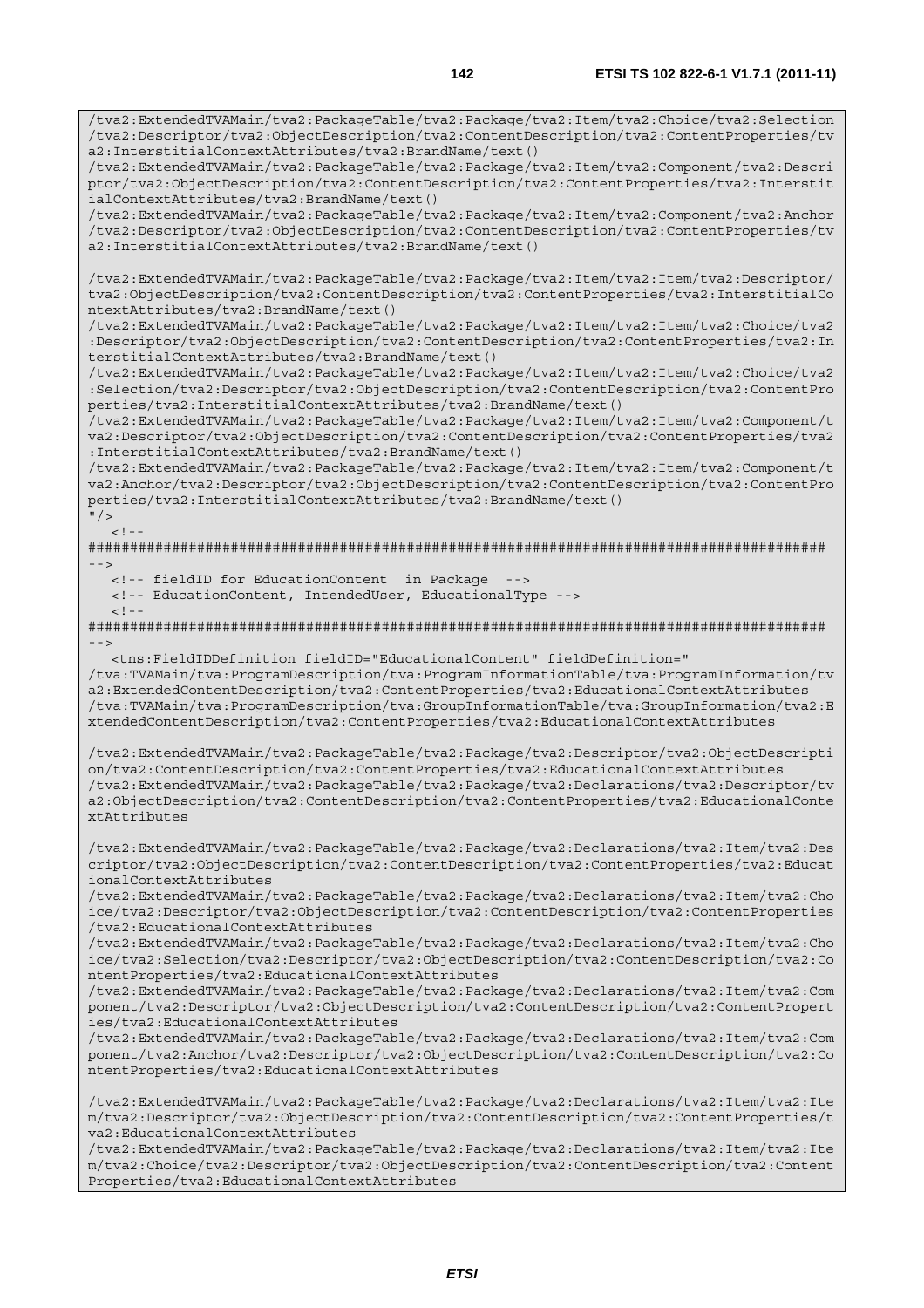/tva2:ExtendedTVAMain/tva2:PackageTable/tva2:Package/tva2:Declarations/tva2:Item/tva2:Ite m/tva2:Component/tva2:Descriptor/tva2:ObjectDescription/tva2:ContentDescription/tva2:Cont entProperties/tva2:EducationalContextAttributes

/tva2:ExtendedTVAMain/tva2:PackageTable/tva2:Package/tva2:Declarations/tva2:Item/tva2:Ite m/tva2:Component/tva2:Anchor/tva2:Descriptor/tva2:ObjectDescription/tva2:ContentDescripti on/tva2:ContentProperties/tva2:EducationalContextAttributes

/tva2:ExtendedTVAMain/tva2:PackageTable/tva2:Package/tva2:Declarations/tva2:Component/tva 2:Descriptor/tva2:ObjectDescription/tva2:ContentDescription/tva2:ContentProperties/tva2:E ducationalContextAttributes

/tva2:ExtendedTVAMain/tva2:PackageTable/tva2:Package/tva2:Declarations/tva2:Component/tva 2:Anchor/tva2:Descriptor/tva2:ObjectDescription/tva2:ContentDescription/tva2:ContentPrope rties/tva2:EducationalContextAttributes

/tva2:ExtendedTVAMain/tva2:PackageTable/tva2:Package/tva2:Declarations/tva2:Anchor/tva2:D escriptor/tva2:ObjectDescription/tva2:ContentDescription/tva2:ContentProperties/tva2:Educ ationalContextAttributes

/tva2:ExtendedTVAMain/tva2:PackageTable/tva2:Package/tva2:Item/tva2:Descriptor/tva2:Objec tDescription/tva2:ContentDescription/tva2:ContentProperties/tva2:EducationalContextAttrib utes

/tva2:ExtendedTVAMain/tva2:PackageTable/tva2:Package/tva2:Item/tva2:Choice/tva2:Descripto r/tva2:ObjectDescription/tva2:ContentDescription/tva2:ContentProperties/tva2:EducationalC ontextAttributes

/tva2:ExtendedTVAMain/tva2:PackageTable/tva2:Package/tva2:Item/tva2:Choice/tva2:Selection /tva2:Descriptor/tva2:ObjectDescription/tva2:ContentDescription/tva2:ContentProperties/tv a2:EducationalContextAttributes

/tva2:ExtendedTVAMain/tva2:PackageTable/tva2:Package/tva2:Item/tva2:Component/tva2:Descri ptor/tva2:ObjectDescription/tva2:ContentDescription/tva2:ContentProperties/tva2:Education alContextAttributes

/tva2:ExtendedTVAMain/tva2:PackageTable/tva2:Package/tva2:Item/tva2:Component/tva2:Anchor /tva2:Descriptor/tva2:ObjectDescription/tva2:ContentDescription/tva2:ContentProperties/tv a2:EducationalContextAttributes

/tva2:ExtendedTVAMain/tva2:PackageTable/tva2:Package/tva2:Item/tva2:Item/tva2:Descriptor/ tva2:ObjectDescription/tva2:ContentDescription/tva2:ContentProperties/tva2:EducationalCon textAttributes

/tva2:ExtendedTVAMain/tva2:PackageTable/tva2:Package/tva2:Item/tva2:Item/tva2:Choice/tva2 :Descriptor/tva2:ObjectDescription/tva2:ContentDescription/tva2:ContentProperties/tva2:Ed ucationalContextAttributes

/tva2:ExtendedTVAMain/tva2:PackageTable/tva2:Package/tva2:Item/tva2:Item/tva2:Choice/tva2 :Selection/tva2:Descriptor/tva2:ObjectDescription/tva2:ContentDescription/tva2:ContentPro perties/tva2:EducationalContextAttributes

/tva2:ExtendedTVAMain/tva2:PackageTable/tva2:Package/tva2:Item/tva2:Item/tva2:Component/t va2:Descriptor/tva2:ObjectDescription/tva2:ContentDescription/tva2:ContentProperties/tva2 :EducationalContextAttributes

/tva2:ExtendedTVAMain/tva2:PackageTable/tva2:Package/tva2:Item/tva2:Item/tva2:Component/t va2:Anchor/tva2:Descriptor/tva2:ObjectDescription/tva2:ContentDescription/tva2:ContentPro perties/tva2:EducationalContextAttributes  $"$  / >

<tns:FieldIDDefinition fieldID="IntendedUser" fieldDefinition="

/tva:TVAMain/tva:ProgramDescription/tva:ProgramInformationTable/tva:ProgramInformation/tv a2:ExtendedContentDescription/tva2:ContentProperties/tva2:EducationalContextAttributes/tv a2:IntendedUser/@href

/tva:TVAMain/tva:ProgramDescription/tva:ProgramInformationTable/tva:ProgramInformation/tv a2:ExtendedContentDescription/tva2:ContentProperties/tva2:EducationalContextAttributes/tv a2:IntendedUser/tva:Name/text()

/tva:TVAMain/tva:ProgramDescription/tva:GroupInformationTable/tva:GroupInformation/tva2:E xtendedContentDescription/tva2:ContentProperties/tva2:EducationalContextAttributes/tva2:I ntendedUser/@href

/tva:TVAMain/tva:ProgramDescription/tva:GroupInformationTable/tva:GroupInformation/tva2:E xtendedContentDescription/tva2:ContentProperties/tva2:EducationalContextAttributes/tva2:I ntendedUser/tva:Name/text()

/tva2:ExtendedTVAMain/tva2:PackageTable/tva2:Package/tva2:Descriptor/tva2:ObjectDescripti on/tva2:ContentDescription/tva2:ContentProperties/tva2:EducationalContextAttributes/tva2: IntendedUser/@href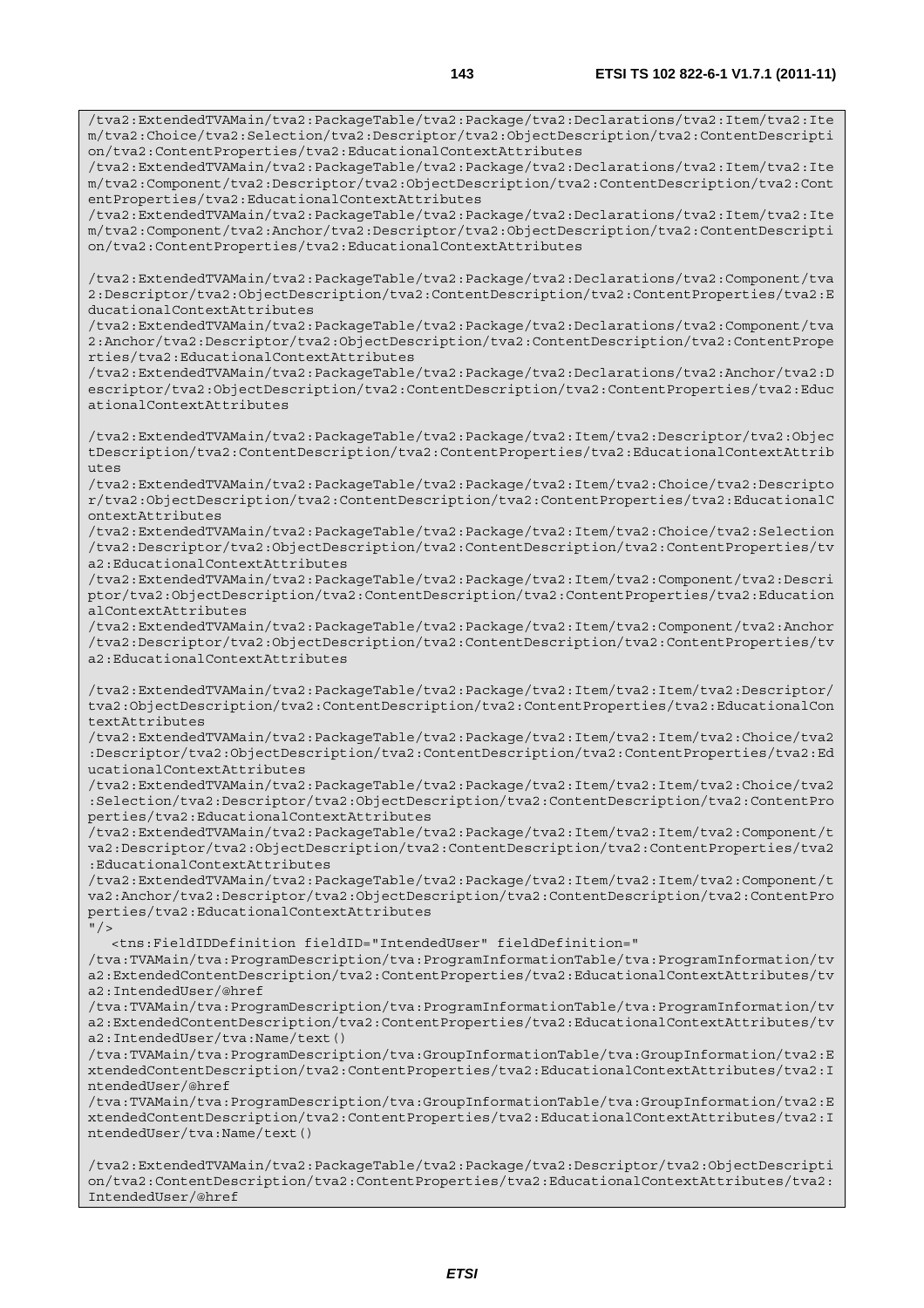/tva2:ExtendedTVAMain/tva2:PackageTable/tva2:Package/tva2:Declarations/tva2:Descriptor/tv a2:ObjectDescription/tva2:ContentDescription/tva2:ContentProperties/tva2:EducationalConte xtAttributes/tva2:IntendedUser/@href

/tva2:ExtendedTVAMain/tva2:PackageTable/tva2:Package/tva2:Declarations/tva2:Descriptor/tv a2:ObjectDescription/tva2:ContentDescription/tva2:ContentProperties/tva2:EducationalConte xtAttributes/tva2:IntendedUser/tva:Name/text()

/tva2:ExtendedTVAMain/tva2:PackageTable/tva2:Package/tva2:Declarations/tva2:Item/tva2:Des criptor/tva2:ObjectDescription/tva2:ContentDescription/tva2:ContentProperties/tva2:Educat ionalContextAttributes/tva2:IntendedUser/@href

/tva2:ExtendedTVAMain/tva2:PackageTable/tva2:Package/tva2:Declarations/tva2:Item/tva2:Des criptor/tva2:ObjectDescription/tva2:ContentDescription/tva2:ContentProperties/tva2:Educat ionalContextAttributes/tva2:IntendedUser/tva:Name/text()

/tva2:ExtendedTVAMain/tva2:PackageTable/tva2:Package/tva2:Declarations/tva2:Item/tva2:Cho ice/tva2:Descriptor/tva2:ObjectDescription/tva2:ContentDescription/tva2:ContentProperties /tva2:EducationalContextAttributes/tva2:IntendedUser/@href

/tva2:ExtendedTVAMain/tva2:PackageTable/tva2:Package/tva2:Declarations/tva2:Item/tva2:Cho ice/tva2:Descriptor/tva2:ObjectDescription/tva2:ContentDescription/tva2:ContentProperties /tva2:EducationalContextAttributes/tva2:IntendedUser/tva:Name/text()

/tva2:ExtendedTVAMain/tva2:PackageTable/tva2:Package/tva2:Declarations/tva2:Item/tva2:Cho ice/tva2:Selection/tva2:Descriptor/tva2:ObjectDescription/tva2:ContentDescription/tva2:Co ntentProperties/tva2:EducationalContextAttributes/tva2:IntendedUser/@href

/tva2:ExtendedTVAMain/tva2:PackageTable/tva2:Package/tva2:Declarations/tva2:Item/tva2:Cho ice/tva2:Selection/tva2:Descriptor/tva2:ObjectDescription/tva2:ContentDescription/tva2:Co ntentProperties/tva2:EducationalContextAttributes/tva2:IntendedUser/tva:Name/text()

/tva2:ExtendedTVAMain/tva2:PackageTable/tva2:Package/tva2:Declarations/tva2:Item/tva2:Com ponent/tva2:Descriptor/tva2:ObjectDescription/tva2:ContentDescription/tva2:ContentPropert ies/tva2:EducationalContextAttributes/tva2:IntendedUser/@href

/tva2:ExtendedTVAMain/tva2:PackageTable/tva2:Package/tva2:Declarations/tva2:Item/tva2:Com ponent/tva2:Descriptor/tva2:ObjectDescription/tva2:ContentDescription/tva2:ContentPropert ies/tva2:EducationalContextAttributes/tva2:IntendedUser/tva:Name/text()

/tva2:ExtendedTVAMain/tva2:PackageTable/tva2:Package/tva2:Declarations/tva2:Item/tva2:Com ponent/tva2:Anchor/tva2:Descriptor/tva2:ObjectDescription/tva2:ContentDescription/tva2:Co ntentProperties/tva2:EducationalContextAttributes/tva2:IntendedUser/@href

/tva2:ExtendedTVAMain/tva2:PackageTable/tva2:Package/tva2:Declarations/tva2:Item/tva2:Com ponent/tva2:Anchor/tva2:Descriptor/tva2:ObjectDescription/tva2:ContentDescription/tva2:Co ntentProperties/tva2:EducationalContextAttributes/tva2:IntendedUser/tva:Name/text()

/tva2:ExtendedTVAMain/tva2:PackageTable/tva2:Package/tva2:Declarations/tva2:Item/tva2:Ite m/tva2:Descriptor/tva2:ObjectDescription/tva2:ContentDescription/tva2:ContentProperties/t va2:EducationalContextAttributes/tva2:IntendedUser/@href

/tva2:ExtendedTVAMain/tva2:PackageTable/tva2:Package/tva2:Declarations/tva2:Item/tva2:Ite m/tva2:Descriptor/tva2:ObjectDescription/tva2:ContentDescription/tva2:ContentProperties/t va2:EducationalContextAttributes/tva2:IntendedUser/tva:Name/text()

/tva2:ExtendedTVAMain/tva2:PackageTable/tva2:Package/tva2:Declarations/tva2:Item/tva2:Ite m/tva2:Choice/tva2:Descriptor/tva2:ObjectDescription/tva2:ContentDescription/tva2:Content Properties/tva2:EducationalContextAttributes/tva2:IntendedUser/@href

/tva2:ExtendedTVAMain/tva2:PackageTable/tva2:Package/tva2:Declarations/tva2:Item/tva2:Ite m/tva2:Choice/tva2:Descriptor/tva2:ObjectDescription/tva2:ContentDescription/tva2:Content Properties/tva2:EducationalContextAttributes/tva2:IntendedUser/tva:Name/text()

/tva2:ExtendedTVAMain/tva2:PackageTable/tva2:Package/tva2:Declarations/tva2:Item/tva2:Ite m/tva2:Choice/tva2:Selection/tva2:Descriptor/tva2:ObjectDescription/tva2:ContentDescripti on/tva2:ContentProperties/tva2:EducationalContextAttributes/tva2:IntendedUser/@href

/tva2:ExtendedTVAMain/tva2:PackageTable/tva2:Package/tva2:Declarations/tva2:Item/tva2:Ite m/tva2:Choice/tva2:Selection/tva2:Descriptor/tva2:ObjectDescription/tva2:ContentDescripti on/tva2:ContentProperties/tva2:EducationalContextAttributes/tva2:IntendedUser/tva:Name/te  $x+()$ 

/tva2:ExtendedTVAMain/tva2:PackageTable/tva2:Package/tva2:Declarations/tva2:Item/tva2:Ite m/tva2:Component/tva2:Descriptor/tva2:ObjectDescription/tva2:ContentDescription/tva2:Cont entProperties/tva2:EducationalContextAttributes/tva2:IntendedUser/@href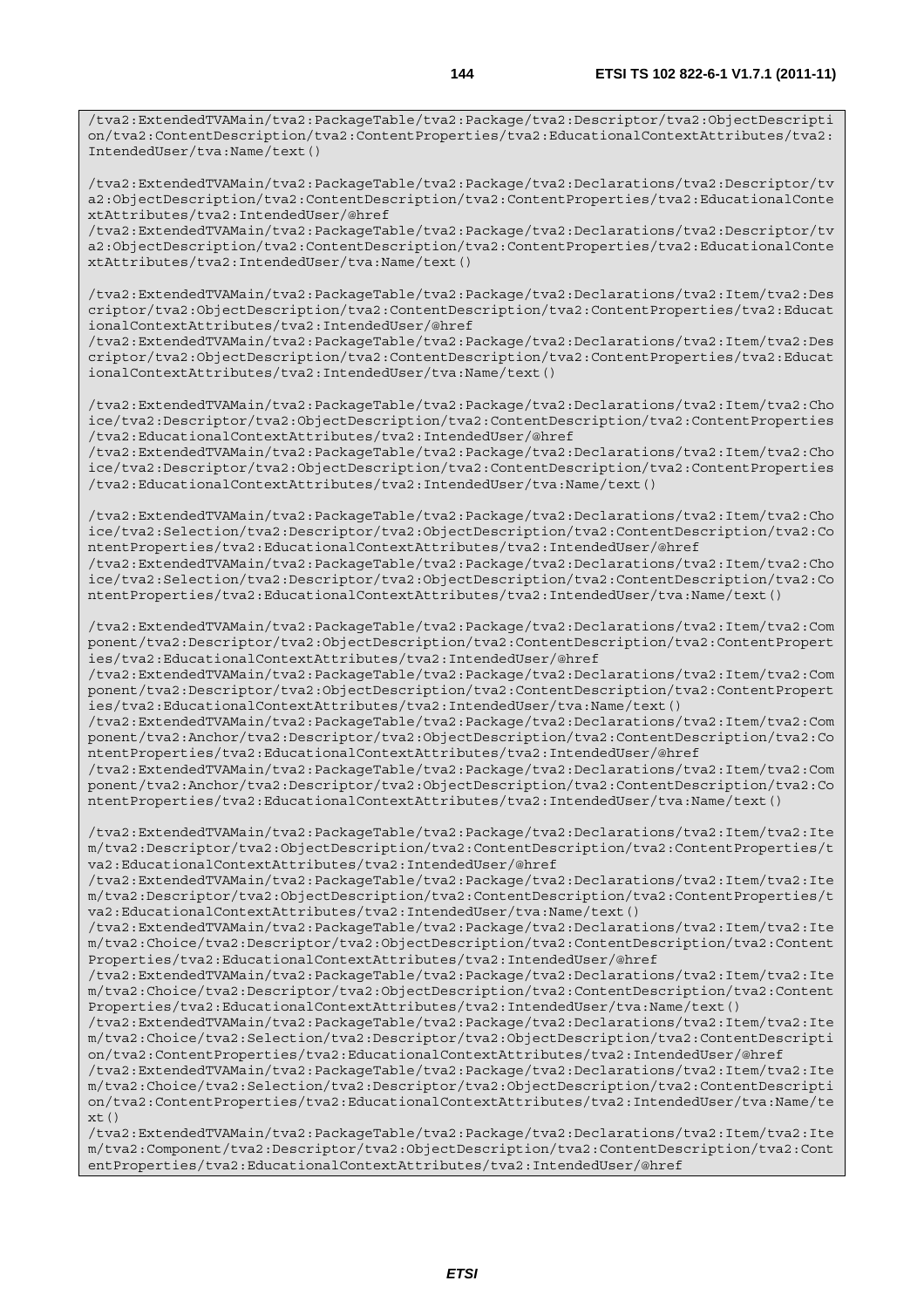/tva2:ExtendedTVAMain/tva2:PackageTable/tva2:Package/tva2:Declarations/tva2:Item/tva2:Ite m/tva2:Component/tva2:Descriptor/tva2:ObjectDescription/tva2:ContentDescription/tva2:Cont entProperties/tva2:EducationalContextAttributes/tva2:IntendedUser/tva:Name/text() /tva2:ExtendedTVAMain/tva2:PackageTable/tva2:Package/tva2:Declarations/tva2:Item/tva2:Ite m/tva2:Component/tva2:Anchor/tva2:Descriptor/tva2:ObjectDescription/tva2:ContentDescripti on/tva2:ContentProperties/tva2:EducationalContextAttributes/tva2:IntendedUser/@href /tva2:ExtendedTVAMain/tva2:PackageTable/tva2:Package/tva2:Declarations/tva2:Item/tva2:Ite m/tva2:Component/tva2:Anchor/tva2:Descriptor/tva2:ObjectDescription/tva2:ContentDescripti on/tva2:ContentProperties/tva2:EducationalContextAttributes/tva2:IntendedUser/tva:Name/te  $xt()$ 

/tva2:ExtendedTVAMain/tva2:PackageTable/tva2:Package/tva2:Declarations/tva2:Component/tva 2:Descriptor/tva2:ObjectDescription/tva2:ContentDescription/tva2:ContentProperties/tva2:E ducationalContextAttributes/tva2:IntendedUser/@href

/tva2:ExtendedTVAMain/tva2:PackageTable/tva2:Package/tva2:Declarations/tva2:Component/tva 2:Descriptor/tva2:ObjectDescription/tva2:ContentDescription/tva2:ContentProperties/tva2:E ducationalContextAttributes/tva2:IntendedUser/tva:Name/text()

/tva2:ExtendedTVAMain/tva2:PackageTable/tva2:Package/tva2:Declarations/tva2:Component/tva 2:Anchor/tva2:Descriptor/tva2:ObjectDescription/tva2:ContentDescription/tva2:ContentPrope rties/tva2:EducationalContextAttributes/tva2:IntendedUser/@href

/tva2:ExtendedTVAMain/tva2:PackageTable/tva2:Package/tva2:Declarations/tva2:Component/tva 2:Anchor/tva2:Descriptor/tva2:ObjectDescription/tva2:ContentDescription/tva2:ContentPrope rties/tva2:EducationalContextAttributes/tva2:IntendedUser/tva:Name/text()

/tva2:ExtendedTVAMain/tva2:PackageTable/tva2:Package/tva2:Declarations/tva2:Anchor/tva2:D escriptor/tva2:ObjectDescription/tva2:ContentDescription/tva2:ContentProperties/tva2:Educ ationalContextAttributes/tva2:IntendedUser/@href

/tva2:ExtendedTVAMain/tva2:PackageTable/tva2:Package/tva2:Declarations/tva2:Anchor/tva2:D escriptor/tva2:ObjectDescription/tva2:ContentDescription/tva2:ContentProperties/tva2:Educ ationalContextAttributes/tva2:IntendedUser/tva:Name/text()

/tva2:ExtendedTVAMain/tva2:PackageTable/tva2:Package/tva2:Item/tva2:Descriptor/tva2:Objec tDescription/tva2:ContentDescription/tva2:ContentProperties/tva2:EducationalContextAttrib utes/tva2:IntendedUser/@href

/tva2:ExtendedTVAMain/tva2:PackageTable/tva2:Package/tva2:Item/tva2:Descriptor/tva2:Objec tDescription/tva2:ContentDescription/tva2:ContentProperties/tva2:EducationalContextAttrib utes/tva2:IntendedUser/tva:Name/text()

/tva2:ExtendedTVAMain/tva2:PackageTable/tva2:Package/tva2:Item/tva2:Choice/tva2:Descripto r/tva2:ObjectDescription/tva2:ContentDescription/tva2:ContentProperties/tva2:EducationalC ontextAttributes/tva2:IntendedUser/@href

/tva2:ExtendedTVAMain/tva2:PackageTable/tva2:Package/tva2:Item/tva2:Choice/tva2:Descripto r/tva2:ObjectDescription/tva2:ContentDescription/tva2:ContentProperties/tva2:EducationalC ontextAttributes/tva2:IntendedUser/tva:Name/text()

/tva2:ExtendedTVAMain/tva2:PackageTable/tva2:Package/tva2:Item/tva2:Choice/tva2:Selection /tva2:Descriptor/tva2:ObjectDescription/tva2:ContentDescription/tva2:ContentProperties/tv a2:EducationalContextAttributes/tva2:IntendedUser/@href

/tva2:ExtendedTVAMain/tva2:PackageTable/tva2:Package/tva2:Item/tva2:Choice/tva2:Selection /tva2:Descriptor/tva2:ObjectDescription/tva2:ContentDescription/tva2:ContentProperties/tv a2:EducationalContextAttributes/tva2:IntendedUser/tva:Name/text()

/tva2:ExtendedTVAMain/tva2:PackageTable/tva2:Package/tva2:Item/tva2:Component/tva2:Descri ptor/tva2:ObjectDescription/tva2:ContentDescription/tva2:ContentProperties/tva2:Education alContextAttributes/tva2:IntendedUser/@href

/tva2:ExtendedTVAMain/tva2:PackageTable/tva2:Package/tva2:Item/tva2:Component/tva2:Descri ptor/tva2:ObjectDescription/tva2:ContentDescription/tva2:ContentProperties/tva2:Education alContextAttributes/tva2:IntendedUser/tva:Name/text()

/tva2:ExtendedTVAMain/tva2:PackageTable/tva2:Package/tva2:Item/tva2:Component/tva2:Anchor /tva2:Descriptor/tva2:ObjectDescription/tva2:ContentDescription/tva2:ContentProperties/tv a2:EducationalContextAttributes/tva2:IntendedUser/@href

/tva2:ExtendedTVAMain/tva2:PackageTable/tva2:Package/tva2:Item/tva2:Component/tva2:Anchor /tva2:Descriptor/tva2:ObjectDescription/tva2:ContentDescription/tva2:ContentProperties/tv a2:EducationalContextAttributes/tva2:IntendedUser/tva:Name/text()

/tva2:ExtendedTVAMain/tva2:PackageTable/tva2:Package/tva2:Item/tva2:Item/tva2:Descriptor/ tva2:ObjectDescription/tva2:ContentDescription/tva2:ContentProperties/tva2:EducationalCon textAttributes/tva2:IntendedUser/@href

/tva2:ExtendedTVAMain/tva2:PackageTable/tva2:Package/tva2:Item/tva2:Item/tva2:Descriptor/ tva2:ObjectDescription/tva2:ContentDescription/tva2:ContentProperties/tva2:EducationalCon textAttributes/tva2:IntendedUser/tva:Name/text()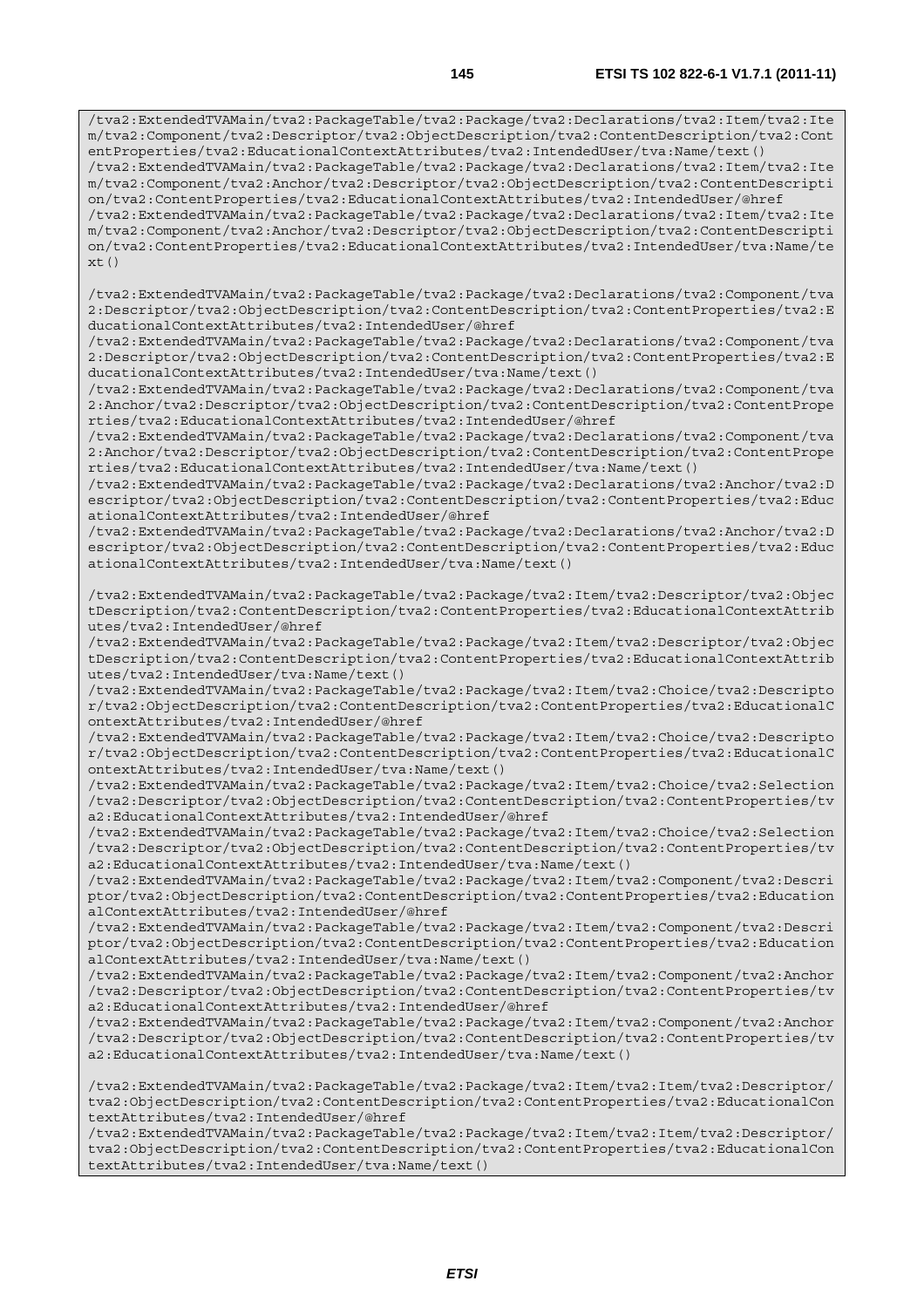/tva2:ExtendedTVAMain/tva2:PackageTable/tva2:Package/tva2:Item/tva2:Item/tva2:Choice/tva2 :Descriptor/tva2:ObjectDescription/tva2:ContentDescription/tva2:ContentProperties/tva2:Ed ucationalContextAttributes/tva2:IntendedUser/@href

/tva2:ExtendedTVAMain/tva2:PackageTable/tva2:Package/tva2:Item/tva2:Item/tva2:Choice/tva2 :Descriptor/tva2:ObjectDescription/tva2:ContentDescription/tva2:ContentProperties/tva2:Ed ucationalContextAttributes/tva2:IntendedUser/tva:Name/text()

/tva2:ExtendedTVAMain/tva2:PackageTable/tva2:Package/tva2:Item/tva2:Item/tva2:Choice/tva2 :Selection/tva2:Descriptor/tva2:ObjectDescription/tva2:ContentDescription/tva2:ContentPro perties/tva2:EducationalContextAttributes/tva2:IntendedUser/@href

/tva2:ExtendedTVAMain/tva2:PackageTable/tva2:Package/tva2:Item/tva2:Item/tva2:Choice/tva2 :Selection/tva2:Descriptor/tva2:ObjectDescription/tva2:ContentDescription/tva2:ContentPro perties/tva2:EducationalContextAttributes/tva2:IntendedUser/tva:Name/text()

/tva2:ExtendedTVAMain/tva2:PackageTable/tva2:Package/tva2:Item/tva2:Item/tva2:Component/t va2:Descriptor/tva2:ObjectDescription/tva2:ContentDescription/tva2:ContentProperties/tva2 :EducationalContextAttributes/tva2:IntendedUser/@href

/tva2:ExtendedTVAMain/tva2:PackageTable/tva2:Package/tva2:Item/tva2:Item/tva2:Component/t va2:Descriptor/tva2:ObjectDescription/tva2:ContentDescription/tva2:ContentProperties/tva2 :EducationalContextAttributes/tva2:IntendedUser/tva:Name/text()

/tva2:ExtendedTVAMain/tva2:PackageTable/tva2:Package/tva2:Item/tva2:Item/tva2:Component/t va2:Anchor/tva2:Descriptor/tva2:ObjectDescription/tva2:ContentDescription/tva2:ContentPro perties/tva2:EducationalContextAttributes/tva2:IntendedUser/@href

/tva2:ExtendedTVAMain/tva2:PackageTable/tva2:Package/tva2:Item/tva2:Item/tva2:Component/t va2:Anchor/tva2:Descriptor/tva2:ObjectDescription/tva2:ContentDescription/tva2:ContentPro perties/tva2:EducationalContextAttributes/tva2:IntendedUser/tva:Name/text()  $"$  />

<tns:FieldIDDefinition fieldID="EducationalType" fieldDefinition="

/tva:TVAMain/tva:ProgramDescription/tva:ProgramInformationTable/tva:ProgramInformation/tv a2:ExtendedContentDescription/tva2:ContentProperties/tva2:EducationalContextAttributes/tv a2:EducationalType/@href

/tva:TVAMain/tva:ProgramDescription/tva:ProgramInformationTable/tva:ProgramInformation/tv a2:ExtendedContentDescription/tva2:ContentProperties/tva2:EducationalContextAttributes/tv a2:EducationalType/tva:Name/text()

/tva:TVAMain/tva:ProgramDescription/tva:GroupInformationTable/tva:GroupInformation/tva2:E xtendedContentDescription/tva2:ContentProperties/tva2:EducationalContextAttributes/tva2:E ducationalType/@href

/tva:TVAMain/tva:ProgramDescription/tva:GroupInformationTable/tva:GroupInformation/tva2:E xtendedContentDescription/tva2:ContentProperties/tva2:EducationalContextAttributes/tva2:E ducationalType/tva:Name/text()

/tva2:ExtendedTVAMain/tva2:PackageTable/tva2:Package/tva2:Descriptor/tva2:ObjectDescripti on/tva2:ContentDescription/tva2:ContentProperties/tva2:EducationalContextAttributes/tva2: EducationalType/@href

/tva2:ExtendedTVAMain/tva2:PackageTable/tva2:Package/tva2:Descriptor/tva2:ObjectDescripti on/tva2:ContentDescription/tva2:ContentProperties/tva2:EducationalContextAttributes/tva2: EducationalType/tva:Name/text()

/tva2:ExtendedTVAMain/tva2:PackageTable/tva2:Package/tva2:Declarations/tva2:Descriptor/tv a2:ObjectDescription/tva2:ContentDescription/tva2:ContentProperties/tva2:EducationalConte xtAttributes/tva2:EducationalType/@href

/tva2:ExtendedTVAMain/tva2:PackageTable/tva2:Package/tva2:Declarations/tva2:Descriptor/tv a2:ObjectDescription/tva2:ContentDescription/tva2:ContentProperties/tva2:EducationalConte xtAttributes/tva2:EducationalType/tva:Name/text()

/tva2:ExtendedTVAMain/tva2:PackageTable/tva2:Package/tva2:Declarations/tva2:Item/tva2:Des criptor/tva2:ObjectDescription/tva2:ContentDescription/tva2:ContentProperties/tva2:Educat ionalContextAttributes/tva2:EducationalType/@href

/tva2:ExtendedTVAMain/tva2:PackageTable/tva2:Package/tva2:Declarations/tva2:Item/tva2:Des criptor/tva2:ObjectDescription/tva2:ContentDescription/tva2:ContentProperties/tva2:Educat ionalContextAttributes/tva2:EducationalType/tva:Name/text()

/tva2:ExtendedTVAMain/tva2:PackageTable/tva2:Package/tva2:Declarations/tva2:Item/tva2:Cho ice/tva2:Descriptor/tva2:ObjectDescription/tva2:ContentDescription/tva2:ContentProperties /tva2:EducationalContextAttributes/tva2:EducationalType/@href

/tva2:ExtendedTVAMain/tva2:PackageTable/tva2:Package/tva2:Declarations/tva2:Item/tva2:Cho ice/tva2:Descriptor/tva2:ObjectDescription/tva2:ContentDescription/tva2:ContentProperties /tva2:EducationalContextAttributes/tva2:EducationalType/tva:Name/text()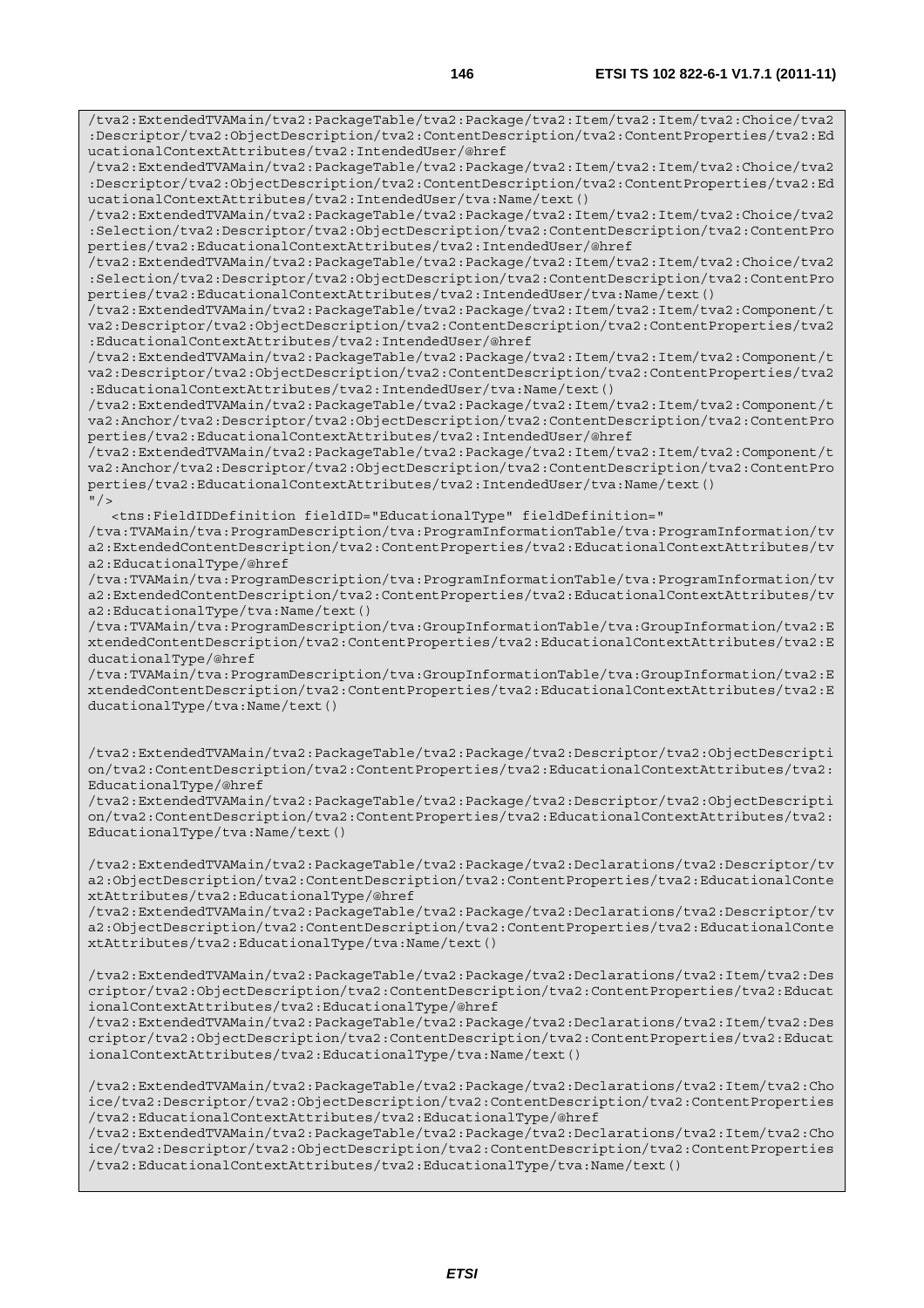/tva2:ExtendedTVAMain/tva2:PackageTable/tva2:Package/tva2:Declarations/tva2:Item/tva2:Cho ice/tva2:Selection/tva2:Descriptor/tva2:ObjectDescription/tva2:ContentDescription/tva2:Co ntentProperties/tva2:EducationalContextAttributes/tva2:EducationalType/@href /tva2:ExtendedTVAMain/tva2:PackageTable/tva2:Package/tva2:Declarations/tva2:Item/tva2:Cho

ice/tva2:Selection/tva2:Descriptor/tva2:ObjectDescription/tva2:ContentDescription/tva2:Co ntentProperties/tva2:EducationalContextAttributes/tva2:EducationalType/tva:Name/text()

/tva2:ExtendedTVAMain/tva2:PackageTable/tva2:Package/tva2:Declarations/tva2:Item/tva2:Com ponent/tva2:Descriptor/tva2:ObjectDescription/tva2:ContentDescription/tva2:ContentPropert ies/tva2:EducationalContextAttributes/tva2:EducationalType/@href

/tva2:ExtendedTVAMain/tva2:PackageTable/tva2:Package/tva2:Declarations/tva2:Item/tva2:Com ponent/tva2:Descriptor/tva2:ObjectDescription/tva2:ContentDescription/tva2:ContentPropert ies/tva2:EducationalContextAttributes/tva2:EducationalType/tva:Name/text()

/tva2:ExtendedTVAMain/tva2:PackageTable/tva2:Package/tva2:Declarations/tva2:Item/tva2:Com ponent/tva2:Anchor/tva2:Descriptor/tva2:ObjectDescription/tva2:ContentDescription/tva2:Co ntentProperties/tva2:EducationalContextAttributes/tva2:EducationalType/@href

/tva2:ExtendedTVAMain/tva2:PackageTable/tva2:Package/tva2:Declarations/tva2:Item/tva2:Com ponent/tva2:Anchor/tva2:Descriptor/tva2:ObjectDescription/tva2:ContentDescription/tva2:Co ntentProperties/tva2:EducationalContextAttributes/tva2:EducationalType/tva:Name/text()

/tva2:ExtendedTVAMain/tva2:PackageTable/tva2:Package/tva2:Declarations/tva2:Item/tva2:Ite m/tva2:Descriptor/tva2:ObjectDescription/tva2:ContentDescription/tva2:ContentProperties/t va2:EducationalContextAttributes/tva2:EducationalType/@href

/tva2:ExtendedTVAMain/tva2:PackageTable/tva2:Package/tva2:Declarations/tva2:Item/tva2:Ite m/tva2:Descriptor/tva2:ObjectDescription/tva2:ContentDescription/tva2:ContentProperties/t va2:EducationalContextAttributes/tva2:EducationalType/tva:Name/text()

/tva2:ExtendedTVAMain/tva2:PackageTable/tva2:Package/tva2:Declarations/tva2:Item/tva2:Ite m/tva2:Choice/tva2:Descriptor/tva2:ObjectDescription/tva2:ContentDescription/tva2:Content Properties/tva2:EducationalContextAttributes/tva2:EducationalType/@href

/tva2:ExtendedTVAMain/tva2:PackageTable/tva2:Package/tva2:Declarations/tva2:Item/tva2:Ite m/tva2:Choice/tva2:Descriptor/tva2:ObjectDescription/tva2:ContentDescription/tva2:Content Properties/tva2:EducationalContextAttributes/tva2:EducationalType/tva:Name/text()

/tva2:ExtendedTVAMain/tva2:PackageTable/tva2:Package/tva2:Declarations/tva2:Item/tva2:Ite m/tva2:Choice/tva2:Selection/tva2:Descriptor/tva2:ObjectDescription/tva2:ContentDescripti on/tva2:ContentProperties/tva2:EducationalContextAttributes/tva2:EducationalType/@href

/tva2:ExtendedTVAMain/tva2:PackageTable/tva2:Package/tva2:Declarations/tva2:Item/tva2:Ite m/tva2:Choice/tva2:Selection/tva2:Descriptor/tva2:ObjectDescription/tva2:ContentDescripti on/tva2:ContentProperties/tva2:EducationalContextAttributes/tva2:EducationalType/tva:Name  $/$ text $()$ 

/tva2:ExtendedTVAMain/tva2:PackageTable/tva2:Package/tva2:Declarations/tva2:Item/tva2:Ite m/tva2:Component/tva2:Descriptor/tva2:ObjectDescription/tva2:ContentDescription/tva2:Cont entProperties/tva2:EducationalContextAttributes/tva2:EducationalType/@href

/tva2:ExtendedTVAMain/tva2:PackageTable/tva2:Package/tva2:Declarations/tva2:Item/tva2:Ite m/tva2:Component/tva2:Descriptor/tva2:ObjectDescription/tva2:ContentDescription/tva2:Cont entProperties/tva2:EducationalContextAttributes/tva2:EducationalType/tva:Name/text()

/tva2:ExtendedTVAMain/tva2:PackageTable/tva2:Package/tva2:Declarations/tva2:Item/tva2:Ite m/tva2:Component/tva2:Anchor/tva2:Descriptor/tva2:ObjectDescription/tva2:ContentDescripti on/tva2:ContentProperties/tva2:EducationalContextAttributes/tva2:EducationalType/@href

/tva2:ExtendedTVAMain/tva2:PackageTable/tva2:Package/tva2:Declarations/tva2:Item/tva2:Ite m/tva2:Component/tva2:Anchor/tva2:Descriptor/tva2:ObjectDescription/tva2:ContentDescripti on/tva2:ContentProperties/tva2:EducationalContextAttributes/tva2:EducationalType/tva:Name /text()

/tva2:ExtendedTVAMain/tva2:PackageTable/tva2:Package/tva2:Declarations/tva2:Component/tva 2:Descriptor/tva2:ObjectDescription/tva2:ContentDescription/tva2:ContentProperties/tva2:E ducationalContextAttributes/tva2:EducationalType/@href

/tva2:ExtendedTVAMain/tva2:PackageTable/tva2:Package/tva2:Declarations/tva2:Component/tva 2:Descriptor/tva2:ObjectDescription/tva2:ContentDescription/tva2:ContentProperties/tva2:E ducationalContextAttributes/tva2:EducationalType/tva:Name/text()

/tva2:ExtendedTVAMain/tva2:PackageTable/tva2:Package/tva2:Declarations/tva2:Component/tva 2:Anchor/tva2:Descriptor/tva2:ObjectDescription/tva2:ContentDescription/tva2:ContentPrope rties/tva2:EducationalContextAttributes/tva2:EducationalType/@href

/tva2:ExtendedTVAMain/tva2:PackageTable/tva2:Package/tva2:Declarations/tva2:Component/tva 2:Anchor/tva2:Descriptor/tva2:ObjectDescription/tva2:ContentDescription/tva2:ContentPrope rties/tva2:EducationalContextAttributes/tva2:EducationalType/tva:Name/text()

/tva2:ExtendedTVAMain/tva2:PackageTable/tva2:Package/tva2:Declarations/tva2:Anchor/tva2:D escriptor/tva2:ObjectDescription/tva2:ContentDescription/tva2:ContentProperties/tva2:Educ ationalContextAttributes/tva2:EducationalType/@href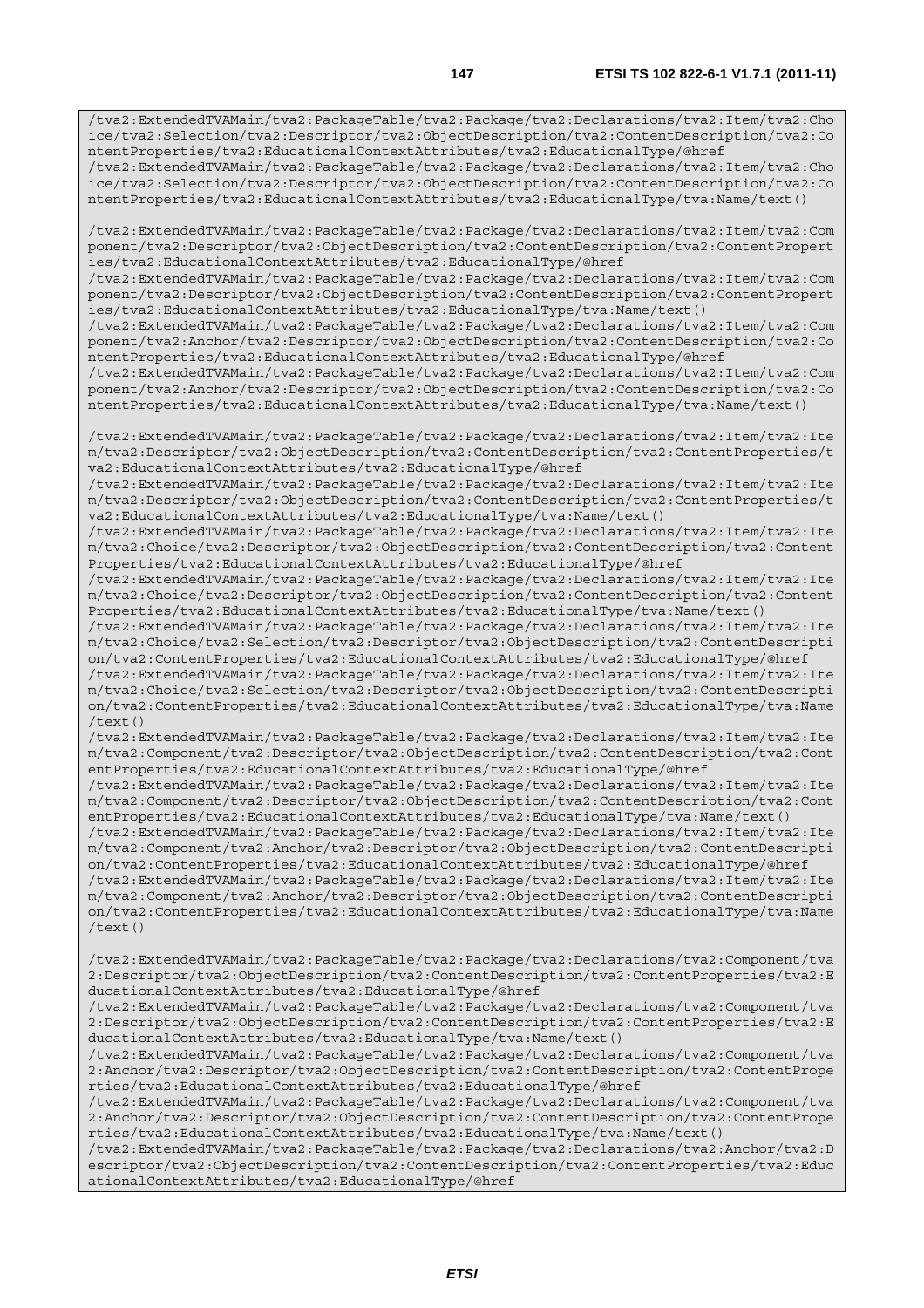/tva2:ExtendedTVAMain/tva2:PackageTable/tva2:Package/tva2:Declarations/tva2:Anchor/tva2:D escriptor/tva2:ObjectDescription/tva2:ContentDescription/tva2:ContentProperties/tva2:Educ ationalContextAttributes/tva2:EducationalType/tva:Name/text()

/tva2:ExtendedTVAMain/tva2:PackageTable/tva2:Package/tva2:Item/tva2:Descriptor/tva2:Objec tDescription/tva2:ContentDescription/tva2:ContentProperties/tva2:EducationalContextAttrib utes/tva2:EducationalType/@href

/tva2:ExtendedTVAMain/tva2:PackageTable/tva2:Package/tva2:Item/tva2:Descriptor/tva2:Objec tDescription/tva2:ContentDescription/tva2:ContentProperties/tva2:EducationalContextAttrib utes/tva2:EducationalType/tva:Name/text()

/tva2:ExtendedTVAMain/tva2:PackageTable/tva2:Package/tva2:Item/tva2:Choice/tva2:Descripto r/tva2:ObjectDescription/tva2:ContentDescription/tva2:ContentProperties/tva2:EducationalC ontextAttributes/tva2:EducationalType/@href

/tva2:ExtendedTVAMain/tva2:PackageTable/tva2:Package/tva2:Item/tva2:Choice/tva2:Descripto r/tva2:ObjectDescription/tva2:ContentDescription/tva2:ContentProperties/tva2:EducationalC ontextAttributes/tva2:EducationalType/tva:Name/text()

/tva2:ExtendedTVAMain/tva2:PackageTable/tva2:Package/tva2:Item/tva2:Choice/tva2:Selection /tva2:Descriptor/tva2:ObjectDescription/tva2:ContentDescription/tva2:ContentProperties/tv a2:EducationalContextAttributes/tva2:EducationalType/@href

/tva2:ExtendedTVAMain/tva2:PackageTable/tva2:Package/tva2:Item/tva2:Choice/tva2:Selection /tva2:Descriptor/tva2:ObjectDescription/tva2:ContentDescription/tva2:ContentProperties/tv a2:EducationalContextAttributes/tva2:EducationalType/tva:Name/text()

/tva2:ExtendedTVAMain/tva2:PackageTable/tva2:Package/tva2:Item/tva2:Component/tva2:Descri ptor/tva2:ObjectDescription/tva2:ContentDescription/tva2:ContentProperties/tva2:Education alContextAttributes/tva2:EducationalType/@href

/tva2:ExtendedTVAMain/tva2:PackageTable/tva2:Package/tva2:Item/tva2:Component/tva2:Descri ptor/tva2:ObjectDescription/tva2:ContentDescription/tva2:ContentProperties/tva2:Education alContextAttributes/tva2:EducationalType/tva:Name/text()

/tva2:ExtendedTVAMain/tva2:PackageTable/tva2:Package/tva2:Item/tva2:Component/tva2:Anchor /tva2:Descriptor/tva2:ObjectDescription/tva2:ContentDescription/tva2:ContentProperties/tv a2:EducationalContextAttributes/tva2:EducationalType/@href

/tva2:ExtendedTVAMain/tva2:PackageTable/tva2:Package/tva2:Item/tva2:Component/tva2:Anchor /tva2:Descriptor/tva2:ObjectDescription/tva2:ContentDescription/tva2:ContentProperties/tv a2:EducationalContextAttributes/tva2:EducationalType/tva:Name/text()

/tva2:ExtendedTVAMain/tva2:PackageTable/tva2:Package/tva2:Item/tva2:Item/tva2:Descriptor/ tva2:ObjectDescription/tva2:ContentDescription/tva2:ContentProperties/tva2:EducationalCon textAttributes/tva2:EducationalType/@href

/tva2:ExtendedTVAMain/tva2:PackageTable/tva2:Package/tva2:Item/tva2:Item/tva2:Descriptor/ tva2:ObjectDescription/tva2:ContentDescription/tva2:ContentProperties/tva2:EducationalCon textAttributes/tva2:EducationalType/tva:Name/text()

/tva2:ExtendedTVAMain/tva2:PackageTable/tva2:Package/tva2:Item/tva2:Item/tva2:Choice/tva2 :Descriptor/tva2:ObjectDescription/tva2:ContentDescription/tva2:ContentProperties/tva2:Ed ucationalContextAttributes/tva2:EducationalType/@href

/tva2:ExtendedTVAMain/tva2:PackageTable/tva2:Package/tva2:Item/tva2:Item/tva2:Choice/tva2 :Descriptor/tva2:ObjectDescription/tva2:ContentDescription/tva2:ContentProperties/tva2:Ed ucationalContextAttributes/tva2:EducationalType/tva:Name/text()

/tva2:ExtendedTVAMain/tva2:PackageTable/tva2:Package/tva2:Item/tva2:Item/tva2:Choice/tva2 :Selection/tva2:Descriptor/tva2:ObjectDescription/tva2:ContentDescription/tva2:ContentPro perties/tva2:EducationalContextAttributes/tva2:EducationalType/@href

/tva2:ExtendedTVAMain/tva2:PackageTable/tva2:Package/tva2:Item/tva2:Item/tva2:Choice/tva2 :Selection/tva2:Descriptor/tva2:ObjectDescription/tva2:ContentDescription/tva2:ContentPro perties/tva2:EducationalContextAttributes/tva2:EducationalType/tva:Name/text()

/tva2:ExtendedTVAMain/tva2:PackageTable/tva2:Package/tva2:Item/tva2:Item/tva2:Component/t va2:Descriptor/tva2:ObjectDescription/tva2:ContentDescription/tva2:ContentProperties/tva2 :EducationalContextAttributes/tva2:EducationalType/@href

/tva2:ExtendedTVAMain/tva2:PackageTable/tva2:Package/tva2:Item/tva2:Item/tva2:Component/t va2:Descriptor/tva2:ObjectDescription/tva2:ContentDescription/tva2:ContentProperties/tva2 :EducationalContextAttributes/tva2:EducationalType/tva:Name/text()

/tva2:ExtendedTVAMain/tva2:PackageTable/tva2:Package/tva2:Item/tva2:Item/tva2:Component/t va2:Anchor/tva2:Descriptor/tva2:ObjectDescription/tva2:ContentDescription/tva2:ContentPro perties/tva2:EducationalContextAttributes/tva2:EducationalType/@href

/tva2:ExtendedTVAMain/tva2:PackageTable/tva2:Package/tva2:Item/tva2:Item/tva2:Component/t va2:Anchor/tva2:Descriptor/tva2:ObjectDescription/tva2:ContentDescription/tva2:ContentPro perties/tva2:EducationalContextAttributes/tva2:EducationalType/tva:Name/text()  $"$  />

 $\geq$  1

######################################################################################## -->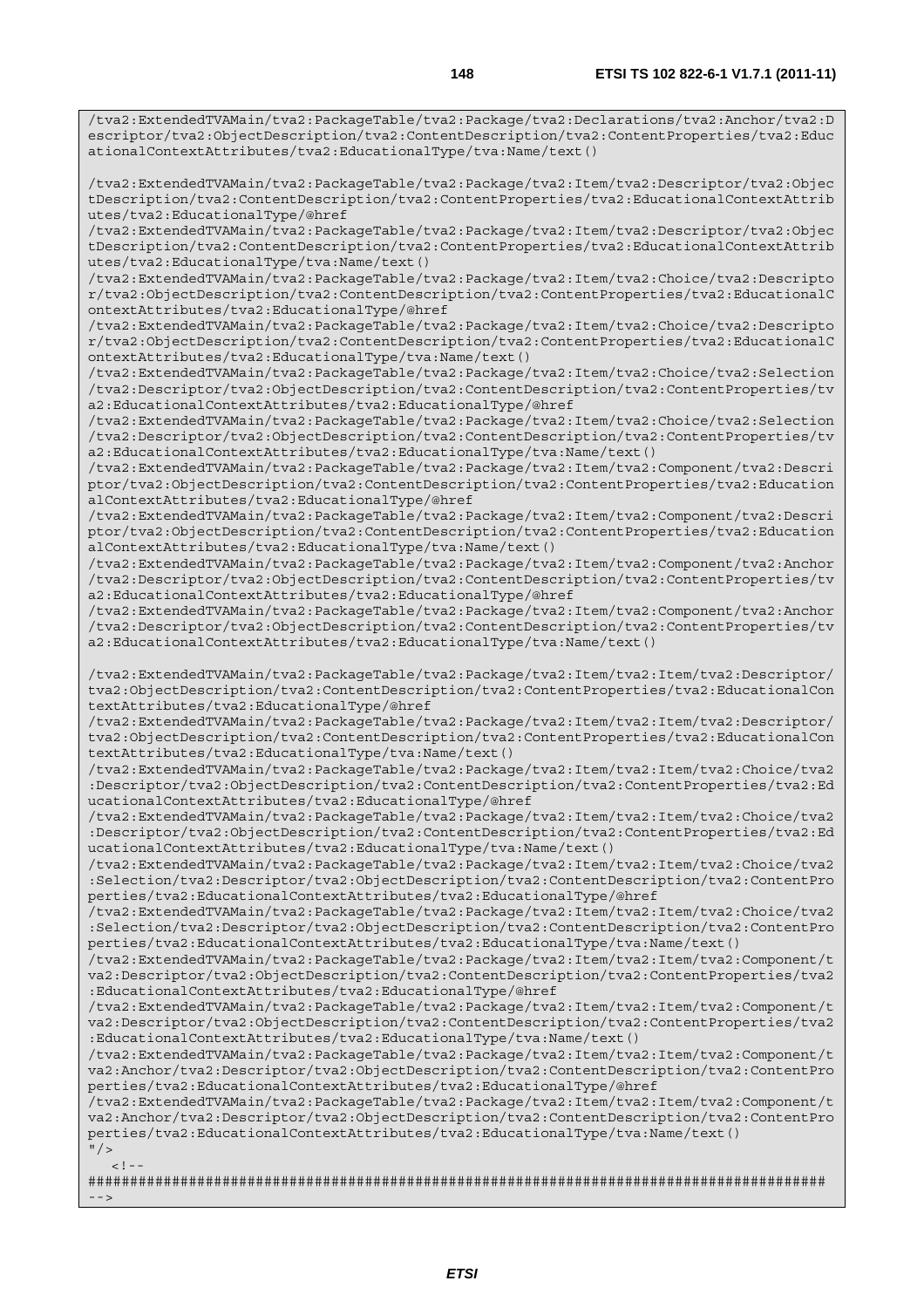<!-- fieldID for ApplicationContent in Package <!-- ApplicationContent, Freeware, Uninstall-->  $<$ ! --######################################################################################## --> <tns:FieldIDDefinition fieldID="ApplicationContent" fieldDefinition=" /tva:TVAMain/tva:ProgramDescription/tva:ProgramInformationTable/tva:ProgramInformation/tv a2:ExtendedContentDescription/tva2:ContentProperties/tva2:ApplicationContextAttributes /tva:TVAMain/tva:ProgramDescription/tva:GroupInformationTable/tva:GroupInformation/tva2:E xtendedContentDescription/tva2:ContentProperties/tva2:ApplicationContextAttributes /tva2:ExtendedTVAMain/tva2:PackageTable/tva2:Package/tva2:Descriptor/tva2:ObjectDescripti on/tva2:ContentDescription/tva2:ContentProperties/tva2:ApplicationContextAttributes /tva2:ExtendedTVAMain/tva2:PackageTable/tva2:Package/tva2:Declarations/tva2:Descriptor/tv a2:ObjectDescription/tva2:ContentDescription/tva2:ContentProperties/tva2:ApplicationConte xtAttributes /tva2:ExtendedTVAMain/tva2:PackageTable/tva2:Package/tva2:Declarations/tva2:Item/tva2:Des criptor/tva2:ObjectDescription/tva2:ContentDescription/tva2:ContentProperties/tva2:Applic ationContextAttributes /tva2:ExtendedTVAMain/tva2:PackageTable/tva2:Package/tva2:Declarations/tva2:Item/tva2:Cho ice/tva2:Descriptor/tva2:ObjectDescription/tva2:ContentDescription/tva2:ContentProperties /tva2:ApplicationContextAttributes /tva2:ExtendedTVAMain/tva2:PackageTable/tva2:Package/tva2:Declarations/tva2:Item/tva2:Cho ice/tva2:Selection/tva2:Descriptor/tva2:ObjectDescription/tva2:ContentDescription/tva2:Co ntentProperties/tva2:ApplicationContextAttributes /tva2:ExtendedTVAMain/tva2:PackageTable/tva2:Package/tva2:Declarations/tva2:Item/tva2:Com ponent/tva2:Descriptor/tva2:ObjectDescription/tva2:ContentDescription/tva2:ContentPropert ies/tva2:ApplicationContextAttributes /tva2:ExtendedTVAMain/tva2:PackageTable/tva2:Package/tva2:Declarations/tva2:Item/tva2:Com ponent/tva2:Anchor/tva2:Descriptor/tva2:ObjectDescription/tva2:ContentDescription/tva2:Co ntentProperties/tva2:ApplicationContextAttributes /tva2:ExtendedTVAMain/tva2:PackageTable/tva2:Package/tva2:Declarations/tva2:Item/tva2:Ite m/tva2:Descriptor/tva2:ObjectDescription/tva2:ContentDescription/tva2:ContentProperties/t va2:ApplicationContextAttributes /tva2:ExtendedTVAMain/tva2:PackageTable/tva2:Package/tva2:Declarations/tva2:Item/tva2:Ite m/tva2:Choice/tva2:Descriptor/tva2:ObjectDescription/tva2:ContentDescription/tva2:Content Properties/tva2:ApplicationContextAttributes /tva2:ExtendedTVAMain/tva2:PackageTable/tva2:Package/tva2:Declarations/tva2:Item/tva2:Ite m/tva2:Choice/tva2:Selection/tva2:Descriptor/tva2:ObjectDescription/tva2:ContentDescripti on/tva2:ContentProperties/tva2:ApplicationContextAttributes /tva2:ExtendedTVAMain/tva2:PackageTable/tva2:Package/tva2:Declarations/tva2:Item/tva2:Ite m/tva2:Component/tva2:Descriptor/tva2:ObjectDescription/tva2:ContentDescription/tva2:Cont entProperties/tva2:ApplicationContextAttributes /tva2:ExtendedTVAMain/tva2:PackageTable/tva2:Package/tva2:Declarations/tva2:Item/tva2:Ite m/tva2:Component/tva2:Anchor/tva2:Descriptor/tva2:ObjectDescription/tva2:ContentDescripti on/tva2:ContentProperties/tva2:ApplicationContextAttributes /tva2:ExtendedTVAMain/tva2:PackageTable/tva2:Package/tva2:Declarations/tva2:Component/tva 2:Descriptor/tva2:ObjectDescription/tva2:ContentDescription/tva2:ContentProperties/tva2:A pplicationContextAttributes /tva2:ExtendedTVAMain/tva2:PackageTable/tva2:Package/tva2:Declarations/tva2:Component/tva 2:Anchor/tva2:Descriptor/tva2:ObjectDescription/tva2:ContentDescription/tva2:ContentPrope rties/tva2:ApplicationContextAttributes /tva2:ExtendedTVAMain/tva2:PackageTable/tva2:Package/tva2:Declarations/tva2:Anchor/tva2:D escriptor/tva2:ObjectDescription/tva2:ContentDescription/tva2:ContentProperties/tva2:Appl icationContextAttributes /tva2:ExtendedTVAMain/tva2:PackageTable/tva2:Package/tva2:Item/tva2:Descriptor/tva2:Objec tDescription/tva2:ContentDescription/tva2:ContentProperties/tva2:ApplicationContextAttrib  $u$ tes /tva2:ExtendedTVAMain/tva2:PackageTable/tva2:Package/tva2:Item/tva2:Choice/tva2:Descripto r/tva2:ObjectDescription/tva2:ContentDescription/tva2:ContentProperties/tva2:ApplicationC ontextAttributes /tva2:ExtendedTVAMain/tva2:PackageTable/tva2:Package/tva2:Item/tva2:Choice/tva2:Selection /tva2:Descriptor/tva2:ObjectDescription/tva2:ContentDescription/tva2:ContentProperties/tv

a2:ApplicationContextAttributes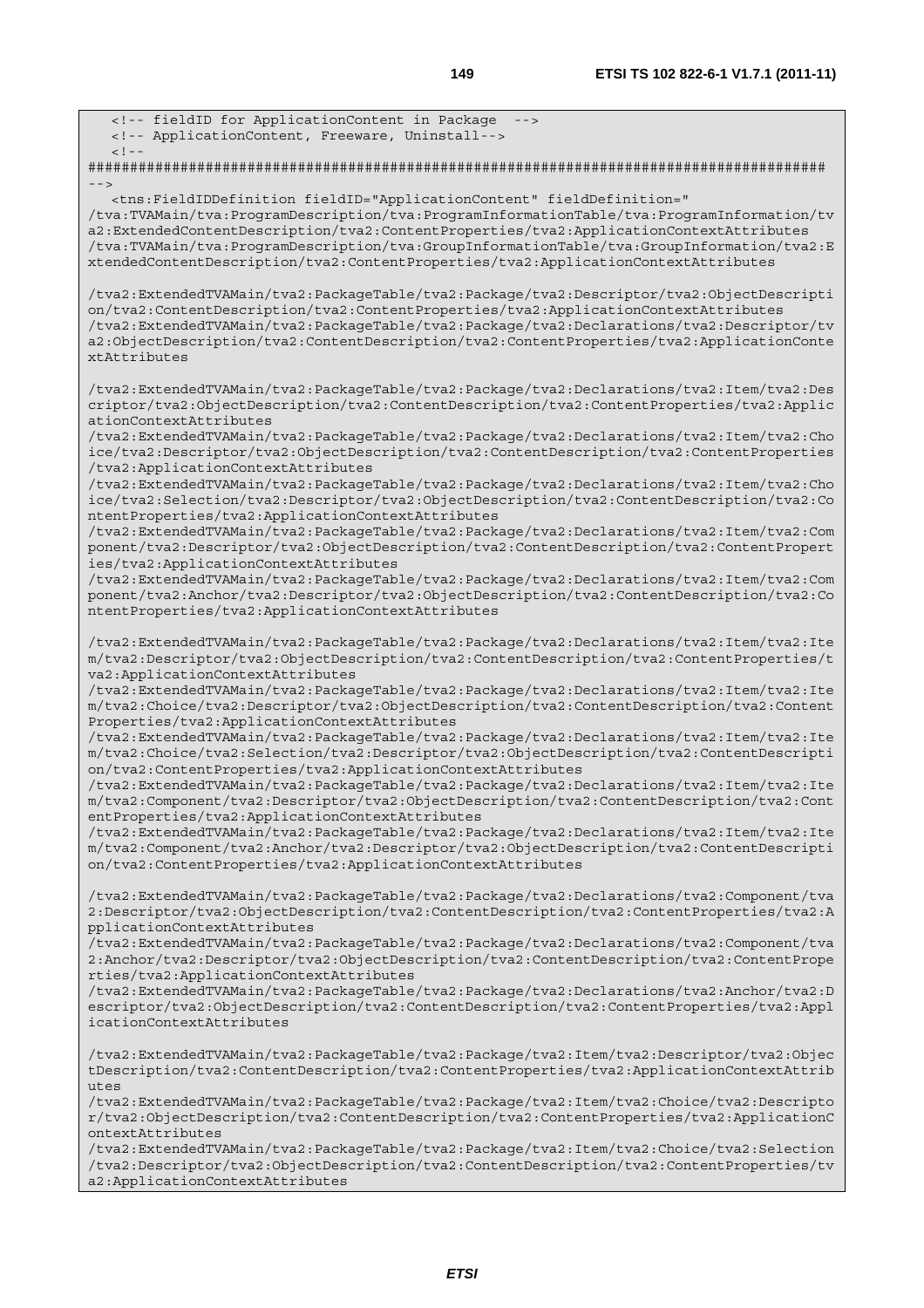/tva2:ExtendedTVAMain/tva2:PackageTable/tva2:Package/tva2:Item/tva2:Component/tva2:Anchor /tva2:Descriptor/tva2:ObjectDescription/tva2:ContentDescription/tva2:ContentProperties/tv a2:ApplicationContextAttributes

/tva2:ExtendedTVAMain/tva2:PackageTable/tva2:Package/tva2:Item/tva2:Item/tva2:Descriptor/ tva2:ObjectDescription/tva2:ContentDescription/tva2:ContentProperties/tva2:ApplicationCon textAttributes

/tva2:ExtendedTVAMain/tva2:PackageTable/tva2:Package/tva2:Item/tva2:Item/tva2:Choice/tva2 :Descriptor/tva2:ObjectDescription/tva2:ContentDescription/tva2:ContentProperties/tva2:Ap plicationContextAttributes

/tva2:ExtendedTVAMain/tva2:PackageTable/tva2:Package/tva2:Item/tva2:Item/tva2:Choice/tva2 :Selection/tva2:Descriptor/tva2:ObjectDescription/tva2:ContentDescription/tva2:ContentPro perties/tva2:ApplicationContextAttributes

/tva2:ExtendedTVAMain/tva2:PackageTable/tva2:Package/tva2:Item/tva2:Item/tva2:Component/t va2:Descriptor/tva2:ObjectDescription/tva2:ContentDescription/tva2:ContentProperties/tva2 :ApplicationContextAttributes

/tva2:ExtendedTVAMain/tva2:PackageTable/tva2:Package/tva2:Item/tva2:Item/tva2:Component/t va2:Anchor/tva2:Descriptor/tva2:ObjectDescription/tva2:ContentDescription/tva2:ContentPro perties/tva2:ApplicationContextAttributes

 $"$  / >

<tns:FieldIDDefinition fieldID="Freeware" fieldDefinition="

/tva:TVAMain/tva:ProgramDescription/tva:ProgramInformationTable/tva:ProgramInformation/tv a2:ExtendedContentDescription/tva2:ContentProperties/tva2:ApplicationContextAttributes/tv a2:Freeware/text()

/tva:TVAMain/tva:ProgramDescription/tva:GroupInformationTable/tva:GroupInformation/tva2:E xtendedContentDescription/tva2:ContentProperties/tva2:ApplicationContextAttributes/tva2:F reeware/text()

/tva2:ExtendedTVAMain/tva2:PackageTable/tva2:Package/tva2:Descriptor/tva2:ObjectDescripti on/tva2:ContentDescription/tva2:ContentProperties/tva2:ApplicationContextAttributes/tva2: Freeware/text()

/tva2:ExtendedTVAMain/tva2:PackageTable/tva2:Package/tva2:Declarations/tva2:Descriptor/tv a2:ObjectDescription/tva2:ContentDescription/tva2:ContentProperties/tva2:ApplicationConte xtAttributes/tva2:Freeware/text()

/tva2:ExtendedTVAMain/tva2:PackageTable/tva2:Package/tva2:Declarations/tva2:Item/tva2:Des criptor/tva2:ObjectDescription/tva2:ContentDescription/tva2:ContentProperties/tva2:Applic ationContextAttributes/tva2:Freeware/text()

/tva2:ExtendedTVAMain/tva2:PackageTable/tva2:Package/tva2:Declarations/tva2:Item/tva2:Cho ice/tva2:Descriptor/tva2:ObjectDescription/tva2:ContentDescription/tva2:ContentProperties /tva2:ApplicationContextAttributes/tva2:Freeware/text()

/tva2:ExtendedTVAMain/tva2:PackageTable/tva2:Package/tva2:Declarations/tva2:Item/tva2:Cho ice/tva2:Selection/tva2:Descriptor/tva2:ObjectDescription/tva2:ContentDescription/tva2:Co ntentProperties/tva2:ApplicationContextAttributes/tva2:Freeware/text()

/tva2:ExtendedTVAMain/tva2:PackageTable/tva2:Package/tva2:Declarations/tva2:Item/tva2:Com ponent/tva2:Descriptor/tva2:ObjectDescription/tva2:ContentDescription/tva2:ContentPropert ies/tva2:ApplicationContextAttributes/tva2:Freeware/text()

/tva2:ExtendedTVAMain/tva2:PackageTable/tva2:Package/tva2:Declarations/tva2:Item/tva2:Com ponent/tva2:Anchor/tva2:Descriptor/tva2:ObjectDescription/tva2:ContentDescription/tva2:Co ntentProperties/tva2:ApplicationContextAttributes/tva2:Freeware/text()

/tva2:ExtendedTVAMain/tva2:PackageTable/tva2:Package/tva2:Declarations/tva2:Item/tva2:Ite m/tva2:Descriptor/tva2:ObjectDescription/tva2:ContentDescription/tva2:ContentProperties/t va2:ApplicationContextAttributes/tva2:Freeware/text()

/tva2:ExtendedTVAMain/tva2:PackageTable/tva2:Package/tva2:Declarations/tva2:Item/tva2:Ite m/tva2:Choice/tva2:Descriptor/tva2:ObjectDescription/tva2:ContentDescription/tva2:Content Properties/tva2:ApplicationContextAttributes/tva2:Freeware/text()

/tva2:ExtendedTVAMain/tva2:PackageTable/tva2:Package/tva2:Declarations/tva2:Item/tva2:Ite m/tva2:Choice/tva2:Selection/tva2:Descriptor/tva2:ObjectDescription/tva2:ContentDescripti on/tva2:ContentProperties/tva2:ApplicationContextAttributes/tva2:Freeware/text()

/tva2:ExtendedTVAMain/tva2:PackageTable/tva2:Package/tva2:Declarations/tva2:Item/tva2:Ite m/tva2:Component/tva2:Descriptor/tva2:ObjectDescription/tva2:ContentDescription/tva2:Cont entProperties/tva2:ApplicationContextAttributes/tva2:Freeware/text()

/tva2:ExtendedTVAMain/tva2:PackageTable/tva2:Package/tva2:Declarations/tva2:Item/tva2:Ite m/tva2:Component/tva2:Anchor/tva2:Descriptor/tva2:ObjectDescription/tva2:ContentDescripti on/tva2:ContentProperties/tva2:ApplicationContextAttributes/tva2:Freeware/text()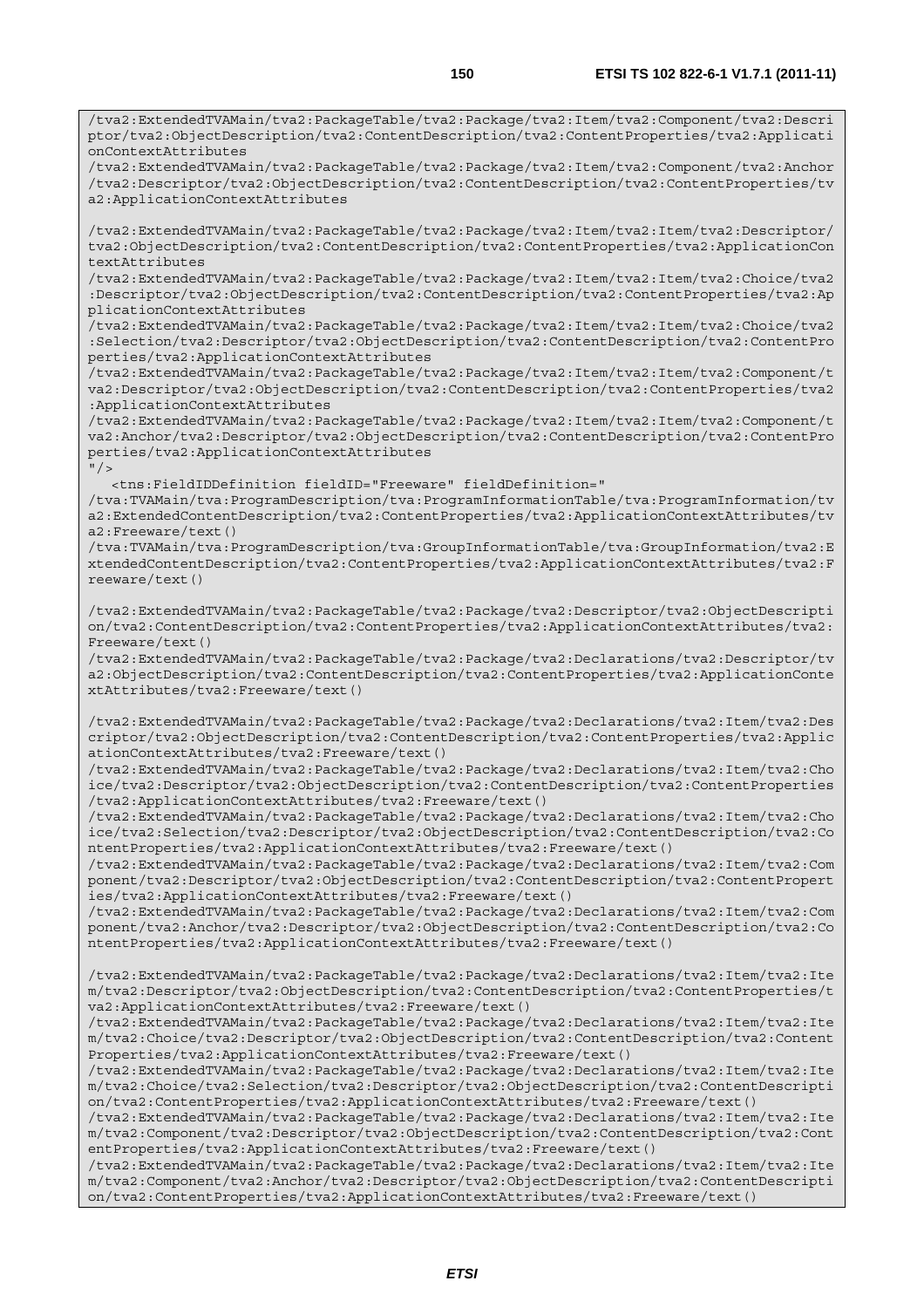/tva2:ExtendedTVAMain/tva2:PackageTable/tva2:Package/tva2:Declarations/tva2:Component/tva 2:Descriptor/tva2:ObjectDescription/tva2:ContentDescription/tva2:ContentProperties/tva2:A pplicationContextAttributes/tva2:Freeware/text()

/tva2:ExtendedTVAMain/tva2:PackageTable/tva2:Package/tva2:Declarations/tva2:Component/tva 2:Anchor/tva2:Descriptor/tva2:ObjectDescription/tva2:ContentDescription/tva2:ContentPrope rties/tva2:ApplicationContextAttributes/tva2:Freeware/text()

/tva2:ExtendedTVAMain/tva2:PackageTable/tva2:Package/tva2:Declarations/tva2:Anchor/tva2:D escriptor/tva2:ObjectDescription/tva2:ContentDescription/tva2:ContentProperties/tva2:Appl icationContextAttributes/tva2:Freeware/text()

/tva2:ExtendedTVAMain/tva2:PackageTable/tva2:Package/tva2:Item/tva2:Descriptor/tva2:Objec tDescription/tva2:ContentDescription/tva2:ContentProperties/tva2:ApplicationContextAttrib utes/tva2:Freeware/text()

/tva2:ExtendedTVAMain/tva2:PackageTable/tva2:Package/tva2:Item/tva2:Choice/tva2:Descripto r/tva2:ObjectDescription/tva2:ContentDescription/tva2:ContentProperties/tva2:ApplicationC ontextAttributes/tva2:Freeware/text()

/tva2:ExtendedTVAMain/tva2:PackageTable/tva2:Package/tva2:Item/tva2:Choice/tva2:Selection /tva2:Descriptor/tva2:ObjectDescription/tva2:ContentDescription/tva2:ContentProperties/tv a2:ApplicationContextAttributes/tva2:Freeware/text()

/tva2:ExtendedTVAMain/tva2:PackageTable/tva2:Package/tva2:Item/tva2:Component/tva2:Descri ptor/tva2:ObjectDescription/tva2:ContentDescription/tva2:ContentProperties/tva2:Applicati onContextAttributes/tva2:Freeware/text()

/tva2:ExtendedTVAMain/tva2:PackageTable/tva2:Package/tva2:Item/tva2:Component/tva2:Anchor /tva2:Descriptor/tva2:ObjectDescription/tva2:ContentDescription/tva2:ContentProperties/tv a2:ApplicationContextAttributes/tva2:Freeware/text()

/tva2:ExtendedTVAMain/tva2:PackageTable/tva2:Package/tva2:Item/tva2:Item/tva2:Descriptor/ tva2:ObjectDescription/tva2:ContentDescription/tva2:ContentProperties/tva2:ApplicationCon textAttributes/tva2:Freeware/text()

/tva2:ExtendedTVAMain/tva2:PackageTable/tva2:Package/tva2:Item/tva2:Item/tva2:Choice/tva2 :Descriptor/tva2:ObjectDescription/tva2:ContentDescription/tva2:ContentProperties/tva2:Ap plicationContextAttributes/tva2:Freeware/text()

/tva2:ExtendedTVAMain/tva2:PackageTable/tva2:Package/tva2:Item/tva2:Item/tva2:Choice/tva2 :Selection/tva2:Descriptor/tva2:ObjectDescription/tva2:ContentDescription/tva2:ContentPro perties/tva2:ApplicationContextAttributes/tva2:Freeware/text()

/tva2:ExtendedTVAMain/tva2:PackageTable/tva2:Package/tva2:Item/tva2:Item/tva2:Component/t va2:Descriptor/tva2:ObjectDescription/tva2:ContentDescription/tva2:ContentProperties/tva2 :ApplicationContextAttributes/tva2:Freeware/text()

/tva2:ExtendedTVAMain/tva2:PackageTable/tva2:Package/tva2:Item/tva2:Item/tva2:Component/t va2:Anchor/tva2:Descriptor/tva2:ObjectDescription/tva2:ContentDescription/tva2:ContentPro perties/tva2:ApplicationContextAttributes/tva2:Freeware/text()  $"$  / >

<tns:FieldIDDefinition fieldID="Uninstall" fieldDefinition="

/tva:TVAMain/tva:ProgramDescription/tva:ProgramInformationTable/tva:ProgramInformation/tv a2:ExtendedContentDescription/tva2:ContentProperties/tva2:ApplicationContextAttributes/tv a2:Uninstall/text()

/tva:TVAMain/tva:ProgramDescription/tva:GroupInformationTable/tva:GroupInformation/tva2:E xtendedContentDescription/tva2:ContentProperties/tva2:ApplicationContextAttributes/tva2:U ninstall/text()

/tva2:ExtendedTVAMain/tva2:PackageTable/tva2:Package/tva2:Descriptor/tva2:ObjectDescripti on/tva2:ContentDescription/tva2:ContentProperties/tva2:ApplicationContextAttributes/tva2: Uninstall/text()

/tva2:ExtendedTVAMain/tva2:PackageTable/tva2:Package/tva2:Declarations/tva2:Descriptor/tv a2:ObjectDescription/tva2:ContentDescription/tva2:ContentProperties/tva2:ApplicationConte xtAttributes/tva2:Uninstall/text()

/tva2:ExtendedTVAMain/tva2:PackageTable/tva2:Package/tva2:Declarations/tva2:Item/tva2:Des criptor/tva2:ObjectDescription/tva2:ContentDescription/tva2:ContentProperties/tva2:Applic ationContextAttributes/tva2:Uninstall/text()

/tva2:ExtendedTVAMain/tva2:PackageTable/tva2:Package/tva2:Declarations/tva2:Item/tva2:Cho ice/tva2:Descriptor/tva2:ObjectDescription/tva2:ContentDescription/tva2:ContentProperties /tva2:ApplicationContextAttributes/tva2:Uninstall/text()

/tva2:ExtendedTVAMain/tva2:PackageTable/tva2:Package/tva2:Declarations/tva2:Item/tva2:Cho ice/tva2:Selection/tva2:Descriptor/tva2:ObjectDescription/tva2:ContentDescription/tva2:Co ntentProperties/tva2:ApplicationContextAttributes/tva2:Uninstall/text()

/tva2:ExtendedTVAMain/tva2:PackageTable/tva2:Package/tva2:Declarations/tva2:Item/tva2:Com ponent/tva2:Descriptor/tva2:ObjectDescription/tva2:ContentDescription/tva2:ContentPropert ies/tva2:ApplicationContextAttributes/tva2:Uninstall/text()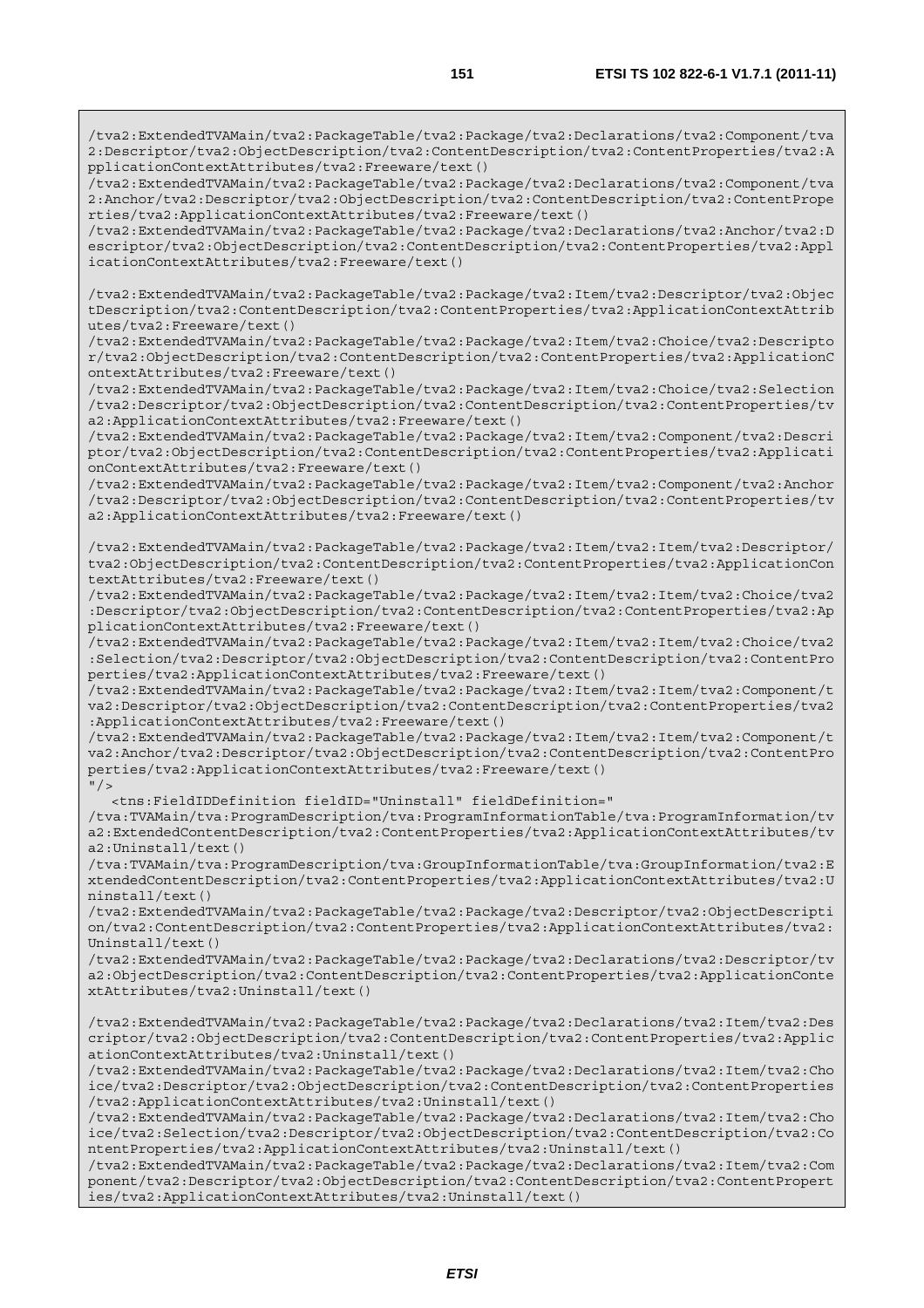/tva2:ExtendedTVAMain/tva2:PackageTable/tva2:Package/tva2:Declarations/tva2:Item/tva2:Com ponent/tva2:Anchor/tva2:Descriptor/tva2:ObjectDescription/tva2:ContentDescription/tva2:Co ntentProperties/tva2:ApplicationContextAttributes/tva2:Uninstall/text()

/tva2:ExtendedTVAMain/tva2:PackageTable/tva2:Package/tva2:Declarations/tva2:Item/tva2:Ite m/tva2:Descriptor/tva2:ObjectDescription/tva2:ContentDescription/tva2:ContentProperties/t va2:ApplicationContextAttributes/tva2:Uninstall/text()

/tva2:ExtendedTVAMain/tva2:PackageTable/tva2:Package/tva2:Declarations/tva2:Item/tva2:Ite m/tva2:Choice/tva2:Descriptor/tva2:ObjectDescription/tva2:ContentDescription/tva2:Content Properties/tva2:ApplicationContextAttributes/tva2:Uninstall/text()

/tva2:ExtendedTVAMain/tva2:PackageTable/tva2:Package/tva2:Declarations/tva2:Item/tva2:Ite m/tva2:Choice/tva2:Selection/tva2:Descriptor/tva2:ObjectDescription/tva2:ContentDescripti on/tva2:ContentProperties/tva2:ApplicationContextAttributes/tva2:Uninstall/text()

/tva2:ExtendedTVAMain/tva2:PackageTable/tva2:Package/tva2:Declarations/tva2:Item/tva2:Ite m/tva2:Component/tva2:Descriptor/tva2:ObjectDescription/tva2:ContentDescription/tva2:Cont entProperties/tva2:ApplicationContextAttributes/tva2:Uninstall/text()

/tva2:ExtendedTVAMain/tva2:PackageTable/tva2:Package/tva2:Declarations/tva2:Item/tva2:Ite m/tva2:Component/tva2:Anchor/tva2:Descriptor/tva2:ObjectDescription/tva2:ContentDescripti on/tva2:ContentProperties/tva2:ApplicationContextAttributes/tva2:Uninstall/text()

/tva2:ExtendedTVAMain/tva2:PackageTable/tva2:Package/tva2:Declarations/tva2:Component/tva 2:Descriptor/tva2:ObjectDescription/tva2:ContentDescription/tva2:ContentProperties/tva2:A pplicationContextAttributes/tva2:Uninstall/text()

/tva2:ExtendedTVAMain/tva2:PackageTable/tva2:Package/tva2:Declarations/tva2:Component/tva 2:Anchor/tva2:Descriptor/tva2:ObjectDescription/tva2:ContentDescription/tva2:ContentPrope rties/tva2:ApplicationContextAttributes/tva2:Uninstall/text()

/tva2:ExtendedTVAMain/tva2:PackageTable/tva2:Package/tva2:Declarations/tva2:Anchor/tva2:D escriptor/tva2:ObjectDescription/tva2:ContentDescription/tva2:ContentProperties/tva2:Appl icationContextAttributes/tva2:Uninstall/text()

/tva2:ExtendedTVAMain/tva2:PackageTable/tva2:Package/tva2:Item/tva2:Descriptor/tva2:Objec tDescription/tva2:ContentDescription/tva2:ContentProperties/tva2:ApplicationContextAttrib utes/tva2:Uninstall/text()

/tva2:ExtendedTVAMain/tva2:PackageTable/tva2:Package/tva2:Item/tva2:Choice/tva2:Descripto r/tva2:ObjectDescription/tva2:ContentDescription/tva2:ContentProperties/tva2:ApplicationC ontextAttributes/tva2:Uninstall/text()

/tva2:ExtendedTVAMain/tva2:PackageTable/tva2:Package/tva2:Item/tva2:Choice/tva2:Selection /tva2:Descriptor/tva2:ObjectDescription/tva2:ContentDescription/tva2:ContentProperties/tv a2:ApplicationContextAttributes/tva2:Uninstall/text()

/tva2:ExtendedTVAMain/tva2:PackageTable/tva2:Package/tva2:Item/tva2:Component/tva2:Descri ptor/tva2:ObjectDescription/tva2:ContentDescription/tva2:ContentProperties/tva2:Applicati onContextAttributes/tva2:Uninstall/text()

/tva2:ExtendedTVAMain/tva2:PackageTable/tva2:Package/tva2:Item/tva2:Component/tva2:Anchor /tva2:Descriptor/tva2:ObjectDescription/tva2:ContentDescription/tva2:ContentProperties/tv a2:ApplicationContextAttributes/tva2:Uninstall/text()

/tva2:ExtendedTVAMain/tva2:PackageTable/tva2:Package/tva2:Item/tva2:Item/tva2:Descriptor/ tva2:ObjectDescription/tva2:ContentDescription/tva2:ContentProperties/tva2:ApplicationCon textAttributes/tva2:Uninstall/text()

/tva2:ExtendedTVAMain/tva2:PackageTable/tva2:Package/tva2:Item/tva2:Item/tva2:Choice/tva2 :Descriptor/tva2:ObjectDescription/tva2:ContentDescription/tva2:ContentProperties/tva2:Ap plicationContextAttributes/tva2:Uninstall/text()

/tva2:ExtendedTVAMain/tva2:PackageTable/tva2:Package/tva2:Item/tva2:Item/tva2:Choice/tva2 :Selection/tva2:Descriptor/tva2:ObjectDescription/tva2:ContentDescription/tva2:ContentPro perties/tva2:ApplicationContextAttributes/tva2:Uninstall/text()

/tva2:ExtendedTVAMain/tva2:PackageTable/tva2:Package/tva2:Item/tva2:Item/tva2:Component/t va2:Descriptor/tva2:ObjectDescription/tva2:ContentDescription/tva2:ContentProperties/tva2 :ApplicationContextAttributes/tva2:Uninstall/text()

/tva2:ExtendedTVAMain/tva2:PackageTable/tva2:Package/tva2:Item/tva2:Item/tva2:Component/t va2:Anchor/tva2:Descriptor/tva2:ObjectDescription/tva2:ContentDescription/tva2:ContentPro perties/tva2:ApplicationContextAttributes/tva2:Uninstall/text()  $''$  / >

 $\langle$ !--

######################################################################################## -->

<!-- fieldID for GameContent in Package -->

<!-- GameContent, Perspectives, MaxNumPlayers -->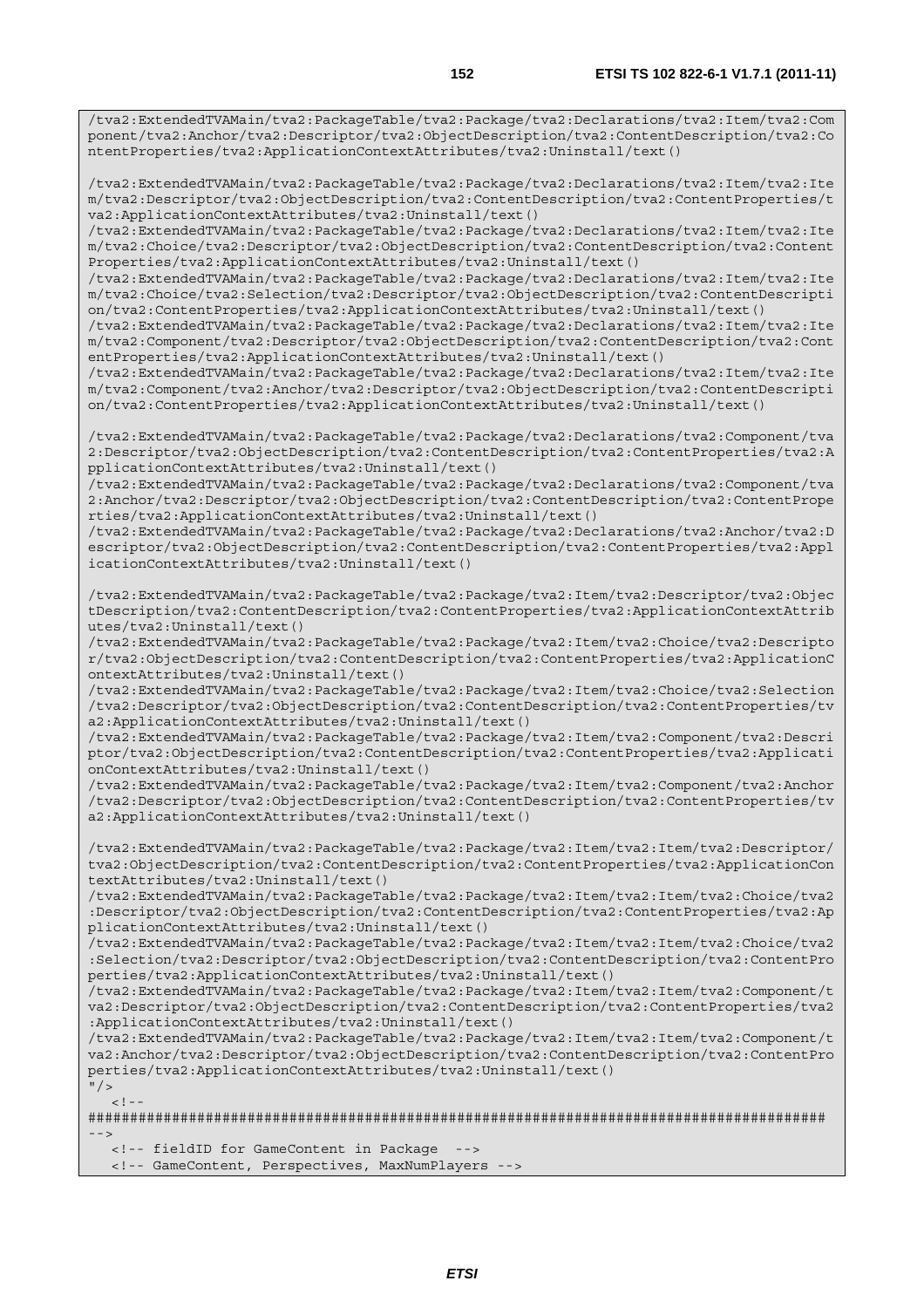| $\lt$ ! - -                                                                                                                                                                                                                                                                                                                                                                                                                |
|----------------------------------------------------------------------------------------------------------------------------------------------------------------------------------------------------------------------------------------------------------------------------------------------------------------------------------------------------------------------------------------------------------------------------|
| $- - >$                                                                                                                                                                                                                                                                                                                                                                                                                    |
| <tns:FieldIDDefinition fieldID="GameContent" fieldDefinition="<br>/tva:TVAMain/tva:ProgramDescription/tva:ProgramInformationTable/tva:ProgramInformation/tv<br>a2:ExtendedContentDescription/tva2:ContentProperties/tva2:GameContextAttributes<br>/tva:TVAMain/tva:ProgramDescription/tva:GroupInformationTable/tva:GroupInformation/tva2:E<br>xtendedContentDescription/tva2:ContentProperties/tva2:GameContextAttributes |
| /tva2:ExtendedTVAMain/tva2:PackageTable/tva2:Package/tva2:Descriptor/tva2:ObjectDescripti<br>on/tva2:ContentDescription/tva2:ContentProperties/tva2:GameContextAttributes<br>/tva2:ExtendedTVAMain/tva2:PackageTable/tva2:Package/tva2:Declarations/tva2:Descriptor/tv<br>a2:ObjectDescription/tva2:ContentDescription/tva2:ContentProperties/tva2:GameContextAttri<br>butes                                               |
| tva2:ExtendedTVAMain/tva2:PackageTable/tva2:Package/tva2:Declarations/tva2:Item/tva2:Des/<br>criptor/tva2:ObjectDescription/tva2:ContentDescription/tva2:ContentProperties/tva2:GameCo<br>ntextAttributes                                                                                                                                                                                                                  |
| tva2:ExtendedTVAMain/tva2:PackageTable/tva2:Package/tva2:Declarations/tva2:Item/tva2:Cho/<br>ice/tva2:Descriptor/tva2:ObjectDescription/tva2:ContentDescription/tva2:ContentProperties<br>/tva2:GameContextAttributes                                                                                                                                                                                                      |
| tva2:ExtendedTVAMain/tva2:PackageTable/tva2:Package/tva2:Declarations/tva2:Item/tva2:Cho/<br>ice/tva2:Selection/tva2:Descriptor/tva2:ObjectDescription/tva2:ContentDescription/tva2:Co<br>ntentProperties/tva2:GameContextAttributes                                                                                                                                                                                       |
| /tva2:ExtendedTVAMain/tva2:PackageTable/tva2:Package/tva2:Declarations/tva2:Item/tva2:Com<br>ponent/tva2:Descriptor/tva2:ObjectDescription/tva2:ContentDescription/tva2:ContentPropert<br>ies/tva2:GameContextAttributes                                                                                                                                                                                                   |
| /tva2:ExtendedTVAMain/tva2:PackageTable/tva2:Package/tva2:Declarations/tva2:Item/tva2:Com<br>ponent/tva2:Anchor/tva2:Descriptor/tva2:ObjectDescription/tva2:ContentDescription/tva2:Co<br>ntentProperties/tva2:GameContextAttributes                                                                                                                                                                                       |
| /tva2:ExtendedTVAMain/tva2:PackageTable/tva2:Package/tva2:Declarations/tva2:Item/tva2:Ite<br>m/tva2:Descriptor/tva2:ObjectDescription/tva2:ContentDescription/tva2:ContentProperties/t<br>va2:GameContextAttributes                                                                                                                                                                                                        |
| tva2:ExtendedTVAMain/tva2:PackageTable/tva2:Package/tva2:Declarations/tva2:Item/tva2:Ite/<br>m/tva2:Choice/tva2:Descriptor/tva2:ObjectDescription/tva2:ContentDescription/tva2:Content<br>Properties/tva2:GameContextAttributes                                                                                                                                                                                            |
| /tva2:ExtendedTVAMain/tva2:PackageTable/tva2:Package/tva2:Declarations/tva2:Item/tva2:Ite<br>m/tva2:Choice/tva2:Selection/tva2:Descriptor/tva2:ObjectDescription/tva2:ContentDescripti<br>on/tva2:ContentProperties/tva2:GameContextAttributes                                                                                                                                                                             |
| /tva2:ExtendedTVAMain/tva2:PackageTable/tva2:Package/tva2:Declarations/tva2:Item/tva2:Ite<br>m/tva2:Component/tva2:Descriptor/tva2:ObjectDescription/tva2:ContentDescription/tva2:Cont<br>entProperties/tva2:GameContextAttributes                                                                                                                                                                                         |
| /tva2:ExtendedTVAMain/tva2:PackageTable/tva2:Package/tva2:Declarations/tva2:Item/tva2:Ite<br>m/tva2:Component/tva2:Anchor/tva2:Descriptor/tva2:ObjectDescription/tva2:ContentDescripti<br>on/tva2:ContentProperties/tva2:GameContextAttributes                                                                                                                                                                             |
| /tva2:ExtendedTVAMain/tva2:PackageTable/tva2:Package/tva2:Declarations/tva2:Component/tva<br>2:Descriptor/tva2:ObjectDescription/tva2:ContentDescription/tva2:ContentProperties/tva2:G<br>ameContextAttributes                                                                                                                                                                                                             |
| /tva2:ExtendedTVAMain/tva2:PackageTable/tva2:Package/tva2:Declarations/tva2:Component/tva<br>2:Anchor/tva2:Descriptor/tva2:ObjectDescription/tva2:ContentDescription/tva2:ContentPrope<br>rties/tva2:GameContextAttributes                                                                                                                                                                                                 |
| tva2:ExtendedTVAMain/tva2:PackageTable/tva2:Package/tva2:Declarations/tva2:Anchor/tva2:D/<br>escriptor/tva2:ObjectDescription/tva2:ContentDescription/tva2:ContentProperties/tva2:Game<br>ContextAttributes                                                                                                                                                                                                                |
|                                                                                                                                                                                                                                                                                                                                                                                                                            |
| /tva2:ExtendedTVAMain/tva2:PackageTable/tva2:Package/tva2:Item/tva2:Descriptor/tva2:Objec<br>tDescription/tva2:ContentDescription/tva2:ContentProperties/tva2:GameContextAttributes<br>/tva2:ExtendedTVAMain/tva2:PackageTable/tva2:Package/tva2:Item/tva2:Choice/tva2:Descripto<br>r/tva2:ObjectDescription/tva2:ContentDescription/tva2:ContentProperties/tva2:GameContextA                                              |
| ttributes<br>/tva2:ExtendedTVAMain/tva2:PackageTable/tva2:Package/tva2:Item/tva2:Choice/tva2:Selection<br>/tva2:Descriptor/tva2:ObjectDescription/tva2:ContentDescription/tva2:ContentProperties/tv                                                                                                                                                                                                                        |
| a2:GameContextAttributes<br>/tva2:ExtendedTVAMain/tva2:PackageTable/tva2:Package/tva2:Item/tva2:Component/tva2:Descri<br>ptor/tva2:ObjectDescription/tva2:ContentDescription/tva2:ContentProperties/tva2:GameConte<br>xtAttributes                                                                                                                                                                                         |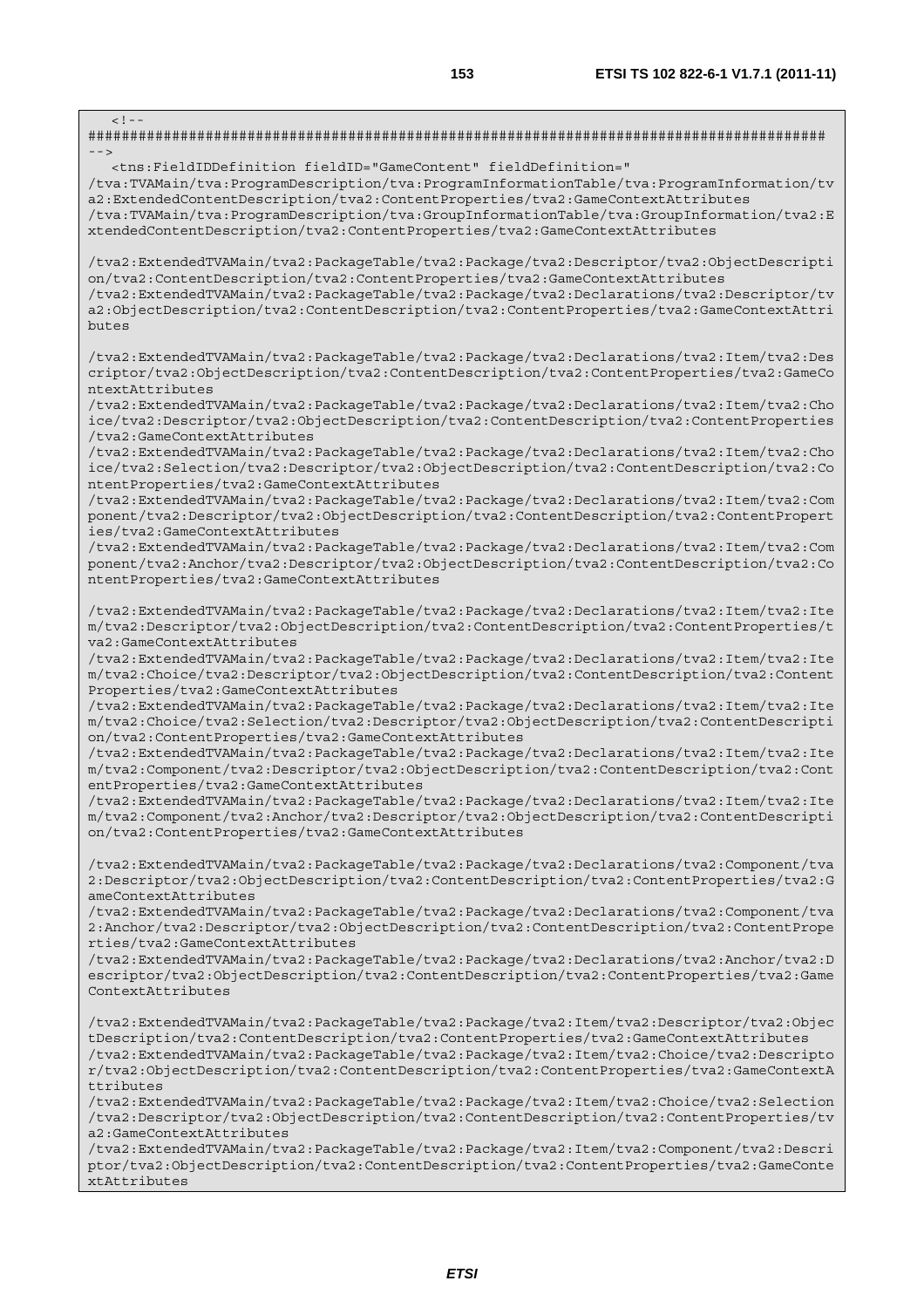/tva2:ExtendedTVAMain/tva2:PackageTable/tva2:Package/tva2:Item/tva2:Component/tva2:Anchor

/tva2:Descriptor/tva2:ObjectDescription/tva2:ContentDescription/tva2:ContentProperties/tv a2:GameContextAttributes /tva2:ExtendedTVAMain/tva2:PackageTable/tva2:Package/tva2:Item/tva2:Item/tva2:Descriptor/ tva2:ObjectDescription/tva2:ContentDescription/tva2:ContentProperties/tva2:GameContextAtt ributes /tva2:ExtendedTVAMain/tva2:PackageTable/tva2:Package/tva2:Item/tva2:Item/tva2:Choice/tva2 :Descriptor/tva2:ObjectDescription/tva2:ContentDescription/tva2:ContentProperties/tva2:Ga meContextAttributes /tva2:ExtendedTVAMain/tva2:PackageTable/tva2:Package/tva2:Item/tva2:Item/tva2:Choice/tva2 :Selection/tva2:Descriptor/tva2:ObjectDescription/tva2:ContentDescription/tva2:ContentPro perties/tva2:GameContextAttributes /tva2:ExtendedTVAMain/tva2:PackageTable/tva2:Package/tva2:Item/tva2:Item/tva2:Component/t va2:Descriptor/tva2:ObjectDescription/tva2:ContentDescription/tva2:ContentProperties/tva2 :GameContextAttributes /tva2:ExtendedTVAMain/tva2:PackageTable/tva2:Package/tva2:Item/tva2:Item/tva2:Component/t va2:Anchor/tva2:Descriptor/tva2:ObjectDescription/tva2:ContentDescription/tva2:ContentPro perties/tva2:GameContextAttributes  $''$  / > <tns:FieldIDDefinition fieldID="Perspectives" fieldDefinition="

/tva:TVAMain/tva:ProgramDescription/tva:ProgramInformationTable/tva:ProgramInformation/tv a2:ExtendedContentDescription/tva2:ContentProperties/tva2:GameContextAttributes/tva2:Pers pectives/@href

/tva:TVAMain/tva:ProgramDescription/tva:ProgramInformationTable/tva:ProgramInformation/tv a2:ExtendedContentDescription/tva2:ContentProperties/tva2:GameContextAttributes/tva2:Pers pectives/tva:Name/text()

/tva:TVAMain/tva:ProgramDescription/tva:GroupInformationTable/tva:GroupInformation/tva2:E xtendedContentDescription/tva2:ContentProperties/tva2:GameContextAttributes/tva2:Perspect ives/@href

/tva:TVAMain/tva:ProgramDescription/tva:GroupInformationTable/tva:GroupInformation/tva2:E xtendedContentDescription/tva2:ContentProperties/tva2:GameContextAttributes/tva2:Perspect ives/tva:Name/text()

/tva2:ExtendedTVAMain/tva2:PackageTable/tva2:Package/tva2:Descriptor/tva2:ObjectDescripti on/tva2:ContentDescription/tva2:ContentProperties/tva2:GameContextAttributes/tva2:Perspec tives/@href

/tva2:ExtendedTVAMain/tva2:PackageTable/tva2:Package/tva2:Descriptor/tva2:ObjectDescripti on/tva2:ContentDescription/tva2:ContentProperties/tva2:GameContextAttributes/tva2:Perspec tives/tva:Name/text()

/tva2:ExtendedTVAMain/tva2:PackageTable/tva2:Package/tva2:Declarations/tva2:Descriptor/tv a2:ObjectDescription/tva2:ContentDescription/tva2:ContentProperties/tva2:GameContextAttri butes/tva2:Perspectives/@href

/tva2:ExtendedTVAMain/tva2:PackageTable/tva2:Package/tva2:Declarations/tva2:Descriptor/tv a2:ObjectDescription/tva2:ContentDescription/tva2:ContentProperties/tva2:GameContextAttri butes/tva2:Perspectives/tva:Name/text()

/tva2:ExtendedTVAMain/tva2:PackageTable/tva2:Package/tva2:Declarations/tva2:Item/tva2:Des criptor/tva2:ObjectDescription/tva2:ContentDescription/tva2:ContentProperties/tva2:GameCo ntextAttributes/tva2:Perspectives/@href

/tva2:ExtendedTVAMain/tva2:PackageTable/tva2:Package/tva2:Declarations/tva2:Item/tva2:Des criptor/tva2:ObjectDescription/tva2:ContentDescription/tva2:ContentProperties/tva2:GameCo ntextAttributes/tva2:Perspectives/tva:Name/text()

/tva2:ExtendedTVAMain/tva2:PackageTable/tva2:Package/tva2:Declarations/tva2:Item/tva2:Cho ice/tva2:Descriptor/tva2:ObjectDescription/tva2:ContentDescription/tva2:ContentProperties /tva2:GameContextAttributes/tva2:Perspectives/@href

/tva2:ExtendedTVAMain/tva2:PackageTable/tva2:Package/tva2:Declarations/tva2:Item/tva2:Cho ice/tva2:Descriptor/tva2:ObjectDescription/tva2:ContentDescription/tva2:ContentProperties /tva2:GameContextAttributes/tva2:Perspectives/tva:Name/text()

/tva2:ExtendedTVAMain/tva2:PackageTable/tva2:Package/tva2:Declarations/tva2:Item/tva2:Cho ice/tva2:Selection/tva2:Descriptor/tva2:ObjectDescription/tva2:ContentDescription/tva2:Co ntentProperties/tva2:GameContextAttributes/tva2:Perspectives/@href

/tva2:ExtendedTVAMain/tva2:PackageTable/tva2:Package/tva2:Declarations/tva2:Item/tva2:Cho ice/tva2:Selection/tva2:Descriptor/tva2:ObjectDescription/tva2:ContentDescription/tva2:Co ntentProperties/tva2:GameContextAttributes/tva2:Perspectives/tva:Name/text()

/tva2:ExtendedTVAMain/tva2:PackageTable/tva2:Package/tva2:Declarations/tva2:Item/tva2:Com ponent/tva2:Descriptor/tva2:ObjectDescription/tva2:ContentDescription/tva2:ContentPropert ies/tva2:GameContextAttributes/tva2:Perspectives/@href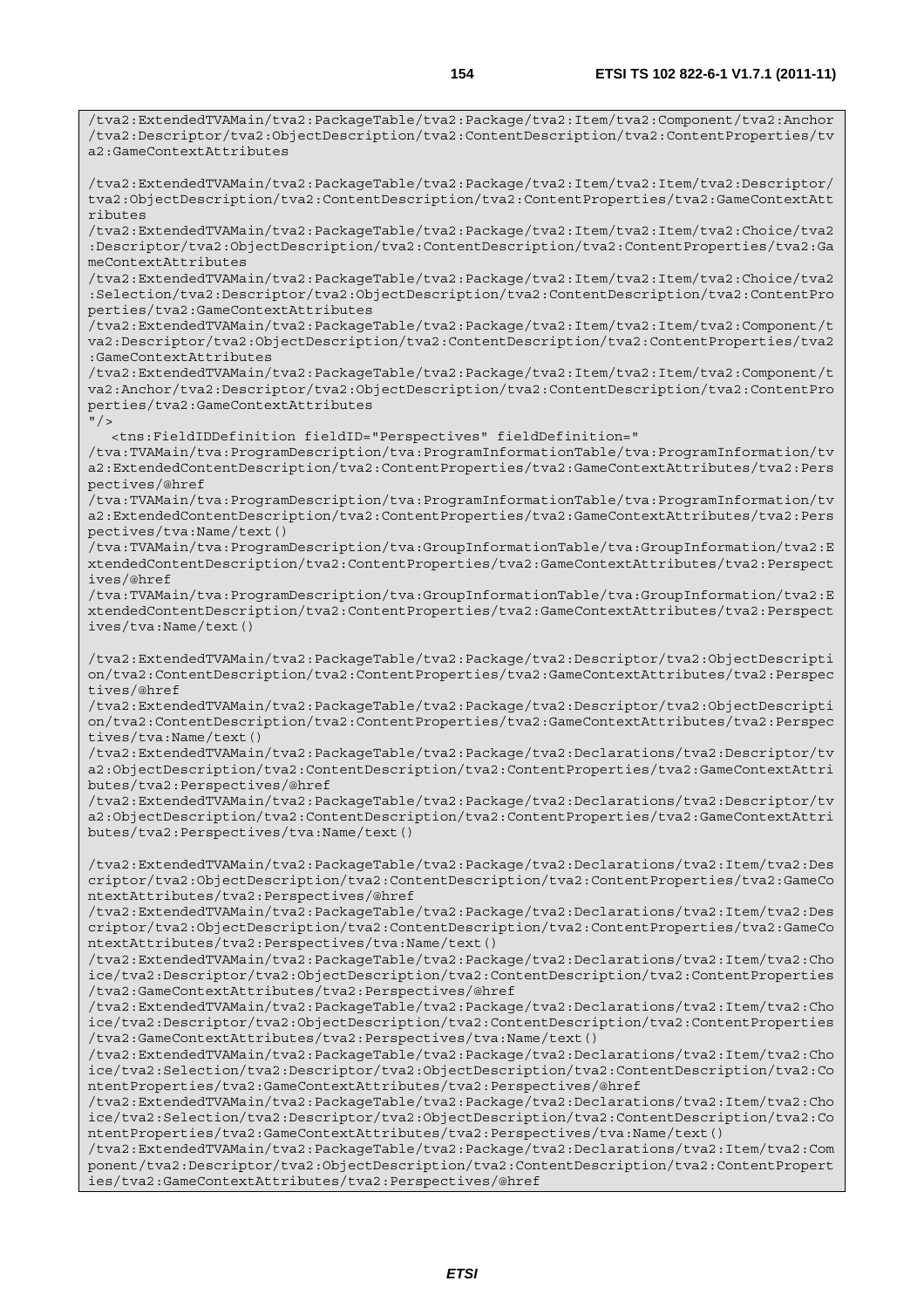/tva2:ExtendedTVAMain/tva2:PackageTable/tva2:Package/tva2:Declarations/tva2:Item/tva2:Com ponent/tva2:Descriptor/tva2:ObjectDescription/tva2:ContentDescription/tva2:ContentPropert ies/tva2:GameContextAttributes/tva2:Perspectives/tva:Name/text()

/tva2:ExtendedTVAMain/tva2:PackageTable/tva2:Package/tva2:Declarations/tva2:Item/tva2:Com ponent/tva2:Anchor/tva2:Descriptor/tva2:ObjectDescription/tva2:ContentDescription/tva2:Co ntentProperties/tva2:GameContextAttributes/tva2:Perspectives/@href

/tva2:ExtendedTVAMain/tva2:PackageTable/tva2:Package/tva2:Declarations/tva2:Item/tva2:Com ponent/tva2:Anchor/tva2:Descriptor/tva2:ObjectDescription/tva2:ContentDescription/tva2:Co ntentProperties/tva2:GameContextAttributes/tva2:Perspectives/tva:Name/text()

/tva2:ExtendedTVAMain/tva2:PackageTable/tva2:Package/tva2:Declarations/tva2:Item/tva2:Ite m/tva2:Descriptor/tva2:ObjectDescription/tva2:ContentDescription/tva2:ContentProperties/t va2:GameContextAttributes/tva2:Perspectives/@href

/tva2:ExtendedTVAMain/tva2:PackageTable/tva2:Package/tva2:Declarations/tva2:Item/tva2:Ite m/tva2:Descriptor/tva2:ObjectDescription/tva2:ContentDescription/tva2:ContentProperties/t va2:GameContextAttributes/tva2:Perspectives/tva:Name/text()

/tva2:ExtendedTVAMain/tva2:PackageTable/tva2:Package/tva2:Declarations/tva2:Item/tva2:Ite m/tva2:Choice/tva2:Descriptor/tva2:ObjectDescription/tva2:ContentDescription/tva2:Content Properties/tva2:GameContextAttributes/tva2:Perspectives/@href

/tva2:ExtendedTVAMain/tva2:PackageTable/tva2:Package/tva2:Declarations/tva2:Item/tva2:Ite m/tva2:Choice/tva2:Descriptor/tva2:ObjectDescription/tva2:ContentDescription/tva2:Content Properties/tva2:GameContextAttributes/tva2:Perspectives/tva:Name/text()

/tva2:ExtendedTVAMain/tva2:PackageTable/tva2:Package/tva2:Declarations/tva2:Item/tva2:Ite m/tva2:Choice/tva2:Selection/tva2:Descriptor/tva2:ObjectDescription/tva2:ContentDescripti on/tva2:ContentProperties/tva2:GameContextAttributes/tva2:Perspectives/@href

/tva2:ExtendedTVAMain/tva2:PackageTable/tva2:Package/tva2:Declarations/tva2:Item/tva2:Ite m/tva2:Choice/tva2:Selection/tva2:Descriptor/tva2:ObjectDescription/tva2:ContentDescripti on/tva2:ContentProperties/tva2:GameContextAttributes/tva2:Perspectives/tva:Name/text()

/tva2:ExtendedTVAMain/tva2:PackageTable/tva2:Package/tva2:Declarations/tva2:Item/tva2:Ite m/tva2:Component/tva2:Descriptor/tva2:ObjectDescription/tva2:ContentDescription/tva2:Cont entProperties/tva2:GameContextAttributes/tva2:Perspectives/@href

/tva2:ExtendedTVAMain/tva2:PackageTable/tva2:Package/tva2:Declarations/tva2:Item/tva2:Ite m/tva2:Component/tva2:Descriptor/tva2:ObjectDescription/tva2:ContentDescription/tva2:Cont entProperties/tva2:GameContextAttributes/tva2:Perspectives/tva:Name/text()

/tva2:ExtendedTVAMain/tva2:PackageTable/tva2:Package/tva2:Declarations/tva2:Item/tva2:Ite m/tva2:Component/tva2:Anchor/tva2:Descriptor/tva2:ObjectDescription/tva2:ContentDescripti on/tva2:ContentProperties/tva2:GameContextAttributes/tva2:Perspectives/@href

/tva2:ExtendedTVAMain/tva2:PackageTable/tva2:Package/tva2:Declarations/tva2:Item/tva2:Ite m/tva2:Component/tva2:Anchor/tva2:Descriptor/tva2:ObjectDescription/tva2:ContentDescripti on/tva2:ContentProperties/tva2:GameContextAttributes/tva2:Perspectives/tva:Name/text()

/tva2:ExtendedTVAMain/tva2:PackageTable/tva2:Package/tva2:Declarations/tva2:Component/tva 2:Descriptor/tva2:ObjectDescription/tva2:ContentDescription/tva2:ContentProperties/tva2:G ameContextAttributes/tva2:Perspectives/@href

/tva2:ExtendedTVAMain/tva2:PackageTable/tva2:Package/tva2:Declarations/tva2:Component/tva 2:Descriptor/tva2:ObjectDescription/tva2:ContentDescription/tva2:ContentProperties/tva2:G ameContextAttributes/tva2:Perspectives/tva:Name/text()

/tva2:ExtendedTVAMain/tva2:PackageTable/tva2:Package/tva2:Declarations/tva2:Component/tva 2:Anchor/tva2:Descriptor/tva2:ObjectDescription/tva2:ContentDescription/tva2:ContentPrope rties/tva2:GameContextAttributes/tva2:Perspectives/@href

/tva2:ExtendedTVAMain/tva2:PackageTable/tva2:Package/tva2:Declarations/tva2:Component/tva 2:Anchor/tva2:Descriptor/tva2:ObjectDescription/tva2:ContentDescription/tva2:ContentPrope rties/tva2:GameContextAttributes/tva2:Perspectives/tva:Name/text()

/tva2:ExtendedTVAMain/tva2:PackageTable/tva2:Package/tva2:Declarations/tva2:Anchor/tva2:D escriptor/tva2:ObjectDescription/tva2:ContentDescription/tva2:ContentProperties/tva2:Game ContextAttributes/tva2:Perspectives/@href

/tva2:ExtendedTVAMain/tva2:PackageTable/tva2:Package/tva2:Declarations/tva2:Anchor/tva2:D escriptor/tva2:ObjectDescription/tva2:ContentDescription/tva2:ContentProperties/tva2:Game ContextAttributes/tva2:Perspectives/tva:Name/text()

/tva2:ExtendedTVAMain/tva2:PackageTable/tva2:Package/tva2:Item/tva2:Descriptor/tva2:Objec tDescription/tva2:ContentDescription/tva2:ContentProperties/tva2:GameContextAttributes/tv a2:Perspectives/@href

/tva2:ExtendedTVAMain/tva2:PackageTable/tva2:Package/tva2:Item/tva2:Descriptor/tva2:Objec tDescription/tva2:ContentDescription/tva2:ContentProperties/tva2:GameContextAttributes/tv a2:Perspectives/tva:Name/text()

/tva2:ExtendedTVAMain/tva2:PackageTable/tva2:Package/tva2:Item/tva2:Choice/tva2:Descripto r/tva2:ObjectDescription/tva2:ContentDescription/tva2:ContentProperties/tva2:GameContextA ttributes/tva2:Perspectives/@href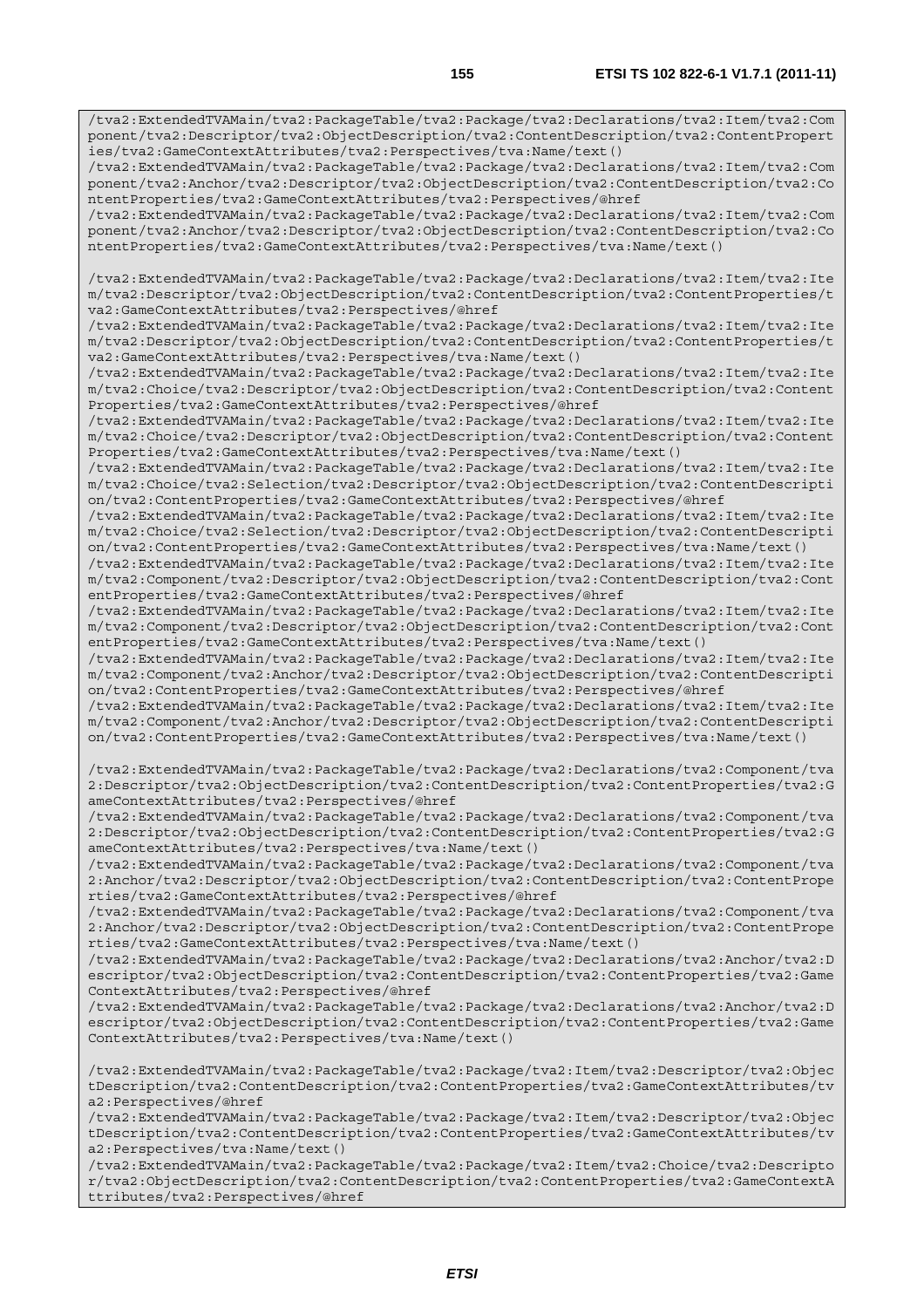/tva2:ExtendedTVAMain/tva2:PackageTable/tva2:Package/tva2:Item/tva2:Choice/tva2:Descripto r/tva2:ObjectDescription/tva2:ContentDescription/tva2:ContentProperties/tva2:GameContextA ttributes/tva2:Perspectives/tva:Name/text()

/tva2:ExtendedTVAMain/tva2:PackageTable/tva2:Package/tva2:Item/tva2:Choice/tva2:Selection /tva2:Descriptor/tva2:ObjectDescription/tva2:ContentDescription/tva2:ContentProperties/tv a2:GameContextAttributes/tva2:Perspectives/@href

/tva2:ExtendedTVAMain/tva2:PackageTable/tva2:Package/tva2:Item/tva2:Choice/tva2:Selection /tva2:Descriptor/tva2:ObjectDescription/tva2:ContentDescription/tva2:ContentProperties/tv a2:GameContextAttributes/tva2:Perspectives/tva:Name/text()

/tva2:ExtendedTVAMain/tva2:PackageTable/tva2:Package/tva2:Item/tva2:Component/tva2:Descri ptor/tva2:ObjectDescription/tva2:ContentDescription/tva2:ContentProperties/tva2:GameConte xtAttributes/tva2:Perspectives/@href

/tva2:ExtendedTVAMain/tva2:PackageTable/tva2:Package/tva2:Item/tva2:Component/tva2:Descri ptor/tva2:ObjectDescription/tva2:ContentDescription/tva2:ContentProperties/tva2:GameConte xtAttributes/tva2:Perspectives/tva:Name/text()

/tva2:ExtendedTVAMain/tva2:PackageTable/tva2:Package/tva2:Item/tva2:Component/tva2:Anchor /tva2:Descriptor/tva2:ObjectDescription/tva2:ContentDescription/tva2:ContentProperties/tv a2:GameContextAttributes/tva2:Perspectives/@href

/tva2:ExtendedTVAMain/tva2:PackageTable/tva2:Package/tva2:Item/tva2:Component/tva2:Anchor /tva2:Descriptor/tva2:ObjectDescription/tva2:ContentDescription/tva2:ContentProperties/tv a2:GameContextAttributes/tva2:Perspectives/tva:Name/text()

/tva2:ExtendedTVAMain/tva2:PackageTable/tva2:Package/tva2:Item/tva2:Item/tva2:Descriptor/ tva2:ObjectDescription/tva2:ContentDescription/tva2:ContentProperties/tva2:GameContextAtt ributes/tva2:Perspectives/@href

/tva2:ExtendedTVAMain/tva2:PackageTable/tva2:Package/tva2:Item/tva2:Item/tva2:Descriptor/ tva2:ObjectDescription/tva2:ContentDescription/tva2:ContentProperties/tva2:GameContextAtt ributes/tva2:Perspectives/tva:Name/text()

/tva2:ExtendedTVAMain/tva2:PackageTable/tva2:Package/tva2:Item/tva2:Item/tva2:Choice/tva2 :Descriptor/tva2:ObjectDescription/tva2:ContentDescription/tva2:ContentProperties/tva2:Ga meContextAttributes/tva2:Perspectives/@href

/tva2:ExtendedTVAMain/tva2:PackageTable/tva2:Package/tva2:Item/tva2:Item/tva2:Choice/tva2 :Descriptor/tva2:ObjectDescription/tva2:ContentDescription/tva2:ContentProperties/tva2:Ga meContextAttributes/tva2:Perspectives/tva:Name/text()

/tva2:ExtendedTVAMain/tva2:PackageTable/tva2:Package/tva2:Item/tva2:Item/tva2:Choice/tva2 :Selection/tva2:Descriptor/tva2:ObjectDescription/tva2:ContentDescription/tva2:ContentPro perties/tva2:GameContextAttributes/tva2:Perspectives/@href

/tva2:ExtendedTVAMain/tva2:PackageTable/tva2:Package/tva2:Item/tva2:Item/tva2:Choice/tva2 :Selection/tva2:Descriptor/tva2:ObjectDescription/tva2:ContentDescription/tva2:ContentPro perties/tva2:GameContextAttributes/tva2:Perspectives/tva:Name/text()

/tva2:ExtendedTVAMain/tva2:PackageTable/tva2:Package/tva2:Item/tva2:Item/tva2:Component/t va2:Descriptor/tva2:ObjectDescription/tva2:ContentDescription/tva2:ContentProperties/tva2 :GameContextAttributes/tva2:Perspectives/@href

/tva2:ExtendedTVAMain/tva2:PackageTable/tva2:Package/tva2:Item/tva2:Item/tva2:Component/t va2:Descriptor/tva2:ObjectDescription/tva2:ContentDescription/tva2:ContentProperties/tva2 :GameContextAttributes/tva2:Perspectives/tva:Name/text()

/tva2:ExtendedTVAMain/tva2:PackageTable/tva2:Package/tva2:Item/tva2:Item/tva2:Component/t va2:Anchor/tva2:Descriptor/tva2:ObjectDescription/tva2:ContentDescription/tva2:ContentPro perties/tva2:GameContextAttributes/tva2:Perspectives/@href

/tva2:ExtendedTVAMain/tva2:PackageTable/tva2:Package/tva2:Item/tva2:Item/tva2:Component/t va2:Anchor/tva2:Descriptor/tva2:ObjectDescription/tva2:ContentDescription/tva2:ContentPro perties/tva2:GameContextAttributes/tva2:Perspectives/tva:Name/text()  $''$  / >

<tns:FieldIDDefinition fieldID="MaxNumPlayers" fieldDefinition="

/tva:TVAMain/tva:ProgramDescription/tva:ProgramInformationTable/tva:ProgramInformation/tv a2:ExtendedContentDescription/tva2:ContentProperties/tva2:GameContextAttributes/tva2:MaxN umPlayers/text()

/tva:TVAMain/tva:ProgramDescription/tva:GroupInformationTable/tva:GroupInformation/tva2:E xtendedContentDescription/tva2:ContentProperties/tva2:GameContextAttributes/tva2:MaxNumPl ayers/text()

/tva2:ExtendedTVAMain/tva2:PackageTable/tva2:Package/tva2:Descriptor/tva2:ObjectDescripti on/tva2:ContentDescription/tva2:ContentProperties/tva2:GameContextAttributes/tva2:MaxNumP layers/text()

/tva2:ExtendedTVAMain/tva2:PackageTable/tva2:Package/tva2:Declarations/tva2:Descriptor/tv a2:ObjectDescription/tva2:ContentDescription/tva2:ContentProperties/tva2:GameContextAttri butes/tva2:MaxNumPlayers/text()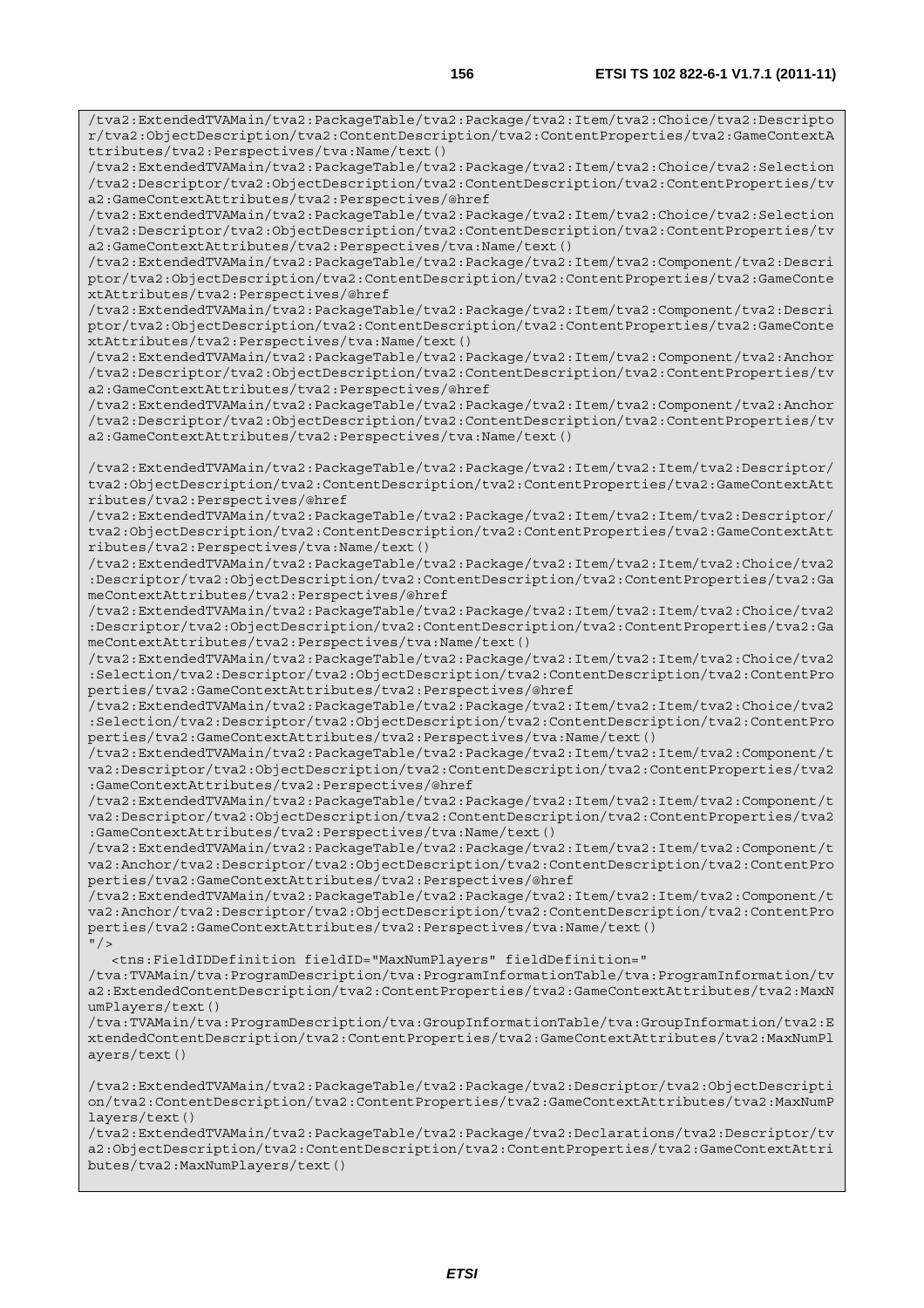/tva2:ExtendedTVAMain/tva2:PackageTable/tva2:Package/tva2:Declarations/tva2:Item/tva2:Des criptor/tva2:ObjectDescription/tva2:ContentDescription/tva2:ContentProperties/tva2:GameCo ntextAttributes/tva2:MaxNumPlayers/text()

/tva2:ExtendedTVAMain/tva2:PackageTable/tva2:Package/tva2:Declarations/tva2:Item/tva2:Cho ice/tva2:Descriptor/tva2:ObjectDescription/tva2:ContentDescription/tva2:ContentProperties /tva2:GameContextAttributes/tva2:MaxNumPlayers/text()

/tva2:ExtendedTVAMain/tva2:PackageTable/tva2:Package/tva2:Declarations/tva2:Item/tva2:Cho ice/tva2:Selection/tva2:Descriptor/tva2:ObjectDescription/tva2:ContentDescription/tva2:Co ntentProperties/tva2:GameContextAttributes/tva2:MaxNumPlayers/text()

/tva2:ExtendedTVAMain/tva2:PackageTable/tva2:Package/tva2:Declarations/tva2:Item/tva2:Com ponent/tva2:Descriptor/tva2:ObjectDescription/tva2:ContentDescription/tva2:ContentPropert ies/tva2:GameContextAttributes/tva2:MaxNumPlayers/text()

/tva2:ExtendedTVAMain/tva2:PackageTable/tva2:Package/tva2:Declarations/tva2:Item/tva2:Com ponent/tva2:Anchor/tva2:Descriptor/tva2:ObjectDescription/tva2:ContentDescription/tva2:Co ntentProperties/tva2:GameContextAttributes/tva2:MaxNumPlayers/text()

/tva2:ExtendedTVAMain/tva2:PackageTable/tva2:Package/tva2:Declarations/tva2:Item/tva2:Ite m/tva2:Descriptor/tva2:ObjectDescription/tva2:ContentDescription/tva2:ContentProperties/t va2:GameContextAttributes/tva2:MaxNumPlayers/text()

/tva2:ExtendedTVAMain/tva2:PackageTable/tva2:Package/tva2:Declarations/tva2:Item/tva2:Ite m/tva2:Choice/tva2:Descriptor/tva2:ObjectDescription/tva2:ContentDescription/tva2:Content Properties/tva2:GameContextAttributes/tva2:MaxNumPlayers/text()

/tva2:ExtendedTVAMain/tva2:PackageTable/tva2:Package/tva2:Declarations/tva2:Item/tva2:Ite m/tva2:Choice/tva2:Selection/tva2:Descriptor/tva2:ObjectDescription/tva2:ContentDescripti on/tva2:ContentProperties/tva2:GameContextAttributes/tva2:MaxNumPlayers/text()

/tva2:ExtendedTVAMain/tva2:PackageTable/tva2:Package/tva2:Declarations/tva2:Item/tva2:Ite m/tva2:Component/tva2:Descriptor/tva2:ObjectDescription/tva2:ContentDescription/tva2:Cont entProperties/tva2:GameContextAttributes/tva2:MaxNumPlayers/text()

/tva2:ExtendedTVAMain/tva2:PackageTable/tva2:Package/tva2:Declarations/tva2:Item/tva2:Ite m/tva2:Component/tva2:Anchor/tva2:Descriptor/tva2:ObjectDescription/tva2:ContentDescripti on/tva2:ContentProperties/tva2:GameContextAttributes/tva2:MaxNumPlayers/text()

/tva2:ExtendedTVAMain/tva2:PackageTable/tva2:Package/tva2:Declarations/tva2:Component/tva 2:Descriptor/tva2:ObjectDescription/tva2:ContentDescription/tva2:ContentProperties/tva2:G ameContextAttributes/tva2:MaxNumPlayers/text()

/tva2:ExtendedTVAMain/tva2:PackageTable/tva2:Package/tva2:Declarations/tva2:Component/tva 2:Anchor/tva2:Descriptor/tva2:ObjectDescription/tva2:ContentDescription/tva2:ContentPrope rties/tva2:GameContextAttributes/tva2:MaxNumPlayers/text()

/tva2:ExtendedTVAMain/tva2:PackageTable/tva2:Package/tva2:Declarations/tva2:Anchor/tva2:D escriptor/tva2:ObjectDescription/tva2:ContentDescription/tva2:ContentProperties/tva2:Game ContextAttributes/tva2:MaxNumPlayers/text()

/tva2:ExtendedTVAMain/tva2:PackageTable/tva2:Package/tva2:Item/tva2:Descriptor/tva2:Objec tDescription/tva2:ContentDescription/tva2:ContentProperties/tva2:GameContextAttributes/tv a2:MaxNumPlayers/text()

/tva2:ExtendedTVAMain/tva2:PackageTable/tva2:Package/tva2:Item/tva2:Choice/tva2:Descripto r/tva2:ObjectDescription/tva2:ContentDescription/tva2:ContentProperties/tva2:GameContextA ttributes/tva2:MaxNumPlayers/text()

/tva2:ExtendedTVAMain/tva2:PackageTable/tva2:Package/tva2:Item/tva2:Choice/tva2:Selection /tva2:Descriptor/tva2:ObjectDescription/tva2:ContentDescription/tva2:ContentProperties/tv a2:GameContextAttributes/tva2:MaxNumPlayers/text()

/tva2:ExtendedTVAMain/tva2:PackageTable/tva2:Package/tva2:Item/tva2:Component/tva2:Descri ptor/tva2:ObjectDescription/tva2:ContentDescription/tva2:ContentProperties/tva2:GameConte xtAttributes/tva2:MaxNumPlayers/text()

/tva2:ExtendedTVAMain/tva2:PackageTable/tva2:Package/tva2:Item/tva2:Component/tva2:Anchor /tva2:Descriptor/tva2:ObjectDescription/tva2:ContentDescription/tva2:ContentProperties/tv a2:GameContextAttributes/tva2:MaxNumPlayers/text()

/tva2:ExtendedTVAMain/tva2:PackageTable/tva2:Package/tva2:Item/tva2:Item/tva2:Descriptor/ tva2:ObjectDescription/tva2:ContentDescription/tva2:ContentProperties/tva2:GameContextAtt ributes/tva2:MaxNumPlayers/text()

/tva2:ExtendedTVAMain/tva2:PackageTable/tva2:Package/tva2:Item/tva2:Item/tva2:Choice/tva2 :Descriptor/tva2:ObjectDescription/tva2:ContentDescription/tva2:ContentProperties/tva2:Ga meContextAttributes/tva2:MaxNumPlayers/text()

/tva2:ExtendedTVAMain/tva2:PackageTable/tva2:Package/tva2:Item/tva2:Item/tva2:Choice/tva2 :Selection/tva2:Descriptor/tva2:ObjectDescription/tva2:ContentDescription/tva2:ContentPro perties/tva2:GameContextAttributes/tva2:MaxNumPlayers/text()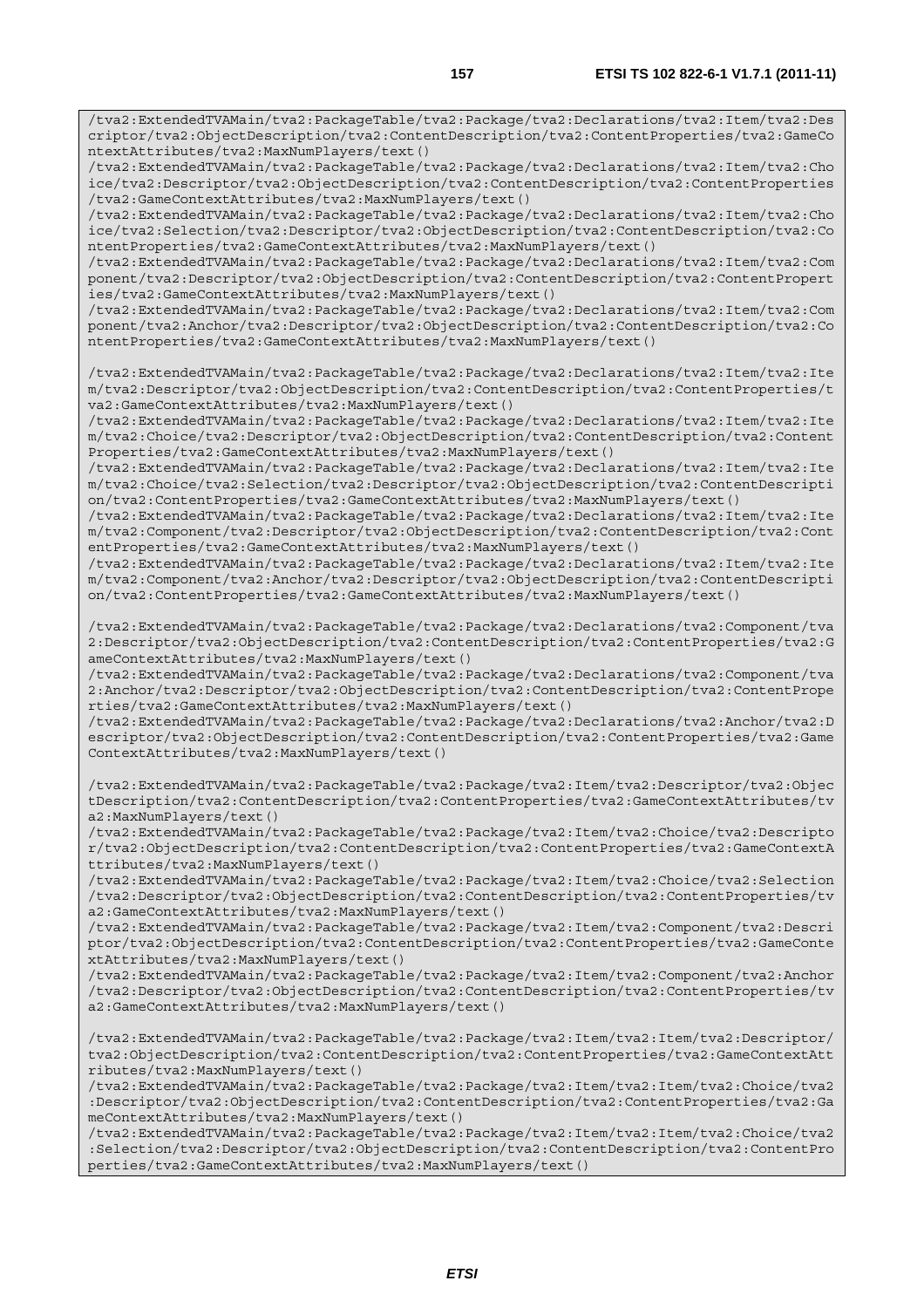/tva2:ExtendedTVAMain/tva2:PackageTable/tva2:Package/tva2:Item/tva2:Item/tva2:Component/t va2:Descriptor/tva2:ObjectDescription/tva2:ContentDescription/tva2:ContentProperties/tva2 :GameContextAttributes/tva2:MaxNumPlayers/text() /tva2:ExtendedTVAMain/tva2:PackageTable/tva2:Package/tva2:Item/tva2:Item/tva2:Component/t va2:Anchor/tva2:Descriptor/tva2:ObjectDescription/tva2:ContentDescription/tva2:ContentPro perties/tva2:GameContextAttributes/tva2:MaxNumPlayers/text()  $''$  /  $>$  $\lt$  ! -######################################################################################## --> <!-- fieldID for TargetingInformation in Package -->  $\geq$   $\frac{1}{2}$   $\geq$   $\frac{1}{2}$ ######################################################################################## -->  $\epsilon$  |  $-$ ######################################################################################## --> <!-- fieldID for UserInformation(BiographicInformation, Accessibility) in Package --> <!-- Language, Age, Gender,AuditoryImpairment, VisualImpairment -->  $< ! - -$ ######################################################################################## --> <tns:FieldIDDefinition fieldID="UserLanguage" fieldDefinition=" /tva:TVAMain/tva2:ExtendedUserDescription/tva2:UserInformationTable/tva2:UserInformation/ tva2:BioGraphicInformation/tva2:Language/text() /tva:TVAMain/tva:ProgramDescription/tva:ProgramInformationTable/tva:ProgramInformation/tv a2:ExtendedContentDescription/tva2:TargetingInformation/tva2:UserInformation/tva2:BioGrap hicInformation/tva2:Language/text() /tva:TVAMain/tva:ProgramDescription/tva:GroupInformationTable/tva:GroupInformation/tva2:E xtendedContentDescription/tva2:TargetingInformation/tva2:UserInformation/tva2:BioGraphicI nformation/tva2:Language/text() /tva2:ExtendedTVAMain/tva2:TargetingInformationTable/tva2:TargetingInformation/tva2:UserI nformation/tva2:BioGraphicInformation/tva2:Language/text() /tva2:ExtendedTVAMain/tva2:PackageTable/tva2:Package/tva2:Descriptor/tva2:ObjectDescripti on/tva2:ContentDescription/tva2:TargetingInformation/tva2:UserInformation/tva2:BioGraphic Information/tva2:Language/text() /tva2:ExtendedTVAMain/tva2:PackageTable/tva2:Package/tva2:Declarations/tva2:Descriptor/tv a2:ObjectDescription/tva2:ContentDescription/tva2:TargetingInformation/tva2:UserInformati on/tva2:BioGraphicInformation/tva2:Language/text() /tva2:ExtendedTVAMain/tva2:PackageTable/tva2:Package/tva2:Declarations/tva2:Item/tva2:Des criptor/tva2:ObjectDescription/tva2:ContentDescription/tva2:TargetingInformation/tva2:Use rInformation/tva2:BioGraphicInformation/tva2:Language/text() /tva2:ExtendedTVAMain/tva2:PackageTable/tva2:Package/tva2:Declarations/tva2:Item/tva2:Cho ice/tva2:Descriptor/tva2:ObjectDescription/tva2:ContentDescription/tva2:TargetingInformat ion/tva2:UserInformation/tva2:BioGraphicInformation/tva2:Language/text() /tva2:ExtendedTVAMain/tva2:PackageTable/tva2:Package/tva2:Declarations/tva2:Item/tva2:Cho ice/tva2:Selection/tva2:Descriptor/tva2:ObjectDescription/tva2:ContentDescription/tva2:Ta rgetingInformation/tva2:UserInformation/tva2:BioGraphicInformation/tva2:Language/text() /tva2:ExtendedTVAMain/tva2:PackageTable/tva2:Package/tva2:Declarations/tva2:Item/tva2:Com ponent/tva2:Descriptor/tva2:ObjectDescription/tva2:ContentDescription/tva2:TargetingInfor mation/tva2:UserInformation/tva2:BioGraphicInformation/tva2:Language/text() /tva2:ExtendedTVAMain/tva2:PackageTable/tva2:Package/tva2:Declarations/tva2:Item/tva2:Com ponent/tva2:Anchor/tva2:Descriptor/tva2:ObjectDescription/tva2:ContentDescription/tva2:Ta rgetingInformation/tva2:UserInformation/tva2:BioGraphicInformation/tva2:Language/text() /tva2:ExtendedTVAMain/tva2:PackageTable/tva2:Package/tva2:Declarations/tva2:Item/tva2:Ite m/tva2:Descriptor/tva2:ObjectDescription/tva2:ContentDescription/tva2:TargetingInformatio n/tva2:UserInformation/tva2:BioGraphicInformation/tva2:Language/text() /tva2:ExtendedTVAMain/tva2:PackageTable/tva2:Package/tva2:Declarations/tva2:Item/tva2:Ite m/tva2:Choice/tva2:Descriptor/tva2:ObjectDescription/tva2:ContentDescription/tva2:Targeti ngInformation/tva2:UserInformation/tva2:BioGraphicInformation/tva2:Language/text() /tva2:ExtendedTVAMain/tva2:PackageTable/tva2:Package/tva2:Declarations/tva2:Item/tva2:Ite m/tva2:Choice/tva2:Selection/tva2:Descriptor/tva2:ObjectDescription/tva2:ContentDescripti on/tva2:TargetingInformation/tva2:UserInformation/tva2:BioGraphicInformation/tva2:Languag e/text()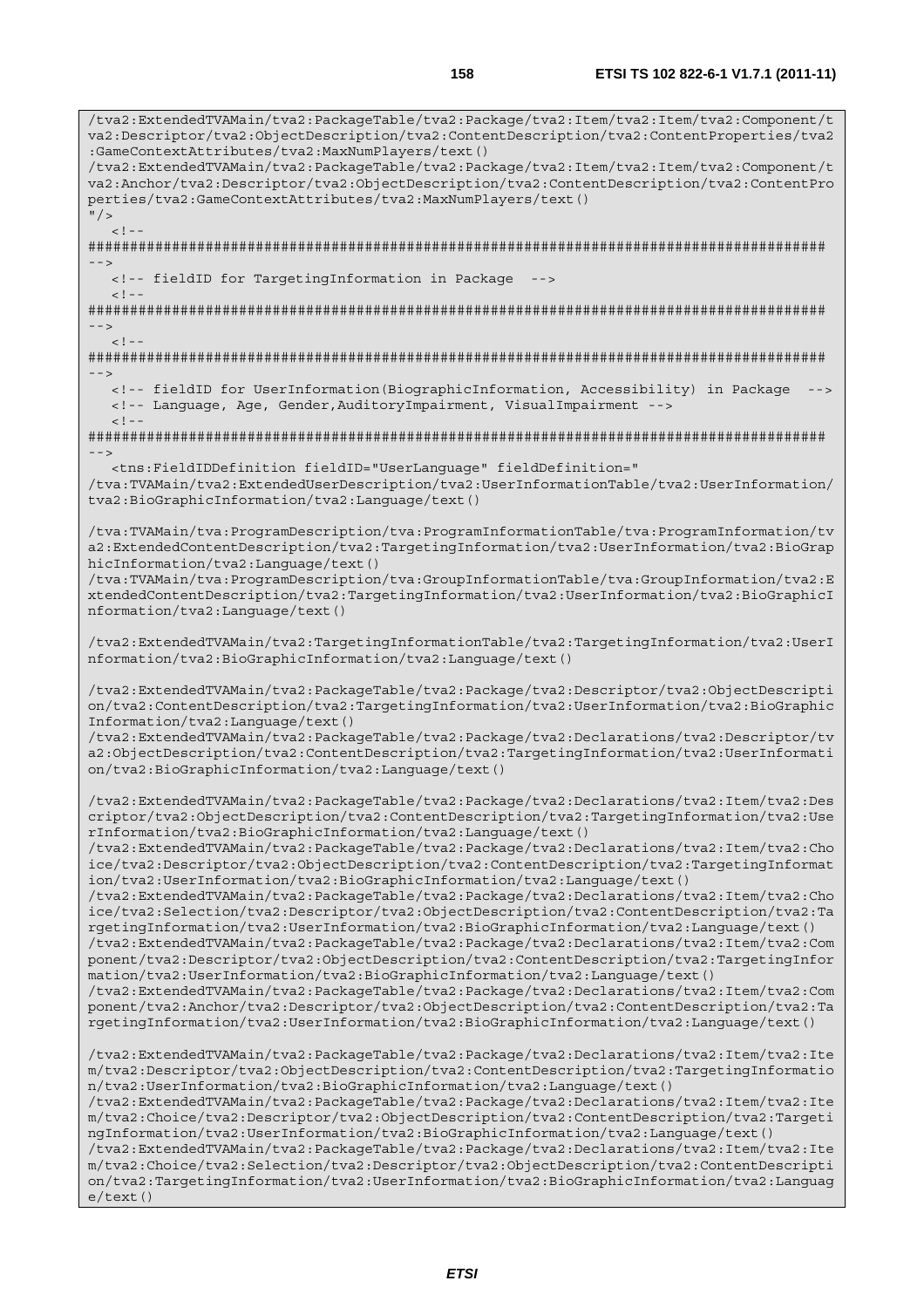/tva2:ExtendedTVAMain/tva2:PackageTable/tva2:Package/tva2:Declarations/tva2:Item/tva2:Ite m/tva2:Component/tva2:Descriptor/tva2:ObjectDescription/tva2:ContentDescription/tva2:Targ etingInformation/tva2:UserInformation/tva2:BioGraphicInformation/tva2:Language/text() /tva2:ExtendedTVAMain/tva2:PackageTable/tva2:Package/tva2:Declarations/tva2:Item/tva2:Ite m/tva2:Component/tva2:Anchor/tva2:Descriptor/tva2:ObjectDescription/tva2:ContentDescripti on/tva2:TargetingInformation/tva2:UserInformation/tva2:BioGraphicInformation/tva2:Languag e/text()

/tva2:ExtendedTVAMain/tva2:PackageTable/tva2:Package/tva2:Declarations/tva2:Component/tva 2:Descriptor/tva2:ObjectDescription/tva2:ContentDescription/tva2:TargetingInformation/tva 2:UserInformation/tva2:BioGraphicInformation/tva2:Language/text()

/tva2:ExtendedTVAMain/tva2:PackageTable/tva2:Package/tva2:Declarations/tva2:Component/tva 2:Anchor/tva2:Descriptor/tva2:ObjectDescription/tva2:ContentDescription/tva2:TargetingInf ormation/tva2:UserInformation/tva2:BioGraphicInformation/tva2:Language/text()

/tva2:ExtendedTVAMain/tva2:PackageTable/tva2:Package/tva2:Declarations/tva2:Anchor/tva2:D escriptor/tva2:ObjectDescription/tva2:ContentDescription/tva2:TargetingInformation/tva2:U serInformation/tva2:BioGraphicInformation/tva2:Language/text()

/tva2:ExtendedTVAMain/tva2:PackageTable/tva2:Package/tva2:Item/tva2:Descriptor/tva2:Objec tDescription/tva2:ContentDescription/tva2:TargetingInformation/tva2:UserInformation/tva2: BioGraphicInformation/tva2:Language/text()

/tva2:ExtendedTVAMain/tva2:PackageTable/tva2:Package/tva2:Item/tva2:Choice/tva2:Descripto r/tva2:ObjectDescription/tva2:ContentDescription/tva2:TargetingInformation/tva2:UserInfor mation/tva2:BioGraphicInformation/tva2:Language/text()

/tva2:ExtendedTVAMain/tva2:PackageTable/tva2:Package/tva2:Item/tva2:Choice/tva2:Selection /tva2:Descriptor/tva2:ObjectDescription/tva2:ContentDescription/tva2:TargetingInformation /tva2:UserInformation/tva2:BioGraphicInformation/tva2:Language/text()

/tva2:ExtendedTVAMain/tva2:PackageTable/tva2:Package/tva2:Item/tva2:Component/tva2:Descri ptor/tva2:ObjectDescription/tva2:ContentDescription/tva2:TargetingInformation/tva2:UserIn formation/tva2:BioGraphicInformation/tva2:Language/text()

/tva2:ExtendedTVAMain/tva2:PackageTable/tva2:Package/tva2:Item/tva2:Component/tva2:Anchor /tva2:Descriptor/tva2:ObjectDescription/tva2:ContentDescription/tva2:TargetingInformation /tva2:UserInformation/tva2:BioGraphicInformation/tva2:Language/text()

/tva2:ExtendedTVAMain/tva2:PackageTable/tva2:Package/tva2:Item/tva2:Item/tva2:Descriptor/ tva2:ObjectDescription/tva2:ContentDescription/tva2:TargetingInformation/tva2:UserInforma tion/tva2:BioGraphicInformation/tva2:Language/text()

/tva2:ExtendedTVAMain/tva2:PackageTable/tva2:Package/tva2:Item/tva2:Item/tva2:Choice/tva2 :Descriptor/tva2:ObjectDescription/tva2:ContentDescription/tva2:TargetingInformation/tva2 :UserInformation/tva2:BioGraphicInformation/tva2:Language/text()

/tva2:ExtendedTVAMain/tva2:PackageTable/tva2:Package/tva2:Item/tva2:Item/tva2:Choice/tva2 :Selection/tva2:Descriptor/tva2:ObjectDescription/tva2:ContentDescription/tva2:TargetingI nformation/tva2:UserInformation/tva2:BioGraphicInformation/tva2:Language/text()

/tva2:ExtendedTVAMain/tva2:PackageTable/tva2:Package/tva2:Item/tva2:Item/tva2:Component/t va2:Descriptor/tva2:ObjectDescription/tva2:ContentDescription/tva2:TargetingInformation/t va2:UserInformation/tva2:BioGraphicInformation/tva2:Language/text()

/tva2:ExtendedTVAMain/tva2:PackageTable/tva2:Package/tva2:Item/tva2:Item/tva2:Component/t va2:Anchor/tva2:Descriptor/tva2:ObjectDescription/tva2:ContentDescription/tva2:TargetingI nformation/tva2:UserInformation/tva2:BioGraphicInformation/tva2:Language/text()  $''$  / >

<tns:FieldIDDefinition fieldID="UserAge" fieldDefinition="

/tva:TVAMain/tva2:ExtendedUserDescription/tva2:UserInformationTable/tva2:UserInformation/ tva2:BioGraphicInformation/tva2:Age/text()

/tva:TVAMain/tva:ProgramDescription/tva:ProgramInformationTable/tva:ProgramInformation/tv a2:ExtendedContentDescription/tva2:TargetingInformation/tva2:UserInformation/tva2:BioGrap hicInformation/tva2:Age/text()

/tva:TVAMain/tva:ProgramDescription/tva:GroupInformationTable/tva:GroupInformation/tva2:E xtendedContentDescription/tva2:TargetingInformation/tva2:UserInformation/tva2:BioGraphicI nformation/tva2:Age/text()

/tva2:ExtendedTVAMain/tva2:TargetingInformationTable/tva2:TargetingInformation/tva2:UserI nformation/tva2:BioGraphicInformation/tva2:Age/text()

/tva2:ExtendedTVAMain/tva2:PackageTable/tva2:Package/tva2:Descriptor/tva2:ObjectDescripti on/tva2:ContentDescription/tva2:TargetingInformation/tva2:UserInformation/tva2:BioGraphic Information/tva2:Age/text()

/tva2:ExtendedTVAMain/tva2:PackageTable/tva2:Package/tva2:Declarations/tva2:Descriptor/tv a2:ObjectDescription/tva2:ContentDescription/tva2:TargetingInformation/tva2:UserInformati on/tva2:BioGraphicInformation/tva2:Age/text()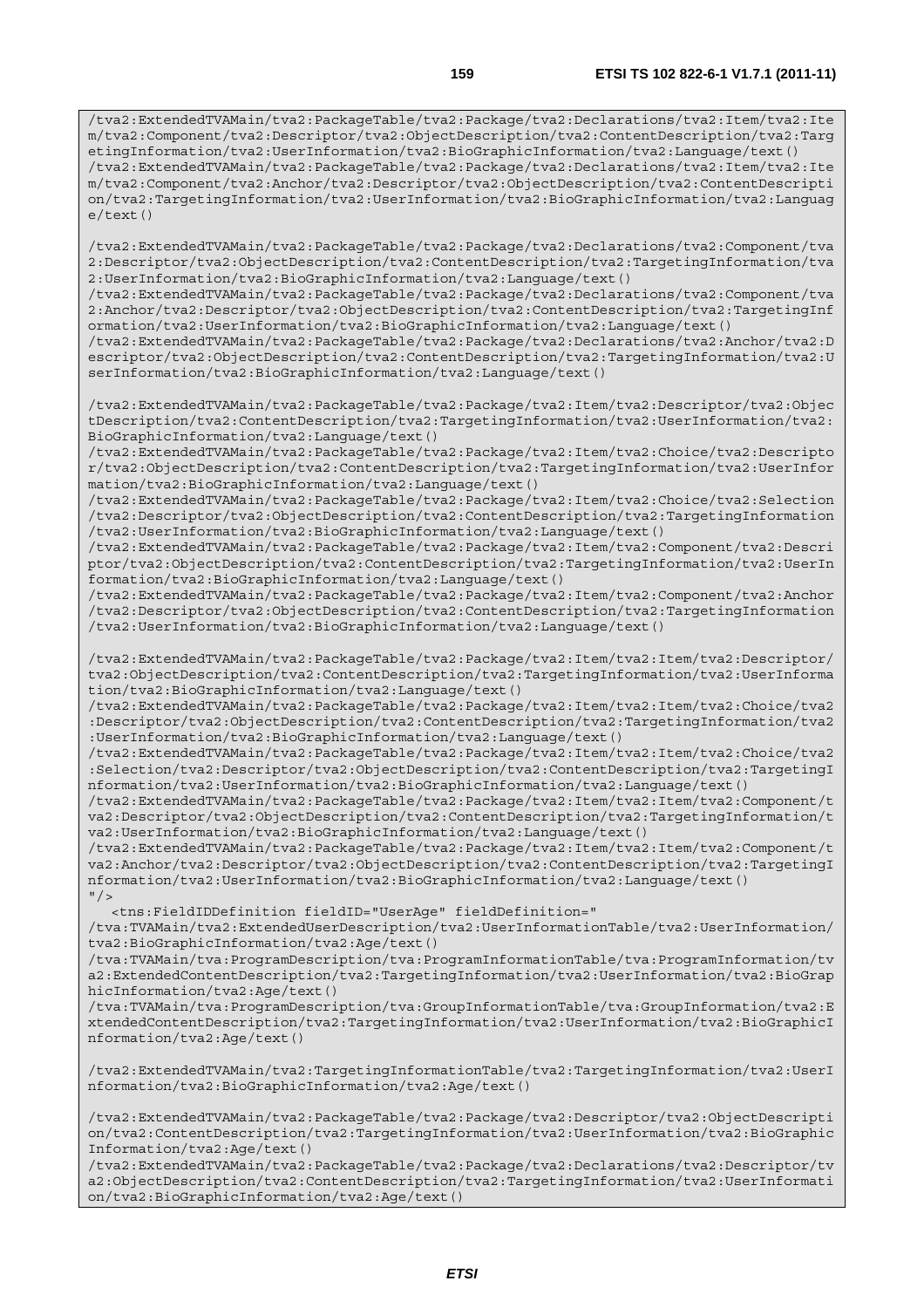/tva2:ExtendedTVAMain/tva2:PackageTable/tva2:Package/tva2:Declarations/tva2:Item/tva2:Des criptor/tva2:ObjectDescription/tva2:ContentDescription/tva2:TargetingInformation/tva2:Use rInformation/tva2:BioGraphicInformation/tva2:Age/text()

/tva2:ExtendedTVAMain/tva2:PackageTable/tva2:Package/tva2:Declarations/tva2:Item/tva2:Cho ice/tva2:Descriptor/tva2:ObjectDescription/tva2:ContentDescription/tva2:TargetingInformat ion/tva2:UserInformation/tva2:BioGraphicInformation/tva2:Age/text()

/tva2:ExtendedTVAMain/tva2:PackageTable/tva2:Package/tva2:Declarations/tva2:Item/tva2:Cho ice/tva2:Selection/tva2:Descriptor/tva2:ObjectDescription/tva2:ContentDescription/tva2:Ta rgetingInformation/tva2:UserInformation/tva2:BioGraphicInformation/tva2:Age/text()

/tva2:ExtendedTVAMain/tva2:PackageTable/tva2:Package/tva2:Declarations/tva2:Item/tva2:Com ponent/tva2:Descriptor/tva2:ObjectDescription/tva2:ContentDescription/tva2:TargetingInfor mation/tva2:UserInformation/tva2:BioGraphicInformation/tva2:Age/text()

/tva2:ExtendedTVAMain/tva2:PackageTable/tva2:Package/tva2:Declarations/tva2:Item/tva2:Com ponent/tva2:Anchor/tva2:Descriptor/tva2:ObjectDescription/tva2:ContentDescription/tva2:Ta rgetingInformation/tva2:UserInformation/tva2:BioGraphicInformation/tva2:Age/text()

/tva2:ExtendedTVAMain/tva2:PackageTable/tva2:Package/tva2:Declarations/tva2:Item/tva2:Ite m/tva2:Descriptor/tva2:ObjectDescription/tva2:ContentDescription/tva2:TargetingInformatio n/tva2:UserInformation/tva2:BioGraphicInformation/tva2:Age/text()

/tva2:ExtendedTVAMain/tva2:PackageTable/tva2:Package/tva2:Declarations/tva2:Item/tva2:Ite m/tva2:Choice/tva2:Descriptor/tva2:ObjectDescription/tva2:ContentDescription/tva2:Targeti ngInformation/tva2:UserInformation/tva2:BioGraphicInformation/tva2:Age/text()

/tva2:ExtendedTVAMain/tva2:PackageTable/tva2:Package/tva2:Declarations/tva2:Item/tva2:Ite m/tva2:Choice/tva2:Selection/tva2:Descriptor/tva2:ObjectDescription/tva2:ContentDescripti on/tva2:TargetingInformation/tva2:UserInformation/tva2:BioGraphicInformation/tva2:Age/tex  $t()$ 

/tva2:ExtendedTVAMain/tva2:PackageTable/tva2:Package/tva2:Declarations/tva2:Item/tva2:Ite m/tva2:Component/tva2:Descriptor/tva2:ObjectDescription/tva2:ContentDescription/tva2:Targ etingInformation/tva2:UserInformation/tva2:BioGraphicInformation/tva2:Age/text()

/tva2:ExtendedTVAMain/tva2:PackageTable/tva2:Package/tva2:Declarations/tva2:Item/tva2:Ite m/tva2:Component/tva2:Anchor/tva2:Descriptor/tva2:ObjectDescription/tva2:ContentDescripti on/tva2:TargetingInformation/tva2:UserInformation/tva2:BioGraphicInformation/tva2:Age/tex  $+$  ()

/tva2:ExtendedTVAMain/tva2:PackageTable/tva2:Package/tva2:Declarations/tva2:Component/tva 2:Descriptor/tva2:ObjectDescription/tva2:ContentDescription/tva2:TargetingInformation/tva 2:UserInformation/tva2:BioGraphicInformation/tva2:Age/text()

/tva2:ExtendedTVAMain/tva2:PackageTable/tva2:Package/tva2:Declarations/tva2:Component/tva 2:Anchor/tva2:Descriptor/tva2:ObjectDescription/tva2:ContentDescription/tva2:TargetingInf ormation/tva2:UserInformation/tva2:BioGraphicInformation/tva2:Age/text()

/tva2:ExtendedTVAMain/tva2:PackageTable/tva2:Package/tva2:Declarations/tva2:Anchor/tva2:D escriptor/tva2:ObjectDescription/tva2:ContentDescription/tva2:TargetingInformation/tva2:U serInformation/tva2:BioGraphicInformation/tva2:Age/text()

/tva2:ExtendedTVAMain/tva2:PackageTable/tva2:Package/tva2:Item/tva2:Descriptor/tva2:Objec tDescription/tva2:ContentDescription/tva2:TargetingInformation/tva2:UserInformation/tva2: BioGraphicInformation/tva2:Age/text()

/tva2:ExtendedTVAMain/tva2:PackageTable/tva2:Package/tva2:Item/tva2:Choice/tva2:Descripto r/tva2:ObjectDescription/tva2:ContentDescription/tva2:TargetingInformation/tva2:UserInfor mation/tva2:BioGraphicInformation/tva2:Age/text()

/tva2:ExtendedTVAMain/tva2:PackageTable/tva2:Package/tva2:Item/tva2:Choice/tva2:Selection /tva2:Descriptor/tva2:ObjectDescription/tva2:ContentDescription/tva2:TargetingInformation /tva2:UserInformation/tva2:BioGraphicInformation/tva2:Age/text()

/tva2:ExtendedTVAMain/tva2:PackageTable/tva2:Package/tva2:Item/tva2:Component/tva2:Descri ptor/tva2:ObjectDescription/tva2:ContentDescription/tva2:TargetingInformation/tva2:UserIn formation/tva2:BioGraphicInformation/tva2:Age/text()

/tva2:ExtendedTVAMain/tva2:PackageTable/tva2:Package/tva2:Item/tva2:Component/tva2:Anchor /tva2:Descriptor/tva2:ObjectDescription/tva2:ContentDescription/tva2:TargetingInformation /tva2:UserInformation/tva2:BioGraphicInformation/tva2:Age/text()

/tva2:ExtendedTVAMain/tva2:PackageTable/tva2:Package/tva2:Item/tva2:Item/tva2:Descriptor/ tva2:ObjectDescription/tva2:ContentDescription/tva2:TargetingInformation/tva2:UserInforma tion/tva2:BioGraphicInformation/tva2:Age/text()

/tva2:ExtendedTVAMain/tva2:PackageTable/tva2:Package/tva2:Item/tva2:Item/tva2:Choice/tva2 :Descriptor/tva2:ObjectDescription/tva2:ContentDescription/tva2:TargetingInformation/tva2 :UserInformation/tva2:BioGraphicInformation/tva2:Age/text()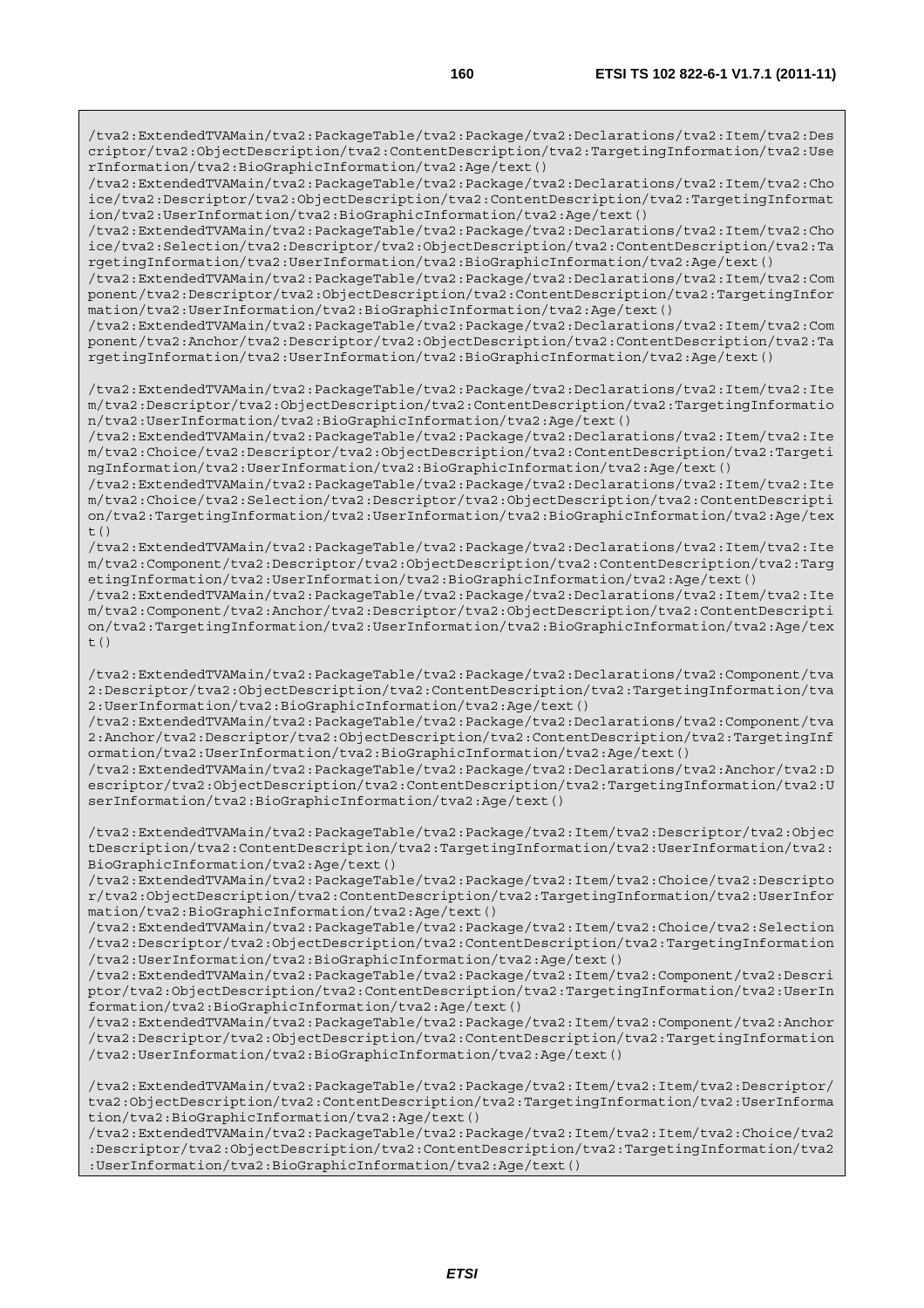/tva2:ExtendedTVAMain/tva2:PackageTable/tva2:Package/tva2:Item/tva2:Item/tva2:Choice/tva2 :Selection/tva2:Descriptor/tva2:ObjectDescription/tva2:ContentDescription/tva2:TargetingI nformation/tva2:UserInformation/tva2:BioGraphicInformation/tva2:Age/text()

/tva2:ExtendedTVAMain/tva2:PackageTable/tva2:Package/tva2:Item/tva2:Item/tva2:Component/t va2:Descriptor/tva2:ObjectDescription/tva2:ContentDescription/tva2:TargetingInformation/t va2:UserInformation/tva2:BioGraphicInformation/tva2:Age/text()

/tva2:ExtendedTVAMain/tva2:PackageTable/tva2:Package/tva2:Item/tva2:Item/tva2:Component/t va2:Anchor/tva2:Descriptor/tva2:ObjectDescription/tva2:ContentDescription/tva2:TargetingI nformation/tva2:UserInformation/tva2:BioGraphicInformation/tva2:Age/text()  $''$  / >

<tns:FieldIDDefinition fieldID="UserGender" fieldDefinition="

/tva:TVAMain/tva2:ExtendedUserDescription/tva2:UserInformationTable/tva2:UserInformation/ tva2:BioGraphicInformation/tva2:Gender/text()

/tva:TVAMain/tva:ProgramDescription/tva:ProgramInformationTable/tva:ProgramInformation/tv a2:ExtendedContentDescription/tva2:TargetingInformation/tva2:UserInformation/tva2:BioGrap hicInformation/tva2:Gender/text()

/tva:TVAMain/tva:ProgramDescription/tva:GroupInformationTable/tva:GroupInformation/tva2:E xtendedContentDescription/tva2:TargetingInformation/tva2:UserInformation/tva2:BioGraphicI nformation/tva2:Gender/text()

/tva2:ExtendedTVAMain/tva2:TargetingInformationTable/tva2:TargetingInformation/tva2:UserI nformation/tva2:BioGraphicInformation/tva2:Gender/text()

/tva2:ExtendedTVAMain/tva2:PackageTable/tva2:Package/tva2:Descriptor/tva2:ObjectDescripti on/tva2:ContentDescription/tva2:TargetingInformation/tva2:UserInformation/tva2:BioGraphic Information/tva2:Gender/text()

/tva2:ExtendedTVAMain/tva2:PackageTable/tva2:Package/tva2:Declarations/tva2:Descriptor/tv a2:ObjectDescription/tva2:ContentDescription/tva2:TargetingInformation/tva2:UserInformati on/tva2:BioGraphicInformation/tva2:Gender/text()

/tva2:ExtendedTVAMain/tva2:PackageTable/tva2:Package/tva2:Declarations/tva2:Item/tva2:Des criptor/tva2:ObjectDescription/tva2:ContentDescription/tva2:TargetingInformation/tva2:Use rInformation/tva2:BioGraphicInformation/tva2:Gender/text()

/tva2:ExtendedTVAMain/tva2:PackageTable/tva2:Package/tva2:Declarations/tva2:Item/tva2:Cho ice/tva2:Descriptor/tva2:ObjectDescription/tva2:ContentDescription/tva2:TargetingInformat ion/tva2:UserInformation/tva2:BioGraphicInformation/tva2:Gender/text()

/tva2:ExtendedTVAMain/tva2:PackageTable/tva2:Package/tva2:Declarations/tva2:Item/tva2:Cho ice/tva2:Selection/tva2:Descriptor/tva2:ObjectDescription/tva2:ContentDescription/tva2:Ta rgetingInformation/tva2:UserInformation/tva2:BioGraphicInformation/tva2:Gender/text()

/tva2:ExtendedTVAMain/tva2:PackageTable/tva2:Package/tva2:Declarations/tva2:Item/tva2:Com ponent/tva2:Descriptor/tva2:ObjectDescription/tva2:ContentDescription/tva2:TargetingInfor mation/tva2:UserInformation/tva2:BioGraphicInformation/tva2:Gender/text()

/tva2:ExtendedTVAMain/tva2:PackageTable/tva2:Package/tva2:Declarations/tva2:Item/tva2:Com ponent/tva2:Anchor/tva2:Descriptor/tva2:ObjectDescription/tva2:ContentDescription/tva2:Ta rgetingInformation/tva2:UserInformation/tva2:BioGraphicInformation/tva2:Gender/text()

/tva2:ExtendedTVAMain/tva2:PackageTable/tva2:Package/tva2:Declarations/tva2:Item/tva2:Ite m/tva2:Descriptor/tva2:ObjectDescription/tva2:ContentDescription/tva2:TargetingInformatio n/tva2:UserInformation/tva2:BioGraphicInformation/tva2:Gender/text()

/tva2:ExtendedTVAMain/tva2:PackageTable/tva2:Package/tva2:Declarations/tva2:Item/tva2:Ite m/tva2:Choice/tva2:Descriptor/tva2:ObjectDescription/tva2:ContentDescription/tva2:Targeti ngInformation/tva2:UserInformation/tva2:BioGraphicInformation/tva2:Gender/text()

/tva2:ExtendedTVAMain/tva2:PackageTable/tva2:Package/tva2:Declarations/tva2:Item/tva2:Ite m/tva2:Choice/tva2:Selection/tva2:Descriptor/tva2:ObjectDescription/tva2:ContentDescripti on/tva2:TargetingInformation/tva2:UserInformation/tva2:BioGraphicInformation/tva2:Gender/ text()

/tva2:ExtendedTVAMain/tva2:PackageTable/tva2:Package/tva2:Declarations/tva2:Item/tva2:Ite m/tva2:Component/tva2:Descriptor/tva2:ObjectDescription/tva2:ContentDescription/tva2:Targ etingInformation/tva2:UserInformation/tva2:BioGraphicInformation/tva2:Gender/text()

/tva2:ExtendedTVAMain/tva2:PackageTable/tva2:Package/tva2:Declarations/tva2:Item/tva2:Ite m/tva2:Component/tva2:Anchor/tva2:Descriptor/tva2:ObjectDescription/tva2:ContentDescripti on/tva2:TargetingInformation/tva2:UserInformation/tva2:BioGraphicInformation/tva2:Gender/ text()

/tva2:ExtendedTVAMain/tva2:PackageTable/tva2:Package/tva2:Declarations/tva2:Component/tva 2:Descriptor/tva2:ObjectDescription/tva2:ContentDescription/tva2:TargetingInformation/tva 2:UserInformation/tva2:BioGraphicInformation/tva2:Gender/text()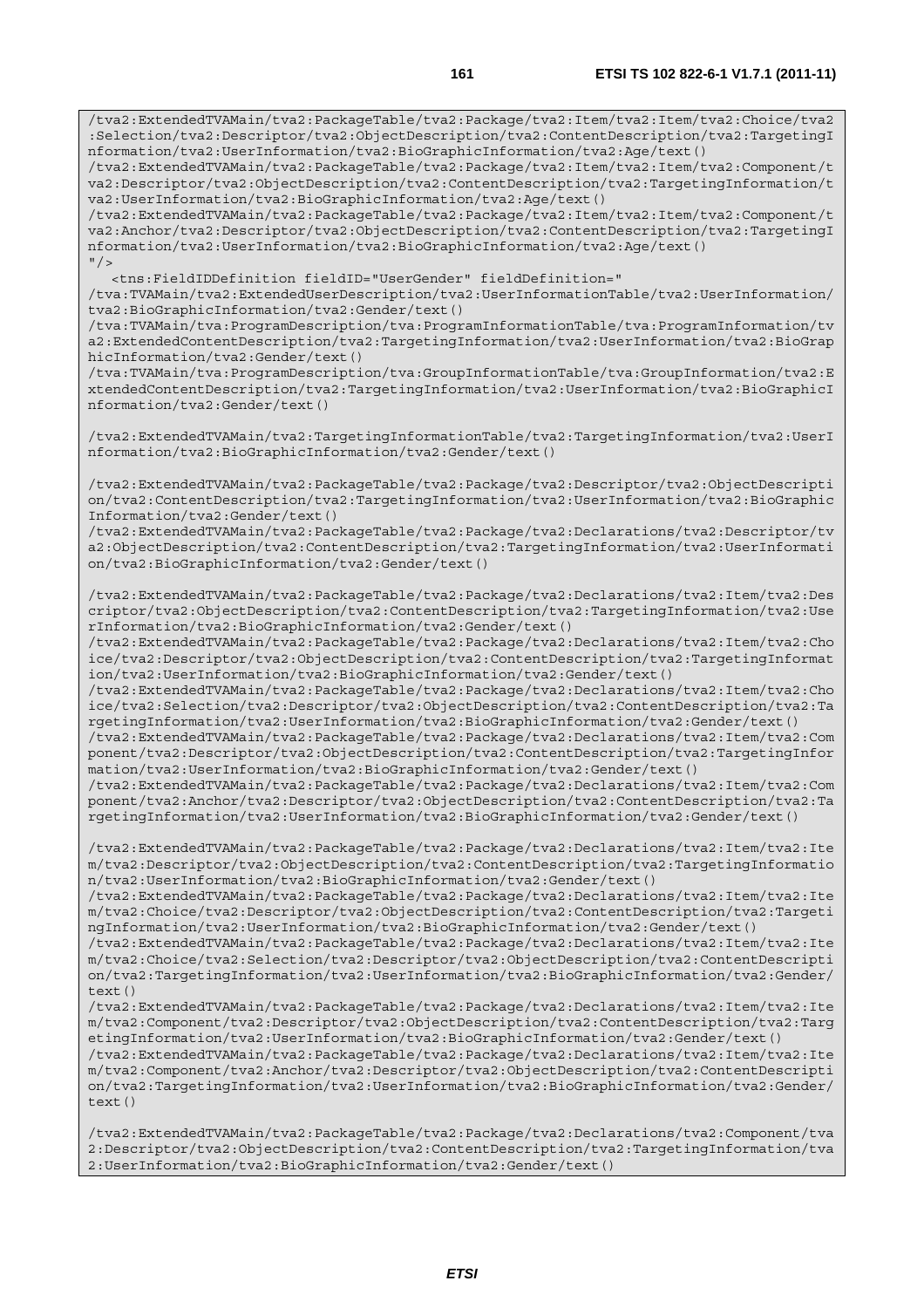/tva2:ExtendedTVAMain/tva2:PackageTable/tva2:Package/tva2:Declarations/tva2:Component/tva 2:Anchor/tva2:Descriptor/tva2:ObjectDescription/tva2:ContentDescription/tva2:TargetingInf ormation/tva2:UserInformation/tva2:BioGraphicInformation/tva2:Gender/text()

/tva2:ExtendedTVAMain/tva2:PackageTable/tva2:Package/tva2:Declarations/tva2:Anchor/tva2:D escriptor/tva2:ObjectDescription/tva2:ContentDescription/tva2:TargetingInformation/tva2:U serInformation/tva2:BioGraphicInformation/tva2:Gender/text()

/tva2:ExtendedTVAMain/tva2:PackageTable/tva2:Package/tva2:Item/tva2:Descriptor/tva2:Objec tDescription/tva2:ContentDescription/tva2:TargetingInformation/tva2:UserInformation/tva2: BioGraphicInformation/tva2:Gender/text()

/tva2:ExtendedTVAMain/tva2:PackageTable/tva2:Package/tva2:Item/tva2:Choice/tva2:Descripto r/tva2:ObjectDescription/tva2:ContentDescription/tva2:TargetingInformation/tva2:UserInfor mation/tva2:BioGraphicInformation/tva2:Gender/text()

/tva2:ExtendedTVAMain/tva2:PackageTable/tva2:Package/tva2:Item/tva2:Choice/tva2:Selection /tva2:Descriptor/tva2:ObjectDescription/tva2:ContentDescription/tva2:TargetingInformation /tva2:UserInformation/tva2:BioGraphicInformation/tva2:Gender/text()

/tva2:ExtendedTVAMain/tva2:PackageTable/tva2:Package/tva2:Item/tva2:Component/tva2:Descri ptor/tva2:ObjectDescription/tva2:ContentDescription/tva2:TargetingInformation/tva2:UserIn formation/tva2:BioGraphicInformation/tva2:Gender/text()

/tva2:ExtendedTVAMain/tva2:PackageTable/tva2:Package/tva2:Item/tva2:Component/tva2:Anchor /tva2:Descriptor/tva2:ObjectDescription/tva2:ContentDescription/tva2:TargetingInformation /tva2:UserInformation/tva2:BioGraphicInformation/tva2:Gender/text()

/tva2:ExtendedTVAMain/tva2:PackageTable/tva2:Package/tva2:Item/tva2:Item/tva2:Descriptor/ tva2:ObjectDescription/tva2:ContentDescription/tva2:TargetingInformation/tva2:UserInforma tion/tva2:BioGraphicInformation/tva2:Gender/text()

/tva2:ExtendedTVAMain/tva2:PackageTable/tva2:Package/tva2:Item/tva2:Item/tva2:Choice/tva2 :Descriptor/tva2:ObjectDescription/tva2:ContentDescription/tva2:TargetingInformation/tva2 :UserInformation/tva2:BioGraphicInformation/tva2:Gender/text()

/tva2:ExtendedTVAMain/tva2:PackageTable/tva2:Package/tva2:Item/tva2:Item/tva2:Choice/tva2 :Selection/tva2:Descriptor/tva2:ObjectDescription/tva2:ContentDescription/tva2:TargetingI nformation/tva2:UserInformation/tva2:BioGraphicInformation/tva2:Gender/text()

/tva2:ExtendedTVAMain/tva2:PackageTable/tva2:Package/tva2:Item/tva2:Item/tva2:Component/t va2:Descriptor/tva2:ObjectDescription/tva2:ContentDescription/tva2:TargetingInformation/t va2:UserInformation/tva2:BioGraphicInformation/tva2:Gender/text()

/tva2:ExtendedTVAMain/tva2:PackageTable/tva2:Package/tva2:Item/tva2:Item/tva2:Component/t va2:Anchor/tva2:Descriptor/tva2:ObjectDescription/tva2:ContentDescription/tva2:TargetingI nformation/tva2:UserInformation/tva2:BioGraphicInformation/tva2:Gender/text()  $"$  />

<tns:FieldIDDefinition fieldID="AuditoryImpairment" fieldDefinition="

/tva:TVAMain/tva2:ExtendedUserDescription/tva2:UserInformationTable/tva2:UserInformation/ tva2:AccessibilityInformation/tva2:AuditoryImpairment

/tva:TVAMain/tva:ProgramDescription/tva:ProgramInformationTable/tva:ProgramInformation/tv a2:ExtendedContentDescription/tva2:TargetingInformation/tva2:UserInformation/tva2:Accessi bilityInformation/tva2:AuditoryImpairment

/tva:TVAMain/tva:ProgramDescription/tva:GroupInformationTable/tva:GroupInformation/tva2:E xtendedContentDescription/tva2:TargetingInformation/tva2:UserInformation/tva2:Accessibili tyInformation/tva2:AuditoryImpairment

/tva2:ExtendedTVAMain/tva2:TargetingInformationTable/tva2:TargetingInformation/tva2:UserI nformation/tva2:AccessibilityInformation/tva2:AuditoryImpairment

/tva2:ExtendedTVAMain/tva2:PackageTable/tva2:Package/tva2:Descriptor/tva2:ObjectDescripti on/tva2:ContentDescription/tva2:TargetingInformation/tva2:UserInformation/tva2:Accessibil ityInformation/tva2:AuditoryImpairment

/tva2:ExtendedTVAMain/tva2:PackageTable/tva2:Package/tva2:Declarations/tva2:Descriptor/tv a2:ObjectDescription/tva2:ContentDescription/tva2:TargetingInformation/tva2:UserInformati on/tva2:AccessibilityInformation/tva2:AuditoryImpairment

/tva2:ExtendedTVAMain/tva2:PackageTable/tva2:Package/tva2:Declarations/tva2:Item/tva2:Des criptor/tva2:ObjectDescription/tva2:ContentDescription/tva2:TargetingInformation/tva2:Use rInformation/tva2:AccessibilityInformation/tva2:AuditoryImpairment

/tva2:ExtendedTVAMain/tva2:PackageTable/tva2:Package/tva2:Declarations/tva2:Item/tva2:Cho ice/tva2:Descriptor/tva2:ObjectDescription/tva2:ContentDescription/tva2:TargetingInformat ion/tva2:UserInformation/tva2:AccessibilityInformation/tva2:AuditoryImpairment

/tva2:ExtendedTVAMain/tva2:PackageTable/tva2:Package/tva2:Declarations/tva2:Item/tva2:Cho ice/tva2:Selection/tva2:Descriptor/tva2:ObjectDescription/tva2:ContentDescription/tva2:Ta rgetingInformation/tva2:UserInformation/tva2:AccessibilityInformation/tva2:AuditoryImpair ment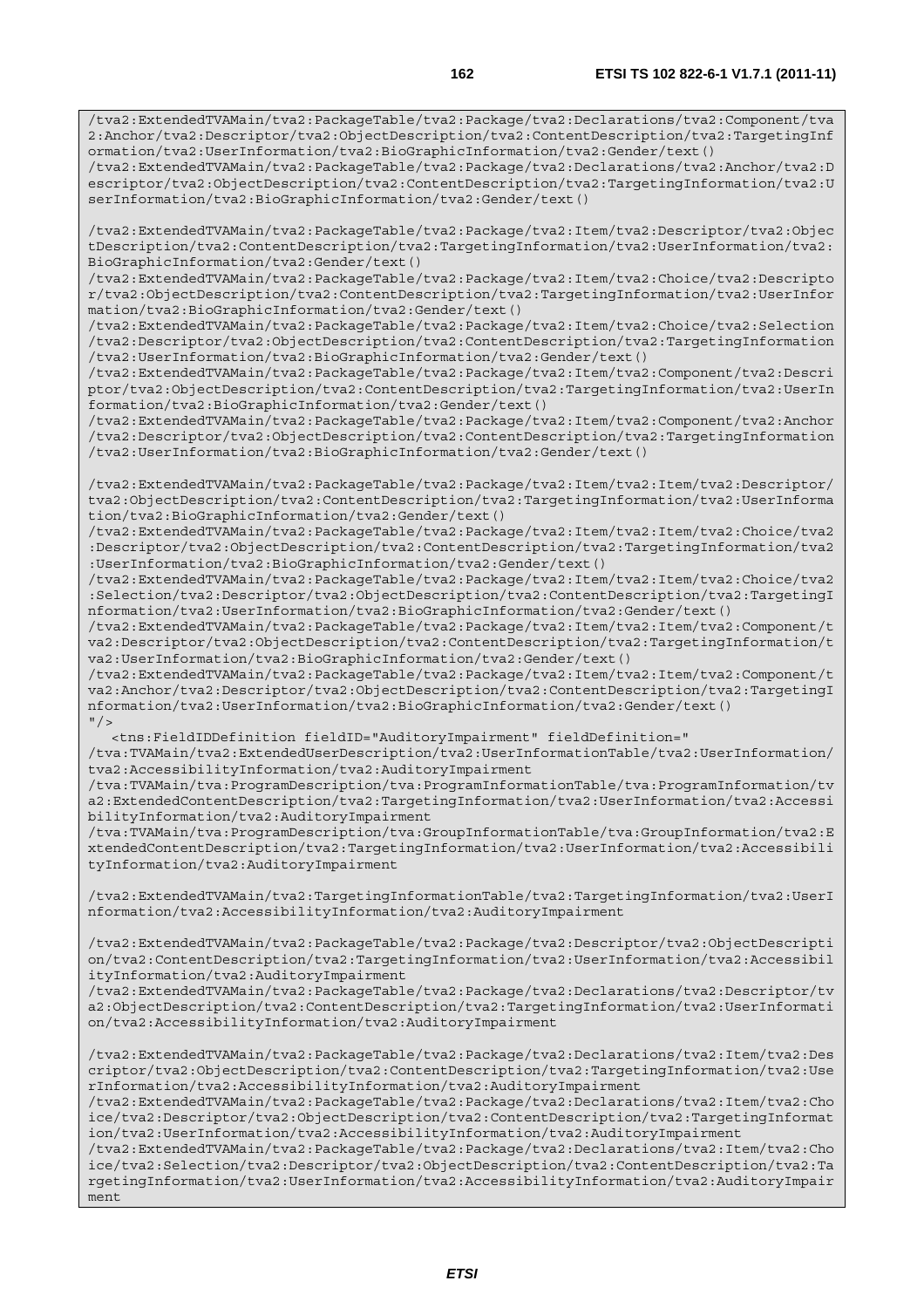/tva2:ExtendedTVAMain/tva2:PackageTable/tva2:Package/tva2:Declarations/tva2:Item/tva2:Com ponent/tva2:Descriptor/tva2:ObjectDescription/tva2:ContentDescription/tva2:TargetingInfor mation/tva2:UserInformation/tva2:AccessibilityInformation/tva2:AuditoryImpairment /tva2:ExtendedTVAMain/tva2:PackageTable/tva2:Package/tva2:Declarations/tva2:Item/tva2:Com ponent/tva2:Anchor/tva2:Descriptor/tva2:ObjectDescription/tva2:ContentDescription/tva2:Ta rgetingInformation/tva2:UserInformation/tva2:AccessibilityInformation/tva2:AuditoryImpair

/tva2:ExtendedTVAMain/tva2:PackageTable/tva2:Package/tva2:Declarations/tva2:Item/tva2:Ite m/tva2:Descriptor/tva2:ObjectDescription/tva2:ContentDescription/tva2:TargetingInformatio n/tva2:UserInformation/tva2:AccessibilityInformation/tva2:AuditoryImpairment

ment

/tva2:ExtendedTVAMain/tva2:PackageTable/tva2:Package/tva2:Declarations/tva2:Item/tva2:Ite m/tva2:Choice/tva2:Descriptor/tva2:ObjectDescription/tva2:ContentDescription/tva2:Targeti ngInformation/tva2:UserInformation/tva2:AccessibilityInformation/tva2:AuditoryImpairment /tva2:ExtendedTVAMain/tva2:PackageTable/tva2:Package/tva2:Declarations/tva2:Item/tva2:Ite m/tva2:Choice/tva2:Selection/tva2:Descriptor/tva2:ObjectDescription/tva2:ContentDescripti on/tva2:TargetingInformation/tva2:UserInformation/tva2:AccessibilityInformation/tva2:Audi toryImpairment

/tva2:ExtendedTVAMain/tva2:PackageTable/tva2:Package/tva2:Declarations/tva2:Item/tva2:Ite m/tva2:Component/tva2:Descriptor/tva2:ObjectDescription/tva2:ContentDescription/tva2:Targ etingInformation/tva2:UserInformation/tva2:AccessibilityInformation/tva2:AuditoryImpairme nt

/tva2:ExtendedTVAMain/tva2:PackageTable/tva2:Package/tva2:Declarations/tva2:Item/tva2:Ite m/tva2:Component/tva2:Anchor/tva2:Descriptor/tva2:ObjectDescription/tva2:ContentDescripti on/tva2:TargetingInformation/tva2:UserInformation/tva2:AccessibilityInformation/tva2:Audi toryImpairment

/tva2:ExtendedTVAMain/tva2:PackageTable/tva2:Package/tva2:Declarations/tva2:Component/tva 2:Descriptor/tva2:ObjectDescription/tva2:ContentDescription/tva2:TargetingInformation/tva 2:UserInformation/tva2:AccessibilityInformation/tva2:AuditoryImpairment

/tva2:ExtendedTVAMain/tva2:PackageTable/tva2:Package/tva2:Declarations/tva2:Component/tva 2:Anchor/tva2:Descriptor/tva2:ObjectDescription/tva2:ContentDescription/tva2:TargetingInf ormation/tva2:UserInformation/tva2:AccessibilityInformation/tva2:AuditoryImpairment

/tva2:ExtendedTVAMain/tva2:PackageTable/tva2:Package/tva2:Declarations/tva2:Anchor/tva2:D escriptor/tva2:ObjectDescription/tva2:ContentDescription/tva2:TargetingInformation/tva2:U serInformation/tva2:AccessibilityInformation/tva2:AuditoryImpairment

/tva2:ExtendedTVAMain/tva2:PackageTable/tva2:Package/tva2:Item/tva2:Descriptor/tva2:Objec tDescription/tva2:ContentDescription/tva2:TargetingInformation/tva2:UserInformation/tva2: AccessibilityInformation/tva2:AuditoryImpairment

/tva2:ExtendedTVAMain/tva2:PackageTable/tva2:Package/tva2:Item/tva2:Choice/tva2:Descripto r/tva2:ObjectDescription/tva2:ContentDescription/tva2:TargetingInformation/tva2:UserInfor mation/tva2:AccessibilityInformation/tva2:AuditoryImpairment

/tva2:ExtendedTVAMain/tva2:PackageTable/tva2:Package/tva2:Item/tva2:Choice/tva2:Selection /tva2:Descriptor/tva2:ObjectDescription/tva2:ContentDescription/tva2:TargetingInformation /tva2:UserInformation/tva2:AccessibilityInformation/tva2:AuditoryImpairment

/tva2:ExtendedTVAMain/tva2:PackageTable/tva2:Package/tva2:Item/tva2:Component/tva2:Descri ptor/tva2:ObjectDescription/tva2:ContentDescription/tva2:TargetingInformation/tva2:UserIn formation/tva2:AccessibilityInformation/tva2:AuditoryImpairment

/tva2:ExtendedTVAMain/tva2:PackageTable/tva2:Package/tva2:Item/tva2:Component/tva2:Anchor /tva2:Descriptor/tva2:ObjectDescription/tva2:ContentDescription/tva2:TargetingInformation /tva2:UserInformation/tva2:AccessibilityInformation/tva2:AuditoryImpairment

/tva2:ExtendedTVAMain/tva2:PackageTable/tva2:Package/tva2:Item/tva2:Item/tva2:Descriptor/ tva2:ObjectDescription/tva2:ContentDescription/tva2:TargetingInformation/tva2:UserInforma tion/tva2:AccessibilityInformation/tva2:AuditoryImpairment

/tva2:ExtendedTVAMain/tva2:PackageTable/tva2:Package/tva2:Item/tva2:Item/tva2:Choice/tva2 :Descriptor/tva2:ObjectDescription/tva2:ContentDescription/tva2:TargetingInformation/tva2 :UserInformation/tva2:AccessibilityInformation/tva2:AuditoryImpairment

/tva2:ExtendedTVAMain/tva2:PackageTable/tva2:Package/tva2:Item/tva2:Item/tva2:Choice/tva2 :Selection/tva2:Descriptor/tva2:ObjectDescription/tva2:ContentDescription/tva2:TargetingI nformation/tva2:UserInformation/tva2:AccessibilityInformation/tva2:AuditoryImpairment

/tva2:ExtendedTVAMain/tva2:PackageTable/tva2:Package/tva2:Item/tva2:Item/tva2:Component/t va2:Descriptor/tva2:ObjectDescription/tva2:ContentDescription/tva2:TargetingInformation/t va2:UserInformation/tva2:AccessibilityInformation/tva2:AuditoryImpairment

/tva2:ExtendedTVAMain/tva2:PackageTable/tva2:Package/tva2:Item/tva2:Item/tva2:Component/t va2:Anchor/tva2:Descriptor/tva2:ObjectDescription/tva2:ContentDescription/tva2:TargetingI nformation/tva2:UserInformation/tva2:AccessibilityInformation/tva2:AuditoryImpairment  $"$  />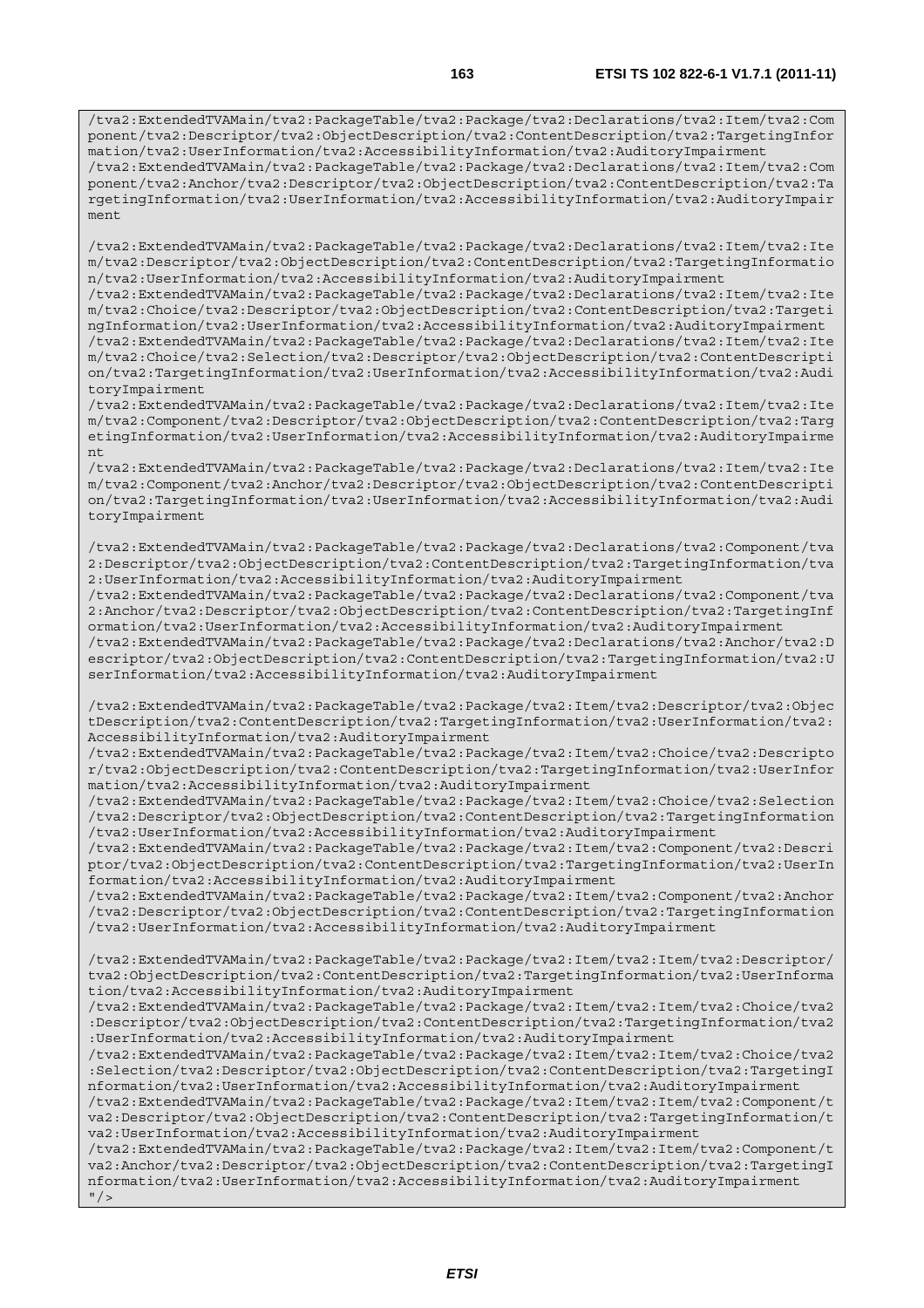<tns:FieldIDDefinition fieldID="VisualImpairment" fieldDefinition=" /tva:TVAMain/tva2:ExtendedUserDescription/tva2:UserInformationTable/tva2:UserInformation/ tva2:AccessibilityInformation/tva2:VisualImpairment/mpeg21:Blindness/@eyeSide /tva:TVAMain/tva:ProgramDescription/tva:ProgramInformationTable/tva:ProgramInformation/tv a2:ExtendedContentDescription/tva2:TargetingInformation/tva2:UserInformation/tva2:Accessi bilityInformation/tva2:VisualImpairment/mpeg21:Blindness/@eyeSide /tva:TVAMain/tva:ProgramDescription/tva:GroupInformationTable/tva:GroupInformation/tva2:E xtendedContentDescription/tva2:TargetingInformation/tva2:UserInformation/tva2:Accessibili tyInformation/tva2:VisualImpairment/mpeg21:Blindness/@eyeSide

/tva2:ExtendedTVAMain/tva2:TargetingInformationTable/tva2:TargetingInformation/tva2:UserI nformation/tva2:AccessibilityInformation/tva2:VisualImpairment/mpeg21:Blindness/@eyeSide

/tva2:ExtendedTVAMain/tva2:PackageTable/tva2:Package/tva2:Descriptor/tva2:ObjectDescripti on/tva2:ContentDescription/tva2:TargetingInformation/tva2:UserInformation/tva2:Accessibil ityInformation/tva2:VisualImpairment/mpeg21:Blindness/@eyeSide

/tva2:ExtendedTVAMain/tva2:PackageTable/tva2:Package/tva2:Declarations/tva2:Descriptor/tv a2:ObjectDescription/tva2:ContentDescription/tva2:TargetingInformation/tva2:UserInformati on/tva2:AccessibilityInformation/tva2:VisualImpairment/mpeg21:Blindness/@eyeSide

/tva2:ExtendedTVAMain/tva2:PackageTable/tva2:Package/tva2:Declarations/tva2:Item/tva2:Des criptor/tva2:ObjectDescription/tva2:ContentDescription/tva2:TargetingInformation/tva2:Use rInformation/tva2:AccessibilityInformation/tva2:VisualImpairment/mpeg21:Blindness/@eyeSid e

/tva2:ExtendedTVAMain/tva2:PackageTable/tva2:Package/tva2:Declarations/tva2:Item/tva2:Cho ice/tva2:Descriptor/tva2:ObjectDescription/tva2:ContentDescription/tva2:TargetingInformat ion/tva2:UserInformation/tva2:AccessibilityInformation/tva2:VisualImpairment/mpeg21:Blind ness/@eyeSide

/tva2:ExtendedTVAMain/tva2:PackageTable/tva2:Package/tva2:Declarations/tva2:Item/tva2:Cho ice/tva2:Selection/tva2:Descriptor/tva2:ObjectDescription/tva2:ContentDescription/tva2:Ta rgetingInformation/tva2:UserInformation/tva2:AccessibilityInformation/tva2:VisualImpairme nt/mpeg21:Blindness/@eyeSide

/tva2:ExtendedTVAMain/tva2:PackageTable/tva2:Package/tva2:Declarations/tva2:Item/tva2:Com ponent/tva2:Descriptor/tva2:ObjectDescription/tva2:ContentDescription/tva2:TargetingInfor mation/tva2:UserInformation/tva2:AccessibilityInformation/tva2:VisualImpairment/mpeg21:Bl indness/@eyeSide

/tva2:ExtendedTVAMain/tva2:PackageTable/tva2:Package/tva2:Declarations/tva2:Item/tva2:Com ponent/tva2:Anchor/tva2:Descriptor/tva2:ObjectDescription/tva2:ContentDescription/tva2:Ta rgetingInformation/tva2:UserInformation/tva2:AccessibilityInformation/tva2:VisualImpairme nt/mpeg21:Blindness/@eyeSide

/tva2:ExtendedTVAMain/tva2:PackageTable/tva2:Package/tva2:Declarations/tva2:Item/tva2:Ite m/tva2:Descriptor/tva2:ObjectDescription/tva2:ContentDescription/tva2:TargetingInformatio n/tva2:UserInformation/tva2:AccessibilityInformation/tva2:VisualImpairment/mpeg21:Blindne ss/@eyeSide

/tva2:ExtendedTVAMain/tva2:PackageTable/tva2:Package/tva2:Declarations/tva2:Item/tva2:Ite m/tva2:Choice/tva2:Descriptor/tva2:ObjectDescription/tva2:ContentDescription/tva2:Targeti ngInformation/tva2:UserInformation/tva2:AccessibilityInformation/tva2:VisualImpairment/mp eg21:Blindness/@eyeSide

/tva2:ExtendedTVAMain/tva2:PackageTable/tva2:Package/tva2:Declarations/tva2:Item/tva2:Ite m/tva2:Choice/tva2:Selection/tva2:Descriptor/tva2:ObjectDescription/tva2:ContentDescripti on/tva2:TargetingInformation/tva2:UserInformation/tva2:AccessibilityInformation/tva2:Visu alImpairment/mpeg21:Blindness/@eyeSide

/tva2:ExtendedTVAMain/tva2:PackageTable/tva2:Package/tva2:Declarations/tva2:Item/tva2:Ite m/tva2:Component/tva2:Descriptor/tva2:ObjectDescription/tva2:ContentDescription/tva2:Targ etingInformation/tva2:UserInformation/tva2:AccessibilityInformation/tva2:VisualImpairment /mpeg21:Blindness/@eyeSide

/tva2:ExtendedTVAMain/tva2:PackageTable/tva2:Package/tva2:Declarations/tva2:Item/tva2:Ite m/tva2:Component/tva2:Anchor/tva2:Descriptor/tva2:ObjectDescription/tva2:ContentDescripti on/tva2:TargetingInformation/tva2:UserInformation/tva2:AccessibilityInformation/tva2:Visu alImpairment/mpeg21:Blindness/@eyeSide

/tva2:ExtendedTVAMain/tva2:PackageTable/tva2:Package/tva2:Declarations/tva2:Component/tva 2:Descriptor/tva2:ObjectDescription/tva2:ContentDescription/tva2:TargetingInformation/tva 2:UserInformation/tva2:AccessibilityInformation/tva2:VisualImpairment/mpeg21:Blindness/@e yeSide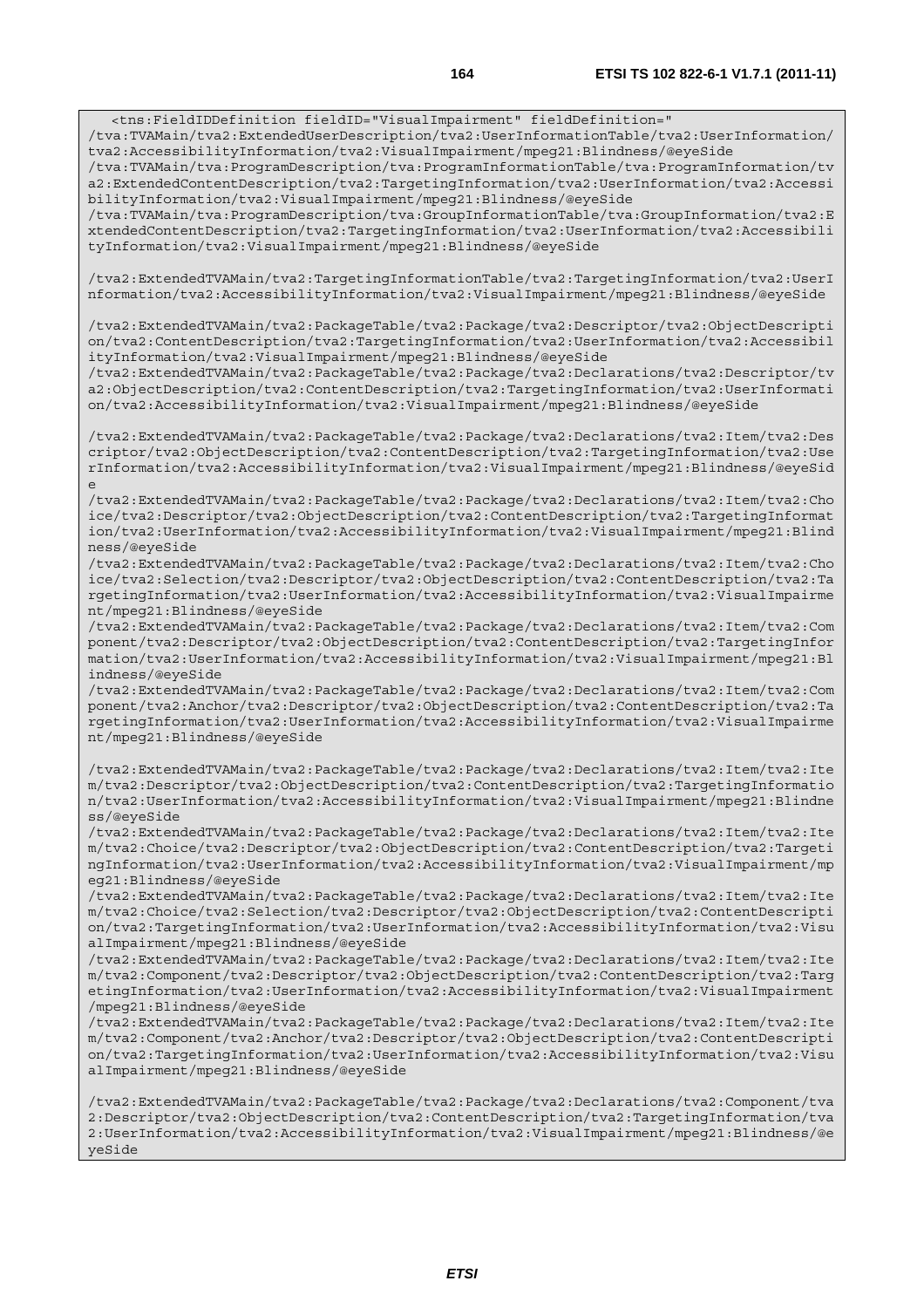/tva2:ExtendedTVAMain/tva2:PackageTable/tva2:Package/tva2:Declarations/tva2:Component/tva 2:Anchor/tva2:Descriptor/tva2:ObjectDescription/tva2:ContentDescription/tva2:TargetingInf ormation/tva2:UserInformation/tva2:AccessibilityInformation/tva2:VisualImpairment/mpeg21: Blindness/@eyeSide

/tva2:ExtendedTVAMain/tva2:PackageTable/tva2:Package/tva2:Declarations/tva2:Anchor/tva2:D escriptor/tva2:ObjectDescription/tva2:ContentDescription/tva2:TargetingInformation/tva2:U serInformation/tva2:AccessibilityInformation/tva2:VisualImpairment/mpeg21:Blindness/@eyeS ide

/tva2:ExtendedTVAMain/tva2:PackageTable/tva2:Package/tva2:Item/tva2:Descriptor/tva2:Objec tDescription/tva2:ContentDescription/tva2:TargetingInformation/tva2:UserInformation/tva2: AccessibilityInformation/tva2:VisualImpairment/mpeg21:Blindness/@eyeSide

/tva2:ExtendedTVAMain/tva2:PackageTable/tva2:Package/tva2:Item/tva2:Choice/tva2:Descripto r/tva2:ObjectDescription/tva2:ContentDescription/tva2:TargetingInformation/tva2:UserInfor mation/tva2:AccessibilityInformation/tva2:VisualImpairment/mpeg21:Blindness/@eyeSide

/tva2:ExtendedTVAMain/tva2:PackageTable/tva2:Package/tva2:Item/tva2:Choice/tva2:Selection /tva2:Descriptor/tva2:ObjectDescription/tva2:ContentDescription/tva2:TargetingInformation /tva2:UserInformation/tva2:AccessibilityInformation/tva2:VisualImpairment/mpeg21:Blindnes s/@eyeSide

/tva2:ExtendedTVAMain/tva2:PackageTable/tva2:Package/tva2:Item/tva2:Component/tva2:Descri ptor/tva2:ObjectDescription/tva2:ContentDescription/tva2:TargetingInformation/tva2:UserIn formation/tva2:AccessibilityInformation/tva2:VisualImpairment/mpeg21:Blindness/@eyeSide /tva2:ExtendedTVAMain/tva2:PackageTable/tva2:Package/tva2:Item/tva2:Component/tva2:Anchor /tva2:Descriptor/tva2:ObjectDescription/tva2:ContentDescription/tva2:TargetingInformation /tva2:UserInformation/tva2:AccessibilityInformation/tva2:VisualImpairment/mpeg21:Blindnes s/@eyeSide

/tva2:ExtendedTVAMain/tva2:PackageTable/tva2:Package/tva2:Item/tva2:Item/tva2:Descriptor/ tva2:ObjectDescription/tva2:ContentDescription/tva2:TargetingInformation/tva2:UserInforma tion/tva2:AccessibilityInformation/tva2:VisualImpairment/mpeg21:Blindness/@eyeSide

/tva2:ExtendedTVAMain/tva2:PackageTable/tva2:Package/tva2:Item/tva2:Item/tva2:Choice/tva2 :Descriptor/tva2:ObjectDescription/tva2:ContentDescription/tva2:TargetingInformation/tva2 :UserInformation/tva2:AccessibilityInformation/tva2:VisualImpairment/mpeg21:Blindness/@ey eSide

/tva2:ExtendedTVAMain/tva2:PackageTable/tva2:Package/tva2:Item/tva2:Item/tva2:Choice/tva2 :Selection/tva2:Descriptor/tva2:ObjectDescription/tva2:ContentDescription/tva2:TargetingI nformation/tva2:UserInformation/tva2:AccessibilityInformation/tva2:VisualImpairment/mpeg2 1:Blindness/@eyeSide

/tva2:ExtendedTVAMain/tva2:PackageTable/tva2:Package/tva2:Item/tva2:Item/tva2:Component/t va2:Descriptor/tva2:ObjectDescription/tva2:ContentDescription/tva2:TargetingInformation/t va2:UserInformation/tva2:AccessibilityInformation/tva2:VisualImpairment/mpeg21:Blindness/ @eyeSide

/tva2:ExtendedTVAMain/tva2:PackageTable/tva2:Package/tva2:Item/tva2:Item/tva2:Component/t va2:Anchor/tva2:Descriptor/tva2:ObjectDescription/tva2:ContentDescription/tva2:TargetingI nformation/tva2:UserInformation/tva2:AccessibilityInformation/tva2:VisualImpairment/mpeg2 1:Blindness/@eyeSide

 $"$  />  $\lt$  !  $-$ 

######################################################################################## -->

<!-- fieldID for Terminalnformationin Package -->

<!--AudioDecoder, VideoDecoder, MiddleWare-->

 $\lt$  ! -

######################################################################################## -->

<tns:FieldIDDefinition fieldID="AudioDecoder" fieldDefinition="

/tva:TVAMain/tva2:ExtendedUserDescription/tva2:UsageEnvironment/tva2:TerminalInformationT able/tva2:TerminalInformation/mpeg21:AudioCapabilities/mpeg21:Format/@href

/tva:TVAMain/tva2:ExtendedUserDescription/tva2:UsageEnvironment/tva2:TerminalInformationT able/tva2:TerminalInformation/mpeg21:AudioCapabilities/mpeg21:Format/mpeg7:Name/text()

/tva:TVAMain/tva:ProgramDescription/tva:ProgramInformationTable/tva:ProgramInformation/tv a2:ExtendedContentDescription/tva2:TargetingInformation/tva2:TerminalInformation/mpeg21:A udioCapabilities/mpeg21:Format/@href

/tva:TVAMain/tva:ProgramDescription/tva:ProgramInformationTable/tva:ProgramInformation/tv a2:ExtendedContentDescription/tva2:TargetingInformation/tva2:TerminalInformation/mpeg21:A udioCapabilities/mpeg21:Format/mpeg7:Name/text()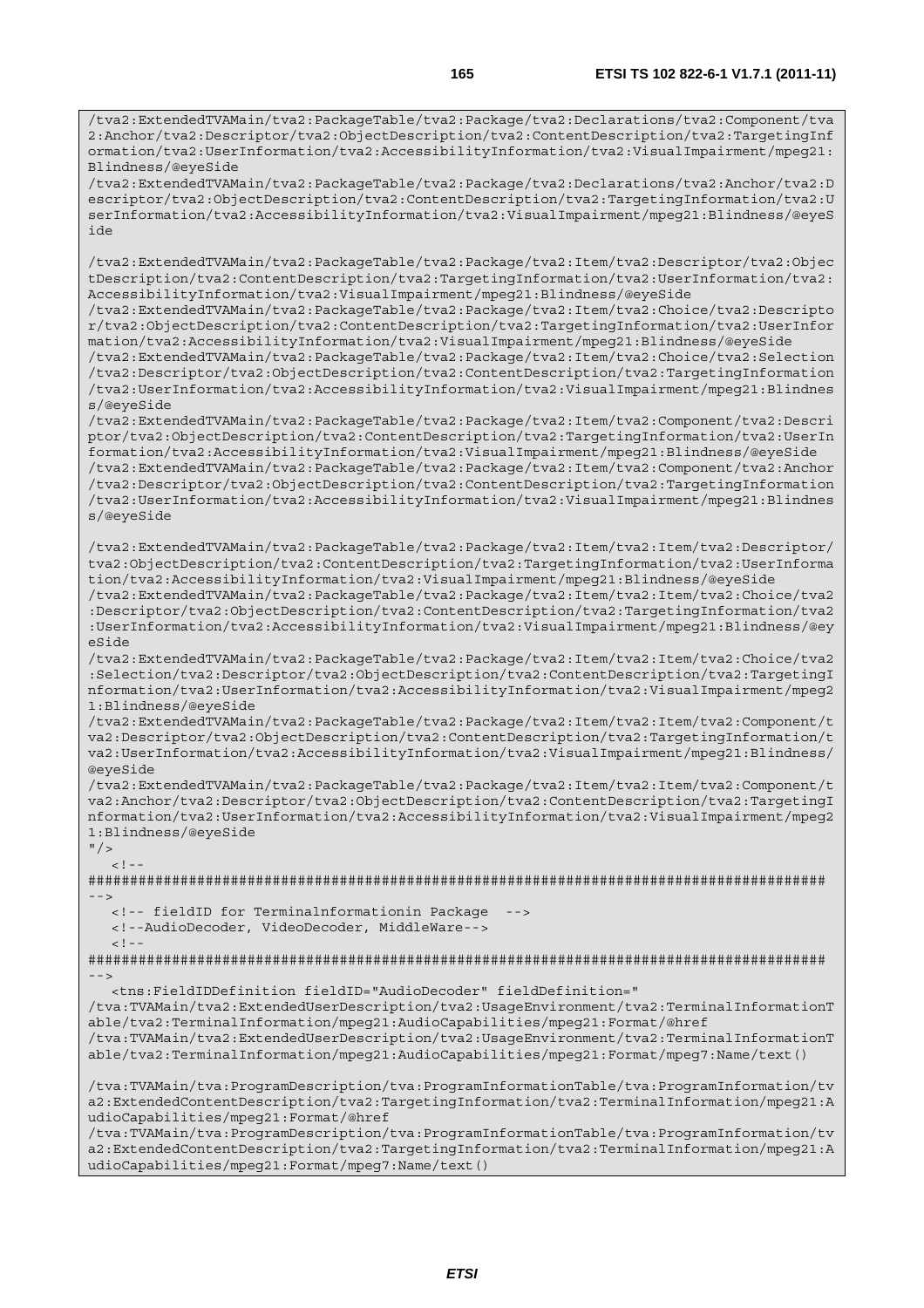/tva:TVAMain/tva:ProgramDescription/tva:GroupInformationTable/tva:GroupInformation/tva2:E xtendedContentDescription/tva2:TargetingInformation/tva2:TerminalInformation/mpeg21:Audio Capabilities/mpeg21:Format/@href

/tva:TVAMain/tva:ProgramDescription/tva:GroupInformationTable/tva:GroupInformation/tva2:E xtendedContentDescription/tva2:TargetingInformation/tva2:TerminalInformation/mpeg21:Audio Capabilities/mpeg21:Format/mpeg7:Name/text()

/tva2:ExtendedTVAMain/tva2:TargetingInformationTable/tva2:TargetingInformation/tva2:Termi nalInformation/mpeg21:AudioCapabilities/mpeg21:Format/@href /tva2:ExtendedTVAMain/tva2:TargetingInformationTable/tva2:TargetingInformation/tva2:Termi

nalInformation/mpeg21:AudioCapabilities/mpeg21:Format/mpeg7:Name/text()

/tva2:ExtendedTVAMain/tva2:PackageTable/tva2:Package/tva2:Descriptor/tva2:ObjectDescripti on/tva2:ContentDescription/tva2:TargetingInformation/tva2:TerminalInformation/mpeg21:Audi oCapabilities/mpeg21:Format/@href

/tva2:ExtendedTVAMain/tva2:PackageTable/tva2:Package/tva2:Descriptor/tva2:ObjectDescripti on/tva2:ContentDescription/tva2:TargetingInformation/tva2:TerminalInformation/mpeg21:Audi oCapabilities/mpeg21:Format/mpeg7:Name/text()

/tva2:ExtendedTVAMain/tva2:PackageTable/tva2:Package/tva2:Declarations/tva2:Descriptor/tv a2:ObjectDescription/tva2:ContentDescription/tva2:TargetingInformation/tva2:TerminalInfor mation/mpeg21:AudioCapabilities/mpeg21:Format/@href

/tva2:ExtendedTVAMain/tva2:PackageTable/tva2:Package/tva2:Declarations/tva2:Descriptor/tv a2:ObjectDescription/tva2:ContentDescription/tva2:TargetingInformation/tva2:TerminalInfor mation/mpeg21:AudioCapabilities/mpeg21:Format/mpeg7:Name/text()

/tva2:ExtendedTVAMain/tva2:PackageTable/tva2:Package/tva2:Declarations/tva2:Item/tva2:Des criptor/tva2:ObjectDescription/tva2:ContentDescription/tva2:TargetingInformation/tva2:Ter minalInformation/mpeg21:AudioCapabilities/mpeg21:Format/@href

/tva2:ExtendedTVAMain/tva2:PackageTable/tva2:Package/tva2:Declarations/tva2:Item/tva2:Des criptor/tva2:ObjectDescription/tva2:ContentDescription/tva2:TargetingInformation/tva2:Ter minalInformation/mpeg21:AudioCapabilities/mpeg21:Format/mpeg7:Name/text()

/tva2:ExtendedTVAMain/tva2:PackageTable/tva2:Package/tva2:Declarations/tva2:Item/tva2:Cho ice/tva2:Descriptor/tva2:ObjectDescription/tva2:ContentDescription/tva2:TargetingInformat ion/tva2:TerminalInformation/mpeg21:AudioCapabilities/mpeg21:Format/@href /tva2:ExtendedTVAMain/tva2:PackageTable/tva2:Package/tva2:Declarations/tva2:Item/tva2:Cho ice/tva2:Descriptor/tva2:ObjectDescription/tva2:ContentDescription/tva2:TargetingInformat ion/tva2:TerminalInformation/mpeg21:AudioCapabilities/mpeg21:Format/mpeg7:Name/text()

/tva2:ExtendedTVAMain/tva2:PackageTable/tva2:Package/tva2:Declarations/tva2:Item/tva2:Cho ice/tva2:Selection/tva2:Descriptor/tva2:ObjectDescription/tva2:ContentDescription/tva2:Ta rgetingInformation/tva2:TerminalInformation/mpeg21:AudioCapabilities/mpeg21:Format/@href /tva2:ExtendedTVAMain/tva2:PackageTable/tva2:Package/tva2:Declarations/tva2:Item/tva2:Cho ice/tva2:Selection/tva2:Descriptor/tva2:ObjectDescription/tva2:ContentDescription/tva2:Ta rgetingInformation/tva2:TerminalInformation/mpeg21:AudioCapabilities/mpeg21:Format/mpeg7: Name/text()

/tva2:ExtendedTVAMain/tva2:PackageTable/tva2:Package/tva2:Declarations/tva2:Item/tva2:Com ponent/tva2:Descriptor/tva2:ObjectDescription/tva2:ContentDescription/tva2:TargetingInfor mation/tva2:TerminalInformation/mpeg21:AudioCapabilities/mpeg21:Format/@href /tva2:ExtendedTVAMain/tva2:PackageTable/tva2:Package/tva2:Declarations/tva2:Item/tva2:Com ponent/tva2:Descriptor/tva2:ObjectDescription/tva2:ContentDescription/tva2:TargetingInfor mation/tva2:TerminalInformation/mpeg21:AudioCapabilities/mpeg21:Format/mpeg7:Name/text()

/tva2:ExtendedTVAMain/tva2:PackageTable/tva2:Package/tva2:Declarations/tva2:Item/tva2:Com ponent/tva2:Anchor/tva2:Descriptor/tva2:ObjectDescription/tva2:ContentDescription/tva2:Ta rgetingInformation/tva2:TerminalInformation/mpeg21:AudioCapabilities/mpeg21:Format/@href /tva2:ExtendedTVAMain/tva2:PackageTable/tva2:Package/tva2:Declarations/tva2:Item/tva2:Com ponent/tva2:Anchor/tva2:Descriptor/tva2:ObjectDescription/tva2:ContentDescription/tva2:Ta rgetingInformation/tva2:TerminalInformation/mpeg21:AudioCapabilities/mpeg21:Format/mpeg7: Name/text()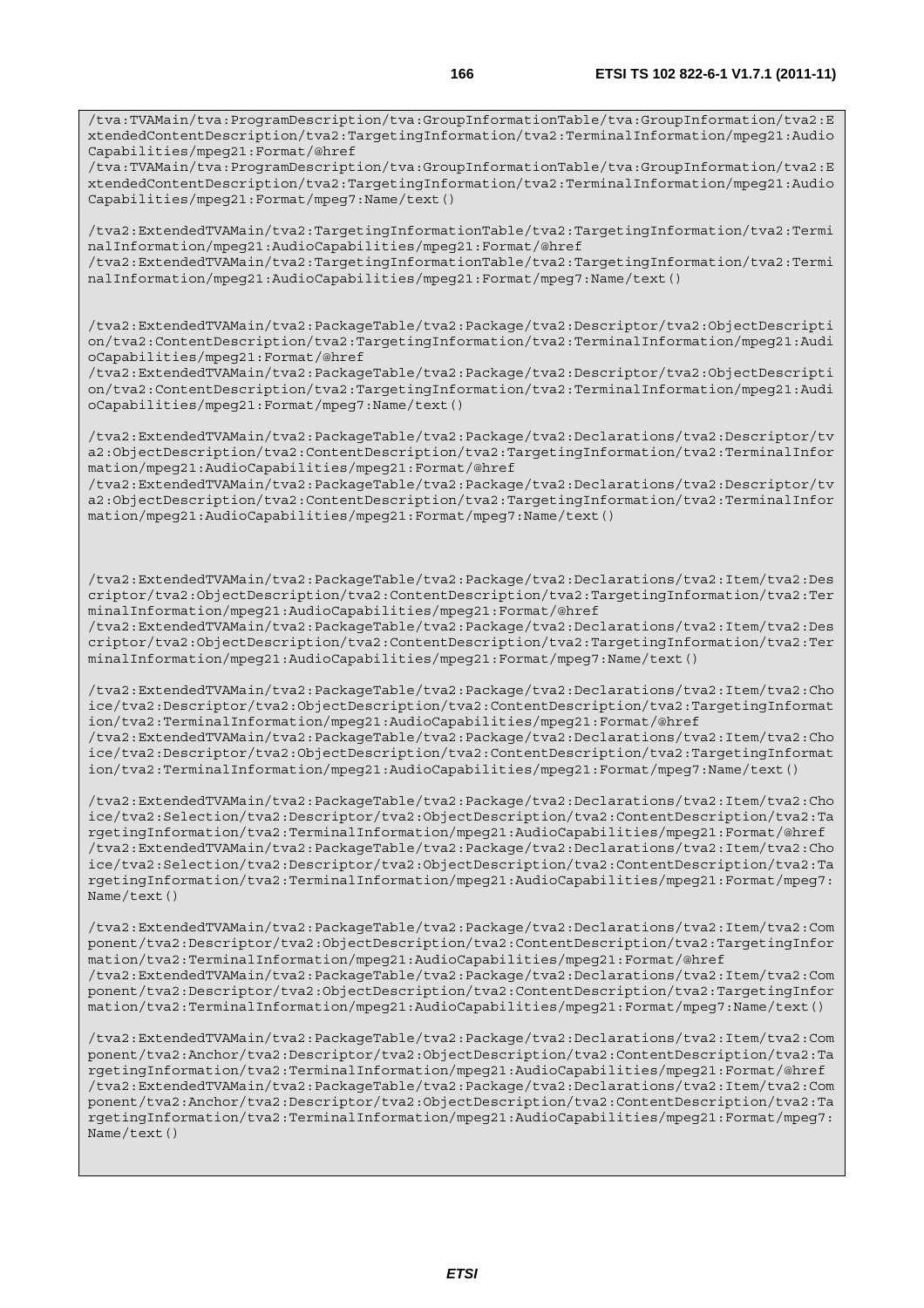/tva2:ExtendedTVAMain/tva2:PackageTable/tva2:Package/tva2:Declarations/tva2:Item/tva2:Ite m/tva2:Descriptor/tva2:ObjectDescription/tva2:ContentDescription/tva2:TargetingInformatio n/tva2:TerminalInformation/mpeg21:AudioCapabilities/mpeg21:Format/@href /tva2:ExtendedTVAMain/tva2:PackageTable/tva2:Package/tva2:Declarations/tva2:Item/tva2:Ite

m/tva2:Descriptor/tva2:ObjectDescription/tva2:ContentDescription/tva2:TargetingInformatio n/tva2:TerminalInformation/mpeg21:AudioCapabilities/mpeg21:Format/mpeg7:Name/text()

/tva2:ExtendedTVAMain/tva2:PackageTable/tva2:Package/tva2:Declarations/tva2:Item/tva2:Ite m/tva2:Choice/tva2:Descriptor/tva2:ObjectDescription/tva2:ContentDescription/tva2:Targeti ngInformation/tva2:TerminalInformation/mpeg21:AudioCapabilities/mpeg21:Format/@href /tva2:ExtendedTVAMain/tva2:PackageTable/tva2:Package/tva2:Declarations/tva2:Item/tva2:Ite m/tva2:Choice/tva2:Descriptor/tva2:ObjectDescription/tva2:ContentDescription/tva2:Targeti ngInformation/tva2:TerminalInformation/mpeg21:AudioCapabilities/mpeg21:Format/mpeg7:Name/ text()

/tva2:ExtendedTVAMain/tva2:PackageTable/tva2:Package/tva2:Declarations/tva2:Item/tva2:Ite m/tva2:Choice/tva2:Selection/tva2:Descriptor/tva2:ObjectDescription/tva2:ContentDescripti on/tva2:TargetingInformation/tva2:TerminalInformation/mpeg21:AudioCapabilities/mpeg21:For mat/@href

/tva2:ExtendedTVAMain/tva2:PackageTable/tva2:Package/tva2:Declarations/tva2:Item/tva2:Ite m/tva2:Choice/tva2:Selection/tva2:Descriptor/tva2:ObjectDescription/tva2:ContentDescripti on/tva2:TargetingInformation/tva2:TerminalInformation/mpeg21:AudioCapabilities/mpeg21:For mat/mpeg7:Name/text()

/tva2:ExtendedTVAMain/tva2:PackageTable/tva2:Package/tva2:Declarations/tva2:Item/tva2:Ite m/tva2:Component/tva2:Descriptor/tva2:ObjectDescription/tva2:ContentDescription/tva2:Targ etingInformation/tva2:TerminalInformation/mpeg21:AudioCapabilities/mpeg21:Format/@href /tva2:ExtendedTVAMain/tva2:PackageTable/tva2:Package/tva2:Declarations/tva2:Item/tva2:Ite m/tva2:Component/tva2:Descriptor/tva2:ObjectDescription/tva2:ContentDescription/tva2:Targ etingInformation/tva2:TerminalInformation/mpeg21:AudioCapabilities/mpeg21:Format/mpeg7:Na me/text()

/tva2:ExtendedTVAMain/tva2:PackageTable/tva2:Package/tva2:Declarations/tva2:Item/tva2:Ite m/tva2:Component/tva2:Anchor/tva2:Descriptor/tva2:ObjectDescription/tva2:ContentDescripti on/tva2:TargetingInformation/tva2:TerminalInformation/mpeg21:AudioCapabilities/mpeg21:For mat/@href

/tva2:ExtendedTVAMain/tva2:PackageTable/tva2:Package/tva2:Declarations/tva2:Item/tva2:Ite m/tva2:Component/tva2:Anchor/tva2:Descriptor/tva2:ObjectDescription/tva2:ContentDescripti on/tva2:TargetingInformation/tva2:TerminalInformation/mpeg21:AudioCapabilities/mpeg21:For mat/mpeg7:Name/text()

/tva2:ExtendedTVAMain/tva2:PackageTable/tva2:Package/tva2:Declarations/tva2:Component/tva 2:Descriptor/tva2:ObjectDescription/tva2:ContentDescription/tva2:TargetingInformation/tva 2:TerminalInformation/mpeg21:AudioCapabilities/mpeg21:Format/@href /tva2:ExtendedTVAMain/tva2:PackageTable/tva2:Package/tva2:Declarations/tva2:Component/tva

2:Descriptor/tva2:ObjectDescription/tva2:ContentDescription/tva2:TargetingInformation/tva 2:TerminalInformation/mpeg21:AudioCapabilities/mpeg21:Format/mpeg7:Name/text()

/tva2:ExtendedTVAMain/tva2:PackageTable/tva2:Package/tva2:Declarations/tva2:Component/tva 2:Anchor/tva2:Descriptor/tva2:ObjectDescription/tva2:ContentDescription/tva2:TargetingInf ormation/tva2:TerminalInformation/mpeg21:AudioCapabilities/mpeg21:Format/@href /tva2:ExtendedTVAMain/tva2:PackageTable/tva2:Package/tva2:Declarations/tva2:Component/tva 2:Anchor/tva2:Descriptor/tva2:ObjectDescription/tva2:ContentDescription/tva2:TargetingInf ormation/tva2:TerminalInformation/mpeg21:AudioCapabilities/mpeg21:Format/mpeg7:Name/text( )

/tva2:ExtendedTVAMain/tva2:PackageTable/tva2:Package/tva2:Declarations/tva2:Anchor/tva2:D escriptor/tva2:ObjectDescription/tva2:ContentDescription/tva2:TargetingInformation/tva2:T erminalInformation/mpeg21:AudioCapabilities/mpeg21:Format/@href /tva2:ExtendedTVAMain/tva2:PackageTable/tva2:Package/tva2:Declarations/tva2:Anchor/tva2:D escriptor/tva2:ObjectDescription/tva2:ContentDescription/tva2:TargetingInformation/tva2:T erminalInformation/mpeg21:AudioCapabilities/mpeg21:Format/mpeg7:Name/text()

/tva2:ExtendedTVAMain/tva2:PackageTable/tva2:Package/tva2:Item/tva2:Descriptor/tva2:Objec tDescription/tva2:ContentDescription/tva2:TargetingInformation/tva2:TerminalInformation/m peg21:AudioCapabilities/mpeg21:Format/@href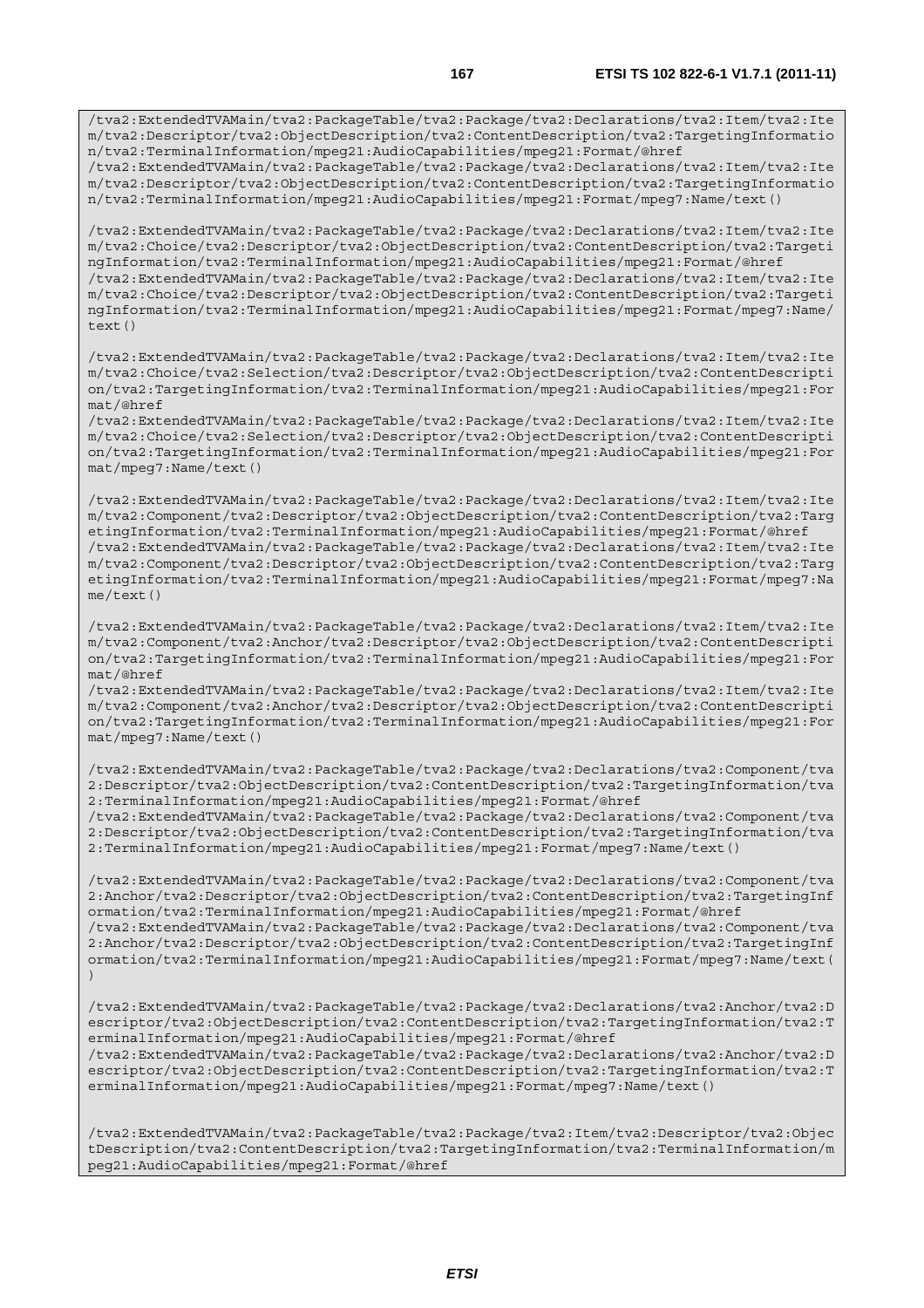/tva2:ExtendedTVAMain/tva2:PackageTable/tva2:Package/tva2:Item/tva2:Descriptor/tva2:Objec tDescription/tva2:ContentDescription/tva2:TargetingInformation/tva2:TerminalInformation/m peg21:AudioCapabilities/mpeg21:Format/mpeg7:Name/text()

/tva2:ExtendedTVAMain/tva2:PackageTable/tva2:Package/tva2:Item/tva2:Choice/tva2:Descripto r/tva2:ObjectDescription/tva2:ContentDescription/tva2:TargetingInformation/tva2:TerminalI nformation/mpeg21:AudioCapabilities/mpeg21:Format/@href

/tva2:ExtendedTVAMain/tva2:PackageTable/tva2:Package/tva2:Item/tva2:Choice/tva2:Descripto r/tva2:ObjectDescription/tva2:ContentDescription/tva2:TargetingInformation/tva2:TerminalI nformation/mpeg21:AudioCapabilities/mpeg21:Format/mpeg7:Name/text()

/tva2:ExtendedTVAMain/tva2:PackageTable/tva2:Package/tva2:Item/tva2:Choice/tva2:Selection /tva2:Descriptor/tva2:ObjectDescription/tva2:ContentDescription/tva2:TargetingInformation /tva2:TerminalInformation/mpeg21:AudioCapabilities/mpeg21:Format/@href

/tva2:ExtendedTVAMain/tva2:PackageTable/tva2:Package/tva2:Item/tva2:Choice/tva2:Selection /tva2:Descriptor/tva2:ObjectDescription/tva2:ContentDescription/tva2:TargetingInformation /tva2:TerminalInformation/mpeg21:AudioCapabilities/mpeg21:Format/mpeg7:Name/text()

/tva2:ExtendedTVAMain/tva2:PackageTable/tva2:Package/tva2:Item/tva2:Component/tva2:Descri ptor/tva2:ObjectDescription/tva2:ContentDescription/tva2:TargetingInformation/tva2:Termin alInformation/mpeg21:AudioCapabilities/mpeg21:Format/@href

/tva2:ExtendedTVAMain/tva2:PackageTable/tva2:Package/tva2:Item/tva2:Component/tva2:Descri ptor/tva2:ObjectDescription/tva2:ContentDescription/tva2:TargetingInformation/tva2:Termin alInformation/mpeg21:AudioCapabilities/mpeg21:Format/mpeg7:Name/text()

/tva2:ExtendedTVAMain/tva2:PackageTable/tva2:Package/tva2:Item/tva2:Component/tva2:Anchor /tva2:Descriptor/tva2:ObjectDescription/tva2:ContentDescription/tva2:TargetingInformation /tva2:TerminalInformation/mpeg21:AudioCapabilities/mpeg21:Format/@href

/tva2:ExtendedTVAMain/tva2:PackageTable/tva2:Package/tva2:Item/tva2:Component/tva2:Anchor /tva2:Descriptor/tva2:ObjectDescription/tva2:ContentDescription/tva2:TargetingInformation /tva2:TerminalInformation/mpeg21:AudioCapabilities/mpeg21:Format/mpeg7:Name/text()

/tva2:ExtendedTVAMain/tva2:PackageTable/tva2:Package/tva2:Item/tva2:Item/tva2:Descriptor/ tva2:ObjectDescription/tva2:ContentDescription/tva2:TargetingInformation/tva2:TerminalInf ormation/mpeg21:AudioCapabilities/mpeg21:Format/@href

/tva2:ExtendedTVAMain/tva2:PackageTable/tva2:Package/tva2:Item/tva2:Item/tva2:Descriptor/ tva2:ObjectDescription/tva2:ContentDescription/tva2:TargetingInformation/tva2:TerminalInf ormation/mpeg21:AudioCapabilities/mpeg21:Format/mpeg7:Name/text()

/tva2:ExtendedTVAMain/tva2:PackageTable/tva2:Package/tva2:Item/tva2:Item/tva2:Choice/tva2 :Descriptor/tva2:ObjectDescription/tva2:ContentDescription/tva2:TargetingInformation/tva2 :TerminalInformation/mpeg21:AudioCapabilities/mpeg21:Format/@href

/tva2:ExtendedTVAMain/tva2:PackageTable/tva2:Package/tva2:Item/tva2:Item/tva2:Choice/tva2 :Descriptor/tva2:ObjectDescription/tva2:ContentDescription/tva2:TargetingInformation/tva2 :TerminalInformation/mpeg21:AudioCapabilities/mpeg21:Format/mpeg7:Name/text()

/tva2:ExtendedTVAMain/tva2:PackageTable/tva2:Package/tva2:Item/tva2:Item/tva2:Choice/tva2 :Selection/tva2:Descriptor/tva2:ObjectDescription/tva2:ContentDescription/tva2:TargetingI nformation/tva2:TerminalInformation/mpeg21:AudioCapabilities/mpeg21:Format/@href

/tva2:ExtendedTVAMain/tva2:PackageTable/tva2:Package/tva2:Item/tva2:Item/tva2:Choice/tva2 :Selection/tva2:Descriptor/tva2:ObjectDescription/tva2:ContentDescription/tva2:TargetingI nformation/tva2:TerminalInformation/mpeg21:AudioCapabilities/mpeg21:Format/mpeg7:Name/tex t()

/tva2:ExtendedTVAMain/tva2:PackageTable/tva2:Package/tva2:Item/tva2:Item/tva2:Component/t va2:Descriptor/tva2:ObjectDescription/tva2:ContentDescription/tva2:TargetingInformation/t va2:TerminalInformation/mpeg21:AudioCapabilities/mpeg21:Format/@href

/tva2:ExtendedTVAMain/tva2:PackageTable/tva2:Package/tva2:Item/tva2:Item/tva2:Component/t va2:Descriptor/tva2:ObjectDescription/tva2:ContentDescription/tva2:TargetingInformation/t va2:TerminalInformation/mpeg21:AudioCapabilities/mpeg21:Format/mpeg7:Name/text()

/tva2:ExtendedTVAMain/tva2:PackageTable/tva2:Package/tva2:Item/tva2:Item/tva2:Component/t va2:Anchor/tva2:Descriptor/tva2:ObjectDescription/tva2:ContentDescription/tva2:TargetingI nformation/tva2:TerminalInformation/mpeg21:AudioCapabilities/mpeg21:Format/@href /tva2:ExtendedTVAMain/tva2:PackageTable/tva2:Package/tva2:Item/tva2:Item/tva2:Component/t va2:Anchor/tva2:Descriptor/tva2:ObjectDescription/tva2:ContentDescription/tva2:TargetingI nformation/tva2:TerminalInformation/mpeg21:AudioCapabilities/mpeg21:Format/mpeg7:Name/tex t()  $"$  / >

<tns:FieldIDDefinition fieldID="VideoDecoder" fieldDefinition="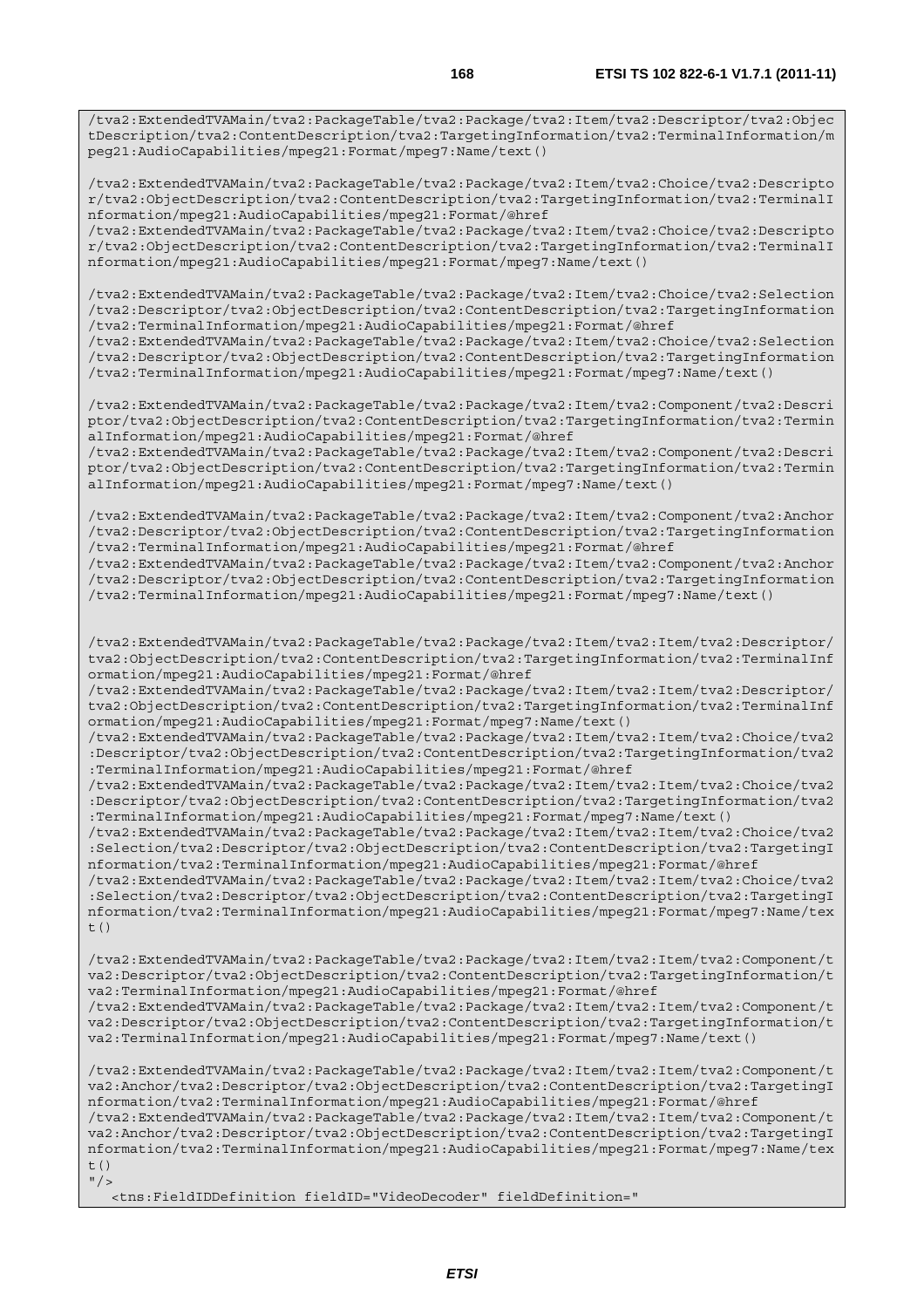able/tva2:TerminalInformation/mpeg21:VideoCapabilities/mpeg21:Format/mpeg7:Name/text()

/tva:TVAMain/tva:ProgramDescription/tva:ProgramInformationTable/tva:ProgramInformation/tv a2:ExtendedContentDescription/tva2:TargetingInformation/tva2:TerminalInformation/mpeg21:V ideoCapabilities/mpeg21:Format/@href

/tva:TVAMain/tva:ProgramDescription/tva:ProgramInformationTable/tva:ProgramInformation/tv a2:ExtendedContentDescription/tva2:TargetingInformation/tva2:TerminalInformation/mpeg21:V ideoCapabilities/mpeg21:Format/mpeg7:Name/text()

/tva:TVAMain/tva:ProgramDescription/tva:GroupInformationTable/tva:GroupInformation/tva2:E xtendedContentDescription/tva2:TargetingInformation/tva2:TerminalInformation/mpeg21:Video Capabilities/mpeg21:Format/@href

/tva:TVAMain/tva:ProgramDescription/tva:GroupInformationTable/tva:GroupInformation/tva2:E xtendedContentDescription/tva2:TargetingInformation/tva2:TerminalInformation/mpeg21:Video Capabilities/mpeg21:Format/mpeg7:Name/text()

/tva2:ExtendedTVAMain/tva2:TargetingInformationTable/tva2:TargetingInformation/tva2:Termi nalInformation/mpeg21:VideoCapabilities/mpeg21:Format/@href /tva2:ExtendedTVAMain/tva2:TargetingInformationTable/tva2:TargetingInformation/tva2:Termi

nalInformation/mpeg21:VideoCapabilities/mpeg21:Format/mpeg7:Name/text()

/tva2:ExtendedTVAMain/tva2:PackageTable/tva2:Package/tva2:Descriptor/tva2:ObjectDescripti on/tva2:ContentDescription/tva2:TargetingInformation/tva2:TerminalInformation/mpeg21:Vide oCapabilities/mpeg21:Format/@href

/tva2:ExtendedTVAMain/tva2:PackageTable/tva2:Package/tva2:Descriptor/tva2:ObjectDescripti on/tva2:ContentDescription/tva2:TargetingInformation/tva2:TerminalInformation/mpeg21:Vide oCapabilities/mpeg21:Format/mpeg7:Name/text()

/tva2:ExtendedTVAMain/tva2:PackageTable/tva2:Package/tva2:Declarations/tva2:Descriptor/tv a2:ObjectDescription/tva2:ContentDescription/tva2:TargetingInformation/tva2:TerminalInfor mation/mpeg21:VideoCapabilities/mpeg21:Format/@href

/tva2:ExtendedTVAMain/tva2:PackageTable/tva2:Package/tva2:Declarations/tva2:Descriptor/tv a2:ObjectDescription/tva2:ContentDescription/tva2:TargetingInformation/tva2:TerminalInfor mation/mpeg21:VideoCapabilities/mpeg21:Format/mpeg7:Name/text()

/tva2:ExtendedTVAMain/tva2:PackageTable/tva2:Package/tva2:Declarations/tva2:Item/tva2:Des criptor/tva2:ObjectDescription/tva2:ContentDescription/tva2:TargetingInformation/tva2:Ter minalInformation/mpeg21:VideoCapabilities/mpeg21:Format/@href

/tva2:ExtendedTVAMain/tva2:PackageTable/tva2:Package/tva2:Declarations/tva2:Item/tva2:Des criptor/tva2:ObjectDescription/tva2:ContentDescription/tva2:TargetingInformation/tva2:Ter minalInformation/mpeg21:VideoCapabilities/mpeg21:Format/mpeg7:Name/text()

/tva2:ExtendedTVAMain/tva2:PackageTable/tva2:Package/tva2:Declarations/tva2:Item/tva2:Cho ice/tva2:Descriptor/tva2:ObjectDescription/tva2:ContentDescription/tva2:TargetingInformat ion/tva2:TerminalInformation/mpeg21:VideoCapabilities/mpeg21:Format/@href /tva2:ExtendedTVAMain/tva2:PackageTable/tva2:Package/tva2:Declarations/tva2:Item/tva2:Cho ice/tva2:Descriptor/tva2:ObjectDescription/tva2:ContentDescription/tva2:TargetingInformat ion/tva2:TerminalInformation/mpeg21:VideoCapabilities/mpeg21:Format/mpeg7:Name/text()

/tva2:ExtendedTVAMain/tva2:PackageTable/tva2:Package/tva2:Declarations/tva2:Item/tva2:Cho ice/tva2:Selection/tva2:Descriptor/tva2:ObjectDescription/tva2:ContentDescription/tva2:Ta rgetingInformation/tva2:TerminalInformation/mpeg21:VideoCapabilities/mpeg21:Format/@href /tva2:ExtendedTVAMain/tva2:PackageTable/tva2:Package/tva2:Declarations/tva2:Item/tva2:Cho ice/tva2:Selection/tva2:Descriptor/tva2:ObjectDescription/tva2:ContentDescription/tva2:Ta rgetingInformation/tva2:TerminalInformation/mpeg21:VideoCapabilities/mpeg21:Format/mpeg7: Name/text()

/tva2:ExtendedTVAMain/tva2:PackageTable/tva2:Package/tva2:Declarations/tva2:Item/tva2:Com ponent/tva2:Descriptor/tva2:ObjectDescription/tva2:ContentDescription/tva2:TargetingInfor mation/tva2:TerminalInformation/mpeg21:VideoCapabilities/mpeg21:Format/@href /tva2:ExtendedTVAMain/tva2:PackageTable/tva2:Package/tva2:Declarations/tva2:Item/tva2:Com ponent/tva2:Descriptor/tva2:ObjectDescription/tva2:ContentDescription/tva2:TargetingInfor mation/tva2:TerminalInformation/mpeg21:VideoCapabilities/mpeg21:Format/mpeg7:Name/text()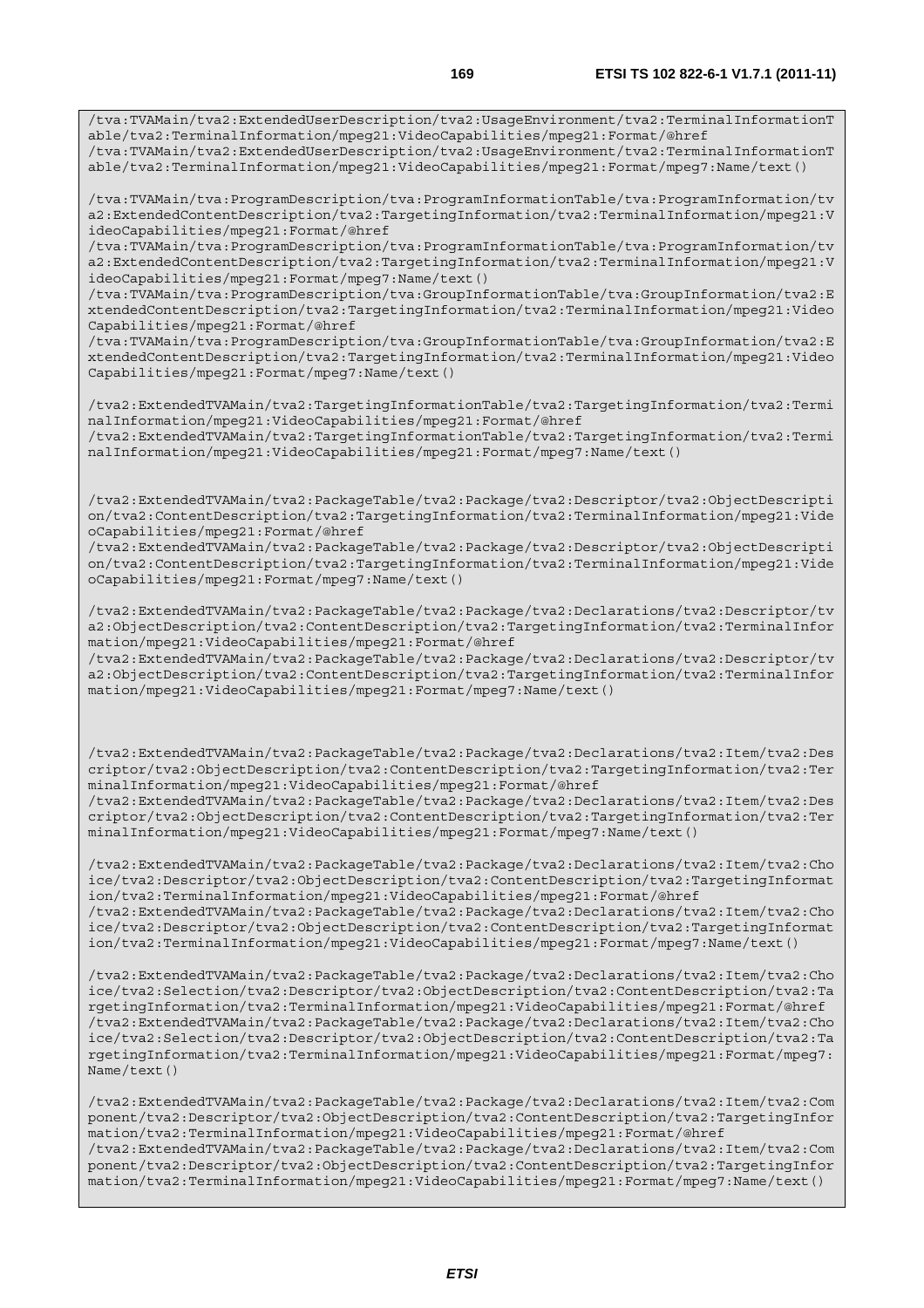/tva2:ExtendedTVAMain/tva2:PackageTable/tva2:Package/tva2:Declarations/tva2:Item/tva2:Com ponent/tva2:Anchor/tva2:Descriptor/tva2:ObjectDescription/tva2:ContentDescription/tva2:Ta rgetingInformation/tva2:TerminalInformation/mpeg21:VideoCapabilities/mpeg21:Format/@href /tva2:ExtendedTVAMain/tva2:PackageTable/tva2:Package/tva2:Declarations/tva2:Item/tva2:Com ponent/tva2:Anchor/tva2:Descriptor/tva2:ObjectDescription/tva2:ContentDescription/tva2:Ta rgetingInformation/tva2:TerminalInformation/mpeg21:VideoCapabilities/mpeg21:Format/mpeg7: Name/text()

/tva2:ExtendedTVAMain/tva2:PackageTable/tva2:Package/tva2:Declarations/tva2:Item/tva2:Ite m/tva2:Descriptor/tva2:ObjectDescription/tva2:ContentDescription/tva2:TargetingInformatio n/tva2:TerminalInformation/mpeg21:VideoCapabilities/mpeg21:Format/@href /tva2:ExtendedTVAMain/tva2:PackageTable/tva2:Package/tva2:Declarations/tva2:Item/tva2:Ite m/tva2:Descriptor/tva2:ObjectDescription/tva2:ContentDescription/tva2:TargetingInformatio

n/tva2:TerminalInformation/mpeg21:VideoCapabilities/mpeg21:Format/mpeg7:Name/text()

/tva2:ExtendedTVAMain/tva2:PackageTable/tva2:Package/tva2:Declarations/tva2:Item/tva2:Ite m/tva2:Choice/tva2:Descriptor/tva2:ObjectDescription/tva2:ContentDescription/tva2:Targeti ngInformation/tva2:TerminalInformation/mpeg21:VideoCapabilities/mpeg21:Format/@href /tva2:ExtendedTVAMain/tva2:PackageTable/tva2:Package/tva2:Declarations/tva2:Item/tva2:Ite m/tva2:Choice/tva2:Descriptor/tva2:ObjectDescription/tva2:ContentDescription/tva2:Targeti ngInformation/tva2:TerminalInformation/mpeg21:VideoCapabilities/mpeg21:Format/mpeg7:Name/  $text()$ 

/tva2:ExtendedTVAMain/tva2:PackageTable/tva2:Package/tva2:Declarations/tva2:Item/tva2:Ite m/tva2:Choice/tva2:Selection/tva2:Descriptor/tva2:ObjectDescription/tva2:ContentDescripti on/tva2:TargetingInformation/tva2:TerminalInformation/mpeg21:VideoCapabilities/mpeg21:For mat/@href

/tva2:ExtendedTVAMain/tva2:PackageTable/tva2:Package/tva2:Declarations/tva2:Item/tva2:Ite m/tva2:Choice/tva2:Selection/tva2:Descriptor/tva2:ObjectDescription/tva2:ContentDescripti on/tva2:TargetingInformation/tva2:TerminalInformation/mpeg21:VideoCapabilities/mpeg21:For mat/mpeg7:Name/text()

/tva2:ExtendedTVAMain/tva2:PackageTable/tva2:Package/tva2:Declarations/tva2:Item/tva2:Ite m/tva2:Component/tva2:Descriptor/tva2:ObjectDescription/tva2:ContentDescription/tva2:Targ etingInformation/tva2:TerminalInformation/mpeg21:VideoCapabilities/mpeg21:Format/@href /tva2:ExtendedTVAMain/tva2:PackageTable/tva2:Package/tva2:Declarations/tva2:Item/tva2:Ite m/tva2:Component/tva2:Descriptor/tva2:ObjectDescription/tva2:ContentDescription/tva2:Targ etingInformation/tva2:TerminalInformation/mpeg21:VideoCapabilities/mpeg21:Format/mpeg7:Na me/text()

/tva2:ExtendedTVAMain/tva2:PackageTable/tva2:Package/tva2:Declarations/tva2:Item/tva2:Ite m/tva2:Component/tva2:Anchor/tva2:Descriptor/tva2:ObjectDescription/tva2:ContentDescripti on/tva2:TargetingInformation/tva2:TerminalInformation/mpeg21:VideoCapabilities/mpeg21:For mat/@href

/tva2:ExtendedTVAMain/tva2:PackageTable/tva2:Package/tva2:Declarations/tva2:Item/tva2:Ite m/tva2:Component/tva2:Anchor/tva2:Descriptor/tva2:ObjectDescription/tva2:ContentDescripti on/tva2:TargetingInformation/tva2:TerminalInformation/mpeg21:VideoCapabilities/mpeg21:For mat/mpeg7:Name/text()

/tva2:ExtendedTVAMain/tva2:PackageTable/tva2:Package/tva2:Declarations/tva2:Component/tva 2:Descriptor/tva2:ObjectDescription/tva2:ContentDescription/tva2:TargetingInformation/tva 2:TerminalInformation/mpeg21:VideoCapabilities/mpeg21:Format/@href

/tva2:ExtendedTVAMain/tva2:PackageTable/tva2:Package/tva2:Declarations/tva2:Component/tva 2:Descriptor/tva2:ObjectDescription/tva2:ContentDescription/tva2:TargetingInformation/tva 2:TerminalInformation/mpeg21:VideoCapabilities/mpeg21:Format/mpeg7:Name/text()

/tva2:ExtendedTVAMain/tva2:PackageTable/tva2:Package/tva2:Declarations/tva2:Component/tva 2:Anchor/tva2:Descriptor/tva2:ObjectDescription/tva2:ContentDescription/tva2:TargetingInf ormation/tva2:TerminalInformation/mpeg21:VideoCapabilities/mpeg21:Format/@href /tva2:ExtendedTVAMain/tva2:PackageTable/tva2:Package/tva2:Declarations/tva2:Component/tva

2:Anchor/tva2:Descriptor/tva2:ObjectDescription/tva2:ContentDescription/tva2:TargetingInf ormation/tva2:TerminalInformation/mpeg21:VideoCapabilities/mpeg21:Format/mpeg7:Name/text( )

/tva2:ExtendedTVAMain/tva2:PackageTable/tva2:Package/tva2:Declarations/tva2:Anchor/tva2:D escriptor/tva2:ObjectDescription/tva2:ContentDescription/tva2:TargetingInformation/tva2:T erminalInformation/mpeg21:VideoCapabilities/mpeg21:Format/@href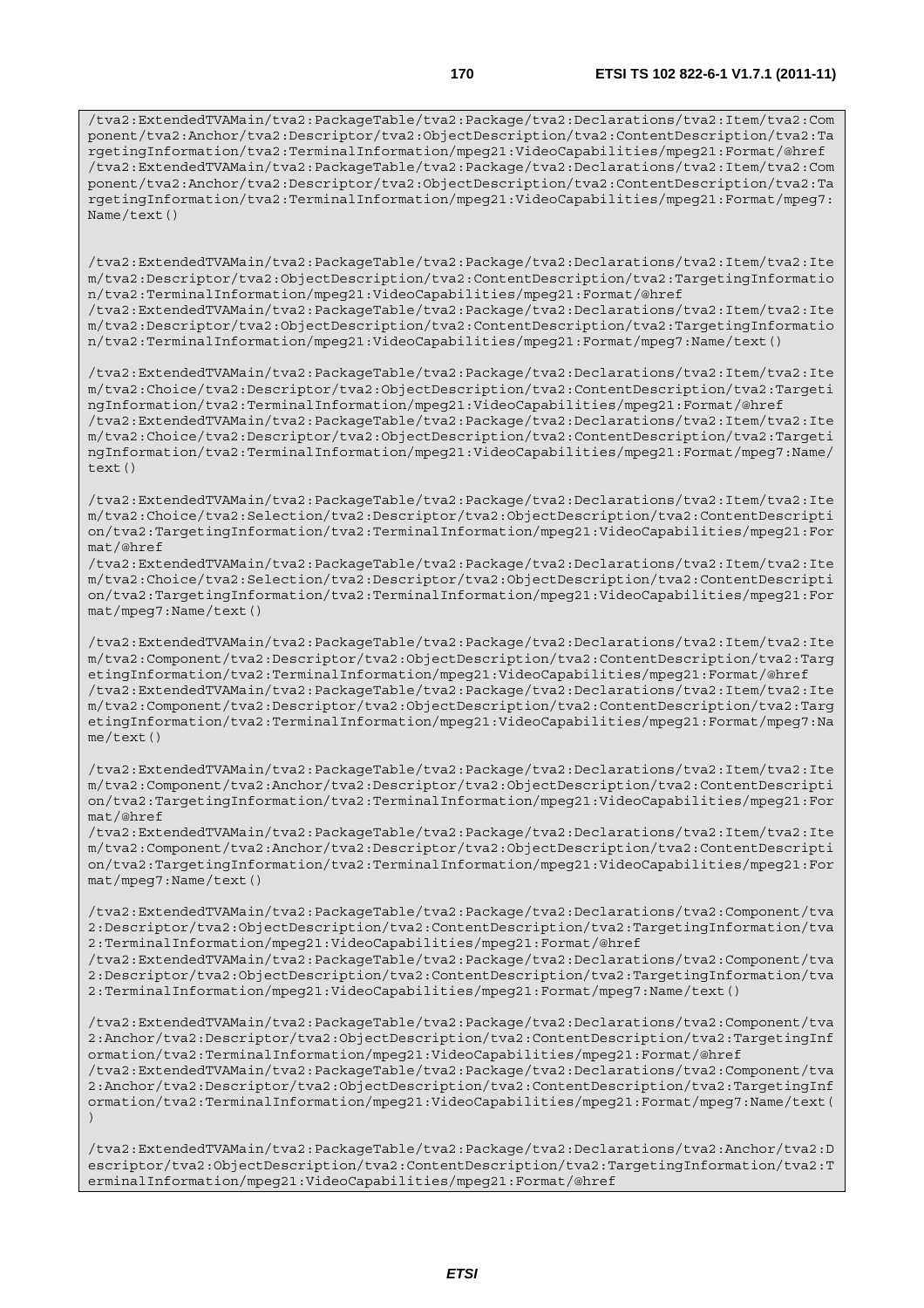/tva2:ExtendedTVAMain/tva2:PackageTable/tva2:Package/tva2:Declarations/tva2:Anchor/tva2:D escriptor/tva2:ObjectDescription/tva2:ContentDescription/tva2:TargetingInformation/tva2:T erminalInformation/mpeg21:VideoCapabilities/mpeg21:Format/mpeg7:Name/text()

/tva2:ExtendedTVAMain/tva2:PackageTable/tva2:Package/tva2:Item/tva2:Descriptor/tva2:Objec tDescription/tva2:ContentDescription/tva2:TargetingInformation/tva2:TerminalInformation/m peg21:VideoCapabilities/mpeg21:Format/@href

/tva2:ExtendedTVAMain/tva2:PackageTable/tva2:Package/tva2:Item/tva2:Descriptor/tva2:Objec tDescription/tva2:ContentDescription/tva2:TargetingInformation/tva2:TerminalInformation/m peg21:VideoCapabilities/mpeg21:Format/mpeg7:Name/text()

/tva2:ExtendedTVAMain/tva2:PackageTable/tva2:Package/tva2:Item/tva2:Choice/tva2:Descripto r/tva2:ObjectDescription/tva2:ContentDescription/tva2:TargetingInformation/tva2:TerminalI nformation/mpeg21:VideoCapabilities/mpeg21:Format/@href

/tva2:ExtendedTVAMain/tva2:PackageTable/tva2:Package/tva2:Item/tva2:Choice/tva2:Descripto r/tva2:ObjectDescription/tva2:ContentDescription/tva2:TargetingInformation/tva2:TerminalI nformation/mpeg21:VideoCapabilities/mpeg21:Format/mpeg7:Name/text()

/tva2:ExtendedTVAMain/tva2:PackageTable/tva2:Package/tva2:Item/tva2:Choice/tva2:Selection /tva2:Descriptor/tva2:ObjectDescription/tva2:ContentDescription/tva2:TargetingInformation /tva2:TerminalInformation/mpeg21:VideoCapabilities/mpeg21:Format/@href

/tva2:ExtendedTVAMain/tva2:PackageTable/tva2:Package/tva2:Item/tva2:Choice/tva2:Selection /tva2:Descriptor/tva2:ObjectDescription/tva2:ContentDescription/tva2:TargetingInformation /tva2:TerminalInformation/mpeg21:VideoCapabilities/mpeg21:Format/mpeg7:Name/text()

/tva2:ExtendedTVAMain/tva2:PackageTable/tva2:Package/tva2:Item/tva2:Component/tva2:Descri ptor/tva2:ObjectDescription/tva2:ContentDescription/tva2:TargetingInformation/tva2:Termin alInformation/mpeg21:VideoCapabilities/mpeg21:Format/@href

/tva2:ExtendedTVAMain/tva2:PackageTable/tva2:Package/tva2:Item/tva2:Component/tva2:Descri ptor/tva2:ObjectDescription/tva2:ContentDescription/tva2:TargetingInformation/tva2:Termin alInformation/mpeg21:VideoCapabilities/mpeg21:Format/mpeg7:Name/text()

/tva2:ExtendedTVAMain/tva2:PackageTable/tva2:Package/tva2:Item/tva2:Component/tva2:Anchor /tva2:Descriptor/tva2:ObjectDescription/tva2:ContentDescription/tva2:TargetingInformation /tva2:TerminalInformation/mpeg21:VideoCapabilities/mpeg21:Format/@href /tva2:ExtendedTVAMain/tva2:PackageTable/tva2:Package/tva2:Item/tva2:Component/tva2:Anchor

/tva2:Descriptor/tva2:ObjectDescription/tva2:ContentDescription/tva2:TargetingInformation /tva2:TerminalInformation/mpeg21:VideoCapabilities/mpeg21:Format/mpeg7:Name/text()

/tva2:ExtendedTVAMain/tva2:PackageTable/tva2:Package/tva2:Item/tva2:Item/tva2:Descriptor/ tva2:ObjectDescription/tva2:ContentDescription/tva2:TargetingInformation/tva2:TerminalInf ormation/mpeg21:VideoCapabilities/mpeg21:Format/@href

/tva2:ExtendedTVAMain/tva2:PackageTable/tva2:Package/tva2:Item/tva2:Item/tva2:Descriptor/ tva2:ObjectDescription/tva2:ContentDescription/tva2:TargetingInformation/tva2:TerminalInf ormation/mpeg21:VideoCapabilities/mpeg21:Format/mpeg7:Name/text()

/tva2:ExtendedTVAMain/tva2:PackageTable/tva2:Package/tva2:Item/tva2:Item/tva2:Choice/tva2 :Descriptor/tva2:ObjectDescription/tva2:ContentDescription/tva2:TargetingInformation/tva2 :TerminalInformation/mpeg21:VideoCapabilities/mpeg21:Format/@href

/tva2:ExtendedTVAMain/tva2:PackageTable/tva2:Package/tva2:Item/tva2:Item/tva2:Choice/tva2 :Descriptor/tva2:ObjectDescription/tva2:ContentDescription/tva2:TargetingInformation/tva2 :TerminalInformation/mpeg21:VideoCapabilities/mpeg21:Format/mpeg7:Name/text()

/tva2:ExtendedTVAMain/tva2:PackageTable/tva2:Package/tva2:Item/tva2:Item/tva2:Choice/tva2 :Selection/tva2:Descriptor/tva2:ObjectDescription/tva2:ContentDescription/tva2:TargetingI nformation/tva2:TerminalInformation/mpeg21:VideoCapabilities/mpeg21:Format/@href

/tva2:ExtendedTVAMain/tva2:PackageTable/tva2:Package/tva2:Item/tva2:Item/tva2:Choice/tva2 :Selection/tva2:Descriptor/tva2:ObjectDescription/tva2:ContentDescription/tva2:TargetingI nformation/tva2:TerminalInformation/mpeg21:VideoCapabilities/mpeg21:Format/mpeg7:Name/tex t()

/tva2:ExtendedTVAMain/tva2:PackageTable/tva2:Package/tva2:Item/tva2:Item/tva2:Component/t va2:Descriptor/tva2:ObjectDescription/tva2:ContentDescription/tva2:TargetingInformation/t va2:TerminalInformation/mpeg21:VideoCapabilities/mpeg21:Format/@href /tva2:ExtendedTVAMain/tva2:PackageTable/tva2:Package/tva2:Item/tva2:Item/tva2:Component/t

va2:Descriptor/tva2:ObjectDescription/tva2:ContentDescription/tva2:TargetingInformation/t va2:TerminalInformation/mpeg21:VideoCapabilities/mpeg21:Format/mpeg7:Name/text()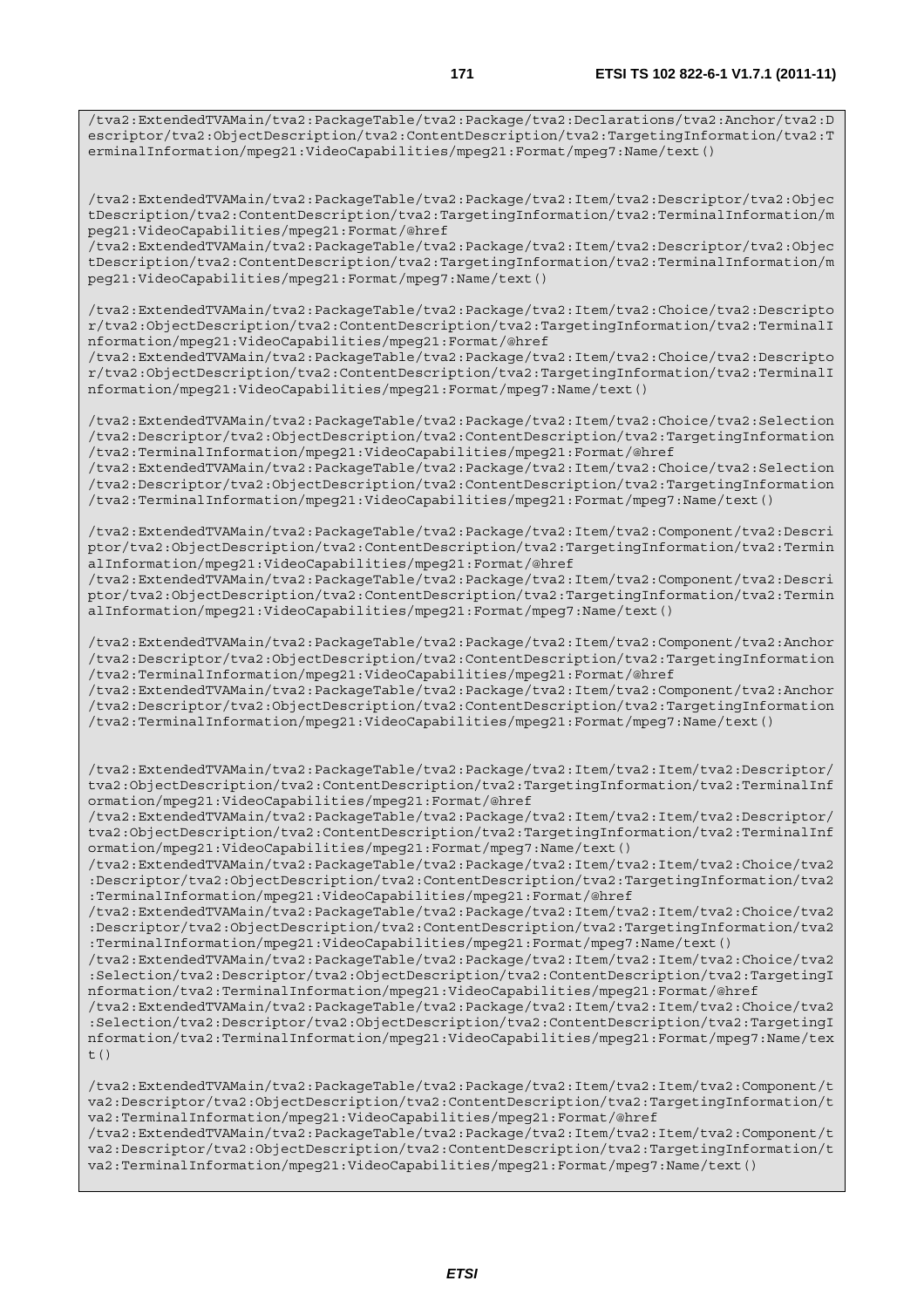/tva2:ExtendedTVAMain/tva2:PackageTable/tva2:Package/tva2:Item/tva2:Item/tva2:Component/t va2:Anchor/tva2:Descriptor/tva2:ObjectDescription/tva2:ContentDescription/tva2:TargetingI nformation/tva2:TerminalInformation/mpeg21:VideoCapabilities/mpeg21:Format/@href /tva2:ExtendedTVAMain/tva2:PackageTable/tva2:Package/tva2:Item/tva2:Item/tva2:Component/t va2:Anchor/tva2:Descriptor/tva2:ObjectDescription/tva2:ContentDescription/tva2:TargetingI nformation/tva2:TerminalInformation/mpeg21:VideoCapabilities/mpeg21:Format/mpeg7:Name/tex t()  $"$ />

 <tns:FieldIDDefinition fieldID="SupportingOS" fieldDefinition=" /tva:TVAMain/tva2:ExtendedUserDescription/tva2:UsageEnvironment/tva2:TerminalInformationT able/tva2:TerminalInformation/tva2:SystemInformation/tva2:SupportingOS/@href /tva:TVAMain/tva2:ExtendedUserDescription/tva2:UsageEnvironment/tva2:TerminalInformationT able/tva2:TerminalInformation/tva2:SystemInformation/tva2:SupportingOS/tva:Name/text()

/tva:TVAMain/tva:ProgramDescription/tva:ProgramInformationTable/tva:ProgramInformation/tv a2:ExtendedContentDescription/tva2:TargetingInformation/tva2:TerminalInformation/tva2:Sys temInformation/tva2:SupportingOS/@href

/tva:TVAMain/tva:ProgramDescription/tva:ProgramInformationTable/tva:ProgramInformation/tv a2:ExtendedContentDescription/tva2:TargetingInformation/tva2:TerminalInformation/tva2:Sys temInformation/tva2:SupportingOS/tva:Name/text()

/tva:TVAMain/tva:ProgramDescription/tva:GroupInformationTable/tva:GroupInformation/tva2:E xtendedContentDescription/tva2:TargetingInformation/tva2:TerminalInformation/tva2:SystemI nformation/tva2:SupportingOS/@href

/tva:TVAMain/tva:ProgramDescription/tva:GroupInformationTable/tva:GroupInformation/tva2:E xtendedContentDescription/tva2:TargetingInformation/tva2:TerminalInformation/tva2:SystemI nformation/tva2:SupportingOS/tva:Name/text()

/tva2:ExtendedTVAMain/tva2:TargetingInformationTable/tva2:TargetingInformation/tva2:Termi nalInformation/tva2:SystemInformation/tva2:SupportingOS/@href

/tva2:ExtendedTVAMain/tva2:TargetingInformationTable/tva2:TargetingInformation/tva2:Termi nalInformation/tva2:SystemInformation/tva2:SupportingOS/tva:Name/text()

/tva2:ExtendedTVAMain/tva2:PackageTable/tva2:Package/tva2:Descriptor/tva2:ObjectDescripti on/tva2:ContentDescription/tva2:TargetingInformation/tva2:TerminalInformation/tva2:System Information/tva2:SupportingOS/@href

/tva2:ExtendedTVAMain/tva2:PackageTable/tva2:Package/tva2:Descriptor/tva2:ObjectDescripti on/tva2:ContentDescription/tva2:TargetingInformation/tva2:TerminalInformation/tva2:System Information/tva2:SupportingOS/tva:Name/text()

/tva2:ExtendedTVAMain/tva2:PackageTable/tva2:Package/tva2:Declarations/tva2:Descriptor/tv a2:ObjectDescription/tva2:ContentDescription/tva2:TargetingInformation/tva2:TerminalInfor mation/tva2:SystemInformation/tva2:SupportingOS/@href

/tva2:ExtendedTVAMain/tva2:PackageTable/tva2:Package/tva2:Declarations/tva2:Descriptor/tv a2:ObjectDescription/tva2:ContentDescription/tva2:TargetingInformation/tva2:TerminalInfor mation/tva2:SystemInformation/tva2:SupportingOS/tva:Name/text()

/tva2:ExtendedTVAMain/tva2:PackageTable/tva2:Package/tva2:Declarations/tva2:Item/tva2:Des criptor/tva2:ObjectDescription/tva2:ContentDescription/tva2:TargetingInformation/tva2:Ter minalInformation/tva2:SystemInformation/tva2:SupportingOS/@href /tva2:ExtendedTVAMain/tva2:PackageTable/tva2:Package/tva2:Declarations/tva2:Item/tva2:Des

criptor/tva2:ObjectDescription/tva2:ContentDescription/tva2:TargetingInformation/tva2:Ter minalInformation/tva2:SystemInformation/tva2:SupportingOS/tva:Name/text()

/tva2:ExtendedTVAMain/tva2:PackageTable/tva2:Package/tva2:Declarations/tva2:Item/tva2:Cho ice/tva2:Descriptor/tva2:ObjectDescription/tva2:ContentDescription/tva2:TargetingInformat ion/tva2:TerminalInformation/tva2:SystemInformation/tva2:SupportingOS/@href /tva2:ExtendedTVAMain/tva2:PackageTable/tva2:Package/tva2:Declarations/tva2:Item/tva2:Cho

ice/tva2:Descriptor/tva2:ObjectDescription/tva2:ContentDescription/tva2:TargetingInformat ion/tva2:TerminalInformation/tva2:SystemInformation/tva2:SupportingOS/tva:Name/text()

/tva2:ExtendedTVAMain/tva2:PackageTable/tva2:Package/tva2:Declarations/tva2:Item/tva2:Cho ice/tva2:Selection/tva2:Descriptor/tva2:ObjectDescription/tva2:ContentDescription/tva2:Ta rgetingInformation/tva2:TerminalInformation/tva2:SystemInformation/tva2:SupportingOS/@hre f

/tva2:ExtendedTVAMain/tva2:PackageTable/tva2:Package/tva2:Declarations/tva2:Item/tva2:Cho ice/tva2:Selection/tva2:Descriptor/tva2:ObjectDescription/tva2:ContentDescription/tva2:Ta rgetingInformation/tva2:TerminalInformation/tva2:SystemInformation/tva2:SupportingOS/tva: Name/text()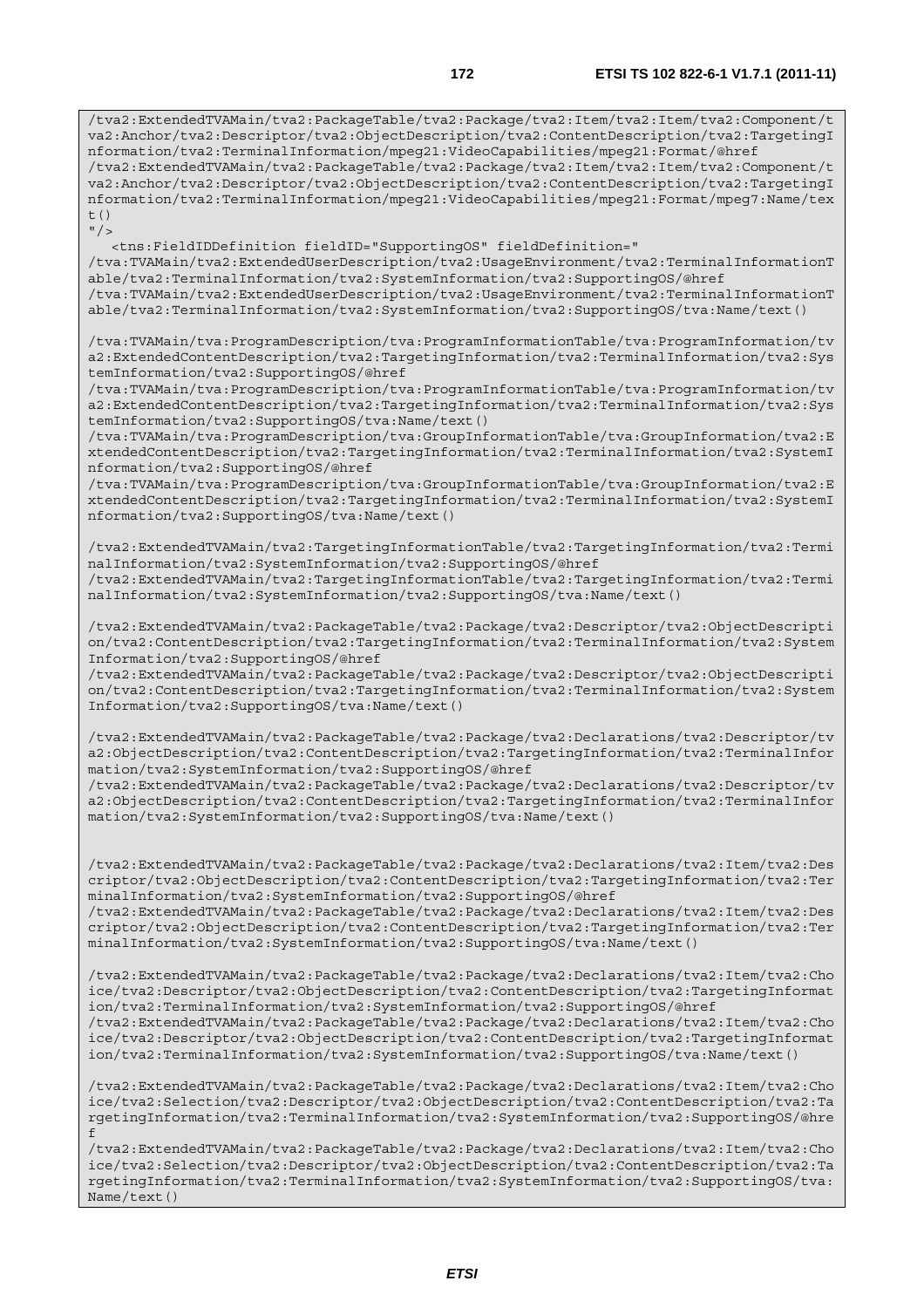/tva2:ExtendedTVAMain/tva2:PackageTable/tva2:Package/tva2:Declarations/tva2:Item/tva2:Com ponent/tva2:Descriptor/tva2:ObjectDescription/tva2:ContentDescription/tva2:TargetingInfor mation/tva2:TerminalInformation/tva2:SystemInformation/tva2:SupportingOS/@href /tva2:ExtendedTVAMain/tva2:PackageTable/tva2:Package/tva2:Declarations/tva2:Item/tva2:Com ponent/tva2:Descriptor/tva2:ObjectDescription/tva2:ContentDescription/tva2:TargetingInfor mation/tva2:TerminalInformation/tva2:SystemInformation/tva2:SupportingOS/tva:Name/text()

/tva2:ExtendedTVAMain/tva2:PackageTable/tva2:Package/tva2:Declarations/tva2:Item/tva2:Com ponent/tva2:Anchor/tva2:Descriptor/tva2:ObjectDescription/tva2:ContentDescription/tva2:Ta rgetingInformation/tva2:TerminalInformation/tva2:SystemInformation/tva2:SupportingOS/@hre f

/tva2:ExtendedTVAMain/tva2:PackageTable/tva2:Package/tva2:Declarations/tva2:Item/tva2:Com ponent/tva2:Anchor/tva2:Descriptor/tva2:ObjectDescription/tva2:ContentDescription/tva2:Ta rgetingInformation/tva2:TerminalInformation/tva2:SystemInformation/tva2:SupportingOS/tva: Name/text()

/tva2:ExtendedTVAMain/tva2:PackageTable/tva2:Package/tva2:Declarations/tva2:Item/tva2:Ite m/tva2:Descriptor/tva2:ObjectDescription/tva2:ContentDescription/tva2:TargetingInformatio n/tva2:TerminalInformation/tva2:SystemInformation/tva2:SupportingOS/@href /tva2:ExtendedTVAMain/tva2:PackageTable/tva2:Package/tva2:Declarations/tva2:Item/tva2:Ite

m/tva2:Descriptor/tva2:ObjectDescription/tva2:ContentDescription/tva2:TargetingInformatio n/tva2:TerminalInformation/tva2:SystemInformation/tva2:SupportingOS/tva:Name/text()

/tva2:ExtendedTVAMain/tva2:PackageTable/tva2:Package/tva2:Declarations/tva2:Item/tva2:Ite m/tva2:Choice/tva2:Descriptor/tva2:ObjectDescription/tva2:ContentDescription/tva2:Targeti ngInformation/tva2:TerminalInformation/tva2:SystemInformation/tva2:SupportingOS/@href /tva2:ExtendedTVAMain/tva2:PackageTable/tva2:Package/tva2:Declarations/tva2:Item/tva2:Ite m/tva2:Choice/tva2:Descriptor/tva2:ObjectDescription/tva2:ContentDescription/tva2:Targeti ngInformation/tva2:TerminalInformation/tva2:SystemInformation/tva2:SupportingOS/tva:Name/  $text()$ 

/tva2:ExtendedTVAMain/tva2:PackageTable/tva2:Package/tva2:Declarations/tva2:Item/tva2:Ite m/tva2:Choice/tva2:Selection/tva2:Descriptor/tva2:ObjectDescription/tva2:ContentDescripti on/tva2:TargetingInformation/tva2:TerminalInformation/tva2:SystemInformation/tva2:Support ingOS/@href

/tva2:ExtendedTVAMain/tva2:PackageTable/tva2:Package/tva2:Declarations/tva2:Item/tva2:Ite m/tva2:Choice/tva2:Selection/tva2:Descriptor/tva2:ObjectDescription/tva2:ContentDescripti on/tva2:TargetingInformation/tva2:TerminalInformation/tva2:SystemInformation/tva2:Support ingOS/tva:Name/text()

/tva2:ExtendedTVAMain/tva2:PackageTable/tva2:Package/tva2:Declarations/tva2:Item/tva2:Ite m/tva2:Component/tva2:Descriptor/tva2:ObjectDescription/tva2:ContentDescription/tva2:Targ etingInformation/tva2:TerminalInformation/tva2:SystemInformation/tva2:SupportingOS/@href /tva2:ExtendedTVAMain/tva2:PackageTable/tva2:Package/tva2:Declarations/tva2:Item/tva2:Ite m/tva2:Component/tva2:Descriptor/tva2:ObjectDescription/tva2:ContentDescription/tva2:Targ etingInformation/tva2:TerminalInformation/tva2:SystemInformation/tva2:SupportingOS/tva:Na me/text()

/tva2:ExtendedTVAMain/tva2:PackageTable/tva2:Package/tva2:Declarations/tva2:Item/tva2:Ite m/tva2:Component/tva2:Anchor/tva2:Descriptor/tva2:ObjectDescription/tva2:ContentDescripti on/tva2:TargetingInformation/tva2:TerminalInformation/tva2:SystemInformation/tva2:Support ingOS/@href

/tva2:ExtendedTVAMain/tva2:PackageTable/tva2:Package/tva2:Declarations/tva2:Item/tva2:Ite m/tva2:Component/tva2:Anchor/tva2:Descriptor/tva2:ObjectDescription/tva2:ContentDescripti on/tva2:TargetingInformation/tva2:TerminalInformation/tva2:SystemInformation/tva2:Support ingOS/tva:Name/text()

/tva2:ExtendedTVAMain/tva2:PackageTable/tva2:Package/tva2:Declarations/tva2:Component/tva 2:Descriptor/tva2:ObjectDescription/tva2:ContentDescription/tva2:TargetingInformation/tva 2:TerminalInformation/tva2:SystemInformation/tva2:SupportingOS/@href

/tva2:ExtendedTVAMain/tva2:PackageTable/tva2:Package/tva2:Declarations/tva2:Component/tva 2:Descriptor/tva2:ObjectDescription/tva2:ContentDescription/tva2:TargetingInformation/tva 2:TerminalInformation/tva2:SystemInformation/tva2:SupportingOS/tva:Name/text()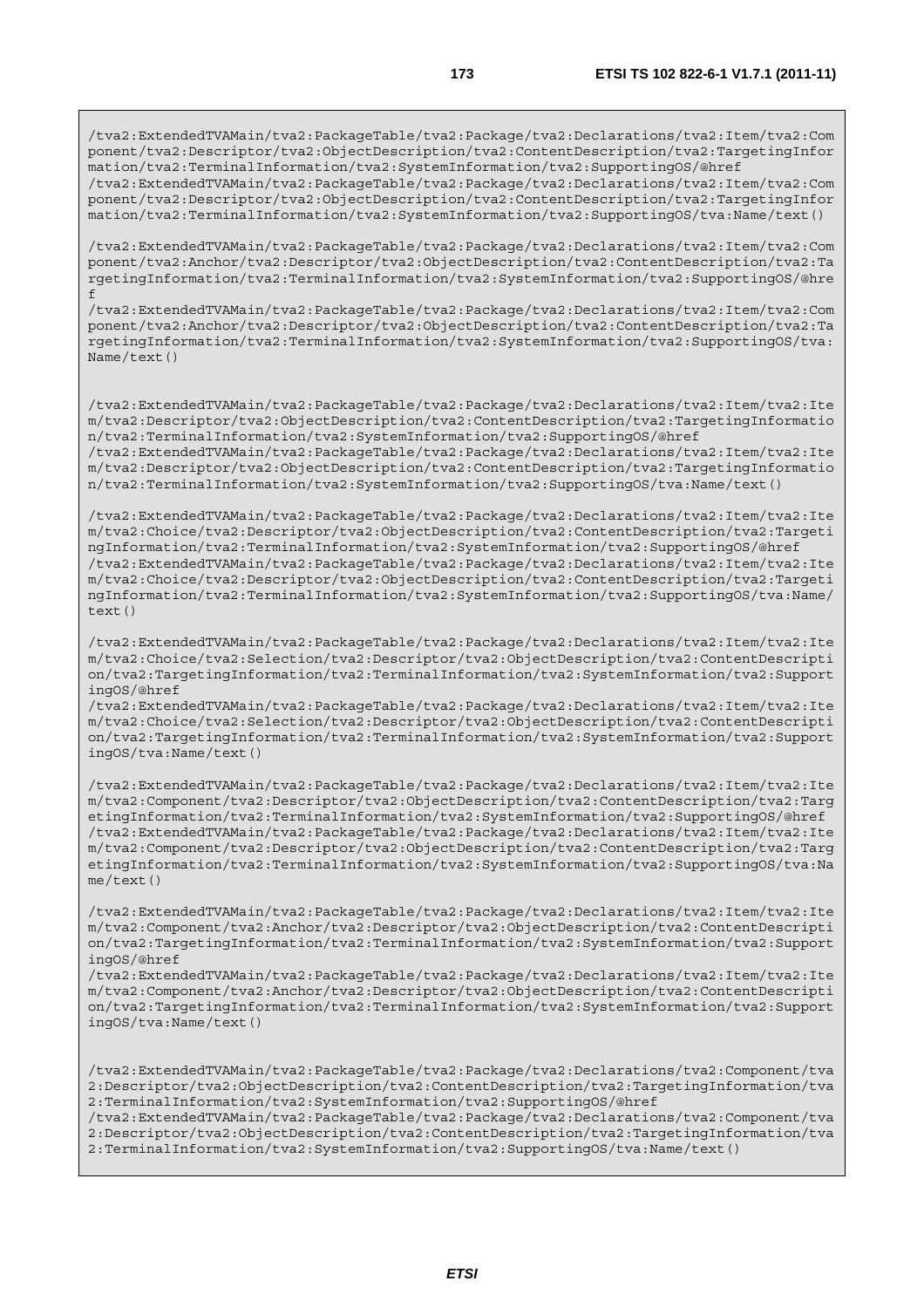/tva2:ExtendedTVAMain/tva2:PackageTable/tva2:Package/tva2:Declarations/tva2:Component/tva 2:Anchor/tva2:Descriptor/tva2:ObjectDescription/tva2:ContentDescription/tva2:TargetingInf ormation/tva2:TerminalInformation/tva2:SystemInformation/tva2:SupportingOS/@href /tva2:ExtendedTVAMain/tva2:PackageTable/tva2:Package/tva2:Declarations/tva2:Component/tva 2:Anchor/tva2:Descriptor/tva2:ObjectDescription/tva2:ContentDescription/tva2:TargetingInf

ormation/tva2:TerminalInformation/tva2:SystemInformation/tva2:SupportingOS/tva:Name/text(

)

/tva2:ExtendedTVAMain/tva2:PackageTable/tva2:Package/tva2:Declarations/tva2:Anchor/tva2:D escriptor/tva2:ObjectDescription/tva2:ContentDescription/tva2:TargetingInformation/tva2:T erminalInformation/tva2:SystemInformation/tva2:SupportingOS/@href

/tva2:ExtendedTVAMain/tva2:PackageTable/tva2:Package/tva2:Declarations/tva2:Anchor/tva2:D escriptor/tva2:ObjectDescription/tva2:ContentDescription/tva2:TargetingInformation/tva2:T erminalInformation/tva2:SystemInformation/tva2:SupportingOS/tva:Name/text()

/tva2:ExtendedTVAMain/tva2:PackageTable/tva2:Package/tva2:Item/tva2:Descriptor/tva2:Objec tDescription/tva2:ContentDescription/tva2:TargetingInformation/tva2:TerminalInformation/t va2:SystemInformation/tva2:SupportingOS/@href

/tva2:ExtendedTVAMain/tva2:PackageTable/tva2:Package/tva2:Item/tva2:Descriptor/tva2:Objec tDescription/tva2:ContentDescription/tva2:TargetingInformation/tva2:TerminalInformation/t va2:SystemInformation/tva2:SupportingOS/tva:Name/text()

/tva2:ExtendedTVAMain/tva2:PackageTable/tva2:Package/tva2:Item/tva2:Choice/tva2:Descripto r/tva2:ObjectDescription/tva2:ContentDescription/tva2:TargetingInformation/tva2:TerminalI nformation/tva2:SystemInformation/tva2:SupportingOS/@href

/tva2:ExtendedTVAMain/tva2:PackageTable/tva2:Package/tva2:Item/tva2:Choice/tva2:Descripto r/tva2:ObjectDescription/tva2:ContentDescription/tva2:TargetingInformation/tva2:TerminalI nformation/tva2:SystemInformation/tva2:SupportingOS/tva:Name/text()

/tva2:ExtendedTVAMain/tva2:PackageTable/tva2:Package/tva2:Item/tva2:Choice/tva2:Selection /tva2:Descriptor/tva2:ObjectDescription/tva2:ContentDescription/tva2:TargetingInformation /tva2:TerminalInformation/tva2:SystemInformation/tva2:SupportingOS/@href /tva2:ExtendedTVAMain/tva2:PackageTable/tva2:Package/tva2:Item/tva2:Choice/tva2:Selection

/tva2:Descriptor/tva2:ObjectDescription/tva2:ContentDescription/tva2:TargetingInformation /tva2:TerminalInformation/tva2:SystemInformation/tva2:SupportingOS/tva:Name/text()

/tva2:ExtendedTVAMain/tva2:PackageTable/tva2:Package/tva2:Item/tva2:Component/tva2:Descri ptor/tva2:ObjectDescription/tva2:ContentDescription/tva2:TargetingInformation/tva2:Termin alInformation/tva2:SystemInformation/tva2:SupportingOS/@href

/tva2:ExtendedTVAMain/tva2:PackageTable/tva2:Package/tva2:Item/tva2:Component/tva2:Descri ptor/tva2:ObjectDescription/tva2:ContentDescription/tva2:TargetingInformation/tva2:Termin alInformation/tva2:SystemInformation/tva2:SupportingOS/tva:Name/text()

/tva2:ExtendedTVAMain/tva2:PackageTable/tva2:Package/tva2:Item/tva2:Component/tva2:Anchor /tva2:Descriptor/tva2:ObjectDescription/tva2:ContentDescription/tva2:TargetingInformation /tva2:TerminalInformation/tva2:SystemInformation/tva2:SupportingOS/@href

/tva2:ExtendedTVAMain/tva2:PackageTable/tva2:Package/tva2:Item/tva2:Component/tva2:Anchor /tva2:Descriptor/tva2:ObjectDescription/tva2:ContentDescription/tva2:TargetingInformation /tva2:TerminalInformation/tva2:SystemInformation/tva2:SupportingOS/tva:Name/text()

/tva2:ExtendedTVAMain/tva2:PackageTable/tva2:Package/tva2:Item/tva2:Item/tva2:Descriptor/ tva2:ObjectDescription/tva2:ContentDescription/tva2:TargetingInformation/tva2:TerminalInf ormation/tva2:SystemInformation/tva2:SupportingOS/@href

/tva2:ExtendedTVAMain/tva2:PackageTable/tva2:Package/tva2:Item/tva2:Item/tva2:Descriptor/ tva2:ObjectDescription/tva2:ContentDescription/tva2:TargetingInformation/tva2:TerminalInf ormation/tva2:SystemInformation/tva2:SupportingOS/tva:Name/text()

/tva2:ExtendedTVAMain/tva2:PackageTable/tva2:Package/tva2:Item/tva2:Item/tva2:Choice/tva2 :Descriptor/tva2:ObjectDescription/tva2:ContentDescription/tva2:TargetingInformation/tva2 :TerminalInformation/tva2:SystemInformation/tva2:SupportingOS/@href

/tva2:ExtendedTVAMain/tva2:PackageTable/tva2:Package/tva2:Item/tva2:Item/tva2:Choice/tva2 :Descriptor/tva2:ObjectDescription/tva2:ContentDescription/tva2:TargetingInformation/tva2 :TerminalInformation/tva2:SystemInformation/tva2:SupportingOS/tva:Name/text()

/tva2:ExtendedTVAMain/tva2:PackageTable/tva2:Package/tva2:Item/tva2:Item/tva2:Choice/tva2 :Selection/tva2:Descriptor/tva2:ObjectDescription/tva2:ContentDescription/tva2:TargetingI nformation/tva2:TerminalInformation/tva2:SystemInformation/tva2:SupportingOS/@href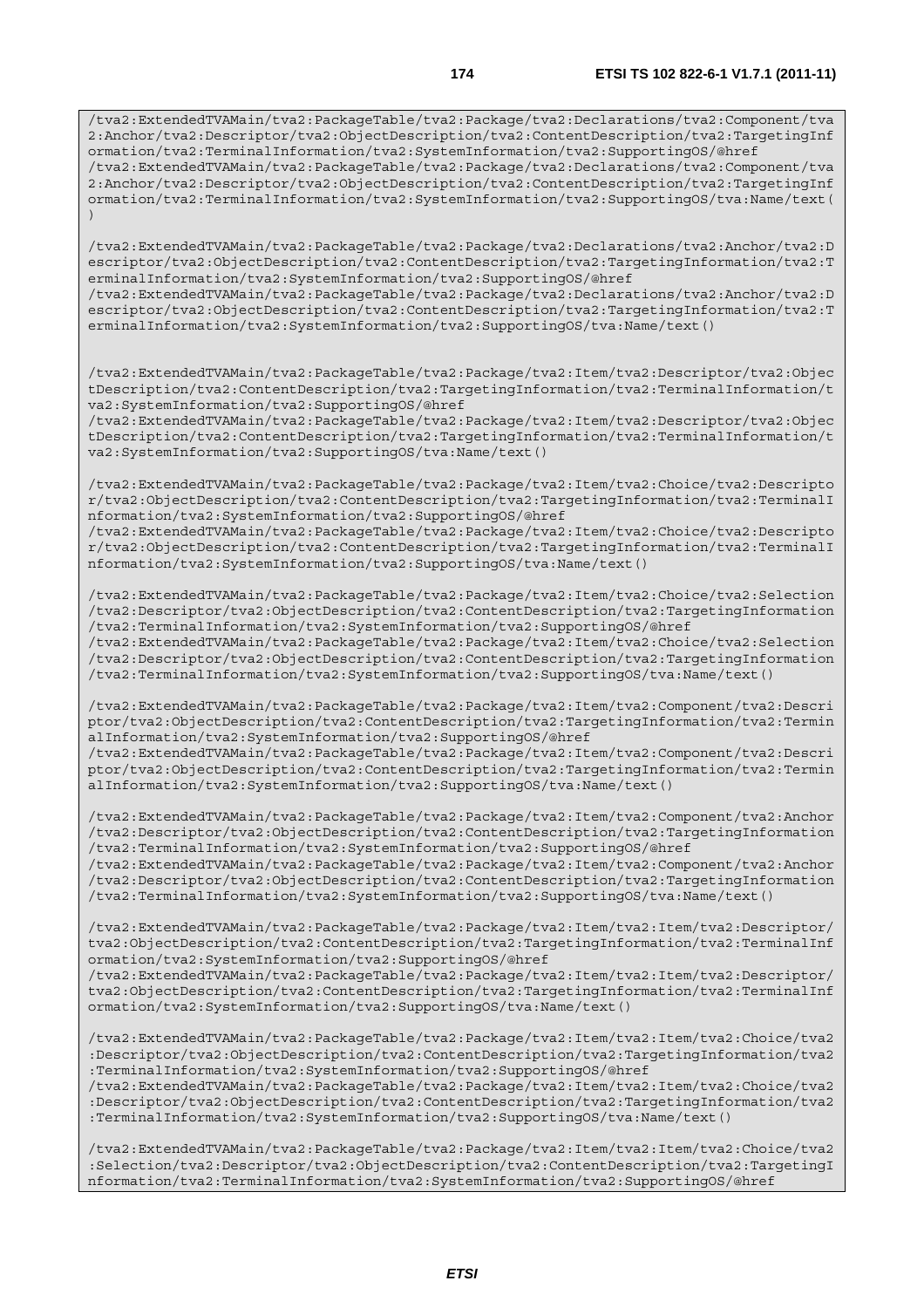/tva2:ExtendedTVAMain/tva2:PackageTable/tva2:Package/tva2:Item/tva2:Item/tva2:Choice/tva2 :Selection/tva2:Descriptor/tva2:ObjectDescription/tva2:ContentDescription/tva2:TargetingI nformation/tva2:TerminalInformation/tva2:SystemInformation/tva2:SupportingOS/tva:Name/tex  $+$  ()

/tva2:ExtendedTVAMain/tva2:PackageTable/tva2:Package/tva2:Item/tva2:Item/tva2:Component/t va2:Descriptor/tva2:ObjectDescription/tva2:ContentDescription/tva2:TargetingInformation/t va2:TerminalInformation/tva2:SystemInformation/tva2:SupportingOS/@href /tva2:ExtendedTVAMain/tva2:PackageTable/tva2:Package/tva2:Item/tva2:Item/tva2:Component/t va2:Descriptor/tva2:ObjectDescription/tva2:ContentDescription/tva2:TargetingInformation/t va2:TerminalInformation/tva2:SystemInformation/tva2:SupportingOS/tva:Name/text()

/tva2:ExtendedTVAMain/tva2:PackageTable/tva2:Package/tva2:Item/tva2:Item/tva2:Component/t va2:Anchor/tva2:Descriptor/tva2:ObjectDescription/tva2:ContentDescription/tva2:TargetingI nformation/tva2:TerminalInformation/tva2:SystemInformation/tva2:SupportingOS/@href /tva2:ExtendedTVAMain/tva2:PackageTable/tva2:Package/tva2:Item/tva2:Item/tva2:Component/t va2:Anchor/tva2:Descriptor/tva2:ObjectDescription/tva2:ContentDescription/tva2:TargetingI nformation/tva2:TerminalInformation/tva2:SystemInformation/tva2:SupportingOS/tva:Name/tex  $t($ )

 $''$  / >

 <tns:FieldIDDefinition fieldID="MiddleWare" fieldDefinition=" /tva:TVAMain/tva2:ExtendedUserDescription/tva2:UsageEnvironment/tva2:TerminalInformationT able/tva2:TerminalInformation/tva2:SystemInformation/tva2:MiddleWare/@href /tva:TVAMain/tva2:ExtendedUserDescription/tva2:UsageEnvironment/tva2:TerminalInformationT able/tva2:TerminalInformation/tva2:SystemInformation/tva2:MiddleWare/tva:Name/text()

/tva:TVAMain/tva:ProgramDescription/tva:ProgramInformationTable/tva:ProgramInformation/tv a2:ExtendedContentDescription/tva2:TargetingInformation/tva2:TerminalInformation/tva2:Sys temInformation/tva2:MiddleWare/@href

/tva:TVAMain/tva:ProgramDescription/tva:ProgramInformationTable/tva:ProgramInformation/tv a2:ExtendedContentDescription/tva2:TargetingInformation/tva2:TerminalInformation/tva2:Sys temInformation/tva2:MiddleWare/tva:Name/text()

/tva:TVAMain/tva:ProgramDescription/tva:GroupInformationTable/tva:GroupInformation/tva2:E xtendedContentDescription/tva2:TargetingInformation/tva2:TerminalInformation/tva2:SystemI nformation/tva2:MiddleWare/@href

/tva:TVAMain/tva:ProgramDescription/tva:GroupInformationTable/tva:GroupInformation/tva2:E xtendedContentDescription/tva2:TargetingInformation/tva2:TerminalInformation/tva2:SystemI nformation/tva2:MiddleWare/tva:Name/text()

/tva2:ExtendedTVAMain/tva2:TargetingInformationTable/tva2:TargetingInformation/tva2:Termi nalInformation/tva2:SystemInformation/tva2:MiddleWare/@href /tva2:ExtendedTVAMain/tva2:TargetingInformationTable/tva2:TargetingInformation/tva2:Termi nalInformation/tva2:SystemInformation/tva2:MiddleWare/tva:Name/text()

/tva2:ExtendedTVAMain/tva2:PackageTable/tva2:Package/tva2:Descriptor/tva2:ObjectDescripti on/tva2:ContentDescription/tva2:TargetingInformation/tva2:TerminalInformation/tva2:System Information/tva2:MiddleWare/@href

/tva2:ExtendedTVAMain/tva2:PackageTable/tva2:Package/tva2:Descriptor/tva2:ObjectDescripti on/tva2:ContentDescription/tva2:TargetingInformation/tva2:TerminalInformation/tva2:System Information/tva2:MiddleWare/tva:Name/text()

/tva2:ExtendedTVAMain/tva2:PackageTable/tva2:Package/tva2:Declarations/tva2:Descriptor/tv a2:ObjectDescription/tva2:ContentDescription/tva2:TargetingInformation/tva2:TerminalInfor mation/tva2:SystemInformation/tva2:MiddleWare/@href

/tva2:ExtendedTVAMain/tva2:PackageTable/tva2:Package/tva2:Declarations/tva2:Descriptor/tv a2:ObjectDescription/tva2:ContentDescription/tva2:TargetingInformation/tva2:TerminalInfor mation/tva2:SystemInformation/tva2:MiddleWare/tva:Name/text()

/tva2:ExtendedTVAMain/tva2:PackageTable/tva2:Package/tva2:Declarations/tva2:Item/tva2:Des criptor/tva2:ObjectDescription/tva2:ContentDescription/tva2:TargetingInformation/tva2:Ter minalInformation/tva2:SystemInformation/tva2:MiddleWare/@href

/tva2:ExtendedTVAMain/tva2:PackageTable/tva2:Package/tva2:Declarations/tva2:Item/tva2:Des criptor/tva2:ObjectDescription/tva2:ContentDescription/tva2:TargetingInformation/tva2:Ter minalInformation/tva2:SystemInformation/tva2:MiddleWare/tva:Name/text()

/tva2:ExtendedTVAMain/tva2:PackageTable/tva2:Package/tva2:Declarations/tva2:Item/tva2:Cho ice/tva2:Descriptor/tva2:ObjectDescription/tva2:ContentDescription/tva2:TargetingInformat ion/tva2:TerminalInformation/tva2:SystemInformation/tva2:MiddleWare/@href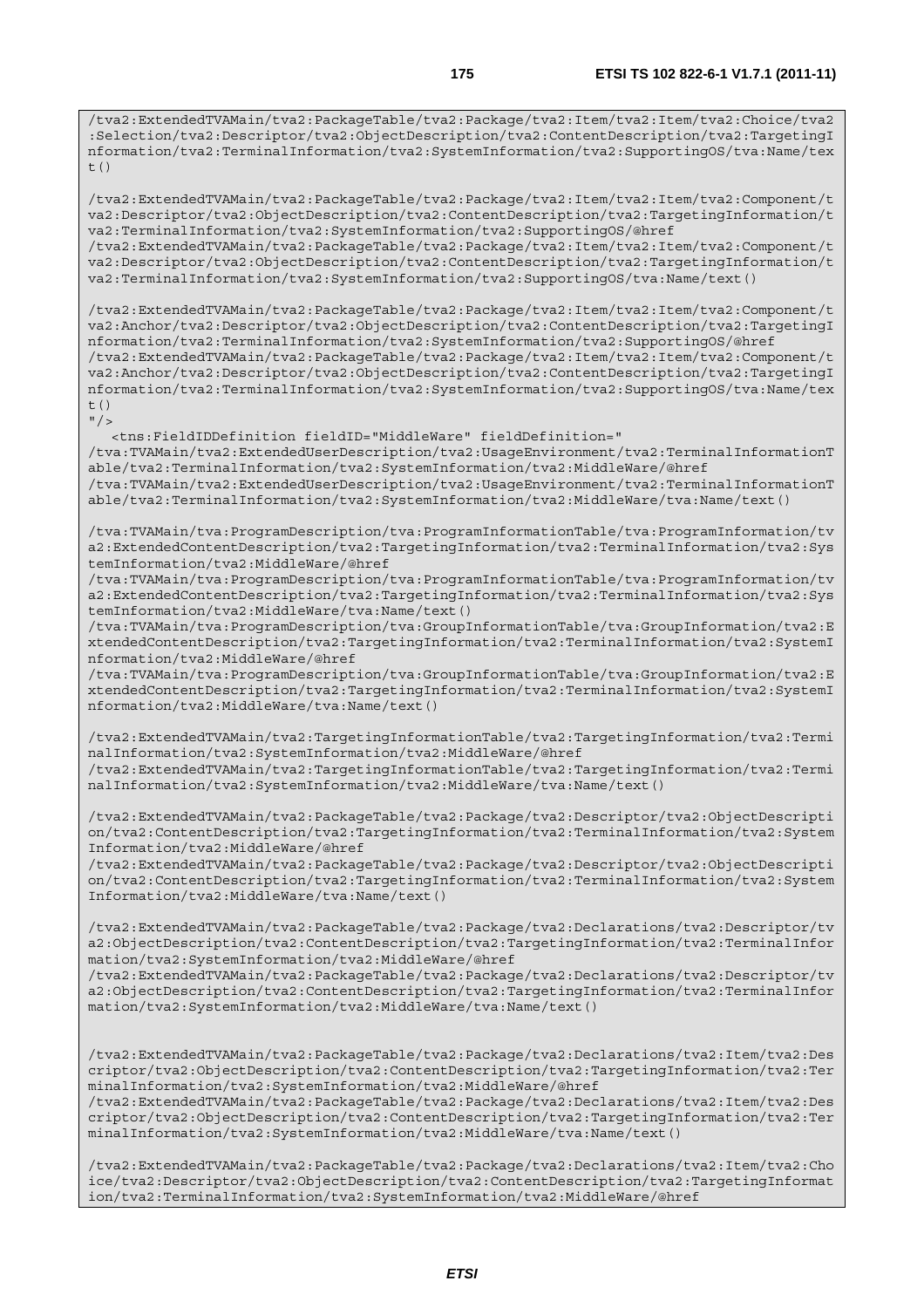/tva2:ExtendedTVAMain/tva2:PackageTable/tva2:Package/tva2:Declarations/tva2:Item/tva2:Cho ice/tva2:Descriptor/tva2:ObjectDescription/tva2:ContentDescription/tva2:TargetingInformat ion/tva2:TerminalInformation/tva2:SystemInformation/tva2:MiddleWare/tva:Name/text()

/tva2:ExtendedTVAMain/tva2:PackageTable/tva2:Package/tva2:Declarations/tva2:Item/tva2:Cho ice/tva2:Selection/tva2:Descriptor/tva2:ObjectDescription/tva2:ContentDescription/tva2:Ta rgetingInformation/tva2:TerminalInformation/tva2:SystemInformation/tva2:MiddleWare/@href /tva2:ExtendedTVAMain/tva2:PackageTable/tva2:Package/tva2:Declarations/tva2:Item/tva2:Cho ice/tva2:Selection/tva2:Descriptor/tva2:ObjectDescription/tva2:ContentDescription/tva2:Ta rgetingInformation/tva2:TerminalInformation/tva2:SystemInformation/tva2:MiddleWare/tva:Na me/text()

/tva2:ExtendedTVAMain/tva2:PackageTable/tva2:Package/tva2:Declarations/tva2:Item/tva2:Com ponent/tva2:Descriptor/tva2:ObjectDescription/tva2:ContentDescription/tva2:TargetingInfor mation/tva2:TerminalInformation/tva2:SystemInformation/tva2:MiddleWare/@href /tva2:ExtendedTVAMain/tva2:PackageTable/tva2:Package/tva2:Declarations/tva2:Item/tva2:Com ponent/tva2:Descriptor/tva2:ObjectDescription/tva2:ContentDescription/tva2:TargetingInfor mation/tva2:TerminalInformation/tva2:SystemInformation/tva2:MiddleWare/tva:Name/text()

/tva2:ExtendedTVAMain/tva2:PackageTable/tva2:Package/tva2:Declarations/tva2:Item/tva2:Com ponent/tva2:Anchor/tva2:Descriptor/tva2:ObjectDescription/tva2:ContentDescription/tva2:Ta rgetingInformation/tva2:TerminalInformation/tva2:SystemInformation/tva2:MiddleWare/@href /tva2:ExtendedTVAMain/tva2:PackageTable/tva2:Package/tva2:Declarations/tva2:Item/tva2:Com ponent/tva2:Anchor/tva2:Descriptor/tva2:ObjectDescription/tva2:ContentDescription/tva2:Ta rgetingInformation/tva2:TerminalInformation/tva2:SystemInformation/tva2:MiddleWare/tva:Na me/text()

/tva2:ExtendedTVAMain/tva2:PackageTable/tva2:Package/tva2:Declarations/tva2:Item/tva2:Ite m/tva2:Descriptor/tva2:ObjectDescription/tva2:ContentDescription/tva2:TargetingInformatio n/tva2:TerminalInformation/tva2:SystemInformation/tva2:MiddleWare/@href /tva2:ExtendedTVAMain/tva2:PackageTable/tva2:Package/tva2:Declarations/tva2:Item/tva2:Ite m/tva2:Descriptor/tva2:ObjectDescription/tva2:ContentDescription/tva2:TargetingInformatio n/tva2:TerminalInformation/tva2:SystemInformation/tva2:MiddleWare/tva:Name/text()

/tva2:ExtendedTVAMain/tva2:PackageTable/tva2:Package/tva2:Declarations/tva2:Item/tva2:Ite m/tva2:Choice/tva2:Descriptor/tva2:ObjectDescription/tva2:ContentDescription/tva2:Targeti ngInformation/tva2:TerminalInformation/tva2:SystemInformation/tva2:MiddleWare/@href /tva2:ExtendedTVAMain/tva2:PackageTable/tva2:Package/tva2:Declarations/tva2:Item/tva2:Ite m/tva2:Choice/tva2:Descriptor/tva2:ObjectDescription/tva2:ContentDescription/tva2:Targeti ngInformation/tva2:TerminalInformation/tva2:SystemInformation/tva2:MiddleWare/tva:Name/te  $x+()$ 

/tva2:ExtendedTVAMain/tva2:PackageTable/tva2:Package/tva2:Declarations/tva2:Item/tva2:Ite m/tva2:Choice/tva2:Selection/tva2:Descriptor/tva2:ObjectDescription/tva2:ContentDescripti on/tva2:TargetingInformation/tva2:TerminalInformation/tva2:SystemInformation/tva2:MiddleW are/@href

/tva2:ExtendedTVAMain/tva2:PackageTable/tva2:Package/tva2:Declarations/tva2:Item/tva2:Ite m/tva2:Choice/tva2:Selection/tva2:Descriptor/tva2:ObjectDescription/tva2:ContentDescripti on/tva2:TargetingInformation/tva2:TerminalInformation/tva2:SystemInformation/tva2:MiddleW are/tva:Name/text()

/tva2:ExtendedTVAMain/tva2:PackageTable/tva2:Package/tva2:Declarations/tva2:Item/tva2:Ite m/tva2:Component/tva2:Descriptor/tva2:ObjectDescription/tva2:ContentDescription/tva2:Targ etingInformation/tva2:TerminalInformation/tva2:SystemInformation/tva2:MiddleWare/@href /tva2:ExtendedTVAMain/tva2:PackageTable/tva2:Package/tva2:Declarations/tva2:Item/tva2:Ite m/tva2:Component/tva2:Descriptor/tva2:ObjectDescription/tva2:ContentDescription/tva2:Targ etingInformation/tva2:TerminalInformation/tva2:SystemInformation/tva2:MiddleWare/tva:Name /text()

/tva2:ExtendedTVAMain/tva2:PackageTable/tva2:Package/tva2:Declarations/tva2:Item/tva2:Ite m/tva2:Component/tva2:Anchor/tva2:Descriptor/tva2:ObjectDescription/tva2:ContentDescripti on/tva2:TargetingInformation/tva2:TerminalInformation/tva2:SystemInformation/tva2:MiddleW are/@href

/tva2:ExtendedTVAMain/tva2:PackageTable/tva2:Package/tva2:Declarations/tva2:Item/tva2:Ite m/tva2:Component/tva2:Anchor/tva2:Descriptor/tva2:ObjectDescription/tva2:ContentDescripti on/tva2:TargetingInformation/tva2:TerminalInformation/tva2:SystemInformation/tva2:MiddleW are/tva:Name/text()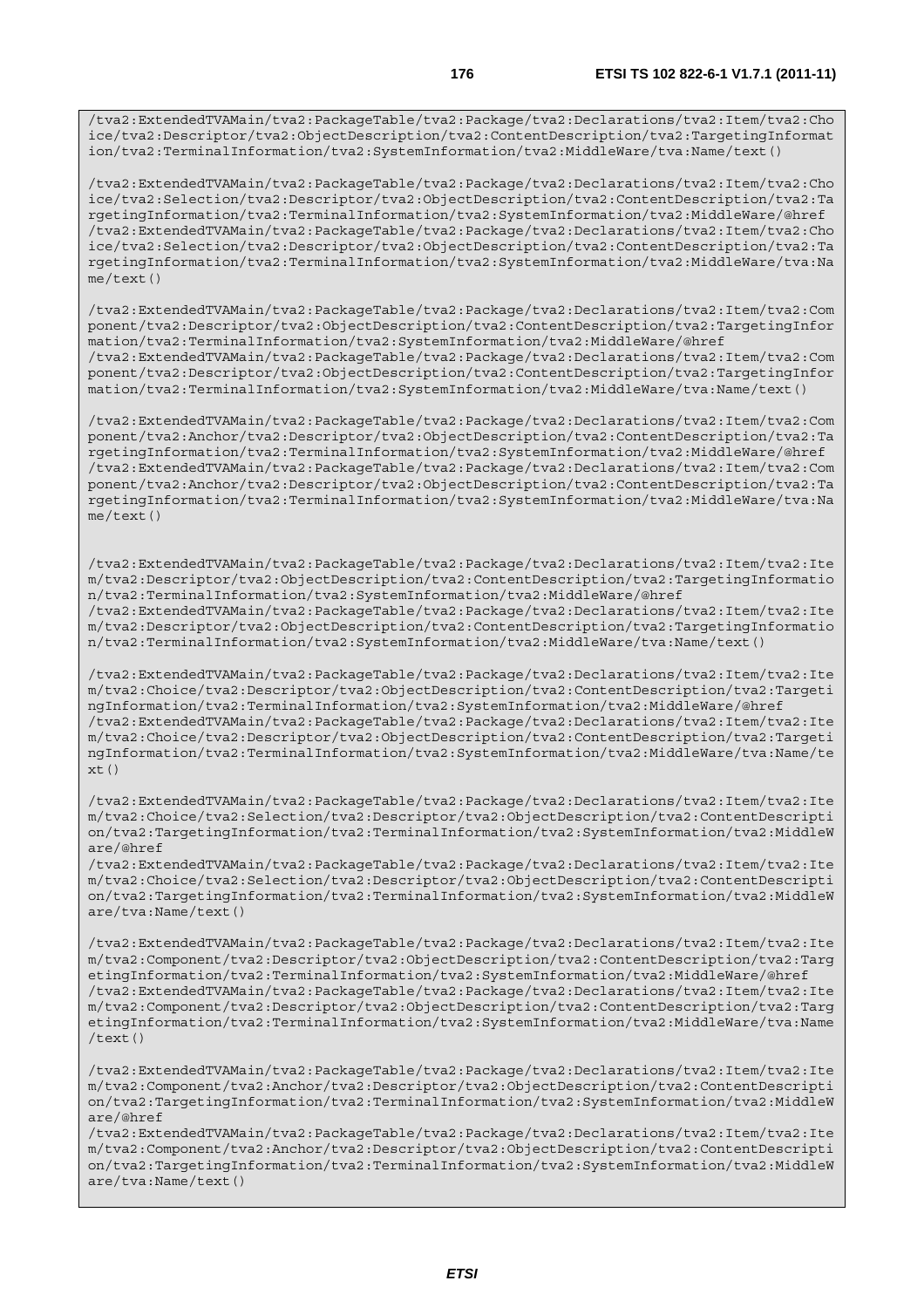/tva2:ExtendedTVAMain/tva2:PackageTable/tva2:Package/tva2:Declarations/tva2:Component/tva 2:Descriptor/tva2:ObjectDescription/tva2:ContentDescription/tva2:TargetingInformation/tva 2:TerminalInformation/tva2:SystemInformation/tva2:MiddleWare/@href

/tva2:ExtendedTVAMain/tva2:PackageTable/tva2:Package/tva2:Declarations/tva2:Component/tva 2:Descriptor/tva2:ObjectDescription/tva2:ContentDescription/tva2:TargetingInformation/tva 2:TerminalInformation/tva2:SystemInformation/tva2:MiddleWare/tva:Name/text()

/tva2:ExtendedTVAMain/tva2:PackageTable/tva2:Package/tva2:Declarations/tva2:Component/tva 2:Anchor/tva2:Descriptor/tva2:ObjectDescription/tva2:ContentDescription/tva2:TargetingInf ormation/tva2:TerminalInformation/tva2:SystemInformation/tva2:MiddleWare/@href /tva2:ExtendedTVAMain/tva2:PackageTable/tva2:Package/tva2:Declarations/tva2:Component/tva

2:Anchor/tva2:Descriptor/tva2:ObjectDescription/tva2:ContentDescription/tva2:TargetingInf ormation/tva2:TerminalInformation/tva2:SystemInformation/tva2:MiddleWare/tva:Name/text()

/tva2:ExtendedTVAMain/tva2:PackageTable/tva2:Package/tva2:Declarations/tva2:Anchor/tva2:D escriptor/tva2:ObjectDescription/tva2:ContentDescription/tva2:TargetingInformation/tva2:T erminalInformation/tva2:SystemInformation/tva2:MiddleWare/@href

/tva2:ExtendedTVAMain/tva2:PackageTable/tva2:Package/tva2:Declarations/tva2:Anchor/tva2:D escriptor/tva2:ObjectDescription/tva2:ContentDescription/tva2:TargetingInformation/tva2:T erminalInformation/tva2:SystemInformation/tva2:MiddleWare/tva:Name/text()

/tva2:ExtendedTVAMain/tva2:PackageTable/tva2:Package/tva2:Item/tva2:Descriptor/tva2:Objec tDescription/tva2:ContentDescription/tva2:TargetingInformation/tva2:TerminalInformation/t va2:SystemInformation/tva2:MiddleWare/@href

/tva2:ExtendedTVAMain/tva2:PackageTable/tva2:Package/tva2:Item/tva2:Descriptor/tva2:Objec tDescription/tva2:ContentDescription/tva2:TargetingInformation/tva2:TerminalInformation/t va2:SystemInformation/tva2:MiddleWare/tva:Name/text()

/tva2:ExtendedTVAMain/tva2:PackageTable/tva2:Package/tva2:Item/tva2:Choice/tva2:Descripto r/tva2:ObjectDescription/tva2:ContentDescription/tva2:TargetingInformation/tva2:TerminalI nformation/tva2:SystemInformation/tva2:MiddleWare/@href

/tva2:ExtendedTVAMain/tva2:PackageTable/tva2:Package/tva2:Item/tva2:Choice/tva2:Descripto r/tva2:ObjectDescription/tva2:ContentDescription/tva2:TargetingInformation/tva2:TerminalI nformation/tva2:SystemInformation/tva2:MiddleWare/tva:Name/text()

/tva2:ExtendedTVAMain/tva2:PackageTable/tva2:Package/tva2:Item/tva2:Choice/tva2:Selection /tva2:Descriptor/tva2:ObjectDescription/tva2:ContentDescription/tva2:TargetingInformation /tva2:TerminalInformation/tva2:SystemInformation/tva2:MiddleWare/@href

/tva2:ExtendedTVAMain/tva2:PackageTable/tva2:Package/tva2:Item/tva2:Choice/tva2:Selection /tva2:Descriptor/tva2:ObjectDescription/tva2:ContentDescription/tva2:TargetingInformation /tva2:TerminalInformation/tva2:SystemInformation/tva2:MiddleWare/tva:Name/text()

/tva2:ExtendedTVAMain/tva2:PackageTable/tva2:Package/tva2:Item/tva2:Component/tva2:Descri ptor/tva2:ObjectDescription/tva2:ContentDescription/tva2:TargetingInformation/tva2:Termin alInformation/tva2:SystemInformation/tva2:MiddleWare/@href

/tva2:ExtendedTVAMain/tva2:PackageTable/tva2:Package/tva2:Item/tva2:Component/tva2:Descri ptor/tva2:ObjectDescription/tva2:ContentDescription/tva2:TargetingInformation/tva2:Termin alInformation/tva2:SystemInformation/tva2:MiddleWare/tva:Name/text()

/tva2:ExtendedTVAMain/tva2:PackageTable/tva2:Package/tva2:Item/tva2:Component/tva2:Anchor /tva2:Descriptor/tva2:ObjectDescription/tva2:ContentDescription/tva2:TargetingInformation /tva2:TerminalInformation/tva2:SystemInformation/tva2:MiddleWare/@href

/tva2:ExtendedTVAMain/tva2:PackageTable/tva2:Package/tva2:Item/tva2:Component/tva2:Anchor /tva2:Descriptor/tva2:ObjectDescription/tva2:ContentDescription/tva2:TargetingInformation /tva2:TerminalInformation/tva2:SystemInformation/tva2:MiddleWare/tva:Name/text()

/tva2:ExtendedTVAMain/tva2:PackageTable/tva2:Package/tva2:Item/tva2:Item/tva2:Descriptor/ tva2:ObjectDescription/tva2:ContentDescription/tva2:TargetingInformation/tva2:TerminalInf ormation/tva2:SystemInformation/tva2:MiddleWare/@href

/tva2:ExtendedTVAMain/tva2:PackageTable/tva2:Package/tva2:Item/tva2:Item/tva2:Descriptor/ tva2:ObjectDescription/tva2:ContentDescription/tva2:TargetingInformation/tva2:TerminalInf ormation/tva2:SystemInformation/tva2:MiddleWare/tva:Name/text()

/tva2:ExtendedTVAMain/tva2:PackageTable/tva2:Package/tva2:Item/tva2:Item/tva2:Choice/tva2 :Descriptor/tva2:ObjectDescription/tva2:ContentDescription/tva2:TargetingInformation/tva2 :TerminalInformation/tva2:SystemInformation/tva2:MiddleWare/@href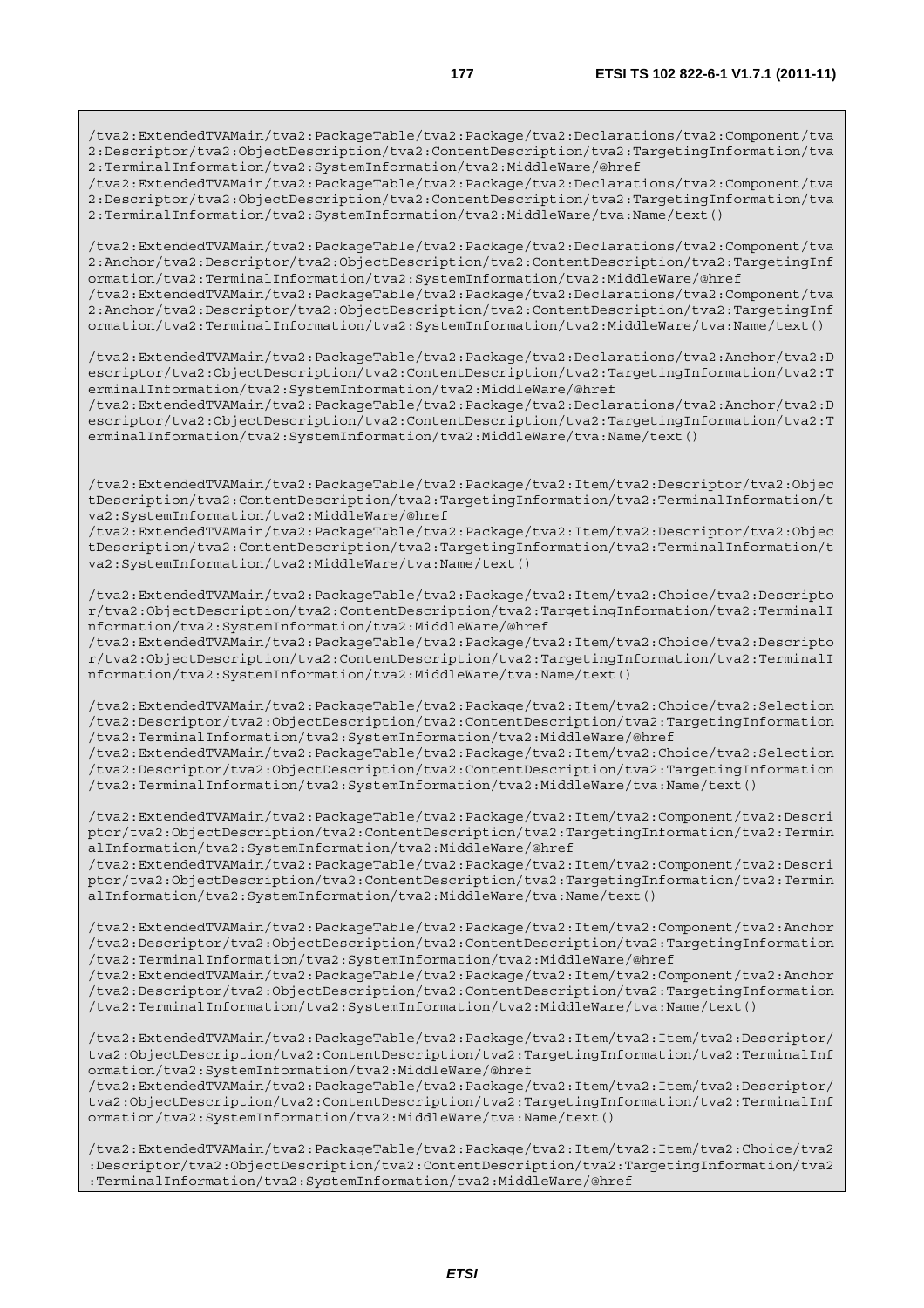/tva2:ExtendedTVAMain/tva2:PackageTable/tva2:Package/tva2:Item/tva2:Item/tva2:Choice/tva2 :Descriptor/tva2:ObjectDescription/tva2:ContentDescription/tva2:TargetingInformation/tva2 :TerminalInformation/tva2:SystemInformation/tva2:MiddleWare/tva:Name/text()

/tva2:ExtendedTVAMain/tva2:PackageTable/tva2:Package/tva2:Item/tva2:Item/tva2:Choice/tva2 :Selection/tva2:Descriptor/tva2:ObjectDescription/tva2:ContentDescription/tva2:TargetingI nformation/tva2:TerminalInformation/tva2:SystemInformation/tva2:MiddleWare/@href /tva2:ExtendedTVAMain/tva2:PackageTable/tva2:Package/tva2:Item/tva2:Item/tva2:Choice/tva2 :Selection/tva2:Descriptor/tva2:ObjectDescription/tva2:ContentDescription/tva2:TargetingI nformation/tva2:TerminalInformation/tva2:SystemInformation/tva2:MiddleWare/tva:Name/text( )

/tva2:ExtendedTVAMain/tva2:PackageTable/tva2:Package/tva2:Item/tva2:Item/tva2:Component/t va2:Descriptor/tva2:ObjectDescription/tva2:ContentDescription/tva2:TargetingInformation/t va2:TerminalInformation/tva2:SystemInformation/tva2:MiddleWare/@href /tva2:ExtendedTVAMain/tva2:PackageTable/tva2:Package/tva2:Item/tva2:Item/tva2:Component/t

va2:Descriptor/tva2:ObjectDescription/tva2:ContentDescription/tva2:TargetingInformation/t va2:TerminalInformation/tva2:SystemInformation/tva2:MiddleWare/tva:Name/text()

/tva2:ExtendedTVAMain/tva2:PackageTable/tva2:Package/tva2:Item/tva2:Item/tva2:Component/t va2:Anchor/tva2:Descriptor/tva2:ObjectDescription/tva2:ContentDescription/tva2:TargetingI nformation/tva2:TerminalInformation/tva2:SystemInformation/tva2:MiddleWare/@href /tva2:ExtendedTVAMain/tva2:PackageTable/tva2:Package/tva2:Item/tva2:Item/tva2:Component/t va2:Anchor/tva2:Descriptor/tva2:ObjectDescription/tva2:ContentDescription/tva2:TargetingI nformation/tva2:TerminalInformation/tva2:SystemInformation/tva2:MiddleWare/tva:Name/text( )

## $"$  / >

 <tns:FieldIDDefinition fieldID="VirtualMachine" fieldDefinition=" /tva:TVAMain/tva2:ExtendedUserDescription/tva2:UsageEnvironment/tva2:TerminalInformationT able/tva2:TerminalInformation/tva2:SystemInformation/tva2:VirtualMachine/@href /tva:TVAMain/tva2:ExtendedUserDescription/tva2:UsageEnvironment/tva2:TerminalInformationT able/tva2:TerminalInformation/tva2:SystemInformation/tva2:VirtualMachine/tva:Name/text()

/tva:TVAMain/tva:ProgramDescription/tva:ProgramInformationTable/tva:ProgramInformation/tv a2:ExtendedContentDescription/tva2:TargetingInformation/tva2:TerminalInformation/tva2:Sys temInformation/tva2:VirtualMachine/@href

/tva:TVAMain/tva:ProgramDescription/tva:ProgramInformationTable/tva:ProgramInformation/tv a2:ExtendedContentDescription/tva2:TargetingInformation/tva2:TerminalInformation/tva2:Sys temInformation/tva2:VirtualMachine/tva:Name/text()

/tva:TVAMain/tva:ProgramDescription/tva:GroupInformationTable/tva:GroupInformation/tva2:E xtendedContentDescription/tva2:TargetingInformation/tva2:TerminalInformation/tva2:SystemI nformation/tva2:VirtualMachine/@href

/tva:TVAMain/tva:ProgramDescription/tva:GroupInformationTable/tva:GroupInformation/tva2:E xtendedContentDescription/tva2:TargetingInformation/tva2:TerminalInformation/tva2:SystemI nformation/tva2:VirtualMachine/tva:Name/text()

/tva2:ExtendedTVAMain/tva2:TargetingInformationTable/tva2:TargetingInformation/tva2:Termi nalInformation/tva2:SystemInformation/tva2:VirtualMachine/@href /tva2:ExtendedTVAMain/tva2:TargetingInformationTable/tva2:TargetingInformation/tva2:Termi nalInformation/tva2:SystemInformation/tva2:VirtualMachine/tva:Name/text()

/tva2:ExtendedTVAMain/tva2:PackageTable/tva2:Package/tva2:Descriptor/tva2:ObjectDescripti on/tva2:ContentDescription/tva2:TargetingInformation/tva2:TerminalInformation/tva2:System Information/tva2:VirtualMachine/@href

/tva2:ExtendedTVAMain/tva2:PackageTable/tva2:Package/tva2:Descriptor/tva2:ObjectDescripti on/tva2:ContentDescription/tva2:TargetingInformation/tva2:TerminalInformation/tva2:System Information/tva2:VirtualMachine/tva:Name/text()

/tva2:ExtendedTVAMain/tva2:PackageTable/tva2:Package/tva2:Declarations/tva2:Descriptor/tv a2:ObjectDescription/tva2:ContentDescription/tva2:TargetingInformation/tva2:TerminalInfor mation/tva2:SystemInformation/tva2:VirtualMachine/@href

/tva2:ExtendedTVAMain/tva2:PackageTable/tva2:Package/tva2:Declarations/tva2:Descriptor/tv a2:ObjectDescription/tva2:ContentDescription/tva2:TargetingInformation/tva2:TerminalInfor mation/tva2:SystemInformation/tva2:VirtualMachine/tva:Name/text()

/tva2:ExtendedTVAMain/tva2:PackageTable/tva2:Package/tva2:Declarations/tva2:Item/tva2:Des criptor/tva2:ObjectDescription/tva2:ContentDescription/tva2:TargetingInformation/tva2:Ter minalInformation/tva2:SystemInformation/tva2:VirtualMachine/@href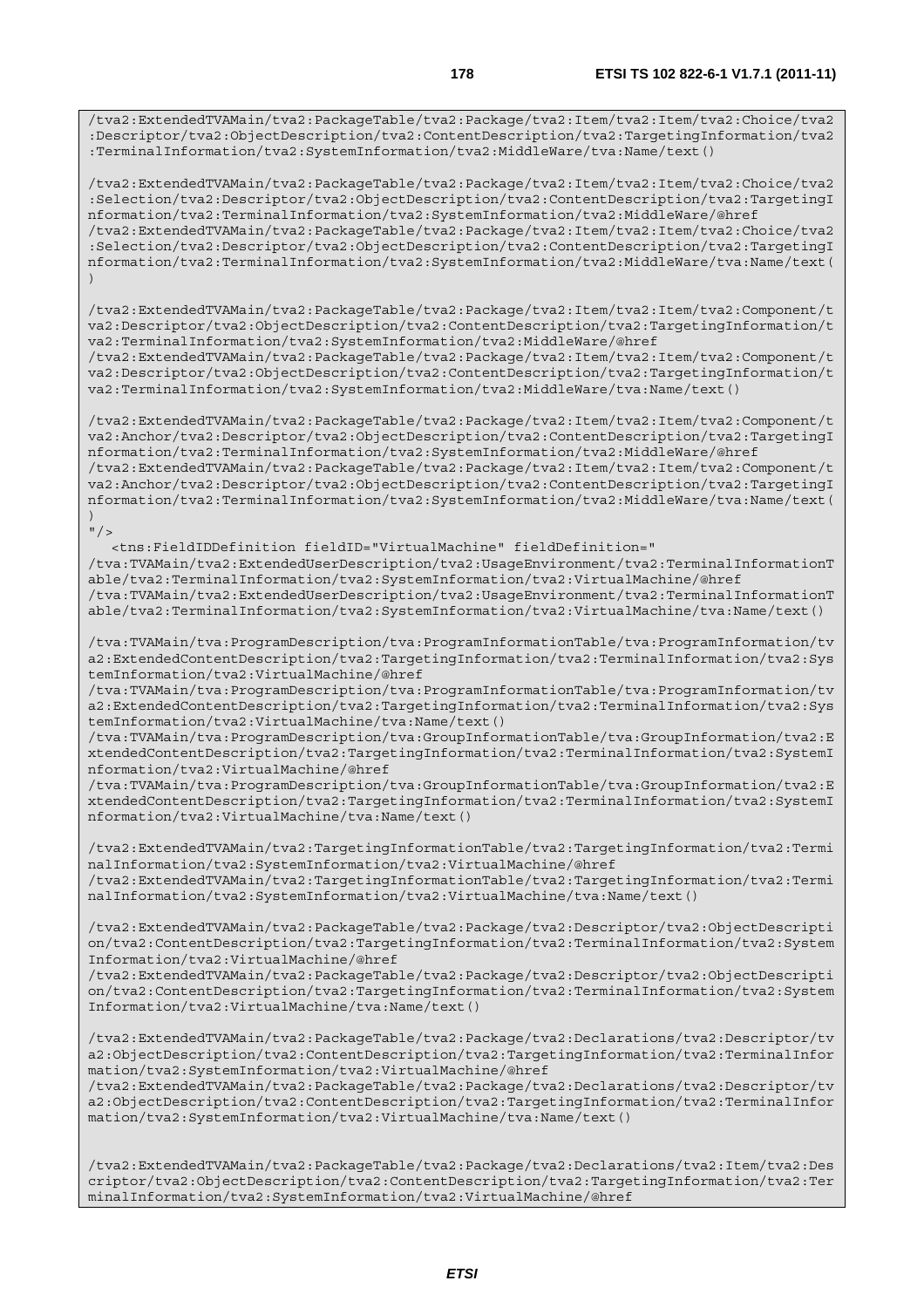/tva2:ExtendedTVAMain/tva2:PackageTable/tva2:Package/tva2:Declarations/tva2:Item/tva2:Des criptor/tva2:ObjectDescription/tva2:ContentDescription/tva2:TargetingInformation/tva2:Ter minalInformation/tva2:SystemInformation/tva2:VirtualMachine/tva:Name/text()

/tva2:ExtendedTVAMain/tva2:PackageTable/tva2:Package/tva2:Declarations/tva2:Item/tva2:Cho ice/tva2:Descriptor/tva2:ObjectDescription/tva2:ContentDescription/tva2:TargetingInformat ion/tva2:TerminalInformation/tva2:SystemInformation/tva2:VirtualMachine/@href /tva2:ExtendedTVAMain/tva2:PackageTable/tva2:Package/tva2:Declarations/tva2:Item/tva2:Cho

ice/tva2:Descriptor/tva2:ObjectDescription/tva2:ContentDescription/tva2:TargetingInformat ion/tva2:TerminalInformation/tva2:SystemInformation/tva2:VirtualMachine/tva:Name/text()

/tva2:ExtendedTVAMain/tva2:PackageTable/tva2:Package/tva2:Declarations/tva2:Item/tva2:Cho ice/tva2:Selection/tva2:Descriptor/tva2:ObjectDescription/tva2:ContentDescription/tva2:Ta rgetingInformation/tva2:TerminalInformation/tva2:SystemInformation/tva2:VirtualMachine/@h ref

/tva2:ExtendedTVAMain/tva2:PackageTable/tva2:Package/tva2:Declarations/tva2:Item/tva2:Cho ice/tva2:Selection/tva2:Descriptor/tva2:ObjectDescription/tva2:ContentDescription/tva2:Ta rgetingInformation/tva2:TerminalInformation/tva2:SystemInformation/tva2:VirtualMachine/tv a:Name/text()

/tva2:ExtendedTVAMain/tva2:PackageTable/tva2:Package/tva2:Declarations/tva2:Item/tva2:Com ponent/tva2:Descriptor/tva2:ObjectDescription/tva2:ContentDescription/tva2:TargetingInfor mation/tva2:TerminalInformation/tva2:SystemInformation/tva2:VirtualMachine/@href /tva2:ExtendedTVAMain/tva2:PackageTable/tva2:Package/tva2:Declarations/tva2:Item/tva2:Com ponent/tva2:Descriptor/tva2:ObjectDescription/tva2:ContentDescription/tva2:TargetingInfor mation/tva2:TerminalInformation/tva2:SystemInformation/tva2:VirtualMachine/tva:Name/text( )

/tva2:ExtendedTVAMain/tva2:PackageTable/tva2:Package/tva2:Declarations/tva2:Item/tva2:Com ponent/tva2:Anchor/tva2:Descriptor/tva2:ObjectDescription/tva2:ContentDescription/tva2:Ta rgetingInformation/tva2:TerminalInformation/tva2:SystemInformation/tva2:VirtualMachine/@h ref

/tva2:ExtendedTVAMain/tva2:PackageTable/tva2:Package/tva2:Declarations/tva2:Item/tva2:Com ponent/tva2:Anchor/tva2:Descriptor/tva2:ObjectDescription/tva2:ContentDescription/tva2:Ta rgetingInformation/tva2:TerminalInformation/tva2:SystemInformation/tva2:VirtualMachine/tv a:Name/text()

/tva2:ExtendedTVAMain/tva2:PackageTable/tva2:Package/tva2:Declarations/tva2:Item/tva2:Ite m/tva2:Descriptor/tva2:ObjectDescription/tva2:ContentDescription/tva2:TargetingInformatio n/tva2:TerminalInformation/tva2:SystemInformation/tva2:VirtualMachine/@href /tva2:ExtendedTVAMain/tva2:PackageTable/tva2:Package/tva2:Declarations/tva2:Item/tva2:Ite m/tva2:Descriptor/tva2:ObjectDescription/tva2:ContentDescription/tva2:TargetingInformatio n/tva2:TerminalInformation/tva2:SystemInformation/tva2:VirtualMachine/tva:Name/text()

/tva2:ExtendedTVAMain/tva2:PackageTable/tva2:Package/tva2:Declarations/tva2:Item/tva2:Ite m/tva2:Choice/tva2:Descriptor/tva2:ObjectDescription/tva2:ContentDescription/tva2:Targeti ngInformation/tva2:TerminalInformation/tva2:SystemInformation/tva2:VirtualMachine/@href /tva2:ExtendedTVAMain/tva2:PackageTable/tva2:Package/tva2:Declarations/tva2:Item/tva2:Ite m/tva2:Choice/tva2:Descriptor/tva2:ObjectDescription/tva2:ContentDescription/tva2:Targeti ngInformation/tva2:TerminalInformation/tva2:SystemInformation/tva2:VirtualMachine/tva:Nam e/text()

/tva2:ExtendedTVAMain/tva2:PackageTable/tva2:Package/tva2:Declarations/tva2:Item/tva2:Ite m/tva2:Choice/tva2:Selection/tva2:Descriptor/tva2:ObjectDescription/tva2:ContentDescripti on/tva2:TargetingInformation/tva2:TerminalInformation/tva2:SystemInformation/tva2:Virtual Machine/@href

/tva2:ExtendedTVAMain/tva2:PackageTable/tva2:Package/tva2:Declarations/tva2:Item/tva2:Ite m/tva2:Choice/tva2:Selection/tva2:Descriptor/tva2:ObjectDescription/tva2:ContentDescripti on/tva2:TargetingInformation/tva2:TerminalInformation/tva2:SystemInformation/tva2:Virtual Machine/tva:Name/text()

/tva2:ExtendedTVAMain/tva2:PackageTable/tva2:Package/tva2:Declarations/tva2:Item/tva2:Ite m/tva2:Component/tva2:Descriptor/tva2:ObjectDescription/tva2:ContentDescription/tva2:Targ etingInformation/tva2:TerminalInformation/tva2:SystemInformation/tva2:VirtualMachine/@hre f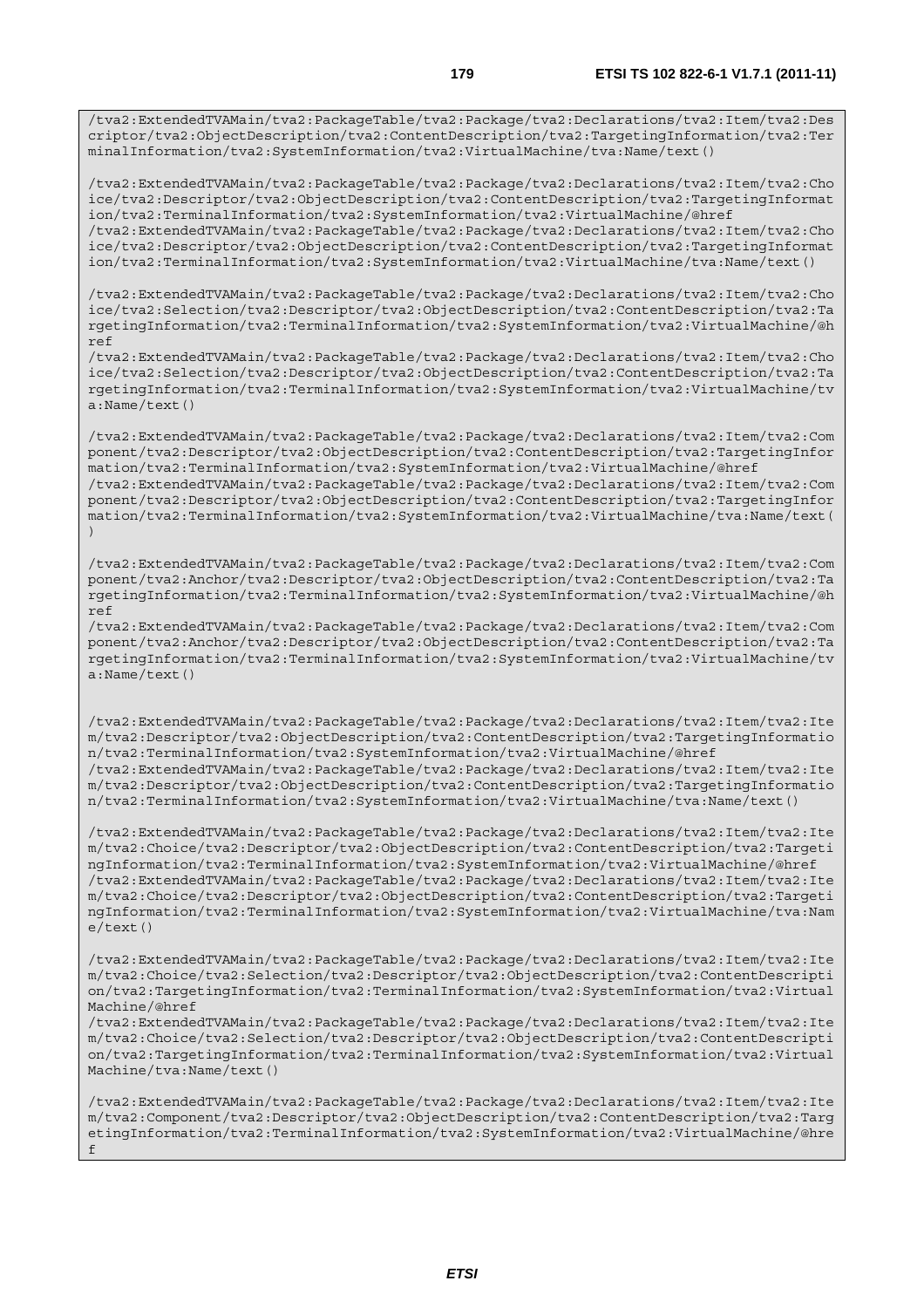/tva2:ExtendedTVAMain/tva2:PackageTable/tva2:Package/tva2:Declarations/tva2:Item/tva2:Ite m/tva2:Component/tva2:Descriptor/tva2:ObjectDescription/tva2:ContentDescription/tva2:Targ etingInformation/tva2:TerminalInformation/tva2:SystemInformation/tva2:VirtualMachine/tva: Name/text()

/tva2:ExtendedTVAMain/tva2:PackageTable/tva2:Package/tva2:Declarations/tva2:Item/tva2:Ite m/tva2:Component/tva2:Anchor/tva2:Descriptor/tva2:ObjectDescription/tva2:ContentDescripti on/tva2:TargetingInformation/tva2:TerminalInformation/tva2:SystemInformation/tva2:Virtual Machine/@href

/tva2:ExtendedTVAMain/tva2:PackageTable/tva2:Package/tva2:Declarations/tva2:Item/tva2:Ite m/tva2:Component/tva2:Anchor/tva2:Descriptor/tva2:ObjectDescription/tva2:ContentDescripti on/tva2:TargetingInformation/tva2:TerminalInformation/tva2:SystemInformation/tva2:Virtual Machine/tva:Name/text()

/tva2:ExtendedTVAMain/tva2:PackageTable/tva2:Package/tva2:Declarations/tva2:Component/tva 2:Descriptor/tva2:ObjectDescription/tva2:ContentDescription/tva2:TargetingInformation/tva 2:TerminalInformation/tva2:SystemInformation/tva2:VirtualMachine/@href

/tva2:ExtendedTVAMain/tva2:PackageTable/tva2:Package/tva2:Declarations/tva2:Component/tva 2:Descriptor/tva2:ObjectDescription/tva2:ContentDescription/tva2:TargetingInformation/tva 2:TerminalInformation/tva2:SystemInformation/tva2:VirtualMachine/tva:Name/text()

/tva2:ExtendedTVAMain/tva2:PackageTable/tva2:Package/tva2:Declarations/tva2:Component/tva 2:Anchor/tva2:Descriptor/tva2:ObjectDescription/tva2:ContentDescription/tva2:TargetingInf ormation/tva2:TerminalInformation/tva2:SystemInformation/tva2:VirtualMachine/@href /tva2:ExtendedTVAMain/tva2:PackageTable/tva2:Package/tva2:Declarations/tva2:Component/tva 2:Anchor/tva2:Descriptor/tva2:ObjectDescription/tva2:ContentDescription/tva2:TargetingInf ormation/tva2:TerminalInformation/tva2:SystemInformation/tva2:VirtualMachine/tva:Name/tex t()

/tva2:ExtendedTVAMain/tva2:PackageTable/tva2:Package/tva2:Declarations/tva2:Anchor/tva2:D escriptor/tva2:ObjectDescription/tva2:ContentDescription/tva2:TargetingInformation/tva2:T erminalInformation/tva2:SystemInformation/tva2:VirtualMachine/@href /tva2:ExtendedTVAMain/tva2:PackageTable/tva2:Package/tva2:Declarations/tva2:Anchor/tva2:D escriptor/tva2:ObjectDescription/tva2:ContentDescription/tva2:TargetingInformation/tva2:T erminalInformation/tva2:SystemInformation/tva2:VirtualMachine/tva:Name/text()

/tva2:ExtendedTVAMain/tva2:PackageTable/tva2:Package/tva2:Item/tva2:Descriptor/tva2:Objec tDescription/tva2:ContentDescription/tva2:TargetingInformation/tva2:TerminalInformation/t va2:SystemInformation/tva2:VirtualMachine/@href

/tva2:ExtendedTVAMain/tva2:PackageTable/tva2:Package/tva2:Item/tva2:Descriptor/tva2:Objec tDescription/tva2:ContentDescription/tva2:TargetingInformation/tva2:TerminalInformation/t va2:SystemInformation/tva2:VirtualMachine/tva:Name/text()

/tva2:ExtendedTVAMain/tva2:PackageTable/tva2:Package/tva2:Item/tva2:Choice/tva2:Descripto r/tva2:ObjectDescription/tva2:ContentDescription/tva2:TargetingInformation/tva2:TerminalI nformation/tva2:SystemInformation/tva2:VirtualMachine/@href

/tva2:ExtendedTVAMain/tva2:PackageTable/tva2:Package/tva2:Item/tva2:Choice/tva2:Descripto r/tva2:ObjectDescription/tva2:ContentDescription/tva2:TargetingInformation/tva2:TerminalI nformation/tva2:SystemInformation/tva2:VirtualMachine/tva:Name/text()

/tva2:ExtendedTVAMain/tva2:PackageTable/tva2:Package/tva2:Item/tva2:Choice/tva2:Selection /tva2:Descriptor/tva2:ObjectDescription/tva2:ContentDescription/tva2:TargetingInformation /tva2:TerminalInformation/tva2:SystemInformation/tva2:VirtualMachine/@href /tva2:ExtendedTVAMain/tva2:PackageTable/tva2:Package/tva2:Item/tva2:Choice/tva2:Selection

/tva2:Descriptor/tva2:ObjectDescription/tva2:ContentDescription/tva2:TargetingInformation /tva2:TerminalInformation/tva2:SystemInformation/tva2:VirtualMachine/tva:Name/text()

/tva2:ExtendedTVAMain/tva2:PackageTable/tva2:Package/tva2:Item/tva2:Component/tva2:Descri ptor/tva2:ObjectDescription/tva2:ContentDescription/tva2:TargetingInformation/tva2:Termin alInformation/tva2:SystemInformation/tva2:VirtualMachine/@href

/tva2:ExtendedTVAMain/tva2:PackageTable/tva2:Package/tva2:Item/tva2:Component/tva2:Descri ptor/tva2:ObjectDescription/tva2:ContentDescription/tva2:TargetingInformation/tva2:Termin alInformation/tva2:SystemInformation/tva2:VirtualMachine/tva:Name/text()

/tva2:ExtendedTVAMain/tva2:PackageTable/tva2:Package/tva2:Item/tva2:Component/tva2:Anchor /tva2:Descriptor/tva2:ObjectDescription/tva2:ContentDescription/tva2:TargetingInformation /tva2:TerminalInformation/tva2:SystemInformation/tva2:VirtualMachine/@href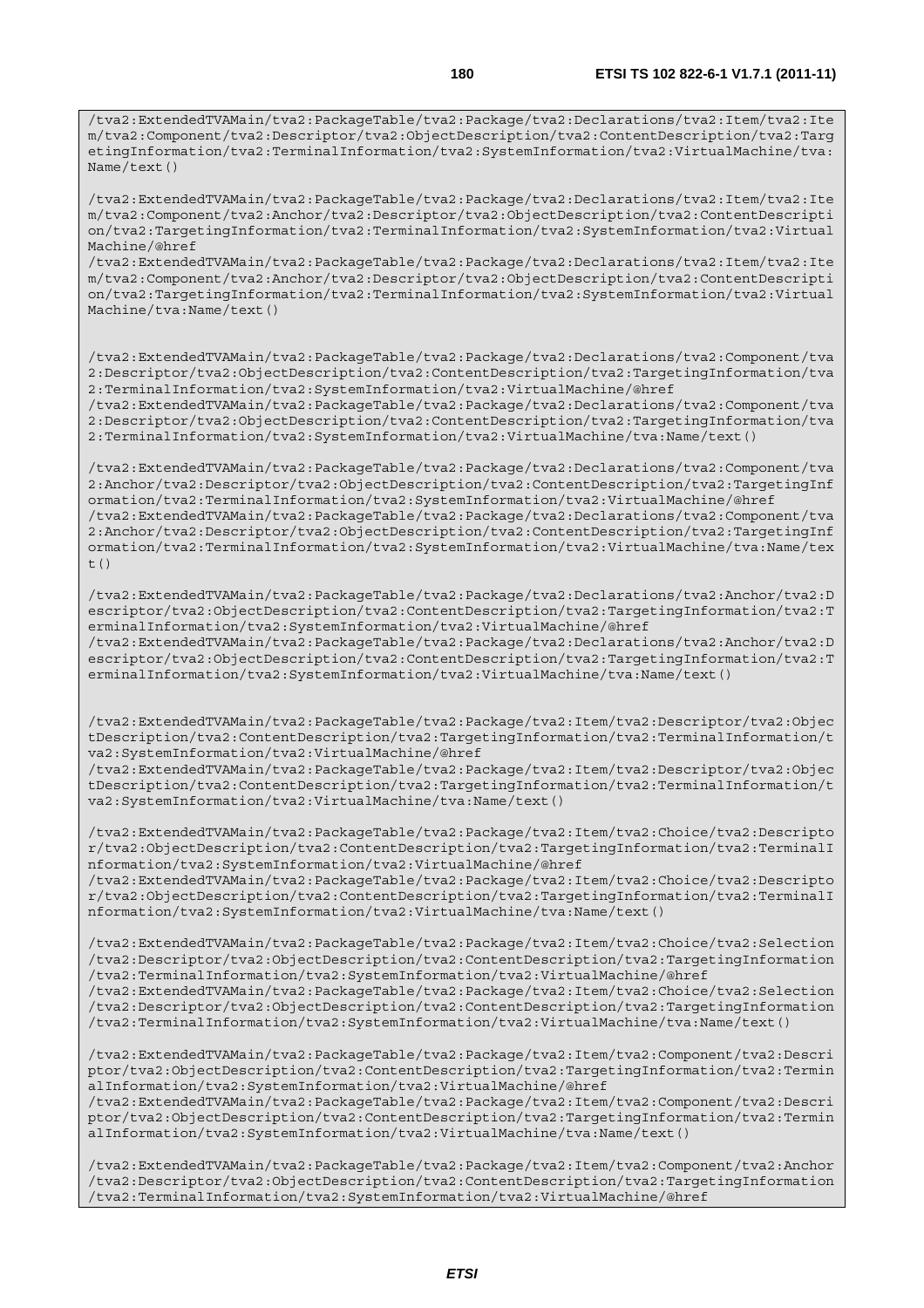/tva2:ExtendedTVAMain/tva2:PackageTable/tva2:Package/tva2:Item/tva2:Component/tva2:Anchor /tva2:Descriptor/tva2:ObjectDescription/tva2:ContentDescription/tva2:TargetingInformation /tva2:TerminalInformation/tva2:SystemInformation/tva2:VirtualMachine/tva:Name/text()

/tva2:ExtendedTVAMain/tva2:PackageTable/tva2:Package/tva2:Item/tva2:Item/tva2:Descriptor/ tva2:ObjectDescription/tva2:ContentDescription/tva2:TargetingInformation/tva2:TerminalInf ormation/tva2:SystemInformation/tva2:VirtualMachine/@href

/tva2:ExtendedTVAMain/tva2:PackageTable/tva2:Package/tva2:Item/tva2:Item/tva2:Descriptor/ tva2:ObjectDescription/tva2:ContentDescription/tva2:TargetingInformation/tva2:TerminalInf ormation/tva2:SystemInformation/tva2:VirtualMachine/tva:Name/text()

/tva2:ExtendedTVAMain/tva2:PackageTable/tva2:Package/tva2:Item/tva2:Item/tva2:Choice/tva2 :Descriptor/tva2:ObjectDescription/tva2:ContentDescription/tva2:TargetingInformation/tva2 :TerminalInformation/tva2:SystemInformation/tva2:VirtualMachine/@href

/tva2:ExtendedTVAMain/tva2:PackageTable/tva2:Package/tva2:Item/tva2:Item/tva2:Choice/tva2 :Descriptor/tva2:ObjectDescription/tva2:ContentDescription/tva2:TargetingInformation/tva2 :TerminalInformation/tva2:SystemInformation/tva2:VirtualMachine/tva:Name/text()

/tva2:ExtendedTVAMain/tva2:PackageTable/tva2:Package/tva2:Item/tva2:Item/tva2:Choice/tva2 :Selection/tva2:Descriptor/tva2:ObjectDescription/tva2:ContentDescription/tva2:TargetingI nformation/tva2:TerminalInformation/tva2:SystemInformation/tva2:VirtualMachine/@href /tva2:ExtendedTVAMain/tva2:PackageTable/tva2:Package/tva2:Item/tva2:Item/tva2:Choice/tva2 :Selection/tva2:Descriptor/tva2:ObjectDescription/tva2:ContentDescription/tva2:TargetingI nformation/tva2:TerminalInformation/tva2:SystemInformation/tva2:VirtualMachine/tva:Name/t ext()

/tva2:ExtendedTVAMain/tva2:PackageTable/tva2:Package/tva2:Item/tva2:Item/tva2:Component/t va2:Descriptor/tva2:ObjectDescription/tva2:ContentDescription/tva2:TargetingInformation/t va2:TerminalInformation/tva2:SystemInformation/tva2:VirtualMachine/@href /tva2:ExtendedTVAMain/tva2:PackageTable/tva2:Package/tva2:Item/tva2:Item/tva2:Component/t va2:Descriptor/tva2:ObjectDescription/tva2:ContentDescription/tva2:TargetingInformation/t va2:TerminalInformation/tva2:SystemInformation/tva2:VirtualMachine/tva:Name/text()

/tva2:ExtendedTVAMain/tva2:PackageTable/tva2:Package/tva2:Item/tva2:Item/tva2:Component/t va2:Anchor/tva2:Descriptor/tva2:ObjectDescription/tva2:ContentDescription/tva2:TargetingI nformation/tva2:TerminalInformation/tva2:SystemInformation/tva2:VirtualMachine/@href /tva2:ExtendedTVAMain/tva2:PackageTable/tva2:Package/tva2:Item/tva2:Item/tva2:Component/t va2:Anchor/tva2:Descriptor/tva2:ObjectDescription/tva2:ContentDescription/tva2:TargetingI nformation/tva2:TerminalInformation/tva2:SystemInformation/tva2:VirtualMachine/tva:Name/t ext()  $''$  /  $>$ 

 <tns:FieldIDDefinition fieldID="OtherSystemSW" fieldDefinition=" /tva:TVAMain/tva2:ExtendedUserDescription/tva2:UsageEnvironment/tva2:TerminalInformationT able/tva2:TerminalInformation/tva2:SystemInformation/tva2:OtherSystemSW/@href /tva:TVAMain/tva2:ExtendedUserDescription/tva2:UsageEnvironment/tva2:TerminalInformationT able/tva2:TerminalInformation/tva2:SystemInformation/tva2:OtherSystemSW/tva:Name/text()

/tva:TVAMain/tva:ProgramDescription/tva:ProgramInformationTable/tva:ProgramInformation/tv a2:ExtendedContentDescription/tva2:TargetingInformation/tva2:TerminalInformation/tva2:Sys temInformation/tva2:OtherSystemSW/@href

/tva:TVAMain/tva:ProgramDescription/tva:ProgramInformationTable/tva:ProgramInformation/tv a2:ExtendedContentDescription/tva2:TargetingInformation/tva2:TerminalInformation/tva2:Sys temInformation/tva2:OtherSystemSW/tva:Name/text()

/tva:TVAMain/tva:ProgramDescription/tva:GroupInformationTable/tva:GroupInformation/tva2:E xtendedContentDescription/tva2:TargetingInformation/tva2:TerminalInformation/tva2:SystemI nformation/tva2:OtherSystemSW/@href

/tva:TVAMain/tva:ProgramDescription/tva:GroupInformationTable/tva:GroupInformation/tva2:E xtendedContentDescription/tva2:TargetingInformation/tva2:TerminalInformation/tva2:SystemI nformation/tva2:OtherSystemSW/tva:Name/text()

/tva2:ExtendedTVAMain/tva2:TargetingInformationTable/tva2:TargetingInformation/tva2:Termi nalInformation/tva2:SystemInformation/tva2:OtherSystemSW/@href /tva2:ExtendedTVAMain/tva2:TargetingInformationTable/tva2:TargetingInformation/tva2:Termi nalInformation/tva2:SystemInformation/tva2:OtherSystemSW/tva:Name/text()

/tva2:ExtendedTVAMain/tva2:PackageTable/tva2:Package/tva2:Descriptor/tva2:ObjectDescripti on/tva2:ContentDescription/tva2:TargetingInformation/tva2:TerminalInformation/tva2:System Information/tva2:OtherSystemSW/@href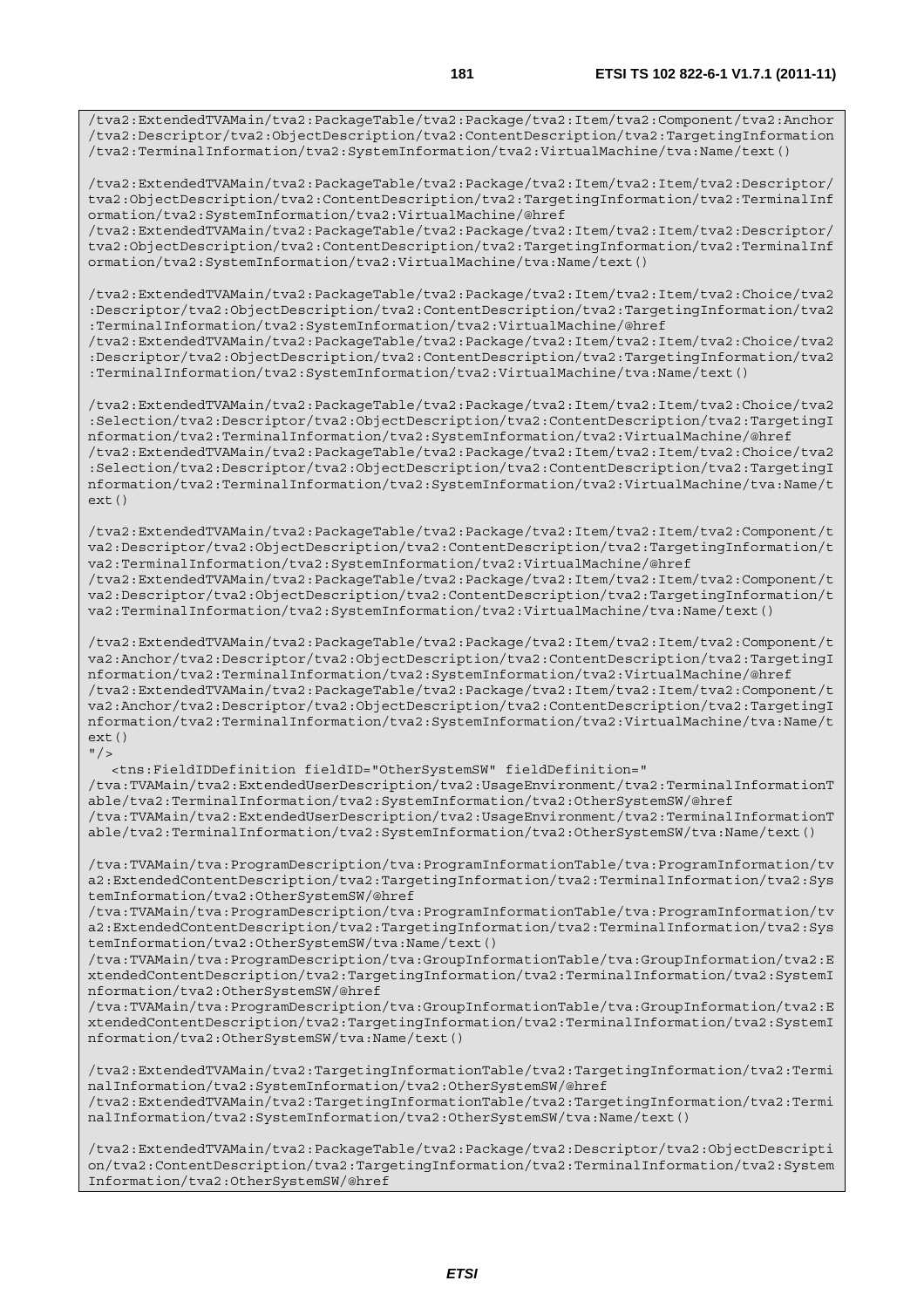/tva2:ExtendedTVAMain/tva2:PackageTable/tva2:Package/tva2:Descriptor/tva2:ObjectDescripti on/tva2:ContentDescription/tva2:TargetingInformation/tva2:TerminalInformation/tva2:System Information/tva2:OtherSystemSW/tva:Name/text()

/tva2:ExtendedTVAMain/tva2:PackageTable/tva2:Package/tva2:Declarations/tva2:Descriptor/tv a2:ObjectDescription/tva2:ContentDescription/tva2:TargetingInformation/tva2:TerminalInfor mation/tva2:SystemInformation/tva2:OtherSystemSW/@href

/tva2:ExtendedTVAMain/tva2:PackageTable/tva2:Package/tva2:Declarations/tva2:Descriptor/tv a2:ObjectDescription/tva2:ContentDescription/tva2:TargetingInformation/tva2:TerminalInfor mation/tva2:SystemInformation/tva2:OtherSystemSW/tva:Name/text()

/tva2:ExtendedTVAMain/tva2:PackageTable/tva2:Package/tva2:Declarations/tva2:Item/tva2:Des criptor/tva2:ObjectDescription/tva2:ContentDescription/tva2:TargetingInformation/tva2:Ter minalInformation/tva2:SystemInformation/tva2:OtherSystemSW/@href

/tva2:ExtendedTVAMain/tva2:PackageTable/tva2:Package/tva2:Declarations/tva2:Item/tva2:Des criptor/tva2:ObjectDescription/tva2:ContentDescription/tva2:TargetingInformation/tva2:Ter minalInformation/tva2:SystemInformation/tva2:OtherSystemSW/tva:Name/text()

/tva2:ExtendedTVAMain/tva2:PackageTable/tva2:Package/tva2:Declarations/tva2:Item/tva2:Cho ice/tva2:Descriptor/tva2:ObjectDescription/tva2:ContentDescription/tva2:TargetingInformat ion/tva2:TerminalInformation/tva2:SystemInformation/tva2:OtherSystemSW/@href /tva2:ExtendedTVAMain/tva2:PackageTable/tva2:Package/tva2:Declarations/tva2:Item/tva2:Cho ice/tva2:Descriptor/tva2:ObjectDescription/tva2:ContentDescription/tva2:TargetingInformat

ion/tva2:TerminalInformation/tva2:SystemInformation/tva2:OtherSystemSW/tva:Name/text()

/tva2:ExtendedTVAMain/tva2:PackageTable/tva2:Package/tva2:Declarations/tva2:Item/tva2:Cho ice/tva2:Selection/tva2:Descriptor/tva2:ObjectDescription/tva2:ContentDescription/tva2:Ta rgetingInformation/tva2:TerminalInformation/tva2:SystemInformation/tva2:OtherSystemSW/@hr ef

/tva2:ExtendedTVAMain/tva2:PackageTable/tva2:Package/tva2:Declarations/tva2:Item/tva2:Cho ice/tva2:Selection/tva2:Descriptor/tva2:ObjectDescription/tva2:ContentDescription/tva2:Ta rgetingInformation/tva2:TerminalInformation/tva2:SystemInformation/tva2:OtherSystemSW/tva :Name/text()

/tva2:ExtendedTVAMain/tva2:PackageTable/tva2:Package/tva2:Declarations/tva2:Item/tva2:Com ponent/tva2:Descriptor/tva2:ObjectDescription/tva2:ContentDescription/tva2:TargetingInfor mation/tva2:TerminalInformation/tva2:SystemInformation/tva2:OtherSystemSW/@href /tva2:ExtendedTVAMain/tva2:PackageTable/tva2:Package/tva2:Declarations/tva2:Item/tva2:Com ponent/tva2:Descriptor/tva2:ObjectDescription/tva2:ContentDescription/tva2:TargetingInfor mation/tva2:TerminalInformation/tva2:SystemInformation/tva2:OtherSystemSW/tva:Name/text()

/tva2:ExtendedTVAMain/tva2:PackageTable/tva2:Package/tva2:Declarations/tva2:Item/tva2:Com ponent/tva2:Anchor/tva2:Descriptor/tva2:ObjectDescription/tva2:ContentDescription/tva2:Ta rgetingInformation/tva2:TerminalInformation/tva2:SystemInformation/tva2:OtherSystemSW/@hr ef

/tva2:ExtendedTVAMain/tva2:PackageTable/tva2:Package/tva2:Declarations/tva2:Item/tva2:Com ponent/tva2:Anchor/tva2:Descriptor/tva2:ObjectDescription/tva2:ContentDescription/tva2:Ta rgetingInformation/tva2:TerminalInformation/tva2:SystemInformation/tva2:OtherSystemSW/tva :Name/text()

/tva2:ExtendedTVAMain/tva2:PackageTable/tva2:Package/tva2:Declarations/tva2:Item/tva2:Ite m/tva2:Descriptor/tva2:ObjectDescription/tva2:ContentDescription/tva2:TargetingInformatio n/tva2:TerminalInformation/tva2:SystemInformation/tva2:OtherSystemSW/@href /tva2:ExtendedTVAMain/tva2:PackageTable/tva2:Package/tva2:Declarations/tva2:Item/tva2:Ite m/tva2:Descriptor/tva2:ObjectDescription/tva2:ContentDescription/tva2:TargetingInformatio n/tva2:TerminalInformation/tva2:SystemInformation/tva2:OtherSystemSW/tva:Name/text()

/tva2:ExtendedTVAMain/tva2:PackageTable/tva2:Package/tva2:Declarations/tva2:Item/tva2:Ite m/tva2:Choice/tva2:Descriptor/tva2:ObjectDescription/tva2:ContentDescription/tva2:Targeti ngInformation/tva2:TerminalInformation/tva2:SystemInformation/tva2:OtherSystemSW/@href /tva2:ExtendedTVAMain/tva2:PackageTable/tva2:Package/tva2:Declarations/tva2:Item/tva2:Ite m/tva2:Choice/tva2:Descriptor/tva2:ObjectDescription/tva2:ContentDescription/tva2:Targeti ngInformation/tva2:TerminalInformation/tva2:SystemInformation/tva2:OtherSystemSW/tva:Name  $/$ text $()$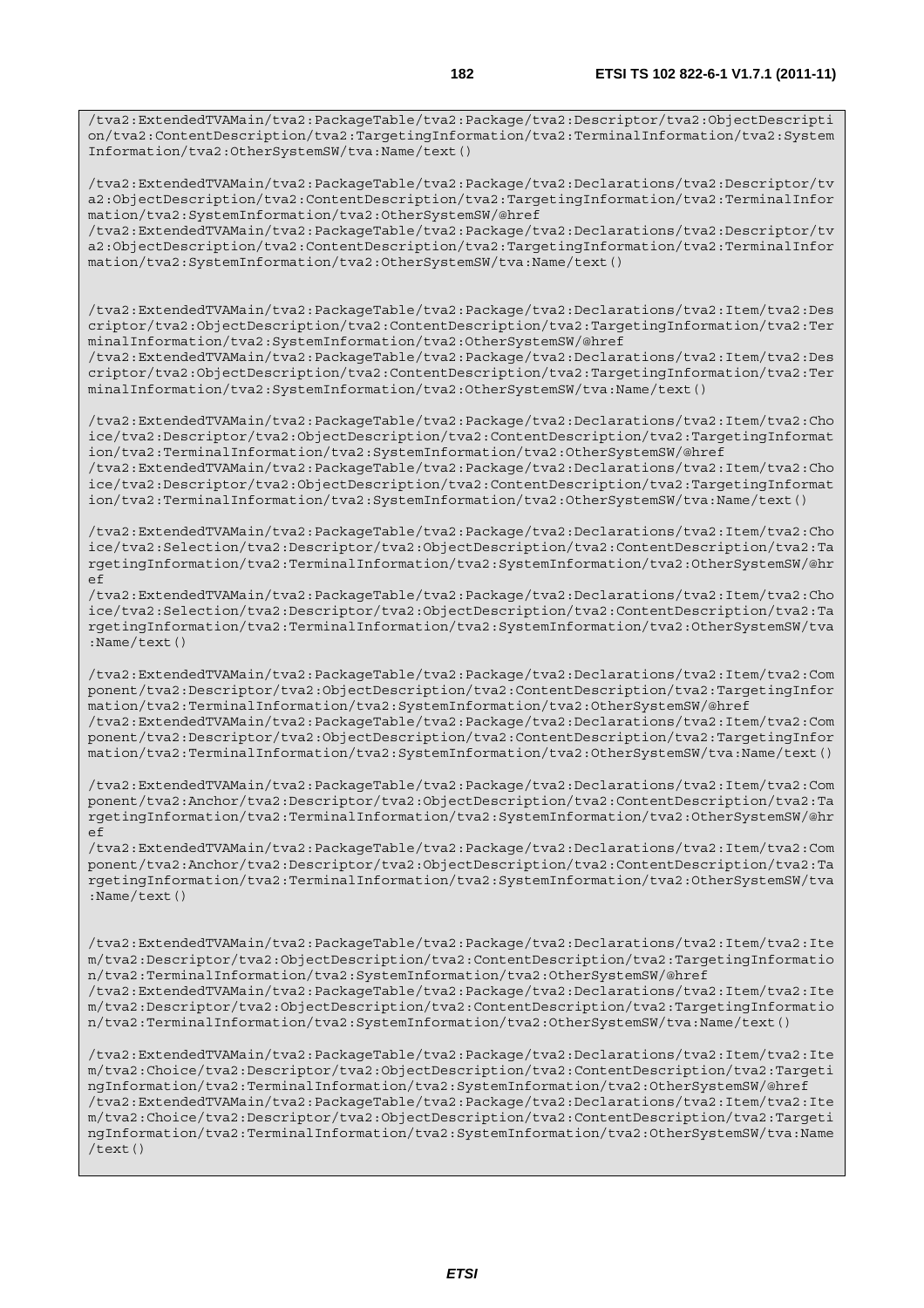/tva2:ExtendedTVAMain/tva2:PackageTable/tva2:Package/tva2:Declarations/tva2:Item/tva2:Ite m/tva2:Choice/tva2:Selection/tva2:Descriptor/tva2:ObjectDescription/tva2:ContentDescripti on/tva2:TargetingInformation/tva2:TerminalInformation/tva2:SystemInformation/tva2:OtherSy stemSW/tva:Name/text()

/tva2:ExtendedTVAMain/tva2:PackageTable/tva2:Package/tva2:Declarations/tva2:Item/tva2:Ite m/tva2:Component/tva2:Descriptor/tva2:ObjectDescription/tva2:ContentDescription/tva2:Targ etingInformation/tva2:TerminalInformation/tva2:SystemInformation/tva2:OtherSystemSW/@href /tva2:ExtendedTVAMain/tva2:PackageTable/tva2:Package/tva2:Declarations/tva2:Item/tva2:Ite m/tva2:Component/tva2:Descriptor/tva2:ObjectDescription/tva2:ContentDescription/tva2:Targ etingInformation/tva2:TerminalInformation/tva2:SystemInformation/tva2:OtherSystemSW/tva:N ame/text()

/tva2:ExtendedTVAMain/tva2:PackageTable/tva2:Package/tva2:Declarations/tva2:Item/tva2:Ite m/tva2:Component/tva2:Anchor/tva2:Descriptor/tva2:ObjectDescription/tva2:ContentDescripti on/tva2:TargetingInformation/tva2:TerminalInformation/tva2:SystemInformation/tva2:OtherSy stemSW/@href

/tva2:ExtendedTVAMain/tva2:PackageTable/tva2:Package/tva2:Declarations/tva2:Item/tva2:Ite m/tva2:Component/tva2:Anchor/tva2:Descriptor/tva2:ObjectDescription/tva2:ContentDescripti on/tva2:TargetingInformation/tva2:TerminalInformation/tva2:SystemInformation/tva2:OtherSy stemSW/tva:Name/text()

/tva2:ExtendedTVAMain/tva2:PackageTable/tva2:Package/tva2:Declarations/tva2:Component/tva 2:Descriptor/tva2:ObjectDescription/tva2:ContentDescription/tva2:TargetingInformation/tva 2:TerminalInformation/tva2:SystemInformation/tva2:OtherSystemSW/@href

/tva2:ExtendedTVAMain/tva2:PackageTable/tva2:Package/tva2:Declarations/tva2:Component/tva 2:Descriptor/tva2:ObjectDescription/tva2:ContentDescription/tva2:TargetingInformation/tva 2:TerminalInformation/tva2:SystemInformation/tva2:OtherSystemSW/tva:Name/text()

/tva2:ExtendedTVAMain/tva2:PackageTable/tva2:Package/tva2:Declarations/tva2:Component/tva 2:Anchor/tva2:Descriptor/tva2:ObjectDescription/tva2:ContentDescription/tva2:TargetingInf ormation/tva2:TerminalInformation/tva2:SystemInformation/tva2:OtherSystemSW/@href /tva2:ExtendedTVAMain/tva2:PackageTable/tva2:Package/tva2:Declarations/tva2:Component/tva 2:Anchor/tva2:Descriptor/tva2:ObjectDescription/tva2:ContentDescription/tva2:TargetingInf ormation/tva2:TerminalInformation/tva2:SystemInformation/tva2:OtherSystemSW/tva:Name/text ()

/tva2:ExtendedTVAMain/tva2:PackageTable/tva2:Package/tva2:Declarations/tva2:Anchor/tva2:D escriptor/tva2:ObjectDescription/tva2:ContentDescription/tva2:TargetingInformation/tva2:T erminalInformation/tva2:SystemInformation/tva2:OtherSystemSW/@href /tva2:ExtendedTVAMain/tva2:PackageTable/tva2:Package/tva2:Declarations/tva2:Anchor/tva2:D escriptor/tva2:ObjectDescription/tva2:ContentDescription/tva2:TargetingInformation/tva2:T erminalInformation/tva2:SystemInformation/tva2:OtherSystemSW/tva:Name/text()

/tva2:ExtendedTVAMain/tva2:PackageTable/tva2:Package/tva2:Item/tva2:Descriptor/tva2:Objec tDescription/tva2:ContentDescription/tva2:TargetingInformation/tva2:TerminalInformation/t va2:SystemInformation/tva2:OtherSystemSW/@href

/tva2:ExtendedTVAMain/tva2:PackageTable/tva2:Package/tva2:Item/tva2:Descriptor/tva2:Objec tDescription/tva2:ContentDescription/tva2:TargetingInformation/tva2:TerminalInformation/t va2:SystemInformation/tva2:OtherSystemSW/tva:Name/text()

/tva2:ExtendedTVAMain/tva2:PackageTable/tva2:Package/tva2:Item/tva2:Choice/tva2:Descripto r/tva2:ObjectDescription/tva2:ContentDescription/tva2:TargetingInformation/tva2:TerminalI nformation/tva2:SystemInformation/tva2:OtherSystemSW/@href

/tva2:ExtendedTVAMain/tva2:PackageTable/tva2:Package/tva2:Item/tva2:Choice/tva2:Descripto r/tva2:ObjectDescription/tva2:ContentDescription/tva2:TargetingInformation/tva2:TerminalI nformation/tva2:SystemInformation/tva2:OtherSystemSW/tva:Name/text()

/tva2:ExtendedTVAMain/tva2:PackageTable/tva2:Package/tva2:Item/tva2:Choice/tva2:Selection /tva2:Descriptor/tva2:ObjectDescription/tva2:ContentDescription/tva2:TargetingInformation /tva2:TerminalInformation/tva2:SystemInformation/tva2:OtherSystemSW/@href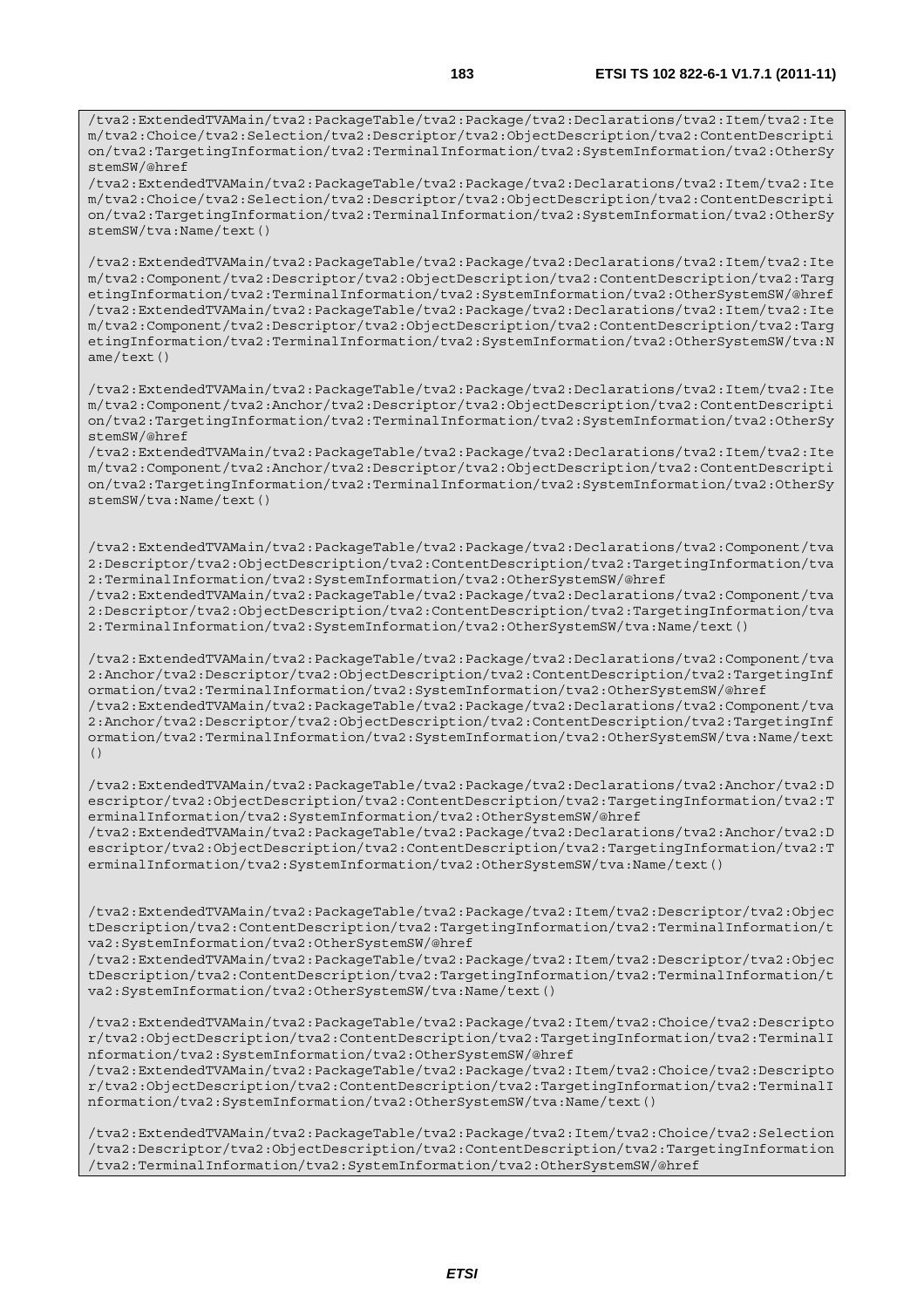/tva2:ExtendedTVAMain/tva2:PackageTable/tva2:Package/tva2:Item/tva2:Choice/tva2:Selection /tva2:Descriptor/tva2:ObjectDescription/tva2:ContentDescription/tva2:TargetingInformation /tva2:TerminalInformation/tva2:SystemInformation/tva2:OtherSystemSW/tva:Name/text()

/tva2:ExtendedTVAMain/tva2:PackageTable/tva2:Package/tva2:Item/tva2:Component/tva2:Descri ptor/tva2:ObjectDescription/tva2:ContentDescription/tva2:TargetingInformation/tva2:Termin alInformation/tva2:SystemInformation/tva2:OtherSystemSW/@href

/tva2:ExtendedTVAMain/tva2:PackageTable/tva2:Package/tva2:Item/tva2:Component/tva2:Descri ptor/tva2:ObjectDescription/tva2:ContentDescription/tva2:TargetingInformation/tva2:Termin alInformation/tva2:SystemInformation/tva2:OtherSystemSW/tva:Name/text()

/tva2:ExtendedTVAMain/tva2:PackageTable/tva2:Package/tva2:Item/tva2:Component/tva2:Anchor /tva2:Descriptor/tva2:ObjectDescription/tva2:ContentDescription/tva2:TargetingInformation /tva2:TerminalInformation/tva2:SystemInformation/tva2:OtherSystemSW/@href

/tva2:ExtendedTVAMain/tva2:PackageTable/tva2:Package/tva2:Item/tva2:Component/tva2:Anchor /tva2:Descriptor/tva2:ObjectDescription/tva2:ContentDescription/tva2:TargetingInformation /tva2:TerminalInformation/tva2:SystemInformation/tva2:OtherSystemSW/tva:Name/text()

/tva2:ExtendedTVAMain/tva2:PackageTable/tva2:Package/tva2:Item/tva2:Item/tva2:Descriptor/ tva2:ObjectDescription/tva2:ContentDescription/tva2:TargetingInformation/tva2:TerminalInf ormation/tva2:SystemInformation/tva2:OtherSystemSW/@href

/tva2:ExtendedTVAMain/tva2:PackageTable/tva2:Package/tva2:Item/tva2:Item/tva2:Descriptor/ tva2:ObjectDescription/tva2:ContentDescription/tva2:TargetingInformation/tva2:TerminalInf ormation/tva2:SystemInformation/tva2:OtherSystemSW/tva:Name/text()

/tva2:ExtendedTVAMain/tva2:PackageTable/tva2:Package/tva2:Item/tva2:Item/tva2:Choice/tva2 :Descriptor/tva2:ObjectDescription/tva2:ContentDescription/tva2:TargetingInformation/tva2 :TerminalInformation/tva2:SystemInformation/tva2:OtherSystemSW/@href

/tva2:ExtendedTVAMain/tva2:PackageTable/tva2:Package/tva2:Item/tva2:Item/tva2:Choice/tva2 :Descriptor/tva2:ObjectDescription/tva2:ContentDescription/tva2:TargetingInformation/tva2 :TerminalInformation/tva2:SystemInformation/tva2:OtherSystemSW/tva:Name/text()

/tva2:ExtendedTVAMain/tva2:PackageTable/tva2:Package/tva2:Item/tva2:Item/tva2:Choice/tva2 :Selection/tva2:Descriptor/tva2:ObjectDescription/tva2:ContentDescription/tva2:TargetingI nformation/tva2:TerminalInformation/tva2:SystemInformation/tva2:OtherSystemSW/@href /tva2:ExtendedTVAMain/tva2:PackageTable/tva2:Package/tva2:Item/tva2:Item/tva2:Choice/tva2 :Selection/tva2:Descriptor/tva2:ObjectDescription/tva2:ContentDescription/tva2:TargetingI nformation/tva2:TerminalInformation/tva2:SystemInformation/tva2:OtherSystemSW/tva:Name/te  $xt()$ 

/tva2:ExtendedTVAMain/tva2:PackageTable/tva2:Package/tva2:Item/tva2:Item/tva2:Component/t va2:Descriptor/tva2:ObjectDescription/tva2:ContentDescription/tva2:TargetingInformation/t va2:TerminalInformation/tva2:SystemInformation/tva2:OtherSystemSW/@href /tva2:ExtendedTVAMain/tva2:PackageTable/tva2:Package/tva2:Item/tva2:Item/tva2:Component/t va2:Descriptor/tva2:ObjectDescription/tva2:ContentDescription/tva2:TargetingInformation/t va2:TerminalInformation/tva2:SystemInformation/tva2:OtherSystemSW/tva:Name/text()

/tva2:ExtendedTVAMain/tva2:PackageTable/tva2:Package/tva2:Item/tva2:Item/tva2:Component/t va2:Anchor/tva2:Descriptor/tva2:ObjectDescription/tva2:ContentDescription/tva2:TargetingI nformation/tva2:TerminalInformation/tva2:SystemInformation/tva2:OtherSystemSW/@href /tva2:ExtendedTVAMain/tva2:PackageTable/tva2:Package/tva2:Item/tva2:Item/tva2:Component/t va2:Anchor/tva2:Descriptor/tva2:ObjectDescription/tva2:ContentDescription/tva2:TargetingI nformation/tva2:TerminalInformation/tva2:SystemInformation/tva2:OtherSystemSW/tva:Name/te  $xt()$  $"$  / >

<tns:FieldIDDefinition fieldID="CPUName" fieldDefinition="

/tva:TVAMain/tva2:ExtendedUserDescription/tva2:UsageEnvironment/tva2:TerminalInformationT able/tva2:TerminalInformation/tva2:SystemInformation/tva2:CPU/@href

/tva:TVAMain/tva2:ExtendedUserDescription/tva2:UsageEnvironment/tva2:TerminalInformationT able/tva2:TerminalInformation/tva2:SystemInformation/tva2:CPU/tva:Name/text()

/tva:TVAMain/tva:ProgramDescription/tva:ProgramInformationTable/tva:ProgramInformation/tv a2:ExtendedContentDescription/tva2:TargetingInformation/tva2:TerminalInformation/tva2:Sys temInformation/tva2:CPU/@href

/tva:TVAMain/tva:ProgramDescription/tva:ProgramInformationTable/tva:ProgramInformation/tv a2:ExtendedContentDescription/tva2:TargetingInformation/tva2:TerminalInformation/tva2:Sys temInformation/tva2:CPU/tva:Name/text()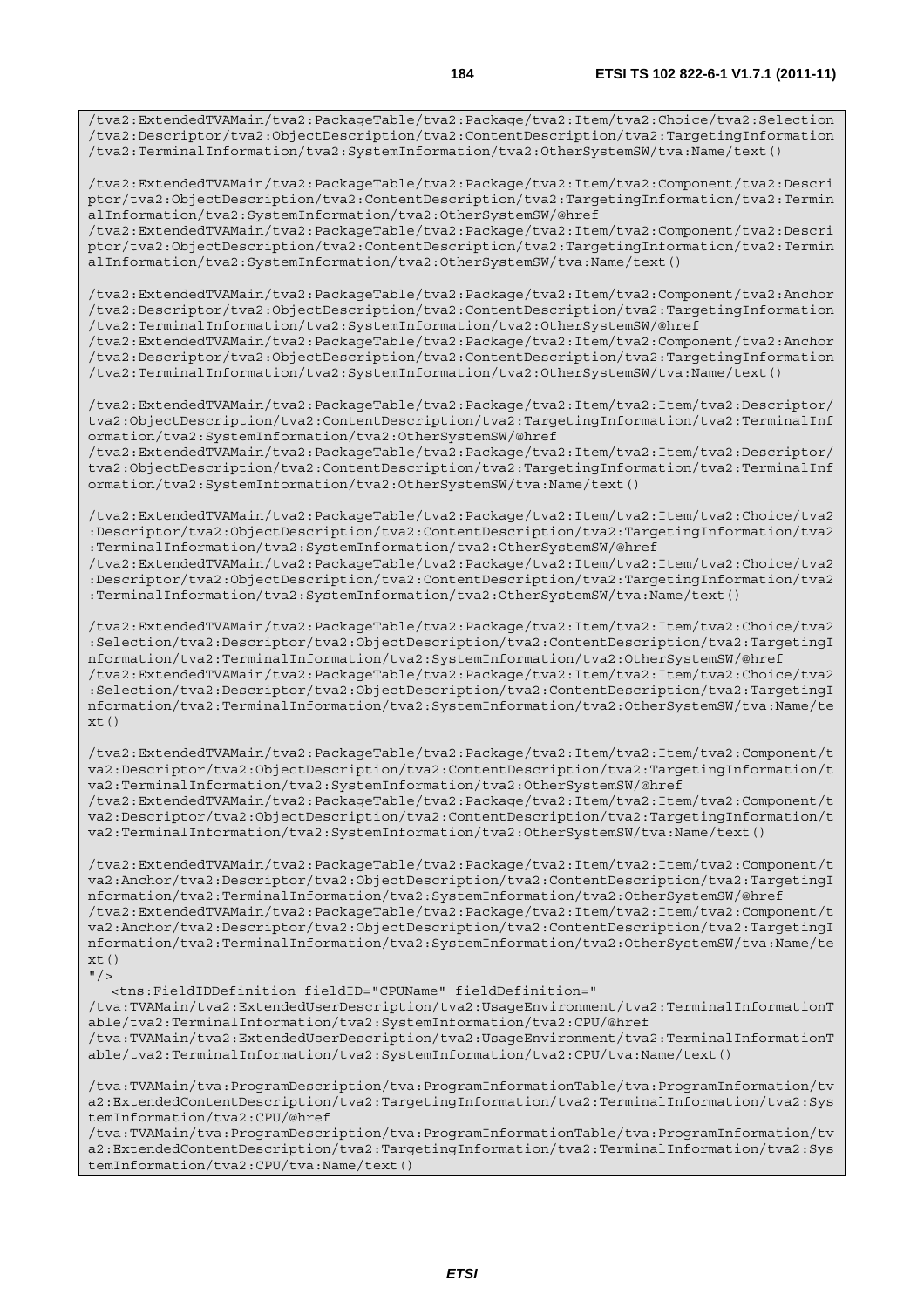/tva:TVAMain/tva:ProgramDescription/tva:GroupInformationTable/tva:GroupInformation/tva2:E xtendedContentDescription/tva2:TargetingInformation/tva2:TerminalInformation/tva2:SystemI nformation/tva2:CPU/@href

/tva:TVAMain/tva:ProgramDescription/tva:GroupInformationTable/tva:GroupInformation/tva2:E xtendedContentDescription/tva2:TargetingInformation/tva2:TerminalInformation/tva2:SystemI nformation/tva2:CPU/tva:Name/text()

/tva2:ExtendedTVAMain/tva2:TargetingInformationTable/tva2:TargetingInformation/tva2:Termi nalInformation/tva2:SystemInformation/tva2:CPU/@href

/tva2:ExtendedTVAMain/tva2:TargetingInformationTable/tva2:TargetingInformation/tva2:Termi nalInformation/tva2:SystemInformation/tva2:CPU/tva:Name/text()

/tva2:ExtendedTVAMain/tva2:PackageTable/tva2:Package/tva2:Descriptor/tva2:ObjectDescripti on/tva2:ContentDescription/tva2:TargetingInformation/tva2:TerminalInformation/tva2:System Information/tva2:CPU/@href

/tva2:ExtendedTVAMain/tva2:PackageTable/tva2:Package/tva2:Descriptor/tva2:ObjectDescripti on/tva2:ContentDescription/tva2:TargetingInformation/tva2:TerminalInformation/tva2:System Information/tva2:CPU/tva:Name/text()

/tva2:ExtendedTVAMain/tva2:PackageTable/tva2:Package/tva2:Declarations/tva2:Descriptor/tv a2:ObjectDescription/tva2:ContentDescription/tva2:TargetingInformation/tva2:TerminalInfor mation/tva2:SystemInformation/tva2:CPU/@href

/tva2:ExtendedTVAMain/tva2:PackageTable/tva2:Package/tva2:Declarations/tva2:Descriptor/tv a2:ObjectDescription/tva2:ContentDescription/tva2:TargetingInformation/tva2:TerminalInfor mation/tva2:SystemInformation/tva2:CPU/tva:Name/text()

/tva2:ExtendedTVAMain/tva2:PackageTable/tva2:Package/tva2:Declarations/tva2:Item/tva2:Des criptor/tva2:ObjectDescription/tva2:ContentDescription/tva2:TargetingInformation/tva2:Ter minalInformation/tva2:SystemInformation/tva2:CPU/@href

/tva2:ExtendedTVAMain/tva2:PackageTable/tva2:Package/tva2:Declarations/tva2:Item/tva2:Des criptor/tva2:ObjectDescription/tva2:ContentDescription/tva2:TargetingInformation/tva2:Ter minalInformation/tva2:SystemInformation/tva2:CPU/tva:Name/text()

/tva2:ExtendedTVAMain/tva2:PackageTable/tva2:Package/tva2:Declarations/tva2:Item/tva2:Cho ice/tva2:Descriptor/tva2:ObjectDescription/tva2:ContentDescription/tva2:TargetingInformat ion/tva2:TerminalInformation/tva2:SystemInformation/tva2:CPU/@href /tva2:ExtendedTVAMain/tva2:PackageTable/tva2:Package/tva2:Declarations/tva2:Item/tva2:Cho ice/tva2:Descriptor/tva2:ObjectDescription/tva2:ContentDescription/tva2:TargetingInformat ion/tva2:TerminalInformation/tva2:SystemInformation/tva2:CPU/tva:Name/text()

/tva2:ExtendedTVAMain/tva2:PackageTable/tva2:Package/tva2:Declarations/tva2:Item/tva2:Cho ice/tva2:Selection/tva2:Descriptor/tva2:ObjectDescription/tva2:ContentDescription/tva2:Ta rgetingInformation/tva2:TerminalInformation/tva2:SystemInformation/tva2:CPU/@href /tva2:ExtendedTVAMain/tva2:PackageTable/tva2:Package/tva2:Declarations/tva2:Item/tva2:Cho ice/tva2:Selection/tva2:Descriptor/tva2:ObjectDescription/tva2:ContentDescription/tva2:Ta rgetingInformation/tva2:TerminalInformation/tva2:SystemInformation/tva2:CPU/tva:Name/text ()

/tva2:ExtendedTVAMain/tva2:PackageTable/tva2:Package/tva2:Declarations/tva2:Item/tva2:Com ponent/tva2:Descriptor/tva2:ObjectDescription/tva2:ContentDescription/tva2:TargetingInfor mation/tva2:TerminalInformation/tva2:SystemInformation/tva2:CPU/@href /tva2:ExtendedTVAMain/tva2:PackageTable/tva2:Package/tva2:Declarations/tva2:Item/tva2:Com ponent/tva2:Descriptor/tva2:ObjectDescription/tva2:ContentDescription/tva2:TargetingInfor mation/tva2:TerminalInformation/tva2:SystemInformation/tva2:CPU/tva:Name/text()

/tva2:ExtendedTVAMain/tva2:PackageTable/tva2:Package/tva2:Declarations/tva2:Item/tva2:Com ponent/tva2:Anchor/tva2:Descriptor/tva2:ObjectDescription/tva2:ContentDescription/tva2:Ta rgetingInformation/tva2:TerminalInformation/tva2:SystemInformation/tva2:CPU/@href /tva2:ExtendedTVAMain/tva2:PackageTable/tva2:Package/tva2:Declarations/tva2:Item/tva2:Com ponent/tva2:Anchor/tva2:Descriptor/tva2:ObjectDescription/tva2:ContentDescription/tva2:Ta rgetingInformation/tva2:TerminalInformation/tva2:SystemInformation/tva2:CPU/tva:Name/text ()

/tva2:ExtendedTVAMain/tva2:PackageTable/tva2:Package/tva2:Declarations/tva2:Item/tva2:Ite m/tva2:Descriptor/tva2:ObjectDescription/tva2:ContentDescription/tva2:TargetingInformatio n/tva2:TerminalInformation/tva2:SystemInformation/tva2:CPU/@href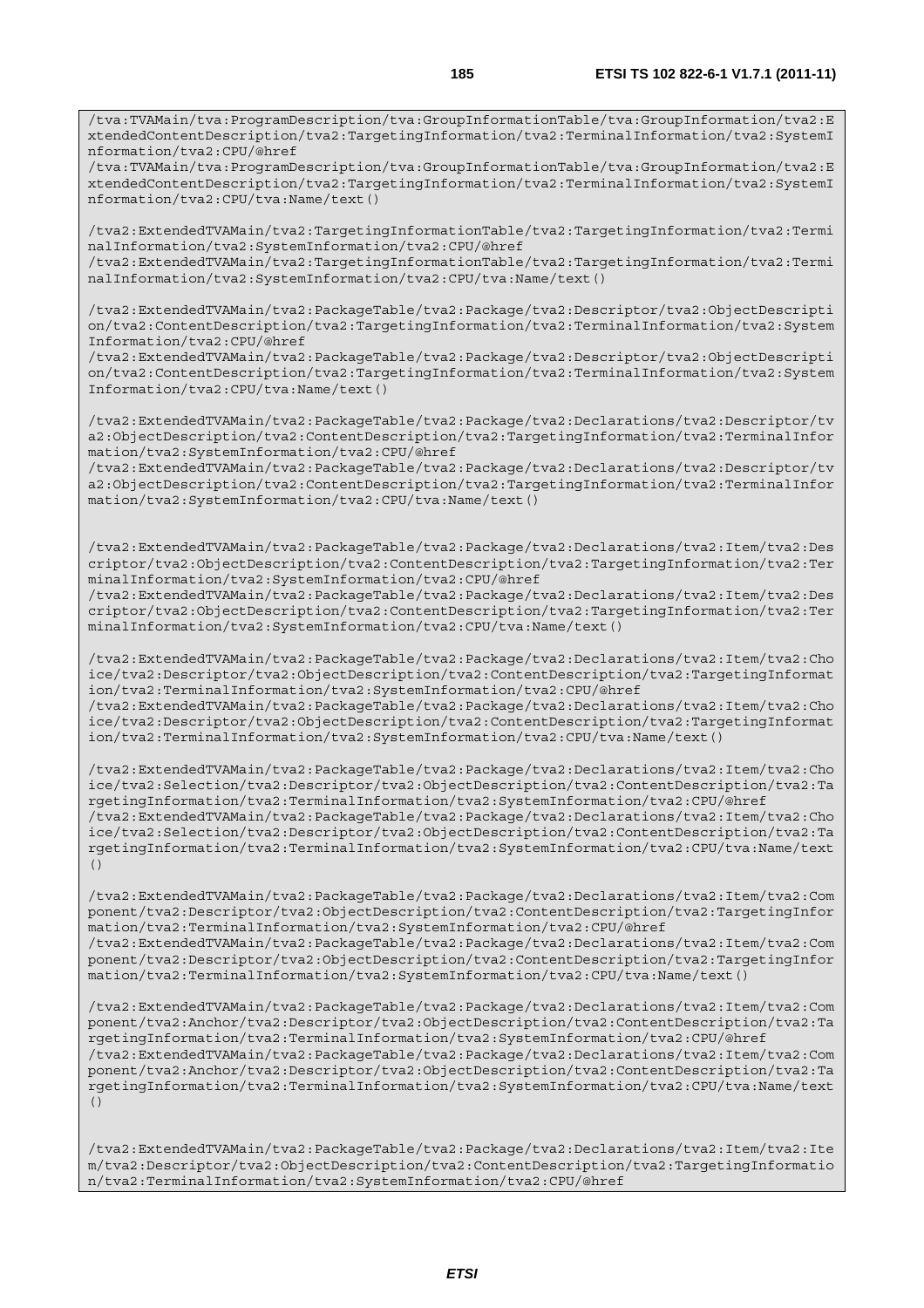/tva2:ExtendedTVAMain/tva2:PackageTable/tva2:Package/tva2:Declarations/tva2:Item/tva2:Ite m/tva2:Descriptor/tva2:ObjectDescription/tva2:ContentDescription/tva2:TargetingInformatio n/tva2:TerminalInformation/tva2:SystemInformation/tva2:CPU/tva:Name/text()

/tva2:ExtendedTVAMain/tva2:PackageTable/tva2:Package/tva2:Declarations/tva2:Item/tva2:Ite m/tva2:Choice/tva2:Descriptor/tva2:ObjectDescription/tva2:ContentDescription/tva2:Targeti ngInformation/tva2:TerminalInformation/tva2:SystemInformation/tva2:CPU/@href /tva2:ExtendedTVAMain/tva2:PackageTable/tva2:Package/tva2:Declarations/tva2:Item/tva2:Ite

m/tva2:Choice/tva2:Descriptor/tva2:ObjectDescription/tva2:ContentDescription/tva2:Targeti ngInformation/tva2:TerminalInformation/tva2:SystemInformation/tva2:CPU/tva:Name/text()

/tva2:ExtendedTVAMain/tva2:PackageTable/tva2:Package/tva2:Declarations/tva2:Item/tva2:Ite m/tva2:Choice/tva2:Selection/tva2:Descriptor/tva2:ObjectDescription/tva2:ContentDescripti on/tva2:TargetingInformation/tva2:TerminalInformation/tva2:SystemInformation/tva2:CPU/@hr  $\epsilon$ 

/tva2:ExtendedTVAMain/tva2:PackageTable/tva2:Package/tva2:Declarations/tva2:Item/tva2:Ite m/tva2:Choice/tva2:Selection/tva2:Descriptor/tva2:ObjectDescription/tva2:ContentDescripti on/tva2:TargetingInformation/tva2:TerminalInformation/tva2:SystemInformation/tva2:CPU/tva :Name/text()

/tva2:ExtendedTVAMain/tva2:PackageTable/tva2:Package/tva2:Declarations/tva2:Item/tva2:Ite m/tva2:Component/tva2:Descriptor/tva2:ObjectDescription/tva2:ContentDescription/tva2:Targ etingInformation/tva2:TerminalInformation/tva2:SystemInformation/tva2:CPU/@href /tva2:ExtendedTVAMain/tva2:PackageTable/tva2:Package/tva2:Declarations/tva2:Item/tva2:Ite m/tva2:Component/tva2:Descriptor/tva2:ObjectDescription/tva2:ContentDescription/tva2:Targ etingInformation/tva2:TerminalInformation/tva2:SystemInformation/tva2:CPU/tva:Name/text()

/tva2:ExtendedTVAMain/tva2:PackageTable/tva2:Package/tva2:Declarations/tva2:Item/tva2:Ite m/tva2:Component/tva2:Anchor/tva2:Descriptor/tva2:ObjectDescription/tva2:ContentDescripti on/tva2:TargetingInformation/tva2:TerminalInformation/tva2:SystemInformation/tva2:CPU/@hr ef

/tva2:ExtendedTVAMain/tva2:PackageTable/tva2:Package/tva2:Declarations/tva2:Item/tva2:Ite m/tva2:Component/tva2:Anchor/tva2:Descriptor/tva2:ObjectDescription/tva2:ContentDescripti on/tva2:TargetingInformation/tva2:TerminalInformation/tva2:SystemInformation/tva2:CPU/tva :Name/text()

/tva2:ExtendedTVAMain/tva2:PackageTable/tva2:Package/tva2:Declarations/tva2:Component/tva 2:Descriptor/tva2:ObjectDescription/tva2:ContentDescription/tva2:TargetingInformation/tva 2:TerminalInformation/tva2:SystemInformation/tva2:CPU/@href

/tva2:ExtendedTVAMain/tva2:PackageTable/tva2:Package/tva2:Declarations/tva2:Component/tva 2:Descriptor/tva2:ObjectDescription/tva2:ContentDescription/tva2:TargetingInformation/tva 2:TerminalInformation/tva2:SystemInformation/tva2:CPU/tva:Name/text()

/tva2:ExtendedTVAMain/tva2:PackageTable/tva2:Package/tva2:Declarations/tva2:Component/tva 2:Anchor/tva2:Descriptor/tva2:ObjectDescription/tva2:ContentDescription/tva2:TargetingInf ormation/tva2:TerminalInformation/tva2:SystemInformation/tva2:CPU/@href /tva2:ExtendedTVAMain/tva2:PackageTable/tva2:Package/tva2:Declarations/tva2:Component/tva 2:Anchor/tva2:Descriptor/tva2:ObjectDescription/tva2:ContentDescription/tva2:TargetingInf ormation/tva2:TerminalInformation/tva2:SystemInformation/tva2:CPU/tva:Name/text()

/tva2:ExtendedTVAMain/tva2:PackageTable/tva2:Package/tva2:Declarations/tva2:Anchor/tva2:D escriptor/tva2:ObjectDescription/tva2:ContentDescription/tva2:TargetingInformation/tva2:T erminalInformation/tva2:SystemInformation/tva2:CPU/@href /tva2:ExtendedTVAMain/tva2:PackageTable/tva2:Package/tva2:Declarations/tva2:Anchor/tva2:D

escriptor/tva2:ObjectDescription/tva2:ContentDescription/tva2:TargetingInformation/tva2:T erminalInformation/tva2:SystemInformation/tva2:CPU/tva:Name/text()

/tva2:ExtendedTVAMain/tva2:PackageTable/tva2:Package/tva2:Item/tva2:Descriptor/tva2:Objec tDescription/tva2:ContentDescription/tva2:TargetingInformation/tva2:TerminalInformation/t va2:SystemInformation/tva2:CPU/@href

/tva2:ExtendedTVAMain/tva2:PackageTable/tva2:Package/tva2:Item/tva2:Descriptor/tva2:Objec tDescription/tva2:ContentDescription/tva2:TargetingInformation/tva2:TerminalInformation/t va2:SystemInformation/tva2:CPU/tva:Name/text()

/tva2:ExtendedTVAMain/tva2:PackageTable/tva2:Package/tva2:Item/tva2:Choice/tva2:Descripto r/tva2:ObjectDescription/tva2:ContentDescription/tva2:TargetingInformation/tva2:TerminalI nformation/tva2:SystemInformation/tva2:CPU/@href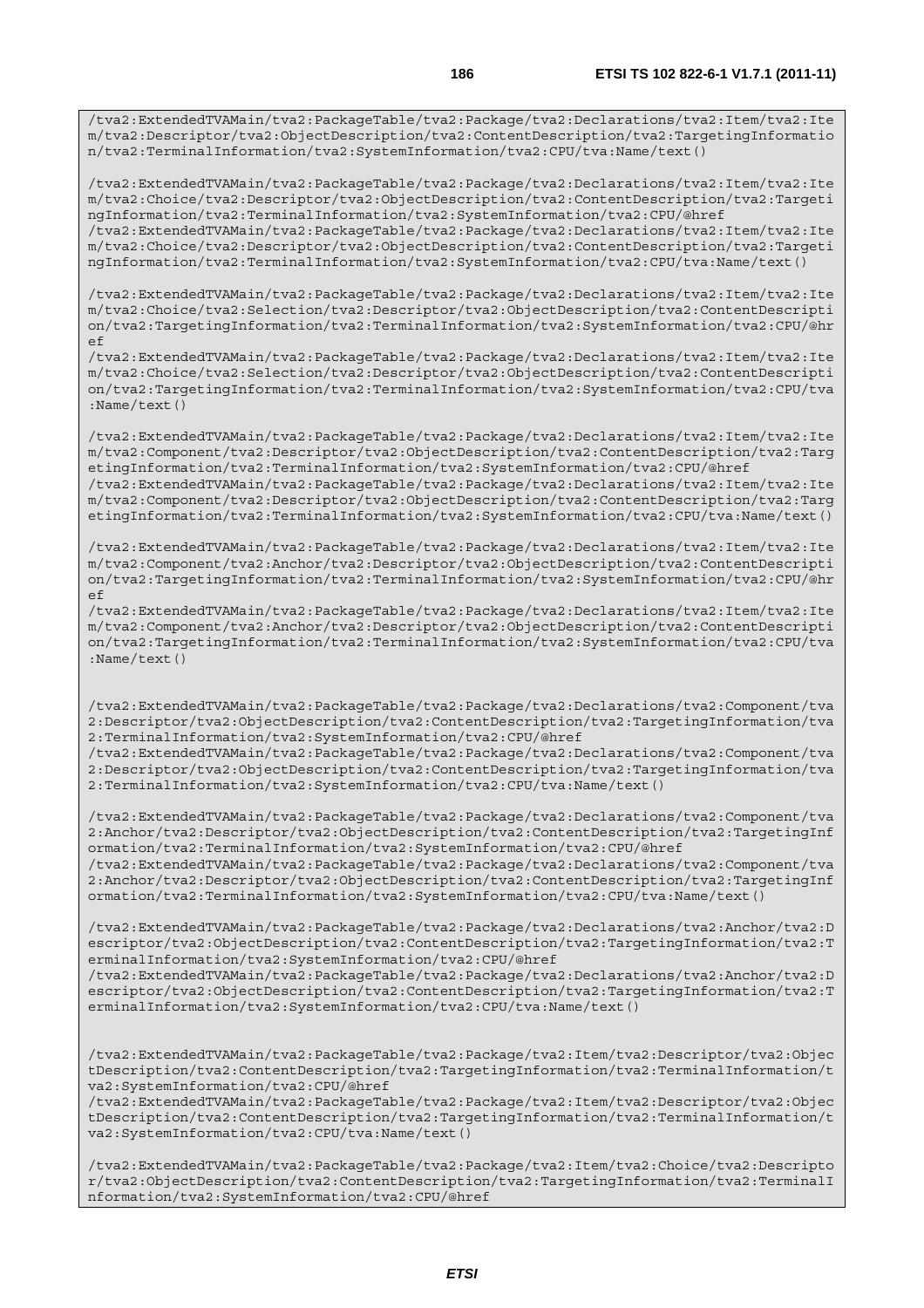/tva2:ExtendedTVAMain/tva2:PackageTable/tva2:Package/tva2:Item/tva2:Choice/tva2:Descripto r/tva2:ObjectDescription/tva2:ContentDescription/tva2:TargetingInformation/tva2:TerminalI nformation/tva2:SystemInformation/tva2:CPU/tva:Name/text()

/tva2:ExtendedTVAMain/tva2:PackageTable/tva2:Package/tva2:Item/tva2:Choice/tva2:Selection /tva2:Descriptor/tva2:ObjectDescription/tva2:ContentDescription/tva2:TargetingInformation /tva2:TerminalInformation/tva2:SystemInformation/tva2:CPU/@href

/tva2:ExtendedTVAMain/tva2:PackageTable/tva2:Package/tva2:Item/tva2:Choice/tva2:Selection /tva2:Descriptor/tva2:ObjectDescription/tva2:ContentDescription/tva2:TargetingInformation /tva2:TerminalInformation/tva2:SystemInformation/tva2:CPU/tva:Name/text()

/tva2:ExtendedTVAMain/tva2:PackageTable/tva2:Package/tva2:Item/tva2:Component/tva2:Descri ptor/tva2:ObjectDescription/tva2:ContentDescription/tva2:TargetingInformation/tva2:Termin alInformation/tva2:SystemInformation/tva2:CPU/@href

/tva2:ExtendedTVAMain/tva2:PackageTable/tva2:Package/tva2:Item/tva2:Component/tva2:Descri ptor/tva2:ObjectDescription/tva2:ContentDescription/tva2:TargetingInformation/tva2:Termin alInformation/tva2:SystemInformation/tva2:CPU/tva:Name/text()

/tva2:ExtendedTVAMain/tva2:PackageTable/tva2:Package/tva2:Item/tva2:Component/tva2:Anchor /tva2:Descriptor/tva2:ObjectDescription/tva2:ContentDescription/tva2:TargetingInformation /tva2:TerminalInformation/tva2:SystemInformation/tva2:CPU/@href

/tva2:ExtendedTVAMain/tva2:PackageTable/tva2:Package/tva2:Item/tva2:Component/tva2:Anchor /tva2:Descriptor/tva2:ObjectDescription/tva2:ContentDescription/tva2:TargetingInformation /tva2:TerminalInformation/tva2:SystemInformation/tva2:CPU/tva:Name/text()

/tva2:ExtendedTVAMain/tva2:PackageTable/tva2:Package/tva2:Item/tva2:Item/tva2:Descriptor/ tva2:ObjectDescription/tva2:ContentDescription/tva2:TargetingInformation/tva2:TerminalInf ormation/tva2:SystemInformation/tva2:CPU/@href

/tva2:ExtendedTVAMain/tva2:PackageTable/tva2:Package/tva2:Item/tva2:Item/tva2:Descriptor/ tva2:ObjectDescription/tva2:ContentDescription/tva2:TargetingInformation/tva2:TerminalInf ormation/tva2:SystemInformation/tva2:CPU/tva:Name/text()

/tva2:ExtendedTVAMain/tva2:PackageTable/tva2:Package/tva2:Item/tva2:Item/tva2:Choice/tva2 :Descriptor/tva2:ObjectDescription/tva2:ContentDescription/tva2:TargetingInformation/tva2 :TerminalInformation/tva2:SystemInformation/tva2:CPU/@href

/tva2:ExtendedTVAMain/tva2:PackageTable/tva2:Package/tva2:Item/tva2:Item/tva2:Choice/tva2 :Descriptor/tva2:ObjectDescription/tva2:ContentDescription/tva2:TargetingInformation/tva2 :TerminalInformation/tva2:SystemInformation/tva2:CPU/tva:Name/text()

/tva2:ExtendedTVAMain/tva2:PackageTable/tva2:Package/tva2:Item/tva2:Item/tva2:Choice/tva2 :Selection/tva2:Descriptor/tva2:ObjectDescription/tva2:ContentDescription/tva2:TargetingI nformation/tva2:TerminalInformation/tva2:SystemInformation/tva2:CPU/@href

/tva2:ExtendedTVAMain/tva2:PackageTable/tva2:Package/tva2:Item/tva2:Item/tva2:Choice/tva2 :Selection/tva2:Descriptor/tva2:ObjectDescription/tva2:ContentDescription/tva2:TargetingI nformation/tva2:TerminalInformation/tva2:SystemInformation/tva2:CPU/tva:Name/text()

/tva2:ExtendedTVAMain/tva2:PackageTable/tva2:Package/tva2:Item/tva2:Item/tva2:Component/t va2:Descriptor/tva2:ObjectDescription/tva2:ContentDescription/tva2:TargetingInformation/t va2:TerminalInformation/tva2:SystemInformation/tva2:CPU/@href

/tva2:ExtendedTVAMain/tva2:PackageTable/tva2:Package/tva2:Item/tva2:Item/tva2:Component/t va2:Descriptor/tva2:ObjectDescription/tva2:ContentDescription/tva2:TargetingInformation/t va2:TerminalInformation/tva2:SystemInformation/tva2:CPU/tva:Name/text()

/tva2:ExtendedTVAMain/tva2:PackageTable/tva2:Package/tva2:Item/tva2:Item/tva2:Component/t va2:Anchor/tva2:Descriptor/tva2:ObjectDescription/tva2:ContentDescription/tva2:TargetingI nformation/tva2:TerminalInformation/tva2:SystemInformation/tva2:CPU/@href

/tva2:ExtendedTVAMain/tva2:PackageTable/tva2:Package/tva2:Item/tva2:Item/tva2:Component/t va2:Anchor/tva2:Descriptor/tva2:ObjectDescription/tva2:ContentDescription/tva2:TargetingI nformation/tva2:TerminalInformation/tva2:SystemInformation/tva2:CPU/tva:Name/text()  $''/2$ 

<tns:FieldIDDefinition fieldID="CPUClock" fieldDefinition="

/tva:TVAMain/tva2:ExtendedUserDescription/tva2:UsageEnvironment/tva2:TerminalInformationT able/tva2:TerminalInformation/tva2:SystemInformation/tva2:CPU/@clockSpeed

/tva:TVAMain/tva:ProgramDescription/tva:ProgramInformationTable/tva:ProgramInformation/tv a2:ExtendedContentDescription/tva2:TargetingInformation/tva2:TerminalInformation/tva2:Sys temInformation/tva2:CPU/@clockSpeed

/tva:TVAMain/tva:ProgramDescription/tva:GroupInformationTable/tva:GroupInformation/tva2:E xtendedContentDescription/tva2:TargetingInformation/tva2:TerminalInformation/tva2:SystemI nformation/tva2:CPU/@clockSpeed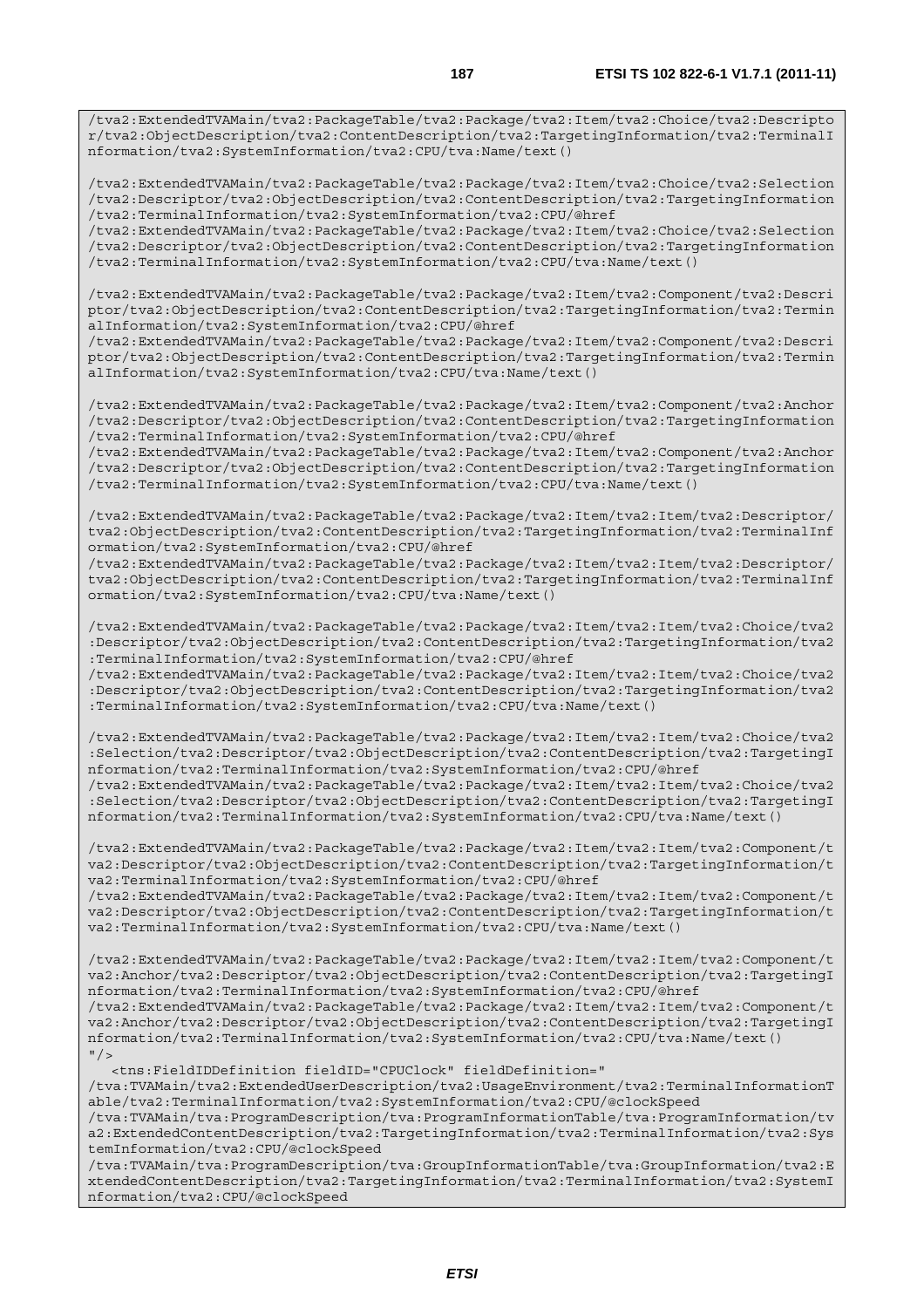/tva2:ExtendedTVAMain/tva2:TargetingInformationTable/tva2:TargetingInformation/tva2:Termi nalInformation/tva2:SystemInformation/tva2:CPU/@clockSpeed

/tva2:ExtendedTVAMain/tva2:PackageTable/tva2:Package/tva2:Descriptor/tva2:ObjectDescripti on/tva2:ContentDescription/tva2:TargetingInformation/tva2:TerminalInformation/tva2:System Information/tva2:CPU/@clockSpeed

/tva2:ExtendedTVAMain/tva2:PackageTable/tva2:Package/tva2:Declarations/tva2:Descriptor/tv a2:ObjectDescription/tva2:ContentDescription/tva2:TargetingInformation/tva2:TerminalInfor mation/tva2:SystemInformation/tva2:CPU/@clockSpeed

/tva2:ExtendedTVAMain/tva2:PackageTable/tva2:Package/tva2:Declarations/tva2:Item/tva2:Des criptor/tva2:ObjectDescription/tva2:ContentDescription/tva2:TargetingInformation/tva2:Ter minalInformation/tva2:SystemInformation/tva2:CPU/@clockSpeed

/tva2:ExtendedTVAMain/tva2:PackageTable/tva2:Package/tva2:Declarations/tva2:Item/tva2:Cho ice/tva2:Descriptor/tva2:ObjectDescription/tva2:ContentDescription/tva2:TargetingInformat ion/tva2:TerminalInformation/tva2:SystemInformation/tva2:CPU/@clockSpeed

/tva2:ExtendedTVAMain/tva2:PackageTable/tva2:Package/tva2:Declarations/tva2:Item/tva2:Cho ice/tva2:Selection/tva2:Descriptor/tva2:ObjectDescription/tva2:ContentDescription/tva2:Ta rgetingInformation/tva2:TerminalInformation/tva2:SystemInformation/tva2:CPU/@clockSpeed

/tva2:ExtendedTVAMain/tva2:PackageTable/tva2:Package/tva2:Declarations/tva2:Item/tva2:Com ponent/tva2:Descriptor/tva2:ObjectDescription/tva2:ContentDescription/tva2:TargetingInfor mation/tva2:TerminalInformation/tva2:SystemInformation/tva2:CPU/@clockSpeed

/tva2:ExtendedTVAMain/tva2:PackageTable/tva2:Package/tva2:Declarations/tva2:Item/tva2:Com ponent/tva2:Anchor/tva2:Descriptor/tva2:ObjectDescription/tva2:ContentDescription/tva2:Ta rgetingInformation/tva2:TerminalInformation/tva2:SystemInformation/tva2:CPU/@clockSpeed

/tva2:ExtendedTVAMain/tva2:PackageTable/tva2:Package/tva2:Declarations/tva2:Item/tva2:Ite m/tva2:Descriptor/tva2:ObjectDescription/tva2:ContentDescription/tva2:TargetingInformatio n/tva2:TerminalInformation/tva2:SystemInformation/tva2:CPU/@clockSpeed

/tva2:ExtendedTVAMain/tva2:PackageTable/tva2:Package/tva2:Declarations/tva2:Item/tva2:Ite m/tva2:Choice/tva2:Descriptor/tva2:ObjectDescription/tva2:ContentDescription/tva2:Targeti ngInformation/tva2:TerminalInformation/tva2:SystemInformation/tva2:CPU/@clockSpeed

/tva2:ExtendedTVAMain/tva2:PackageTable/tva2:Package/tva2:Declarations/tva2:Item/tva2:Ite m/tva2:Choice/tva2:Selection/tva2:Descriptor/tva2:ObjectDescription/tva2:ContentDescripti on/tva2:TargetingInformation/tva2:TerminalInformation/tva2:SystemInformation/tva2:CPU/@cl ockSpeed

/tva2:ExtendedTVAMain/tva2:PackageTable/tva2:Package/tva2:Declarations/tva2:Item/tva2:Ite m/tva2:Component/tva2:Descriptor/tva2:ObjectDescription/tva2:ContentDescription/tva2:Targ etingInformation/tva2:TerminalInformation/tva2:SystemInformation/tva2:CPU/@clockSpeed

/tva2:ExtendedTVAMain/tva2:PackageTable/tva2:Package/tva2:Declarations/tva2:Item/tva2:Ite m/tva2:Component/tva2:Anchor/tva2:Descriptor/tva2:ObjectDescription/tva2:ContentDescripti on/tva2:TargetingInformation/tva2:TerminalInformation/tva2:SystemInformation/tva2:CPU/@cl ockSpeed

/tva2:ExtendedTVAMain/tva2:PackageTable/tva2:Package/tva2:Declarations/tva2:Component/tva 2:Descriptor/tva2:ObjectDescription/tva2:ContentDescription/tva2:TargetingInformation/tva 2:TerminalInformation/tva2:SystemInformation/tva2:CPU/@clockSpeed

/tva2:ExtendedTVAMain/tva2:PackageTable/tva2:Package/tva2:Declarations/tva2:Component/tva 2:Anchor/tva2:Descriptor/tva2:ObjectDescription/tva2:ContentDescription/tva2:TargetingInf ormation/tva2:TerminalInformation/tva2:SystemInformation/tva2:CPU/@clockSpeed

/tva2:ExtendedTVAMain/tva2:PackageTable/tva2:Package/tva2:Declarations/tva2:Anchor/tva2:D escriptor/tva2:ObjectDescription/tva2:ContentDescription/tva2:TargetingInformation/tva2:T erminalInformation/tva2:SystemInformation/tva2:CPU/@clockSpeed

/tva2:ExtendedTVAMain/tva2:PackageTable/tva2:Package/tva2:Item/tva2:Descriptor/tva2:Objec tDescription/tva2:ContentDescription/tva2:TargetingInformation/tva2:TerminalInformation/t va2:SystemInformation/tva2:CPU/@clockSpeed

/tva2:ExtendedTVAMain/tva2:PackageTable/tva2:Package/tva2:Item/tva2:Choice/tva2:Descripto r/tva2:ObjectDescription/tva2:ContentDescription/tva2:TargetingInformation/tva2:TerminalI nformation/tva2:SystemInformation/tva2:CPU/@clockSpeed

/tva2:ExtendedTVAMain/tva2:PackageTable/tva2:Package/tva2:Item/tva2:Choice/tva2:Selection /tva2:Descriptor/tva2:ObjectDescription/tva2:ContentDescription/tva2:TargetingInformation /tva2:TerminalInformation/tva2:SystemInformation/tva2:CPU/@clockSpeed

/tva2:ExtendedTVAMain/tva2:PackageTable/tva2:Package/tva2:Item/tva2:Component/tva2:Descri ptor/tva2:ObjectDescription/tva2:ContentDescription/tva2:TargetingInformation/tva2:Termin alInformation/tva2:SystemInformation/tva2:CPU/@clockSpeed

/tva2:ExtendedTVAMain/tva2:PackageTable/tva2:Package/tva2:Item/tva2:Component/tva2:Anchor /tva2:Descriptor/tva2:ObjectDescription/tva2:ContentDescription/tva2:TargetingInformation /tva2:TerminalInformation/tva2:SystemInformation/tva2:CPU/@clockSpeed

/tva2:ExtendedTVAMain/tva2:PackageTable/tva2:Package/tva2:Item/tva2:Item/tva2:Descriptor/ tva2:ObjectDescription/tva2:ContentDescription/tva2:TargetingInformation/tva2:TerminalInf ormation/tva2:SystemInformation/tva2:CPU/@clockSpeed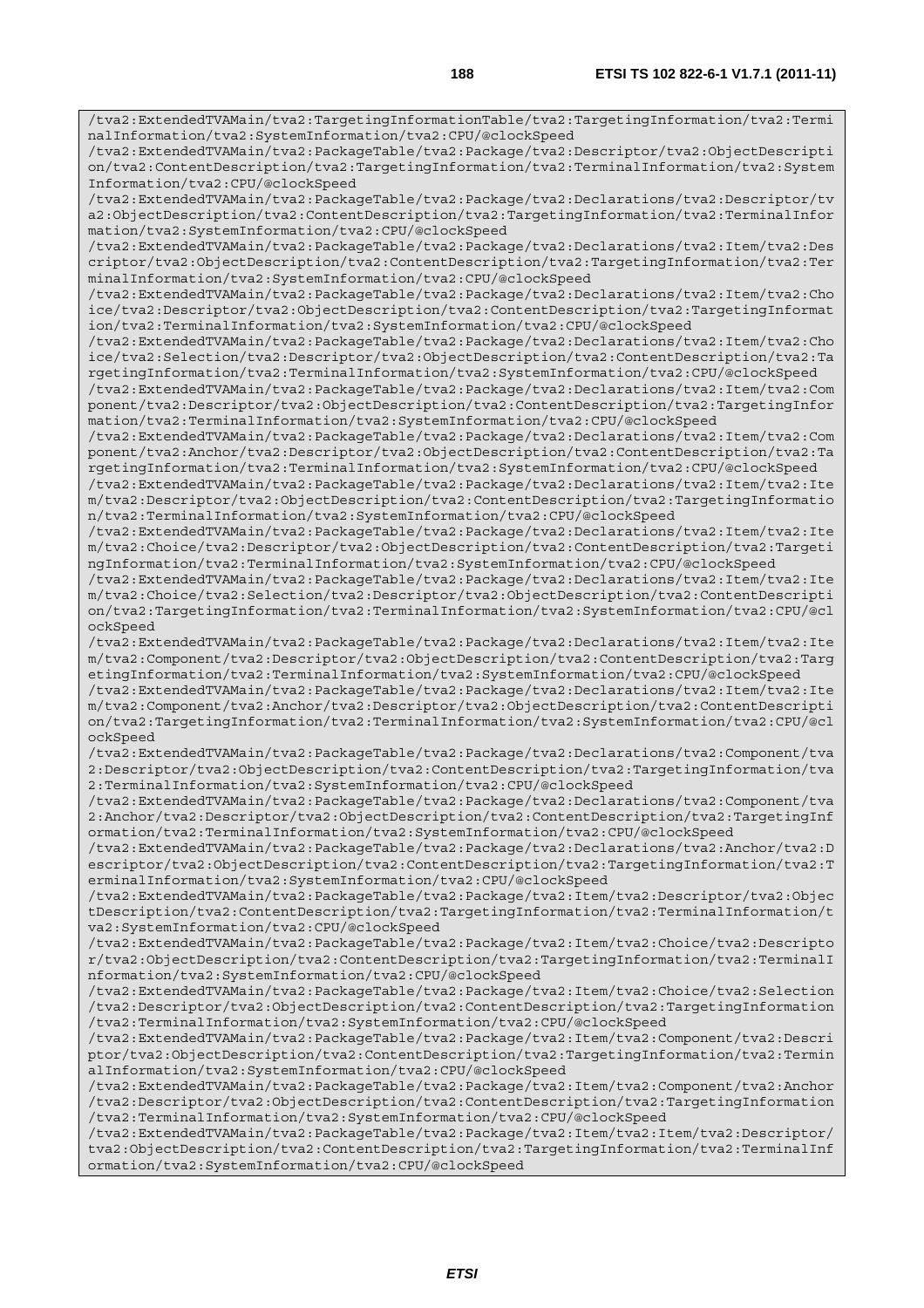/tva2:ExtendedTVAMain/tva2:PackageTable/tva2:Package/tva2:Item/tva2:Item/tva2:Choice/tva2 :Descriptor/tva2:ObjectDescription/tva2:ContentDescription/tva2:TargetingInformation/tva2 :TerminalInformation/tva2:SystemInformation/tva2:CPU/@clockSpeed /tva2:ExtendedTVAMain/tva2:PackageTable/tva2:Package/tva2:Item/tva2:Item/tva2:Choice/tva2 :Selection/tva2:Descriptor/tva2:ObjectDescription/tva2:ContentDescription/tva2:TargetingI nformation/tva2:TerminalInformation/tva2:SystemInformation/tva2:CPU/@clockSpeed /tva2:ExtendedTVAMain/tva2:PackageTable/tva2:Package/tva2:Item/tva2:Item/tva2:Component/t va2:Descriptor/tva2:ObjectDescription/tva2:ContentDescription/tva2:TargetingInformation/t va2:TerminalInformation/tva2:SystemInformation/tva2:CPU/@clockSpeed /tva2:ExtendedTVAMain/tva2:PackageTable/tva2:Package/tva2:Item/tva2:Item/tva2:Component/t va2:Anchor/tva2:Descriptor/tva2:ObjectDescription/tva2:ContentDescription/tva2:TargetingI nformation/tva2:TerminalInformation/tva2:SystemInformation/tva2:CPU/@clockSpeed  $"$  / > <tns:FieldIDDefinition fieldID="CPUUnit" fieldDefinition=" /tva:TVAMain/tva2:ExtendedUserDescription/tva2:UsageEnvironment/tva2:TerminalInformationT able/tva2:TerminalInformation/tva2:SystemInformation/tva2:CPU/@unit /tva:TVAMain/tva:ProgramDescription/tva:ProgramInformationTable/tva:ProgramInformation/tv a2:ExtendedContentDescription/tva2:TargetingInformation/tva2:TerminalInformation/tva2:Sys temInformation/tva2:CPU/@unit /tva:TVAMain/tva:ProgramDescription/tva:GroupInformationTable/tva:GroupInformation/tva2:E xtendedContentDescription/tva2:TargetingInformation/tva2:TerminalInformation/tva2:SystemI nformation/tva2:CPU/@unit /tva2:ExtendedTVAMain/tva2:TargetingInformationTable/tva2:TargetingInformation/tva2:Termi nalInformation/tva2:SystemInformation/tva2:CPU/@unit /tva2:ExtendedTVAMain/tva2:PackageTable/tva2:Package/tva2:Descriptor/tva2:ObjectDescripti on/tva2:ContentDescription/tva2:TargetingInformation/tva2:TerminalInformation/tva2:System Information/tva2:CPU/@unit /tva2:ExtendedTVAMain/tva2:PackageTable/tva2:Package/tva2:Declarations/tva2:Descriptor/tv a2:ObjectDescription/tva2:ContentDescription/tva2:TargetingInformation/tva2:TerminalInfor mation/tva2:SystemInformation/tva2:CPU/@unit /tva2:ExtendedTVAMain/tva2:PackageTable/tva2:Package/tva2:Declarations/tva2:Item/tva2:Des criptor/tva2:ObjectDescription/tva2:ContentDescription/tva2:TargetingInformation/tva2:Ter minalInformation/tva2:SystemInformation/tva2:CPU/@unit /tva2:ExtendedTVAMain/tva2:PackageTable/tva2:Package/tva2:Declarations/tva2:Item/tva2:Cho ice/tva2:Descriptor/tva2:ObjectDescription/tva2:ContentDescription/tva2:TargetingInformat ion/tva2:TerminalInformation/tva2:SystemInformation/tva2:CPU/@unit /tva2:ExtendedTVAMain/tva2:PackageTable/tva2:Package/tva2:Declarations/tva2:Item/tva2:Cho ice/tva2:Selection/tva2:Descriptor/tva2:ObjectDescription/tva2:ContentDescription/tva2:Ta rgetingInformation/tva2:TerminalInformation/tva2:SystemInformation/tva2:CPU/@unit /tva2:ExtendedTVAMain/tva2:PackageTable/tva2:Package/tva2:Declarations/tva2:Item/tva2:Com ponent/tva2:Descriptor/tva2:ObjectDescription/tva2:ContentDescription/tva2:TargetingInfor mation/tva2:TerminalInformation/tva2:SystemInformation/tva2:CPU/@unit /tva2:ExtendedTVAMain/tva2:PackageTable/tva2:Package/tva2:Declarations/tva2:Item/tva2:Com ponent/tva2:Anchor/tva2:Descriptor/tva2:ObjectDescription/tva2:ContentDescription/tva2:Ta rgetingInformation/tva2:TerminalInformation/tva2:SystemInformation/tva2:CPU/@unit /tva2:ExtendedTVAMain/tva2:PackageTable/tva2:Package/tva2:Declarations/tva2:Item/tva2:Ite m/tva2:Descriptor/tva2:ObjectDescription/tva2:ContentDescription/tva2:TargetingInformatio n/tva2:TerminalInformation/tva2:SystemInformation/tva2:CPU/@unit /tva2:ExtendedTVAMain/tva2:PackageTable/tva2:Package/tva2:Declarations/tva2:Item/tva2:Ite m/tva2:Choice/tva2:Descriptor/tva2:ObjectDescription/tva2:ContentDescription/tva2:Targeti ngInformation/tva2:TerminalInformation/tva2:SystemInformation/tva2:CPU/@unit /tva2:ExtendedTVAMain/tva2:PackageTable/tva2:Package/tva2:Declarations/tva2:Item/tva2:Ite m/tva2:Choice/tva2:Selection/tva2:Descriptor/tva2:ObjectDescription/tva2:ContentDescripti on/tva2:TargetingInformation/tva2:TerminalInformation/tva2:SystemInformation/tva2:CPU/@un /tva2:ExtendedTVAMain/tva2:PackageTable/tva2:Package/tva2:Declarations/tva2:Item/tva2:Ite m/tva2:Component/tva2:Descriptor/tva2:ObjectDescription/tva2:ContentDescription/tva2:Targ etingInformation/tva2:TerminalInformation/tva2:SystemInformation/tva2:CPU/@unit /tva2:ExtendedTVAMain/tva2:PackageTable/tva2:Package/tva2:Declarations/tva2:Item/tva2:Ite m/tva2:Component/tva2:Anchor/tva2:Descriptor/tva2:ObjectDescription/tva2:ContentDescripti

on/tva2:TargetingInformation/tva2:TerminalInformation/tva2:SystemInformation/tva2:CPU/@un it /tva2:ExtendedTVAMain/tva2:PackageTable/tva2:Package/tva2:Declarations/tva2:Component/tva 2:Descriptor/tva2:ObjectDescription/tva2:ContentDescription/tva2:TargetingInformation/tva

it

2:TerminalInformation/tva2:SystemInformation/tva2:CPU/@unit /tva2:ExtendedTVAMain/tva2:PackageTable/tva2:Package/tva2:Declarations/tva2:Component/tva

2:Anchor/tva2:Descriptor/tva2:ObjectDescription/tva2:ContentDescription/tva2:TargetingInf ormation/tva2:TerminalInformation/tva2:SystemInformation/tva2:CPU/@unit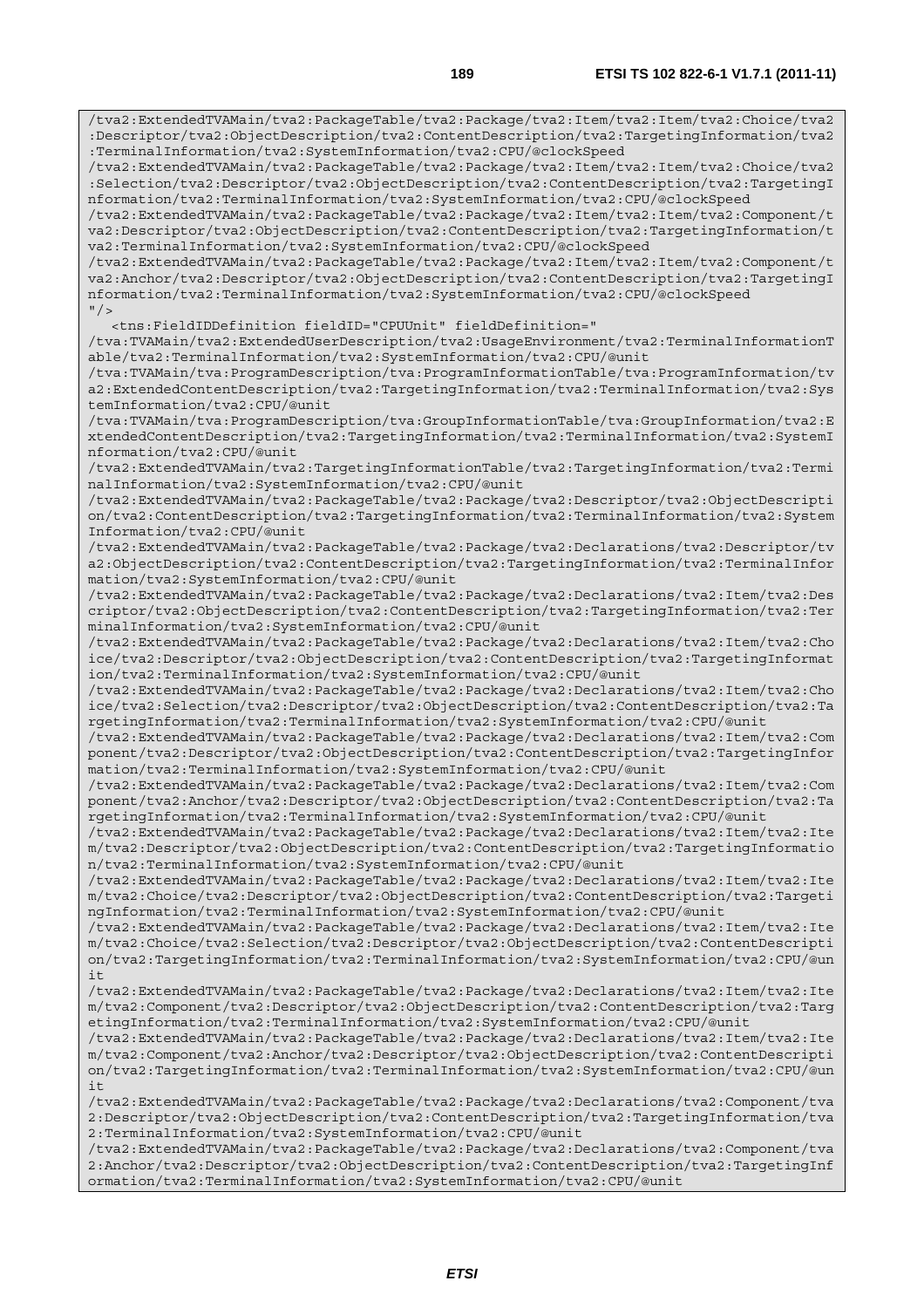/tva2:ExtendedTVAMain/tva2:PackageTable/tva2:Package/tva2:Declarations/tva2:Anchor/tva2:D escriptor/tva2:ObjectDescription/tva2:ContentDescription/tva2:TargetingInformation/tva2:T erminalInformation/tva2:SystemInformation/tva2:CPU/@unit

/tva2:ExtendedTVAMain/tva2:PackageTable/tva2:Package/tva2:Item/tva2:Descriptor/tva2:Objec tDescription/tva2:ContentDescription/tva2:TargetingInformation/tva2:TerminalInformation/t va2:SystemInformation/tva2:CPU/@unit

/tva2:ExtendedTVAMain/tva2:PackageTable/tva2:Package/tva2:Item/tva2:Choice/tva2:Descripto r/tva2:ObjectDescription/tva2:ContentDescription/tva2:TargetingInformation/tva2:TerminalI nformation/tva2:SystemInformation/tva2:CPU/@unit

/tva2:ExtendedTVAMain/tva2:PackageTable/tva2:Package/tva2:Item/tva2:Choice/tva2:Selection /tva2:Descriptor/tva2:ObjectDescription/tva2:ContentDescription/tva2:TargetingInformation /tva2:TerminalInformation/tva2:SystemInformation/tva2:CPU/@unit

/tva2:ExtendedTVAMain/tva2:PackageTable/tva2:Package/tva2:Item/tva2:Component/tva2:Descri ptor/tva2:ObjectDescription/tva2:ContentDescription/tva2:TargetingInformation/tva2:Termin alInformation/tva2:SystemInformation/tva2:CPU/@unit

/tva2:ExtendedTVAMain/tva2:PackageTable/tva2:Package/tva2:Item/tva2:Component/tva2:Anchor /tva2:Descriptor/tva2:ObjectDescription/tva2:ContentDescription/tva2:TargetingInformation /tva2:TerminalInformation/tva2:SystemInformation/tva2:CPU/@unit

/tva2:ExtendedTVAMain/tva2:PackageTable/tva2:Package/tva2:Item/tva2:Item/tva2:Descriptor/ tva2:ObjectDescription/tva2:ContentDescription/tva2:TargetingInformation/tva2:TerminalInf ormation/tva2:SystemInformation/tva2:CPU/@unit

/tva2:ExtendedTVAMain/tva2:PackageTable/tva2:Package/tva2:Item/tva2:Item/tva2:Choice/tva2 :Descriptor/tva2:ObjectDescription/tva2:ContentDescription/tva2:TargetingInformation/tva2 :TerminalInformation/tva2:SystemInformation/tva2:CPU/@unit

/tva2:ExtendedTVAMain/tva2:PackageTable/tva2:Package/tva2:Item/tva2:Item/tva2:Choice/tva2 :Selection/tva2:Descriptor/tva2:ObjectDescription/tva2:ContentDescription/tva2:TargetingI nformation/tva2:TerminalInformation/tva2:SystemInformation/tva2:CPU/@unit

/tva2:ExtendedTVAMain/tva2:PackageTable/tva2:Package/tva2:Item/tva2:Item/tva2:Component/t va2:Descriptor/tva2:ObjectDescription/tva2:ContentDescription/tva2:TargetingInformation/t va2:TerminalInformation/tva2:SystemInformation/tva2:CPU/@unit

/tva2:ExtendedTVAMain/tva2:PackageTable/tva2:Package/tva2:Item/tva2:Item/tva2:Component/t va2:Anchor/tva2:Descriptor/tva2:ObjectDescription/tva2:ContentDescription/tva2:TargetingI nformation/tva2:TerminalInformation/tva2:SystemInformation/tva2:CPU/@unit  $"$ />

<tns:FieldIDDefinition fieldID="RAMSize" fieldDefinition="

/tva:TVAMain/tva2:ExtendedUserDescription/tva2:UsageEnvironment/tva2:TerminalInformationT able/tva2:TerminalInformation/tva2:SystemInformation/tva2:RAM/@size

/tva:TVAMain/tva:ProgramDescription/tva:ProgramInformationTable/tva:ProgramInformation/tv a2:ExtendedContentDescription/tva2:TargetingInformation/tva2:TerminalInformation/tva2:Sys temInformation/tva2:RAM/@size

/tva:TVAMain/tva:ProgramDescription/tva:GroupInformationTable/tva:GroupInformation/tva2:E xtendedContentDescription/tva2:TargetingInformation/tva2:TerminalInformation/tva2:SystemI nformation/tva2:RAM/@size

/tva2:ExtendedTVAMain/tva2:TargetingInformationTable/tva2:TargetingInformation/tva2:Termi nalInformation/tva2:SystemInformation/tva2:RAM/@size

/tva2:ExtendedTVAMain/tva2:PackageTable/tva2:Package/tva2:Descriptor/tva2:ObjectDescripti on/tva2:ContentDescription/tva2:TargetingInformation/tva2:TerminalInformation/tva2:System Information/tva2:RAM/@size

/tva2:ExtendedTVAMain/tva2:PackageTable/tva2:Package/tva2:Declarations/tva2:Descriptor/tv a2:ObjectDescription/tva2:ContentDescription/tva2:TargetingInformation/tva2:TerminalInfor mation/tva2:SystemInformation/tva2:RAM/@size

/tva2:ExtendedTVAMain/tva2:PackageTable/tva2:Package/tva2:Declarations/tva2:Item/tva2:Des criptor/tva2:ObjectDescription/tva2:ContentDescription/tva2:TargetingInformation/tva2:Ter minalInformation/tva2:SystemInformation/tva2:RAM/@size

/tva2:ExtendedTVAMain/tva2:PackageTable/tva2:Package/tva2:Declarations/tva2:Item/tva2:Cho ice/tva2:Descriptor/tva2:ObjectDescription/tva2:ContentDescription/tva2:TargetingInformat ion/tva2:TerminalInformation/tva2:SystemInformation/tva2:RAM/@size

/tva2:ExtendedTVAMain/tva2:PackageTable/tva2:Package/tva2:Declarations/tva2:Item/tva2:Cho ice/tva2:Selection/tva2:Descriptor/tva2:ObjectDescription/tva2:ContentDescription/tva2:Ta rgetingInformation/tva2:TerminalInformation/tva2:SystemInformation/tva2:RAM/@size

/tva2:ExtendedTVAMain/tva2:PackageTable/tva2:Package/tva2:Declarations/tva2:Item/tva2:Com ponent/tva2:Descriptor/tva2:ObjectDescription/tva2:ContentDescription/tva2:TargetingInfor mation/tva2:TerminalInformation/tva2:SystemInformation/tva2:RAM/@size

/tva2:ExtendedTVAMain/tva2:PackageTable/tva2:Package/tva2:Declarations/tva2:Item/tva2:Com ponent/tva2:Anchor/tva2:Descriptor/tva2:ObjectDescription/tva2:ContentDescription/tva2:Ta rgetingInformation/tva2:TerminalInformation/tva2:SystemInformation/tva2:RAM/@size

/tva2:ExtendedTVAMain/tva2:PackageTable/tva2:Package/tva2:Declarations/tva2:Item/tva2:Ite m/tva2:Descriptor/tva2:ObjectDescription/tva2:ContentDescription/tva2:TargetingInformatio n/tva2:TerminalInformation/tva2:SystemInformation/tva2:RAM/@size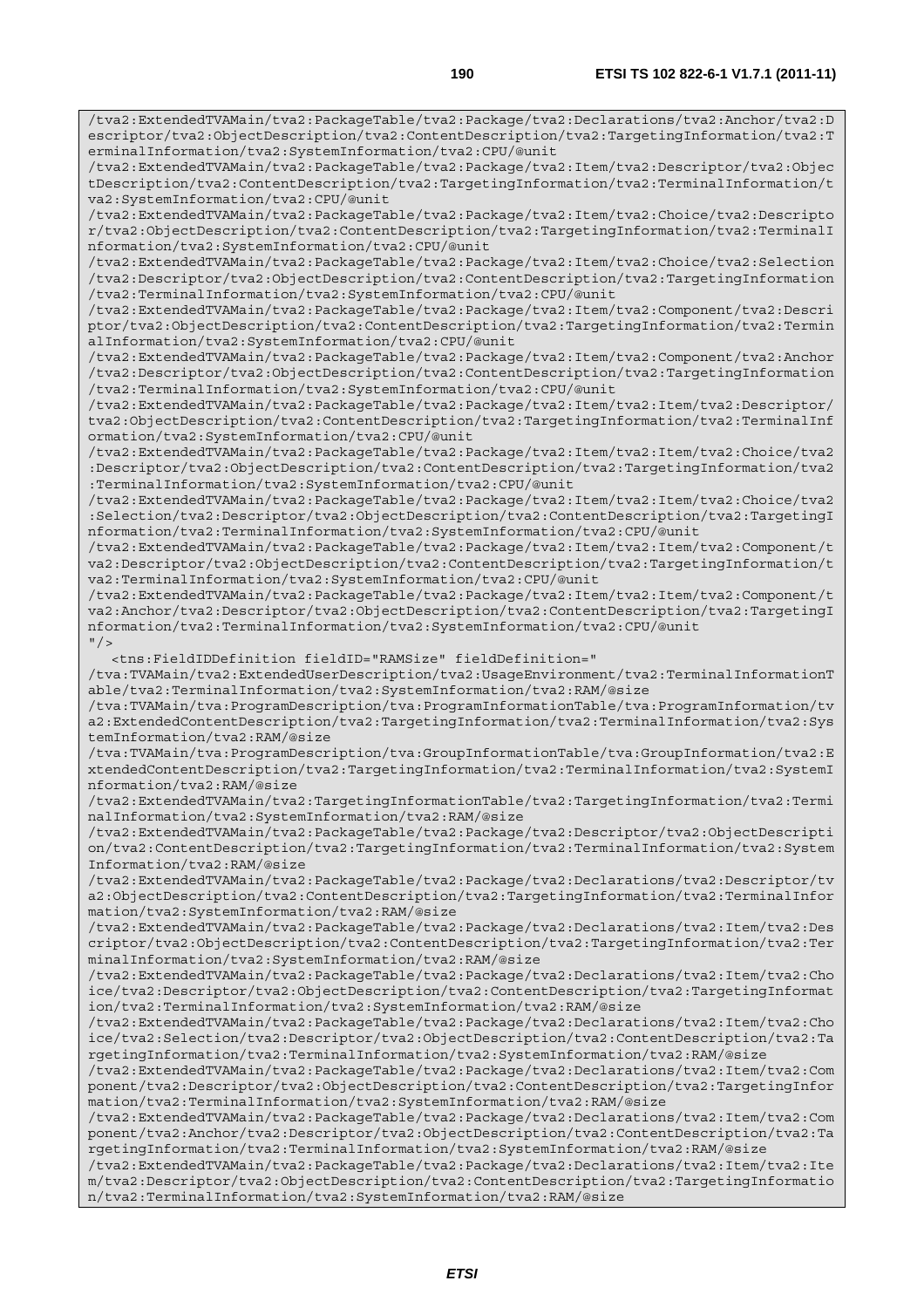/tva2:ExtendedTVAMain/tva2:PackageTable/tva2:Package/tva2:Declarations/tva2:Item/tva2:Ite m/tva2:Choice/tva2:Descriptor/tva2:ObjectDescription/tva2:ContentDescription/tva2:Targeti ngInformation/tva2:TerminalInformation/tva2:SystemInformation/tva2:RAM/@size /tva2:ExtendedTVAMain/tva2:PackageTable/tva2:Package/tva2:Declarations/tva2:Item/tva2:Ite m/tva2:Choice/tva2:Selection/tva2:Descriptor/tva2:ObjectDescription/tva2:ContentDescripti on/tva2:TargetingInformation/tva2:TerminalInformation/tva2:SystemInformation/tva2:RAM/@si ze /tva2:ExtendedTVAMain/tva2:PackageTable/tva2:Package/tva2:Declarations/tva2:Item/tva2:Ite m/tva2:Component/tva2:Descriptor/tva2:ObjectDescription/tva2:ContentDescription/tva2:Targ etingInformation/tva2:TerminalInformation/tva2:SystemInformation/tva2:RAM/@size /tva2:ExtendedTVAMain/tva2:PackageTable/tva2:Package/tva2:Declarations/tva2:Item/tva2:Ite m/tva2:Component/tva2:Anchor/tva2:Descriptor/tva2:ObjectDescription/tva2:ContentDescripti on/tva2:TargetingInformation/tva2:TerminalInformation/tva2:SystemInformation/tva2:RAM/@si ze /tva2:ExtendedTVAMain/tva2:PackageTable/tva2:Package/tva2:Declarations/tva2:Component/tva 2:Descriptor/tva2:ObjectDescription/tva2:ContentDescription/tva2:TargetingInformation/tva 2:TerminalInformation/tva2:SystemInformation/tva2:RAM/@size /tva2:ExtendedTVAMain/tva2:PackageTable/tva2:Package/tva2:Declarations/tva2:Component/tva 2:Anchor/tva2:Descriptor/tva2:ObjectDescription/tva2:ContentDescription/tva2:TargetingInf ormation/tva2:TerminalInformation/tva2:SystemInformation/tva2:RAM/@size /tva2:ExtendedTVAMain/tva2:PackageTable/tva2:Package/tva2:Declarations/tva2:Anchor/tva2:D escriptor/tva2:ObjectDescription/tva2:ContentDescription/tva2:TargetingInformation/tva2:T erminalInformation/tva2:SystemInformation/tva2:RAM/@size /tva2:ExtendedTVAMain/tva2:PackageTable/tva2:Package/tva2:Item/tva2:Descriptor/tva2:Objec tDescription/tva2:ContentDescription/tva2:TargetingInformation/tva2:TerminalInformation/t va2:SystemInformation/tva2:RAM/@size /tva2:ExtendedTVAMain/tva2:PackageTable/tva2:Package/tva2:Item/tva2:Choice/tva2:Descripto r/tva2:ObjectDescription/tva2:ContentDescription/tva2:TargetingInformation/tva2:TerminalI nformation/tva2:SystemInformation/tva2:RAM/@size /tva2:ExtendedTVAMain/tva2:PackageTable/tva2:Package/tva2:Item/tva2:Choice/tva2:Selection /tva2:Descriptor/tva2:ObjectDescription/tva2:ContentDescription/tva2:TargetingInformation /tva2:TerminalInformation/tva2:SystemInformation/tva2:RAM/@size /tva2:ExtendedTVAMain/tva2:PackageTable/tva2:Package/tva2:Item/tva2:Component/tva2:Descri ptor/tva2:ObjectDescription/tva2:ContentDescription/tva2:TargetingInformation/tva2:Termin alInformation/tva2:SystemInformation/tva2:RAM/@size /tva2:ExtendedTVAMain/tva2:PackageTable/tva2:Package/tva2:Item/tva2:Component/tva2:Anchor /tva2:Descriptor/tva2:ObjectDescription/tva2:ContentDescription/tva2:TargetingInformation /tva2:TerminalInformation/tva2:SystemInformation/tva2:RAM/@size /tva2:ExtendedTVAMain/tva2:PackageTable/tva2:Package/tva2:Item/tva2:Item/tva2:Descriptor/ tva2:ObjectDescription/tva2:ContentDescription/tva2:TargetingInformation/tva2:TerminalInf ormation/tva2:SystemInformation/tva2:RAM/@size /tva2:ExtendedTVAMain/tva2:PackageTable/tva2:Package/tva2:Item/tva2:Item/tva2:Choice/tva2 :Descriptor/tva2:ObjectDescription/tva2:ContentDescription/tva2:TargetingInformation/tva2 :TerminalInformation/tva2:SystemInformation/tva2:RAM/@size /tva2:ExtendedTVAMain/tva2:PackageTable/tva2:Package/tva2:Item/tva2:Item/tva2:Choice/tva2 :Selection/tva2:Descriptor/tva2:ObjectDescription/tva2:ContentDescription/tva2:TargetingI nformation/tva2:TerminalInformation/tva2:SystemInformation/tva2:RAM/@size /tva2:ExtendedTVAMain/tva2:PackageTable/tva2:Package/tva2:Item/tva2:Item/tva2:Component/t va2:Descriptor/tva2:ObjectDescription/tva2:ContentDescription/tva2:TargetingInformation/t va2:TerminalInformation/tva2:SystemInformation/tva2:RAM/@size /tva2:ExtendedTVAMain/tva2:PackageTable/tva2:Package/tva2:Item/tva2:Item/tva2:Component/t va2:Anchor/tva2:Descriptor/tva2:ObjectDescription/tva2:ContentDescription/tva2:TargetingI nformation/tva2:TerminalInformation/tva2:SystemInformation/tva2:RAM/@size  $''/$  <tns:FieldIDDefinition fieldID="RAMUnit" fieldDefinition=" /tva:TVAMain/tva2:ExtendedUserDescription/tva2:UsageEnvironment/tva2:TerminalInformationT able/tva2:TerminalInformation/tva2:SystemInformation/tva2:RAM/@unit /tva:TVAMain/tva:ProgramDescription/tva:ProgramInformationTable/tva:ProgramInformation/tv a2:ExtendedContentDescription/tva2:TargetingInformation/tva2:TerminalInformation/tva2:Sys temInformation/tva2:RAM/@unit /tva:TVAMain/tva:ProgramDescription/tva:GroupInformationTable/tva:GroupInformation/tva2:E

xtendedContentDescription/tva2:TargetingInformation/tva2:TerminalInformation/tva2:SystemI nformation/tva2:RAM/@unit

/tva2:ExtendedTVAMain/tva2:TargetingInformationTable/tva2:TargetingInformation/tva2:Termi nalInformation/tva2:SystemInformation/tva2:RAM/@unit

/tva2:ExtendedTVAMain/tva2:PackageTable/tva2:Package/tva2:Descriptor/tva2:ObjectDescripti on/tva2:ContentDescription/tva2:TargetingInformation/tva2:TerminalInformation/tva2:System Information/tva2:RAM/@unit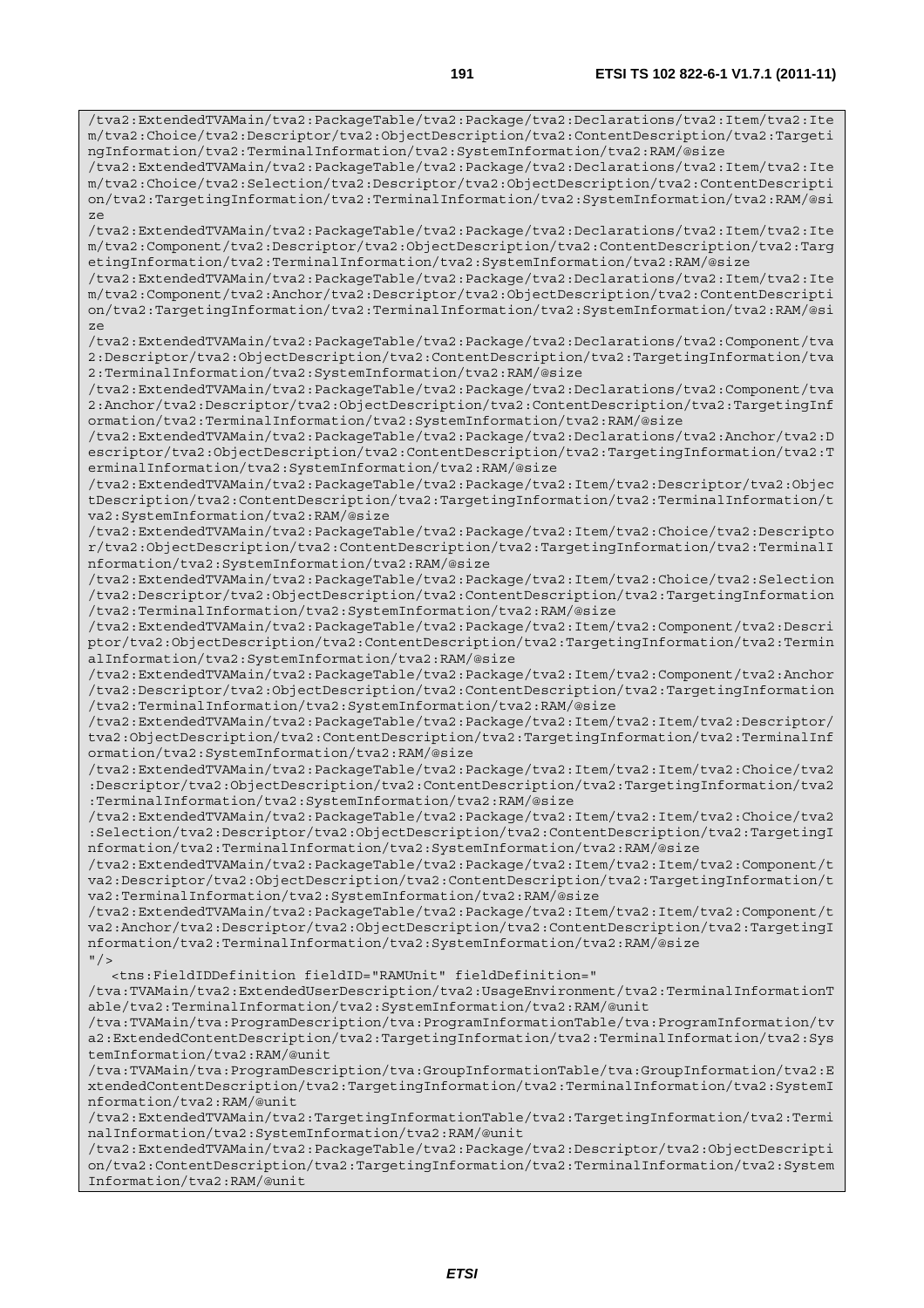/tva2:ExtendedTVAMain/tva2:PackageTable/tva2:Package/tva2:Declarations/tva2:Descriptor/tv a2:ObjectDescription/tva2:ContentDescription/tva2:TargetingInformation/tva2:TerminalInfor mation/tva2:SystemInformation/tva2:RAM/@unit /tva2:ExtendedTVAMain/tva2:PackageTable/tva2:Package/tva2:Declarations/tva2:Item/tva2:Des criptor/tva2:ObjectDescription/tva2:ContentDescription/tva2:TargetingInformation/tva2:Ter minalInformation/tva2:SystemInformation/tva2:RAM/@unit /tva2:ExtendedTVAMain/tva2:PackageTable/tva2:Package/tva2:Declarations/tva2:Item/tva2:Cho ice/tva2:Descriptor/tva2:ObjectDescription/tva2:ContentDescription/tva2:TargetingInformat ion/tva2:TerminalInformation/tva2:SystemInformation/tva2:RAM/@unit /tva2:ExtendedTVAMain/tva2:PackageTable/tva2:Package/tva2:Declarations/tva2:Item/tva2:Cho ice/tva2:Selection/tva2:Descriptor/tva2:ObjectDescription/tva2:ContentDescription/tva2:Ta rgetingInformation/tva2:TerminalInformation/tva2:SystemInformation/tva2:RAM/@unit /tva2:ExtendedTVAMain/tva2:PackageTable/tva2:Package/tva2:Declarations/tva2:Item/tva2:Com ponent/tva2:Descriptor/tva2:ObjectDescription/tva2:ContentDescription/tva2:TargetingInfor mation/tva2:TerminalInformation/tva2:SystemInformation/tva2:RAM/@unit /tva2:ExtendedTVAMain/tva2:PackageTable/tva2:Package/tva2:Declarations/tva2:Item/tva2:Com ponent/tva2:Anchor/tva2:Descriptor/tva2:ObjectDescription/tva2:ContentDescription/tva2:Ta rgetingInformation/tva2:TerminalInformation/tva2:SystemInformation/tva2:RAM/@unit /tva2:ExtendedTVAMain/tva2:PackageTable/tva2:Package/tva2:Declarations/tva2:Item/tva2:Ite m/tva2:Descriptor/tva2:ObjectDescription/tva2:ContentDescription/tva2:TargetingInformatio n/tva2:TerminalInformation/tva2:SystemInformation/tva2:RAM/@unit /tva2:ExtendedTVAMain/tva2:PackageTable/tva2:Package/tva2:Declarations/tva2:Item/tva2:Ite m/tva2:Choice/tva2:Descriptor/tva2:ObjectDescription/tva2:ContentDescription/tva2:Targeti ngInformation/tva2:TerminalInformation/tva2:SystemInformation/tva2:RAM/@unit /tva2:ExtendedTVAMain/tva2:PackageTable/tva2:Package/tva2:Declarations/tva2:Item/tva2:Ite m/tva2:Choice/tva2:Selection/tva2:Descriptor/tva2:ObjectDescription/tva2:ContentDescripti on/tva2:TargetingInformation/tva2:TerminalInformation/tva2:SystemInformation/tva2:RAM/@un it /tva2:ExtendedTVAMain/tva2:PackageTable/tva2:Package/tva2:Declarations/tva2:Item/tva2:Ite m/tva2:Component/tva2:Descriptor/tva2:ObjectDescription/tva2:ContentDescription/tva2:Targ etingInformation/tva2:TerminalInformation/tva2:SystemInformation/tva2:RAM/@unit /tva2:ExtendedTVAMain/tva2:PackageTable/tva2:Package/tva2:Declarations/tva2:Item/tva2:Ite m/tva2:Component/tva2:Anchor/tva2:Descriptor/tva2:ObjectDescription/tva2:ContentDescripti on/tva2:TargetingInformation/tva2:TerminalInformation/tva2:SystemInformation/tva2:RAM/@un it /tva2:ExtendedTVAMain/tva2:PackageTable/tva2:Package/tva2:Declarations/tva2:Component/tva 2:Descriptor/tva2:ObjectDescription/tva2:ContentDescription/tva2:TargetingInformation/tva 2:TerminalInformation/tva2:SystemInformation/tva2:RAM/@unit /tva2:ExtendedTVAMain/tva2:PackageTable/tva2:Package/tva2:Declarations/tva2:Component/tva 2:Anchor/tva2:Descriptor/tva2:ObjectDescription/tva2:ContentDescription/tva2:TargetingInf ormation/tva2:TerminalInformation/tva2:SystemInformation/tva2:RAM/@unit /tva2:ExtendedTVAMain/tva2:PackageTable/tva2:Package/tva2:Declarations/tva2:Anchor/tva2:D escriptor/tva2:ObjectDescription/tva2:ContentDescription/tva2:TargetingInformation/tva2:T erminalInformation/tva2:SystemInformation/tva2:RAM/@unit /tva2:ExtendedTVAMain/tva2:PackageTable/tva2:Package/tva2:Item/tva2:Descriptor/tva2:Objec tDescription/tva2:ContentDescription/tva2:TargetingInformation/tva2:TerminalInformation/t va2:SystemInformation/tva2:RAM/@unit /tva2:ExtendedTVAMain/tva2:PackageTable/tva2:Package/tva2:Item/tva2:Choice/tva2:Descripto r/tva2:ObjectDescription/tva2:ContentDescription/tva2:TargetingInformation/tva2:TerminalI nformation/tva2:SystemInformation/tva2:RAM/@unit /tva2:ExtendedTVAMain/tva2:PackageTable/tva2:Package/tva2:Item/tva2:Choice/tva2:Selection /tva2:Descriptor/tva2:ObjectDescription/tva2:ContentDescription/tva2:TargetingInformation /tva2:TerminalInformation/tva2:SystemInformation/tva2:RAM/@unit /tva2:ExtendedTVAMain/tva2:PackageTable/tva2:Package/tva2:Item/tva2:Component/tva2:Descri ptor/tva2:ObjectDescription/tva2:ContentDescription/tva2:TargetingInformation/tva2:Termin alInformation/tva2:SystemInformation/tva2:RAM/@unit /tva2:ExtendedTVAMain/tva2:PackageTable/tva2:Package/tva2:Item/tva2:Component/tva2:Anchor /tva2:Descriptor/tva2:ObjectDescription/tva2:ContentDescription/tva2:TargetingInformation /tva2:TerminalInformation/tva2:SystemInformation/tva2:RAM/@unit /tva2:ExtendedTVAMain/tva2:PackageTable/tva2:Package/tva2:Item/tva2:Item/tva2:Descriptor/ tva2:ObjectDescription/tva2:ContentDescription/tva2:TargetingInformation/tva2:TerminalInf ormation/tva2:SystemInformation/tva2:RAM/@unit /tva2:ExtendedTVAMain/tva2:PackageTable/tva2:Package/tva2:Item/tva2:Item/tva2:Choice/tva2 :Descriptor/tva2:ObjectDescription/tva2:ContentDescription/tva2:TargetingInformation/tva2 :TerminalInformation/tva2:SystemInformation/tva2:RAM/@unit

/tva2:ExtendedTVAMain/tva2:PackageTable/tva2:Package/tva2:Item/tva2:Item/tva2:Choice/tva2 :Selection/tva2:Descriptor/tva2:ObjectDescription/tva2:ContentDescription/tva2:TargetingI nformation/tva2:TerminalInformation/tva2:SystemInformation/tva2:RAM/@unit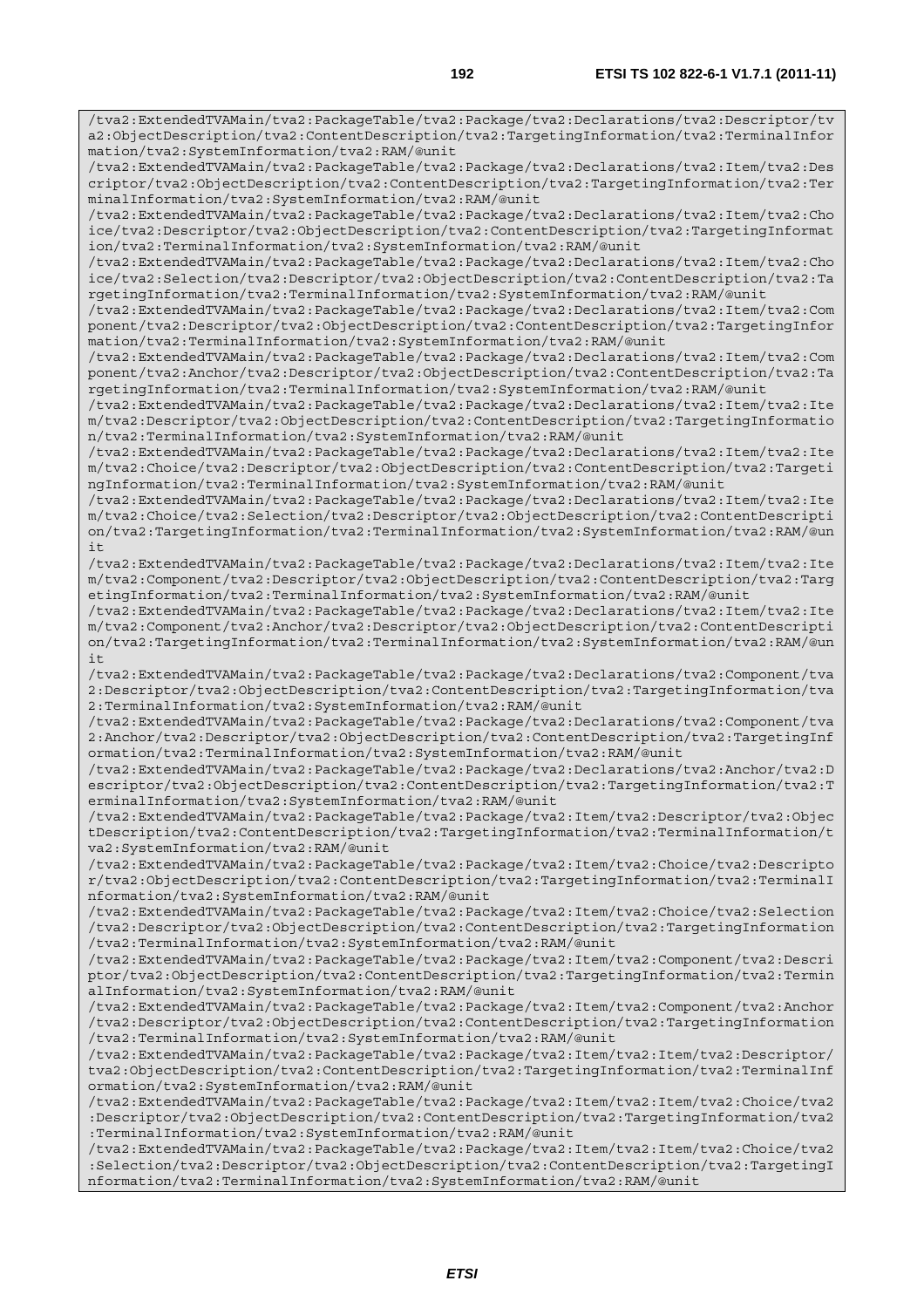/tva2:ExtendedTVAMain/tva2:PackageTable/tva2:Package/tva2:Item/tva2:Item/tva2:Component/t va2:Descriptor/tva2:ObjectDescription/tva2:ContentDescription/tva2:TargetingInformation/t va2:TerminalInformation/tva2:SystemInformation/tva2:RAM/@unit /tva2:ExtendedTVAMain/tva2:PackageTable/tva2:Package/tva2:Item/tva2:Item/tva2:Component/t va2:Anchor/tva2:Descriptor/tva2:ObjectDescription/tva2:ContentDescription/tva2:TargetingI nformation/tva2:TerminalInformation/tva2:SystemInformation/tva2:RAM/@unit  $^{\prime\prime}$ />  $\lt$  ! -######################################################################################## --> <!-- fieldID for NetworkInformation Package --> <!--NetworkInformationId-->  $\lt$  !  $-$ ######################################################################################## --> <tns:FieldIDDefinition fieldID="NetworkInformationId" fieldDefinition=" /tva:TVAMain/tva2:ExtendedUserDescription/tva2:UsageEnvironment/tva2:NetworkInformationTa ble/tva2:NetworkInformation/@networkInformationId /tva:TVAMain/tva:ProgramDescription/tva:ProgramInformationTable/tva:ProgramInformation/tv a2:ExtendedContentDescription/tva2:TargetingInformation/tva2:NetworkInformation/@networkI nformationId /tva:TVAMain/tva:ProgramDescription/tva:GroupInformationTable/tva:GroupInformation/tva2:E xtendedContentDescription/tva2:TargetingInformation/tva2:NetworkInformation/@networkInfor mationId /tva2:ExtendedTVAMain/tva2:TargetingInformationTable/tva2:TargetingInformation/tva2:Netwo rkInformation/@networkInformationId /tva2:ExtendedTVAMain/tva2:PackageTable/tva2:Package/tva2:Descriptor/tva2:ObjectDescripti on/tva2:ContentDescription/tva2:TargetingInformation/tva2:NetworkInformation/@networkInfo rmationId /tva2:ExtendedTVAMain/tva2:PackageTable/tva2:Package/tva2:Declarations/tva2:Descriptor/tv a2:ObjectDescription/tva2:ContentDescription/tva2:TargetingInformation/tva2:NetworkInform ation/@networkInformationId /tva2:ExtendedTVAMain/tva2:PackageTable/tva2:Package/tva2:Declarations/tva2:Item/tva2:Des criptor/tva2:ObjectDescription/tva2:ContentDescription/tva2:TargetingInformation/tva2:Net workInformation/@networkInformationId /tva2:ExtendedTVAMain/tva2:PackageTable/tva2:Package/tva2:Declarations/tva2:Item/tva2:Cho ice/tva2:Descriptor/tva2:ObjectDescription/tva2:ContentDescription/tva2:TargetingInformat ion/tva2:NetworkInformation/@networkInformationId /tva2:ExtendedTVAMain/tva2:PackageTable/tva2:Package/tva2:Declarations/tva2:Item/tva2:Cho ice/tva2:Selection/tva2:Descriptor/tva2:ObjectDescription/tva2:ContentDescription/tva2:Ta rgetingInformation/tva2:NetworkInformation/@networkInformationId /tva2:ExtendedTVAMain/tva2:PackageTable/tva2:Package/tva2:Declarations/tva2:Item/tva2:Com ponent/tva2:Descriptor/tva2:ObjectDescription/tva2:ContentDescription/tva2:TargetingInfor mation/tva2:NetworkInformation/@networkInformationId /tva2:ExtendedTVAMain/tva2:PackageTable/tva2:Package/tva2:Declarations/tva2:Item/tva2:Com ponent/tva2:Anchor/tva2:Descriptor/tva2:ObjectDescription/tva2:ContentDescription/tva2:Ta rgetingInformation/tva2:NetworkInformation/@networkInformationId /tva2:ExtendedTVAMain/tva2:PackageTable/tva2:Package/tva2:Declarations/tva2:Item/tva2:Ite m/tva2:Descriptor/tva2:ObjectDescription/tva2:ContentDescription/tva2:TargetingInformatio n/tva2:NetworkInformation/@networkInformationId /tva2:ExtendedTVAMain/tva2:PackageTable/tva2:Package/tva2:Declarations/tva2:Item/tva2:Ite m/tva2:Choice/tva2:Descriptor/tva2:ObjectDescription/tva2:ContentDescription/tva2:Targeti ngInformation/tva2:NetworkInformation/@networkInformationId /tva2:ExtendedTVAMain/tva2:PackageTable/tva2:Package/tva2:Declarations/tva2:Item/tva2:Ite m/tva2:Choice/tva2:Selection/tva2:Descriptor/tva2:ObjectDescription/tva2:ContentDescripti on/tva2:TargetingInformation/tva2:NetworkInformation/@networkInformationId /tva2:ExtendedTVAMain/tva2:PackageTable/tva2:Package/tva2:Declarations/tva2:Item/tva2:Ite m/tva2:Component/tva2:Descriptor/tva2:ObjectDescription/tva2:ContentDescription/tva2:Targ etingInformation/tva2:NetworkInformation/@networkInformationId /tva2:ExtendedTVAMain/tva2:PackageTable/tva2:Package/tva2:Declarations/tva2:Item/tva2:Ite m/tva2:Component/tva2:Anchor/tva2:Descriptor/tva2:ObjectDescription/tva2:ContentDescripti on/tva2:TargetingInformation/tva2:NetworkInformation/@networkInformationId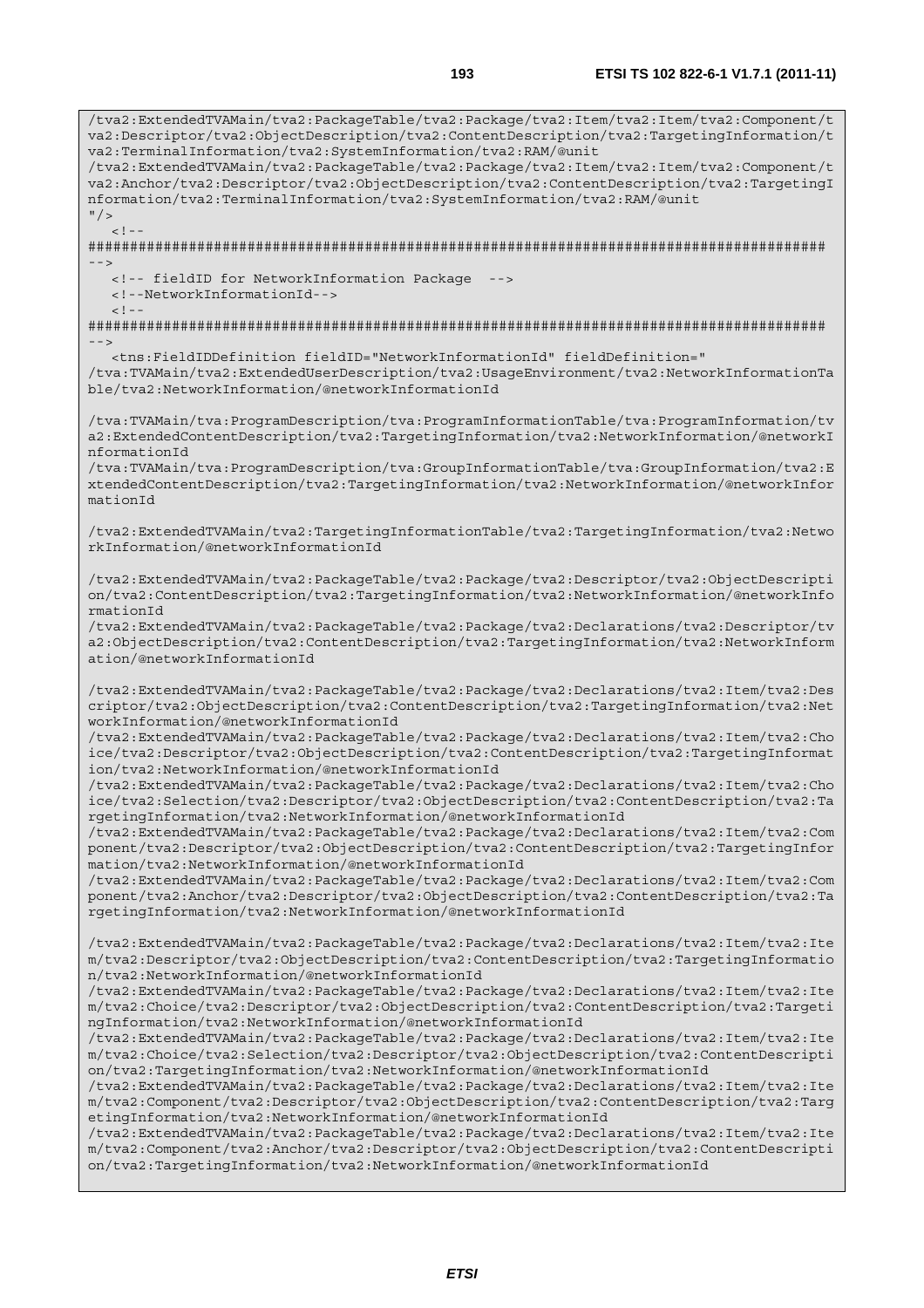/tva2:ExtendedTVAMain/tva2:PackageTable/tva2:Package/tva2:Declarations/tva2:Component/tva 2:Descriptor/tva2:ObjectDescription/tva2:ContentDescription/tva2:TargetingInformation/tva 2:NetworkInformation/@networkInformationId

/tva2:ExtendedTVAMain/tva2:PackageTable/tva2:Package/tva2:Declarations/tva2:Component/tva 2:Anchor/tva2:Descriptor/tva2:ObjectDescription/tva2:ContentDescription/tva2:TargetingInf ormation/tva2:NetworkInformation/@networkInformationId

/tva2:ExtendedTVAMain/tva2:PackageTable/tva2:Package/tva2:Declarations/tva2:Anchor/tva2:D escriptor/tva2:ObjectDescription/tva2:ContentDescription/tva2:TargetingInformation/tva2:N etworkInformation/@networkInformationId

/tva2:ExtendedTVAMain/tva2:PackageTable/tva2:Package/tva2:Item/tva2:Descriptor/tva2:Objec tDescription/tva2:ContentDescription/tva2:TargetingInformation/tva2:NetworkInformation/@n etworkInformationId

/tva2:ExtendedTVAMain/tva2:PackageTable/tva2:Package/tva2:Item/tva2:Choice/tva2:Descripto r/tva2:ObjectDescription/tva2:ContentDescription/tva2:TargetingInformation/tva2:NetworkIn formation/@networkInformationId

/tva2:ExtendedTVAMain/tva2:PackageTable/tva2:Package/tva2:Item/tva2:Choice/tva2:Selection /tva2:Descriptor/tva2:ObjectDescription/tva2:ContentDescription/tva2:TargetingInformation /tva2:NetworkInformation/@networkInformationId

/tva2:ExtendedTVAMain/tva2:PackageTable/tva2:Package/tva2:Item/tva2:Component/tva2:Descri ptor/tva2:ObjectDescription/tva2:ContentDescription/tva2:TargetingInformation/tva2:Networ kInformation/@networkInformationId

/tva2:ExtendedTVAMain/tva2:PackageTable/tva2:Package/tva2:Item/tva2:Component/tva2:Anchor /tva2:Descriptor/tva2:ObjectDescription/tva2:ContentDescription/tva2:TargetingInformation /tva2:NetworkInformation/@networkInformationId

/tva2:ExtendedTVAMain/tva2:PackageTable/tva2:Package/tva2:Item/tva2:Item/tva2:Descriptor/ tva2:ObjectDescription/tva2:ContentDescription/tva2:TargetingInformation/tva2:NetworkInfo rmation/@networkInformationId

/tva2:ExtendedTVAMain/tva2:PackageTable/tva2:Package/tva2:Item/tva2:Item/tva2:Choice/tva2 :Descriptor/tva2:ObjectDescription/tva2:ContentDescription/tva2:TargetingInformation/tva2 :NetworkInformation/@networkInformationId

/tva2:ExtendedTVAMain/tva2:PackageTable/tva2:Package/tva2:Item/tva2:Item/tva2:Choice/tva2 :Selection/tva2:Descriptor/tva2:ObjectDescription/tva2:ContentDescription/tva2:TargetingI nformation/tva2:NetworkInformation/@networkInformationId

/tva2:ExtendedTVAMain/tva2:PackageTable/tva2:Package/tva2:Item/tva2:Item/tva2:Component/t va2:Descriptor/tva2:ObjectDescription/tva2:ContentDescription/tva2:TargetingInformation/t va2:NetworkInformation/@networkInformationId

/tva2:ExtendedTVAMain/tva2:PackageTable/tva2:Package/tva2:Item/tva2:Item/tva2:Component/t va2:Anchor/tva2:Descriptor/tva2:ObjectDescription/tva2:ContentDescription/tva2:TargetingI nformation/tva2:NetworkInformation/@networkInformationId

 $"$  />  $\langle$  !

######################################################################################## -->

<!-- fieldID for NaturalEnvironmentInformation Package -->

<!--NaturalLocation-->

 $\leq$  !  $-$ 

######################################################################################## -->

<tns:FieldIDDefinition fieldID="NaturalLocation" fieldDefinition="

/tva:TVAMain/tva2:ExtendedUserDescription/tva2:UsageEnvironment/tva2:NaturalEnvironmentIn formationTable/tva2:NaturalEnvironmentInformation/tva2:Location/mpeg7:Name/text()

/tva:TVAMain/tva:ProgramDescription/tva:ProgramInformationTable/tva:ProgramInformation/tv a2:ExtendedContentDescription/tva2:TargetingInformation/tva2:NaturalEnvironment/tva2:Loca tion/mpeg7:Name/text()

/tva:TVAMain/tva:ProgramDescription/tva:GroupInformationTable/tva:GroupInformation/tva2:E xtendedContentDescription/tva2:TargetingInformation/tva2:NaturalEnvironment/tva2:Location /mpeg7:Name/text()

/tva2:ExtendedTVAMain/tva2:TargetingInformationTable/tva2:TargetingInformation/va2:Natura lEnvironment/tva2:Location/mpeg7:Name/text()

/tva2:ExtendedTVAMain/tva2:PackageTable/tva2:Package/tva2:Descriptor/tva2:ObjectDescripti on/tva2:ContentDescription/tva2:TargetingInformation/tva2:NaturalEnvironment/tva2:Locatio n/mpeg7:Name/text()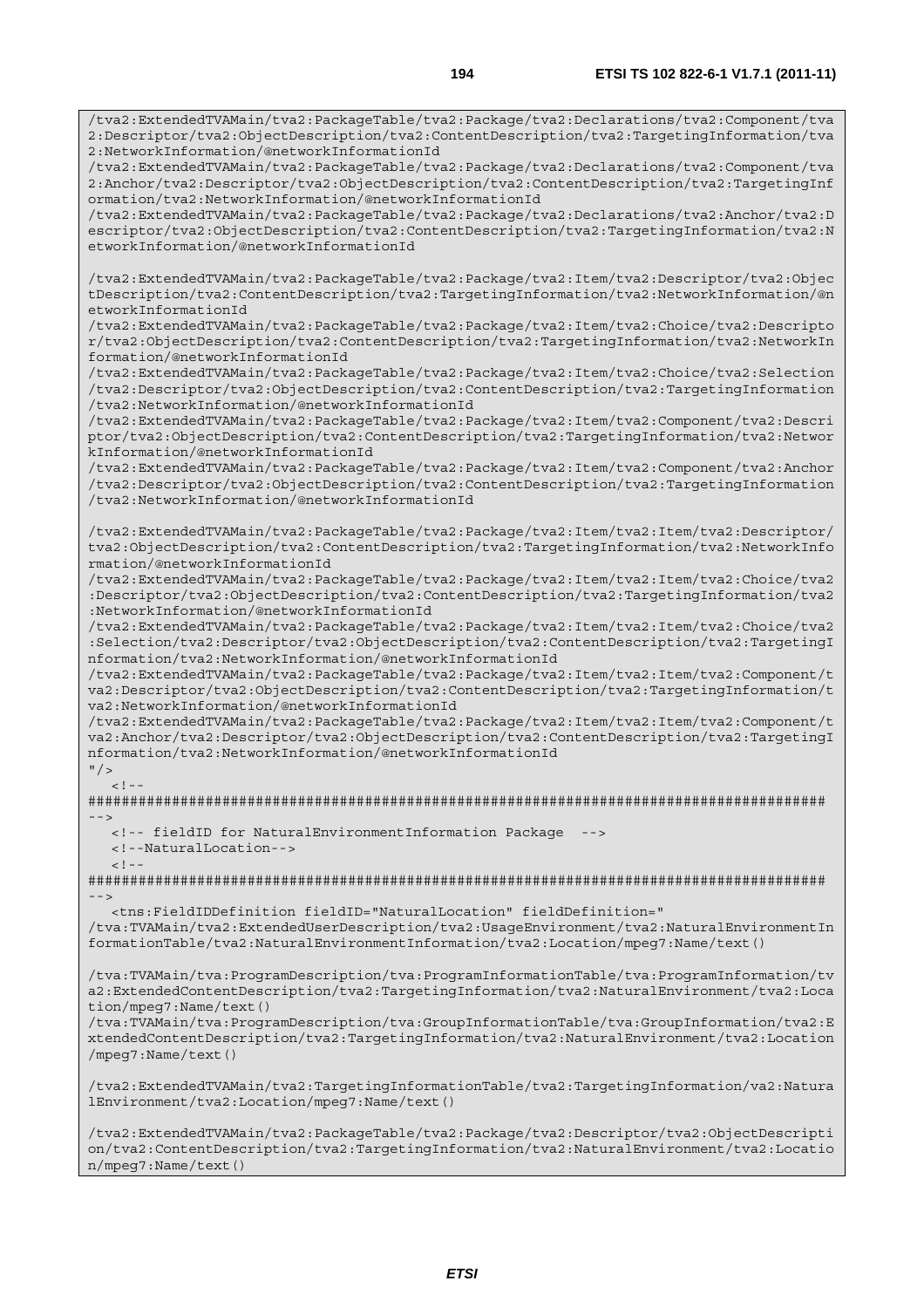/tva2:ExtendedTVAMain/tva2:PackageTable/tva2:Package/tva2:Declarations/tva2:Descriptor/tv a2:ObjectDescription/tva2:ContentDescription/tva2:TargetingInformation/tva2:NaturalEnviro nment/tva2:Location/mpeg7:Name/text()

/tva2:ExtendedTVAMain/tva2:PackageTable/tva2:Package/tva2:Declarations/tva2:Item/tva2:Des criptor/tva2:ObjectDescription/tva2:ContentDescription/tva2:TargetingInformation/tva2:Nat uralEnvironment/tva2:Location/mpeg7:Name/text()

/tva2:ExtendedTVAMain/tva2:PackageTable/tva2:Package/tva2:Declarations/tva2:Item/tva2:Cho ice/tva2:Descriptor/tva2:ObjectDescription/tva2:ContentDescription/tva2:TargetingInformat ion/tva2:NaturalEnvironment/tva2:Location/mpeg7:Name/text()

/tva2:ExtendedTVAMain/tva2:PackageTable/tva2:Package/tva2:Declarations/tva2:Item/tva2:Cho ice/tva2:Selection/tva2:Descriptor/tva2:ObjectDescription/tva2:ContentDescription/tva2:Ta rgetingInformation/tva2:NaturalEnvironment/tva2:Location/mpeg7:Name/text()

/tva2:ExtendedTVAMain/tva2:PackageTable/tva2:Package/tva2:Declarations/tva2:Item/tva2:Com ponent/tva2:Descriptor/tva2:ObjectDescription/tva2:ContentDescription/tva2:TargetingInfor mation/tva2:NaturalEnvironment/tva2:Location/mpeg7:Name/text()

/tva2:ExtendedTVAMain/tva2:PackageTable/tva2:Package/tva2:Declarations/tva2:Item/tva2:Com ponent/tva2:Anchor/tva2:Descriptor/tva2:ObjectDescription/tva2:ContentDescription/tva2:Ta rgetingInformation/tva2:NaturalEnvironment/tva2:Location/mpeg7:Name/text()

/tva2:ExtendedTVAMain/tva2:PackageTable/tva2:Package/tva2:Declarations/tva2:Item/tva2:Ite m/tva2:Descriptor/tva2:ObjectDescription/tva2:ContentDescription/tva2:TargetingInformatio n/tva2:NaturalEnvironment/tva2:Location/mpeg7:Name/text()

/tva2:ExtendedTVAMain/tva2:PackageTable/tva2:Package/tva2:Declarations/tva2:Item/tva2:Ite m/tva2:Choice/tva2:Descriptor/tva2:ObjectDescription/tva2:ContentDescription/tva2:Targeti ngInformation/tva2:NaturalEnvironment/tva2:Location/mpeg7:Name/text()

/tva2:ExtendedTVAMain/tva2:PackageTable/tva2:Package/tva2:Declarations/tva2:Item/tva2:Ite m/tva2:Choice/tva2:Selection/tva2:Descriptor/tva2:ObjectDescription/tva2:ContentDescripti on/tva2:TargetingInformation/tva2:NaturalEnvironment/tva2:Location/mpeg7:Name/text()

/tva2:ExtendedTVAMain/tva2:PackageTable/tva2:Package/tva2:Declarations/tva2:Item/tva2:Ite m/tva2:Component/tva2:Descriptor/tva2:ObjectDescription/tva2:ContentDescription/tva2:Targ etingInformation/tva2:NaturalEnvironment/tva2:Location/mpeg7:Name/text()

/tva2:ExtendedTVAMain/tva2:PackageTable/tva2:Package/tva2:Declarations/tva2:Item/tva2:Ite m/tva2:Component/tva2:Anchor/tva2:Descriptor/tva2:ObjectDescription/tva2:ContentDescripti on/tva2:TargetingInformation/tva2:NaturalEnvironment/tva2:Location/mpeg7:Name/text()

/tva2:ExtendedTVAMain/tva2:PackageTable/tva2:Package/tva2:Declarations/tva2:Component/tva 2:Descriptor/tva2:ObjectDescription/tva2:ContentDescription/tva2:TargetingInformation/tva 2:NaturalEnvironment/tva2:Location/mpeg7:Name/text()

/tva2:ExtendedTVAMain/tva2:PackageTable/tva2:Package/tva2:Declarations/tva2:Component/tva 2:Anchor/tva2:Descriptor/tva2:ObjectDescription/tva2:ContentDescription/tva2:TargetingInf ormation/tva2:NaturalEnvironment/tva2:Location/mpeg7:Name/text()

/tva2:ExtendedTVAMain/tva2:PackageTable/tva2:Package/tva2:Declarations/tva2:Anchor/tva2:D escriptor/tva2:ObjectDescription/tva2:ContentDescription/tva2:TargetingInformation/tva2:N aturalEnvironment/tva2:Location/mpeg7:Name/text()

/tva2:ExtendedTVAMain/tva2:PackageTable/tva2:Package/tva2:Item/tva2:Descriptor/tva2:Objec tDescription/tva2:ContentDescription/tva2:TargetingInformation/tva2:NaturalEnvironment/tv a2:Location/mpeg7:Name/text()

/tva2:ExtendedTVAMain/tva2:PackageTable/tva2:Package/tva2:Item/tva2:Choice/tva2:Descripto r/tva2:ObjectDescription/tva2:ContentDescription/tva2:TargetingInformation/tva2:NaturalEn vironment/tva2:Location/mpeg7:Name/text()

/tva2:ExtendedTVAMain/tva2:PackageTable/tva2:Package/tva2:Item/tva2:Choice/tva2:Selection /tva2:Descriptor/tva2:ObjectDescription/tva2:ContentDescription/tva2:TargetingInformation /tva2:NaturalEnvironment/tva2:Location/mpeg7:Name/text()

/tva2:ExtendedTVAMain/tva2:PackageTable/tva2:Package/tva2:Item/tva2:Component/tva2:Descri ptor/tva2:ObjectDescription/tva2:ContentDescription/tva2:TargetingInformation/tva2:Natura lEnvironment/tva2:Location/mpeg7:Name/text()

/tva2:ExtendedTVAMain/tva2:PackageTable/tva2:Package/tva2:Item/tva2:Component/tva2:Anchor /tva2:Descriptor/tva2:ObjectDescription/tva2:ContentDescription/tva2:TargetingInformation /tva2:NaturalEnvironment/tva2:Location/mpeg7:Name/text()

/tva2:ExtendedTVAMain/tva2:PackageTable/tva2:Package/tva2:Item/tva2:Item/tva2:Descriptor/ tva2:ObjectDescription/tva2:ContentDescription/tva2:TargetingInformation/tva2:NaturalEnvi ronment/tva2:Location/mpeg7:Name/text()

/tva2:ExtendedTVAMain/tva2:PackageTable/tva2:Package/tva2:Item/tva2:Item/tva2:Choice/tva2 :Descriptor/tva2:ObjectDescription/tva2:ContentDescription/tva2:TargetingInformation/tva2 :NaturalEnvironment/tva2:Location/mpeg7:Name/text()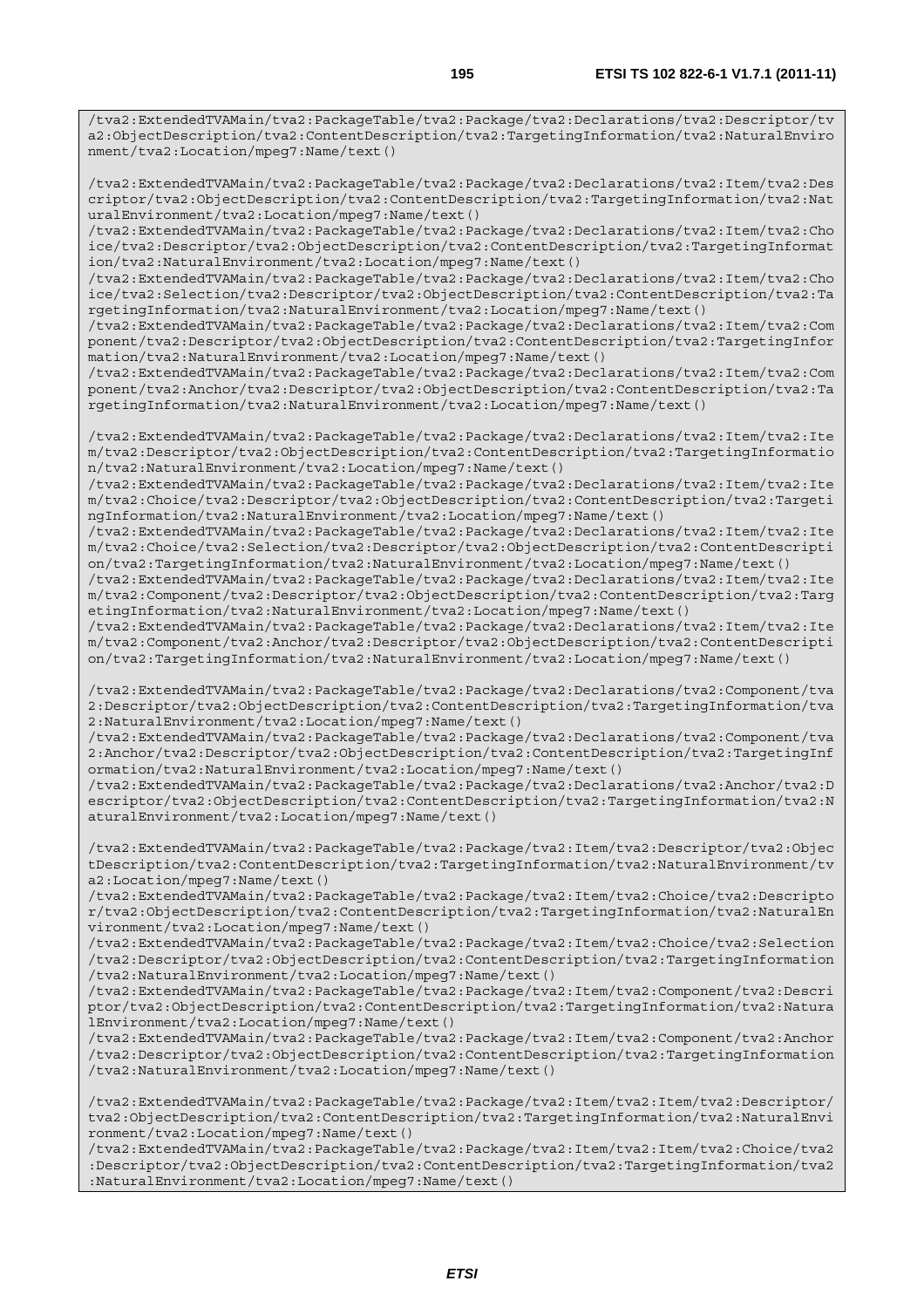/tva2:ExtendedTVAMain/tva2:PackageTable/tva2:Package/tva2:Item/tva2:Item/tva2:Choice/tva2 :Selection/tva2:Descriptor/tva2:ObjectDescription/tva2:ContentDescription/tva2:TargetingI nformation/tva2:NaturalEnvironment/tva2:Location/mpeg7:Name/text() /tva2:ExtendedTVAMain/tva2:PackageTable/tva2:Package/tva2:Item/tva2:Item/tva2:Component/t va2:Descriptor/tva2:ObjectDescription/tva2:ContentDescription/tva2:TargetingInformation/t va2:NaturalEnvironment/tva2:Location/mpeg7:Name/text() /tva2:ExtendedTVAMain/tva2:PackageTable/tva2:Package/tva2:Item/tva2:Item/tva2:Component/t va2:Anchor/tva2:Descriptor/tva2:ObjectDescription/tva2:ContentDescription/tva2:TargetingI nformation/tva2:NaturalEnvironment/tva2:Location/mpeg7:Name/text()  $''$  / > </tns:FieldIDDefinitionList>

## B.3 ContextNodeID definition list

The *TV-Anytime* contextNodeID definition list which is defined by the schema in clause 5.1.1.1.1 is included here:

```
<?xml version="1.0" encoding="UTF-8"?> 
<tns:ContextNodeIDDefinitionList targetNamespace="urn:tva:transport:contextNodeIDs:2008" 
xmlns:tns="urn:tva:transport:2008" xmlns:tva="urn:tva:metadata:2008" 
xmlns:tva2="urn:tva:metadata:extended:2008" xmlns:mpeg7="urn:tva:mpeg7:2005" 
xmlns:cr="urn:tva:ContentReferencing:2008" xmlns:xsi="http://www.w3.org/2001/XMLSchema-
instance" xsi:schemaLocation="urn:tva:transport:2008 tva_transport_6-1_v151.xsd"> 
  \lt \vert - -######################################################################################## 
--> 
   <!-- ContextNodeIDs with multiple xPath 
--> 
  \geq \frac{1}{2} \sim \frac{1}{2}######################################################################################## 
--> 
   <tns:ContextNodeIDDefinition contextNodeID="CreditsItem" 
contextNodeDefinition="/tva:TVAMain/tva:ProgramDescription/tva:ProgramInformationTable/tv
a:ProgramInformation/tva:BasicDescription/tva:CreditsList/tva:CreditsItem 
/tva:TVAMain/tva:ProgramDescription/tva:GroupInformationTable/tva:GroupInformation/tva:Ba
sicDescription/tva:CreditsList/tva:CreditsItem 
/tva2:ExtendedTVAMain/tva2:PackageTable/tva2:Package/tva2:Descriptor/tva2:ObjectDescripti
on/tva2:ContentDescription/tva:CreditsList/tva:CreditsItem 
/tva2:ExtendedTVAMain/tva2:PackageTable/tva2:Package/tva2:Declarations/tva2:Descriptor/tv
a2:ObjectDescription/tva2:ContentDescription/tva:CreditsList/tva:CreditsItem 
/tva2:ExtendedTVAMain/tva2:PackageTable/tva2:Package/tva2:Declarations/tva2:Item/tva2:Des
criptor/tva2:ObjectDescription/tva2:ContentDescription/tva:CreditsList/tva:CreditsItem 
/tva2:ExtendedTVAMain/tva2:PackageTable/tva2:Package/tva2:Declarations/tva2:Item/tva2:Cho
ice/tva2:Descriptor/tva2:ObjectDescription/tva2:ContentDescription/tva:CreditsList/tva:Cr
editsItem 
/tva2:ExtendedTVAMain/tva2:PackageTable/tva2:Package/tva2:Declarations/tva2:Item/tva2:Cho
ice/tva2:Selection/tva2:Descriptor/tva2:ObjectDescription/tva2:ContentDescription/tva:Cre
ditsList/tva:CreditsItem 
/tva2:ExtendedTVAMain/tva2:PackageTable/tva2:Package/tva2:Declarations/tva2:Item/tva2:Com
ponent/tva2:Descriptor/tva2:ObjectDescription/tva2:ContentDescription/tva:CreditsList/tva
:CreditsItem 
/tva2:ExtendedTVAMain/tva2:PackageTable/tva2:Package/tva2:Declarations/tva2:Item/tva2:Com
ponent/tva2:Anchor/tva2:Descriptor/tva2:ObjectDescription/tva2:ContentDescription/tva:Cre
ditsList/tva:CreditsItem 
/tva2:ExtendedTVAMain/tva2:PackageTable/tva2:Package/tva2:Declarations/tva2:Item/tva2:Ite
m/tva2:Descriptor/tva2:ObjectDescription/tva2:ContentDescription/tva:CreditsList/tva:Cred
itsItem 
/tva2:ExtendedTVAMain/tva2:PackageTable/tva2:Package/tva2:Declarations/tva2:Item/tva2:Ite
m/tva2:Choice/tva2:Descriptor/tva2:ObjectDescription/tva2:ContentDescription/tva:CreditsL
ist/tva:CreditsItem 
/tva2:ExtendedTVAMain/tva2:PackageTable/tva2:Package/tva2:Declarations/tva2:Item/tva2:Ite
m/tva2:Choice/tva2:Selection/tva2:Descriptor/tva2:ObjectDescription/tva2:ContentDescripti
on/tva:CreditsList/tva:CreditsItem 
/tva2:ExtendedTVAMain/tva2:PackageTable/tva2:Package/tva2:Declarations/tva2:Item/tva2:Ite
m/tva2:Component/tva2:Descriptor/tva2:ObjectDescription/tva2:ContentDescription/tva:Credi
tsList/tva:CreditsItem
```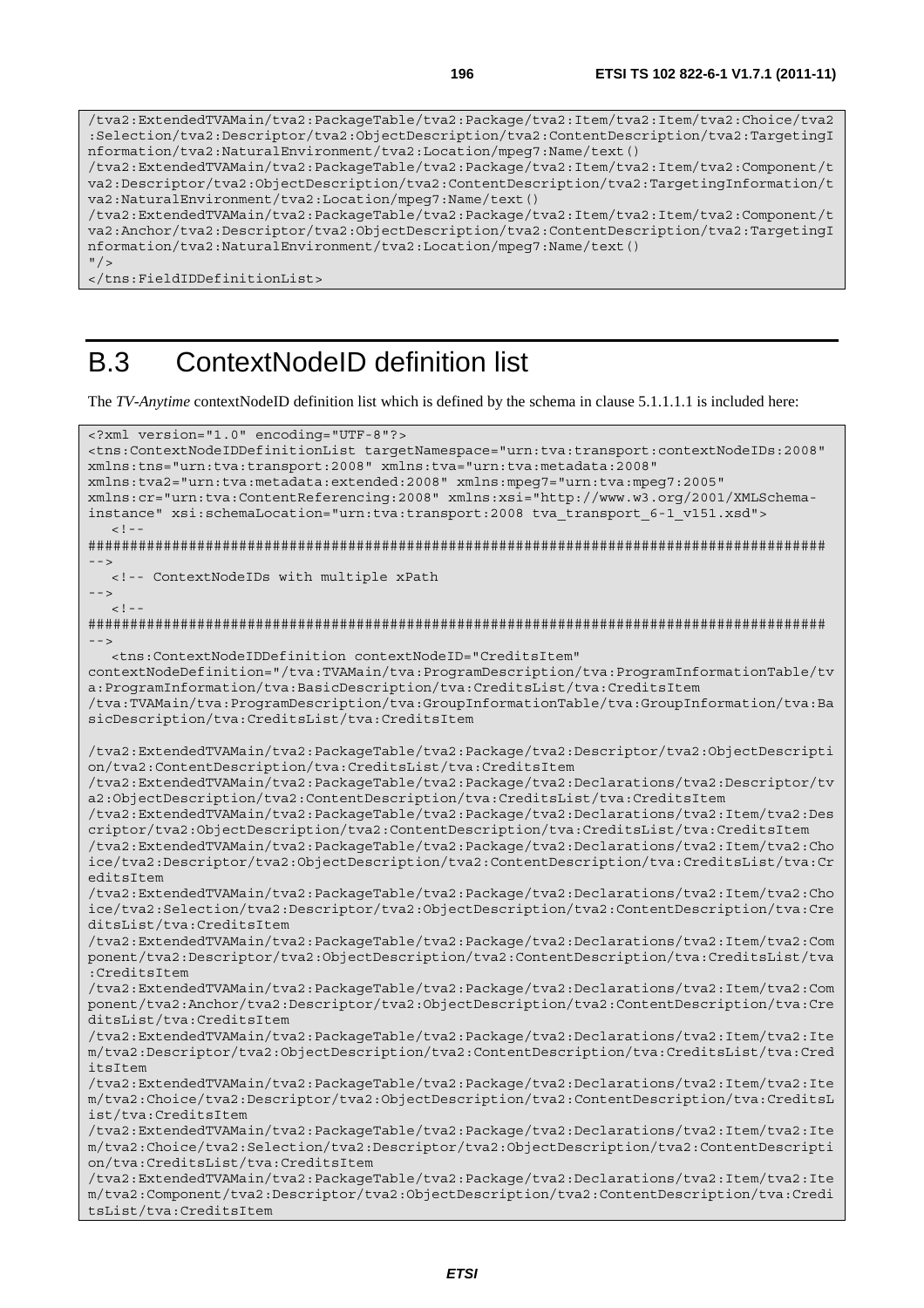/tva2:ExtendedTVAMain/tva2:PackageTable/tva2:Package/tva2:Declarations/tva2:Item/tva2:Ite m/tva2:Component/tva2:Anchor/tva2:Descriptor/tva2:ObjectDescription/tva2:ContentDescripti on/tva:CreditsList/tva:CreditsItem /tva2:ExtendedTVAMain/tva2:PackageTable/tva2:Package/tva2:Declarations/tva2:Component/tva 2:Descriptor/tva2:ObjectDescription/tva2:ContentDescription/tva:CreditsList/tva:CreditsIt em /tva2:ExtendedTVAMain/tva2:PackageTable/tva2:Package/tva2:Declarations/tva2:Component/tva 2:Anchor/tva2:Descriptor/tva2:ObjectDescription/tva2:ContentDescription/tva:CreditsList/t va:CreditsItem /tva2:ExtendedTVAMain/tva2:PackageTable/tva2:Package/tva2:Declarations/tva2:Anchor/tva2:D escriptor/tva2:ObjectDescription/tva2:ContentDescription/tva:CreditsList/tva:CreditsItem /tva2:ExtendedTVAMain/tva2:PackageTable/tva2:Package/tva2:Item/tva2:Descriptor/tva2:Objec tDescription/tva2:ContentDescription/tva:CreditsList/tva:CreditsItem /tva2:ExtendedTVAMain/tva2:PackageTable/tva2:Package/tva2:Item/tva2:Choice/tva2:Descripto r/tva2:ObjectDescription/tva2:ContentDescription/tva:CreditsList/tva:CreditsItem /tva2:ExtendedTVAMain/tva2:PackageTable/tva2:Package/tva2:Item/tva2:Choice/tva2:Selection /tva2:Descriptor/tva2:ObjectDescription/tva2:ContentDescription/tva:CreditsList/tva:Credi tsItem /tva2:ExtendedTVAMain/tva2:PackageTable/tva2:Package/tva2:Item/tva2:Component/tva2:Descri ptor/tva2:ObjectDescription/tva2:ContentDescription/tva:CreditsList/tva:CreditsItem /tva2:ExtendedTVAMain/tva2:PackageTable/tva2:Package/tva2:Item/tva2:Component/tva2:Anchor /tva2:Descriptor/tva2:ObjectDescription/tva2:ContentDescription/tva:CreditsList/tva:Credi tsItem /tva2:ExtendedTVAMain/tva2:PackageTable/tva2:Package/tva2:Item/tva2:Item/tva2:Descriptor/ tva2:ObjectDescription/tva2:ContentDescription/tva:CreditsList/tva:CreditsItem /tva2:ExtendedTVAMain/tva2:PackageTable/tva2:Package/tva2:Item/tva2:Item/tva2:Choice/tva2 :Descriptor/tva2:ObjectDescription/tva2:ContentDescription/tva:CreditsList/tva:CreditsIte m /tva2:ExtendedTVAMain/tva2:PackageTable/tva2:Package/tva2:Item/tva2:Item/tva2:Choice/tva2 :Selection/tva2:Descriptor/tva2:ObjectDescription/tva2:ContentDescription/tva:CreditsList /tva:CreditsItem /tva2:ExtendedTVAMain/tva2:PackageTable/tva2:Package/tva2:Item/tva2:Item/tva2:Component/t va2:Descriptor/tva2:ObjectDescription/tva2:ContentDescription/tva:CreditsList/tva:Credits  $T \uparrow \sim m$ /tva2:ExtendedTVAMain/tva2:PackageTable/tva2:Package/tva2:Item/tva2:Item/tva2:Component/t va2:Anchor/tva2:Descriptor/tva2:ObjectDescription/tva2:ContentDescription/tva:CreditsList /tva:CreditsItem  $"$  / > <tns:ContextNodeIDDefinition contextNodeID="AudioAttributes" contextNodeDefinition="/tva:TVAMain/tva:ProgramDescription/tva:ProgramInformationTable/tv a:ProgramInformation/tva:AVAttributes/tva:AudioAttributes /tva:TVAMain/tva:ProgramDescription/tva:ProgramLocationTable/tva:BroadcastEvent/tva:Insta nceDescription/tva:AVAttributes/tva:AudioAttributes /tva:TVAMain/tva:ProgramDescription/tva:ProgramLocationTable/tva:Schedule/tva:ScheduleEve nt/tva:InstanceDescription/tva:AVAttributes/tva:AudioAttributes /tva:TVAMain/tva:ProgramDescription/tva:ProgramLocationTable/tva:OnDemandProgram/tva:Inst anceDescription/tva:AVAttributes/tva:AudioAttributes /tva:TVAMain/tva:ProgramDescription/tva:ProgramLocationTable/tva:OnDemandService/tva:OnDe mandProgram/tva:InstanceDescription/tva:AVAttributes/tva:AudioAttributes /tva:TVAMain/tva:ProgramDescription/tva:ProgramInformationTable/tva:ProgramInformation/tv a2:ExtendedContentDescription/tva2:ContentProperties/tva2:AudioAttributes /tva:TVAMain/tva:ProgramDescription/tva:GroupInformationTable/tva:GroupInformation/tva2:E xtendedContentDescription/tva2:ContentProperties/tva2:AudioAttributes /tva2:ExtendedTVAMain/tva2:PackageTable/tva2:Package/tva2:Descriptor/tva2:ObjectDescripti on/tva2:ContentDescription/tva2:ContentProperties/tva2:AudioAttributes /tva2:ExtendedTVAMain/tva2:PackageTable/tva2:Package/tva2:Declarations/tva2:Descriptor/tv a2:ObjectDescription/tva2:ContentDescription/tva2:ContentProperties/tva2:AudioAttributes /tva2:ExtendedTVAMain/tva2:PackageTable/tva2:Package/tva2:Declarations/tva2:Item/tva2:Des criptor/tva2:ObjectDescription/tva2:ContentDescription/tva2:ContentProperties/tva2:AudioA ttributes /tva2:ExtendedTVAMain/tva2:PackageTable/tva2:Package/tva2:Declarations/tva2:Item/tva2:Cho ice/tva2:Descriptor/tva2:ObjectDescription/tva2:ContentDescription/tva2:ContentProperties /tva2:AudioAttributes

/tva2:ExtendedTVAMain/tva2:PackageTable/tva2:Package/tva2:Declarations/tva2:Item/tva2:Cho ice/tva2:Selection/tva2:Descriptor/tva2:ObjectDescription/tva2:ContentDescription/tva2:Co ntentProperties/tva2:AudioAttributes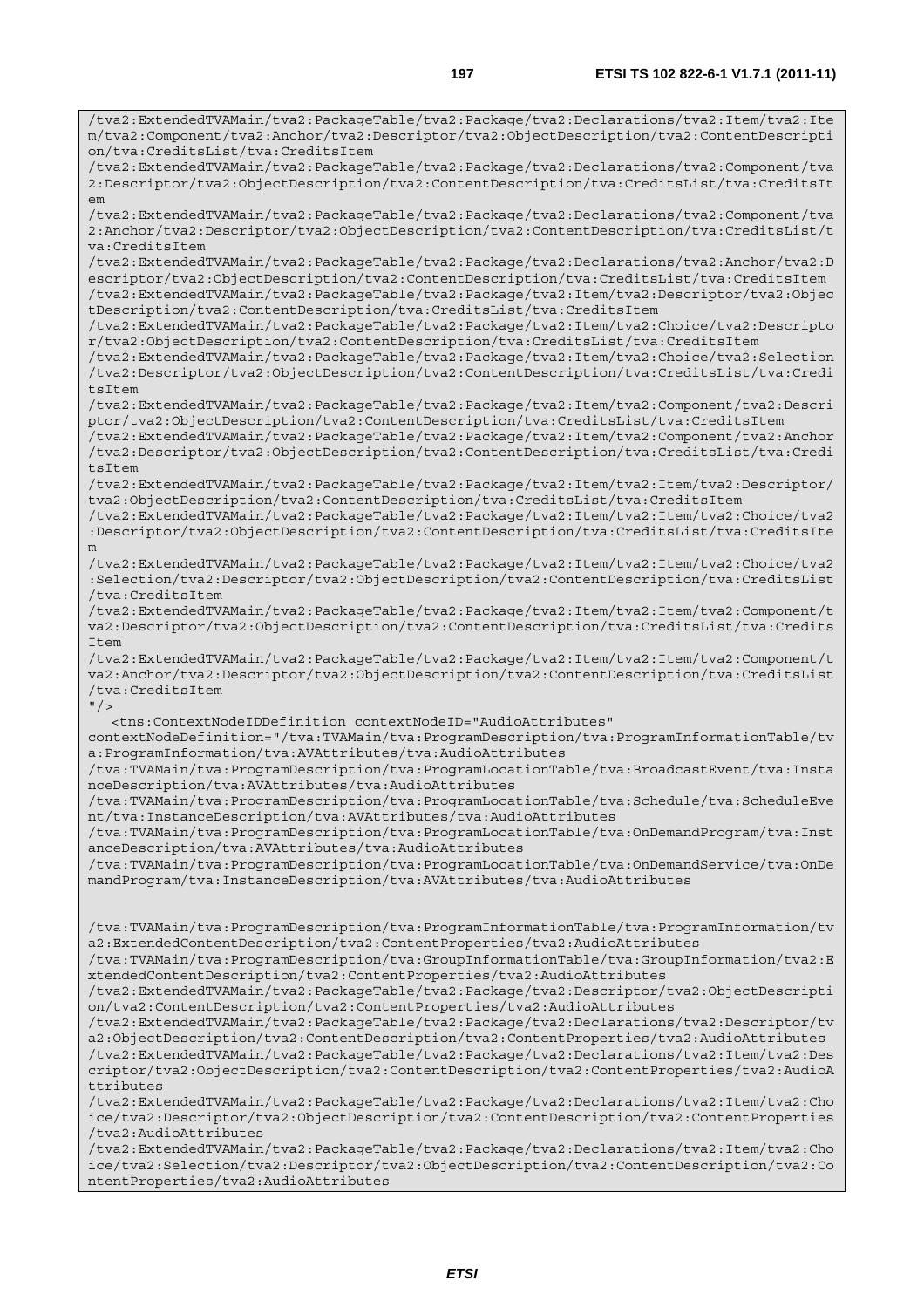/tva2:ExtendedTVAMain/tva2:PackageTable/tva2:Package/tva2:Declarations/tva2:Item/tva2:Com ponent/tva2:Descriptor/tva2:ObjectDescription/tva2:ContentDescription/tva2:ContentPropert ies/tva2:AudioAttributes /tva2:ExtendedTVAMain/tva2:PackageTable/tva2:Package/tva2:Declarations/tva2:Item/tva2:Com ponent/tva2:Anchor/tva2:Descriptor/tva2:ObjectDescription/tva2:ContentDescription/tva2:Co ntentProperties/tva2:AudioAttributes /tva2:ExtendedTVAMain/tva2:PackageTable/tva2:Package/tva2:Declarations/tva2:Item/tva2:Ite m/tva2:Descriptor/tva2:ObjectDescription/tva2:ContentDescription/tva2:ContentProperties/t va2:AudioAttributes /tva2:ExtendedTVAMain/tva2:PackageTable/tva2:Package/tva2:Declarations/tva2:Item/tva2:Ite m/tva2:Choice/tva2:Descriptor/tva2:ObjectDescription/tva2:ContentDescription/tva2:Content Properties/tva2:AudioAttributes /tva2:ExtendedTVAMain/tva2:PackageTable/tva2:Package/tva2:Declarations/tva2:Item/tva2:Ite m/tva2:Choice/tva2:Selection/tva2:Descriptor/tva2:ObjectDescription/tva2:ContentDescripti on/tva2:ContentProperties/tva2:AudioAttributes /tva2:ExtendedTVAMain/tva2:PackageTable/tva2:Package/tva2:Declarations/tva2:Item/tva2:Ite m/tva2:Component/tva2:Descriptor/tva2:ObjectDescription/tva2:ContentDescription/tva2:Cont entProperties/tva2:AudioAttributes /tva2:ExtendedTVAMain/tva2:PackageTable/tva2:Package/tva2:Declarations/tva2:Item/tva2:Ite m/tva2:Component/tva2:Anchor/tva2:Descriptor/tva2:ObjectDescription/tva2:ContentDescripti on/tva2:ContentProperties/tva2:AudioAttributes /tva2:ExtendedTVAMain/tva2:PackageTable/tva2:Package/tva2:Declarations/tva2:Component/tva 2:Descriptor/tva2:ObjectDescription/tva2:ContentDescription/tva2:ContentProperties/tva2:A udioAttributes /tva2:ExtendedTVAMain/tva2:PackageTable/tva2:Package/tva2:Declarations/tva2:Component/tva 2:Anchor/tva2:Descriptor/tva2:ObjectDescription/tva2:ContentDescription/tva2:ContentPrope rties/tva2:AudioAttributes /tva2:ExtendedTVAMain/tva2:PackageTable/tva2:Package/tva2:Declarations/tva2:Anchor/tva2:D escriptor/tva2:ObjectDescription/tva2:ContentDescription/tva2:ContentProperties/tva2:Audi oAttributes /tva2:ExtendedTVAMain/tva2:PackageTable/tva2:Package/tva2:Item/tva2:Descriptor/tva2:Objec tDescription/tva2:ContentDescription/tva2:ContentProperties/tva2:AudioAttributes /tva2:ExtendedTVAMain/tva2:PackageTable/tva2:Package/tva2:Item/tva2:Choice/tva2:Descripto r/tva2:ObjectDescription/tva2:ContentDescription/tva2:ContentProperties/tva2:AudioAttribu tes /tva2:ExtendedTVAMain/tva2:PackageTable/tva2:Package/tva2:Item/tva2:Choice/tva2:Selection /tva2:Descriptor/tva2:ObjectDescription/tva2:ContentDescription/tva2:ContentProperties/tv a2:AudioAttributes /tva2:ExtendedTVAMain/tva2:PackageTable/tva2:Package/tva2:Item/tva2:Component/tva2:Descri ptor/tva2:ObjectDescription/tva2:ContentDescription/tva2:ContentProperties/tva2:AudioAttr ibutes

/tva2:ExtendedTVAMain/tva2:PackageTable/tva2:Package/tva2:Item/tva2:Component/tva2:Anchor /tva2:Descriptor/tva2:ObjectDescription/tva2:ContentDescription/tva2:ContentProperties/tv a2:AudioAttributes

/tva2:ExtendedTVAMain/tva2:PackageTable/tva2:Package/tva2:Item/tva2:Item/tva2:Descriptor/ tva2:ObjectDescription/tva2:ContentDescription/tva2:ContentProperties/tva2:AudioAttribute s

/tva2:ExtendedTVAMain/tva2:PackageTable/tva2:Package/tva2:Item/tva2:Item/tva2:Choice/tva2 :Descriptor/tva2:ObjectDescription/tva2:ContentDescription/tva2:ContentProperties/tva2:Au dioAttributes

/tva2:ExtendedTVAMain/tva2:PackageTable/tva2:Package/tva2:Item/tva2:Item/tva2:Choice/tva2 :Selection/tva2:Descriptor/tva2:ObjectDescription/tva2:ContentDescription/tva2:ContentPro perties/tva2:AudioAttributes

/tva2:ExtendedTVAMain/tva2:PackageTable/tva2:Package/tva2:Item/tva2:Item/tva2:Component/t va2:Descriptor/tva2:ObjectDescription/tva2:ContentDescription/tva2:ContentProperties/tva2 :AudioAttributes

/tva2:ExtendedTVAMain/tva2:PackageTable/tva2:Package/tva2:Item/tva2:Item/tva2:Component/t va2:Anchor/tva2:Descriptor/tva2:ObjectDescription/tva2:ContentDescription/tva2:ContentPro perties/tva2:AudioAttributes

 $''$  /  $>$ 

<tns:ContextNodeIDDefinition contextNodeID="VideoAttributes"

contextNodeDefinition="/tva:TVAMain/tva:ProgramDescription/tva:ProgramInformationTable/tv a:ProgramInformation/tva:AVAttributes/tva:VideoAttributes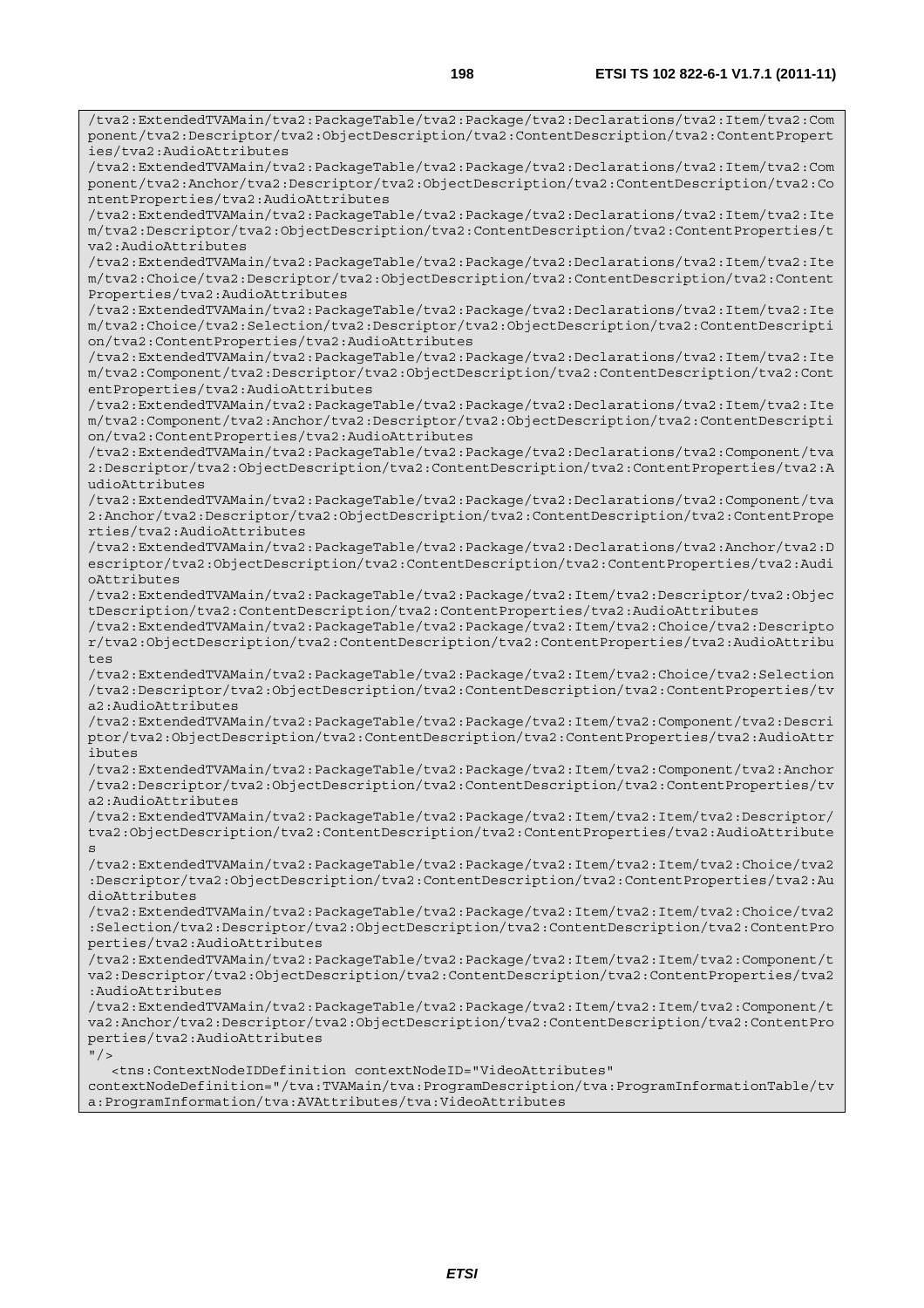/tva:TVAMain/tva:ProgramDescription/tva:ProgramLocationTable/tva:BroadcastEvent/tva:Insta nceDescription/tva:AVAttributes/tva:VideoAttributes /tva:TVAMain/tva:ProgramDescription/tva:ProgramLocationTable/tva:Schedule/tva:ScheduleEve nt/tva:InstanceDescription/tva:AVAttributes/tva:VideoAttributes /tva:TVAMain/tva:ProgramDescription/tva:ProgramLocationTable/tva:OnDemandProgram/tva:Inst anceDescription/tva:AVAttributes/tva:VideoAttributes /tva:TVAMain/tva:ProgramDescription/tva:ProgramLocationTable/tva:OnDemandService/tva:OnDe mandProgram/tva:InstanceDescription/tva:AVAttributes/tva:VideoAttributes /tva:TVAMain/tva:ProgramDescription/tva:ProgramInformationTable/tva:ProgramInformation/tv a2:ExtendedContentDescription/tva2:ContentProperties/tva2:VideoAttributes /tva:TVAMain/tva:ProgramDescription/tva:GroupInformationTable/tva:GroupInformation/tva2:E xtendedContentDescription/tva2:ContentProperties/tva2:VideoAttributes /tva2:ExtendedTVAMain/tva2:PackageTable/tva2:Package/tva2:Descriptor/tva2:ObjectDescripti on/tva2:ContentDescription/tva2:ContentProperties/tva2:VideoAttributes /tva2:ExtendedTVAMain/tva2:PackageTable/tva2:Package/tva2:Declarations/tva2:Descriptor/tv a2:ObjectDescription/tva2:ContentDescription/tva2:ContentProperties/tva2:VideoAttributes /tva2:ExtendedTVAMain/tva2:PackageTable/tva2:Package/tva2:Declarations/tva2:Item/tva2:Des criptor/tva2:ObjectDescription/tva2:ContentDescription/tva2:ContentProperties/tva2:VideoA ttributes /tva2:ExtendedTVAMain/tva2:PackageTable/tva2:Package/tva2:Declarations/tva2:Item/tva2:Cho ice/tva2:Descriptor/tva2:ObjectDescription/tva2:ContentDescription/tva2:ContentProperties /tva2:VideoAttributes /tva2:ExtendedTVAMain/tva2:PackageTable/tva2:Package/tva2:Declarations/tva2:Item/tva2:Cho ice/tva2:Selection/tva2:Descriptor/tva2:ObjectDescription/tva2:ContentDescription/tva2:Co ntentProperties/tva2:VideoAttributes /tva2:ExtendedTVAMain/tva2:PackageTable/tva2:Package/tva2:Declarations/tva2:Item/tva2:Com ponent/tva2:Descriptor/tva2:ObjectDescription/tva2:ContentDescription/tva2:ContentPropert ies/tva2:VideoAttributes /tva2:ExtendedTVAMain/tva2:PackageTable/tva2:Package/tva2:Declarations/tva2:Item/tva2:Com ponent/tva2:Anchor/tva2:Descriptor/tva2:ObjectDescription/tva2:ContentDescription/tva2:Co ntentProperties/tva2:VideoAttributes /tva2:ExtendedTVAMain/tva2:PackageTable/tva2:Package/tva2:Declarations/tva2:Item/tva2:Ite m/tva2:Descriptor/tva2:ObjectDescription/tva2:ContentDescription/tva2:ContentProperties/t va2:VideoAttributes /tva2:ExtendedTVAMain/tva2:PackageTable/tva2:Package/tva2:Declarations/tva2:Item/tva2:Ite m/tva2:Choice/tva2:Descriptor/tva2:ObjectDescription/tva2:ContentDescription/tva2:Content Properties/tva2:VideoAttributes /tva2:ExtendedTVAMain/tva2:PackageTable/tva2:Package/tva2:Declarations/tva2:Item/tva2:Ite m/tva2:Choice/tva2:Selection/tva2:Descriptor/tva2:ObjectDescription/tva2:ContentDescripti on/tva2:ContentProperties/tva2:VideoAttributes /tva2:ExtendedTVAMain/tva2:PackageTable/tva2:Package/tva2:Declarations/tva2:Item/tva2:Ite m/tva2:Component/tva2:Descriptor/tva2:ObjectDescription/tva2:ContentDescription/tva2:Cont entProperties/tva2:VideoAttributes /tva2:ExtendedTVAMain/tva2:PackageTable/tva2:Package/tva2:Declarations/tva2:Item/tva2:Ite m/tva2:Component/tva2:Anchor/tva2:Descriptor/tva2:ObjectDescription/tva2:ContentDescripti on/tva2:ContentProperties/tva2:VideoAttributes /tva2:ExtendedTVAMain/tva2:PackageTable/tva2:Package/tva2:Declarations/tva2:Component/tva 2:Descriptor/tva2:ObjectDescription/tva2:ContentDescription/tva2:ContentProperties/tva2:V ideoAttributes /tva2:ExtendedTVAMain/tva2:PackageTable/tva2:Package/tva2:Declarations/tva2:Component/tva 2:Anchor/tva2:Descriptor/tva2:ObjectDescription/tva2:ContentDescription/tva2:ContentPrope rties/tva2:VideoAttributes /tva2:ExtendedTVAMain/tva2:PackageTable/tva2:Package/tva2:Declarations/tva2:Anchor/tva2:D escriptor/tva2:ObjectDescription/tva2:ContentDescription/tva2:ContentProperties/tva2:Vide oAttributes /tva2:ExtendedTVAMain/tva2:PackageTable/tva2:Package/tva2:Item/tva2:Descriptor/tva2:Objec tDescription/tva2:ContentDescription/tva2:ContentProperties/tva2:VideoAttributes /tva2:ExtendedTVAMain/tva2:PackageTable/tva2:Package/tva2:Item/tva2:Choice/tva2:Descripto r/tva2:ObjectDescription/tva2:ContentDescription/tva2:ContentProperties/tva2:VideoAttribu tes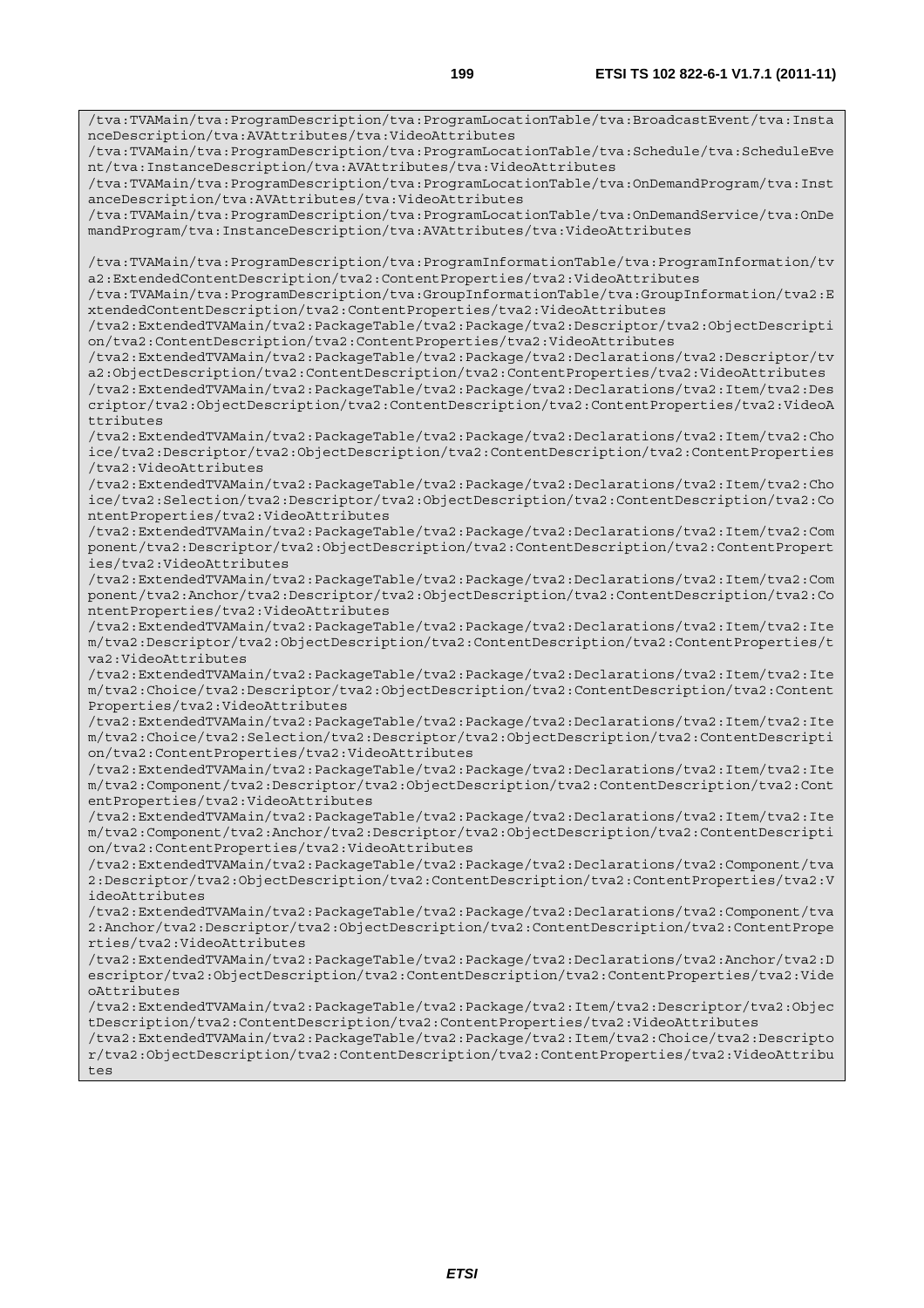/tva2:ExtendedTVAMain/tva2:PackageTable/tva2:Package/tva2:Item/tva2:Choice/tva2:Selection /tva2:Descriptor/tva2:ObjectDescription/tva2:ContentDescription/tva2:ContentProperties/tv a2:VideoAttributes /tva2:ExtendedTVAMain/tva2:PackageTable/tva2:Package/tva2:Item/tva2:Component/tva2:Descri ptor/tva2:ObjectDescription/tva2:ContentDescription/tva2:ContentProperties/tva2:VideoAttr ibutes /tva2:ExtendedTVAMain/tva2:PackageTable/tva2:Package/tva2:Item/tva2:Component/tva2:Anchor /tva2:Descriptor/tva2:ObjectDescription/tva2:ContentDescription/tva2:ContentProperties/tv a2:VideoAttributes /tva2:ExtendedTVAMain/tva2:PackageTable/tva2:Package/tva2:Item/tva2:Item/tva2:Descriptor/ tva2:ObjectDescription/tva2:ContentDescription/tva2:ContentProperties/tva2:VideoAttribute s /tva2:ExtendedTVAMain/tva2:PackageTable/tva2:Package/tva2:Item/tva2:Item/tva2:Choice/tva2 :Descriptor/tva2:ObjectDescription/tva2:ContentDescription/tva2:ContentProperties/tva2:Vi deoAttributes /tva2:ExtendedTVAMain/tva2:PackageTable/tva2:Package/tva2:Item/tva2:Item/tva2:Choice/tva2 :Selection/tva2:Descriptor/tva2:ObjectDescription/tva2:ContentDescription/tva2:ContentPro perties/tva2:VideoAttributes /tva2:ExtendedTVAMain/tva2:PackageTable/tva2:Package/tva2:Item/tva2:Item/tva2:Component/t va2:Descriptor/tva2:ObjectDescription/tva2:ContentDescription/tva2:ContentProperties/tva2 :VideoAttributes /tva2:ExtendedTVAMain/tva2:PackageTable/tva2:Package/tva2:Item/tva2:Item/tva2:Component/t va2:Anchor/tva2:Descriptor/tva2:ObjectDescription/tva2:ContentDescription/tva2:ContentPro perties/tva2:VideoAttributes  $"$  /> <tns:ContextNodeIDDefinition contextNodeID="AwardsListItem" contextNodeDefinition="/tva:TVAMain/tva:ProgramDescription/tva:ProgramInformationTable/tv a:ProgramInformation/tva:BasicDescription/tva:AwardsList/tva:AwardsListItem /tva:TVAMain/tva:ProgramDescription/tva:GroupInformationTable/tva:GroupInformation/tva:Ba sicDescription/tva:AwardsList/tva:AwardsListItem /tva2:ExtendedTVAMain/tva2:PackageTable/tva2:Package/tva2:Descriptor/tva2:ObjectDescripti on/tva2:ContentDescription/tva:AwardsList/tva:AwardsListItem /tva2:ExtendedTVAMain/tva2:PackageTable/tva2:Package/tva2:Declarations/tva2:Descriptor/tv a2:ObjectDescription/tva2:ContentDescription/tva:AwardsList/tva:AwardsListItem /tva2:ExtendedTVAMain/tva2:PackageTable/tva2:Package/tva2:Declarations/tva2:Item/tva2:Des criptor/tva2:ObjectDescription/tva2:ContentDescription/tva:AwardsList/tva:AwardsListItem /tva2:ExtendedTVAMain/tva2:PackageTable/tva2:Package/tva2:Declarations/tva2:Item/tva2:Cho ice/tva2:Descriptor/tva2:ObjectDescription/tva2:ContentDescription/tva:AwardsList/tva:Awa rdsListItem /tva2:ExtendedTVAMain/tva2:PackageTable/tva2:Package/tva2:Declarations/tva2:Item/tva2:Cho ice/tva2:Selection/tva2:Descriptor/tva2:ObjectDescription/tva2:ContentDescription/tva:Awa rdsList/tva:AwardsListItem /tva2:ExtendedTVAMain/tva2:PackageTable/tva2:Package/tva2:Declarations/tva2:Item/tva2:Com ponent/tva2:Descriptor/tva2:ObjectDescription/tva2:ContentDescription/tva:AwardsList/tva: AwardsListItem /tva2:ExtendedTVAMain/tva2:PackageTable/tva2:Package/tva2:Declarations/tva2:Item/tva2:Com ponent/tva2:Anchor/tva2:Descriptor/tva2:ObjectDescription/tva2:ContentDescription/tva:Awa rdsList/tva:AwardsListItem /tva2:ExtendedTVAMain/tva2:PackageTable/tva2:Package/tva2:Declarations/tva2:Item/tva2:Ite m/tva2:Descriptor/tva2:ObjectDescription/tva2:ContentDescription/tva:AwardsList/tva:Award sListItem /tva2:ExtendedTVAMain/tva2:PackageTable/tva2:Package/tva2:Declarations/tva2:Item/tva2:Ite m/tva2:Choice/tva2:Descriptor/tva2:ObjectDescription/tva2:ContentDescription/tva:AwardsLi st/tva:AwardsListItem /tva2:ExtendedTVAMain/tva2:PackageTable/tva2:Package/tva2:Declarations/tva2:Item/tva2:Ite m/tva2:Choice/tva2:Selection/tva2:Descriptor/tva2:ObjectDescription/tva2:ContentDescripti on/tva:AwardsList/tva:AwardsListItem /tva2:ExtendedTVAMain/tva2:PackageTable/tva2:Package/tva2:Declarations/tva2:Item/tva2:Ite m/tva2:Component/tva2:Descriptor/tva2:ObjectDescription/tva2:ContentDescription/tva:Award sList/tva:AwardsListItem /tva2:ExtendedTVAMain/tva2:PackageTable/tva2:Package/tva2:Declarations/tva2:Item/tva2:Ite m/tva2:Component/tva2:Anchor/tva2:Descriptor/tva2:ObjectDescription/tva2:ContentDescripti on/tva:AwardsList/tva:AwardsListItem

/tva2:ExtendedTVAMain/tva2:PackageTable/tva2:Package/tva2:Declarations/tva2:Component/tva 2:Descriptor/tva2:ObjectDescription/tva2:ContentDescription/tva:AwardsList/tva:AwardsList Item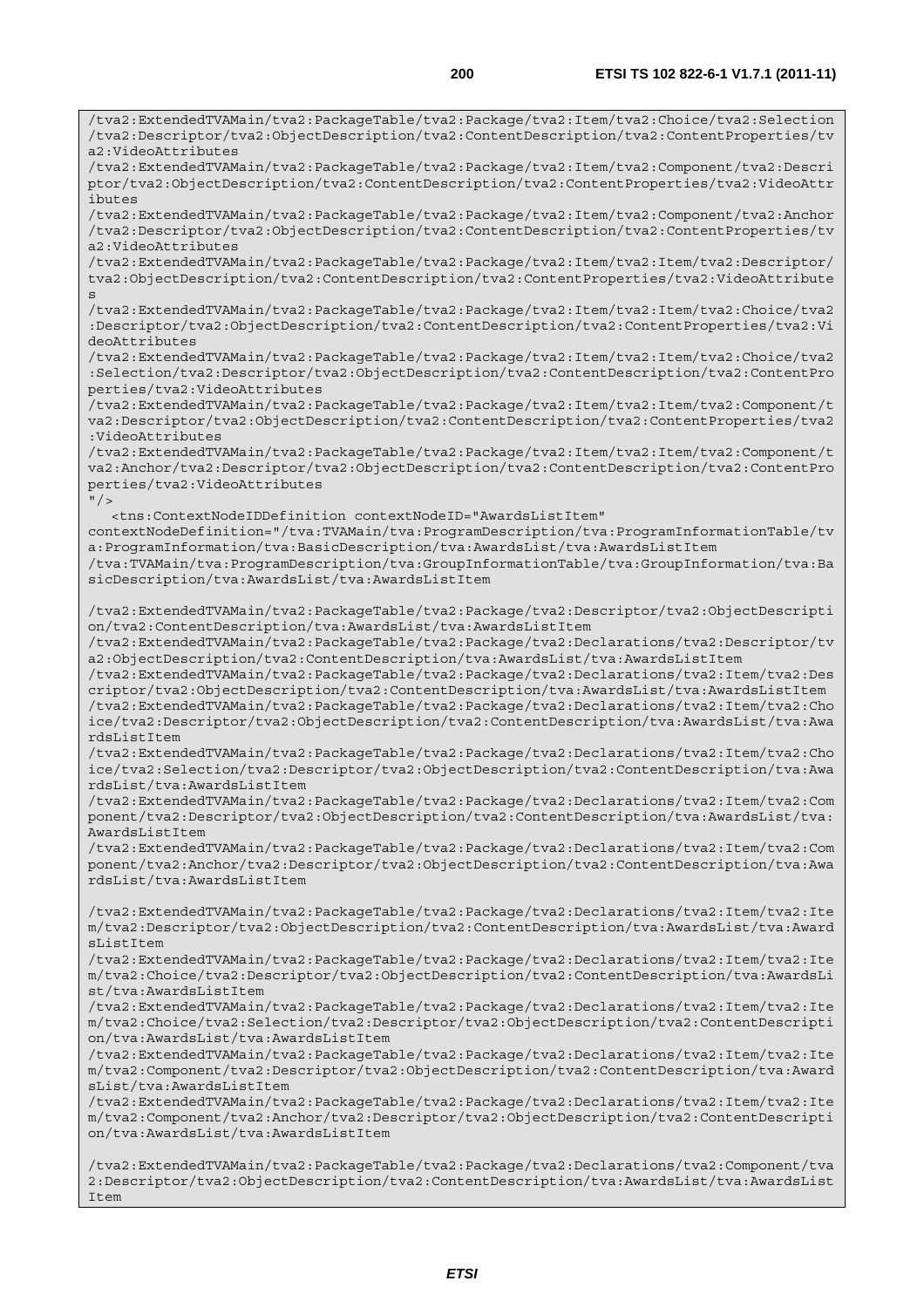/tva2:ExtendedTVAMain/tva2:PackageTable/tva2:Package/tva2:Declarations/tva2:Component/tva 2:Anchor/tva2:Descriptor/tva2:ObjectDescription/tva2:ContentDescription/tva:AwardsList/tv a:AwardsListItem /tva2:ExtendedTVAMain/tva2:PackageTable/tva2:Package/tva2:Declarations/tva2:Anchor/tva2:D escriptor/tva2:ObjectDescription/tva2:ContentDescription/tva:AwardsList/tva:AwardsListIte m /tva2:ExtendedTVAMain/tva2:PackageTable/tva2:Package/tva2:Item/tva2:Descriptor/tva2:Objec tDescription/tva2:ContentDescription/tva:AwardsList/tva:AwardsListItem /tva2:ExtendedTVAMain/tva2:PackageTable/tva2:Package/tva2:Item/tva2:Choice/tva2:Descripto r/tva2:ObjectDescription/tva2:ContentDescription/tva:AwardsList/tva:AwardsListItem /tva2:ExtendedTVAMain/tva2:PackageTable/tva2:Package/tva2:Item/tva2:Choice/tva2:Selection /tva2:Descriptor/tva2:ObjectDescription/tva2:ContentDescription/tva:AwardsList/tva:Awards ListItem /tva2:ExtendedTVAMain/tva2:PackageTable/tva2:Package/tva2:Item/tva2:Component/tva2:Descri ptor/tva2:ObjectDescription/tva2:ContentDescription/tva:AwardsList/tva:AwardsListItem /tva2:ExtendedTVAMain/tva2:PackageTable/tva2:Package/tva2:Item/tva2:Component/tva2:Anchor /tva2:Descriptor/tva2:ObjectDescription/tva2:ContentDescription/tva:AwardsList/tva:Awards ListItem /tva2:ExtendedTVAMain/tva2:PackageTable/tva2:Package/tva2:Item/tva2:Item/tva2:Descriptor/ tva2:ObjectDescription/tva2:ContentDescription/tva:AwardsList/tva:AwardsListItem /tva2:ExtendedTVAMain/tva2:PackageTable/tva2:Package/tva2:Item/tva2:Item/tva2:Choice/tva2 :Descriptor/tva2:ObjectDescription/tva2:ContentDescription/tva:AwardsList/tva:AwardsListI tem /tva2:ExtendedTVAMain/tva2:PackageTable/tva2:Package/tva2:Item/tva2:Item/tva2:Choice/tva2 :Selection/tva2:Descriptor/tva2:ObjectDescription/tva2:ContentDescription/tva:AwardsList/ tva:AwardsListItem /tva2:ExtendedTVAMain/tva2:PackageTable/tva2:Package/tva2:Item/tva2:Item/tva2:Component/t va2:Descriptor/tva2:ObjectDescription/tva2:ContentDescription/tva:AwardsList/tva:AwardsLi stItem /tva2:ExtendedTVAMain/tva2:PackageTable/tva2:Package/tva2:Item/tva2:Item/tva2:Component/t va2:Anchor/tva2:Descriptor/tva2:ObjectDescription/tva2:ContentDescription/tva:AwardsList/ tva:AwardsListItem  $"$  / > <tns:ContextNodeIDDefinition contextNodeID="Price" contextNodeDefinition="/tva:TVAMain/tva:ProgramDescription/tva:ProgramInformationTable/tv a:ProgramInformation/tva:BasicDescription/tva:PurchaseList/tva:PurchaseItem/tva:Price /tva:TVAMain/tva:ProgramDescription/tva:GroupInformationTable/tva:GroupInformation/tva:Ba sicDescription/tva:PurchaseList/tva:PurchaseItem/tva:Price /tva:TVAMain/tva:ProgramDescription/tva:ProgramLocationTable/tva:BroadcastEvent/tva:Insta nceDescription/tva:PurchaseList/tva:PurchaseItem/tva:Price /tva:TVAMain/tva:ProgramDescription/tva:ProgramLocationTable/tva:Schedule/tva:ScheduleEve nt/tva:PurchaseList/tva:PurchaseItem/tva:Price /tva:TVAMain/tva:ProgramDescription/tva:ProgramLocationTable/tva:OnDemandProgram/tva:Inst anceDescription/tva:PurchaseList/tva:PurchaseItem/tva:Price /tva:TVAMain/tva:ProgramDescription/tva:ProgramLocationTable/tva:OnDemandService/tva:OnDe mandProgram/tva:InstanceDescription/tva:PurchaseList/tva:PurchaseItem/tva:Price /tva:TVAMain/tva:ProgramDescription/tva:PurchaseInformationTable/tva:PurchaseInformation/ tva:Price /tva2:ExtendedTVAMain/tva2:PackageTable/tva2:Package/tva2:Descriptor/tva2:ObjectDescripti on/tva2:ContentDescription/tva:PurchaseList/tva:PurchaseItem/tva:Price /tva2:ExtendedTVAMain/tva2:PackageTable/tva2:Package/tva2:Declarations/tva2:Descriptor/tv a2:ObjectDescription/tva2:ContentDescription/tva:PurchaseList/tva:PurchaseItem/tva:Price /tva2:ExtendedTVAMain/tva2:PackageTable/tva2:Package/tva2:Declarations/tva2:Item/tva2:Des criptor/tva2:ObjectDescription/tva2:ContentDescription/tva:PurchaseList/tva:PurchaseItem/ tva:Price /tva2:ExtendedTVAMain/tva2:PackageTable/tva2:Package/tva2:Declarations/tva2:Item/tva2:Cho ice/tva2:Descriptor/tva2:ObjectDescription/tva2:ContentDescription/tva:PurchaseList/tva:P urchaseItem/tva:Price /tva2:ExtendedTVAMain/tva2:PackageTable/tva2:Package/tva2:Declarations/tva2:Item/tva2:Cho ice/tva2:Selection/tva2:Descriptor/tva2:ObjectDescription/tva2:ContentDescription/tva:Pur chaseList/tva:PurchaseItem/tva:Price /tva2:ExtendedTVAMain/tva2:PackageTable/tva2:Package/tva2:Declarations/tva2:Item/tva2:Com ponent/tva2:Descriptor/tva2:ObjectDescription/tva2:ContentDescription/tva:PurchaseList/tv

a:PurchaseItem/tva:Price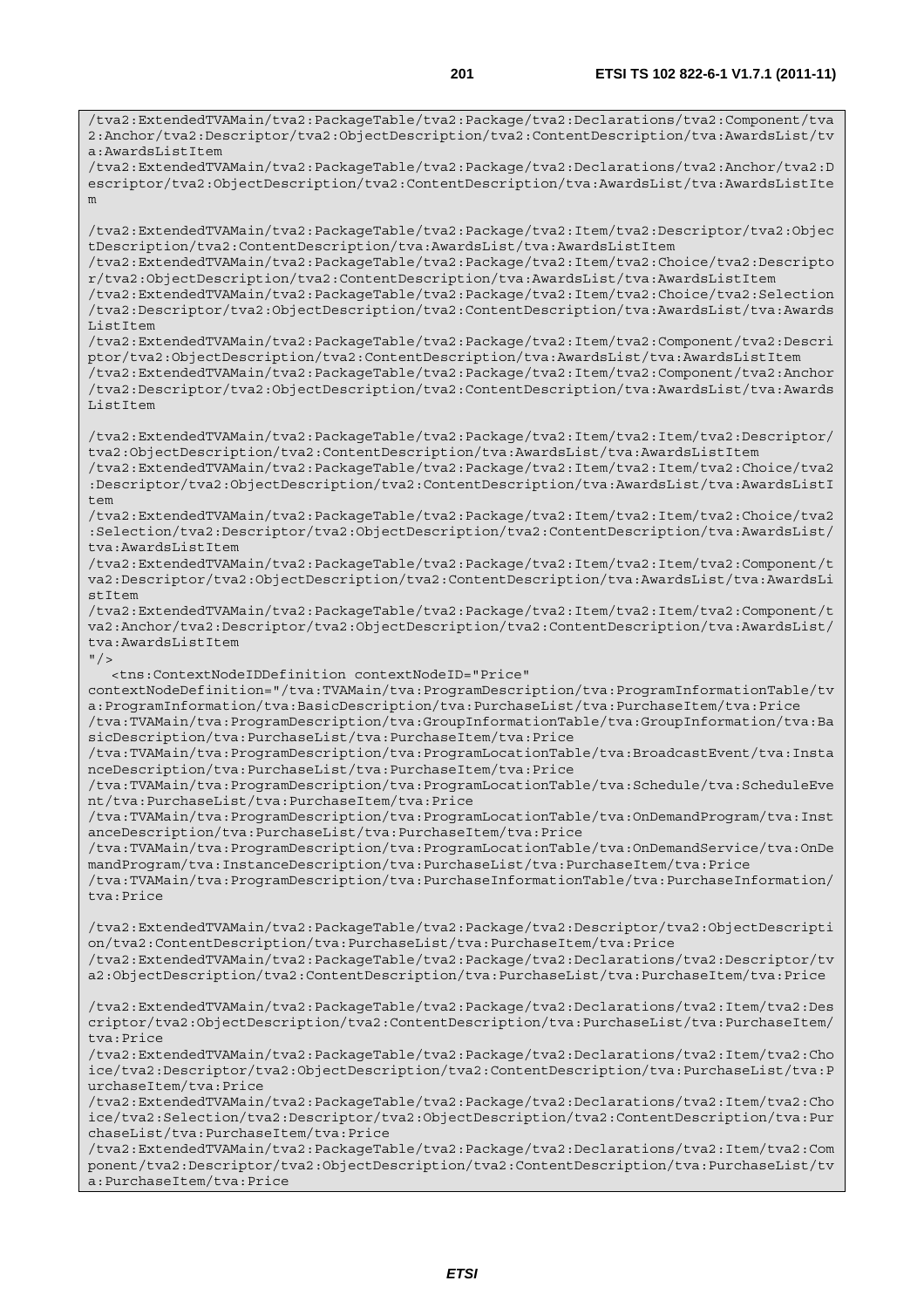/tva2:ExtendedTVAMain/tva2:PackageTable/tva2:Package/tva2:Declarations/tva2:Item/tva2:Com ponent/tva2:Anchor/tva2:Descriptor/tva2:ObjectDescription/tva2:ContentDescription/tva:Pur

chaseList/tva:PurchaseItem/tva:Price /tva2:ExtendedTVAMain/tva2:PackageTable/tva2:Package/tva2:Declarations/tva2:Item/tva2:Ite m/tva2:Descriptor/tva2:ObjectDescription/tva2:ContentDescription/tva:PurchaseList/tva:Pur chaseItem/tva:Price /tva2:ExtendedTVAMain/tva2:PackageTable/tva2:Package/tva2:Declarations/tva2:Item/tva2:Ite m/tva2:Choice/tva2:Descriptor/tva2:ObjectDescription/tva2:ContentDescription/tva:Purchase List/tva:PurchaseItem/tva:Price /tva2:ExtendedTVAMain/tva2:PackageTable/tva2:Package/tva2:Declarations/tva2:Item/tva2:Ite m/tva2:Choice/tva2:Selection/tva2:Descriptor/tva2:ObjectDescription/tva2:ContentDescripti on/tva:PurchaseList/tva:PurchaseItem/tva:Price /tva2:ExtendedTVAMain/tva2:PackageTable/tva2:Package/tva2:Declarations/tva2:Item/tva2:Ite m/tva2:Component/tva2:Descriptor/tva2:ObjectDescription/tva2:ContentDescription/tva:Purch aseList/tva:PurchaseItem/tva:Price /tva2:ExtendedTVAMain/tva2:PackageTable/tva2:Package/tva2:Declarations/tva2:Item/tva2:Ite m/tva2:Component/tva2:Anchor/tva2:Descriptor/tva2:ObjectDescription/tva2:ContentDescripti on/tva:PurchaseList/tva:PurchaseItem/tva:Price /tva2:ExtendedTVAMain/tva2:PackageTable/tva2:Package/tva2:Declarations/tva2:Component/tva 2:Descriptor/tva2:ObjectDescription/tva2:ContentDescription/tva:PurchaseList/tva:Purchase Item/tva:Price /tva2:ExtendedTVAMain/tva2:PackageTable/tva2:Package/tva2:Declarations/tva2:Component/tva 2:Anchor/tva2:Descriptor/tva2:ObjectDescription/tva2:ContentDescription/tva:PurchaseList/ tva:PurchaseItem/tva:Price /tva2:ExtendedTVAMain/tva2:PackageTable/tva2:Package/tva2:Declarations/tva2:Anchor/tva2:D escriptor/tva2:ObjectDescription/tva2:ContentDescription/tva:PurchaseList/tva:PurchaseIte m/tva:Price /tva2:ExtendedTVAMain/tva2:PackageTable/tva2:Package/tva2:Item/tva2:Descriptor/tva2:Objec tDescription/tva2:ContentDescription/tva:PurchaseList/tva:PurchaseItem/tva:Price /tva2:ExtendedTVAMain/tva2:PackageTable/tva2:Package/tva2:Item/tva2:Choice/tva2:Descripto r/tva2:ObjectDescription/tva2:ContentDescription/tva:PurchaseList/tva:PurchaseItem/tva:Pr ice /tva2:ExtendedTVAMain/tva2:PackageTable/tva2:Package/tva2:Item/tva2:Choice/tva2:Selection /tva2:Descriptor/tva2:ObjectDescription/tva2:ContentDescription/tva:PurchaseList/tva:Purc haseItem/tva:Price /tva2:ExtendedTVAMain/tva2:PackageTable/tva2:Package/tva2:Item/tva2:Component/tva2:Descri

ptor/tva2:ObjectDescription/tva2:ContentDescription/tva:PurchaseList/tva:PurchaseItem/tva :Price /tva2:ExtendedTVAMain/tva2:PackageTable/tva2:Package/tva2:Item/tva2:Component/tva2:Anchor /tva2:Descriptor/tva2:ObjectDescription/tva2:ContentDescription/tva:PurchaseList/tva:Purc

haseItem/tva:Price

/tva2:ExtendedTVAMain/tva2:PackageTable/tva2:Package/tva2:Item/tva2:Item/tva2:Descriptor/ tva2:ObjectDescription/tva2:ContentDescription/tva:PurchaseList/tva:PurchaseItem/tva:Pric e

/tva2:ExtendedTVAMain/tva2:PackageTable/tva2:Package/tva2:Item/tva2:Item/tva2:Choice/tva2 :Descriptor/tva2:ObjectDescription/tva2:ContentDescription/tva:PurchaseList/tva:PurchaseI tem/tva:Price

/tva2:ExtendedTVAMain/tva2:PackageTable/tva2:Package/tva2:Item/tva2:Item/tva2:Choice/tva2 :Selection/tva2:Descriptor/tva2:ObjectDescription/tva2:ContentDescription/tva:PurchaseLis t/tva:PurchaseItem/tva:Price

/tva2:ExtendedTVAMain/tva2:PackageTable/tva2:Package/tva2:Item/tva2:Item/tva2:Component/t va2:Descriptor/tva2:ObjectDescription/tva2:ContentDescription/tva:PurchaseList/tva:Purcha seItem/tva:Price

/tva2:ExtendedTVAMain/tva2:PackageTable/tva2:Package/tva2:Item/tva2:Item/tva2:Component/t va2:Anchor/tva2:Descriptor/tva2:ObjectDescription/tva2:ContentDescription/tva:PurchaseLis t/tva:PurchaseItem/tva:Price

 $"$  / >  $\leq$  1

######################################################################################## --> <!-- ContextNodeIDs with multiple xPath for RMPI -->

 $\lt$  ! --

######################################################################################## -->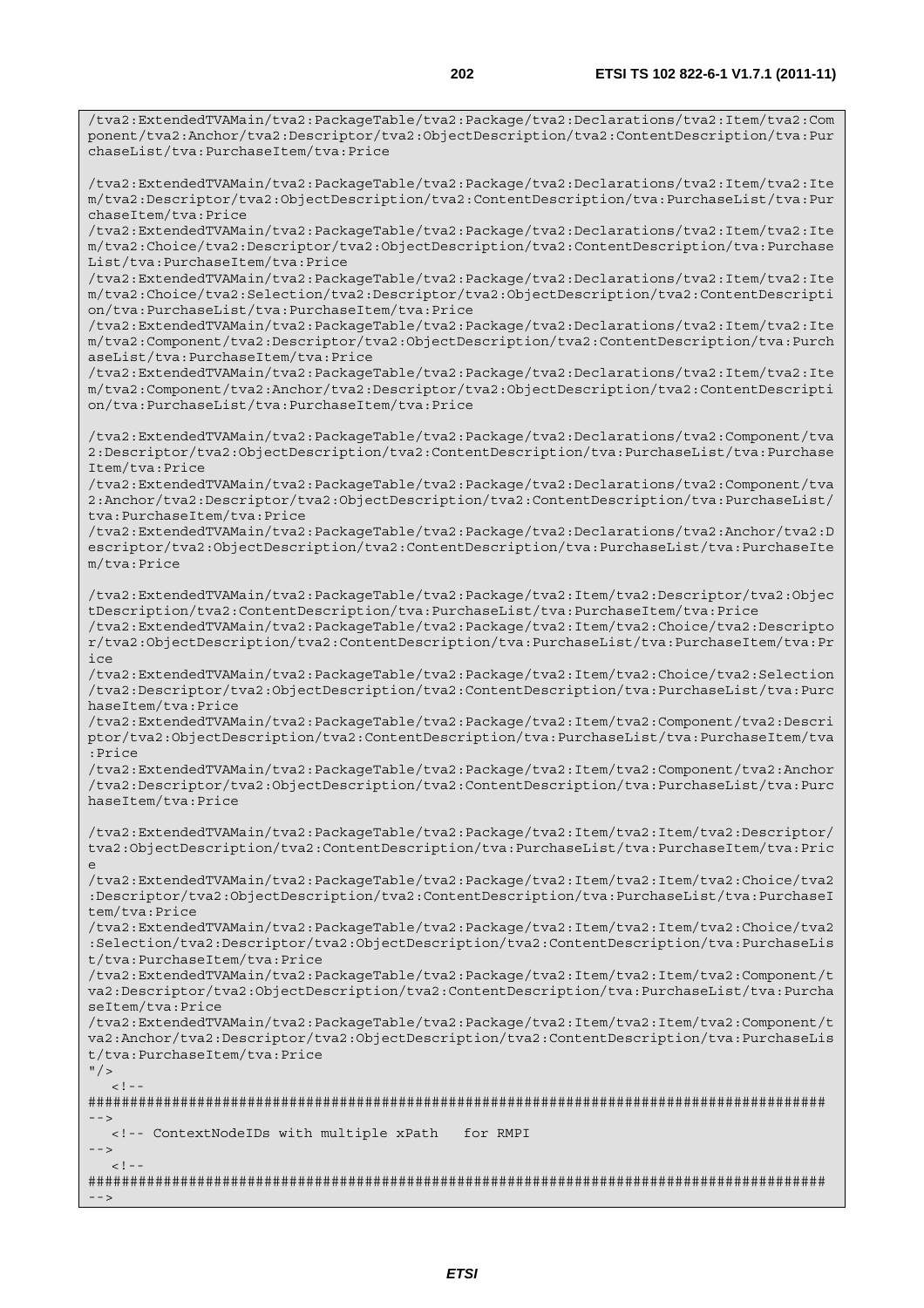<tns:ContextNodeIDDefinition contextNodeID="ExtendRights" contextNodeDefinition="/tva:TVAMain/tva:ProgramDescription/tva:ProgramInformationTable/tv a:ProgramInformation/tva:BasicDescription/tva:PurchaseList/tva2:ExtendedPurchaseItem/tva2 :RMPIDescription/tva2:ExtendRights /tva:TVAMain/tva:ProgramDescription/tva:GroupInformationTable/tva:GroupInformation/tva:Ba sicDescription/tva:PurchaseList/tva2:ExtendedPurchaseItem/tva2:RMPIDescription/tva2:Exten dRights /tva:TVAMain/tva:ProgramDescription/tva:ProgramLocationTable/tva:BroadcastEvent/tva:Insta nceDescription/tva:PurchaseList/tva2:ExtendedPurchaseItem/tva2:RMPIDescription/tva2:Exten dRights /tva:TVAMain/tva:ProgramDescription/tva:ProgramLocationTable/tva:Schedule/tva:ScheduleEve nt/tva:PurchaseList/tva2:ExtendedPurchaseItem/tva2:RMPIDescription/tva2:ExtendRights /tva:TVAMain/tva:ProgramDescription/tva:ProgramLocationTable/tva:OnDemandProgram/tva:Inst anceDescription/tva2:ExtendedPurchaseItem/tva2:RMPIDescription/tva2:ExtendRights /tva:TVAMain/tva:ProgramDescription/tva:ProgramLocationTable/tva:OnDemandService/tva:OnDe mandProgram/tva:InstanceDescription/tva2:ExtendedPurchaseItem/tva2:RMPIDescription/tva2:E xtendRights /tva2:ExtendedTVAMain/tva2:RMPITable/tva2:RMPIDescription/tva2:ExtendRights"/> <tns:ContextNodeIDDefinition contextNodeID="AnyDomainRights" contextNodeDefinition="/tva:TVAMain/tva:ProgramDescription/tva:ProgramInformationTable/tv a:ProgramInformation/tva:BasicDescription/tva:PurchaseList/tva2:ExtendedPurchaseItem/tva2 :RMPIDescription/tva2:AnyDomainRights /tva:TVAMain/tva:ProgramDescription/tva:GroupInformationTable/tva:GroupInformation/tva:Ba sicDescription/tva:PurchaseList/tva2:ExtendedPurchaseItem/tva2:RMPIDescription/tva2:AnyDo mainRights /tva:TVAMain/tva:ProgramDescription/tva:ProgramLocationTable/tva:BroadcastEvent/tva:Insta nceDescription/tva:PurchaseList/tva2:ExtendedPurchaseItem/tva2:RMPIDescription/tva2:AnyDo mainRights /tva:TVAMain/tva:ProgramDescription/tva:ProgramLocationTable/tva:Schedule/tva:ScheduleEve nt/tva:PurchaseList/tva2:ExtendedPurchaseItem/tva2:RMPIDescription/tva2:AnyDomainRights /tva:TVAMain/tva:ProgramDescription/tva:ProgramLocationTable/tva:OnDemandProgram/tva:Inst anceDescription/tva2:ExtendedPurchaseItem/tva2:RMPIDescription/tva2:AnyDomainRights /tva:TVAMain/tva:ProgramDescription/tva:ProgramLocationTable/tva:OnDemandService/tva:OnDe mandProgram/tva:InstanceDescription/tva2:ExtendedPurchaseItem/tva2:RMPIDescription/tva2:A nyDomainRights /tva2:ExtendedTVAMain/tva2:RMPITable/tva2:RMPIDescription/tva2:AnyDomainRights"/> <tns:ContextNodeIDDefinition contextNodeID="ReceivingDomainRights" contextNodeDefinition="/tva:TVAMain/tva:ProgramDescription/tva:ProgramInformationTable/tv a:ProgramInformation/tva:BasicDescription/tva:PurchaseList/tva2:ExtendedPurchaseItem/tva2 :RMPIDescription/tva2:ReceivingDomainRights /tva:TVAMain/tva:ProgramDescription/tva:GroupInformationTable/tva:GroupInformation/tva:Ba sicDescription/tva:PurchaseList/tva2:ExtendedPurchaseItem/tva2:RMPIDescription/tva2:Recei vingDomainRights /tva:TVAMain/tva:ProgramDescription/tva:ProgramLocationTable/tva:BroadcastEvent/tva:Insta nceDescription/tva:PurchaseList/tva2:ExtendedPurchaseItem/tva2:RMPIDescription/tva2:Recei vingDomainRights /tva:TVAMain/tva:ProgramDescription/tva:ProgramLocationTable/tva:Schedule/tva:ScheduleEve nt/tva:PurchaseList/tva2:ExtendedPurchaseItem/tva2:RMPIDescription/tva2:ReceivingDomainRi ghts /tva:TVAMain/tva:ProgramDescription/tva:ProgramLocationTable/tva:OnDemandProgram/tva:Inst anceDescription/tva2:ExtendedPurchaseItem/tva2:RMPIDescription/tva2:ReceivingDomainRights /tva:TVAMain/tva:ProgramDescription/tva:ProgramLocationTable/tva:OnDemandService/tva:OnDe mandProgram/tva:InstanceDescription/tva2:ExtendedPurchaseItem/tva2:RMPIDescription/tva2:R eceivingDomainRights /tva2:ExtendedTVAMain/tva2:RMPITable/tva2:RMPIDescription/tva2:ReceivingDomainRights"/>  $\lt$  !  $-$ ######################################################################################## --> <!-- ContextNodeIDs for Package  $-$  --- $-$  -->  $< ! - -$ ######################################################################################## --> <tns:ContextNodeIDDefinition contextNodeID="Package" contextNodeDefinition="/tva2:ExtendedTVAMain/tva2:PackageTable/tva2:Package"/> <tns:ContextNodeIDDefinition contextNodeID="ContentProperties" contextNodeDefinition="

/tva:TVAMain/tva:ProgramDescription/tva:ProgramInformationTable/tva:ProgramInformation/tv a2:ExtendedContentDescription/tva2:ContentProperties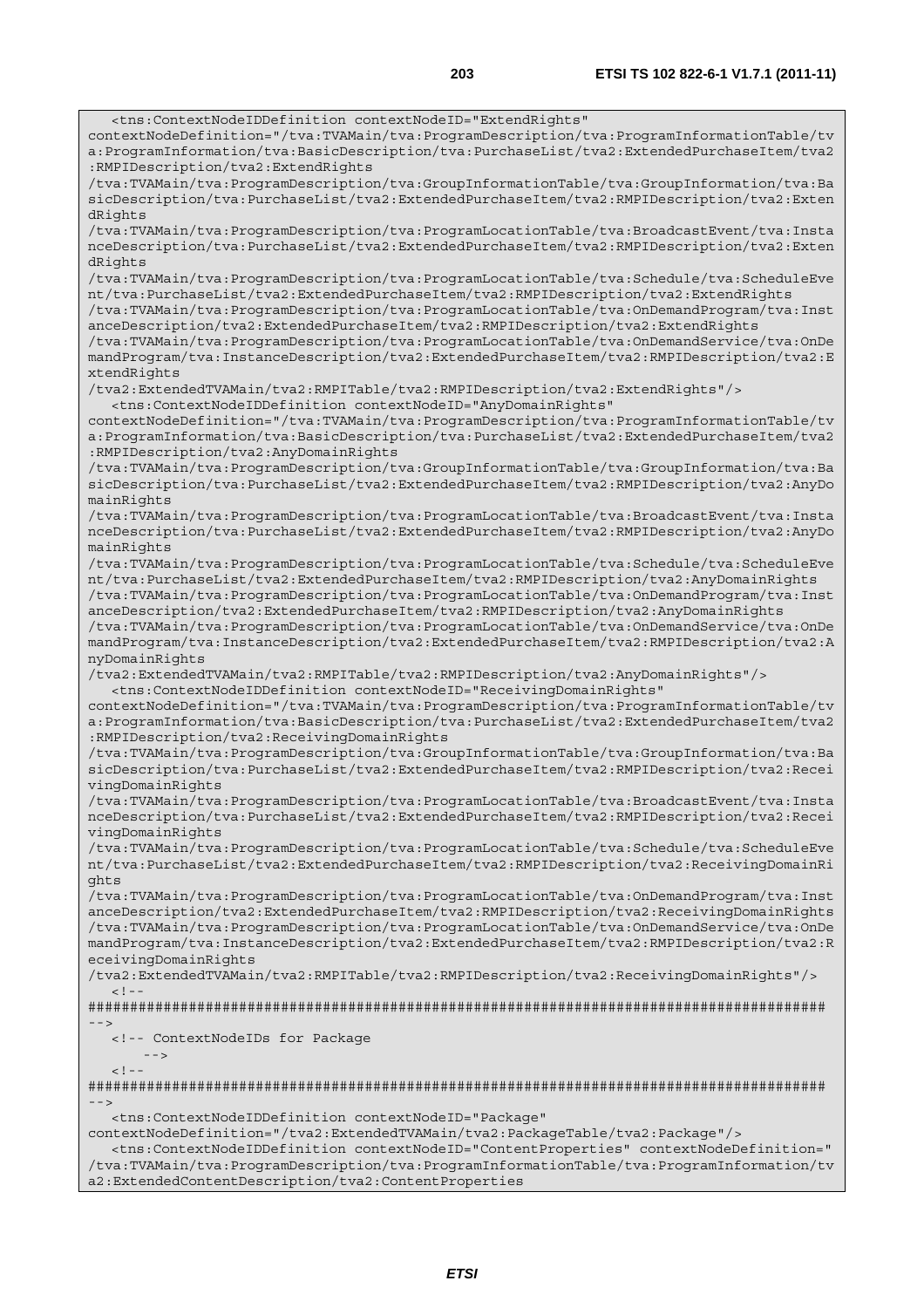/tva:TVAMain/tva:ProgramDescription/tva:GroupInformationTable/tva:GroupInformation/tva2:E xtendedContentDescription/tva2:ContentProperties /tva2:ExtendedTVAMain/tva2:PackageTable/tva2:Package/tva2:Descriptor/tva2:ObjectDescripti on/tva2:ContentDescription/tva2:ContentProperties /tva2:ExtendedTVAMain/tva2:PackageTable/tva2:Package/tva2:Declarations/tva2:Descriptor/tv a2:ObjectDescription/tva2:ContentDescription/tva2:ContentProperties /tva2:ExtendedTVAMain/tva2:PackageTable/tva2:Package/tva2:Declarations/tva2:Item/tva2:Des criptor/tva2:ObjectDescription/tva2:ContentDescription/tva2:ContentProperties /tva2:ExtendedTVAMain/tva2:PackageTable/tva2:Package/tva2:Declarations/tva2:Item/tva2:Cho ice/tva2:Descriptor/tva2:ObjectDescription/tva2:ContentDescription/tva2:ContentProperties /tva2:ExtendedTVAMain/tva2:PackageTable/tva2:Package/tva2:Declarations/tva2:Item/tva2:Cho ice/tva2:Selection/tva2:Descriptor/tva2:ObjectDescription/tva2:ContentDescription/tva2:Co ntentProperties /tva2:ExtendedTVAMain/tva2:PackageTable/tva2:Package/tva2:Declarations/tva2:Item/tva2:Com ponent/tva2:Descriptor/tva2:ObjectDescription/tva2:ContentDescription/tva2:ContentPropert ies /tva2:ExtendedTVAMain/tva2:PackageTable/tva2:Package/tva2:Declarations/tva2:Item/tva2:Com ponent/tva2:Anchor/tva2:Descriptor/tva2:ObjectDescription/tva2:ContentDescription/tva2:Co ntentProperties /tva2:ExtendedTVAMain/tva2:PackageTable/tva2:Package/tva2:Declarations/tva2:Item/tva2:Ite m/tva2:Descriptor/tva2:ObjectDescription/tva2:ContentDescription/tva2:ContentProperties /tva2:ExtendedTVAMain/tva2:PackageTable/tva2:Package/tva2:Declarations/tva2:Item/tva2:Ite m/tva2:Choice/tva2:Descriptor/tva2:ObjectDescription/tva2:ContentDescription/tva2:Content Properties /tva2:ExtendedTVAMain/tva2:PackageTable/tva2:Package/tva2:Declarations/tva2:Item/tva2:Ite m/tva2:Choice/tva2:Selection/tva2:Descriptor/tva2:ObjectDescription/tva2:ContentDescripti on/tva2:ContentProperties /tva2:ExtendedTVAMain/tva2:PackageTable/tva2:Package/tva2:Declarations/tva2:Item/tva2:Ite m/tva2:Component/tva2:Descriptor/tva2:ObjectDescription/tva2:ContentDescription/tva2:Cont entProperties /tva2:ExtendedTVAMain/tva2:PackageTable/tva2:Package/tva2:Declarations/tva2:Item/tva2:Ite m/tva2:Component/tva2:Anchor/tva2:Descriptor/tva2:ObjectDescription/tva2:ContentDescripti on/tva2:ContentProperties /tva2:ExtendedTVAMain/tva2:PackageTable/tva2:Package/tva2:Declarations/tva2:Component/tva 2:Descriptor/tva2:ObjectDescription/tva2:ContentDescription/tva2:ContentProperties /tva2:ExtendedTVAMain/tva2:PackageTable/tva2:Package/tva2:Declarations/tva2:Component/tva 2:Anchor/tva2:Descriptor/tva2:ObjectDescription/tva2:ContentDescription/tva2:ContentPrope rties /tva2:ExtendedTVAMain/tva2:PackageTable/tva2:Package/tva2:Declarations/tva2:Anchor/tva2:D escriptor/tva2:ObjectDescription/tva2:ContentDescription/tva2:ContentProperties /tva2:ExtendedTVAMain/tva2:PackageTable/tva2:Package/tva2:Item/tva2:Descriptor/tva2:Objec tDescription/tva2:ContentDescription/tva2:ContentProperties /tva2:ExtendedTVAMain/tva2:PackageTable/tva2:Package/tva2:Item/tva2:Choice/tva2:Descripto r/tva2:ObjectDescription/tva2:ContentDescription/tva2:ContentProperties /tva2:ExtendedTVAMain/tva2:PackageTable/tva2:Package/tva2:Item/tva2:Choice/tva2:Selection /tva2:Descriptor/tva2:ObjectDescription/tva2:ContentDescription/tva2:ContentProperties /tva2:ExtendedTVAMain/tva2:PackageTable/tva2:Package/tva2:Item/tva2:Component/tva2:Descri ptor/tva2:ObjectDescription/tva2:ContentDescription/tva2:ContentProperties /tva2:ExtendedTVAMain/tva2:PackageTable/tva2:Package/tva2:Item/tva2:Component/tva2:Anchor /tva2:Descriptor/tva2:ObjectDescription/tva2:ContentDescription/tva2:ContentProperties /tva2:ExtendedTVAMain/tva2:PackageTable/tva2:Package/tva2:Item/tva2:Item/tva2:Descriptor/ tva2:ObjectDescription/tva2:ContentDescription/tva2:ContentProperties /tva2:ExtendedTVAMain/tva2:PackageTable/tva2:Package/tva2:Item/tva2:Item/tva2:Choice/tva2 :Descriptor/tva2:ObjectDescription/tva2:ContentDescription/tva2:ContentProperties /tva2:ExtendedTVAMain/tva2:PackageTable/tva2:Package/tva2:Item/tva2:Item/tva2:Choice/tva2 :Selection/tva2:Descriptor/tva2:ObjectDescription/tva2:ContentDescription/tva2:ContentPro perties /tva2:ExtendedTVAMain/tva2:PackageTable/tva2:Package/tva2:Item/tva2:Item/tva2:Component/t va2:Descriptor/tva2:ObjectDescription/tva2:ContentDescription/tva2:ContentProperties /tva2:ExtendedTVAMain/tva2:PackageTable/tva2:Package/tva2:Item/tva2:Item/tva2:Component/t va2:Anchor/tva2:Descriptor/tva2:ObjectDescription/tva2:ContentDescription/tva2:ContentPro perties  $"$  / >  $\geq$   $\perp$ ######################################################################################## --> <!-- ContextNodeIDs for Various types of Contents

```
- ---- -->
```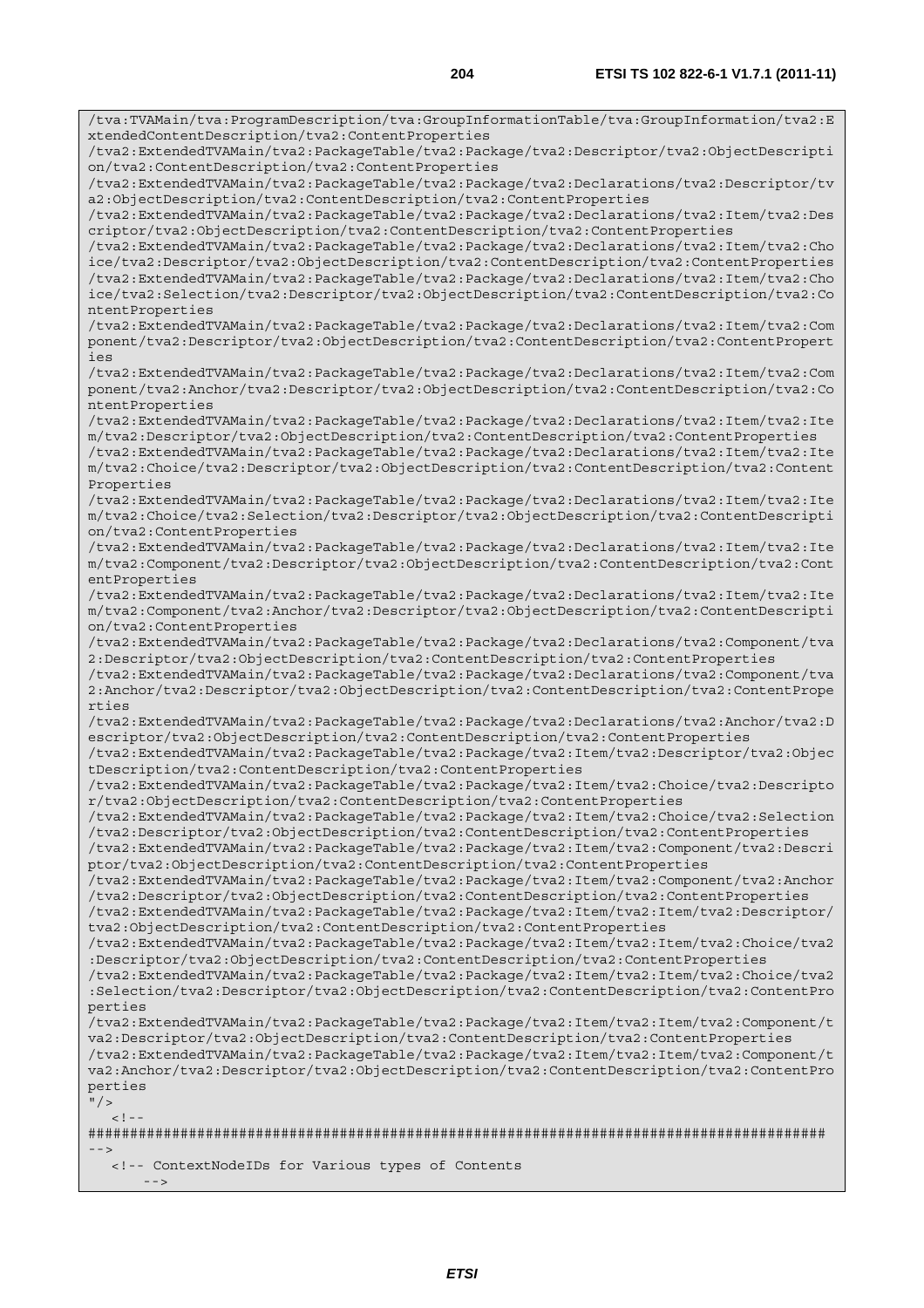$>1-$ ######################################################################################## -->  $\lt$   $\perp$   $\perp$ ######################################################################################## --> <!-- ContextNodeID for AudioContent in Package -->  $\lt$  ! - -######################################################################################## --> <tns:ContextNodeIDDefinition contextNodeID="AudioContent" contextNodeDefinition=" /tva:TVAMain/tva:ProgramDescription/tva:ProgramInformationTable/tva:ProgramInformation/tv a2:ExtendedContentDescription/tva2:ContentProperties/tva2:AudioAttributes /tva:TVAMain/tva:ProgramDescription/tva:GroupInformationTable/tva:GroupInformation/tva2:E xtendedContentDescription/tva2:ContentProperties/tva2:AudioAttributes /tva2:ExtendedTVAMain/tva2:PackageTable/tva2:Package/tva2:Descriptor/tva2:ObjectDescripti on/tva2:ContentDescription/tva2:ContentProperties/tva2:AudioAttributes /tva2:ExtendedTVAMain/tva2:PackageTable/tva2:Package/tva2:Declarations/tva2:Descriptor/tv a2:ObjectDescription/tva2:ContentDescription/tva2:ContentProperties/tva2:AudioAttributes /tva2:ExtendedTVAMain/tva2:PackageTable/tva2:Package/tva2:Declarations/tva2:Item/tva2:Des criptor/tva2:ObjectDescription/tva2:ContentDescription/tva2:ContentProperties/tva2:AudioA ttributes /tva2:ExtendedTVAMain/tva2:PackageTable/tva2:Package/tva2:Declarations/tva2:Item/tva2:Cho ice/tva2:Descriptor/tva2:ObjectDescription/tva2:ContentDescription/tva2:ContentProperties /tva2:AudioAttributes /tva2:ExtendedTVAMain/tva2:PackageTable/tva2:Package/tva2:Declarations/tva2:Item/tva2:Cho ice/tva2:Selection/tva2:Descriptor/tva2:ObjectDescription/tva2:ContentDescription/tva2:Co ntentProperties/tva2:AudioAttributes /tva2:ExtendedTVAMain/tva2:PackageTable/tva2:Package/tva2:Declarations/tva2:Item/tva2:Com ponent/tva2:Descriptor/tva2:ObjectDescription/tva2:ContentDescription/tva2:ContentPropert ies/tva2:AudioAttributes /tva2:ExtendedTVAMain/tva2:PackageTable/tva2:Package/tva2:Declarations/tva2:Item/tva2:Com ponent/tva2:Anchor/tva2:Descriptor/tva2:ObjectDescription/tva2:ContentDescription/tva2:Co ntentProperties/tva2:AudioAttributes /tva2:ExtendedTVAMain/tva2:PackageTable/tva2:Package/tva2:Declarations/tva2:Item/tva2:Ite m/tva2:Descriptor/tva2:ObjectDescription/tva2:ContentDescription/tva2:ContentProperties/t va2:AudioAttributes /tva2:ExtendedTVAMain/tva2:PackageTable/tva2:Package/tva2:Declarations/tva2:Item/tva2:Ite m/tva2:Choice/tva2:Descriptor/tva2:ObjectDescription/tva2:ContentDescription/tva2:Content Properties/tva2:AudioAttributes /tva2:ExtendedTVAMain/tva2:PackageTable/tva2:Package/tva2:Declarations/tva2:Item/tva2:Ite m/tva2:Choice/tva2:Selection/tva2:Descriptor/tva2:ObjectDescription/tva2:ContentDescripti on/tva2:ContentProperties/tva2:AudioAttributes /tva2:ExtendedTVAMain/tva2:PackageTable/tva2:Package/tva2:Declarations/tva2:Item/tva2:Ite m/tva2:Component/tva2:Descriptor/tva2:ObjectDescription/tva2:ContentDescription/tva2:Cont entProperties/tva2:AudioAttributes /tva2:ExtendedTVAMain/tva2:PackageTable/tva2:Package/tva2:Declarations/tva2:Item/tva2:Ite m/tva2:Component/tva2:Anchor/tva2:Descriptor/tva2:ObjectDescription/tva2:ContentDescripti on/tva2:ContentProperties/tva2:AudioAttributes /tva2:ExtendedTVAMain/tva2:PackageTable/tva2:Package/tva2:Declarations/tva2:Component/tva 2:Descriptor/tva2:ObjectDescription/tva2:ContentDescription/tva2:ContentProperties/tva2:A udioAttributes /tva2:ExtendedTVAMain/tva2:PackageTable/tva2:Package/tva2:Declarations/tva2:Component/tva 2:Anchor/tva2:Descriptor/tva2:ObjectDescription/tva2:ContentDescription/tva2:ContentPrope rties/tva2:AudioAttributes /tva2:ExtendedTVAMain/tva2:PackageTable/tva2:Package/tva2:Declarations/tva2:Anchor/tva2:D escriptor/tva2:ObjectDescription/tva2:ContentDescription/tva2:ContentProperties/tva2:Audi oAttributes /tva2:ExtendedTVAMain/tva2:PackageTable/tva2:Package/tva2:Item/tva2:Descriptor/tva2:Objec tDescription/tva2:ContentDescription/tva2:ContentProperties/tva2:AudioAttributes /tva2:ExtendedTVAMain/tva2:PackageTable/tva2:Package/tva2:Item/tva2:Choice/tva2:Descripto r/tva2:ObjectDescription/tva2:ContentDescription/tva2:ContentProperties/tva2:AudioAttribu tes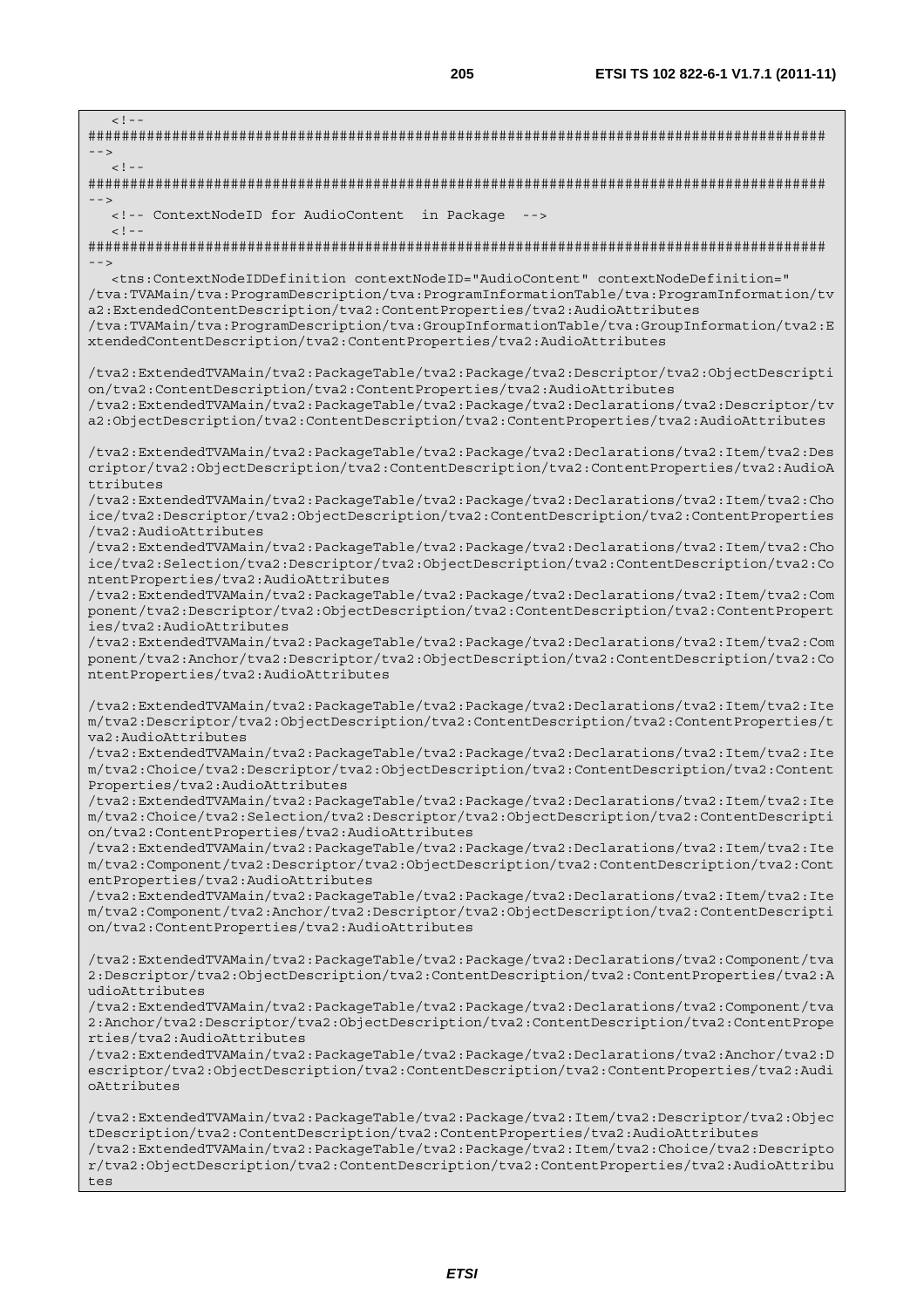/tva2:ExtendedTVAMain/tva2:PackageTable/tva2:Package/tva2:Item/tva2:Choice/tva2:Selection /tva2:Descriptor/tva2:ObjectDescription/tva2:ContentDescription/tva2:ContentProperties/tv a2:AudioAttributes /tva2:ExtendedTVAMain/tva2:PackageTable/tva2:Package/tva2:Item/tva2:Component/tva2:Descri ptor/tva2:ObjectDescription/tva2:ContentDescription/tva2:ContentProperties/tva2:AudioAttr ibutes /tva2:ExtendedTVAMain/tva2:PackageTable/tva2:Package/tva2:Item/tva2:Component/tva2:Anchor /tva2:Descriptor/tva2:ObjectDescription/tva2:ContentDescription/tva2:ContentProperties/tv  $a^2 \cdot \Delta u d \cdot \Delta t + r \cdot i$  but  $a$ /tva2:ExtendedTVAMain/tva2:PackageTable/tva2:Package/tva2:Item/tva2:Item/tva2:Descriptor/ tva2:ObjectDescription/tva2:ContentDescription/tva2:ContentProperties/tva2:AudioAttribute s /tva2:ExtendedTVAMain/tva2:PackageTable/tva2:Package/tva2:Item/tva2:Item/tva2:Choice/tva2 :Descriptor/tva2:ObjectDescription/tva2:ContentDescription/tva2:ContentProperties/tva2:Au dioAttributes /tva2:ExtendedTVAMain/tva2:PackageTable/tva2:Package/tva2:Item/tva2:Item/tva2:Choice/tva2 :Selection/tva2:Descriptor/tva2:ObjectDescription/tva2:ContentDescription/tva2:ContentPro perties/tva2:AudioAttributes /tva2:ExtendedTVAMain/tva2:PackageTable/tva2:Package/tva2:Item/tva2:Item/tva2:Component/t va2:Descriptor/tva2:ObjectDescription/tva2:ContentDescription/tva2:ContentProperties/tva2 :AudioAttributes /tva2:ExtendedTVAMain/tva2:PackageTable/tva2:Package/tva2:Item/tva2:Item/tva2:Component/t va2:Anchor/tva2:Descriptor/tva2:ObjectDescription/tva2:ContentDescription/tva2:ContentPro perties/tva2:AudioAttributes  $"$  / >  $\lt$  ! -######################################################################################## --> <!-- ContextNodeID for VideoContent in Package -->  $<$ ! --######################################################################################## --> <tns:ContextNodeIDDefinition contextNodeID="VideoContent" contextNodeDefinition=" /tva:TVAMain/tva:ProgramDescription/tva:ProgramInformationTable/tva:ProgramInformation/tv a2:ExtendedContentDescription/tva2:ContentProperties/tva2:VideoAttributes /tva:TVAMain/tva:ProgramDescription/tva:GroupInformationTable/tva:GroupInformation/tva2:E xtendedContentDescription/tva2:ContentProperties/tva2:VideoAttributes /tva2:ExtendedTVAMain/tva2:PackageTable/tva2:Package/tva2:Descriptor/tva2:ObjectDescripti on/tva2:ContentDescription/tva2:ContentProperties/tva2:VideoAttributes /tva2:ExtendedTVAMain/tva2:PackageTable/tva2:Package/tva2:Declarations/tva2:Descriptor/tv a2:ObjectDescription/tva2:ContentDescription/tva2:ContentProperties/tva2:VideoAttributes /tva2:ExtendedTVAMain/tva2:PackageTable/tva2:Package/tva2:Declarations/tva2:Item/tva2:Des criptor/tva2:ObjectDescription/tva2:ContentDescription/tva2:ContentProperties/tva2:VideoA ttributes /tva2:ExtendedTVAMain/tva2:PackageTable/tva2:Package/tva2:Declarations/tva2:Item/tva2:Cho ice/tva2:Descriptor/tva2:ObjectDescription/tva2:ContentDescription/tva2:ContentProperties /tva2:VideoAttributes /tva2:ExtendedTVAMain/tva2:PackageTable/tva2:Package/tva2:Declarations/tva2:Item/tva2:Cho ice/tva2:Selection/tva2:Descriptor/tva2:ObjectDescription/tva2:ContentDescription/tva2:Co ntentProperties/tva2:VideoAttributes /tva2:ExtendedTVAMain/tva2:PackageTable/tva2:Package/tva2:Declarations/tva2:Item/tva2:Com ponent/tva2:Descriptor/tva2:ObjectDescription/tva2:ContentDescription/tva2:ContentPropert ies/tva2:VideoAttributes /tva2:ExtendedTVAMain/tva2:PackageTable/tva2:Package/tva2:Declarations/tva2:Item/tva2:Com ponent/tva2:Anchor/tva2:Descriptor/tva2:ObjectDescription/tva2:ContentDescription/tva2:Co ntentProperties/tva2:VideoAttributes /tva2:ExtendedTVAMain/tva2:PackageTable/tva2:Package/tva2:Declarations/tva2:Item/tva2:Ite m/tva2:Descriptor/tva2:ObjectDescription/tva2:ContentDescription/tva2:ContentProperties/t va2:VideoAttributes /tva2:ExtendedTVAMain/tva2:PackageTable/tva2:Package/tva2:Declarations/tva2:Item/tva2:Ite m/tva2:Choice/tva2:Descriptor/tva2:ObjectDescription/tva2:ContentDescription/tva2:Content Properties/tva2:VideoAttributes /tva2:ExtendedTVAMain/tva2:PackageTable/tva2:Package/tva2:Declarations/tva2:Item/tva2:Ite m/tva2:Choice/tva2:Selection/tva2:Descriptor/tva2:ObjectDescription/tva2:ContentDescripti on/tva2:ContentProperties/tva2:VideoAttributes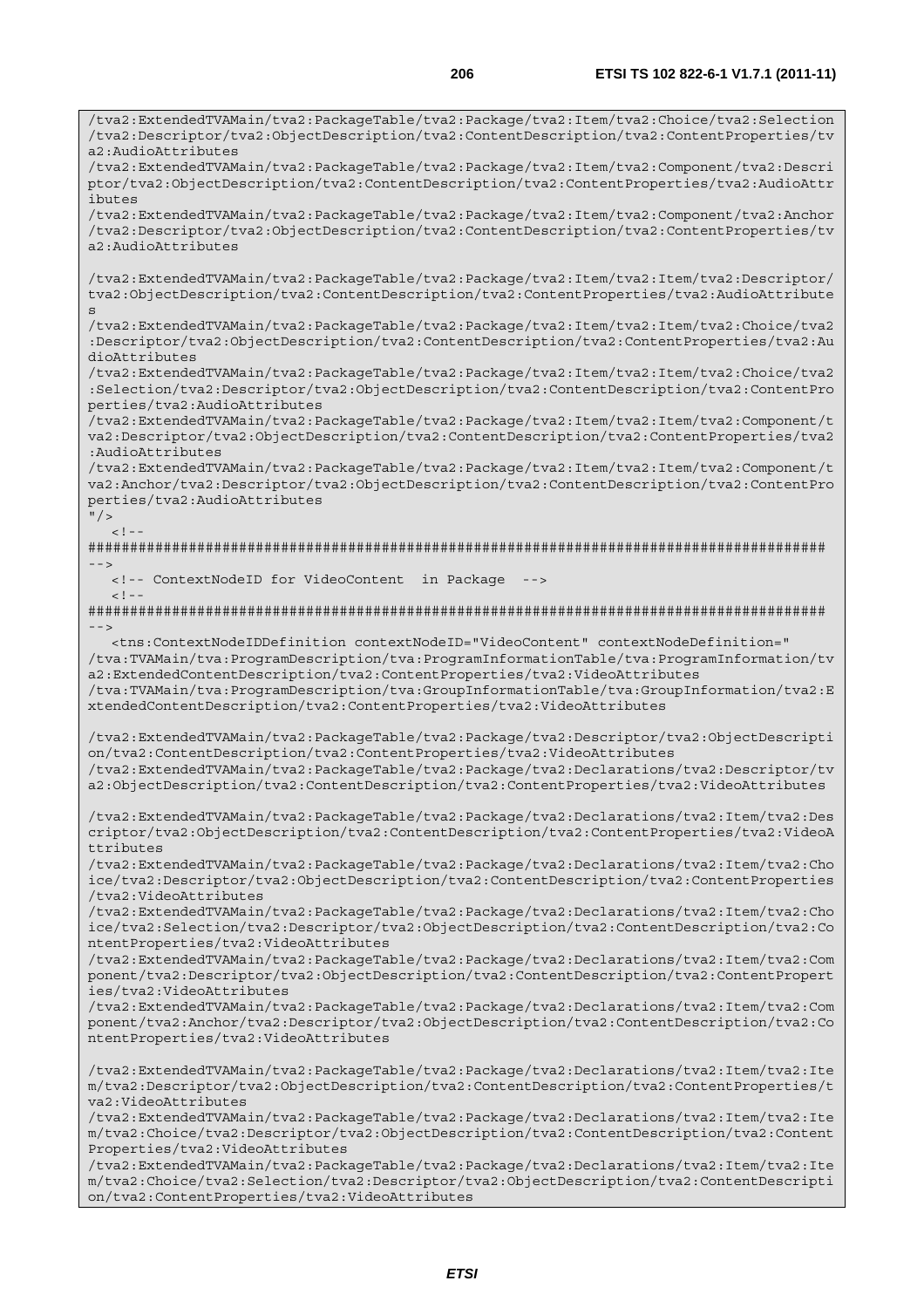/tva2:ExtendedTVAMain/tva2:PackageTable/tva2:Package/tva2:Declarations/tva2:Item/tva2:Ite m/tva2:Component/tva2:Descriptor/tva2:ObjectDescription/tva2:ContentDescription/tva2:Cont entProperties/tva2:VideoAttributes /tva2:ExtendedTVAMain/tva2:PackageTable/tva2:Package/tva2:Declarations/tva2:Item/tva2:Ite m/tva2:Component/tva2:Anchor/tva2:Descriptor/tva2:ObjectDescription/tva2:ContentDescripti on/tva2:ContentProperties/tva2:VideoAttributes /tva2:ExtendedTVAMain/tva2:PackageTable/tva2:Package/tva2:Declarations/tva2:Component/tva 2:Descriptor/tva2:ObjectDescription/tva2:ContentDescription/tva2:ContentProperties/tva2:V ideoAttributes /tva2:ExtendedTVAMain/tva2:PackageTable/tva2:Package/tva2:Declarations/tva2:Component/tva 2:Anchor/tva2:Descriptor/tva2:ObjectDescription/tva2:ContentDescription/tva2:ContentPrope rties/tva2:VideoAttributes /tva2:ExtendedTVAMain/tva2:PackageTable/tva2:Package/tva2:Declarations/tva2:Anchor/tva2:D escriptor/tva2:ObjectDescription/tva2:ContentDescription/tva2:ContentProperties/tva2:Vide oAttributes /tva2:ExtendedTVAMain/tva2:PackageTable/tva2:Package/tva2:Item/tva2:Descriptor/tva2:Objec tDescription/tva2:ContentDescription/tva2:ContentProperties/tva2:VideoAttributes /tva2:ExtendedTVAMain/tva2:PackageTable/tva2:Package/tva2:Item/tva2:Choice/tva2:Descripto r/tva2:ObjectDescription/tva2:ContentDescription/tva2:ContentProperties/tva2:VideoAttribu tes /tva2:ExtendedTVAMain/tva2:PackageTable/tva2:Package/tva2:Item/tva2:Choice/tva2:Selection /tva2:Descriptor/tva2:ObjectDescription/tva2:ContentDescription/tva2:ContentProperties/tv a2:VideoAttributes /tva2:ExtendedTVAMain/tva2:PackageTable/tva2:Package/tva2:Item/tva2:Component/tva2:Descri ptor/tva2:ObjectDescription/tva2:ContentDescription/tva2:ContentProperties/tva2:VideoAttr ibutes /tva2:ExtendedTVAMain/tva2:PackageTable/tva2:Package/tva2:Item/tva2:Component/tva2:Anchor /tva2:Descriptor/tva2:ObjectDescription/tva2:ContentDescription/tva2:ContentProperties/tv a2:VideoAttributes /tva2:ExtendedTVAMain/tva2:PackageTable/tva2:Package/tva2:Item/tva2:Item/tva2:Descriptor/ tva2:ObjectDescription/tva2:ContentDescription/tva2:ContentProperties/tva2:VideoAttribute s /tva2:ExtendedTVAMain/tva2:PackageTable/tva2:Package/tva2:Item/tva2:Item/tva2:Choice/tva2 :Descriptor/tva2:ObjectDescription/tva2:ContentDescription/tva2:ContentProperties/tva2:Vi deoAttributes /tva2:ExtendedTVAMain/tva2:PackageTable/tva2:Package/tva2:Item/tva2:Item/tva2:Choice/tva2 :Selection/tva2:Descriptor/tva2:ObjectDescription/tva2:ContentDescription/tva2:ContentPro perties/tva2:VideoAttributes /tva2:ExtendedTVAMain/tva2:PackageTable/tva2:Package/tva2:Item/tva2:Item/tva2:Component/t va2:Descriptor/tva2:ObjectDescription/tva2:ContentDescription/tva2:ContentProperties/tva2 :VideoAttributes /tva2:ExtendedTVAMain/tva2:PackageTable/tva2:Package/tva2:Item/tva2:Item/tva2:Component/t va2:Anchor/tva2:Descriptor/tva2:ObjectDescription/tva2:ContentDescription/tva2:ContentPro perties/tva2:VideoAttributes  $"$  / >  $\geq 1$  =  $-$ ######################################################################################## --> <!-- ContextNodeID for StillImageContent in Package -->  $<$ ! --######################################################################################## --> <tns:ContextNodeIDDefinition contextNodeID="StillImageContent" contextNodeDefinition=" /tva:TVAMain/tva:ProgramDescription/tva:ProgramInformationTable/tva:ProgramInformation/tv a2:ExtendedContentDescription/tva2:ContentProperties/tva2:StillImageContentAttributes /tva:TVAMain/tva:ProgramDescription/tva:GroupInformationTable/tva:GroupInformation/tva2:E xtendedContentDescription/tva2:ContentProperties/tva2:StillImageContentAttributes /tva2:ExtendedTVAMain/tva2:PackageTable/tva2:Package/tva2:Descriptor/tva2:ObjectDescripti on/tva2:ContentDescription/tva2:ContentProperties/tva2:StillImageContentAttributes /tva2:ExtendedTVAMain/tva2:PackageTable/tva2:Package/tva2:Declarations/tva2:Descriptor/tv a2:ObjectDescription/tva2:ContentDescription/tva2:ContentProperties/tva2:StillImageConten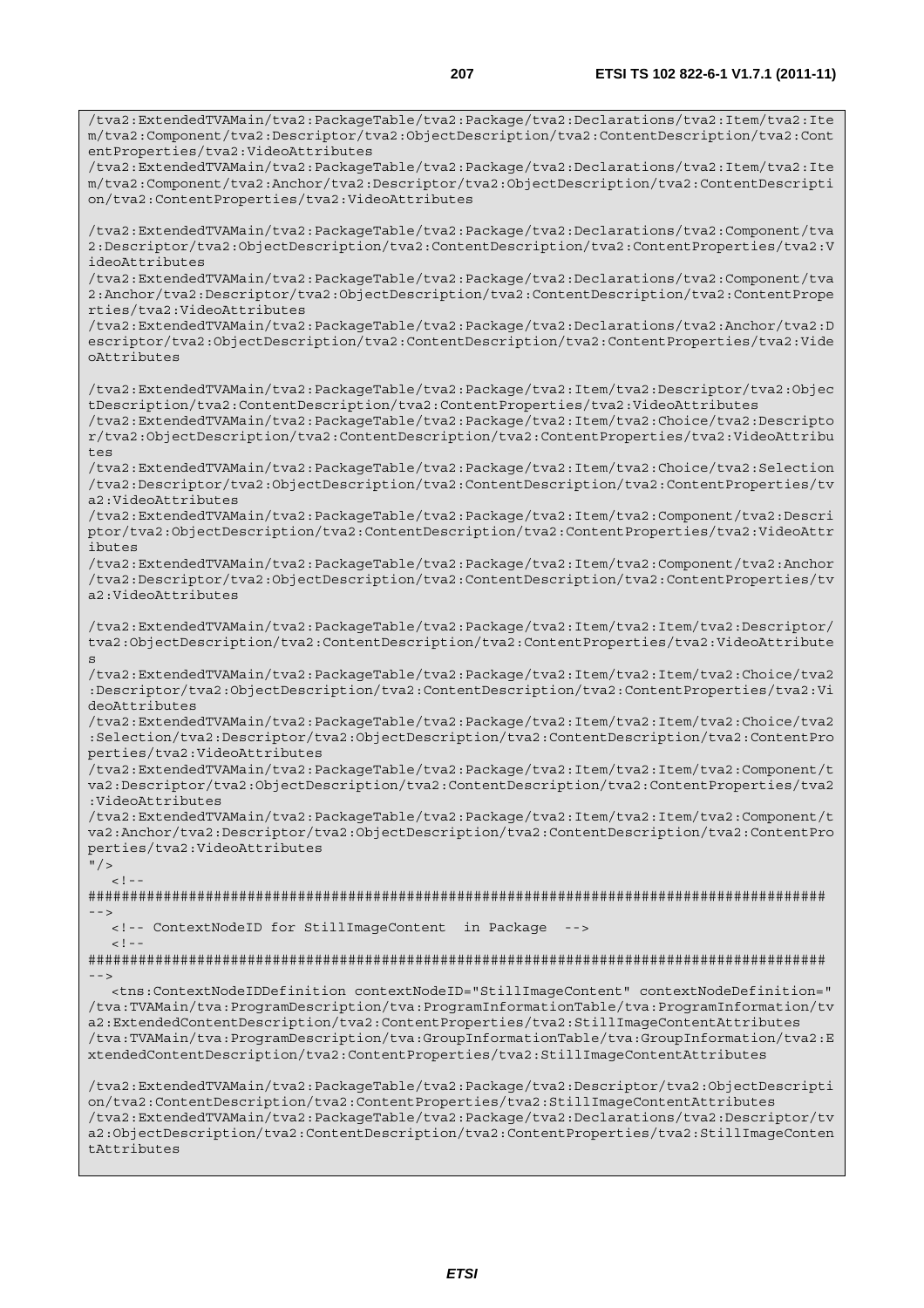/tva2:ExtendedTVAMain/tva2:PackageTable/tva2:Package/tva2:Declarations/tva2:Item/tva2:Des criptor/tva2:ObjectDescription/tva2:ContentDescription/tva2:ContentProperties/tva2:StillI mageContentAttributes

/tva2:ExtendedTVAMain/tva2:PackageTable/tva2:Package/tva2:Declarations/tva2:Item/tva2:Cho ice/tva2:Descriptor/tva2:ObjectDescription/tva2:ContentDescription/tva2:ContentProperties /tva2:StillImageContentAttributes

/tva2:ExtendedTVAMain/tva2:PackageTable/tva2:Package/tva2:Declarations/tva2:Item/tva2:Cho ice/tva2:Selection/tva2:Descriptor/tva2:ObjectDescription/tva2:ContentDescription/tva2:Co ntentProperties/tva2:StillImageContentAttributes

/tva2:ExtendedTVAMain/tva2:PackageTable/tva2:Package/tva2:Declarations/tva2:Item/tva2:Com ponent/tva2:Descriptor/tva2:ObjectDescription/tva2:ContentDescription/tva2:ContentPropert ies/tva2:StillImageContentAttributes

/tva2:ExtendedTVAMain/tva2:PackageTable/tva2:Package/tva2:Declarations/tva2:Item/tva2:Com ponent/tva2:Anchor/tva2:Descriptor/tva2:ObjectDescription/tva2:ContentDescription/tva2:Co ntentProperties/tva2:StillImageContentAttributes

/tva2:ExtendedTVAMain/tva2:PackageTable/tva2:Package/tva2:Declarations/tva2:Item/tva2:Ite m/tva2:Descriptor/tva2:ObjectDescription/tva2:ContentDescription/tva2:ContentProperties/t va2:StillImageContentAttributes

/tva2:ExtendedTVAMain/tva2:PackageTable/tva2:Package/tva2:Declarations/tva2:Item/tva2:Ite m/tva2:Choice/tva2:Descriptor/tva2:ObjectDescription/tva2:ContentDescription/tva2:Content Properties/tva2:StillImageContentAttributes

/tva2:ExtendedTVAMain/tva2:PackageTable/tva2:Package/tva2:Declarations/tva2:Item/tva2:Ite m/tva2:Choice/tva2:Selection/tva2:Descriptor/tva2:ObjectDescription/tva2:ContentDescripti on/tva2:ContentProperties/tva2:StillImageContentAttributes

/tva2:ExtendedTVAMain/tva2:PackageTable/tva2:Package/tva2:Declarations/tva2:Item/tva2:Ite m/tva2:Component/tva2:Descriptor/tva2:ObjectDescription/tva2:ContentDescription/tva2:Cont entProperties/tva2:StillImageContentAttributes

/tva2:ExtendedTVAMain/tva2:PackageTable/tva2:Package/tva2:Declarations/tva2:Item/tva2:Ite m/tva2:Component/tva2:Anchor/tva2:Descriptor/tva2:ObjectDescription/tva2:ContentDescripti on/tva2:ContentProperties/tva2:StillImageContentAttributes

/tva2:ExtendedTVAMain/tva2:PackageTable/tva2:Package/tva2:Declarations/tva2:Component/tva 2:Descriptor/tva2:ObjectDescription/tva2:ContentDescription/tva2:ContentProperties/tva2:S tillImageContentAttributes

/tva2:ExtendedTVAMain/tva2:PackageTable/tva2:Package/tva2:Declarations/tva2:Component/tva 2:Anchor/tva2:Descriptor/tva2:ObjectDescription/tva2:ContentDescription/tva2:ContentPrope rties/tva2:StillImageContentAttributes

/tva2:ExtendedTVAMain/tva2:PackageTable/tva2:Package/tva2:Declarations/tva2:Anchor/tva2:D escriptor/tva2:ObjectDescription/tva2:ContentDescription/tva2:ContentProperties/tva2:Stil lImageContentAttributes

/tva2:ExtendedTVAMain/tva2:PackageTable/tva2:Package/tva2:Item/tva2:Descriptor/tva2:Objec tDescription/tva2:ContentDescription/tva2:ContentProperties/tva2:StillImageContentAttribu  $t eS$ 

/tva2:ExtendedTVAMain/tva2:PackageTable/tva2:Package/tva2:Item/tva2:Choice/tva2:Descripto r/tva2:ObjectDescription/tva2:ContentDescription/tva2:ContentProperties/tva2:StillImageCo ntentAttributes

/tva2:ExtendedTVAMain/tva2:PackageTable/tva2:Package/tva2:Item/tva2:Choice/tva2:Selection /tva2:Descriptor/tva2:ObjectDescription/tva2:ContentDescription/tva2:ContentProperties/tv a2:StillImageContentAttributes

/tva2:ExtendedTVAMain/tva2:PackageTable/tva2:Package/tva2:Item/tva2:Component/tva2:Descri ptor/tva2:ObjectDescription/tva2:ContentDescription/tva2:ContentProperties/tva2:StillImag eContentAttributes

/tva2:ExtendedTVAMain/tva2:PackageTable/tva2:Package/tva2:Item/tva2:Component/tva2:Anchor /tva2:Descriptor/tva2:ObjectDescription/tva2:ContentDescription/tva2:ContentProperties/tv a2:StillImageContentAttributes

/tva2:ExtendedTVAMain/tva2:PackageTable/tva2:Package/tva2:Item/tva2:Item/tva2:Descriptor/ tva2:ObjectDescription/tva2:ContentDescription/tva2:ContentProperties/tva2:StillImageCont entAttributes

/tva2:ExtendedTVAMain/tva2:PackageTable/tva2:Package/tva2:Item/tva2:Item/tva2:Choice/tva2 :Descriptor/tva2:ObjectDescription/tva2:ContentDescription/tva2:ContentProperties/tva2:St illImageContentAttributes

/tva2:ExtendedTVAMain/tva2:PackageTable/tva2:Package/tva2:Item/tva2:Item/tva2:Choice/tva2 :Selection/tva2:Descriptor/tva2:ObjectDescription/tva2:ContentDescription/tva2:ContentPro perties/tva2:StillImageContentAttributes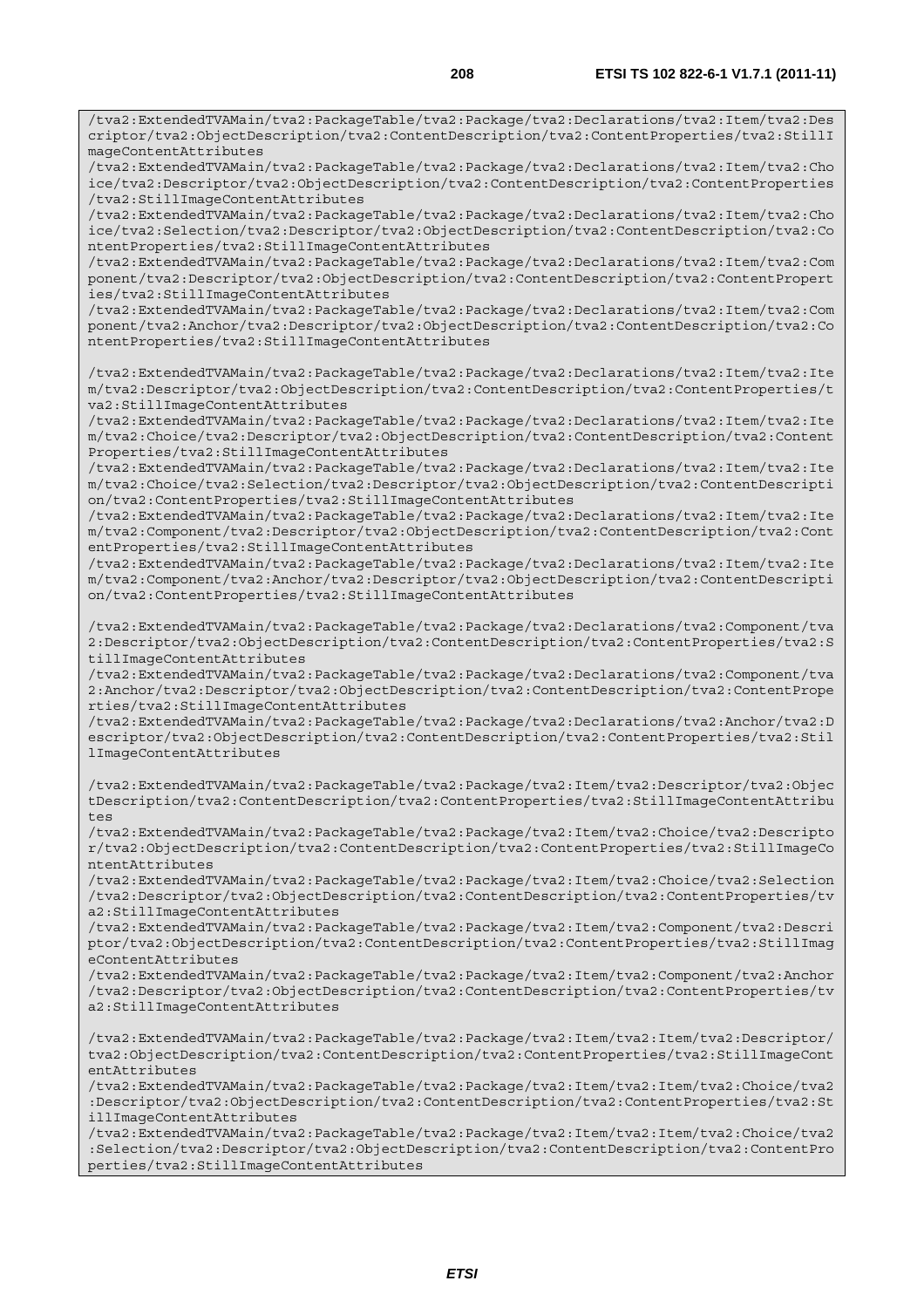/tva2:ExtendedTVAMain/tva2:PackageTable/tva2:Package/tva2:Item/tva2:Item/tva2:Component/t va2:Descriptor/tva2:ObjectDescription/tva2:ContentDescription/tva2:ContentProperties/tva2 :StillImageContentAttributes /tva2:ExtendedTVAMain/tva2:PackageTable/tva2:Package/tva2:Item/tva2:Item/tva2:Component/t va2:Anchor/tva2:Descriptor/tva2:ObjectDescription/tva2:ContentDescription/tva2:ContentPro perties/tva2:StillImageContentAttributes  $''$  /  $>$  $\lt$  ! -######################################################################################## --> <!-- ContextNodeID for TextContent in Package -->  $< ! - -$ ######################################################################################## --> <tns:ContextNodeIDDefinition contextNodeID="TextContent" contextNodeDefinition=" /tva:TVAMain/tva:ProgramDescription/tva:ProgramInformationTable/tva:ProgramInformation/tv a2:ExtendedContentDescription/tva2:ContentProperties/tva2:TextContentAttributes /tva:TVAMain/tva:ProgramDescription/tva:GroupInformationTable/tva:GroupInformation/tva2:E xtendedContentDescription/tva2:ContentProperties/tva2:TextContentAttributes /tva2:ExtendedTVAMain/tva2:PackageTable/tva2:Package/tva2:Descriptor/tva2:ObjectDescripti on/tva2:ContentDescription/tva2:ContentProperties/tva2:TextContentAttributes /tva2:ExtendedTVAMain/tva2:PackageTable/tva2:Package/tva2:Declarations/tva2:Descriptor/tv a2:ObjectDescription/tva2:ContentDescription/tva2:ContentProperties/tva2:TextContentAttri butes /tva2:ExtendedTVAMain/tva2:PackageTable/tva2:Package/tva2:Declarations/tva2:Item/tva2:Des criptor/tva2:ObjectDescription/tva2:ContentDescription/tva2:ContentProperties/tva2:TextCo ntentAttributes /tva2:ExtendedTVAMain/tva2:PackageTable/tva2:Package/tva2:Declarations/tva2:Item/tva2:Cho ice/tva2:Descriptor/tva2:ObjectDescription/tva2:ContentDescription/tva2:ContentProperties /tva2:TextContentAttributes /tva2:ExtendedTVAMain/tva2:PackageTable/tva2:Package/tva2:Declarations/tva2:Item/tva2:Cho ice/tva2:Selection/tva2:Descriptor/tva2:ObjectDescription/tva2:ContentDescription/tva2:Co ntentProperties/tva2:TextContentAttributes /tva2:ExtendedTVAMain/tva2:PackageTable/tva2:Package/tva2:Declarations/tva2:Item/tva2:Com ponent/tva2:Descriptor/tva2:ObjectDescription/tva2:ContentDescription/tva2:ContentPropert ies/tva2:TextContentAttributes /tva2:ExtendedTVAMain/tva2:PackageTable/tva2:Package/tva2:Declarations/tva2:Item/tva2:Com ponent/tva2:Anchor/tva2:Descriptor/tva2:ObjectDescription/tva2:ContentDescription/tva2:Co ntentProperties/tva2:TextContentAttributes /tva2:ExtendedTVAMain/tva2:PackageTable/tva2:Package/tva2:Declarations/tva2:Item/tva2:Ite m/tva2:Descriptor/tva2:ObjectDescription/tva2:ContentDescription/tva2:ContentProperties/t va2:TextContentAttributes /tva2:ExtendedTVAMain/tva2:PackageTable/tva2:Package/tva2:Declarations/tva2:Item/tva2:Ite m/tva2:Choice/tva2:Descriptor/tva2:ObjectDescription/tva2:ContentDescription/tva2:Content Properties/tva2:TextContentAttributes /tva2:ExtendedTVAMain/tva2:PackageTable/tva2:Package/tva2:Declarations/tva2:Item/tva2:Ite m/tva2:Choice/tva2:Selection/tva2:Descriptor/tva2:ObjectDescription/tva2:ContentDescripti on/tva2:ContentProperties/tva2:TextContentAttributes /tva2:ExtendedTVAMain/tva2:PackageTable/tva2:Package/tva2:Declarations/tva2:Item/tva2:Ite m/tva2:Component/tva2:Descriptor/tva2:ObjectDescription/tva2:ContentDescription/tva2:Cont entProperties/tva2:TextContentAttributes /tva2:ExtendedTVAMain/tva2:PackageTable/tva2:Package/tva2:Declarations/tva2:Item/tva2:Ite m/tva2:Component/tva2:Anchor/tva2:Descriptor/tva2:ObjectDescription/tva2:ContentDescripti on/tva2:ContentProperties/tva2:TextContentAttributes /tva2:ExtendedTVAMain/tva2:PackageTable/tva2:Package/tva2:Declarations/tva2:Component/tva 2:Descriptor/tva2:ObjectDescription/tva2:ContentDescription/tva2:ContentProperties/tva2:T extContentAttributes /tva2:ExtendedTVAMain/tva2:PackageTable/tva2:Package/tva2:Declarations/tva2:Component/tva 2:Anchor/tva2:Descriptor/tva2:ObjectDescription/tva2:ContentDescription/tva2:ContentPrope rties/tva2:TextContentAttributes /tva2:ExtendedTVAMain/tva2:PackageTable/tva2:Package/tva2:Declarations/tva2:Anchor/tva2:D escriptor/tva2:ObjectDescription/tva2:ContentDescription/tva2:ContentProperties/tva2:Text ContentAttributes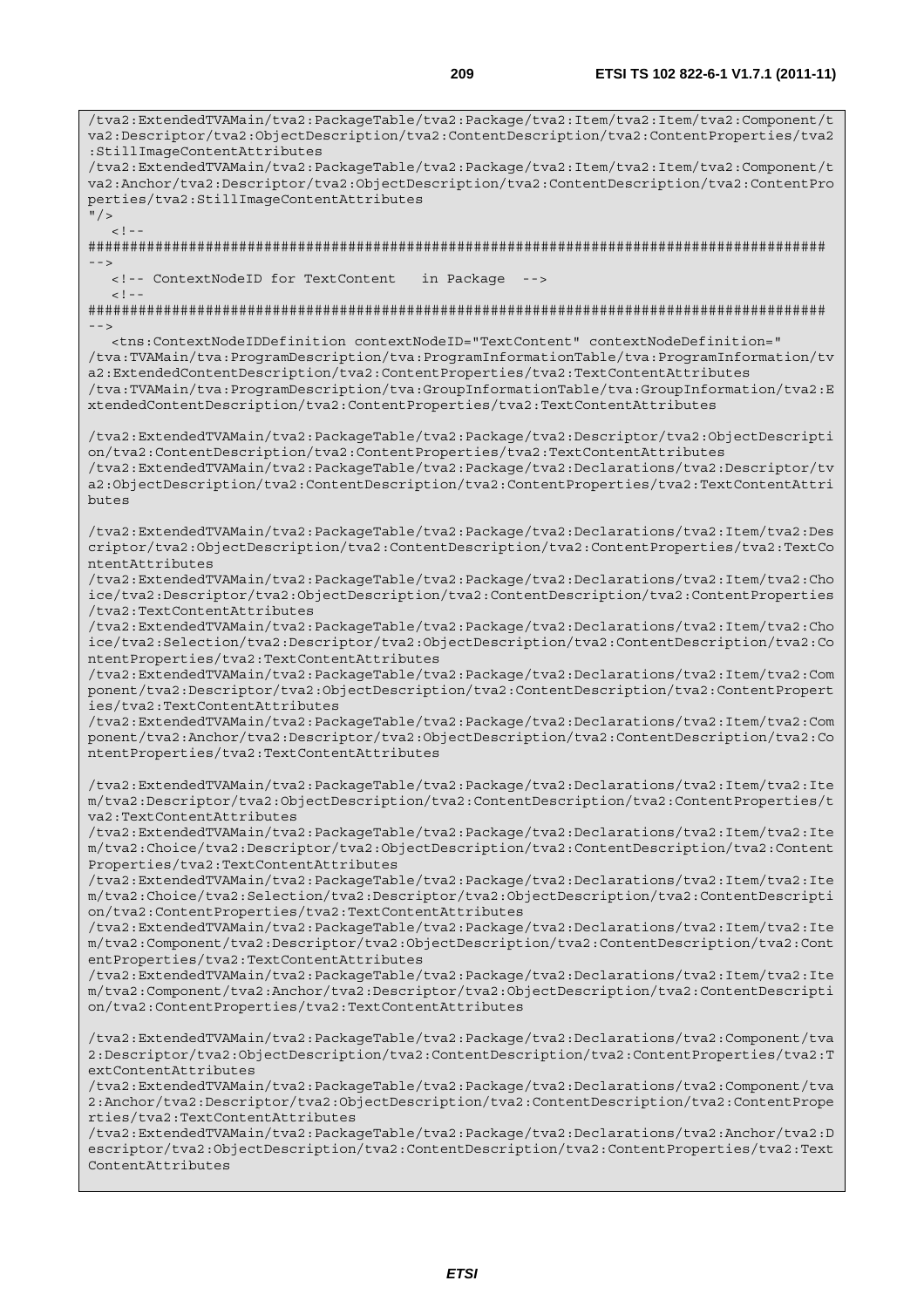/tva2:ExtendedTVAMain/tva2:PackageTable/tva2:Package/tva2:Item/tva2:Descriptor/tva2:Objec tDescription/tva2:ContentDescription/tva2:ContentProperties/tva2:TextContentAttributes /tva2:ExtendedTVAMain/tva2:PackageTable/tva2:Package/tva2:Item/tva2:Choice/tva2:Descripto r/tva2:ObjectDescription/tva2:ContentDescription/tva2:ContentProperties/tva2:TextContentA ttributes /tva2:ExtendedTVAMain/tva2:PackageTable/tva2:Package/tva2:Item/tva2:Choice/tva2:Selection /tva2:Descriptor/tva2:ObjectDescription/tva2:ContentDescription/tva2:ContentProperties/tv a2:TextContentAttributes /tva2:ExtendedTVAMain/tva2:PackageTable/tva2:Package/tva2:Item/tva2:Component/tva2:Descri ptor/tva2:ObjectDescription/tva2:ContentDescription/tva2:ContentProperties/tva2:TextConte ntAttributes /tva2:ExtendedTVAMain/tva2:PackageTable/tva2:Package/tva2:Item/tva2:Component/tva2:Anchor /tva2:Descriptor/tva2:ObjectDescription/tva2:ContentDescription/tva2:ContentProperties/tv a2:TextContentAttributes /tva2:ExtendedTVAMain/tva2:PackageTable/tva2:Package/tva2:Item/tva2:Item/tva2:Descriptor/ tva2:ObjectDescription/tva2:ContentDescription/tva2:ContentProperties/tva2:TextContentAtt ributes /tva2:ExtendedTVAMain/tva2:PackageTable/tva2:Package/tva2:Item/tva2:Item/tva2:Choice/tva2 :Descriptor/tva2:ObjectDescription/tva2:ContentDescription/tva2:ContentProperties/tva2:Te xtContentAttributes /tva2:ExtendedTVAMain/tva2:PackageTable/tva2:Package/tva2:Item/tva2:Item/tva2:Choice/tva2 :Selection/tva2:Descriptor/tva2:ObjectDescription/tva2:ContentDescription/tva2:ContentPro perties/tva2:TextContentAttributes /tva2:ExtendedTVAMain/tva2:PackageTable/tva2:Package/tva2:Item/tva2:Item/tva2:Component/t va2:Descriptor/tva2:ObjectDescription/tva2:ContentDescription/tva2:ContentProperties/tva2 :TextContentAttributes /tva2:ExtendedTVAMain/tva2:PackageTable/tva2:Package/tva2:Item/tva2:Item/tva2:Component/t va2:Anchor/tva2:Descriptor/tva2:ObjectDescription/tva2:ContentDescription/tva2:ContentPro perties/tva2:TextContentAttributes  $"$  / >  $\leq$  1 ######################################################################################## --> <!-- ContextNodeID for DataBroadcastingContent in Package -->  $<$  !  $-$ ######################################################################################## --> <tns:ContextNodeIDDefinition contextNodeID="DataBroadcastingContent" contextNodeDefinition=" /tva:TVAMain/tva:ProgramDescription/tva:ProgramInformationTable/tva:ProgramInformation/tv a2:ExtendedContentDescription/tva2:ContentProperties/tva2:DataBroadcastingContextAttribut es /tva:TVAMain/tva:ProgramDescription/tva:GroupInformationTable/tva:GroupInformation/tva2:E xtendedContentDescription/tva2:ContentProperties/tva2:DataBroadcastingContextAttributes /tva2:ExtendedTVAMain/tva2:PackageTable/tva2:Package/tva2:Descriptor/tva2:ObjectDescripti on/tva2:ContentDescription/tva2:ContentProperties/tva2:DataBroadcastingContextAttributes /tva2:ExtendedTVAMain/tva2:PackageTable/tva2:Package/tva2:Declarations/tva2:Descriptor/tv a2:ObjectDescription/tva2:ContentDescription/tva2:ContentProperties/tva2:DataBroadcasting ContextAttributes /tva2:ExtendedTVAMain/tva2:PackageTable/tva2:Package/tva2:Declarations/tva2:Item/tva2:Des criptor/tva2:ObjectDescription/tva2:ContentDescription/tva2:ContentProperties/tva2:DataBr oadcastingContextAttributes /tva2:ExtendedTVAMain/tva2:PackageTable/tva2:Package/tva2:Declarations/tva2:Item/tva2:Cho ice/tva2:Descriptor/tva2:ObjectDescription/tva2:ContentDescription/tva2:ContentProperties /tva2:DataBroadcastingContextAttributes /tva2:ExtendedTVAMain/tva2:PackageTable/tva2:Package/tva2:Declarations/tva2:Item/tva2:Cho ice/tva2:Selection/tva2:Descriptor/tva2:ObjectDescription/tva2:ContentDescription/tva2:Co ntentProperties/tva2:DataBroadcastingContextAttributes /tva2:ExtendedTVAMain/tva2:PackageTable/tva2:Package/tva2:Declarations/tva2:Item/tva2:Com ponent/tva2:Descriptor/tva2:ObjectDescription/tva2:ContentDescription/tva2:ContentPropert ies/tva2:DataBroadcastingContextAttributes /tva2:ExtendedTVAMain/tva2:PackageTable/tva2:Package/tva2:Declarations/tva2:Item/tva2:Com ponent/tva2:Anchor/tva2:Descriptor/tva2:ObjectDescription/tva2:ContentDescription/tva2:Co ntentProperties/tva2:DataBroadcastingContextAttributes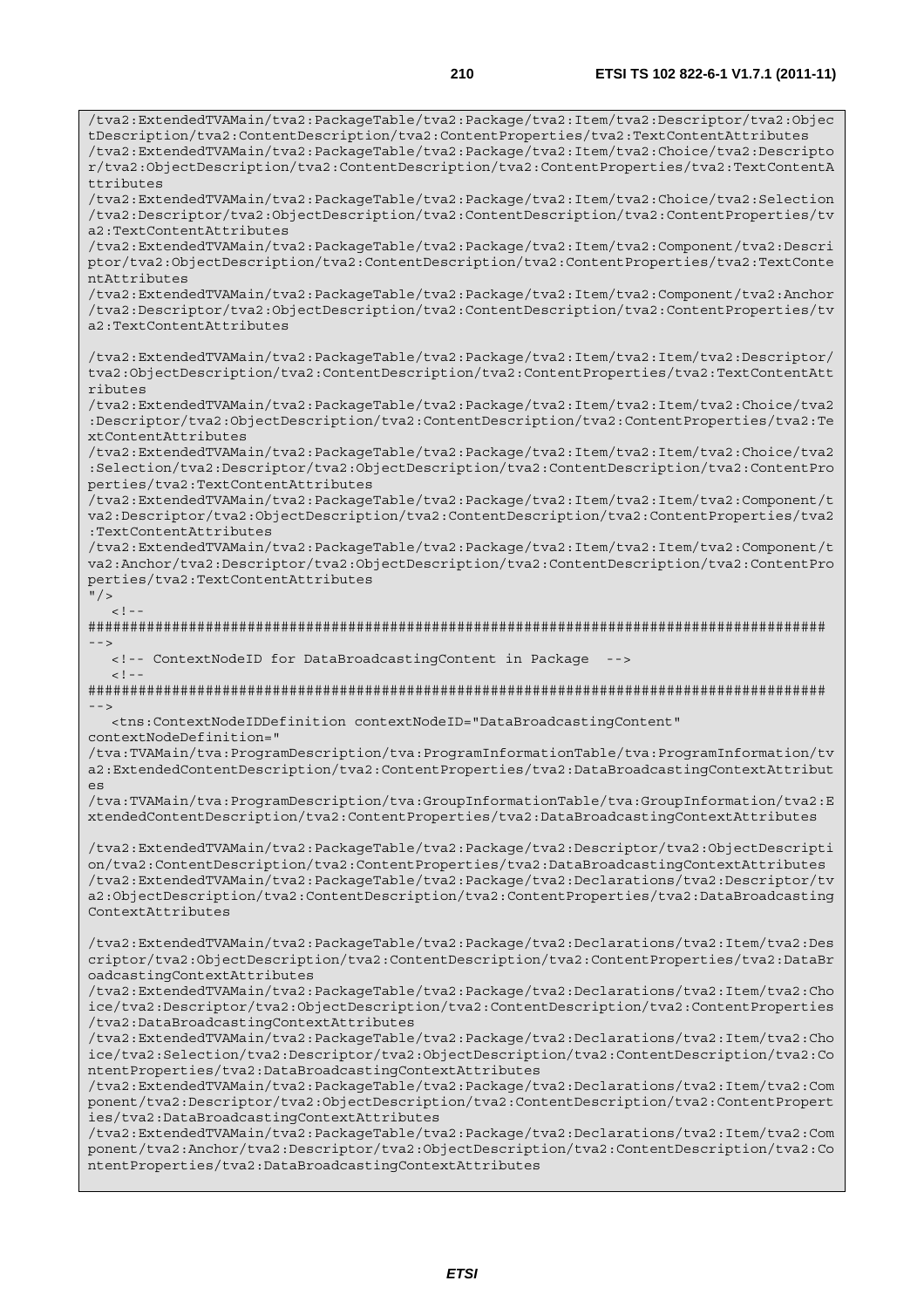/tva2:ExtendedTVAMain/tva2:PackageTable/tva2:Package/tva2:Declarations/tva2:Item/tva2:Ite m/tva2:Descriptor/tva2:ObjectDescription/tva2:ContentDescription/tva2:ContentProperties/t

va2:DataBroadcastingContextAttributes /tva2:ExtendedTVAMain/tva2:PackageTable/tva2:Package/tva2:Declarations/tva2:Item/tva2:Ite m/tva2:Choice/tva2:Descriptor/tva2:ObjectDescription/tva2:ContentDescription/tva2:Content Properties/tva2:DataBroadcastingContextAttributes /tva2:ExtendedTVAMain/tva2:PackageTable/tva2:Package/tva2:Declarations/tva2:Item/tva2:Ite m/tva2:Choice/tva2:Selection/tva2:Descriptor/tva2:ObjectDescription/tva2:ContentDescripti on/tva2:ContentProperties/tva2:DataBroadcastingContextAttributes /tva2:ExtendedTVAMain/tva2:PackageTable/tva2:Package/tva2:Declarations/tva2:Item/tva2:Ite m/tva2:Component/tva2:Descriptor/tva2:ObjectDescription/tva2:ContentDescription/tva2:Cont entProperties/tva2:DataBroadcastingContextAttributes /tva2:ExtendedTVAMain/tva2:PackageTable/tva2:Package/tva2:Declarations/tva2:Item/tva2:Ite m/tva2:Component/tva2:Anchor/tva2:Descriptor/tva2:ObjectDescription/tva2:ContentDescripti on/tva2:ContentProperties/tva2:DataBroadcastingContextAttributes /tva2:ExtendedTVAMain/tva2:PackageTable/tva2:Package/tva2:Declarations/tva2:Component/tva 2:Descriptor/tva2:ObjectDescription/tva2:ContentDescription/tva2:ContentProperties/tva2:D ataBroadcastingContextAttributes /tva2:ExtendedTVAMain/tva2:PackageTable/tva2:Package/tva2:Declarations/tva2:Component/tva 2:Anchor/tva2:Descriptor/tva2:ObjectDescription/tva2:ContentDescription/tva2:ContentPrope rties/tva2:DataBroadcastingContextAttributes /tva2:ExtendedTVAMain/tva2:PackageTable/tva2:Package/tva2:Declarations/tva2:Anchor/tva2:D escriptor/tva2:ObjectDescription/tva2:ContentDescription/tva2:ContentProperties/tva2:Data BroadcastingContextAttributes /tva2:ExtendedTVAMain/tva2:PackageTable/tva2:Package/tva2:Item/tva2:Descriptor/tva2:Objec tDescription/tva2:ContentDescription/tva2:ContentProperties/tva2:DataBroadcastingContextA ttributes /tva2:ExtendedTVAMain/tva2:PackageTable/tva2:Package/tva2:Item/tva2:Choice/tva2:Descripto r/tva2:ObjectDescription/tva2:ContentDescription/tva2:ContentProperties/tva2:DataBroadcas tingContextAttributes /tva2:ExtendedTVAMain/tva2:PackageTable/tva2:Package/tva2:Item/tva2:Choice/tva2:Selection /tva2:Descriptor/tva2:ObjectDescription/tva2:ContentDescription/tva2:ContentProperties/tv a2:DataBroadcastingContextAttributes /tva2:ExtendedTVAMain/tva2:PackageTable/tva2:Package/tva2:Item/tva2:Component/tva2:Descri ptor/tva2:ObjectDescription/tva2:ContentDescription/tva2:ContentProperties/tva2:DataBroad castingContextAttributes /tva2:ExtendedTVAMain/tva2:PackageTable/tva2:Package/tva2:Item/tva2:Component/tva2:Anchor /tva2:Descriptor/tva2:ObjectDescription/tva2:ContentDescription/tva2:ContentProperties/tv a2:DataBroadcastingContextAttributes /tva2:ExtendedTVAMain/tva2:PackageTable/tva2:Package/tva2:Item/tva2:Item/tva2:Descriptor/ tva2:ObjectDescription/tva2:ContentDescription/tva2:ContentProperties/tva2:DataBroadcasti ngContextAttributes /tva2:ExtendedTVAMain/tva2:PackageTable/tva2:Package/tva2:Item/tva2:Item/tva2:Choice/tva2 :Descriptor/tva2:ObjectDescription/tva2:ContentDescription/tva2:ContentProperties/tva2:Da taBroadcastingContextAttributes /tva2:ExtendedTVAMain/tva2:PackageTable/tva2:Package/tva2:Item/tva2:Item/tva2:Choice/tva2 :Selection/tva2:Descriptor/tva2:ObjectDescription/tva2:ContentDescription/tva2:ContentPro perties/tva2:DataBroadcastingContextAttributes /tva2:ExtendedTVAMain/tva2:PackageTable/tva2:Package/tva2:Item/tva2:Item/tva2:Component/t va2:Descriptor/tva2:ObjectDescription/tva2:ContentDescription/tva2:ContentProperties/tva2 :DataBroadcastingContextAttributes /tva2:ExtendedTVAMain/tva2:PackageTable/tva2:Package/tva2:Item/tva2:Item/tva2:Component/t va2:Anchor/tva2:Descriptor/tva2:ObjectDescription/tva2:ContentDescription/tva2:ContentPro perties/tva2:DataBroadcastingContextAttributes  $"$  / >  $\geq$   $\geq$ ######################################################################################## --> <!-- ContextNodeID for InterstitialContent in Package -->  $<$ ! --######################################################################################## -->

<tns:ContextNodeIDDefinition contextNodeID="InterstitialContent"

contextNodeDefinition="

/tva:TVAMain/tva:ProgramDescription/tva:ProgramInformationTable/tva:ProgramInformation/tv a2:ExtendedContentDescription/tva2:ContentProperties/tva2:InterstitialContextAttributes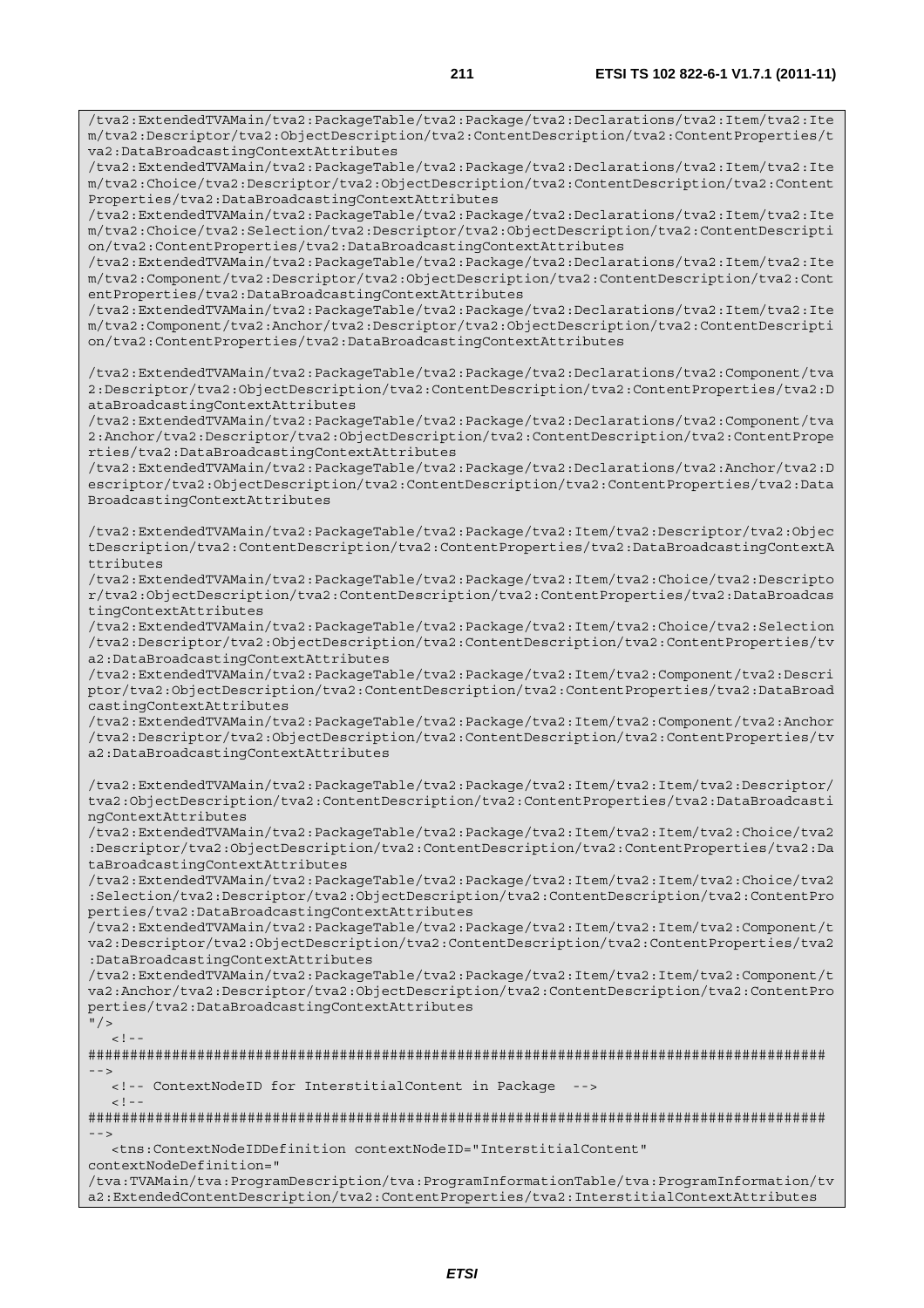/tva:TVAMain/tva:ProgramDescription/tva:GroupInformationTable/tva:GroupInformation/tva2:E xtendedContentDescription/tva2:ContentProperties/tva2:InterstitialContextAttributes

/tva2:ExtendedTVAMain/tva2:PackageTable/tva2:Package/tva2:Descriptor/tva2:ObjectDescripti on/tva2:ContentDescription/tva2:ContentProperties/tva2:InterstitialContextAttributes /tva2:ExtendedTVAMain/tva2:PackageTable/tva2:Package/tva2:Declarations/tva2:Descriptor/tv a2:ObjectDescription/tva2:ContentDescription/tva2:ContentProperties/tva2:InterstitialCont extAttributes

/tva2:ExtendedTVAMain/tva2:PackageTable/tva2:Package/tva2:Declarations/tva2:Item/tva2:Des criptor/tva2:ObjectDescription/tva2:ContentDescription/tva2:ContentProperties/tva2:Inters titialContextAttributes

/tva2:ExtendedTVAMain/tva2:PackageTable/tva2:Package/tva2:Declarations/tva2:Item/tva2:Cho ice/tva2:Descriptor/tva2:ObjectDescription/tva2:ContentDescription/tva2:ContentProperties /tva2:InterstitialContextAttributes

/tva2:ExtendedTVAMain/tva2:PackageTable/tva2:Package/tva2:Declarations/tva2:Item/tva2:Cho ice/tva2:Selection/tva2:Descriptor/tva2:ObjectDescription/tva2:ContentDescription/tva2:Co ntentProperties/tva2:InterstitialContextAttributes

/tva2:ExtendedTVAMain/tva2:PackageTable/tva2:Package/tva2:Declarations/tva2:Item/tva2:Com ponent/tva2:Descriptor/tva2:ObjectDescription/tva2:ContentDescription/tva2:ContentPropert ies/tva2:InterstitialContextAttributes

/tva2:ExtendedTVAMain/tva2:PackageTable/tva2:Package/tva2:Declarations/tva2:Item/tva2:Com ponent/tva2:Anchor/tva2:Descriptor/tva2:ObjectDescription/tva2:ContentDescription/tva2:Co ntentProperties/tva2:InterstitialContextAttributes

/tva2:ExtendedTVAMain/tva2:PackageTable/tva2:Package/tva2:Declarations/tva2:Item/tva2:Ite m/tva2:Descriptor/tva2:ObjectDescription/tva2:ContentDescription/tva2:ContentProperties/t va2:InterstitialContextAttributes

/tva2:ExtendedTVAMain/tva2:PackageTable/tva2:Package/tva2:Declarations/tva2:Item/tva2:Ite m/tva2:Choice/tva2:Descriptor/tva2:ObjectDescription/tva2:ContentDescription/tva2:Content Properties/tva2:InterstitialContextAttributes

/tva2:ExtendedTVAMain/tva2:PackageTable/tva2:Package/tva2:Declarations/tva2:Item/tva2:Ite m/tva2:Choice/tva2:Selection/tva2:Descriptor/tva2:ObjectDescription/tva2:ContentDescripti on/tva2:ContentProperties/tva2:InterstitialContextAttributes

/tva2:ExtendedTVAMain/tva2:PackageTable/tva2:Package/tva2:Declarations/tva2:Item/tva2:Ite m/tva2:Component/tva2:Descriptor/tva2:ObjectDescription/tva2:ContentDescription/tva2:Cont entProperties/tva2:InterstitialContextAttributes

/tva2:ExtendedTVAMain/tva2:PackageTable/tva2:Package/tva2:Declarations/tva2:Item/tva2:Ite m/tva2:Component/tva2:Anchor/tva2:Descriptor/tva2:ObjectDescription/tva2:ContentDescripti on/tva2:ContentProperties/tva2:InterstitialContextAttributes

/tva2:ExtendedTVAMain/tva2:PackageTable/tva2:Package/tva2:Declarations/tva2:Component/tva 2:Descriptor/tva2:ObjectDescription/tva2:ContentDescription/tva2:ContentProperties/tva2:I nterstitialContextAttributes

/tva2:ExtendedTVAMain/tva2:PackageTable/tva2:Package/tva2:Declarations/tva2:Component/tva 2:Anchor/tva2:Descriptor/tva2:ObjectDescription/tva2:ContentDescription/tva2:ContentPrope rties/tva2:InterstitialContextAttributes

/tva2:ExtendedTVAMain/tva2:PackageTable/tva2:Package/tva2:Declarations/tva2:Anchor/tva2:D escriptor/tva2:ObjectDescription/tva2:ContentDescription/tva2:ContentProperties/tva2:Inte rstitialContextAttributes

/tva2:ExtendedTVAMain/tva2:PackageTable/tva2:Package/tva2:Item/tva2:Descriptor/tva2:Objec tDescription/tva2:ContentDescription/tva2:ContentProperties/tva2:InterstitialContextAttri butes

/tva2:ExtendedTVAMain/tva2:PackageTable/tva2:Package/tva2:Item/tva2:Choice/tva2:Descripto r/tva2:ObjectDescription/tva2:ContentDescription/tva2:ContentProperties/tva2:Interstitial ContextAttributes

/tva2:ExtendedTVAMain/tva2:PackageTable/tva2:Package/tva2:Item/tva2:Choice/tva2:Selection /tva2:Descriptor/tva2:ObjectDescription/tva2:ContentDescription/tva2:ContentProperties/tv a2:InterstitialContextAttributes

/tva2:ExtendedTVAMain/tva2:PackageTable/tva2:Package/tva2:Item/tva2:Component/tva2:Descri ptor/tva2:ObjectDescription/tva2:ContentDescription/tva2:ContentProperties/tva2:Interstit ialContextAttributes

/tva2:ExtendedTVAMain/tva2:PackageTable/tva2:Package/tva2:Item/tva2:Component/tva2:Anchor /tva2:Descriptor/tva2:ObjectDescription/tva2:ContentDescription/tva2:ContentProperties/tv a2:InterstitialContextAttributes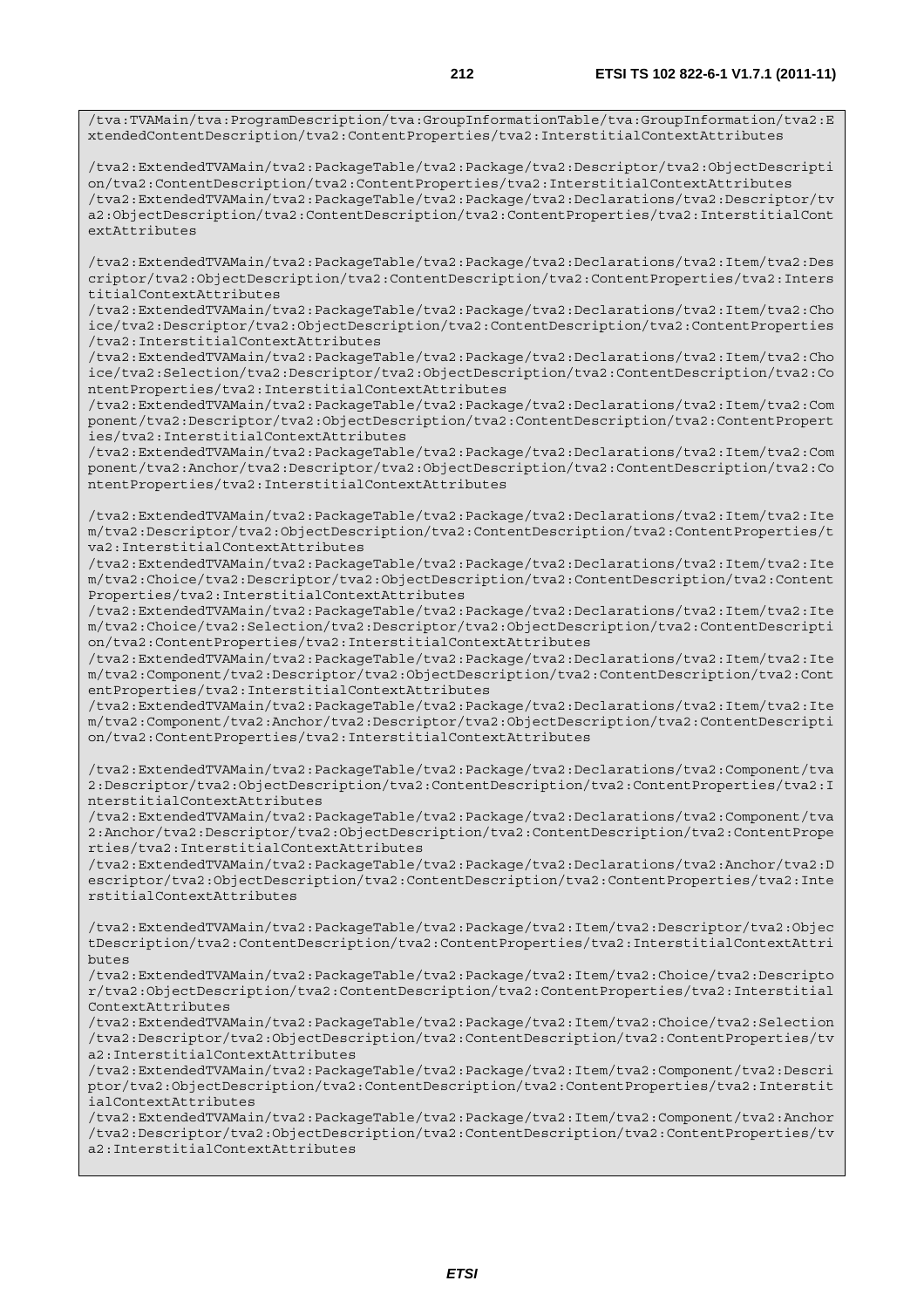/tva2:ExtendedTVAMain/tva2:PackageTable/tva2:Package/tva2:Item/tva2:Item/tva2:Descriptor/ tva2:ObjectDescription/tva2:ContentDescription/tva2:ContentProperties/tva2:InterstitialCo ntextAttributes

/tva2:ExtendedTVAMain/tva2:PackageTable/tva2:Package/tva2:Item/tva2:Item/tva2:Choice/tva2 :Descriptor/tva2:ObjectDescription/tva2:ContentDescription/tva2:ContentProperties/tva2:In terstitialContextAttributes

/tva2:ExtendedTVAMain/tva2:PackageTable/tva2:Package/tva2:Item/tva2:Item/tva2:Choice/tva2 :Selection/tva2:Descriptor/tva2:ObjectDescription/tva2:ContentDescription/tva2:ContentPro perties/tva2:InterstitialContextAttributes

/tva2:ExtendedTVAMain/tva2:PackageTable/tva2:Package/tva2:Item/tva2:Item/tva2:Component/t va2:Descriptor/tva2:ObjectDescription/tva2:ContentDescription/tva2:ContentProperties/tva2 :InterstitialContextAttributes

/tva2:ExtendedTVAMain/tva2:PackageTable/tva2:Package/tva2:Item/tva2:Item/tva2:Component/t va2:Anchor/tva2:Descriptor/tva2:ObjectDescription/tva2:ContentDescription/tva2:ContentPro perties/tva2:InterstitialContextAttributes

 $"$  / >  $\geq$   $\frac{1}{2}$   $\sim$   $\frac{1}{2}$ 

######################################################################################## -->

 <!-- ContextNodeID for EducationalContent in Package -->  $<$ ! --

######################################################################################## -->

 <tns:ContextNodeIDDefinition contextNodeID="EducationalContent" contextNodeDefinition="

/tva:TVAMain/tva:ProgramDescription/tva:ProgramInformationTable/tva:ProgramInformation/tv a2:ExtendedContentDescription/tva2:ContentProperties/tva2:EducationalContextAttributes /tva:TVAMain/tva:ProgramDescription/tva:GroupInformationTable/tva:GroupInformation/tva2:E xtendedContentDescription/tva2:ContentProperties/tva2:EducationalContextAttributes

/tva2:ExtendedTVAMain/tva2:PackageTable/tva2:Package/tva2:Descriptor/tva2:ObjectDescripti on/tva2:ContentDescription/tva2:ContentProperties/tva2:EducationalContextAttributes /tva2:ExtendedTVAMain/tva2:PackageTable/tva2:Package/tva2:Declarations/tva2:Descriptor/tv a2:ObjectDescription/tva2:ContentDescription/tva2:ContentProperties/tva2:EducationalConte xtAttributes

/tva2:ExtendedTVAMain/tva2:PackageTable/tva2:Package/tva2:Declarations/tva2:Item/tva2:Des criptor/tva2:ObjectDescription/tva2:ContentDescription/tva2:ContentProperties/tva2:Educat ionalContextAttributes

/tva2:ExtendedTVAMain/tva2:PackageTable/tva2:Package/tva2:Declarations/tva2:Item/tva2:Cho ice/tva2:Descriptor/tva2:ObjectDescription/tva2:ContentDescription/tva2:ContentProperties /tva2:EducationalContextAttributes

/tva2:ExtendedTVAMain/tva2:PackageTable/tva2:Package/tva2:Declarations/tva2:Item/tva2:Cho ice/tva2:Selection/tva2:Descriptor/tva2:ObjectDescription/tva2:ContentDescription/tva2:Co ntentProperties/tva2:EducationalContextAttributes

/tva2:ExtendedTVAMain/tva2:PackageTable/tva2:Package/tva2:Declarations/tva2:Item/tva2:Com ponent/tva2:Descriptor/tva2:ObjectDescription/tva2:ContentDescription/tva2:ContentPropert ies/tva2:EducationalContextAttributes

/tva2:ExtendedTVAMain/tva2:PackageTable/tva2:Package/tva2:Declarations/tva2:Item/tva2:Com ponent/tva2:Anchor/tva2:Descriptor/tva2:ObjectDescription/tva2:ContentDescription/tva2:Co ntentProperties/tva2:EducationalContextAttributes

/tva2:ExtendedTVAMain/tva2:PackageTable/tva2:Package/tva2:Declarations/tva2:Item/tva2:Ite m/tva2:Descriptor/tva2:ObjectDescription/tva2:ContentDescription/tva2:ContentProperties/t va2:EducationalContextAttributes

/tva2:ExtendedTVAMain/tva2:PackageTable/tva2:Package/tva2:Declarations/tva2:Item/tva2:Ite m/tva2:Choice/tva2:Descriptor/tva2:ObjectDescription/tva2:ContentDescription/tva2:Content Properties/tva2:EducationalContextAttributes

/tva2:ExtendedTVAMain/tva2:PackageTable/tva2:Package/tva2:Declarations/tva2:Item/tva2:Ite m/tva2:Choice/tva2:Selection/tva2:Descriptor/tva2:ObjectDescription/tva2:ContentDescripti on/tva2:ContentProperties/tva2:EducationalContextAttributes

/tva2:ExtendedTVAMain/tva2:PackageTable/tva2:Package/tva2:Declarations/tva2:Item/tva2:Ite m/tva2:Component/tva2:Descriptor/tva2:ObjectDescription/tva2:ContentDescription/tva2:Cont entProperties/tva2:EducationalContextAttributes

/tva2:ExtendedTVAMain/tva2:PackageTable/tva2:Package/tva2:Declarations/tva2:Item/tva2:Ite m/tva2:Component/tva2:Anchor/tva2:Descriptor/tva2:ObjectDescription/tva2:ContentDescripti on/tva2:ContentProperties/tva2:EducationalContextAttributes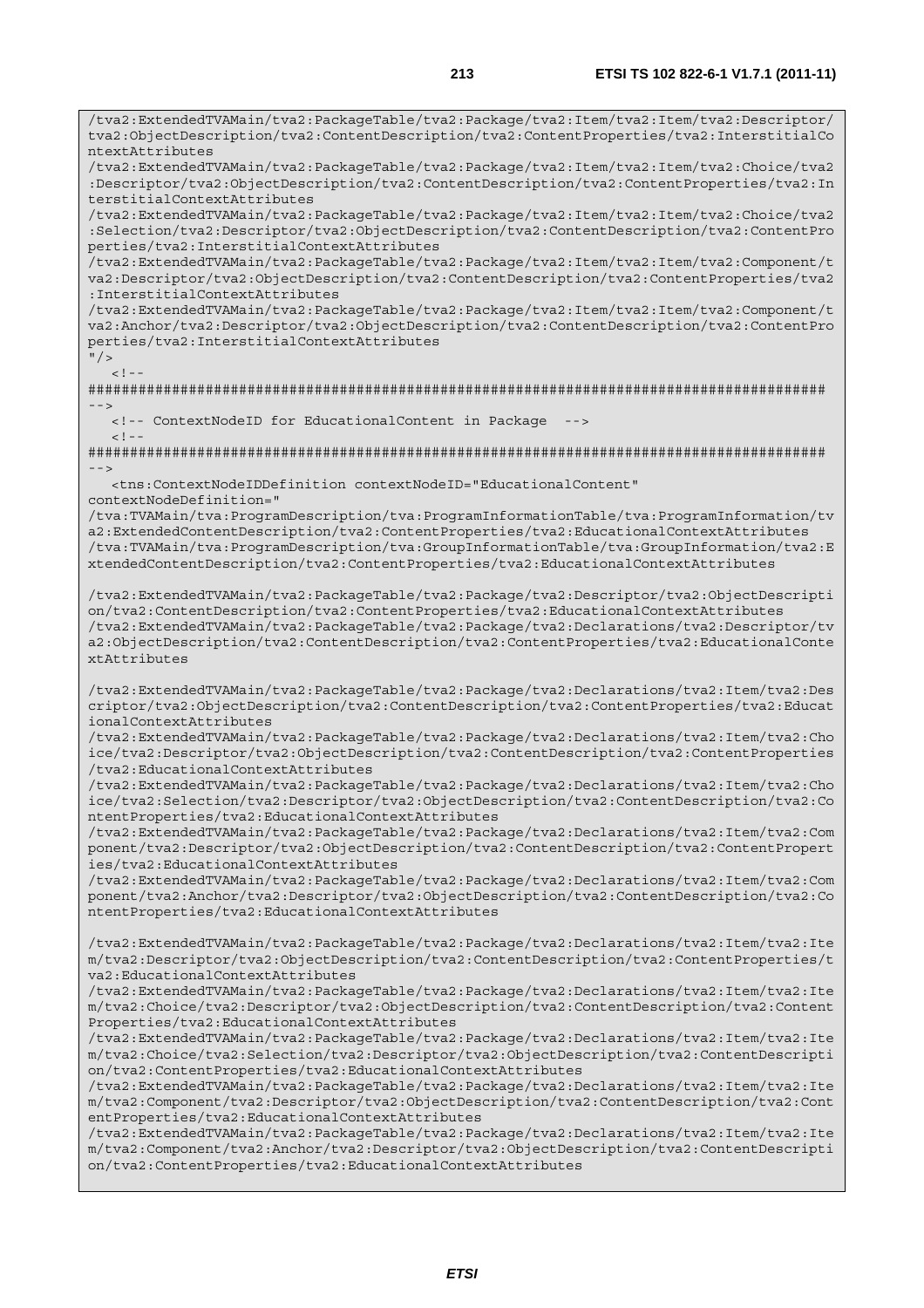/tva2:ExtendedTVAMain/tva2:PackageTable/tva2:Package/tva2:Declarations/tva2:Component/tva 2:Descriptor/tva2:ObjectDescription/tva2:ContentDescription/tva2:ContentProperties/tva2:E ducationalContextAttributes

/tva2:ExtendedTVAMain/tva2:PackageTable/tva2:Package/tva2:Declarations/tva2:Component/tva 2:Anchor/tva2:Descriptor/tva2:ObjectDescription/tva2:ContentDescription/tva2:ContentPrope rties/tva2:EducationalContextAttributes

/tva2:ExtendedTVAMain/tva2:PackageTable/tva2:Package/tva2:Declarations/tva2:Anchor/tva2:D escriptor/tva2:ObjectDescription/tva2:ContentDescription/tva2:ContentProperties/tva2:Educ ationalContextAttributes

/tva2:ExtendedTVAMain/tva2:PackageTable/tva2:Package/tva2:Item/tva2:Descriptor/tva2:Objec tDescription/tva2:ContentDescription/tva2:ContentProperties/tva2:EducationalContextAttrib utes

/tva2:ExtendedTVAMain/tva2:PackageTable/tva2:Package/tva2:Item/tva2:Choice/tva2:Descripto r/tva2:ObjectDescription/tva2:ContentDescription/tva2:ContentProperties/tva2:EducationalC ontextAttributes

/tva2:ExtendedTVAMain/tva2:PackageTable/tva2:Package/tva2:Item/tva2:Choice/tva2:Selection /tva2:Descriptor/tva2:ObjectDescription/tva2:ContentDescription/tva2:ContentProperties/tv a2:EducationalContextAttributes

/tva2:ExtendedTVAMain/tva2:PackageTable/tva2:Package/tva2:Item/tva2:Component/tva2:Descri ptor/tva2:ObjectDescription/tva2:ContentDescription/tva2:ContentProperties/tva2:Education alContextAttributes

/tva2:ExtendedTVAMain/tva2:PackageTable/tva2:Package/tva2:Item/tva2:Component/tva2:Anchor /tva2:Descriptor/tva2:ObjectDescription/tva2:ContentDescription/tva2:ContentProperties/tv a2:EducationalContextAttributes

/tva2:ExtendedTVAMain/tva2:PackageTable/tva2:Package/tva2:Item/tva2:Item/tva2:Descriptor/ tva2:ObjectDescription/tva2:ContentDescription/tva2:ContentProperties/tva2:EducationalCon textAttributes

/tva2:ExtendedTVAMain/tva2:PackageTable/tva2:Package/tva2:Item/tva2:Item/tva2:Choice/tva2 :Descriptor/tva2:ObjectDescription/tva2:ContentDescription/tva2:ContentProperties/tva2:Ed ucationalContextAttributes

/tva2:ExtendedTVAMain/tva2:PackageTable/tva2:Package/tva2:Item/tva2:Item/tva2:Choice/tva2 :Selection/tva2:Descriptor/tva2:ObjectDescription/tva2:ContentDescription/tva2:ContentPro perties/tva2:EducationalContextAttributes

/tva2:ExtendedTVAMain/tva2:PackageTable/tva2:Package/tva2:Item/tva2:Item/tva2:Component/t va2:Descriptor/tva2:ObjectDescription/tva2:ContentDescription/tva2:ContentProperties/tva2 :EducationalContextAttributes

/tva2:ExtendedTVAMain/tva2:PackageTable/tva2:Package/tva2:Item/tva2:Item/tva2:Component/t va2:Anchor/tva2:Descriptor/tva2:ObjectDescription/tva2:ContentDescription/tva2:ContentPro perties/tva2:EducationalContextAttributes

 $"$  />  $\lt$  ! -

######################################################################################## -->

 <!-- ContextNodeID for ApplicationContent in Package -->  $<$ ! --

######################################################################################## -->

 <tns:ContextNodeIDDefinition contextNodeID="ApplicationContent" contextNodeDefinition="

/tva:TVAMain/tva:ProgramDescription/tva:ProgramInformationTable/tva:ProgramInformation/tv a2:ExtendedContentDescription/tva2:ContentProperties/tva2:ApplicationContextAttributes /tva:TVAMain/tva:ProgramDescription/tva:GroupInformationTable/tva:GroupInformation/tva2:E xtendedContentDescription/tva2:ContentProperties/tva2:ApplicationContextAttributes

/tva2:ExtendedTVAMain/tva2:PackageTable/tva2:Package/tva2:Descriptor/tva2:ObjectDescripti on/tva2:ContentDescription/tva2:ContentProperties/tva2:ApplicationContextAttributes /tva2:ExtendedTVAMain/tva2:PackageTable/tva2:Package/tva2:Declarations/tva2:Descriptor/tv a2:ObjectDescription/tva2:ContentDescription/tva2:ContentProperties/tva2:ApplicationConte xtAttributes

/tva2:ExtendedTVAMain/tva2:PackageTable/tva2:Package/tva2:Declarations/tva2:Item/tva2:Des criptor/tva2:ObjectDescription/tva2:ContentDescription/tva2:ContentProperties/tva2:Applic ationContextAttributes

/tva2:ExtendedTVAMain/tva2:PackageTable/tva2:Package/tva2:Declarations/tva2:Item/tva2:Cho ice/tva2:Descriptor/tva2:ObjectDescription/tva2:ContentDescription/tva2:ContentProperties /tva2:ApplicationContextAttributes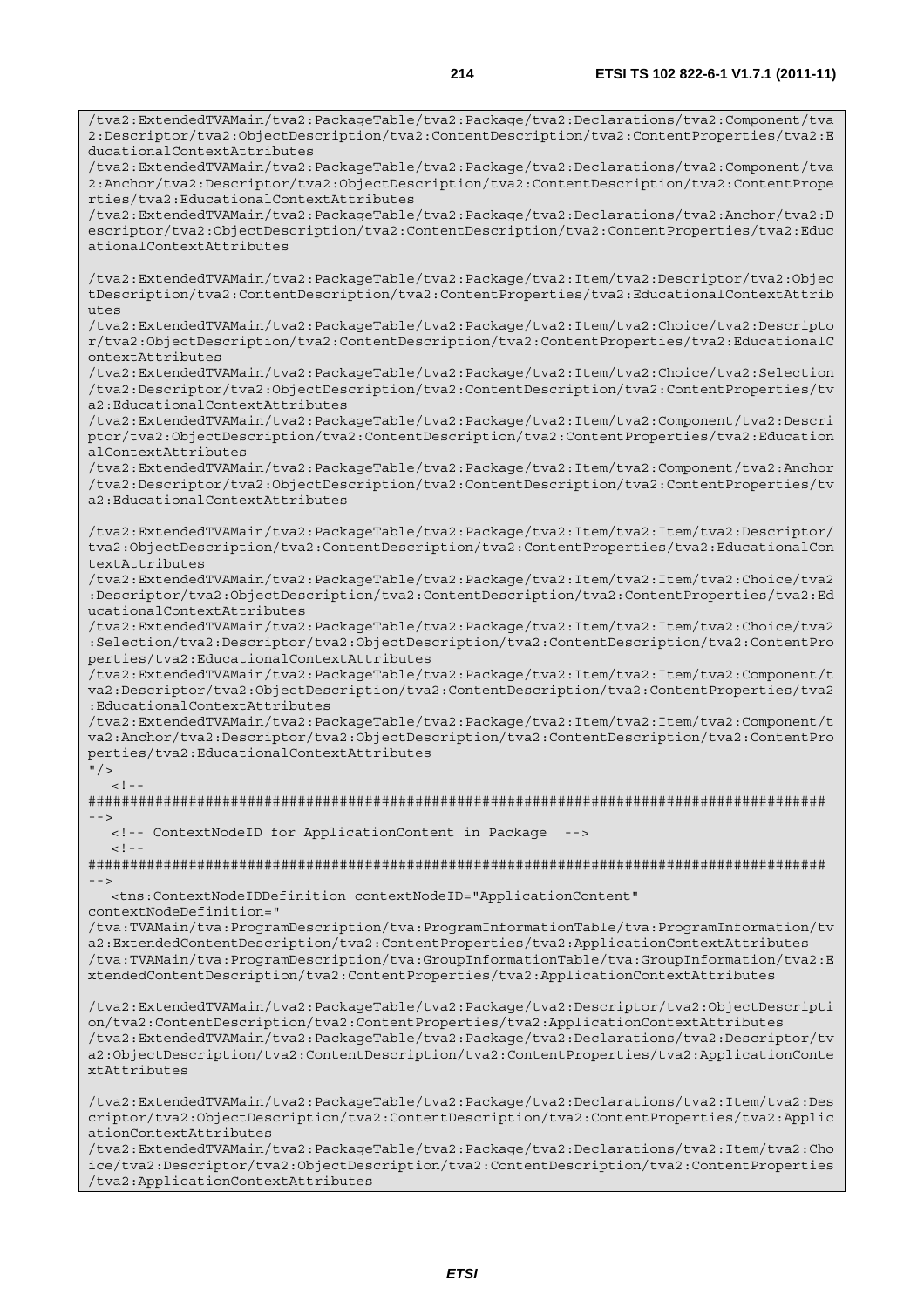/tva2:ExtendedTVAMain/tva2:PackageTable/tva2:Package/tva2:Declarations/tva2:Item/tva2:Cho ice/tva2:Selection/tva2:Descriptor/tva2:ObjectDescription/tva2:ContentDescription/tva2:Co ntentProperties/tva2:ApplicationContextAttributes

/tva2:ExtendedTVAMain/tva2:PackageTable/tva2:Package/tva2:Declarations/tva2:Item/tva2:Com ponent/tva2:Descriptor/tva2:ObjectDescription/tva2:ContentDescription/tva2:ContentPropert ies/tva2:ApplicationContextAttributes

/tva2:ExtendedTVAMain/tva2:PackageTable/tva2:Package/tva2:Declarations/tva2:Item/tva2:Com ponent/tva2:Anchor/tva2:Descriptor/tva2:ObjectDescription/tva2:ContentDescription/tva2:Co ntentProperties/tva2:ApplicationContextAttributes

/tva2:ExtendedTVAMain/tva2:PackageTable/tva2:Package/tva2:Declarations/tva2:Item/tva2:Ite m/tva2:Descriptor/tva2:ObjectDescription/tva2:ContentDescription/tva2:ContentProperties/t va2:ApplicationContextAttributes

/tva2:ExtendedTVAMain/tva2:PackageTable/tva2:Package/tva2:Declarations/tva2:Item/tva2:Ite m/tva2:Choice/tva2:Descriptor/tva2:ObjectDescription/tva2:ContentDescription/tva2:Content Properties/tva2:ApplicationContextAttributes

/tva2:ExtendedTVAMain/tva2:PackageTable/tva2:Package/tva2:Declarations/tva2:Item/tva2:Ite m/tva2:Choice/tva2:Selection/tva2:Descriptor/tva2:ObjectDescription/tva2:ContentDescripti on/tva2:ContentProperties/tva2:ApplicationContextAttributes

/tva2:ExtendedTVAMain/tva2:PackageTable/tva2:Package/tva2:Declarations/tva2:Item/tva2:Ite m/tva2:Component/tva2:Descriptor/tva2:ObjectDescription/tva2:ContentDescription/tva2:Cont entProperties/tva2:ApplicationContextAttributes

/tva2:ExtendedTVAMain/tva2:PackageTable/tva2:Package/tva2:Declarations/tva2:Item/tva2:Ite m/tva2:Component/tva2:Anchor/tva2:Descriptor/tva2:ObjectDescription/tva2:ContentDescripti on/tva2:ContentProperties/tva2:ApplicationContextAttributes

/tva2:ExtendedTVAMain/tva2:PackageTable/tva2:Package/tva2:Declarations/tva2:Component/tva 2:Descriptor/tva2:ObjectDescription/tva2:ContentDescription/tva2:ContentProperties/tva2:A pplicationContextAttributes

/tva2:ExtendedTVAMain/tva2:PackageTable/tva2:Package/tva2:Declarations/tva2:Component/tva 2:Anchor/tva2:Descriptor/tva2:ObjectDescription/tva2:ContentDescription/tva2:ContentPrope rties/tva2:ApplicationContextAttributes

/tva2:ExtendedTVAMain/tva2:PackageTable/tva2:Package/tva2:Declarations/tva2:Anchor/tva2:D escriptor/tva2:ObjectDescription/tva2:ContentDescription/tva2:ContentProperties/tva2:Appl icationContextAttributes

/tva2:ExtendedTVAMain/tva2:PackageTable/tva2:Package/tva2:Item/tva2:Descriptor/tva2:Objec tDescription/tva2:ContentDescription/tva2:ContentProperties/tva2:ApplicationContextAttrib utes

/tva2:ExtendedTVAMain/tva2:PackageTable/tva2:Package/tva2:Item/tva2:Choice/tva2:Descripto r/tva2:ObjectDescription/tva2:ContentDescription/tva2:ContentProperties/tva2:ApplicationC ontextAttributes

/tva2:ExtendedTVAMain/tva2:PackageTable/tva2:Package/tva2:Item/tva2:Choice/tva2:Selection /tva2:Descriptor/tva2:ObjectDescription/tva2:ContentDescription/tva2:ContentProperties/tv a2:ApplicationContextAttributes

/tva2:ExtendedTVAMain/tva2:PackageTable/tva2:Package/tva2:Item/tva2:Component/tva2:Descri ptor/tva2:ObjectDescription/tva2:ContentDescription/tva2:ContentProperties/tva2:Applicati onContextAttributes

/tva2:ExtendedTVAMain/tva2:PackageTable/tva2:Package/tva2:Item/tva2:Component/tva2:Anchor /tva2:Descriptor/tva2:ObjectDescription/tva2:ContentDescription/tva2:ContentProperties/tv a2:ApplicationContextAttributes

/tva2:ExtendedTVAMain/tva2:PackageTable/tva2:Package/tva2:Item/tva2:Item/tva2:Descriptor/ tva2:ObjectDescription/tva2:ContentDescription/tva2:ContentProperties/tva2:ApplicationCon textAttributes

/tva2:ExtendedTVAMain/tva2:PackageTable/tva2:Package/tva2:Item/tva2:Item/tva2:Choice/tva2 :Descriptor/tva2:ObjectDescription/tva2:ContentDescription/tva2:ContentProperties/tva2:Ap plicationContextAttributes

/tva2:ExtendedTVAMain/tva2:PackageTable/tva2:Package/tva2:Item/tva2:Item/tva2:Choice/tva2 :Selection/tva2:Descriptor/tva2:ObjectDescription/tva2:ContentDescription/tva2:ContentPro perties/tva2:ApplicationContextAttributes

/tva2:ExtendedTVAMain/tva2:PackageTable/tva2:Package/tva2:Item/tva2:Item/tva2:Component/t va2:Descriptor/tva2:ObjectDescription/tva2:ContentDescription/tva2:ContentProperties/tva2 :ApplicationContextAttributes

/tva2:ExtendedTVAMain/tva2:PackageTable/tva2:Package/tva2:Item/tva2:Item/tva2:Component/t va2:Anchor/tva2:Descriptor/tva2:ObjectDescription/tva2:ContentDescription/tva2:ContentPro perties/tva2:ApplicationContextAttributes  $''$  / >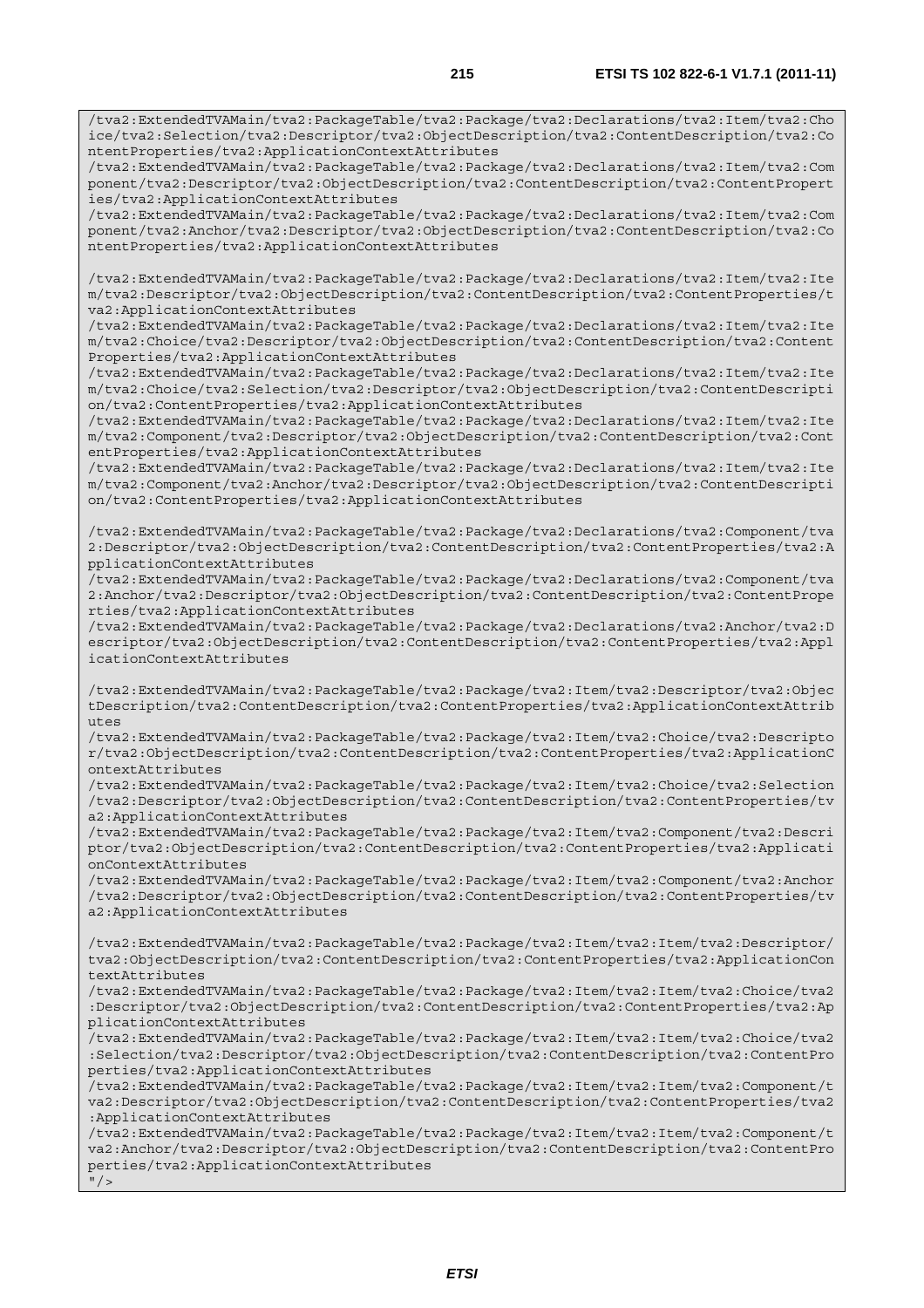**216 ETSI TS 102 822-6-1 V1.7.1 (2011-11)**  $\lt$  !  $-$ ######################################################################################## --> <!-- ContextNodeID for GameContent in Package -->  $\geq$  1  $-$ ######################################################################################## --> <tns:ContextNodeIDDefinition contextNodeID="GameContent" contextNodeDefinition=" /tva:TVAMain/tva:ProgramDescription/tva:ProgramInformationTable/tva:ProgramInformation/tv a2:ExtendedContentDescription/tva2:ContentProperties/tva2:GameContextAttributes /tva:TVAMain/tva:ProgramDescription/tva:GroupInformationTable/tva:GroupInformation/tva2:E xtendedContentDescription/tva2:ContentProperties/tva2:GameContextAttributes /tva2:ExtendedTVAMain/tva2:PackageTable/tva2:Package/tva2:Descriptor/tva2:ObjectDescripti on/tva2:ContentDescription/tva2:ContentProperties/tva2:GameContextAttributes /tva2:ExtendedTVAMain/tva2:PackageTable/tva2:Package/tva2:Declarations/tva2:Descriptor/tv a2:ObjectDescription/tva2:ContentDescription/tva2:ContentProperties/tva2:GameContextAttri butes /tva2:ExtendedTVAMain/tva2:PackageTable/tva2:Package/tva2:Declarations/tva2:Item/tva2:Des criptor/tva2:ObjectDescription/tva2:ContentDescription/tva2:ContentProperties/tva2:GameCo ntextAttributes /tva2:ExtendedTVAMain/tva2:PackageTable/tva2:Package/tva2:Declarations/tva2:Item/tva2:Cho ice/tva2:Descriptor/tva2:ObjectDescription/tva2:ContentDescription/tva2:ContentProperties /tva2:GameContextAttributes /tva2:ExtendedTVAMain/tva2:PackageTable/tva2:Package/tva2:Declarations/tva2:Item/tva2:Cho ice/tva2:Selection/tva2:Descriptor/tva2:ObjectDescription/tva2:ContentDescription/tva2:Co ntentProperties/tva2:GameContextAttributes /tva2:ExtendedTVAMain/tva2:PackageTable/tva2:Package/tva2:Declarations/tva2:Item/tva2:Com ponent/tva2:Descriptor/tva2:ObjectDescription/tva2:ContentDescription/tva2:ContentPropert ies/tva2:GameContextAttributes /tva2:ExtendedTVAMain/tva2:PackageTable/tva2:Package/tva2:Declarations/tva2:Item/tva2:Com ponent/tva2:Anchor/tva2:Descriptor/tva2:ObjectDescription/tva2:ContentDescription/tva2:Co ntentProperties/tva2:GameContextAttributes /tva2:ExtendedTVAMain/tva2:PackageTable/tva2:Package/tva2:Declarations/tva2:Item/tva2:Ite m/tva2:Descriptor/tva2:ObjectDescription/tva2:ContentDescription/tva2:ContentProperties/t va2:GameContextAttributes /tva2:ExtendedTVAMain/tva2:PackageTable/tva2:Package/tva2:Declarations/tva2:Item/tva2:Ite m/tva2:Choice/tva2:Descriptor/tva2:ObjectDescription/tva2:ContentDescription/tva2:Content Properties/tva2:GameContextAttributes /tva2:ExtendedTVAMain/tva2:PackageTable/tva2:Package/tva2:Declarations/tva2:Item/tva2:Ite m/tva2:Choice/tva2:Selection/tva2:Descriptor/tva2:ObjectDescription/tva2:ContentDescripti on/tva2:ContentProperties/tva2:GameContextAttributes /tva2:ExtendedTVAMain/tva2:PackageTable/tva2:Package/tva2:Declarations/tva2:Item/tva2:Ite m/tva2:Component/tva2:Descriptor/tva2:ObjectDescription/tva2:ContentDescription/tva2:Cont entProperties/tva2:GameContextAttributes /tva2:ExtendedTVAMain/tva2:PackageTable/tva2:Package/tva2:Declarations/tva2:Item/tva2:Ite m/tva2:Component/tva2:Anchor/tva2:Descriptor/tva2:ObjectDescription/tva2:ContentDescripti on/tva2:ContentProperties/tva2:GameContextAttributes /tva2:ExtendedTVAMain/tva2:PackageTable/tva2:Package/tva2:Declarations/tva2:Component/tva 2:Descriptor/tva2:ObjectDescription/tva2:ContentDescription/tva2:ContentProperties/tva2:G ameContextAttributes /tva2:ExtendedTVAMain/tva2:PackageTable/tva2:Package/tva2:Declarations/tva2:Component/tva 2:Anchor/tva2:Descriptor/tva2:ObjectDescription/tva2:ContentDescription/tva2:ContentPrope rties/tva2:GameContextAttributes /tva2:ExtendedTVAMain/tva2:PackageTable/tva2:Package/tva2:Declarations/tva2:Anchor/tva2:D escriptor/tva2:ObjectDescription/tva2:ContentDescription/tva2:ContentProperties/tva2:Game ContextAttributes /tva2:ExtendedTVAMain/tva2:PackageTable/tva2:Package/tva2:Item/tva2:Descriptor/tva2:Objec tDescription/tva2:ContentDescription/tva2:ContentProperties/tva2:GameContextAttributes /tva2:ExtendedTVAMain/tva2:PackageTable/tva2:Package/tva2:Item/tva2:Choice/tva2:Descripto r/tva2:ObjectDescription/tva2:ContentDescription/tva2:ContentProperties/tva2:GameContextA

/tva2:ExtendedTVAMain/tva2:PackageTable/tva2:Package/tva2:Item/tva2:Choice/tva2:Selection /tva2:Descriptor/tva2:ObjectDescription/tva2:ContentDescription/tva2:ContentProperties/tv a2:GameContextAttributes

ttributes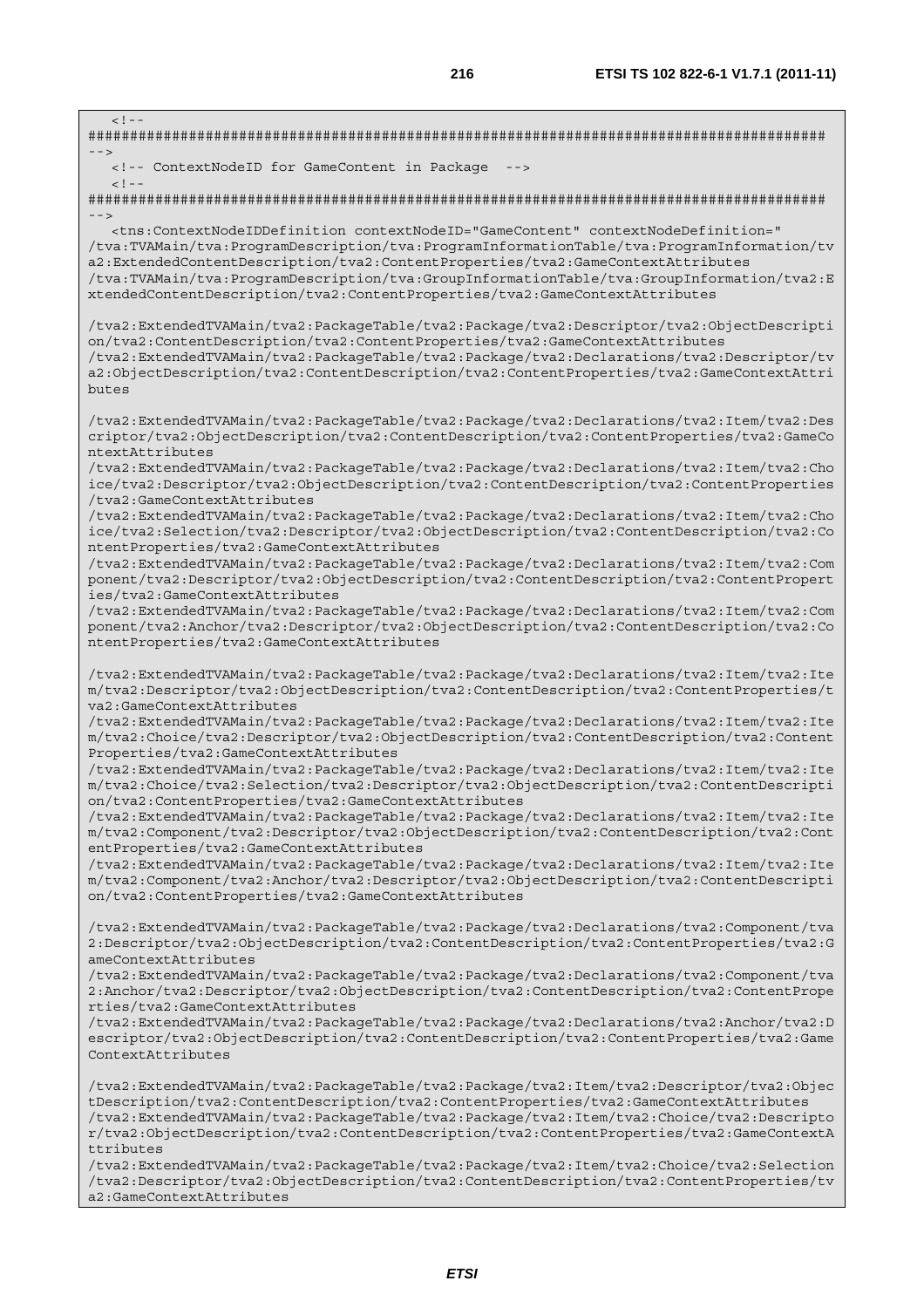/tva2:ExtendedTVAMain/tva2:PackageTable/tva2:Package/tva2:Item/tva2:Component/tva2:Descri ptor/tva2:ObjectDescription/tva2:ContentDescription/tva2:ContentProperties/tva2:GameConte

/tva2:ExtendedTVAMain/tva2:PackageTable/tva2:Package/tva2:Item/tva2:Component/tva2:Anchor

xtAttributes

/tva2:Descriptor/tva2:ObjectDescription/tva2:ContentDescription/tva2:ContentProperties/tv a2:GameContextAttributes /tva2:ExtendedTVAMain/tva2:PackageTable/tva2:Package/tva2:Item/tva2:Item/tva2:Descriptor/ tva2:ObjectDescription/tva2:ContentDescription/tva2:ContentProperties/tva2:GameContextAtt ributes /tva2:ExtendedTVAMain/tva2:PackageTable/tva2:Package/tva2:Item/tva2:Item/tva2:Choice/tva2 :Descriptor/tva2:ObjectDescription/tva2:ContentDescription/tva2:ContentProperties/tva2:Ga meContextAttributes /tva2:ExtendedTVAMain/tva2:PackageTable/tva2:Package/tva2:Item/tva2:Item/tva2:Choice/tva2 :Selection/tva2:Descriptor/tva2:ObjectDescription/tva2:ContentDescription/tva2:ContentPro perties/tva2:GameContextAttributes /tva2:ExtendedTVAMain/tva2:PackageTable/tva2:Package/tva2:Item/tva2:Item/tva2:Component/t va2:Descriptor/tva2:ObjectDescription/tva2:ContentDescription/tva2:ContentProperties/tva2 :GameContextAttributes /tva2:ExtendedTVAMain/tva2:PackageTable/tva2:Package/tva2:Item/tva2:Item/tva2:Component/t va2:Anchor/tva2:Descriptor/tva2:ObjectDescription/tva2:ContentDescription/tva2:ContentPro perties/tva2:GameContextAttributes  $"$  / >  $\langle$ !--######################################################################################## --> <!-- ContextNodeIDs for Targeting -->  $\leq 1$ ######################################################################################## --> <tns:ContextNodeIDDefinition contextNodeID="UserInformation" contextNodeDefinition=" /tva:TVAMain/tva2:ExtendedUserDescription/tva2:UserInformationTable/tva2:UserInformation/ tva2:AccessibilityInformation/tva2:AuditoryImpairment /tva:TVAMain/tva:ProgramDescription/tva:ProgramInformationTable/tva:ProgramInformation/tv a2:ExtendedContentDescription/tva2:TargetingInformation/tva2:UserInformation /tva:TVAMain/tva:ProgramDescription/tva:GroupInformationTable/tva:GroupInformation/tva2:E xtendedContentDescription/tva2:TargetingInformation/tva2:UserInformation /tva2:ExtendedTVAMain/tva2:TargetingInformationTable/tva2:TargetingInformation/tva2:UserI nformation /tva2:ExtendedTVAMain/tva2:PackageTable/tva2:Package/tva2:Descriptor/tva2:ObjectDescripti on/tva2:ContentDescription/tva2:TargetingInformation/tva2:UserInformation /tva2:ExtendedTVAMain/tva2:PackageTable/tva2:Package/tva2:Declarations/tva2:Descriptor/tv a2:ObjectDescription/tva2:ContentDescription/tva2:TargetingInformation/tva2:UserInformati on /tva2:ExtendedTVAMain/tva2:PackageTable/tva2:Package/tva2:Declarations/tva2:Item/tva2:Des criptor/tva2:ObjectDescription/tva2:ContentDescription/tva2:TargetingInformation/tva2:Use rInformation /tva2:ExtendedTVAMain/tva2:PackageTable/tva2:Package/tva2:Declarations/tva2:Item/tva2:Cho ice/tva2:Descriptor/tva2:ObjectDescription/tva2:ContentDescription/tva2:TargetingInformat ion/tva2:UserInformation /tva2:ExtendedTVAMain/tva2:PackageTable/tva2:Package/tva2:Declarations/tva2:Item/tva2:Cho ice/tva2:Selection/tva2:Descriptor/tva2:ObjectDescription/tva2:ContentDescription/tva2:Ta rgetingInformation/tva2:UserInformation /tva2:ExtendedTVAMain/tva2:PackageTable/tva2:Package/tva2:Declarations/tva2:Item/tva2:Com ponent/tva2:Descriptor/tva2:ObjectDescription/tva2:ContentDescription/tva2:TargetingInfor mation/tva2:UserInformation /tva2:ExtendedTVAMain/tva2:PackageTable/tva2:Package/tva2:Declarations/tva2:Item/tva2:Com ponent/tva2:Anchor/tva2:Descriptor/tva2:ObjectDescription/tva2:ContentDescription/tva2:Ta rgetingInformation/tva2:UserInformation /tva2:ExtendedTVAMain/tva2:PackageTable/tva2:Package/tva2:Declarations/tva2:Item/tva2:Ite m/tva2:Descriptor/tva2:ObjectDescription/tva2:ContentDescription/tva2:TargetingInformatio n/tva2:UserInformation /tva2:ExtendedTVAMain/tva2:PackageTable/tva2:Package/tva2:Declarations/tva2:Item/tva2:Ite m/tva2:Choice/tva2:Descriptor/tva2:ObjectDescription/tva2:ContentDescription/tva2:Targeti ngInformation/tva2:UserInformation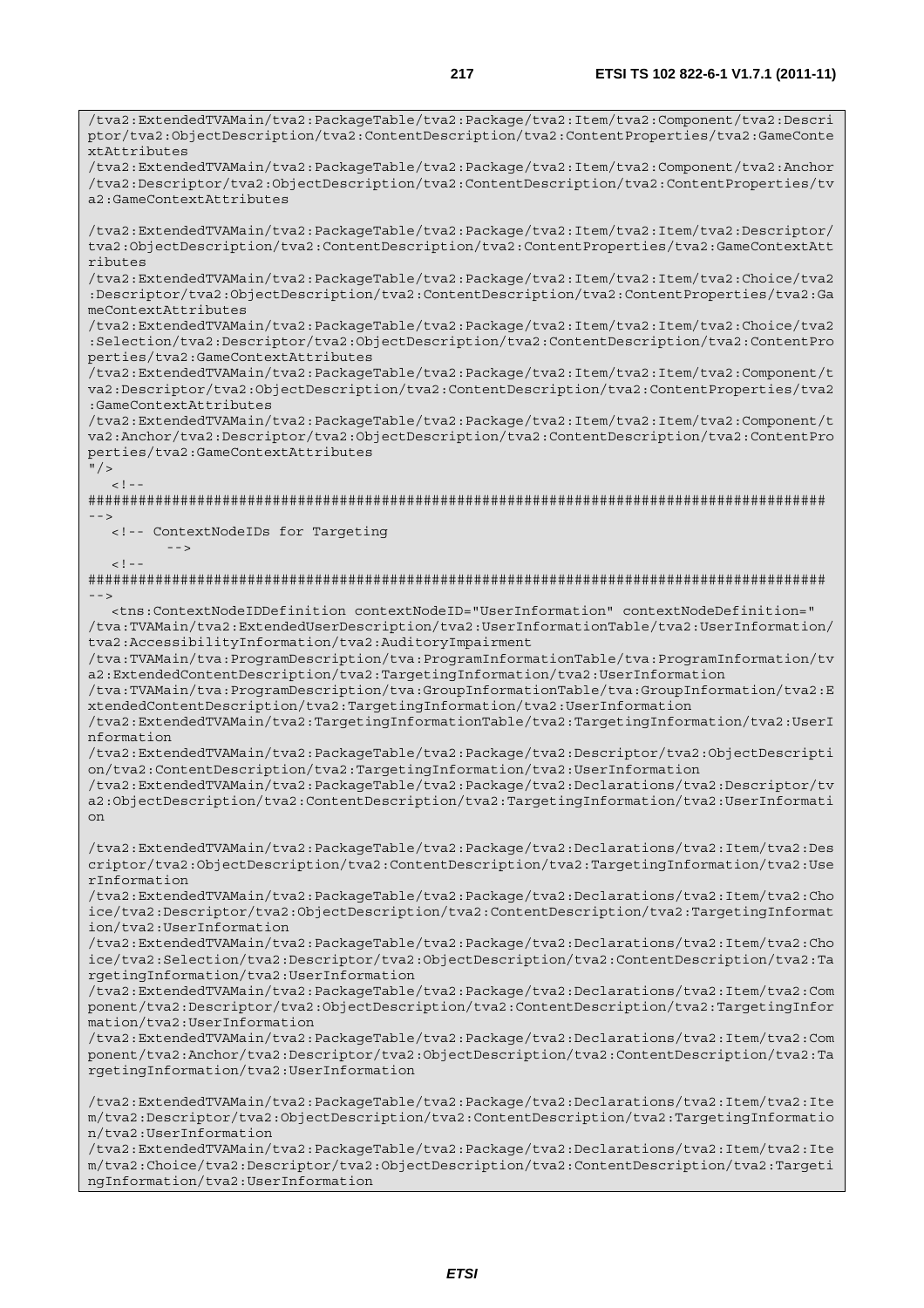/tva2:ExtendedTVAMain/tva2:PackageTable/tva2:Package/tva2:Declarations/tva2:Item/tva2:Ite m/tva2:Choice/tva2:Selection/tva2:Descriptor/tva2:ObjectDescription/tva2:ContentDescripti on/tva2:TargetingInformation/tva2:UserInformation /tva2:ExtendedTVAMain/tva2:PackageTable/tva2:Package/tva2:Declarations/tva2:Item/tva2:Ite m/tva2:Component/tva2:Descriptor/tva2:ObjectDescription/tva2:ContentDescription/tva2:Targ etingInformation/tva2:UserInformation /tva2:ExtendedTVAMain/tva2:PackageTable/tva2:Package/tva2:Declarations/tva2:Item/tva2:Ite m/tva2:Component/tva2:Anchor/tva2:Descriptor/tva2:ObjectDescription/tva2:ContentDescripti on/tva2:TargetingInformation/tva2:UserInformation /tva2:ExtendedTVAMain/tva2:PackageTable/tva2:Package/tva2:Declarations/tva2:Component/tva 2:Descriptor/tva2:ObjectDescription/tva2:ContentDescription/tva2:TargetingInformation/tva 2:UserInformation /tva2:ExtendedTVAMain/tva2:PackageTable/tva2:Package/tva2:Declarations/tva2:Component/tva 2:Anchor/tva2:Descriptor/tva2:ObjectDescription/tva2:ContentDescription/tva2:TargetingInf ormation/tva2:UserInformation /tva2:ExtendedTVAMain/tva2:PackageTable/tva2:Package/tva2:Declarations/tva2:Anchor/tva2:D escriptor/tva2:ObjectDescription/tva2:ContentDescription/tva2:TargetingInformation/tva2:U serInformation /tva2:ExtendedTVAMain/tva2:PackageTable/tva2:Package/tva2:Item/tva2:Descriptor/tva2:Objec tDescription/tva2:ContentDescription/tva2:TargetingInformation/tva2:UserInformation /tva2:ExtendedTVAMain/tva2:PackageTable/tva2:Package/tva2:Item/tva2:Choice/tva2:Descripto r/tva2:ObjectDescription/tva2:ContentDescription/tva2:TargetingInformation/tva2:UserInfor mation /tva2:ExtendedTVAMain/tva2:PackageTable/tva2:Package/tva2:Item/tva2:Choice/tva2:Selection /tva2:Descriptor/tva2:ObjectDescription/tva2:ContentDescription/tva2:TargetingInformation /tva2:UserInformation /tva2:ExtendedTVAMain/tva2:PackageTable/tva2:Package/tva2:Item/tva2:Component/tva2:Descri ptor/tva2:ObjectDescription/tva2:ContentDescription/tva2:TargetingInformation/tva2:UserIn formation /tva2:ExtendedTVAMain/tva2:PackageTable/tva2:Package/tva2:Item/tva2:Component/tva2:Anchor /tva2:Descriptor/tva2:ObjectDescription/tva2:ContentDescription/tva2:TargetingInformation /tva2:UserInformation /tva2:ExtendedTVAMain/tva2:PackageTable/tva2:Package/tva2:Item/tva2:Item/tva2:Descriptor/ tva2:ObjectDescription/tva2:ContentDescription/tva2:TargetingInformation/tva2:UserInforma tion /tva2:ExtendedTVAMain/tva2:PackageTable/tva2:Package/tva2:Item/tva2:Item/tva2:Choice/tva2 :Descriptor/tva2:ObjectDescription/tva2:ContentDescription/tva2:TargetingInformation/tva2 :UserInformation /tva2:ExtendedTVAMain/tva2:PackageTable/tva2:Package/tva2:Item/tva2:Item/tva2:Choice/tva2 :Selection/tva2:Descriptor/tva2:ObjectDescription/tva2:ContentDescription/tva2:TargetingI nformation/tva2:UserInformation /tva2:ExtendedTVAMain/tva2:PackageTable/tva2:Package/tva2:Item/tva2:Item/tva2:Component/t va2:Descriptor/tva2:ObjectDescription/tva2:ContentDescription/tva2:TargetingInformation/t va2:UserInformation /tva2:ExtendedTVAMain/tva2:PackageTable/tva2:Package/tva2:Item/tva2:Item/tva2:Component/t va2:Anchor/tva2:Descriptor/tva2:ObjectDescription/tva2:ContentDescription/tva2:TargetingI nformation/tva2:UserInformation  $''$  / > <tns:ContextNodeIDDefinition contextNodeID="TerminalInformation" contextNodeDefinition=" /tva:TVAMain/tva2:ExtendedUserDescription/tva2:UsageEnvironment/tva2:TerminalInformationT able/tva2:TerminalInformation /tva:TVAMain/tva:ProgramDescription/tva:ProgramInformationTable/tva:ProgramInformation/tv a2:ExtendedContentDescription/tva2:TargetingInformation/tva2:TerminalInformation /tva:TVAMain/tva:ProgramDescription/tva:GroupInformationTable/tva:GroupInformation/tva2:E xtendedContentDescription/tva2:TargetingInformation/tva2:TerminalInformation /tva2:ExtendedTVAMain/tva2:TargetingInformationTable/tva2:TargetingInformation/tva2:Termi nalInformation /tva2:ExtendedTVAMain/tva2:PackageTable/tva2:Package/tva2:Descriptor/tva2:ObjectDescripti on/tva2:ContentDescription/tva2:TargetingInformation/tva2:TerminalInformation /tva2:ExtendedTVAMain/tva2:PackageTable/tva2:Package/tva2:Declarations/tva2:Descriptor/tv a2:ObjectDescription/tva2:ContentDescription/tva2:TargetingInformation/tva2:TerminalInfor mation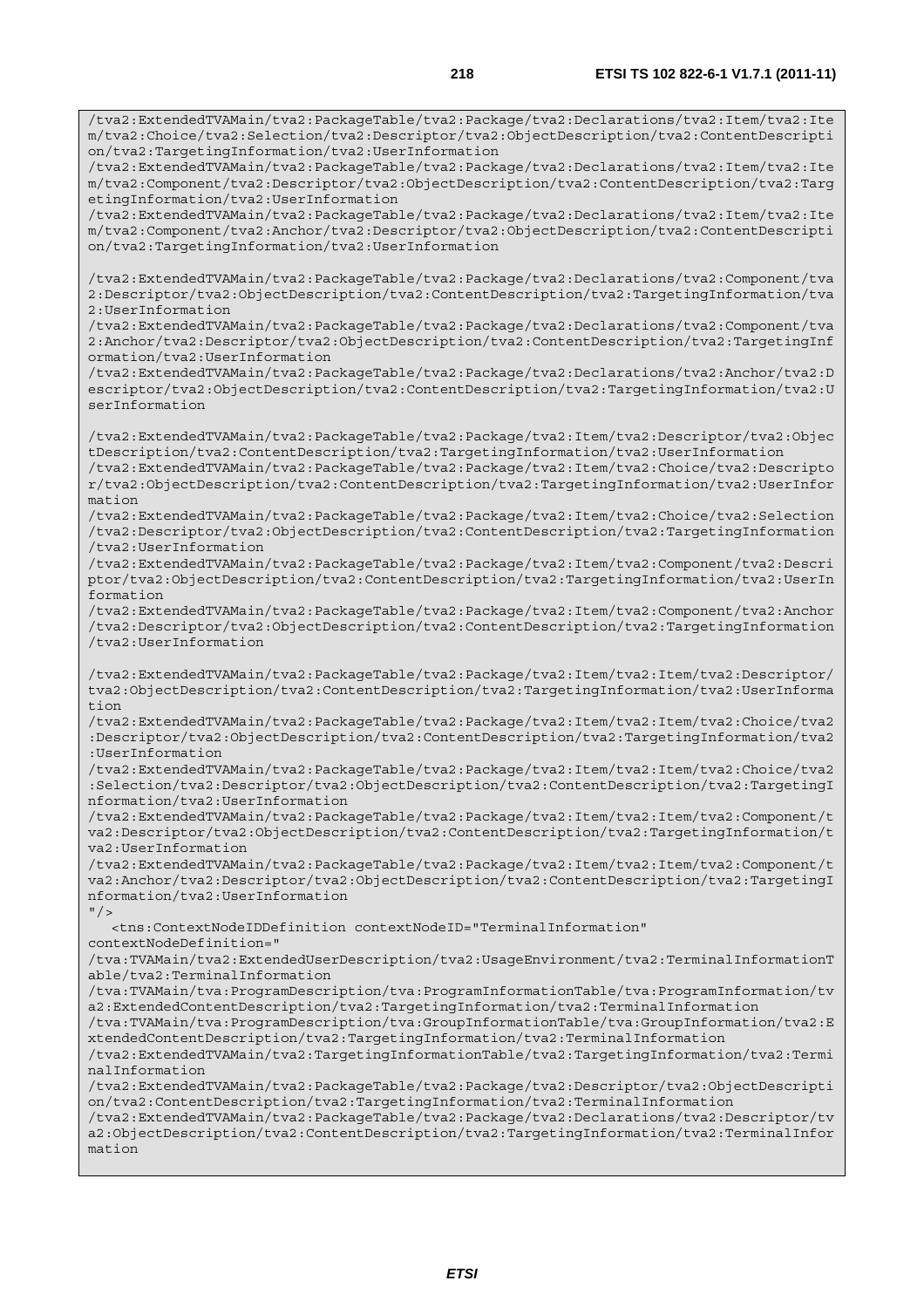/tva2:ExtendedTVAMain/tva2:PackageTable/tva2:Package/tva2:Declarations/tva2:Item/tva2:Des criptor/tva2:ObjectDescription/tva2:ContentDescription/tva2:TargetingInformation/tva2:Ter minalInformation

/tva2:ExtendedTVAMain/tva2:PackageTable/tva2:Package/tva2:Declarations/tva2:Item/tva2:Cho ice/tva2:Descriptor/tva2:ObjectDescription/tva2:ContentDescription/tva2:TargetingInformat ion/tva2:TerminalInformation

/tva2:ExtendedTVAMain/tva2:PackageTable/tva2:Package/tva2:Declarations/tva2:Item/tva2:Cho ice/tva2:Selection/tva2:Descriptor/tva2:ObjectDescription/tva2:ContentDescription/tva2:Ta rgetingInformation/tva2:TerminalInformation

/tva2:ExtendedTVAMain/tva2:PackageTable/tva2:Package/tva2:Declarations/tva2:Item/tva2:Com ponent/tva2:Descriptor/tva2:ObjectDescription/tva2:ContentDescription/tva2:TargetingInfor mation/tva2:TerminalInformation

/tva2:ExtendedTVAMain/tva2:PackageTable/tva2:Package/tva2:Declarations/tva2:Item/tva2:Com ponent/tva2:Anchor/tva2:Descriptor/tva2:ObjectDescription/tva2:ContentDescription/tva2:Ta rgetingInformation/tva2:TerminalInformation

/tva2:ExtendedTVAMain/tva2:PackageTable/tva2:Package/tva2:Declarations/tva2:Item/tva2:Ite m/tva2:Descriptor/tva2:ObjectDescription/tva2:ContentDescription/tva2:TargetingInformatio n/tva2:TerminalInformation

/tva2:ExtendedTVAMain/tva2:PackageTable/tva2:Package/tva2:Declarations/tva2:Item/tva2:Ite m/tva2:Choice/tva2:Descriptor/tva2:ObjectDescription/tva2:ContentDescription/tva2:Targeti ngInformation/tva2:TerminalInformation

/tva2:ExtendedTVAMain/tva2:PackageTable/tva2:Package/tva2:Declarations/tva2:Item/tva2:Ite m/tva2:Choice/tva2:Selection/tva2:Descriptor/tva2:ObjectDescription/tva2:ContentDescripti on/tva2:TargetingInformation/tva2:TerminalInformation

/tva2:ExtendedTVAMain/tva2:PackageTable/tva2:Package/tva2:Declarations/tva2:Item/tva2:Ite m/tva2:Component/tva2:Descriptor/tva2:ObjectDescription/tva2:ContentDescription/tva2:Targ etingInformation/tva2:TerminalInformation

/tva2:ExtendedTVAMain/tva2:PackageTable/tva2:Package/tva2:Declarations/tva2:Item/tva2:Ite m/tva2:Component/tva2:Anchor/tva2:Descriptor/tva2:ObjectDescription/tva2:ContentDescripti on/tva2:TargetingInformation/tva2:TerminalInformation

/tva2:ExtendedTVAMain/tva2:PackageTable/tva2:Package/tva2:Declarations/tva2:Component/tva 2:Descriptor/tva2:ObjectDescription/tva2:ContentDescription/tva2:TargetingInformation/tva 2:TerminalInformation

/tva2:ExtendedTVAMain/tva2:PackageTable/tva2:Package/tva2:Declarations/tva2:Component/tva 2:Anchor/tva2:Descriptor/tva2:ObjectDescription/tva2:ContentDescription/tva2:TargetingInf ormation/tva2:TerminalInformation

/tva2:ExtendedTVAMain/tva2:PackageTable/tva2:Package/tva2:Declarations/tva2:Anchor/tva2:D escriptor/tva2:ObjectDescription/tva2:ContentDescription/tva2:TargetingInformation/tva2:T erminalInformation

/tva2:ExtendedTVAMain/tva2:PackageTable/tva2:Package/tva2:Item/tva2:Descriptor/tva2:Objec tDescription/tva2:ContentDescription/tva2:TargetingInformation/tva2:TerminalInformation /tva2:ExtendedTVAMain/tva2:PackageTable/tva2:Package/tva2:Item/tva2:Choice/tva2:Descripto r/tva2:ObjectDescription/tva2:ContentDescription/tva2:TargetingInformation/tva2:TerminalI nformation

/tva2:ExtendedTVAMain/tva2:PackageTable/tva2:Package/tva2:Item/tva2:Choice/tva2:Selection /tva2:Descriptor/tva2:ObjectDescription/tva2:ContentDescription/tva2:TargetingInformation /tva2:TerminalInformation

/tva2:ExtendedTVAMain/tva2:PackageTable/tva2:Package/tva2:Item/tva2:Component/tva2:Descri ptor/tva2:ObjectDescription/tva2:ContentDescription/tva2:TargetingInformation/tva2:Termin alInformation

/tva2:ExtendedTVAMain/tva2:PackageTable/tva2:Package/tva2:Item/tva2:Component/tva2:Anchor /tva2:Descriptor/tva2:ObjectDescription/tva2:ContentDescription/tva2:TargetingInformation /tva2:TerminalInformation

/tva2:ExtendedTVAMain/tva2:PackageTable/tva2:Package/tva2:Item/tva2:Item/tva2:Descriptor/ tva2:ObjectDescription/tva2:ContentDescription/tva2:TargetingInformation/tva2:TerminalInf ormation

/tva2:ExtendedTVAMain/tva2:PackageTable/tva2:Package/tva2:Item/tva2:Item/tva2:Choice/tva2 :Descriptor/tva2:ObjectDescription/tva2:ContentDescription/tva2:TargetingInformation/tva2 :TerminalInformation

/tva2:ExtendedTVAMain/tva2:PackageTable/tva2:Package/tva2:Item/tva2:Item/tva2:Choice/tva2 :Selection/tva2:Descriptor/tva2:ObjectDescription/tva2:ContentDescription/tva2:TargetingI nformation/tva2:TerminalInformation

/tva2:ExtendedTVAMain/tva2:PackageTable/tva2:Package/tva2:Item/tva2:Item/tva2:Component/t va2:Descriptor/tva2:ObjectDescription/tva2:ContentDescription/tva2:TargetingInformation/t va2:TerminalInformation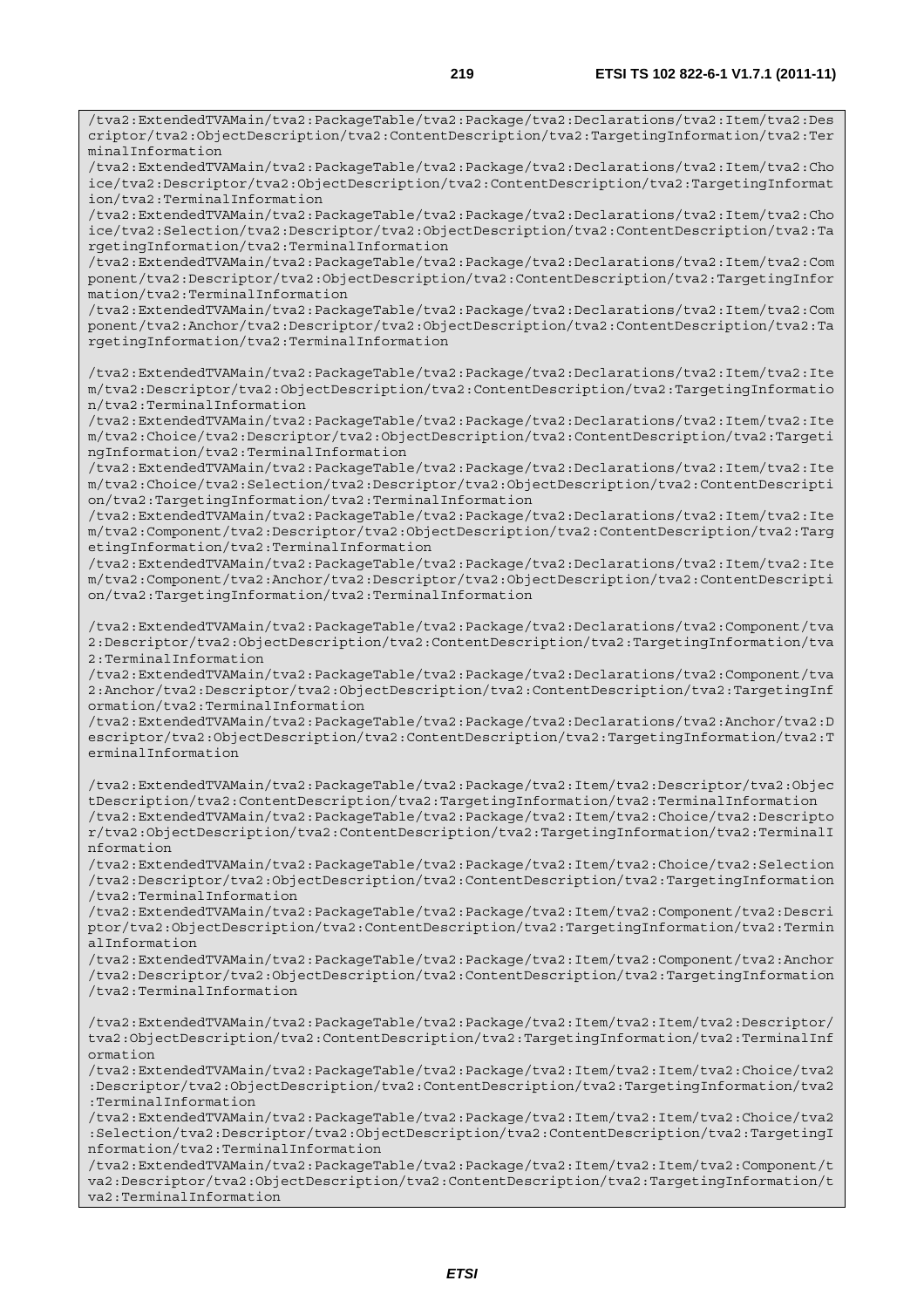va2:Anchor/tva2:Descriptor/tva2:ObjectDescription/tva2:ContentDescription/tva2:TargetingI nformation/tva2:TerminalInformation  $''$  / > <tns:ContextNodeIDDefinition contextNodeID="NetworkInformation" contextNodeDefinition=" /tva:TVAMain/tva2:ExtendedUserDescription/tva2:UsageEnvironment/tva2:NetworkInformationTa ble/tva2:NetworkInformation /tva:TVAMain/tva:ProgramDescription/tva:ProgramInformationTable/tva:ProgramInformation/tv a2:ExtendedContentDescription/tva2:TargetingInformation/tva2:NetworkInformation /tva:TVAMain/tva:ProgramDescription/tva:GroupInformationTable/tva:GroupInformation/tva2:E xtendedContentDescription/tva2:TargetingInformation/tva2:NetworkInformation /tva2:ExtendedTVAMain/tva2:TargetingInformationTable/tva2:TargetingInformation/tva2:Netwo rkInformation /tva2:ExtendedTVAMain/tva2:PackageTable/tva2:Package/tva2:Descriptor/tva2:ObjectDescripti on/tva2:ContentDescription/tva2:TargetingInformation/tva2:NetworkInformation /tva2:ExtendedTVAMain/tva2:PackageTable/tva2:Package/tva2:Declarations/tva2:Descriptor/tv a2:ObjectDescription/tva2:ContentDescription/tva2:TargetingInformation/tva2:NetworkInform ation /tva2:ExtendedTVAMain/tva2:PackageTable/tva2:Package/tva2:Declarations/tva2:Item/tva2:Des criptor/tva2:ObjectDescription/tva2:ContentDescription/tva2:TargetingInformation/tva2:Net workInformation /tva2:ExtendedTVAMain/tva2:PackageTable/tva2:Package/tva2:Declarations/tva2:Item/tva2:Cho ice/tva2:Descriptor/tva2:ObjectDescription/tva2:ContentDescription/tva2:TargetingInformat ion/tva2:NetworkInformation /tva2:ExtendedTVAMain/tva2:PackageTable/tva2:Package/tva2:Declarations/tva2:Item/tva2:Cho ice/tva2:Selection/tva2:Descriptor/tva2:ObjectDescription/tva2:ContentDescription/tva2:Ta rgetingInformation/tva2:NetworkInformation /tva2:ExtendedTVAMain/tva2:PackageTable/tva2:Package/tva2:Declarations/tva2:Item/tva2:Com ponent/tva2:Descriptor/tva2:ObjectDescription/tva2:ContentDescription/tva2:TargetingInfor mation/tva2:NetworkInformation /tva2:ExtendedTVAMain/tva2:PackageTable/tva2:Package/tva2:Declarations/tva2:Item/tva2:Com ponent/tva2:Anchor/tva2:Descriptor/tva2:ObjectDescription/tva2:ContentDescription/tva2:Ta rgetingInformation/tva2:NetworkInformation /tva2:ExtendedTVAMain/tva2:PackageTable/tva2:Package/tva2:Declarations/tva2:Item/tva2:Ite m/tva2:Descriptor/tva2:ObjectDescription/tva2:ContentDescription/tva2:TargetingInformatio n/tva2:NetworkInformation /tva2:ExtendedTVAMain/tva2:PackageTable/tva2:Package/tva2:Declarations/tva2:Item/tva2:Ite m/tva2:Choice/tva2:Descriptor/tva2:ObjectDescription/tva2:ContentDescription/tva2:Targeti ngInformation/tva2:NetworkInformation /tva2:ExtendedTVAMain/tva2:PackageTable/tva2:Package/tva2:Declarations/tva2:Item/tva2:Ite m/tva2:Choice/tva2:Selection/tva2:Descriptor/tva2:ObjectDescription/tva2:ContentDescripti on/tva2:TargetingInformation/tva2:NetworkInformation /tva2:ExtendedTVAMain/tva2:PackageTable/tva2:Package/tva2:Declarations/tva2:Item/tva2:Ite m/tva2:Component/tva2:Descriptor/tva2:ObjectDescription/tva2:ContentDescription/tva2:Targ etingInformation/tva2:NetworkInformation /tva2:ExtendedTVAMain/tva2:PackageTable/tva2:Package/tva2:Declarations/tva2:Item/tva2:Ite m/tva2:Component/tva2:Anchor/tva2:Descriptor/tva2:ObjectDescription/tva2:ContentDescripti on/tva2:TargetingInformation/tva2:NetworkInformation /tva2:ExtendedTVAMain/tva2:PackageTable/tva2:Package/tva2:Declarations/tva2:Component/tva 2:Descriptor/tva2:ObjectDescription/tva2:ContentDescription/tva2:TargetingInformation/tva 2:NetworkInformation /tva2:ExtendedTVAMain/tva2:PackageTable/tva2:Package/tva2:Declarations/tva2:Component/tva 2:Anchor/tva2:Descriptor/tva2:ObjectDescription/tva2:ContentDescription/tva2:TargetingInf ormation/tva2:NetworkInformation

/tva2:ExtendedTVAMain/tva2:PackageTable/tva2:Package/tva2:Declarations/tva2:Anchor/tva2:D escriptor/tva2:ObjectDescription/tva2:ContentDescription/tva2:TargetingInformation/tva2:N etworkInformation

/tva2:ExtendedTVAMain/tva2:PackageTable/tva2:Package/tva2:Item/tva2:Descriptor/tva2:Objec tDescription/tva2:ContentDescription/tva2:TargetingInformation/tva2:NetworkInformation /tva2:ExtendedTVAMain/tva2:PackageTable/tva2:Package/tva2:Item/tva2:Choice/tva2:Descripto r/tva2:ObjectDescription/tva2:ContentDescription/tva2:TargetingInformation/tva2:NetworkIn formation

/tva2:ExtendedTVAMain/tva2:PackageTable/tva2:Package/tva2:Item/tva2:Item/tva2:Component/t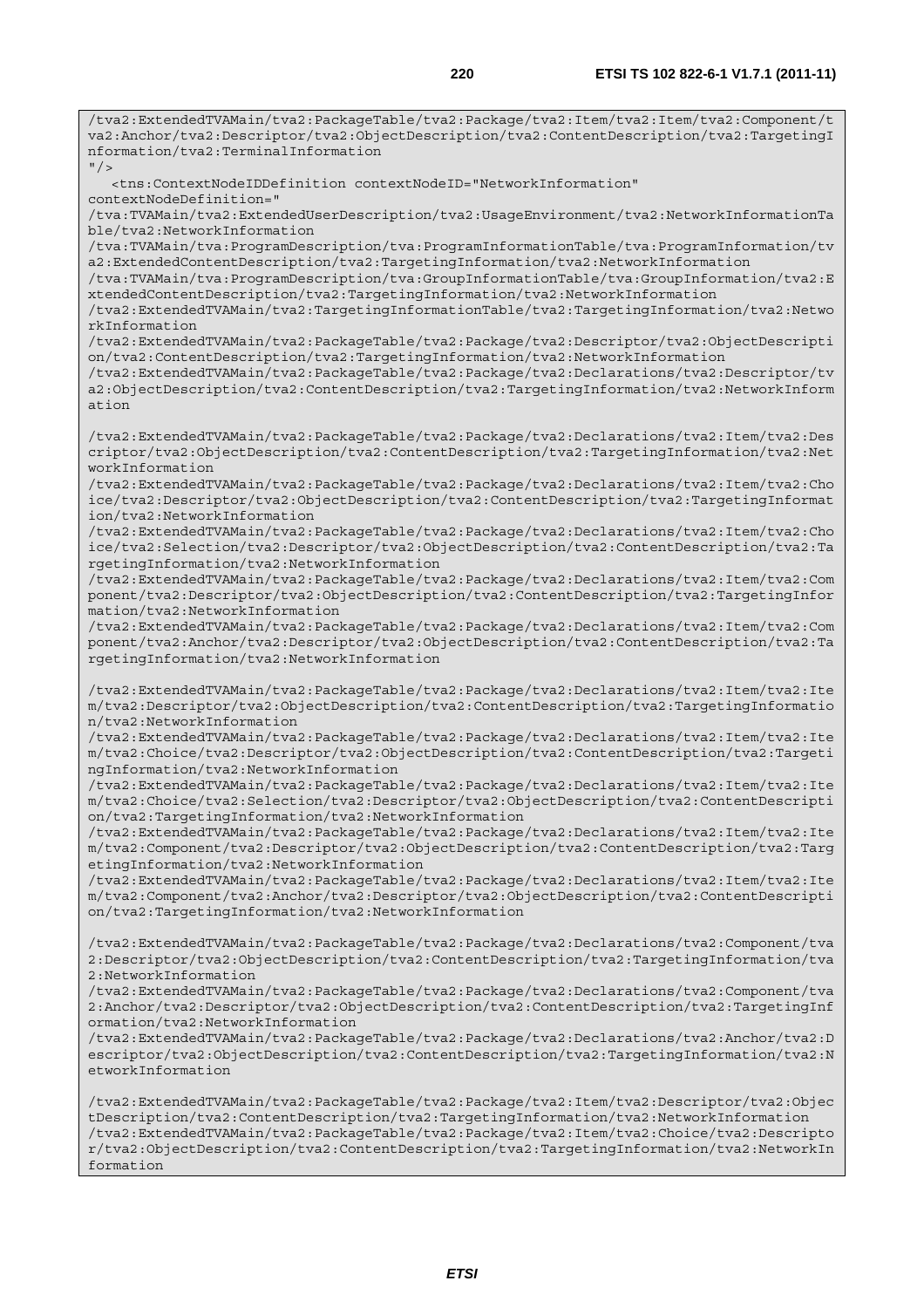/tva2:ExtendedTVAMain/tva2:PackageTable/tva2:Package/tva2:Item/tva2:Choice/tva2:Selection /tva2:Descriptor/tva2:ObjectDescription/tva2:ContentDescription/tva2:TargetingInformation /tva2:NetworkInformation /tva2:ExtendedTVAMain/tva2:PackageTable/tva2:Package/tva2:Item/tva2:Component/tva2:Descri ptor/tva2:ObjectDescription/tva2:ContentDescription/tva2:TargetingInformation/tva2:Networ kInformation /tva2:ExtendedTVAMain/tva2:PackageTable/tva2:Package/tva2:Item/tva2:Component/tva2:Anchor /tva2:Descriptor/tva2:ObjectDescription/tva2:ContentDescription/tva2:TargetingInformation /tva2:NetworkInformation /tva2:ExtendedTVAMain/tva2:PackageTable/tva2:Package/tva2:Item/tva2:Item/tva2:Descriptor/ tva2:ObjectDescription/tva2:ContentDescription/tva2:TargetingInformation/tva2:NetworkInfo rmation /tva2:ExtendedTVAMain/tva2:PackageTable/tva2:Package/tva2:Item/tva2:Item/tva2:Choice/tva2 :Descriptor/tva2:ObjectDescription/tva2:ContentDescription/tva2:TargetingInformation/tva2 :NetworkInformation /tva2:ExtendedTVAMain/tva2:PackageTable/tva2:Package/tva2:Item/tva2:Item/tva2:Choice/tva2 :Selection/tva2:Descriptor/tva2:ObjectDescription/tva2:ContentDescription/tva2:TargetingI nformation/tva2:NetworkInformation /tva2:ExtendedTVAMain/tva2:PackageTable/tva2:Package/tva2:Item/tva2:Item/tva2:Component/t va2:Descriptor/tva2:ObjectDescription/tva2:ContentDescription/tva2:TargetingInformation/t va2:NetworkInformation /tva2:ExtendedTVAMain/tva2:PackageTable/tva2:Package/tva2:Item/tva2:Item/tva2:Component/t va2:Anchor/tva2:Descriptor/tva2:ObjectDescription/tva2:ContentDescription/tva2:TargetingI nformation/tva2:NetworkInformation  $''$  /> <tns:ContextNodeIDDefinition contextNodeID="NaturalEnvironment" contextNodeDefinition=" /tva:TVAMain/tva2:ExtendedUserDescription/tva2:UsageEnvironment/tva2:NaturalEnvironmentIn formationTable/tva2:NaturalEnvironmentInformation /tva:TVAMain/tva:ProgramDescription/tva:ProgramInformationTable/tva:ProgramInformation/tv a2:ExtendedContentDescription/tva2:TargetingInformation/tva2:NaturalEnvironment /tva:TVAMain/tva:ProgramDescription/tva:GroupInformationTable/tva:GroupInformation/tva2:E xtendedContentDescription/tva2:TargetingInformation/tva2:NaturalEnvironment /tva2:ExtendedTVAMain/tva2:TargetingInformationTable/tva2:TargetingInformation/tva2:Natur alEnvironment /tva2:ExtendedTVAMain/tva2:PackageTable/tva2:Package/tva2:Descriptor/tva2:ObjectDescripti on/tva2:ContentDescription/tva2:TargetingInformation/tva2:NaturalEnvironment /tva2:ExtendedTVAMain/tva2:PackageTable/tva2:Package/tva2:Declarations/tva2:Descriptor/tv a2:ObjectDescription/tva2:ContentDescription/tva2:TargetingInformation/tva2:NaturalEnviro nment /tva2:ExtendedTVAMain/tva2:PackageTable/tva2:Package/tva2:Declarations/tva2:Item/tva2:Des criptor/tva2:ObjectDescription/tva2:ContentDescription/tva2:TargetingInformation/tva2:Nat uralEnvironment /tva2:ExtendedTVAMain/tva2:PackageTable/tva2:Package/tva2:Declarations/tva2:Item/tva2:Cho ice/tva2:Descriptor/tva2:ObjectDescription/tva2:ContentDescription/tva2:TargetingInformat ion/tva2:NaturalEnvironment /tva2:ExtendedTVAMain/tva2:PackageTable/tva2:Package/tva2:Declarations/tva2:Item/tva2:Cho ice/tva2:Selection/tva2:Descriptor/tva2:ObjectDescription/tva2:ContentDescription/tva2:Ta rgetingInformation/tva2:NaturalEnvironment /tva2:ExtendedTVAMain/tva2:PackageTable/tva2:Package/tva2:Declarations/tva2:Item/tva2:Com ponent/tva2:Descriptor/tva2:ObjectDescription/tva2:ContentDescription/tva2:TargetingInfor mation/tva2:NaturalEnvironment /tva2:ExtendedTVAMain/tva2:PackageTable/tva2:Package/tva2:Declarations/tva2:Item/tva2:Com ponent/tva2:Anchor/tva2:Descriptor/tva2:ObjectDescription/tva2:ContentDescription/tva2:Ta rgetingInformation/tva2:NaturalEnvironment /tva2:ExtendedTVAMain/tva2:PackageTable/tva2:Package/tva2:Declarations/tva2:Item/tva2:Ite m/tva2:Descriptor/tva2:ObjectDescription/tva2:ContentDescription/tva2:TargetingInformatio n/tva2:NaturalEnvironment /tva2:ExtendedTVAMain/tva2:PackageTable/tva2:Package/tva2:Declarations/tva2:Item/tva2:Ite m/tva2:Choice/tva2:Descriptor/tva2:ObjectDescription/tva2:ContentDescription/tva2:Targeti ngInformation/tva2:NaturalEnvironment /tva2:ExtendedTVAMain/tva2:PackageTable/tva2:Package/tva2:Declarations/tva2:Item/tva2:Ite m/tva2:Choice/tva2:Selection/tva2:Descriptor/tva2:ObjectDescription/tva2:ContentDescripti

on/tva2:TargetingInformation/tva2:NaturalEnvironment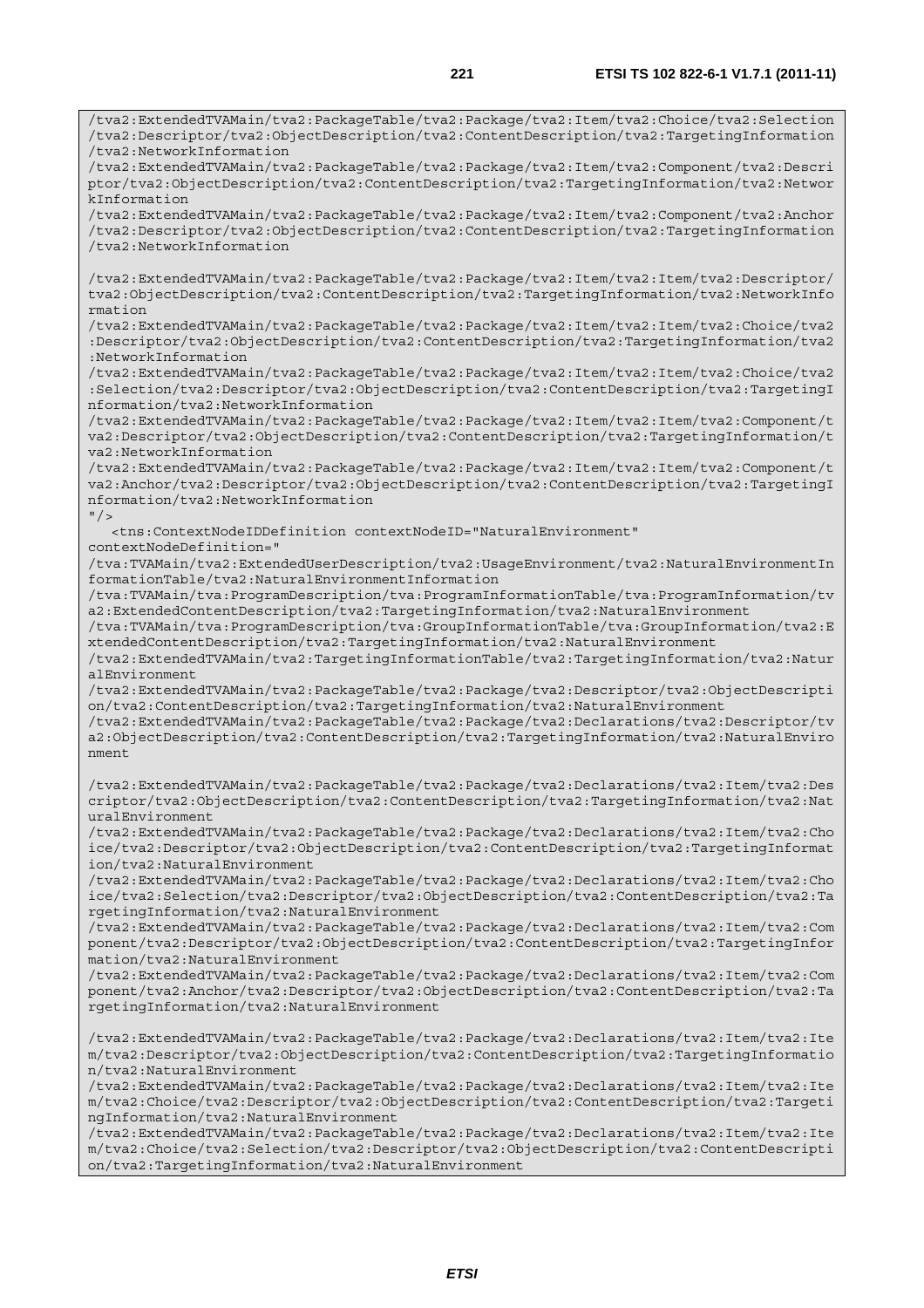/tva2:ExtendedTVAMain/tva2:PackageTable/tva2:Package/tva2:Declarations/tva2:Item/tva2:Ite m/tva2:Component/tva2:Descriptor/tva2:ObjectDescription/tva2:ContentDescription/tva2:Targ etingInformation/tva2:NaturalEnvironment /tva2:ExtendedTVAMain/tva2:PackageTable/tva2:Package/tva2:Declarations/tva2:Item/tva2:Ite m/tva2:Component/tva2:Anchor/tva2:Descriptor/tva2:ObjectDescription/tva2:ContentDescripti on/tva2:TargetingInformation/tva2:NaturalEnvironment /tva2:ExtendedTVAMain/tva2:PackageTable/tva2:Package/tva2:Declarations/tva2:Component/tva 2:Descriptor/tva2:ObjectDescription/tva2:ContentDescription/tva2:TargetingInformation/tva 2:NaturalEnvironment /tva2:ExtendedTVAMain/tva2:PackageTable/tva2:Package/tva2:Declarations/tva2:Component/tva 2:Anchor/tva2:Descriptor/tva2:ObjectDescription/tva2:ContentDescription/tva2:TargetingInf ormation/tva2:NaturalEnvironment /tva2:ExtendedTVAMain/tva2:PackageTable/tva2:Package/tva2:Declarations/tva2:Anchor/tva2:D escriptor/tva2:ObjectDescription/tva2:ContentDescription/tva2:TargetingInformation/tva2:N aturalEnvironment /tva2:ExtendedTVAMain/tva2:PackageTable/tva2:Package/tva2:Item/tva2:Descriptor/tva2:Objec tDescription/tva2:ContentDescription/tva2:TargetingInformation/tva2:NaturalEnvironment /tva2:ExtendedTVAMain/tva2:PackageTable/tva2:Package/tva2:Item/tva2:Choice/tva2:Descripto r/tva2:ObjectDescription/tva2:ContentDescription/tva2:TargetingInformation/tva2:NaturalEn vironment /tva2:ExtendedTVAMain/tva2:PackageTable/tva2:Package/tva2:Item/tva2:Choice/tva2:Selection /tva2:Descriptor/tva2:ObjectDescription/tva2:ContentDescription/tva2:TargetingInformation /tva2:NaturalEnvironment /tva2:ExtendedTVAMain/tva2:PackageTable/tva2:Package/tva2:Item/tva2:Component/tva2:Descri ptor/tva2:ObjectDescription/tva2:ContentDescription/tva2:TargetingInformation/tva2:Natura lEnvironment /tva2:ExtendedTVAMain/tva2:PackageTable/tva2:Package/tva2:Item/tva2:Component/tva2:Anchor /tva2:Descriptor/tva2:ObjectDescription/tva2:ContentDescription/tva2:TargetingInformation /tva2:NaturalEnvironment /tva2:ExtendedTVAMain/tva2:PackageTable/tva2:Package/tva2:Item/tva2:Item/tva2:Descriptor/ tva2:ObjectDescription/tva2:ContentDescription/tva2:TargetingInformation/tva2:NaturalEnvi ronment /tva2:ExtendedTVAMain/tva2:PackageTable/tva2:Package/tva2:Item/tva2:Item/tva2:Choice/tva2 :Descriptor/tva2:ObjectDescription/tva2:ContentDescription/tva2:TargetingInformation/tva2 :NaturalEnvironment /tva2:ExtendedTVAMain/tva2:PackageTable/tva2:Package/tva2:Item/tva2:Item/tva2:Choice/tva2 :Selection/tva2:Descriptor/tva2:ObjectDescription/tva2:ContentDescription/tva2:TargetingI nformation/tva2:NaturalEnvironment /tva2:ExtendedTVAMain/tva2:PackageTable/tva2:Package/tva2:Item/tva2:Item/tva2:Component/t va2:Descriptor/tva2:ObjectDescription/tva2:ContentDescription/tva2:TargetingInformation/t va2:NaturalEnvironment /tva2:ExtendedTVAMain/tva2:PackageTable/tva2:Package/tva2:Item/tva2:Item/tva2:Component/t va2:Anchor/tva2:Descriptor/tva2:ObjectDescription/tva2:ContentDescription/tva2:TargetingI nformation/tva2:NaturalEnvironment  $''$  / >  $\geq 1$  =  $-$ ######################################################################################## --> <!-- ContextNodeIDs with single xPath -->  $\leq$  !  $-$ ######################################################################################## --> <tns:ContextNodeIDDefinition contextNodeID="ProgramInformation" contextNodeDefinition="/tva:TVAMain/tva:ProgramDescription/tva:ProgramInformationTable/tv a:ProgramInformation"/> <tns:ContextNodeIDDefinition contextNodeID="GroupInformation" contextNodeDefinition="/tva:TVAMain/tva:ProgramDescription/tva:GroupInformationTable/tva: GroupInformation"/> <tns:ContextNodeIDDefinition contextNodeID="BroadcastEvent" contextNodeDefinition="/tva:TVAMain/tva:ProgramDescription/tva:ProgramLocationTable/tva:B roadcastEvent"/> <tns:ContextNodeIDDefinition contextNodeID="Schedule" contextNodeDefinition="/tva:TVAMain/tva:ProgramDescription/tva:ProgramLocationTable/tva:S

chedule"/>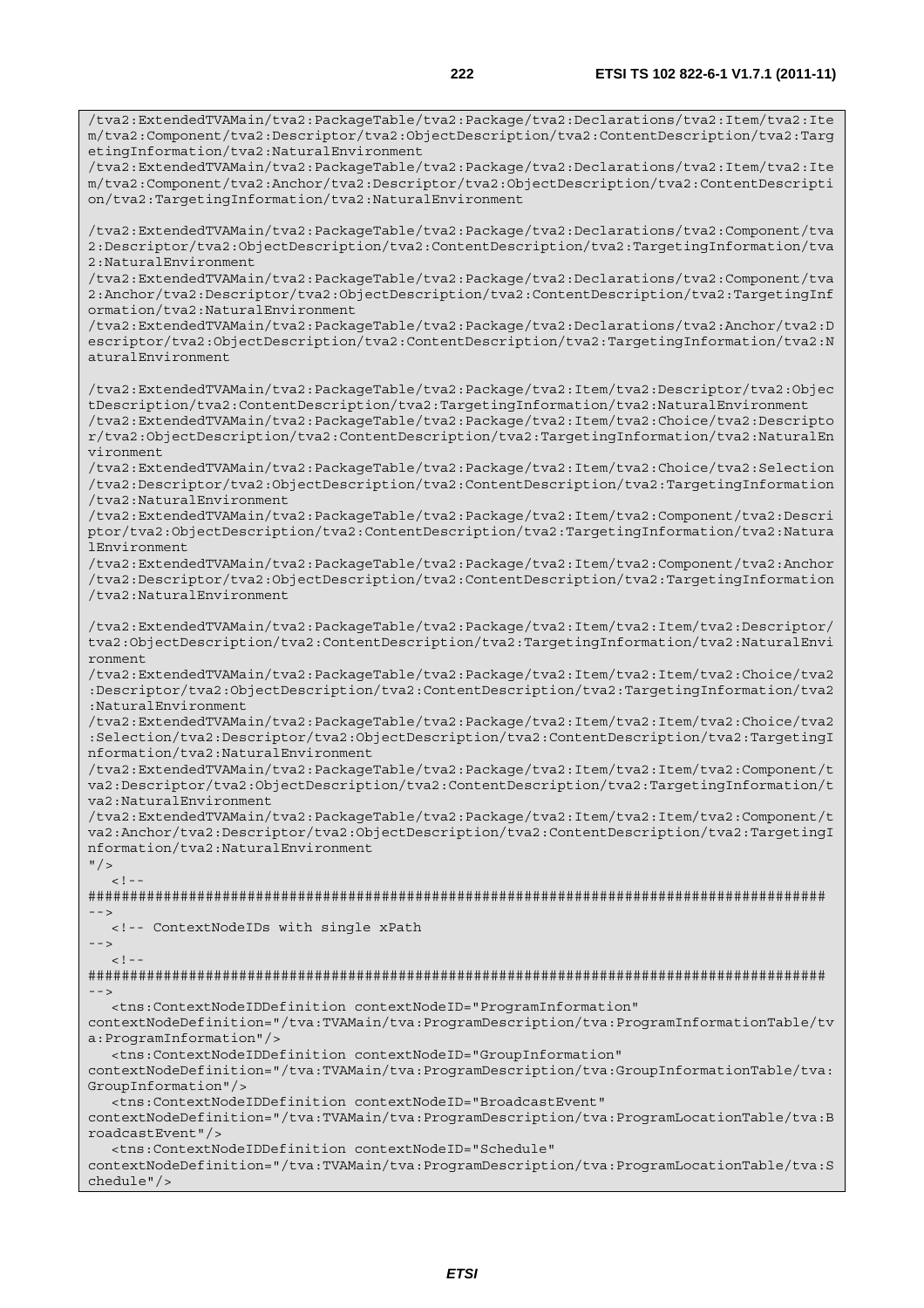<tns:ContextNodeIDDefinition contextNodeID="OnDemandProgram" contextNodeDefinition="/tva:TVAMain/tva:ProgramDescription/tva:ProgramLocationTable/tva:O nDemandProgram"/> <tns:ContextNodeIDDefinition contextNodeID="OnDemandService" contextNodeDefinition="/tva:TVAMain/tva:ProgramDescription/tva:ServiceInformationTable/tv a:ServiceInformation"/> <tns:ContextNodeIDDefinition contextNodeID="PersonName" contextNodeDefinition="/tva:TVAMain/tva:ProgramDescription/tva:CreditsInformationTable/tv a:PersonName"/> <tns:ContextNodeIDDefinition contextNodeID="OrganizationName" contextNodeDefinition="/tva:TVAMain/tva:ProgramDescription/tva:CreditsInformationTable/tv a:OrganizationName"/> <tns:ContextNodeIDDefinition contextNodeID="SegmentInformation" contextNodeDefinition="/tva:TVAMain/tva:ProgramDescription/tva:SegmentInformationTable/tv a:SegmentInformation"/> <tns:ContextNodeIDDefinition contextNodeID="SegmentGroupInformation" contextNodeDefinition="/tva:TVAMain/tva:ProgramDescription/tva:SegmentInformationTable/tv a:SegmentGroupInformation"/> <tns:ContextNodeIDDefinition contextNodeID="Review" contextNodeDefinition="/tva:TVAMain/tva:ProgramDescription/tva:ProgramReviewTable/tva:Rev iew"/> <tns:ContextNodeIDDefinition contextNodeID="CSAlias" contextNodeDefinition="/tva:TVAMain/tva:ClassificationSchemeTable/tva:CSAlias"/> <tns:ContextNodeIDDefinition contextNodeID="ClassificationScheme"

contextNodeDefinition="/tva:TVAMain/tva:ClassificationSchemeTable/tva:ClassificationSchem e"/>

</tns:ContextNodeIDDefinitionList>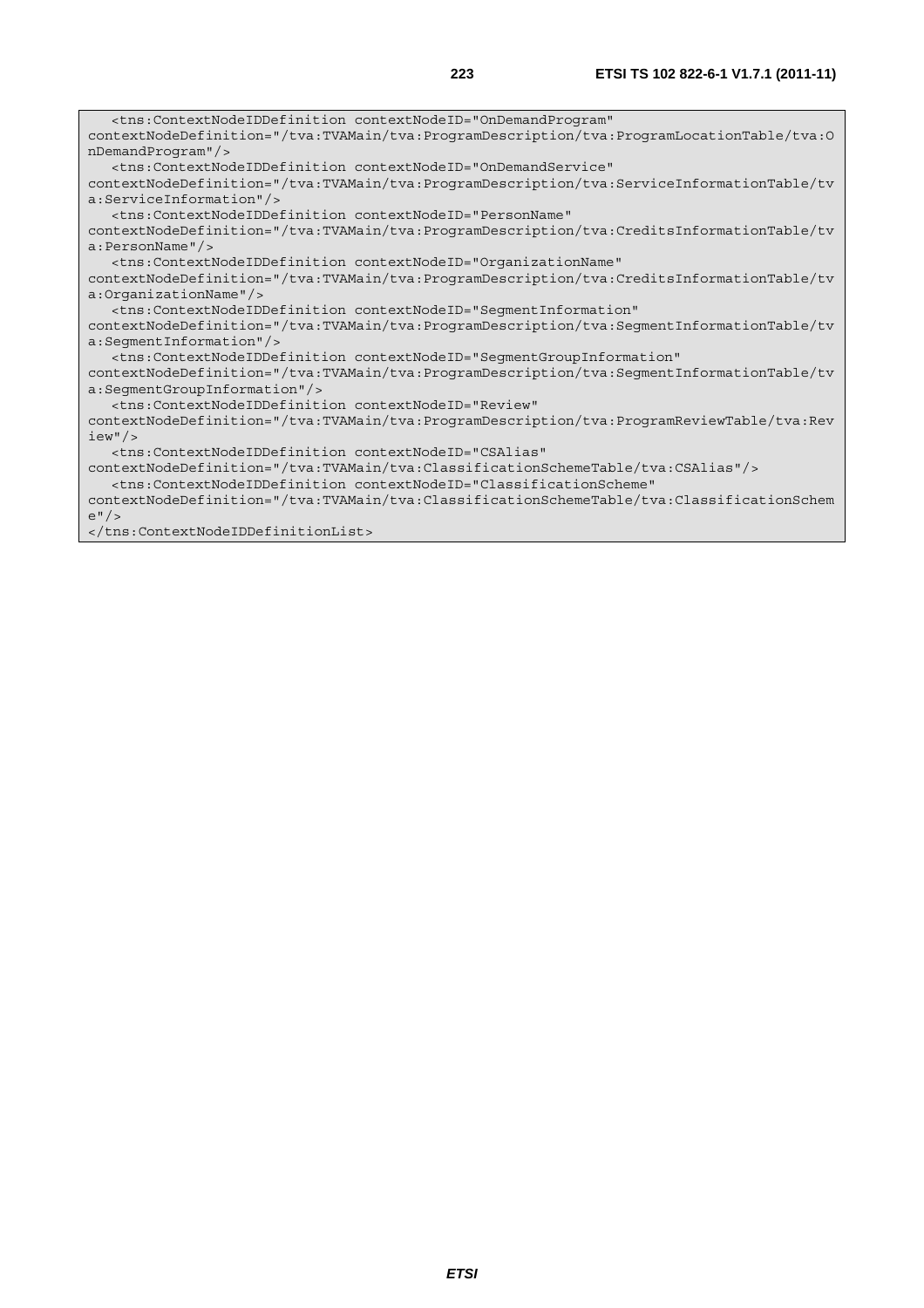#### Annex C (informative): Examples of get\_Data requests

This annex gives some simple examples of how a PredicateBag element can be used to represent different types of queries. By combining these PredicateBag elements more refined queries can be built up.

#### C.1 Requesting data on specific CRIDs

To retrieve metadata on a particular set of CRIDs, the following query type is used. The type of data returned will depend upon the RequestedTables parameter.

```
 <PredicateBag type="OR"> 
   <BinaryPredicate fieldID="tvaf:CRID" fieldValue="crid://example.com/foo"/> 
   <BinaryPredicate fieldID="tvaf:CRID" fieldValue="crid://example.com/bar"/> 
 </PredicateBag>
```
### C.2 Requesting specific fragments

To obtain a particular set of fragments, the query takes the following form.

```
 <PredicateBag type="OR"> 
   <BinaryPredicate fieldID="tvaf:fragmentID" fieldValue="34567"/> 
   <BinaryPredicate fieldID="tvaf:fragmentID" fieldValue="12344"/> 
 </PredicateBag>
```
The RequestedTable parameter can still be used to sort fragments retrieved in this fashion, but it has no effect on the fragments returned (i.e. it does not cause fragments from other tables to be returned also).

### C.3 Searching for the film "Titanic"

The following search would return any programme with "Titanic" in the title.

<BinaryPredicate fieldID="tvaf:Title" fieldValue="Titanic" test="contains"/>

To refine the query to find a specific "Titanic" programme the following query could be used. The following will only return matches that were directed by James Cameron.

```
 <QueryConstraints> 
   <PredicateBag type="AND"> 
     <BinaryPredicate fieldID="tvaf:Title" fieldValue="Titanic"/> 
     <PredicateBag type="AND" contextNode="tvac:CreditsItem"> 
       <BinaryPredicate fieldID="tvaf:Role" fieldValue=":role:V83"/> 
       <BinaryPredicate fieldID="tvaf:GivenName" fieldValue="James"/> 
       <BinaryPredicate fieldID="tvaf:FamilyName" fieldValue="Cameron"/> 
     </PredicateBag> 
   </PredicateBag> 
 </QueryConstraints> 
 <RequestedTables> 
   <Table type="ProgramInformationTable"> 
     <SortCriteria fieldID="tvaf:CRID" order="ascending"/> 
   </Table> 
   <Table type="GroupInformationTable"> 
     <SortCriteria fieldID="tvaf:CRID" order="ascending"/> 
   </Table>
```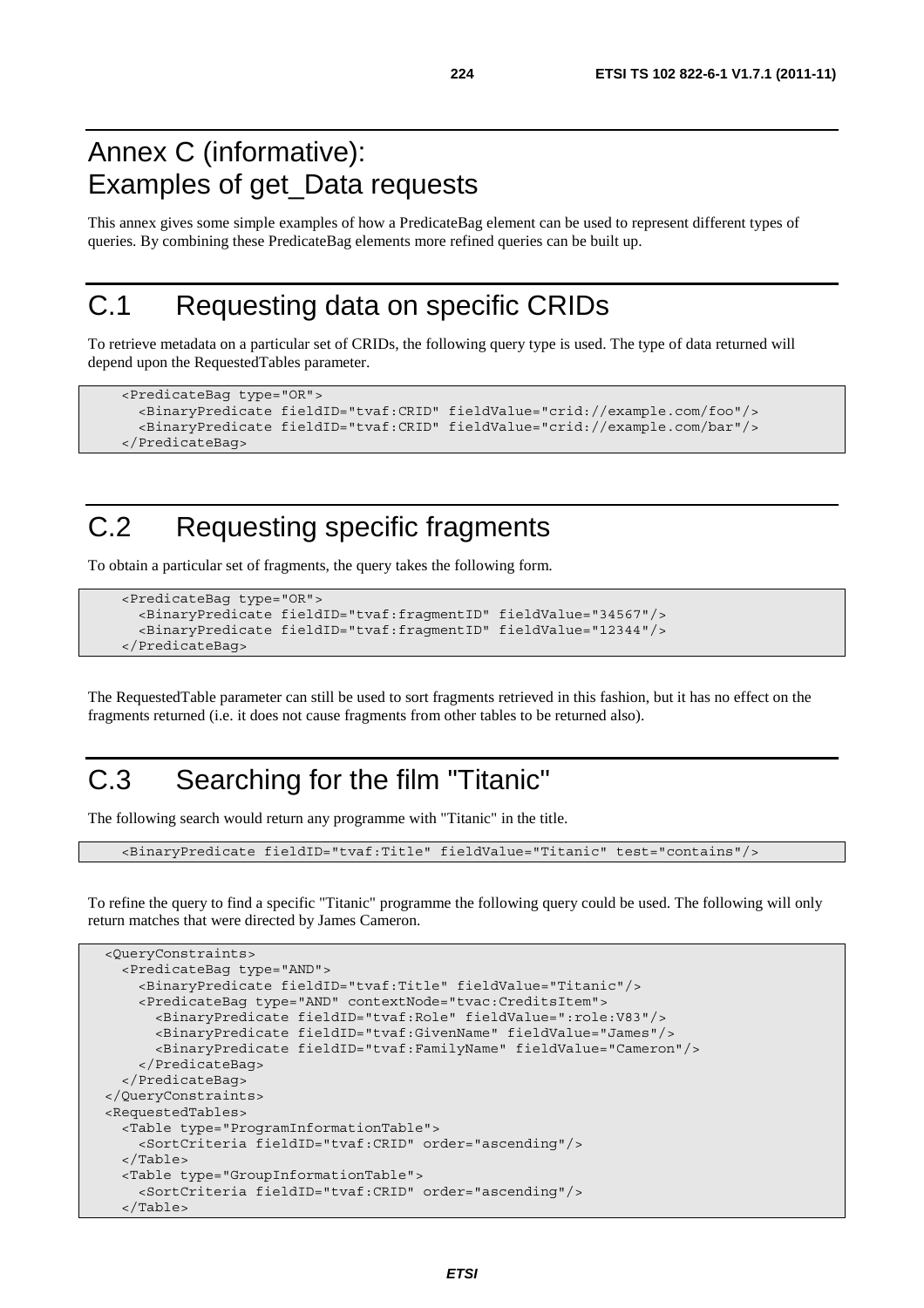### C.4 Searching for a comedy drama that does not star Jim **Carey**

The following search will find comedy dramas, but only those that do not involve Jim Carey as a key character.

```
 <PredicateBag type="AND"> 
   <BinaryPredicate fieldID="tvaf:Genre" fieldValue=":content:3.4.11"/> 
   <PredicateBag negate="true" type="AND" contextNode="tvac:CreditsItem"> 
     <BinaryPredicate fieldID="tvaf:Role" fieldValue=":role:V709"/> 
     <BinaryPredicate fieldID="tvaf:GivenName" fieldValue="Jim"/> 
     <BinaryPredicate fieldID="tvaf:FamilyName" fieldValue="Carey"/> 
   </PredicateBag> 
 </PredicateBag>
```
#### C.5 Searching for a programme with a rating of more than 8

The following predicate will find only programmes that have been assigned review ratings of more than 8 by the user's favourite reviewer, John Green.

```
 <PredicateBag type="AND" contextNode="tvac:Review"> 
   <BinaryPredicate fieldID="tva:ReviewerGivenName" fieldValue="John"/> 
   <BinaryPredicate fieldID="tvaf:ReviewerFamilyName" fieldValue="Green"/> 
   <BinaryPredicate fieldID="tvaf:RatingValue" test="greater_than_or_equals" 
              fieldValue="8"/> 
 </PredicateBag>
```
#### C.6 Searching for a ClassificationScheme table

The following predicate will find the ClassificationScheme Uri equals "urn:tva:metadata:cs:TVARoleCS:2008" or the CSAlias equals "TVARoleCS".

```
<get Data xmlns=urn:tva:transport:2011 ...>
<QueryConstraints> 
     <PredicateBag type="OR"> 
       <BinaryPredicate fieldID="CSUri" 
               fieldValue="urn:tva:metadata:cs:TVARoleCS:2011" /> 
       <BinaryPredicate fieldID="CSAlias" fieldValue="TVARoleCS" /> 
    </PredicateBag> 
   </QueryConstraints> 
   <RequestedTables> 
     <Table type="ClassificationScheme"/> 
   </RequestedTables> 
</get_Data>
```
The response including the ClassificationSchemeTable would be as below:

```
<get_Data_Result ...> 
  <TVAMain version="20020928" publisher="TVA-Metadata-Service" ...> 
     <ClassificationSchemeTable> 
       <ClassificationScheme uri="urn:tva:metadata:cs:TVARoleCS:2011">
```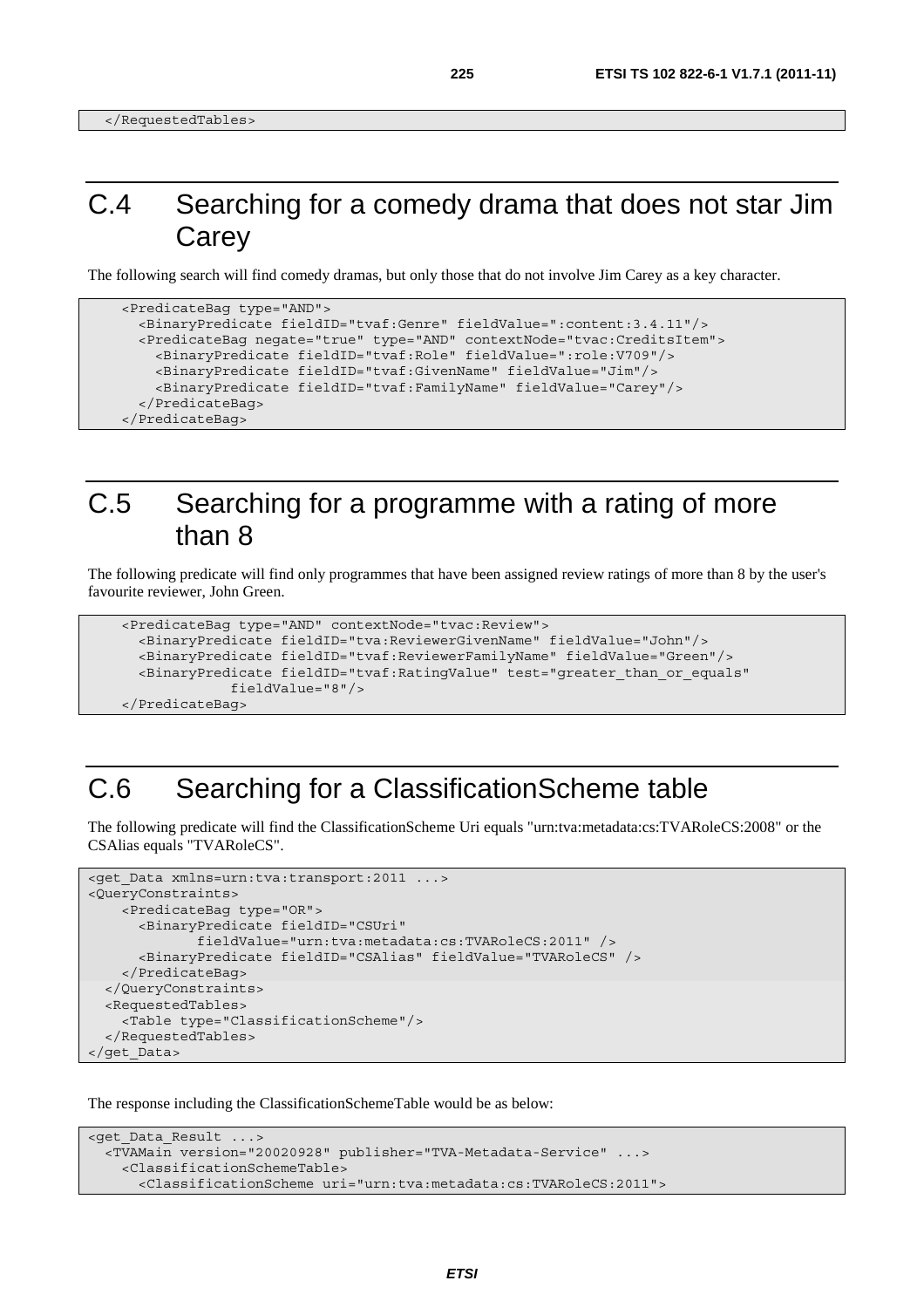```
 <Import href="urn:mpeg:mpeg7:cs:RoleCS:2011"/> 
   <mpeg7:Term termID="V708"> 
     <mpeg7:Name xml:lang="en">Dubber</mpeg7:Name> 
  </mpeg7:Term> 
   ... 
 </ClassificationScheme>
```

```
 </ClassificationSchemeTable> 
   </TVAMain> 
</get_Data_Result>
```
### C.7 Creating an EPG

The following search retrieves all the broadcast programmes on three specific channels over a two-day period.

```
 <PredicateBag type="AND"> 
   <BinaryPredicate fieldID="tvaf:PublishedTime" 
        fieldValue="2002-09-26T00:00:00Z" test="greater_than_or_equals"/> 
   <BinaryPredicate fieldID="tvaf:PublishedTime" 
           fieldValue="2002-09-27T23:59:59Z" test="less_than_or_equals"/> 
   <PredicateBag type="OR"> 
     <BinaryPredicate fieldID="tvaf:ServiceURL" fieldValue="dvb://1.2.1"/> 
     <BinaryPredicate fieldID="tvaf:ServiceURL" fieldValue="dvb://1.2.2"/> 
     <BinaryPredicate fieldID="tvaf:ServiceURL" fieldValue="dvb://1.2.3"/> 
   </PredicateBag> 
 </PredicateBag>
```
### C.8 Searching for programmes with a review

This query searches for programmes being shown tonight that have a review. This is an example of when an "exists" test might be useful.

```
 <PredicateBag type="AND"> 
   <BinaryPredicate fieldID="tvaf:PublishedTime" 
        fieldValue="2002-09-26T00:00:00Z" test="greater_than_or_equals"/> 
   <BinaryPredicate fieldID="tvaf:PublishedTime" 
       fieldValue="2002-09-27T23:59:59Z" test="less than or equals"/>
   <UnaryPredicate fieldID="tvaf:Review" test="exists"/> 
 </PredicateBag>
```
The query below requests programme reviews of programmes with "Titanic" in the title:

```
 <QueryConstraints> 
   <BinaryPredicate fieldID="tvaf:Title" fieldValue="Titanic" test="contains"/> 
 </QueryConstraints> 
 <RequestedTables> 
   <Table type="ProgramReviewTable"/> 
 </RequestedTables>
```
If we now request for programme reviews of programmes with either "Titanic" or "Star Wars"<sup>TM</sup> in the title, it is not clear in the result which review corresponds to which part of the request.

```
 <QueryConstraints> 
   <PredicateBag type="OR"> 
     <BinaryPredicate fieldID="tvaf:Title" fieldValue="Titanic" test="contains"/> 
     <BinaryPredicate fieldID="tvaf:Title" fieldValue="Star Wars" test="contains"/> 
   </PredicateBag> 
 </QueryConstraints> 
 <RequestedTables>
```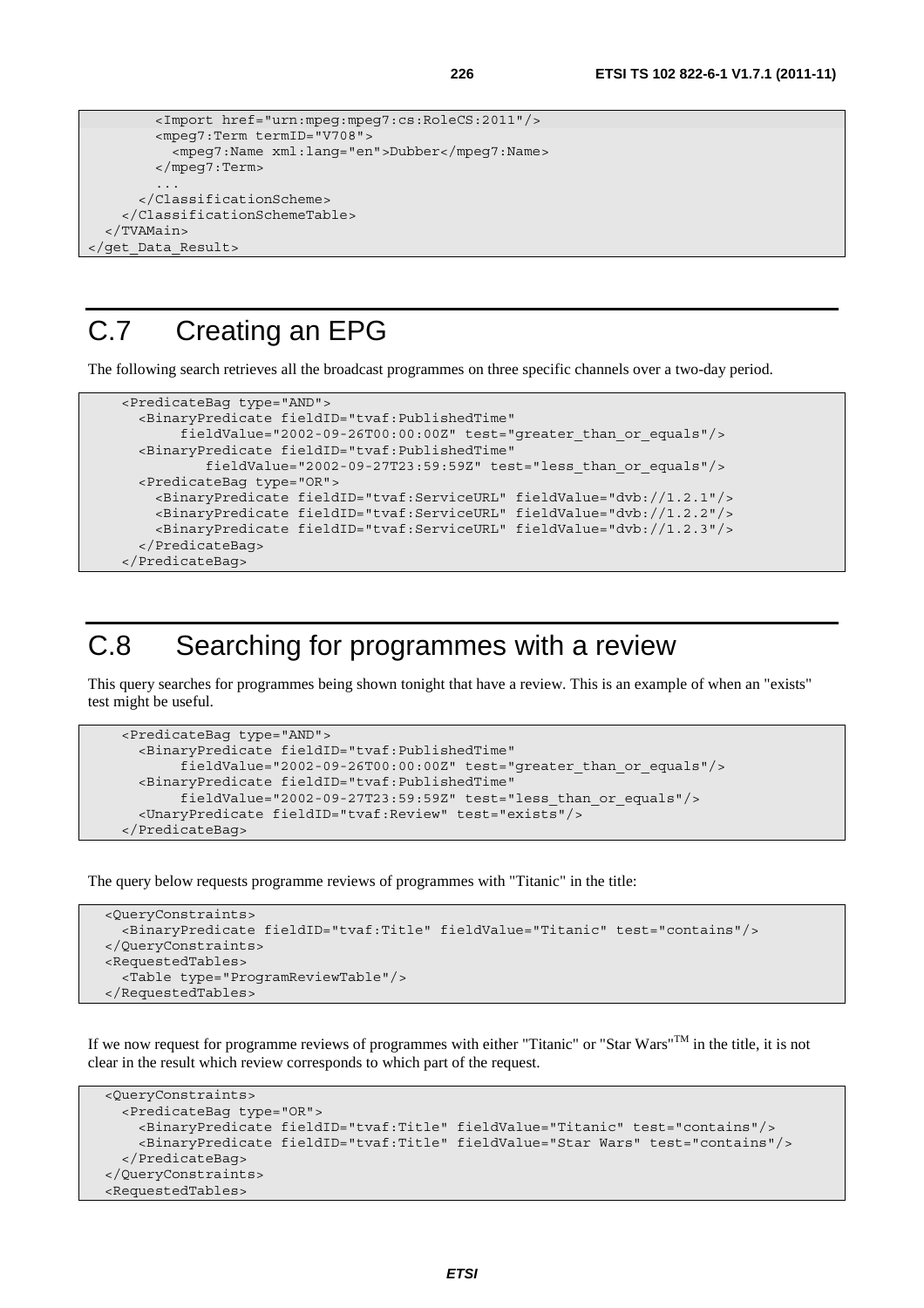```
 <Table type="ProgramReviewTable"/> 
 </RequestedTables>
```
A solution to remove the ambiguity is to not use the disjunctive condition in this case and to issue separate requests.

Another solution to remove the ambiguity is to add the following tables "ProgramInformationTable" and "GroupInformationTable" to the request or to issue a second request for "ProgramInformationTable" and "GroupInformationTable" using CRIDs returned within the first response.

### C.9 Updating a fragment

The following query will check to see if a metadata service has a later version of a fragment than the version cached by the receiver.

```
 <PredicateBag type="AND"> 
   <Predicate fieldID="tvaf:fragmentID" fieldValue="34567"/> 
   <Predicate fieldID="tvaf:fragmentVersion" 
              test="greater_than" fieldValue="20020925"/> 
 </PredicateBag>
```
#### C.10 Requesting update fragments

Following is an example of a query to retrieve fragments which are updated after the given date, i.e. 25 September 2002, using the service described in clause C.5.

```
<BinaryPredicate fieldID="tvaf:fragmentVersion" test="greater_than" 
                fieldValue="20020925"/>
```
As a response to the previous example query, a metadata of following format can be received. In this response, it notifies the client system that the fragment with fragmentID "11" published before 30 September 2002 and the fragment with fragmentID "15" published before 27 September 2002 are no longer valid in addition to the updated fragments of programme information table and programme location table.

```
<get_Data_Result ...> 
   <Invalid> 
    <Fragment fragmentID="11" fragmentVersion="20020930"/> 
     <Fragment fragmentID="15" fragmentVersion="20020927"/> 
   </Invalid> 
   <TVAMain version="20020928" publisher="TVA-Metadata-Service" ...> 
     <ProgramDescription> 
       <ProgramInformationTable> 
         <ProgramInformation fragmentID="040" fragmentVersion="20021001"> 
            <!--..: etc. --> 
         </ProgramInformation> 
       </ProgramInformationTable> 
       <ProgramLocationTable> 
         <Schedule fragmentID="023" fragmentVersion="20020928"> 
 ... 
         </Schedule> 
       </ProgramLocationTable> 
    </ProgramDescription> 
   </TVAMain> 
</get_Data_Result>
```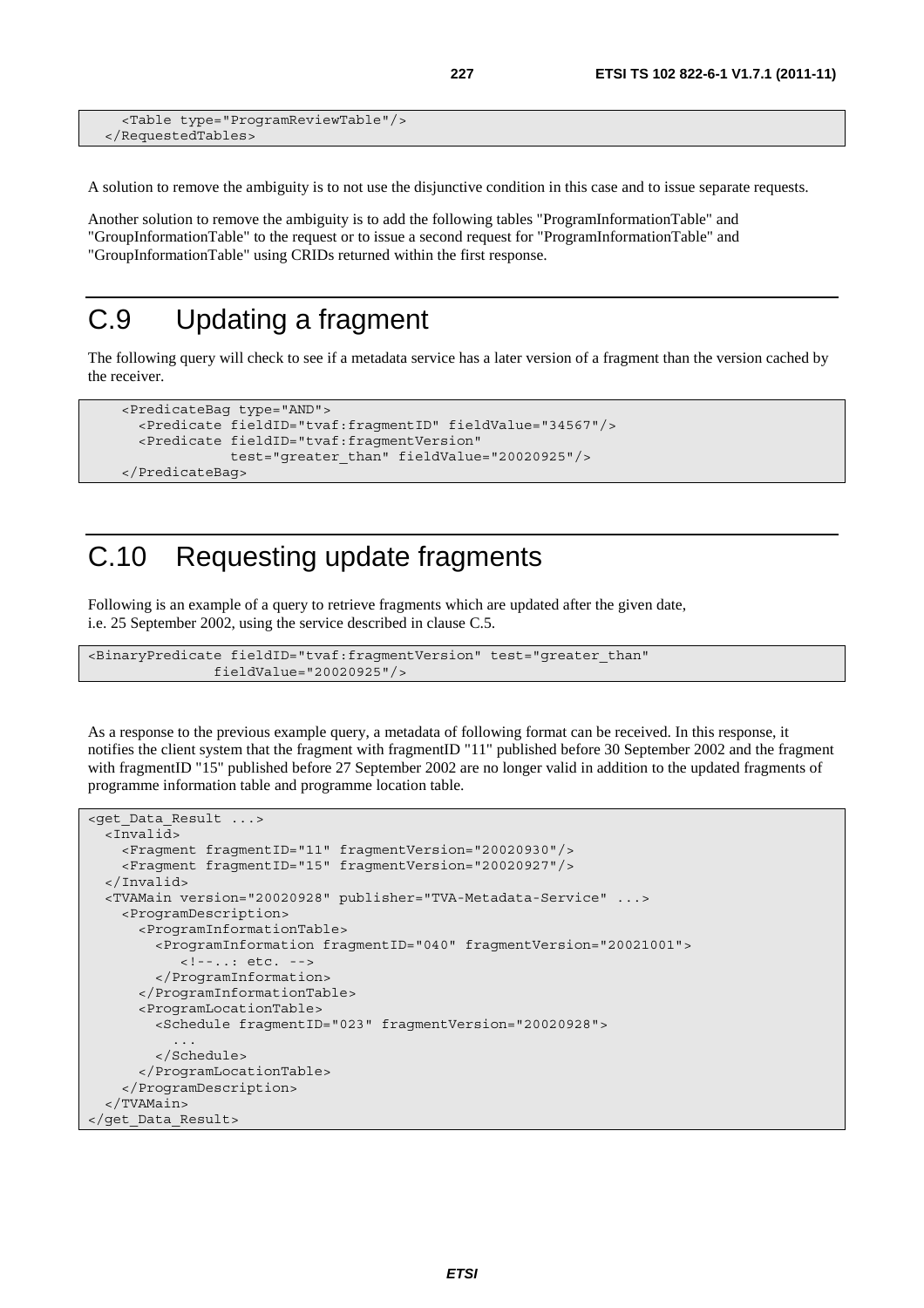# C.11 Requesting customized tables

The following query will retrieve program information and location tables for programs to be broadcast on two channels and returns customized tables, this means tables with the mandatory elements and attributes and the requested optional elements and attributes.

```
<tns:get_Data> 
 <tns:QueryConstraints> 
  <tns:PredicateBag type="OR"> 
    <tns:BinaryPredicate fieldID="tvaf:ServiceURL" fieldValue="tv://7"/> 
    <tns:BinaryPredicate fieldID="tvaf:ServiceURL" fieldValue="tv://9"/> 
   </tns:PredicateBag> 
  </tns:QueryConstraints> 
  <tns:RequestedTables> 
  <tns:Table type="GroupInformationTable"/> 
   <tns:Table type="ProgramInformationTable"> 
    <tns:RequestedFields> 
     <tns:IdentificationByFieldId fieldID="tvaf:Title"/> 
     <tns:IdentificationByFieldId fieldID="tvaf:Genre"/> 
     <tns:IdentificationByFieldId fieldID="tvaf:Synopsis"/> 
    </tns:RequestedFields> 
   </tns:Table> 
   <tns:Table type="ProgramLocationTable"> 
   <tns:RequestedFields> 
     <tns:IdentificationByFieldId fieldID="tvaf:Genre"/> 
     <tns:IdentificationByFieldId fieldID="tvaf:Title"/> 
     <tns:IdentificationByFieldId fieldID="tvaf:ProgramURL"/> 
     <tns:IdentificationByFieldId fieldID="tvaf:PublishedStart"/> 
     <tns:IdentificationByFieldId fieldID="tvaf:PublishedDuration"/> 
    </tns:RequestedFields> 
    <SortCriteria fieldID="tvaf:ServiceURL" order="descending"/> 
   <SortCriteria fieldID="tvaf:PublishedStart"/> 
   </tns:Table> 
   <tns:Table type="ProgramReviewTable"> 
   <tns:IdentificationByXPath 
XPath="/TVAMain/ProgramDescription/ProgramReviewTable/Review/FreeTextReview/text()"/> 
   </tns:Table> 
  </tns:RequestedTables> 
</tns:get_Data>
```
Here is a possible response to the above request:

```
<?xml version="1.0" encoding="UTF-8"?> 
<tns:get_Data_Result serviceVersion="1" truncated="false"> 
<tns:TableSortingInformation> 
<tns:Table type="ProgramLocationTable"> 
       <tns:SortCriteria fieldID="tvaf:ServiceURL"/> 
       <tns:SortCriteria fieldID="tvaf:PublishedStart"/> 
</tns:Table> 
</tns:TableSortingInformation> 
<tva:TVAMain> 
<tva:ProgramDescription> 
<tva:ProgramInformationTable> 
<tva:ProgramInformation programId="CRID://www.kbs.co.kr:cultural/specialreport_7"> 
<tva:BasicDescription> 
    <tva:Title> KBS Culture News </tva:Title> 
    <tva:Genre href="urn:tva:metadata:cs:ContentCS:2007" type="main"> 
      <tva:Name>News</tva:Name>
    </tva:Genre> 
    <tva:Genre href="urn:tva:metadata:cs:ContentCS:2007" type="secondary"> 
      <tva:Name> Cultural </tva:Name>
    </tva:Genre> 
</tva:BasicDescription> 
</tva:ProgramInformation> 
<tva:ProgramInformation 
programId="CRID://www.keti.re.kr:drama/Toegye">
```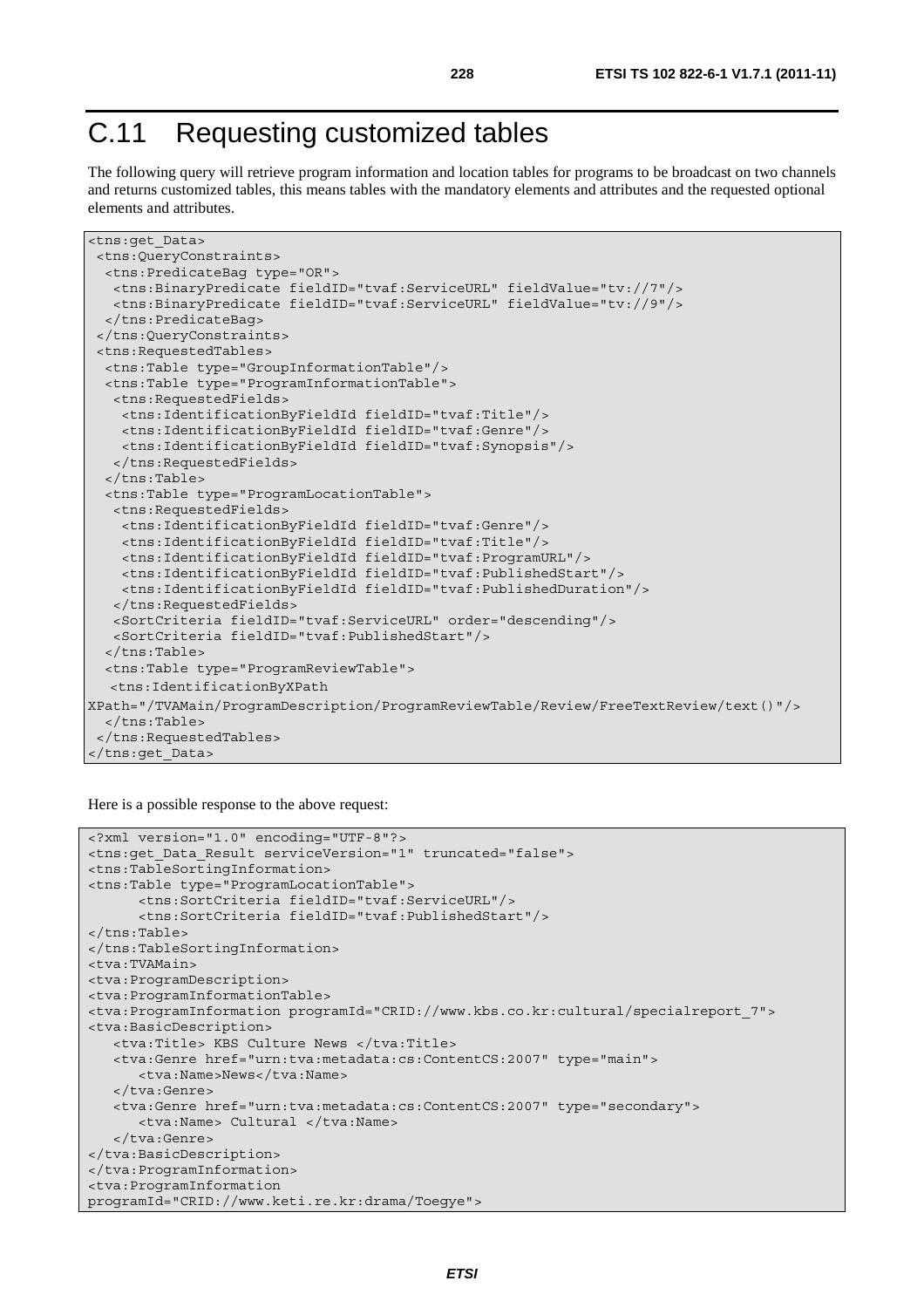<tva:BasicDescription> <tva:Title> Special Feature Documentary Toegye In Celebration of 500th Birthday of Toegye </tva:Title> <tva:Genre href="urn:tva:metadata:cs:ContentCS:2007" type="main"> <tva:Name>FICTION</tva:Name> </tva:Genre> <tva:Genre href="urn:tva:metadata:cs:ContentCS:2007" type="secondary"> <tva:Name>HISTORICAL/EPIC</tva:Name> </tva:Genre> </tva:BasicDescription> </tva:ProgramInformation> </tva:ProgramInformationTable> <tva:ProgramLocationTable> <tva:BroadcastEvent serviceIDRef="9"> <tva:Program crid="CRID://www.kbs.co.kr:cultural/specialreport\_7"/> <tva:ProgramURL>ftp://203.253.130.21/images/230x158/news9.tar</tva:ProgramURL> <tva:PublishedStartTime>2004-09-07T11:00:00.00+09:00 </tva:PublishedStartTime> <tva:PublishedDuration>PT55M</tva:PublishedDuration> </tva:BroadcastEvent> <tva:BroadcastEvent serviceIDRef="9"> <tva:Program crid="CRID://www.keti.re.kr:drama/ Toegye"/> <tva:ProgramURL>ftp://203.253.130.21/images/230x158/ Toegye.tar </tva:ProgramURL> <tva:PublishedStartTime>2003-10-20T21:00:00.00+09:00 </tva:PublishedStartTime> <tva:PublishedDuration>PT9M23S</tva:PublishedDuration> </tva:BroadcastEvent> </tva:ProgramLocationTable> <tva:ServiceInformationTable> <ServiceInformation serviceId="9"> <Name>KBS Channel 1</Name> <Owner>KBS</Owner> </ServiceInformation> </tva:ServiceInformationTable> <tva:ProgramReviewTable> <tva:Review programId="CRID://www.keti.re.kr:drama/Toegye"> <tva:FreeTextReview> n the mid 16th century, based on the I-gi-i-won-ron, he brought the theory of human mind and heart, which is at the heart of the Korea"s Seongrihak, one step further via the "Four-Seven Debate" with Gi Dae-seung. He also defined the ways to implement the mind cultivating theory called "Suyangron", playing a critical role in laying down the framework of Neo-Confucianism in the Joseon Dynasty </tva:FreeTextReview> </tva:Review> </tva:ProgramReviewTable> </tva:ProgramDescription> </tva:TVAMain> <tns:InvalidFragments/> </tns:get\_Data\_Result>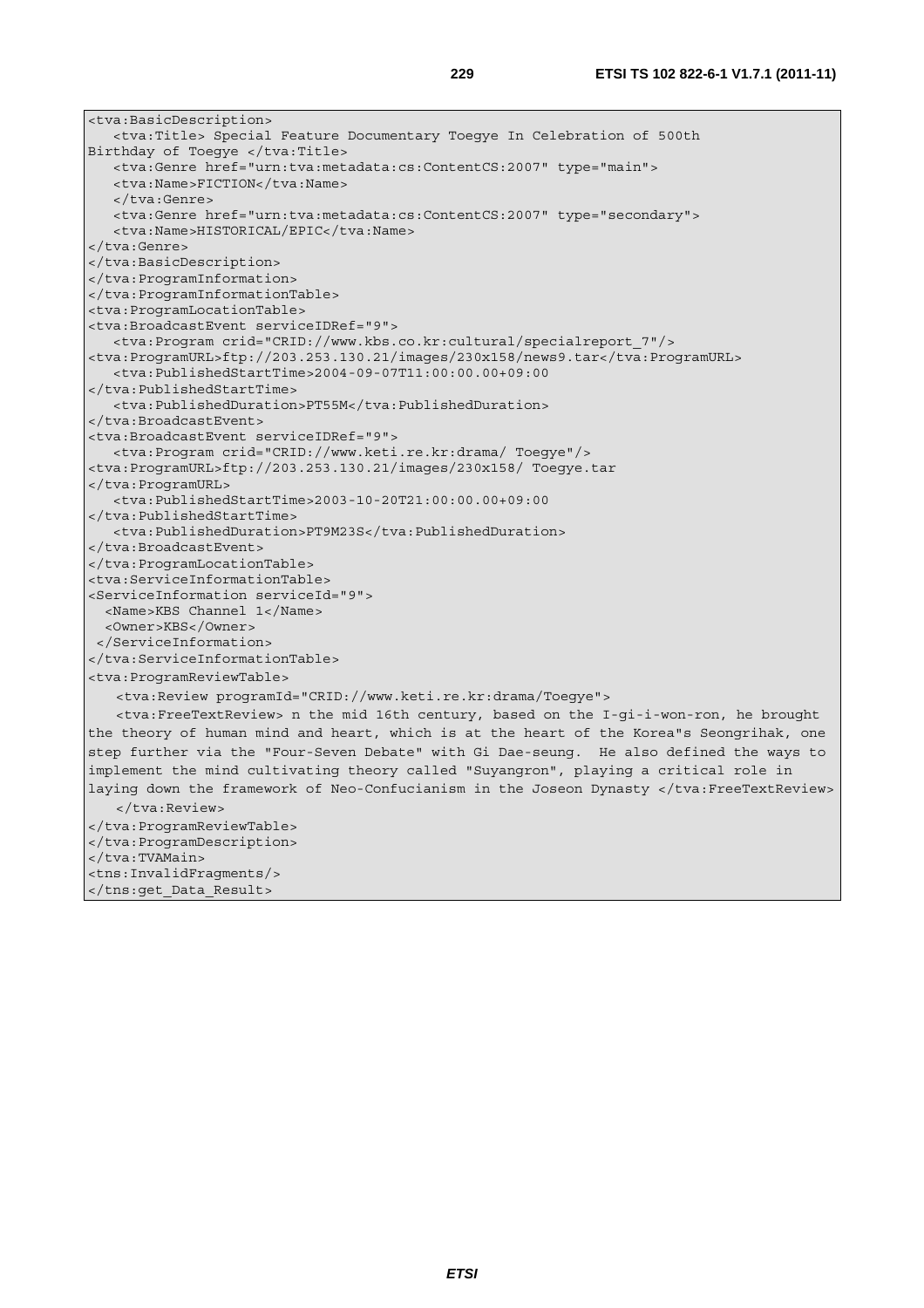### Annex D (informative): Examples of get\_Data Operation's capability description

This annex gives some examples of the different types of functionality a get\_Data operation might offer in real-life *TV-Anytime* metadata service deployments.

### D.1 Pure location resolution service

A broadcaster provides a location resolution service over IP as an alternative to its unidirectional location resolution service. No other data is provided by the web service, which only offers a get Data operation that is capable of returning a ContentReferencingTable and no other table types. Only CRIDs from the autnam.com authority can be resolved using this operation.

```
<describe_get_Data_Result serviceVersion="3" 
        xmlns="urn:tva:transport:2011"> 
   <AvailableTables> 
     <Table xsi:type="ContentReferencingTable"> 
       <ResolvingAuthorityRecordTable 
             xmlns="urn:tva:ResolvingAuthority:2008"> 
         <ResolvingAuthorityRecord> 
           <ResolutionProvider>autnam.com</ResolutionProvider> 
           <AuthorityName>autnam.com</AuthorityName> 
           <Class>primary</Class> 
           <VersionNumber>1000</VersionNumber> 
           <URL>http://www.autnam.com/lr/</URL> 
           <FirstValidDate>2000-09-06T09:30:00Z</FirstValidDate> 
           <LastValidDate>2000-09-28T18:00:00Z</LastValidDate> 
           <Weighting>1</Weighting> 
         </ResolvingAuthorityRecord> 
       </ResolvingAuthorityRecordTable> 
     </Table> 
   </AvailableTables> 
</describe_get_Data_Result>
```
# D.2 Pure metadata retrieval service for broadcast enhancement

A broadcaster chooses to deliver enhanced metadata (critical reviews and segmentation data) using the bi-directional channel. All other data (including scheduling and content referencing information) is delivered by means of the unidirectional channel. The broadcaster offers a get\_Data operation that is able to provide a ProgramInformationTable, GroupInformationTable, ProgramReviewTable and SegmentInformationTable in its responses. All of these tables can be queried using the fragmentId and fragmentVersion to allow integration with, and updating of, unidirectionally delivered metadata. This is indicated using the UpdateCapability element appropriately. In addition, the ProgramInformationTable and GroupInformationTable can be sorted according to Title and Genre fields. Queries based upon metadata constraints are not supported by this metadata service.

```
<describe_get_Data_Result serviceVersion="3" 
             xmlns="urn:tva:transport:2011"> 
  <AuthorityList> 
    <Authority>broadcaster.com</Authority> 
  </AuthorityList> 
  <AvailableTables 
      xmlns:tvaf="urn:tva:transport:fieldIDs:2011"> 
    <Table xsi:type="ProgramInformationTable" canQuery="tvaf:fragmentID 
            tvaf:fragmentVersion" canSort="tvaf:Title tvaf:Genre"/> 
    <Table xsi:type="GroupInformationTable" canQuery="tvaf:fragmentID 
            tvaf:fragmentVersion" canSort="tvaf:Title tvaf:Genre"/>
```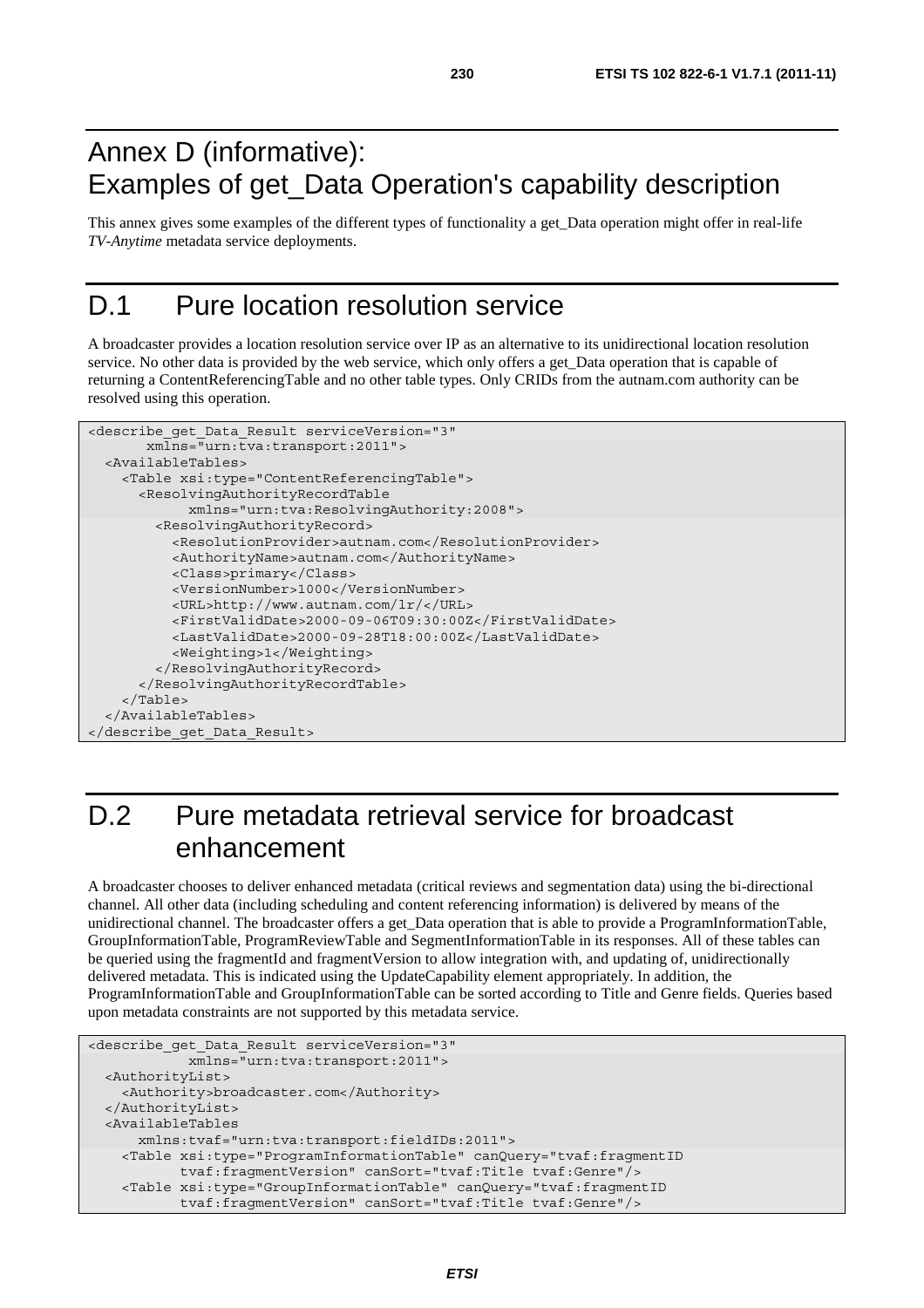```
 <Table xsi:type="ProgramReviewTable" canQuery="tvaf:fragmentID 
            tvaf:fragmentVersion"/> 
    <Table xsi:type="SegmentInformationTable" canQuery="tvaf:fragmentID 
            tvaf:fragmentVersion"/> 
  </AvailableTables> 
  <UpdateCapability versionRequest="true" invalidResponse="false"/> 
</describe_get_Data_Result>
```
### D.3 A rich metadata service that allows users to search for movies

The operation could be provided by a third party (e.g. IMDB.com) who creates its own CRIDs that can be resolved into creator CRIDs. This would require the web server to provide a get\_Data operation that supports searches for movies based on Title, Keywords, Genre and Actors/Directors. The operation also allows searches on an extended field: colour. The operation is able to return a ContentReferencingTable, ProgramInformationTable and ProgramReviewTable.

```
<describe_get_Data_Result serviceVersion="3" 
             xmlns="urn:tva:transport:2011"> 
   <Name>Barry Norman's Movie Recommendations</Name> 
   <Description>For dedicated movie fans. Find the latest reviews and 
ratings</Description> 
   <ExtendedFieldList 
          targetNamespace=http://www.barry-norman.com/tva-fields 
          xmlns:tva="urn:tva:metadata:2011"> 
     <FieldIDDefinition fieldID="Color" 
fieldDefinition="/tva:TVAMain/tva:ProgramDescription/tva:ProgramInformationTable/tva:Prog
ramInformation/tva:AVAttributes/tva:VideoAttributes/tva:Color/@type"/> 
   </ExtendedFieldList> 
   <AuthorityList> 
     <Authority>barry-norman.com</Authority> 
   </AuthorityList> 
   <AvailableTables> 
     <Table xsi:type="ContentReferencingTable"> 
       <ResolvingAuthorityRecordTable 
          xmlns="urn:tva:ResolvingAuthority:2008"> 
         <ResolvingAuthorityRecord> 
           <ResolutionProvider>barry-norman.com</ResolutionProvider> 
           <AuthorityName>barry-norman.com</AuthorityName> 
           <Class>primary</Class> 
           <VersionNumber>1000</VersionNumber> 
           <URL>http://www.barry-norman.com/tva</URL> 
           <FirstValidDate>2000-09-06T09:30:00Z</FirstValidDate> 
           <LastValidDate>2000-09-28T18:00:00Z</LastValidDate> 
           <Weighting>1</Weighting> 
         </ResolvingAuthorityRecord> 
       </ResolvingAuthorityRecordTable> 
     </Table> 
     <Table xsi:type="ProgramInformationTable" 
         xmlns:tvaf=urn:tva:transport:fieldIDs:2011 
         xmlns:ef=http://www.barry-norman.com/tva-fields 
         canQuery="tvaf:Title tvaf:Keyword tvaf:Genre tvaf:Role 
                    tvaf:GivenName tvaf:FamilyName ef:Color"/> 
     <Table xsi:type="ProgramReviewTable"/> 
   </AvailableTables> 
</describe_get_Data_Result>
```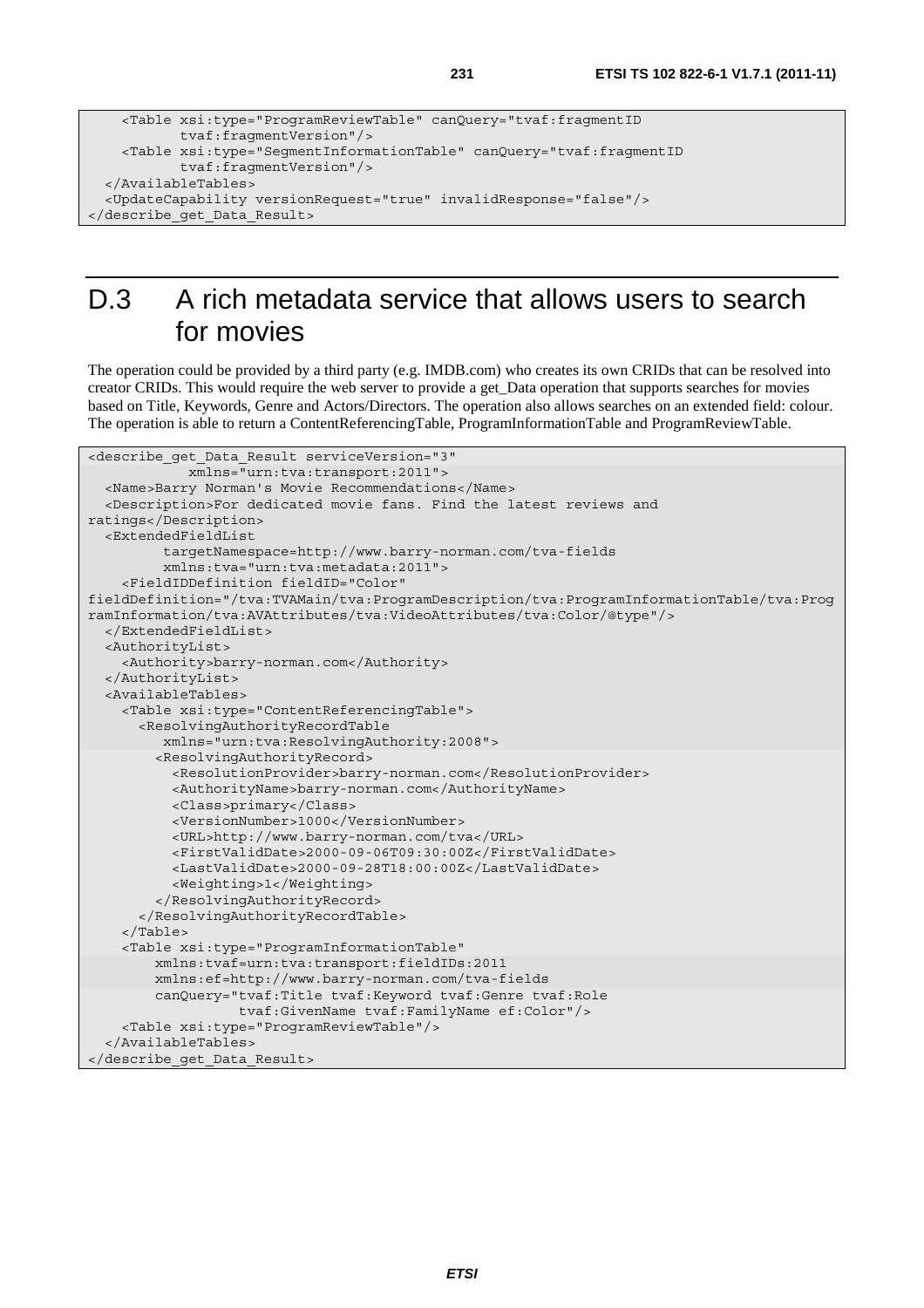### D.4 Broadcaster provided metadata service used for constructing traditional EPGs

The metadata service allows querying for scheduling information, based upon the start time and content service of the programmes. The resulting ProgramLocationTable can be sorted according to the start time and channel of the programmes. Using the associated ProgramInformationTable a receiver can efficiently construct an EPG.

```
<describe_get_Data_Result serviceVersion="3" 
             xmlns="urn:tva:transport:2010"> 
   <AuthorityList> 
     <Authority>broadcaster.com</Authority> 
   </AuthorityList> 
   <AvailableTables 
        xmlns:tvaf="urn:tva:transport:fieldIDs:2010"> 
     <Table xsi:type="ProgramInformationTable"/> 
     <Table xsi:type="ProgramLocationTable" canQuery="tvaf:ServiceURL 
           tvaf:PublishedTime" canSort="tvaf:ServiceURL tvaf:PublishedTime"> 
       <AvailableLocations> 
         <Availability>P7D</Availability> 
         <ServiceURL>dvb://2.7d1.13</ServiceURL> 
         <ServiceURL>dvb://2.7d1.14</ServiceURL> 
       </AvailableLocations> 
     </Table> 
   </AvailableTables> 
</describe_get_Data_Result>
```
### D.5 Pure metadata retrieval service for bi-directional channel

A third party or a broadcaster could deliver metadata using the bi-directional channel. The third party or the broadcaster offers a get\_Data operation that is able to provide a ProgramInformationTable, GroupInformationTable, ProgramReviewTable ProgramLocationTable, and SegmentInformationTable in its responses. The metadata service allows querying for scheduling information, based upon the start time, end time. The resulting ProgramLocationTable can be sorted according to the start time and channel of the programmes. All of these tables can be queried using the fragmentId and fragmentVersion to allow updating of the previously delivered metadata. This is indicated using the UpdateCapability element appropriately.

```
<describe get Data Result serviceVersion="3" xmlns="urn:tva:transport:2010">
   <AuthorityList> 
     <Authority>broadcaster.com</Authority> 
   </AuthorityList> 
   <AvailableTables xmlns:tvaf="urn:tva:transport:fieldIDs:2010"> 
     <Table xsi:type="ProgramInformationTable" 
         canQuery="tvaf:fragmentID tvaf:fragmentVersion" 
         canSort="tvaf:Title tvaf:Genre"/> 
     <Table xsi:type="GroupInformationTable" 
         canQuery="tvaf:fragmentID tvaf:fragmentVersion" 
         canSort="tvaf:Title tvaf:Genre"/> 
     <Table xsi:type="ProgramReviewTable" 
         canQuery="tvaf:fragmentID tvaf:fragmentVersion"/> 
     <Table xsi:type="SegmentInformationTable" 
         canQuery="tvaf:fragmentID tvaf:fragmentVersion"/> 
     <Table xsi:type="ProgramLocationTable" 
         canQuery=" tvaf:fragmentID tvaf:fragmentVersion tvaf:PublishedTime" 
         canSort="tvaf:ServiceURL tvaf:PublishedTime"> 
       <AvailableLocations> 
         <Availability>P7D</Availability> 
         <ServiceURL>dvb://2.7d1.13</ServiceURL> 
         <ServiceURL>dvb://2.7d1.14</ServiceURL> 
       </AvailableLocations> 
     </Table>
```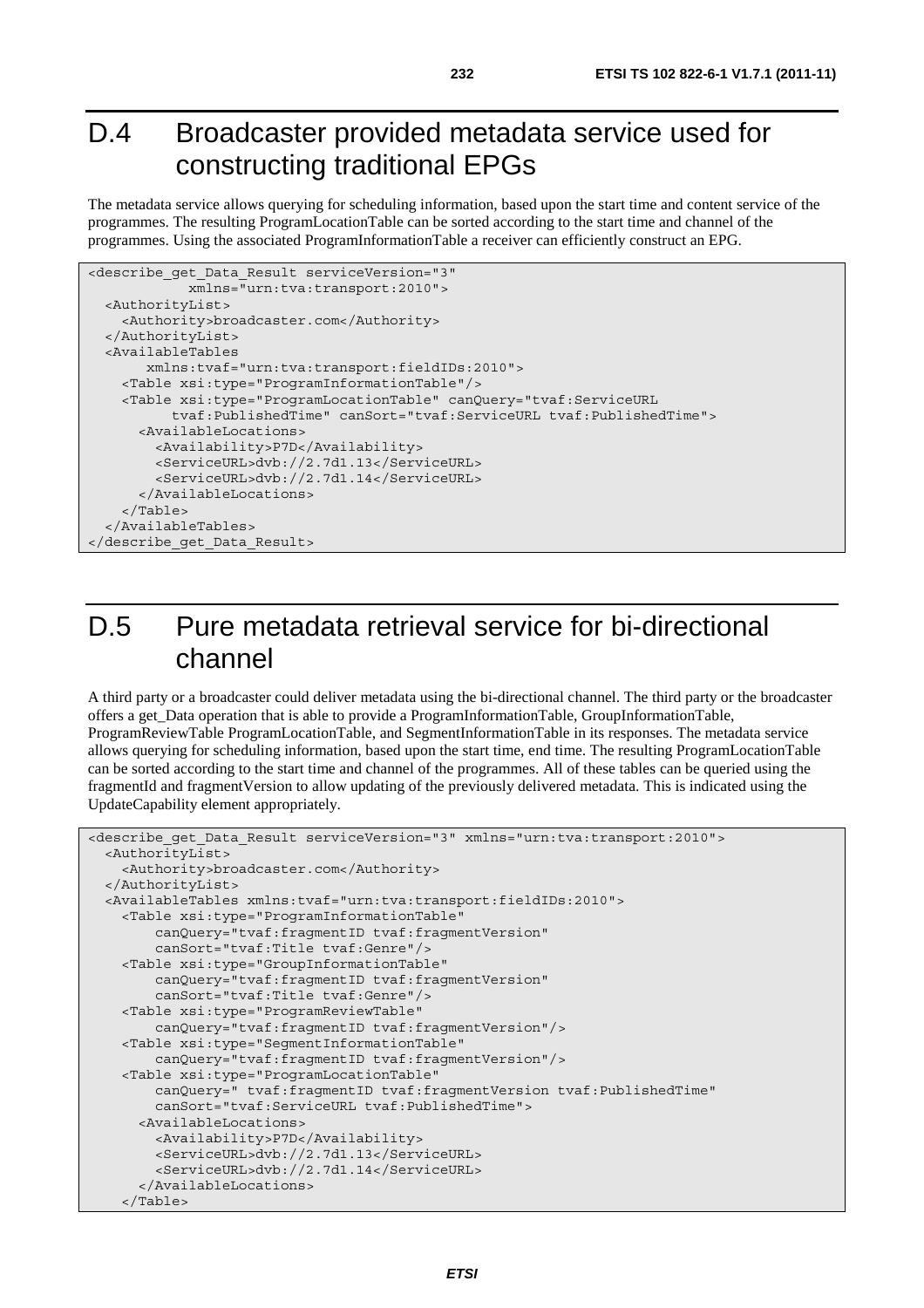</AvailableTables> <UpdateCapability versionRequest="true" invalidResponse="true"/> </describe\_get\_Data\_Result>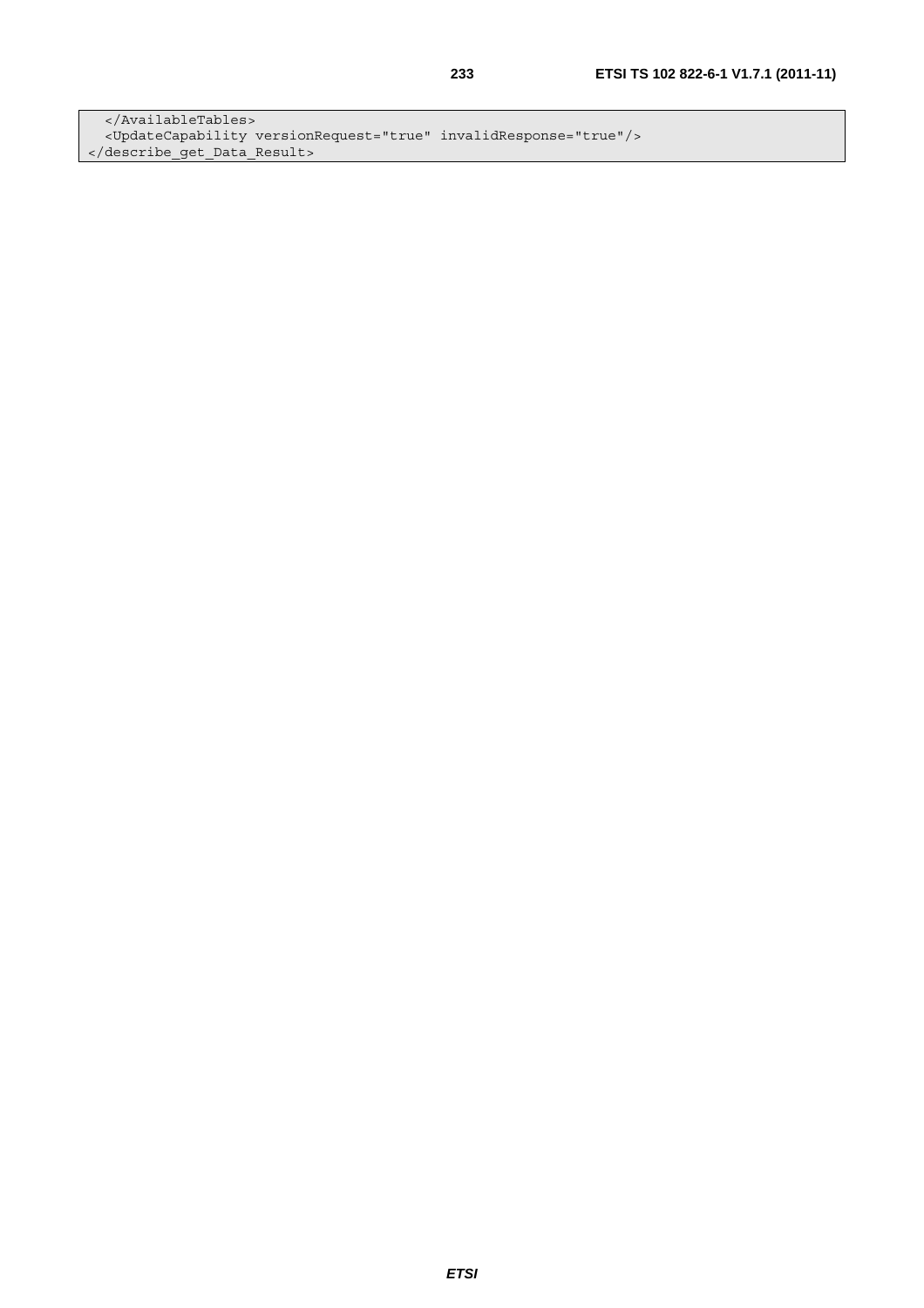### Annex E (informative): Use of BiM encoded metadata in bi-directional transport

This annex provides a framework for the optional usage of BiM encoding of SOAP, within the context of *TV-Anytime* delivery of metadata over a bi-directional network. It ensures encodability of SOAP messages and interoperability between applications within that context.

# E.1 Applying BiM encoding

In order to apply BiM encoding to a SOAP message, one needs to have an XML Schema describing it. Given the constraints expressed in the present document and the schema it contains, a schema describing a complete SOAP message is produced to provide the SOAP specific parts that are missing. Once such a schema is obtained, BiM encoding functionality can be added in a non-intrusive manner as it is solely concerned with encoding and Content Negotiation (described in clause 6.3).

Similarly, additional SOAP headers may be defined using locally added schema definitions, but will be discarded otherwise, taking into account limitations imposed on SOAP listed in clause 6.1. Future versions of the present document may define SOAP headers either directly or by reference, in which case they will be added to the schema describing the complete SOAP messages.

# E.2 Negotiation of BiM Encoding

The HTTP 1.0 specification [3] defines a mechanism allowing a user agent to reach an agreement with the server with which it is communicating based on the Accept-Encoding and Content-Encoding headers. This process is known as Content Negotiation. Clause 6.3 of the present document requires that clients and servers support the Accept-Encoding header, and that Content Negotiation take place between them so as to determine the best encoding.

In addition to this, clients and servers that choose to transfer data in a BiM encoded form should flag BiM encoded content with a proper Content-Encoding header upon transmission, and should NOT change the Content-Type corresponding to their content.

The content coding token corresponding to the BiM encoding is x-bim.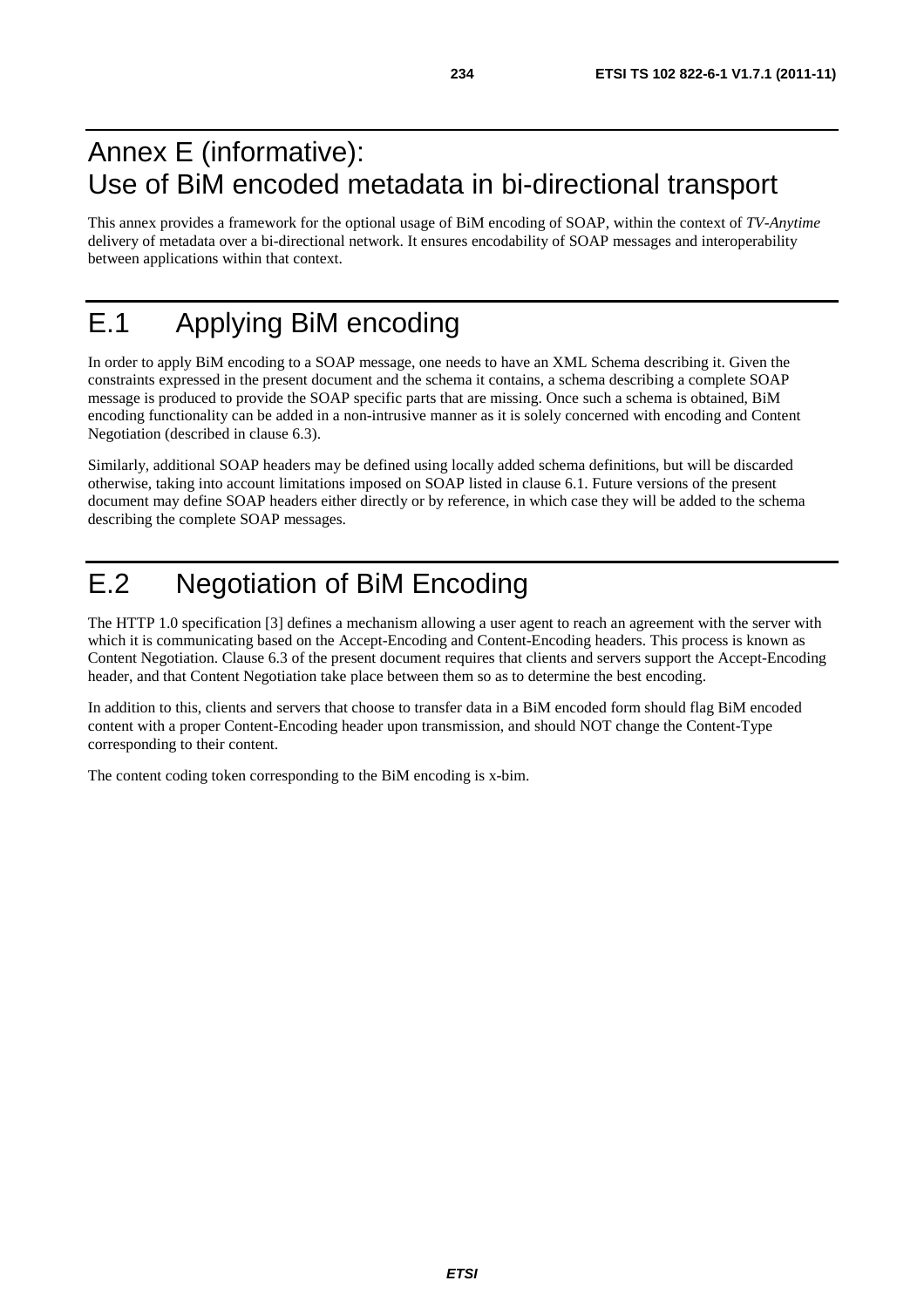### Annex F (normative): TV-Anytime description schemes and classification schemes

The *TV-Anytime* DSs listed in the present document have been aggregated into several **xsd files identified by the Description Schemes' names**, forming the reference documentation, contained in archive ts\_1028220601v010701p0.zip which accompanies the present document.

The transport schema defined in clause B.1 of the present document is provided in the file named tva\_transport\_6-1\_v171.xsd.

To validate tva\_transport\_6-1\_v161.xsd imports several other schemas:

- tva\_metadata\_3-1\_v171.xsd and tva\_mpeg7.xsd and can be found in ts\_1028220301v010701p0.zip, which is a file attached to TS\_1028220301v010701.
- tva2\_metadata\_3-3\_v151.xsd can be found in ts\_1028220303v010501p0.zip, which is a file attached to TS\_1028220303v010501.
- tva\_content\_referencing\_4\_v161.xsd and tva\_resolving\_authority\_4\_v161.xsd can be found in ts\_10282204v010601p0.zip, which is a file attached to TS\_10282204v010601.
- p3pv1.xsd can be found in the zip archive attached to the present document.

The zip archive attached to the present document also contains:

- An xml file with the WSDL interface defined in annex A of the present document.
- An instance document with a list of Field IDs as defined in clause B.2 of the present document.
- An instance document with a list of Context Node IDs as defined in clause B.3 of the present document.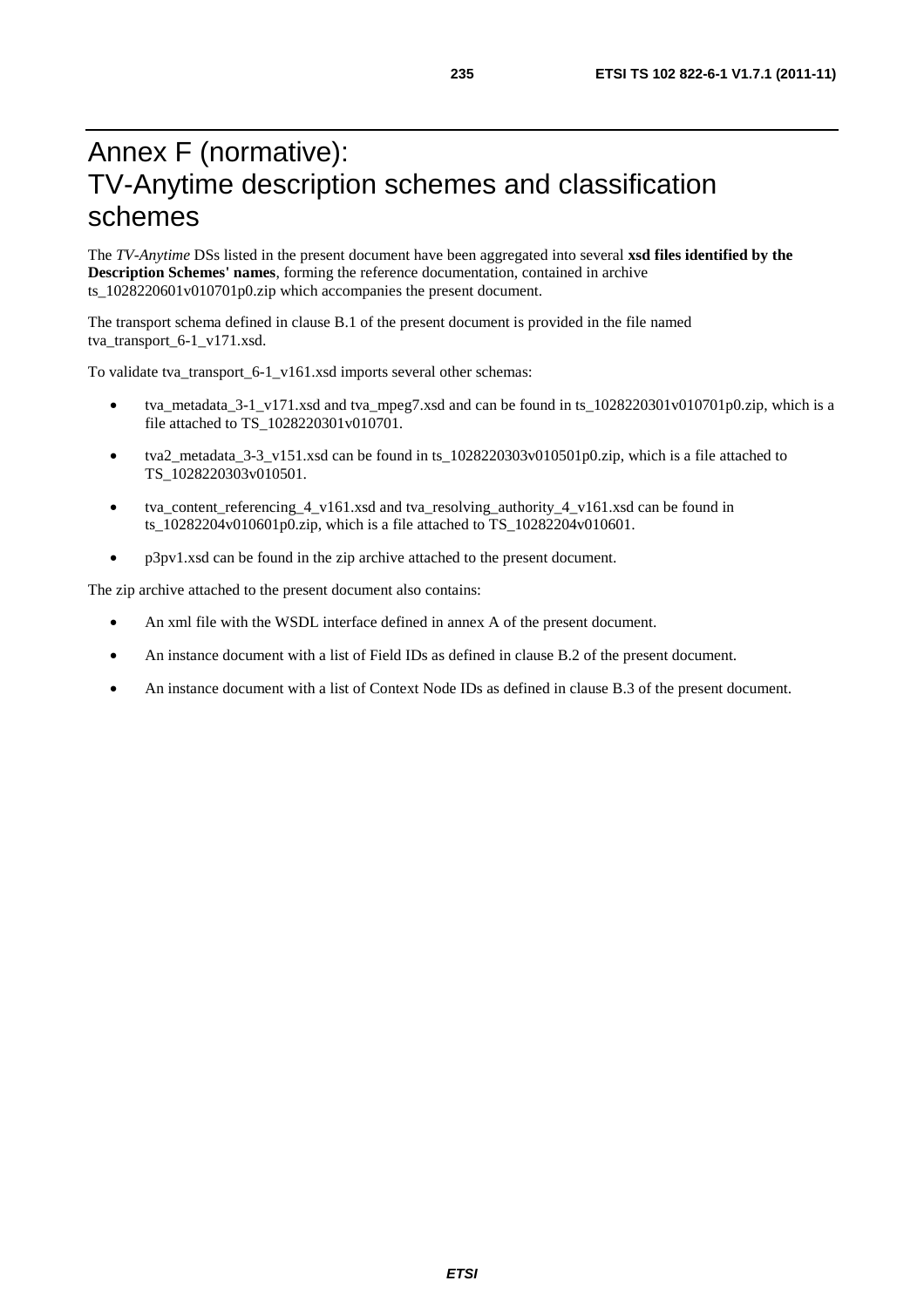# Annex G (informative): Bibliography

- Documents are available from the *TV-Anytime* web site [http://www.](http://www.tv-anytime.org/)*TV-Anytime*.org.
- IETF RFC 1591: "Domain Name System Structure and Delegation", J. Postel.
- IETF RFC 2396: "Uniform Resource Identifiers (URI): Generic Syntax", T. Berners-Lee, R. Fielding, L. Masinter.
- The WS-Inspection and UDDI Relationship, W. A. Nagy, K. Ballinger. Available at: [http://www-106.ibm.com/developerworks/webservices/library/ws-wsiluddi.htm](http://www-106.ibm.com/developerworks/webservices/library/ws-wsiluddi.html)l.
- IETF RFC 2119: "Key words for use in RFCs to Indicate Requirement Levels".

NOTE: Available at: [http://www.ietf.org/rfc/rfc2119.tx](http://www.ietf.org/rfc/rfc2119.txt)t.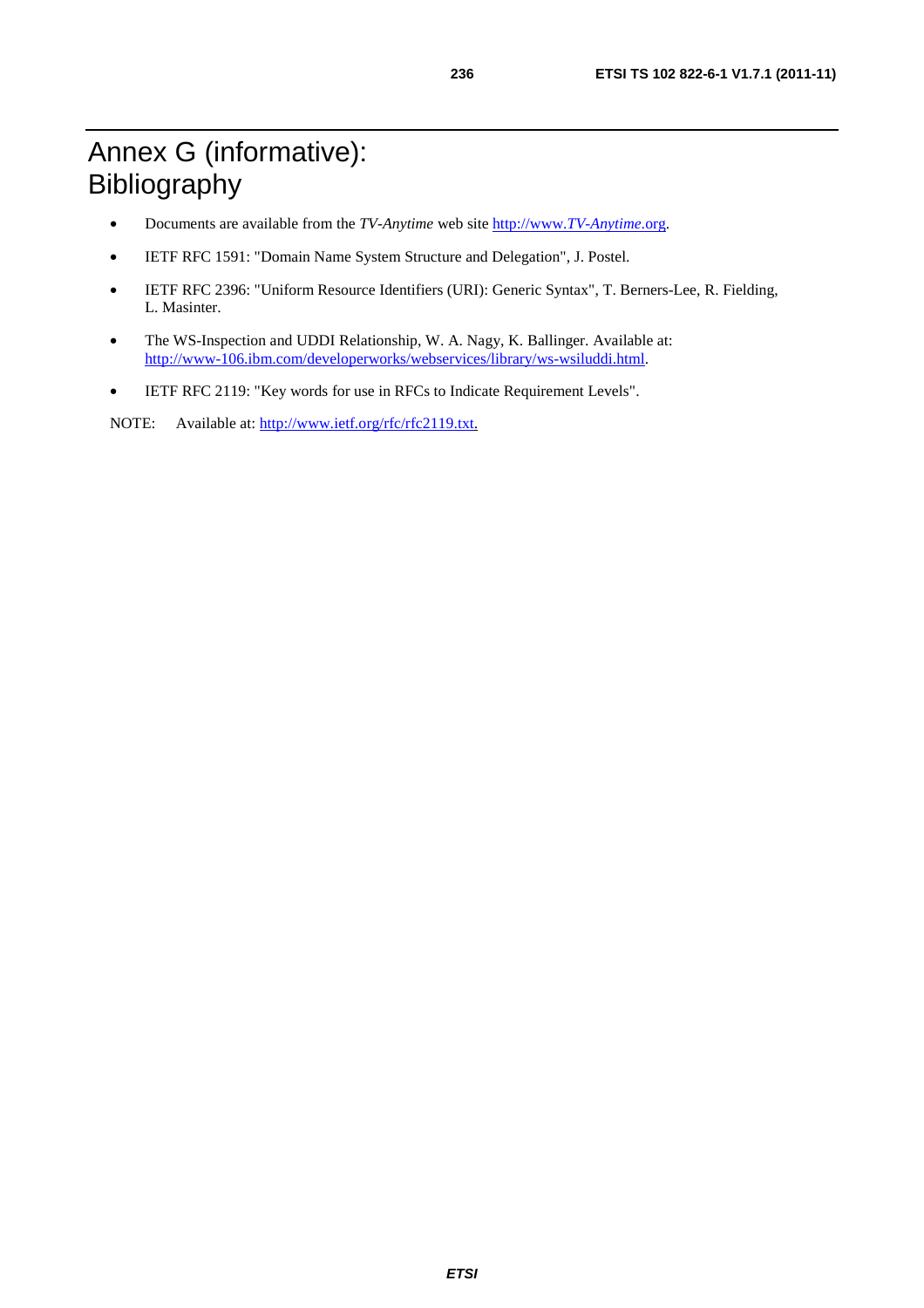# List of figures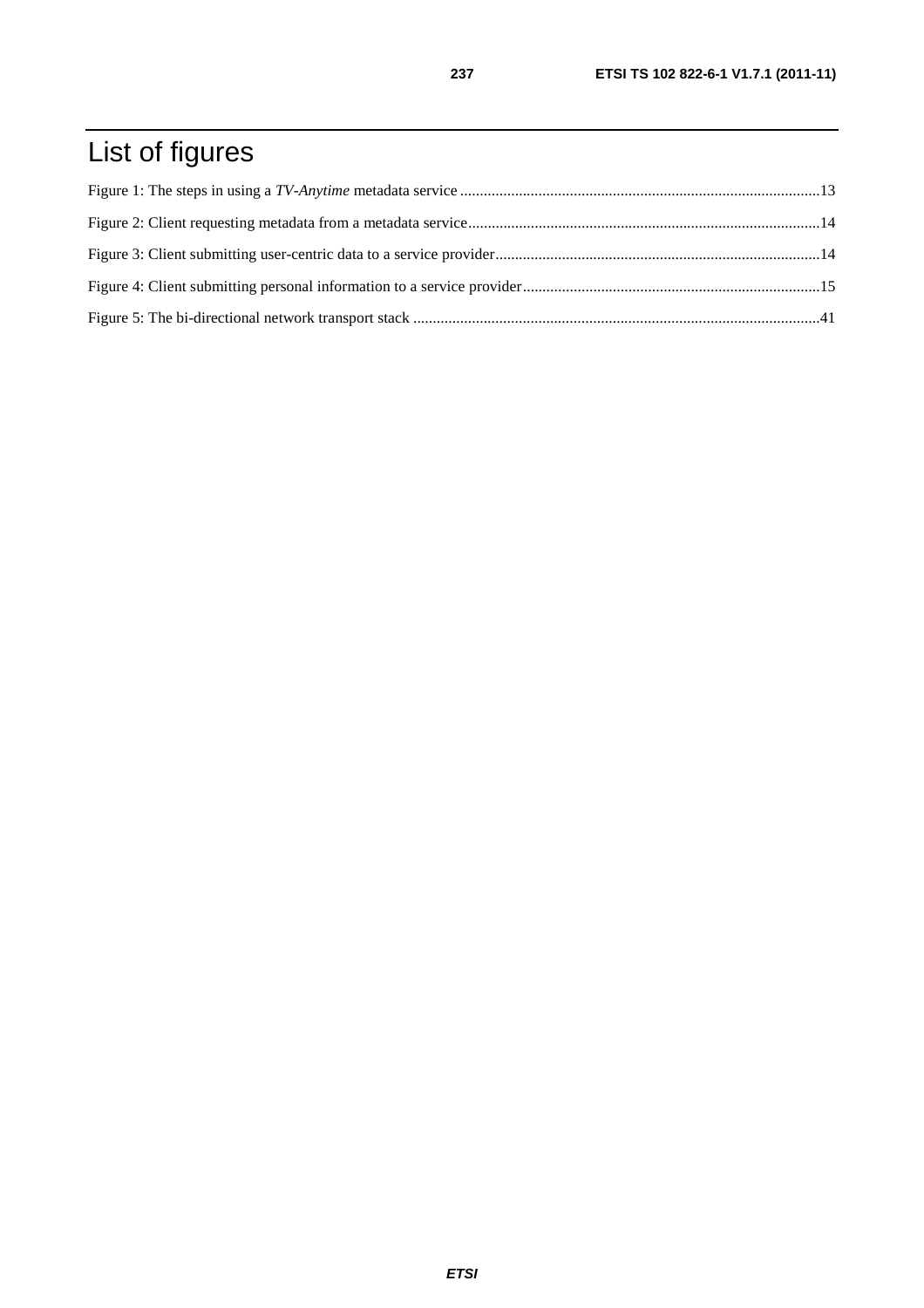# List of tables